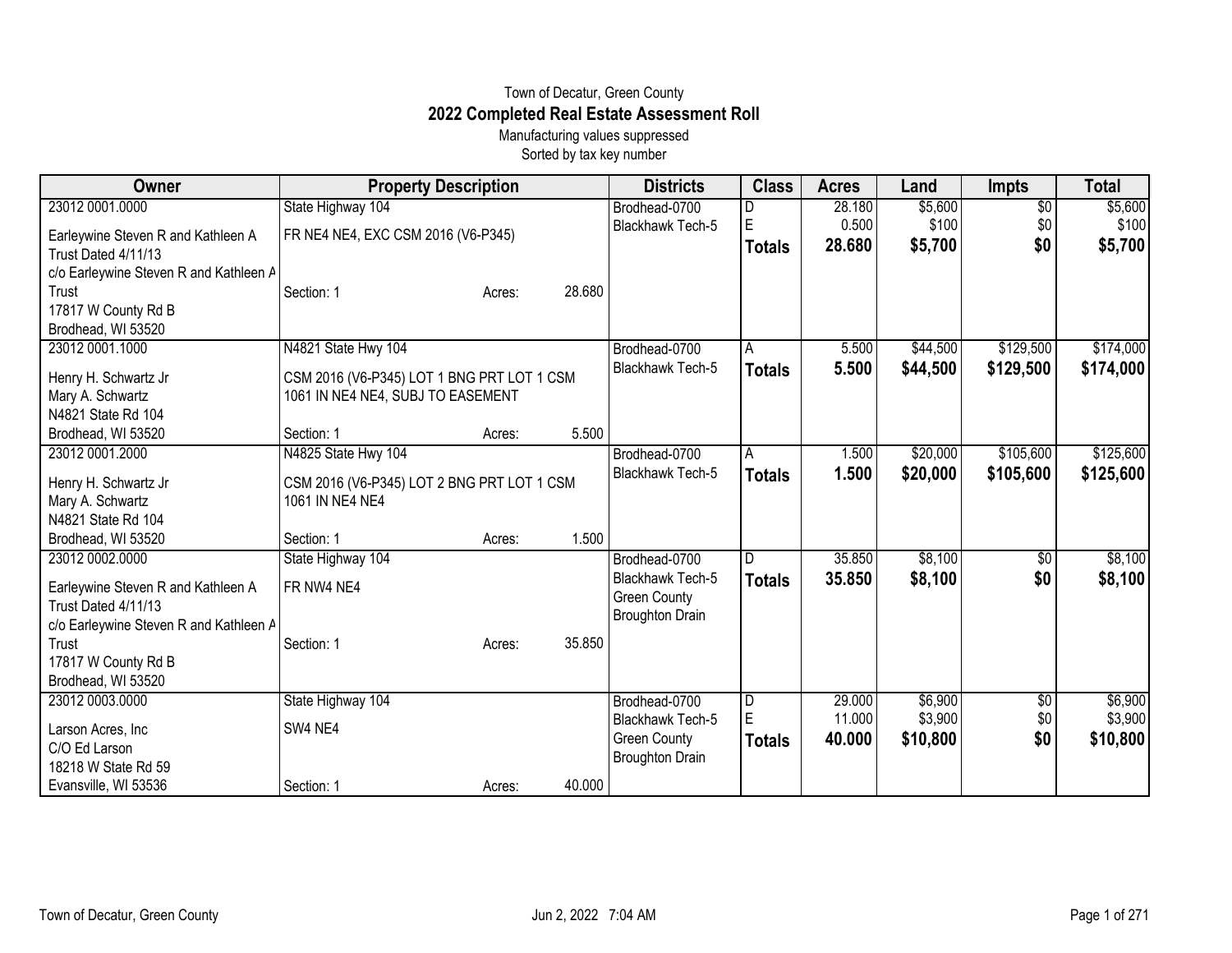| Owner                                  | <b>Property Description</b>                                                                   | <b>Districts</b> | <b>Class</b>            | <b>Acres</b>            | Land   | <b>Impts</b>     | Total           |                  |
|----------------------------------------|-----------------------------------------------------------------------------------------------|------------------|-------------------------|-------------------------|--------|------------------|-----------------|------------------|
| 23012 0004.0000                        | State Highway 104                                                                             |                  | Brodhead-0700           | 5M                      | 2.000  | \$2,700          | $\overline{60}$ | \$2,700          |
| Earleywine Steven R and Kathleen A     | N 35A SE4 NE4 (PRT LOT 1 CSM 1061)                                                            |                  | Blackhawk Tech-5        | D<br>E                  | 32.000 | \$7,600          | \$0             | \$7,600          |
| Trust Dated 4/11/13                    |                                                                                               |                  | <b>Green County</b>     |                         | 1.000  | \$100            | \$0             | \$100            |
| c/o Earleywine Steven R and Kathleen A |                                                                                               |                  | <b>Broughton Drain</b>  | Totals                  | 35.000 | \$10,400         | \$0             | \$10,400         |
| Trust                                  | Section: 1                                                                                    | Acres:           | 35.000                  |                         |        |                  |                 |                  |
| 17817 W County Rd B                    |                                                                                               |                  |                         |                         |        |                  |                 |                  |
| Brodhead, WI 53520                     |                                                                                               |                  |                         |                         |        |                  |                 |                  |
| 23012 0005.0000                        | N4699 State Hwy 104                                                                           |                  | Brodhead-0700           | A                       | 2.000  | \$24,000         | \$70,400        | \$94,400         |
| Peter Karabatsos                       |                                                                                               |                  | Blackhawk Tech-5        | E                       | 5.000  | \$1,800          | \$0             | \$1,800          |
| <b>Bessie Karabatsos</b>               | BEG SE COR NE4 SD SEC TH N 10 RODS M/L TO NE<br>COR S 5A SE4 NE4 TH W 80 RODS TH S 10 RODS TH |                  | <b>Green County</b>     | <b>Totals</b>           | 7.000  | \$25,800         | \$70,400        | \$96,200         |
| N4699 State Rd 104                     | E 180 FT W POB TH S 484 FT TH E 180 FT TH N 484                                               |                  | <b>Broughton Drain</b>  |                         |        |                  |                 |                  |
| Brodhead, WI 53520                     | Section: 1                                                                                    | Acres:           | 7.000                   |                         |        |                  |                 |                  |
| 23012 0006.0000                        | Condon Rd                                                                                     |                  | Brodhead-0700           | $\overline{D}$          | 34.030 | \$8,200          | \$0             | \$8,200          |
|                                        |                                                                                               |                  | <b>Blackhawk Tech-5</b> | E                       | 2.000  | \$500            | \$0             | \$500            |
| Larson Acres, Inc                      | FR NE4 NW4                                                                                    |                  | <b>Green County</b>     | <b>Totals</b>           | 36.030 | \$8,700          | \$0             | \$8,700          |
| C/O Ed Larson                          |                                                                                               |                  | <b>Broughton Drain</b>  |                         |        |                  |                 |                  |
| 18218 W State Rd 59                    |                                                                                               |                  |                         |                         |        |                  |                 |                  |
| Evansville, WI 53536                   | Section: 1                                                                                    | Acres:           | 36.030                  |                         |        |                  |                 |                  |
| 23012 0007.0000                        | Condon Rd                                                                                     |                  | Brodhead-0700           | D                       | 36.200 | \$9,100          | \$0             | \$9,100          |
| Larson Acres, Inc                      | FR NW4 NW4                                                                                    |                  | Blackhawk Tech-5        | <b>Totals</b>           | 36.200 | \$9,100          | \$0             | \$9,100          |
| C/O Ed Larson                          |                                                                                               |                  | <b>Green County</b>     |                         |        |                  |                 |                  |
| 18218 W State Rd 59                    |                                                                                               |                  | <b>Broughton Drain</b>  |                         |        |                  |                 |                  |
| Evansville, WI 53536                   | Section: 1                                                                                    | Acres:           | 36.200                  |                         |        |                  |                 |                  |
| 23012 0008 0000                        | Condon Rd                                                                                     |                  | Brodhead-0700           | D                       | 40.000 | \$9,700          | $\overline{60}$ | \$9,700          |
| Larson Acres, Inc                      | SW4 NW4                                                                                       |                  | Blackhawk Tech-5        | <b>Totals</b>           | 40.000 | \$9,700          | \$0             | \$9,700          |
| C/O Ed Larson                          |                                                                                               |                  | <b>Green County</b>     |                         |        |                  |                 |                  |
| 18218 W State Rd 59                    |                                                                                               |                  | <b>Broughton Drain</b>  |                         |        |                  |                 |                  |
| Evansville, WI 53536                   | Section: 1                                                                                    | 40.000<br>Acres: |                         |                         |        |                  |                 |                  |
| 23012 0009.0000                        | Condon Rd                                                                                     |                  | Brodhead-0700           | $\overline{\mathsf{D}}$ | 38.000 | \$8,800          | $\overline{60}$ | \$8,800          |
|                                        |                                                                                               |                  | <b>Blackhawk Tech-5</b> | E                       | 2.000  | \$500            | \$0             | \$500            |
| Larson Acres, Inc                      | SE4 NW4                                                                                       |                  | <b>Green County</b>     | <b>Totals</b>           | 40.000 | \$9,300          | \$0             | \$9,300          |
| C/O Ed Larson                          |                                                                                               |                  | <b>Broughton Drain</b>  |                         |        |                  |                 |                  |
| 18218 W State Rd 59                    |                                                                                               |                  |                         |                         |        |                  |                 |                  |
| Evansville, WI 53536                   | Section: 1                                                                                    | 40.000<br>Acres: |                         |                         |        |                  |                 |                  |
| 23012 0010.0000                        | Condon Rd                                                                                     |                  | Brodhead-0700           | 5M                      | 1.000  | \$1,400          | $\overline{50}$ | \$1,400          |
| Larson Acres, Inc.                     | PRT NE4 SW4                                                                                   |                  | <b>Blackhawk Tech-5</b> | D<br>ΙE                 | 25.500 | \$5,800<br>\$600 | \$0             | \$5,800<br>\$600 |
| C/O Ed Larson                          |                                                                                               |                  | <b>Green County</b>     |                         | 1.500  |                  | \$0             |                  |
| 18218 W State Rd 59                    |                                                                                               |                  | <b>Broughton Drain</b>  | <b>Totals</b>           | 28.000 | \$7,800          | \$0             | \$7,800          |
| Evansville, WI 53536                   | Section: 1                                                                                    | Acres:           | 28.000                  |                         |        |                  |                 |                  |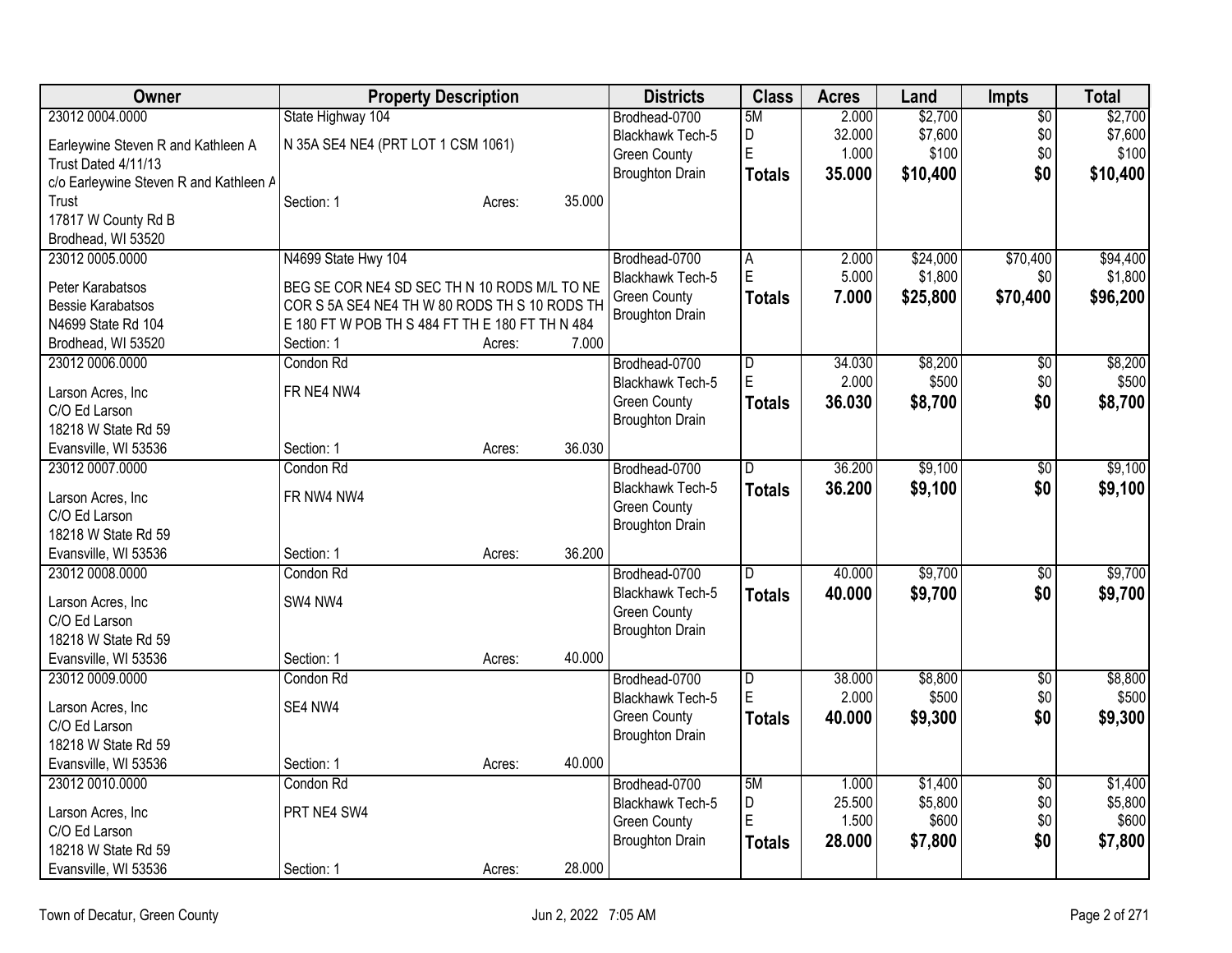| Owner                                  | <b>Property Description</b>                  | <b>Districts</b>       | <b>Class</b>        | <b>Acres</b> | Land     | <b>Impts</b>    | <b>Total</b> |
|----------------------------------------|----------------------------------------------|------------------------|---------------------|--------------|----------|-----------------|--------------|
| 23012 0011.0000                        | Condon Rd                                    | Brodhead-0700          | 5M                  | 1.000        | \$1,400  | $\overline{60}$ | \$1,400      |
| Andrew Living Trust Dated July 6, 2012 | PRT NE4 SW4                                  | Blackhawk Tech-5       | D                   | 10.500       | \$2,400  | \$0             | \$2,400      |
| c/o Andrew Living Trust                |                                              | <b>Green County</b>    | E                   | 0.500        | \$200    | \$0             | \$200        |
| Gordon & Barbara Andrew Truste         |                                              | <b>Broughton Drain</b> | <b>Totals</b>       | 12.000       | \$4,000  | \$0             | \$4,000      |
| 6928 W State Rd 11                     | 12.000<br>Section: 1<br>Acres:               |                        |                     |              |          |                 |              |
| Janesville, WI 53548                   |                                              |                        |                     |              |          |                 |              |
| 23012 0012 0000                        | Condon Rd                                    | Brodhead-0700          | D                   | 20.000       | \$4,900  | \$0             | \$4,900      |
|                                        |                                              | Blackhawk Tech-5       | <b>Totals</b>       | 20.000       | \$4,900  | \$0             | \$4,900      |
| Larson Acres, Inc.                     | N 20A NW4 SW4                                | <b>Green County</b>    |                     |              |          |                 |              |
| C/O Ed Larson<br>18218 W State Rd 59   |                                              | <b>Broughton Drain</b> |                     |              |          |                 |              |
|                                        | 20.000                                       |                        |                     |              |          |                 |              |
| Evansville, WI 53536                   | Section: 1<br>Acres:                         |                        | D                   |              |          |                 |              |
| 23012 0013.0000                        | Condon Rd                                    | Brodhead-0700          |                     | 20.000       | \$5,100  | $\overline{50}$ | \$5,100      |
| Andrew Living Trust Dated July 6, 2012 | S 20A NW4 SW4                                | Blackhawk Tech-5       | <b>Totals</b>       | 20.000       | \$5,100  | \$0             | \$5,100      |
| c/o Andrew Living Trust                |                                              | <b>Green County</b>    |                     |              |          |                 |              |
| Gordon & Barbara Andrew Truste         |                                              | <b>Broughton Drain</b> |                     |              |          |                 |              |
| 6928 W State Rd 11                     | 20.000<br>Section: 1<br>Acres:               |                        |                     |              |          |                 |              |
| Janesville, WI 53548                   |                                              |                        |                     |              |          |                 |              |
| 23012 0014.0000                        | County Rd E                                  | Brodhead-0700          | D                   | 35.900       | \$7,900  | \$0             | \$7,900      |
| Andrew Living Trust Dated July 6, 2012 | SW4 SW4 EXC PRT LOT 1 OF CSM 2020            | Blackhawk Tech-5       | <b>Totals</b>       | 35.900       | \$7,900  | \$0             | \$7,900      |
| c/o Andrew Living Trust                |                                              | <b>Green County</b>    |                     |              |          |                 |              |
| Gordon & Barbara Andrew Truste         |                                              | <b>Broughton Drain</b> |                     |              |          |                 |              |
| 6928 W State Rd 11                     | 35.900<br>Section: 1<br>Acres:               |                        |                     |              |          |                 |              |
| Janesville, WI 53548                   |                                              |                        |                     |              |          |                 |              |
| 23012 0014.1000                        | County Rd E                                  | Brodhead-0700          | D                   | 3.100        | \$800    | $\sqrt[6]{3}$   | \$800        |
|                                        |                                              | Blackhawk Tech-5       | G                   | 1.000        | \$16,000 | \$84,400        | \$100,400    |
| Amos D. Gingerich                      | CSM 2020 (V6-P349) PRT LOT 1 BNG PRT SW4 SW4 | <b>Green County</b>    | <b>Totals</b>       | 4.100        | \$16,800 | \$84,400        | \$101,200    |
| Emma J. Gingerich                      |                                              | <b>Broughton Drain</b> |                     |              |          |                 |              |
| N4502 County Rd E                      |                                              |                        |                     |              |          |                 |              |
| Brodhead, WI 53520                     | 4.100<br>Section: 1<br>Acres:                |                        |                     |              |          |                 |              |
| 23012 0015.0000                        | County Rd E                                  | Brodhead-0700          | $\overline{D}$<br>E | 38.000       | \$8,700  | $\overline{50}$ | \$8,700      |
| Andrew Living Trust Dated July 6, 2012 | SE4 SW4                                      | Blackhawk Tech-5       |                     | 2.000        | \$500    | \$0             | \$500        |
| c/o Andrew Living Trust                |                                              | <b>Green County</b>    | <b>Totals</b>       | 40.000       | \$9,200  | \$0             | \$9,200      |
| Gordon & Barbara Andrew Truste         |                                              | <b>Broughton Drain</b> |                     |              |          |                 |              |
| 6928 W State Rd 11                     | 40.000<br>Section: 1<br>Acres:               |                        |                     |              |          |                 |              |
| Janesville, WI 53548                   |                                              |                        |                     |              |          |                 |              |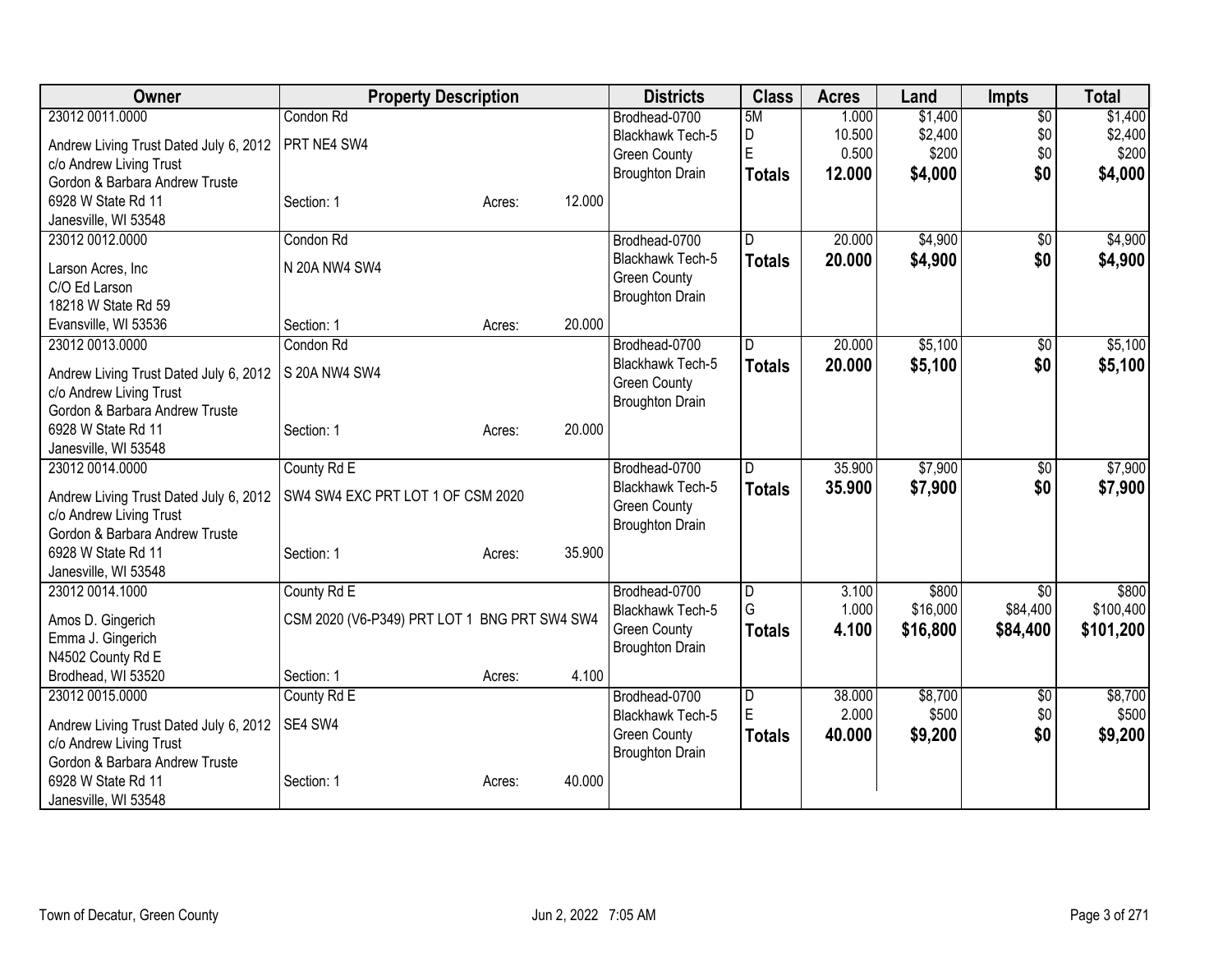| Owner                                  | <b>Property Description</b>               |        |        | <b>Districts</b>        | <b>Class</b>            | <b>Acres</b> | Land     | <b>Impts</b>    | <b>Total</b> |
|----------------------------------------|-------------------------------------------|--------|--------|-------------------------|-------------------------|--------------|----------|-----------------|--------------|
| 23012 0016.0000                        | N4601 State Hwy 104                       |        |        | Brodhead-0700           | А                       | 0.500        | \$10,000 | \$27,100        | \$37,100     |
| Peter Karabatsos                       | NE4 SE4, EXC 2A IN NE COR BNG 480'X 180'  |        |        | <b>Blackhawk Tech-5</b> | E                       | 22.500       | \$7,900  | \$0             | \$7,900      |
| <b>Bessie Karabatsos</b>               |                                           |        |        | <b>Green County</b>     | Ē                       | 15.000       | \$36,000 | \$0             | \$36,000     |
| N4699 State Rd 104                     |                                           |        |        | <b>Broughton Drain</b>  | <b>Totals</b>           | 38.000       | \$53,900 | \$27,100        | \$81,000     |
| Brodhead, WI 53520                     | Section: 1                                | Acres: | 38.000 |                         |                         |              |          |                 |              |
| 23012 0017.0000                        | State Highway 104                         |        |        | Brodhead-0700           | D                       | 31.500       | \$7,200  | \$0             | \$7,200      |
|                                        | NW4 SE4                                   |        |        | Blackhawk Tech-5        | E                       | 8.500        | \$16,800 | \$0             | \$16,800     |
| Larson Acres, Inc                      |                                           |        |        | <b>Green County</b>     | <b>Totals</b>           | 40.000       | \$24,000 | \$0             | \$24,000     |
| C/O Ed Larson<br>18218 W State Rd 59   |                                           |        |        | <b>Broughton Drain</b>  |                         |              |          |                 |              |
| Evansville, WI 53536                   | Section: 1                                | Acres: | 40.000 |                         |                         |              |          |                 |              |
| 23012 0018.0000                        | State Highway 104                         |        |        | Brodhead-0700           | D                       | 37.000       | \$9,200  | $\overline{50}$ | \$9,200      |
|                                        |                                           |        |        | Blackhawk Tech-5        | E                       | 3.000        | \$800    | \$0             | \$800        |
| Andrew Maple Hill Farms, Inc           | SW4 SE4                                   |        |        | <b>Green County</b>     | <b>Totals</b>           | 40.000       | \$10,000 | \$0             | \$10,000     |
| 6928 W State Rd 11                     |                                           |        |        | <b>Broughton Drain</b>  |                         |              |          |                 |              |
| Janesville, WI 53548                   |                                           |        |        |                         |                         |              |          |                 |              |
|                                        | Section: 1                                | Acres: | 40.000 |                         |                         |              |          |                 |              |
| 23012 0019.0000                        | State Highway 104                         |        |        | Brodhead-0700           | $\overline{\mathsf{D}}$ | 35.500       | \$8,500  | $\overline{50}$ | \$8,500      |
| Andrew Maple Hill Farms, Inc           | SE4 SE4                                   |        |        | Blackhawk Tech-5        | E                       | 4.500        | \$1,400  | \$0             | \$1,400      |
| 6928 W State Rd 11                     |                                           |        |        |                         | <b>Totals</b>           | 40.000       | \$9,900  | \$0             | \$9,900      |
| Janesville, WI 53548                   |                                           |        |        |                         |                         |              |          |                 |              |
|                                        | Section: 1                                | Acres: | 40.000 |                         |                         |              |          |                 |              |
| 23012 0020.0000                        | Condon Rd                                 |        |        | Albany-0063             | $\overline{\mathsf{D}}$ | 11.180       | \$2,800  | $\overline{50}$ | \$2,800      |
|                                        | FR NE4 NE4                                |        |        | <b>Blackhawk Tech-5</b> | <b>Totals</b>           | 11.180       | \$2,800  | \$0             | \$2,800      |
| Larson Acres, Inc<br>C/O Ed Larson     |                                           |        |        |                         |                         |              |          |                 |              |
| 18218 W State Rd 59                    |                                           |        |        |                         |                         |              |          |                 |              |
| Evansville, WI 53536                   | Section: 2                                | Acres: | 11.180 |                         |                         |              |          |                 |              |
| 23012 0020.1000                        | N4788 Condon Rd                           |        |        | Albany-0063             | $\overline{\mathsf{D}}$ | 21.000       | \$2,700  | $\overline{50}$ | \$2,700      |
|                                        |                                           |        |        | <b>Blackhawk Tech-5</b> | E                       | 1.000        | \$100    | \$0             | \$100        |
| Ferman H. Schwartz                     | CSM 3013 (V10-P339) LOT 1 BNG PRT NE4 NE4 |        |        | <b>Green County</b>     | G                       | 2.000        | \$24,000 | \$312,300       | \$336,300    |
| Elsie M. Schwartz                      |                                           |        |        | <b>Broughton Drain</b>  | <b>Totals</b>           | 24.000       | \$26,800 | \$312,300       | \$339,100    |
| N4788 Condon Rd                        |                                           |        |        |                         |                         |              |          |                 |              |
| Brodhead, WI 53520                     | Section: 2                                | Acres: | 24.000 |                         |                         |              |          |                 |              |
| 23012 0021.0000                        | Condon Rd                                 |        |        | Brodhead-0700           | $\overline{\mathsf{D}}$ | 34.000       | \$7,500  | $\overline{50}$ | \$7,500      |
| Andrew Living Trust Dated July 6, 2012 | FR NW4 NE4                                |        |        | Blackhawk Tech-5        | Ė                       | 0.960        | \$100    | \$0             | \$100        |
| c/o Andrew Living Trust                |                                           |        |        |                         | <b>Totals</b>           | 34.960       | \$7,600  | \$0             | \$7,600      |
| Gordon & Barbara Andrew Truste         |                                           |        |        |                         |                         |              |          |                 |              |
| 6928 W State Rd 11                     | Section: 2                                | Acres: | 34.960 |                         |                         |              |          |                 |              |
| Janesville, WI 53548                   |                                           |        |        |                         |                         |              |          |                 |              |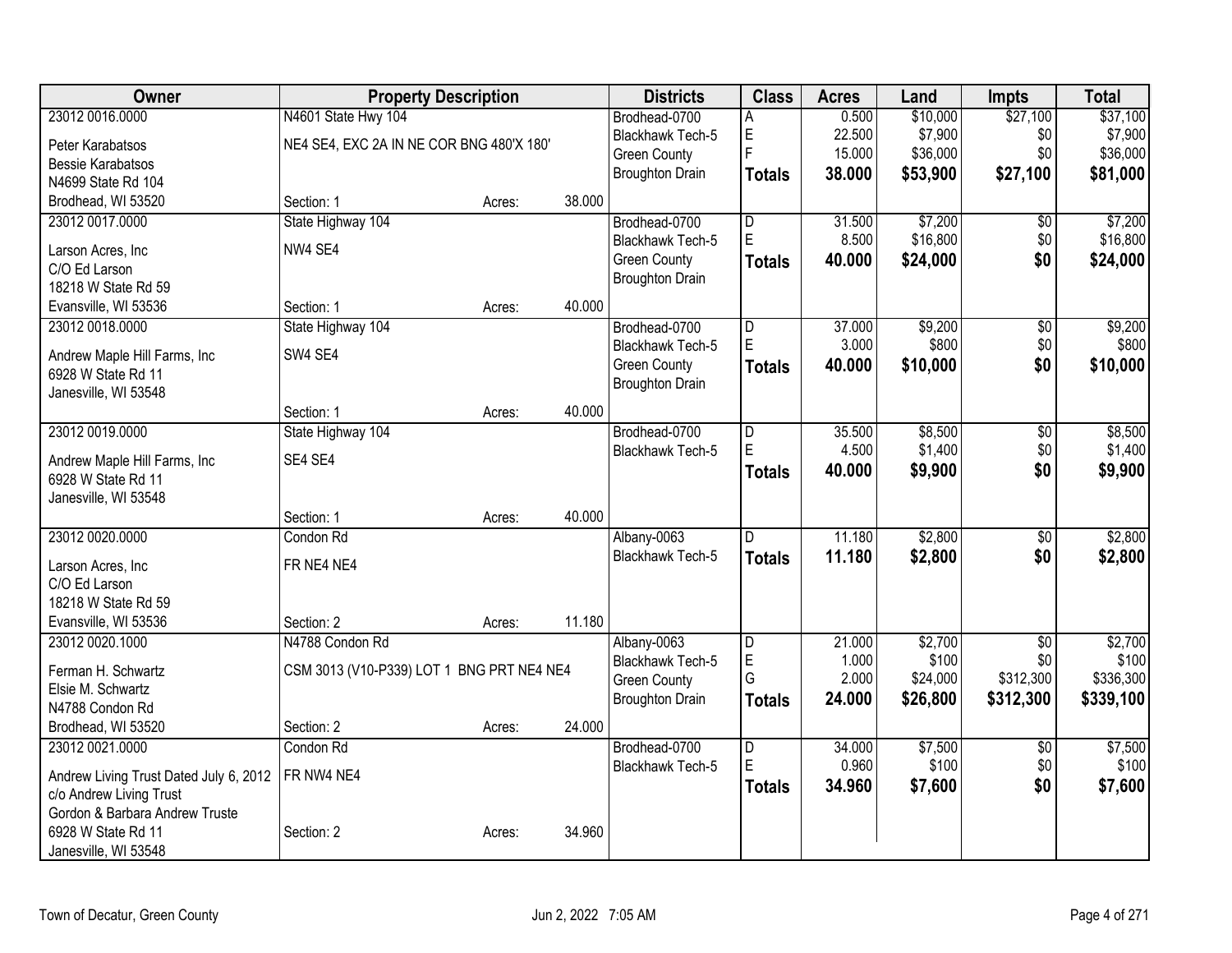| Owner                                               |             | <b>Property Description</b> |        | <b>Districts</b>       | <b>Class</b>  | <b>Acres</b> | Land     | <b>Impts</b>    | <b>Total</b> |
|-----------------------------------------------------|-------------|-----------------------------|--------|------------------------|---------------|--------------|----------|-----------------|--------------|
| 23012 0022.0000                                     | Condon Rd   |                             |        | Brodhead-0700          |               | 39.000       | \$8,900  | $\overline{50}$ | \$8,900      |
| Andrew Living Trust Dated July 6, 2012              | SW4 NE4     |                             |        | Blackhawk Tech-5       | E             | 1.000        | \$100    | \$0             | \$100        |
| c/o Andrew Living Trust                             |             |                             |        |                        | <b>Totals</b> | 40.000       | \$9,000  | \$0             | \$9,000      |
| Gordon & Barbara Andrew Truste                      |             |                             |        |                        |               |              |          |                 |              |
| 6928 W State Rd 11                                  | Section: 2  | Acres:                      | 40.000 |                        |               |              |          |                 |              |
| Janesville, WI 53548                                |             |                             |        |                        |               |              |          |                 |              |
| 23012 0023.0000                                     | Condon Rd   |                             |        | Brodhead-0700          | D             | 39.000       | \$9,400  | \$0             | \$9,400      |
| Larson Acres, Inc                                   | SE4 NE4     |                             |        | Blackhawk Tech-5       | E             | 1.000        | \$100    | \$0             | \$100        |
| C/O Ed Larson                                       |             |                             |        | <b>Green County</b>    | <b>Totals</b> | 40.000       | \$9,500  | \$0             | \$9,500      |
| 18218 W State Rd 59                                 |             |                             |        | <b>Broughton Drain</b> |               |              |          |                 |              |
| Evansville, WI 53536                                | Section: 2  | Acres:                      | 40.000 |                        |               |              |          |                 |              |
| 23012 0024.0000                                     | Condon Rd   |                             |        | Brodhead-0700          | D             | 31.500       | \$7,100  | \$0             | \$7,100      |
|                                                     | FR NE4 NW4  |                             |        | Blackhawk Tech-5       | E             | 2.050        | \$700    | \$0             | \$700        |
| Atkinson William and Holly Joint<br>Revocable Trust |             |                             |        |                        | <b>Totals</b> | 33.550       | \$7,800  | \$0             | \$7,800      |
| c/o Atkinson William and Holly Joint Rev            |             |                             |        |                        |               |              |          |                 |              |
| Trust                                               | Section: 2  | Acres:                      | 33.550 |                        |               |              |          |                 |              |
| W1033 Atkinson Rd                                   |             |                             |        |                        |               |              |          |                 |              |
| Albany, WI 53502                                    |             |                             |        |                        |               |              |          |                 |              |
| 23012 0025.0000                                     | County Rd E |                             |        | Brodhead-0700          | 5M            | 3.130        | \$4,300  | \$0             | \$4,300      |
| Atkinson William and Holly Joint                    | FR NW4 NW4  |                             |        | Blackhawk Tech-5       | D             | 29.000       | \$6,500  | \$0             | \$6,500      |
| Revocable Trust                                     |             |                             |        |                        | <b>Totals</b> | 32.130       | \$10,800 | \$0             | \$10,800     |
| c/o Atkinson William and Holly Joint Rev            |             |                             |        |                        |               |              |          |                 |              |
| Trust                                               | Section: 2  | Acres:                      | 32.130 |                        |               |              |          |                 |              |
| W1033 Atkinson Rd                                   |             |                             |        |                        |               |              |          |                 |              |
| Albany, WI 53502                                    |             |                             |        |                        |               |              |          |                 |              |
| 23012 0026.0000                                     | County Rd E |                             |        | Brodhead-0700          | 5M            | 16.000       | \$19,200 | \$0             | \$19,200     |
| Atkinson William and Holly Joint                    | SW4 NW4     |                             |        | Blackhawk Tech-5       | D             | 18.000       | \$3,800  | \$0             | \$3,800      |
| Revocable Trust                                     |             |                             |        |                        | E             | 6.000        | \$1,500  | \$0             | \$1,500      |
| c/o Atkinson William and Holly Joint Rev            |             |                             |        |                        | <b>Totals</b> | 40.000       | \$24,500 | \$0             | \$24,500     |
| Trust                                               | Section: 2  | Acres:                      | 40.000 |                        |               |              |          |                 |              |
| W1033 Atkinson Rd                                   |             |                             |        |                        |               |              |          |                 |              |
| Albany, WI 53502                                    |             |                             |        |                        |               |              |          |                 |              |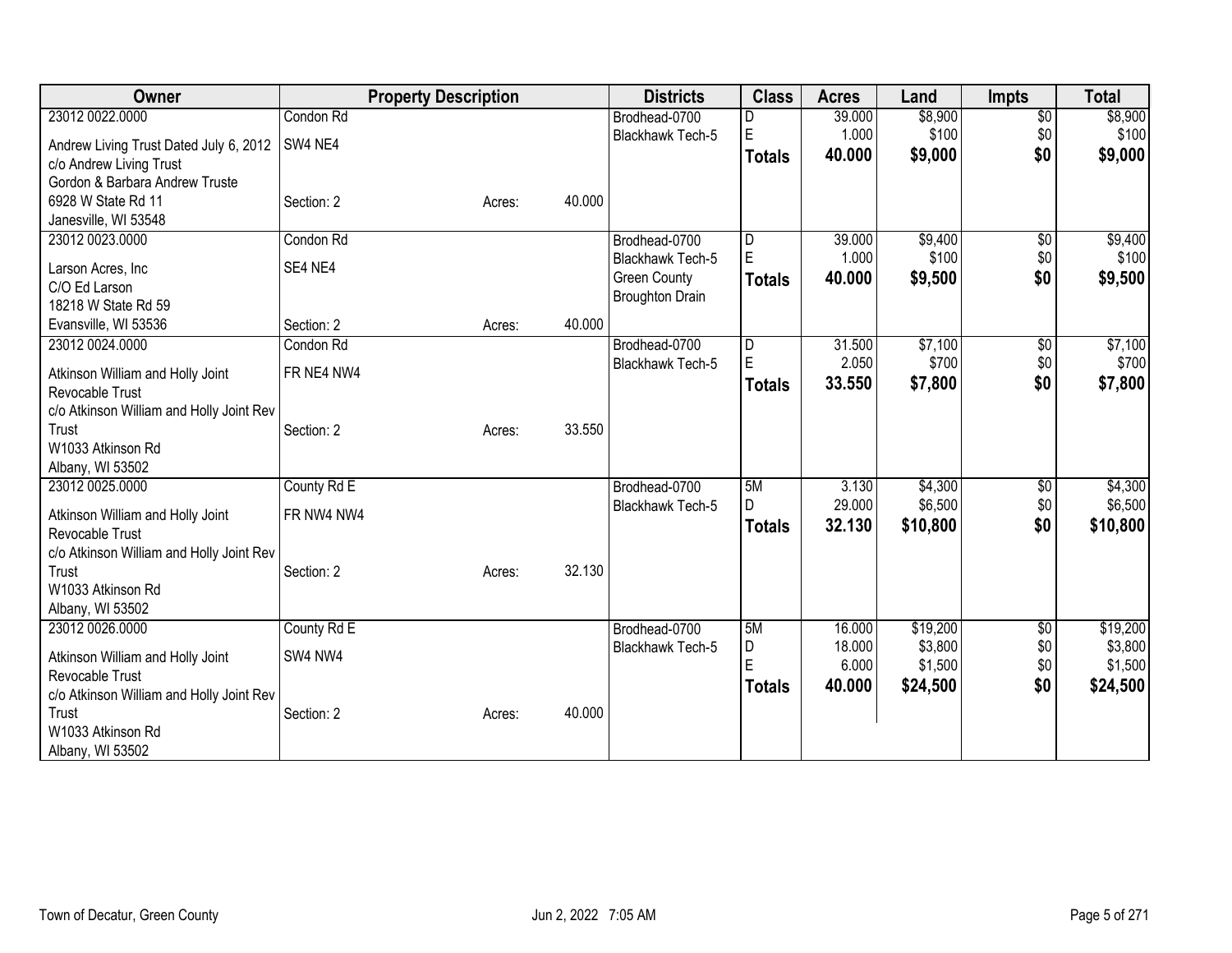| Owner                                    | <b>Property Description</b>                   |        |        | <b>Districts</b>                              | <b>Class</b>            | <b>Acres</b>     | Land                | Impts                  | Total               |
|------------------------------------------|-----------------------------------------------|--------|--------|-----------------------------------------------|-------------------------|------------------|---------------------|------------------------|---------------------|
| 23012 0027.0000                          | Condon Rd                                     |        |        | Brodhead-0700                                 | 5M                      | 6.500            | \$8,800             | $\overline{50}$        | \$8,800             |
| Atkinson William and Holly Joint         | SE4 NW4                                       |        |        | Blackhawk Tech-5                              | D                       | 31.500           | \$6,700             | \$0                    | \$6,700             |
| Revocable Trust                          |                                               |        |        |                                               | E                       | 2.000            | \$700               | \$0                    | \$700               |
| c/o Atkinson William and Holly Joint Rev |                                               |        |        |                                               | <b>Totals</b>           | 40.000           | \$16,200            | \$0                    | \$16,200            |
| Trust                                    | Section: 2                                    | Acres: | 40.000 |                                               |                         |                  |                     |                        |                     |
| W1033 Atkinson Rd                        |                                               |        |        |                                               |                         |                  |                     |                        |                     |
| Albany, WI 53502                         |                                               |        |        |                                               |                         |                  |                     |                        |                     |
| 23012 0028.0000                          | County Rd E                                   |        |        | Brodhead-0700<br><b>Blackhawk Tech-5</b>      | 5M<br>D                 | 3.000<br>29.300  | \$4,100<br>\$6,100  | $\overline{50}$<br>\$0 | \$4,100<br>\$6,100  |
| Dennis Hughes                            | NE4 SW4                                       |        |        |                                               | E                       | 7.700            | \$2,000             | \$0                    | \$2,000             |
| W802 County Rd E                         |                                               |        |        |                                               | <b>Totals</b>           | 40.000           | \$12,200            | \$0                    | \$12,200            |
| Brodhead, WI 53520                       |                                               |        |        |                                               |                         |                  |                     |                        |                     |
|                                          | Section: 2                                    | Acres: | 40.000 |                                               |                         |                  |                     |                        |                     |
| 23012 0029.0000                          | County Rd E                                   |        |        | Brodhead-0700                                 | 5M<br>D                 | 12.000<br>28.000 | \$16,200<br>\$6,500 | $\overline{50}$<br>\$0 | \$16,200            |
| Dennis Hughes                            | NW4 SW4                                       |        |        | Blackhawk Tech-5                              |                         | 40.000           | \$22,700            | \$0                    | \$6,500<br>\$22,700 |
| W802 County Rd E                         |                                               |        |        |                                               | <b>Totals</b>           |                  |                     |                        |                     |
| Brodhead, WI 53520                       |                                               |        |        |                                               |                         |                  |                     |                        |                     |
|                                          | Section: 2                                    | Acres: | 40.000 |                                               |                         |                  |                     |                        |                     |
| 23012 0030.0000                          | W802 County Hwy E                             |        |        | Brodhead-0700                                 | D                       | 35.650           | \$7,700             | $\overline{50}$        | \$7,700             |
| Dennis Hughes                            | SW4 SW4, EXC .35A                             |        |        | Blackhawk Tech-5                              | E<br>G                  | 3.000<br>1.000   | \$800<br>\$16,000   | \$0<br>\$138,500       | \$800<br>\$154,500  |
| W802 County Rd E                         |                                               |        |        |                                               | <b>Totals</b>           | 39.650           | \$24,500            | \$138,500              | \$163,000           |
| Brodhead, WI 53520                       |                                               |        |        |                                               |                         |                  |                     |                        |                     |
|                                          | Section: 2                                    | Acres: | 39.650 |                                               |                         |                  |                     |                        |                     |
| 23012 0031.0000                          | County Rd E                                   |        |        | Brodhead-0700                                 | E.                      | 0.350            | \$100               | $\overline{50}$        | \$100               |
| Dennis Hughes                            | COM SW COR SW4 SW4 E 124 FT N 105 FT W 124 FT |        |        | <b>Blackhawk Tech-5</b>                       | <b>Totals</b>           | 0.350            | \$100               | \$0                    | \$100               |
| W802 County Rd E                         | S 105 FT                                      |        |        |                                               |                         |                  |                     |                        |                     |
| Brodhead, WI 53520                       |                                               |        |        |                                               |                         |                  |                     |                        |                     |
|                                          | Section: 2                                    | Acres: | 0.350  |                                               |                         |                  |                     |                        |                     |
| 23012 0032.0000                          | W802 County Rd E                              |        |        | Brodhead-0700                                 | D                       | 39.000           | \$7,300             | $\overline{30}$        | \$7,300             |
| Dennis Hughes                            | SE4 SW4                                       |        |        | Blackhawk Tech-5                              | G                       | 1.000            | \$16,000            | \$25,600               | \$41,600            |
| W802 County Rd E                         |                                               |        |        |                                               | <b>Totals</b>           | 40.000           | \$23,300            | \$25,600               | \$48,900            |
| Brodhead, WI 53520                       |                                               |        |        |                                               |                         |                  |                     |                        |                     |
|                                          | Section: 2                                    | Acres: | 40.000 |                                               |                         |                  |                     |                        |                     |
| 23012 0033.0000                          | Condon Rd                                     |        |        | Brodhead-0700                                 | $\overline{\mathsf{D}}$ | 17.000           | \$4,100             | $\overline{50}$        | \$4,100             |
| Larson Acres, Inc                        | N 17.5A NE4 SE4                               |        |        | <b>Blackhawk Tech-5</b>                       | E                       | 0.500            | \$100               | \$0                    | \$100               |
| C/O Ed Larson                            |                                               |        |        | <b>Green County</b><br><b>Broughton Drain</b> | <b>Totals</b>           | 17.500           | \$4,200             | \$0                    | \$4,200             |
| 18218 W State Rd 59                      |                                               |        |        |                                               |                         |                  |                     |                        |                     |
| Evansville, WI 53536                     | Section: 2                                    | Acres: | 17.500 |                                               |                         |                  |                     |                        |                     |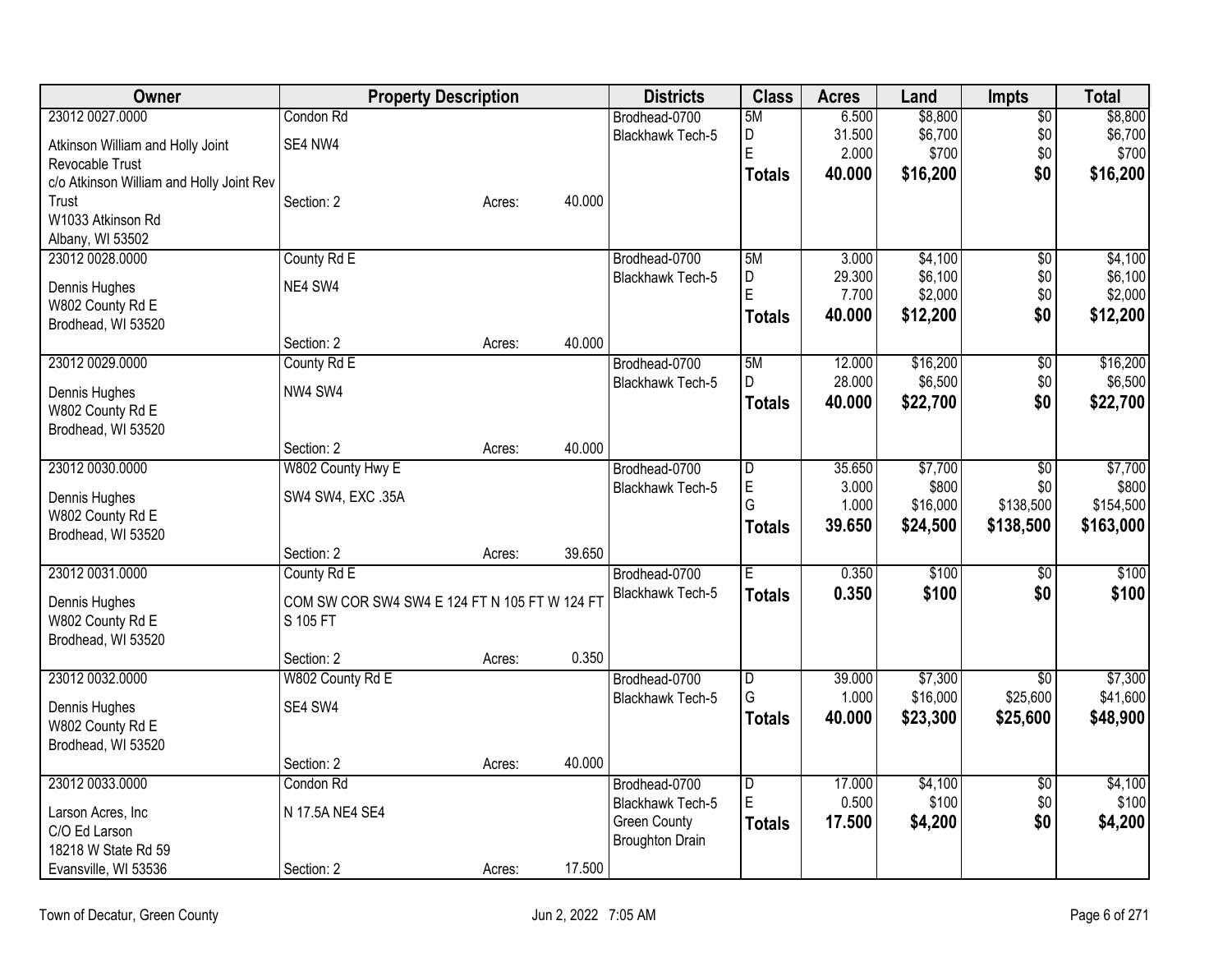| Owner                                                     | <b>Property Description</b>                  |        |        | <b>Districts</b>                  | <b>Class</b>  | <b>Acres</b>    | Land             | <b>Impts</b>    | <b>Total</b>     |
|-----------------------------------------------------------|----------------------------------------------|--------|--------|-----------------------------------|---------------|-----------------|------------------|-----------------|------------------|
| 23012 0034.0000                                           | Condon Rd                                    |        |        | Brodhead-0700                     | D             | 22.000          | \$5,500          | $\overline{50}$ | \$5,500          |
| Andrew Living Trust Dated July 6, 2012                    | S 22.5A NE4 SE4                              |        |        | <b>Blackhawk Tech-5</b>           | E             | 0.500           | \$100            | \$0             | \$100            |
| c/o Andrew Living Trust                                   |                                              |        |        | <b>Green County</b>               | Totals        | 22.500          | \$5,600          | \$0             | \$5,600          |
| Gordon & Barbara Andrew Truste                            |                                              |        |        | <b>Broughton Drain</b>            |               |                 |                  |                 |                  |
| 6928 W State Rd 11                                        | Section: 2                                   | Acres: | 22.500 |                                   |               |                 |                  |                 |                  |
| Janesville, WI 53548                                      |                                              |        |        |                                   |               |                 |                  |                 |                  |
| 23012 0035.0000                                           | Condon Rd                                    |        |        | Brodhead-0700                     | D             | 31.000          | \$6,000          | $\overline{50}$ | \$6,000          |
|                                                           | NW4 SE4                                      |        |        | <b>Blackhawk Tech-5</b>           | ΙE            | 9.000           | \$2,900          | \$0             | \$2,900          |
| Andrew Living Trust Dated July 6, 2012                    |                                              |        |        |                                   | Totals        | 40.000          | \$8,900          | \$0             | \$8,900          |
| c/o Andrew Living Trust<br>Gordon & Barbara Andrew Truste |                                              |        |        |                                   |               |                 |                  |                 |                  |
| 6928 W State Rd 11                                        | Section: 2                                   | Acres: | 40.000 |                                   |               |                 |                  |                 |                  |
| Janesville, WI 53548                                      |                                              |        |        |                                   |               |                 |                  |                 |                  |
| 23012 0036.0000                                           | County Rd E                                  |        |        | Brodhead-0700                     | D             | 29.000          | \$6,500          | \$0             | \$6,500          |
|                                                           |                                              |        |        | Blackhawk Tech-5                  | E             | 11.000          | \$3,400          | \$0             | \$3,400          |
| Andrew Living Trust Dated July 6, 2012                    | SW4 SE4                                      |        |        |                                   | <b>Totals</b> | 40.000          | \$9,900          | \$0             | \$9,900          |
| c/o Andrew Living Trust                                   |                                              |        |        |                                   |               |                 |                  |                 |                  |
| Gordon & Barbara Andrew Truste                            |                                              |        |        |                                   |               |                 |                  |                 |                  |
| 6928 W State Rd 11                                        | Section: 2                                   | Acres: | 40.000 |                                   |               |                 |                  |                 |                  |
| Janesville, WI 53548                                      |                                              |        |        |                                   |               |                 |                  |                 |                  |
| 23012 0037.0000                                           | County Rd E                                  |        |        | Brodhead-0700<br>Blackhawk Tech-5 | ID.<br>E      | 34.530<br>1.500 | \$7,600<br>\$200 | \$0<br>\$0      | \$7,600<br>\$200 |
| Andrew Living Trust Dated July 6, 2012                    | SE4 SE4, EXC PRT LOT 1 OF CSM 2020           |        |        |                                   |               | 36.030          |                  | \$0             |                  |
| c/o Andrew Living Trust                                   |                                              |        |        |                                   | <b>Totals</b> |                 | \$7,800          |                 | \$7,800          |
| Gordon & Barbara Andrew Truste                            |                                              |        |        |                                   |               |                 |                  |                 |                  |
| 6928 W State Rd 11                                        | Section: 2                                   | Acres: | 36.030 |                                   |               |                 |                  |                 |                  |
| Janesville, WI 53548                                      |                                              |        |        |                                   |               |                 |                  |                 |                  |
| 23012 0037.1000                                           | N4502 County Hwy E                           |        |        | Brodhead-0700                     | G             | 3.970           | \$31,900         | \$86,400        | \$118,300        |
| Amos D. Gingerich                                         | CSM 2020 (V6-P349) PRT LOT 1 BNG PRT SE4 SE4 |        |        | <b>Blackhawk Tech-5</b>           | <b>Totals</b> | 3.970           | \$31,900         | \$86,400        | \$118,300        |
| Emma J. Gingerich                                         |                                              |        |        |                                   |               |                 |                  |                 |                  |
| N4502 County Rd E                                         |                                              |        |        |                                   |               |                 |                  |                 |                  |
| Brodhead, WI 53520                                        | Section: 2                                   | Acres: | 3.970  |                                   |               |                 |                  |                 |                  |
| 23012 0038.0000                                           | County Rd E                                  |        |        | Fire 83                           | 5M            | 1.000           | \$1,400          | \$0             | \$1,400          |
| Atkinson William and Holly Joint                          | FR NE4 NE4                                   |        |        | Brodhead-0700                     | D             | 30.000          | \$6,400          | \$0             | \$6,400          |
| Revocable Trust                                           |                                              |        |        | Blackhawk Tech-5                  | E             | 1.390           | \$500            | \$0             | \$500            |
| c/o Atkinson William and Holly Joint Rev                  |                                              |        |        |                                   | <b>Totals</b> | 32.390          | \$8,300          | \$0             | \$8,300          |
| Trust                                                     | Section: 3                                   | Acres: | 32.390 |                                   |               |                 |                  |                 |                  |
| W1033 Atkinson Rd                                         |                                              |        |        |                                   |               |                 |                  |                 |                  |
| Albany, WI 53502                                          |                                              |        |        |                                   |               |                 |                  |                 |                  |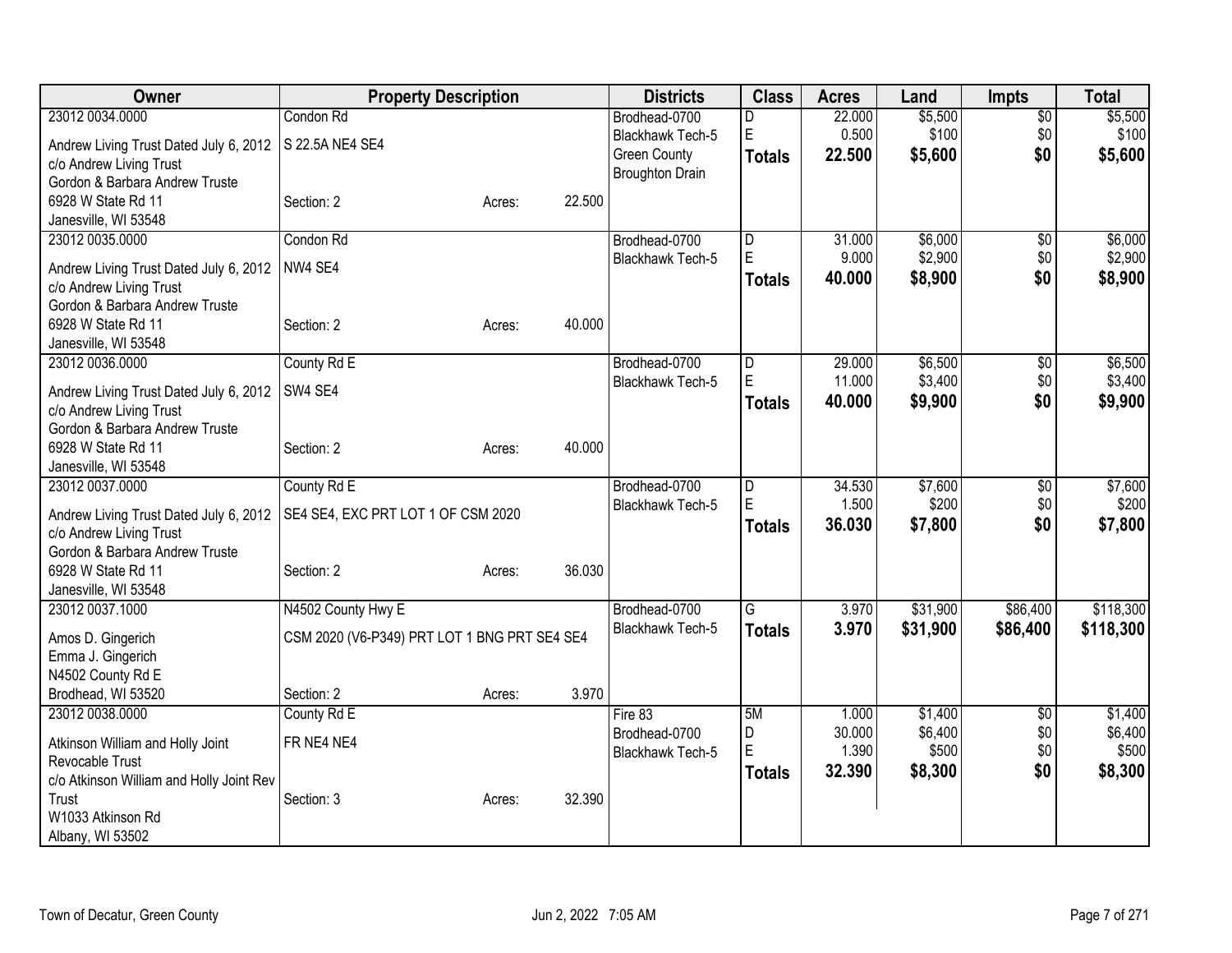| Owner                    |                                               | <b>Property Description</b> |        | <b>Districts</b>        | <b>Class</b>           | <b>Acres</b> | Land            | Impts           | <b>Total</b>    |
|--------------------------|-----------------------------------------------|-----------------------------|--------|-------------------------|------------------------|--------------|-----------------|-----------------|-----------------|
| 23012 0039.0100          | N4836 County Hwy E                            |                             |        | Brodhead-0700           |                        | 1.680        | \$21,400        | \$216,500       | \$237,900       |
| Davis G. Pryce           | CSM 4807 (V21-P133) LOT 1 BNG PRT NW4 NE4 &   |                             |        | Blackhawk Tech-5        | <b>Totals</b>          | 1.680        | \$21,400        | \$216,500       | \$237,900       |
| Wendy K. Pryce           | PRT NW4 (.02A)                                |                             |        |                         |                        |              |                 |                 |                 |
| N4836 County Rd E        |                                               |                             |        |                         |                        |              |                 |                 |                 |
| Brodhead, WI 53520       | Section: 3                                    | Acres:                      | 1.680  |                         |                        |              |                 |                 |                 |
| 23012 0039.0200          | N4838 County Hwy E                            |                             |        | Brodhead-0700           | 5M                     | 8.600        | \$11,600        | $\overline{50}$ | \$11,600        |
| Cynthia K. Pryce         | FRAC NW4 NE4 EXC CSM 4807 LOT 1               |                             |        | <b>Blackhawk Tech-5</b> | D                      | 22.360       | \$4,900         | \$0             | \$4,900         |
| N4838 County Rd E        |                                               |                             |        |                         | G                      | 2.000        | \$9,300         | \$247,900       | \$257,200       |
| Brodhead, WI 53520       |                                               |                             |        |                         | <b>Totals</b>          | 32.960       | \$25,800        | \$247,900       | \$273,700       |
|                          | Section: 3                                    | Acres:                      | 32.960 |                         |                        |              |                 |                 |                 |
| 23012 0040.0000          |                                               |                             |        | Fire 83                 | $\overline{\text{X2}}$ | 0.050        | $\overline{60}$ | \$0             | $\sqrt{50}$     |
| State of Wisconsin D N R | PRT FR NW4 NE4 EXEMPT                         |                             |        | Albany-0063             | <b>Totals</b>          | 0.050        | \$0             | \$0             | \$0             |
| Box 7921                 |                                               |                             |        | Blackhawk Tech-5        |                        |              |                 |                 |                 |
| Madison, WI 53707        |                                               |                             |        |                         |                        |              |                 |                 |                 |
|                          | Section: 3                                    | Acres:                      | 0.050  |                         |                        |              |                 |                 |                 |
| 23012 0041.0000          | N4710 County Hwy E                            |                             |        | Fire 83                 | Α                      | 1.000        | \$16,000        | \$74,800        | \$90,800        |
| Peggy A. Keeney          | PRT SW4 NE4, PARC S2 NE4, COM NE COR SW4 NE4  |                             |        | Albany-0063             | D                      | 24.750       | \$4,600         | \$0             | \$4,600         |
| N4710 County Rd E        | TH S 1329 FT TH W 965 FT TO RAILROAD ROW TH   |                             |        | Blackhawk Tech-5        | E                      | 1.000        | \$100           | \$0             | \$100           |
| Brodhead, WI 53520       | NWLY ALG ROW 1382 FT TO FENCE COR TH E        |                             |        |                         | <b>Totals</b>          | 26.750       | \$20,700        | \$74,800        | \$95,500        |
|                          | Section: 3                                    | Acres:                      | 26.750 |                         |                        |              |                 |                 |                 |
| 23012 0042.0000          |                                               |                             |        | Fire 83                 | $\overline{\text{X2}}$ | 2.000        | $\overline{30}$ | $\overline{30}$ | $\overline{30}$ |
| State of Wisconsin D N R | SECTION 3 PRT SW4 NE4 EXEMPT                  |                             |        | Albany-0063             | <b>Totals</b>          | 2.000        | \$0             | \$0             | \$0             |
| Box 7921                 |                                               |                             |        | Blackhawk Tech-5        |                        |              |                 |                 |                 |
| Madison, WI 53707        |                                               |                             |        |                         |                        |              |                 |                 |                 |
|                          | Section: 3                                    | Acres:                      | 2.000  |                         |                        |              |                 |                 |                 |
| 23012 0043.0000          | W1088 Trail Rd                                |                             |        | Fire 83                 | A                      | 1.000        | \$16,000        | \$133,100       | \$149,100       |
| Joseph L. Cihlar         | CSM 197 (V1-P202) (COR-185) LOT 1 BNG PRT SW4 |                             |        | Albany-0063             | <b>Totals</b>          | 1.000        | \$16,000        | \$133,100       | \$149,100       |
| Lisa J. Cihlar           | NE4                                           |                             |        | <b>Blackhawk Tech-5</b> |                        |              |                 |                 |                 |
| W1088 Trail Rd           |                                               |                             |        |                         |                        |              |                 |                 |                 |
| Brodhead, WI 53520       | Section: 3                                    | Acres:                      | 1.000  |                         |                        |              |                 |                 |                 |
| 23012 0044.0000          | W1088 Trail Rd                                |                             |        | Fire 83                 | A                      | 0.980        | \$14,800        | \$1,000         | \$15,800        |
| Joseph L. Cihlar         | CSM 197 (V1-P202) (COR 185) LOT 2 BNG PRT SW4 |                             |        | Albany-0063             | <b>Totals</b>          | 0.980        | \$14,800        | \$1,000         | \$15,800        |
| Lisa J. Cihlar           | NE4                                           |                             |        | <b>Blackhawk Tech-5</b> |                        |              |                 |                 |                 |
| W1088 Trail Rd           |                                               |                             |        |                         |                        |              |                 |                 |                 |
| Brodhead, WI 53520       | Section: 3                                    | Acres:                      | 0.980  |                         |                        |              |                 |                 |                 |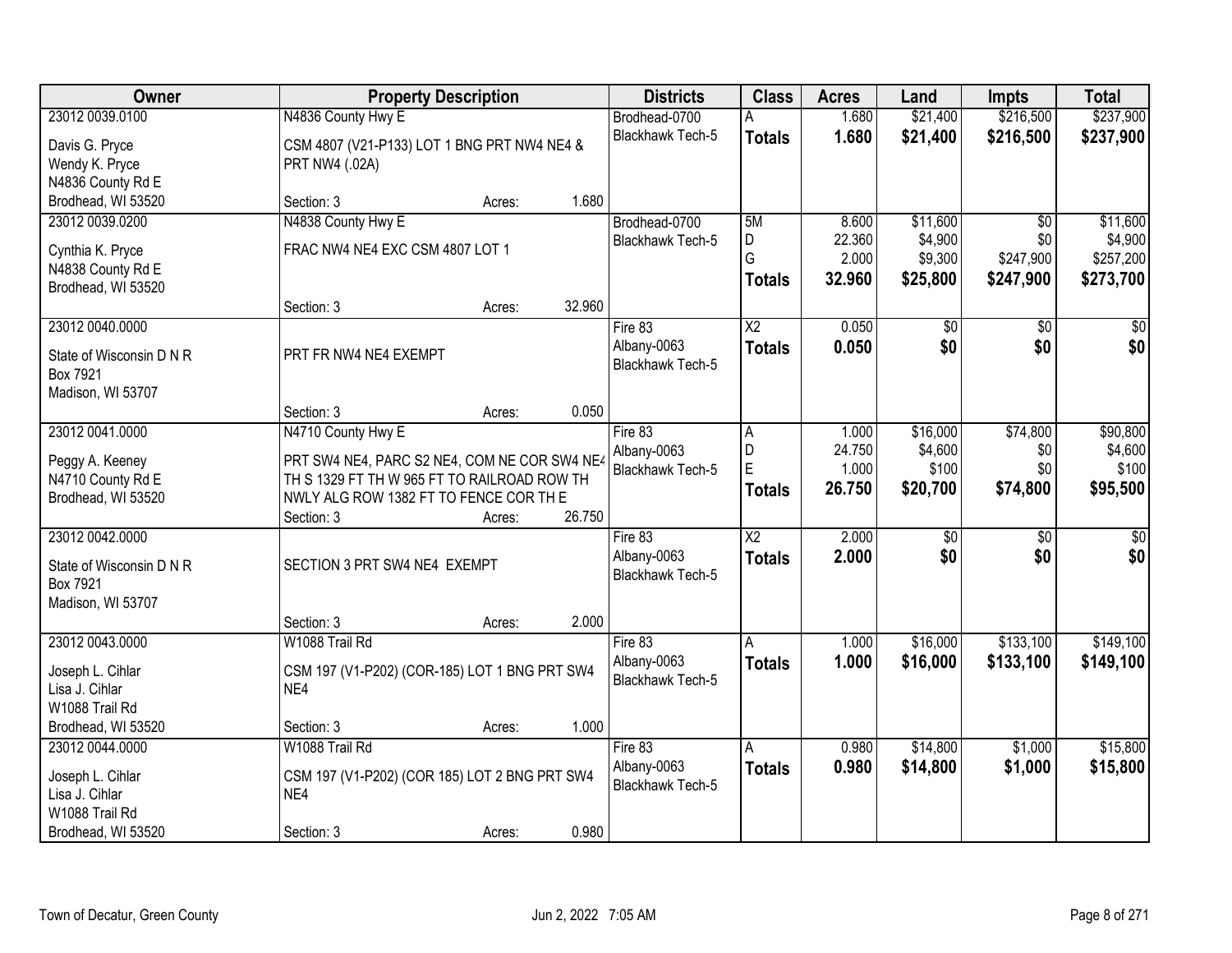| Owner                                | <b>Property Description</b>                        | <b>Districts</b>        | <b>Class</b>  | <b>Acres</b> | Land     | <b>Impts</b> | <b>Total</b> |
|--------------------------------------|----------------------------------------------------|-------------------------|---------------|--------------|----------|--------------|--------------|
| 23012 0045.0000                      | W1095 Trail Rd                                     | Fire 83                 |               | 1.020        | \$16,200 | \$228,600    | \$244,800    |
| Stefanik Kathleen R Survivor's Trust | CSM 197 (V1-P202) LOT 3 BNG PRT SW4 NE4            | Albany-0063             | <b>Totals</b> | 1.020        | \$16,200 | \$228,600    | \$244,800    |
| W1095 Trail Rd                       |                                                    | Blackhawk Tech-5        |               |              |          |              |              |
| Brodhead, WI 53520                   |                                                    |                         |               |              |          |              |              |
|                                      | 1.020<br>Section: 3<br>Acres:                      |                         |               |              |          |              |              |
| 23012 0046.0000                      | W1071 Trail Rd                                     | Fire 83                 | A             | 1.000        | \$16,000 | \$171,900    | \$187,900    |
|                                      |                                                    | Albany-0063             | <b>Totals</b> | 1.000        | \$16,000 | \$171,900    | \$187,900    |
| Robert L. Whalen                     | CSM 197 (V1-P202) (COR 185) LOT 4 BNG PRT SW4      | Blackhawk Tech-5        |               |              |          |              |              |
| Marcia L. Whalen                     | NE4                                                |                         |               |              |          |              |              |
| W1071 Trail Rd                       |                                                    |                         |               |              |          |              |              |
| Brodhead, WI 53520                   | 1.000<br>Section: 3<br>Acres:                      |                         |               |              |          |              |              |
| 23012 0047.0000                      | W1016 Trail Rd                                     | Fire 83                 | A             | 2.322        | \$26,600 | \$163,500    | \$190,100    |
| Duane L. Menzel                      | PLAT OF SURVEY (V4-P68) LOT 7 BNG PRT SW4          | Albany-0063             | Totals        | 2.322        | \$26,600 | \$163,500    | \$190,100    |
| Evelyn M. Menzel                     | NE4                                                | Blackhawk Tech-5        |               |              |          |              |              |
| W1016 Trail Rd                       |                                                    |                         |               |              |          |              |              |
| Brodhead, WI 53520                   | 2.322<br>Section: 3<br>Acres:                      |                         |               |              |          |              |              |
| 23012 0048.0000                      | W1049 Trail Rd                                     | Fire 83                 | A             | 1.504        | \$20,000 | \$154,700    | \$174,700    |
|                                      |                                                    | Albany-0063             | <b>Totals</b> | 1.504        | \$20,000 | \$154,700    | \$174,700    |
| Daniel G. Roth                       | COM N4 COR S 1034.61 FT S89*24'E 31.48 FT          | <b>Blackhawk Tech-5</b> |               |              |          |              |              |
| Nicole C. Roth                       | S14*56'E 274.05 FT N89*11'E 461.22 FT POB N89*11'E |                         |               |              |          |              |              |
| W1049 Trail Rd                       | 328 FT S 199.77 FTS89*11'W 328 FT N 199.77 FT POB  |                         |               |              |          |              |              |
| Brodhead, WI 53520                   | 1.504<br>Section: 3<br>Acres:                      |                         |               |              |          |              |              |
| 23012 0049.0000                      | W1054 Trail Rd                                     | Fire 83                 | A             | 1.660        | \$21,300 | \$178,400    | \$199,700    |
| Teale Stephen and Marcia Trust       | PARC SW4 NE4 SEC 3 COM N4 COR TH S0*W ALG          | Albany-0063             | <b>Totals</b> | 1.660        | \$21,300 | \$178,400    | \$199,700    |
| Agreement                            | N-S 4 LN 1034.61 FT TH S89*E 492.91 FT TO POB TH   | Blackhawk Tech-5        |               |              |          |              |              |
| c/o Teale Stephen and Marcia Trust   | S89*E 394.89 TH S0*E 178.59 FT TH S89*W 394.77 FT  |                         |               |              |          |              |              |
| W1054 Trail Rd                       | 1.660<br>Section: 3<br>Acres:                      |                         |               |              |          |              |              |
| Brodhead, WI 53520                   |                                                    |                         |               |              |          |              |              |
| 23012 0050.0000                      | W1029 Trail Rd                                     | Fire 83                 | A             | 1.985        | \$23,900 | \$149,900    | \$173,800    |
|                                      |                                                    | Albany-0063             |               | 1.985        | \$23,900 | \$149,900    | \$173,800    |
| Sharon A. Pryce                      | COM N 1/4 COR SEC TH S 1034.61 FT TH S89*E         | Blackhawk Tech-5        | <b>Totals</b> |              |          |              |              |
| W1029 Trail Rd                       | 887.80 FT TH S 244.59 FT POB TH N89*E 200 FT ALG   |                         |               |              |          |              |              |
| Brodhead, WI 53520                   | ARC CUR L RAD 60 FT CHORD S82*E 89.96 FT TH        |                         |               |              |          |              |              |
|                                      | 1.985<br>Section: 3<br>Acres:                      |                         |               |              |          |              |              |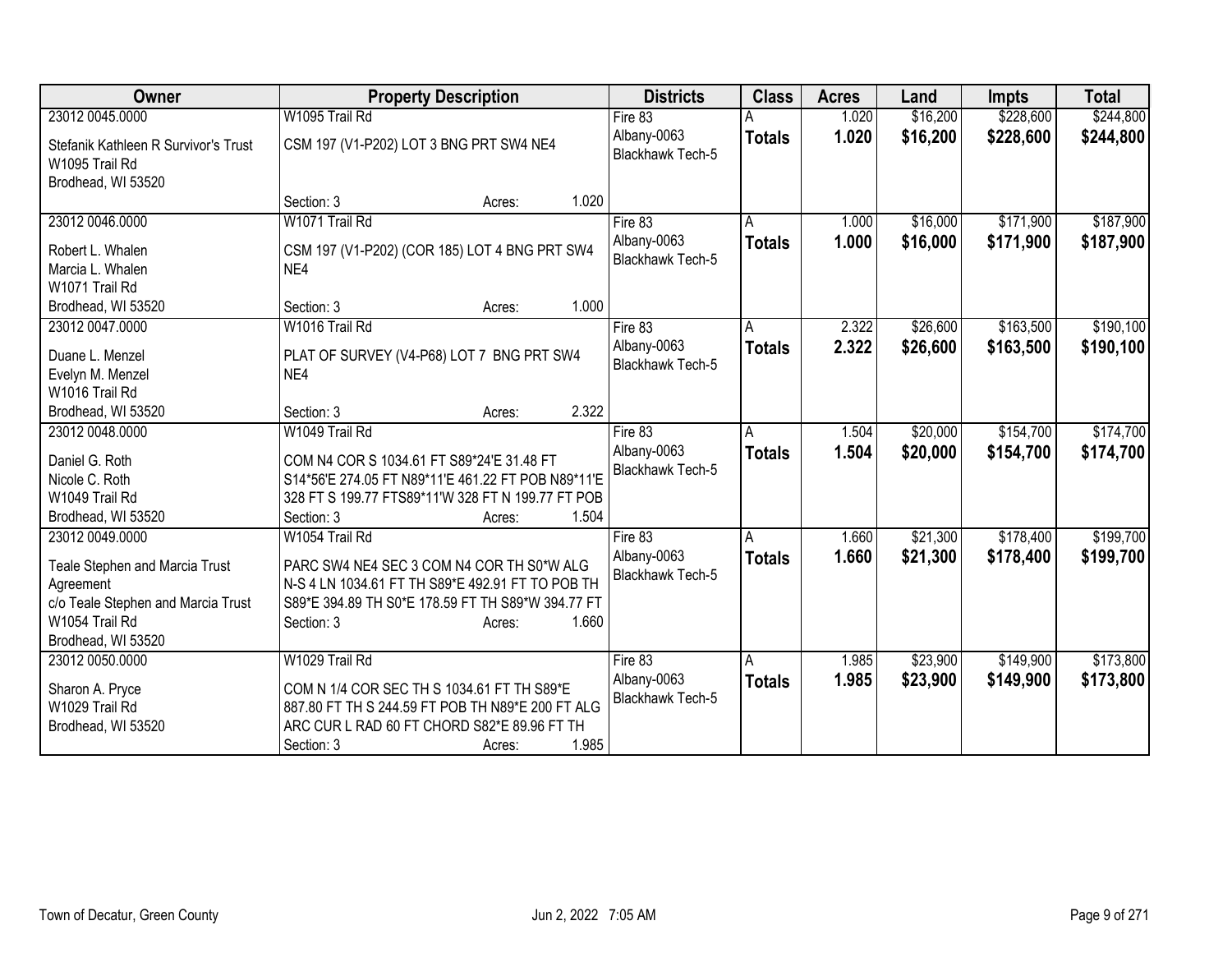| Owner                                    | <b>Property Description</b>                                           | <b>Districts</b>        | <b>Class</b>            | <b>Acres</b> | Land     | Impts           | <b>Total</b> |
|------------------------------------------|-----------------------------------------------------------------------|-------------------------|-------------------------|--------------|----------|-----------------|--------------|
| 23012 0051.0000                          | County Rd E                                                           | Fire 83                 | 5M                      | 17.000       | \$23,000 | $\overline{50}$ | \$23,000     |
| Atkinson William and Holly Joint         | SE4 NE4                                                               | Brodhead-0700           | D                       | 18.000       | \$3,700  | \$0             | \$3,700      |
| Revocable Trust                          |                                                                       | Blackhawk Tech-5        | $\mathsf E$             | 5.000        | \$1,300  | \$0             | \$1,300      |
| c/o Atkinson William and Holly Joint Rev |                                                                       |                         | <b>Totals</b>           | 40.000       | \$28,000 | \$0             | \$28,000     |
| Trust                                    | 40.000<br>Section: 3<br>Acres:                                        |                         |                         |              |          |                 |              |
| W1033 Atkinson Rd                        |                                                                       |                         |                         |              |          |                 |              |
| Albany, WI 53502                         |                                                                       |                         |                         |              |          |                 |              |
| 23012 0052.0100                          | W1233 Decatur Albany Rd                                               | Brodhead-0700           | A                       | 5.140        | \$42,700 | \$230,500       | \$273,200    |
|                                          |                                                                       | Blackhawk Tech-5        | <b>Totals</b>           | 5.140        | \$42,700 | \$230,500       | \$273,200    |
| Brian E. Venden<br>Danielle C. Venden    | CSM 4902 (V22-P80) LOT 1 BNG PRT FRAC LOT 1 IN<br>NW4 NW4             |                         |                         |              |          |                 |              |
| W1233 Decatur Albany Rd                  |                                                                       |                         |                         |              |          |                 |              |
| Brodhead, WI 53520                       | 5.140<br>Section: 3<br>Acres:                                         |                         |                         |              |          |                 |              |
| 23012 0052.0210                          | Decatur Albany Rd                                                     | Brodhead-0700           | D                       | 4.500        | \$400    | $\sqrt[6]{30}$  | \$400        |
|                                          |                                                                       | Blackhawk Tech-5        | E                       | 1.000        | \$100    | \$0             | \$100        |
| Brian E. Venden                          | PRT FRAC LOTS 1 & 2 LYG W OF SUGAR RIVER                              |                         |                         | 5.500        | \$500    | \$0             | \$500        |
| Danielle C. Venden                       |                                                                       |                         | <b>Totals</b>           |              |          |                 |              |
| W1233 Decatur Albany Rd                  |                                                                       |                         |                         |              |          |                 |              |
| Brodhead, WI 53520                       | 5.500<br>Section: 3<br>Acres:                                         |                         |                         |              |          |                 |              |
| 23012 0052.0220                          | Decatur Albany Rd                                                     | Brodhead-0700           | $\overline{\mathsf{D}}$ | 40.210       | \$8,600  | \$0             | \$8,600      |
| Cynthia K. Pryce                         | FRAC LOT 1 LYG E OF OLD CHANNEL & SUGAR                               | Blackhawk Tech-5        | G                       | 0.010        | \$200    | \$1,400         | \$1,600      |
| N4838 County Rd E                        | RIVER IN NW4, EXC CSM 4902 (V22-P80) LOT 1                            |                         | <b>Totals</b>           | 40.220       | \$8,800  | \$1,400         | \$10,200     |
| Brodhead, WI 53520                       |                                                                       |                         |                         |              |          |                 |              |
|                                          | 40.220<br>Section: 3<br>Acres:                                        |                         |                         |              |          |                 |              |
| 23012 0053.0000                          |                                                                       | Fire 83                 | $\overline{X2}$         | 1.710        | \$0      | $\sqrt[6]{}$    | $\sqrt{50}$  |
|                                          |                                                                       | Brodhead-0700           | <b>Totals</b>           | 1.710        | \$0      | \$0             | \$0          |
| State of Wisconsin D N R<br>Box 7921     | SECTION 3 PRT FR LOT 1 LYG E OLD CHANNEL & W<br><b>SUGAR R EXEMPT</b> | Blackhawk Tech-5        |                         |              |          |                 |              |
| Madison, WI 53707                        |                                                                       |                         |                         |              |          |                 |              |
|                                          | 1.710<br>Section: 3<br>Acres:                                         |                         |                         |              |          |                 |              |
| 23012 0054.0000                          | Decatur Albany Rd                                                     | Fire 83                 | $\overline{\mathsf{E}}$ | 33.154       | \$8,300  | $\sqrt{6}$      | \$8,300      |
|                                          |                                                                       | Brodhead-0700           | <b>Totals</b>           | 33.154       | \$8,300  | \$0             | \$8,300      |
| Brian E. Venden                          | PRT FRAC LOT 2 & PRT FRAC 3 IN NW4 LYG W OF                           | <b>Blackhawk Tech-5</b> |                         |              |          |                 |              |
| Danielle C. Venden                       | THE SUGAR RIVER EXC BEG NW COR SD SEC 3 TH                            |                         |                         |              |          |                 |              |
| W1233 Decatur Albany Rd                  | E 426.75 FT TH S0*E 500.29 FT TH S7*E 527.77 FT TH                    |                         |                         |              |          |                 |              |
| Brodhead, WI 53520                       | 33.154<br>Section: 3<br>Acres:                                        |                         |                         |              |          |                 |              |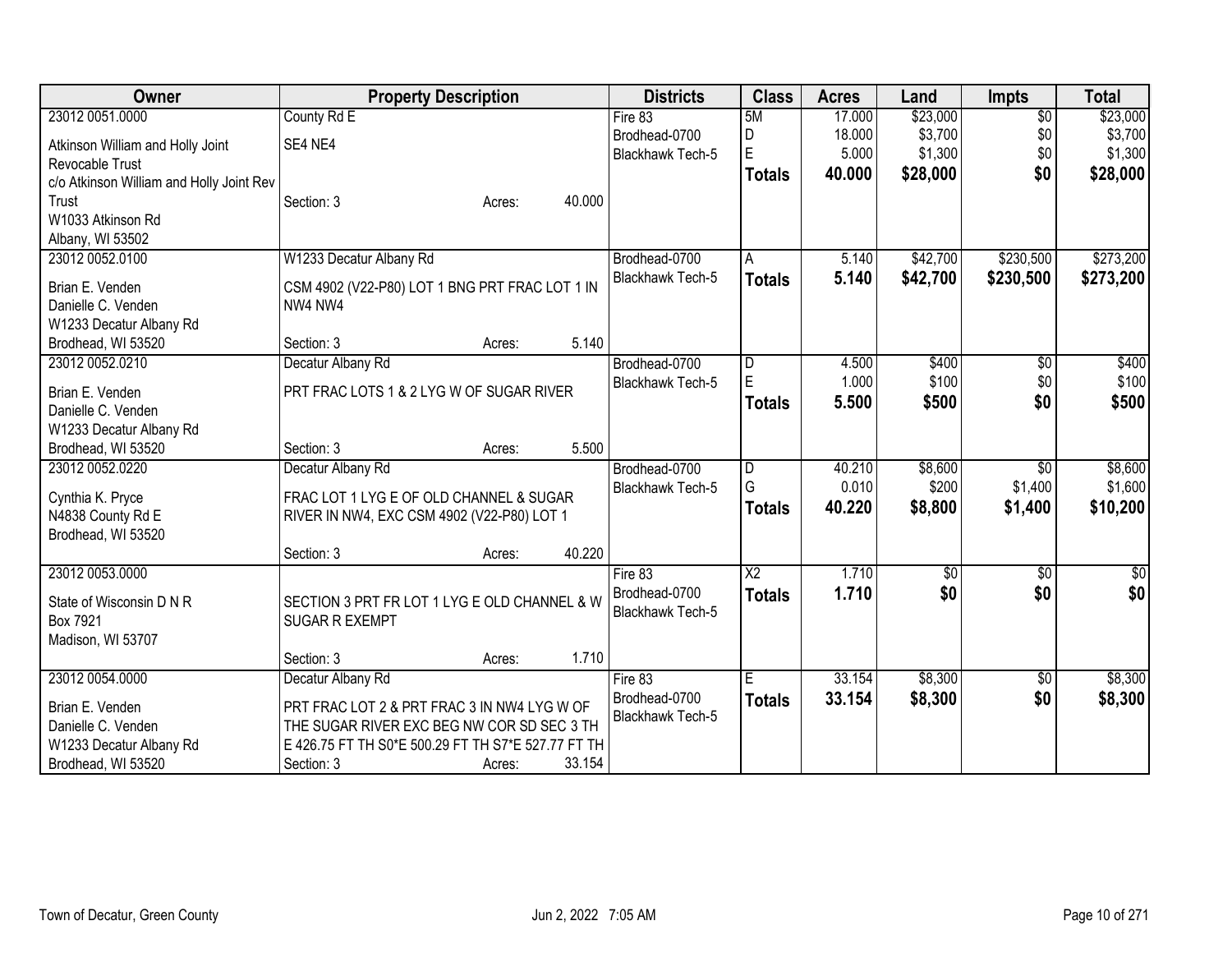| Owner                                 | <b>Property Description</b>                     | <b>Districts</b>                         | <b>Class</b>           | <b>Acres</b> | Land            | Impts           | <b>Total</b>    |
|---------------------------------------|-------------------------------------------------|------------------------------------------|------------------------|--------------|-----------------|-----------------|-----------------|
| 23012 0054.1000                       | Decatur Albany Rd                               | Brodhead-0700                            | D                      | 17.206       | \$3,600         | $\overline{50}$ | \$3,600         |
| Kopp Harvey L Revocable Living Trust  | PRT FRAC LOT 2 BNG PRT NW4 BEG NW COR SD        | <b>Blackhawk Tech-5</b>                  | E                      | 0.500        | \$100           | \$0             | \$100           |
| Dated 1/18/2008                       | SEC 3 TH E 426.75 FT TH S0*E 500.29 FT TH S7*E  |                                          | <b>Totals</b>          | 17.706       | \$3,700         | \$0             | \$3,700         |
| c/o Kopp Harvey L Revocable Living    | 527.77 FT TH S16*W 881.28 FT TH S43*W 106.37 FT |                                          |                        |              |                 |                 |                 |
| Trust                                 | 17.706<br>Section: 3<br>Acres:                  |                                          |                        |              |                 |                 |                 |
| 2700 E Ridge Rd Unit 1                |                                                 |                                          |                        |              |                 |                 |                 |
| Beloit, WI 53511                      |                                                 |                                          |                        |              |                 |                 |                 |
| 23012 0055.0000                       | Decatur Albany Rd                               | Fire 83                                  | E                      | 2.000        | \$500           | $\overline{30}$ | \$500           |
| Brian E. Venden                       | PRT FRAC LOT 3 E OF OLD CHANNEL & W OF          | Brodhead-0700                            | <b>Totals</b>          | 2.000        | \$500           | \$0             | \$500           |
| Danielle C. Venden                    | SUGAR RIVER IN SE4 NW4                          | <b>Blackhawk Tech-5</b>                  |                        |              |                 |                 |                 |
| W1233 Decatur Albany Rd               |                                                 |                                          |                        |              |                 |                 |                 |
| Brodhead, WI 53520                    | 2.000<br>Section: 3<br>Acres:                   |                                          |                        |              |                 |                 |                 |
| 23012 0056.0000                       | County Rd E                                     | Fire 83                                  | D                      | 33.500       | \$5,300         | \$0             | \$5,300         |
| Cynthia K. Pryce                      | PRT FRAC LOT 3 LYG E OF SUGAR RIVER IN SE4      | Brodhead-0700                            | E                      | 1.160        | \$100           | \$0             | \$100           |
| N4838 County Rd E                     | NW4                                             | Blackhawk Tech-5                         | <b>Totals</b>          | 34.660       | \$5,400         | \$0             | \$5,400         |
| Brodhead, WI 53520                    |                                                 |                                          |                        |              |                 |                 |                 |
|                                       | 34.660<br>Section: 3<br>Acres:                  |                                          |                        |              |                 |                 |                 |
| 23012 0057.0000                       |                                                 | Fire 83                                  | $\overline{\text{X2}}$ | 0.140        | $\overline{50}$ | $\overline{50}$ | $\overline{50}$ |
|                                       |                                                 | Brodhead-0700                            | <b>Totals</b>          | 0.140        | \$0             | \$0             | \$0             |
| State of Wisconsin D N R<br>Box 7921  | SECTION 3 PRT FR LOT 3 SE4 NW4 .14A EXEMPT      | <b>Blackhawk Tech-5</b>                  |                        |              |                 |                 |                 |
| Madison, WI 53707                     |                                                 |                                          |                        |              |                 |                 |                 |
|                                       | 0.140<br>Section: 3<br>Acres:                   |                                          |                        |              |                 |                 |                 |
| 23012 0058.0000                       | County Rd E                                     | Fire 83                                  |                        | 2.500        | \$5,300         | $\overline{50}$ | \$5,300         |
|                                       |                                                 | Brodhead-0700                            | <b>Totals</b>          | 2.500        | \$5,300         | \$0             | \$5,300         |
| Brian E. Venden                       | PRT FRAC LOT 4 LYG W OF SUGAR RIVER NE4 SW4     | Blackhawk Tech-5                         |                        |              |                 |                 |                 |
| Danielle C. Venden                    |                                                 |                                          |                        |              |                 |                 |                 |
| W1233 Decatur Albany Rd               |                                                 |                                          |                        |              |                 |                 |                 |
| Brodhead, WI 53520                    | 2.500<br>Section: 3<br>Acres:                   |                                          |                        |              |                 |                 |                 |
| 23012 0059.0000                       | N4697 County Hwy E                              | Fire 83                                  | B                      | 23.370       | \$107,500       | \$134,500       | \$242,000       |
| Professional Property Management, LLC | SECTION 3 FR LOT 4 EXC PRT LYG E OF OLD         | Brodhead-0700<br><b>Blackhawk Tech-5</b> | <b>Totals</b>          | 23.370       | \$107,500       | \$134,500       | \$242,000       |
| N4697 County Rd E                     | CHANNEL & W OF SUGAR RIVER NE4 SW4.EXC CSM      |                                          |                        |              |                 |                 |                 |
| Brodhead, WI 53520                    | 1098 & 2052 & EXC LOTS 1 & 2 CSM 2457, EXC NO   |                                          |                        |              |                 |                 |                 |
|                                       | 23.370<br>Section: 3<br>Acres:                  |                                          |                        |              |                 |                 |                 |
| 23012 0059.0100                       | N4599 County Hwy E                              | Fire 83                                  | Α                      | 2.820        | \$57,500        | \$6,300         | \$63,800        |
| S & B Tubing, LLC                     | CSM 2052 (V6-P388) LOT 1 BNG PRT FRAC LOT 4     | Brodhead-0700                            | <b>Totals</b>          | 2.820        | \$57,500        | \$6,300         | \$63,800        |
| 100 E Main St                         | SEC <sub>3</sub>                                | <b>Blackhawk Tech-5</b>                  |                        |              |                 |                 |                 |
| Albany, WI 53502                      |                                                 |                                          |                        |              |                 |                 |                 |
|                                       | 2.820<br>Section: 3<br>Acres:                   |                                          |                        |              |                 |                 |                 |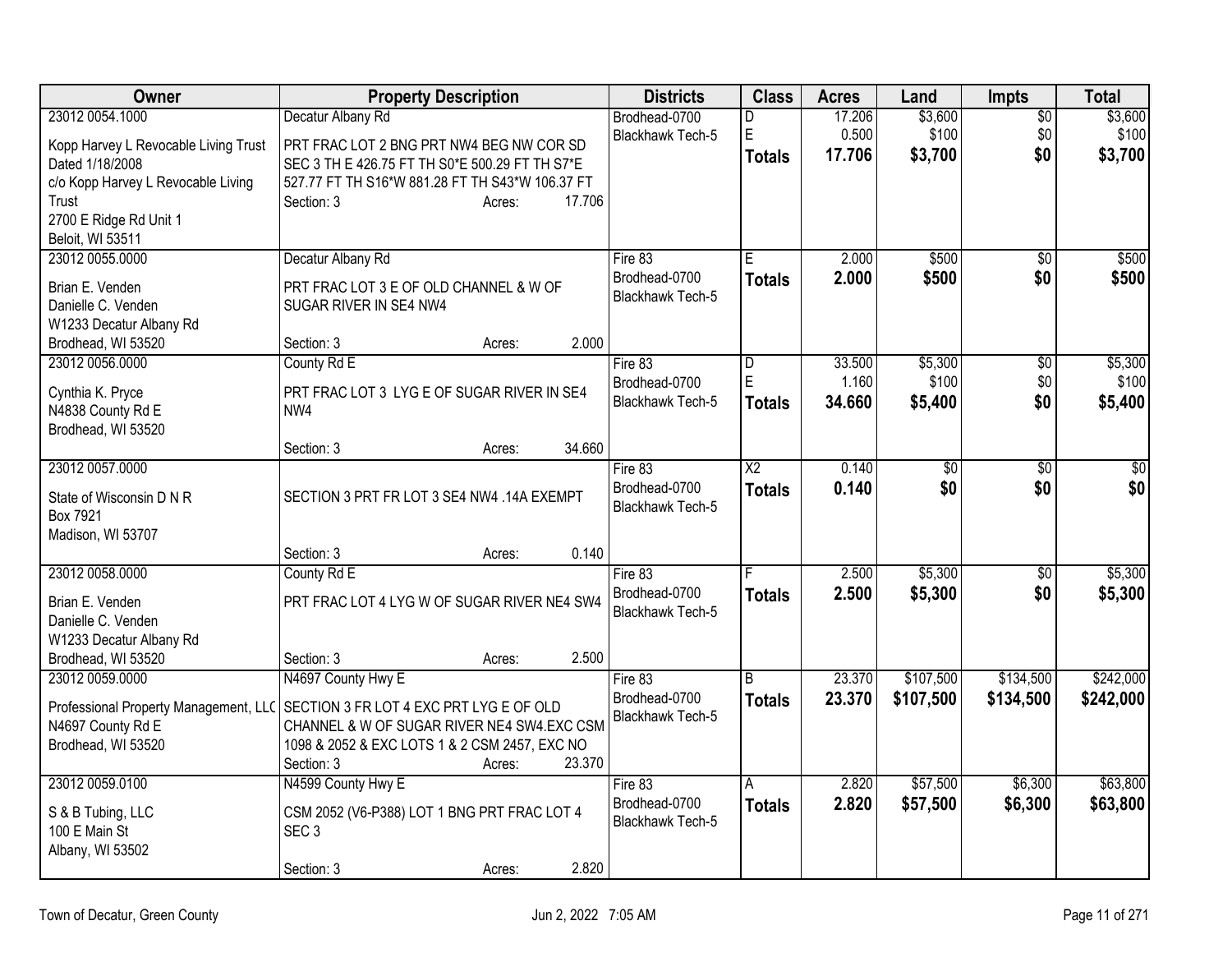| Owner                                                                            | <b>Property Description</b>                                                |        |       | <b>Districts</b>                         | <b>Class</b>  | <b>Acres</b> | Land     | Impts     | <b>Total</b> |
|----------------------------------------------------------------------------------|----------------------------------------------------------------------------|--------|-------|------------------------------------------|---------------|--------------|----------|-----------|--------------|
| 23012 0059.0200                                                                  | N4597 County Hwy E                                                         |        |       | Fire 83                                  |               | 1.170        | \$17,400 | \$34,900  | \$52,300     |
| Jennifer Buol<br>N4597 County Rd E<br>Brodhead, WI 53520                         | CSM 2052 (V6-P388) LOT 2 BNG PRT FRAC LOT 4<br>SEC 3; ALSO ACCESS EASEMENT |        |       | Brodhead-0700<br><b>Blackhawk Tech-5</b> | <b>Totals</b> | 1.170        | \$17,400 | \$34,900  | \$52,300     |
|                                                                                  | Section: 3                                                                 | Acres: | 1.170 |                                          |               |              |          |           |              |
| 23012 0059.0300                                                                  | N4701 County Hwy E                                                         |        |       | Fire 83                                  |               | 1.000        | \$16,000 | \$169,500 | \$185,500    |
| Professional Property Management, LLC<br>N4697 County Rd E<br>Brodhead, WI 53520 | CSM 2457 (V8-P206) LOT 2 BNG PRT NE4 SW4                                   |        |       | Brodhead-0700<br>Blackhawk Tech-5        | <b>Totals</b> | 1.000        | \$16,000 | \$169,500 | \$185,500    |
|                                                                                  | Section: 3                                                                 | Acres: | 1.000 |                                          |               |              |          |           |              |
| 23012 0059.0310                                                                  | N4703 County Hwy E                                                         |        |       | Fire 83                                  | A             | 1.000        | \$16,000 | \$27,100  | \$43,100     |
| Mitchell R. Mau<br>N4703 County Rd E<br>Brodhead, WI 53520                       | CSM 2457 (V8-P206) LOT 1 BNG PRT NE4 SW4                                   |        |       | Brodhead-0700<br>Blackhawk Tech-5        | <b>Totals</b> | 1.000        | \$16,000 | \$27,100  | \$43,100     |
|                                                                                  | Section: 3                                                                 | Acres: | 1.000 |                                          |               |              |          |           |              |
| 23012 0059.0400                                                                  | N4697 County Hwy E                                                         |        |       | Fire 83                                  | B             | 8.000        | \$32,000 | \$98,700  | \$130,700    |
| Professional Property Management, LLC<br>N4697 County Rd E<br>Brodhead, WI 53520 | SECTION 3 NORTH 266' FR LOT 4, EXC EAST 494'<br>OF(INCL EASEMENT)          |        |       | Brodhead-0700<br>Blackhawk Tech-5        | <b>Totals</b> | 8.000        | \$32,000 | \$98,700  | \$130,700    |
|                                                                                  | Section: 3                                                                 | Acres: | 8.000 |                                          |               |              |          |           |              |
| 23012 0059.1000                                                                  | N4625 County Hwy E                                                         |        |       | Fire 83                                  | A             | 1.922        | \$23,400 | \$48,600  | \$72,000     |
| James L. Lambert<br>N4625 County Rd E<br>Brodhead, WI 53520                      | CSM 1098 (V3-P413) LOT 1 BNG PRT FR LOT 4 IN<br>NE4 SW4                    |        |       | Brodhead-0700<br><b>Blackhawk Tech-5</b> | <b>Totals</b> | 1.922        | \$23,400 | \$48,600  | \$72,000     |
|                                                                                  | Section: 3                                                                 | Acres: | 1.922 |                                          |               |              |          |           |              |
| 23012 0059.2000                                                                  | N4615 County Hwy E                                                         |        |       | Fire 83                                  | A             | 1.918        | \$23,300 | \$109,400 | \$132,700    |
| Kyle Williams<br><b>Shannon Williams</b><br>N4615 County Rd E                    | CSM 1098 (V3-P413) LOT 2 BNG PRT FRAC LOT 4 IN<br>NE4 SW4                  |        |       | Brodhead-0700<br>Blackhawk Tech-5        | <b>Totals</b> | 1.918        | \$23,300 | \$109,400 | \$132,700    |
| Brodhead, WI 53520                                                               | Section: 3                                                                 | Acres: | 1.918 |                                          |               |              |          |           |              |
| 23012 0060.0000                                                                  | N4649 County Hwy E                                                         |        |       | Fire 83                                  | A             | 2.000        | \$24,000 | \$120,700 | \$144,700    |
| Professional Property Management, LLC<br>N4697 County Rd E<br>Brodhead, WI 53520 | CSM 650 (V2-P201) LOT 1 BNG PRT FR LOT 4 NE4<br>SW4                        |        |       | Brodhead-0700<br><b>Blackhawk Tech-5</b> | <b>Totals</b> | 2.000        | \$24,000 | \$120,700 | \$144,700    |
|                                                                                  | Section: 3                                                                 | Acres: | 2.000 |                                          |               |              |          |           |              |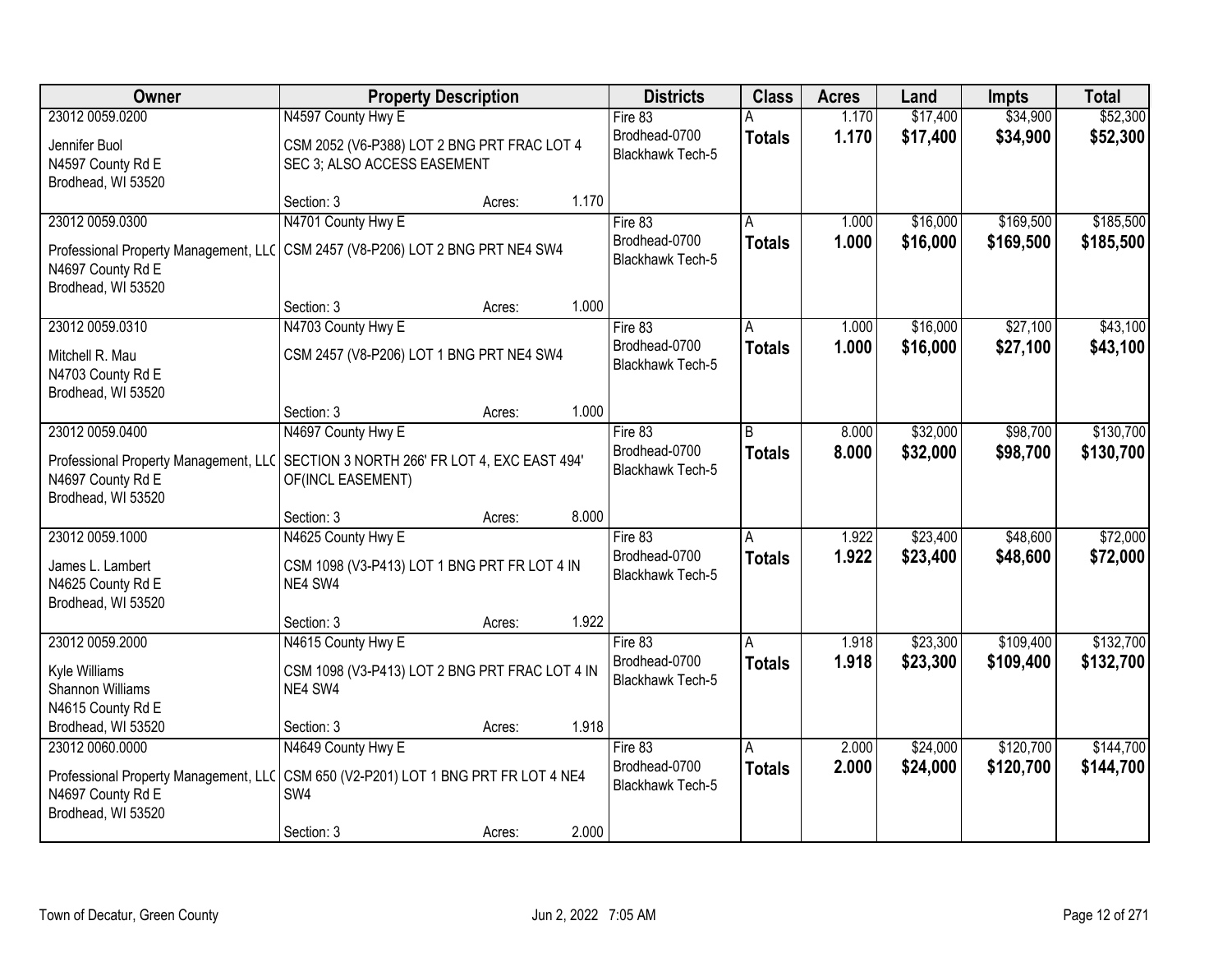| Owner                                       |                                                   | <b>Property Description</b> |        | <b>Districts</b>        | <b>Class</b>    | <b>Acres</b>    | Land             | <b>Impts</b>    | <b>Total</b>     |
|---------------------------------------------|---------------------------------------------------|-----------------------------|--------|-------------------------|-----------------|-----------------|------------------|-----------------|------------------|
| 23012 0061.0000                             | County Rd E                                       |                             |        | Fire 83                 |                 | 10.450          | \$2,600          | $\overline{50}$ | \$2,600          |
| Brian E. Venden                             | PRT FRAC LOTS 4 & 5 LYG W OF SUGAR RIVER IN       |                             |        | Brodhead-0700           | F               | 20.500          | \$43,100         | \$0             | \$43,100         |
| Danielle C. Venden                          | NW4 SW4                                           |                             |        | <b>Blackhawk Tech-5</b> | <b>Totals</b>   | 30.950          | \$45,700         | \$0             | \$45,700         |
| W1233 Decatur Albany Rd                     |                                                   |                             |        |                         |                 |                 |                  |                 |                  |
| Brodhead, WI 53520                          | Section: 3                                        | Acres:                      | 30.950 |                         |                 |                 |                  |                 |                  |
| 23012 0062.0000                             | County Rd E                                       |                             |        | Fire 83                 | $\overline{D}$  | 6.400           | \$1,200          | $\overline{50}$ | \$1,200          |
|                                             |                                                   |                             |        | Brodhead-0700           | $\mathsf E$     | 28.000          | \$8,900          | \$0             | \$8,900          |
| Ronnette Walters et al                      | FRAC LOT 6 SW4 SW4                                |                             |        | Blackhawk Tech-5        | <b>Totals</b>   | 34.400          | \$10,100         | \$0             | \$10,100         |
| PO Box 412                                  |                                                   |                             |        |                         |                 |                 |                  |                 |                  |
| Luck, WI 54853                              |                                                   |                             | 34.400 |                         |                 |                 |                  |                 |                  |
|                                             | Section: 3                                        | Acres:                      |        |                         |                 |                 |                  |                 |                  |
| 23012 0063.0000                             | County Rd E                                       |                             |        | Fire 83                 | 5M              | 14.000          | \$18,900         | $\overline{50}$ | \$18,900         |
| Ronnette Walters et al                      | SE4 SW4                                           |                             |        | Brodhead-0700           | D<br>E          | 25.000<br>1.000 | \$5,300<br>\$100 | \$0<br>\$0      | \$5,300<br>\$100 |
| PO Box 412                                  |                                                   |                             |        | Blackhawk Tech-5        |                 |                 |                  |                 |                  |
| Luck, WI 54853                              |                                                   |                             |        |                         | <b>Totals</b>   | 40.000          | \$24,300         | \$0             | \$24,300         |
|                                             | Section: 3                                        | Acres:                      | 40.000 |                         |                 |                 |                  |                 |                  |
| 23012 0064.0000                             | County Rd E                                       |                             |        | Fire 83                 | 5M              | 36.000          | \$48,600         | \$0             | \$48,600         |
|                                             | NE4 SE4, EXC PRT LOT 1 CSM 3731                   |                             |        | Brodhead-0700           | D               | 3.470           | \$700            | \$0             | \$700            |
| Tcj Enterprises, LLC<br>4110 Huntington Ave |                                                   |                             |        | Blackhawk Tech-5        | <b>Totals</b>   | 39.470          | \$49,300         | \$0             | \$49,300         |
| Janesville, WI 53546                        |                                                   |                             |        |                         |                 |                 |                  |                 |                  |
|                                             | Section: 3                                        | Acres:                      | 39.470 |                         |                 |                 |                  |                 |                  |
| 23012 0065.0000                             | County Rd E                                       |                             |        | Fire 83                 |                 | 19.000          | \$51,300         | $\overline{30}$ | \$51,300         |
|                                             |                                                   |                             |        | Brodhead-0700           | Totals          | 19.000          | \$51,300         | \$0             | \$51,300         |
| Tcj Enterprises, LLC                        | PRT NW4 SE4, LYG E RD EXC LOT 1 CSM 3731          |                             |        | <b>Blackhawk Tech-5</b> |                 |                 |                  |                 |                  |
| 4110 Huntington Ave                         |                                                   |                             |        |                         |                 |                 |                  |                 |                  |
| Janesville, WI 53546                        |                                                   |                             |        |                         |                 |                 |                  |                 |                  |
|                                             | Section: 3                                        | Acres:                      | 19.000 |                         |                 |                 |                  |                 |                  |
| 23012 0066.0000                             |                                                   |                             |        | Fire 83                 | $\overline{X2}$ | 2.140           | $\sqrt{$0}$      | $\sqrt{6}$      | $\sqrt{50}$      |
| State of Wisconsin D N R                    | SECTION 3 PRT NW4 SE4 EXEMPT                      |                             |        | Brodhead-0700           | <b>Totals</b>   | 2.140           | \$0              | \$0             | \$0              |
| Box 7921                                    |                                                   |                             |        | Blackhawk Tech-5        |                 |                 |                  |                 |                  |
| Madison, WI 53707                           |                                                   |                             |        |                         |                 |                 |                  |                 |                  |
|                                             | Section: 3                                        | Acres:                      | 2.140  |                         |                 |                 |                  |                 |                  |
| 23012 0067.0000                             | W960 County Hwy E                                 |                             |        | Fire 83                 | B               | 8.345           | \$66,100         | $\overline{50}$ | \$66,100         |
|                                             |                                                   |                             |        | Brodhead-0700           | <b>Totals</b>   | 8.345           | \$66,100         | \$0             | \$66,100         |
| Kranig Excavating, Inc                      | CSM 3731 (V14-P161) LOT 1 BNG PRT SW4 SE4 -       |                             |        | <b>Blackhawk Tech-5</b> |                 |                 |                  |                 |                  |
| 704 4th St                                  | 2.375A & PRT SE4 SE4 - 4.79A & PRT NW4 SE4 - .65A |                             |        |                         |                 |                 |                  |                 |                  |
| Albany, WI 53502                            | & PRT NE4 SE4 - .53A                              |                             |        |                         |                 |                 |                  |                 |                  |
|                                             | Section: 3                                        | Acres:                      | 8.345  |                         |                 |                 |                  |                 |                  |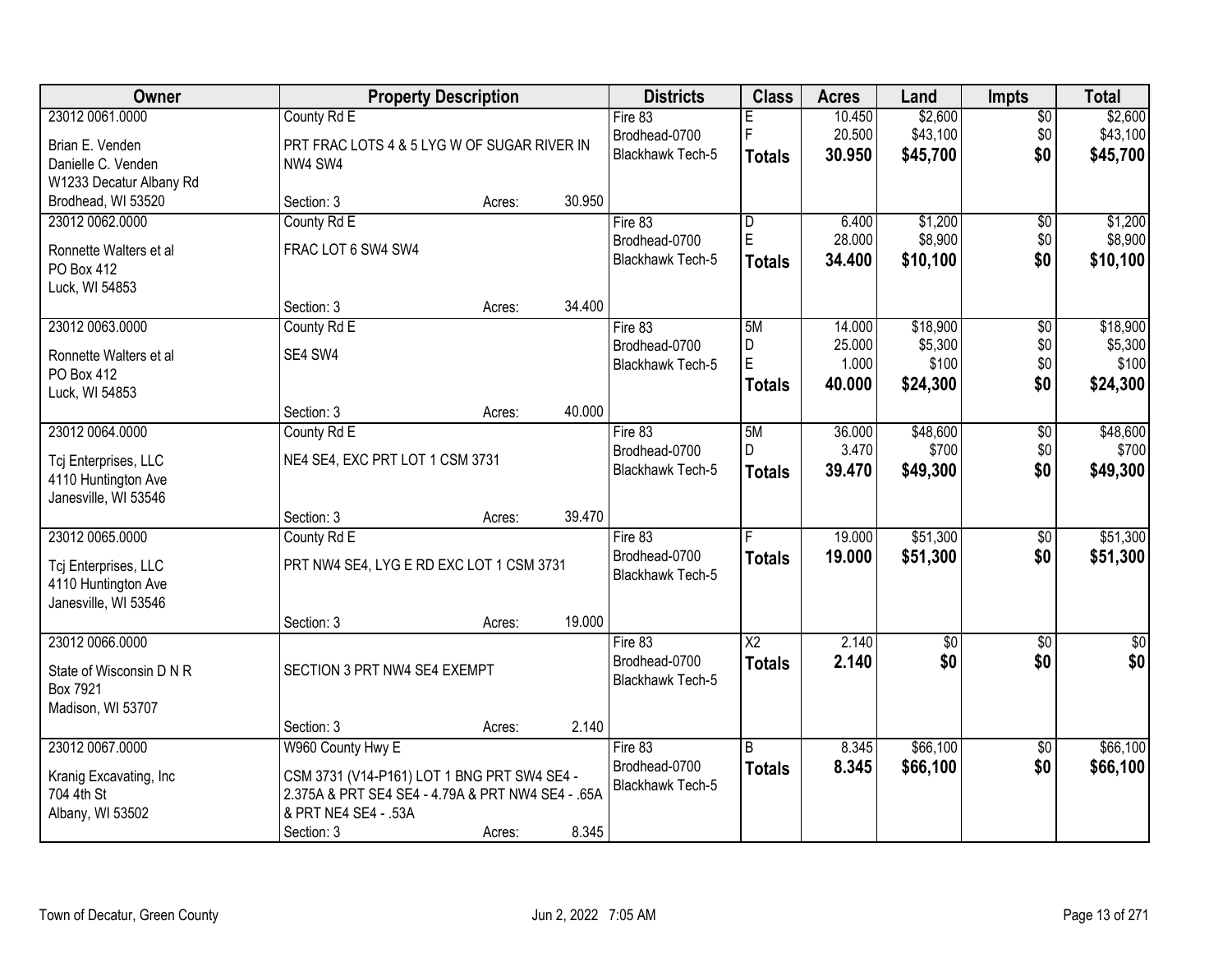| Owner                |                                                | <b>Property Description</b> |       | <b>Districts</b>        | <b>Class</b>            | <b>Acres</b> | Land     | <b>Impts</b>    | <b>Total</b> |
|----------------------|------------------------------------------------|-----------------------------|-------|-------------------------|-------------------------|--------------|----------|-----------------|--------------|
| 23012 0067.0100      | W1020 County Hwy E                             |                             |       | Fire 83                 |                         | 5.630        | \$45,200 | \$179,300       | \$224,500    |
| Mark D. Markham      | CSM 3485 (V13-P71) LOT 10 BNG PRT SW4 & SE4 OF |                             |       | Brodhead-0700           | <b>Totals</b>           | 5.630        | \$45,200 | \$179,300       | \$224,500    |
| Beth N. Markham      | SE4, PRT LOT 1 CSM 2400                        |                             |       | <b>Blackhawk Tech-5</b> |                         |              |          |                 |              |
| W1020 County Rd E    |                                                |                             |       |                         |                         |              |          |                 |              |
| Brodhead, WI 53520   | Section: 3                                     | Acres:                      | 5.630 |                         |                         |              |          |                 |              |
| 23012 0067.0110      | County Rd E                                    |                             |       | Fire 83                 | $\overline{\mathsf{n}}$ | 5.260        | \$1,100  | \$0             | \$1,100      |
|                      |                                                |                             |       | Brodhead-0700           | <b>Totals</b>           | 5.260        | \$1,100  | \$0             | \$1,100      |
| Randall A. Schupbach | CSM 3483 (V13-P69) LOT 1 BNG PRT NW4 SE4 WITH  |                             |       | Blackhawk Tech-5        |                         |              |          |                 |              |
| Wendy J. Schupbach   | PERPETUAL EASM                                 |                             |       |                         |                         |              |          |                 |              |
| N4097 Park Rd        |                                                |                             |       |                         |                         |              |          |                 |              |
| Brodhead, WI 53520   | Section: 3                                     | Acres:                      | 5.260 |                         |                         |              |          |                 |              |
| 23012 0067.0120      | N4656 County Hwy E                             |                             |       | Fire 83                 | A                       | 5.140        | \$29,900 | \$61,900        | \$91,800     |
| Nicholas M. Rohan    | CSM 3483 (V13-P69) LOT 2 BNG PRT LOT 1 CSM     |                             |       | Brodhead-0700           | <b>Totals</b>           | 5.140        | \$29,900 | \$61,900        | \$91,800     |
| Angela M. Rohan      | 2400 IN NW4 SE4 SUBJ TO EASEMENT               |                             |       | Blackhawk Tech-5        |                         |              |          |                 |              |
| 1299 Westminster Way |                                                |                             |       |                         |                         |              |          |                 |              |
| Verona, WI 53593     | Section: 3                                     | Acres:                      | 5.140 |                         |                         |              |          |                 |              |
| 23012 0067.0130      | N4618 County Hwy E                             |                             |       | Fire 83                 | A                       | 5.410        | \$44,100 | \$297,500       | \$341,600    |
|                      |                                                |                             |       | Brodhead-0700           |                         | 5.410        | \$44,100 | \$297,500       |              |
| Kevin W. Buxton      | CSM 3483 (V13-P69) LOT 3 BNG PRT NW4 SE4       |                             |       | Blackhawk Tech-5        | <b>Totals</b>           |              |          |                 | \$341,600    |
| Amber L. Buxton      |                                                |                             |       |                         |                         |              |          |                 |              |
| N4618 County Rd E    |                                                |                             |       |                         |                         |              |          |                 |              |
| Brodhead, WI 53520   | Section: 3                                     | Acres:                      | 5.410 |                         |                         |              |          |                 |              |
| 23012 0067.0140      | County Rd E                                    |                             |       | Fire 83                 | Α                       | 5.600        | \$15,500 | $\overline{50}$ | \$15,500     |
|                      |                                                |                             |       | Brodhead-0700           | <b>Totals</b>           | 5.600        | \$15,500 | \$0             | \$15,500     |
| Tracy E. Strain      | CSM 3484 (V13-P70) LOT 4 BNG PRT NW4 & SW4 OF  |                             |       | <b>Blackhawk Tech-5</b> |                         |              |          |                 |              |
| Kathryn A. Strain    | SE4                                            |                             |       |                         |                         |              |          |                 |              |
| 1811 Mitchell St     |                                                |                             |       |                         |                         |              |          |                 |              |
| Janesville, WI 53546 | Section: 3                                     | Acres:                      | 5.600 |                         |                         |              |          |                 |              |
| 23012 0067.0152      | N4562 County Hwy E                             |                             |       | Fire 83                 | A                       | 6.720        | \$50,600 | \$100           | \$50,700     |
| Tracy E. Strain      | CSM 4996 (V23-P36) LOT 1 BNG PRT SW4 SE4       |                             |       | Brodhead-0700           | <b>Totals</b>           | 6.720        | \$50,600 | \$100           | \$50,700     |
| Kathryn A. Strain    |                                                |                             |       | <b>Blackhawk Tech-5</b> |                         |              |          |                 |              |
| 1811 Mitchell St     |                                                |                             |       |                         |                         |              |          |                 |              |
| Janesville, WI 53546 | Section: 3                                     | Acres:                      | 6.720 |                         |                         |              |          |                 |              |
| 23012 0067.0162      | N4564 County Hwy E                             |                             |       | Fire 83                 | Α                       | 5.690        | \$23,700 | \$30,200        | \$53,900     |
|                      |                                                |                             |       | Brodhead-0700           | <b>Totals</b>           | 5.690        | \$23,700 | \$30,200        | \$53,900     |
| Tracy E. Strain      | CSM 4996 (V23-P36) LOT 2 BNG PRT SW4 SE4       |                             |       | <b>Blackhawk Tech-5</b> |                         |              |          |                 |              |
| Kathryn A. Strain    |                                                |                             |       |                         |                         |              |          |                 |              |
| 1811 Mitchell St     |                                                |                             |       |                         |                         |              |          |                 |              |
| Janesville, WI 53546 | Section: 3                                     | Acres:                      | 5.690 |                         |                         |              |          |                 |              |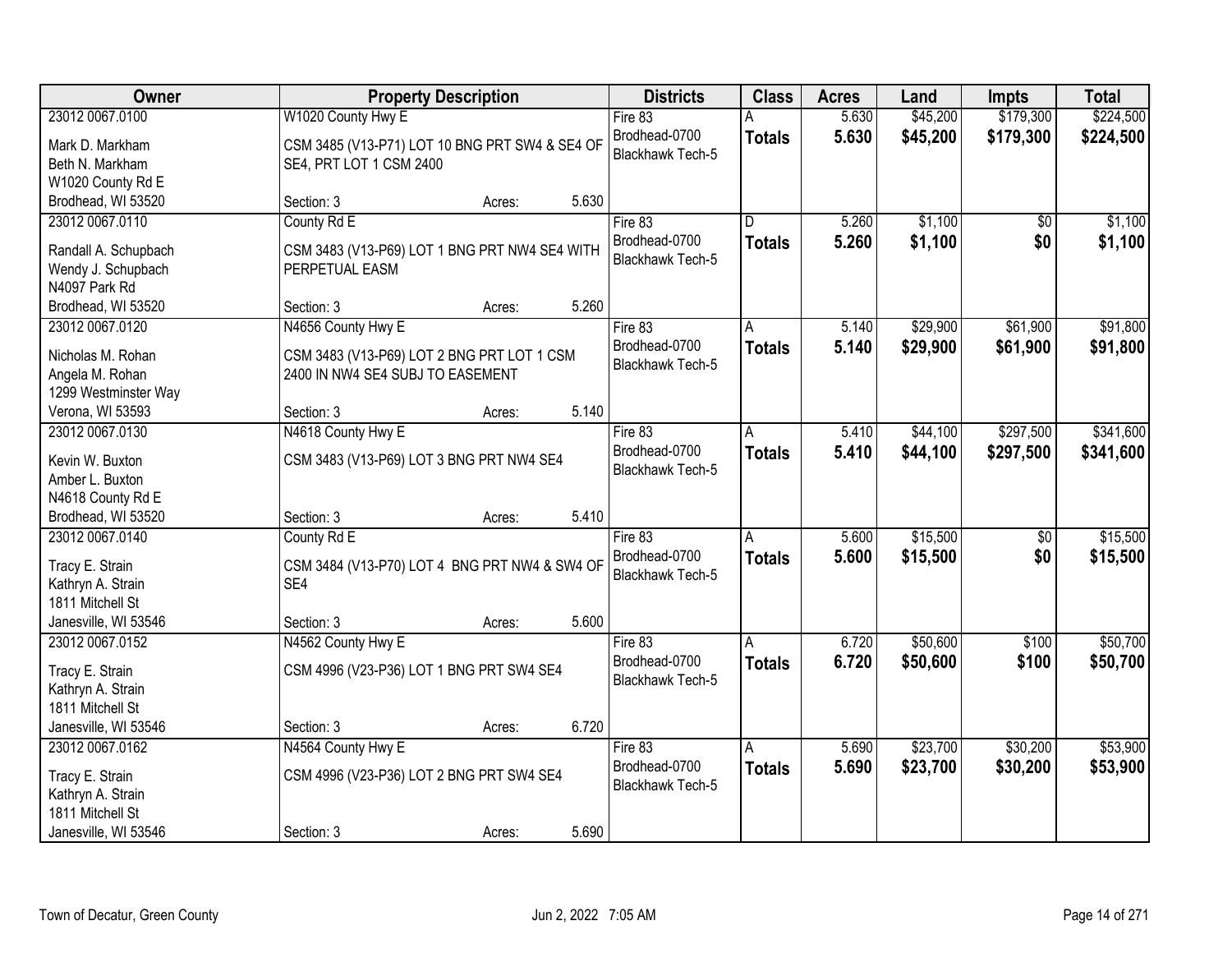| Owner                                                        |                                                                                           | <b>Property Description</b> |        | <b>Districts</b>                  | <b>Class</b>            | <b>Acres</b>    | Land                 | Impts                  | <b>Total</b>           |
|--------------------------------------------------------------|-------------------------------------------------------------------------------------------|-----------------------------|--------|-----------------------------------|-------------------------|-----------------|----------------------|------------------------|------------------------|
| 23012 0067.0170                                              | County Rd E                                                                               |                             |        | Fire 83                           |                         | 6.030           | \$1,200              | $\overline{50}$        | \$1,200                |
| Julee E. Franklin<br>W1060 County Rd E<br>Brodhead, WI 53520 | CSM 3484 (V13-P70) LOT 7 BNG PRT SW4 SE4                                                  |                             |        | Brodhead-0700<br>Blackhawk Tech-5 | <b>Totals</b>           | 6.030           | \$1,200              | \$0                    | \$1,200                |
|                                                              | Section: 3                                                                                | Acres:                      | 6.030  |                                   |                         |                 |                      |                        |                        |
| 23012 0067.0180                                              | W1060 County Hwy E                                                                        |                             |        | Fire 83                           | $\overline{\mathsf{A}}$ | 1.500           | \$20,000             | \$216,500              | \$236,500              |
| Julee E. Franklin                                            | CSM 3485 (V13-P71) LOT 8 BNG PRT SW4 SE4                                                  |                             |        | Brodhead-0700                     | D                       | 3.990           | \$1,000              | \$0                    | \$1,000                |
| W1060 County Rd E<br>Brodhead, WI 53520                      |                                                                                           |                             |        | Blackhawk Tech-5                  | <b>Totals</b>           | 5.490           | \$21,000             | \$216,500              | \$237,500              |
|                                                              | Section: 3                                                                                | Acres:                      | 5.490  |                                   |                         |                 |                      |                        |                        |
| 23012 0067.0190                                              | County Rd E                                                                               |                             |        | Fire 83                           | D                       | 5.490           | \$1,100              | \$0                    | \$1,100                |
| Mark D. Markham<br>Beth N. Markham<br>W1020 County Rd E      | CSM 3485 (V13-P71) LOT 9 BNG PRT SW4 SE4                                                  |                             |        | Brodhead-0700<br>Blackhawk Tech-5 | <b>Totals</b>           | 5.490           | \$1,100              | \$0                    | \$1,100                |
| Brodhead, WI 53520                                           | Section: 3                                                                                | Acres:                      | 5.490  |                                   |                         |                 |                      |                        |                        |
| 23012 0068.0000                                              |                                                                                           |                             |        | Fire $83$                         | $\overline{\text{X2}}$  | 1.290           | $\overline{50}$      | $\overline{30}$        | $\overline{50}$        |
| State of Wisconsin D N R<br>Box 7921<br>Madison, WI 53707    | PRT SW4 SE4 1.29A EXEMPT                                                                  |                             |        | Brodhead-0700<br>Blackhawk Tech-5 | <b>Totals</b>           | 1.290           | \$0                  | \$0                    | \$0                    |
|                                                              | Section: 3                                                                                | Acres:                      | 1.290  |                                   |                         |                 |                      |                        |                        |
| 23012 0069.0000                                              | County Rd E                                                                               |                             |        | Fire 83                           | A                       | 1.000           | \$16,000             | \$19,200               | \$35,200               |
| Tcj Enterprises, LLC                                         | PRT SE4 SE4 EXC PRT LOT 1 CSM 3731                                                        |                             |        | Brodhead-0700                     | D                       | 20.440          | \$4,400              | \$0                    | \$4,400                |
| 4110 Huntington Ave<br>Janesville, WI 53546                  |                                                                                           |                             |        | <b>Blackhawk Tech-5</b>           | <b>Totals</b>           | 21.440          | \$20,400             | \$19,200               | \$39,600               |
|                                                              | Section: 3                                                                                | Acres:                      | 21.440 |                                   |                         |                 |                      |                        |                        |
| 23012 0069.0100                                              | W946 County Hwy E                                                                         |                             |        | Fire 83                           | D                       | 10.040          | \$2,100              | \$0                    | \$2,100                |
| Dana A. Maricque<br>Danielle L. Maricque                     | PRT SE4 SE4 SEC 3 COM SE COR SD SEC POB TH<br>S89*'W 958.20 FT TO ELY ROW OF DNR TRAIL TH |                             |        | Brodhead-0700<br>Blackhawk Tech-5 | G<br><b>Totals</b>      | 2.000<br>12.040 | \$24,000<br>\$26,100 | \$151,400<br>\$151,400 | \$175,400<br>\$177,500 |
| W946 County Rd E                                             | N28*W 552.81 FT TH S89*E 1224.04 FT TH S0*E                                               |                             |        |                                   |                         |                 |                      |                        |                        |
| Brodhead, WI 53520<br>23012 0070.0000                        | Section: 3                                                                                | Acres:                      | 12.040 | Fire 83                           | $\overline{\text{X2}}$  | 1.140           | \$0                  | $\overline{50}$        | $\overline{50}$        |
| State of Wisconsin D N R<br>Box 7921<br>Madison, WI 53707    | PRT SE4 SE4EXEMPT                                                                         |                             |        | Brodhead-0700<br>Blackhawk Tech-5 | <b>Totals</b>           | 1.140           | \$0                  | \$0                    | \$0                    |
|                                                              | Section: 3                                                                                | Acres:                      | 1.140  |                                   |                         |                 |                      |                        |                        |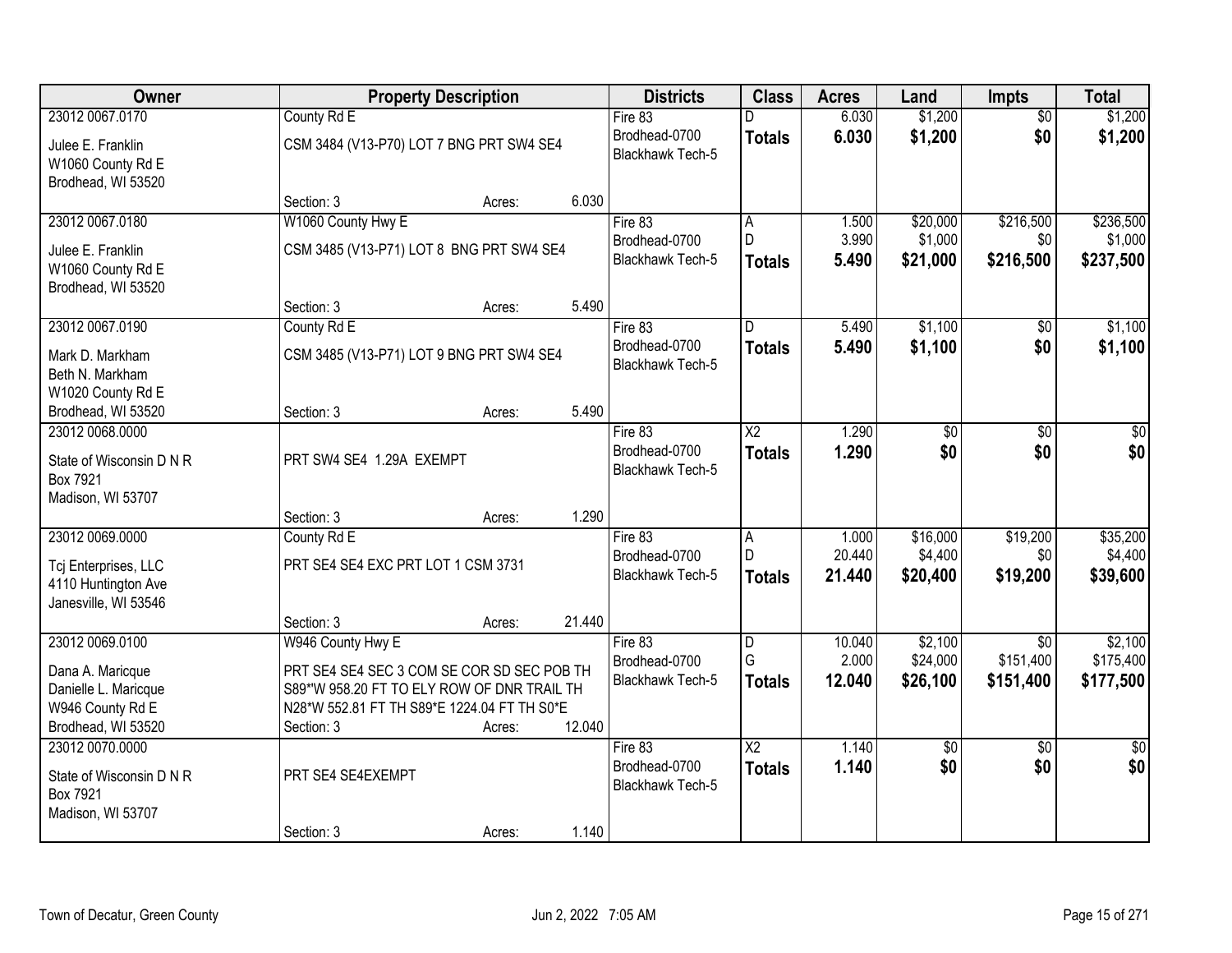| Owner                                                                                     | <b>Property Description</b>                                  | <b>Districts</b>                           | <b>Class</b>            | <b>Acres</b>              | Land                        | <b>Impts</b>           | <b>Total</b>                |
|-------------------------------------------------------------------------------------------|--------------------------------------------------------------|--------------------------------------------|-------------------------|---------------------------|-----------------------------|------------------------|-----------------------------|
| 23012 0071.0000                                                                           | Decatur Albany Rd                                            | Fire 83                                    |                         | 29.240                    | \$6,200                     | $\overline{30}$        | \$6,200                     |
| Kopp Harvey L Revocable Living Trust<br>Dated 1/18/2008                                   | FR NE4 NE4                                                   | Albany-0063<br>Blackhawk Tech-5            | E<br><b>Totals</b>      | 9.000<br>38.240           | \$2,700<br>\$8,900          | \$0<br>\$0             | \$2,700<br>\$8,900          |
| c/o Kopp Harvey L Revocable Living<br>Trust<br>2700 E Ridge Rd Unit 1<br>Beloit, WI 53511 | 38.240<br>Section: 4<br>Acres:                               |                                            |                         |                           |                             |                        |                             |
| 23012 0072.0000                                                                           | W1501 Decatur Albany Rd                                      | Fire 83<br>Albany-0063                     | A<br><b>Totals</b>      | 1.750<br>1.750            | \$22,000<br>\$22,000        | \$189,900<br>\$189,900 | \$211,900<br>\$211,900      |
| Richard Keegan<br>Martha Keegan<br>W1501 Decatur Albany Rd                                | CSM 2713 (V9-P227) LOT 1 BNG PRT FR NW4 NE4                  | Blackhawk Tech-5                           |                         |                           |                             |                        |                             |
| Brodhead, WI 53520                                                                        | 1.750<br>Section: 4<br>Acres:                                |                                            |                         |                           |                             |                        |                             |
| 23012 0072.1000<br>Kopp Harvey L Revocable Living Trust<br>Dated 1/18/2008                | Decatur Albany Rd<br>FR NW4 NE4 EXC LOT 1 CSM 2713 (V9-P227) | Fire 83<br>Albany-0063<br>Blackhawk Tech-5 | D<br>E<br><b>Totals</b> | 33.000<br>2.980<br>35.980 | \$7,000<br>\$700<br>\$7,700 | \$0<br>\$0<br>\$0      | \$7,000<br>\$700<br>\$7,700 |
| c/o Kopp Harvey L Revocable Living<br>Trust<br>2700 E Ridge Rd Unit 1<br>Beloit, WI 53511 | 35.980<br>Section: 4<br>Acres:                               |                                            |                         |                           |                             |                        |                             |
| 23012 0073.0000                                                                           | Decatur Albany Rd                                            | Fire 83                                    | D                       | 40.000                    | \$8,800                     | $\sqrt[6]{}$           | \$8,800                     |
| Zee Arlyn R & Bonnie G Joint Rev Trust<br>Dtd 10/30/2014                                  | SW4 NE4                                                      | Albany-0063<br><b>Blackhawk Tech-5</b>     | <b>Totals</b>           | 40.000                    | \$8,800                     | \$0                    | \$8,800                     |
| c/o Zee Arlyn R & Bonnie G Joint Rev<br>Trust<br>N5006 County Rd F<br>Albany, WI 53502    | 40.000<br>Section: 4<br>Acres:                               |                                            |                         |                           |                             |                        |                             |
| 23012 0074.0000                                                                           | Decatur Albany Rd                                            | Fire 83                                    | D                       | 29.000                    | \$6,600                     | \$0                    | \$6,600                     |
| Kopp Harvey L Revocable Living Trust<br>Dated 1/18/2008                                   | SE4 NE4                                                      | Albany-0063<br><b>Blackhawk Tech-5</b>     | E<br><b>Totals</b>      | 11.000<br>40.000          | \$3,900<br>\$10,500         | \$0<br>\$0             | \$3,900<br>\$10,500         |
| c/o Kopp Harvey L Revocable Living<br>Trust<br>2700 E Ridge Rd Unit 1<br>Beloit, WI 53511 | 40.000<br>Section: 4<br>Acres:                               |                                            |                         |                           |                             |                        |                             |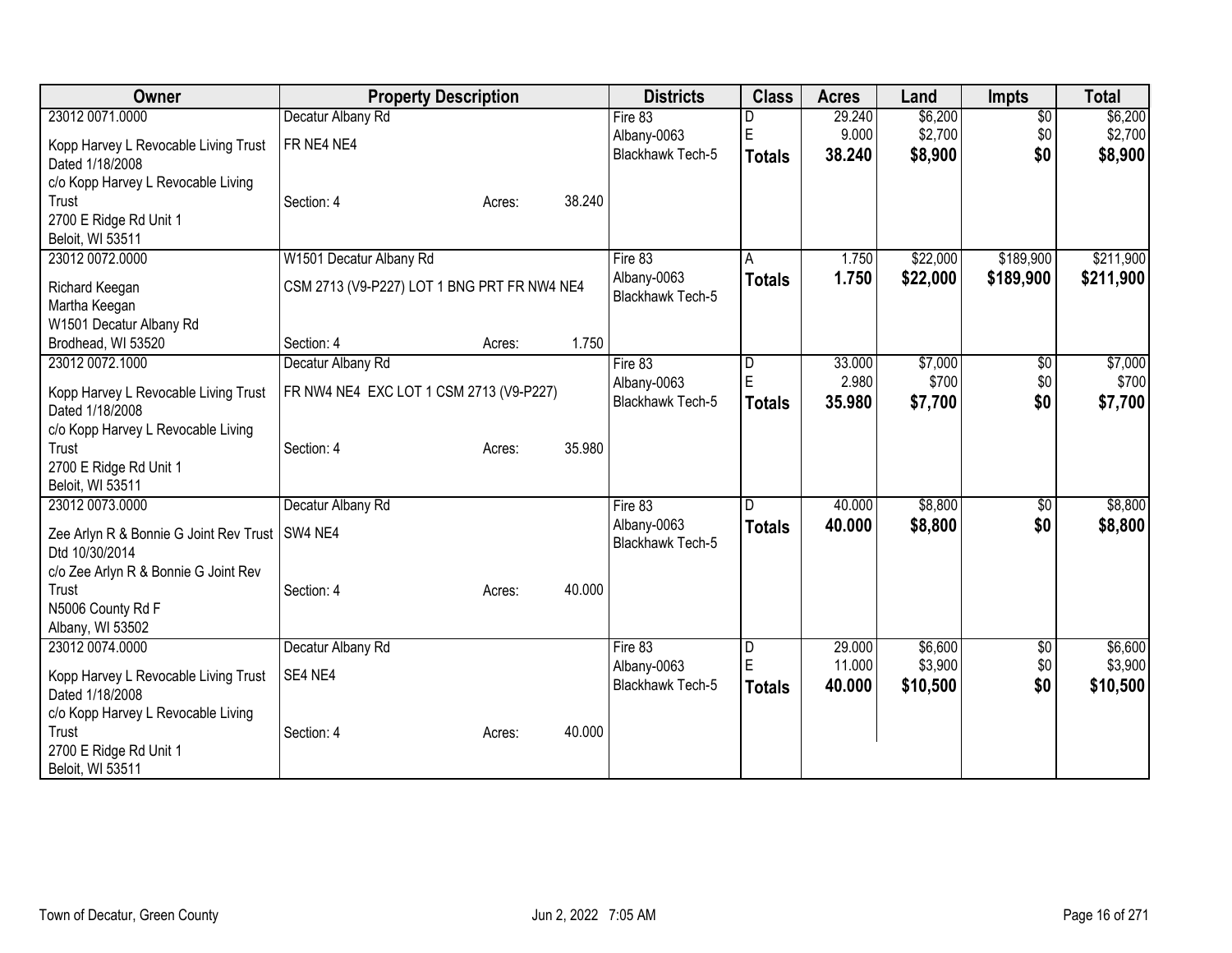| Owner                                                                                                                                  | <b>Property Description</b>                                                                                                      | <b>Districts</b>                                  | <b>Class</b>                  | <b>Acres</b>                       | Land                                      | <b>Impts</b>                         | <b>Total</b>                              |
|----------------------------------------------------------------------------------------------------------------------------------------|----------------------------------------------------------------------------------------------------------------------------------|---------------------------------------------------|-------------------------------|------------------------------------|-------------------------------------------|--------------------------------------|-------------------------------------------|
| 23012 0075.0000                                                                                                                        | Decatur Albany Rd                                                                                                                | Fire 83                                           | D                             | 36.110                             | \$7,500                                   | $\overline{50}$                      | \$7,500                                   |
| Zee Arlyn R & Bonnie G Joint Rev Trust<br>Dtd 10/30/2014                                                                               | PRT NE4 NW4                                                                                                                      | Albany-0063<br>Blackhawk Tech-5                   | E<br><b>Totals</b>            | 1.000<br>37.110                    | \$100<br>\$7,600                          | \$0<br>\$0                           | \$100<br>\$7,600                          |
| c/o Zee Arlyn R & Bonnie G Joint Rev<br>Trust<br>N5006 County Rd F<br>Albany, WI 53502                                                 | 37.110<br>Section: 4<br>Acres:                                                                                                   |                                                   |                               |                                    |                                           |                                      |                                           |
| 23012 0076.0100<br>Sharon A. Pryce et al<br>W1029 Trail Rd<br>Brodhead, WI 53520                                                       | County Rd F<br>FR NW4 NW4, EXC CSM 1709 & PT LOT 3 CSM 4833                                                                      | Albany-0063<br>Blackhawk Tech-5                   | D<br>E.<br><b>Totals</b>      | 27.140<br>2.800<br>29.940          | \$5,300<br>\$1,000<br>\$6,300             | $\sqrt{6}$<br>\$0<br>\$0             | \$5,300<br>\$1,000<br>\$6,300             |
|                                                                                                                                        | 29.940<br>Section: 4<br>Acres:                                                                                                   |                                                   |                               |                                    |                                           |                                      |                                           |
| 23012 0076.1000<br>Daniel D. Borntrager<br>Rhonda M. Borntrager<br>W1651 Decatur Albany Rd                                             | W1651 Decatur Albany Rd<br>CSM 1709 (V5-P278) LOT 1 BNG PRT NW4 NW4                                                              | Fire 83<br>Albany-0063<br>Blackhawk Tech-5        | А<br><b>Totals</b>            | 5.200<br>5.200                     | \$43,000<br>\$43,000                      | \$220,200<br>\$220,200               | \$263,200<br>\$263,200                    |
| Brodhead, WI 53520                                                                                                                     | 5.200<br>Section: 4<br>Acres:                                                                                                    |                                                   |                               |                                    |                                           |                                      |                                           |
| 23012 0077.0100<br>Craig A. King<br>Amy J. King<br>N4805 County Rd F<br>Brodhead, WI 53520                                             | County Rd F<br>CSM 4833 (V21-P201) LOT 3 BNG PRT SEC 4 NW4<br>NW4 & SW4 NW4 & PRT SEC 5 NE4 NE4<br>4.470<br>Section: 5<br>Acres: | Albany-0063<br><b>Blackhawk Tech-5</b>            | D<br>G<br><b>Totals</b>       | 2.870<br>1.600<br>4.470            | \$700<br>\$20,800<br>\$21,500             | \$0<br>\$10,800<br>\$10,800          | \$700<br>\$31,600<br>\$32,300             |
| 23012 0077.0200                                                                                                                        | County Rd F                                                                                                                      | Albany-0063                                       | D                             | 37.390                             | \$9,400                                   | \$0                                  | \$9,400                                   |
| Sharon A. Pryce et al<br>W1029 Trail Rd<br>Brodhead, WI 53520                                                                          | SW4 NW4 EXC PRT LOT 3 CSM 4833                                                                                                   | Blackhawk Tech-5                                  | <b>Totals</b>                 | 37.390                             | \$9,400                                   | \$0                                  | \$9,400                                   |
|                                                                                                                                        | 37.390<br>Section: 4<br>Acres:                                                                                                   |                                                   |                               |                                    |                                           |                                      |                                           |
| 23012 0078.0000<br>Zee Arlyn R & Bonnie G Joint Rev Trust   SE4 NW4<br>Dtd 10/30/2014<br>c/o Zee Arlyn R & Bonnie G Joint Rev<br>Trust | Decatur Albany Rd<br>40.000                                                                                                      | Fire 83<br>Albany-0063<br><b>Blackhawk Tech-5</b> | 5M<br>D<br>E<br><b>Totals</b> | 1.500<br>34.000<br>4.500<br>40.000 | \$2,100<br>\$7,800<br>\$1,200<br>\$11,100 | $\overline{50}$<br>\$0<br>\$0<br>\$0 | \$2,100<br>\$7,800<br>\$1,200<br>\$11,100 |
| N5006 County Rd F<br>Albany, WI 53502                                                                                                  | Section: 4<br>Acres:                                                                                                             |                                                   |                               |                                    |                                           |                                      |                                           |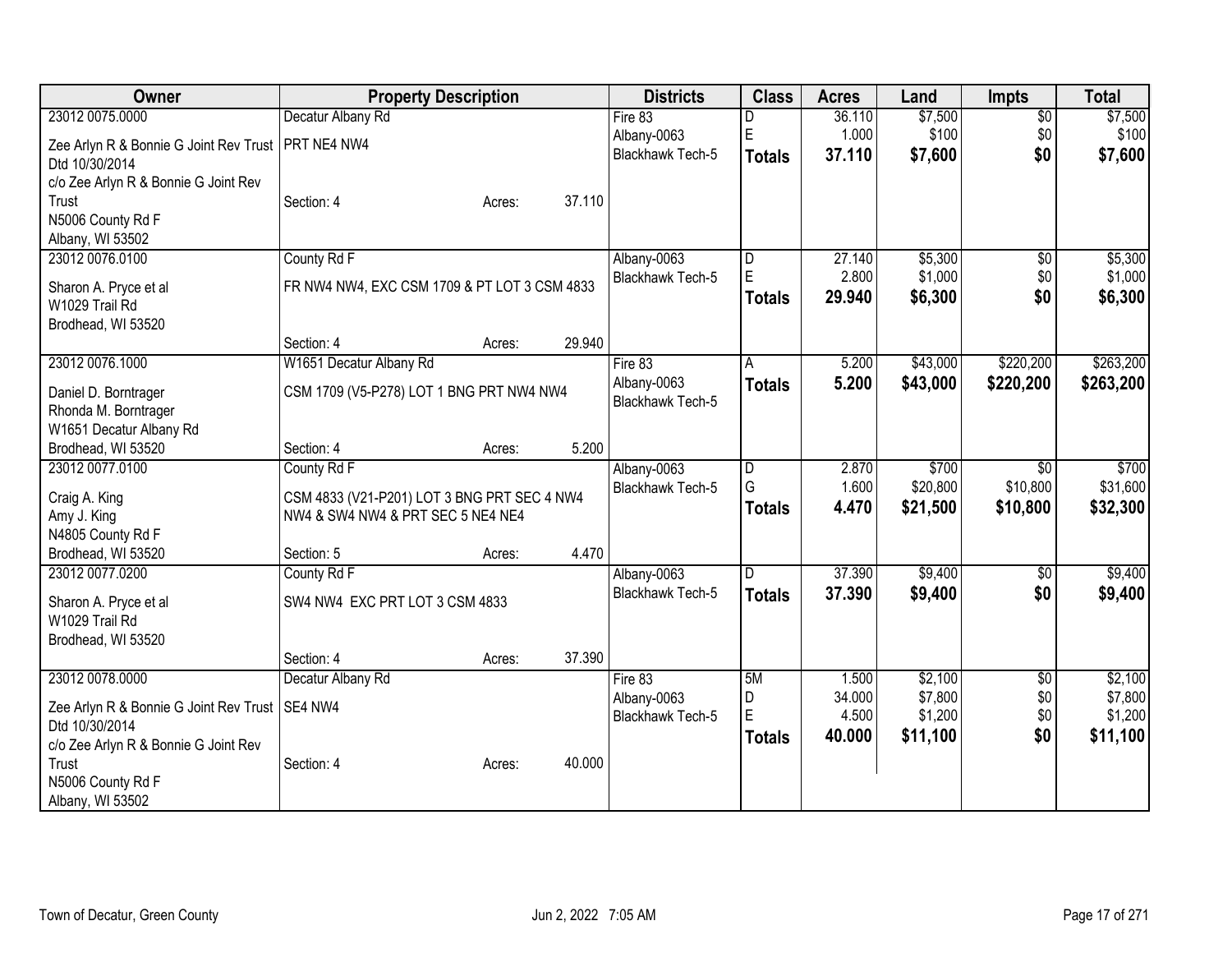| <b>Owner</b>                         | <b>Property Description</b>                |        |        | <b>Districts</b>                | <b>Class</b>            | <b>Acres</b> | Land     | <b>Impts</b>    | <b>Total</b> |
|--------------------------------------|--------------------------------------------|--------|--------|---------------------------------|-------------------------|--------------|----------|-----------------|--------------|
| 23012 0079.0000                      | County Rd F                                |        |        | Fire 83                         | 5M                      | 6.000        | \$8,100  | $\overline{50}$ | \$8,100      |
| Sharon A. Pryce et al                | N2 NE4 SW4                                 |        |        | Albany-0063                     | D                       | 11.000       | \$2,600  | \$0             | \$2,600      |
| W1029 Trail Rd                       |                                            |        |        | Blackhawk Tech-5                | E                       | 3.000        | \$1,100  | \$0             | \$1,100      |
| Brodhead, WI 53520                   |                                            |        |        |                                 | <b>Totals</b>           | 20.000       | \$11,800 | \$0             | \$11,800     |
|                                      | Section: 4                                 | Acres: | 20.000 |                                 |                         |              |          |                 |              |
| 23012 0080.0100                      | County Rd F                                |        |        | Albany-0063                     | D                       | 2.250        | \$500    | $\overline{50}$ | \$500        |
| Franz A. Keilhauer                   | PRT NE4 SW4 BNG PRT OF PARCEL A AS DESC IN |        |        | <b>Blackhawk Tech-5</b>         | <b>Totals</b>           | 2.250        | \$500    | \$0             | \$500        |
| W5913 Iliff Rd                       | DOCUMENT #561505                           |        |        |                                 |                         |              |          |                 |              |
| Monroe, WI 53566                     |                                            |        |        |                                 |                         |              |          |                 |              |
|                                      | Section: 4                                 | Acres: | 2.250  |                                 |                         |              |          |                 |              |
| 23012 0080.0210                      | County Rd F                                |        |        | Albany-0063                     | 5M                      | 6.000        | \$8,100  | $\overline{50}$ | \$8,100      |
| Franz A. Keilhauer                   | CSM 4820 (V21-P167) LOT 1 BNG PRT NE4 SW4  |        |        | Blackhawk Tech-5                | D                       | 0.970        | \$200    | \$0             | \$200        |
| W5913 lliff Rd                       |                                            |        |        |                                 | <b>Totals</b>           | 6.970        | \$8,300  | \$0             | \$8,300      |
| Monroe, WI 53566                     |                                            |        |        |                                 |                         |              |          |                 |              |
|                                      | Section: 4                                 | Acres: | 6.970  |                                 |                         |              |          |                 |              |
| 23012 0080.0220                      | Park Rd                                    |        |        | Albany-0063                     | $\overline{\mathsf{D}}$ | 10.780       | \$2,400  | \$0             | \$2,400      |
| Kopp Harvey L Revocable Living Trust | S2 NE4 SW4 EXC PRT PARCEL A AS DESC IN     |        |        | Blackhawk Tech-5                | <b>Totals</b>           | 10.780       | \$2,400  | \$0             | \$2,400      |
| Dated 1/18/2008                      | DOCUMENT #559301 & EXC LOT 1 CSM 4820      |        |        |                                 |                         |              |          |                 |              |
| c/o Kopp Harvey L Revocable Living   |                                            |        |        |                                 |                         |              |          |                 |              |
| Trust                                | Section: 4                                 | Acres: | 10.780 |                                 |                         |              |          |                 |              |
| 2700 E Ridge Rd Unit 1               |                                            |        |        |                                 |                         |              |          |                 |              |
| Beloit, WI 53511                     |                                            |        |        |                                 |                         |              |          |                 |              |
| 23012 0081.0000                      | County Rd F                                |        |        | Fire 83                         | D                       | 38.000       | \$8,100  | \$0             | \$8,100      |
| Kopp Harvey L Revocable Living Trust | NW4 SW4 EXC 33 FT STRIP ON N END CONT 1A   |        |        | Albany-0063                     | E                       | 1.000        | \$100    | \$0             | \$100        |
| Dated 1/18/2008                      |                                            |        |        | <b>Blackhawk Tech-5</b>         | <b>Totals</b>           | 39.000       | \$8,200  | \$0             | \$8,200      |
| c/o Kopp Harvey L Revocable Living   |                                            |        |        |                                 |                         |              |          |                 |              |
| Trust                                | Section: 4                                 | Acres: | 39.000 |                                 |                         |              |          |                 |              |
| 2700 E Ridge Rd Unit 1               |                                            |        |        |                                 |                         |              |          |                 |              |
| Beloit, WI 53511                     |                                            |        |        |                                 |                         |              |          |                 |              |
| 23012 0082.0000                      | County Rd F                                |        |        | Fire 83                         | D                       | 1.000        | \$200    | $\overline{60}$ | \$200        |
| Kopp Harvey L Revocable Living Trust | 33 FT STRIP ON N END NW4 SW4               |        |        | Albany-0063<br>Blackhawk Tech-5 | <b>Totals</b>           | 1.000        | \$200    | \$0             | \$200        |
| Dated 1/18/2008                      |                                            |        |        |                                 |                         |              |          |                 |              |
| c/o Kopp Harvey L Revocable Living   |                                            |        |        |                                 |                         |              |          |                 |              |
| Trust                                | Section: 4                                 | Acres: | 1.000  |                                 |                         |              |          |                 |              |
| 2700 E Ridge Rd Unit 1               |                                            |        |        |                                 |                         |              |          |                 |              |
| Beloit, WI 53511                     |                                            |        |        |                                 |                         |              |          |                 |              |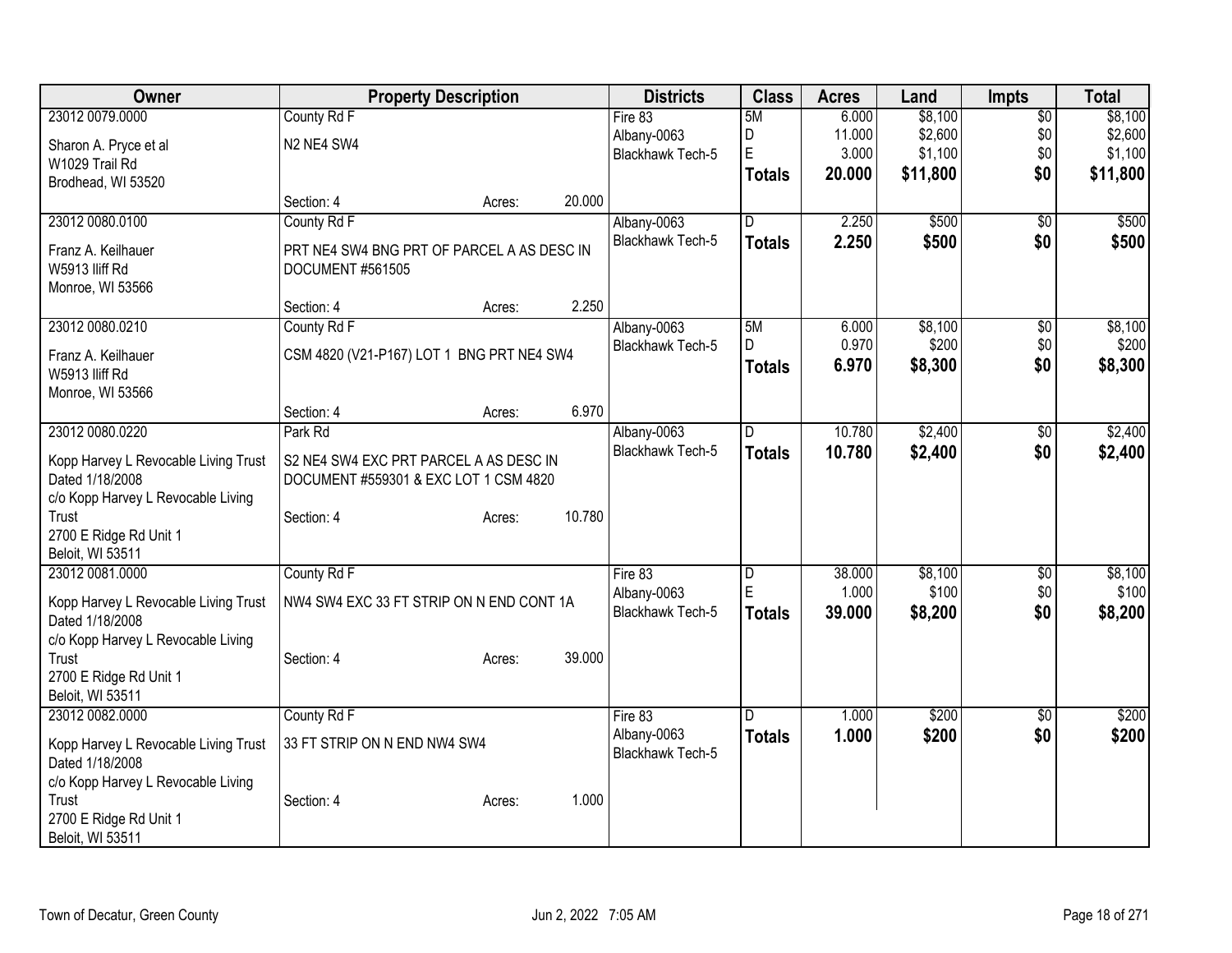| Owner                                                                                                                               | <b>Property Description</b>                                                                                                                                                        | <b>Districts</b>                                  | <b>Class</b>                     | <b>Acres</b>              | Land                          | <b>Impts</b>           | <b>Total</b>                  |
|-------------------------------------------------------------------------------------------------------------------------------------|------------------------------------------------------------------------------------------------------------------------------------------------------------------------------------|---------------------------------------------------|----------------------------------|---------------------------|-------------------------------|------------------------|-------------------------------|
| 23012 0083.1000                                                                                                                     | W1636 Park Rd                                                                                                                                                                      | Fire 83                                           | X4                               | 7.360                     | $\overline{30}$               | $\overline{30}$        | $\overline{30}$               |
| Wisconsin Power & Light Company<br>c/o Wisconsin Power & Light Company<br>PO Box 77007<br>Madison, WI 53707-1007                    | PRT SW4 SW4 COM SW COR SEC 4 TH N89*E 404.20<br>FT POB TH N89*E 920.91 FT TH N01*W 402.69 FT TH<br>S89*W 919.50 FT TH S01*E 402.69 FT TO POB (POS<br>7.360<br>Section: 4<br>Acres: | Albany-0063<br><b>Blackhawk Tech-5</b>            | <b>Totals</b>                    | 7.360                     | \$0                           | \$0                    | \$0                           |
| 23012 0083.2000                                                                                                                     | Park Rd                                                                                                                                                                            | Fire 83                                           | l D                              | 28.140                    | \$6,100                       | $\overline{50}$        | \$6,100                       |
| Kopp Harvey L Revocable Living Trust<br>Dated 1/18/2008<br>c/o Kopp Harvey L Revocable Living<br>Trust<br>2700 E Ridge Rd Unit 1    | PRT SW4 SW4 EXC COM SW COR SEC 4 TH N89*E<br>404.20 FT POB TH N89*E 920.91 FT TH N01*W 402.69<br>FT TH S89*W 919.50 FT TH S01*E 402.69 FT TO POB<br>29.640<br>Section: 4<br>Acres: | Albany-0063<br>Blackhawk Tech-5                   | ΙE<br><b>Totals</b>              | 1.500<br>29.640           | \$500<br>\$6,600              | \$0<br>\$0             | \$500<br>\$6,600              |
| Beloit, WI 53511                                                                                                                    |                                                                                                                                                                                    |                                                   |                                  |                           |                               |                        |                               |
| 23012 0084.0000<br>Willie G. Flood<br>Joan M. Flood<br>W1670 Park Rd                                                                | W1670 Park Rd<br>PRT OF 3A IN SW COR W2 SW4 OF SW4 EXC CSM<br>475 LOT 1                                                                                                            | Fire 83<br>Albany-0063<br><b>Blackhawk Tech-5</b> | A<br><b>Totals</b>               | 1.850<br>1.850            | \$22,800<br>\$22,800          | \$160,400<br>\$160,400 | \$183,200<br>\$183,200        |
| Brodhead, WI 53520                                                                                                                  | 1.850<br>Section: 4<br>Acres:                                                                                                                                                      |                                                   |                                  |                           |                               |                        |                               |
| 23012 0085.0000<br>Wisconsin Power & Light Company<br>c/o Wisconsin Power & Light Company<br>PO Box 77007<br>Madison, WI 53707-1007 | W1658 Park Rd<br>CSM 475 (V1-P500) LOT 1 BNG PRT SW4<br>SW4EXEMPT<br>1.150<br>Section: 4<br>Acres:                                                                                 | Fire 83<br>Albany-0063<br><b>Blackhawk Tech-5</b> | $\overline{X5}$<br><b>Totals</b> | 1.150<br>1.150            | $\overline{50}$<br>\$0        | \$0<br>\$0             | $\overline{50}$<br>\$0        |
| 23012 0086.0000                                                                                                                     | Park Rd                                                                                                                                                                            | Fire 83                                           | D                                | 38.000                    | \$7,900                       | \$0                    | \$7,900                       |
| Kopp Harvey L Revocable Living Trust<br>Dated 1/18/2008<br>c/o Kopp Harvey L Revocable Living                                       | SE4 SW4                                                                                                                                                                            | Albany-0063<br>Blackhawk Tech-5                   | ΙE<br><b>Totals</b>              | 2.000<br>40.000           | \$500<br>\$8,400              | \$0<br>\$0             | \$500<br>\$8,400              |
| Trust<br>2700 E Ridge Rd Unit 1<br>Beloit, WI 53511                                                                                 | 40.000<br>Section: 4<br>Acres:                                                                                                                                                     |                                                   |                                  |                           |                               |                        |                               |
| 23012 0087.0000                                                                                                                     | Park Rd                                                                                                                                                                            | Fire 83                                           | 5M                               | 3.000                     | \$3,200                       | \$0                    | \$3,200                       |
| Sharon A. Pryce et al<br>W1029 Trail Rd<br>Brodhead, WI 53520                                                                       | N2 NE4 SE4                                                                                                                                                                         | Albany-0063<br><b>Blackhawk Tech-5</b>            | D<br>E<br><b>Totals</b>          | 14.000<br>3.000<br>20.000 | \$3,400<br>\$1,100<br>\$7,700 | \$0<br>\$0<br>\$0      | \$3,400<br>\$1,100<br>\$7,700 |
|                                                                                                                                     | 20.000<br>Section: 4<br>Acres:                                                                                                                                                     |                                                   |                                  |                           |                               |                        |                               |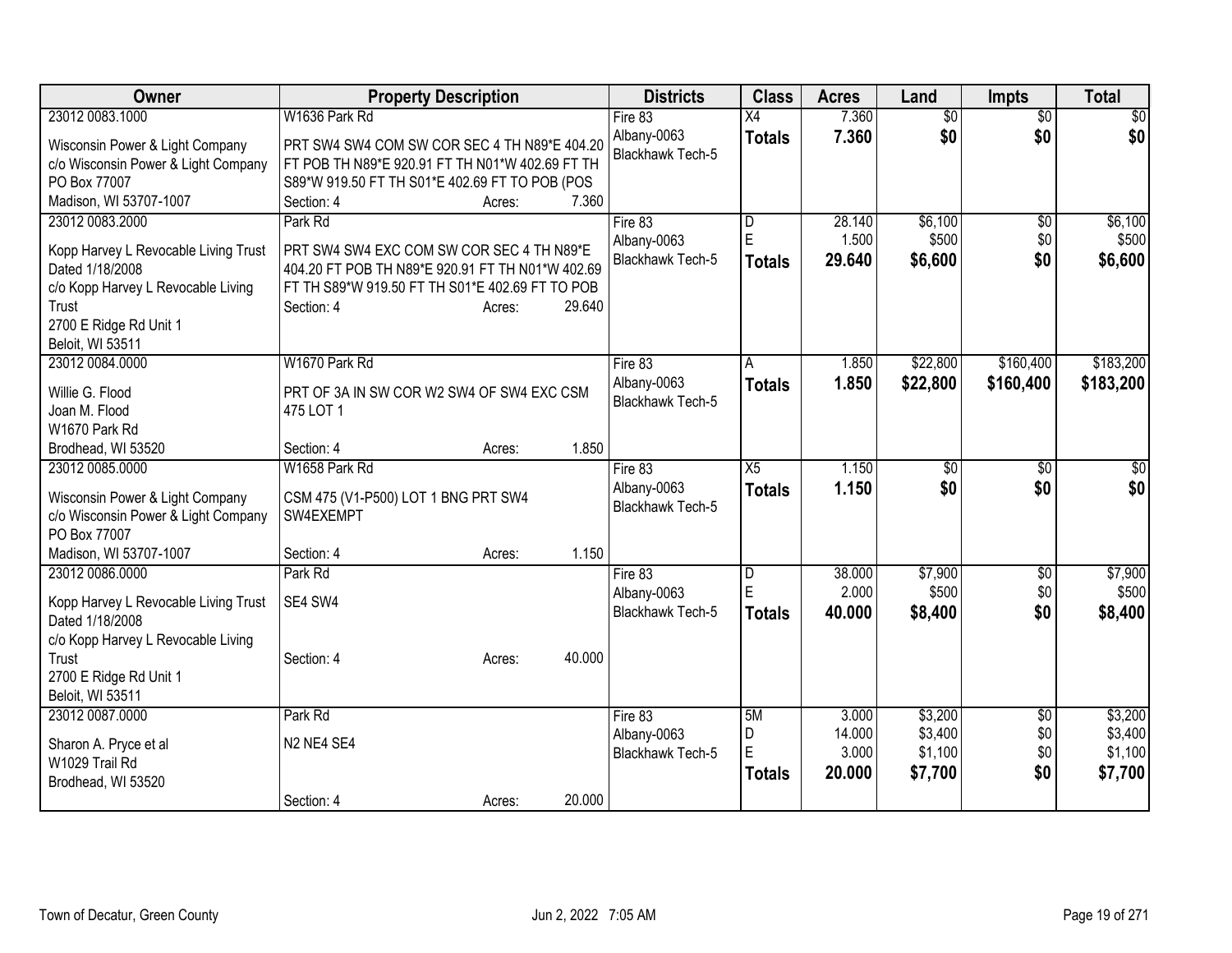| 23012 0088.0000<br>Park Rd<br>\$4,200<br>$\overline{$0}$<br>Fire 83<br>18.500<br>$\mathsf E$<br>\$400<br>1.500<br>\$0<br>Albany-0063                  | \$4,200<br>\$400 |
|-------------------------------------------------------------------------------------------------------------------------------------------------------|------------------|
|                                                                                                                                                       |                  |
| Franz A. Keilhauer<br>S2 NE4 SE4 BNG PART OF PARCEL A AS DESC IN                                                                                      |                  |
| <b>Blackhawk Tech-5</b><br>\$0<br>20.000<br>\$4,600<br><b>Totals</b><br>W5913 Iliff Rd<br>DOCUMENT #561505                                            | \$4,600          |
| Monroe, WI 53566                                                                                                                                      |                  |
| 20.000<br>Section: 4<br>Acres:                                                                                                                        |                  |
| 23012 0089.0000<br>2.500<br>\$3,400<br>Park Rd<br>Fire 83<br>5M<br>\$0                                                                                | \$3,400          |
| 16.000<br>\$3,900<br>D<br>\$0<br>Albany-0063                                                                                                          | \$3,900          |
| N2 NW4 SE4<br>Sharon A. Pryce et al<br>E<br>1.500<br>\$600<br>\$0<br><b>Blackhawk Tech-5</b>                                                          | \$600            |
| W1029 Trail Rd<br>\$0<br>20.000<br>\$7,900<br><b>Totals</b><br>Brodhead, WI 53520                                                                     | \$7,900          |
| 20.000<br>Section: 4<br>Acres:                                                                                                                        |                  |
| 23012 0090.0100<br>15.500<br>\$3,600<br>Park Rd<br>Albany-0063<br>D<br>$\sqrt[6]{}$                                                                   | \$3,600          |
| <b>Blackhawk Tech-5</b><br>15.500<br>\$3,600<br>\$0<br><b>Totals</b>                                                                                  | \$3,600          |
| PRT NW4 SE4 BNG PART OF PARCEL A AS DESC IN<br>Franz A. Keilhauer                                                                                     |                  |
| W5913 IIiff Rd<br>DOCUMENT #561505                                                                                                                    |                  |
| Monroe, WI 53566                                                                                                                                      |                  |
| 15.500<br>Section: 4<br>Acres:                                                                                                                        |                  |
| \$1,100<br>23012 0090.0200<br>Park Rd<br>Albany-0063<br>4.500<br>\$0<br>D                                                                             | \$1,100          |
| <b>Blackhawk Tech-5</b><br>\$0<br>\$1,100<br>4.500<br><b>Totals</b><br>Kopp Harvey L Revocable Living Trust<br>S2 NW4 SE4 EXC PRT PARCEL A AS DESC IN | \$1,100          |
| Dated 1/18/2008<br>DOCUMENT #559301                                                                                                                   |                  |
| c/o Kopp Harvey L Revocable Living                                                                                                                    |                  |
| 4.500<br>Trust<br>Section: 4<br>Acres:                                                                                                                |                  |
| 2700 E Ridge Rd Unit 1                                                                                                                                |                  |
| Beloit, WI 53511                                                                                                                                      |                  |
| 23012 0091.0100<br>Park Rd<br>5M<br>\$1,100<br>Fire 83<br>1.000<br>\$0                                                                                | \$1,100          |
| 4.000<br>\$600<br>Albany-0063<br>D.<br>\$0<br>CSM 3606 (V13-P274) LOT 1 BNG PRT S2 SE4, PRT<br>John R. Albrecht                                       | \$600            |
| \$0<br><b>Blackhawk Tech-5</b><br>5.000<br>\$1,700<br><b>Totals</b><br>LOT 1 CSM 2134<br>c/o John R. Albrecht                                         | \$1,700          |
| N4502 Park Rd                                                                                                                                         |                  |
| 5.000<br>Brodhead, WI 53520<br>Section: 4<br>Acres:                                                                                                   |                  |
| 11.840<br>\$2,000<br>23012 0091.0200<br>$\overline{D}$<br>$\overline{50}$<br>Park Rd<br>Albany-0063                                                   | \$2,000          |
| Blackhawk Tech-5<br>\$2,000<br>\$0<br>11.840<br><b>Totals</b>                                                                                         | \$2,000          |
| Franz A. Keilhauer<br>PRT SW4 SE4 BNG PART OF PARCEL A AS DESC IN<br>W5913 IIiff Rd                                                                   |                  |
| DOCUMENT #561505<br>Monroe, WI 53566                                                                                                                  |                  |
| 11.840<br>Section: 4<br>Acres:                                                                                                                        |                  |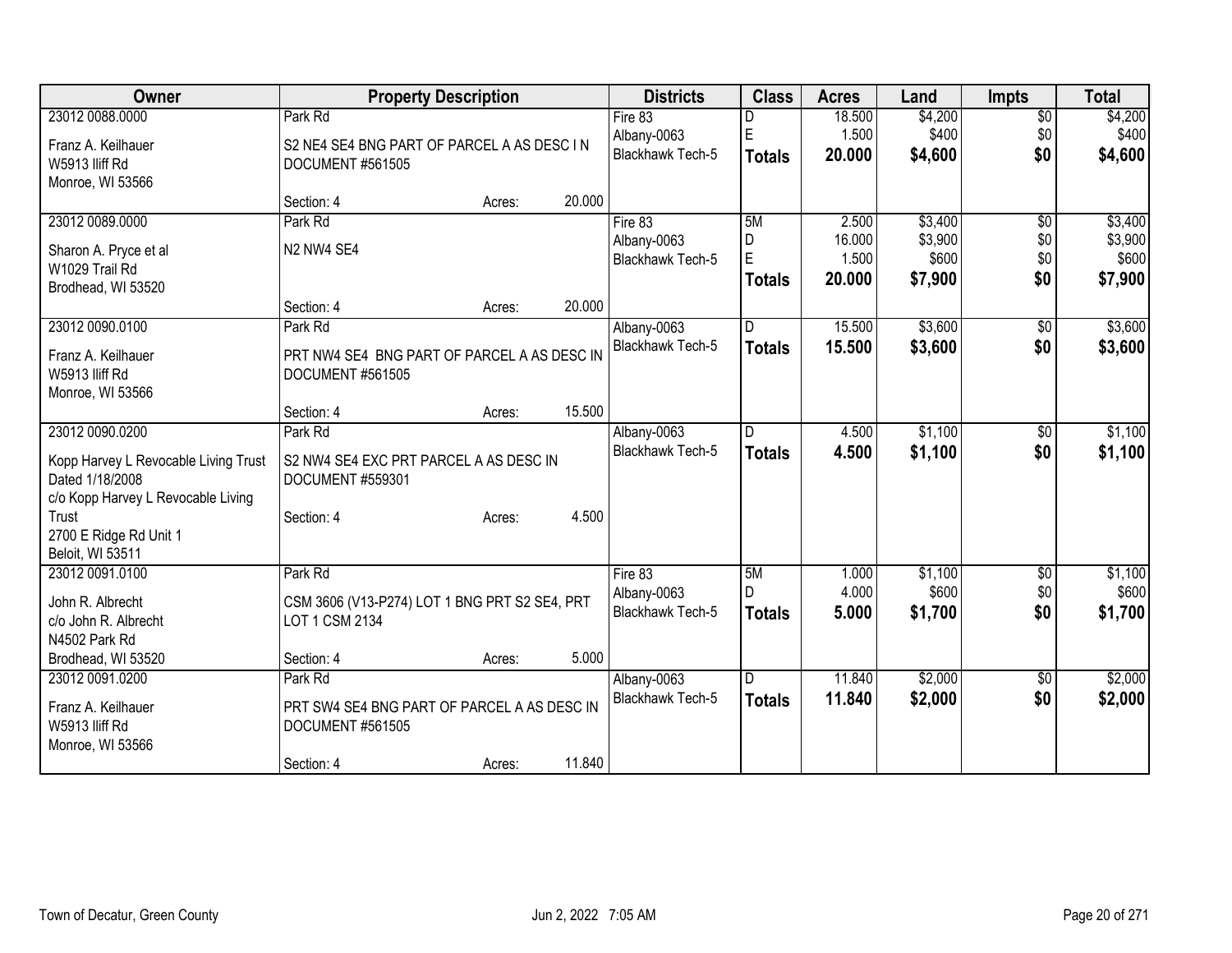| Owner                                                                                         | <b>Property Description</b>                                                              | <b>Districts</b>                       | <b>Class</b>            | <b>Acres</b>            | Land                          | <b>Impts</b>                  | <b>Total</b>                    |
|-----------------------------------------------------------------------------------------------|------------------------------------------------------------------------------------------|----------------------------------------|-------------------------|-------------------------|-------------------------------|-------------------------------|---------------------------------|
| 23012 0091.0300                                                                               | Park Rd                                                                                  | Albany-0063                            |                         | 20.570                  | \$4,700                       | $\overline{30}$               | \$4,700                         |
| Kopp Harvey L Revocable Living Trust<br>Dated 1/18/2008<br>c/o Kopp Harvey L Revocable Living | PRT SW4 SE4 EXC LOT 1 OF CSM 2134 & EXC PRT<br>PARCEL A AS DESC IN DOCUMENT #559301      | Blackhawk Tech-5                       | <b>Totals</b>           | 20.570                  | \$4,700                       | \$0                           | \$4,700                         |
| Trust<br>2700 E Ridge Rd Unit 1<br>Beloit, WI 53511                                           | 20.570<br>Section: 4<br>Acres:                                                           |                                        |                         |                         |                               |                               |                                 |
| 23012 0092.0000                                                                               | Park Rd                                                                                  | Fire 83                                | D                       | 25.910                  | \$4,000                       | \$0                           | \$4,000                         |
| Franz A. Keilhauer<br>W5913 lliff Rd<br>Monroe, WI 53566                                      | SE4 SE4 EXC PRT LOT 2 CSM 3606, BNG ALL<br>PARCEL B & PRT PARCEL A AS DESC IN DOC 561505 | Albany-0063<br>Blackhawk Tech-5        | E<br><b>Totals</b>      | 10.000<br>35.910        | \$1,500<br>\$5,500            | \$0<br>\$0                    | \$1,500<br>\$5,500              |
|                                                                                               | 35.910<br>Section: 4<br>Acres:                                                           |                                        |                         |                         |                               |                               |                                 |
| 23012 0092.1000<br>John R. Albrecht                                                           | N4502 Park Rd<br>CSM 3606 (V13-P274) LOT 2 BNG PRT SE4 SW4 &                             | Fire 83<br>Albany-0063                 | A<br>D                  | 4.230<br>3.000          | \$38,200<br>\$500             | \$202,800<br>\$0              | \$241,000<br>\$500              |
| c/o John R. Albrecht                                                                          | SE4 SW4 SE4 SEC 4 & PRT N1/2 NE4 SEC 9 (PRT                                              | <b>Blackhawk Tech-5</b>                | <b>Totals</b>           | 7.230                   | \$38,700                      | \$202,800                     | \$241,500                       |
| N4502 Park Rd                                                                                 | CSM 868 & CSM 2134)                                                                      |                                        |                         |                         |                               |                               |                                 |
| Brodhead, WI 53520                                                                            | 7.230<br>Section: 9<br>Acres:                                                            |                                        |                         |                         |                               |                               |                                 |
| 23012 0093.0110                                                                               | N4875 County Hwy F                                                                       | Albany-0063                            | $\overline{A}$          | 3.400                   | \$34,000                      | \$142,000                     | \$176,000                       |
| Alan W. King                                                                                  | CSM 4833 (V21-P201) LOT 1 BNG PRT NE4 NE4                                                | Blackhawk Tech-5                       | D<br><b>Totals</b>      | 4.050<br>7.450          | \$900<br>\$34,900             | \$0<br>\$142,000              | \$900<br>\$176,900              |
| Jan W. King                                                                                   |                                                                                          |                                        |                         |                         |                               |                               |                                 |
| N4875 County Rd F                                                                             | 7.450                                                                                    |                                        |                         |                         |                               |                               |                                 |
| Brodhead, WI 53520                                                                            | Section: 5<br>Acres:                                                                     |                                        |                         |                         |                               |                               |                                 |
| 23012 0093.0200<br>Craig A. King<br>Amy J. King<br>N4805 County Rd F                          | N4805 County Hwy F<br>CSM 4833 (V21-P201) LOT 2 BNG PRT NE4 NE4                          | Albany-0063<br><b>Blackhawk Tech-5</b> | D<br>G<br><b>Totals</b> | 4.360<br>1.900<br>6.260 | \$800<br>\$23,200<br>\$24,000 | \$0<br>\$104,400<br>\$104,400 | \$800<br>\$127,600<br>\$128,400 |
| Brodhead, WI 53520                                                                            | 6.260<br>Section: 5<br>Acres:                                                            |                                        |                         |                         |                               |                               |                                 |
| 23012 0093.0300                                                                               | County Rd F                                                                              | Albany-0063                            | D.                      | 22.470                  | \$5,300                       | $\overline{50}$               | \$5,300                         |
| Sharon A. Pryce et al<br>W1029 Trail Rd<br>Brodhead, WI 53520                                 | FR NE4 NE4 EXC CSM 2069, NKA CSM 4833, LOT 1 &<br>EXC LOT 2 CSM 4833                     | Blackhawk Tech-5                       | <b>Totals</b>           | 22.470                  | \$5,300                       | \$0                           | \$5,300                         |
|                                                                                               | 22.470<br>Section: 5<br>Acres:                                                           |                                        |                         |                         |                               |                               |                                 |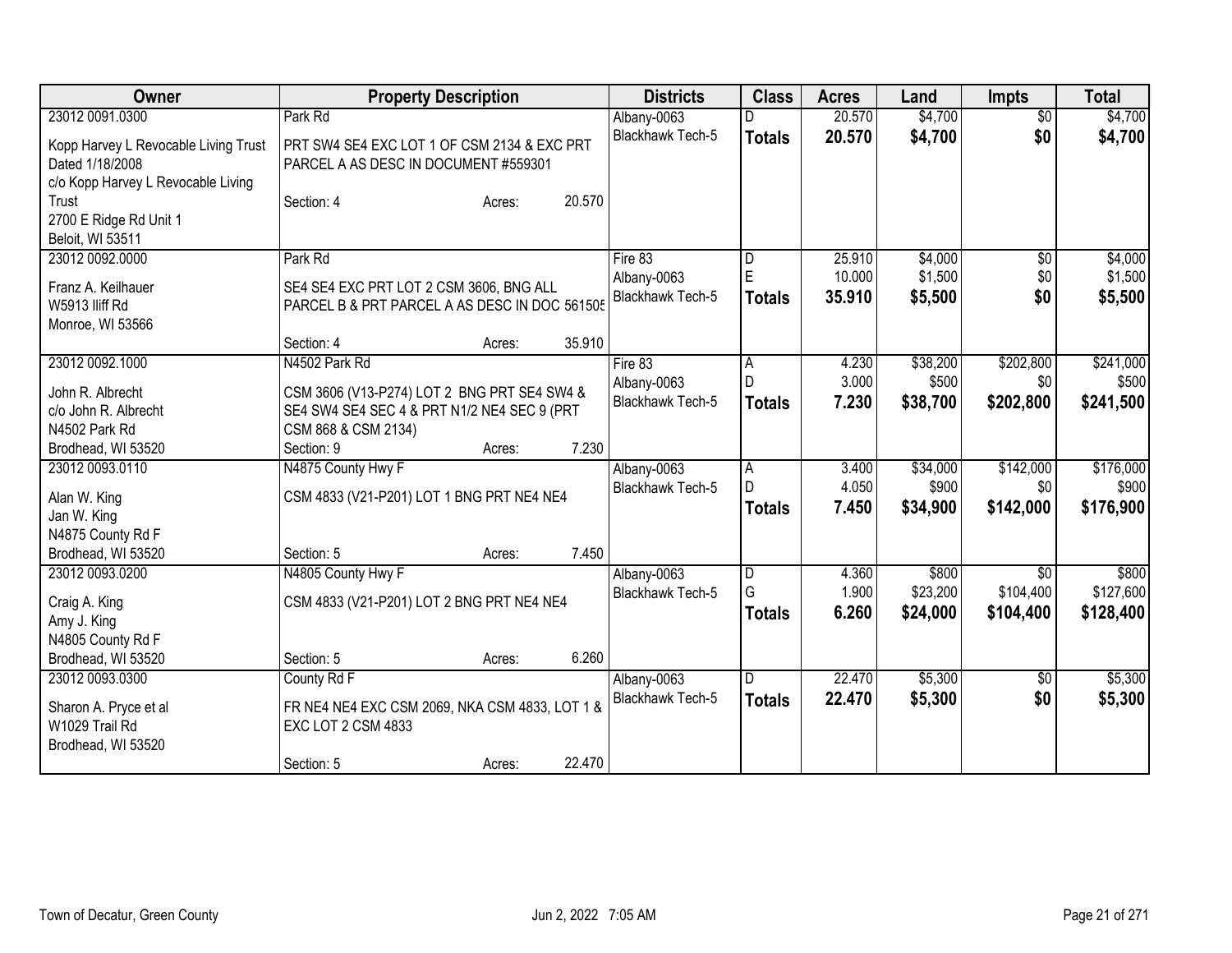| \$0<br>Fire 83<br>D<br>\$0<br>Albany-0063<br>36.060<br>\$6,700<br>\$6,700<br><b>Totals</b><br>FR NW4 NE4<br>Zee Arlyn R and Bonnie G Joint<br><b>Blackhawk Tech-5</b><br>Revocable Trust<br>c/o Zee Arlyn R & Bonnie G Joint Rev<br>36.060<br>Trust<br>Section: 5<br>Acres:<br>N5006 County Rd F<br>Albany, WI 53502<br>23012 0095.0000<br>Towns Rd<br>5M<br>\$700<br>Fire 83<br>0.500<br>$\overline{60}$<br>39.500<br>\$8,600<br>D<br>\$0<br>Albany-0063<br>SW4 NE4<br>Devoe Alan C & Yvonne R Revocable<br>\$9,300<br>\$0<br>Blackhawk Tech-5<br>40.000<br><b>Totals</b><br>Trust Dtd 12/20/16<br>c/o Devoe Alan C & Yvonne R<br>Revocable Trust<br>40.000<br>Section: 5<br>Acres:<br>N266 Twin Grove Rd<br>Monroe, WI 53566<br>23012 0096.0000<br>N4781 County Hwy F<br>\$9,400<br>Fire 83<br>$\overline{\mathsf{D}}$<br>39.000<br>\$0<br>E<br>1.000<br>\$100<br>\$0<br>Albany-0063<br>SE4 NE4<br>Sharon A. Pryce et al<br>Blackhawk Tech-5<br>\$0<br>40.000<br>\$9,500<br><b>Totals</b><br>W1029 Trail Rd<br>Brodhead, WI 53520<br>40.000<br>Section: 5<br>Acres:<br>23012 0097.0000<br><b>Towns Rd</b><br>Fire 83<br>29.363<br>\$7,400<br>D<br>\$0<br>E<br>2.000<br>\$200<br>Albany-0063<br>\$0<br>PRT NE4 NW4 EXC LOT 1 CSM 4401<br>Devoe Alan C & Yvonne R Revocable<br>Blackhawk Tech-5<br>31.363<br>\$0<br>\$7,600<br><b>Totals</b><br>Trust Dtd 12/20/16<br>c/o Devoe Alan C & Yvonne R<br>31.363<br>Revocable Trust<br>Section: 5<br>Acres:<br>N266 Twin Grove Rd<br>Monroe, WI 53566<br>W1975 Towns Rd<br>\$24,000<br>\$65,200<br>23012 0097.0100<br>Fire 83<br>2.000<br>A<br>2.990<br>D<br>\$200<br>Albany-0063<br>\$0<br>William D. Hazelbower<br>CSM 2321 (V8-P25) LOT 1 BNG PRT NE, NW, SE, &<br>Blackhawk Tech-5<br>4.990<br>\$24,200<br>\$65,200<br><b>Totals</b><br>SW4'S OF NW4<br>Connie L. Hazelbower<br>W1975 Towns Rd<br>4.990<br>Albany, WI 53502<br>Section: 5<br>Acres:<br>Towns Rd<br>\$6,500<br>23012 0098.0000<br>31.185<br>Fire 83<br>D<br>\$0<br>Albany-0063<br>31.185<br>\$6,500<br>\$0<br><b>Totals</b><br>PRT NW4 NW4, EXC LOT 1 CSM 4401<br>Devoe Alan C & Yvonne R Revocable<br>Blackhawk Tech-5<br>Trust Dtd 12/20/16<br>c/o Devoe Alan C & Yvonne R<br>Revocable Trust<br>31.185<br>Section: 5<br>Acres:<br>N266 Twin Grove Rd | Owner            | <b>Property Description</b> | <b>Districts</b> | <b>Class</b> | <b>Acres</b> | Land    | Impts | <b>Total</b> |
|-----------------------------------------------------------------------------------------------------------------------------------------------------------------------------------------------------------------------------------------------------------------------------------------------------------------------------------------------------------------------------------------------------------------------------------------------------------------------------------------------------------------------------------------------------------------------------------------------------------------------------------------------------------------------------------------------------------------------------------------------------------------------------------------------------------------------------------------------------------------------------------------------------------------------------------------------------------------------------------------------------------------------------------------------------------------------------------------------------------------------------------------------------------------------------------------------------------------------------------------------------------------------------------------------------------------------------------------------------------------------------------------------------------------------------------------------------------------------------------------------------------------------------------------------------------------------------------------------------------------------------------------------------------------------------------------------------------------------------------------------------------------------------------------------------------------------------------------------------------------------------------------------------------------------------------------------------------------------------------------------------------------------------------------------------------------------------------------------------------------------------------------------------------------------------------------------------------------------------------------------------------------------|------------------|-----------------------------|------------------|--------------|--------------|---------|-------|--------------|
|                                                                                                                                                                                                                                                                                                                                                                                                                                                                                                                                                                                                                                                                                                                                                                                                                                                                                                                                                                                                                                                                                                                                                                                                                                                                                                                                                                                                                                                                                                                                                                                                                                                                                                                                                                                                                                                                                                                                                                                                                                                                                                                                                                                                                                                                       | 23012 0094.0000  | Towns Rd                    |                  |              | 36.060       | \$6,700 |       | \$6,700      |
|                                                                                                                                                                                                                                                                                                                                                                                                                                                                                                                                                                                                                                                                                                                                                                                                                                                                                                                                                                                                                                                                                                                                                                                                                                                                                                                                                                                                                                                                                                                                                                                                                                                                                                                                                                                                                                                                                                                                                                                                                                                                                                                                                                                                                                                                       |                  |                             |                  |              |              |         |       |              |
|                                                                                                                                                                                                                                                                                                                                                                                                                                                                                                                                                                                                                                                                                                                                                                                                                                                                                                                                                                                                                                                                                                                                                                                                                                                                                                                                                                                                                                                                                                                                                                                                                                                                                                                                                                                                                                                                                                                                                                                                                                                                                                                                                                                                                                                                       |                  |                             |                  |              |              |         |       |              |
|                                                                                                                                                                                                                                                                                                                                                                                                                                                                                                                                                                                                                                                                                                                                                                                                                                                                                                                                                                                                                                                                                                                                                                                                                                                                                                                                                                                                                                                                                                                                                                                                                                                                                                                                                                                                                                                                                                                                                                                                                                                                                                                                                                                                                                                                       |                  |                             |                  |              |              |         |       |              |
|                                                                                                                                                                                                                                                                                                                                                                                                                                                                                                                                                                                                                                                                                                                                                                                                                                                                                                                                                                                                                                                                                                                                                                                                                                                                                                                                                                                                                                                                                                                                                                                                                                                                                                                                                                                                                                                                                                                                                                                                                                                                                                                                                                                                                                                                       |                  |                             |                  |              |              |         |       |              |
| \$700<br>\$9,300<br>\$7,600                                                                                                                                                                                                                                                                                                                                                                                                                                                                                                                                                                                                                                                                                                                                                                                                                                                                                                                                                                                                                                                                                                                                                                                                                                                                                                                                                                                                                                                                                                                                                                                                                                                                                                                                                                                                                                                                                                                                                                                                                                                                                                                                                                                                                                           |                  |                             |                  |              |              |         |       |              |
| \$8,600                                                                                                                                                                                                                                                                                                                                                                                                                                                                                                                                                                                                                                                                                                                                                                                                                                                                                                                                                                                                                                                                                                                                                                                                                                                                                                                                                                                                                                                                                                                                                                                                                                                                                                                                                                                                                                                                                                                                                                                                                                                                                                                                                                                                                                                               |                  |                             |                  |              |              |         |       |              |
|                                                                                                                                                                                                                                                                                                                                                                                                                                                                                                                                                                                                                                                                                                                                                                                                                                                                                                                                                                                                                                                                                                                                                                                                                                                                                                                                                                                                                                                                                                                                                                                                                                                                                                                                                                                                                                                                                                                                                                                                                                                                                                                                                                                                                                                                       |                  |                             |                  |              |              |         |       |              |
|                                                                                                                                                                                                                                                                                                                                                                                                                                                                                                                                                                                                                                                                                                                                                                                                                                                                                                                                                                                                                                                                                                                                                                                                                                                                                                                                                                                                                                                                                                                                                                                                                                                                                                                                                                                                                                                                                                                                                                                                                                                                                                                                                                                                                                                                       |                  |                             |                  |              |              |         |       |              |
|                                                                                                                                                                                                                                                                                                                                                                                                                                                                                                                                                                                                                                                                                                                                                                                                                                                                                                                                                                                                                                                                                                                                                                                                                                                                                                                                                                                                                                                                                                                                                                                                                                                                                                                                                                                                                                                                                                                                                                                                                                                                                                                                                                                                                                                                       |                  |                             |                  |              |              |         |       |              |
|                                                                                                                                                                                                                                                                                                                                                                                                                                                                                                                                                                                                                                                                                                                                                                                                                                                                                                                                                                                                                                                                                                                                                                                                                                                                                                                                                                                                                                                                                                                                                                                                                                                                                                                                                                                                                                                                                                                                                                                                                                                                                                                                                                                                                                                                       |                  |                             |                  |              |              |         |       |              |
|                                                                                                                                                                                                                                                                                                                                                                                                                                                                                                                                                                                                                                                                                                                                                                                                                                                                                                                                                                                                                                                                                                                                                                                                                                                                                                                                                                                                                                                                                                                                                                                                                                                                                                                                                                                                                                                                                                                                                                                                                                                                                                                                                                                                                                                                       |                  |                             |                  |              |              |         |       |              |
| \$9,400<br>\$100                                                                                                                                                                                                                                                                                                                                                                                                                                                                                                                                                                                                                                                                                                                                                                                                                                                                                                                                                                                                                                                                                                                                                                                                                                                                                                                                                                                                                                                                                                                                                                                                                                                                                                                                                                                                                                                                                                                                                                                                                                                                                                                                                                                                                                                      |                  |                             |                  |              |              |         |       |              |
|                                                                                                                                                                                                                                                                                                                                                                                                                                                                                                                                                                                                                                                                                                                                                                                                                                                                                                                                                                                                                                                                                                                                                                                                                                                                                                                                                                                                                                                                                                                                                                                                                                                                                                                                                                                                                                                                                                                                                                                                                                                                                                                                                                                                                                                                       |                  |                             |                  |              |              |         |       |              |
| \$9,500<br>\$7,400<br>\$200<br>\$89,200<br>\$200<br>\$89,400<br>\$6,500<br>\$6,500                                                                                                                                                                                                                                                                                                                                                                                                                                                                                                                                                                                                                                                                                                                                                                                                                                                                                                                                                                                                                                                                                                                                                                                                                                                                                                                                                                                                                                                                                                                                                                                                                                                                                                                                                                                                                                                                                                                                                                                                                                                                                                                                                                                    |                  |                             |                  |              |              |         |       |              |
|                                                                                                                                                                                                                                                                                                                                                                                                                                                                                                                                                                                                                                                                                                                                                                                                                                                                                                                                                                                                                                                                                                                                                                                                                                                                                                                                                                                                                                                                                                                                                                                                                                                                                                                                                                                                                                                                                                                                                                                                                                                                                                                                                                                                                                                                       |                  |                             |                  |              |              |         |       |              |
|                                                                                                                                                                                                                                                                                                                                                                                                                                                                                                                                                                                                                                                                                                                                                                                                                                                                                                                                                                                                                                                                                                                                                                                                                                                                                                                                                                                                                                                                                                                                                                                                                                                                                                                                                                                                                                                                                                                                                                                                                                                                                                                                                                                                                                                                       |                  |                             |                  |              |              |         |       |              |
|                                                                                                                                                                                                                                                                                                                                                                                                                                                                                                                                                                                                                                                                                                                                                                                                                                                                                                                                                                                                                                                                                                                                                                                                                                                                                                                                                                                                                                                                                                                                                                                                                                                                                                                                                                                                                                                                                                                                                                                                                                                                                                                                                                                                                                                                       |                  |                             |                  |              |              |         |       |              |
|                                                                                                                                                                                                                                                                                                                                                                                                                                                                                                                                                                                                                                                                                                                                                                                                                                                                                                                                                                                                                                                                                                                                                                                                                                                                                                                                                                                                                                                                                                                                                                                                                                                                                                                                                                                                                                                                                                                                                                                                                                                                                                                                                                                                                                                                       |                  |                             |                  |              |              |         |       |              |
|                                                                                                                                                                                                                                                                                                                                                                                                                                                                                                                                                                                                                                                                                                                                                                                                                                                                                                                                                                                                                                                                                                                                                                                                                                                                                                                                                                                                                                                                                                                                                                                                                                                                                                                                                                                                                                                                                                                                                                                                                                                                                                                                                                                                                                                                       |                  |                             |                  |              |              |         |       |              |
|                                                                                                                                                                                                                                                                                                                                                                                                                                                                                                                                                                                                                                                                                                                                                                                                                                                                                                                                                                                                                                                                                                                                                                                                                                                                                                                                                                                                                                                                                                                                                                                                                                                                                                                                                                                                                                                                                                                                                                                                                                                                                                                                                                                                                                                                       |                  |                             |                  |              |              |         |       |              |
|                                                                                                                                                                                                                                                                                                                                                                                                                                                                                                                                                                                                                                                                                                                                                                                                                                                                                                                                                                                                                                                                                                                                                                                                                                                                                                                                                                                                                                                                                                                                                                                                                                                                                                                                                                                                                                                                                                                                                                                                                                                                                                                                                                                                                                                                       |                  |                             |                  |              |              |         |       |              |
|                                                                                                                                                                                                                                                                                                                                                                                                                                                                                                                                                                                                                                                                                                                                                                                                                                                                                                                                                                                                                                                                                                                                                                                                                                                                                                                                                                                                                                                                                                                                                                                                                                                                                                                                                                                                                                                                                                                                                                                                                                                                                                                                                                                                                                                                       |                  |                             |                  |              |              |         |       |              |
|                                                                                                                                                                                                                                                                                                                                                                                                                                                                                                                                                                                                                                                                                                                                                                                                                                                                                                                                                                                                                                                                                                                                                                                                                                                                                                                                                                                                                                                                                                                                                                                                                                                                                                                                                                                                                                                                                                                                                                                                                                                                                                                                                                                                                                                                       |                  |                             |                  |              |              |         |       |              |
|                                                                                                                                                                                                                                                                                                                                                                                                                                                                                                                                                                                                                                                                                                                                                                                                                                                                                                                                                                                                                                                                                                                                                                                                                                                                                                                                                                                                                                                                                                                                                                                                                                                                                                                                                                                                                                                                                                                                                                                                                                                                                                                                                                                                                                                                       |                  |                             |                  |              |              |         |       |              |
|                                                                                                                                                                                                                                                                                                                                                                                                                                                                                                                                                                                                                                                                                                                                                                                                                                                                                                                                                                                                                                                                                                                                                                                                                                                                                                                                                                                                                                                                                                                                                                                                                                                                                                                                                                                                                                                                                                                                                                                                                                                                                                                                                                                                                                                                       |                  |                             |                  |              |              |         |       |              |
|                                                                                                                                                                                                                                                                                                                                                                                                                                                                                                                                                                                                                                                                                                                                                                                                                                                                                                                                                                                                                                                                                                                                                                                                                                                                                                                                                                                                                                                                                                                                                                                                                                                                                                                                                                                                                                                                                                                                                                                                                                                                                                                                                                                                                                                                       |                  |                             |                  |              |              |         |       |              |
|                                                                                                                                                                                                                                                                                                                                                                                                                                                                                                                                                                                                                                                                                                                                                                                                                                                                                                                                                                                                                                                                                                                                                                                                                                                                                                                                                                                                                                                                                                                                                                                                                                                                                                                                                                                                                                                                                                                                                                                                                                                                                                                                                                                                                                                                       |                  |                             |                  |              |              |         |       |              |
|                                                                                                                                                                                                                                                                                                                                                                                                                                                                                                                                                                                                                                                                                                                                                                                                                                                                                                                                                                                                                                                                                                                                                                                                                                                                                                                                                                                                                                                                                                                                                                                                                                                                                                                                                                                                                                                                                                                                                                                                                                                                                                                                                                                                                                                                       |                  |                             |                  |              |              |         |       |              |
|                                                                                                                                                                                                                                                                                                                                                                                                                                                                                                                                                                                                                                                                                                                                                                                                                                                                                                                                                                                                                                                                                                                                                                                                                                                                                                                                                                                                                                                                                                                                                                                                                                                                                                                                                                                                                                                                                                                                                                                                                                                                                                                                                                                                                                                                       |                  |                             |                  |              |              |         |       |              |
|                                                                                                                                                                                                                                                                                                                                                                                                                                                                                                                                                                                                                                                                                                                                                                                                                                                                                                                                                                                                                                                                                                                                                                                                                                                                                                                                                                                                                                                                                                                                                                                                                                                                                                                                                                                                                                                                                                                                                                                                                                                                                                                                                                                                                                                                       |                  |                             |                  |              |              |         |       |              |
|                                                                                                                                                                                                                                                                                                                                                                                                                                                                                                                                                                                                                                                                                                                                                                                                                                                                                                                                                                                                                                                                                                                                                                                                                                                                                                                                                                                                                                                                                                                                                                                                                                                                                                                                                                                                                                                                                                                                                                                                                                                                                                                                                                                                                                                                       |                  |                             |                  |              |              |         |       |              |
|                                                                                                                                                                                                                                                                                                                                                                                                                                                                                                                                                                                                                                                                                                                                                                                                                                                                                                                                                                                                                                                                                                                                                                                                                                                                                                                                                                                                                                                                                                                                                                                                                                                                                                                                                                                                                                                                                                                                                                                                                                                                                                                                                                                                                                                                       |                  |                             |                  |              |              |         |       |              |
|                                                                                                                                                                                                                                                                                                                                                                                                                                                                                                                                                                                                                                                                                                                                                                                                                                                                                                                                                                                                                                                                                                                                                                                                                                                                                                                                                                                                                                                                                                                                                                                                                                                                                                                                                                                                                                                                                                                                                                                                                                                                                                                                                                                                                                                                       |                  |                             |                  |              |              |         |       |              |
|                                                                                                                                                                                                                                                                                                                                                                                                                                                                                                                                                                                                                                                                                                                                                                                                                                                                                                                                                                                                                                                                                                                                                                                                                                                                                                                                                                                                                                                                                                                                                                                                                                                                                                                                                                                                                                                                                                                                                                                                                                                                                                                                                                                                                                                                       |                  |                             |                  |              |              |         |       |              |
|                                                                                                                                                                                                                                                                                                                                                                                                                                                                                                                                                                                                                                                                                                                                                                                                                                                                                                                                                                                                                                                                                                                                                                                                                                                                                                                                                                                                                                                                                                                                                                                                                                                                                                                                                                                                                                                                                                                                                                                                                                                                                                                                                                                                                                                                       |                  |                             |                  |              |              |         |       |              |
|                                                                                                                                                                                                                                                                                                                                                                                                                                                                                                                                                                                                                                                                                                                                                                                                                                                                                                                                                                                                                                                                                                                                                                                                                                                                                                                                                                                                                                                                                                                                                                                                                                                                                                                                                                                                                                                                                                                                                                                                                                                                                                                                                                                                                                                                       |                  |                             |                  |              |              |         |       |              |
|                                                                                                                                                                                                                                                                                                                                                                                                                                                                                                                                                                                                                                                                                                                                                                                                                                                                                                                                                                                                                                                                                                                                                                                                                                                                                                                                                                                                                                                                                                                                                                                                                                                                                                                                                                                                                                                                                                                                                                                                                                                                                                                                                                                                                                                                       | Monroe, WI 53566 |                             |                  |              |              |         |       |              |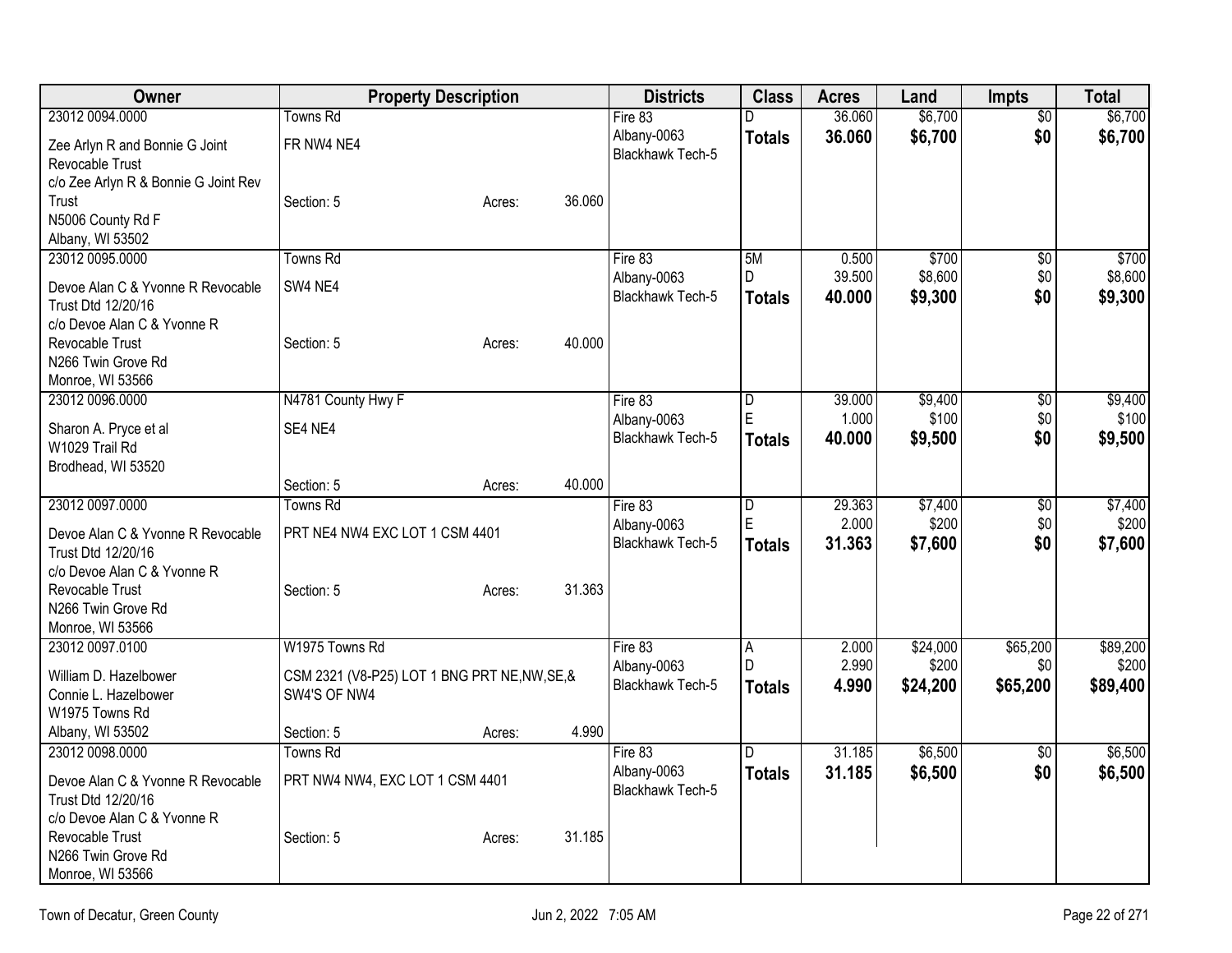| Owner                                                                                                     | <b>Property Description</b>                                            | <b>Districts</b>                                  | <b>Class</b>             | <b>Acres</b>               | Land                            | <b>Impts</b>                  | <b>Total</b>                      |
|-----------------------------------------------------------------------------------------------------------|------------------------------------------------------------------------|---------------------------------------------------|--------------------------|----------------------------|---------------------------------|-------------------------------|-----------------------------------|
| 23012 0098.1000                                                                                           | <b>Towns Rd</b>                                                        | Fire 83                                           |                          | 4.900                      | \$8,100                         | $\overline{50}$               | \$8,100                           |
| Devoe Alan C & Yvonne R Revocable<br>Trust Dtd 12/20/16<br>c/o Devoe Alan C & Yvonne R                    | CSM 4401 (V18-P110) LOT 1 PRT NW4 NW4 - 2.38A &<br>PRT NE4 NW4 - 2.52A | Albany-0063<br><b>Blackhawk Tech-5</b>            | <b>Totals</b>            | 4.900                      | \$8,100                         | \$0                           | \$8,100                           |
| Revocable Trust<br>N266 Twin Grove Rd<br>Monroe, WI 53566                                                 | 4.900<br>Section: 5<br>Acres:                                          |                                                   |                          |                            |                                 |                               |                                   |
| 23012 0099.0000<br>Devoe Alan C & Yvonne R Revocable<br>Trust Dtd 12/20/16<br>c/o Devoe Alan C & Yvonne R | W2077 Towns Rd<br>PRT SW4 NW4                                          | Fire 83<br>Albany-0063<br><b>Blackhawk Tech-5</b> | D<br>G<br><b>Totals</b>  | 36.750<br>2.000<br>38.750  | \$6,000<br>\$24,000<br>\$30,000 | \$0<br>\$128,200<br>\$128,200 | \$6,000<br>\$152,200<br>\$158,200 |
| Revocable Trust<br>N266 Twin Grove Rd<br>Monroe, WI 53566                                                 | 38.750<br>Section: 5<br>Acres:                                         |                                                   |                          |                            |                                 |                               |                                   |
| 23012 0100.0000<br>Devoe Alan C & Yvonne R Revocable<br>Trust Dtd 12/20/16<br>c/o Devoe Alan C & Yvonne R | <b>Towns Rd</b><br>PRT SE4 NW4                                         | Fire 83<br>Albany-0063<br><b>Blackhawk Tech-5</b> | D<br>E<br><b>Totals</b>  | 38.562<br>0.500<br>39.062  | \$8,100<br>\$100<br>\$8,200     | \$0<br>\$0<br>\$0             | \$8,100<br>\$100<br>\$8,200       |
| Revocable Trust<br>N266 Twin Grove Rd<br>Monroe, WI 53566                                                 | 39.062<br>Section: 5<br>Acres:                                         |                                                   |                          |                            |                                 |                               |                                   |
| 23012 0101.0000<br>Devoe Alan C & Yvonne R Revocable<br>Trust Dtd 12/20/16<br>c/o Devoe Alan C & Yvonne R | <b>Towns Rd</b><br>NE4 SW4                                             | Fire 83<br>Albany-0063<br><b>Blackhawk Tech-5</b> | 5M<br>D<br><b>Totals</b> | 1.000<br>39.000<br>40.000  | \$1,200<br>\$8,600<br>\$9,800   | \$0<br>\$0<br>\$0             | \$1,200<br>\$8,600<br>\$9,800     |
| Revocable Trust<br>N266 Twin Grove Rd<br>Monroe, WI 53566                                                 | 40.000<br>Section: 5<br>Acres:                                         |                                                   |                          |                            |                                 |                               |                                   |
| 23012 0102.0000<br>Devoe Alan C & Yvonne R Revocable<br>Trust Dtd 12/20/16<br>c/o Devoe Alan C & Yvonne R | Towns Rd<br>NW4 SW4                                                    | Fire 83<br>Albany-0063<br><b>Blackhawk Tech-5</b> | 5M<br>D<br><b>Totals</b> | 23.500<br>16.500<br>40.000 | \$28,200<br>\$2,600<br>\$30,800 | \$0<br>\$0<br>\$0             | \$28,200<br>\$2,600<br>\$30,800   |
| Revocable Trust<br>N266 Twin Grove Rd<br>Monroe, WI 53566                                                 | 40.000<br>Section: 5<br>Acres:                                         |                                                   |                          |                            |                                 |                               |                                   |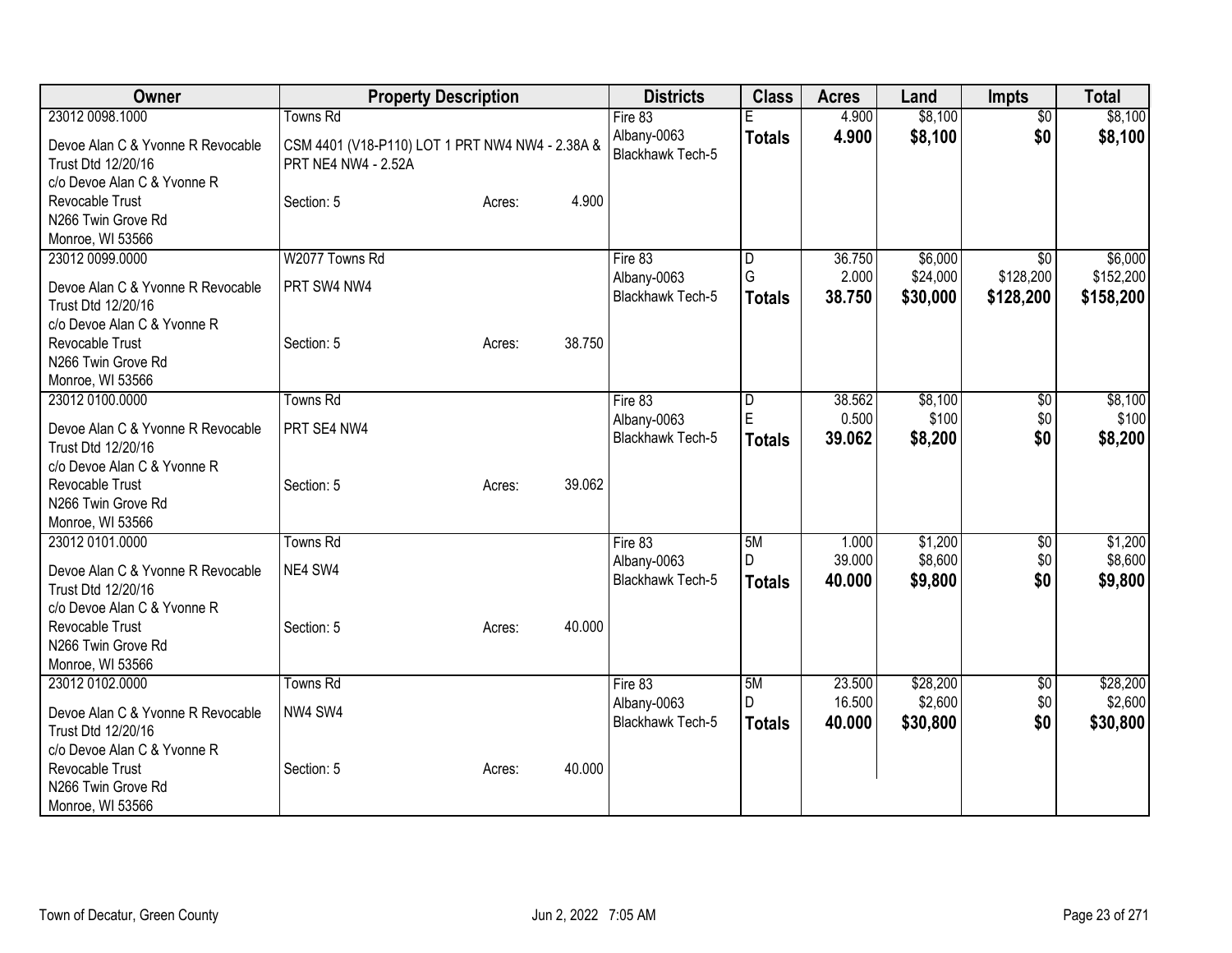| Owner                                 | <b>Property Description</b>                  | <b>Districts</b>        | <b>Class</b>  | <b>Acres</b> | Land     | <b>Impts</b>    | <b>Total</b> |
|---------------------------------------|----------------------------------------------|-------------------------|---------------|--------------|----------|-----------------|--------------|
| 23012 0103.0000                       | Prairie Rd                                   | Fire 83                 | 5M            | 7.000        | \$8,400  | $\overline{60}$ | \$8,400      |
| Devoe Alan C & Yvonne R Revocable     | N17A SW4 SW4                                 | Albany-0063             | D             | 10.000       | \$1,600  | \$0             | \$1,600      |
| Trust Dtd 12/20/16                    |                                              | Blackhawk Tech-5        | <b>Totals</b> | 17.000       | \$10,000 | \$0             | \$10,000     |
| c/o Devoe Alan C & Yvonne R           |                                              |                         |               |              |          |                 |              |
| Revocable Trust                       | 17.000<br>Section: 5<br>Acres:               |                         |               |              |          |                 |              |
| N266 Twin Grove Rd                    |                                              |                         |               |              |          |                 |              |
| Monroe, WI 53566                      |                                              |                         |               |              |          |                 |              |
| 23012 0104.0000                       | Prairie Rd                                   | Fire 83                 | 5M            | 9.500        | \$12,900 | \$0             | \$12,900     |
| Elmer Income Trust Dated May 11, 2021 | S 23A SW4 SW4 EXC COM SW COR SEC 5 TH N 9    | Albany-0063             | D             | 7.500        | \$1,200  | \$0             | \$1,200      |
| c/o Elmer Income Trust                | CHNS 25 LNKS TH E 6 CHNS 49 LNKS TH S 9 CHNS | <b>Blackhawk Tech-5</b> | <b>Totals</b> | 17.000       | \$14,100 | \$0             | \$14,100     |
| Albert J Elmer Jr Le                  | 25 LNKS TH W 6 CHNS 49 LNKS TO POB           |                         |               |              |          |                 |              |
| N4144 County Rd F                     | 17.000<br>Section: 5<br>Acres:               |                         |               |              |          |                 |              |
| Brodhead, WI 53520                    |                                              |                         |               |              |          |                 |              |
| 23012 0105.0000                       | Prairie Rd                                   | Fire 83                 | 5M            | 1.000        | \$1,400  | $\overline{50}$ | \$1,400      |
|                                       |                                              | Albany-0063             | D             | 4.500        | \$1,000  | \$0             | \$1,000      |
| Deborah S. Schenk et al               | COM SW COR SEC 5 TH N 9 CHNS 25 LNKS TH E 6  | Blackhawk Tech-5        | E             | 0.500        | \$100    | \$0             | \$100        |
| c/o David E. Schenk                   | CHNS 49 LNKS TH S 9 CHNS 25 LNKS TH W 6 CHNS |                         | <b>Totals</b> | 6.000        | \$2,500  | \$0             | \$2,500      |
| N3731 Decatur-Sylvester Rd            | 49 LNKS TO POB                               |                         |               |              |          |                 |              |
| Monroe, WI 53566                      | 6.000<br>Section: 5<br>Acres:                |                         |               |              |          |                 |              |
| 23012 0106.0000                       | Prairie Rd                                   | Fire 83                 | 5M            | 18.500       | \$22,200 | \$0             | \$22,200     |
| Devoe Alan C & Yvonne R Revocable     | SE4 SW4                                      | Albany-0063             | D             | 21.500       | \$3,800  | \$0             | \$3,800      |
| Trust Dtd 12/20/16                    |                                              | Blackhawk Tech-5        | <b>Totals</b> | 40.000       | \$26,000 | \$0             | \$26,000     |
| c/o Devoe Alan C & Yvonne R           |                                              |                         |               |              |          |                 |              |
| Revocable Trust                       | 40.000<br>Section: 5<br>Acres:               |                         |               |              |          |                 |              |
| N266 Twin Grove Rd                    |                                              |                         |               |              |          |                 |              |
| Monroe, WI 53566                      |                                              |                         |               |              |          |                 |              |
| 23012 0107.0000                       | N4651 County Hwy F                           | Fire 83                 | A             | 8.000        | \$57,000 | \$221,100       | \$278,100    |
|                                       |                                              | Albany-0063             | <b>Totals</b> | 8.000        | \$57,000 | \$221,100       | \$278,100    |
| Daniel E. Menter                      | CSM 3507 (V13-P104) LOT 1 BNG PRT NE4 SE4    | Blackhawk Tech-5        |               |              |          |                 |              |
| Deborah K. Menter                     |                                              |                         |               |              |          |                 |              |
| N4651 County Rd F                     |                                              |                         |               |              |          |                 |              |
| Brodhead, WI 53520                    | 8.000<br>Section: 5<br>Acres:                |                         |               |              |          |                 |              |
| 23012 0107.1000                       | County Rd F                                  | Fire 83                 | D             | 11.100       | \$2,400  | $\sqrt[6]{3}$   | \$2,400      |
| David Schenk et al                    | NE4 SE4 EXC CSM 3507, CSM 3612 & CSM 3827    | Albany-0063             | <b>Totals</b> | 11.100       | \$2,400  | \$0             | \$2,400      |
| c/o David E. Schenk                   |                                              | Blackhawk Tech-5        |               |              |          |                 |              |
| N3731 Decatur-Sylvester Rd            |                                              |                         |               |              |          |                 |              |
| Monroe, WI 53566                      | 11.100<br>Section: 5<br>Acres:               |                         |               |              |          |                 |              |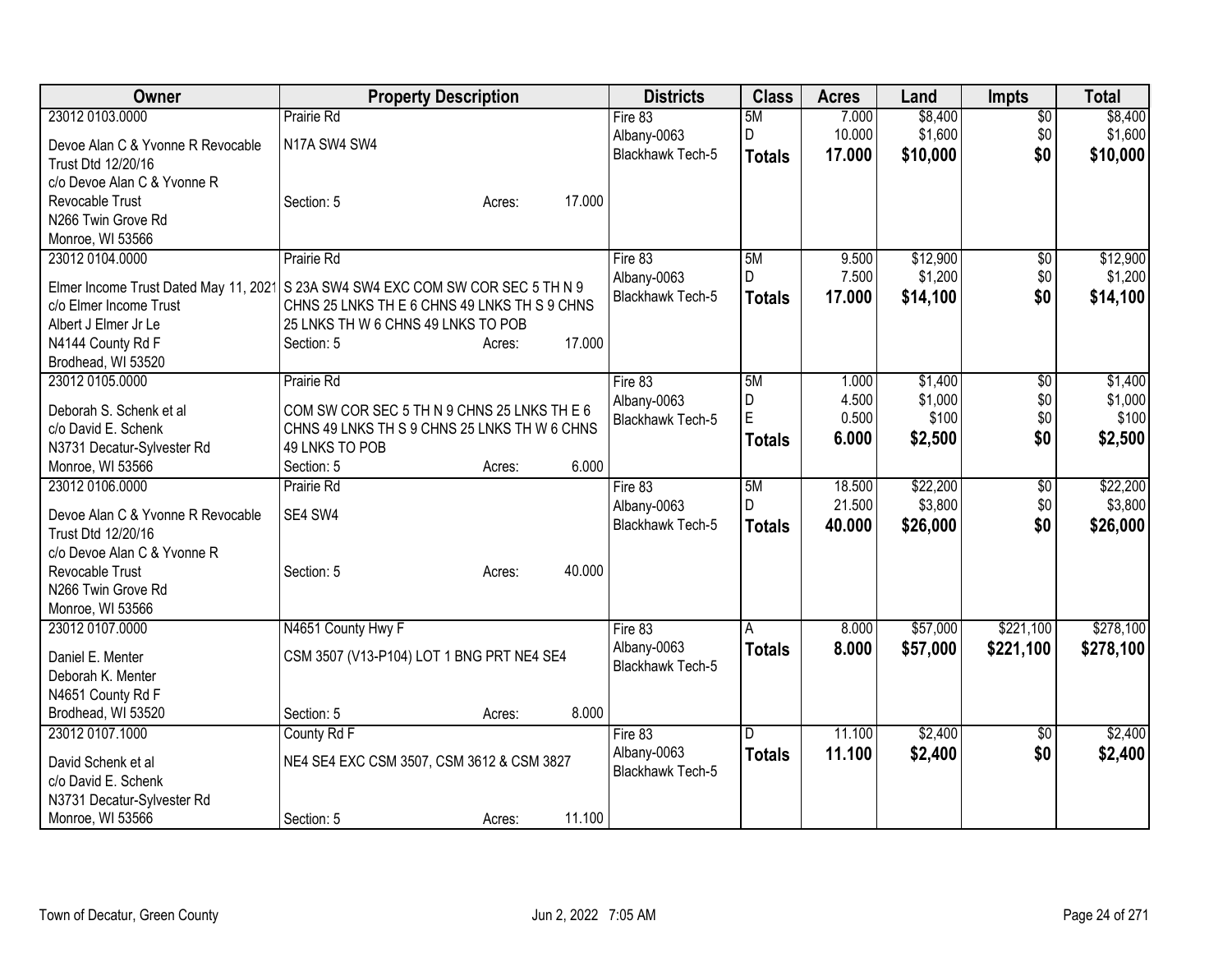| Owner                                 |                                           | <b>Property Description</b> |        | <b>Districts</b>                       | <b>Class</b>            | <b>Acres</b> | Land       | Impts           | <b>Total</b>    |
|---------------------------------------|-------------------------------------------|-----------------------------|--------|----------------------------------------|-------------------------|--------------|------------|-----------------|-----------------|
| 23012 0107.1100                       | N4681 County Hwy F                        |                             |        | Fire $83$                              | D                       | 4.710        | \$1,000    | $\overline{50}$ | \$1,000         |
| Nathan M. Stalter                     | CSM 3612 (V13-P288) LOT 1 BNG PRT NE4 SE4 |                             |        | Albany-0063                            | G                       | 0.500        | \$8,000    | \$21,900        | \$29,900        |
| Lisle A. Stalter                      |                                           |                             |        | Blackhawk Tech-5                       | <b>Totals</b>           | 5.210        | \$9,000    | \$21,900        | \$30,900        |
| PO Box 234                            |                                           |                             |        |                                        |                         |              |            |                 |                 |
| Russell, IL 60075                     | Section: 5                                | Acres:                      | 5.210  |                                        |                         |              |            |                 |                 |
| 23012 0107.1200                       | County Rd F                               |                             |        | Fire $83$                              | $\overline{\mathsf{D}}$ | 4.980        | \$1,100    | \$0             | \$1,100         |
|                                       |                                           |                             |        | Albany-0063                            | E                       | 0.250        | \$100      | \$0             | \$100           |
| Nathan M. Stalter<br>Lisle A. Stalter | CSM 3612 (V13-P288) LOT 2 BNG PRT NE4 SE4 |                             |        | <b>Blackhawk Tech-5</b>                | <b>Totals</b>           | 5.230        | \$1,200    | \$0             | \$1,200         |
| PO Box 234                            |                                           |                             |        |                                        |                         |              |            |                 |                 |
| Russell, IL 60075                     | Section: 5                                | Acres:                      | 5.230  |                                        |                         |              |            |                 |                 |
| 23012 0107.1300                       | County Rd F                               |                             |        | Fire 83                                | D                       | 5.460        | \$1,100    | $\overline{50}$ | \$1,100         |
|                                       |                                           |                             |        | Albany-0063                            | <b>Totals</b>           | 5.460        | \$1,100    | \$0             | \$1,100         |
| David Schenk et al                    | CSM 3612 (V13-P288) LOT 3 BNG PRT NE4 SE4 |                             |        | Blackhawk Tech-5                       |                         |              |            |                 |                 |
| c/o David E. Schenk                   |                                           |                             |        |                                        |                         |              |            |                 |                 |
| N3731 Decatur-Sylvester Rd            |                                           |                             |        |                                        |                         |              |            |                 |                 |
| Monroe, WI 53566                      | Section: 5                                | Acres:                      | 5.460  |                                        |                         |              |            |                 |                 |
| 23012 0107.1400                       | County Rd F                               |                             |        | Fire 83                                | D                       | 5.000        | \$900      | $\overline{50}$ | \$900           |
| David Schenk et al                    | CSM 3827 (V15-P1) LOT 1 BNG PRT NE4 SE4   |                             |        | Albany-0063<br><b>Blackhawk Tech-5</b> | <b>Totals</b>           | 5.000        | \$900      | \$0             | \$900           |
| c/o David E. Schenk                   |                                           |                             |        |                                        |                         |              |            |                 |                 |
| N3731 Decatur-Sylvester Rd            |                                           |                             |        |                                        |                         |              |            |                 |                 |
| Monroe, WI 53566                      | Section: 5                                | Acres:                      | 5.000  |                                        |                         |              |            |                 |                 |
| 23012 0108.0000                       | County Rd F                               |                             |        | Fire $83$                              | 5M                      | 1.000        | \$1,400    | $\overline{50}$ | \$1,400         |
| David Schenk et al                    | NW4 SE4                                   |                             |        | Albany-0063                            | D                       | 39.000       | \$8,400    | \$0             | \$8,400         |
| c/o David E. Schenk                   |                                           |                             |        | Blackhawk Tech-5                       | <b>Totals</b>           | 40.000       | \$9,800    | \$0             | \$9,800         |
| N3731 Decatur-Sylvester Rd            |                                           |                             |        |                                        |                         |              |            |                 |                 |
| Monroe, WI 53566                      | Section: 5                                | Acres:                      | 40.000 |                                        |                         |              |            |                 |                 |
| 23012 0109.0000                       | County Rd F                               |                             |        | Fire 83                                |                         | 10.000       | \$27,000   | $\overline{50}$ | \$27,000        |
| Walter Wood                           | NW4 SW4 SE4                               |                             |        | Albany-0063                            | <b>Totals</b>           | 10.000       | \$27,000   | \$0             | \$27,000        |
| C/O Phillip Ringhand                  |                                           |                             |        | <b>Blackhawk Tech-5</b>                |                         |              |            |                 |                 |
| N6003 County Rd E                     |                                           |                             |        |                                        |                         |              |            |                 |                 |
| Albany, WI 53502                      | Section: 5                                | Acres:                      | 10.000 |                                        |                         |              |            |                 |                 |
| 23012 0110.0000                       | County Rd F                               |                             |        | Fire 83                                | M6                      | 10.000       | (\$27,000) | $\overline{30}$ | $\overline{50}$ |
|                                       |                                           |                             |        | Albany-0063                            | <b>Totals</b>           | 10.000       | \$0        | \$0             | \$0             |
| Dianne L. Argoudelis                  | SW4 SW4 SE4 SUBJ TO EASEMENT (V29-P385)   |                             |        | <b>Blackhawk Tech-5</b>                |                         |              |            |                 |                 |
| 2509 S Chicago St                     |                                           |                             |        |                                        |                         |              |            |                 |                 |
| Joliet, IL 60436-8513                 |                                           |                             |        |                                        |                         |              |            |                 |                 |
|                                       | Section: 5                                | Acres:                      | 10.000 |                                        |                         |              |            |                 |                 |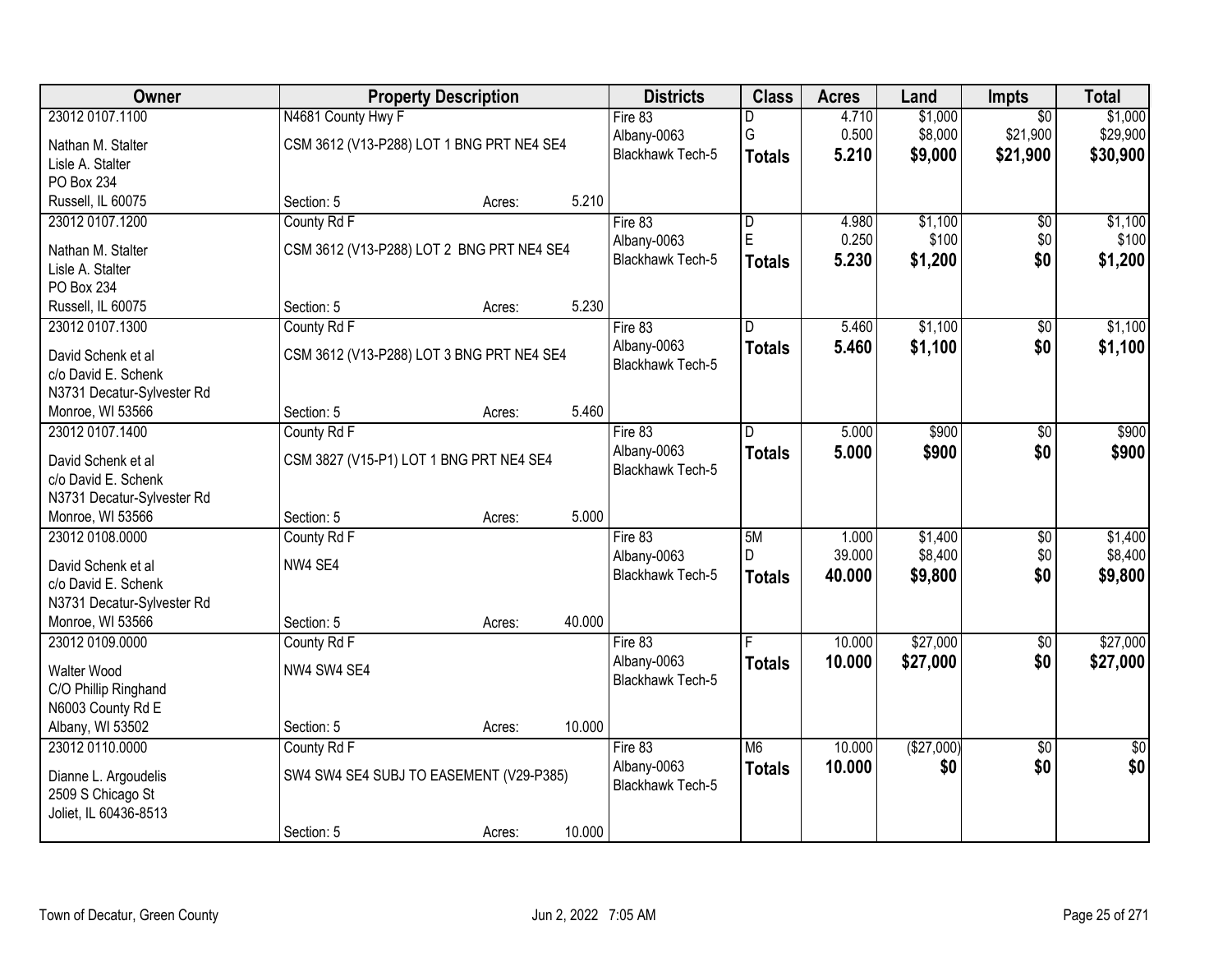| <b>Owner</b>                          | <b>Property Description</b>                    |                  | <b>Districts</b>        | <b>Class</b>        | <b>Acres</b>   | Land                | Impts            | <b>Total</b>         |
|---------------------------------------|------------------------------------------------|------------------|-------------------------|---------------------|----------------|---------------------|------------------|----------------------|
| 23012 0111.0000                       | County Rd F                                    |                  | Fire 83                 | M6                  | 20.000         | ( \$54,000)         | $\overline{50}$  | \$0                  |
| Donald F. Dye                         | E1/2 SW4 SE4                                   |                  | Albany-0063             | <b>Totals</b>       | 20.000         | \$0                 | \$0              | \$0                  |
| N4497 County Rd F                     |                                                |                  | Blackhawk Tech-5        |                     |                |                     |                  |                      |
| Brodhead, WI 53520                    |                                                |                  |                         |                     |                |                     |                  |                      |
|                                       | Section: 5                                     | 20.000<br>Acres: |                         |                     |                |                     |                  |                      |
| 23012 0112.0000                       | N4601 County Hwy F                             |                  | Fire 83                 | $\overline{A}$      | 8.000          | \$57,000            | \$413,700        | \$470,700            |
| Gary L. Stalter                       | N 10A OF SE4 SE4                               |                  | Albany-0063             | D                   | 2.000          | \$400               | \$0              | \$400                |
| Judy L. Stalter                       |                                                |                  | <b>Blackhawk Tech-5</b> | <b>Totals</b>       | 10.000         | \$57,400            | \$413,700        | \$471,100            |
| N4601 County Rd F                     |                                                |                  |                         |                     |                |                     |                  |                      |
| Brodhead, WI 53520                    | Section: 5                                     | 10.000<br>Acres: |                         |                     |                |                     |                  |                      |
| 23012 0112.1100                       | N4555 County Hwy F                             |                  | Fire 83                 | A                   | 5.100          | \$42,500            | \$258,700        | \$301,200            |
|                                       |                                                |                  | Albany-0063             | <b>Totals</b>       | 5.100          | \$42,500            | \$258,700        | \$301,200            |
| Bryan C. Andrews                      | PRT SE4 SE4 COM N LN OF S 30 AC AT INTERS OF   |                  | Blackhawk Tech-5        |                     |                |                     |                  |                      |
| Ellen E. Andrews                      | W ROW OF CTY F TH W 730 FT TO POINT TH S       |                  |                         |                     |                |                     |                  |                      |
| N4555 County Rd F                     | PARALLEL CTY F 300 FT TH E 730 FT TO W ROW     | 5.100            |                         |                     |                |                     |                  |                      |
| Brodhead, WI 53520<br>23012 0112.1200 | Section: 5<br>N4551 County Hwy F               | Acres:           |                         | A                   | 5.100          | \$42,500            | \$133,600        | \$176,100            |
|                                       |                                                |                  | Fire 83<br>Albany-0063  |                     |                |                     |                  |                      |
| Tammy R. Gunser                       | PRT SE4 SE4 SEC 5 COM N LN OF S 30 A AT INTERS |                  | <b>Blackhawk Tech-5</b> | <b>Totals</b>       | 5.100          | \$42,500            | \$133,600        | \$176,100            |
| Charles R. Worm                       | OF W ROW CTY F TH S 300 FT ALG W ROW POB TH    |                  |                         |                     |                |                     |                  |                      |
| N4551 County Rd F                     | W PRL N LN S 30A SE4 SE4 730 FT TO PT TH S 300 |                  |                         |                     |                |                     |                  |                      |
| Brodhead, WI 53520                    | Section: 5                                     | 5.100<br>Acres:  |                         |                     |                |                     |                  |                      |
| 23012 0112.2000                       | County Rd F                                    |                  | Fire 83                 | F                   | 0.580          | \$1,200             | $\overline{50}$  | \$1,200              |
| Donald F. Dye                         | S 30A SE4 SE4 EXC COM N LN OF S 30A AT INTERS  |                  | Albany-0063             | M <sub>6</sub>      | 19.000         | (\$45,900)          | \$0              | \$0                  |
| N4497 County Rd F                     | OF W ROW OF CTY F TH W 730 FT TO POINT TH S    |                  | Blackhawk Tech-5        | <b>Totals</b>       | 19.580         | \$1,200             | \$0              | \$1,200              |
| Brodhead, WI 53520                    | PARL CTY F 300 FT TH E 730 FT TO W ROW CTY F   |                  |                         |                     |                |                     |                  |                      |
|                                       | Section: 5                                     | 19.580<br>Acres: |                         |                     |                |                     |                  |                      |
| 23012 0113.0200                       | Towns Rd                                       |                  | Albany-0063             | 5M                  | 0.890          | \$1,200             | $\overline{30}$  | \$1,200              |
|                                       |                                                |                  | <b>Blackhawk Tech-5</b> | D                   | 27.400         | \$6,100             | \$0              | \$6,100              |
| Joann M. Nelson                       | FR NE4 NE4, EXC LOT 1 CSM 4165 & EXC PRT LOT 1 |                  |                         | <b>Totals</b>       | 28.290         | \$7,300             | \$0              | \$7,300              |
| W2167 Towns Rd                        | <b>CSM 4592</b>                                |                  |                         |                     |                |                     |                  |                      |
| Albany, WI 53502                      |                                                | 28.290           |                         |                     |                |                     |                  |                      |
|                                       | Section: 6<br>W2104 Towns Rd                   | Acres:           |                         |                     |                |                     |                  |                      |
| 23012 0113.0300                       |                                                |                  | Albany-0063             | $\overline{A}$<br>D | 1.940<br>5.060 | \$23,500<br>\$1,300 | \$189,600<br>\$0 | \$213,100<br>\$1,300 |
| Devoe Alan C & Yvonne R Revocable     | CSM 4592 (V19-P206) LOT 1 BNG PRT NE4 & SE4 OF |                  | <b>Blackhawk Tech-5</b> |                     |                |                     |                  |                      |
| Trust Dtd 12/20/16                    | NE4                                            |                  |                         | <b>Totals</b>       | 7.000          | \$24,800            | \$189,600        | \$214,400            |
| c/o Devoe Alan C & Yvonne R           |                                                |                  |                         |                     |                |                     |                  |                      |
| Revocable Trust                       | Section: 6                                     | 7.000<br>Acres:  |                         |                     |                |                     |                  |                      |
| N266 Twin Grove Rd                    |                                                |                  |                         |                     |                |                     |                  |                      |
| Monroe, WI 53566                      |                                                |                  |                         |                     |                |                     |                  |                      |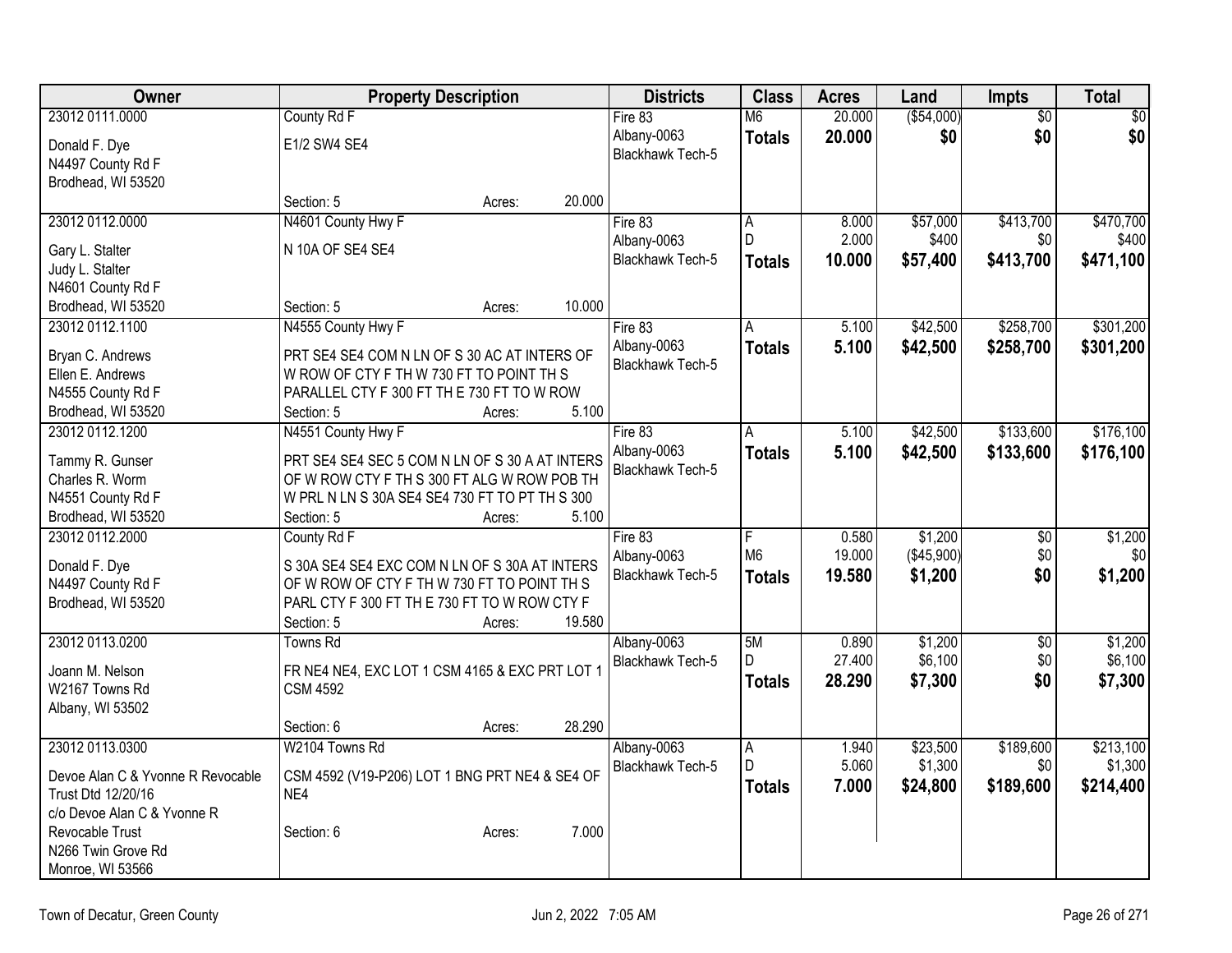| Owner                             | <b>Property Description</b>                  |        | <b>Districts</b>                       | <b>Class</b>        | <b>Acres</b>    | Land             | <b>Impts</b>         | <b>Total</b>     |
|-----------------------------------|----------------------------------------------|--------|----------------------------------------|---------------------|-----------------|------------------|----------------------|------------------|
| 23012 0114.0000                   | State Highway 59                             |        | Fire $83$                              |                     | 17.930          | \$4,400          | $\overline{50}$      | \$4,400          |
| Joann M. Nelson                   | E 17.93A FR NW4 NE4                          |        | Albany-0063                            | <b>Totals</b>       | 17.930          | \$4,400          | \$0                  | \$4,400          |
| W2167 Towns Rd                    |                                              |        | Blackhawk Tech-5                       |                     |                 |                  |                      |                  |
| Albany, WI 53502                  |                                              |        |                                        |                     |                 |                  |                      |                  |
|                                   | Section: 6<br>Acres:                         | 17.930 |                                        |                     |                 |                  |                      |                  |
| 23012 0115.0000                   | State Highway 59                             |        | Fire 83                                | 5M                  | 1.500           | \$2,100          | \$0                  | \$2,100          |
| Devoe Alan C & Yvonne R Revocable | W 17.93A FR NW4 NE4 SEC 6 EXC HWY .23A       |        | Albany-0063                            | D                   | 16.200          | \$3,300          | \$0                  | \$3,300          |
| Trust Dtd 12/20/16                |                                              |        | Blackhawk Tech-5                       | <b>Totals</b>       | 17.700          | \$5,400          | \$0                  | \$5,400          |
| c/o Devoe Alan C & Yvonne R       |                                              |        |                                        |                     |                 |                  |                      |                  |
| Revocable Trust                   | Section: 6<br>Acres:                         | 17.700 |                                        |                     |                 |                  |                      |                  |
| N266 Twin Grove Rd                |                                              |        |                                        |                     |                 |                  |                      |                  |
| Monroe, WI 53566                  |                                              |        |                                        |                     |                 |                  |                      |                  |
| 23012 0115.1000                   | State Highway 59                             |        | Fire 83                                | $\overline{X2}$     | 8.750           | \$0              | \$0                  | $\sqrt{50}$      |
| State of Wisconsin Dot            | SECTION 6 PARC IN NE4 SE4, SW & NW4S OF NW4, |        | Albany-0063<br><b>Blackhawk Tech-5</b> | <b>Totals</b>       | 8.750           | \$0              | \$0                  | \$0              |
| c/o State of Wisconsin Dot        | NW4 NE4 FOR HWY                              |        |                                        |                     |                 |                  |                      |                  |
|                                   |                                              |        |                                        |                     |                 |                  |                      |                  |
|                                   | Section: 6<br>Acres:                         | 8.750  |                                        |                     |                 |                  |                      |                  |
| 23012 0116.0000                   | Towns Rd                                     |        | Fire 83                                | 5M                  | 1.000           | \$1,400          | $\overline{50}$      | \$1,400          |
| Devoe Alan C & Yvonne R Revocable | W2 SW4 NE4                                   |        | Albany-0063                            | D<br>Ė              | 18.500<br>0.500 | \$4,400<br>\$100 | \$0<br>\$0           | \$4,400<br>\$100 |
| Trust Dtd 12/20/16                |                                              |        | <b>Blackhawk Tech-5</b>                | <b>Totals</b>       | 20.000          | \$5,900          | \$0                  | \$5,900          |
| c/o Devoe Alan C & Yvonne R       |                                              |        |                                        |                     |                 |                  |                      |                  |
| Revocable Trust                   | Section: 6<br>Acres:                         | 20.000 |                                        |                     |                 |                  |                      |                  |
| N266 Twin Grove Rd                |                                              |        |                                        |                     |                 |                  |                      |                  |
| Monroe, WI 53566                  |                                              |        |                                        |                     |                 |                  |                      |                  |
| 23012 0117.0000                   | State Highway 59                             |        | Fire 83<br>Albany-0063                 | 5M<br>D             | 0.500<br>12.220 | \$700<br>\$2,600 | $\sqrt[6]{3}$<br>\$0 | \$700<br>\$2,600 |
| Joann M. Nelson                   | E2 SW4 NE4, EXC LOT 1 CSM 3224               |        | Blackhawk Tech-5                       | E                   | 0.500           | \$100            | \$0                  | \$100            |
| W2167 Towns Rd                    |                                              |        |                                        | <b>Totals</b>       | 13.220          | \$3,400          | \$0                  | \$3,400          |
| Albany, WI 53502                  |                                              |        |                                        |                     |                 |                  |                      |                  |
|                                   | Section: 6<br>Acres:                         | 13.220 |                                        |                     |                 |                  |                      |                  |
| 23012 0117.1000                   | W2245 Towns Rd                               |        | Fire 83                                | $\overline{A}$<br>D | 1.000<br>5.780  | \$16,000         | \$218,100            | \$234,100        |
| Jonathan J. Ischi                 | CSM 3224 (V11-P304) LOT 1 BNG PRT CSM 2660 & |        | Albany-0063<br>Blackhawk Tech-5        |                     |                 | \$1,300          | \$0                  | \$1,300          |
| Lisa L. Nelson-Ischi              | PRT SW4 NE4                                  |        |                                        | <b>Totals</b>       | 6.780           | \$17,300         | \$218,100            | \$235,400        |
| W2245 Towns Rd                    |                                              |        |                                        |                     |                 |                  |                      |                  |
| Albany, WI 53502                  | Section: 6<br>Acres:                         | 6.780  |                                        |                     |                 |                  |                      |                  |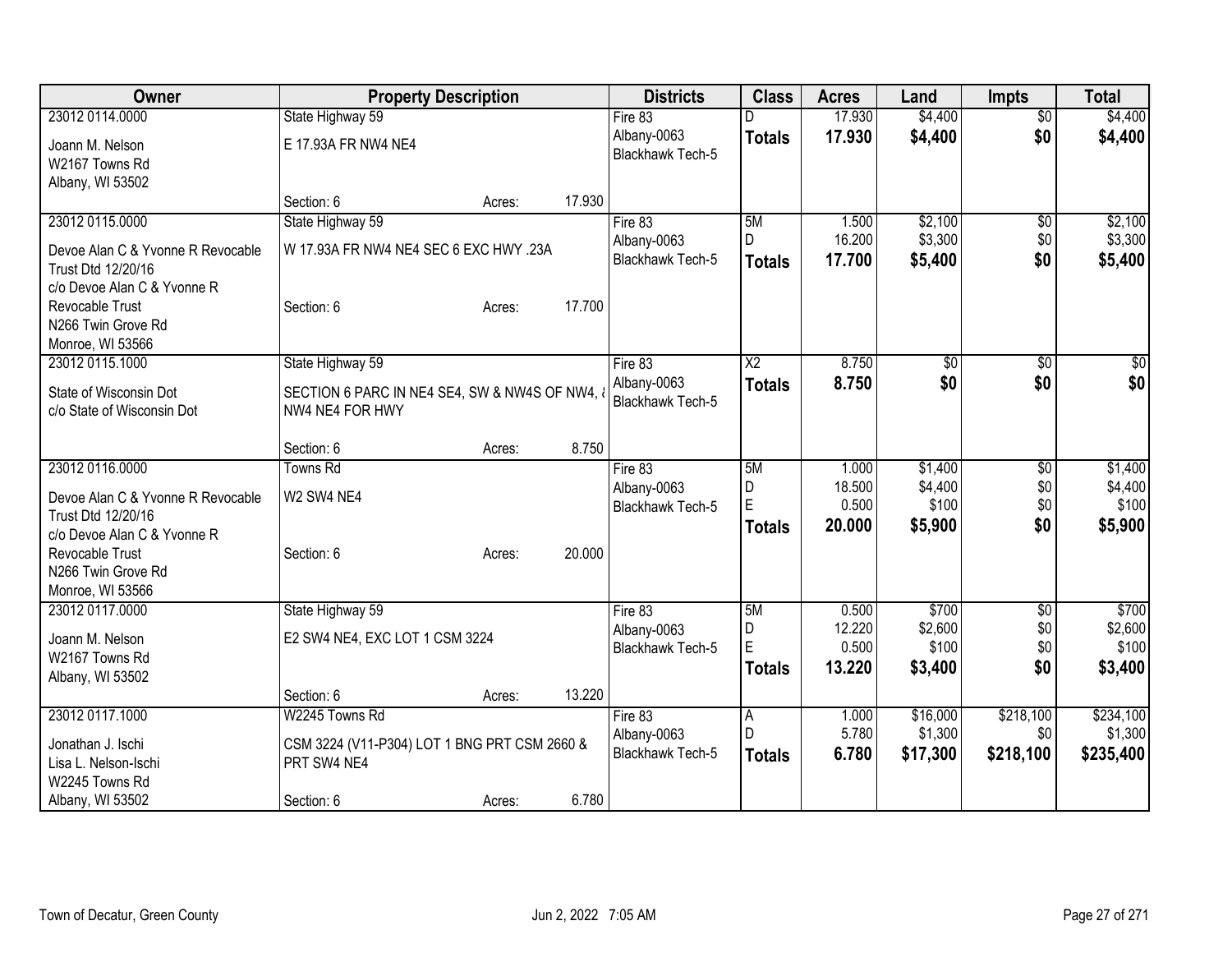| Owner                                                                | <b>Property Description</b>                       | <b>Districts</b>                       | <b>Class</b>    | <b>Acres</b>     | Land       | Impts                  | <b>Total</b>    |
|----------------------------------------------------------------------|---------------------------------------------------|----------------------------------------|-----------------|------------------|------------|------------------------|-----------------|
| 23012 0118.0100                                                      | W2167 Towns Rd                                    | Albany-0063                            | 5M              | 8.500            | \$11,500   | $\overline{50}$        | \$11,500        |
| Joann M. Nelson                                                      | SE4 NE4, EXC PRT LOT 1 CSM 4592                   | <b>Blackhawk Tech-5</b>                | D               | 14.000           | \$3,400    | \$0                    | \$3,400         |
| W2167 Towns Rd                                                       |                                                   |                                        | E               | 14.560           | \$3,500    | \$0                    | \$3,500         |
| Albany, WI 53502                                                     |                                                   |                                        | G               | 1.500            | \$20,000   | \$120,100              | \$140,100       |
|                                                                      | 38.560<br>Section: 6<br>Acres:                    |                                        | <b>Totals</b>   | 38.560           | \$38,400   | \$120,100              | \$158,500       |
| 23012 0119.0000                                                      | State Highway 59                                  | Fire 83                                | D               | 2.770            | \$700      | $\overline{50}$        | \$700           |
| Devoe Alan C & Yvonne R Revocable<br>Trust Dtd 12/20/16              | FR NE4 NW4 EXC LYG N & W OF HWY 59                | Albany-0063<br><b>Blackhawk Tech-5</b> | <b>Totals</b>   | 2.770            | \$700      | \$0                    | \$700           |
| c/o Devoe Alan C & Yvonne R<br>Revocable Trust<br>N266 Twin Grove Rd | 2.770<br>Section: 6<br>Acres:                     |                                        |                 |                  |            |                        |                 |
| Monroe, WI 53566                                                     |                                                   |                                        |                 |                  |            |                        |                 |
| 23012 0119.1000                                                      | State Highway 59                                  | Fire 83                                | $\overline{X2}$ | 34.000           | \$0        | \$0                    | $\overline{50}$ |
| State of Wisconsin D N R<br>Box 7921                                 | PRT NE4 NW4 LYG N & W HWY 59 EXEMPT               | Albany-0063<br>Blackhawk Tech-5        | <b>Totals</b>   | 34.000           | \$0        | \$0                    | \$0             |
| Madison, WI 53707                                                    |                                                   |                                        |                 |                  |            |                        |                 |
|                                                                      | 34.000<br>Section: 6<br>Acres:                    |                                        | $\overline{X2}$ |                  |            |                        |                 |
| 23012 0120.0000                                                      | State Highway 59                                  | Fire 83<br>Albany-0063                 |                 | 37.900<br>37,900 | \$0<br>\$0 | $\overline{50}$<br>\$0 | \$0<br>\$0      |
| State of Wisconsin D N R                                             | SECTION 6PRT W1/2 NW4 LYG N & W HWY 59            | <b>Blackhawk Tech-5</b>                | <b>Totals</b>   |                  |            |                        |                 |
| Box 7921                                                             | <b>EXEMPT</b>                                     |                                        |                 |                  |            |                        |                 |
| Madison, WI 53707                                                    |                                                   |                                        |                 |                  |            |                        |                 |
|                                                                      | 37.900<br>Section: 6<br>Acres:                    |                                        |                 |                  |            |                        |                 |
| 23012 0121.0000                                                      | Towns Rd                                          | Fire 83                                | 5M              | 2.000            | \$2,700    | \$0                    | \$2,700         |
| Devoe Alan C & Yvonne R Revocable                                    | SW4 NW4 EXC COM 82 RDS S N LN & 61 RDS E OF W     | Albany-0063                            | D               | 34.030           | \$8,300    | \$0                    | \$8,300         |
| Trust Dtd 12/20/16                                                   | LN TH S 12 POLES TH E 28 POLES TH N 12 POLES      | Blackhawk Tech-5                       | <b>Totals</b>   | 36.030           | \$11,000   | \$0                    | \$11,000        |
| c/o Devoe Alan C & Yvonne R                                          | TH W 28 POLES TO POB, EXC COM 82 RDS S N LN &     |                                        |                 |                  |            |                        |                 |
| Revocable Trust                                                      | 36.030<br>Section: 6<br>Acres:                    |                                        |                 |                  |            |                        |                 |
| N266 Twin Grove Rd                                                   |                                                   |                                        |                 |                  |            |                        |                 |
| Monroe, WI 53566                                                     |                                                   |                                        |                 |                  |            |                        |                 |
| 23012 0122.0000                                                      | W2401 State Hwy 59                                | Fire 83                                | X5              | 3.740            | \$0        | \$0                    | \$0             |
| Gap Church Museum Inc                                                | SECTION 6 COM 167 FT E OF NW COR SE4 NW4 W        | Albany-0063                            | <b>Totals</b>   | 3.740            | \$0        | \$0                    | \$0             |
| c/o Gap Church Museum, Inc                                           | 596 FT S 268 FT E 102 FT S 74 FT SELY 92 FT TO PT | <b>Blackhawk Tech-5</b>                |                 |                  |            |                        |                 |
| C/O Jane R Copus                                                     | 420 FT W & 424 FT S POB E 280 FT N 204 FT E 140   |                                        |                 |                  |            |                        |                 |
| 2104 W 5th Ave                                                       | 3.740<br>Section: 6<br>Acres:                     |                                        |                 |                  |            |                        |                 |
| Brodhead, WI 53520                                                   |                                                   |                                        |                 |                  |            |                        |                 |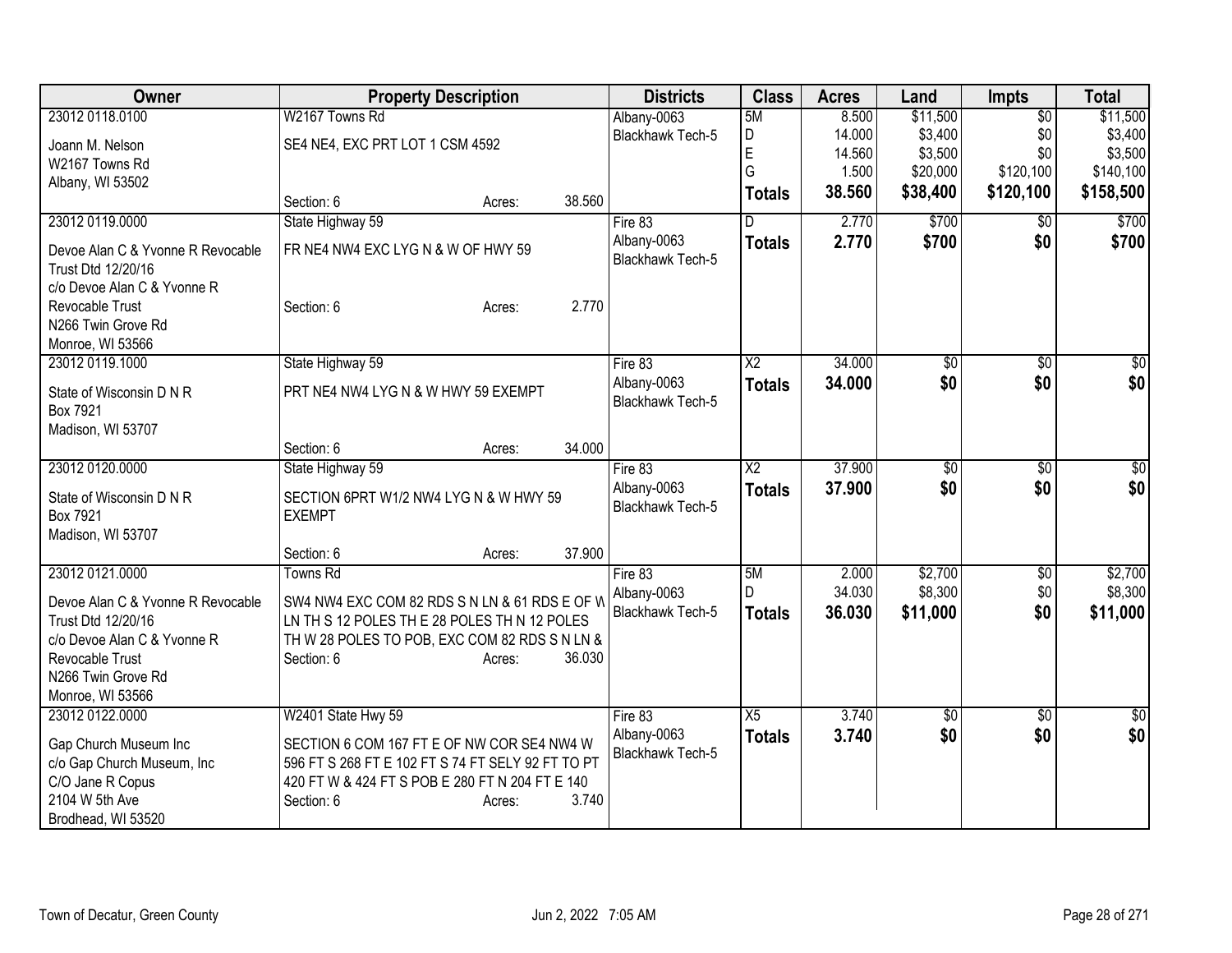| Owner                                   | <b>Property Description</b>               |        |        | <b>Districts</b>        | <b>Class</b>            | <b>Acres</b> | Land            | <b>Impts</b>    | <b>Total</b> |
|-----------------------------------------|-------------------------------------------|--------|--------|-------------------------|-------------------------|--------------|-----------------|-----------------|--------------|
| 23012 0123.0000                         |                                           |        |        | Fire 83                 | X5                      | 0.970        | $\overline{50}$ | $\overline{50}$ | \$0          |
| Gap Church Museum Inc                   | SECTION 6 DESC CONT FROM #122 PRT SE4 NW4 |        |        | Albany-0063             | <b>Totals</b>           | 0.970        | \$0             | \$0             | \$0          |
| c/o Gap Church Museum, Inc              | .97A EXEMPT                               |        |        | Blackhawk Tech-5        |                         |              |                 |                 |              |
| C/O Jane R Copus                        |                                           |        |        |                         |                         |              |                 |                 |              |
| 2104 W 5th Ave                          | Section: 6                                | Acres: | 0.970  |                         |                         |              |                 |                 |              |
| Brodhead, WI 53520                      |                                           |        |        |                         |                         |              |                 |                 |              |
| 23012 0124.0000                         | W2349 State Hwy 59                        |        |        | Fire 83                 | l D                     | 35.530       | \$6,100         | $\overline{50}$ | \$6,100      |
| Devoe Alan C & Yvonne R Revocable       | SE4 NW4 EXC PRT OF FULL EXCEPTION ON PCL  |        |        | Albany-0063             | E<br>G                  | 1.000        | \$100           | \$0             | \$100        |
| Trust Dtd 12/20/16                      | 0121.0000                                 |        |        | Blackhawk Tech-5        |                         | 2.500        | \$26,000        | \$2,700         | \$28,700     |
| c/o Devoe Alan C & Yvonne R             |                                           |        |        |                         | <b>Totals</b>           | 39.030       | \$32,200        | \$2,700         | \$34,900     |
| Revocable Trust                         | Section: 6                                | Acres: | 39.030 |                         |                         |              |                 |                 |              |
| N266 Twin Grove Rd                      |                                           |        |        |                         |                         |              |                 |                 |              |
| Monroe, WI 53566                        |                                           |        |        |                         |                         |              |                 |                 |              |
| 23012 0125.0000                         | Decatur Sylvester Rd                      |        |        | Fire 83                 | 5M                      | 2.500        | \$3,400         | $\overline{50}$ | \$3,400      |
| Justus C. Burgweger                     | NE4 SW4                                   |        |        | Albany-0063             | D<br>E                  | 31.000       | \$6,700         | \$0             | \$6,700      |
| Cathlene C. Burgweger                   |                                           |        |        | <b>Blackhawk Tech-5</b> |                         | 6.500        | \$2,300         | \$0             | \$2,300      |
| N8010 Sandy Hook Rd                     |                                           |        |        |                         | Totals                  | 40.000       | \$12,400        | \$0             | \$12,400     |
| Brooklyn, WI 53521                      | Section: 6                                | Acres: | 40.000 |                         |                         |              |                 |                 |              |
| 23012 0126.0000                         | Decatur Sylvester Rd                      |        |        | Fire 83                 | $\overline{\mathsf{D}}$ | 39.000       | \$8,900         | \$0             | \$8,900      |
| Justus C. Burgweger                     | NW4 SW4                                   |        |        | Albany-0063             | E                       | 1.000        | \$100           | \$0             | \$100        |
| Cathlene C. Burgweger                   |                                           |        |        | <b>Blackhawk Tech-5</b> | <b>Totals</b>           | 40.000       | \$9,000         | \$0             | \$9,000      |
| N8010 Sandy Hook Rd                     |                                           |        |        |                         |                         |              |                 |                 |              |
| Brooklyn, WI 53521                      | Section: 6                                | Acres: | 40.000 |                         |                         |              |                 |                 |              |
| 23012 0127.0000                         | Decatur Sylvester Rd                      |        |        | Fire $83$               | A                       | 1.000        | \$16,000        | \$19,700        | \$35,700     |
| Justus C. Burgweger                     | SW4 SW4 EXC LOT 1 CSM 3186                |        |        | Albany-0063             | D                       | 32.840       | \$7,400         | \$0             | \$7,400      |
| Cathlene C. Burgweger                   |                                           |        |        | <b>Blackhawk Tech-5</b> | E                       | 1.000        | \$100           | \$0             | \$100        |
| N8010 Sandy Hook Rd                     |                                           |        |        |                         | <b>Totals</b>           | 34.840       | \$23,500        | \$19,700        | \$43,200     |
| Brooklyn, WI 53521                      | Section: 6                                | Acres: | 34.840 |                         |                         |              |                 |                 |              |
| 23012 0127.1000                         | N4568 Decatur Sylvester Rd                |        |        | Fire 83                 | $\overline{A}$          | 2.090        | \$24,700        | \$71,200        | \$95,900     |
|                                         |                                           |        |        | Albany-0063             | D                       | 3.390        | \$900           | \$0             | \$900        |
| Jacob M. Brunner Jr<br>Karen A. Brunner | CSM 3186 (V11-P252) LOT 1 BNG PRT SW4 SW4 |        |        | <b>Blackhawk Tech-5</b> | <b>Totals</b>           | 5.480        | \$25,600        | \$71,200        | \$96,800     |
| N4568 Decatur Sylvester Rd              |                                           |        |        |                         |                         |              |                 |                 |              |
| Monroe, WI 53566                        | Section: 6                                | Acres: | 5.480  |                         |                         |              |                 |                 |              |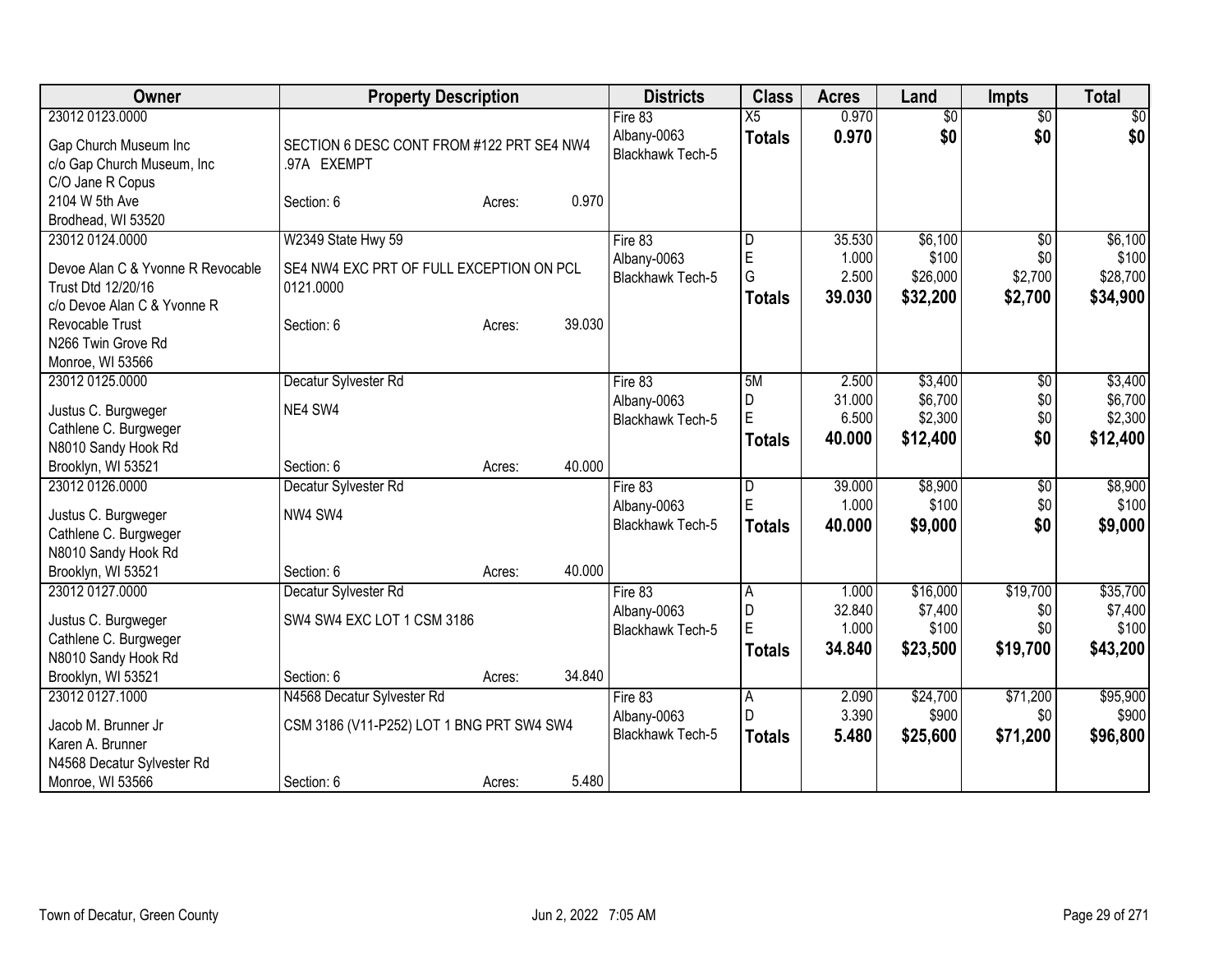| Owner                            |                      | <b>Property Description</b> |        | <b>Districts</b>                  | <b>Class</b>            | <b>Acres</b> | Land     | <b>Impts</b>    | <b>Total</b> |
|----------------------------------|----------------------|-----------------------------|--------|-----------------------------------|-------------------------|--------------|----------|-----------------|--------------|
| 23012 0128.0000                  | Decatur Sylvester Rd |                             |        | Fire 83                           | D                       | 40.240       | \$9,400  | $\overline{50}$ | \$9,400      |
| Justus C. Burgweger              | SE4 SW4              |                             |        | Albany-0063                       | <b>Totals</b>           | 40.240       | \$9,400  | \$0             | \$9,400      |
| Cathlene C. Burgweger            |                      |                             |        | <b>Blackhawk Tech-5</b>           |                         |              |          |                 |              |
| N8010 Sandy Hook Rd              |                      |                             |        |                                   |                         |              |          |                 |              |
| Brooklyn, WI 53521               | Section: 6           | Acres:                      | 40.240 |                                   |                         |              |          |                 |              |
| 23012 0129.0000                  | <b>Towns Rd</b>      |                             |        | Fire 83                           | 5M                      | 10.000       | \$12,100 | $\overline{50}$ | \$12,100     |
| Deborah S. Schenk et al          | NE4 SE4              |                             |        | Brodhead-0700                     | D                       | 24.000       | \$4,300  | \$0             | \$4,300      |
| c/o David E. Schenk              |                      |                             |        | <b>Blackhawk Tech-5</b>           | E                       | 6.000        | \$2,100  | \$0             | \$2,100      |
| N3731 Decatur-Sylvester Rd       |                      |                             |        |                                   | <b>Totals</b>           | 40.000       | \$18,500 | \$0             | \$18,500     |
| Monroe, WI 53566                 | Section: 6           | Acres:                      | 40.000 |                                   |                         |              |          |                 |              |
| 23012 0130.0000                  | <b>Towns Rd</b>      |                             |        | Fire 83                           | 5M                      | 12.000       | \$16,200 | $\overline{50}$ | \$16,200     |
|                                  |                      |                             |        | Brodhead-0700                     | D                       | 23.000       | \$4,900  | \$0             | \$4,900      |
| Deborah S. Schenk et al          | NW4 SE4              |                             |        | Blackhawk Tech-5                  | E                       | 5.000        | \$1,800  | \$0             | \$1,800      |
| c/o David E. Schenk              |                      |                             |        |                                   | <b>Totals</b>           | 40.000       | \$22,900 | \$0             | \$22,900     |
| N3731 Decatur-Sylvester Rd       |                      |                             |        |                                   |                         |              |          |                 |              |
| Monroe, WI 53566                 | Section: 6           | Acres:                      | 40.000 |                                   | D                       |              |          |                 |              |
| 23012 0131.0000                  | Prairie Rd           |                             |        | Fire 83                           |                         | 40.000       | \$9,400  | $\overline{50}$ | \$9,400      |
| Deborah S. Schenk et al          | SW4 SE4              |                             |        | Brodhead-0700<br>Blackhawk Tech-5 | <b>Totals</b>           | 40.000       | \$9,400  | \$0             | \$9,400      |
| c/o David E. Schenk              |                      |                             |        |                                   |                         |              |          |                 |              |
| N3731 Decatur-Sylvester Rd       |                      |                             |        |                                   |                         |              |          |                 |              |
| Monroe, WI 53566                 | Section: 6           | Acres:                      | 40.000 |                                   |                         |              |          |                 |              |
| 23012 0132.0000                  | N4531 Prairie Rd     |                             |        | Fire 83                           | $\overline{D}$          | 38.000       | \$8,300  | $\overline{30}$ | \$8,300      |
| Deborah S. Schenk et al          | SE4 SE4              |                             |        | Brodhead-0700                     | $\mathsf E$             | 0.500        | \$200    | \$0             | \$200        |
| c/o David E. Schenk              |                      |                             |        | Blackhawk Tech-5                  | G                       | 1.500        | \$20,000 | \$98,800        | \$118,800    |
| N3731 Decatur-Sylvester Rd       |                      |                             |        |                                   | Totals                  | 40.000       | \$28,500 | \$98,800        | \$127,300    |
| Monroe, WI 53566                 | Section: 6           | Acres:                      | 40.000 |                                   |                         |              |          |                 |              |
| 23012 0133.0000                  | N4399 Prairie Rd     |                             |        | Brodhead-0700                     | $\overline{D}$          | 37.500       | \$8,900  | $\overline{50}$ | \$8,900      |
|                                  |                      |                             |        | Blackhawk Tech-5                  | $\mathsf E$             | 1.000        | \$100    | \$0             | \$100        |
| Roth Irrevocable Trust 5/30/2012 | NE4 NE4              |                             |        |                                   | G                       | 1.500        | \$20,000 | \$168,100       | \$188,100    |
| c/o Roth Irrevocable Trust       |                      |                             |        |                                   | <b>Totals</b>           | 40.000       | \$29,000 | \$168,100       | \$197,100    |
| Ned C & Sharon R Roth Ttees      |                      |                             |        |                                   |                         |              |          |                 |              |
| N4399 Prairie Rd                 | Section: 7           | Acres:                      | 40.000 |                                   |                         |              |          |                 |              |
| Brodhead, WI 53520               |                      |                             |        |                                   |                         |              |          |                 |              |
| 23012 0134.0000                  | Prairie Rd           |                             |        | Brodhead-0700                     | $\overline{\mathsf{D}}$ | 40.000       | \$9,700  | $\sqrt{6}$      | \$9,700      |
| Roth Irrevocable Trust 5/30/2012 | NW4 NE4              |                             |        | Blackhawk Tech-5                  | <b>Totals</b>           | 40.000       | \$9,700  | \$0             | \$9,700      |
| c/o Roth Irrevocable Trust       |                      |                             |        |                                   |                         |              |          |                 |              |
| Ned C & Sharon R Roth Ttees      |                      |                             |        |                                   |                         |              |          |                 |              |
| N4399 Prairie Rd                 | Section: 7           | Acres:                      | 40.000 |                                   |                         |              |          |                 |              |
| Brodhead, WI 53520               |                      |                             |        |                                   |                         |              |          |                 |              |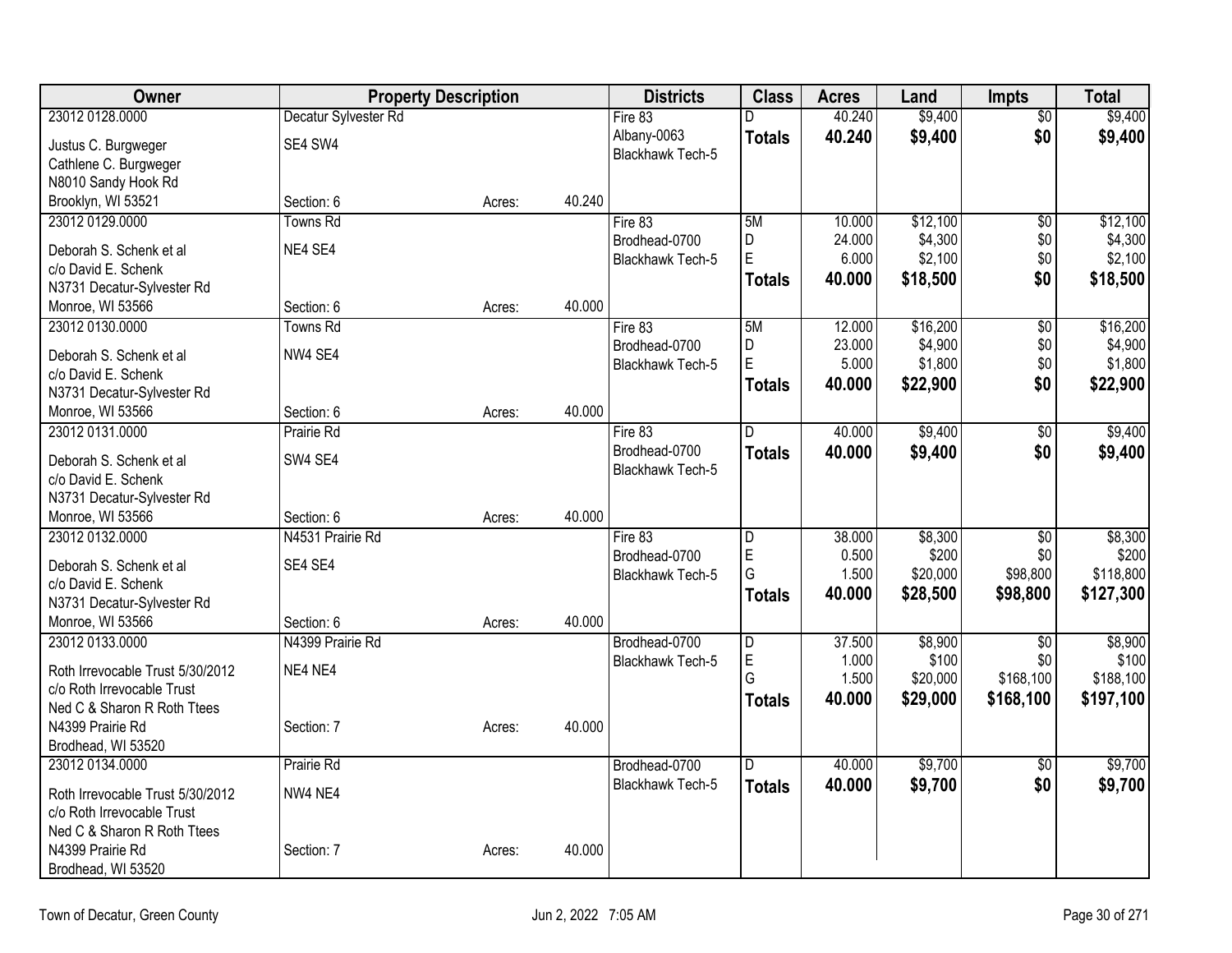| Owner                                 | <b>Property Description</b>                   |        |        | <b>Districts</b>                  | <b>Class</b>  | <b>Acres</b> | Land     | <b>Impts</b>    | <b>Total</b> |
|---------------------------------------|-----------------------------------------------|--------|--------|-----------------------------------|---------------|--------------|----------|-----------------|--------------|
| 23012 0135.0000                       | County Rd FF                                  |        |        | Brodhead-0700                     | D             | 39.000       | \$9,500  | $\overline{50}$ | \$9,500      |
| Roth Irrevocable Trust 5/30/2012      | SW4 NE4                                       |        |        | <b>Blackhawk Tech-5</b>           | E             | 1.000        | \$100    | \$0             | \$100        |
| c/o Roth Irrevocable Trust            |                                               |        |        |                                   | <b>Totals</b> | 40.000       | \$9,600  | \$0             | \$9,600      |
| Ned C & Sharon R Roth Ttees           |                                               |        |        |                                   |               |              |          |                 |              |
| N4399 Prairie Rd                      | Section: 7                                    | Acres: | 40.000 |                                   |               |              |          |                 |              |
| Brodhead, WI 53520                    |                                               |        |        |                                   |               |              |          |                 |              |
| 23012 0136.0000                       | Prairie Rd                                    |        |        | Brodhead-0700                     | D             | 35.800       | \$8,600  | $\overline{50}$ | \$8,600      |
| Roth Irrevocable Trust 5/30/2012      | SE4 NE4 EXC 1.2A                              |        |        | <b>Blackhawk Tech-5</b>           | E             | 1.500        | \$600    | \$0             | \$600        |
| c/o Roth Irrevocable Trust            |                                               |        |        |                                   | G             | 1.500        | \$20,000 | \$19,700        | \$39,700     |
| Ned C & Sharon R Roth Ttees           |                                               |        |        |                                   | <b>Totals</b> | 38.800       | \$29,200 | \$19,700        | \$48,900     |
| N4399 Prairie Rd                      | Section: 7                                    | Acres: | 38.800 |                                   |               |              |          |                 |              |
| Brodhead, WI 53520                    |                                               |        |        |                                   |               |              |          |                 |              |
| 23012 0137.0000                       | W2120 County Hwy Ff                           |        |        | Brodhead-0700                     | Α             | 1.200        | \$17,600 | \$89,600        | \$107,200    |
|                                       |                                               |        |        | <b>Blackhawk Tech-5</b>           | <b>Totals</b> | 1.200        | \$17,600 | \$89,600        | \$107,200    |
| Zachary G. Lightly                    | PRT SE4 NE4 SEC 7 COM SE COR SE4 NE4 N 124 FT |        |        |                                   |               |              |          |                 |              |
| Lacey J. Lightly                      | W 420 FT S 124 FT E 420 FT TO POB             |        |        |                                   |               |              |          |                 |              |
| W2120 County Rd Ff                    |                                               |        | 1.200  |                                   |               |              |          |                 |              |
| Brodhead, WI 53520<br>23012 0138.0000 | Section: 7                                    | Acres: |        |                                   | D.            | 30.000       | \$7,200  |                 | \$7,200      |
|                                       | County Rd FF                                  |        |        | Brodhead-0700<br>Blackhawk Tech-5 |               |              |          | $\overline{50}$ |              |
| Roth Irrevocable Trust 5/30/2012      | NE4 NW4 EXC W 10A                             |        |        |                                   | <b>Totals</b> | 30.000       | \$7,200  | \$0             | \$7,200      |
| c/o Roth Irrevocable Trust            |                                               |        |        |                                   |               |              |          |                 |              |
| Ned C & Sharon R Roth Ttees           |                                               |        |        |                                   |               |              |          |                 |              |
| N4399 Prairie Rd                      | Section: 7                                    | Acres: | 30.000 |                                   |               |              |          |                 |              |
| Brodhead, WI 53520                    |                                               |        |        |                                   |               |              |          |                 |              |
| 23012 0139.0000                       | County Rd FF                                  |        |        | Brodhead-0700                     | D             | 10.000       | \$2,500  | \$0             | \$2,500      |
| Friedly-Bader Farm, LLC               | W10A NE4 NW4                                  |        |        | <b>Blackhawk Tech-5</b>           | <b>Totals</b> | 10.000       | \$2,500  | \$0             | \$2,500      |
| W7210 County Rd B                     |                                               |        |        |                                   |               |              |          |                 |              |
| Monroe, WI 53566                      |                                               |        |        |                                   |               |              |          |                 |              |
|                                       | Section: 7                                    | Acres: | 10.000 |                                   |               |              |          |                 |              |
| 23012 0140.0000                       | Decatur Sylvester Rd                          |        |        | Brodhead-0700                     | D             | 39.160       | \$9,700  | $\sqrt[6]{}$    | \$9,700      |
| Friedly-Bader Farm, LLC               | FR NW4 NW4                                    |        |        | <b>Blackhawk Tech-5</b>           | E             | 1.000        | \$100    | \$0             | \$100        |
| W7210 County Rd B                     |                                               |        |        |                                   | <b>Totals</b> | 40.160       | \$9,800  | \$0             | \$9,800      |
| Monroe, WI 53566                      |                                               |        |        |                                   |               |              |          |                 |              |
|                                       | Section: 7                                    | Acres: | 40.160 |                                   |               |              |          |                 |              |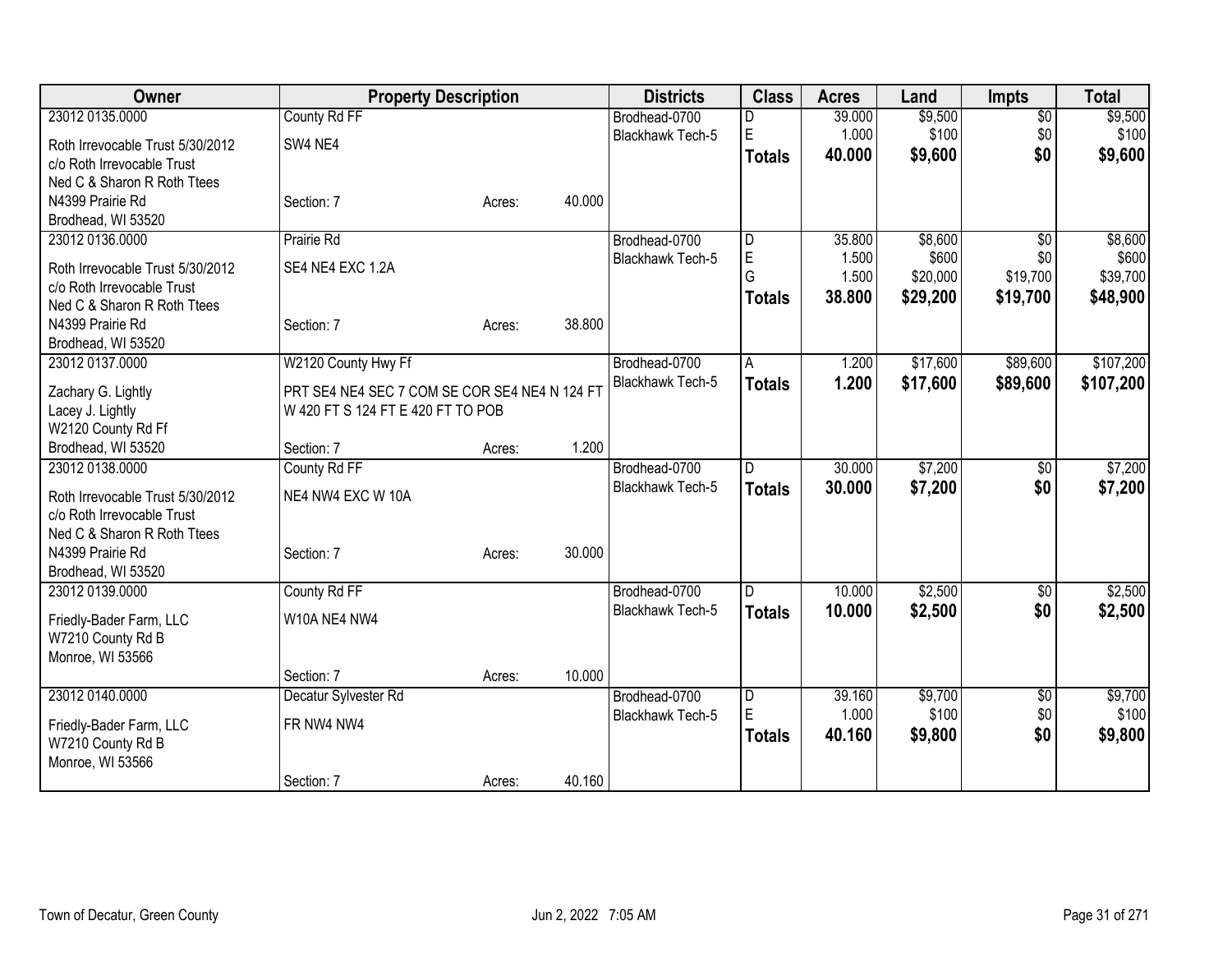| Owner                            | <b>Property Description</b> |        |        | <b>Districts</b>        | <b>Class</b>   | <b>Acres</b> | Land     | <b>Impts</b>    | <b>Total</b> |
|----------------------------------|-----------------------------|--------|--------|-------------------------|----------------|--------------|----------|-----------------|--------------|
| 23012 0141.0000                  | Decatur Sylvester Rd        |        |        | Brodhead-0700           | D              | 38.080       | \$9,600  | $\sqrt{$0}$     | \$9,600      |
| Friedly-Bader Farm, LLC          | FR SW4 NW4                  |        |        | <b>Blackhawk Tech-5</b> | E              | 2.000        | \$200    | \$0             | \$200        |
| W7210 County Rd B                |                             |        |        |                         | Totals         | 40.080       | \$9,800  | \$0             | \$9,800      |
| Monroe, WI 53566                 |                             |        |        |                         |                |              |          |                 |              |
|                                  | Section: 7                  | Acres: | 40.080 |                         |                |              |          |                 |              |
| 23012 0142.0000                  | County Rd FF                |        |        | Brodhead-0700           | D              | 29.000       | \$7,300  | \$0             | \$7,300      |
| Roth Irrevocable Trust 5/30/2012 | SE4 NW4 EXC W 10A           |        |        | Blackhawk Tech-5        | ΙE             | 1.000        | \$100    | \$0             | \$100        |
| c/o Roth Irrevocable Trust       |                             |        |        |                         | Totals         | 30.000       | \$7,400  | \$0             | \$7,400      |
| Ned C & Sharon R Roth Ttees      |                             |        |        |                         |                |              |          |                 |              |
| N4399 Prairie Rd                 | Section: 7                  | Acres: | 30.000 |                         |                |              |          |                 |              |
| Brodhead, WI 53520               |                             |        |        |                         |                |              |          |                 |              |
| 23012 0143.0000                  | County Rd FF                |        |        | Brodhead-0700           | ID.            | 10.000       | \$2,500  | $\sqrt{6}$      | \$2,500      |
| Friedly-Bader Farm, LLC          | W10A SE4 NW4                |        |        | Blackhawk Tech-5        | <b>Totals</b>  | 10.000       | \$2,500  | \$0             | \$2,500      |
| W7210 County Rd B                |                             |        |        |                         |                |              |          |                 |              |
| Monroe, WI 53566                 |                             |        |        |                         |                |              |          |                 |              |
|                                  | Section: 7                  | Acres: | 10.000 |                         |                |              |          |                 |              |
| 23012 0144.0000                  | County Rd FF                |        |        | Brodhead-0700           | D              | 35.000       | \$8,800  | \$0             | \$8,800      |
| Kubly-Bader Farm, LLC            | NE4 SW4 EXC CSM 1153        |        |        | Blackhawk Tech-5        | E              | 0.680        | \$100    | \$0<br>\$0      | \$100        |
| W7210 County Rd B                |                             |        |        |                         | Totals         | 35.680       | \$8,900  |                 | \$8,900      |
| Monroe, WI 53566                 |                             |        |        |                         |                |              |          |                 |              |
|                                  | Section: 7                  | Acres: | 35.680 |                         |                |              |          |                 |              |
| 23012 0144.1000                  | W2305 County Hwy Ff         |        |        | Brodhead-0700           | A              | 4.320        | \$38,600 | \$135,300       | \$173,900    |
| Zenon B. Real                    | CSM 1153 (V3-P498) LOT 1    |        |        | <b>Blackhawk Tech-5</b> | <b>Totals</b>  | 4.320        | \$38,600 | \$135,300       | \$173,900    |
| Delia Real                       |                             |        |        |                         |                |              |          |                 |              |
| W2305 County Highway Ff          |                             |        |        |                         |                |              |          |                 |              |
| Brodhead, WI 53520               | Section: 7                  | Acres: | 4.320  |                         |                |              |          |                 |              |
| 23012 0145.0000                  | County Rd FF                |        |        | Brodhead-0700           | D              | 38.000       | \$9,600  | $\overline{60}$ | \$9,600      |
| Kubly-Bader Farm, LLC            | NW4 SW4                     |        |        | Blackhawk Tech-5        | E              | 2.000        | \$200    | \$0             | \$200        |
| W7210 County Rd B                |                             |        |        |                         | <b>Totals</b>  | 40.000       | \$9,800  | \$0             | \$9,800      |
| Monroe, WI 53566                 |                             |        |        |                         |                |              |          |                 |              |
|                                  | Section: 7                  | Acres: | 40.000 |                         |                |              |          |                 |              |
| 23012 0146.0000                  | Decatur Sylvester Rd        |        |        | Brodhead-0700           | $\overline{D}$ | 38.000       | \$9,600  | \$0             | \$9,600      |
| Kubly-Bader Farm, LLC            | FR SW4 SW4                  |        |        | <b>Blackhawk Tech-5</b> | E              | 1.920        | \$200    | \$0             | \$200        |
| W7210 County Rd B                |                             |        |        |                         | Totals         | 39.920       | \$9,800  | \$0             | \$9,800      |
| Monroe, WI 53566                 |                             |        |        |                         |                |              |          |                 |              |
|                                  | Section: 7                  | Acres: | 39.920 |                         |                |              |          |                 |              |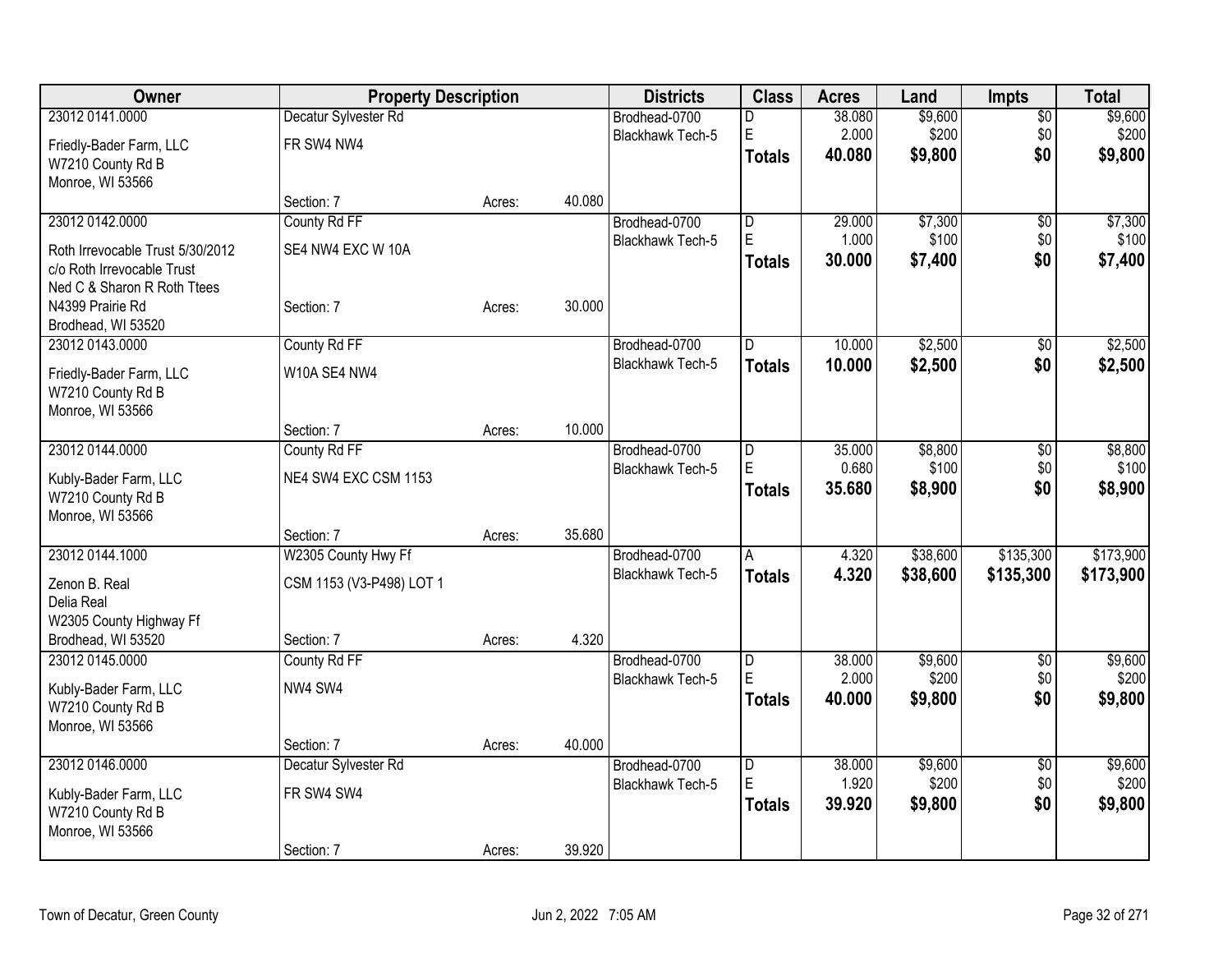| Owner                                 | <b>Property Description</b>               |        |        | <b>Districts</b>        | <b>Class</b>   | <b>Acres</b> | Land     | <b>Impts</b>    | <b>Total</b> |
|---------------------------------------|-------------------------------------------|--------|--------|-------------------------|----------------|--------------|----------|-----------------|--------------|
| 23012 0147.0000                       | Riemer Rd                                 |        |        | Brodhead-0700           | D              | 39.000       | \$9,900  | $\overline{30}$ | \$9,900      |
| Kubly-Bader Farm, LLC                 | SE4 SW4                                   |        |        | <b>Blackhawk Tech-5</b> | E              | 1.000        | \$100    | \$0             | \$100        |
| W7210 County Rd B                     |                                           |        |        |                         | <b>Totals</b>  | 40.000       | \$10,000 | \$0             | \$10,000     |
| Monroe, WI 53566                      |                                           |        |        |                         |                |              |          |                 |              |
|                                       | Section: 7                                | Acres: | 40.000 |                         |                |              |          |                 |              |
| 23012 0148.3000                       | N4223 County Hwy Ff                       |        |        | Brodhead-0700           | $\overline{D}$ | 1.500        | \$100    | $\overline{50}$ | \$100        |
| Kevin G. Malkow                       | CSM 5468 (V27-P94) LOT 1 BNG PRT NE4 SE4  |        |        | Blackhawk Tech-5        | G              | 2.070        | \$24,300 | \$165,200       | \$189,500    |
| N4223 County Rd Ff                    |                                           |        |        |                         | <b>Totals</b>  | 3.570        | \$24,400 | \$165,200       | \$189,600    |
| Brodhead, WI 53520                    |                                           |        |        |                         |                |              |          |                 |              |
|                                       | Section: 7                                | Acres: | 3.570  |                         |                |              |          |                 |              |
| 23012 0148.4000                       | County Hwy Ff                             |        |        | Brodhead-0700           | D              | 34.500       | \$8,700  | \$0             | \$8,700      |
| Malkow Gary & Elizabeth Rev Living    | NE4 SE4 EXC CSM 5468 LOT 1                |        |        | Blackhawk Tech-5        | $\mathsf E$    | 1.930        | \$200    | \$0             | \$200        |
| Trust                                 |                                           |        |        |                         | <b>Totals</b>  | 36.430       | \$8,900  | \$0             | \$8,900      |
| c/o Malkow Gary & Elizabeth Rev Lvg   |                                           |        |        |                         |                |              |          |                 |              |
| Trust                                 | Section: 7                                | Acres: | 36.430 |                         |                |              |          |                 |              |
| 1302 19th St                          |                                           |        |        |                         |                |              |          |                 |              |
| Brodhead, WI 53520                    |                                           |        |        |                         |                |              |          |                 |              |
| 23012 0149.0000                       | County Rd FF                              |        |        | Brodhead-0700           | D              | 39.000       | \$9,900  | \$0             | \$9,900      |
| Riemer Loren and Kathleen Revocable   | NW4 SE4                                   |        |        | <b>Blackhawk Tech-5</b> | E              | 1.000        | \$100    | \$0             | \$100        |
| Living Trt Dec 18,                    |                                           |        |        |                         | <b>Totals</b>  | 40.000       | \$10,000 | \$0             | \$10,000     |
| c/o Riemer Loren and Kathleen Rev Lvg |                                           |        |        |                         |                |              |          |                 |              |
| Trust                                 | Section: 7                                | Acres: | 40.000 |                         |                |              |          |                 |              |
| W2273 Riemer Rd                       |                                           |        |        |                         |                |              |          |                 |              |
| Brodhead, WI 53520                    |                                           |        |        |                         |                |              |          |                 |              |
| 23012 0150.0000                       | W2273 Riemer Rd                           |        |        | Brodhead-0700           | $\overline{D}$ | 36.710       | \$8,400  | $\overline{30}$ | \$8,400      |
| Riemer Loren and Kathleen Revocable   | SW4 SE4 EXC CSM 4439 LOT 1                |        |        | <b>Blackhawk Tech-5</b> | $\mathsf E$    | 1.000        | \$100    | \$0             | \$100        |
| Living Trt Dec 18,                    |                                           |        |        |                         | G              | 1.000        | \$16,000 | \$19,800        | \$35,800     |
| c/o Riemer Loren and Kathleen Rev Lvg |                                           |        |        |                         | Totals         | 38.710       | \$24,500 | \$19,800        | \$44,300     |
| Trust                                 | Section: 7                                | Acres: | 38.710 |                         |                |              |          |                 |              |
| W2273 Riemer Rd                       |                                           |        |        |                         |                |              |          |                 |              |
| Brodhead, WI 53520                    |                                           |        |        |                         |                |              |          |                 |              |
| 23012 0150.1000                       | W2252 Riemer Rd                           |        |        | Brodhead-0700           | G              | 1.290        | \$18,300 | \$109,500       | \$127,800    |
| Bryce R. Riemer                       | CSM 4439 (V18-P188) LOT 1 BNG PRT SW4 SE4 |        |        | <b>Blackhawk Tech-5</b> | <b>Totals</b>  | 1.290        | \$18,300 | \$109,500       | \$127,800    |
| Jennifer A. Riemer                    |                                           |        |        |                         |                |              |          |                 |              |
| W2252 Riemer Rd                       |                                           |        |        |                         |                |              |          |                 |              |
| Brodhead, WI 53520                    | Section: 7                                | Acres: | 1.290  |                         |                |              |          |                 |              |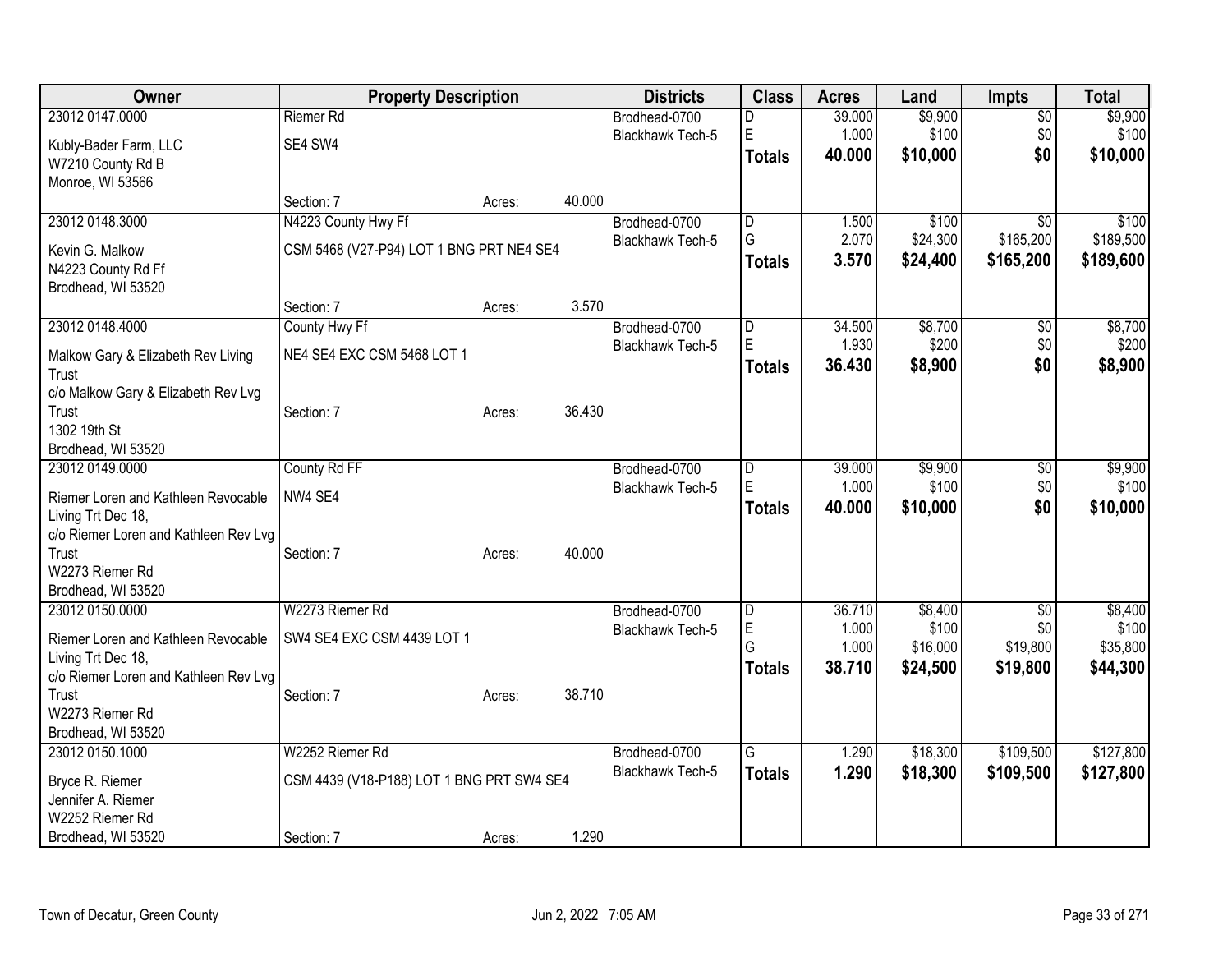| Owner                                  |                                                                   | <b>Property Description</b> |        | <b>Districts</b>        | <b>Class</b>   | <b>Acres</b> | Land             | <b>Impts</b>    | <b>Total</b> |
|----------------------------------------|-------------------------------------------------------------------|-----------------------------|--------|-------------------------|----------------|--------------|------------------|-----------------|--------------|
| 23012 0151.0000                        | County Rd FF                                                      |                             |        | Brodhead-0700           | D              | 38.000       | \$9,600          | $\overline{50}$ | \$9,600      |
| Malkow Gary & Elizabeth Rev Living     | SE4 SE4                                                           |                             |        | <b>Blackhawk Tech-5</b> | $\mathsf E$    | 2.000        | \$200            | \$0             | \$200        |
| Trust                                  |                                                                   |                             |        |                         | Totals         | 40.000       | \$9,800          | \$0             | \$9,800      |
| c/o Malkow Gary & Elizabeth Rev Lvg    |                                                                   |                             |        |                         |                |              |                  |                 |              |
| Trust                                  | Section: 7                                                        | Acres:                      | 40.000 |                         |                |              |                  |                 |              |
| 1302 19th St                           |                                                                   |                             |        |                         |                |              |                  |                 |              |
| Brodhead, WI 53520                     |                                                                   |                             |        |                         |                |              |                  |                 |              |
| 23012 0152.1000                        | N4497 County Hwy F                                                |                             |        | Albany-0063             | 5M             | 1.030        | \$1,100          | $\overline{50}$ | \$1,100      |
| Donald F. Dye                          | CSM 5321 (V26-P1) LOT 1 BNG PRT NE4 NE4 SEC 8 8                   |                             |        | Blackhawk Tech-5        | G              | 2.000        | \$24,000         | \$73,200        | \$97,200     |
| N4497 County Rd F                      | PRT SE4 SE4 SEC 5                                                 |                             |        |                         | M <sub>6</sub> | 2.000        | (\$2,700)        | \$0             | \$0          |
| Brodhead, WI 53520                     |                                                                   |                             |        |                         | <b>Totals</b>  | 5.030        | \$25,100         | \$73,200        | \$98,300     |
|                                        | Section: 8                                                        | Acres:                      | 5.030  |                         |                |              |                  |                 |              |
| 23012 0152.2000                        | County Rd F                                                       |                             |        | Albany-0063             | X4             | 0.720        | \$0              | $\overline{50}$ | \$0          |
|                                        |                                                                   |                             |        | Blackhawk Tech-5        | <b>Totals</b>  | 0.720        | \$0              | \$0             | \$0          |
| Town of Decatur<br>PO Box 333          | CSM 5321 DEDICATION, BNG PRT NE4 NE4 SEC 8 &<br>PRT SE4 SE4 SEC 5 |                             |        |                         |                |              |                  |                 |              |
| 1408 14th St                           |                                                                   |                             |        |                         |                |              |                  |                 |              |
| Brodhead, WI 53520                     | Section: 8                                                        | Acres:                      | 0.720  |                         |                |              |                  |                 |              |
| 23012 0152.3000                        | County Rd F                                                       |                             |        | Albany-0063             | $\overline{D}$ | 4.500        | \$700            | $\overline{50}$ | \$700        |
|                                        |                                                                   |                             |        | Blackhawk Tech-5        | $\mathsf E$    | 0.970        | \$300            | \$0             | \$300        |
| Donald F. Dye                          | N 1/2 NE4 NE4 EXC CSM 5321 LOT 1 & DEDICATION                     |                             |        |                         | M <sub>6</sub> | 9.000        | (\$9,700)        | \$0             | \$0          |
| N4497 County Rd F                      |                                                                   |                             |        |                         | <b>Totals</b>  | 14.470       | \$1,000          | \$0             | \$1,000      |
| Brodhead, WI 53520                     |                                                                   |                             |        |                         |                |              |                  |                 |              |
|                                        | Section: 8                                                        | Acres:                      | 14.470 |                         |                |              |                  |                 |              |
| 23012 0153.0000                        | County Rd F                                                       |                             |        | Brodhead-0700           | 5M             | 10.500       | \$14,200         | \$0             | \$14,200     |
| Berra Irrevocable Trust Dated July 27, | S2 NE4 NE4                                                        |                             |        | <b>Blackhawk Tech-5</b> | D<br>E         | 8.500        | \$1,400<br>\$100 | \$0             | \$1,400      |
| 2016                                   |                                                                   |                             |        |                         |                | 1.000        |                  | \$0             | \$100        |
| c/o Berra Irrevocable Trust            |                                                                   |                             |        |                         | <b>Totals</b>  | 20.000       | \$15,700         | \$0             | \$15,700     |
| Harley A & Tina M Berra Ttees          | Section: 8                                                        | Acres:                      | 20.000 |                         |                |              |                  |                 |              |
| W1756 Hein Rd                          |                                                                   |                             |        |                         |                |              |                  |                 |              |
| Brodhead, WI 53520                     |                                                                   |                             |        |                         |                |              |                  |                 |              |
| 23012 0154.0000                        | County Rd F                                                       |                             |        | Brodhead-0700           |                | 20.000       | \$54,000         | \$0             | \$54,000     |
| Berra Irrevocable Trust Dated July 27, | E2 NW4 NE4                                                        |                             |        | <b>Blackhawk Tech-5</b> | <b>Totals</b>  | 20.000       | \$54,000         | \$0             | \$54,000     |
| 2016                                   |                                                                   |                             |        |                         |                |              |                  |                 |              |
| c/o Berra Irrevocable Trust            |                                                                   |                             |        |                         |                |              |                  |                 |              |
| Harley A & Tina M Berra Ttees          | Section: 8                                                        | Acres:                      | 20.000 |                         |                |              |                  |                 |              |
| W1756 Hein Rd                          |                                                                   |                             |        |                         |                |              |                  |                 |              |
| Brodhead, WI 53520                     |                                                                   |                             |        |                         |                |              |                  |                 |              |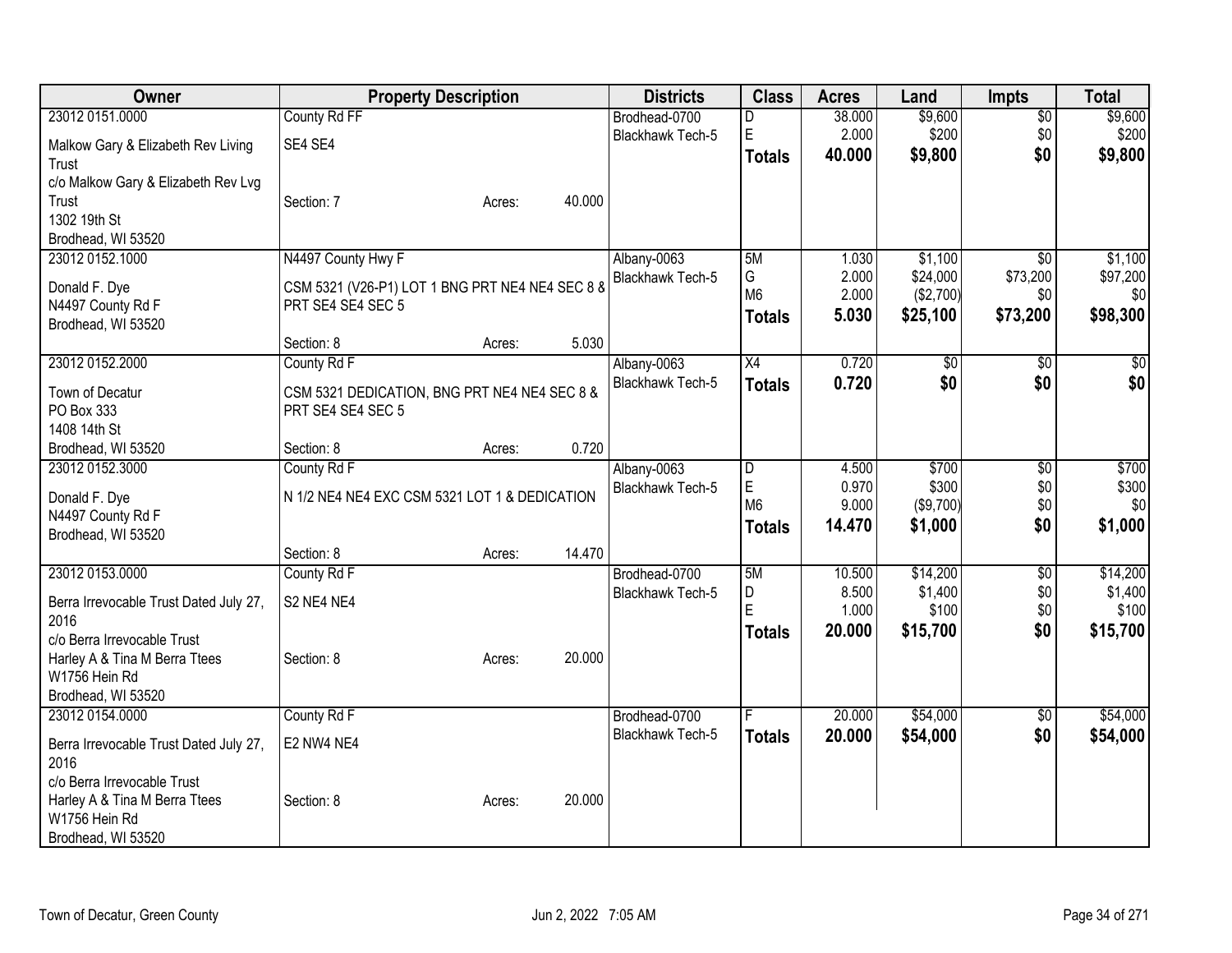| Owner                                       |                                           | <b>Property Description</b> |        | <b>Districts</b>                         | <b>Class</b>                 | <b>Acres</b>    | Land             | <b>Impts</b>    | <b>Total</b>     |
|---------------------------------------------|-------------------------------------------|-----------------------------|--------|------------------------------------------|------------------------------|-----------------|------------------|-----------------|------------------|
| 23012 0155.0000                             | Hein Rd                                   |                             |        | Brodhead-0700                            | 5M                           | 5.860           | \$7,900          | $\overline{50}$ | \$7,900          |
| Walker John and Martha Trust                | W2 NW4 NE4                                |                             |        | <b>Blackhawk Tech-5</b>                  | D                            | 14.140          | \$2,800          | \$0             | \$2,800          |
| 10/12/1999                                  |                                           |                             |        |                                          | <b>Totals</b>                | 20.000          | \$10,700         | \$0             | \$10,700         |
| c/o Walker John and Martha Trust            |                                           |                             |        |                                          |                              |                 |                  |                 |                  |
| N1742 Linn Rd                               | Section: 8                                | Acres:                      | 20.000 |                                          |                              |                 |                  |                 |                  |
| Lake Geneva, WI 53147-4053                  |                                           |                             |        |                                          |                              |                 |                  |                 |                  |
| 23012 0156.0000                             | Hein Rd                                   |                             |        | Brodhead-0700<br><b>Blackhawk Tech-5</b> | $\overline{\mathsf{D}}$<br>E | 17.860<br>1.000 | \$3,500<br>\$100 | \$0<br>\$0      | \$3,500<br>\$100 |
| Walker John and Martha Trust                | SW4 NE4, EXC LOTS 1 & 2 CSM 3315          |                             |        |                                          | <b>Totals</b>                | 18.860          | \$3,600          | \$0             | \$3,600          |
| 10/12/1999                                  |                                           |                             |        |                                          |                              |                 |                  |                 |                  |
| c/o Walker John and Martha Trust            |                                           |                             |        |                                          |                              |                 |                  |                 |                  |
| N1742 Linn Rd<br>Lake Geneva, WI 53147-4053 | Section: 8                                | Acres:                      | 18.860 |                                          |                              |                 |                  |                 |                  |
| 23012 0156.1000                             | W1876 Hein Rd                             |                             |        | Brodhead-0700                            | A                            | 1.000           | \$16,000         | \$48,300        | \$64,300         |
|                                             |                                           |                             |        | Blackhawk Tech-5                         | D                            | 4.640           | \$300            | \$0             | \$300            |
| Brian S. Hauri                              | CSM 3315 (V12-P122) LOT 1 BNG PRT SW4 NE4 |                             |        |                                          | <b>Totals</b>                | 5.640           | \$16,300         | \$48,300        | \$64,600         |
| W1876 Hein Rd                               |                                           |                             |        |                                          |                              |                 |                  |                 |                  |
| Brodhead, WI 53520                          | Section: 8                                | Acres:                      | 5.640  |                                          |                              |                 |                  |                 |                  |
| 23012 0156.2000                             | Hein Rd                                   |                             |        | Brodhead-0700                            | D                            | 15.000          | \$2,300          | $\overline{50}$ | \$2,300          |
|                                             |                                           |                             |        | <b>Blackhawk Tech-5</b>                  | E                            | 0.500           | \$100            | \$0             | \$100            |
| Brian S. Hauri                              | CSM 3315 (V12-P122) LOT 2 BNG PRT SW4 NE4 |                             |        |                                          | <b>Totals</b>                | 15.500          | \$2,400          | \$0             | \$2,400          |
| W1876 Hein Rd                               |                                           |                             |        |                                          |                              |                 |                  |                 |                  |
| Brodhead, WI 53520                          | Section: 8                                | Acres:                      | 15.500 |                                          |                              |                 |                  |                 |                  |
| 23012 0157.0000                             | W1756 Hein Rd                             |                             |        | Brodhead-0700                            | $\overline{D}$               | 35.000          | \$6,700          | $\overline{50}$ | \$6,700          |
|                                             |                                           |                             |        | Blackhawk Tech-5                         | $\mathsf E$                  | 2.000           | \$200            | \$0             | \$200            |
| Berra Irrevocable Trust Dated July 27,      | SE4 NE4                                   |                             |        |                                          | G                            | 3.000           | \$28,000         | \$215,900       | \$243,900        |
| 2016<br>c/o Berra Irrevocable Trust         |                                           |                             |        |                                          | <b>Totals</b>                | 40.000          | \$34,900         | \$215,900       | \$250,800        |
| Harley A & Tina M Berra Ttees               | Section: 8                                | Acres:                      | 40.000 |                                          |                              |                 |                  |                 |                  |
| W1756 Hein Rd                               |                                           |                             |        |                                          |                              |                 |                  |                 |                  |
| Brodhead, WI 53520                          |                                           |                             |        |                                          |                              |                 |                  |                 |                  |
| 23012 0158.0000                             | Hein Rd                                   |                             |        | Brodhead-0700                            | 5M                           | 13.000          | \$17,600         | \$0             | \$17,600         |
| Walker John and Martha Trust                | NE4 NW4                                   |                             |        | <b>Blackhawk Tech-5</b>                  | D.                           | 27.000          | \$5,700          | \$0             | \$5,700          |
| 10/12/1999                                  |                                           |                             |        |                                          | <b>Totals</b>                | 40.000          | \$23,300         | \$0             | \$23,300         |
| c/o Walker John and Martha Trust            |                                           |                             |        |                                          |                              |                 |                  |                 |                  |
| N1742 Linn Rd                               | Section: 8                                | Acres:                      | 40.000 |                                          |                              |                 |                  |                 |                  |
| Lake Geneva, WI 53147-4053                  |                                           |                             |        |                                          |                              |                 |                  |                 |                  |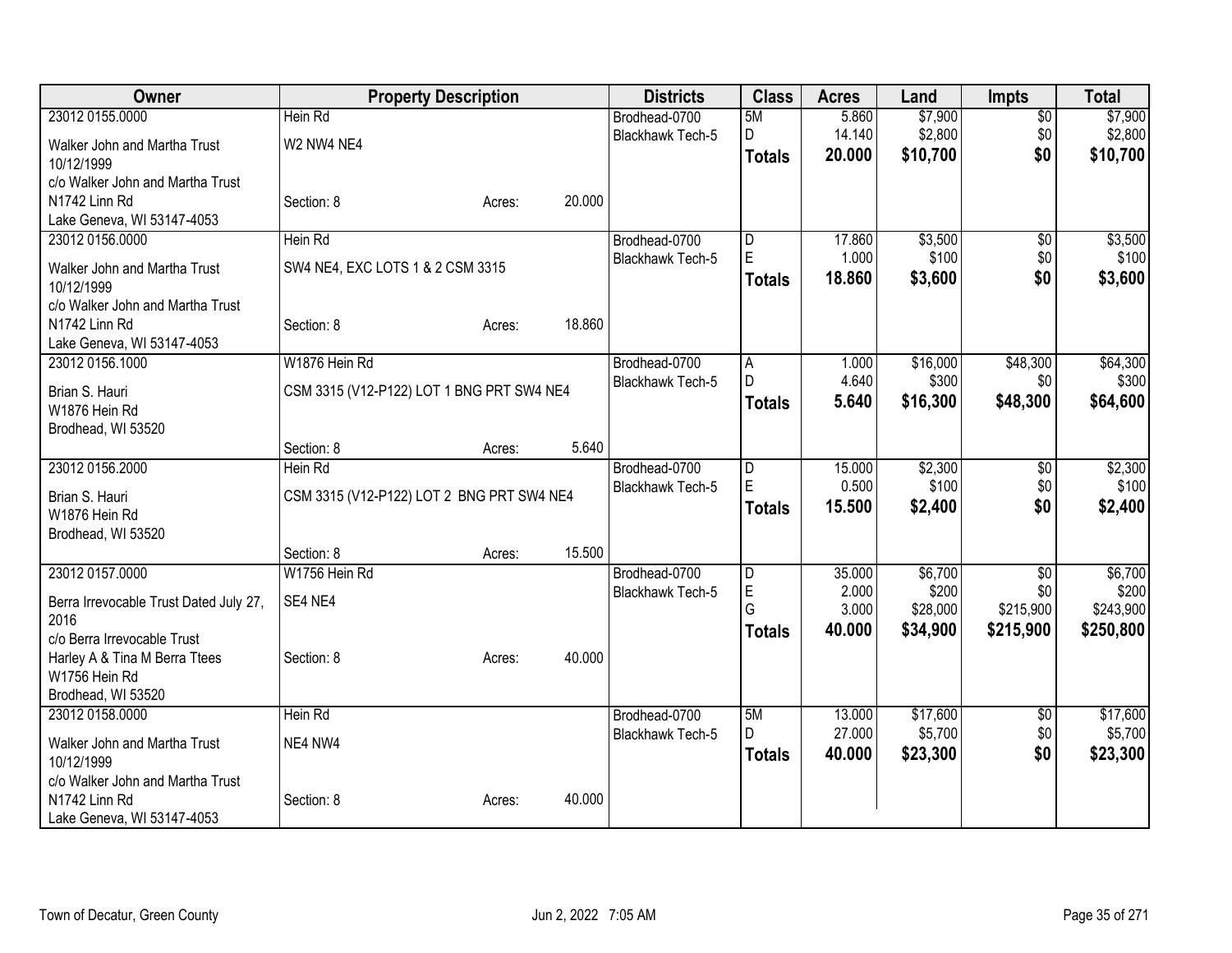| Owner                                          | <b>Property Description</b> |        | <b>Districts</b> | <b>Class</b>            | <b>Acres</b> | Land     | <b>Impts</b>    | <b>Total</b> |
|------------------------------------------------|-----------------------------|--------|------------------|-------------------------|--------------|----------|-----------------|--------------|
| 23012 0159.0000                                | N4414 Prairie Rd            |        | Brodhead-0700    | 5M                      | 15.500       | \$21,000 | $\overline{30}$ | \$21,000     |
| Elmer Income Trust Dated May 11, 2021          | NW4 NW4                     |        | Blackhawk Tech-5 | D                       | 22.500       | \$4,900  | \$0             | \$4,900      |
| c/o Elmer Income Trust                         |                             |        |                  | E                       | 1.000        | \$100    | \$0             | \$100        |
| Albert J Elmer Jr Le                           |                             |        |                  | G                       | 1.000        | \$16,000 | \$21,900        | \$37,900     |
| N4144 County Rd F                              | Section: 8                  | Acres: | 40.000           | <b>Totals</b>           | 40.000       | \$42,000 | \$21,900        | \$63,900     |
| Brodhead, WI 53520                             |                             |        |                  |                         |              |          |                 |              |
| 23012 0160.0000                                | County Rd FF                |        | Brodhead-0700    | D                       | 38.000       | \$8,000  | $\overline{30}$ | \$8,000      |
|                                                |                             |        | Blackhawk Tech-5 | E                       | 2.000        | \$200    | \$0             | \$200        |
| Elmer Income Trust Dated May 11, 2021          | SW4 NW4                     |        |                  | <b>Totals</b>           | 40.000       | \$8,200  | \$0             | \$8,200      |
| c/o Elmer Income Trust<br>Albert J Elmer Jr Le |                             |        |                  |                         |              |          |                 |              |
| N4144 County Rd F                              | Section: 8                  |        | 40.000           |                         |              |          |                 |              |
| Brodhead, WI 53520                             |                             | Acres: |                  |                         |              |          |                 |              |
| 23012 0161.0000                                | Hein Rd                     |        | Brodhead-0700    | D                       | 39.000       | \$7,700  | \$0             | \$7,700      |
|                                                |                             |        | Blackhawk Tech-5 | E                       | 1.000        | \$100    | \$0             | \$100        |
| Walker John and Martha Trust                   | SE4 NW4                     |        |                  | <b>Totals</b>           | 40.000       | \$7,800  | \$0             | \$7,800      |
| 10/12/1999                                     |                             |        |                  |                         |              |          |                 |              |
| c/o Walker John and Martha Trust               |                             |        |                  |                         |              |          |                 |              |
| N1742 Linn Rd                                  | Section: 8                  | Acres: | 40.000           |                         |              |          |                 |              |
| Lake Geneva, WI 53147-4053                     |                             |        |                  |                         |              |          |                 |              |
| 23012 0162.0000                                | Hein Rd                     |        | Brodhead-0700    | $\overline{\mathsf{D}}$ | 39.000       | \$7,500  | \$0             | \$7,500      |
| Malkow Gary & Elizabeth Rev Living             | NE4 SW4                     |        | Blackhawk Tech-5 | E                       | 1.000        | \$100    | \$0             | \$100        |
| Trust                                          |                             |        |                  | <b>Totals</b>           | 40.000       | \$7,600  | \$0             | \$7,600      |
| c/o Malkow Gary & Elizabeth Rev Lvg            |                             |        |                  |                         |              |          |                 |              |
| Trust                                          | Section: 8                  | Acres: | 40.000           |                         |              |          |                 |              |
| 1302 19th St                                   |                             |        |                  |                         |              |          |                 |              |
| Brodhead, WI 53520                             |                             |        |                  |                         |              |          |                 |              |
| 23012 0163.0000                                | County Rd FF                |        | Brodhead-0700    | $\overline{\mathsf{D}}$ | 32.500       | \$7,800  | \$0             | \$7,800      |
| Malkow Gary & Elizabeth Rev Living             | NW4 SW4                     |        | Blackhawk Tech-5 | E                       | 7.500        | \$1,700  | \$0             | \$1,700      |
| Trust                                          |                             |        |                  | Totals                  | 40.000       | \$9,500  | \$0             | \$9,500      |
| c/o Malkow Gary & Elizabeth Rev Lvg            |                             |        |                  |                         |              |          |                 |              |
| Trust                                          | Section: 8                  | Acres: | 40.000           |                         |              |          |                 |              |
| 1302 19th St                                   |                             |        |                  |                         |              |          |                 |              |
| Brodhead, WI 53520                             |                             |        |                  |                         |              |          |                 |              |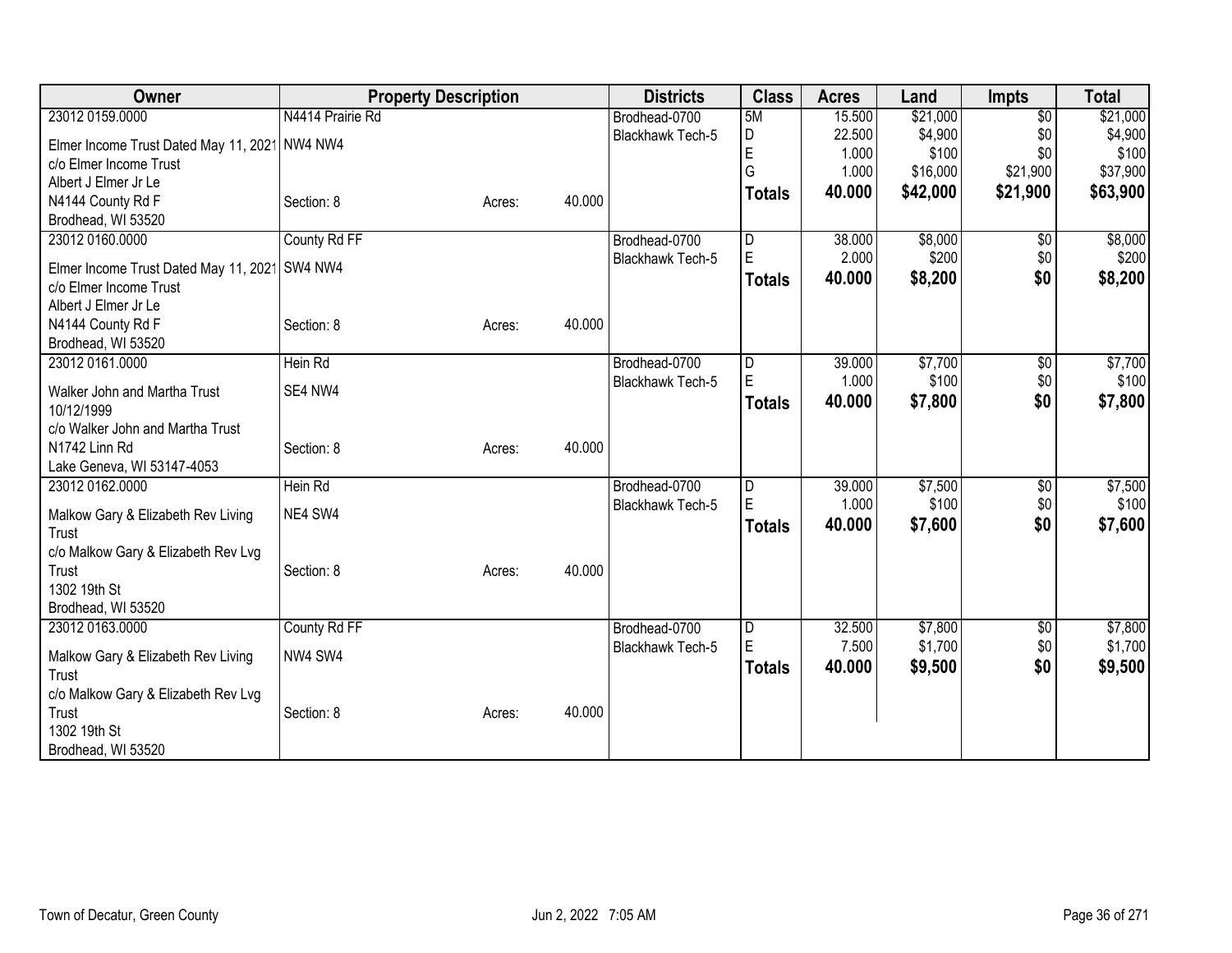| Owner                                           | <b>Property Description</b> |        |        | <b>Districts</b>        | <b>Class</b>            | <b>Acres</b> | Land    | <b>Impts</b>    | <b>Total</b> |
|-------------------------------------------------|-----------------------------|--------|--------|-------------------------|-------------------------|--------------|---------|-----------------|--------------|
| 23012 0164.0000                                 | County Rd FF                |        |        | Brodhead-0700           | D                       | 39.000       | \$8,100 | $\overline{50}$ | \$8,100      |
| Malkow Gary & Elizabeth Rev Living              | SW4 SW4                     |        |        | <b>Blackhawk Tech-5</b> | E                       | 1.000        | \$100   | \$0             | \$100        |
| Trust                                           |                             |        |        |                         | <b>Totals</b>           | 40.000       | \$8,200 | \$0             | \$8,200      |
| c/o Malkow Gary & Elizabeth Rev Lvg             |                             |        |        |                         |                         |              |         |                 |              |
| Trust                                           | Section: 8                  | Acres: | 40.000 |                         |                         |              |         |                 |              |
| 1302 19th St                                    |                             |        |        |                         |                         |              |         |                 |              |
| Brodhead, WI 53520                              |                             |        |        |                         |                         |              |         |                 |              |
| 23012 0165.0000                                 | <b>Riemer Rd</b>            |        |        | Brodhead-0700           | D                       | 40.000       | \$9,200 | $\overline{50}$ | \$9,200      |
|                                                 |                             |        |        | <b>Blackhawk Tech-5</b> | <b>Totals</b>           | 40.000       | \$9,200 | \$0             | \$9,200      |
| Elaine B. Stewart                               | SE4 SW4                     |        |        |                         |                         |              |         |                 |              |
| Gregory J. Stewart                              |                             |        |        |                         |                         |              |         |                 |              |
| W2001 County Rd Ff                              |                             |        |        |                         |                         |              |         |                 |              |
| Brodhead, WI 53520                              | Section: 8                  | Acres: | 40.000 |                         |                         |              |         |                 |              |
| 23012 0166.0000                                 | County Rd F                 |        |        | Brodhead-0700           | $\overline{\mathsf{D}}$ | 38.000       | \$7,700 | $\overline{50}$ | \$7,700      |
| Elmer Income Trust Dated May 11, 2021 NE4 SE4   |                             |        |        | Blackhawk Tech-5        | E                       | 2.000        | \$200   | \$0             | \$200        |
| c/o Elmer Income Trust                          |                             |        |        |                         | <b>Totals</b>           | 40.000       | \$7,900 | \$0             | \$7,900      |
| David & Barbara Elmer Ttees                     |                             |        |        |                         |                         |              |         |                 |              |
| N4144 County Rd F                               | Section: 8                  | Acres: | 40.000 |                         |                         |              |         |                 |              |
| Brodhead, WI 53520                              |                             |        |        |                         |                         |              |         |                 |              |
| 23012 0167.0000                                 | 15350 Old County Farm Dr    |        |        | Brodhead-0700           | D                       | 37.500       | \$7,700 | $\overline{50}$ | \$7,700      |
|                                                 |                             |        |        | Blackhawk Tech-5        | E                       | 2.500        | \$500   | \$0             | \$500        |
| Brian S. Hauri                                  | NW4 SE4                     |        |        |                         |                         | 40.000       | \$8,200 | \$0             | \$8,200      |
| W1876 Hein Rd                                   |                             |        |        |                         | <b>Totals</b>           |              |         |                 |              |
| Brodhead, WI 53520                              |                             |        |        |                         |                         |              |         |                 |              |
|                                                 | Section: 8                  | Acres: | 40.000 |                         |                         |              |         |                 |              |
| 23012 0168.0000                                 | Hein Rd                     |        |        | Brodhead-0700           | D                       | 20.000       | \$4,400 | $\overline{50}$ | \$4,400      |
|                                                 |                             |        |        | Blackhawk Tech-5        | <b>Totals</b>           | 20.000       | \$4,400 | \$0             | \$4,400      |
| Riemer Robert G & Tamara L Revocable E2 SW4 SE4 |                             |        |        |                         |                         |              |         |                 |              |
| Trust Dtd 3/14/17                               |                             |        |        |                         |                         |              |         |                 |              |
| c/o Riemer Robert G & Tamara L Rev              |                             |        |        |                         |                         |              |         |                 |              |
| Trust                                           | Section: 8                  | Acres: | 20.000 |                         |                         |              |         |                 |              |
| N4031 County Rd F                               |                             |        |        |                         |                         |              |         |                 |              |
| Brodhead, WI 53520                              |                             |        |        |                         |                         |              |         |                 |              |
| 23012 0169.0000                                 | Hein Rd                     |        |        | Brodhead-0700           | D                       | 20.000       | \$4,700 | \$0             | \$4,700      |
| Elaine B. Stewart                               | W2 SW4 SE4                  |        |        | Blackhawk Tech-5        | <b>Totals</b>           | 20.000       | \$4,700 | \$0             | \$4,700      |
| Gregory J. Stewart                              |                             |        |        |                         |                         |              |         |                 |              |
| W2001 County Rd Ff                              |                             |        |        |                         |                         |              |         |                 |              |
| Brodhead, WI 53520                              | Section: 8                  | Acres: | 20.000 |                         |                         |              |         |                 |              |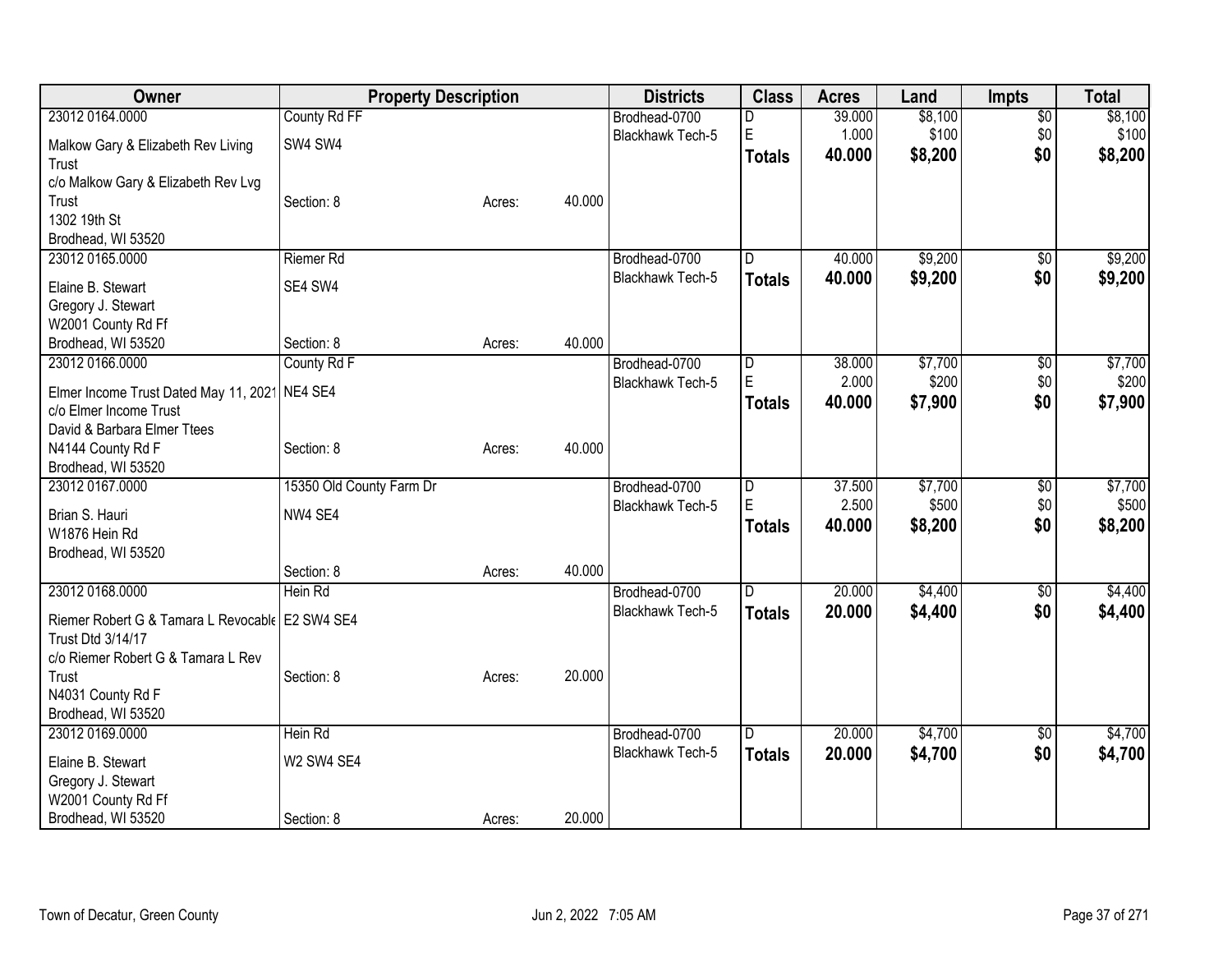| Owner                                                     | <b>Property Description</b>                |        |        | <b>Districts</b>                  | <b>Class</b>        | <b>Acres</b>    | Land     | <b>Impts</b>           | <b>Total</b>     |
|-----------------------------------------------------------|--------------------------------------------|--------|--------|-----------------------------------|---------------------|-----------------|----------|------------------------|------------------|
| 23012 0170.0000                                           | County Rd F                                |        |        | Brodhead-0700                     | D                   | 39.000          | \$7,600  | $\sqrt{$0}$            | \$7,600          |
| Elmer Income Trust Dated May 11, 2021                     | SE4 SE4                                    |        |        | Blackhawk Tech-5                  | E                   | 1.000           | \$100    | \$0                    | \$100            |
| c/o Elmer Income Trust                                    |                                            |        |        |                                   | <b>Totals</b>       | 40.000          | \$7,700  | \$0                    | \$7,700          |
| David & Barbara Elmer Ttees                               |                                            |        |        |                                   |                     |                 |          |                        |                  |
| N4144 County Rd F                                         | Section: 8                                 | Acres: | 40.000 |                                   |                     |                 |          |                        |                  |
| Brodhead, WI 53520                                        |                                            |        |        |                                   |                     |                 |          |                        |                  |
| 23012 0171.1000                                           | Park Rd                                    |        |        | Brodhead-0700                     | 5M                  | 4.170           | \$5,000  | $\overline{50}$        | \$5,000          |
| Porterfield Philip C and Renee                            | CSM 5136 (V24-P120) LOT 1 BNG PRT NE4 NE4  |        |        | Blackhawk Tech-5                  | D                   | 2.000           | \$300    | \$0                    | \$300            |
| Revocable Trust 7/15/201                                  |                                            |        |        |                                   | E                   | 5.830           | \$1,500  | \$0                    | \$1,500          |
| c/o Porterfield Philip & Renee Rev Trust                  |                                            |        |        |                                   | <b>Totals</b>       | 12.000          | \$6,800  | \$0                    | \$6,800          |
| N4392 Park Rd                                             | Section: 9                                 | Acres: | 12.000 |                                   |                     |                 |          |                        |                  |
| Brodhead, WI 53520                                        |                                            |        |        |                                   |                     |                 |          |                        |                  |
| 23012 0171.2000                                           | Park Rd                                    |        |        | Brodhead-0700                     | 5M                  | 11.880          | \$14,300 | $\sqrt{6}$             | \$14,300         |
|                                                           |                                            |        |        | Blackhawk Tech-5                  | D                   | 8.000           | \$1,700  | \$0                    | \$1,700          |
| Porterfield Philip C and Renee                            | FRAC NE4 NE4 EXC CSM 3606 (V10-P214) & CSM |        |        |                                   | E                   | 4.170           | \$1,100  | \$0                    | \$1,100          |
| Revocable Trust 7/15/201                                  | 5136 LOT 1                                 |        |        |                                   | <b>Totals</b>       | 24.050          | \$17,100 | \$0                    | \$17,100         |
| c/o Porterfield Philip & Renee Rev Trust<br>N4392 Park Rd | Section: 9                                 | Acres: | 24.050 |                                   |                     |                 |          |                        |                  |
| Brodhead, WI 53520                                        |                                            |        |        |                                   |                     |                 |          |                        |                  |
| 23012 0172.0000                                           | Park Rd                                    |        |        | Brodhead-0700                     | D                   | 37.910          | \$8,000  | \$0                    | \$8,000          |
|                                                           |                                            |        |        | Blackhawk Tech-5                  | E                   | 1.000           | \$100    | \$0                    | \$100            |
| David Schenk et al                                        | CSM 5123 (V24-P90) LOT 1 BNG NW4 NE4       |        |        |                                   | <b>Totals</b>       | 38.910          | \$8,100  | \$0                    | \$8,100          |
| c/o David E. Schenk                                       |                                            |        |        |                                   |                     |                 |          |                        |                  |
| N3731 Decatur-Sylvester Rd                                |                                            |        | 38.910 |                                   |                     |                 |          |                        |                  |
| Monroe, WI 53566                                          | Section: 9<br>N4392 Park Rd                | Acres: |        |                                   |                     |                 | \$7,300  |                        |                  |
| 23012 0173.0000                                           |                                            |        |        | Brodhead-0700<br>Blackhawk Tech-5 | $\overline{D}$<br>E | 36.500<br>1.000 | \$100    | $\overline{50}$<br>\$0 | \$7,300<br>\$100 |
| Porterfield Philip C and Renee                            | SW4 NE4                                    |        |        |                                   | G                   | 2.500           | \$26,000 | \$100,200              | \$126,200        |
| Revocable Trust 7/15/201                                  |                                            |        |        |                                   | <b>Totals</b>       | 40.000          | \$33,400 | \$100,200              | \$133,600        |
| c/o Porterfield Philip & Renee Rev Trust                  |                                            |        |        |                                   |                     |                 |          |                        |                  |
| N4392 Park Rd                                             | Section: 9                                 | Acres: | 40.000 |                                   |                     |                 |          |                        |                  |
| Brodhead, WI 53520                                        |                                            |        |        |                                   |                     |                 |          |                        |                  |
| 23012 0174.0000                                           | Park Rd                                    |        |        | Brodhead-0700                     | 5M                  | 2.500           | \$3,400  | $\overline{50}$        | \$3,400          |
| Porterfield Philip C and Renee                            | SE4 NE4                                    |        |        | Blackhawk Tech-5                  | D<br>E              | 37.000          | \$7,900  | \$0                    | \$7,900          |
| Revocable Trust 7/15/201                                  |                                            |        |        |                                   |                     | 0.500           | \$200    | \$0                    | \$200            |
| c/o Porterfield Philip & Renee Rev Trust                  |                                            |        |        |                                   | <b>Totals</b>       | 40.000          | \$11,500 | \$0                    | \$11,500         |
| N4392 Park Rd                                             | Section: 9                                 | Acres: | 40.000 |                                   |                     |                 |          |                        |                  |
| Brodhead, WI 53520                                        |                                            |        |        |                                   |                     |                 |          |                        |                  |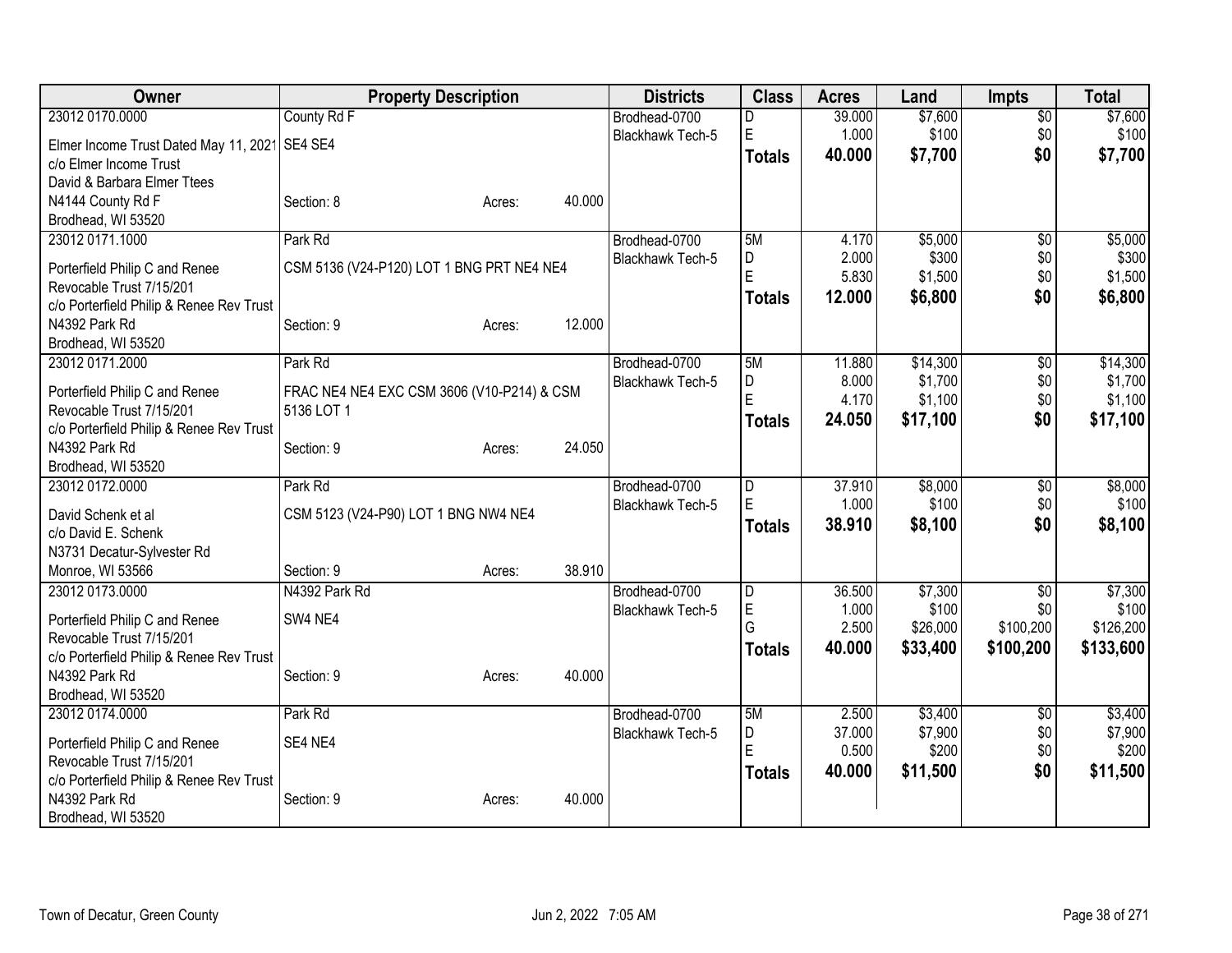| Owner                                                   |                                                | <b>Property Description</b> |        | <b>Districts</b>        | <b>Class</b>   | <b>Acres</b> | Land     | <b>Impts</b>    | <b>Total</b> |
|---------------------------------------------------------|------------------------------------------------|-----------------------------|--------|-------------------------|----------------|--------------|----------|-----------------|--------------|
| 23012 0175.0000                                         | N4499 Park Rd                                  |                             |        | Brodhead-0700           | G              | 3.086        | \$28,300 | \$6,600         | \$34,900     |
| Jean Schultz et al                                      | PRT OF NE4 NW4 COM NE COR TH W 249 FT TH S     |                             |        | Blackhawk Tech-5        | <b>Totals</b>  | 3.086        | \$28,300 | \$6,600         | \$34,900     |
| c/o Frederick T. Schultz                                | 664 FT TH E 249 FT TH N664 FT POB              |                             |        |                         |                |              |          |                 |              |
| N4499 Park Rd                                           |                                                |                             |        |                         |                |              |          |                 |              |
| Brodhead, WI 53520                                      | Section: 9                                     | Acres:                      | 3.086  |                         |                |              |          |                 |              |
| 23012 0175.0100                                         | N4447 Park Rd                                  |                             |        | Brodhead-0700           | 5M             | 1.800        | \$2,500  | $\overline{50}$ | \$2,500      |
| Nancy K. Schupbach                                      | PRT NE4 NW4 COM SW COR SD NE4 NW4 TH E ALG     |                             |        | Blackhawk Tech-5        | A              | 2.330        | \$26,600 | \$164,900       | \$191,500    |
| Sara L. Williams                                        | SLN TO SW COR TH N 303 FT TH W 578 FT TH N 126 |                             |        |                         | $\mathsf{D}$   | 7.200        | \$1,500  | \$0             | \$1,500      |
| Ronald L Schupbach Le                                   | FT TH W TO W LN SD 1/4 TH S 429 FT TO POB      |                             |        |                         | <b>Totals</b>  | 11.330       | \$30,600 | \$164,900       | \$195,500    |
| N4447 Park Rd                                           | Section: 9                                     | Acres:                      | 11.330 |                         |                |              |          |                 |              |
| Brodhead, WI 53520                                      |                                                |                             |        |                         |                |              |          |                 |              |
| 23012 0175.1000                                         | W1595 Park Rd                                  |                             |        | Brodhead-0700           | A              | 2.200        | \$25,600 | \$204,600       | \$230,200    |
| Michael R. Dix                                          | CSM 3314 (V12-P121) LOT 1 BNG PRT NE4 NW4      |                             |        | Blackhawk Tech-5        | D              | 3.000        | \$600    | \$0             | \$600        |
| Linda M. Dix                                            |                                                |                             |        |                         | <b>Totals</b>  | 5.200        | \$26,200 | \$204,600       | \$230,800    |
| W1595 Park Rd                                           |                                                |                             |        |                         |                |              |          |                 |              |
| Brodhead, WI 53520                                      | Section: 9                                     | Acres:                      | 5.200  |                         |                |              |          |                 |              |
| 23012 0175.1100                                         | Park Rd                                        |                             |        | Brodhead-0700           | D              | 4.950        | \$1,100  | $\overline{50}$ | \$1,100      |
|                                                         |                                                |                             |        | <b>Blackhawk Tech-5</b> | E              | 0.250        | \$100    | \$0             | \$100        |
| Kopp Harvey L Revocable Living Trust<br>Dated 1/18/2008 | CSM 3314 (V12-P121) LOT 2 BNG PRT NE4 NW4      |                             |        |                         | <b>Totals</b>  | 5.200        | \$1,200  | \$0             | \$1,200      |
| c/o Kopp Harvey L Revocable Living                      |                                                |                             |        |                         |                |              |          |                 |              |
| Trust                                                   | Section: 9                                     | Acres:                      | 5.200  |                         |                |              |          |                 |              |
| 2700 E Ridge Rd Unit 1                                  |                                                |                             |        |                         |                |              |          |                 |              |
| Beloit, WI 53511                                        |                                                |                             |        |                         |                |              |          |                 |              |
| 23012 0175.1200                                         | Park Rd                                        |                             |        | Brodhead-0700           | D              | 4.700        | \$1,000  | \$0             | \$1,000      |
|                                                         |                                                |                             |        | Blackhawk Tech-5        | E              | 0.500        | \$100    | \$0             | \$100        |
| Kopp Harvey L Revocable Living Trust<br>Dated 1/18/2008 | CSM 3314 (V12-P121) LOT 3 BNG PRT NE4 NW4      |                             |        |                         | <b>Totals</b>  | 5.200        | \$1,100  | \$0             | \$1,100      |
| c/o Kopp Harvey L Revocable Living                      |                                                |                             |        |                         |                |              |          |                 |              |
| Trust                                                   | Section: 9                                     | Acres:                      | 5.200  |                         |                |              |          |                 |              |
| 2700 E Ridge Rd Unit 1                                  |                                                |                             |        |                         |                |              |          |                 |              |
| Beloit, WI 53511                                        |                                                |                             |        |                         |                |              |          |                 |              |
| 23012 0175.1300                                         | W1525 Park Rd                                  |                             |        | Brodhead-0700           | $\overline{A}$ | 2.000        | \$24,000 | \$258,800       | \$282,800    |
| Jennifer M. Mcintosh                                    | CSM 3314 (V12-P121) LOT 4 BNG PRT NE4 NW4      |                             |        | Blackhawk Tech-5        | D              | 7.500        | \$1,300  | \$0             | \$1,300      |
| Bruce T. Mcintosh                                       |                                                |                             |        |                         | <b>Totals</b>  | 9.500        | \$25,300 | \$258,800       | \$284,100    |
| W1525 Park Rd                                           |                                                |                             |        |                         |                |              |          |                 |              |
| Brodhead, WI 53520                                      | Section: 9                                     | Acres:                      | 9.500  |                         |                |              |          |                 |              |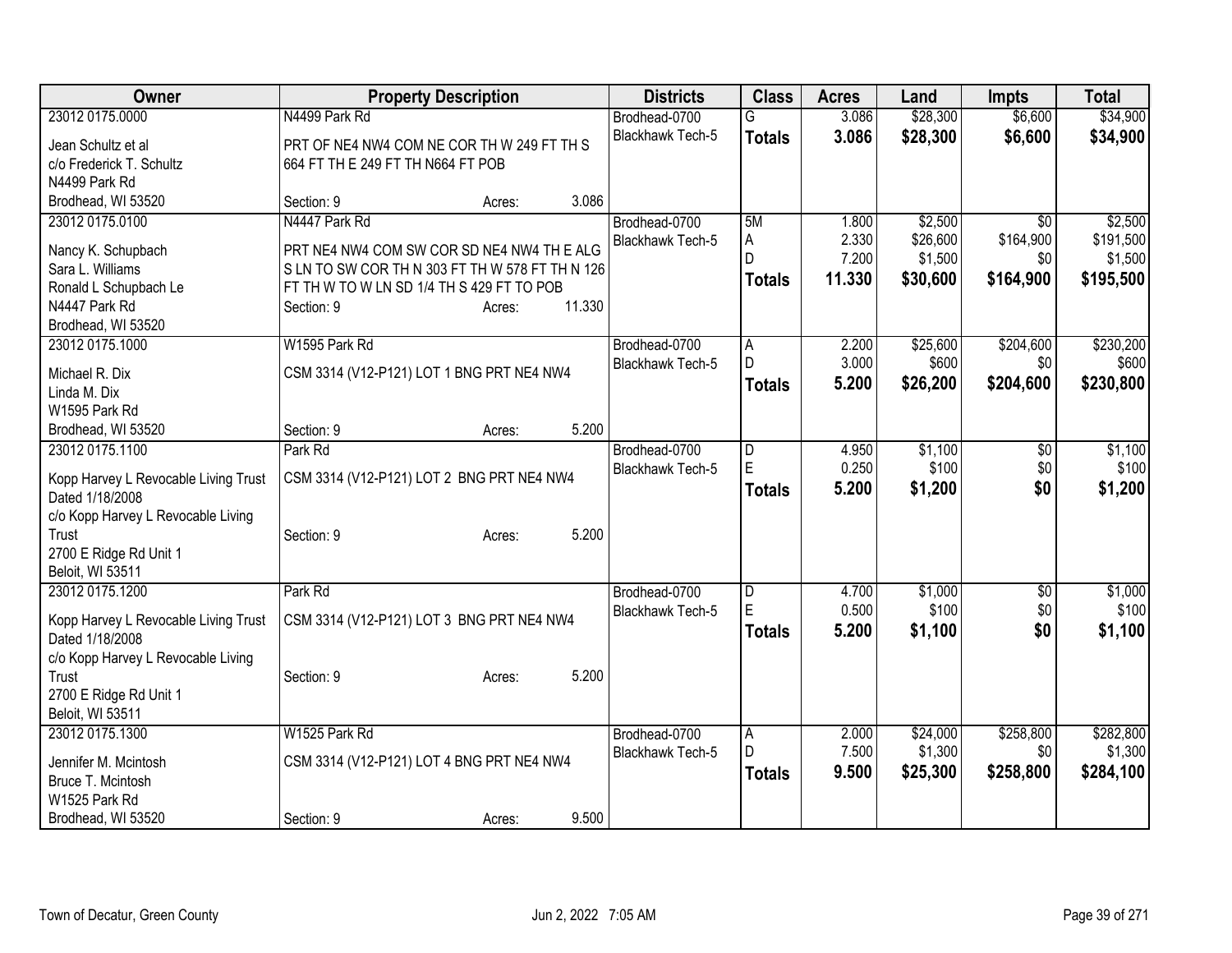| \$90,300<br>23012 0176.0000<br>N4499 Park Rd<br>\$12,100<br>\$78,200<br>Brodhead-0700<br>0.710<br>А<br>Blackhawk Tech-5<br>0.710<br>\$12,100<br>\$78,200<br>\$90,300<br><b>Totals</b><br>CSM 417 (V1-P431) LOT 1 BNG PRT NE4 NW4<br>Jean Schultz et al<br>c/o Frederick T. Schultz<br>N4499 Park Rd |
|-----------------------------------------------------------------------------------------------------------------------------------------------------------------------------------------------------------------------------------------------------------------------------------------------------|
|                                                                                                                                                                                                                                                                                                     |
|                                                                                                                                                                                                                                                                                                     |
|                                                                                                                                                                                                                                                                                                     |
|                                                                                                                                                                                                                                                                                                     |
| 0.710<br>Brodhead, WI 53520<br>Section: 9<br>Acres:                                                                                                                                                                                                                                                 |
| N4414 County Hwy F<br>\$170,000<br>\$186,000<br>23012 0177.0000<br>Brodhead-0700<br>\$16,000<br>Α<br>1.000                                                                                                                                                                                          |
| D<br>38.000<br>\$3,700<br>\$0<br>\$3,700<br><b>Blackhawk Tech-5</b>                                                                                                                                                                                                                                 |
| NW4 NW4<br>Gordon L. Klossner<br>E<br>1.000<br>\$100<br>\$0<br>\$100                                                                                                                                                                                                                                |
| Terry L. Klossner<br>40.000<br>\$19,800<br>\$170,000<br>\$189,800<br><b>Totals</b>                                                                                                                                                                                                                  |
| W1869 State Rd 59<br>40.000<br>Section: 9                                                                                                                                                                                                                                                           |
| Albany, WI 53502<br>Acres:<br>\$27,000<br>23012 0178.0000<br>10.000                                                                                                                                                                                                                                 |
| \$27,000<br>N4366 County Hwy F<br>\$0<br>Brodhead-0700<br>Blackhawk Tech-5                                                                                                                                                                                                                          |
| \$27,000<br>\$0<br>10.000<br>\$27,000<br><b>Totals</b><br>NW4 SW4 NW4<br>Shawn Friel                                                                                                                                                                                                                |
| Gretchen Friel                                                                                                                                                                                                                                                                                      |
| 232 Aberdeen Rd                                                                                                                                                                                                                                                                                     |
| 10.000<br>Cary, IL 60013<br>Section: 9<br>Acres:                                                                                                                                                                                                                                                    |
| \$27,000<br>\$27,000<br>23012 0179.0000<br>County Rd F<br>Brodhead-0700<br>10.000<br>\$0<br>F                                                                                                                                                                                                       |
| \$0<br><b>Blackhawk Tech-5</b><br>10.000<br>\$27,000<br>\$27,000<br><b>Totals</b><br>NE4 SW4 NW4<br>Shawn Friel                                                                                                                                                                                     |
| <b>Gretchen Friel</b>                                                                                                                                                                                                                                                                               |
| 232 Aberdeen Rd                                                                                                                                                                                                                                                                                     |
| 10.000<br>Cary, IL 60013<br>Section: 9<br>Acres:                                                                                                                                                                                                                                                    |
| 23012 0180.0000<br>\$100<br>\$100<br>Ē<br>0.860<br>$\overline{50}$<br><b>Woodland Dr</b><br>Brodhead-0700                                                                                                                                                                                           |
| Blackhawk Tech-5<br>0.860<br>\$100<br>\$0<br>\$100<br><b>Totals</b>                                                                                                                                                                                                                                 |
| S2 WOODLAND DRIVE<br>Randolph W. Weeks                                                                                                                                                                                                                                                              |
| Shelly L. Weeks                                                                                                                                                                                                                                                                                     |
| 34976 State Rd 27                                                                                                                                                                                                                                                                                   |
| Prairie Du Chien, WI 53821<br>Section: 9<br>0.860<br>Acres:                                                                                                                                                                                                                                         |
| \$167,300<br>\$180,600<br>23012 0180.0100<br>W1633 Woodland Dr<br>Brodhead-0700<br>2.170<br>\$13,300<br>A                                                                                                                                                                                           |
| Blackhawk Tech-5<br>2.170<br>\$13,300<br>\$167,300<br>\$180,600<br><b>Totals</b><br>CSM 3795 (V14-P292) LOT 8 BNG PRT S1/2 S1/2 SW4<br><b>Taylor Golz</b>                                                                                                                                           |
| W1633 Woodland Dr<br>NW4                                                                                                                                                                                                                                                                            |
| Brodhead, WI 53520                                                                                                                                                                                                                                                                                  |
| 2.170<br>Section: 9<br>Acres:                                                                                                                                                                                                                                                                       |
| 23012 0180.0200<br>\$10,300<br>\$10,300<br><b>Woodland Dr</b><br>Brodhead-0700<br>1.510<br>$\overline{50}$<br>A                                                                                                                                                                                     |
| 1.510<br>\$0<br>Blackhawk Tech-5<br>\$10,300<br>\$10,300<br><b>Totals</b><br>CSM 3795 (V14-P292) LOT 9 BNG PRT S1/2 S1/2 SW4<br>Randolph W. Weeks                                                                                                                                                   |
| Shelly L. Weeks<br>NW4                                                                                                                                                                                                                                                                              |
| 34976 State Rd 27                                                                                                                                                                                                                                                                                   |
| 1.510<br>Prairie Du Chien, WI 53821<br>Section: 9<br>Acres:                                                                                                                                                                                                                                         |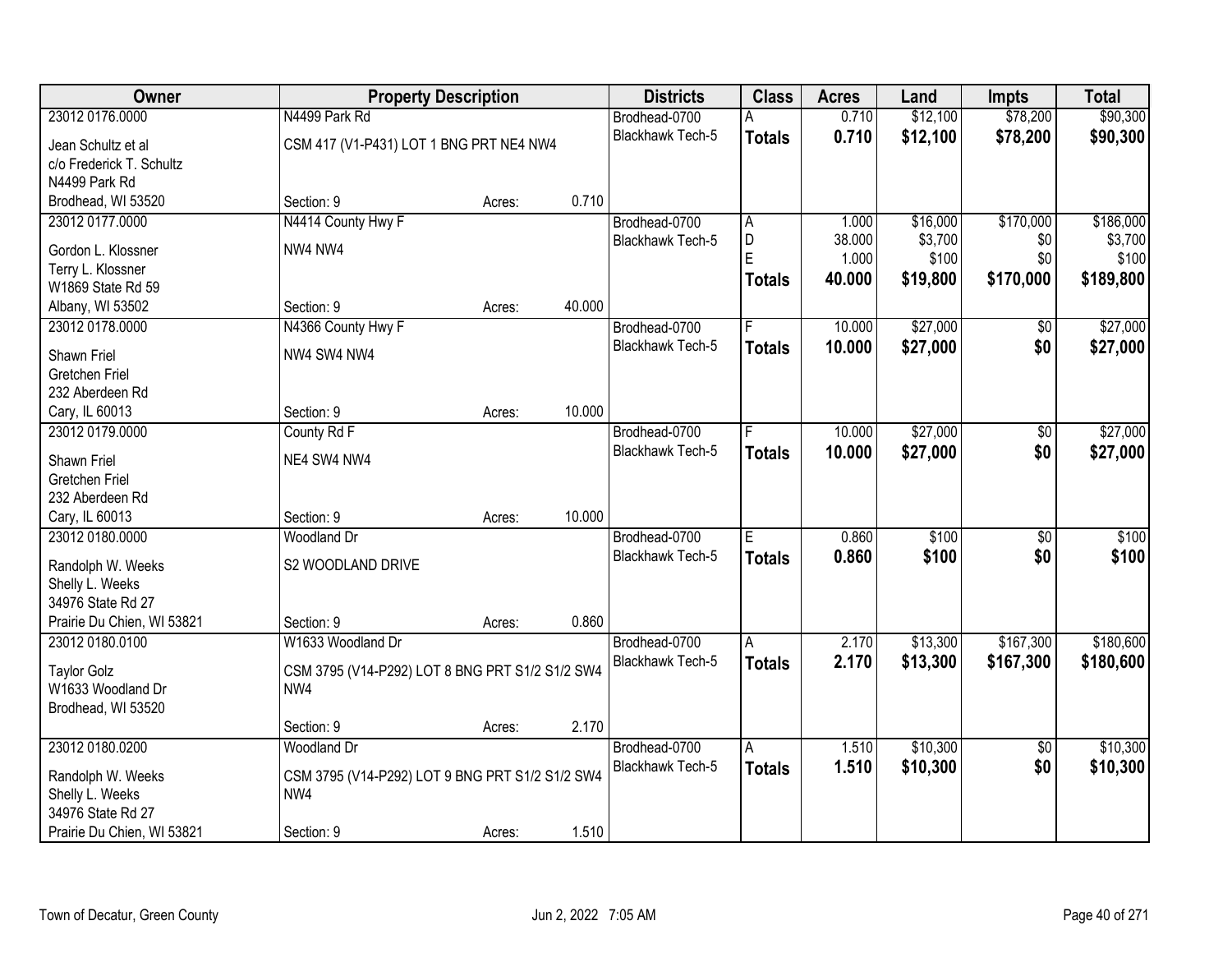| <b>Owner</b>                                                                             |                                                         | <b>Districts</b><br><b>Property Description</b> |       |                                   |                         | <b>Acres</b>   | Land           | Impts                  | <b>Total</b>   |
|------------------------------------------------------------------------------------------|---------------------------------------------------------|-------------------------------------------------|-------|-----------------------------------|-------------------------|----------------|----------------|------------------------|----------------|
| 23012 0180.0300                                                                          | W1653 Woodland Dr                                       |                                                 |       | Brodhead-0700                     | А                       | 1.500          | \$10,300       | \$180,800              | \$191,100      |
| Christopher M. Pratesi et al<br>C/O Richard C & Bonnie E Prate<br>W1653 Woodland Dr      | CSM 3795 (V14-P292) LOT 10 BNG PRT S1/2 S1/2<br>SW4 NW4 |                                                 |       | <b>Blackhawk Tech-5</b>           | <b>Totals</b>           | 1.500          | \$10,300       | \$180,800              | \$191,100      |
| Brodhead, WI 53520                                                                       | Section: 9                                              | Acres:                                          | 1.500 |                                   |                         |                |                |                        |                |
| 23012 0180.0400                                                                          | <b>Woodland Dr</b>                                      |                                                 |       | Brodhead-0700                     | A                       | 0.960          | \$7,900        | \$0                    | \$7,900        |
| Randolph W. Weeks<br>Shelly L. Weeks<br>34976 State Rd 27                                | CSM 3795 (V14-P292) LOT 11 BNG PRT S1/2 S1/2<br>SW4 NW4 |                                                 |       | <b>Blackhawk Tech-5</b>           | <b>Totals</b>           | 0.960          | \$7,900        | \$0                    | \$7,900        |
| Prairie Du Chien, WI 53821                                                               | Section: 9                                              | Acres:                                          | 0.960 |                                   |                         |                |                |                        |                |
| 23012 0180.0500                                                                          | <b>Woodland Dr</b>                                      |                                                 |       | Brodhead-0700                     | A                       | 1.500          | \$10,300       | $\overline{50}$        | \$10,300       |
| Randolph W. Weeks<br>Shelly L. Weeks<br>34976 State Rd 27                                | CSM 3801 (V14-P304) LOT 12 BNG PRT S1/2 S1/2<br>SW4 NW4 |                                                 |       | Blackhawk Tech-5                  | <b>Totals</b>           | 1.500          | \$10,300       | \$0                    | \$10,300       |
| Prairie Du Chien, WI 53821                                                               | Section: 9                                              | Acres:                                          | 1.500 |                                   |                         |                |                |                        |                |
| 23012 0180.0600                                                                          | Woodland Dr                                             |                                                 |       | Brodhead-0700                     | A                       | 1.500          | \$10,300       | $\overline{50}$        | \$10,300       |
| Randolph W. Weeks<br>Shelly L. Weeks<br>34976 State Rd 27                                | CSM 3801 (V14-P304) LOT 13 BNG PRT S1/2 S1/2<br>SW4 NW4 |                                                 |       | Blackhawk Tech-5                  | <b>Totals</b>           | 1.500          | \$10,300       | \$0                    | \$10,300       |
| Prairie Du Chien, WI 53821                                                               | Section: 9                                              | Acres:                                          | 1.500 |                                   |                         |                |                |                        |                |
| 23012 0180.1000<br>Design Homes, Inc<br>600 N Marquette Rd<br>Prairie Du Chien, WI 53821 | <b>Woodland Dr</b><br>N2 WOODLAND DRIVE                 |                                                 |       | Brodhead-0700<br>Blackhawk Tech-5 | E<br><b>Totals</b>      | 0.860<br>0.860 | \$100<br>\$100 | $\overline{50}$<br>\$0 | \$100<br>\$100 |
|                                                                                          | Section: 9                                              | Acres:                                          | 0.860 |                                   |                         |                |                |                        |                |
| 23012 0180.1100                                                                          | <b>Woodland Dr</b>                                      |                                                 |       | Brodhead-0700                     | A                       | 1.501          | \$10,300       | $\sqrt{6}$             | \$10,300       |
| Design Homes, Inc<br>600 N Marquette Rd<br>Prairie Du Chien, WI 53821                    | CSM 3611 (V13-P286) LOT 1 BNG PRT SW4 NW4               |                                                 |       | <b>Blackhawk Tech-5</b>           | <b>Totals</b>           | 1.501          | \$10,300       | \$0                    | \$10,300       |
|                                                                                          | Section: 9                                              | Acres:                                          | 1.501 |                                   |                         |                |                |                        |                |
| 23012 0180.1200                                                                          | W1678 Woodland Dr                                       |                                                 |       | Brodhead-0700                     | $\overline{\mathsf{A}}$ | 0.824          | \$7,500        | \$140,100              | \$147,600      |
| Brandon M. Bayrhoffer<br>Corinne J. Dunwiddie<br>W1678 Woodland Dr                       | CSM 3611 (V13-P286) LOT 2 BNG PRT SW4 NW4               |                                                 |       | <b>Blackhawk Tech-5</b>           | <b>Totals</b>           | 0.824          | \$7,500        | \$140,100              | \$147,600      |
| Brodhead, WI 53520                                                                       | Section: 9                                              | Acres:                                          | 0.824 |                                   |                         |                |                |                        |                |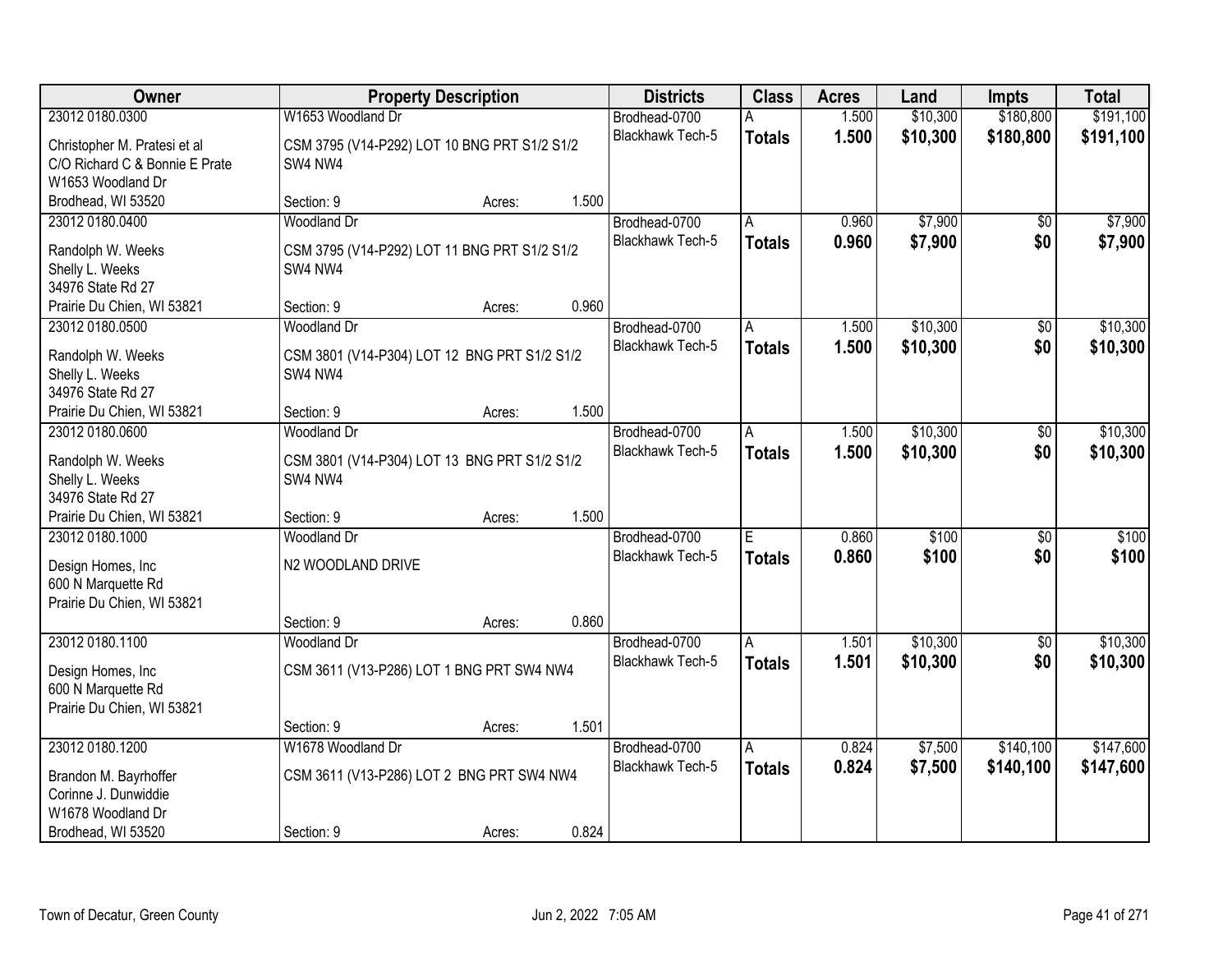|                                                                                                                                     |                |                        | <b>Total</b>   |
|-------------------------------------------------------------------------------------------------------------------------------------|----------------|------------------------|----------------|
| 23012 0180.1300<br>Woodland Dr<br>Brodhead-0700<br>0.823                                                                            | \$7,500        | $\overline{50}$        | \$7,500        |
| 0.823<br>Blackhawk Tech-5<br><b>Totals</b><br>CSM 3611 (V13-P286) LOT 3 BNG PRT SW4 NW4<br>Design Homes, Inc                        | \$7,500        | \$0                    | \$7,500        |
| 600 N Marquette Rd                                                                                                                  |                |                        |                |
| Prairie Du Chien, WI 53821                                                                                                          |                |                        |                |
| 0.823<br>Section: 9<br>Acres:                                                                                                       |                |                        |                |
| 23012 0180.1400<br>0.823<br>Woodland Dr<br>Brodhead-0700<br>A                                                                       | \$7,500        | $\overline{50}$        | \$7,500        |
| 0.823<br><b>Blackhawk Tech-5</b><br><b>Totals</b><br>CSM 3611 (V13-P286) LOT 4 BNG PRT SW4 NW4<br>Design Homes, Inc                 | \$7,500        | \$0                    | \$7,500        |
| 600 N Marquette Rd                                                                                                                  |                |                        |                |
| Prairie Du Chien, WI 53821                                                                                                          |                |                        |                |
| 0.823<br>Section: 9<br>Acres:                                                                                                       |                |                        |                |
| 23012 0180.1500<br><b>Woodland Dr</b><br>Brodhead-0700<br>1.510<br>A                                                                | \$10,300       | \$0                    | \$10,300       |
| Blackhawk Tech-5<br>1.510<br><b>Totals</b><br>Robert K. Powell<br>CSM 3793 (V14-P288) LOT 5 BNG PRT N1/2 S1/2 SW4                   | \$10,300       | \$0                    | \$10,300       |
| Adella J. Coulthard<br>NW4                                                                                                          |                |                        |                |
| 1403 W 3rd Ave                                                                                                                      |                |                        |                |
| 1.510<br>Section: 9<br>Brodhead, WI 53520<br>Acres:                                                                                 |                |                        |                |
| 23012 0180.1600<br>W1644 Woodland Dr<br>Brodhead-0700<br>1.520<br>A                                                                 | \$10,300       | \$225,100              | \$235,400      |
| Blackhawk Tech-5<br>1.520<br><b>Totals</b><br>CSM 3793 (V14-P288) LOT 6 BNG PRT N1/2 S1/2 SW4<br>Broge Family Irrevocable Trust Dtd | \$10,300       | \$225,100              | \$235,400      |
| February 25, 2021<br>NW4                                                                                                            |                |                        |                |
| c/o Broge Family Irrevocable Trust                                                                                                  |                |                        |                |
| Kourtnee Arndt & Trenton Broge<br>1.520<br>Section: 9<br>Acres:                                                                     |                |                        |                |
| W1644 Woodland Dr                                                                                                                   |                |                        |                |
| Brodhead, WI 53520<br>23012 0180.1700<br>Woodland Dr<br>2.150<br>Brodhead-0700                                                      | \$13,200       |                        | \$13,200       |
| A<br><b>Blackhawk Tech-5</b><br>2.150                                                                                               | \$13,200       | \$0<br>\$0             | \$13,200       |
| <b>Totals</b><br>CSM 3793 (V14-P288) LOT 7 BNG PRT N1/2 S1/2 SW4<br>Design Homes, Inc                                               |                |                        |                |
| 600 N Marquette Rd<br>NW4                                                                                                           |                |                        |                |
| Prairie Du Chien, WI 53821                                                                                                          |                |                        |                |
| 2.150<br>Section: 9<br>Acres:                                                                                                       |                |                        |                |
| 23012 0181.0000<br>Brodhead-0700<br>$\overline{\mathsf{D}}$<br>3.000<br>Park Rd<br>$\mathsf E$<br>1.000<br>Blackhawk Tech-5         | \$500<br>\$100 | $\overline{60}$<br>\$0 | \$500<br>\$100 |
| E 30A SE4 NW4<br>Porterfield Philip C and Renee<br>M <sub>6</sub><br>26.000                                                         | (\$35,100)     | \$0                    | \$0            |
| Revocable Trust 7/15/201<br>30.000<br><b>Totals</b>                                                                                 | \$600          | \$0                    | \$600          |
| c/o Porterfield Philip & Renee Rev Trust                                                                                            |                |                        |                |
| 30.000<br>N4392 Park Rd<br>Section: 9<br>Acres:<br>Brodhead, WI 53520                                                               |                |                        |                |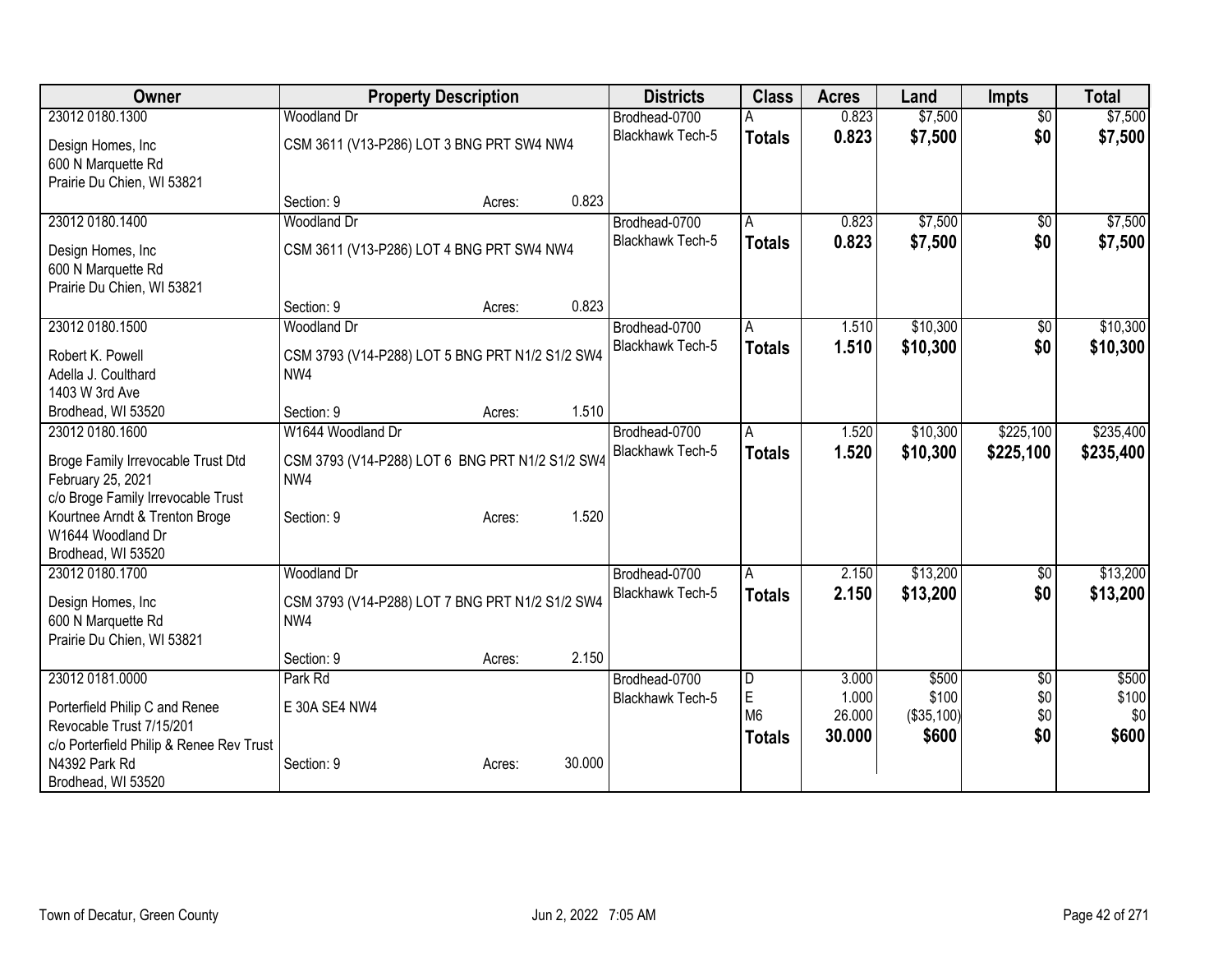| Owner                     |                                                 | <b>Property Description</b> |        | <b>Districts</b>        | <b>Class</b>    | <b>Acres</b> | Land       | <b>Impts</b>    | <b>Total</b>    |
|---------------------------|-------------------------------------------------|-----------------------------|--------|-------------------------|-----------------|--------------|------------|-----------------|-----------------|
| 23012 0182.0000           | County Rd F                                     |                             |        | Brodhead-0700           |                 | 10.000       | \$27,000   | $\overline{50}$ | \$27,000        |
| Nancy K. Schupbach        | W QUARTER (10A) SE4 NW4                         |                             |        | Blackhawk Tech-5        | <b>Totals</b>   | 10.000       | \$27,000   | \$0             | \$27,000        |
| Sara L. Williams          |                                                 |                             |        |                         |                 |              |            |                 |                 |
| Ronald L Schupbach Le     |                                                 |                             |        |                         |                 |              |            |                 |                 |
| N4447 Park Rd             | Section: 9                                      | Acres:                      | 10.000 |                         |                 |              |            |                 |                 |
| Brodhead, WI 53520        |                                                 |                             |        |                         |                 |              |            |                 |                 |
| 23012 0183.0000           | Park Rd                                         |                             |        | Brodhead-0700           | F               | 12.940       | \$34,900   | \$0             | \$34,900        |
| Jean M. Randles et al     | CSM 311 (V1-P320) LOT 1 BNG PRT NE4 SW4 - 12A & |                             |        | Blackhawk Tech-5        | <b>Totals</b>   | 12.940       | \$34,900   | \$0             | \$34,900        |
| c/o Craig A. Randles      | PRT NW4 SE4 - .94A                              |                             |        |                         |                 |              |            |                 |                 |
| 2425 N Tay Ct             |                                                 |                             |        |                         |                 |              |            |                 |                 |
| Janesville, WI 53548-2301 | Section: 9                                      | Acres:                      | 12.940 |                         |                 |              |            |                 |                 |
| 23012 0184.0000           | Orchid Ln                                       |                             |        | Brodhead-0700           | A               | 2.860        | \$16,400   | \$0             | \$16,400        |
|                           |                                                 |                             |        | Blackhawk Tech-5        | <b>Totals</b>   | 2.860        | \$16,400   | \$0             | \$16,400        |
| Peter L. Wasmund          | CSM 2253 (V7-P249) LOT 19 BNG PRT NE4 SW4       |                             |        |                         |                 |              |            |                 |                 |
| Faryah L. Wasmund         |                                                 |                             |        |                         |                 |              |            |                 |                 |
| N4222 Oak Hill Cir        |                                                 |                             |        |                         |                 |              |            |                 |                 |
| Brodhead, WI 53520        | Section: 9                                      | Acres:                      | 2.860  |                         |                 |              |            |                 |                 |
| 23012 0184.0100           | N4275 Orchid Ln                                 |                             |        | Brodhead-0700           | Α               | 2.440        | \$14,500   | \$266,900       | \$281,400       |
| William J. Baertschi Jr   | CSM 2253 (V7-P249) LOT 20 BNG PRT NE4 SW4       |                             |        | <b>Blackhawk Tech-5</b> | <b>Totals</b>   | 2.440        | \$14,500   | \$266,900       | \$281,400       |
| Kristin D. Baertschi      |                                                 |                             |        |                         |                 |              |            |                 |                 |
| N4275 Orchid Ln           |                                                 |                             |        |                         |                 |              |            |                 |                 |
| Brodhead, WI 53520        | Section: 9                                      | Acres:                      | 2.440  |                         |                 |              |            |                 |                 |
| 23012 0184.0200           | N4280 Orchid Ln                                 |                             |        | Brodhead-0700           | A               | 3.550        | \$19,500   | \$337,100       | \$356,600       |
| David J. Steuri           | CSM 2253 (V7-P249) LOT 21 BNG PRT NE4 SW4       |                             |        | Blackhawk Tech-5        | <b>Totals</b>   | 3.550        | \$19,500   | \$337,100       | \$356,600       |
| N4280 Orchid Ln           |                                                 |                             |        |                         |                 |              |            |                 |                 |
| Brodhead, WI 53520        |                                                 |                             |        |                         |                 |              |            |                 |                 |
|                           | Section: 9                                      | Acres:                      | 3.550  |                         |                 |              |            |                 |                 |
| 23012 0184.0300           | Orchid Ln                                       |                             |        | Brodhead-0700           | $\overline{X4}$ | 0.860        | $\sqrt{6}$ | $\overline{50}$ | $\overline{50}$ |
|                           |                                                 |                             |        | <b>Blackhawk Tech-5</b> | <b>Totals</b>   | 0.860        | \$0        | \$0             | \$0             |
| Town of Decatur           | CSM 2253 (V7-P249) OL 6 BNG PRT NE4 SW4         |                             |        |                         |                 |              |            |                 |                 |
| PO Box 333                |                                                 |                             |        |                         |                 |              |            |                 |                 |
| 1408 14th St              |                                                 |                             |        |                         |                 |              |            |                 |                 |
| Brodhead, WI 53520        | Section: 9                                      | Acres:                      | 0.860  |                         |                 |              |            |                 |                 |
| 23012 0184.0400           | Orchid Ln                                       |                             |        | Brodhead-0700           | $\overline{A}$  | 2.240        | \$13,600   | $\overline{50}$ | \$13,600        |
| Robert A. Mikrut          | CSM 2252 (V7-P248) LOT 22 BNG PRT NE4 SW4       |                             |        | <b>Blackhawk Tech-5</b> | <b>Totals</b>   | 2.240        | \$13,600   | \$0             | \$13,600        |
| Patricia A. Mcnamer       |                                                 |                             |        |                         |                 |              |            |                 |                 |
| 1568 Gray Owl Ct          |                                                 |                             |        |                         |                 |              |            |                 |                 |
| Oregon, WI 53575          | Section: 9                                      | Acres:                      | 2.240  |                         |                 |              |            |                 |                 |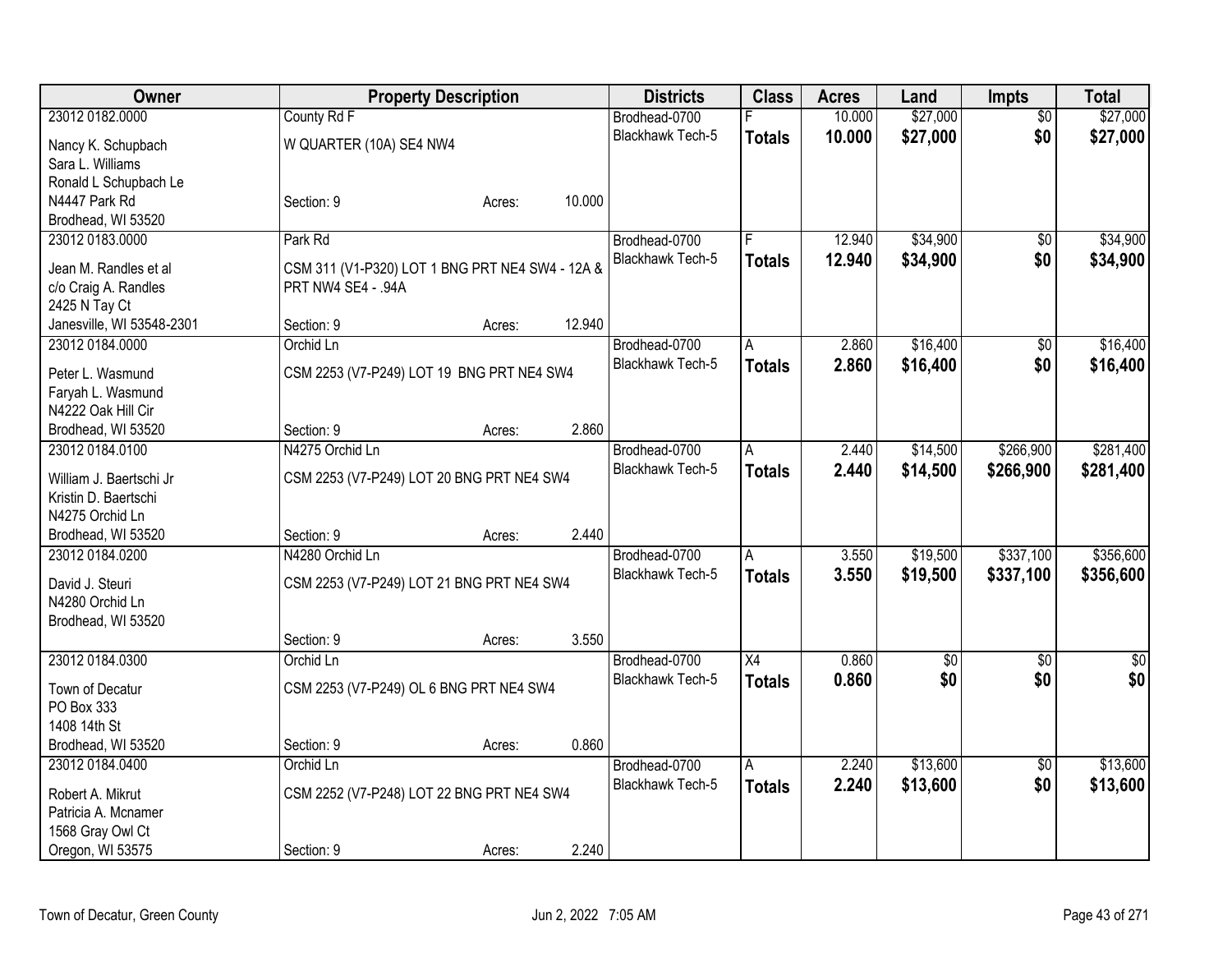| Owner                                   |                    | <b>Property Description</b>               |       | <b>Districts</b>        | <b>Class</b>  | <b>Acres</b> | Land        | Impts           | <b>Total</b>    |
|-----------------------------------------|--------------------|-------------------------------------------|-------|-------------------------|---------------|--------------|-------------|-----------------|-----------------|
| 23012 0184.0500                         | N4272 Oak Hill Cir |                                           |       | Brodhead-0700           |               | 2.310        | \$13,900    | \$197,100       | \$211,000       |
| Amy K. Voights                          |                    | CSM 2252 (V7-P248) LOT 23 BNG PRT NE4 SW4 |       | <b>Blackhawk Tech-5</b> | <b>Totals</b> | 2.310        | \$13,900    | \$197,100       | \$211,000       |
| N4272 Oak Hill Cir                      |                    |                                           |       |                         |               |              |             |                 |                 |
| Brodhead, WI 53520                      |                    |                                           |       |                         |               |              |             |                 |                 |
|                                         | Section: 9         | Acres:                                    | 2.310 |                         |               |              |             |                 |                 |
| 23012 0184.0600                         | Oak Hill Cir       |                                           |       | Brodhead-0700           | X4            | 0.710        | $\sqrt{30}$ | $\overline{50}$ | $\overline{50}$ |
| Town of Decatur                         |                    | CSM 2252 (V7-P248) OL 7 BNG PRT NE4 SW4   |       | Blackhawk Tech-5        | <b>Totals</b> | 0.710        | \$0         | \$0             | \$0             |
| PO Box 333                              |                    |                                           |       |                         |               |              |             |                 |                 |
| 1408 14th St                            |                    |                                           |       |                         |               |              |             |                 |                 |
| Brodhead, WI 53520                      | Section: 9         | Acres:                                    | 0.710 |                         |               |              |             |                 |                 |
| 23012 0184.0700                         | Oak Hill Cir       |                                           |       | Brodhead-0700           | A             | 1.930        | \$12,200    | $\overline{50}$ | \$12,200        |
|                                         |                    |                                           |       | Blackhawk Tech-5        | <b>Totals</b> | 1.930        | \$12,200    | \$0             | \$12,200        |
| Duckert Greg Irrevocable Trust Dtd      |                    | CSM 2252 (V7-P248) LOT 24 BNG PRT NE4 SW4 |       |                         |               |              |             |                 |                 |
| January 9, 2018                         |                    |                                           |       |                         |               |              |             |                 |                 |
| c/o Duckert Greg Irrevoc Trust          |                    |                                           |       |                         |               |              |             |                 |                 |
| 2296 Tower Dr                           | Section: 9         | Acres:                                    | 1.930 |                         |               |              |             |                 |                 |
| Stoughton, WI 53588                     |                    |                                           |       |                         |               |              |             |                 |                 |
| 23012 0184.0800                         | Oak Hill Cir       |                                           |       | Brodhead-0700           | Ā             | 1.970        | \$12,400    | $\overline{50}$ | \$12,400        |
| Duckert Greg Irrevocable Trust Dtd      |                    | CSM 2252 (V7-P248) LOT 25 BNG PRT NE4 SE4 |       | Blackhawk Tech-5        | <b>Totals</b> | 1.970        | \$12,400    | \$0             | \$12,400        |
| January 9, 2018                         |                    |                                           |       |                         |               |              |             |                 |                 |
| c/o Duckert Greg Irrevoc Trust          |                    |                                           |       |                         |               |              |             |                 |                 |
| 2296 Tower Dr                           | Section: 9         | Acres:                                    | 1.970 |                         |               |              |             |                 |                 |
| Stoughton, WI 53588                     |                    |                                           |       |                         |               |              |             |                 |                 |
| 23012 0184.0900                         | N4222 Oak Hill Cir |                                           |       | Brodhead-0700           | A             | 2.530        | \$14,900    | \$268,300       | \$283,200       |
|                                         |                    |                                           |       | Blackhawk Tech-5        | <b>Totals</b> | 2.530        | \$14,900    | \$268,300       | \$283,200       |
| Peter L. Wasmund                        |                    | CSM 2254 (V7-P250) LOT 18 BNG PRT NE4 SW4 |       |                         |               |              |             |                 |                 |
| Faryah L. Wasmund<br>N4222 Oak Hill Cir |                    |                                           |       |                         |               |              |             |                 |                 |
| Brodhead, WI 53520                      | Section: 9         |                                           | 2.530 |                         |               |              |             |                 |                 |
| 23012 0184.1000                         | N4209 Oak Hill Cir | Acres:                                    |       | Brodhead-0700           |               | 2.020        | \$12,600    | \$294,300       | \$306,900       |
|                                         |                    |                                           |       |                         | A             |              |             |                 |                 |
| Derek T. Richmond                       |                    | CSM 2251 (V7-P247) LOT 26 BNG PRT NE4 SW4 |       | Blackhawk Tech-5        | <b>Totals</b> | 2.020        | \$12,600    | \$294,300       | \$306,900       |
| Leanne M. Richmond                      |                    |                                           |       |                         |               |              |             |                 |                 |
| N4209 Oak Hill Cir                      |                    |                                           |       |                         |               |              |             |                 |                 |
| Brodhead, WI 53520                      | Section: 9         | Acres:                                    | 2.020 |                         |               |              |             |                 |                 |
| 23012 0184.1100                         | Rose Ln            |                                           |       | Brodhead-0700           | A             | 2.190        | \$13,400    | $\sqrt{6}$      | \$13,400        |
| Ryan Parrish                            |                    | CSM 2250 (V7-P246) LOT 29 BNG PRT NE4 SW4 |       | <b>Blackhawk Tech-5</b> | <b>Totals</b> | 2.190        | \$13,400    | \$0             | \$13,400        |
| Marcie Parrish                          |                    |                                           |       |                         |               |              |             |                 |                 |
| W1476 Rose Ln                           |                    |                                           |       |                         |               |              |             |                 |                 |
| Brodhead, WI 53520                      | Section: 9         | Acres:                                    | 2.190 |                         |               |              |             |                 |                 |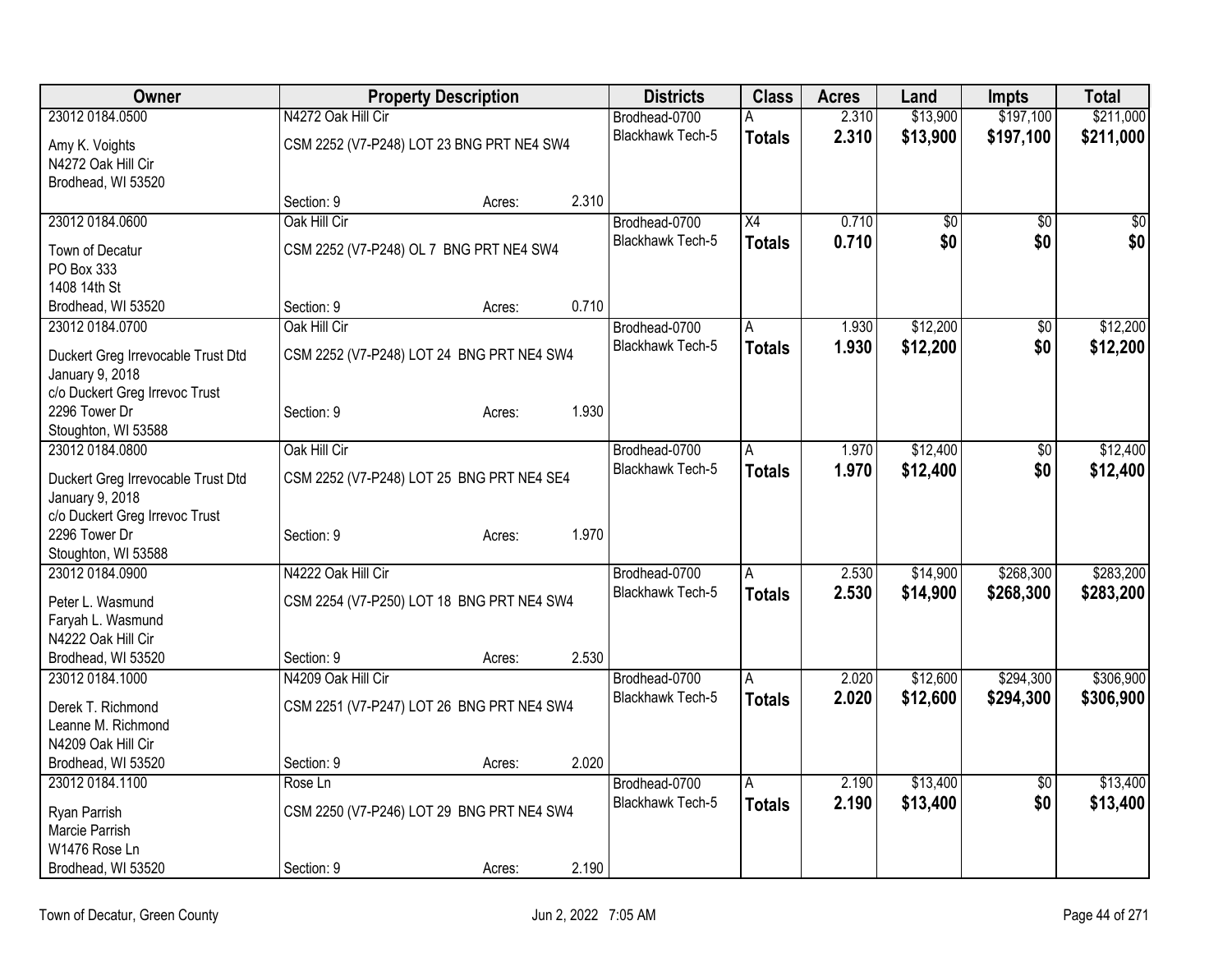| Owner                                 | <b>Property Description</b>                   |        |        | <b>Districts</b>        | <b>Class</b>            | <b>Acres</b> | Land            | <b>Impts</b>    | <b>Total</b>    |
|---------------------------------------|-----------------------------------------------|--------|--------|-------------------------|-------------------------|--------------|-----------------|-----------------|-----------------|
| 23012 0184.1200                       | Rose Ln                                       |        |        | Brodhead-0700           | $\overline{X4}$         | 0.460        | $\overline{50}$ | $\overline{50}$ | $\overline{50}$ |
| Town of Decatur                       | CSM 2250 (V7-P246) OL 9 BNG PRT NE4 SW4 & SE4 |        |        | Blackhawk Tech-5        | <b>Totals</b>           | 0.460        | \$0             | \$0             | \$0             |
| PO Box 333                            | SW <sub>4</sub>                               |        |        |                         |                         |              |                 |                 |                 |
| 1408 14th St                          |                                               |        |        |                         |                         |              |                 |                 |                 |
| Brodhead, WI 53520                    | Section: 9                                    | Acres: | 0.460  |                         |                         |              |                 |                 |                 |
| 23012 0185.0000                       | County Rd F                                   |        |        | Brodhead-0700           | $\overline{\mathsf{D}}$ | 39.000       | \$9,000         | \$0             | \$9,000         |
| Elmer Income Trust Dated May 11, 2021 | NW4 SW4                                       |        |        | Blackhawk Tech-5        | E                       | 1.000        | \$100           | \$0             | \$100           |
| c/o Elmer Income Trust                |                                               |        |        |                         | Totals                  | 40.000       | \$9,100         | \$0             | \$9,100         |
| David & Barbara Elmer Ttees           |                                               |        |        |                         |                         |              |                 |                 |                 |
| N4144 County Rd F                     | Section: 9                                    | Acres: | 40.000 |                         |                         |              |                 |                 |                 |
| Brodhead, WI 53520                    |                                               |        |        |                         |                         |              |                 |                 |                 |
| 23012 0186.0000                       | N4144 County Hwy F                            |        |        | Brodhead-0700           | $\overline{D}$          | 36.000       | \$7,500         | $\overline{30}$ | \$7,500         |
|                                       |                                               |        |        | Blackhawk Tech-5        | $\mathsf E$             | 1.000        | \$100           | \$0             | \$100           |
| Elmer Income Trust Dated May 11, 2021 | SW4 SW4                                       |        |        |                         | G                       | 3.000        | \$28,000        | \$94,700        | \$122,700       |
| c/o Elmer Income Trust                |                                               |        |        |                         | Totals                  | 40.000       | \$35,600        | \$94,700        | \$130,300       |
| David & Barbara Elmer Ttees           |                                               |        |        |                         |                         |              |                 |                 |                 |
| N4144 County Rd F                     | Section: 9                                    | Acres: | 40.000 |                         |                         |              |                 |                 |                 |
| Brodhead, WI 53520                    |                                               |        |        |                         |                         |              |                 |                 |                 |
| 23012 0187.0000                       | N4198 Oak Hill Cir                            |        |        | Brodhead-0700           | A                       | 2.370        | \$14,200        | \$187,400       | \$201,600       |
| Dawn L. Friedrich                     | CSM 2254 (V7-P250) LOT 17 BNG PRT SE4 SW4     |        |        | Blackhawk Tech-5        | <b>Totals</b>           | 2.370        | \$14,200        | \$187,400       | \$201,600       |
| Shano Friedrich                       |                                               |        |        |                         |                         |              |                 |                 |                 |
| N4198 Oak Hill Cir                    |                                               |        |        |                         |                         |              |                 |                 |                 |
| Brodhead, WI 53520                    | Section: 9                                    | Acres: | 2.370  |                         |                         |              |                 |                 |                 |
| 23012 0187.0100                       | N4194 Oak Hill Cir                            |        |        | Brodhead-0700           | A                       | 2.430        | \$14,400        | \$214,500       | \$228,900       |
|                                       |                                               |        |        | <b>Blackhawk Tech-5</b> | <b>Totals</b>           | 2.430        | \$14,400        | \$214,500       | \$228,900       |
| Christopher R. Haffele                | CSM 2254 (V7-P250) LOT 16 BNG PRT SE4 SW4     |        |        |                         |                         |              |                 |                 |                 |
| Anisti R. Haffele                     |                                               |        |        |                         |                         |              |                 |                 |                 |
| N4194 Oak Hill Cir                    |                                               |        |        |                         |                         |              |                 |                 |                 |
| Brodhead, WI 53520                    | Section: 9                                    | Acres: | 2.430  |                         |                         |              |                 |                 |                 |
| 23012 0187.0200                       | Oak Hill Cir                                  |        |        | Brodhead-0700           | A                       | 2.930        | \$16,700        | \$0             | \$16,700        |
| Martin J. Lavery                      | CSM 2254 (V7-P250) LOT 15 BNG PRT SE4 SW4     |        |        | <b>Blackhawk Tech-5</b> | <b>Totals</b>           | 2.930        | \$16,700        | \$0             | \$16,700        |
| Mary J. Lavery                        |                                               |        |        |                         |                         |              |                 |                 |                 |
| PO Box 454                            |                                               |        |        |                         |                         |              |                 |                 |                 |
| Footville, WI 53537                   | Section: 9                                    | Acres: | 2.930  |                         |                         |              |                 |                 |                 |
| 23012 0187.0300                       | Oak Hill Cir                                  |        |        | Brodhead-0700           | $\overline{X4}$         | 1.660        | $\overline{50}$ | $\overline{50}$ | $\frac{1}{30}$  |
|                                       |                                               |        |        | <b>Blackhawk Tech-5</b> | <b>Totals</b>           | 1.660        | \$0             | \$0             | \$0             |
| Town of Decatur                       | SECTION 9 CSM 2254 (V7-P250) OL 5 BNG PRT E2  |        |        |                         |                         |              |                 |                 |                 |
| PO Box 333                            | SW4                                           |        |        |                         |                         |              |                 |                 |                 |
| 1408 14th St                          |                                               |        |        |                         |                         |              |                 |                 |                 |
| Brodhead, WI 53520                    | Section: 9                                    | Acres: | 1.660  |                         |                         |              |                 |                 |                 |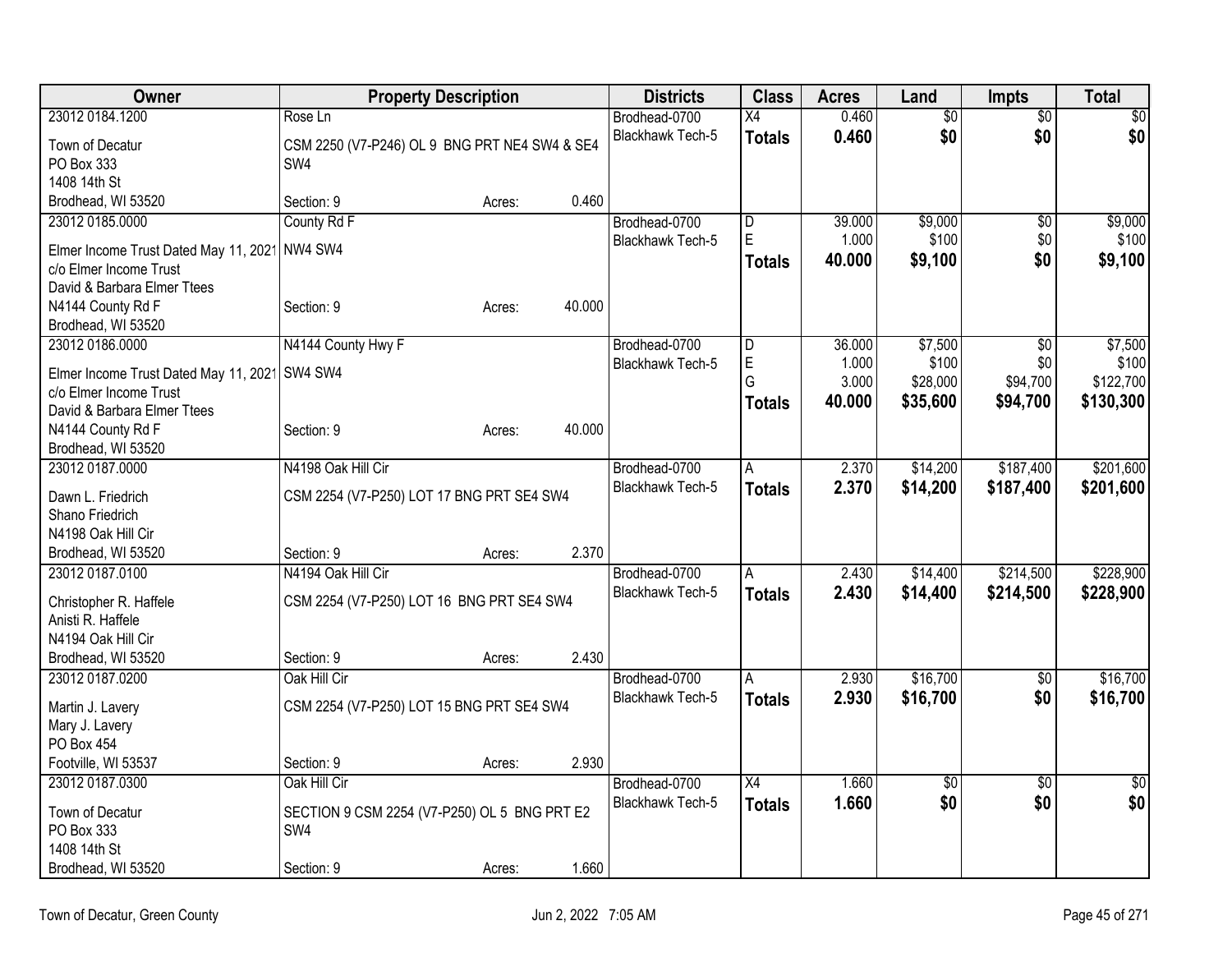| Owner                                    |                    | <b>Property Description</b><br><b>Districts</b> |       |                         |                 | <b>Acres</b> | Land     | Impts           | <b>Total</b> |
|------------------------------------------|--------------------|-------------------------------------------------|-------|-------------------------|-----------------|--------------|----------|-----------------|--------------|
| 23012 0187.0400                          | N4179 Oak Hill Cir |                                                 |       | Brodhead-0700           |                 | 2.000        | \$12,500 | \$211,000       | \$223,500    |
| Scott F. Salzwedel                       |                    | CSM 2255 (V7-P251) LOT 37 BNG PRT SE4 SW4       |       | <b>Blackhawk Tech-5</b> | <b>Totals</b>   | 2.000        | \$12,500 | \$211,000       | \$223,500    |
| Sherri L. Salzwedel                      |                    |                                                 |       |                         |                 |              |          |                 |              |
| N4179 Oak Hill Cir                       |                    |                                                 |       |                         |                 |              |          |                 |              |
| Brodhead, WI 53520                       | Section: 9         | Acres:                                          | 2.000 |                         |                 |              |          |                 |              |
| 23012 0187.0500                          | N4171 Oak Hill Cir |                                                 |       | Brodhead-0700           | A               | 2.000        | \$12,500 | \$254,900       | \$267,400    |
|                                          |                    |                                                 |       | <b>Blackhawk Tech-5</b> | <b>Totals</b>   | 2.000        | \$12,500 | \$254,900       | \$267,400    |
| Steven L. Flannery                       |                    | CSM 2255 (V7-P251) LOT 38 BNG PRT SE4 SW4       |       |                         |                 |              |          |                 |              |
| Corrie M. Flannery<br>N4171 Oak Hill Cir |                    |                                                 |       |                         |                 |              |          |                 |              |
|                                          | Section: 9         |                                                 | 2.000 |                         |                 |              |          |                 |              |
| Brodhead, WI 53520<br>23012 0187.0600    | Oak Hill Cir       | Acres:                                          |       | Brodhead-0700           |                 | 2.200        | \$13,400 |                 | \$13,400     |
|                                          |                    |                                                 |       | <b>Blackhawk Tech-5</b> | A               |              |          | $\overline{50}$ |              |
| Duckert Greg Irrevocable Trust Dtd       |                    | CSM 2251 (V7-P247) LOT 27 BNG PRT SE4 SW4       |       |                         | <b>Totals</b>   | 2.200        | \$13,400 | \$0             | \$13,400     |
| January 9, 2018                          |                    |                                                 |       |                         |                 |              |          |                 |              |
| c/o Duckert Greg Irrevoc Trust           |                    |                                                 |       |                         |                 |              |          |                 |              |
| 2296 Tower Dr                            | Section: 9         | Acres:                                          | 2.200 |                         |                 |              |          |                 |              |
| Stoughton, WI 53588                      |                    |                                                 |       |                         |                 |              |          |                 |              |
| 23012 0187.0700                          | W1520 Rose Ln      |                                                 |       | Brodhead-0700           | Α               | 2.200        | \$13,400 | \$65,700        | \$79,100     |
| <b>Gregory Duckert</b>                   |                    | CSM 2251 (V7-P247) LOT 28 BNG PRT SE4 SW4       |       | <b>Blackhawk Tech-5</b> | <b>Totals</b>   | 2.200        | \$13,400 | \$65,700        | \$79,100     |
| 2296 Tower Dr                            |                    |                                                 |       |                         |                 |              |          |                 |              |
| Stoughton, WI 53589                      |                    |                                                 |       |                         |                 |              |          |                 |              |
|                                          | Section: 9         | Acres:                                          | 2.200 |                         |                 |              |          |                 |              |
| 23012 0187.0800                          | Rose Ln            |                                                 |       | Brodhead-0700           | $\overline{X4}$ | 1.110        | \$0      | \$0             | \$0          |
|                                          |                    |                                                 |       | Blackhawk Tech-5        | <b>Totals</b>   | 1.110        | \$0      | \$0             | \$0          |
| Town of Decatur                          |                    | CSM 2251 (V7-P247) OL 8 BNG PRT SE4 SW4         |       |                         |                 |              |          |                 |              |
| PO Box 333                               |                    |                                                 |       |                         |                 |              |          |                 |              |
| 1408 14th St                             |                    |                                                 |       |                         |                 |              |          |                 |              |
| Brodhead, WI 53520                       | Section: 9         | Acres:                                          | 1.110 |                         |                 |              |          |                 |              |
| 23012 0187.0900                          | N4188 Oak Hill Cir |                                                 |       | Brodhead-0700           | A               | 3.230        | \$18,000 | \$236,900       | \$254,900    |
| Erin C. Kammerer et al                   |                    | CSM 2248 (V7-P244) LOT 14 BNG PRT SE4 SW4       |       | <b>Blackhawk Tech-5</b> | <b>Totals</b>   | 3.230        | \$18,000 | \$236,900       | \$254,900    |
| c/o Brian J. Kammerer                    |                    |                                                 |       |                         |                 |              |          |                 |              |
| N4188 Oak Hill Cir                       |                    |                                                 |       |                         |                 |              |          |                 |              |
| Brodhead, WI 53520                       | Section: 9         | Acres:                                          | 3.230 |                         |                 |              |          |                 |              |
| 23012 0187.1000                          | Oak Hill Cir       |                                                 |       | Brodhead-0700           | $\overline{A}$  | 1.700        | \$6,900  | $\overline{50}$ | \$6,900      |
| John R. Albrecht                         |                    | CSM 2248 (V7-P244) LOT 13 BNG PRT SE4 SW4       |       | <b>Blackhawk Tech-5</b> | D.              | 1.250        | \$300    | \$0             | \$300        |
| c/o John R. Albrecht                     |                    |                                                 |       |                         | <b>Totals</b>   | 2.950        | \$7,200  | \$0             | \$7,200      |
| N4502 Park Rd                            |                    |                                                 |       |                         |                 |              |          |                 |              |
|                                          |                    |                                                 |       |                         |                 |              |          |                 |              |
| Brodhead, WI 53520                       | Section: 9         | Acres:                                          | 2.950 |                         |                 |              |          |                 |              |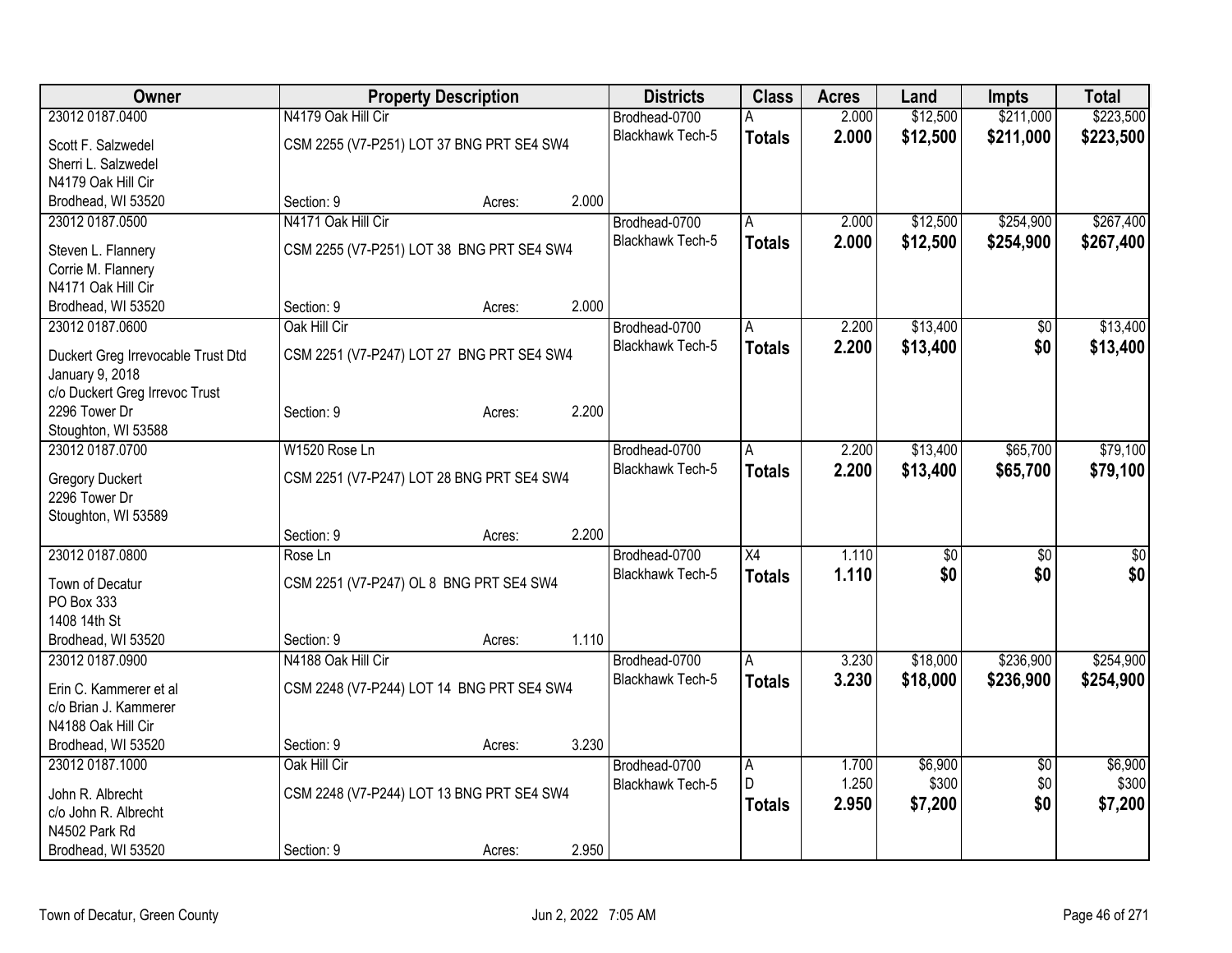| Owner                                                      |                                           | <b>Property Description</b> |       | <b>Districts</b>                  | <b>Class</b>         | <b>Acres</b> | Land            | Impts                  | <b>Total</b> |
|------------------------------------------------------------|-------------------------------------------|-----------------------------|-------|-----------------------------------|----------------------|--------------|-----------------|------------------------|--------------|
| 23012 0187.1100                                            | N4182 Oak Hill Cir                        |                             |       | Brodhead-0700                     | Α                    | 1.970        | \$12,400        | \$228,800              | \$241,200    |
| James G. Matthys                                           | CSM 2248 (V7-P244) LOT 12 BNG PRT SE4 SW4 |                             |       | <b>Blackhawk Tech-5</b>           | <b>Totals</b>        | 1.970        | \$12,400        | \$228,800              | \$241,200    |
| Kimberly K. Krekowski                                      |                                           |                             |       |                                   |                      |              |                 |                        |              |
| N4182 Oak Hill Cir                                         |                                           |                             |       |                                   |                      |              |                 |                        |              |
| Brodhead, WI 53520                                         | Section: 9                                | Acres:                      | 1.970 |                                   |                      |              |                 |                        |              |
| 23012 0187.1200                                            | Oak Hill Cir                              |                             |       | Brodhead-0700                     | A                    | 1.970        | \$12,400        | $\overline{50}$        | \$12,400     |
| Smith Thomas W & Kim A Revocable<br>Living Trt Dtd 6/28/17 | CSM 2248 (V7-P244) LOT 11 BNG PRT SE4 SW4 |                             |       | Blackhawk Tech-5                  | <b>Totals</b>        | 1.970        | \$12,400        | \$0                    | \$12,400     |
| c/o Smith Thomas W & Kim A Rev Living                      |                                           |                             |       |                                   |                      |              |                 |                        |              |
| Trust                                                      | Section: 9                                | Acres:                      | 1.970 |                                   |                      |              |                 |                        |              |
| 14720 Yale Bridge Rd<br>Durand, IL 61024                   |                                           |                             |       |                                   |                      |              |                 |                        |              |
| 23012 0187.1300                                            | Oak Hill Cir                              |                             |       | Brodhead-0700                     | $\overline{X4}$      | 1.260        | $\overline{50}$ | \$0                    | \$0          |
|                                                            |                                           |                             |       | <b>Blackhawk Tech-5</b>           | <b>Totals</b>        | 1.260        | \$0             | \$0                    | \$0          |
| Town of Decatur                                            | CSM 2248 (V7-P244) OL 4 BNG PRT SE4 SW4   |                             |       |                                   |                      |              |                 |                        |              |
| PO Box 333                                                 |                                           |                             |       |                                   |                      |              |                 |                        |              |
| 1408 14th St<br>Brodhead, WI 53520                         | Section: 9                                | Acres:                      | 1.260 |                                   |                      |              |                 |                        |              |
| 23012 0187.1400                                            | Oak Hill Cir                              |                             |       | Brodhead-0700                     | A                    | 1.970        | \$12,400        | \$0                    | \$12,400     |
|                                                            |                                           |                             |       | <b>Blackhawk Tech-5</b>           | <b>Totals</b>        | 1.970        | \$12,400        | \$0                    | \$12,400     |
| Michael Peterson                                           | CSM 2249 (V7-P245) LOT 35 BNG PRT SE4 SW4 |                             |       |                                   |                      |              |                 |                        |              |
| 1202 25th St                                               |                                           |                             |       |                                   |                      |              |                 |                        |              |
| Brodhead, WI 53520                                         |                                           |                             | 1.970 |                                   |                      |              |                 |                        |              |
| 23012 0187.1500                                            | Section: 9<br>W1525 Rose Ln               | Acres:                      |       | Brodhead-0700                     |                      | 1.980        | \$12,400        | \$166,800              | \$179,200    |
|                                                            |                                           |                             |       | <b>Blackhawk Tech-5</b>           | l A<br><b>Totals</b> | 1.980        | \$12,400        | \$166,800              | \$179,200    |
| Wyatt J. Scheck                                            | CSM 2249 (V7-P245) LOT 34 BNG PRT SE4 SW4 |                             |       |                                   |                      |              |                 |                        |              |
| W1525 Rose Ln                                              |                                           |                             |       |                                   |                      |              |                 |                        |              |
| Brodhead, WI 53520                                         |                                           |                             |       |                                   |                      |              |                 |                        |              |
|                                                            | Section: 9                                | Acres:                      | 1.980 |                                   |                      |              | \$12,400        |                        | \$12,400     |
| 23012 0187.1600                                            | Rose Ln                                   |                             |       | Brodhead-0700<br>Blackhawk Tech-5 | A                    | 1.980        |                 | $\overline{60}$<br>\$0 |              |
| Julia E. Bonfiglio                                         | CSM 2249 (V7-P245) LOT 33 BNG PRT SE4 SW4 |                             |       |                                   | <b>Totals</b>        | 1.980        | \$12,400        |                        | \$12,400     |
| N4151 Oak Hill Cir                                         |                                           |                             |       |                                   |                      |              |                 |                        |              |
| Brodhead, WI 53520                                         |                                           |                             |       |                                   |                      |              |                 |                        |              |
|                                                            | Section: 9                                | Acres:                      | 1.980 |                                   |                      |              |                 |                        |              |
| 23012 0187.1700                                            | N4185 Oak Hill Cir                        |                             |       | Brodhead-0700                     | A                    | 2.000        | \$12,500        | \$192,500              | \$205,000    |
| Aaron P. Zimmerman                                         | CSM 2249 (V7-P245) LOT 36 BNG PRT SE4 SW4 |                             |       | <b>Blackhawk Tech-5</b>           | <b>Totals</b>        | 2.000        | \$12,500        | \$192,500              | \$205,000    |
| Shelly A. Zimmerman                                        |                                           |                             |       |                                   |                      |              |                 |                        |              |
| N4185 Oak Hill Cir                                         |                                           |                             |       |                                   |                      |              |                 |                        |              |
| Brodhead, WI 53520                                         | Section: 9                                | Acres:                      | 2.000 |                                   |                      |              |                 |                        |              |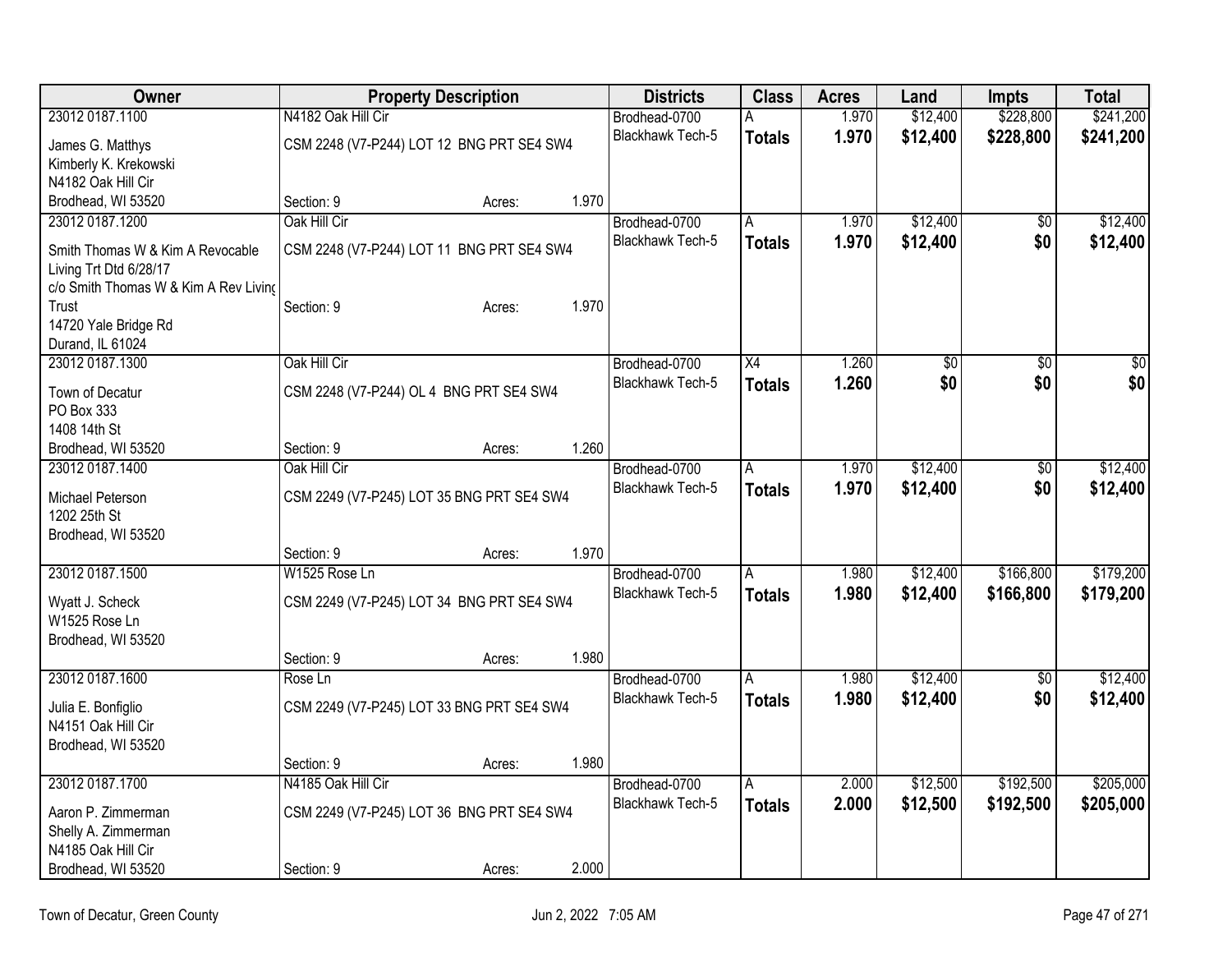| <b>Owner</b>                                       | <b>Property Description</b>                                                                |        |         | <b>Districts</b>                         | <b>Class</b>  | <b>Acres</b> | Land     | <b>Impts</b>    | <b>Total</b> |
|----------------------------------------------------|--------------------------------------------------------------------------------------------|--------|---------|------------------------------------------|---------------|--------------|----------|-----------------|--------------|
| 23012 0187.1800                                    | N4176 Oak Hill Cir                                                                         |        |         | Brodhead-0700                            |               | 1.970        | \$12,400 | \$276,000       | \$288,400    |
| <b>Heather Bowe</b>                                | CSM 2247 (V7-P243) LOT 10 BNG PRT SE4 SW4                                                  |        |         | <b>Blackhawk Tech-5</b>                  | <b>Totals</b> | 1.970        | \$12,400 | \$276,000       | \$288,400    |
| <b>Preston Eitland</b>                             |                                                                                            |        |         |                                          |               |              |          |                 |              |
| N4176 Oak Hill Cir                                 |                                                                                            |        |         |                                          |               |              |          |                 |              |
| Brodhead, WI 53520                                 | Section: 9                                                                                 | Acres: | 1.970   |                                          |               |              |          |                 |              |
| 23012 0187.1900                                    | Rose Ln                                                                                    |        |         | Brodhead-0700                            | A             | 1.840        | \$11,800 | $\overline{50}$ | \$11,800     |
| Julia E. Bonfiglio                                 | CSM 2250 (V7-P246) LOT 32 BNG PRT SE4 SW4 &                                                |        |         | <b>Blackhawk Tech-5</b>                  | <b>Totals</b> | 1.840        | \$11,800 | \$0             | \$11,800     |
| N4151 Oak Hill Cir                                 | SW4 SE4                                                                                    |        |         |                                          |               |              |          |                 |              |
| Brodhead, WI 53520                                 |                                                                                            |        |         |                                          |               |              |          |                 |              |
|                                                    | Section: 9                                                                                 | Acres: | 1.840   |                                          |               |              |          |                 |              |
| 23012 0188.0000                                    | N4220 Park Rd                                                                              |        |         | Brodhead-0700                            | 5M            | 5.000        | \$6,800  | $\overline{50}$ | \$6,800      |
|                                                    |                                                                                            |        |         | Blackhawk Tech-5                         | A             | 2.000        | \$24,000 | \$453,900       | \$477,900    |
| Rojas Mario and Amelia R Revocable<br>Trust 3/5/10 | PRT NE4, SE4, SW4 & NW4 OF SE4 SEC 9 AND PT<br>GOV LOT 5 & GOV LOT 6 SEC 10 DESC AS BEG AT |        |         |                                          | D             | 75.000       | \$11,700 | \$0             | \$11,700     |
| c/o Rojas Mario and Amelia R Revocable             | W4 COR SEC 10, TH S89*E 586.36 FT TH S31*E                                                 |        |         |                                          | E             | 46.450       | \$13,300 | \$0             | \$13,300     |
| Trust                                              | Section: 9                                                                                 | Acres: | 128.450 |                                          | <b>Totals</b> | 128.450      | \$55,800 | \$453,900       | \$509,700    |
| N4220 Park Rd                                      |                                                                                            |        |         |                                          |               |              |          |                 |              |
| Brodhead, WI 53520                                 |                                                                                            |        |         |                                          |               |              |          |                 |              |
| 23012 0190.0100                                    | N4249 Park Rd                                                                              |        |         | Brodhead-0700                            | A             | 2.000        | \$12,500 | \$188,000       | \$200,500    |
|                                                    |                                                                                            |        |         | <b>Blackhawk Tech-5</b>                  | <b>Totals</b> | 2.000        | \$12,500 | \$188,000       | \$200,500    |
| Leonard M. Richardson                              | CSM 1873 (V6-P147) LOT 1 BNG PRT NW4 SE4                                                   |        |         |                                          |               |              |          |                 |              |
| Debra A. Richardson                                |                                                                                            |        |         |                                          |               |              |          |                 |              |
| N4249 Park Rd                                      |                                                                                            |        | 2.000   |                                          |               |              |          |                 |              |
| Brodhead, WI 53520                                 | Section: 9<br>N4247 Park Rd                                                                | Acres: |         |                                          |               | 0.590        | \$6,800  | \$31,600        | \$38,400     |
| 23012 0190.0200                                    |                                                                                            |        |         | Brodhead-0700<br><b>Blackhawk Tech-5</b> | A             |              |          |                 |              |
| Leonard M. Richardson                              | CSM 1873 (V6-P147) LOT 2 BNG PRT NW4 SE4                                                   |        |         |                                          | <b>Totals</b> | 0.590        | \$6,800  | \$31,600        | \$38,400     |
| Debra A. Richardson                                |                                                                                            |        |         |                                          |               |              |          |                 |              |
| N4249 Park Rd                                      |                                                                                            |        |         |                                          |               |              |          |                 |              |
| Brodhead, WI 53520                                 | Section: 9                                                                                 | Acres: | 0.590   |                                          |               |              |          |                 |              |
| 23012 0190.0210                                    | N4248 Park Rd                                                                              |        |         | Brodhead-0700                            | A             | 4.500        | \$23,800 | \$182,600       | \$206,400    |
| Edward A. Beggs                                    | CSM 1873 (V6-P147) LOT 3 BNG PRT NW4 SE4                                                   |        |         | <b>Blackhawk Tech-5</b>                  | <b>Totals</b> | 4.500        | \$23,800 | \$182,600       | \$206,400    |
| Suzanne L. Beggs                                   |                                                                                            |        |         |                                          |               |              |          |                 |              |
| N4248 Park Rd                                      |                                                                                            |        |         |                                          |               |              |          |                 |              |
| Brodhead, WI 53520                                 | Section: 9                                                                                 | Acres: | 4.500   |                                          |               |              |          |                 |              |
| 23012 0190.0300                                    | N4292 Oak Hill Cir                                                                         |        |         | Brodhead-0700                            | A             | 2.640        | \$15,400 | \$16,100        | \$31,500     |
|                                                    |                                                                                            |        |         | Blackhawk Tech-5                         | <b>Totals</b> | 2.640        | \$15,400 | \$16,100        | \$31,500     |
| Two Ducs, Inc                                      | CSM 2178 (V7-P144) LOT 1 BNG PRT NW4 SE4 & NE4                                             |        |         |                                          |               |              |          |                 |              |
| N4292 Oak Hill Cir                                 | SW4                                                                                        |        |         |                                          |               |              |          |                 |              |
| Brodhead, WI 53520                                 |                                                                                            |        | 2.640   |                                          |               |              |          |                 |              |
|                                                    | Section: 9                                                                                 | Acres: |         |                                          |               |              |          |                 |              |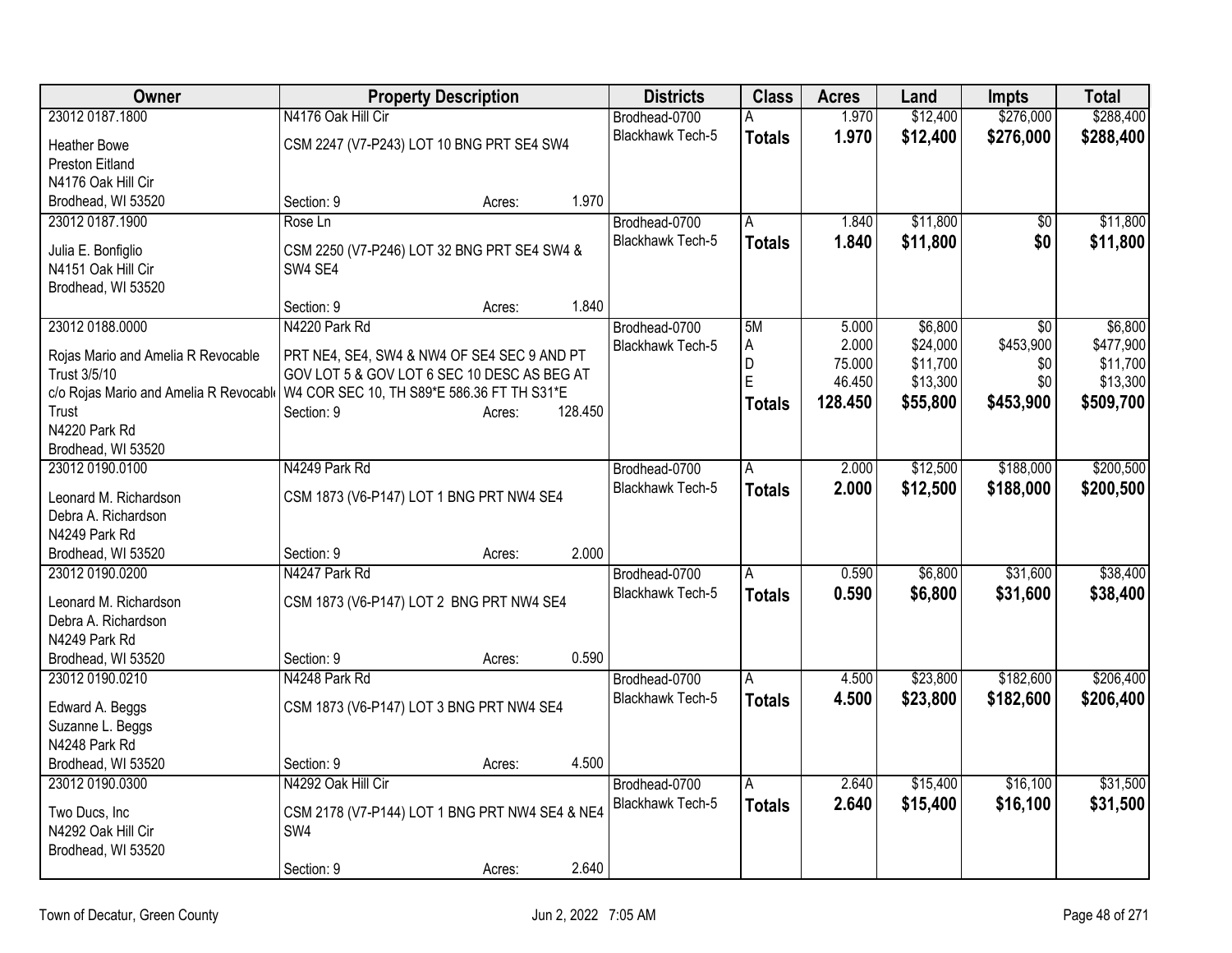| <b>Owner</b>                             |                                                | <b>Property Description</b> |       | <b>Districts</b>        | <b>Class</b>   | <b>Acres</b> | Land            | Impts           | <b>Total</b> |
|------------------------------------------|------------------------------------------------|-----------------------------|-------|-------------------------|----------------|--------------|-----------------|-----------------|--------------|
| 23012 0190.0400                          |                                                |                             |       | Brodhead-0700           | X4             | 0.670        | $\overline{50}$ | $\overline{50}$ | \$0          |
| Town of Decatur                          | CSM 2178 (V7-P144) OL 1 BNG PRT NW4 SE4 & NE4  |                             |       | Blackhawk Tech-5        | <b>Totals</b>  | 0.670        | \$0             | \$0             | \$0          |
| PO Box 333                               | SW <sub>4</sub>                                |                             |       |                         |                |              |                 |                 |              |
| 1408 14th St                             |                                                |                             |       |                         |                |              |                 |                 |              |
| Brodhead, WI 53520                       | Section: 9                                     | Acres:                      | 0.670 |                         |                |              |                 |                 |              |
| 23012 0190.0500                          | N4301 Oak Hill Cir                             |                             |       | Brodhead-0700           | Α              | 1.680        | \$11,100        | \$35,800        | \$46,900     |
|                                          |                                                |                             |       | Blackhawk Tech-5        | <b>Totals</b>  | 1.680        | \$11,100        | \$35,800        | \$46,900     |
| David J. Steuri                          | CSM 2178 (V7-P144) LOT 2 BNG PRT NW4 SE4 & NE4 |                             |       |                         |                |              |                 |                 |              |
| Heather R. Steuri                        | SW4                                            |                             |       |                         |                |              |                 |                 |              |
| N4280 Orchid Ln                          |                                                |                             |       |                         |                |              |                 |                 |              |
| Brodhead, WI 53520                       | Section: 9                                     | Acres:                      | 1.680 |                         |                |              |                 |                 |              |
| 23012 0190.0600                          | N4225 Park Rd                                  |                             |       | Brodhead-0700           | A              | 2.360        | \$14,100        | \$16,700        | \$30,800     |
| Torrence P. Edwards                      | CSM 2179 (V7-P145) LOT 3 BNG PRT NW4 SE4       |                             |       | Blackhawk Tech-5        | <b>Totals</b>  | 2.360        | \$14,100        | \$16,700        | \$30,800     |
| Roberta J. Edwards                       |                                                |                             |       |                         |                |              |                 |                 |              |
| 4840 Linview Dr                          |                                                |                             |       |                         |                |              |                 |                 |              |
| Rockford, IL 61109                       | Section: 9                                     | Acres:                      | 2.360 |                         |                |              |                 |                 |              |
| 23012 0190.0700                          | W1476 Rose Ln                                  |                             |       | Brodhead-0700           | A              | 2.470        | \$14,600        | \$214,800       | \$229,400    |
|                                          |                                                |                             |       | <b>Blackhawk Tech-5</b> | <b>Totals</b>  | 2.470        | \$14,600        | \$214,800       | \$229,400    |
| Ryan Parrish                             | CSM 2250 (V7-P246) LOT 30 BNG PRT NW4 SE4      |                             |       |                         |                |              |                 |                 |              |
| Marcie Parrish                           |                                                |                             |       |                         |                |              |                 |                 |              |
| W1476 Rose Ln                            |                                                |                             | 2.470 |                         |                |              |                 |                 |              |
| Brodhead, WI 53520                       | Section: 9                                     | Acres:                      |       |                         |                |              |                 |                 |              |
| 23012 0192.0000                          | W1475 Rose Ln                                  |                             |       | Brodhead-0700           | $\overline{A}$ | 2.080        | \$12,900        | \$184,900       | \$197,800    |
| Matthew K. Socwell                       | CSM 2250 (V7-P246) LOT 31 BNG PRT SW4 SE4      |                             |       | <b>Blackhawk Tech-5</b> | <b>Totals</b>  | 2.080        | \$12,900        | \$184,900       | \$197,800    |
| Ute R. Socwell                           |                                                |                             |       |                         |                |              |                 |                 |              |
| W1475 Rose Ln                            |                                                |                             |       |                         |                |              |                 |                 |              |
| Brodhead, WI 53520                       | Section: 9                                     | Acres:                      | 2.080 |                         |                |              |                 |                 |              |
| 23012 0192.0100                          | Oak Hill Cir                                   |                             |       | Brodhead-0700           | A              | 2.000        | \$12,500        | $\sqrt{6}$      | \$12,500     |
|                                          | CSM 2255 (V7-P251) LOT 39 BNG PRT SW4 SE4 &    |                             |       | <b>Blackhawk Tech-5</b> | <b>Totals</b>  | 2.000        | \$12,500        | \$0             | \$12,500     |
| Julia E. Bonfiglio<br>N4151 Oak Hill Cir | SE4 SW4                                        |                             |       |                         |                |              |                 |                 |              |
| Brodhead, WI 53520                       |                                                |                             |       |                         |                |              |                 |                 |              |
|                                          | Section: 9                                     | Acres:                      | 2.000 |                         |                |              |                 |                 |              |
| 23012 0192.0200                          | N4151 Oak Hill Cir                             |                             |       | Brodhead-0700           | $\overline{A}$ | 2.140        | \$13,100        | \$258,600       | \$271,700    |
|                                          |                                                |                             |       | <b>Blackhawk Tech-5</b> |                |              |                 |                 |              |
| Julia E. Bonfiglio                       | CSM 2255 (V7-P251) LOT 40 BNG PRT SW4 SE4      |                             |       |                         | <b>Totals</b>  | 2.140        | \$13,100        | \$258,600       | \$271,700    |
| N4151 Oak Hill Cir                       |                                                |                             |       |                         |                |              |                 |                 |              |
| Brodhead, WI 53520                       |                                                |                             |       |                         |                |              |                 |                 |              |
|                                          | Section: 9                                     | Acres:                      | 2.140 |                         |                |              |                 |                 |              |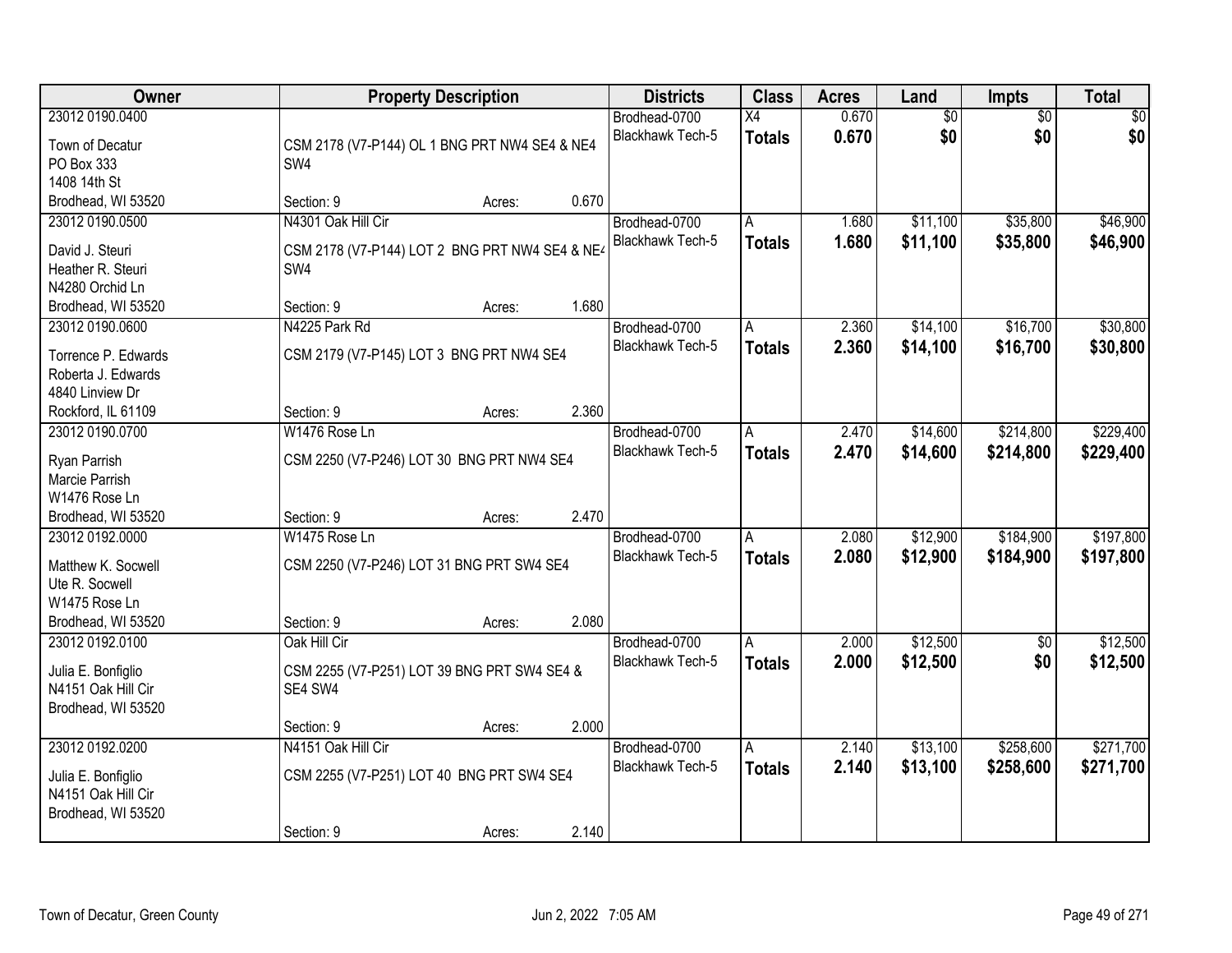| Owner               |                                                | <b>Property Description</b> |       | <b>Districts</b>        | <b>Class</b>    | <b>Acres</b> | Land     | Impts           | <b>Total</b>    |
|---------------------|------------------------------------------------|-----------------------------|-------|-------------------------|-----------------|--------------|----------|-----------------|-----------------|
| 23012 0192.0300     | Oak Hill Cir                                   |                             |       | Brodhead-0700           |                 | 2.480        | \$14,700 | $\overline{50}$ | \$14,700        |
| Richard A. Lohmar   | CSM 2179 (V7-P145) LOT 4 BNG PRT SW4 SE4       |                             |       | Blackhawk Tech-5        | <b>Totals</b>   | 2.480        | \$14,700 | \$0             | \$14,700        |
| Kristi A. Lohmar    |                                                |                             |       |                         |                 |              |          |                 |                 |
| N4125 Oak Hill Cir  |                                                |                             |       |                         |                 |              |          |                 |                 |
| Brodhead, WI 53520  | Section: 9                                     | Acres:                      | 2.480 |                         |                 |              |          |                 |                 |
| 23012 0192.0400     | N4125 Oak Hill Cir                             |                             |       | Brodhead-0700           | A               | 2.820        | \$16,200 | \$371,000       | \$387,200       |
| Richard F. Lohmar   | CSM 2179 (V7-P145) LOT 5 BNG PRT SW4 SE4       |                             |       | <b>Blackhawk Tech-5</b> | <b>Totals</b>   | 2.820        | \$16,200 | \$371,000       | \$387,200       |
| Kristi A. Lohmar    |                                                |                             |       |                         |                 |              |          |                 |                 |
| N4125 Oak Hill Cir  |                                                |                             |       |                         |                 |              |          |                 |                 |
| Brodhead, WI 53520  | Section: 9                                     | Acres:                      | 2.820 |                         |                 |              |          |                 |                 |
| 23012 0192.0500     |                                                |                             |       | Brodhead-0700           | $\overline{X4}$ | 0.470        | \$0      | $\overline{50}$ | $\overline{50}$ |
|                     |                                                |                             |       | Blackhawk Tech-5        | <b>Totals</b>   | 0.470        | \$0      | \$0             | \$0             |
| Town of Decatur     | CSM 2179 (V7-P145) OL 2 BNG PRT SW4 SE4        |                             |       |                         |                 |              |          |                 |                 |
| PO Box 333          |                                                |                             |       |                         |                 |              |          |                 |                 |
| 1408 14th St        |                                                |                             |       |                         |                 |              |          |                 |                 |
| Brodhead, WI 53520  | Section: 9                                     | Acres:                      | 0.470 |                         |                 |              |          |                 |                 |
| 23012 0192.0600     | N4124 Oak Hill Cir                             |                             |       | Brodhead-0700           | A               | 2.960        | \$16,800 | \$184,400       | \$201,200       |
| Jeff Latham         | CSM 2179 (V7-P145) LOT 6 BNG PRT SW4 SE4       |                             |       | Blackhawk Tech-5        | <b>Totals</b>   | 2.960        | \$16,800 | \$184,400       | \$201,200       |
| Emily D. Latham     |                                                |                             |       |                         |                 |              |          |                 |                 |
| N4124 Oak Hill Cir  |                                                |                             |       |                         |                 |              |          |                 |                 |
| Brodhead, WI 53520  | Section: 9                                     | Acres:                      | 2.960 |                         |                 |              |          |                 |                 |
| 23012 0192.0700     | N4166 Oak Hill Cir                             |                             |       | Brodhead-0700           | Α               | 2.030        | \$12,600 | \$403,100       | \$415,700       |
| Jon Peterson        | CSM 2247 (V7-P243) LOT 9 BNG PRT SW4 SE4 & SE4 |                             |       | Blackhawk Tech-5        | <b>Totals</b>   | 2.030        | \$12,600 | \$403,100       | \$415,700       |
| Valerie J. Peterson | SW4                                            |                             |       |                         |                 |              |          |                 |                 |
| N4166 Oak Hill Cir  |                                                |                             |       |                         |                 |              |          |                 |                 |
| Brodhead, WI 53520  | Section: 9                                     | Acres:                      | 2.030 |                         |                 |              |          |                 |                 |
| 23012 0192.0810     | N4138 Oak Hill Cir                             |                             |       | Brodhead-0700           | A               | 3.740        | \$20,300 | \$334,900       | \$355,200       |
|                     |                                                |                             |       | Blackhawk Tech-5        | <b>Totals</b>   | 3.740        | \$20,300 | \$334,900       | \$355,200       |
| Jared S. Arn        | CSM 4778 (V21-P62) LOT 8 BNG PRT SW4 SE4       |                             |       |                         |                 |              |          |                 |                 |
| Kelli M. Arn        |                                                |                             |       |                         |                 |              |          |                 |                 |
| N4138 Oak Hill Cir  |                                                |                             |       |                         |                 |              |          |                 |                 |
| Brodhead, WI 53520  | Section: 9                                     | Acres:                      | 3.740 |                         |                 |              |          |                 |                 |
| 23012 0192.1000     |                                                |                             |       | Brodhead-0700           | X4              | 1.390        | \$0      | $\overline{50}$ | $\overline{50}$ |
| Town of Decatur     | CSM 2247 (V7-P243) OL 3 BNG PRT SW4 SE4 & SE4  |                             |       | Blackhawk Tech-5        | <b>Totals</b>   | 1.390        | \$0      | \$0             | \$0             |
| PO Box 333          | SW <sub>4</sub>                                |                             |       |                         |                 |              |          |                 |                 |
| 1408 14th St        |                                                |                             |       |                         |                 |              |          |                 |                 |
| Brodhead, WI 53520  | Section: 9                                     | Acres:                      | 1.390 |                         |                 |              |          |                 |                 |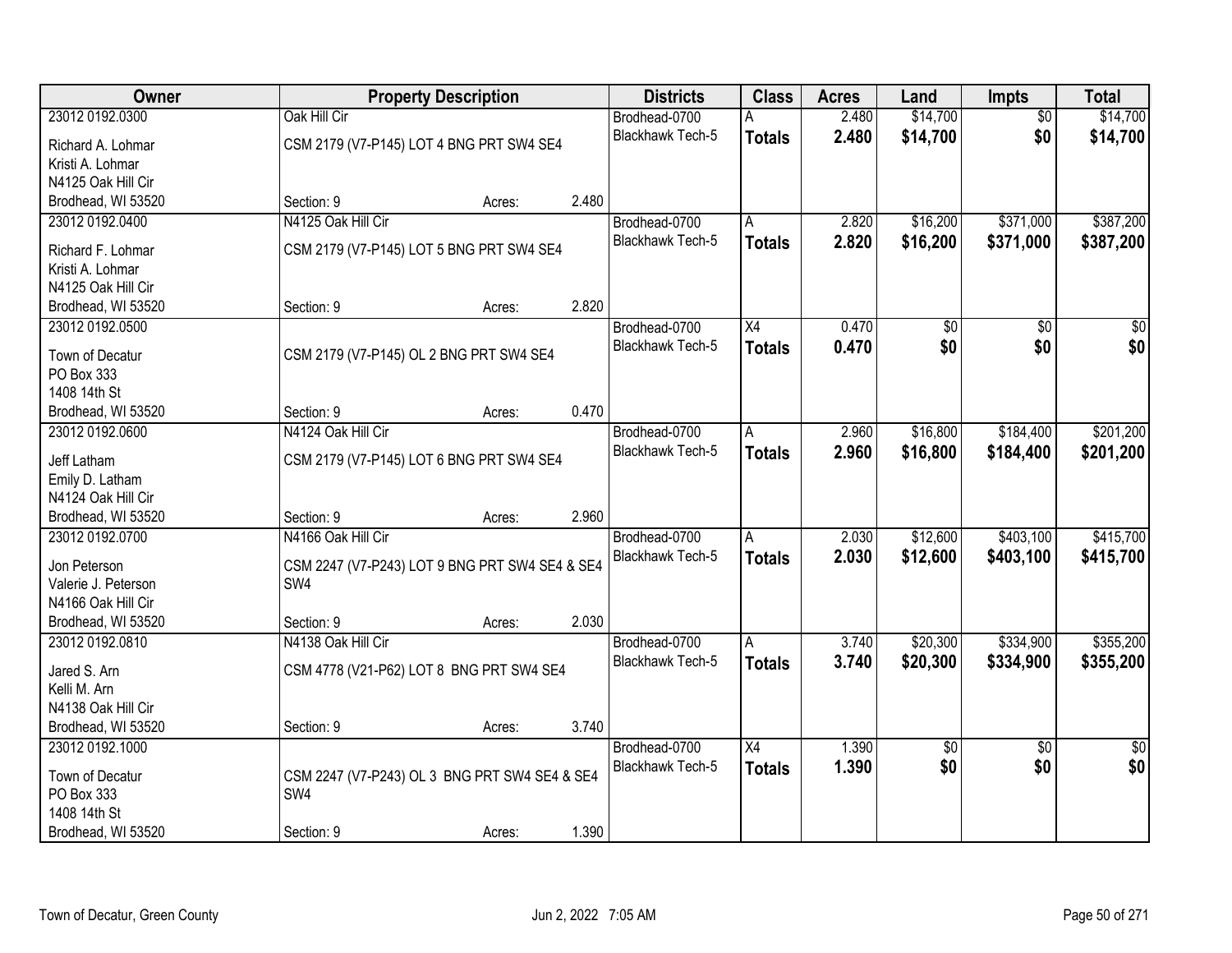| Owner                               | <b>Property Description</b>                           |        |        | <b>Districts</b>        | <b>Class</b>   | <b>Acres</b> | Land     | <b>Impts</b>    | <b>Total</b> |
|-------------------------------------|-------------------------------------------------------|--------|--------|-------------------------|----------------|--------------|----------|-----------------|--------------|
| 23012 0194.0000                     | Park Rd                                               |        |        | Brodhead-0700           | D              | 11.000       | \$2,800  | $\overline{50}$ | \$2,800      |
| Markham Marshall & Kathleen A Rev   | PRT SW4 SE4                                           |        |        | Blackhawk Tech-5        | E              | 0.400        | \$100    | \$0             | \$100        |
| Living Trust 12/22/14               |                                                       |        |        |                         | <b>Totals</b>  | 11.400       | \$2,900  | \$0             | \$2,900      |
| c/o Markham Marshall & Kathleen Rev |                                                       |        |        |                         |                |              |          |                 |              |
| Lvg Trt                             | Section: 9                                            | Acres: | 11.400 |                         |                |              |          |                 |              |
| N4089 Park Rd                       |                                                       |        |        |                         |                |              |          |                 |              |
| Brodhead, WI 53520                  |                                                       |        |        |                         |                |              |          |                 |              |
| 23012 0195.0000                     | Park Rd                                               |        |        | Brodhead-0700           | D              | 34.500       | \$7,600  | \$0             | \$7,600      |
| Markham Marshall & Kathleen A Rev   | SE4 SE4 EXC N 10 RODS                                 |        |        | <b>Blackhawk Tech-5</b> | E              | 0.500        | \$100    | \$0             | \$100        |
| Living Trust 12/22/14               |                                                       |        |        |                         | <b>Totals</b>  | 35.000       | \$7,700  | \$0             | \$7,700      |
| c/o Markham Marshall & Kathleen Rev |                                                       |        |        |                         |                |              |          |                 |              |
| Lvg Trt                             | Section: 9                                            | Acres: | 35.000 |                         |                |              |          |                 |              |
| N4089 Park Rd                       |                                                       |        |        |                         |                |              |          |                 |              |
| Brodhead, WI 53520                  |                                                       |        |        |                         |                |              |          |                 |              |
| 23012 0197.0000                     | N4365 Golf Course Rd                                  |        |        | Brodhead-0700           | $\overline{D}$ | 15.860       | \$3,600  | \$0             | \$3,600      |
| Roger H. Prindle et al              | PRT NE4 NE4 LYG W ABANDONED RR NOW                    |        |        | Blackhawk Tech-5        | G              | 2.000        | \$24,000 | \$204,400       | \$228,400    |
| c/o David H. Prindle                | DNR/SUGAR RIVER TRAIL EXC W 33 FT                     |        |        |                         | <b>Totals</b>  | 17.860       | \$27,600 | \$204,400       | \$232,000    |
| N4365 Golf Course Rd                |                                                       |        |        |                         |                |              |          |                 |              |
| Brodhead, WI 53520                  | Section: 10                                           | Acres: | 17.860 |                         |                |              |          |                 |              |
| 23012 0198.0000                     | N4401 Golf Course Rd                                  |        |        | Brodhead-0700           | A              | 2.000        | \$24,000 | \$263,200       | \$287,200    |
| Nicholas L. Jarvis                  |                                                       |        |        | Blackhawk Tech-5        | D              | 15.720       | \$3,500  | \$0             | \$3,500      |
| Bethany A. Jarvis                   | CSM 2465 (V8-P216) LOT 1 BNG PRT NE4 NE4 & SE4<br>NE4 |        |        |                         | E              | 1.500        | \$200    | \$0             | \$200        |
| 2502 W 5th Ave                      |                                                       |        |        |                         | <b>Totals</b>  | 19.220       | \$27,700 | \$263,200       | \$290,900    |
| Brodhead, WI 53520                  | Section: 10                                           | Acres: | 19.220 |                         |                |              |          |                 |              |
| 23012 0199.0000                     |                                                       |        |        | Brodhead-0700           | X2             | 2.140        | \$0      | \$0             | $\sqrt{50}$  |
|                                     |                                                       |        |        | Blackhawk Tech-5        | <b>Totals</b>  | 2.140        | \$0      | \$0             | \$0          |
| State of Wisconsin D N R            | PRT NE4 NE4 EXEMPT                                    |        |        |                         |                |              |          |                 |              |
| Box 7921<br>Madison, WI 53707       |                                                       |        |        |                         |                |              |          |                 |              |
|                                     | Section: 10                                           | Acres: | 2.140  |                         |                |              |          |                 |              |
| 23012 0200.0000                     | County Rd E                                           |        |        | Brodhead-0700           | 5M             | 1.000        | \$1,200  | $\overline{50}$ | \$1,200      |
|                                     |                                                       |        |        | Blackhawk Tech-5        | D              | 38.000       | \$7,200  | \$0             | \$7,200      |
| Ronnette Walters et al              | NW4 NE4                                               |        |        |                         | E              | 1.000        | \$100    | \$0             | \$100        |
| PO Box 412                          |                                                       |        |        |                         | <b>Totals</b>  | 40.000       | \$8,500  | \$0             | \$8,500      |
| Luck, WI 54853                      |                                                       |        |        |                         |                |              |          |                 |              |
|                                     | Section: 10                                           | Acres: | 40.000 |                         |                |              |          |                 |              |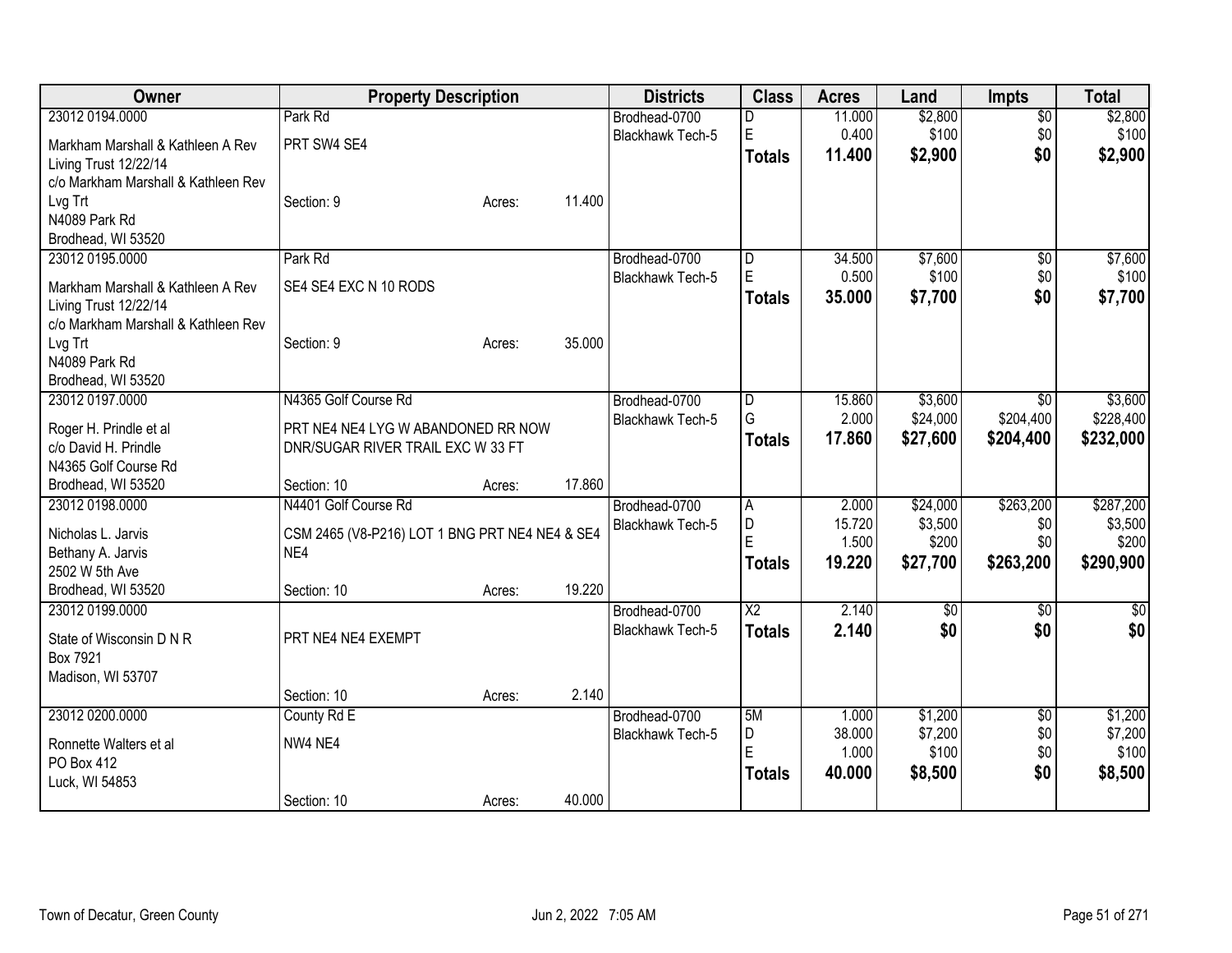| Owner                                                                                                                                                                | <b>Property Description</b>                                                                                                                                                                                  | <b>Districts</b>                         | <b>Class</b>                         | <b>Acres</b>              | Land                            | <b>Impts</b>                  | <b>Total</b>                      |
|----------------------------------------------------------------------------------------------------------------------------------------------------------------------|--------------------------------------------------------------------------------------------------------------------------------------------------------------------------------------------------------------|------------------------------------------|--------------------------------------|---------------------------|---------------------------------|-------------------------------|-----------------------------------|
| 23012 0201.0000                                                                                                                                                      | Lake Dr                                                                                                                                                                                                      | Brodhead-0700                            |                                      | 2.000                     | \$24,000                        | \$17,100                      | \$41,100                          |
| Austin John R Family Trust<br>W261 N2642 Deer Haven Dr<br>Pewaukee, WI 53072                                                                                         | COM PT 1092 FT W & 20 FT S CNTR SEC TH N 422<br>FT TH W 206.4 FT TH S 442 FT TH E 206.4 FT TO<br>POB                                                                                                         | <b>Blackhawk Tech-5</b>                  | <b>Totals</b>                        | 2.000                     | \$24,000                        | \$17,100                      | \$41,100                          |
|                                                                                                                                                                      | 2.000<br>Section: 10<br>Acres:                                                                                                                                                                               |                                          |                                      |                           |                                 |                               |                                   |
| 23012 0202.0000                                                                                                                                                      | Evergreen St                                                                                                                                                                                                 | Brodhead-0700                            | D                                    | 20.000                    | \$4,300                         | $\overline{50}$               | \$4,300                           |
| Aaron M. Martin<br>Michelle L. Mclain                                                                                                                                | S2 SW4 NE4                                                                                                                                                                                                   | Blackhawk Tech-5                         | <b>Totals</b>                        | 20.000                    | \$4,300                         | \$0                           | \$4,300                           |
| Bonnie M Martin Le<br>N4299 Golf Course Rd<br>Brodhead, WI 53520                                                                                                     | 20.000<br>Section: 10<br>Acres:                                                                                                                                                                              |                                          |                                      |                           |                                 |                               |                                   |
| 23012 0202.1000<br>Aaron M. Martin<br>Michelle L. Mclain                                                                                                             | W1001 County Hwy E<br>N2 SW4 NE4 20A; INCL EASE OVER S 20 FT OF SE4<br>NE4; ALSO W 33 FT OF PRT E2 NE4 LYG W                                                                                                 | Brodhead-0700<br>Blackhawk Tech-5        | 5M<br>D.<br><b>Totals</b>            | 19.150<br>2.000<br>21.150 | \$25,900<br>\$400<br>\$26,300   | \$0<br>\$0<br>\$0             | \$25,900<br>\$400<br>\$26,300     |
| Bonnie M Martin Le<br>N4299 Golf Course Rd<br>Brodhead, WI 53520                                                                                                     | RR/SUGAR RIV BIKE TRAIL & N OF PARC IN SE4 NE4<br>21.150<br>Section: 10<br>Acres:                                                                                                                            |                                          |                                      |                           |                                 |                               |                                   |
| 23012 0202.2000<br>Roger H. Prindle et al<br>c/o David H. Prindle<br>N4365 Golf Course Rd<br>Brodhead, WI 53520                                                      | Pryce Ln<br>PRT E1/2 NE4 LYG W ABANDONED RR NOW<br>DNR/SUGAR RVR TRL & N OF PCL IN SE4 NE4 SEC<br>10 COM E4 COR TH N 555.25 FT POB TH N88*W<br>5.850<br>Section: 10<br>Acres:                                | Brodhead-0700<br><b>Blackhawk Tech-5</b> | D.<br><b>Totals</b>                  | 5.850<br>5.850            | \$900<br>\$900                  | \$0<br>\$0                    | \$900<br>\$900                    |
| 23012 0203.0000<br>Andrew Living Trust Dated July 6, 2012<br>c/o Andrew Living Trust<br>Gordon & Barbara Andrew Truste<br>6928 W State Rd 11<br>Janesville, WI 53548 | Golf Course Rd<br>PRT SE4 NE4 COM E4 COR SD SEC 10 POB TH N<br>555.25 FT TH N88*W 939.55 FT TH S TO S LN SE4<br>NE4 TH E POB (DRIVEWAY EASEMENT V470- P287)<br>12.200<br>Section: 10<br>Acres:               | Brodhead-0700<br>Blackhawk Tech-5        | D<br><b>Totals</b>                   | 12.200<br>12.200          | \$1,900<br>\$1,900              | \$0<br>\$0                    | \$1,900<br>\$1,900                |
| 23012 0203.1000<br>Marina A. Livny<br>N4357 Golf Course Rd<br>Brodhead, WI 53520                                                                                     | N4357 Golf Course Rd<br>PARC SE4 NE4 COM E4 COR SEC 10 TH N ALG E LN<br>NE4 555.25 FT TO POB N88*W 1334.55 FT TH N0*E<br>524.96 FT TH S87*E 1137.98 FT TH S28*E 329.56 FT<br>14.934<br>Section: 10<br>Acres: | Brodhead-0700<br>Blackhawk Tech-5        | $\overline{D}$<br>G<br><b>Totals</b> | 13.934<br>1.000<br>14.934 | \$2,300<br>\$16,000<br>\$18,300 | \$0<br>\$108,300<br>\$108,300 | \$2,300<br>\$124,300<br>\$126,600 |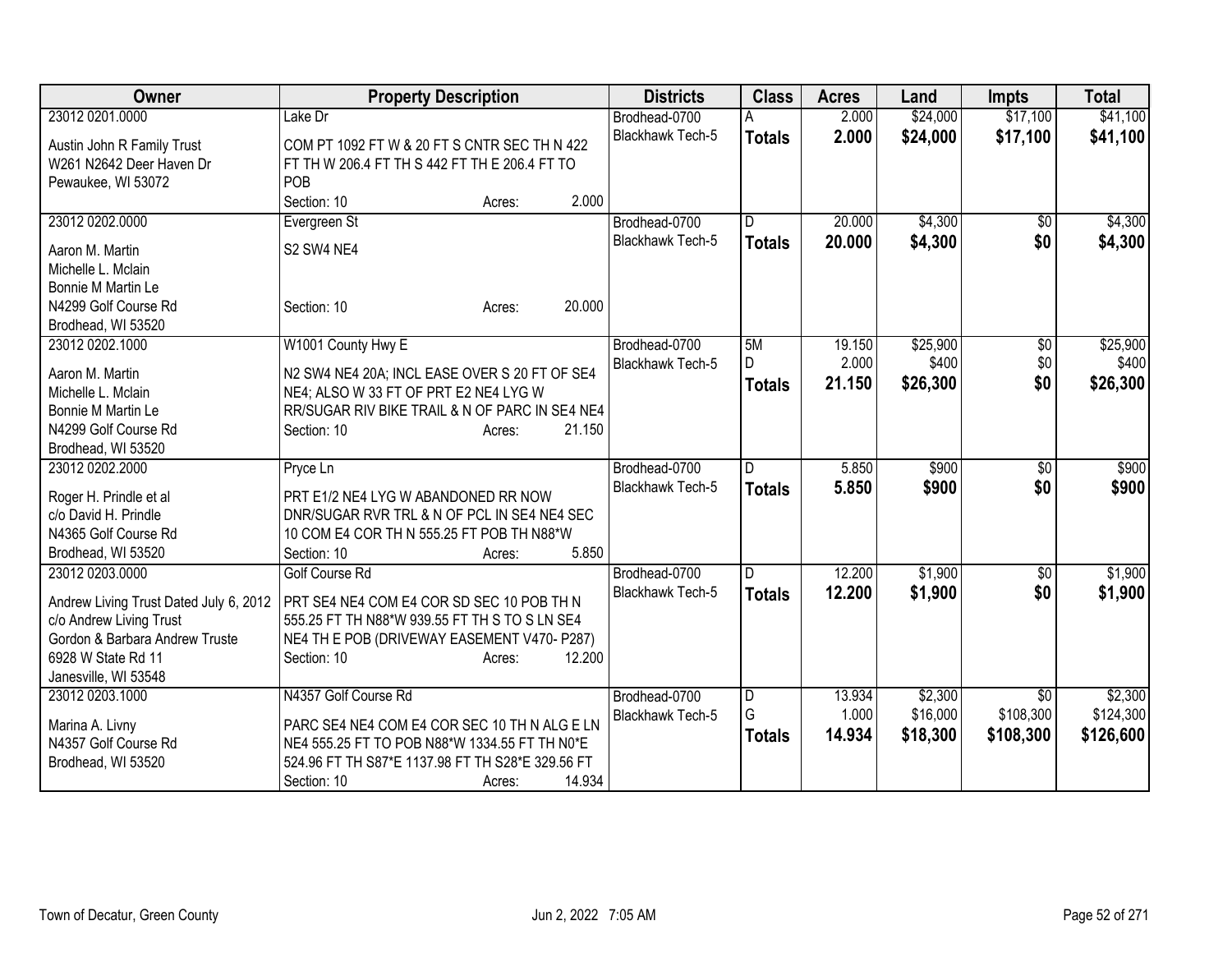| Owner                                    | <b>Property Description</b>                   |        |        | <b>Districts</b>        | <b>Class</b>    | <b>Acres</b> | Land            | <b>Impts</b>    | <b>Total</b> |
|------------------------------------------|-----------------------------------------------|--------|--------|-------------------------|-----------------|--------------|-----------------|-----------------|--------------|
| 23012 0203.2000                          | N4299 Golf Course Rd                          |        |        | Brodhead-0700           | A               | 5.000        | \$42,000        | \$162,900       | \$204,900    |
| Aaron M. Martin                          | PRT SE4 NE4 COM E4 COR SD SEC TH N ALG E LN   |        |        | Blackhawk Tech-5        | <b>Totals</b>   | 5.000        | \$42,000        | \$162,900       | \$204,900    |
| Michelle L. Mclain                       | SD NE4 555.25 FT TH N88*W 939.55 FT TO POB TH |        |        |                         |                 |              |                 |                 |              |
| Bonnie M Martin Le                       | N88*W 395 FT TH S0*E TO S LN NE4 SD SEC TH E  |        |        |                         |                 |              |                 |                 |              |
| N4299 Golf Course Rd                     | Section: 10                                   | Acres: | 5.000  |                         |                 |              |                 |                 |              |
| Brodhead, WI 53520                       |                                               |        |        |                         |                 |              |                 |                 |              |
| 23012 0204.0000                          | Golf Course Rd                                |        |        | Brodhead-0700           | $\overline{X2}$ | 0.860        | $\overline{50}$ | $\overline{30}$ | \$0          |
| State of Wisconsin D N R                 | PARC IN SE4 NE4 EXEMPT                        |        |        | Blackhawk Tech-5        | <b>Totals</b>   | 0.860        | \$0             | \$0             | \$0          |
| Box 7921                                 |                                               |        |        |                         |                 |              |                 |                 |              |
| Madison, WI 53707                        |                                               |        |        |                         |                 |              |                 |                 |              |
|                                          | Section: 10                                   | Acres: | 0.860  |                         |                 |              |                 |                 |              |
| 23012 0205.0000                          | N4499 County Hwy E                            |        |        | Brodhead-0700           | 5M              | 2.000        | \$2,700         | $\overline{50}$ | \$2,700      |
| Ronnette Walters et al                   | NE4 NW4                                       |        |        | Blackhawk Tech-5        | D               | 25.000       | \$5,100         | \$0             | \$5,100      |
| PO Box 412                               |                                               |        |        |                         | E               | 11.750       | \$2,900         | \$0             | \$2,900      |
| Luck, WI 54853                           |                                               |        |        |                         | G               | 1.250        | \$18,000        | \$108,400       | \$126,400    |
|                                          | Section: 10                                   | Acres: | 40.000 |                         | <b>Totals</b>   | 40.000       | \$28,700        | \$108,400       | \$137,100    |
| 23012 0206.0000                          | County Rd E                                   |        |        | Brodhead-0700           | 5M              | 5.000        | \$5,300         | \$0             | \$5,300      |
|                                          |                                               |        |        | Blackhawk Tech-5        | D               | 3.500        | \$900           | \$0             | \$900        |
| Ronnette Walters et al<br>PO Box 412     | FRAC LOT 1 NW4 NW4                            |        |        |                         | $\mathsf E$     | 22.350       | \$5,200         | \$0             | \$5,200      |
| Luck, WI 54853                           |                                               |        |        |                         | <b>Totals</b>   | 30.850       | \$11,400        | \$0             | \$11,400     |
|                                          | Section: 10                                   | Acres: | 30.850 |                         |                 |              |                 |                 |              |
| 23012 0207.0000                          | County Rd E                                   |        |        | Brodhead-0700           | 5M              | 9.500        | \$10,000        | \$0             | \$10,000     |
|                                          |                                               |        |        | Blackhawk Tech-5        | D               | 6.500        | \$1,400         | \$0             | \$1,400      |
| Porterfield Philip C and Renee           | FRAC LOT 2 SW4 NW4                            |        |        |                         | E               | 14.000       | \$3,300         | \$0             | \$3,300      |
| Revocable Trust 7/15/201                 |                                               |        |        |                         | <b>Totals</b>   | 30.000       | \$14,700        | \$0             | \$14,700     |
| c/o Porterfield Philip & Renee Rev Trust |                                               |        |        |                         |                 |              |                 |                 |              |
| N4392 Park Rd                            | Section: 10                                   | Acres: | 30.000 |                         |                 |              |                 |                 |              |
| Brodhead, WI 53520<br>23012 0208.0000    | Pryce Ln                                      |        |        | Brodhead-0700           | $\overline{D}$  | 27.000       | \$4,200         | \$0             | \$4,200      |
|                                          |                                               |        |        | Blackhawk Tech-5        | E               | 17.000       | \$5,000         | \$0             | \$5,000      |
| Ronnette Walters et al                   | FRAC LOT 3 SE4 NW4 EXC 2A IN SW COR BGN PT    |        |        |                         | Totals          | 44.000       | \$9,200         | \$0             | \$9,200      |
| PO Box 412                               | 1092 FT W & 20 FT S CNTR SEC TH N 422 FT TH W |        |        |                         |                 |              |                 |                 |              |
| Luck, WI 54853                           | 206.4 FT TH S 442 FT TH E 206.4 FT TO POB     |        |        |                         |                 |              |                 |                 |              |
|                                          | Section: 10                                   | Acres: | 44.000 |                         |                 |              |                 |                 |              |
| 23012 0209.0000                          | Park Rd                                       |        |        | Brodhead-0700           | 5M              | 5.500        | \$5,800         | $\overline{50}$ | \$5,800      |
| Ronnette Walters et al                   | FRAC LOT 4 & 7, PRT LOT 6 PRT NE4 & SE4 SW4   |        |        | <b>Blackhawk Tech-5</b> | D               | 24.000       | \$3,700         | \$0             | \$3,700      |
| PO Box 412                               |                                               |        |        |                         | E               | 13.000       | \$2,800         | \$0             | \$2,800      |
| Luck, WI 54853                           |                                               |        |        |                         | <b>Totals</b>   | 42.500       | \$12,300        | \$0             | \$12,300     |
|                                          | Section: 10                                   | Acres: | 42.500 |                         |                 |              |                 |                 |              |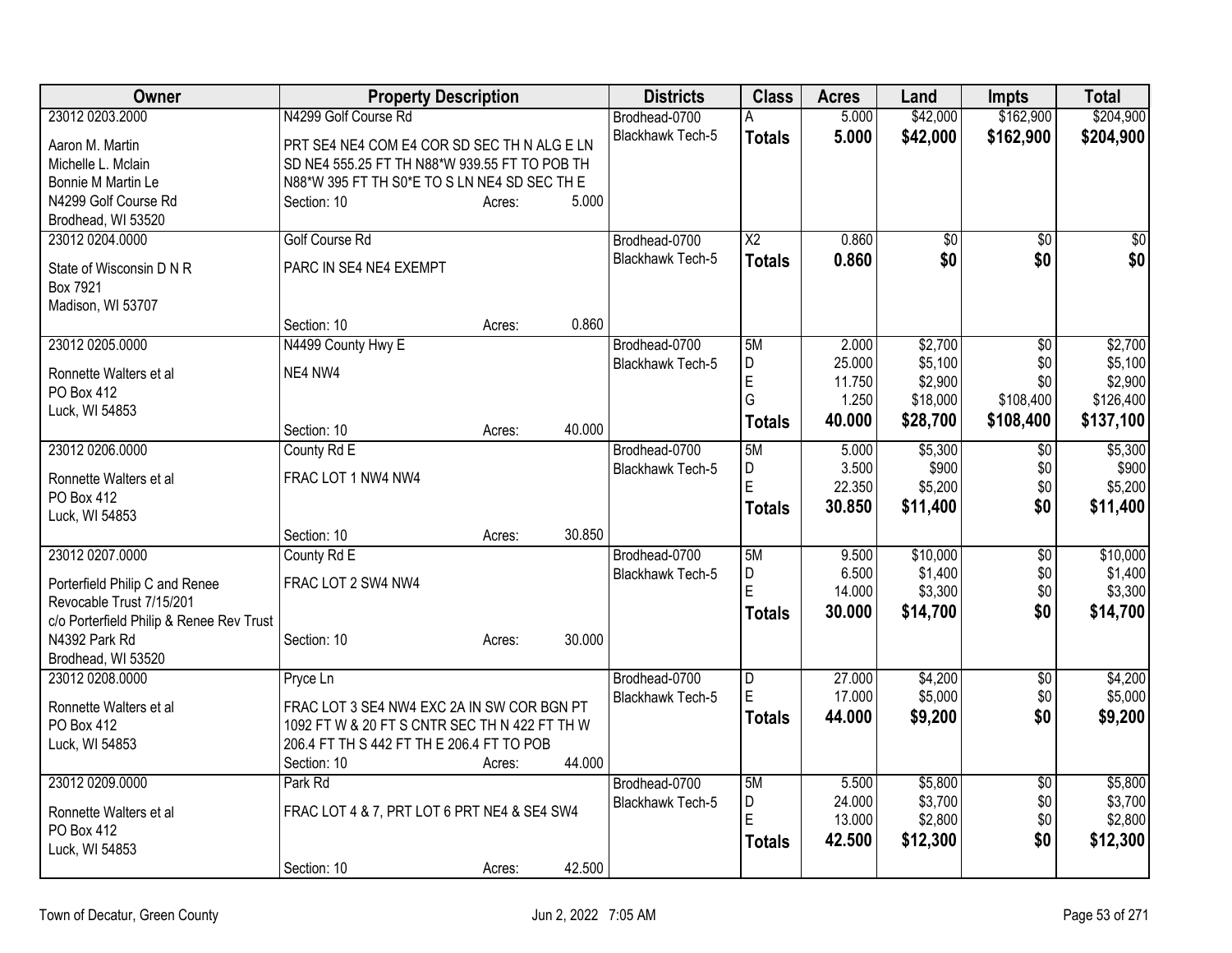| Owner                                      | <b>Property Description</b>                                                                        | <b>Districts</b>        | <b>Class</b>   | <b>Acres</b> | Land     | <b>Impts</b> | <b>Total</b> |
|--------------------------------------------|----------------------------------------------------------------------------------------------------|-------------------------|----------------|--------------|----------|--------------|--------------|
| 23012 0213.0000                            | Park Rd                                                                                            | Brodhead-0700           | A              | 0.500        | \$5,000  | \$0          | \$5,000      |
| Markham Marshall & Kathleen A Rev          | S 20 RODS FRAC LOT 6 SEC 10 IN SW4 SW4; ALSO                                                       | Blackhawk Tech-5        | D              | 6.500        | \$1,400  | \$0          | \$1,400      |
| Living Trust 12/22/14                      | 1-71/100 ACRES IN TRIANGULAR FORM BY LN BGN                                                        |                         | E              | 5.000        | \$1,600  | \$0          | \$1,600      |
| c/o Markham Marshall & Kathleen Rev        | PT ON W LN FRAC LOT 6 495.6 FT S FROM NW COR                                                       |                         | <b>Totals</b>  | 12.000       | \$8,000  | \$0          | \$8,000      |
| Lvg Trt                                    | 12.000<br>Section: 10<br>Acres:                                                                    |                         |                |              |          |              |              |
| N4089 Park Rd                              |                                                                                                    |                         |                |              |          |              |              |
| Brodhead, WI 53520                         |                                                                                                    |                         |                |              |          |              |              |
| 23012 0215.0000                            | N4211 Golf Course Rd                                                                               | Brodhead-0700           | Α              | 5.560        | \$44,800 | \$217,300    | \$262,100    |
| Steven W. Oetzel                           |                                                                                                    | <b>Blackhawk Tech-5</b> | <b>Totals</b>  | 5.560        | \$44,800 | \$217,300    | \$262,100    |
| Linda K. Oetzel                            | PRT E2 SE4 COM E4 COR S 1327.76 FT S89*W 655.26<br>FT N 1331.41 FT TO N LN SE4 N89*E 655.24 FT 20A |                         |                |              |          |              |              |
| N4211 Golf Course Rd                       | EXC 2.88A & EXC 2.03 A & EXC LOT 1 CSM 401 .626A                                                   |                         |                |              |          |              |              |
| Brodhead, WI 53520                         | 5.560<br>Section: 10<br>Acres:                                                                     |                         |                |              |          |              |              |
| 23012 0215.1000                            | N4315 Pandow Dr                                                                                    | Brodhead-0700           | $\overline{A}$ | 1.000        | \$16,000 | \$28,400     | \$44,400     |
|                                            |                                                                                                    | Blackhawk Tech-5        | $\mathsf{D}$   | 4.000        | \$900    | \$0          | \$900        |
| Matthew J. Olson                           | CSM 3777 (V14-P247) LOT 1 BNG PRT NE4 SE4                                                          |                         | <b>Totals</b>  | 5.000        | \$16,900 | \$28,400     | \$45,300     |
| Rhonda K. Olson                            |                                                                                                    |                         |                |              |          |              |              |
| 1705 1st Center Ave                        |                                                                                                    |                         |                |              |          |              |              |
| Brodhead, WI 53520                         | 5.000<br>Section: 10<br>Acres:                                                                     |                         |                |              |          |              |              |
| 23012 0216.0000                            | N4259 Golf Course Rd                                                                               | Brodhead-0700           | A              | 2.880        | \$31,000 | \$19,300     | \$50,300     |
| Sarah A. Balz et al                        | COM E4 COR SEC 10 TH S 568.25 FT S89*W 220.90                                                      | Blackhawk Tech-5        | <b>Totals</b>  | 2.880        | \$31,000 | \$19,300     | \$50,300     |
| c/o Joseph A. Baldazzi                     | FT N 568.25 FT TO N LN SE4 TH N89*E 220.90 FT TO                                                   |                         |                |              |          |              |              |
| N4251 Country Club Dr                      | POB PRT NE4 SE4                                                                                    |                         |                |              |          |              |              |
| Brodhead, WI 53520                         | 2.880<br>Section: 10<br>Acres:                                                                     |                         |                |              |          |              |              |
| 23012 0217.1000                            | N4213 Golf Course Rd                                                                               | Brodhead-0700           | $\overline{A}$ | 6.790        | \$51,000 | \$115,500    | \$166,500    |
|                                            |                                                                                                    | Blackhawk Tech-5        | <b>Totals</b>  | 6.790        | \$51,000 | \$115,500    | \$166,500    |
| Jeffrey A. Murray                          | CSM 5289 (V25-P214) LOT 1 BNG PRT NE4 SE4                                                          |                         |                |              |          |              |              |
| Marsha M. Murray                           |                                                                                                    |                         |                |              |          |              |              |
| N4213 Golf Course Rd<br>Brodhead, WI 53520 | 6.790<br>Section: 10                                                                               |                         |                |              |          |              |              |
| 23012 0220.0000                            | Acres:<br>N4233 Lake Dr                                                                            | Brodhead-0700           |                | 2.500        | \$28,000 | \$12,800     | \$40,800     |
|                                            |                                                                                                    |                         | A              |              |          |              |              |
| Ross D. Daniels                            | CSM 350 (V1-P361) LOT 1 BNG PRT CSM 117 IN SE4                                                     | Blackhawk Tech-5        | <b>Totals</b>  | 2.500        | \$28,000 | \$12,800     | \$40,800     |
| Eileen Y. Daniels                          |                                                                                                    |                         |                |              |          |              |              |
| N4213 Lake Dr                              |                                                                                                    |                         |                |              |          |              |              |
| Brodhead, WI 53520                         | 2.500<br>Section: 10<br>Acres:                                                                     |                         |                |              |          |              |              |
| 23012 0221.0000                            | N4233 Lake Dr                                                                                      | Brodhead-0700           | A              | 2.500        | \$28,000 | \$139,400    | \$167,400    |
| Ross D. Daniels                            | CSM 350 (V1-P361) LOT 2 BNG PRT CSM 117 IN SE4                                                     | Blackhawk Tech-5        | <b>Totals</b>  | 2.500        | \$28,000 | \$139,400    | \$167,400    |
| Eileen Y. Daniels                          |                                                                                                    |                         |                |              |          |              |              |
| N4213 Lake Dr                              |                                                                                                    |                         |                |              |          |              |              |
| Brodhead, WI 53520                         | 2.500<br>Section: 10<br>Acres:                                                                     |                         |                |              |          |              |              |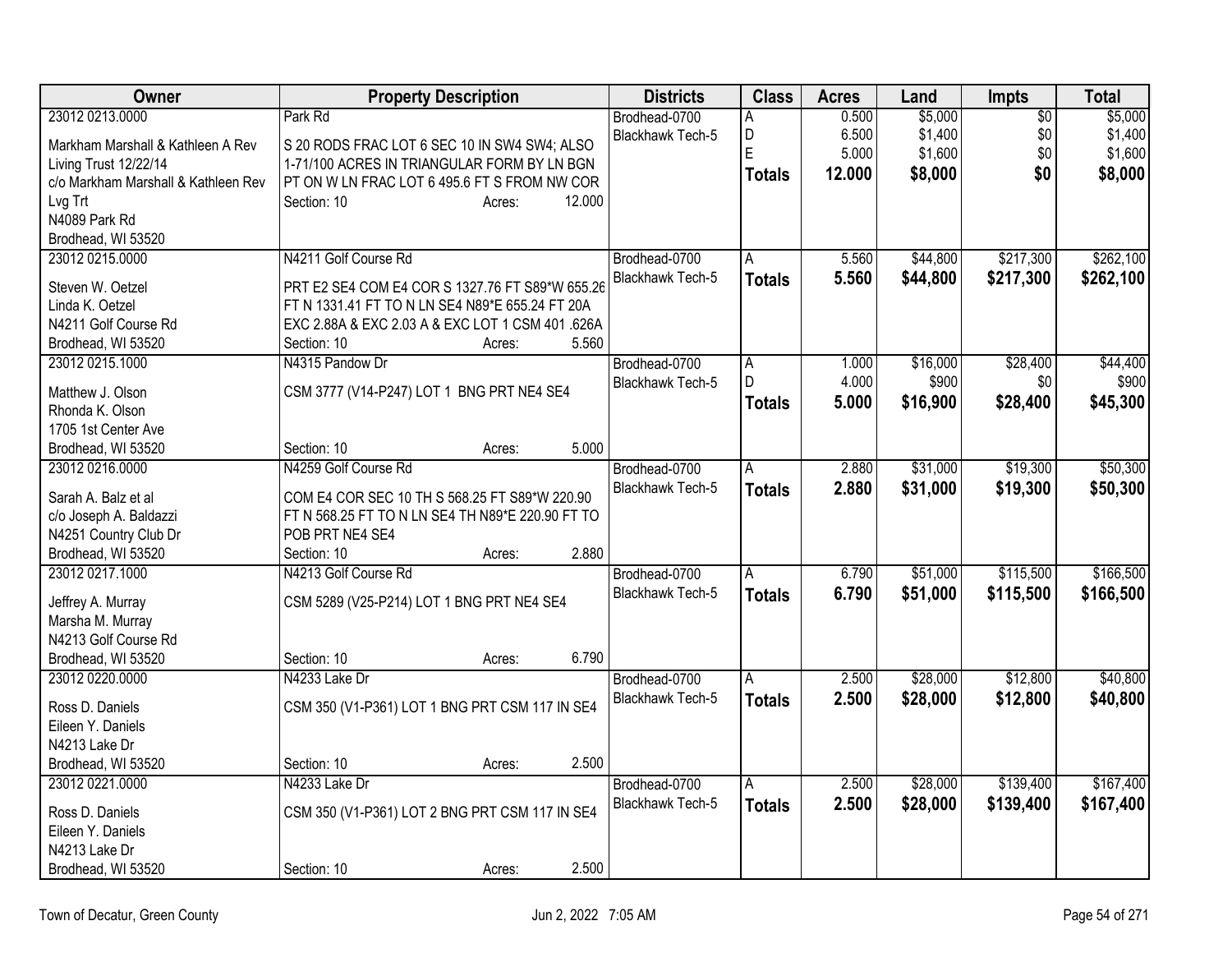| Owner                                 |                                                                    | <b>Property Description</b> |        | <b>Districts</b>        | <b>Class</b>  | <b>Acres</b> | Land     | <b>Impts</b> | <b>Total</b> |
|---------------------------------------|--------------------------------------------------------------------|-----------------------------|--------|-------------------------|---------------|--------------|----------|--------------|--------------|
| 23012 0222.0000                       | N4213 Lake Dr                                                      |                             |        | Brodhead-0700           | A             | 5.000        | \$42,000 | \$203,400    | \$245,400    |
| Ross D. Daniels                       | CSM 350 (V1-P361) LOT 3 BNG PRT CSM 117 IN SE4                     |                             |        | Blackhawk Tech-5        | <b>Totals</b> | 5.000        | \$42,000 | \$203,400    | \$245,400    |
| Eileen Y. Daniels                     |                                                                    |                             |        |                         |               |              |          |              |              |
| N4213 Lake Dr                         |                                                                    |                             |        |                         |               |              |          |              |              |
| Brodhead, WI 53520                    | Section: 10                                                        | Acres:                      | 5.000  |                         |               |              |          |              |              |
| 23012 0223.0000                       | N4275 Lake Dr                                                      |                             |        | Brodhead-0700           | A             | 5.000        | \$42,000 | \$178,000    | \$220,000    |
| Michael J. Sheafor                    | CSM 130 (V1-P130) LOT 1 BNG PRT NW4 SE4                            |                             |        | Blackhawk Tech-5        | <b>Totals</b> | 5.000        | \$42,000 | \$178,000    | \$220,000    |
| N4275 Lake Dr                         |                                                                    |                             |        |                         |               |              |          |              |              |
| Brodhead, WI 53520                    |                                                                    |                             |        |                         |               |              |          |              |              |
|                                       | Section: 10                                                        | Acres:                      | 5.000  |                         |               |              |          |              |              |
| 23012 0224.0000                       | N4255 Lake Dr                                                      |                             |        | Brodhead-0700           | A             | 3.610        | \$35,100 | \$197,000    | \$232,100    |
|                                       |                                                                    |                             |        | Blackhawk Tech-5        | <b>Totals</b> | 3.610        | \$35,100 | \$197,000    | \$232,100    |
| James Kalscheur<br>N4255 Lake Dr      | CSM 130 (V1-P130) LOT 2 BNG PRT NW4 SE4 SUBJ<br><b>TO EASEMENT</b> |                             |        |                         |               |              |          |              |              |
| Brodhead, WI 53520                    |                                                                    |                             |        |                         |               |              |          |              |              |
|                                       | Section: 10                                                        | Acres:                      | 3.610  |                         |               |              |          |              |              |
| 23012 0225.0000                       | W1038 North Dr                                                     |                             |        | Brodhead-0700           | A             | 5.000        | \$42,000 | \$234,800    | \$276,800    |
|                                       |                                                                    |                             |        | <b>Blackhawk Tech-5</b> | <b>Totals</b> | 5.000        | \$42,000 | \$234,800    | \$276,800    |
| James E. Nowicki                      | CSM 2666 (V9-P159) LOT 3 BNG PRT LOT 1 CSM 437<br>IN NW4 SE4       |                             |        |                         |               |              |          |              |              |
| Helen J. Nowicki<br>W1038 North Dr    |                                                                    |                             |        |                         |               |              |          |              |              |
| Brodhead, WI 53520                    | Section: 10                                                        | Acres:                      | 5.000  |                         |               |              |          |              |              |
| 23012 0225.1000                       | N4268 Lake Dr                                                      |                             |        | Brodhead-0700           | A             | 10.340       | \$68,000 | \$163,100    | \$231,100    |
|                                       |                                                                    |                             |        | Blackhawk Tech-5        | <b>Totals</b> | 10.340       | \$68,000 | \$163,100    | \$231,100    |
| James F. Durkin                       | CSM 2666 (V9-P159) LOT 1 BNG PRT NW4 SE4                           |                             |        |                         |               |              |          |              |              |
| Nyla H. Durkin                        |                                                                    |                             |        |                         |               |              |          |              |              |
| N4268 Lake Dr                         | Section: 10                                                        |                             | 10.340 |                         |               |              |          |              |              |
| Brodhead, WI 53520<br>23012 0225.2000 | W1022 North Dr                                                     | Acres:                      |        | Brodhead-0700           | A             | 5.000        | \$42,000 | \$329,100    | \$371,100    |
|                                       |                                                                    |                             |        | Blackhawk Tech-5        |               | 5.000        | \$42,000 | \$329,100    | \$371,100    |
| Bradley J. Clint                      | CSM 2666 (V9-P159) LOT 2 BNG PRT NW4 SE4 (INCL                     |                             |        |                         | <b>Totals</b> |              |          |              |              |
| Cynthia A. Clint                      | EASEMENT)                                                          |                             |        |                         |               |              |          |              |              |
| W1022 North Dr                        |                                                                    |                             |        |                         |               |              |          |              |              |
| Brodhead, WI 53520                    | Section: 10                                                        | Acres:                      | 5.000  |                         |               |              |          |              |              |
| 23012 0226.0000                       | N4298 Pandow Dr                                                    |                             |        | Brodhead-0700           | A             | 0.700        | \$12,000 | \$182,400    | \$194,400    |
| Kim K. Kreif                          | PANDOW ESTATESLOT 1 BNG PRT LOT 2 CSM 437                          |                             |        | Blackhawk Tech-5        | <b>Totals</b> | 0.700        | \$12,000 | \$182,400    | \$194,400    |
| N4298 Pandow Dr                       | (V1- P453) PRT NE4 SE4                                             |                             |        |                         |               |              |          |              |              |
| Brodhead, WI 53520                    |                                                                    |                             |        |                         |               |              |          |              |              |
|                                       | Section: 10                                                        | Acres:                      | 0.700  |                         |               |              |          |              |              |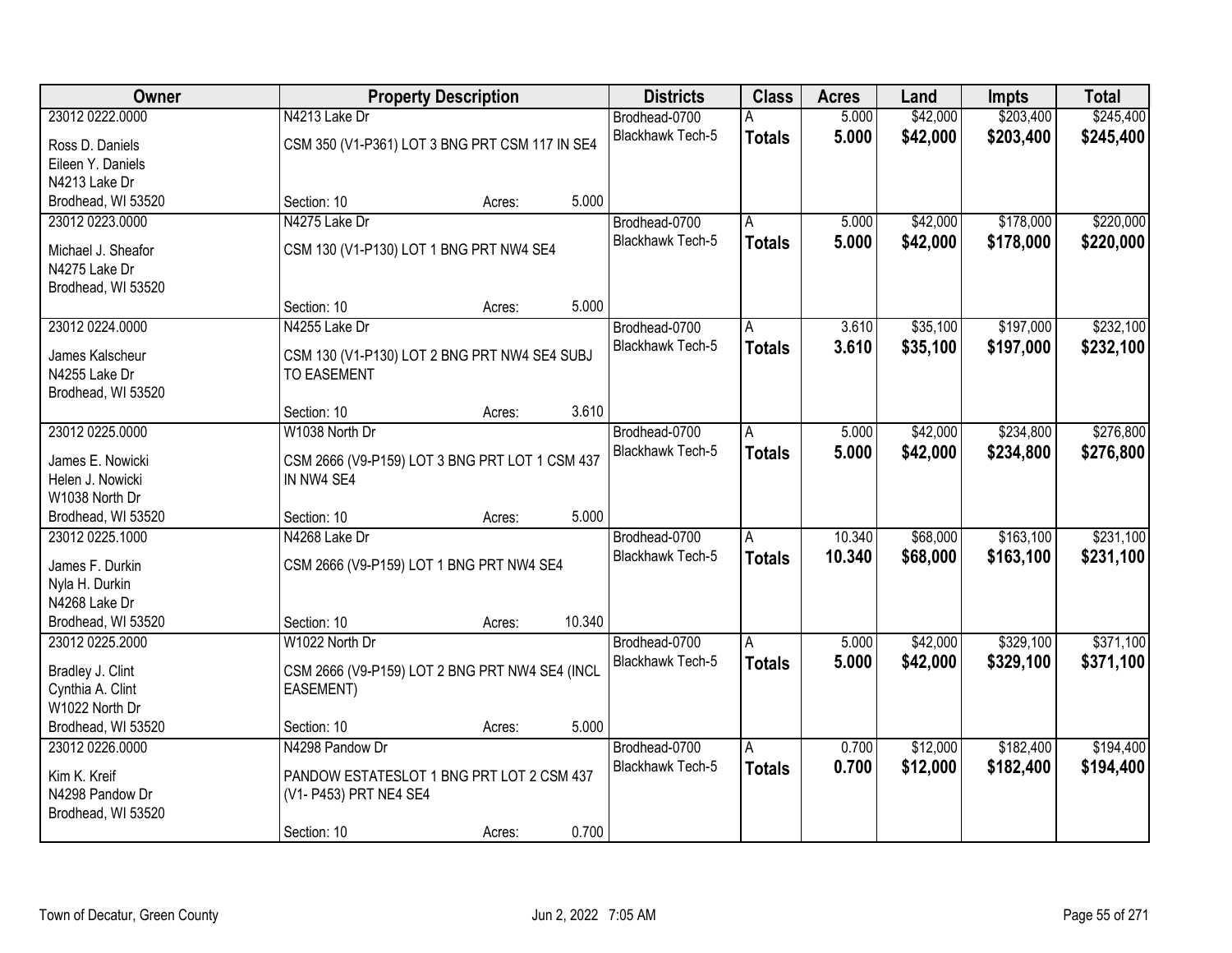| Owner                                       |                                                               | <b>Property Description</b> |       | <b>Districts</b>        | <b>Class</b>  | <b>Acres</b> | Land     | <b>Impts</b>    | <b>Total</b> |
|---------------------------------------------|---------------------------------------------------------------|-----------------------------|-------|-------------------------|---------------|--------------|----------|-----------------|--------------|
| 23012 0226.0100                             | W972 James Ct                                                 |                             |       | Brodhead-0700           |               | 1.501        | \$20,000 | \$204,400       | \$224,400    |
| Jonathon M. Plast                           | CSM 3614 (V13-P290) LOT 10 BNG PRT LOT 2 CSM                  |                             |       | <b>Blackhawk Tech-5</b> | <b>Totals</b> | 1.501        | \$20,000 | \$204,400       | \$224,400    |
| Beth A. Plast                               | 437 IN N2 SE4                                                 |                             |       |                         |               |              |          |                 |              |
| W972 James Ct                               |                                                               |                             |       |                         |               |              |          |                 |              |
| Brodhead, WI 53520                          | Section: 10                                                   | Acres:                      | 1.501 |                         |               |              |          |                 |              |
| 23012 0226.0200                             | W968 James Ct                                                 |                             |       | Brodhead-0700           | A             | 1.501        | \$20,000 | \$177,300       | \$197,300    |
|                                             |                                                               |                             |       | Blackhawk Tech-5        | <b>Totals</b> | 1.501        | \$20,000 | \$177,300       | \$197,300    |
| Ricky A. Christensen<br>Mary L. Christensen | CSM 3614 (V13-P290) LOT 11 BNG LOT 11 CSM 2437<br>PRT NE4 SE4 |                             |       |                         |               |              |          |                 |              |
| W968 James Ct                               |                                                               |                             |       |                         |               |              |          |                 |              |
| Brodhead, WI 53520                          | Section: 10                                                   | Acres:                      | 1.501 |                         |               |              |          |                 |              |
| 23012 0226.0300                             | N4240 Pandow Dr                                               |                             |       | Brodhead-0700           | l A           | 0.751        | \$12,500 | \$168,400       | \$180,900    |
|                                             |                                                               |                             |       | Blackhawk Tech-5        | <b>Totals</b> | 0.751        | \$12,500 | \$168,400       | \$180,900    |
| Warren V. Sturdevant                        | CSM 2437 (V8-P174) LOT 12 BNG PRT LOT 2 CSM                   |                             |       |                         |               |              |          |                 |              |
| Suzanne E. Sturdevant                       | 437 IN N2 SE4                                                 |                             |       |                         |               |              |          |                 |              |
| N4240 Pandow Dr                             |                                                               |                             | 0.751 |                         |               |              |          |                 |              |
| Brodhead, WI 53520<br>23012 0226.0400       | Section: 10<br>W969 James Ct                                  | Acres:                      |       | Brodhead-0700           | A             | 1.501        | \$20,000 | \$203,900       | \$223,900    |
|                                             |                                                               |                             |       | Blackhawk Tech-5        |               | 1.501        |          |                 |              |
| Nikolai A. Wahl                             | CSM 2437 (V8-P174) LOT 13 BNG PRT LOT 2 CSM                   |                             |       |                         | <b>Totals</b> |              | \$20,000 | \$203,900       | \$223,900    |
| Carrie A. Wahl                              | 437 IN NE4 SE4                                                |                             |       |                         |               |              |          |                 |              |
| W969 James Ct                               |                                                               |                             |       |                         |               |              |          |                 |              |
| Brodhead, WI 53520                          | Section: 10                                                   | Acres:                      | 1.501 |                         |               |              |          |                 |              |
| 23012 0226.0500                             |                                                               |                             |       | Brodhead-0700           | X4            | 2.000        | \$0      | $\overline{50}$ | \$0          |
| Town of Decatur                             | PANDOW DR (CSM 1427, V4- P391) & JAMES CT                     |                             |       | Blackhawk Tech-5        | <b>Totals</b> | 2.000        | \$0      | \$0             | \$0          |
| PO Box 333                                  | (CSM 2437 V8-P174) & PRT LOT 2 CSM 437 (V1-P453)              |                             |       |                         |               |              |          |                 |              |
| 1408 14th St                                | BNG PRT NE4 SE4 FOR ROAD PURPOSES EXEMPT                      |                             |       |                         |               |              |          |                 |              |
| Brodhead, WI 53520                          | Section: 10                                                   | Acres:                      | 2.000 |                         |               |              |          |                 |              |
| 23012 0226.0600                             | N4313 Pandow Dr                                               |                             |       | Brodhead-0700           | A             | 0.890        | \$13,900 | \$167,800       | \$181,700    |
| Kurt A. Gehringer                           | CSM 2688 (V9-P192) LOT 1 BNG PRT NE4 SE4                      |                             |       | Blackhawk Tech-5        | <b>Totals</b> | 0.890        | \$13,900 | \$167,800       | \$181,700    |
| Bonnie J. Gehringer                         |                                                               |                             |       |                         |               |              |          |                 |              |
| N4313 Pandow Dr                             |                                                               |                             |       |                         |               |              |          |                 |              |
| Brodhead, WI 53520                          | Section: 10                                                   | Acres:                      | 0.890 |                         |               |              |          |                 |              |
| 23012 0226.0700                             | N4305 Pandow Dr                                               |                             |       | Brodhead-0700           | Α             | 0.700        | \$12,000 | \$168,800       | \$180,800    |
| Travis R. Coplien                           | CSM 2688 (V9-P192) LOT 2 BNG PRT NE4 SE4                      |                             |       | <b>Blackhawk Tech-5</b> | <b>Totals</b> | 0.700        | \$12,000 | \$168,800       | \$180,800    |
| N4305 Pandow Dr                             |                                                               |                             |       |                         |               |              |          |                 |              |
| Brodhead, WI 53520                          |                                                               |                             |       |                         |               |              |          |                 |              |
|                                             | Section: 10                                                   | Acres:                      | 0.700 |                         |               |              |          |                 |              |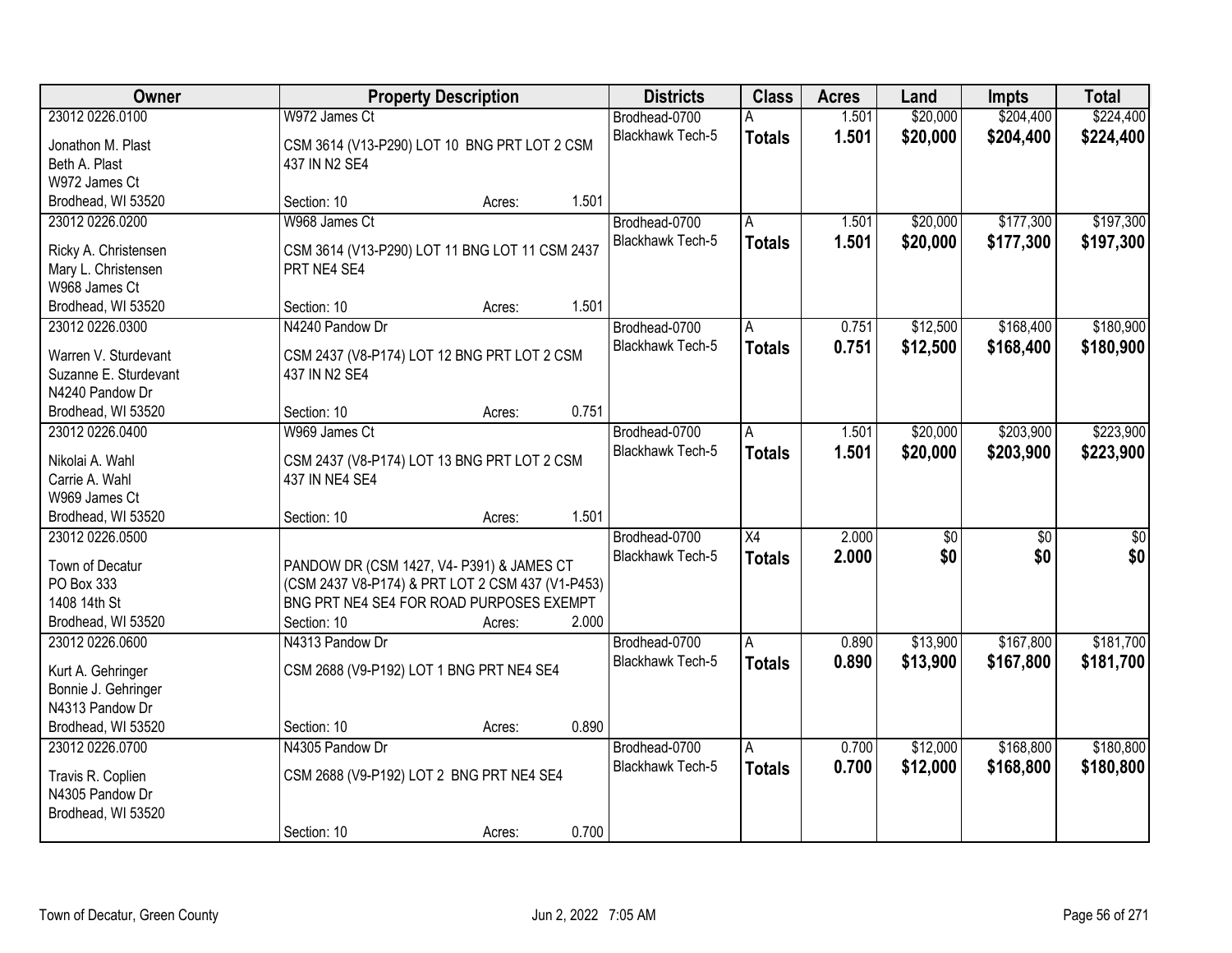| Owner                                  | <b>Property Description</b>                |        |       | <b>Districts</b>        | <b>Class</b>   | <b>Acres</b> | Land     | <b>Impts</b> | <b>Total</b> |
|----------------------------------------|--------------------------------------------|--------|-------|-------------------------|----------------|--------------|----------|--------------|--------------|
| 23012 0226.0800                        | N4317 Pandow Dr                            |        |       | Brodhead-0700           |                | 0.800        | \$13,000 | \$159,600    | \$172,600    |
| Greg M. Rude                           | PANDOW ESTATES LOT 2 BNG PRT LOT 2 CSM 437 |        |       | Blackhawk Tech-5        | <b>Totals</b>  | 0.800        | \$13,000 | \$159,600    | \$172,600    |
| Carolyn J. Rude                        | (V1- P453) IN NE4 SE4                      |        |       |                         |                |              |          |              |              |
| N4317 Pandow Dr                        |                                            |        |       |                         |                |              |          |              |              |
| Brodhead, WI 53520                     | Section: 10                                | Acres: | 0.800 |                         |                |              |          |              |              |
| 23012 0226.1000                        | W966 North Dr                              |        |       | Brodhead-0700           | A              | 1.501        | \$20,000 | \$180,100    | \$200,100    |
|                                        |                                            |        |       | Blackhawk Tech-5        | <b>Totals</b>  | 1.501        | \$20,000 | \$180,100    | \$200,100    |
| Rehm Irrevocable Trust Dated 1/20/201! | CSM 1426 (V4-P389) LOT 1 BNG PRT NE4 SE4   |        |       |                         |                |              |          |              |              |
| c/o Rehm Irrevocable Trust             |                                            |        |       |                         |                |              |          |              |              |
| Jonathan N & Linda J Rehm Trus         |                                            |        | 1.501 |                         |                |              |          |              |              |
| W966 North Dr<br>Brodhead, WI 53520    | Section: 10                                | Acres: |       |                         |                |              |          |              |              |
| 23012 0226.2000                        | W970 North Dr                              |        |       | Brodhead-0700           | A              | 0.751        | \$12,500 | \$165,800    | \$178,300    |
|                                        |                                            |        |       | <b>Blackhawk Tech-5</b> |                | 0.751        |          |              |              |
| Fisher William K and Melinda A         | CSM 1426 (V4-P389) LOT 2 BNG PRT NE4 SE4   |        |       |                         | <b>Totals</b>  |              | \$12,500 | \$165,800    | \$178,300    |
| Revocable Trust Dated 8/               |                                            |        |       |                         |                |              |          |              |              |
| c/o Fisher William K and Melinda A Rev |                                            |        |       |                         |                |              |          |              |              |
| Trust                                  | Section: 10                                | Acres: | 0.751 |                         |                |              |          |              |              |
| W970 North Dr                          |                                            |        |       |                         |                |              |          |              |              |
| Brodhead, WI 53520                     |                                            |        |       |                         |                |              |          |              |              |
| 23012 0226.3000                        | N4222 Pandow Dr                            |        |       | Brodhead-0700           | $\overline{A}$ | 0.751        | \$12,500 | \$149,100    | \$161,600    |
| Michael J. Krupke                      | CSM 1426 (V4-P389) LOT 3 BNG PRT NE4 SE4   |        |       | Blackhawk Tech-5        | <b>Totals</b>  | 0.751        | \$12,500 | \$149,100    | \$161,600    |
| Robin L. Krupke                        |                                            |        |       |                         |                |              |          |              |              |
| N4222 Pandow Dr                        |                                            |        |       |                         |                |              |          |              |              |
| Brodhead, WI 53520                     | Section: 10                                | Acres: | 0.751 |                         |                |              |          |              |              |
| 23012 0226.4000                        | W986 North Dr                              |        |       | Brodhead-0700           | $\overline{A}$ | 1.501        | \$20,000 | \$154,800    | \$174,800    |
|                                        |                                            |        |       | Blackhawk Tech-5        | <b>Totals</b>  | 1.501        | \$20,000 | \$154,800    | \$174,800    |
| James D. Beyer                         | CSM 1427 (V4-P391) LOT 4 BNG PRT NE4 SE4   |        |       |                         |                |              |          |              |              |
| Sheryl M. Beyer                        |                                            |        |       |                         |                |              |          |              |              |
| W986 North Dr                          | Section: 10                                |        | 1.501 |                         |                |              |          |              |              |
| Brodhead, WI 53520<br>23012 0226.5000  | N4235 Pandow Dr                            | Acres: |       |                         |                | 0.900        | \$14,000 | \$163,200    | \$177,200    |
|                                        |                                            |        |       | Brodhead-0700           | A              |              |          |              |              |
| Christopher J. Collins                 | CSM 1427 (V4-P391) LOT 5 BNG PRT NE4 SE4   |        |       | Blackhawk Tech-5        | <b>Totals</b>  | 0.900        | \$14,000 | \$163,200    | \$177,200    |
| Beth M. Collins                        |                                            |        |       |                         |                |              |          |              |              |
| N4235 Pandow Dr                        |                                            |        |       |                         |                |              |          |              |              |
| Brodhead, WI 53520                     | Section: 10                                | Acres: | 0.900 |                         |                |              |          |              |              |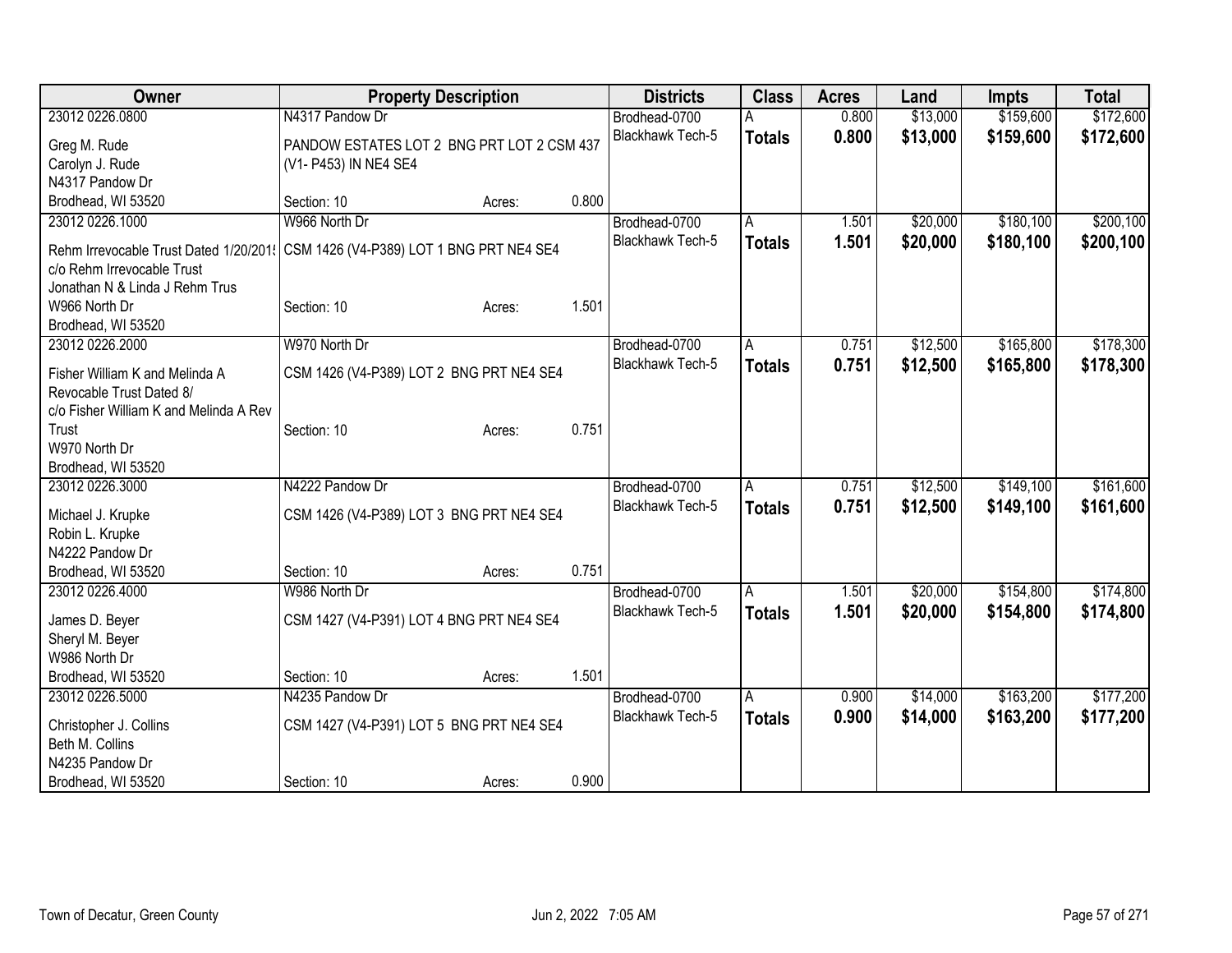| Owner                | <b>Property Description</b>                    |        |       | <b>Districts</b>        | <b>Class</b>  | <b>Acres</b> | Land     | <b>Impts</b> | <b>Total</b> |
|----------------------|------------------------------------------------|--------|-------|-------------------------|---------------|--------------|----------|--------------|--------------|
| 23012 0226.6000      | N4255 Pandow Dr                                |        |       | Brodhead-0700           | A             | 1.501        | \$20,000 | \$198,800    | \$218,800    |
| Irving W. Case       | CSM 1427 (V4-P391) LOT 6 BNG PRT NE4 SE4       |        |       | Blackhawk Tech-5        | <b>Totals</b> | 1.501        | \$20,000 | \$198,800    | \$218,800    |
| Beverly K. Case      |                                                |        |       |                         |               |              |          |              |              |
| N4255 Pandow Dr      |                                                |        |       |                         |               |              |          |              |              |
| Brodhead, WI 53520   | Section: 10                                    | Acres: | 1.501 |                         |               |              |          |              |              |
| 23012 0226.7000      | N4295 Pandow Dr                                |        |       | Brodhead-0700           | Α             | 1.700        | \$21,600 | \$228,300    | \$249,900    |
|                      |                                                |        |       | <b>Blackhawk Tech-5</b> | <b>Totals</b> | 1.700        | \$21,600 | \$228,300    | \$249,900    |
| James K. Pandow      | CSM 2688 (V9-P192) LOT 3 BNG PRT NE4 SE4       |        |       |                         |               |              |          |              |              |
| N4295 Pandow Dr      |                                                |        |       |                         |               |              |          |              |              |
| Brodhead, WI 53520   |                                                |        | 1.700 |                         |               |              |          |              |              |
|                      | Section: 10                                    | Acres: |       |                         |               |              |          |              |              |
| 23012 0226.7100      | N4275 Pandow Dr                                |        |       | Brodhead-0700           | A             | 0.930        | \$14,300 | \$197,900    | \$212,200    |
| Michael Bavuso       | CSM 2688 (V9-P192) LOT 4 BNG PRT NE4 SE4       |        |       | Blackhawk Tech-5        | <b>Totals</b> | 0.930        | \$14,300 | \$197,900    | \$212,200    |
| Yvonne Bavuso        |                                                |        |       |                         |               |              |          |              |              |
| N4275 Pandow Dr      |                                                |        |       |                         |               |              |          |              |              |
| Brodhead, WI 53520   | Section: 10                                    | Acres: | 0.930 |                         |               |              |          |              |              |
| 23012 0227.0000      | Golf Course Rd                                 |        |       | Brodhead-0700           | A             | 1.377        | \$19,000 | \$0          | \$19,000     |
| Delyle D. Davenport  | CSM 93 (V1-P93) PRT LOT 1 BNG PRT SE4 SE4 (PRT |        |       | Blackhawk Tech-5        | <b>Totals</b> | 1.377        | \$19,000 | \$0          | \$19,000     |
| Janice M. Davenport  | CSM IN SEC 15 NE4)                             |        |       |                         |               |              |          |              |              |
| N4075 Golf Course Rd |                                                |        |       |                         |               |              |          |              |              |
| Brodhead, WI 53520   | Section: 10                                    | Acres: | 1.377 |                         |               |              |          |              |              |
| 23012 0228.0000      | N4166 Pine St                                  |        |       | Brodhead-0700           | A             | 2.080        | \$24,600 | \$290,300    | \$314,900    |
|                      |                                                |        |       | Blackhawk Tech-5        | <b>Totals</b> | 2.080        | \$24,600 | \$290,300    | \$314,900    |
| Ryan J. Pinnow       | CSM 557 (V2-P92) LOT 1 BNG PRT CSM 161 IN SE4  |        |       |                         |               |              |          |              |              |
| Krista M. Pinnow     | SE4                                            |        |       |                         |               |              |          |              |              |
| N4166 Pine St        |                                                |        |       |                         |               |              |          |              |              |
| Brodhead, WI 53520   | Section: 10                                    | Acres: | 2.080 |                         |               |              |          |              |              |
| 23012 0229.0000      | N4156 Pine St                                  |        |       | Brodhead-0700           | A             | 1.550        | \$20,400 | \$302,300    | \$322,700    |
| Jamie A. Swan        | CSM 557 (V2-P92) LOT 2 BNG PRT CSM 161 IN SE4  |        |       | Blackhawk Tech-5        | <b>Totals</b> | 1.550        | \$20,400 | \$302,300    | \$322,700    |
| Jessica E. Swan      | SE4                                            |        |       |                         |               |              |          |              |              |
| N4156 Pine St        |                                                |        |       |                         |               |              |          |              |              |
| Brodhead, WI 53520   | Section: 10                                    | Acres: | 1.550 |                         |               |              |          |              |              |
| 23012 0230.0400      | N4148 Pine St                                  |        |       | Brodhead-0700           | B             | 0.775        | \$13,900 | \$177,600    | \$191,500    |
| James K. Pandow      | CSM 2431 (V8-P168) LOT 1 BNG PRT SE4 SE4, FKA  |        |       | <b>Blackhawk Tech-5</b> | <b>Totals</b> | 0.775        | \$13,900 | \$177,600    | \$191,500    |
| Gale F. Pandow       | PRT LOT 3 CSM 557                              |        |       |                         |               |              |          |              |              |
| N4295 Pandow Dr      |                                                |        |       |                         |               |              |          |              |              |
| Brodhead, WI 53520   | Section: 10                                    | Acres: | 0.775 |                         |               |              |          |              |              |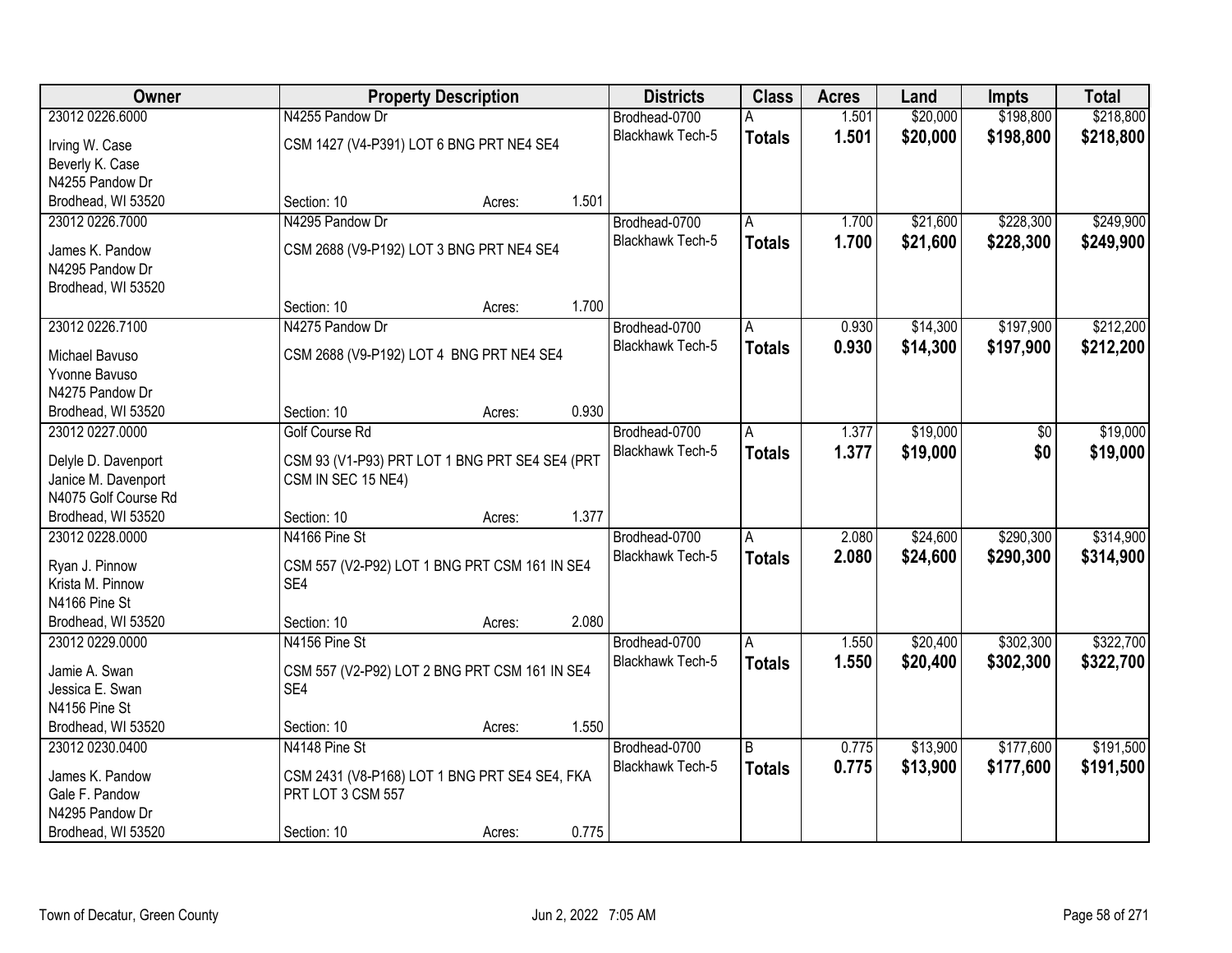| Owner                 |                                                 | <b>Property Description</b> |       | <b>Districts</b>        | <b>Class</b>  | <b>Acres</b> | Land     | <b>Impts</b>    | <b>Total</b> |
|-----------------------|-------------------------------------------------|-----------------------------|-------|-------------------------|---------------|--------------|----------|-----------------|--------------|
| 23012 0230.1100       | N4144 Pine St                                   |                             |       | Brodhead-0700           | B             | 0.775        | \$13,900 | \$177,600       | \$191,500    |
| James K. Pandow       | CSM 2431 (V8-P168) LOT 2 BNG PRT SE4 SE4, FKA   |                             |       | Blackhawk Tech-5        | <b>Totals</b> | 0.775        | \$13,900 | \$177,600       | \$191,500    |
| Gale F. Pandow        | PRT LOT 3 CSM 557                               |                             |       |                         |               |              |          |                 |              |
| N4295 Pandow Dr       |                                                 |                             |       |                         |               |              |          |                 |              |
| Brodhead, WI 53520    | Section: 10                                     | Acres:                      | 0.775 |                         |               |              |          |                 |              |
| 23012 0231.0000       | N4192 Pine St                                   |                             |       | Brodhead-0700           | A             | 1.950        | \$23,600 | \$153,000       | \$176,600    |
|                       |                                                 |                             |       | <b>Blackhawk Tech-5</b> | <b>Totals</b> | 1.950        | \$23,600 | \$153,000       | \$176,600    |
| Phillip E. Brooks     | CSM 451 (V1-P468) LOT 1 BNG PRT SE4 SEC 10, PRT |                             |       |                         |               |              |          |                 |              |
| Karen L. Brooks       | CSM 161 V1-P164)                                |                             |       |                         |               |              |          |                 |              |
| N4192 Pine St         |                                                 |                             |       |                         |               |              |          |                 |              |
| Brodhead, WI 53520    | Section: 10                                     | Acres:                      | 1.950 |                         |               |              |          |                 |              |
| 23012 0232.0000       | N4177 Golf Course Rd                            |                             |       | Brodhead-0700           | A             | 2.550        | \$28,400 | \$184,200       | \$212,600    |
| Jeremy J. Bennett     | CSM 367 (V1-P380) LOT 1 PRT SE4 SE4 BNG PRT     |                             |       | Blackhawk Tech-5        | <b>Totals</b> | 2.550        | \$28,400 | \$184,200       | \$212,600    |
| Michelle L. Bennett   | CSM 161 V1-P164)                                |                             |       |                         |               |              |          |                 |              |
| N4177 Golf Course Rd  |                                                 |                             |       |                         |               |              |          |                 |              |
| Brodhead, WI 53520    | Section: 10                                     | Acres:                      | 2.550 |                         |               |              |          |                 |              |
| 23012 0233.0000       | Golf Course Rd                                  |                             |       | Brodhead-0700           | A             | 0.760        | \$12,600 | \$0             | \$12,600     |
|                       |                                                 |                             |       | <b>Blackhawk Tech-5</b> | <b>Totals</b> | 0.760        | \$12,600 | \$0             | \$12,600     |
| Robert A. Costello    | CSM 1626 (V5-P158) LOT 1 BNG PRT SE4 SE4        |                             |       |                         |               |              |          |                 |              |
| Elizabeth M. Costello |                                                 |                             |       |                         |               |              |          |                 |              |
| 1403 84th St          |                                                 |                             |       |                         |               |              |          |                 |              |
| Kenosha, WI 53143     | Section: 10                                     | Acres:                      | 0.760 |                         |               |              |          |                 |              |
| 23012 0233.0100       | N4151 Golf Course Rd                            |                             |       | Brodhead-0700           | Α             | 0.750        | \$12,500 | \$158,600       | \$171,100    |
| Todd M. Bescup        | CSM 1626 (V5-P158) LOT 2 BNG PRT SE4 SE4        |                             |       | Blackhawk Tech-5        | <b>Totals</b> | 0.750        | \$12,500 | \$158,600       | \$171,100    |
| Elaine I. Bescup      |                                                 |                             |       |                         |               |              |          |                 |              |
| N4151 Golf Course Rd  |                                                 |                             |       |                         |               |              |          |                 |              |
| Brodhead, WI 53520    | Section: 10                                     | Acres:                      | 0.750 |                         |               |              |          |                 |              |
| 23012 0233.0200       | Golf Course Rd                                  |                             |       | Brodhead-0700           | A             | 0.740        | \$12,400 | $\overline{60}$ | \$12,400     |
|                       |                                                 |                             |       | Blackhawk Tech-5        | <b>Totals</b> | 0.740        | \$12,400 | \$0             | \$12,400     |
| Todd M. Bescup        | CSM 1626 (V5-P158) LOT 3 BNG PRT SE4 SE4        |                             |       |                         |               |              |          |                 |              |
| Elaine I. Bescup      |                                                 |                             |       |                         |               |              |          |                 |              |
| N4151 Golf Course Rd  |                                                 |                             |       |                         |               |              |          |                 |              |
| Brodhead, WI 53520    | Section: 10                                     | Acres:                      | 0.740 |                         |               |              |          |                 |              |
| 23012 0234.0000       | N4142 Pine St                                   |                             |       | Brodhead-0700           | A             | 0.775        | \$4,000  | \$116,100       | \$120,100    |
| Edwin G. Sayles       | COUNTRYSIDE CONDOMINIUMUNIT 5, BLDG 1 BNG       |                             |       | Blackhawk Tech-5        | <b>Totals</b> | 0.775        | \$4,000  | \$116,100       | \$120,100    |
| Diane L. Sayles       | PRT CSM 3764 IN SE4 SE4                         |                             |       |                         |               |              |          |                 |              |
| N4142 Pine St Unit 5  |                                                 |                             |       |                         |               |              |          |                 |              |
| Brodhead, WI 53520    | Section: 10                                     | Acres:                      | 0.775 |                         |               |              |          |                 |              |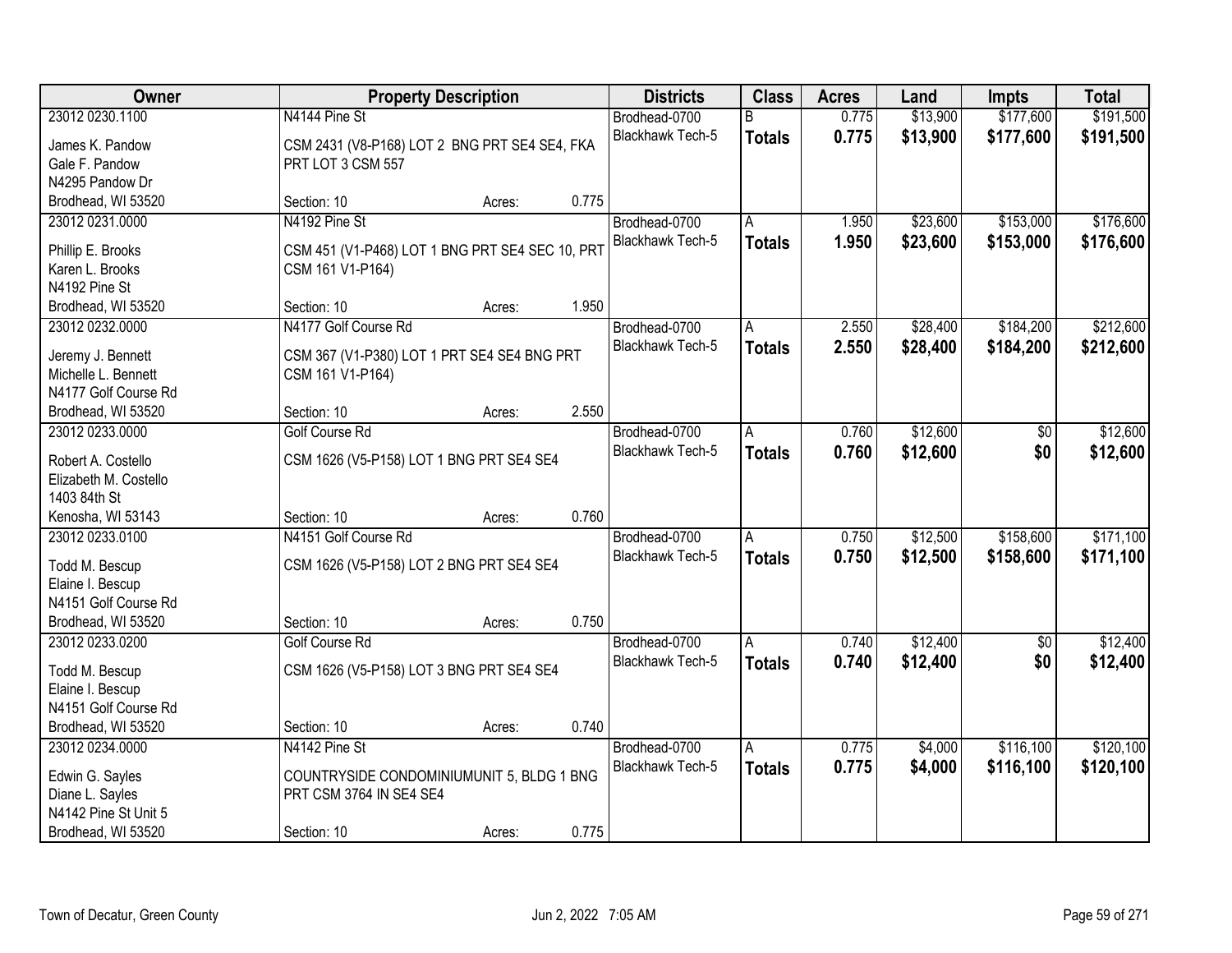| <b>Owner</b>                      |                                            | <b>Property Description</b> |       | <b>Districts</b>        | <b>Class</b>  | <b>Acres</b> | Land    | <b>Impts</b> | <b>Total</b> |
|-----------------------------------|--------------------------------------------|-----------------------------|-------|-------------------------|---------------|--------------|---------|--------------|--------------|
| 23012 0234.0100                   | N4142 Pine St                              |                             |       | Brodhead-0700           |               | 0.000        | \$4,000 | \$117,500    | \$121,500    |
| Pamela E. Govert                  | COUNTRYSIDE CONDOMIMIUMUNIT 1 - BUILDING 1 |                             |       | Blackhawk Tech-5        | <b>Totals</b> | 0.000        | \$4,000 | \$117,500    | \$121,500    |
| N4142 Pine St Unit 1              | BNG PRT LOT 2 CSM 3764                     |                             |       |                         |               |              |         |              |              |
| Brodhead, WI 53520                |                                            |                             |       |                         |               |              |         |              |              |
|                                   | Section: 10                                | Acres:                      | 0.000 |                         |               |              |         |              |              |
| 23012 0234.0200                   | N4142 Pine St                              |                             |       | Brodhead-0700           | A             | 0.000        | \$4,000 | \$110,000    | \$114,000    |
|                                   |                                            |                             |       | Blackhawk Tech-5        | <b>Totals</b> | 0.000        | \$4,000 | \$110,000    | \$114,000    |
| James K. Pandow                   | COUNTRYSIDE CONDOMINIUM UNIT 2 BLDG 1 BNG  |                             |       |                         |               |              |         |              |              |
| Gale F. Pandow<br>N4295 Pandow Dr | PRT CSM 3764 & PRT SE4 SE4                 |                             |       |                         |               |              |         |              |              |
|                                   | Section: 10                                |                             | 0.000 |                         |               |              |         |              |              |
| Brodhead, WI 53520                |                                            | Acres:                      |       |                         |               |              |         |              |              |
| 23012 0234.0300                   | N4142 Pine St                              |                             |       | Brodhead-0700           | A             | 0.000        | \$4,000 | \$110,000    | \$114,000    |
| James K. Pandow                   | COUNTRYSIDE CONDOMINIUM UNIT 3 BLDG 1 BNG  |                             |       | Blackhawk Tech-5        | <b>Totals</b> | 0.000        | \$4,000 | \$110,000    | \$114,000    |
| Gale F. Pandow                    | PRT CSM 3764 & PRT SE4 SE4                 |                             |       |                         |               |              |         |              |              |
| N4295 Pandow Dr                   |                                            |                             |       |                         |               |              |         |              |              |
| Brodhead, WI 53520                | Section: 10                                | Acres:                      | 0.000 |                         |               |              |         |              |              |
| 23012 0234.0400                   | N4142 Pine St                              |                             |       | Brodhead-0700           | A             | 0.000        | \$4,000 | \$110,000    | \$114,000    |
|                                   |                                            |                             |       | <b>Blackhawk Tech-5</b> | <b>Totals</b> | 0.000        | \$4,000 | \$110,000    | \$114,000    |
| James K. Pandow                   | COUNTRYSIDE CONDOMINIUM UNIT 4 BLDG 1 BNG  |                             |       |                         |               |              |         |              |              |
| Gale F. Pandow                    | PRT CSM 3764 & PRT SE4 SE4                 |                             |       |                         |               |              |         |              |              |
| N4295 Pandow Dr                   |                                            |                             | 0.000 |                         |               |              |         |              |              |
| Brodhead, WI 53520                | Section: 10                                | Acres:                      |       |                         |               |              |         |              |              |
| 23012 0234.1000                   | N4140 Pine St                              |                             |       | Brodhead-0700           | A             | 0.775        | \$4,000 | \$110,000    | \$114,000    |
| James K. Pandow                   | COUNTRYSIDE CONDOMINIUM UNIT 2 BLDG 2 BNG  |                             |       | Blackhawk Tech-5        | <b>Totals</b> | 0.775        | \$4,000 | \$110,000    | \$114,000    |
| Gale F. Pandow                    | PRT CSM 3764 & PRT SE4 SE4                 |                             |       |                         |               |              |         |              |              |
| N4295 Pandow Dr                   |                                            |                             |       |                         |               |              |         |              |              |
| Brodhead, WI 53520                | Section: 10                                | Acres:                      | 0.775 |                         |               |              |         |              |              |
| 23012 0234.1100                   | N4140 Pine St                              |                             |       | Brodhead-0700           | A             | 0.000        | \$4,000 | \$126,800    | \$130,800    |
|                                   |                                            |                             |       | Blackhawk Tech-5        | <b>Totals</b> | 0.000        | \$4,000 | \$126,800    | \$130,800    |
| Joellyn C. Marden                 | COUNTRYSIDE CONDOMINIUMUNIT 1, BLDG 2 BNG  |                             |       |                         |               |              |         |              |              |
| N4140 Pine Street Bldg 2 Unit     | PRT LOT 1 CSM 3764 (V14-P226)              |                             |       |                         |               |              |         |              |              |
| Brodhead, WI 53520                |                                            |                             |       |                         |               |              |         |              |              |
|                                   | Section: 10                                | Acres:                      | 0.000 |                         |               |              |         |              |              |
| 23012 0234.1300                   | N4140 Pine St                              |                             |       | Brodhead-0700           | A             | 0.000        | \$4,000 | \$110,000    | \$114,000    |
| James K. Pandow                   | COUNTRYSIDE CONDOMINIUMUNIT 3 BLDG 2 BNG   |                             |       | Blackhawk Tech-5        | <b>Totals</b> | 0.000        | \$4,000 | \$110,000    | \$114,000    |
| Gale F. Pandow                    | PRT CSM 3764 & PRT SE4 SE4                 |                             |       |                         |               |              |         |              |              |
| N4295 Pandow Dr                   |                                            |                             |       |                         |               |              |         |              |              |
| Brodhead, WI 53520                | Section: 10                                | Acres:                      | 0.000 |                         |               |              |         |              |              |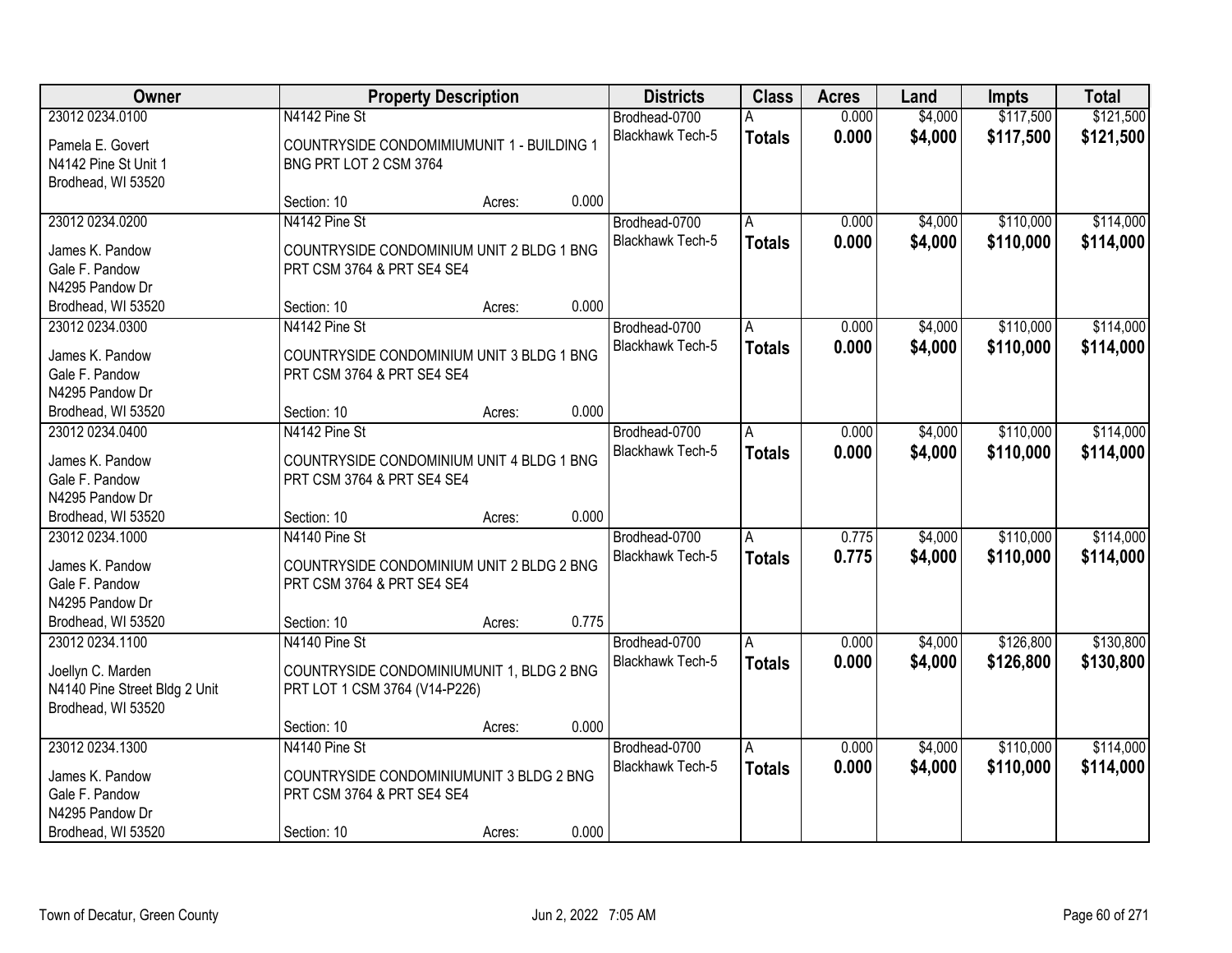| Owner                                      | <b>Property Description</b>                                     |        |       | <b>Districts</b>        | <b>Class</b>  | <b>Acres</b> | Land     | Impts      | <b>Total</b> |
|--------------------------------------------|-----------------------------------------------------------------|--------|-------|-------------------------|---------------|--------------|----------|------------|--------------|
| 23012 0234.1400                            | N4140 Pine St                                                   |        |       | Brodhead-0700           |               | 0.000        | \$4,000  | \$110,000  | \$114,000    |
| James K. Pandow                            | COUNTRYSIDE CONDOMINIUMUNIT 4 BLDG 2 BNG                        |        |       | Blackhawk Tech-5        | <b>Totals</b> | 0.000        | \$4,000  | \$110,000  | \$114,000    |
| Gale F. Pandow                             | PRT CSM 3764 & PRT SE4 SE4                                      |        |       |                         |               |              |          |            |              |
| N4295 Pandow Dr                            |                                                                 |        |       |                         |               |              |          |            |              |
| Brodhead, WI 53520                         | Section: 10                                                     | Acres: | 0.000 |                         |               |              |          |            |              |
| 23012 0234.1500                            | N4140 Pine St                                                   |        |       | Brodhead-0700           | A             | 0.000        | \$4,000  | \$121,300  | \$125,300    |
|                                            |                                                                 |        |       | Blackhawk Tech-5        | <b>Totals</b> | 0.000        | \$4,000  | \$121,300  | \$125,300    |
| Charles T. Alsteen<br>Dolores A. Alsteen   | COUNTRYSIDE CONDOMINIUM UNIT 5 BLDG 2 BNG<br>PRT LOT 1 CSM 3764 |        |       |                         |               |              |          |            |              |
| N4140 Pine St Unit 5                       |                                                                 |        |       |                         |               |              |          |            |              |
| Brodhead, WI 53520                         | Section: 10                                                     | Acres: | 0.000 |                         |               |              |          |            |              |
| 23012 0235.0000                            | N4118 Pine St                                                   |        |       | Brodhead-0700           | A             | 1.550        | \$20,400 | \$153,200  | \$173,600    |
|                                            |                                                                 |        |       | <b>Blackhawk Tech-5</b> | <b>Totals</b> | 1.550        | \$20,400 | \$153,200  | \$173,600    |
| Deborah L. Oliver et al                    | CSM 556 (V2-P91) LOT 2 BNG PRT SE4 SE4                          |        |       |                         |               |              |          |            |              |
| c/o John L. Oliver                         |                                                                 |        |       |                         |               |              |          |            |              |
| N4118 Pine St                              |                                                                 |        |       |                         |               |              |          |            |              |
| Brodhead, WI 53520-9622                    | Section: 10                                                     | Acres: | 1.550 |                         |               |              |          |            |              |
| 23012 0236,0000                            | N4125 Golf Course Rd                                            |        |       | Brodhead-0700           | A             | 1.080        | \$16,600 | \$196,600  | \$213,200    |
| Lisa Heckman                               | CSM 556 (V2-P91) LOT 3 BNG PRT SE4 SE4 (PRT                     |        |       | Blackhawk Tech-5        | <b>Totals</b> | 1.080        | \$16,600 | \$196,600  | \$213,200    |
| N4125 Golf Course Rd                       | CSM 161 V1-P164)                                                |        |       |                         |               |              |          |            |              |
| Brodhead, WI 53520                         |                                                                 |        |       |                         |               |              |          |            |              |
|                                            | Section: 10                                                     | Acres: | 1.080 |                         |               |              |          |            |              |
| 23012 0237.0000                            | N4117 Golf Course Rd                                            |        |       | Brodhead-0700           | A             | 1.080        | \$16,600 | \$182,800  | \$199,400    |
| Michael F. Fenwick                         | CSM 556 (V2-P91) LOT 4 BNG PRT SE4 SE4 (PRT                     |        |       | Blackhawk Tech-5        | <b>Totals</b> | 1.080        | \$16,600 | \$182,800  | \$199,400    |
| N4117 Golf Course Rd                       | CSM 161 V1-P164)                                                |        |       |                         |               |              |          |            |              |
| Brodhead, WI 53520                         |                                                                 |        |       |                         |               |              |          |            |              |
|                                            | Section: 10                                                     | Acres: | 1.080 |                         |               |              |          |            |              |
| 23012 0238.0000                            | N4441 County Hwy E                                              |        |       | Brodhead-0700           | A             | 2.580        | \$28,600 | $\sqrt{6}$ | \$28,600     |
|                                            |                                                                 |        |       | Blackhawk Tech-5        | <b>Totals</b> | 2.580        | \$28,600 | \$0        | \$28,600     |
| Deborah A. Stolberg                        | CSM 2067 (V6-P407) LOT 1 BNG PRT NE4 NE4                        |        |       | <b>Green County</b>     |               |              |          |            |              |
| Jill M. Carlson                            |                                                                 |        |       | <b>Broughton Drain</b>  |               |              |          |            |              |
| 8204 Killarney Aire Rd<br>Roscoe, IL 61073 | Section: 11                                                     |        | 2.580 |                         |               |              |          |            |              |
| 23012 0238.1000                            | N4455 County Hwy E                                              | Acres: |       | Brodhead-0700           |               | 1.000        | \$16,000 | \$20,600   | \$36,600     |
|                                            |                                                                 |        |       | Blackhawk Tech-5        | A<br>D        | 5.010        | \$1,300  | \$0        | \$1,300      |
| Brian N. Raupp                             | CSM 1619 (V5-P151) LOT 1 BNG PRT NE4 NE4                        |        |       | <b>Green County</b>     | E             | 1.000        | \$100    | \$0        | \$100        |
| Jessica J. Raupp                           |                                                                 |        |       | <b>Broughton Drain</b>  | <b>Totals</b> | 7.010        | \$17,400 | \$20,600   | \$38,000     |
| W752 Taylor Trl                            |                                                                 |        |       |                         |               |              |          |            |              |
| Brodhead, WI 53520                         | Section: 11                                                     | Acres: | 7.010 |                         |               |              |          |            |              |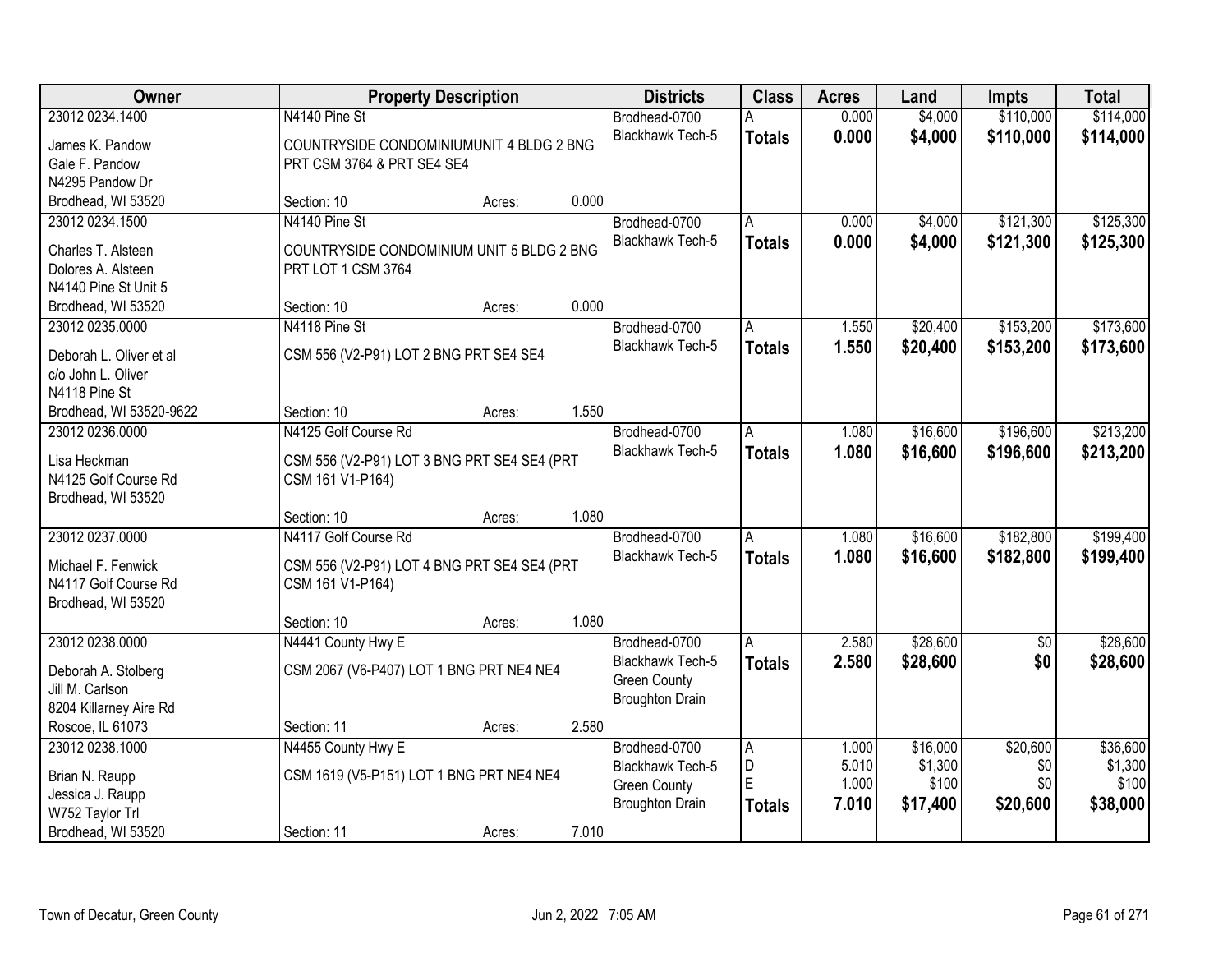| <b>Owner</b>                        | <b>Property Description</b>                                                      | <b>Districts</b>        | <b>Class</b>  | <b>Acres</b> | Land     | <b>Impts</b>    | <b>Total</b> |
|-------------------------------------|----------------------------------------------------------------------------------|-------------------------|---------------|--------------|----------|-----------------|--------------|
| 23012 0238.2000                     | W551 County Hwy E                                                                | Brodhead-0700           | Α             | 8.080        | \$57,400 | \$239,600       | \$297,000    |
|                                     | Wenzel Rachel L Revocable Trust Dater   CSM 1619 (V5-P151) LOT 2 BNG PRT NE4 NE4 | Blackhawk Tech-5        | <b>Totals</b> | 8.080        | \$57,400 | \$239,600       | \$297,000    |
| January 30, 2021                    |                                                                                  | <b>Green County</b>     |               |              |          |                 |              |
| c/o Wenzel Rachel L Revocable Trust |                                                                                  | <b>Broughton Drain</b>  |               |              |          |                 |              |
| W551 County Rd E                    | 8.080<br>Section: 11<br>Acres:                                                   |                         |               |              |          |                 |              |
| Brodhead, WI 53520                  |                                                                                  |                         |               |              |          |                 |              |
| 23012 0238.3000                     | W593 County Hwy E                                                                | Brodhead-0700           | A             | 13.640       | \$77,900 | \$268,300       | \$346,200    |
| Scott M. Smith                      | CSM 1619 (V5-P151) LOT 3 BNG PRT NE4 NE4                                         | Blackhawk Tech-5        | <b>Totals</b> | 13.640       | \$77,900 | \$268,300       | \$346,200    |
| Angela J. Smith                     |                                                                                  | <b>Green County</b>     |               |              |          |                 |              |
| W593 County Rd E                    |                                                                                  | <b>Broughton Drain</b>  |               |              |          |                 |              |
| Brodhead, WI 53520                  | 13.640<br>Section: 11<br>Acres:                                                  |                         |               |              |          |                 |              |
| 23012 0240.3000                     | County Rd E                                                                      | Brodhead-0700           | D             | 21.173       | \$4,900  | \$0             | \$4,900      |
|                                     |                                                                                  | Blackhawk Tech-5        | E             | 18.537       | \$6,300  | \$0             | \$6,300      |
| Jason R. Rebout                     | CSM 5349 (V26-P80) LOT 2 BNG PRT NW4 & SW4 OF                                    | <b>Green County</b>     | <b>Totals</b> | 39.710       | \$11,200 | \$0             | \$11,200     |
| 4645 Overlook Dr                    | NE4                                                                              | <b>Broughton Drain</b>  |               |              |          |                 |              |
| Milton, WI 53563-8528               | 39.710                                                                           |                         |               |              |          |                 |              |
| 23012 0241.0000                     | Section: 11<br>Acres:                                                            | Brodhead-0700           |               | 1.827        |          |                 | \$118,800    |
|                                     | W655 County Hwy E                                                                | <b>Blackhawk Tech-5</b> | A             |              | \$22,600 | \$96,200        |              |
| Linda D. Belke                      | CSM 657 (V2-P208) LOT 1 BNG PRT NW4 NE4                                          | <b>Green County</b>     | <b>Totals</b> | 1.827        | \$22,600 | \$96,200        | \$118,800    |
| W655 County Rd E                    |                                                                                  | <b>Broughton Drain</b>  |               |              |          |                 |              |
| Brodhead, WI 53520                  |                                                                                  |                         |               |              |          |                 |              |
|                                     | 1.827<br>Section: 11<br>Acres:                                                   |                         |               |              |          |                 |              |
| 23012 0242.3000                     | County Rd E                                                                      | Brodhead-0700           | 5M            | 5.000        | \$6,000  | \$0             | \$6,000      |
| Bradley T. Clark                    | CSM 5349 (V26-P80) LOT 1 BNG PRT NW4 & SW4 OF                                    | Blackhawk Tech-5        | D             | 18.500       | \$3,700  | \$0             | \$3,700      |
| Devin B. Clark                      | NE4                                                                              | <b>Green County</b>     | E             | 16.830       | \$5,900  | \$0             | \$5,900      |
| 108 W Footville Hanover Rd          |                                                                                  | <b>Broughton Drain</b>  | <b>Totals</b> | 40.330       | \$15,600 | \$0             | \$15,600     |
| Janesville, WI 53548                | 40.330<br>Section: 11<br>Acres:                                                  |                         |               |              |          |                 |              |
| 23012 0243.1000                     | County Rd E                                                                      | Brodhead-0700           | E             | 20.000       | \$7,000  | $\overline{30}$ | \$7,000      |
|                                     | S2 SE4 NE4                                                                       | Blackhawk Tech-5        | <b>Totals</b> | 20.000       | \$7,000  | \$0             | \$7,000      |
| Boyd K. Piper<br>Wanda K. Piper     |                                                                                  | <b>Green County</b>     |               |              |          |                 |              |
| N4297 County Rd E                   |                                                                                  | <b>Broughton Drain</b>  |               |              |          |                 |              |
| Brodhead, WI 53520                  | 20.000<br>Section: 11<br>Acres:                                                  |                         |               |              |          |                 |              |
| 23012 0243.3000                     | N4403 County Hwy E                                                               | Brodhead-0700           | A             | 26.070       | \$97,200 | \$233,200       | \$330,400    |
|                                     |                                                                                  | Blackhawk Tech-5        | <b>Totals</b> | 26.070       | \$97,200 | \$233,200       | \$330,400    |
| Duane J. Kitchen                    | CSM 2067 (V6-P407) LOT 3 BNG PRT NE4 & SE4 OF                                    | <b>Green County</b>     |               |              |          |                 |              |
| Tina R. Kitchen                     | NE4 EXC CSM 5147 LOT 1                                                           | <b>Broughton Drain</b>  |               |              |          |                 |              |
| N4403 County Rd E                   |                                                                                  |                         |               |              |          |                 |              |
| Brodhead, WI 53520                  | 26.070<br>Section: 11<br>Acres:                                                  |                         |               |              |          |                 |              |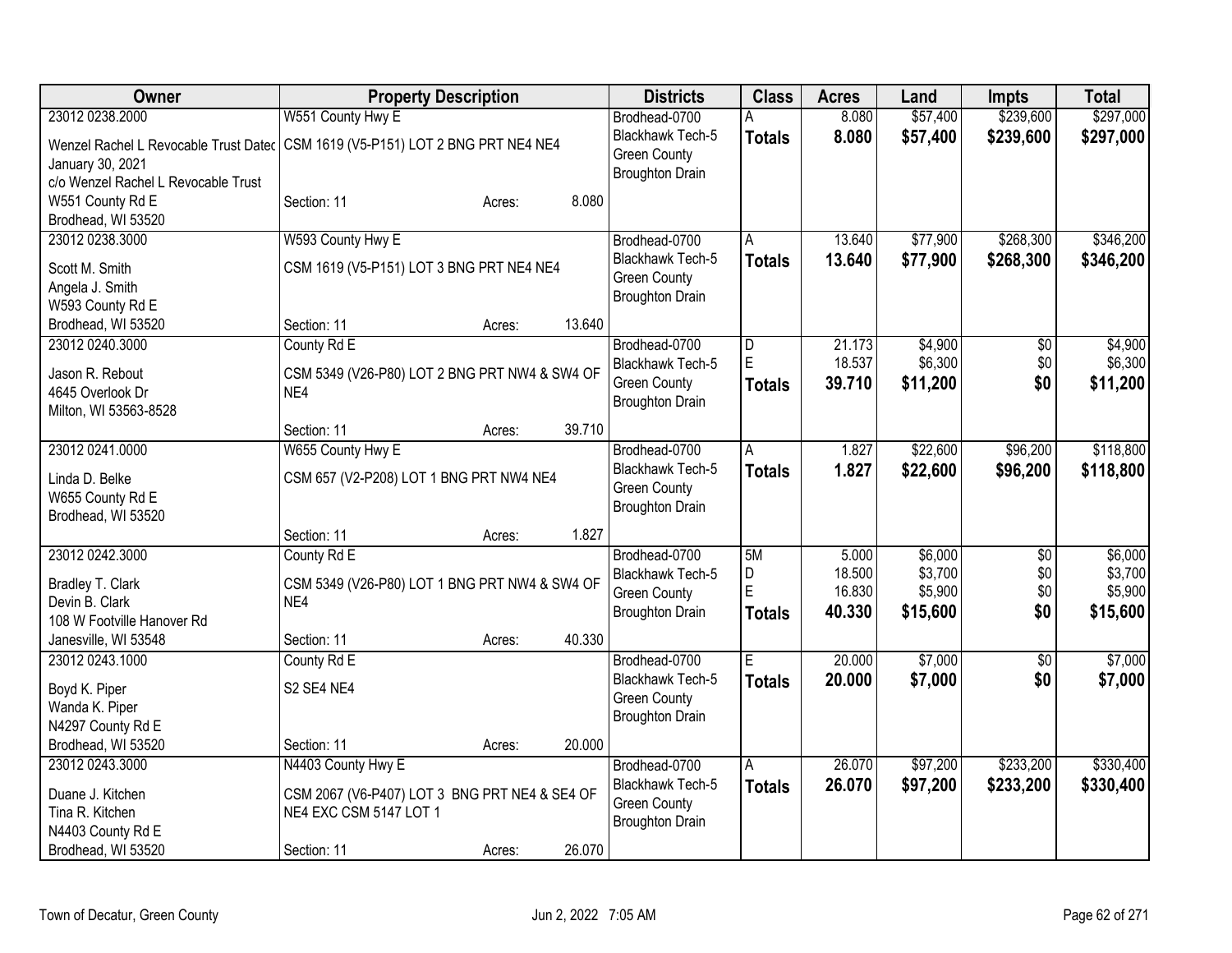| Owner                                   | <b>Property Description</b>                    |        |        | <b>Districts</b>        | <b>Class</b>    | <b>Acres</b> | Land       | <b>Impts</b>    | <b>Total</b>    |
|-----------------------------------------|------------------------------------------------|--------|--------|-------------------------|-----------------|--------------|------------|-----------------|-----------------|
| 23012 0243.4000                         | N4421 County Hwy E                             |        |        | Brodhead-0700           | А               | 0.500        | \$11,100   | \$139,100       | \$150,200       |
| Zettle Douglas & Laura Revocable Living | CSM 5147 (V24-P151) LOT 1 BNG PRT NE4 NE4, FKA |        |        | Blackhawk Tech-5        | B               | 3.730        | \$28,900   | \$78,100        | \$107,000       |
| Trust Dtd Dec 1                         | LOT 2 & PRT LOT 3 CSM 2067                     |        |        | <b>Green County</b>     | <b>Totals</b>   | 4.230        | \$40,000   | \$217,200       | \$257,200       |
| c/o Zettle Douglas & Laura Rev Lvg      |                                                |        |        | <b>Broughton Drain</b>  |                 |              |            |                 |                 |
| Trust                                   | Section: 11                                    | Acres: | 4.230  |                         |                 |              |            |                 |                 |
| N4421 County Rd E                       |                                                |        |        |                         |                 |              |            |                 |                 |
| Brodhead, WI 53520                      |                                                |        |        |                         |                 |              |            |                 |                 |
| 23012 0244.0000                         | County Rd E                                    |        |        | Brodhead-0700           | D               | 39.000       | \$7,900    | $\overline{50}$ | \$7,900         |
| Jafari Kianoosh Revocable Trust         | NE4 NW4                                        |        |        | <b>Blackhawk Tech-5</b> | E               | 1.000        | \$100      | \$0             | \$100           |
| 2607 W 22nd St Ste 48                   |                                                |        |        |                         | <b>Totals</b>   | 40.000       | \$8,000    | \$0             | \$8,000         |
| Oakbrook, IL 60523                      |                                                |        |        |                         |                 |              |            |                 |                 |
|                                         | Section: 11                                    | Acres: | 40.000 |                         |                 |              |            |                 |                 |
| 23012 0245.0000                         | County Rd E                                    |        |        | Brodhead-0700           | D               | 32.330       | \$7,300    | \$0             | \$7,300         |
| Jafari Kianoosh Revocable Trust         | NW4 NW4 EXC PRT LOT 1 CSM 889                  |        |        | <b>Blackhawk Tech-5</b> | E               | 1.000        | \$100      | \$0             | \$100           |
| 2607 W 22nd St Ste 48                   |                                                |        |        |                         | <b>Totals</b>   | 33.330       | \$7,400    | \$0             | \$7,400         |
| Oakbrook, IL 60523                      |                                                |        |        |                         |                 |              |            |                 |                 |
|                                         | Section: 11                                    | Acres: | 33.330 |                         |                 |              |            |                 |                 |
| 23012 0246.0000                         | W897 County Hwy E                              |        |        | Brodhead-0700           | $\overline{D}$  | 5.700        | \$1,400    | \$0             | \$1,400         |
| William T. Bump                         | CSM 889 (V3-P40) PRT LOT 1 BNG PRT NW4 NW4     |        |        | Blackhawk Tech-5        | G               | 1.000        | \$16,000   | \$114,500       | \$130,500       |
| Danae B. Bump                           |                                                |        |        |                         | <b>Totals</b>   | 6.700        | \$17,400   | \$114,500       | \$131,900       |
| W897 County Rd E                        |                                                |        |        |                         |                 |              |            |                 |                 |
| Brodhead, WI 53520                      | Section: 11                                    | Acres: | 6.700  |                         |                 |              |            |                 |                 |
| 23012 0247.0000                         | <b>Golf Course Rd</b>                          |        |        | Brodhead-0700           | D               | 30.860       | \$6,900    | \$0             | \$6,900         |
| Jafari Kianoosh Revocable Trust         | SW4 NW4 EXC LOT 1 CSM 889                      |        |        | <b>Blackhawk Tech-5</b> | <b>Totals</b>   | 30.860       | \$6,900    | \$0             | \$6,900         |
| 2607 W 22nd St Ste 48                   |                                                |        |        |                         |                 |              |            |                 |                 |
| Oakbrook, IL 60523                      |                                                |        |        |                         |                 |              |            |                 |                 |
|                                         | Section: 11                                    | Acres: | 30.860 |                         |                 |              |            |                 |                 |
| 23012 0247.1000                         | N4398 Golf Course Rd                           |        |        | Brodhead-0700           | $\overline{B}$  | 1.000        | \$16,000   | \$93,300        | \$109,300       |
| William T. Bump                         | CSM 889 (V3-P40) PRT LOT 1 BNG PRT SW4 NW4     |        |        | <b>Blackhawk Tech-5</b> | D               | 3.170        | \$700      | \$0             | \$700           |
| Danae B. Bump                           |                                                |        |        |                         | <b>Totals</b>   | 4.170        | \$16,700   | \$93,300        | \$110,000       |
| W897 County Rd E                        |                                                |        |        |                         |                 |              |            |                 |                 |
| Brodhead, WI 53520                      | Section: 11                                    | Acres: | 4.170  |                         |                 |              |            |                 |                 |
| 23012 0249.0000                         |                                                |        |        | Brodhead-0700           | $\overline{X2}$ | 1.360        | $\sqrt{6}$ | $\overline{50}$ | $\overline{50}$ |
| State of Wisconsin D N R                | SECTION 11PRT SW4 NW4 CONT 1.36A EXEMPT        |        |        | <b>Blackhawk Tech-5</b> | <b>Totals</b>   | 1.360        | \$0        | \$0             | \$0             |
| Box 7921                                |                                                |        |        |                         |                 |              |            |                 |                 |
| Madison, WI 53707                       |                                                |        |        |                         |                 |              |            |                 |                 |
|                                         | Section: 11                                    | Acres: | 1.360  |                         |                 |              |            |                 |                 |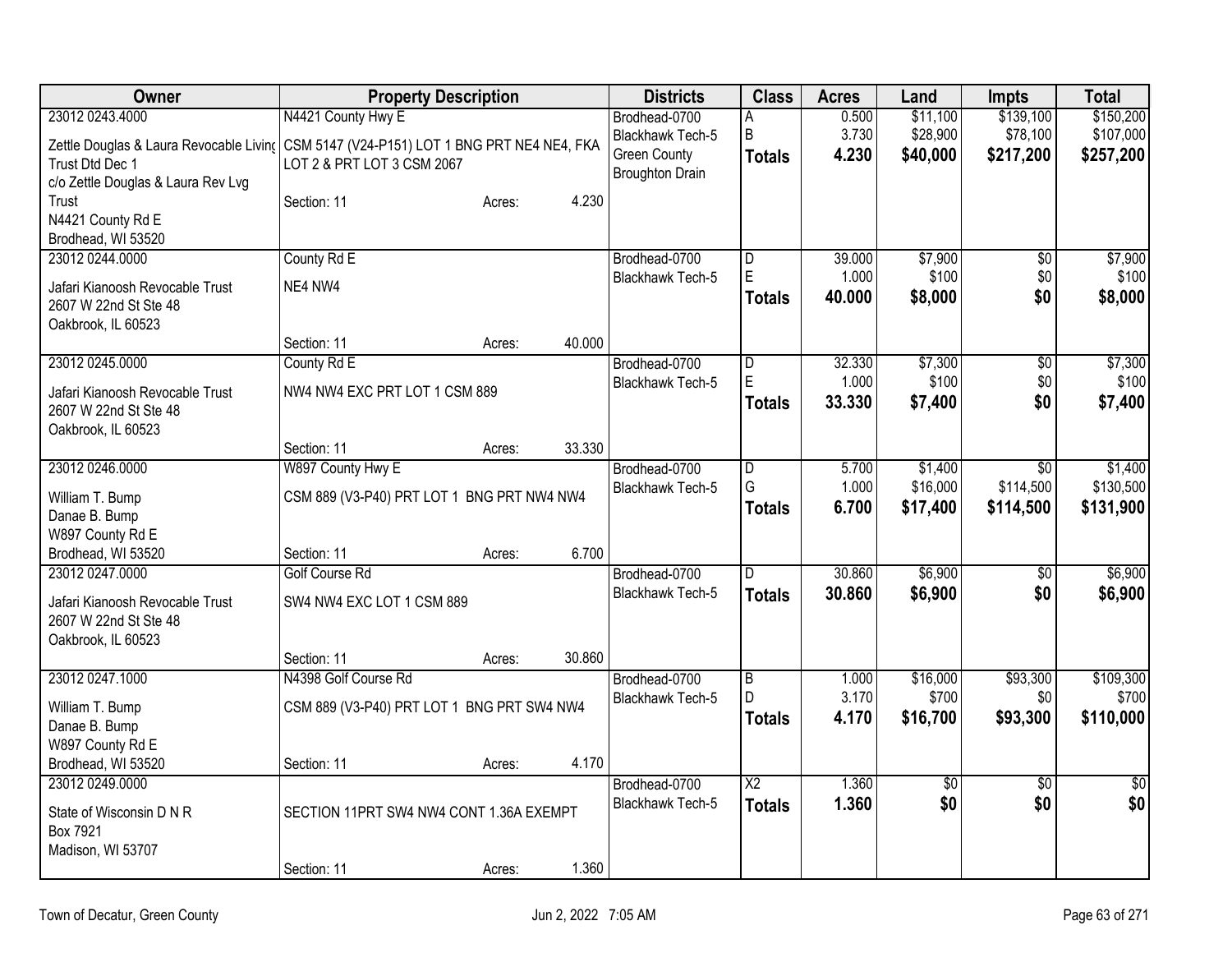| Owner                           |                                                | <b>Property Description</b> |        | <b>Districts</b>                              | <b>Class</b>            | <b>Acres</b> | Land            | <b>Impts</b>    | <b>Total</b>    |
|---------------------------------|------------------------------------------------|-----------------------------|--------|-----------------------------------------------|-------------------------|--------------|-----------------|-----------------|-----------------|
| 23012 0250,0000                 | <b>Golf Course Rd</b>                          |                             |        | Brodhead-0700                                 | 5M                      | 7.000        | \$8,400         | $\overline{50}$ | \$8,400         |
| Jafari Kianoosh Revocable Trust | SE4 NW4                                        |                             |        | Blackhawk Tech-5                              | D                       | 33.000       | \$7,000         | \$0             | \$7,000         |
| 2607 W 22nd St Ste 48           |                                                |                             |        |                                               | <b>Totals</b>           | 40.000       | \$15,400        | \$0             | \$15,400        |
| Oakbrook, IL 60523              |                                                |                             |        |                                               |                         |              |                 |                 |                 |
|                                 | Section: 11                                    | Acres:                      | 40.000 |                                               |                         |              |                 |                 |                 |
| 23012 0251.0000                 | <b>Golf Course Rd</b>                          |                             |        | Brodhead-0700                                 | 5M                      | 4.750        | \$6,400         | \$0             | \$6,400         |
| Jafari Kianoosh Revocable Trust | PRT NE4 SW4 LYG E RR EXC S 66 FT               |                             |        | <b>Blackhawk Tech-5</b>                       | D                       | 15.250       | \$3,300         | \$0             | \$3,300         |
| 2607 W 22nd St Ste 48           |                                                |                             |        |                                               | <b>Totals</b>           | 20.000       | \$9,700         | \$0             | \$9,700         |
| Oakbrook, IL 60523              |                                                |                             |        |                                               |                         |              |                 |                 |                 |
|                                 | Section: 11                                    | Acres:                      | 20.000 |                                               |                         |              |                 |                 |                 |
| 23012 0253.0000                 | <b>Golf Course Rd</b>                          |                             |        | Brodhead-0700                                 | $\overline{\mathsf{D}}$ | 12.740       | \$2,700         | \$0             | \$2,700         |
| Jafari Kianoosh Revocable Trust | PRT NW4 SW4 LYG E RR EXC S 66 FT               |                             |        | <b>Blackhawk Tech-5</b>                       | <b>Totals</b>           | 12.740       | \$2,700         | \$0             | \$2,700         |
| 2607 W 22nd St Ste 48           |                                                |                             |        |                                               |                         |              |                 |                 |                 |
| Oakbrook, IL 60523              |                                                |                             |        |                                               |                         |              |                 |                 |                 |
|                                 | Section: 11                                    | Acres:                      | 12.740 |                                               |                         |              |                 |                 |                 |
| 23012 0255.0000                 |                                                |                             |        | Brodhead-0700                                 | $\overline{\text{X2}}$  | 5.000        | $\overline{50}$ | $\overline{30}$ | $\overline{50}$ |
| State of Wisconsin D N R        | PRT NW4 & NE4 OF SW4 EXEMPT                    |                             |        | Blackhawk Tech-5                              | <b>Totals</b>           | 5.000        | \$0             | \$0             | \$0             |
| Box 7921                        |                                                |                             |        | <b>Green County</b><br><b>Broughton Drain</b> |                         |              |                 |                 |                 |
| Madison, WI 53707               |                                                |                             |        |                                               |                         |              |                 |                 |                 |
|                                 | Section: 11                                    | Acres:                      | 5.000  |                                               |                         |              |                 |                 |                 |
| 23012 0256.1000                 | <b>Golf Course Rd</b>                          |                             |        | Brodhead-0700                                 | B                       | 21.930       | \$49,300        | \$0             | \$49,300        |
| Darkar Properties, LLP          | CSM 1375 (V4-P297) PRT LOT 1 BNG PRT NW, SW,   |                             |        | <b>Blackhawk Tech-5</b>                       | <b>Totals</b>           | 21.930       | \$49,300        | \$0             | \$49,300        |
| 4619 W Miles Rd                 | SE4'S OF SW4                                   |                             |        |                                               |                         |              |                 |                 |                 |
| Janesville, WI 53545            |                                                |                             |        |                                               |                         |              |                 |                 |                 |
|                                 | Section: 11                                    | Acres:                      | 21.930 |                                               |                         |              |                 |                 |                 |
| 23012 0260.0000                 | N4235 County Hwy E                             |                             |        | Brodhead-0700                                 | A                       | 2.500        | \$28,000        | \$149,600       | \$177,600       |
| Michael Haberman                | S 250 FT OF SD PCL COM SE COR NE4 SE4 SEC 11   |                             |        | Blackhawk Tech-5<br><b>Green County</b>       | <b>Totals</b>           | 2.500        | \$28,000        | \$149,600       | \$177,600       |
| Kathleen Haberman Le            | TH W 726 FT TH N 900 FT TH E 726 FT TO CNTR RD |                             |        | <b>Broughton Drain</b>                        |                         |              |                 |                 |                 |
| N4235 County Rd E               | TH S 900 FT TO POB PRT N1/2 SE4 SEC 11 EXC COM |                             |        |                                               |                         |              |                 |                 |                 |
| Brodhead, WI 53520              | Section: 11                                    | Acres:                      | 2.500  |                                               |                         |              |                 |                 |                 |
| 23012 0261.0000                 | N4297 County Hwy E                             |                             |        | Brodhead-0700                                 | A<br>D.                 | 2.000        | \$24,000        | \$289,200       | \$313,200       |
| Wanda K. Piper                  | PRT NE4 SE4                                    |                             |        | Blackhawk Tech-5<br><b>Green County</b>       |                         | 21.900       | \$3,400         | \$0             | \$3,400         |
| Boyd K. Piper                   |                                                |                             |        | <b>Broughton Drain</b>                        | <b>Totals</b>           | 23.900       | \$27,400        | \$289,200       | \$316,600       |
| N4297 County Rd E               |                                                |                             |        |                                               |                         |              |                 |                 |                 |
| Brodhead, WI 53520              | Section: 11                                    | Acres:                      | 23.900 |                                               |                         |              |                 |                 |                 |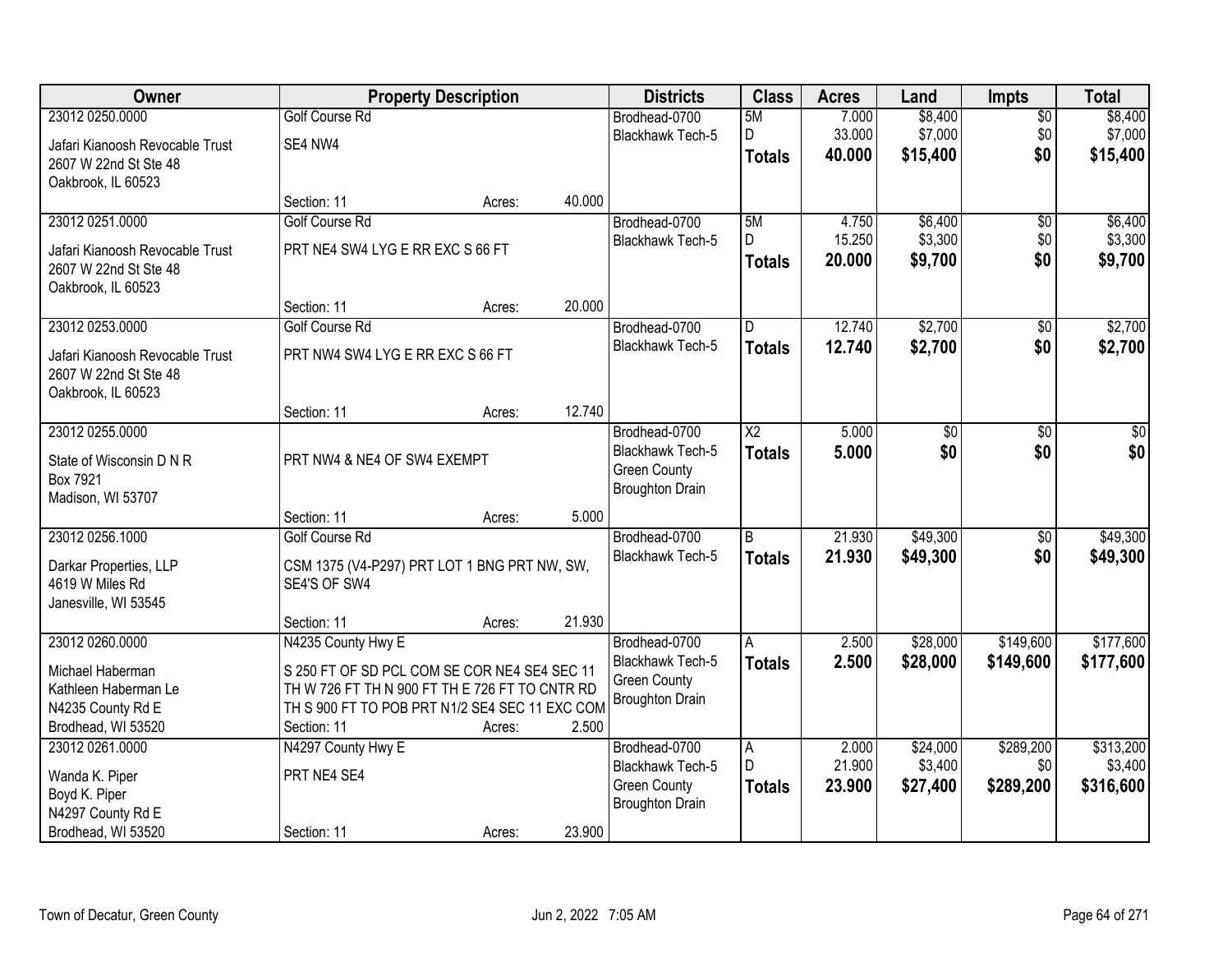| Owner                    | <b>Property Description</b>                       | <b>Districts</b>        | <b>Class</b>           | <b>Acres</b> | Land            | <b>Impts</b>    | <b>Total</b>    |
|--------------------------|---------------------------------------------------|-------------------------|------------------------|--------------|-----------------|-----------------|-----------------|
| 23012 0263.0000          | N4263 County Hwy E                                | Brodhead-0700           |                        | 0.764        | \$12,700        | \$12,100        | \$24,800        |
| Debra Day                | PRT NE4 SE4 COM SE COR OF NE4 SE4 TH N ALG        | Blackhawk Tech-5        | <b>Totals</b>          | 0.764        | \$12,700        | \$12,100        | \$24,800        |
| N4263 County Rd E        | CNTRLN CTY HWY E & E LN SEC 11 900 FT TO POB      | <b>Green County</b>     |                        |              |                 |                 |                 |
| Brodhead, WI 53520       | TH W 300 FT TH S 111 FT TH E 300 FT TH N 111 FT   | <b>Broughton Drain</b>  |                        |              |                 |                 |                 |
|                          | 0.764<br>Section: 11<br>Acres:                    |                         |                        |              |                 |                 |                 |
| 23012 0264.0000          | N4259 County Hwy E                                | Brodhead-0700           | A                      | 0.764        | \$12,700        | \$111,300       | \$124,000       |
|                          |                                                   | Blackhawk Tech-5        | <b>Totals</b>          | 0.764        | \$12,700        | \$111,300       | \$124,000       |
| Hollie M. Germann        | PRT NE4 SE4 COM SE COR NE4 SE4 TH N ALG CTY       | <b>Green County</b>     |                        |              |                 |                 |                 |
| N4259 County Rd E        | E 789 FT POB TH W 300 FT TH S 115 FT TH E 300 FT  | <b>Broughton Drain</b>  |                        |              |                 |                 |                 |
| Brodhead, WI 53520       | THN 115 FT POB                                    |                         |                        |              |                 |                 |                 |
|                          | 0.764<br>Section: 11<br>Acres:                    |                         |                        |              |                 |                 |                 |
| 23012 0265.0000          | N4209 County Hwy E                                | Brodhead-0700           | A                      | 10.580       | \$68,700        | \$161,200       | \$229,900       |
| Bradley J. Dullum        | PRT N1/2 SE4 SEC 11 COM SE COR OF NE4 SE4 TH      | <b>Blackhawk Tech-5</b> | <b>Totals</b>          | 10.580       | \$68,700        | \$161,200       | \$229,900       |
| Judie A. Dullum          | W 726 FT TH N 900 FT TH E 376 FT TH S 550 FT TH E | <b>Green County</b>     |                        |              |                 |                 |                 |
| N4209 County Rd E        | 350 FT TH S 350 FT TO POB                         | <b>Broughton Drain</b>  |                        |              |                 |                 |                 |
| Brodhead, WI 53520       | 10.580<br>Section: 11<br>Acres:                   |                         |                        |              |                 |                 |                 |
| 23012 0266,0000          | County Rd E                                       | Brodhead-0700           | E                      | 31.000       | \$10,900        | \$0             | \$10,900        |
|                          |                                                   | <b>Blackhawk Tech-5</b> | Þ                      | 9.000        | \$21,600        | \$0             | \$21,600        |
| Wanda K. Piper           | NW4 SE4                                           | <b>Green County</b>     | <b>Totals</b>          | 40.000       | \$32,500        | \$0             | \$32,500        |
| Boyd K. Piper            |                                                   | <b>Broughton Drain</b>  |                        |              |                 |                 |                 |
| N4297 County Rd E        |                                                   |                         |                        |              |                 |                 |                 |
| Brodhead, WI 53520       | 40.000<br>Section: 11<br>Acres:                   |                         |                        |              |                 |                 |                 |
| 23012 0267.0000          | County Rd E                                       | Brodhead-0700           | 5M                     | 16.500       | \$22,300        | $\overline{50}$ | \$22,300        |
| Glenn D. Borntrager      | SW4 SE4 EXC LOT 1 CSM 2117                        | Blackhawk Tech-5        | D                      | 13.000       | \$3,300         | \$0             | \$3,300         |
| Delila W. Borntrager     |                                                   | <b>Green County</b>     | E                      | 3.500        | \$900           | \$0             | \$900           |
| N4151 County Rd E        |                                                   | <b>Broughton Drain</b>  | <b>Totals</b>          | 33.000       | \$26,500        | \$0             | \$26,500        |
| Brodhead, WI 53520       | 33.000<br>Section: 11<br>Acres:                   |                         |                        |              |                 |                 |                 |
| 23012 0268.0000          | Golf Course Rd                                    | Brodhead-0700           | $\overline{\text{X2}}$ | 2.000        | $\overline{60}$ | $\overline{50}$ | $\overline{50}$ |
| State of Wisconsin D N R | PARC SW4 SE4 EXEMPT                               | Blackhawk Tech-5        | <b>Totals</b>          | 2.000        | \$0             | \$0             | \$0             |
| Box 7912                 |                                                   | <b>Green County</b>     |                        |              |                 |                 |                 |
| Madison, WI 53707        |                                                   | <b>Broughton Drain</b>  |                        |              |                 |                 |                 |
|                          | 2.000<br>Section: 11<br>Acres:                    |                         |                        |              |                 |                 |                 |
| 23012 0269.0000          | N4151 County Hwy E                                | Brodhead-0700           | D                      | 4.000        | \$600           | $\overline{30}$ | \$600           |
|                          |                                                   | <b>Blackhawk Tech-5</b> | E                      | 2.500        | \$900           | \$0             | \$900           |
| Glenn D. Borntrager      | SE4 SE4 SEC 11 EXC POS V10-P137, EXC COM SE       | <b>Green County</b>     | G                      | 5.600        | \$38,400        | \$208,500       | \$246,900       |
| Delila W. Borntrager     | COR TH W ALG S LN 881FT N 450FT TH E 554 FT TH    | <b>Broughton Drain</b>  |                        | 12.100       | \$39,900        | \$208,500       | \$248,400       |
| N4151 County Rd E        | S 400 FT TH E 327 FT TH S 50 FT TO POB, EXC COM   |                         | <b>Totals</b>          |              |                 |                 |                 |
| Brodhead, WI 53520       | 12.100<br>Section: 11<br>Acres:                   |                         |                        |              |                 |                 |                 |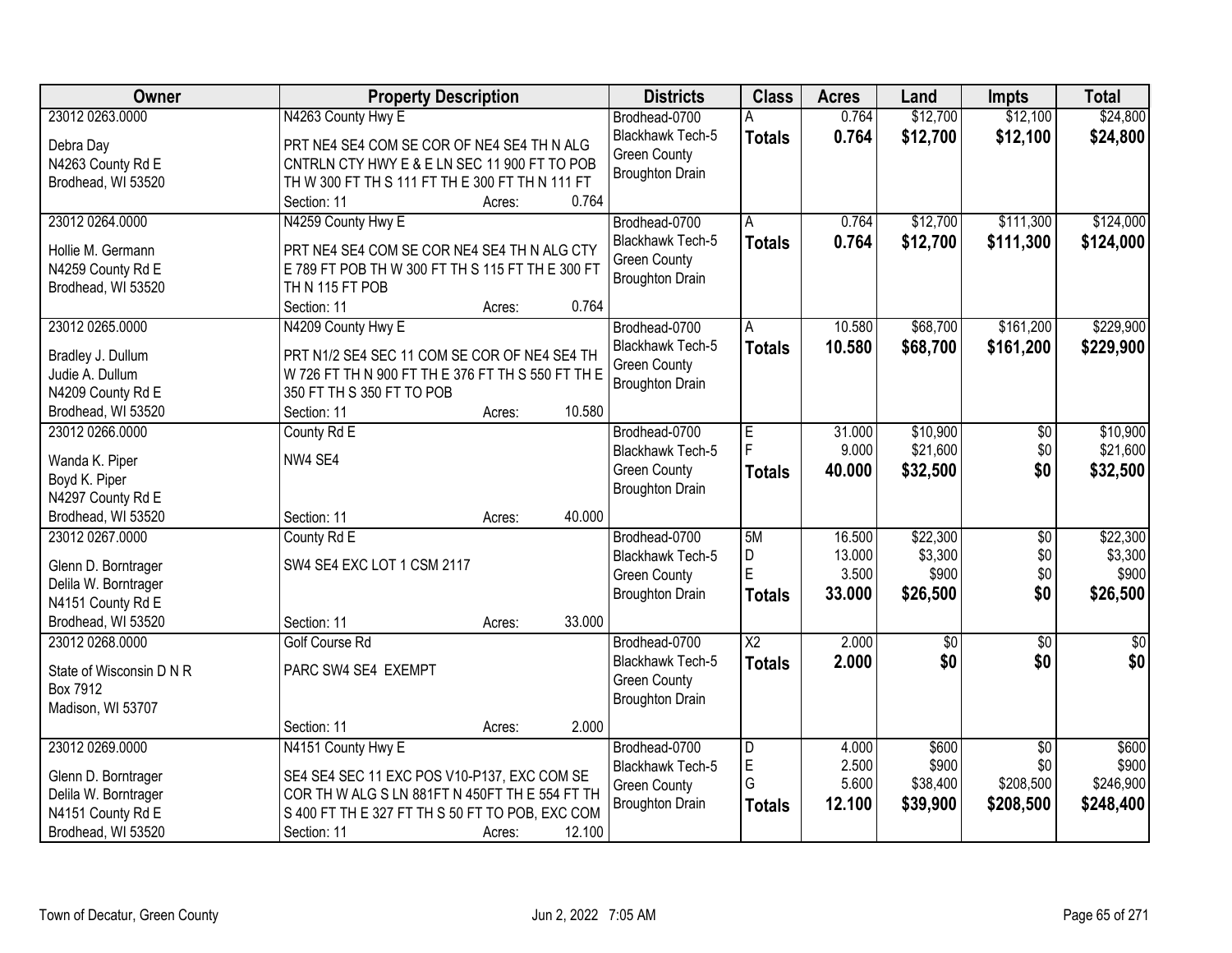| Owner                         | <b>Property Description</b>                       | <b>Districts</b>                        | <b>Class</b>   | <b>Acres</b> | Land     | <b>Impts</b>    | <b>Total</b> |
|-------------------------------|---------------------------------------------------|-----------------------------------------|----------------|--------------|----------|-----------------|--------------|
| 23012 0269.0100               | County Rd E                                       | Brodhead-0700                           |                | 1.500        | \$20,000 | $\overline{50}$ | \$20,000     |
| Yanci L. Haskins              | CSM 2116 (V7-P59) LOT 1 BNG PRT SE4 SE4           | Blackhawk Tech-5                        | <b>Totals</b>  | 1.500        | \$20,000 | \$0             | \$20,000     |
| N4105 County Rd E             |                                                   | <b>Green County</b>                     |                |              |          |                 |              |
| Brodhead, WI 53520            |                                                   | <b>Broughton Drain</b>                  |                |              |          |                 |              |
|                               | 1.500<br>Section: 11<br>Acres:                    |                                         |                |              |          |                 |              |
| 23012 0269.0200               | N4169 County Hwy E                                | Brodhead-0700                           | A              | 1.000        | \$16,000 | \$215,400       | \$231,400    |
| Angela M. Schmelzer           | CSM 2117 (V7-P60) LOT 1 BNG PRT S2 SE4            | Blackhawk Tech-5                        | D              | 13.000       | \$3,100  | \$0             | \$3,100      |
| Gloria J & Roger M Sutter Le  |                                                   | <b>Green County</b>                     | E              | 5.720        | \$1,900  | \$0             | \$1,900      |
| N4169 County Rd E             |                                                   | <b>Broughton Drain</b>                  | <b>Totals</b>  | 19.720       | \$21,000 | \$215,400       | \$236,400    |
| Brodhead, WI 53520            | 19.720<br>Section: 11<br>Acres:                   |                                         |                |              |          |                 |              |
| 23012 0269.0300               | County Rd E                                       | Brodhead-0700                           | A              | 3.410        | \$10,200 | \$0             | \$10,200     |
| Yanci L. Haskins              | PRT SE4 SE4 COM SE SEC 11 TH N1*E 450 FT TH       | Blackhawk Tech-5                        | <b>Totals</b>  | 3.410        | \$10,200 | \$0             | \$10,200     |
| N4105 County Rd E             | S90*W 327 FT TO NW COR OF CSM 2116 & POB TH       | <b>Green County</b>                     |                |              |          |                 |              |
| Brodhead, WI 53520            | S90*W 554 FT TH N1*E 315.10 FT TH S79*E 559.65 FT | <b>Broughton Drain</b>                  |                |              |          |                 |              |
|                               | Section: 11<br>3.410<br>Acres:                    |                                         |                |              |          |                 |              |
| 23012 0270.0000               | N4105 County Hwy E                                | Brodhead-0700                           | Α              | 6.020        | \$47,100 | \$62,100        | \$109,200    |
|                               |                                                   | <b>Blackhawk Tech-5</b>                 | <b>Totals</b>  | 6.020        | \$47,100 | \$62,100        | \$109,200    |
| Yanci L. Haskins              | PRT SE4 SE4 COM SE COR TH W ALG S LN 881 FT N     | <b>Green County</b>                     |                |              |          |                 |              |
| N4105 County Rd E             | 450 FT TH E 554 FT TH S 400 FT TH E 327 FT TH S   | <b>Broughton Drain</b>                  |                |              |          |                 |              |
| Brodhead, WI 53520            | 50 FT TO POB INCL EASEMENT                        |                                         |                |              |          |                 |              |
|                               | 6.020<br>Section: 11<br>Acres:                    |                                         |                |              |          |                 |              |
| 23012 0271.0000               | N4193 County Hwy E                                | Brodhead-0700                           | A              | 0.758        | \$12,600 | \$86,000        | \$98,600     |
| Lora A. Buss                  | PRT SE4 SE4 SEC 11 COM CTR CTY E IN NE COR S2     | Blackhawk Tech-5<br><b>Green County</b> | <b>Totals</b>  | 0.758        | \$12,600 | \$86,000        | \$98,600     |
| N4193 County Rd E             | SE4 TH W 165 FT TH S 200 FT TH E 165 FT TH N 200  | <b>Broughton Drain</b>                  |                |              |          |                 |              |
| Brodhead, WI 53520            | FT POB                                            |                                         |                |              |          |                 |              |
|                               | 0.758<br>Section: 11<br>Acres:                    |                                         |                |              |          |                 |              |
| 23012 0272.0000               | N4109 County Hwy E                                | Brodhead-0700                           | A              | 1.500        | \$20,000 | \$159,700       | \$179,700    |
| Brianna S. Scheidegger        | PRT SE4 SE4 BGN PT ON E LN SEC 11 150 FT N SE     | Blackhawk Tech-5                        | <b>Totals</b>  | 1.500        | \$20,000 | \$159,700       | \$179,700    |
| Pamela R. Conway              | COR TH W 327 FT TH N 100 FT TH E 327 FT TO PT     | <b>Green County</b>                     |                |              |          |                 |              |
| N4109 County Rd E             | ON E LN TH S 100 FT TO POB; ALSO BGN PT E LN      | <b>Broughton Drain</b>                  |                |              |          |                 |              |
| Brodhead, WI 53520            | 1.500<br>Section: 11<br>Acres:                    |                                         |                |              |          |                 |              |
| 23012 0273,0000               | State Highway 104                                 | Brodhead-0700                           | $\overline{D}$ | 17.000       | \$4,100  | $\overline{50}$ | \$4,100      |
| Andrew Maple Hill Farms, Inc. | N <sub>2</sub> NE4 NE4                            | Blackhawk Tech-5                        | E              | 3.000        | \$800    | \$0             | \$800        |
| 6928 W State Rd 11            |                                                   |                                         | <b>Totals</b>  | 20.000       | \$4,900  | \$0             | \$4,900      |
| Janesville, WI 53548          |                                                   |                                         |                |              |          |                 |              |
|                               | 20.000<br>Section: 12<br>Acres:                   |                                         |                |              |          |                 |              |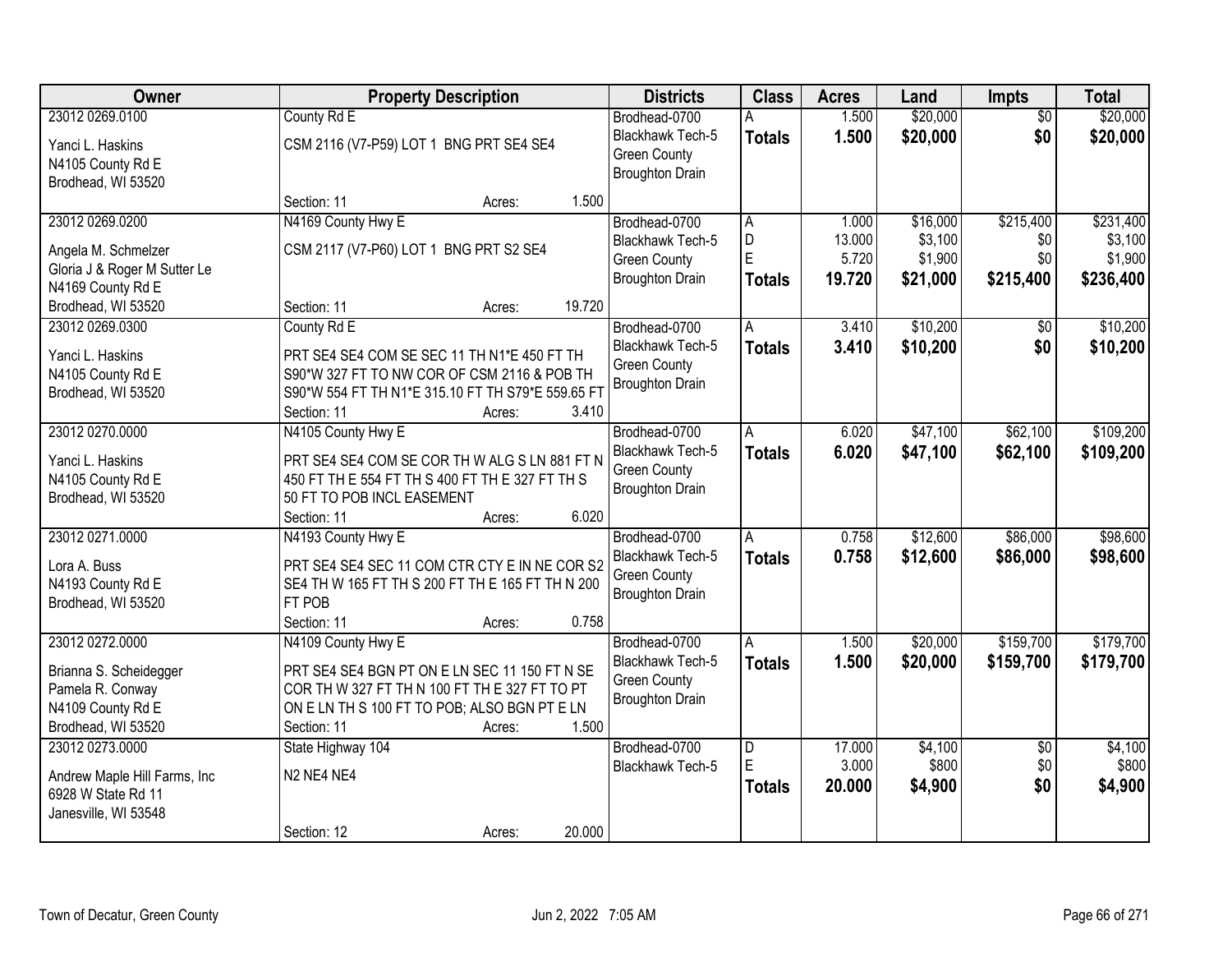| <b>Owner</b>                  |                                                 | <b>Property Description</b> |        | <b>Districts</b>        | <b>Class</b>            | <b>Acres</b> | Land     | <b>Impts</b>    | <b>Total</b> |
|-------------------------------|-------------------------------------------------|-----------------------------|--------|-------------------------|-------------------------|--------------|----------|-----------------|--------------|
| 23012 0274.0000               | State Highway 104                               |                             |        | Brodhead-0700           | D                       | 19.500       | \$4,300  | $\overline{50}$ | \$4,300      |
| Mohamed F. Gani               | S2 NE4 NE4                                      |                             |        | Blackhawk Tech-5        | E                       | 0.500        | \$100    | \$0             | \$100        |
| 504 N Brockway                |                                                 |                             |        |                         | <b>Totals</b>           | 20.000       | \$4,400  | \$0             | \$4,400      |
| Palatine, IL 60067            |                                                 |                             |        |                         |                         |              |          |                 |              |
|                               | Section: 12                                     | Acres:                      | 20.000 |                         |                         |              |          |                 |              |
| 23012 0275.0000               | State Highway 104                               |                             |        | Brodhead-0700           | $\overline{\mathsf{D}}$ | 17.500       | \$4,400  | \$0             | \$4,400      |
| Andrew Maple Hill Farms, Inc. | N <sub>2</sub> N <sub>W</sub> 4 NE4             |                             |        | <b>Blackhawk Tech-5</b> | E                       | 2.500        | \$900    | \$0             | \$900        |
| 6928 W State Rd 11            |                                                 |                             |        |                         | <b>Totals</b>           | 20.000       | \$5,300  | \$0             | \$5,300      |
| Janesville, WI 53548          |                                                 |                             |        |                         |                         |              |          |                 |              |
|                               | Section: 12                                     | Acres:                      | 20.000 |                         |                         |              |          |                 |              |
| 23012 0276.0000               | State Highway 104                               |                             |        | Brodhead-0700           | 5M                      | 1.000        | \$1,200  | $\overline{50}$ | \$1,200      |
| Mohamed F. Gani               | S2 NW4 NE4                                      |                             |        | Blackhawk Tech-5        | D                       | 14.000       | \$3,000  | \$0             | \$3,000      |
| 504 N Brockway                |                                                 |                             |        |                         | E                       | 5.000        | \$1,800  | \$0             | \$1,800      |
| Palatine, IL 60067            |                                                 |                             |        |                         | <b>Totals</b>           | 20.000       | \$6,000  | \$0             | \$6,000      |
|                               | Section: 12                                     | Acres:                      | 20.000 |                         |                         |              |          |                 |              |
| 23012 0277.0000               | <b>Borchardt Rd</b>                             |                             |        | Brodhead-0700           | D                       | 36.000       | \$8,600  | \$0             | \$8,600      |
| Mohamed F. Gani               | SW4 NE4 EXC CSM 1138 (V3-P478) LOT 1            |                             |        | Blackhawk Tech-5        | E                       | 2.000        | \$500    | \$0             | \$500        |
| 504 N Brockway                |                                                 |                             |        |                         | <b>Totals</b>           | 38.000       | \$9,100  | \$0             | \$9,100      |
| Palatine, IL 60067            |                                                 |                             |        |                         |                         |              |          |                 |              |
|                               | Section: 12                                     | Acres:                      | 38.000 |                         |                         |              |          |                 |              |
| 23012 0278.0000               | State Highway 104                               |                             |        | Brodhead-0700           | $\overline{\mathsf{D}}$ | 24.000       | \$5,000  | $\overline{30}$ | \$5,000      |
| Mohamed F. Gani               | SE4 NE4 EXC COM SE COR NE4 N ALG CTR HWY 104    |                             |        | Blackhawk Tech-5        | E                       | 0.930        | \$100    | \$0             | \$100        |
| 504 N Brockway                | 771.93 FT N88*W 666 FT S1*W 787 FT ALG CTR RD E |                             |        |                         | <b>Totals</b>           | 24.930       | \$5,100  | \$0             | \$5,100      |
| Palatine, IL 60067            | 683 FT POB & EXC CSM 1138 (V3-P478) LOT 1       |                             |        |                         |                         |              |          |                 |              |
|                               | Section: 12                                     | Acres:                      | 24.930 |                         |                         |              |          |                 |              |
| 23012 0278.1000               | W186 Borchardt Rd                               |                             |        | Brodhead-0700           | A                       | 5.000        | \$42,000 | \$27,400        | \$69,400     |
| Herman P. Arndt               | CSM 1138 (V3-P478) LOT 1 BNG PRT SE4 & SW4 OF   |                             |        | Blackhawk Tech-5        | <b>Totals</b>           | 5.000        | \$42,000 | \$27,400        | \$69,400     |
| W186 Borchardt Rd             | NE4                                             |                             |        |                         |                         |              |          |                 |              |
| Brodhead, WI 53520            |                                                 |                             |        |                         |                         |              |          |                 |              |
|                               | Section: 12                                     | Acres:                      | 5.000  |                         |                         |              |          |                 |              |
| 23012 0279.0000               | W130 Borchardt Rd                               |                             |        | Brodhead-0700           | A                       | 6.490        | \$49,500 | \$124,600       | \$174,100    |
| Steven E. Stuessy             | PRT SE4 NE4 SEC 12 COM SE COR NE4 TH N ALG      |                             |        | Blackhawk Tech-5        | D.                      | 5.580        | \$1,200  | \$0             | \$1,200      |
| Vicki L. Stuessy              | CL HWY 104 771.93 FT TH N88*W 665.86 FT TH S1*W |                             |        |                         | <b>Totals</b>           | 12.070       | \$50,700 | \$124,600       | \$175,300    |
| W130 Borchardt Rd             | 787.25 FT TO CL TOWN RD TH E 683.55 FT TO POB   |                             |        |                         |                         |              |          |                 |              |
| Brodhead, WI 53520            | Section: 12                                     | Acres:                      | 12.070 |                         |                         |              |          |                 |              |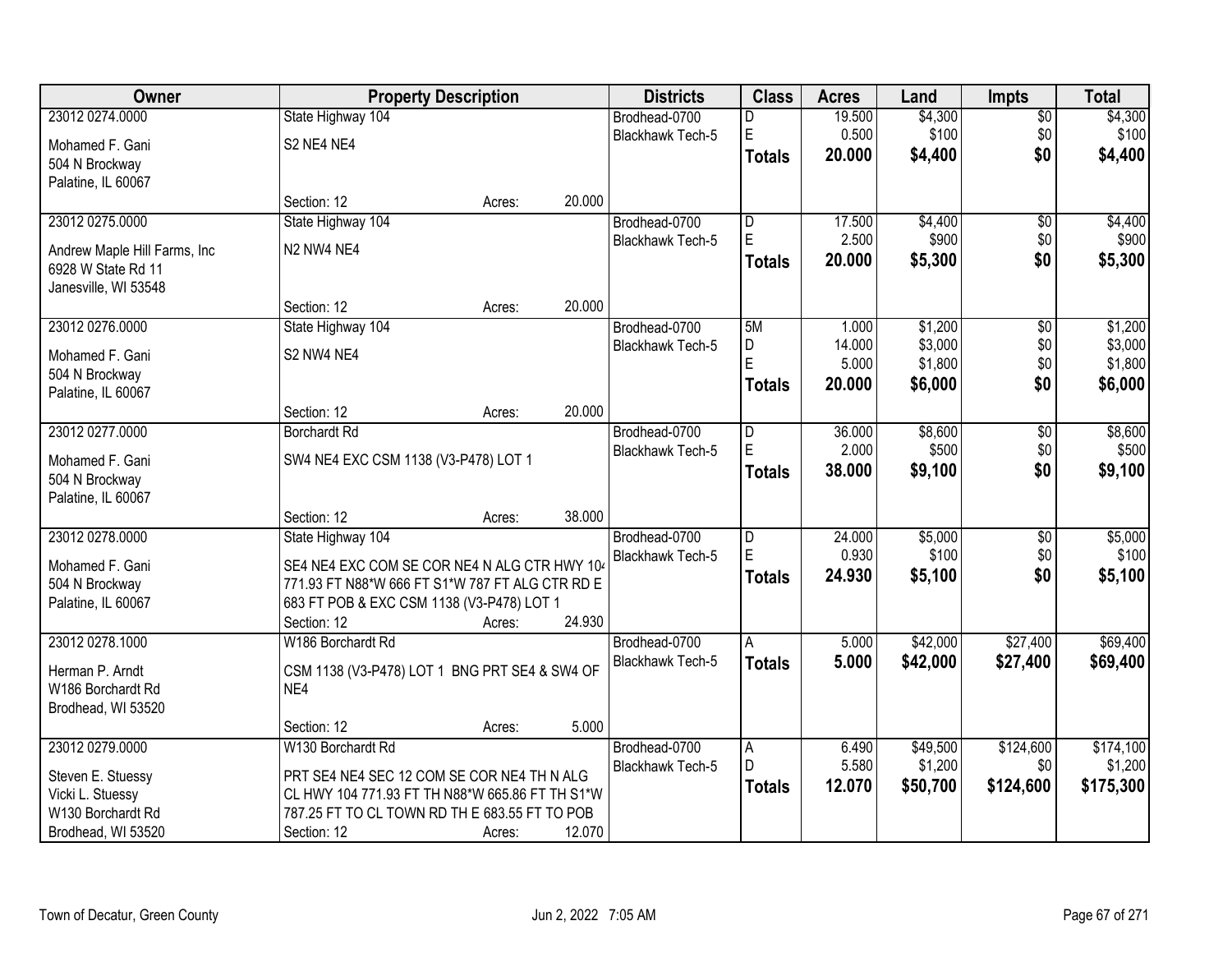| Owner                                  | <b>Property Description</b>                  |        |        | <b>Districts</b>        | <b>Class</b>   | <b>Acres</b> | Land     | <b>Impts</b>    | <b>Total</b> |
|----------------------------------------|----------------------------------------------|--------|--------|-------------------------|----------------|--------------|----------|-----------------|--------------|
| 23012 0280.0000                        | County Rd E                                  |        |        | Brodhead-0700           |                | 35.000       | \$8,400  | $\overline{50}$ | \$8,400      |
| Andrew Living Trust Dated July 6, 2012 | NE4 NW4                                      |        |        | Blackhawk Tech-5        | E              | 5.000        | \$1,800  | \$0             | \$1,800      |
| c/o Andrew Living Trust                |                                              |        |        | <b>Green County</b>     | <b>Totals</b>  | 40.000       | \$10,200 | \$0             | \$10,200     |
| Gordon & Barbara Andrew Truste         |                                              |        |        | <b>Broughton Drain</b>  |                |              |          |                 |              |
| 6928 W State Rd 11                     | Section: 12                                  | Acres: | 40.000 |                         |                |              |          |                 |              |
| Janesville, WI 53548                   |                                              |        |        |                         |                |              |          |                 |              |
| 23012 0281.0000                        | N4416 County Hwy E                           |        |        | Brodhead-0700           | l A            | 2.000        | \$24,000 | \$105,800       | \$129,800    |
|                                        |                                              |        |        | Blackhawk Tech-5        | $\overline{D}$ | 35.500       | \$7,800  | \$0             | \$7,800      |
| Susan K. Schwartzlow                   | NW4 NW4                                      |        |        | <b>Green County</b>     | E              | 2.500        | \$500    | \$0             | \$500        |
| N4416 County Rd E                      |                                              |        |        | <b>Broughton Drain</b>  | <b>Totals</b>  | 40.000       | \$32,300 | \$105,800       | \$138,100    |
| Brodhead, WI 53520                     | Section: 12                                  | Acres: | 40.000 |                         |                |              |          |                 |              |
| 23012 0282.0000                        | County Rd E                                  |        |        | Brodhead-0700           | 5M             | 2.000        | \$2,100  | $\sqrt[6]{}$    | \$2,100      |
|                                        |                                              |        |        | <b>Blackhawk Tech-5</b> | D              | 30.000       | \$6,800  | \$0             | \$6,800      |
| Susan K. Schwartzlow                   | SW4 NW4                                      |        |        | <b>Green County</b>     | E              | 8.000        | \$2,300  | \$0             | \$2,300      |
| N4416 County Rd E                      |                                              |        |        | <b>Broughton Drain</b>  | <b>Totals</b>  | 40.000       | \$11,200 | \$0             | \$11,200     |
| Brodhead, WI 53520                     |                                              |        |        |                         |                |              |          |                 |              |
|                                        | Section: 12                                  | Acres: | 40.000 |                         |                |              |          |                 |              |
| 23012 0283.0000                        | W388 Borchardt Rd                            |        |        | Brodhead-0700           | Α              | 9.844        | \$66,200 | \$154,000       | \$220,200    |
| Michael B. Riese                       | CSM 147 (V1-P149) LOT 1 - CONT 9.26A PRT SE4 |        |        | Blackhawk Tech-5        | <b>Totals</b>  | 9.844        | \$66,200 | \$154,000       | \$220,200    |
| Lori Riese                             | NW4; POS (V4-P82) LOT CONT .584A             |        |        |                         |                |              |          |                 |              |
| W388 Borchardt Rd                      |                                              |        |        |                         |                |              |          |                 |              |
| Brodhead, WI 53520                     | Section: 12                                  | Acres: | 9.844  |                         |                |              |          |                 |              |
| 23012 0284.0000                        | <b>Borchardt Rd</b>                          |        |        | Brodhead-0700           | 5M             | 1.000        | \$1,200  | \$0             | \$1,200      |
|                                        |                                              |        |        | Blackhawk Tech-5        | D              | 25.000       | \$4,800  | \$0             | \$4,800      |
| Andrew Living Trust Dated July 6, 2012 | PLAT OF SURVEY (V4-P83) LOT BNG PRT SE4 NW4  |        |        |                         | E              | 2.750        | \$600    | \$0             | \$600        |
| c/o Andrew Living Trust                |                                              |        |        |                         | <b>Totals</b>  | 28.750       | \$6,600  | \$0             | \$6,600      |
| Gordon & Barbara Andrew Truste         |                                              |        |        |                         |                |              |          |                 |              |
| 6928 W State Rd 11                     | Section: 12                                  | Acres: | 28.750 |                         |                |              |          |                 |              |
| Janesville, WI 53548                   |                                              |        |        |                         |                |              |          |                 |              |
| 23012 0285.0000                        | W374 Borchardt Rd                            |        |        | Brodhead-0700           | A              | 1.177        | \$17,400 | \$114,300       | \$131,700    |
| Ronald L. Nasett                       | CSM 782 (V2-P357) LOT 1 BNG PRT SE4 NW4      |        |        | Blackhawk Tech-5        | <b>Totals</b>  | 1.177        | \$17,400 | \$114,300       | \$131,700    |
| Georgette S. Nasett                    |                                              |        |        |                         |                |              |          |                 |              |
| W374 Borchardt Rd                      |                                              |        |        |                         |                |              |          |                 |              |
| Brodhead, WI 53520                     | Section: 12                                  | Acres: | 1.177  |                         |                |              |          |                 |              |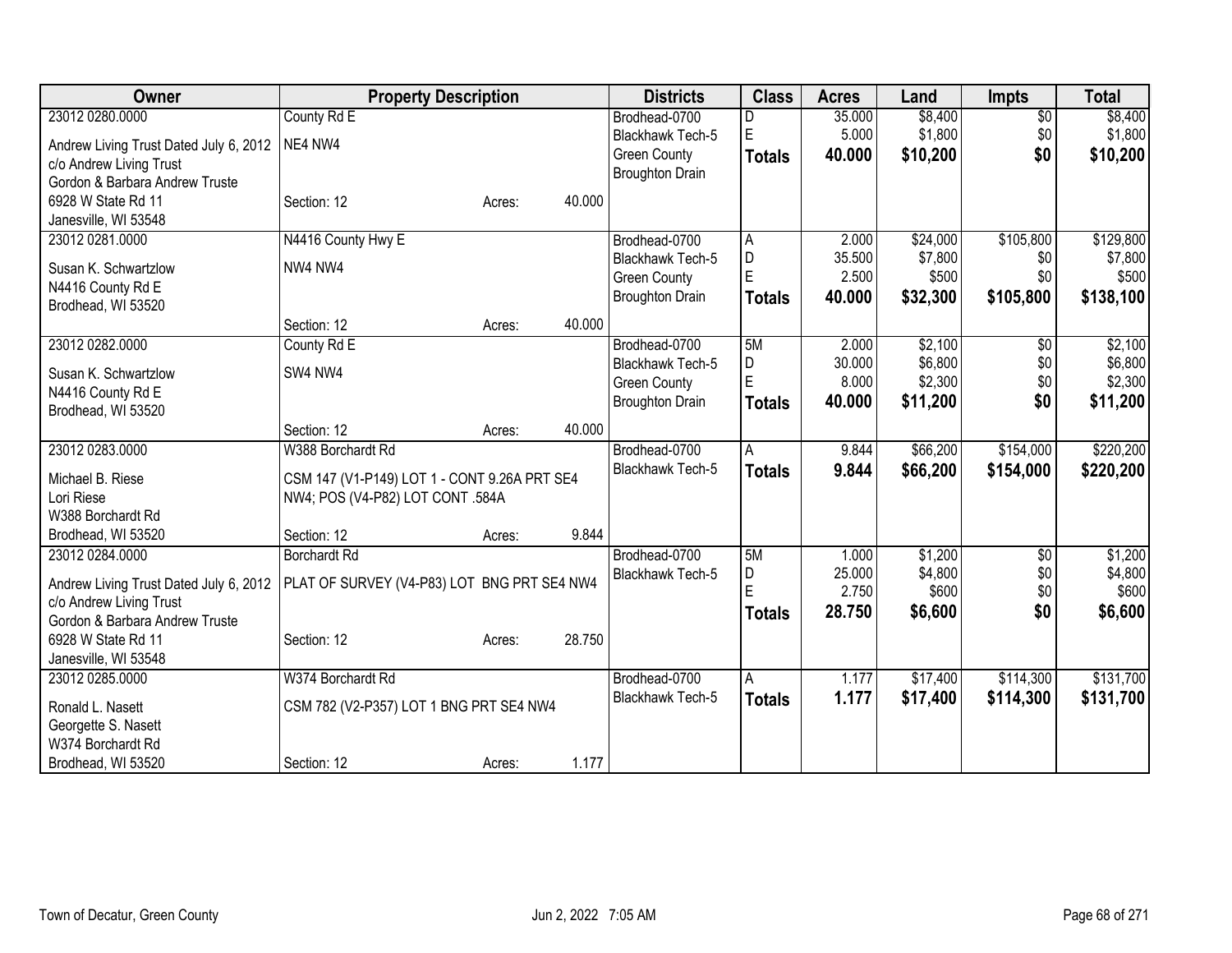| Owner                              |                                               | <b>Property Description</b> |        | <b>Districts</b>        | <b>Class</b>            | <b>Acres</b> | Land     | Impts           | <b>Total</b> |
|------------------------------------|-----------------------------------------------|-----------------------------|--------|-------------------------|-------------------------|--------------|----------|-----------------|--------------|
| 23012 0286.1000                    | <b>Borchardt Rd</b>                           |                             |        | Brodhead-0700           | E.                      | 37.000       | \$83,200 | $\overline{50}$ | \$83,200     |
| Olsen Wayne & Deb Family Revocable | CSM 1735 (V5-P313) LOT 1 BNG PRT N1/2 SW4     |                             |        | <b>Blackhawk Tech-5</b> | F                       | 5.780        | \$15,600 | \$0             | \$15,600     |
| Trust                              |                                               |                             |        |                         | <b>Totals</b>           | 42.780       | \$98,800 | \$0             | \$98,800     |
| c/o Olsen Wayne & Deb Family Rev   |                                               |                             |        |                         |                         |              |          |                 |              |
| Trust                              | Section: 12                                   | Acres:                      | 42.780 |                         |                         |              |          |                 |              |
| 4238 E Creek Rd                    |                                               |                             |        |                         |                         |              |          |                 |              |
| Beloit, WI 53511                   |                                               |                             |        |                         |                         |              |          |                 |              |
| 23012 0287.0000                    | W465 Borchardt Rd                             |                             |        | Brodhead-0700           | $\overline{\mathsf{D}}$ | 6.270        | \$1,300  | $\overline{30}$ | \$1,300      |
| John Swedlund                      | CSM 3438 (V12-P318) LOT 1 EXC LOT 1 CSM 3971  |                             |        | Blackhawk Tech-5        | G                       | 0.100        | \$1,600  | \$4,000         | \$5,600      |
| W465 Borchardt Rd                  | BNG PRT NW4 SW4                               |                             |        |                         | <b>Totals</b>           | 6.370        | \$2,900  | \$4,000         | \$6,900      |
| Brodhead, WI 53520                 |                                               |                             |        |                         |                         |              |          |                 |              |
|                                    | Section: 12                                   | Acres:                      | 6.370  |                         |                         |              |          |                 |              |
| 23012 0287.0100                    | N4210 County Rd E                             |                             |        | Brodhead-0700           | D                       | 3.150        | \$700    | $\overline{30}$ | \$700        |
| Mark A. Detweiler                  | CSM 2216 (V7-P202) LOT 1 BNG PRT NW4 SW4      |                             |        | Blackhawk Tech-5        | G                       | 1.000        | \$16,000 | \$225,600       | \$241,600    |
| Esther J. Detweiler                |                                               |                             |        |                         | <b>Totals</b>           | 4.150        | \$16,700 | \$225,600       | \$242,300    |
| 1037 N Old 92                      |                                               |                             |        |                         |                         |              |          |                 |              |
| Brodhead, WI 53520-9039            | Section: 12                                   | Acres:                      | 4.150  |                         |                         |              |          |                 |              |
| 23012 0287.0200                    | N4298 County Hwy E                            |                             |        | Brodhead-0700           | A                       | 0.720        | \$12,200 | \$104,600       | \$116,800    |
| Linda E. Cole                      | CSM 3971 (V15-P248) LOT 1 BNG PRT CSM 3438 IN |                             |        | Blackhawk Tech-5        | <b>Totals</b>           | 0.720        | \$12,200 | \$104,600       | \$116,800    |
| c/o Linda E. Cole) Terpstra        | NW4 SW4                                       |                             |        |                         |                         |              |          |                 |              |
| N4298 County Rd E                  |                                               |                             |        |                         |                         |              |          |                 |              |
| Brodhead, WI 53520                 | Section: 12                                   | Acres:                      | 0.720  |                         |                         |              |          |                 |              |
| 23012 0287.1000                    | N4272 County Hwy E                            |                             |        | Brodhead-0700           | $\overline{A}$          | 1.100        | \$16,800 | \$134,500       | \$151,300    |
| Aaron J. Miller                    | CSM 3388 (V12-P238) LOT 1 BNG PRT NW4 SW4     |                             |        | Blackhawk Tech-5        | <b>Totals</b>           | 1.100        | \$16,800 | \$134,500       | \$151,300    |
| Lora F. Miller                     |                                               |                             |        |                         |                         |              |          |                 |              |
| N4272 County Rd E                  |                                               |                             |        |                         |                         |              |          |                 |              |
| Brodhead, WI 53520                 | Section: 12                                   | Acres:                      | 1.100  |                         |                         |              |          |                 |              |
| 23012 0287.2000                    | W437 Borchardt Rd                             |                             |        | Brodhead-0700           | A                       | 2.003        | \$24,000 | \$22,700        | \$46,700     |
| <b>Anthony Manion</b>              | CSM 1131 (V3-P468) LOT 1 BNG PRT NW4 SW4      |                             |        | Blackhawk Tech-5        | <b>Totals</b>           | 2.003        | \$24,000 | \$22,700        | \$46,700     |
| c/o Anthony G. Manion              |                                               |                             |        |                         |                         |              |          |                 |              |
| 109 N Jackson St                   |                                               |                             |        |                         |                         |              |          |                 |              |
| Albany, WI 53502                   | Section: 12                                   | Acres:                      | 2.003  |                         |                         |              |          |                 |              |
| 23012 0287.4000                    | W465 Borchardt Rd                             |                             |        | Brodhead-0700           | $\overline{D}$          | 11.640       | \$2,500  | $\overline{50}$ | \$2,500      |
| John Swedlund                      | CSM 3387 (V12-P237) LOT 1 BNG PRT NW4 SW4     |                             |        | <b>Blackhawk Tech-5</b> | G                       | 1.000        | \$16,000 | \$199,300       | \$215,300    |
| W465 Borchardt Rd                  |                                               |                             |        |                         | <b>Totals</b>           | 12.640       | \$18,500 | \$199,300       | \$217,800    |
| Brodhead, WI 53520                 |                                               |                             |        |                         |                         |              |          |                 |              |
|                                    | Section: 12                                   | Acres:                      | 12.640 |                         |                         |              |          |                 |              |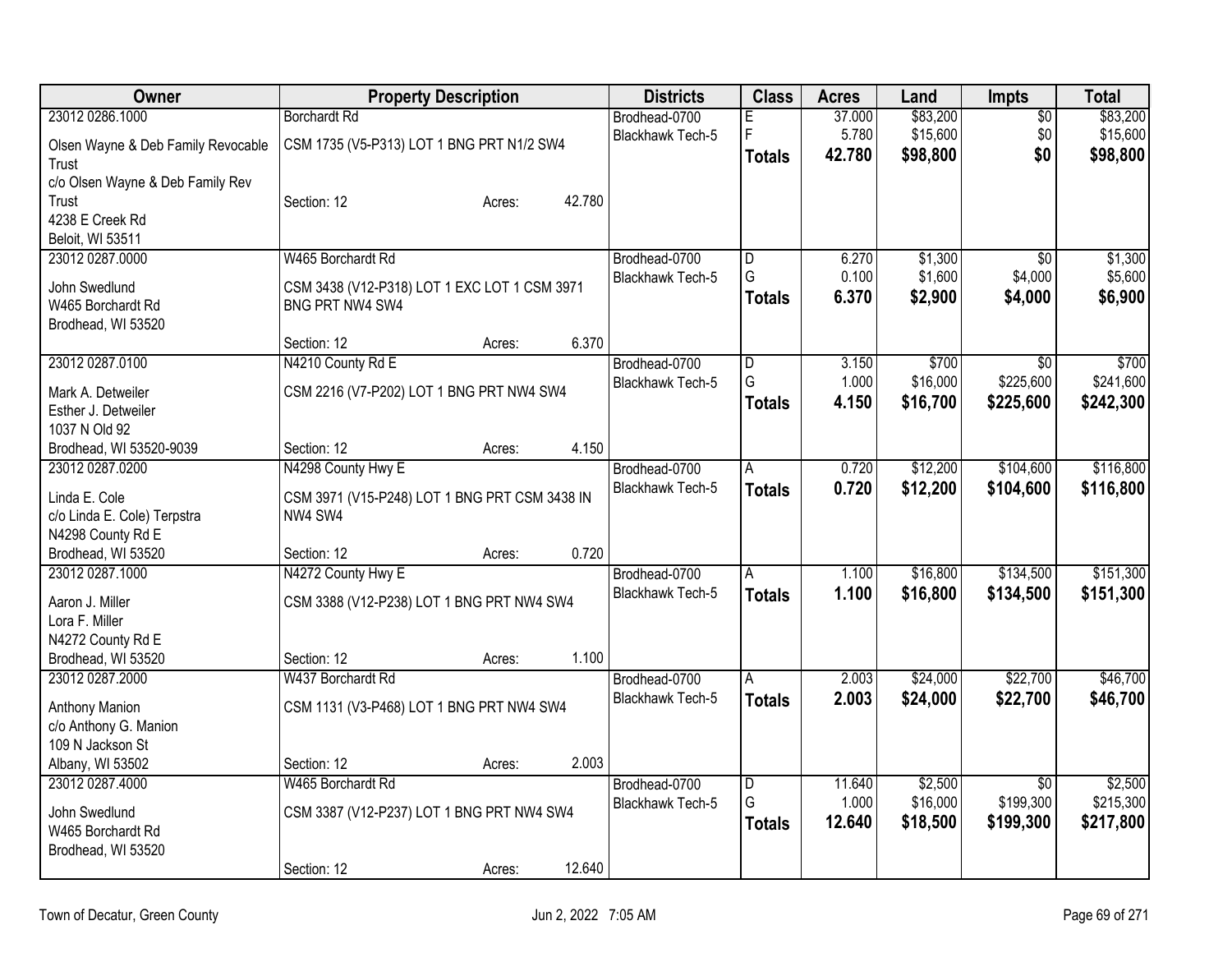| Owner                                 | <b>Property Description</b>                    | <b>Districts</b> | <b>Class</b>            | <b>Acres</b>            | Land   | <b>Impts</b> | <b>Total</b>    |           |
|---------------------------------------|------------------------------------------------|------------------|-------------------------|-------------------------|--------|--------------|-----------------|-----------|
| 23012 0287.6000                       | County Rd E                                    |                  | Brodhead-0700           | D                       | 1.200  | \$300        | $\overline{50}$ | \$300     |
| Aaron J. Miller                       | CSM 3388 (V12-P237) LOT 2 BNG PRT NW4 SW4      |                  | Blackhawk Tech-5        | G                       | 0.100  | \$800        | \$0             | \$800     |
| Lora F. Miller                        |                                                |                  |                         | <b>Totals</b>           | 1.300  | \$1,100      | \$0             | \$1,100   |
| N4272 County Rd E                     |                                                |                  |                         |                         |        |              |                 |           |
| Brodhead, WI 53520                    | Section: 12<br>Acres:                          | 1.300            |                         |                         |        |              |                 |           |
| 23012 0287.6100                       | County Rd E                                    |                  | Brodhead-0700           | $\overline{\mathsf{G}}$ | 1.350  | \$18,800     | \$53,300        | \$72,100  |
| Mark A. Detweiler                     | CSM 3388 (V12-P237) LOT 3 BNG PRT NW4 SW4      |                  | <b>Blackhawk Tech-5</b> | <b>Totals</b>           | 1.350  | \$18,800     | \$53,300        | \$72,100  |
| Esther J. Detweiler                   |                                                |                  |                         |                         |        |              |                 |           |
| 1037 N Old 92                         |                                                |                  |                         |                         |        |              |                 |           |
| Brodhead, WI 53520-9039               | Section: 12<br>Acres:                          | 1.350            |                         |                         |        |              |                 |           |
| 23012 0287.7000                       | W495 Borchardt Rd                              |                  | Brodhead-0700           | A                       | 3.210  | \$33,100     | \$96,000        | \$129,100 |
| Cody R. Gadow                         | CSM 3437 (V12-P316) LOT 1 BNG PRT NW4 SW4      |                  | Blackhawk Tech-5        | <b>Totals</b>           | 3.210  | \$33,100     | \$96,000        | \$129,100 |
| W495 Borchardt Rd                     |                                                |                  |                         |                         |        |              |                 |           |
| Brodhead, WI 53520                    |                                                |                  |                         |                         |        |              |                 |           |
|                                       | Section: 12<br>Acres:                          | 3.210            |                         |                         |        |              |                 |           |
| 23012 0288.0100                       | N4190 County Hwy E                             |                  | Brodhead-0700           | A                       | 1.000  | \$16,000     | \$24,500        | \$40,500  |
| Beth Zurkowski                        | CSM 1829 (V6-P72) LOT 1 BNG PRT NW4 & SW4 OF   |                  | Blackhawk Tech-5        | D                       | 14.000 | \$3,400      | \$0             | \$3,400   |
| PO Box 342                            | SW4                                            |                  |                         | <b>Totals</b>           | 15.000 | \$19,400     | \$24,500        | \$43,900  |
| Brodhead, WI 53520                    |                                                |                  |                         |                         |        |              |                 |           |
|                                       | Section: 12<br>Acres:                          | 15.000           |                         |                         |        |              |                 |           |
| 23012 0288.0200                       | N4142 County Hwy E                             |                  | Brodhead-0700           | A                       | 5.830  | \$46,200     | \$15,200        | \$61,400  |
|                                       | CSM 4590 (V19-P200) LOT 2 BNG PRT SW4 SW4 (PRT |                  | <b>Blackhawk Tech-5</b> | <b>Totals</b>           | 5.830  | \$46,200     | \$15,200        | \$61,400  |
| Linda R. Kennedy<br>N4166 County Rd E | POS V11-P146)                                  |                  |                         |                         |        |              |                 |           |
| Brodhead, WI 53520                    |                                                |                  |                         |                         |        |              |                 |           |
|                                       | Section: 12<br>Acres:                          | 5.830            |                         |                         |        |              |                 |           |
| 23012 0288.0300                       | N4166 County Hwy E                             |                  | Brodhead-0700           | $\overline{B}$          | 12.250 | \$55,800     | \$289,200       | \$345,000 |
| Linda R. Kennedy                      | CSM 4590 (V19-P200) LOT 1 BNG PRT SW4 SW4 (PRT |                  | Blackhawk Tech-5        | <b>Totals</b>           | 12.250 | \$55,800     | \$289,200       | \$345,000 |
| N4166 County Rd E                     | POS V11-P146)                                  |                  |                         |                         |        |              |                 |           |
| Brodhead, WI 53520                    |                                                |                  |                         |                         |        |              |                 |           |
|                                       | Section: 12<br>Acres:                          | 12.250           |                         |                         |        |              |                 |           |
| 23012 0290.1000                       | N4118 County Hwy E                             |                  | Brodhead-0700           | A                       | 1.800  | \$22,400     | \$153,000       | \$175,400 |
| Timothy I. Krumwiede                  | BEG SW COR SEC 12 TH ELY ALG SEC LN 235 FT     |                  | <b>Blackhawk Tech-5</b> | <b>Totals</b>           | 1.800  | \$22,400     | \$153,000       | \$175,400 |
| Joyce L. Krumwiede                    | NLY PARAL TO W LN SD SEC 435 FT WLY PARAL TO   |                  |                         |                         |        |              |                 |           |
| N4118 County Rd E                     | SEC LN 235 FT TH SLY ALG W LN SD SEC POB EXC   |                  |                         |                         |        |              |                 |           |
| Brodhead, WI 53520                    | Section: 12<br>Acres:                          | 1.800            |                         |                         |        |              |                 |           |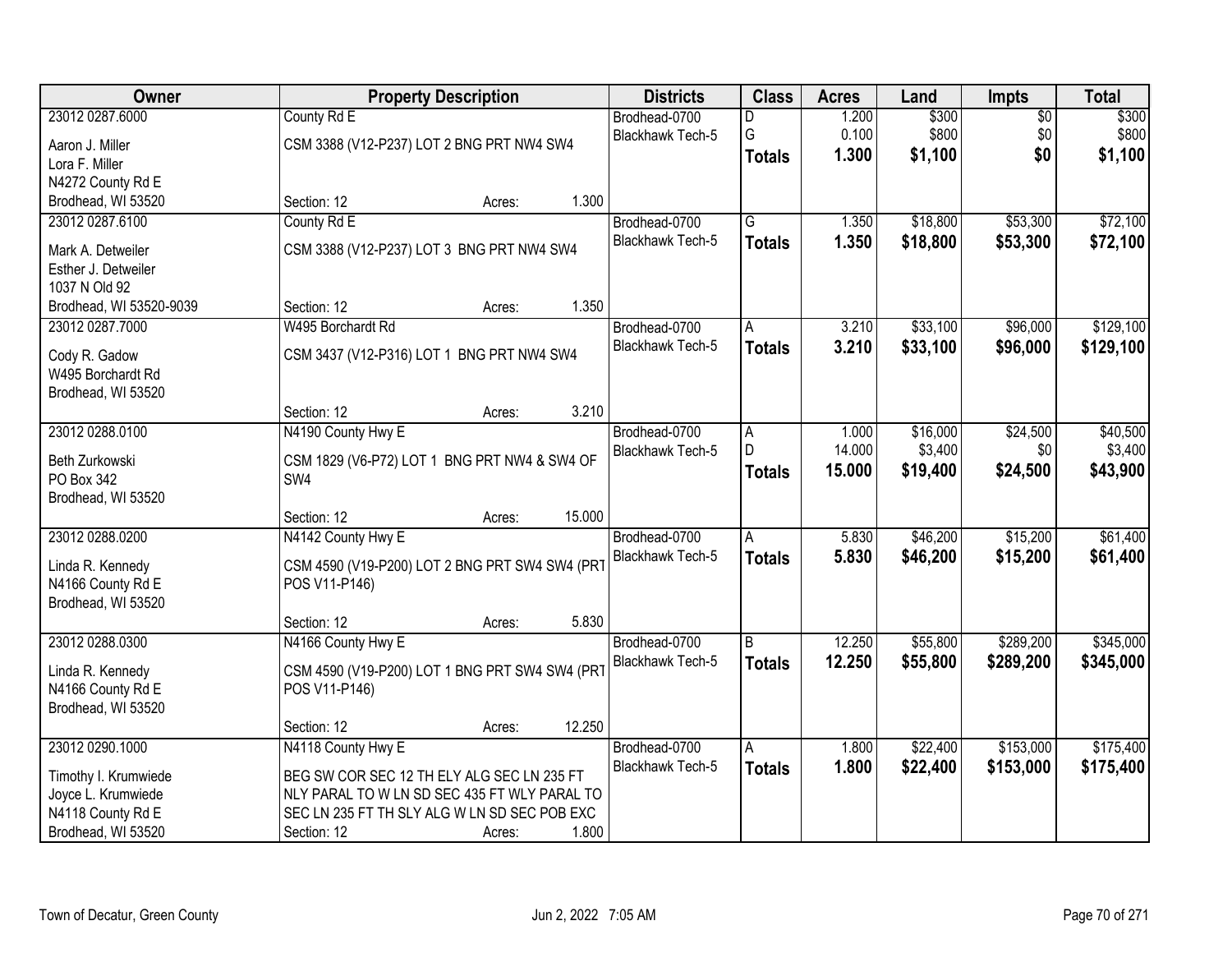| Owner                                |                                                | <b>Property Description</b> |        |                         | <b>Class</b>   | <b>Acres</b> | Land     | Impts           | <b>Total</b> |
|--------------------------------------|------------------------------------------------|-----------------------------|--------|-------------------------|----------------|--------------|----------|-----------------|--------------|
| 23012 0290.1100                      | N4134 County Hwy E                             |                             |        | Brodhead-0700           | Α              | 11.500       | \$50,100 | \$112,000       | \$162,100    |
| Leonard C. Nickels                   | PRT S2 SW4 SW4 SEC 12 COM SW COR TH ELY ALG    |                             |        | Blackhawk Tech-5        | <b>Totals</b>  | 11.500       | \$50,100 | \$112,000       | \$162,100    |
| Diana R. Nickels                     | S LN SW4 235 FT POB TH NLY PARL W LN 435 FT TH |                             |        |                         |                |              |          |                 |              |
| N4134 County Rd E                    | ELY PARL S LN 1100 FT M/L TO E LN TH SLY ALG E |                             |        |                         |                |              |          |                 |              |
| Brodhead, WI 53520                   | Section: 12                                    | Acres:                      | 11.500 |                         |                |              |          |                 |              |
| 23012 0291.0000                      | County Rd E                                    |                             |        | Brodhead-0700           | $\overline{D}$ | 33.500       | \$8,300  | $\overline{50}$ | \$8,300      |
|                                      |                                                |                             |        | <b>Blackhawk Tech-5</b> | E              | 6.500        | \$2,300  | \$0             | \$2,300      |
| Columbia Nc Farms, Inc               | SE4 SW4                                        |                             |        |                         | Totals         | 40.000       | \$10,600 | \$0             | \$10,600     |
| PO Box 1909                          |                                                |                             |        |                         |                |              |          |                 |              |
| Manteo, NC 27954                     |                                                |                             |        |                         |                |              |          |                 |              |
|                                      | Section: 12                                    | Acres:                      | 40.000 |                         |                |              |          |                 |              |
| 23012 0292.0000                      | <b>Borchardt Rd</b>                            |                             |        | Brodhead-0700           | D              | 37.500       | \$7,500  | \$0             | \$7,500      |
| Mohamed F. Gani                      | NE4 SE4                                        |                             |        | <b>Blackhawk Tech-5</b> | E              | 2.500        | \$400    | \$0             | \$400        |
| 504 N Brockway                       |                                                |                             |        |                         | <b>Totals</b>  | 40.000       | \$7,900  | \$0             | \$7,900      |
| Palatine, IL 60067                   |                                                |                             |        |                         |                |              |          |                 |              |
|                                      | Section: 12                                    | Acres:                      | 40.000 |                         |                |              |          |                 |              |
| 23012 0293.0000                      | <b>Borchardt Rd</b>                            |                             |        | Brodhead-0700           | 5M             | 3.000        | \$4,100  | \$0             | \$4,100      |
|                                      | NW4 SE4                                        |                             |        | <b>Blackhawk Tech-5</b> | D              | 36.000       | \$7,400  | \$0             | \$7,400      |
| Mohamed F. Gani                      |                                                |                             |        |                         | $\mathsf{E}$   | 1.000        | \$100    | \$0             | \$100        |
| 504 N Brockway<br>Palatine, IL 60067 |                                                |                             |        |                         | <b>Totals</b>  | 40.000       | \$11,600 | \$0             | \$11,600     |
|                                      | Section: 12                                    | Acres:                      | 40.000 |                         |                |              |          |                 |              |
| 23012 0294.0000                      | State Highway 104                              |                             |        | Brodhead-0700           | $\overline{D}$ | 20.000       | \$3,700  | \$0             | \$3,700      |
|                                      |                                                |                             |        | <b>Blackhawk Tech-5</b> |                | 20.000       | \$3,700  | \$0             | \$3,700      |
| Mohamed F. Gani                      | N <sub>2</sub> SW <sub>4</sub> SE <sub>4</sub> |                             |        |                         | <b>Totals</b>  |              |          |                 |              |
| 504 N Brockway                       |                                                |                             |        |                         |                |              |          |                 |              |
| Palatine, IL 60067                   |                                                |                             |        |                         |                |              |          |                 |              |
|                                      | Section: 12                                    | Acres:                      | 20.000 |                         |                |              |          |                 |              |
| 23012 0295.0000                      | State Highway 104                              |                             |        | Brodhead-0700           | $\overline{D}$ | 10.000       | \$1,900  | $\overline{60}$ | \$1,900      |
| James A. Caldwell et al              | S2 SW4 SE4                                     |                             |        | Blackhawk Tech-5        | E              | 10.000       | \$3,500  | \$0             | \$3,500      |
| C/O Chris Searles                    |                                                |                             |        |                         | <b>Totals</b>  | 20,000       | \$5,400  | \$0             | \$5,400      |
| N2684 Balsam St                      |                                                |                             |        |                         |                |              |          |                 |              |
| Brodhead, WI 53520                   | Section: 12                                    | Acres:                      | 20.000 |                         |                |              |          |                 |              |
| 23012 0296.0000                      | State Highway 104                              |                             |        | Brodhead-0700           | D              | 19.500       | \$3,600  | $\overline{30}$ | \$3,600      |
|                                      |                                                |                             |        | <b>Blackhawk Tech-5</b> | E              | 0.500        | \$100    | \$0             | \$100        |
| Mohamed F. Gani                      | N <sub>2</sub> SE4 SE4                         |                             |        |                         | <b>Totals</b>  | 20.000       | \$3,700  | \$0             | \$3,700      |
| 504 N Brockway                       |                                                |                             |        |                         |                |              |          |                 |              |
| Palatine, IL 60067                   |                                                |                             |        |                         |                |              |          |                 |              |
|                                      | Section: 12                                    | Acres:                      | 20.000 |                         |                |              |          |                 |              |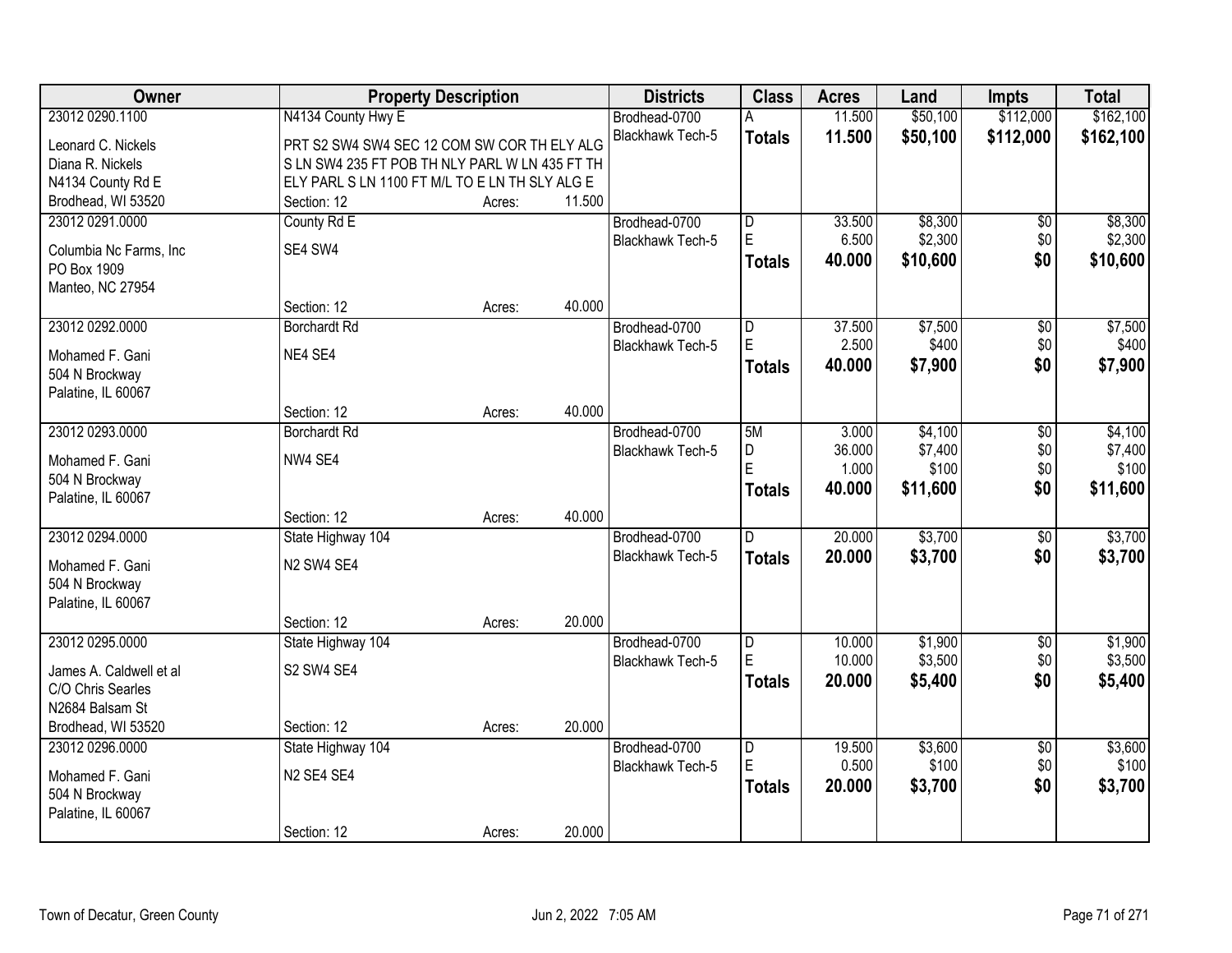| Owner                   | <b>Property Description</b>       |        |        | <b>Districts</b>        | <b>Class</b>            | <b>Acres</b> | Land     | <b>Impts</b>    | <b>Total</b> |
|-------------------------|-----------------------------------|--------|--------|-------------------------|-------------------------|--------------|----------|-----------------|--------------|
| 23012 0297.0000         | State Highway 104                 |        |        | Brodhead-0700           | 5M                      | 10.500       | \$14,200 | $\overline{50}$ | \$14,200     |
| James A. Caldwell et al | S2 SE4 SE4                        |        |        | Blackhawk Tech-5        | D                       | 7.000        | \$1,100  | \$0             | \$1,100      |
| C/O Chris Searles       |                                   |        |        |                         | E                       | 2.500        | \$800    | \$0             | \$800        |
| N2684 Balsam St         |                                   |        |        |                         | <b>Totals</b>           | 20.000       | \$16,100 | \$0             | \$16,100     |
| Brodhead, WI 53520      | Section: 12                       | Acres: | 20.000 |                         |                         |              |          |                 |              |
| 23012 0298.0000         | N3983 State Hwy 104               |        |        | Brodhead-0700           | 5M                      | 3.000        | \$4,100  | $\overline{50}$ | \$4,100      |
|                         |                                   |        |        | <b>Blackhawk Tech-5</b> | D                       | 36.000       | \$8,100  | \$0             | \$8,100      |
| James A. Caldwell et al | NE4 NE4                           |        |        |                         | E                       | 1.000        | \$100    | \$0             | \$100        |
| C/O Chris Searles       |                                   |        |        |                         | <b>Totals</b>           | 40.000       | \$12,300 | \$0             | \$12,300     |
| N2684 Balsam St         |                                   |        |        |                         |                         |              |          |                 |              |
| Brodhead, WI 53520      | Section: 13                       | Acres: | 40.000 |                         |                         |              |          |                 |              |
| 23012 0299.0000         | State Highway 104                 |        |        | Brodhead-0700           | 5M                      | 28.000       | \$37,800 | \$0             | \$37,800     |
| James A. Caldwell et al | NW4 NE4                           |        |        | Blackhawk Tech-5        | D                       | 8.000        | \$1,700  | \$0             | \$1,700      |
| C/O Chris Searles       |                                   |        |        |                         | E                       | 4.000        | \$1,400  | \$0             | \$1,400      |
| N2684 Balsam St         |                                   |        |        |                         | <b>Totals</b>           | 40.000       | \$40,900 | \$0             | \$40,900     |
| Brodhead, WI 53520      | Section: 13                       | Acres: | 40.000 |                         |                         |              |          |                 |              |
| 23012 0300.0000         | State Highway 104                 |        |        | Brodhead-0700           | 5M                      | 4.000        | \$5,400  | \$0             | \$5,400      |
|                         |                                   |        |        | <b>Blackhawk Tech-5</b> | D                       | 34.000       | \$8,400  | \$0             | \$8,400      |
| James A. Caldwell et al | SW4 NE4                           |        |        |                         | E                       | 2.000        | \$500    | \$0             | \$500        |
| C/O Chris Searles       |                                   |        |        |                         | <b>Totals</b>           | 40.000       | \$14,300 | \$0             | \$14,300     |
| N2684 Balsam St         |                                   |        |        |                         |                         |              |          |                 |              |
| Brodhead, WI 53520      | Section: 13                       | Acres: | 40.000 |                         |                         |              |          |                 |              |
| 23012 0301.0000         | State Highway 104                 |        |        | Brodhead-0700           | 5M                      | 2.000        | \$2,700  | $\overline{30}$ | \$2,700      |
| James A. Caldwell et al | SE4 NE4 EXC S 264 FT OF E2 E2 NE4 |        |        | Blackhawk Tech-5        | D                       | 26.000       | \$5,500  | \$0             | \$5,500      |
| C/O Chris Searles       |                                   |        |        |                         | Ė                       | 8.000        | \$2,600  | \$0             | \$2,600      |
| N2684 Balsam St         |                                   |        |        |                         | <b>Totals</b>           | 36.000       | \$10,800 | \$0             | \$10,800     |
| Brodhead, WI 53520      | Section: 13                       | Acres: | 36.000 |                         |                         |              |          |                 |              |
| 23012 0302.0000         | N3901 State Hwy 104               |        |        | Brodhead-0700           | A                       | 1.000        | \$16,000 | \$163,200       | \$179,200    |
|                         | S 264 FT OF E2 E2 NE4             |        |        | Blackhawk Tech-5        | D                       | 3.000        | \$200    | \$0             | \$200        |
| Vincent J. Thompson     |                                   |        |        |                         | <b>Totals</b>           | 4.000        | \$16,200 | \$163,200       | \$179,400    |
| N3901 State Rd 104      |                                   |        |        |                         |                         |              |          |                 |              |
| Brodhead, WI 53520      | Section: 13                       |        | 4.000  |                         |                         |              |          |                 |              |
| 23012 0303.0000         | County Rd E                       | Acres: |        | Brodhead-0700           | $\overline{\mathsf{D}}$ | 39.000       | \$8,200  | $\overline{50}$ | \$8,200      |
|                         |                                   |        |        | Blackhawk Tech-5        | E                       | 1.000        | \$2,900  | \$0             | \$2,900      |
| Columbia Nc Farms, Inc. | NE4 NW4                           |        |        |                         |                         |              |          |                 |              |
| PO Box 1909             |                                   |        |        |                         | <b>Totals</b>           | 40.000       | \$11,100 | \$0             | \$11,100     |
| Manteo, NC 27954        |                                   |        |        |                         |                         |              |          |                 |              |
|                         | Section: 13                       | Acres: | 40.000 |                         |                         |              |          |                 |              |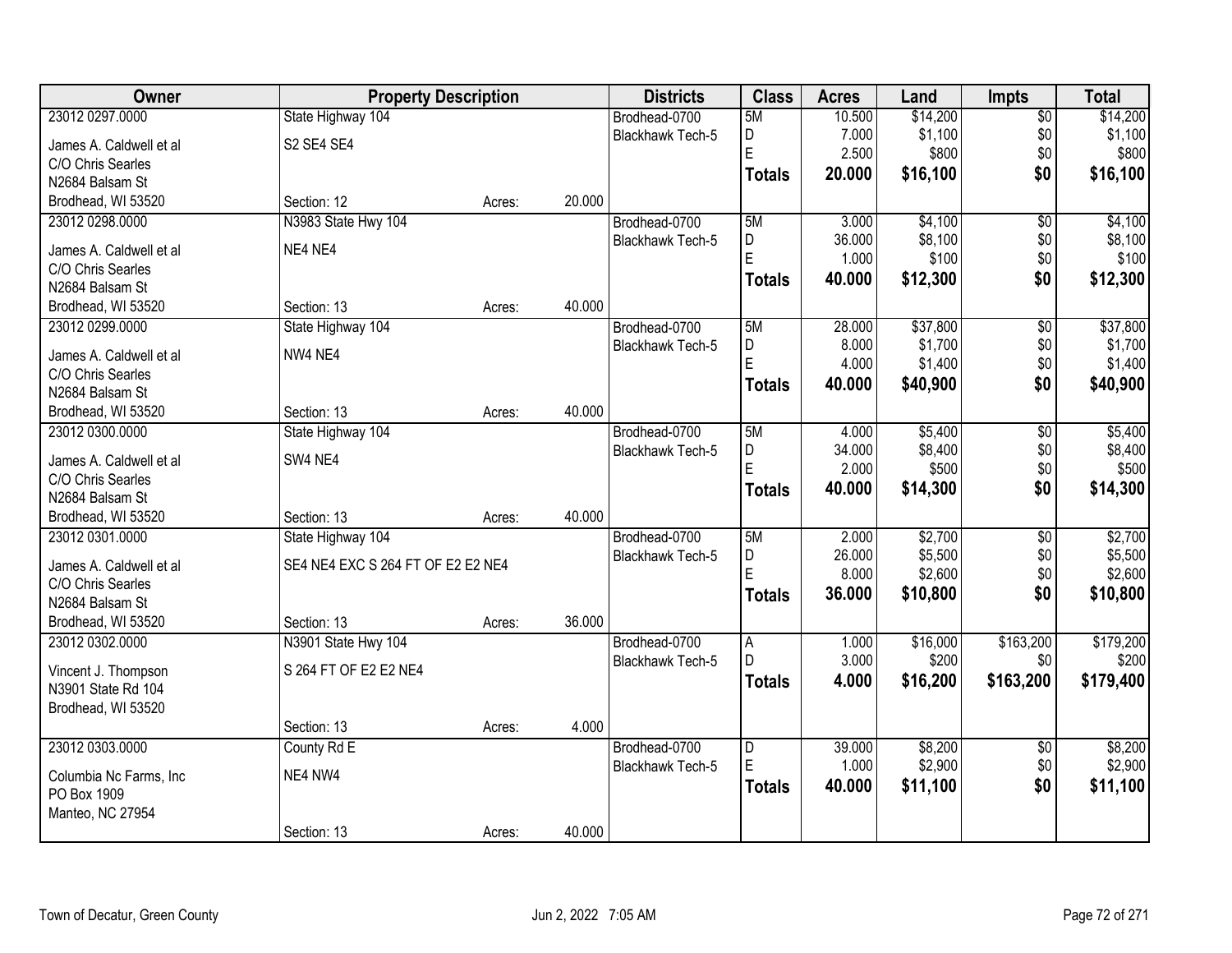| Owner                                       | <b>Property Description</b> |        |        | <b>Districts</b>        | <b>Class</b>            | <b>Acres</b> | Land    | <b>Impts</b>    | <b>Total</b> |
|---------------------------------------------|-----------------------------|--------|--------|-------------------------|-------------------------|--------------|---------|-----------------|--------------|
| 23012 0304.0000                             | N4024 County Hwy E          |        |        | Brodhead-0700           | D                       | 36.500       | \$7,800 | $\overline{60}$ | \$7,800      |
| Columbia Nc Farms, Inc                      | NW4 NW4                     |        |        | Blackhawk Tech-5        | E                       | 3.500        | \$900   | \$0             | \$900        |
| PO Box 1909                                 |                             |        |        |                         | <b>Totals</b>           | 40.000       | \$8,700 | \$0             | \$8,700      |
| Manteo, NC 27954                            |                             |        |        |                         |                         |              |         |                 |              |
|                                             | Section: 13                 | Acres: | 40.000 |                         |                         |              |         |                 |              |
| 23012 0305.0000                             | County Rd E                 |        |        | Brodhead-0700           | D                       | 39.000       | \$8,300 | \$0             | \$8,300      |
| Columbia Nc Farms, Inc.                     | SW4 NW4                     |        |        | Blackhawk Tech-5        | $\mathsf E$             | 1.000        | \$100   | \$0             | \$100        |
| PO Box 1909                                 |                             |        |        |                         | <b>Totals</b>           | 40.000       | \$8,400 | \$0             | \$8,400      |
| Manteo, NC 27954                            |                             |        |        |                         |                         |              |         |                 |              |
|                                             | Section: 13                 | Acres: | 40.000 |                         |                         |              |         |                 |              |
| 23012 0306.0000                             | County Rd E                 |        |        | Brodhead-0700           | D                       | 40.000       | \$8,000 | \$0             | \$8,000      |
| Columbia Nc Farms, Inc                      | SE4 NW4                     |        |        | Blackhawk Tech-5        | <b>Totals</b>           | 40.000       | \$8,000 | \$0             | \$8,000      |
| PO Box 1909                                 |                             |        |        |                         |                         |              |         |                 |              |
| Manteo, NC 27954                            |                             |        |        |                         |                         |              |         |                 |              |
|                                             | Section: 13                 | Acres: | 40.000 |                         |                         |              |         |                 |              |
| 23012 0307.0000                             | County Rd E                 |        |        | Brodhead-0700           | $\mathsf{D}$            | 40.000       | \$8,500 | \$0             | \$8,500      |
| Columbia Nc Farms, Inc                      | NE4 SW4                     |        |        | <b>Blackhawk Tech-5</b> | <b>Totals</b>           | 40.000       | \$8,500 | \$0             | \$8,500      |
| PO Box 1909                                 |                             |        |        |                         |                         |              |         |                 |              |
| Manteo, NC 27954                            |                             |        |        |                         |                         |              |         |                 |              |
|                                             | Section: 13                 | Acres: | 40.000 |                         |                         |              |         |                 |              |
| 23012 0308.0000                             | County Rd E                 |        |        | Brodhead-0700           | $\overline{D}$          | 39.000       | \$8,300 | \$0             | \$8,300      |
| Woodruff Thomas C & Jean R Revocabl         | NW4 SW4                     |        |        | <b>Blackhawk Tech-5</b> | E                       | 1.000        | \$100   | \$0             | \$100        |
| Trust Dtd July 31,                          |                             |        |        |                         | <b>Totals</b>           | 40.000       | \$8,400 | \$0             | \$8,400      |
| c/o Woodruff Thomas C & Jean R Rev          |                             |        |        |                         |                         |              |         |                 |              |
| Trust                                       | Section: 13                 | Acres: | 40.000 |                         |                         |              |         |                 |              |
| W494 Saint John Rd<br>Brodhead, WI 53520    |                             |        |        |                         |                         |              |         |                 |              |
| 23012 0309.0000                             | County Rd E                 |        |        | Brodhead-0700           | $\overline{\mathsf{D}}$ | 25.910       | \$5,500 | $\sqrt[6]{}$    | \$5,500      |
|                                             |                             |        |        | <b>Blackhawk Tech-5</b> | E                       | 1.000        | \$100   | \$0             | \$100        |
| Woodruff Thomas C & Jean R Revocabl         | SW4 SW4 EXC RR ROW          |        |        |                         | <b>Totals</b>           | 26.910       | \$5,600 | \$0             | \$5,600      |
| Trust Dtd July 31,                          |                             |        |        |                         |                         |              |         |                 |              |
| c/o Woodruff Thomas C & Jean R Rev<br>Trust | Section: 13                 | Acres: | 26.910 |                         |                         |              |         |                 |              |
| W494 Saint John Rd                          |                             |        |        |                         |                         |              |         |                 |              |
| Brodhead, WI 53520                          |                             |        |        |                         |                         |              |         |                 |              |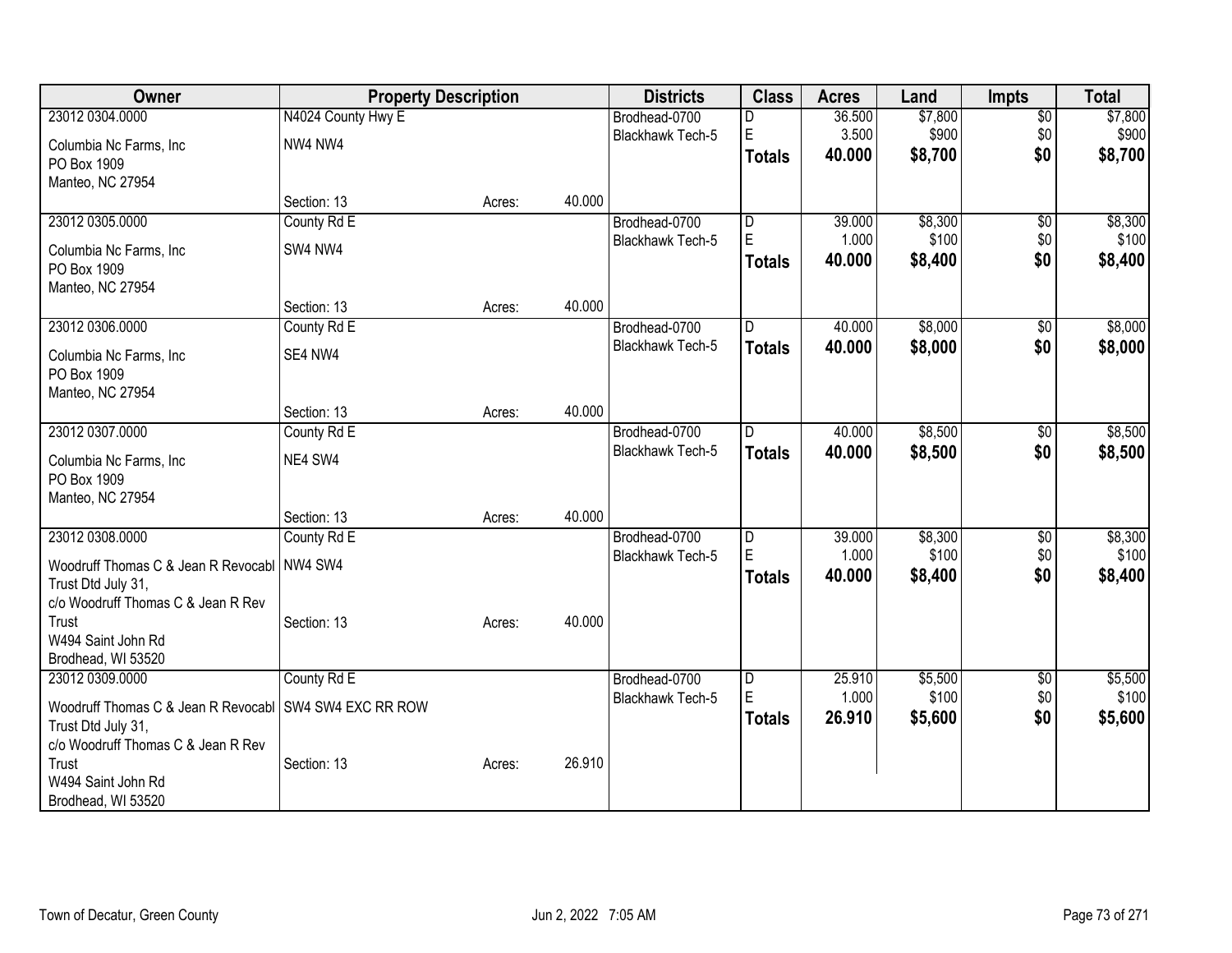| Owner                                                        | <b>Property Description</b>            |        |        | <b>Districts</b>        | <b>Class</b>           | <b>Acres</b> | Land            | <b>Impts</b>    | <b>Total</b>    |
|--------------------------------------------------------------|----------------------------------------|--------|--------|-------------------------|------------------------|--------------|-----------------|-----------------|-----------------|
| 23012 0310.0000                                              | W494 Saint John Rd                     |        |        | Brodhead-0700           | А                      | 9.000        | \$62,000        | \$65,300        | \$127,300       |
| Woodruff Thomas C & Jean R Revocabl PRT SW4 SW4 LYG S & W RR |                                        |        |        | <b>Blackhawk Tech-5</b> | <b>Totals</b>          | 9.000        | \$62,000        | \$65,300        | \$127,300       |
| Trust Dtd July 31,                                           |                                        |        |        |                         |                        |              |                 |                 |                 |
| c/o Woodruff Thomas C & Jean R Rev                           |                                        |        |        |                         |                        |              |                 |                 |                 |
| Trust                                                        | Section: 13                            | Acres: | 9.000  |                         |                        |              |                 |                 |                 |
| W494 Saint John Rd                                           |                                        |        |        |                         |                        |              |                 |                 |                 |
| Brodhead, WI 53520                                           |                                        |        |        |                         |                        |              |                 |                 |                 |
| 23012 0311.0000                                              |                                        |        |        | Brodhead-0700           | $\overline{\text{X2}}$ | 4.090        | $\overline{50}$ | $\overline{50}$ | $\overline{50}$ |
| State of Wisconsin D N R                                     | SECTION 13 PRT W2 SW4 TRAIL 4.09A      |        |        | <b>Blackhawk Tech-5</b> | <b>Totals</b>          | 4.090        | \$0             | \$0             | \$0             |
| Box 7921                                                     |                                        |        |        |                         |                        |              |                 |                 |                 |
| Madison, WI 53707                                            |                                        |        |        |                         |                        |              |                 |                 |                 |
|                                                              | Section: 13                            | Acres: | 4.090  |                         |                        |              |                 |                 |                 |
| 23012 0312.0000                                              | W344 County Hwy E                      |        |        | Brodhead-0700           | D                      | 39.000       | \$8,300         | $\overline{50}$ | \$8,300         |
| Columbia Nc Farms, Inc                                       | SE4 SW4                                |        |        | <b>Blackhawk Tech-5</b> | E                      | 1.000        | \$100           | \$0             | \$100           |
| PO Box 1909                                                  |                                        |        |        |                         | <b>Totals</b>          | 40.000       | \$8,400         | \$0             | \$8,400         |
| Manteo, NC 27954                                             |                                        |        |        |                         |                        |              |                 |                 |                 |
|                                                              | Section: 13                            | Acres: | 40.000 |                         |                        |              |                 |                 |                 |
| 23012 0313.0000                                              | State Highway 104                      |        |        | Brodhead-0700           | D                      | 39.000       | \$7,300         | \$0             | \$7,300         |
| Dan Balis                                                    | NE4 SE4                                |        |        | Blackhawk Tech-5        | E                      | 1.000        | \$100           | \$0             | \$100           |
| 599 S Dickey Rd                                              |                                        |        |        |                         | <b>Totals</b>          | 40.000       | \$7,400         | \$0             | \$7,400         |
| Brodhead, WI 53520                                           |                                        |        |        |                         |                        |              |                 |                 |                 |
|                                                              | Section: 13                            | Acres: | 40.000 |                         |                        |              |                 |                 |                 |
| 23012 0314.0000                                              | State Highway 104                      |        |        | Brodhead-0700           | $\overline{D}$         | 40.000       | \$7,600         | $\overline{50}$ | \$7,600         |
| Dan Balis                                                    | NW4 SE4                                |        |        | Blackhawk Tech-5        | <b>Totals</b>          | 40.000       | \$7,600         | \$0             | \$7,600         |
| 599 S Dickey Rd                                              |                                        |        |        |                         |                        |              |                 |                 |                 |
| Brodhead, WI 53520                                           |                                        |        |        |                         |                        |              |                 |                 |                 |
|                                                              | Section: 13                            | Acres: | 40.000 |                         |                        |              |                 |                 |                 |
| 23012 0315.0000                                              | Saint John Rd                          |        |        | Brodhead-0700           | D                      | 35.000       | \$7,500         | $\overline{50}$ | \$7,500         |
| Dan Balis                                                    | SW4 SE4 EXC PRT LOT 1 CSM 1814         |        |        | <b>Blackhawk Tech-5</b> | E                      | 1.000        | \$100           | \$0             | \$100           |
| 599 S Dickey Rd                                              |                                        |        |        |                         | <b>Totals</b>          | 36.000       | \$7,600         | \$0             | \$7,600         |
| Brodhead, WI 53520                                           |                                        |        |        |                         |                        |              |                 |                 |                 |
|                                                              | Section: 13                            | Acres: | 36.000 |                         |                        |              |                 |                 |                 |
| 23012 0315.1000                                              | W192 Saint John Rd                     |        |        | Brodhead-0700           | Α                      | 5.000        | \$42,000        | \$111,900       | \$153,900       |
| Nelson L. Shell                                              | CSM 1814 (V6-P52) LOT 1 BNG PRT S2 SE4 |        |        | <b>Blackhawk Tech-5</b> | <b>Totals</b>          | 5.000        | \$42,000        | \$111,900       | \$153,900       |
| Nancy R. Shell                                               |                                        |        |        |                         |                        |              |                 |                 |                 |
| W192 St John Rd                                              |                                        |        |        |                         |                        |              |                 |                 |                 |
| Brodhead, WI 53520                                           | Section: 13                            | Acres: | 5.000  |                         |                        |              |                 |                 |                 |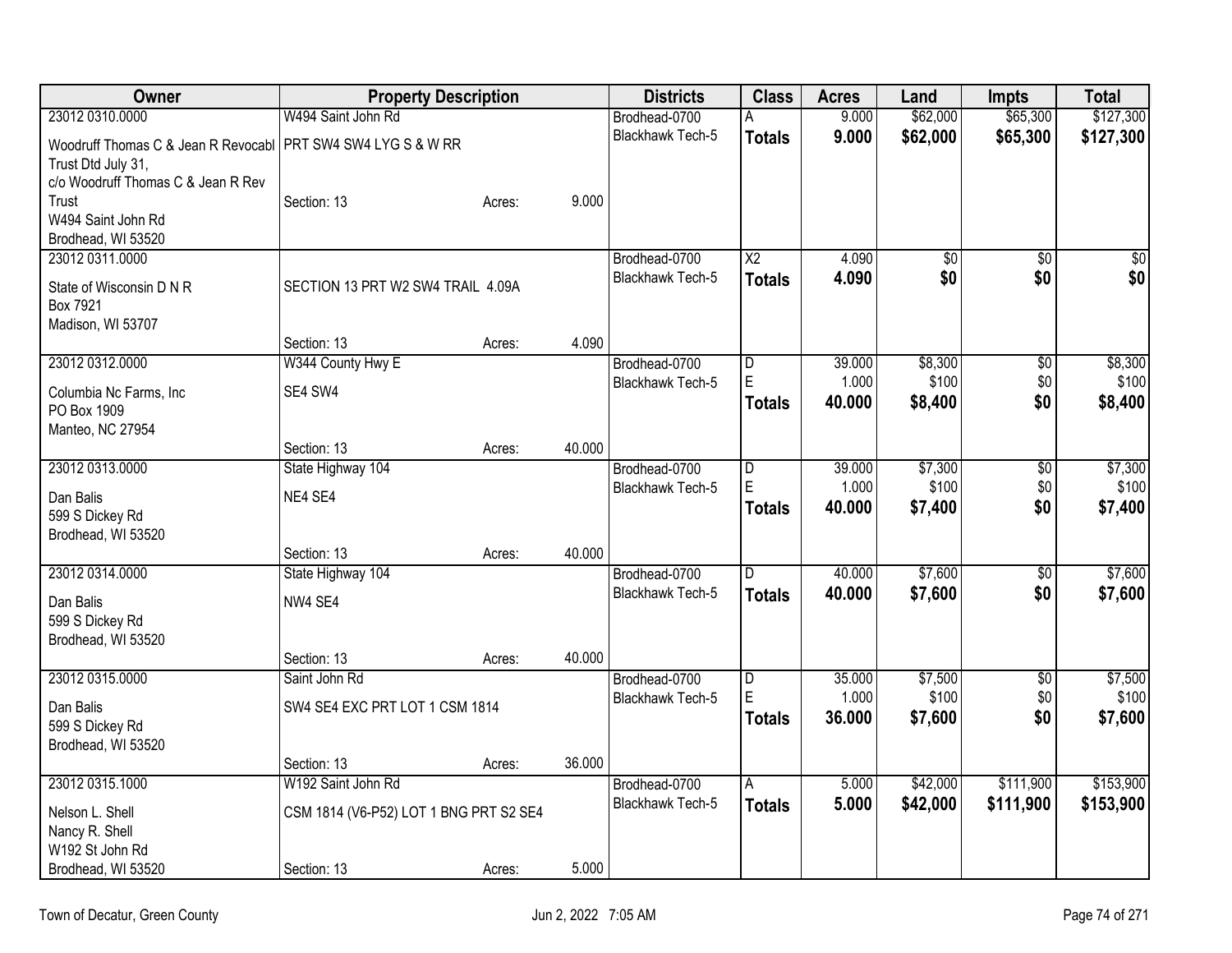| Owner                                                     | <b>Property Description</b>                                                                    | <b>Districts</b>                              | <b>Class</b>           | <b>Acres</b> | Land       | Impts           | <b>Total</b>    |
|-----------------------------------------------------------|------------------------------------------------------------------------------------------------|-----------------------------------------------|------------------------|--------------|------------|-----------------|-----------------|
| 23012 0316.0000                                           | Saint John Rd                                                                                  | Brodhead-0700                                 | D                      | 37.000       | \$7,600    | \$0             | \$7,600         |
| Dan Balis                                                 | SE4 SE4 EXC PRT LOT 1 CSM 1814                                                                 | Blackhawk Tech-5                              | E                      | 2.000        | \$200      | \$0             | \$200           |
| 599 S Dickey Rd                                           |                                                                                                |                                               | <b>Totals</b>          | 39.000       | \$7,800    | \$0             | \$7,800         |
| Brodhead, WI 53520                                        |                                                                                                |                                               |                        |              |            |                 |                 |
|                                                           | 39.000<br>Section: 13<br>Acres:                                                                |                                               |                        |              |            |                 |                 |
| 23012 0317.0000                                           | <b>Golf Course Rd</b>                                                                          | Brodhead-0700                                 | Ē                      | 6.960        | \$2,500    | $\overline{50}$ | \$2,500         |
| Michael J. Schlittler                                     | PARC NE4 SEC 14 COM N4 COR SD SEC TH S87*E                                                     | <b>Blackhawk Tech-5</b>                       | <b>Totals</b>          | 6.960        | \$2,500    | \$0             | \$2,500         |
| Kathleen M. Schlittler                                    | 1702.11 FT TH S02*W 826.22 FT TH N87*W 432.84 FT                                               | <b>Green County</b>                           |                        |              |            |                 |                 |
| PO Box 71                                                 | TH S02*W 425 FT TO PT N LN TOWN RD TH N87*W 33                                                 | <b>Broughton Drain</b>                        |                        |              |            |                 |                 |
| Brodhead, WI 53520                                        | 6.960<br>Section: 14<br>Acres:                                                                 |                                               |                        |              |            |                 |                 |
| 23012 0318.0000                                           | W690 Golf Course Rd                                                                            | Brodhead-0700                                 | A                      | 2.060        | \$24,500   | \$161,700       | \$186,200       |
|                                                           |                                                                                                | <b>Blackhawk Tech-5</b>                       | <b>Totals</b>          | 2.060        | \$24,500   | \$161,700       | \$186,200       |
| Knight Douglas L & Janice J Rev Lvg<br>Trust Dtd June 15, | PRT NE4 SEC 14 COM NW COR NE4 SD SEC TH<br>S4*W 2651.33 FT POB TH S87*E 300 FT TH N4*E 300     | <b>Green County</b>                           |                        |              |            |                 |                 |
|                                                           | c/o Knight Douglas L & Janice J Rev Lv: FT TH N87*W 300 FT TO PT W LN NE4 THS4*W 300           | <b>Broughton Drain</b>                        |                        |              |            |                 |                 |
| Trt                                                       | Section: 14<br>2.060<br>Acres:                                                                 |                                               |                        |              |            |                 |                 |
| W690 Golf Course Rd                                       |                                                                                                |                                               |                        |              |            |                 |                 |
| Brodhead, WI 53520                                        |                                                                                                |                                               |                        |              |            |                 |                 |
| 23012 0319.0000                                           | W680 Golf Course Rd                                                                            | Brodhead-0700                                 | A                      | 9.620        | \$65,100   | \$327,100       | \$392,200       |
|                                                           |                                                                                                | <b>Blackhawk Tech-5</b>                       | <b>Totals</b>          | 9.620        | \$65,100   | \$327,100       | \$392,200       |
| Frederick W. Carvalho<br>Hailey M. Carvalho               | COM NW COR NE4 SEC 14 TH S4*W 2651.33 FT ALG<br>W LN OF NE4 TO POB TH S87*E 1159.68 FT TO W RR | <b>Green County</b>                           |                        |              |            |                 |                 |
| W680 Golf Course Rd                                       | ROW TH N42*W 940.69 FT ALG W ROW LN OF RR TO                                                   | <b>Broughton Drain</b>                        |                        |              |            |                 |                 |
| Brodhead, WI 53520                                        | 9.620<br>Section: 14<br>Acres:                                                                 |                                               |                        |              |            |                 |                 |
| 23012 0319.1100                                           | W630 Golf Course Rd                                                                            | Brodhead-0700                                 | A                      | 1.870        | \$23,000   | \$267,400       | \$290,400       |
|                                                           |                                                                                                | Blackhawk Tech-5                              | <b>Totals</b>          | 1.870        | \$23,000   | \$267,400       | \$290,400       |
| Jamison L. Blizard                                        | CSM 5448 (V27-P43) LOT 1 BNG PRT SW4 NE4                                                       | <b>Green County</b>                           |                        |              |            |                 |                 |
| Angela A. Blizard                                         |                                                                                                | <b>Broughton Drain</b>                        |                        |              |            |                 |                 |
| W630 Golf Course Rd                                       |                                                                                                |                                               |                        |              |            |                 |                 |
| Brodhead, WI 53520                                        | 1.870<br>Section: 14<br>Acres:                                                                 |                                               |                        |              |            |                 |                 |
| 23012 0319.1200                                           | <b>Golf Course Rd</b>                                                                          | Brodhead-0700                                 | A                      | 0.730        | \$11,700   | \$17,100        | \$28,800        |
| Jamison L. Blizard                                        | CSM 5448 (V27-P43) LOT 2 BNG PRT SW4 NE4                                                       | Blackhawk Tech-5                              | <b>Totals</b>          | 0.730        | \$11,700   | \$17,100        | \$28,800        |
| Angela A. Blizard                                         |                                                                                                | <b>Green County</b><br><b>Broughton Drain</b> |                        |              |            |                 |                 |
| W630 Golf Course Rd                                       |                                                                                                |                                               |                        |              |            |                 |                 |
| Brodhead, WI 53520                                        | 0.730<br>Section: 14<br>Acres:                                                                 |                                               |                        |              |            |                 |                 |
| 23012 0321.0000                                           |                                                                                                | Brodhead-0700                                 | $\overline{\text{X2}}$ | 2.510        | $\sqrt{6}$ | $\overline{30}$ | $\overline{50}$ |
| State of Wisconsin D N R                                  | SECTION 14 PARC NE4 2.51A EXEMPT                                                               | <b>Blackhawk Tech-5</b>                       | <b>Totals</b>          | 2.510        | \$0        | \$0             | \$0             |
| Box 7921                                                  |                                                                                                | <b>Green County</b>                           |                        |              |            |                 |                 |
| Madison, WI 53707                                         |                                                                                                | <b>Broughton Drain</b>                        |                        |              |            |                 |                 |
|                                                           | 2.510<br>Section: 14<br>Acres:                                                                 |                                               |                        |              |            |                 |                 |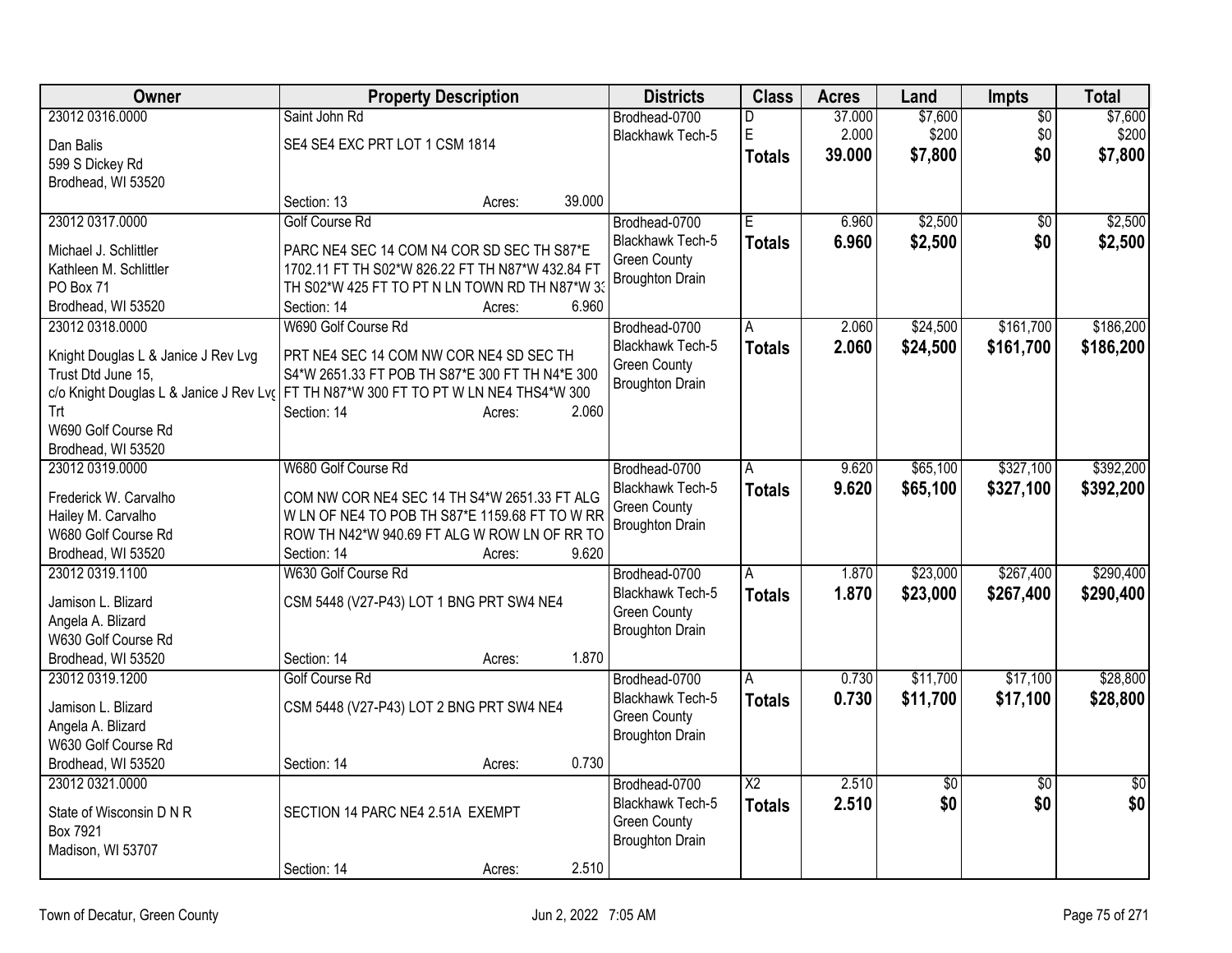| Owner                                           |                                                                                                  | <b>Property Description</b> |        |                         | <b>Class</b>    | <b>Acres</b> | Land            | Impts           | <b>Total</b>  |
|-------------------------------------------------|--------------------------------------------------------------------------------------------------|-----------------------------|--------|-------------------------|-----------------|--------------|-----------------|-----------------|---------------|
| 23012 0322.0000                                 |                                                                                                  |                             |        | Brodhead-0700           | X4              | 6.140        | $\overline{60}$ | $\overline{50}$ | \$0           |
| Town of Decatur                                 | SECTION 14 PARC NE4 6.14A EXEMPT                                                                 |                             |        | Blackhawk Tech-5        | <b>Totals</b>   | 6.140        | \$0             | \$0             | \$0           |
| PO Box 333                                      |                                                                                                  |                             |        |                         |                 |              |                 |                 |               |
| 1408 14th St                                    |                                                                                                  |                             |        |                         |                 |              |                 |                 |               |
| Brodhead, WI 53520                              | Section: 14                                                                                      | Acres:                      | 6.140  |                         |                 |              |                 |                 |               |
| 23012 0323.1000                                 | N3989 Brittany Ln                                                                                |                             |        | Brodhead-0700           | A               | 3.720        | \$35,600        | \$215,700       | \$251,300     |
| Brian D. Zable                                  | CSM 5155 (V24-P170) LOT 1 BNG PRT SW4 NE4                                                        |                             |        | Blackhawk Tech-5        | <b>Totals</b>   | 3.720        | \$35,600        | \$215,700       | \$251,300     |
| N3989 Brittany Ln                               |                                                                                                  |                             |        | <b>Green County</b>     |                 |              |                 |                 |               |
| Brodhead, WI 53520                              |                                                                                                  |                             |        | <b>Broughton Drain</b>  |                 |              |                 |                 |               |
|                                                 | Section: 14                                                                                      | Acres:                      | 3.720  |                         |                 |              |                 |                 |               |
| 23012 0324.0000                                 | N4065 Brittany Ln                                                                                |                             |        | Brodhead-0700           | $\overline{A}$  | 7.000        | \$52,000        | \$249,800       | \$301,800     |
|                                                 | PARC IN NE SEC 14 COM N4 COR SD SEC TH S87*E                                                     |                             |        | Blackhawk Tech-5        | D.              | 32.170       | \$5,000         | \$0             | \$5,000       |
| Michael J. Schlittler<br>Kathleen M. Schlittler | ALG N LN NE4 66 FT POB TH S87*E 1636.11 FT TH                                                    |                             |        | <b>Green County</b>     | <b>Totals</b>   | 39.170       | \$57,000        | \$249,800       | \$306,800     |
| PO Box 71                                       | S02*W 824.86 FT TH N87*W 432.84 FT TH S02*W 425                                                  |                             |        | <b>Broughton Drain</b>  |                 |              |                 |                 |               |
| Brodhead, WI 53520                              | Section: 14                                                                                      | Acres:                      | 39.170 |                         |                 |              |                 |                 |               |
| 23012 0325.1000                                 |                                                                                                  |                             |        | Brodhead-0700           | B               | 40.014       | \$104,300       | \$0             | \$104,300     |
|                                                 |                                                                                                  |                             |        | Blackhawk Tech-5        | <b>Totals</b>   | 40.014       | \$104,300       | \$0             | \$104,300     |
| Darkar Properties, LLP<br>4619 W Miles Rd       | CSM 1375 (V4-P297) PRT LOT 1 BNG PRT N2 NW4<br>EXC 11.629A IN SE COR                             |                             |        |                         |                 |              |                 |                 |               |
| Janesville, WI 53545                            |                                                                                                  |                             |        |                         |                 |              |                 |                 |               |
|                                                 | Section: 14                                                                                      | Acres:                      | 40.014 |                         |                 |              |                 |                 |               |
| 23012 0325.2000                                 |                                                                                                  |                             |        | Brodhead-0700           | <sub>B</sub>    | 11.629       | \$26,200        | $\overline{50}$ | \$26,200      |
|                                                 |                                                                                                  |                             |        | Blackhawk Tech-5        | <b>Totals</b>   | 11.629       | \$26,200        | \$0             | \$26,200      |
| Darkar Properties, LLP                          | THT PRT NE & NW4S OF NW4 SD SEC COM SE COR                                                       |                             |        |                         |                 |              |                 |                 |               |
| 4619 W Miles Rd                                 | CSM 1375 TH S 88*W ALG S LN SD CSM 1075 FT TH<br>N1*W 200 FT T H N53*E 856.81 FT TH S47*E 541.38 |                             |        |                         |                 |              |                 |                 |               |
| Janesville, WI 53545                            | Section: 14                                                                                      | Acres:                      | 11.629 |                         |                 |              |                 |                 |               |
| 23012 0326.0000                                 |                                                                                                  |                             |        | Brodhead-0700           | $\overline{X2}$ | 2.040        | $\sqrt{$0}$     | $\sqrt{6}$      | $\frac{1}{6}$ |
|                                                 |                                                                                                  |                             |        | Blackhawk Tech-5        | <b>Totals</b>   | 2.040        | \$0             | \$0             | \$0           |
| State of Wisconsin D N R                        | SECTION 14 PARC NE4 NW4 2.04A EXEMPT                                                             |                             |        | <b>Green County</b>     |                 |              |                 |                 |               |
| Box 7921                                        |                                                                                                  |                             |        | <b>Broughton Drain</b>  |                 |              |                 |                 |               |
| Madison, WI 53707                               | Section: 14                                                                                      |                             | 2.040  |                         |                 |              |                 |                 |               |
| 23012 0328.0000                                 | W882 Oak Vw Ct                                                                                   | Acres:                      |        | Brodhead-0700           | $\overline{A}$  | 3.387        | \$33,900        | \$190,500       | \$224,400     |
|                                                 |                                                                                                  |                             |        | <b>Blackhawk Tech-5</b> | <b>Totals</b>   | 3.387        | \$33,900        | \$190,500       | \$224,400     |
| Michael O'Leary                                 | CSM 26 (V1-P26) LOT 1 BNG PRT NW4 NW4                                                            |                             |        |                         |                 |              |                 |                 |               |
| Kelly O'Leary                                   |                                                                                                  |                             |        |                         |                 |              |                 |                 |               |
| W882 Oak View Ct                                |                                                                                                  |                             |        |                         |                 |              |                 |                 |               |
| Brodhead, WI 53520                              | Section: 14                                                                                      | Acres:                      | 3.387  |                         |                 |              |                 |                 |               |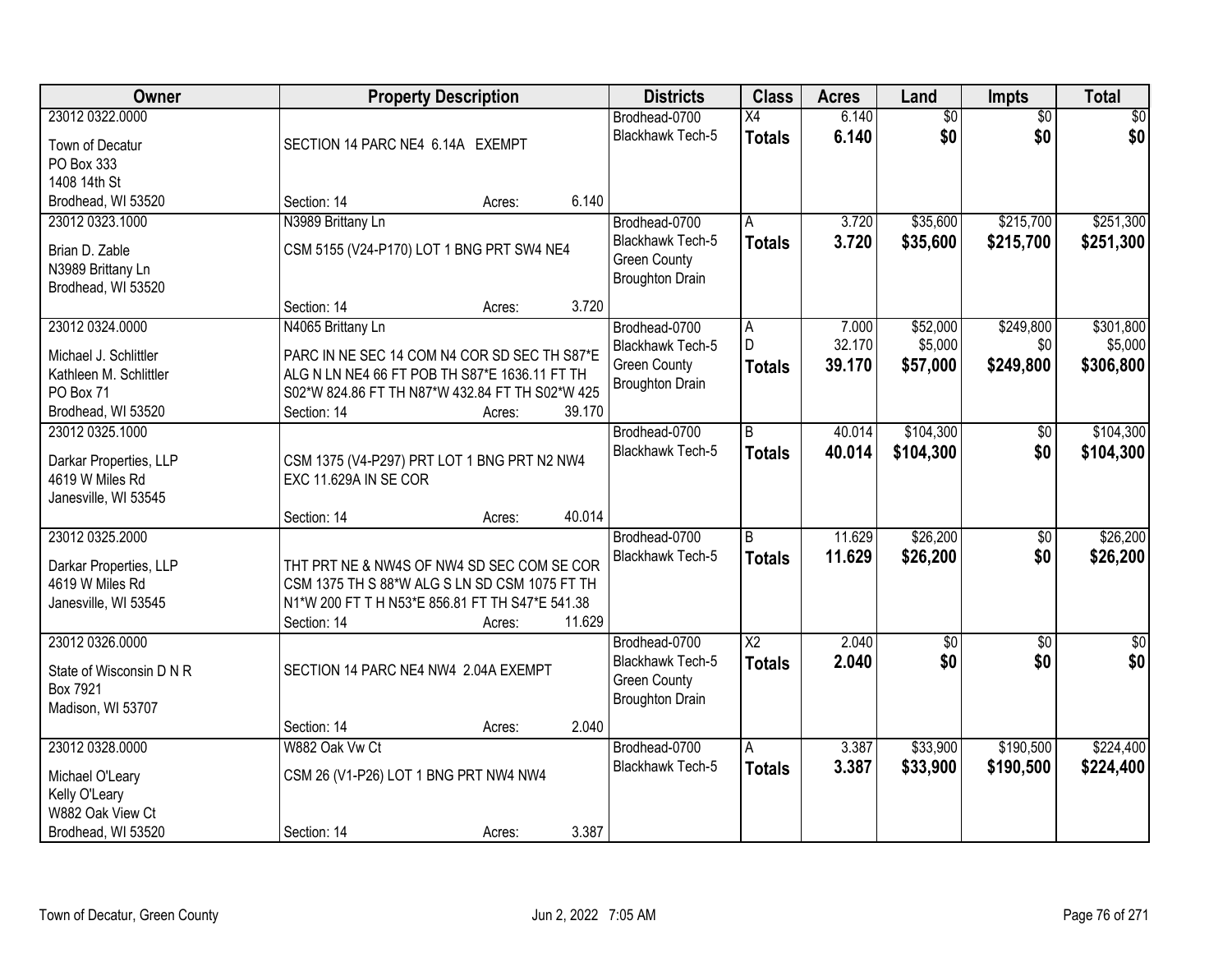| <b>Owner</b>           |                                       | <b>Property Description</b>                      | <b>Districts</b>        | <b>Class</b>    | <b>Acres</b> | Land     | <b>Impts</b>    | <b>Total</b>    |
|------------------------|---------------------------------------|--------------------------------------------------|-------------------------|-----------------|--------------|----------|-----------------|-----------------|
| 23012 0329.0000        | W878 Oak Vw Ct                        |                                                  | Brodhead-0700           |                 | 3.820        | \$36,100 | \$245,300       | \$281,400       |
| Michael J. Olson       | CSM 26 (V1-P26) LOT 2 BNG PRT NW4 NW4 |                                                  | Blackhawk Tech-5        | <b>Totals</b>   | 3.820        | \$36,100 | \$245,300       | \$281,400       |
| Jamie E. Olson         |                                       |                                                  |                         |                 |              |          |                 |                 |
| W878 Oak View Ct       |                                       |                                                  |                         |                 |              |          |                 |                 |
| Brodhead, WI 53520     | Section: 14                           | 3.820<br>Acres:                                  |                         |                 |              |          |                 |                 |
| 23012 0330.0000        | W876 Oak Vw Ct                        |                                                  | Brodhead-0700           | A               | 2.200        | \$25,600 | \$194,300       | \$219,900       |
| Ronald W. Braun        | CSM 26 (V1-P26) LOT 3 PARC IN W2 NW4  |                                                  | <b>Blackhawk Tech-5</b> | <b>Totals</b>   | 2.200        | \$25,600 | \$194,300       | \$219,900       |
| Vivienne L. Braun      |                                       |                                                  |                         |                 |              |          |                 |                 |
| PO Box 13              |                                       |                                                  |                         |                 |              |          |                 |                 |
| Brodhead, WI 53520     | Section: 14                           | 2.200<br>Acres:                                  |                         |                 |              |          |                 |                 |
| 23012 0331.0000        |                                       |                                                  | Brodhead-0700           | X4              | 1.000        | \$0      | \$0             | \$0             |
| Town of Decatur        | SECTION 14PARC W2 NW4EXEMPT           |                                                  | <b>Blackhawk Tech-5</b> | <b>Totals</b>   | 1.000        | \$0      | \$0             | \$0             |
| PO Box 333             |                                       |                                                  |                         |                 |              |          |                 |                 |
| 1408 14th St           |                                       |                                                  |                         |                 |              |          |                 |                 |
| Brodhead, WI 53520     | Section: 14                           | 1.000<br>Acres:                                  |                         |                 |              |          |                 |                 |
| 23012 0332.0000        | W872 Golf Course Rd                   |                                                  | Brodhead-0700           | 5M              | 9.500        | \$12,900 | $\overline{30}$ | \$12,900        |
| Darkar Properties, LLP | W2 SW4 NW4                            |                                                  | Blackhawk Tech-5        | D               | 8.500        | \$1,300  | \$0             | \$1,300         |
| 4619 W Miles Rd        |                                       |                                                  |                         | G               | 0.520        | \$8,300  | \$11,700        | \$20,000        |
| Janesville, WI 53545   |                                       |                                                  |                         | <b>Totals</b>   | 18.520       | \$22,500 | \$11,700        | \$34,200        |
|                        | Section: 14                           | 18.520<br>Acres:                                 |                         |                 |              |          |                 |                 |
| 23012 0333.0000        | W895 Golf Course Rd                   |                                                  | Brodhead-0700           | A               | 2.200        | \$55,600 | \$158,800       | \$214,400       |
| Chad E. Jones          |                                       | COM IN W LN SEC 14 PT WHERE N LN SW4 INTERS      | Blackhawk Tech-5        | <b>Totals</b>   | 2.200        | \$55,600 | \$158,800       | \$214,400       |
| W895 Golf Course Rd    |                                       | WLN SEC THE ON NLN SW4 310 FT TH S WITH W        |                         |                 |              |          |                 |                 |
| Brodhead, WI 53520     |                                       | LN TO MILL RACE TH W ALG MILL RACE TO W LN       |                         |                 |              |          |                 |                 |
|                        | Section: 14                           | 2.200<br>Acres:                                  |                         |                 |              |          |                 |                 |
| 23012 0334.0000        | N3916 Sunrise Cir                     |                                                  | Brodhead-0700           | A               | 1.480        | \$19,800 | \$117,300       | \$137,100       |
| Lloyd H. Drewes        |                                       | PAR S2 NW4 COM SW COR LOT 75 DECATUR LAKES       | Blackhawk Tech-5        | <b>Totals</b>   | 1.480        | \$19,800 | \$117,300       | \$137,100       |
| Joyce M. Meehan        |                                       | EST TH N 317.26 FT TH N85*W 219.21 FT TH S1*E    |                         |                 |              |          |                 |                 |
| N3916 Sunrise Cir      |                                       | 225.3 FT TH S8*E 118.54 FT TH N87*E 199.2 FT POB |                         |                 |              |          |                 |                 |
| Brodhead, WI 53520     | Section: 14                           | 1.480<br>Acres:                                  |                         |                 |              |          |                 |                 |
| 23012 0335.0000        | W705 Golf Course Rd                   |                                                  | Brodhead-0700           | $\overline{X4}$ | 7.000        | \$0      | $\overline{30}$ | $\overline{30}$ |
|                        |                                       | SECTION 14 PRT FR LOT 2 LYG E OF MILL RACE       | Blackhawk Tech-5        | <b>Totals</b>   | 7.000        | \$0      | \$0             | \$0             |
| City of Brodhead       | <b>EXEMPT</b>                         |                                                  |                         |                 |              |          |                 |                 |
| Brodhead, WI 53520     |                                       |                                                  |                         |                 |              |          |                 |                 |
|                        | Section: 14                           | 7.000<br>Acres:                                  |                         |                 |              |          |                 |                 |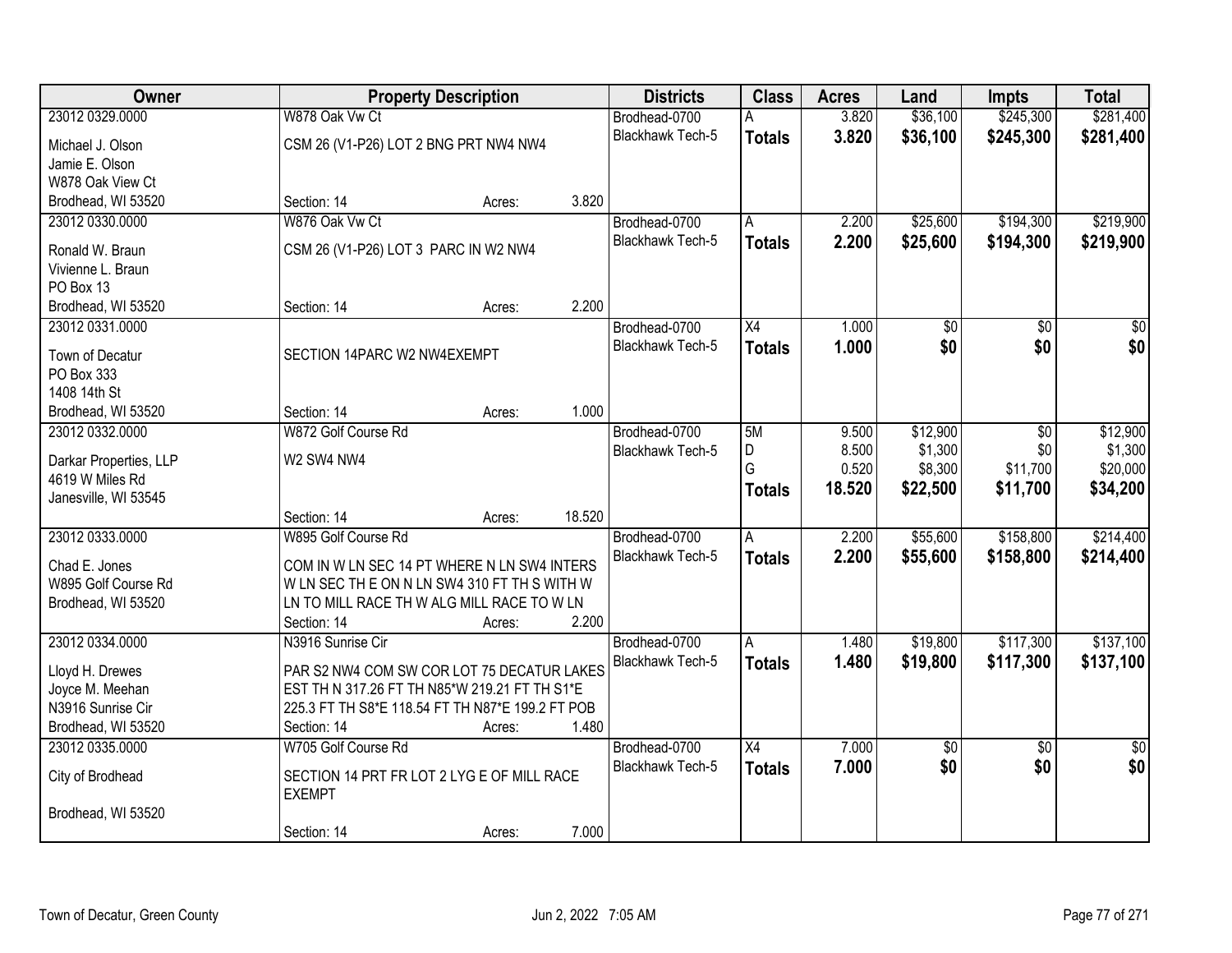| <b>Owner</b>                                                                                                                                                                   | <b>Property Description</b>                                                                                                                                                                            | <b>Districts</b>                  | <b>Class</b>                    | <b>Acres</b>              | Land                            | <b>Impts</b>               | <b>Total</b>                    |
|--------------------------------------------------------------------------------------------------------------------------------------------------------------------------------|--------------------------------------------------------------------------------------------------------------------------------------------------------------------------------------------------------|-----------------------------------|---------------------------------|---------------------------|---------------------------------|----------------------------|---------------------------------|
| 23012 0336,0000                                                                                                                                                                |                                                                                                                                                                                                        | Brodhead-0700                     | X4                              | 55.000                    | $\overline{60}$                 | \$0                        | $\sqrt{50}$                     |
| City of Brodhead                                                                                                                                                               | SECTION 14 PRT FR LOT 1 S OF MILL RACE CONT                                                                                                                                                            | Blackhawk Tech-5                  | <b>Totals</b>                   | 55.000                    | \$0                             | \$0                        | \$0                             |
| Brodhead, WI 53520                                                                                                                                                             | 21A; PRT FRAC LOT 2 & 3 S & W OF MILL RACE<br>CONT 34A EXEMPT<br>55.000<br>Section: 14<br>Acres:                                                                                                       |                                   |                                 |                           |                                 |                            |                                 |
| 23012 0337.0000<br>Wolfe Irrevocable Trust Dated January<br>10, 2019<br>c/o Wolfe Irrevocable Trust<br>Robert & A Lorraine Wolfe Ttee                                          | Park Rd<br>COM 920 FT N OF SW COR FR LOT 4 S 920 FT E 372<br>FT N 878 FT TO SUGAR R NWLY ALG R POB<br>7.670<br>Section: 14<br>Acres:                                                                   | Brodhead-0700<br>Blackhawk Tech-5 | $\overline{D}$<br><b>Totals</b> | 7.670<br>7.670            | \$1,200<br>\$1,200              | \$0<br>\$0                 | \$1,200<br>\$1,200              |
| W826 Decatur Rd<br>Brodhead, WI 53520                                                                                                                                          |                                                                                                                                                                                                        |                                   |                                 |                           |                                 |                            |                                 |
| 23012 0338.0000<br>Wolfe Irrevocable Trust Dated January<br>10, 2019<br>c/o Wolfe Irrevocable Trust<br>Robert & A Lorraine Wolfe Ttee<br>W826 Decatur Rd<br>Brodhead, WI 53520 | Decatur <sub>Rd</sub><br>PRT FRAC LOT 4 COM PT 7 RDS W OF SE COR LOT<br>4 W 49 RDS N 66 RDS TO RIVER SELY ALG RIVER TC<br>PT 7 RDS W OF E LN SD LOT S 50 RDS TO POB<br>17.000<br>Section: 14<br>Acres: | Brodhead-0700<br>Blackhawk Tech-5 | $\overline{D}$<br><b>Totals</b> | 12.000<br>5.000<br>17.000 | \$1,400<br>\$10,500<br>\$11,900 | \$0<br>\$0<br>\$0          | \$1,400<br>\$10,500<br>\$11,900 |
| 23012 0339.0000<br>Exum Ernest J and Margaret J<br>Irrevocable Trust<br>c/o Exum Ernest J & Margaret J Irrv<br>Trust<br>W794 Decatur Rd<br>Brodhead, WI 53520                  | Decatur Rd<br>PRT LOT 4 LYG E OF E LINE LAND CONVEYED TO<br>ADJ PARCEL BNG PRT SW4 SW4 & SE4 SW4<br>11.400<br>Section: 14<br>Acres:                                                                    | Brodhead-0700<br>Blackhawk Tech-5 | D<br>E<br><b>Totals</b>         | 7.000<br>4.400<br>11.400  | \$1,100<br>\$1,600<br>\$2,700   | $\sqrt[6]{}$<br>\$0<br>\$0 | \$1,100<br>\$1,600<br>\$2,700   |
| 23012 0340.0100<br>Pine Prairie Land Company, LLC<br>5352 Springbrook Rd<br>South Wayne, WI 53587                                                                              | <b>Golf Course Rd</b><br>CSM 4815 (V21-P154) LOT 3 BNG PRT NE4 & NW4<br>OF SE4<br>20.660                                                                                                               | Brodhead-0700<br>Blackhawk Tech-5 | Е<br><b>Totals</b>              | 20.660<br>20.660          | \$58,900<br>\$58,900            | \$0<br>\$0                 | \$58,900<br>\$58,900            |
| 23012 0340.1000<br>Jeremy Landphier<br>Melissa Landphier<br>W525 Golf Course Rd                                                                                                | Section: 14<br>Acres:<br>W525 Golf Course Rd<br>CSM 2546 (V8-P322) LOT 2 BNG PRT NE4 SE4                                                                                                               | Brodhead-0700<br>Blackhawk Tech-5 | A<br><b>Totals</b>              | 3.170<br>3.170            | \$32,900<br>\$32,900            | \$209,800<br>\$209,800     | \$242,700<br>\$242,700          |
| Brodhead, WI 53520                                                                                                                                                             | 3.170<br>Section: 14<br>Acres:                                                                                                                                                                         |                                   |                                 |                           |                                 |                            |                                 |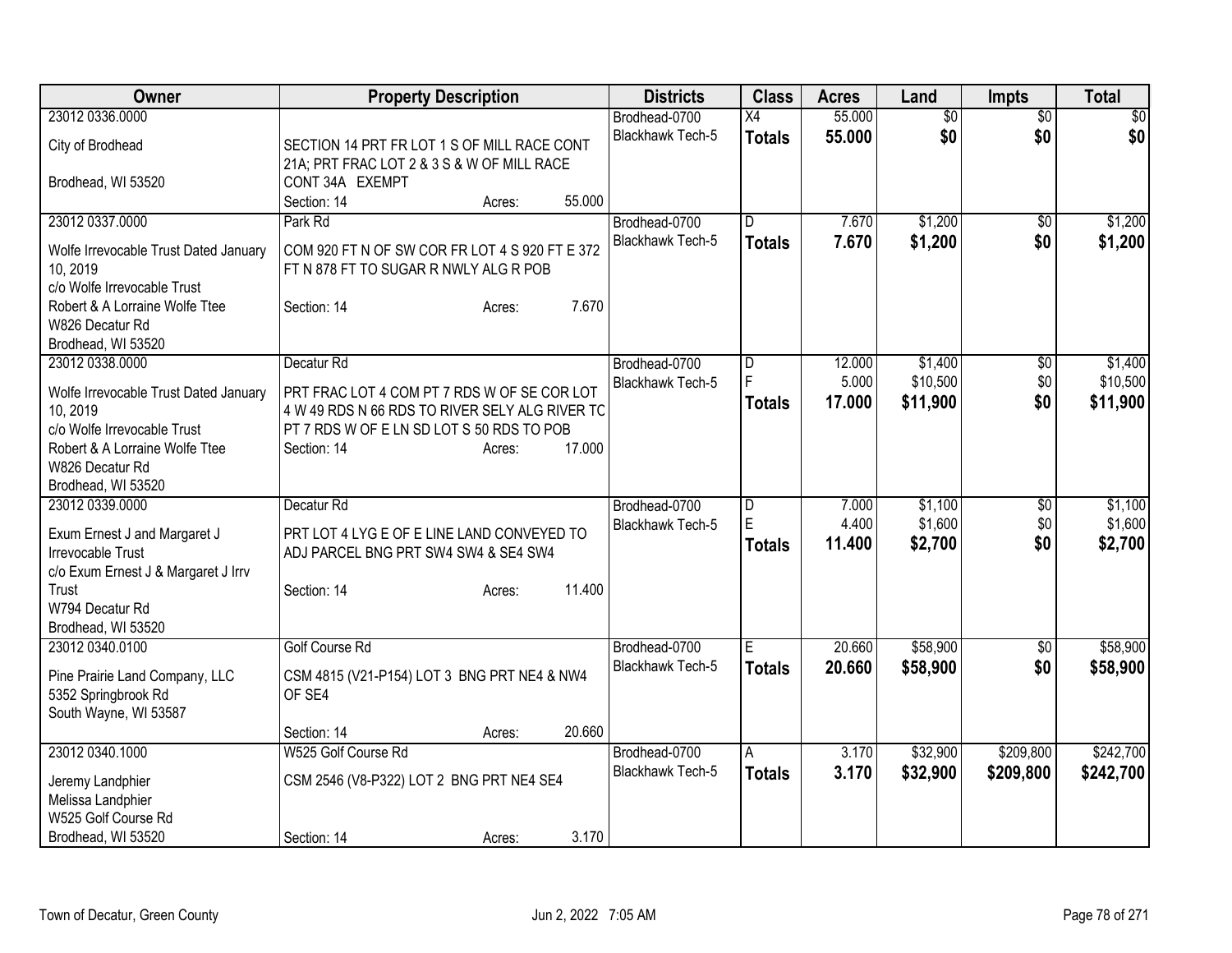| 23012 0340.2200<br>N3839 County Hwy E<br>\$207,700<br>\$231,700<br>Brodhead-0700<br>2.000<br>\$24,000<br>Α<br>3.790<br>\$800<br>\$0<br>\$800<br>Blackhawk Tech-5<br>D<br>CSM 2546 (V8-P322) LOT 4 BNG PRT NE4 SE4 EXC<br>Mary E. Raber<br>\$207,700<br>\$232,500<br>5.790<br>\$24,800<br><b>Totals</b><br>LOT 1 CSM 4834<br>N3839 County Rd E<br>Brodhead, WI 53520<br>5.790<br>Section: 14<br>Acres:<br>W567 Golf Course Rd<br>\$289,200<br>23012 0341.0000<br>3.920<br>\$36,600<br>Brodhead-0700<br>A<br><b>Blackhawk Tech-5</b><br>3.920<br>\$36,600<br>\$289,200<br><b>Totals</b><br>Jason E. Nehls<br>CSM 3242 (V12-P14) LOT 3 BNG PRT LOT 3 CSM<br>Angela J. Nehls<br>2546 IN NE4 SE4<br>PO Box 415<br>3.920<br>Orfordville, WI 53576<br>Section: 14<br>Acres:<br>23012 0341.0100<br>\$17,300<br>\$124,500<br>W555 Golf Course Rd<br>Brodhead-0700<br>1.160<br>A<br>Blackhawk Tech-5<br>1.160<br>\$17,300<br>\$124,500<br><b>Totals</b><br>Robert M. Wilson<br>CSM 3242 (V12-P14) LOT 1 BNG PRT LOT 3 CSM<br>2546 IN PRT NE4 SE4<br>Shelby Wilson<br>W555 Golf Course Rd<br>1.160<br>Brodhead, WI 53520<br>Section: 14<br>Acres:<br>\$148,700<br>W557 Golf Course Rd<br>\$21,500<br>23012 0341.0200<br>Brodhead-0700<br>1.690<br>Α<br><b>Blackhawk Tech-5</b><br>1.690<br>\$21,500<br>\$148,700<br><b>Totals</b><br>CSM 3242 (V12-P14) LOT 2 BNG PRT NE4 SE4<br>Joseph M. Willegal<br>Robin L. Willegal<br>W557 Golf Course Rd<br>1.690<br>Brodhead, WI 53520<br>Section: 14<br>Acres:<br>$\overline{X5}$<br>23012 0342.0100<br>N3881 County Hwy E<br>6.170<br>$\overline{50}$<br>Brodhead-0700<br>\$0<br>\$0<br><b>Blackhawk Tech-5</b><br>6.170<br>\$0<br><b>Totals</b><br>Pleasant View Mennonite Church<br>CSM 4834 (V21-P203) LOT 1 BNG PRT NE4 SE4<br><b>EXEMPT</b><br>C/O Myron Horst<br>5747 S Dickey Rd<br>6.170<br>Brodhead, WI 53520-9277<br>Section: 14<br>Acres:<br>2.730<br>23012 0343.0000<br>$\overline{\text{X2}}$<br>Brodhead-0700<br>$\sqrt{$0}$<br>$\overline{50}$<br>\$0<br>\$0<br>Blackhawk Tech-5<br>2.730<br><b>Totals</b><br>SECTION 14 PARC IN NE4 SE4 CONT 2.73A EXEMPT<br>State of Wisconsin D N R<br>Box 7921<br>Madison, WI 53707<br>2.730<br>Section: 14<br>Acres:<br>23012 0344.0100<br>\$46,000<br><b>Golf Course Rd</b><br>Brodhead-0700<br>Ē<br>15.950<br>$\overline{50}$<br>\$0<br><b>Blackhawk Tech-5</b><br>15.950<br>\$46,000<br><b>Totals</b><br>CSM 4815 (V21-P154) LOT 1 BNG PRT NW4 SE4<br>Pine Prairie Land Company, LLC<br>5352 Springbrook Rd<br>South Wayne, WI 53587 | Owner |             | <b>Property Description</b> |        | <b>Districts</b> | <b>Class</b> | <b>Acres</b> | Land | <b>Impts</b> | <b>Total</b> |
|----------------------------------------------------------------------------------------------------------------------------------------------------------------------------------------------------------------------------------------------------------------------------------------------------------------------------------------------------------------------------------------------------------------------------------------------------------------------------------------------------------------------------------------------------------------------------------------------------------------------------------------------------------------------------------------------------------------------------------------------------------------------------------------------------------------------------------------------------------------------------------------------------------------------------------------------------------------------------------------------------------------------------------------------------------------------------------------------------------------------------------------------------------------------------------------------------------------------------------------------------------------------------------------------------------------------------------------------------------------------------------------------------------------------------------------------------------------------------------------------------------------------------------------------------------------------------------------------------------------------------------------------------------------------------------------------------------------------------------------------------------------------------------------------------------------------------------------------------------------------------------------------------------------------------------------------------------------------------------------------------------------------------------------------------------------------------------------------------------------------------------------------------------------------------------------------------------------------------------------------------------------------------------------------------------------------------------------------------------------------------------------------------------------------------------------------------------------------------------------------------------------------------|-------|-------------|-----------------------------|--------|------------------|--------------|--------------|------|--------------|--------------|
|                                                                                                                                                                                                                                                                                                                                                                                                                                                                                                                                                                                                                                                                                                                                                                                                                                                                                                                                                                                                                                                                                                                                                                                                                                                                                                                                                                                                                                                                                                                                                                                                                                                                                                                                                                                                                                                                                                                                                                                                                                                                                                                                                                                                                                                                                                                                                                                                                                                                                                                            |       |             |                             |        |                  |              |              |      |              |              |
|                                                                                                                                                                                                                                                                                                                                                                                                                                                                                                                                                                                                                                                                                                                                                                                                                                                                                                                                                                                                                                                                                                                                                                                                                                                                                                                                                                                                                                                                                                                                                                                                                                                                                                                                                                                                                                                                                                                                                                                                                                                                                                                                                                                                                                                                                                                                                                                                                                                                                                                            |       |             |                             |        |                  |              |              |      |              |              |
|                                                                                                                                                                                                                                                                                                                                                                                                                                                                                                                                                                                                                                                                                                                                                                                                                                                                                                                                                                                                                                                                                                                                                                                                                                                                                                                                                                                                                                                                                                                                                                                                                                                                                                                                                                                                                                                                                                                                                                                                                                                                                                                                                                                                                                                                                                                                                                                                                                                                                                                            |       |             |                             |        |                  |              |              |      |              |              |
| \$325,800<br>\$325,800<br>\$141,800<br>\$141,800<br>\$170,200<br>\$170,200<br>$\overline{50}$<br>\$0<br>\$0<br>\$0<br>\$46,000<br>\$46,000                                                                                                                                                                                                                                                                                                                                                                                                                                                                                                                                                                                                                                                                                                                                                                                                                                                                                                                                                                                                                                                                                                                                                                                                                                                                                                                                                                                                                                                                                                                                                                                                                                                                                                                                                                                                                                                                                                                                                                                                                                                                                                                                                                                                                                                                                                                                                                                 |       |             |                             |        |                  |              |              |      |              |              |
|                                                                                                                                                                                                                                                                                                                                                                                                                                                                                                                                                                                                                                                                                                                                                                                                                                                                                                                                                                                                                                                                                                                                                                                                                                                                                                                                                                                                                                                                                                                                                                                                                                                                                                                                                                                                                                                                                                                                                                                                                                                                                                                                                                                                                                                                                                                                                                                                                                                                                                                            |       |             |                             |        |                  |              |              |      |              |              |
|                                                                                                                                                                                                                                                                                                                                                                                                                                                                                                                                                                                                                                                                                                                                                                                                                                                                                                                                                                                                                                                                                                                                                                                                                                                                                                                                                                                                                                                                                                                                                                                                                                                                                                                                                                                                                                                                                                                                                                                                                                                                                                                                                                                                                                                                                                                                                                                                                                                                                                                            |       |             |                             |        |                  |              |              |      |              |              |
|                                                                                                                                                                                                                                                                                                                                                                                                                                                                                                                                                                                                                                                                                                                                                                                                                                                                                                                                                                                                                                                                                                                                                                                                                                                                                                                                                                                                                                                                                                                                                                                                                                                                                                                                                                                                                                                                                                                                                                                                                                                                                                                                                                                                                                                                                                                                                                                                                                                                                                                            |       |             |                             |        |                  |              |              |      |              |              |
|                                                                                                                                                                                                                                                                                                                                                                                                                                                                                                                                                                                                                                                                                                                                                                                                                                                                                                                                                                                                                                                                                                                                                                                                                                                                                                                                                                                                                                                                                                                                                                                                                                                                                                                                                                                                                                                                                                                                                                                                                                                                                                                                                                                                                                                                                                                                                                                                                                                                                                                            |       |             |                             |        |                  |              |              |      |              |              |
|                                                                                                                                                                                                                                                                                                                                                                                                                                                                                                                                                                                                                                                                                                                                                                                                                                                                                                                                                                                                                                                                                                                                                                                                                                                                                                                                                                                                                                                                                                                                                                                                                                                                                                                                                                                                                                                                                                                                                                                                                                                                                                                                                                                                                                                                                                                                                                                                                                                                                                                            |       |             |                             |        |                  |              |              |      |              |              |
|                                                                                                                                                                                                                                                                                                                                                                                                                                                                                                                                                                                                                                                                                                                                                                                                                                                                                                                                                                                                                                                                                                                                                                                                                                                                                                                                                                                                                                                                                                                                                                                                                                                                                                                                                                                                                                                                                                                                                                                                                                                                                                                                                                                                                                                                                                                                                                                                                                                                                                                            |       |             |                             |        |                  |              |              |      |              |              |
|                                                                                                                                                                                                                                                                                                                                                                                                                                                                                                                                                                                                                                                                                                                                                                                                                                                                                                                                                                                                                                                                                                                                                                                                                                                                                                                                                                                                                                                                                                                                                                                                                                                                                                                                                                                                                                                                                                                                                                                                                                                                                                                                                                                                                                                                                                                                                                                                                                                                                                                            |       |             |                             |        |                  |              |              |      |              |              |
|                                                                                                                                                                                                                                                                                                                                                                                                                                                                                                                                                                                                                                                                                                                                                                                                                                                                                                                                                                                                                                                                                                                                                                                                                                                                                                                                                                                                                                                                                                                                                                                                                                                                                                                                                                                                                                                                                                                                                                                                                                                                                                                                                                                                                                                                                                                                                                                                                                                                                                                            |       |             |                             |        |                  |              |              |      |              |              |
|                                                                                                                                                                                                                                                                                                                                                                                                                                                                                                                                                                                                                                                                                                                                                                                                                                                                                                                                                                                                                                                                                                                                                                                                                                                                                                                                                                                                                                                                                                                                                                                                                                                                                                                                                                                                                                                                                                                                                                                                                                                                                                                                                                                                                                                                                                                                                                                                                                                                                                                            |       |             |                             |        |                  |              |              |      |              |              |
|                                                                                                                                                                                                                                                                                                                                                                                                                                                                                                                                                                                                                                                                                                                                                                                                                                                                                                                                                                                                                                                                                                                                                                                                                                                                                                                                                                                                                                                                                                                                                                                                                                                                                                                                                                                                                                                                                                                                                                                                                                                                                                                                                                                                                                                                                                                                                                                                                                                                                                                            |       |             |                             |        |                  |              |              |      |              |              |
|                                                                                                                                                                                                                                                                                                                                                                                                                                                                                                                                                                                                                                                                                                                                                                                                                                                                                                                                                                                                                                                                                                                                                                                                                                                                                                                                                                                                                                                                                                                                                                                                                                                                                                                                                                                                                                                                                                                                                                                                                                                                                                                                                                                                                                                                                                                                                                                                                                                                                                                            |       |             |                             |        |                  |              |              |      |              |              |
|                                                                                                                                                                                                                                                                                                                                                                                                                                                                                                                                                                                                                                                                                                                                                                                                                                                                                                                                                                                                                                                                                                                                                                                                                                                                                                                                                                                                                                                                                                                                                                                                                                                                                                                                                                                                                                                                                                                                                                                                                                                                                                                                                                                                                                                                                                                                                                                                                                                                                                                            |       |             |                             |        |                  |              |              |      |              |              |
|                                                                                                                                                                                                                                                                                                                                                                                                                                                                                                                                                                                                                                                                                                                                                                                                                                                                                                                                                                                                                                                                                                                                                                                                                                                                                                                                                                                                                                                                                                                                                                                                                                                                                                                                                                                                                                                                                                                                                                                                                                                                                                                                                                                                                                                                                                                                                                                                                                                                                                                            |       |             |                             |        |                  |              |              |      |              |              |
|                                                                                                                                                                                                                                                                                                                                                                                                                                                                                                                                                                                                                                                                                                                                                                                                                                                                                                                                                                                                                                                                                                                                                                                                                                                                                                                                                                                                                                                                                                                                                                                                                                                                                                                                                                                                                                                                                                                                                                                                                                                                                                                                                                                                                                                                                                                                                                                                                                                                                                                            |       |             |                             |        |                  |              |              |      |              |              |
|                                                                                                                                                                                                                                                                                                                                                                                                                                                                                                                                                                                                                                                                                                                                                                                                                                                                                                                                                                                                                                                                                                                                                                                                                                                                                                                                                                                                                                                                                                                                                                                                                                                                                                                                                                                                                                                                                                                                                                                                                                                                                                                                                                                                                                                                                                                                                                                                                                                                                                                            |       |             |                             |        |                  |              |              |      |              |              |
|                                                                                                                                                                                                                                                                                                                                                                                                                                                                                                                                                                                                                                                                                                                                                                                                                                                                                                                                                                                                                                                                                                                                                                                                                                                                                                                                                                                                                                                                                                                                                                                                                                                                                                                                                                                                                                                                                                                                                                                                                                                                                                                                                                                                                                                                                                                                                                                                                                                                                                                            |       |             |                             |        |                  |              |              |      |              |              |
|                                                                                                                                                                                                                                                                                                                                                                                                                                                                                                                                                                                                                                                                                                                                                                                                                                                                                                                                                                                                                                                                                                                                                                                                                                                                                                                                                                                                                                                                                                                                                                                                                                                                                                                                                                                                                                                                                                                                                                                                                                                                                                                                                                                                                                                                                                                                                                                                                                                                                                                            |       |             |                             |        |                  |              |              |      |              |              |
|                                                                                                                                                                                                                                                                                                                                                                                                                                                                                                                                                                                                                                                                                                                                                                                                                                                                                                                                                                                                                                                                                                                                                                                                                                                                                                                                                                                                                                                                                                                                                                                                                                                                                                                                                                                                                                                                                                                                                                                                                                                                                                                                                                                                                                                                                                                                                                                                                                                                                                                            |       |             |                             |        |                  |              |              |      |              |              |
|                                                                                                                                                                                                                                                                                                                                                                                                                                                                                                                                                                                                                                                                                                                                                                                                                                                                                                                                                                                                                                                                                                                                                                                                                                                                                                                                                                                                                                                                                                                                                                                                                                                                                                                                                                                                                                                                                                                                                                                                                                                                                                                                                                                                                                                                                                                                                                                                                                                                                                                            |       |             |                             |        |                  |              |              |      |              |              |
|                                                                                                                                                                                                                                                                                                                                                                                                                                                                                                                                                                                                                                                                                                                                                                                                                                                                                                                                                                                                                                                                                                                                                                                                                                                                                                                                                                                                                                                                                                                                                                                                                                                                                                                                                                                                                                                                                                                                                                                                                                                                                                                                                                                                                                                                                                                                                                                                                                                                                                                            |       |             |                             |        |                  |              |              |      |              |              |
|                                                                                                                                                                                                                                                                                                                                                                                                                                                                                                                                                                                                                                                                                                                                                                                                                                                                                                                                                                                                                                                                                                                                                                                                                                                                                                                                                                                                                                                                                                                                                                                                                                                                                                                                                                                                                                                                                                                                                                                                                                                                                                                                                                                                                                                                                                                                                                                                                                                                                                                            |       |             |                             |        |                  |              |              |      |              |              |
|                                                                                                                                                                                                                                                                                                                                                                                                                                                                                                                                                                                                                                                                                                                                                                                                                                                                                                                                                                                                                                                                                                                                                                                                                                                                                                                                                                                                                                                                                                                                                                                                                                                                                                                                                                                                                                                                                                                                                                                                                                                                                                                                                                                                                                                                                                                                                                                                                                                                                                                            |       |             |                             |        |                  |              |              |      |              |              |
|                                                                                                                                                                                                                                                                                                                                                                                                                                                                                                                                                                                                                                                                                                                                                                                                                                                                                                                                                                                                                                                                                                                                                                                                                                                                                                                                                                                                                                                                                                                                                                                                                                                                                                                                                                                                                                                                                                                                                                                                                                                                                                                                                                                                                                                                                                                                                                                                                                                                                                                            |       |             |                             |        |                  |              |              |      |              |              |
|                                                                                                                                                                                                                                                                                                                                                                                                                                                                                                                                                                                                                                                                                                                                                                                                                                                                                                                                                                                                                                                                                                                                                                                                                                                                                                                                                                                                                                                                                                                                                                                                                                                                                                                                                                                                                                                                                                                                                                                                                                                                                                                                                                                                                                                                                                                                                                                                                                                                                                                            |       |             |                             |        |                  |              |              |      |              |              |
|                                                                                                                                                                                                                                                                                                                                                                                                                                                                                                                                                                                                                                                                                                                                                                                                                                                                                                                                                                                                                                                                                                                                                                                                                                                                                                                                                                                                                                                                                                                                                                                                                                                                                                                                                                                                                                                                                                                                                                                                                                                                                                                                                                                                                                                                                                                                                                                                                                                                                                                            |       |             |                             |        |                  |              |              |      |              |              |
|                                                                                                                                                                                                                                                                                                                                                                                                                                                                                                                                                                                                                                                                                                                                                                                                                                                                                                                                                                                                                                                                                                                                                                                                                                                                                                                                                                                                                                                                                                                                                                                                                                                                                                                                                                                                                                                                                                                                                                                                                                                                                                                                                                                                                                                                                                                                                                                                                                                                                                                            |       |             |                             |        |                  |              |              |      |              |              |
|                                                                                                                                                                                                                                                                                                                                                                                                                                                                                                                                                                                                                                                                                                                                                                                                                                                                                                                                                                                                                                                                                                                                                                                                                                                                                                                                                                                                                                                                                                                                                                                                                                                                                                                                                                                                                                                                                                                                                                                                                                                                                                                                                                                                                                                                                                                                                                                                                                                                                                                            |       |             |                             |        |                  |              |              |      |              |              |
|                                                                                                                                                                                                                                                                                                                                                                                                                                                                                                                                                                                                                                                                                                                                                                                                                                                                                                                                                                                                                                                                                                                                                                                                                                                                                                                                                                                                                                                                                                                                                                                                                                                                                                                                                                                                                                                                                                                                                                                                                                                                                                                                                                                                                                                                                                                                                                                                                                                                                                                            |       |             |                             |        |                  |              |              |      |              |              |
|                                                                                                                                                                                                                                                                                                                                                                                                                                                                                                                                                                                                                                                                                                                                                                                                                                                                                                                                                                                                                                                                                                                                                                                                                                                                                                                                                                                                                                                                                                                                                                                                                                                                                                                                                                                                                                                                                                                                                                                                                                                                                                                                                                                                                                                                                                                                                                                                                                                                                                                            |       |             |                             |        |                  |              |              |      |              |              |
|                                                                                                                                                                                                                                                                                                                                                                                                                                                                                                                                                                                                                                                                                                                                                                                                                                                                                                                                                                                                                                                                                                                                                                                                                                                                                                                                                                                                                                                                                                                                                                                                                                                                                                                                                                                                                                                                                                                                                                                                                                                                                                                                                                                                                                                                                                                                                                                                                                                                                                                            |       |             |                             |        |                  |              |              |      |              |              |
|                                                                                                                                                                                                                                                                                                                                                                                                                                                                                                                                                                                                                                                                                                                                                                                                                                                                                                                                                                                                                                                                                                                                                                                                                                                                                                                                                                                                                                                                                                                                                                                                                                                                                                                                                                                                                                                                                                                                                                                                                                                                                                                                                                                                                                                                                                                                                                                                                                                                                                                            |       | Section: 14 | Acres:                      | 15.950 |                  |              |              |      |              |              |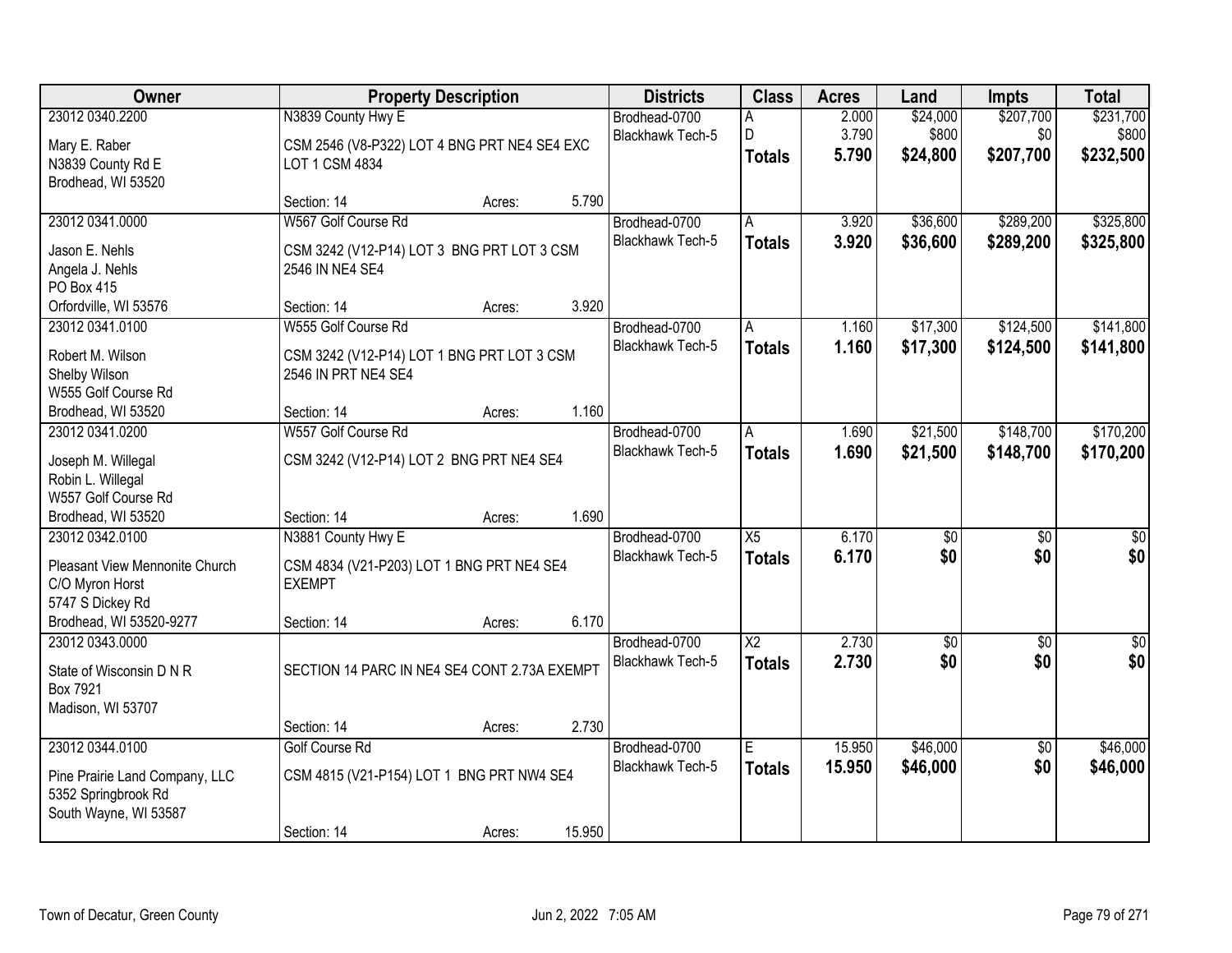| Owner                                                                                                                                |                                                                                          | <b>Property Description</b> |        | <b>Districts</b>                  | <b>Class</b>                            | <b>Acres</b>     | Land                 | <b>Impts</b>           | <b>Total</b>            |
|--------------------------------------------------------------------------------------------------------------------------------------|------------------------------------------------------------------------------------------|-----------------------------|--------|-----------------------------------|-----------------------------------------|------------------|----------------------|------------------------|-------------------------|
| 23012 0344.1200                                                                                                                      | W621 Golf Course Rd                                                                      |                             |        | Brodhead-0700<br>Blackhawk Tech-5 | <b>Totals</b>                           | 14.880<br>14.880 | \$81,600<br>\$81,600 | \$234,400<br>\$234,400 | \$316,000<br>\$316,000  |
| James J. Masloske<br>W621 Golf Course Rd<br>Brodhead, WI 53520                                                                       | CSM 4815 (V21-P154) LOT 2 BNG PRT NW4 SE4 EXC<br>PRT RD V628-P238                        |                             |        |                                   |                                         |                  |                      |                        |                         |
|                                                                                                                                      | Section: 14                                                                              | Acres:                      | 14.880 |                                   |                                         |                  |                      |                        |                         |
| 23012 0345.0000                                                                                                                      | W675 Golf Course Rd                                                                      |                             |        | Brodhead-0700                     | A                                       | 6.840            | \$51,200             | \$162,400              | \$213,600               |
| Steven E. Wilke<br>Marilyn S. Wilke<br>W675 Golf Course Rd                                                                           | CSM 374 (V1-P387) LOT 1 CONT 2A & CSM 2545<br>(V8-P321) LOT 1 CONT 4.84A BNG PRT NW4 SE4 |                             |        | <b>Blackhawk Tech-5</b>           | <b>Totals</b>                           | 6.840            | \$51,200             | \$162,400              | \$213,600               |
| Brodhead, WI 53520                                                                                                                   | Section: 14                                                                              | Acres:                      | 6.840  |                                   |                                         |                  |                      |                        |                         |
| 23012 0346.0000<br>State of Wisconsin D N R<br>Box 7921                                                                              | SECTION 14 PARC NW4 SE4 EXEMPT                                                           |                             |        | Brodhead-0700<br>Blackhawk Tech-5 | $\overline{\text{X2}}$<br><b>Totals</b> | 0.300<br>0.300   | \$0<br>\$0           | $\overline{50}$<br>\$0 | $\sqrt{50}$<br>\$0      |
| Madison, WI 53707                                                                                                                    | Section: 14                                                                              | Acres:                      | 0.300  |                                   |                                         |                  |                      |                        |                         |
| 23012 0347.0000                                                                                                                      | Decatur <sub>Rd</sub>                                                                    |                             |        | Brodhead-0700                     | D                                       | 10.000           | \$1,600              | $\overline{50}$        | \$1,600                 |
| Woodruff Thomas C & Jean R Revocabl   PRT FRAC LOT 3 LYG NE OF MILL RACE<br>Trust Dtd July 31,<br>c/o Woodruff Thomas C & Jean R Rev |                                                                                          |                             |        | Blackhawk Tech-5                  | E<br><b>Totals</b>                      | 15.000<br>25.000 | \$3,800<br>\$5,400   | \$0<br>\$0             | \$3,800<br>\$5,400      |
| Trust<br>W494 Saint John Rd<br>Brodhead, WI 53520                                                                                    | Section: 14                                                                              | Acres:                      | 25.000 |                                   |                                         |                  |                      |                        |                         |
| 23012 0348.0000                                                                                                                      | Race Rd                                                                                  |                             |        | Brodhead-0700                     | D                                       | 36.000           | \$7,400              | \$0                    | \$7,400                 |
| Woodruff Thomas C & Jean R Revocabl SE4 SE4<br>Trust Dtd July 31,<br>c/o Woodruff Thomas C & Jean R Rev                              |                                                                                          |                             |        | Blackhawk Tech-5                  | F.<br><b>Totals</b>                     | 2.500<br>38.500  | \$700<br>\$8,100     | \$0<br>\$0             | \$700<br>\$8,100        |
| Trust<br>W494 Saint John Rd<br>Brodhead, WI 53520                                                                                    | Section: 14                                                                              | Acres:                      | 38.500 |                                   |                                         |                  |                      |                        |                         |
| 23012 0349.0000<br>State of Wisconsin D N R<br>Box 7921<br>Madison, WI 53707                                                         | PARC SE4 SE4 EXEMPT                                                                      |                             |        | Brodhead-0700<br>Blackhawk Tech-5 | $\overline{\text{X2}}$<br><b>Totals</b> | 0.080<br>0.080   | $\sqrt{50}$<br>\$0   | $\overline{50}$<br>\$0 | $\overline{\$0}$<br>\$0 |
|                                                                                                                                      | Section: 14                                                                              | Acres:                      | 0.080  |                                   |                                         |                  |                      |                        |                         |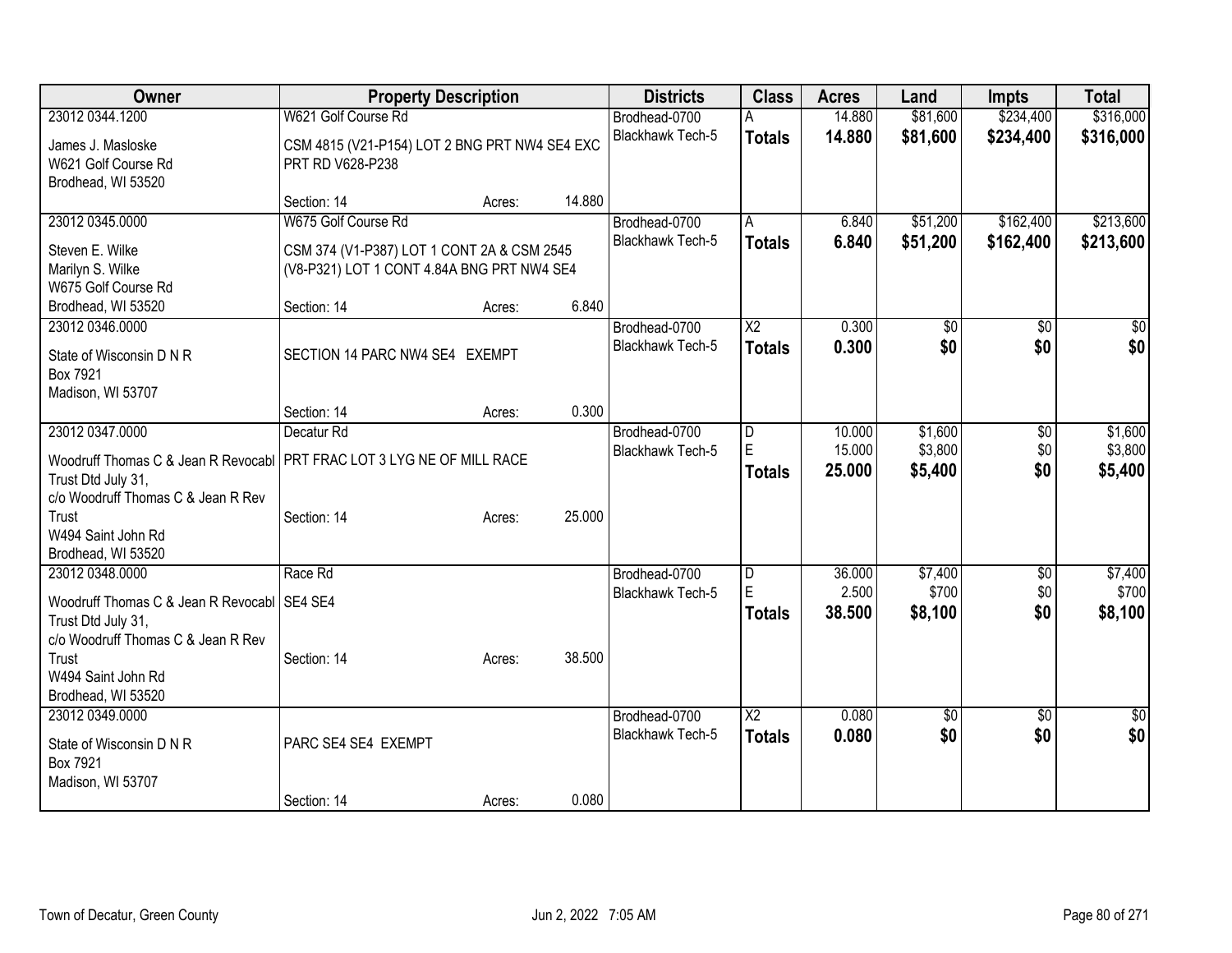| <b>Owner</b>                          | <b>Property Description</b>                       |        |        | <b>Districts</b>        | <b>Class</b>  | <b>Acres</b> | Land            | Impts           | <b>Total</b>    |
|---------------------------------------|---------------------------------------------------|--------|--------|-------------------------|---------------|--------------|-----------------|-----------------|-----------------|
| 23012 0350.0000                       |                                                   |        |        | Brodhead-0700           | X4            | 21.900       | $\overline{60}$ | $\overline{50}$ | $\overline{50}$ |
| City of Brodhead (Mill Race)          | SECTION 14 PARC CONT 21.9A EXEMPT                 |        |        | <b>Blackhawk Tech-5</b> | <b>Totals</b> | 21.900       | \$0             | \$0             | \$0             |
| PO Box 168                            |                                                   |        |        |                         |               |              |                 |                 |                 |
| Brodhead, WI 53520                    |                                                   |        |        |                         |               |              |                 |                 |                 |
|                                       | Section: 14                                       | Acres: | 21.900 |                         |               |              |                 |                 |                 |
| 23012 0351.0000                       | N4075 Golf Course Rd                              |        |        | Brodhead-0700           | A             | 3.623        | \$35,100        | \$163,000       | \$198,100       |
|                                       |                                                   |        |        | Blackhawk Tech-5        | <b>Totals</b> | 3.623        | \$35,100        | \$163,000       | \$198,100       |
| Delyle D. Davenport                   | CSM 93 (V1-P93) PRT LOT 1 CONT 1.123A, LOT 2      |        |        |                         |               |              |                 |                 |                 |
| Janice M. Davenport                   | CONT 2.5A PRT NE4 NE4 (PRT PARC IN SEC 10)        |        |        |                         |               |              |                 |                 |                 |
| N4075 Golf Course Rd                  |                                                   |        | 3.623  |                         |               |              |                 |                 |                 |
| Brodhead, WI 53520                    | Section: 15                                       | Acres: |        |                         |               |              |                 |                 |                 |
| 23012 0352.0000                       | W1097 Cottage Rd                                  |        |        | Brodhead-0700           | A             | 1.000        | \$35,000        | \$22,100        | \$57,100        |
| John W. Cox                           | PARC IN NW4 NE4 SEC 15 & SW4 SE4 IN SEC 10        |        |        | <b>Blackhawk Tech-5</b> | <b>Totals</b> | 1.000        | \$35,000        | \$22,100        | \$57,100        |
| Karen P. Cox                          |                                                   |        |        |                         |               |              |                 |                 |                 |
| N4101 Lake Dr                         |                                                   |        |        |                         |               |              |                 |                 |                 |
| Brodhead, WI 53520                    | Section: 15                                       | Acres: | 1.000  |                         |               |              |                 |                 |                 |
| 23012 0353.0000                       | W1095 Cottage Rd                                  |        |        | Brodhead-0700           | A             | 0.200        | \$13,300        | \$11,200        | \$24,500        |
| John W. Cox                           | PARC COM SE COR NE4 NE4 W 1876 FT N13*E 213.5     |        |        | Blackhawk Tech-5        | <b>Totals</b> | 0.200        | \$13,300        | \$11,200        | \$24,500        |
| Karen P. Cox                          | FT N51*E 225 FT N28*E 75 FT N 225 FT N31*W 242.38 |        |        |                         |               |              |                 |                 |                 |
| N4101 Lake Dr                         | FT N80*W 75 FT N63*W 51 FT N85*W 328.4 FT N9*W    |        |        |                         |               |              |                 |                 |                 |
| Brodhead, WI 53520                    | Section: 15                                       | Acres: | 0.200  |                         |               |              |                 |                 |                 |
| 23012 0354.0000                       | W1091 Cottage Rd                                  |        |        | Brodhead-0700           | A             | 0.210        | \$13,400        | \$38,000        | \$51,400        |
|                                       |                                                   |        |        | <b>Blackhawk Tech-5</b> |               | 0.210        | \$13,400        | \$38,000        | \$51,400        |
| James C. Warner                       | PARC N2 NE4 COM SE COR NE4 NE4 TH W 1876 FT       |        |        |                         | <b>Totals</b> |              |                 |                 |                 |
| Janet L. Warner                       | TH N 13*E 213.5 FT TH N28*E 75 FT TH N1*E 225 FT  |        |        |                         |               |              |                 |                 |                 |
| 284 Dartmouth Dr                      | TH N31*W 242.38 FT TH N80*W 75 FT TH N63*W 5.1    |        |        |                         |               |              |                 |                 |                 |
| Haines City, FL 33844-6220            | Section: 15                                       | Acres: | 0.210  |                         |               |              |                 |                 |                 |
| 23012 0355.0000                       | Cottage Rd                                        |        |        | Brodhead-0700           | A             | 0.470        | \$20,100        | \$9,700         | \$29,800        |
| James C. Warner                       | PARC IN N2 NE4 - CONT- .3A ALSO PARC N2 NE4 -     |        |        | Blackhawk Tech-5        | <b>Totals</b> | 0.470        | \$20,100        | \$9,700         | \$29,800        |
| Janet L. Warner                       | CONT.17A                                          |        |        |                         |               |              |                 |                 |                 |
| 284 Dartmouth Dr                      |                                                   |        |        |                         |               |              |                 |                 |                 |
| Haines City, FL 33844-6220            | Section: 15                                       | Acres: | 0.470  |                         |               |              |                 |                 |                 |
| 23012 0356.0000                       | W1085 Cottage Rd                                  |        |        | Brodhead-0700           | l A           | 1.060        | \$72,400        | \$15,000        | \$87,400        |
|                                       |                                                   |        |        | Blackhawk Tech-5        | <b>Totals</b> | 1.060        | \$72,400        | \$15,000        | \$87,400        |
| Dreier Neil F & Rosella J Trust Dated | CSM 272 (V1-P279) LOT 1 BNG PRT GOVT LOT 1        |        |        |                         |               |              |                 |                 |                 |
| April 16, 2003                        |                                                   |        |        |                         |               |              |                 |                 |                 |
| c/o Dreier Neil F & Rosella J Trust   |                                                   |        |        |                         |               |              |                 |                 |                 |
| 10056 Judd Rd                         | Section: 15                                       | Acres: | 1.060  |                         |               |              |                 |                 |                 |
| Durand, IL 61024                      |                                                   |        |        |                         |               |              |                 |                 |                 |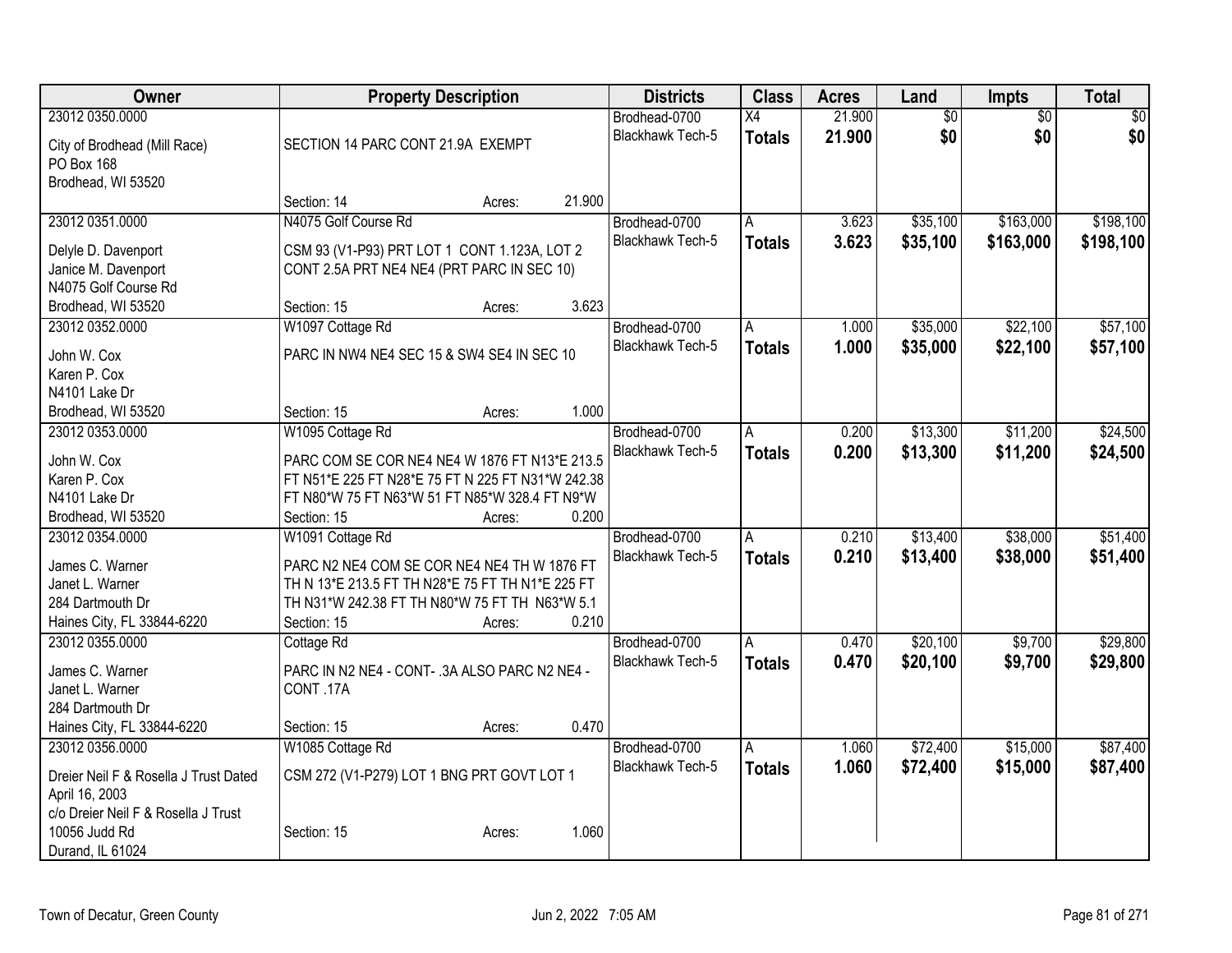| Owner                        | <b>Property Description</b>                      | <b>Districts</b>        | <b>Class</b>  | <b>Acres</b> | Land     | <b>Impts</b> | <b>Total</b> |
|------------------------------|--------------------------------------------------|-------------------------|---------------|--------------|----------|--------------|--------------|
| 23012 0357.0000              | W1081 Cottage Rd                                 | Brodhead-0700           |               | 0.510        | \$21,700 | \$92,400     | \$114,100    |
| Steven D. Arnold             | COM SE COR NE4 NE4 TH W 1876 FT TH N13*E 213.5   | Blackhawk Tech-5        | <b>Totals</b> | 0.510        | \$21,700 | \$92,400     | \$114,100    |
| N3869 S Klondike Rd          | FT TH N51*E 225 FT TH N28*E 75 FT TH N63*W 51 FT |                         |               |              |          |              |              |
| Monroe, WI 53566             | TH N85*W 328.4 FT TH S73*W 46.4 FT TH N9*W 75 FT |                         |               |              |          |              |              |
|                              | 0.510<br>Section: 15<br>Acres:                   |                         |               |              |          |              |              |
| 23012 0357.1000              | Lake Dr                                          | Brodhead-0700           | A             | 0.330        | \$9,000  | \$0          | \$9,000      |
|                              |                                                  | Blackhawk Tech-5        | <b>Totals</b> | 0.330        | \$9,000  | \$0          | \$9,000      |
| Steven D. Arnold             | PT N1/2 NE4 DESC AS: COM SE COR NE4 NE4 TH W     |                         |               |              |          |              |              |
| N3869 S Klondike Rd          | 1976 FT TH N13*E 213.5 FT TH N51*E 225 FT TH     |                         |               |              |          |              |              |
| Monroe, WI 53566             | N28*E 75 FT TH N1*E 225 FT TH N31*W 242.38 FT TH |                         |               |              |          |              |              |
|                              | 0.330<br>Section: 15<br>Acres:                   |                         |               |              |          |              |              |
| 23012 0358.0000              | W1077 Cottage Rd                                 | Brodhead-0700           | A             | 0.220        | \$13,400 | \$63,400     | \$76,800     |
| Arthur D. Gilbertson         | CSM 3595 (V13-P257) LOT 2 BNG PRT NE4 NE4        | Blackhawk Tech-5        | <b>Totals</b> | 0.220        | \$13,400 | \$63,400     | \$76,800     |
| Joann K. Gilbertson          | FRAC LOT 1 INCL EASEMENT                         |                         |               |              |          |              |              |
| 227 County Rd W              |                                                  |                         |               |              |          |              |              |
| Mineral Point, WI 53565-9060 | 0.220<br>Section: 15<br>Acres:                   |                         |               |              |          |              |              |
| 23012 0359.0000              | W1073 Cottage Rd                                 | Brodhead-0700           | A             | 0.310        | \$13,600 | \$100,500    | \$114,100    |
|                              |                                                  | <b>Blackhawk Tech-5</b> | <b>Totals</b> | 0.310        | \$13,600 | \$100,500    | \$114,100    |
| Allen L. Penticoff           | CSM 4972 (V22-P267) LOT 1 BNG PRT GOV LOT 1, IN  |                         |               |              |          |              |              |
| Ruth A. Penticoff            | NW4 NE4                                          |                         |               |              |          |              |              |
| W1073 Cottage Rd             |                                                  |                         |               |              |          |              |              |
| Brodhead, WI 53520           | 0.310<br>Section: 15<br>Acres:                   |                         |               |              |          |              |              |
| 23012 0360.0000              | W1069 Cottage Rd                                 | Brodhead-0700           | A             | 0.110        | \$10,500 | \$60,500     | \$71,000     |
| Debra R. George              | SECTION 15 E 60 FT OF W 222 FT OF FOLLOWING IN   | Blackhawk Tech-5        | <b>Totals</b> | 0.110        | \$10,500 | \$60,500     | \$71,000     |
| 921 15th Ave                 | FRAC LOT 1 COM PT SUGAR RVR WHERE CROSSES        |                         |               |              |          |              |              |
| Monroe, WI 53566             | S LN N2 NE4 TH NLY ALG E BANK 1026 FT TO PT      |                         |               |              |          |              |              |
|                              | 0.110<br>Section: 15<br>Acres:                   |                         |               |              |          |              |              |
| 23012 0361.0000              | W1063 Cottage Rd                                 | Brodhead-0700           | A             | 0.200        | \$13,300 | \$41,200     | \$54,500     |
|                              |                                                  | Blackhawk Tech-5        | <b>Totals</b> | 0.200        | \$13,300 | \$41,200     | \$54,500     |
| Richard P. Faherty           | E 75 FT OF W 297 FT OF FOLLOWING IN FRAC LOT 1   |                         |               |              |          |              |              |
| Marjorie B. Faherty          | COM PT SUGAR R INTERS S LN N1/2 NE4 SEC 15 TH    |                         |               |              |          |              |              |
| 4143 S Sunset Ct             | NLY ALG N-S CHANNEL 1026 FT TO PT RIV TURNS      |                         |               |              |          |              |              |
| Madison, WI 53705            | 0.200<br>Section: 15<br>Acres:                   |                         |               |              |          |              |              |
| 23012 0362.0100              | W1057 Cottage Rd                                 | Brodhead-0700           | A             | 0.490        | \$26,800 | \$64,500     | \$91,300     |
| James Haberman               | CSM 4972 (V22-P267) LOT 3 BNG PRT CSM'S 2054 &   | Blackhawk Tech-5        | <b>Totals</b> | 0.490        | \$26,800 | \$64,500     | \$91,300     |
| W1057 Cottage Rd             | 3595 & GOV LOT 1                                 |                         |               |              |          |              |              |
| Brodhead, WI 53574           |                                                  |                         |               |              |          |              |              |
|                              | 0.490<br>Section: 15<br>Acres:                   |                         |               |              |          |              |              |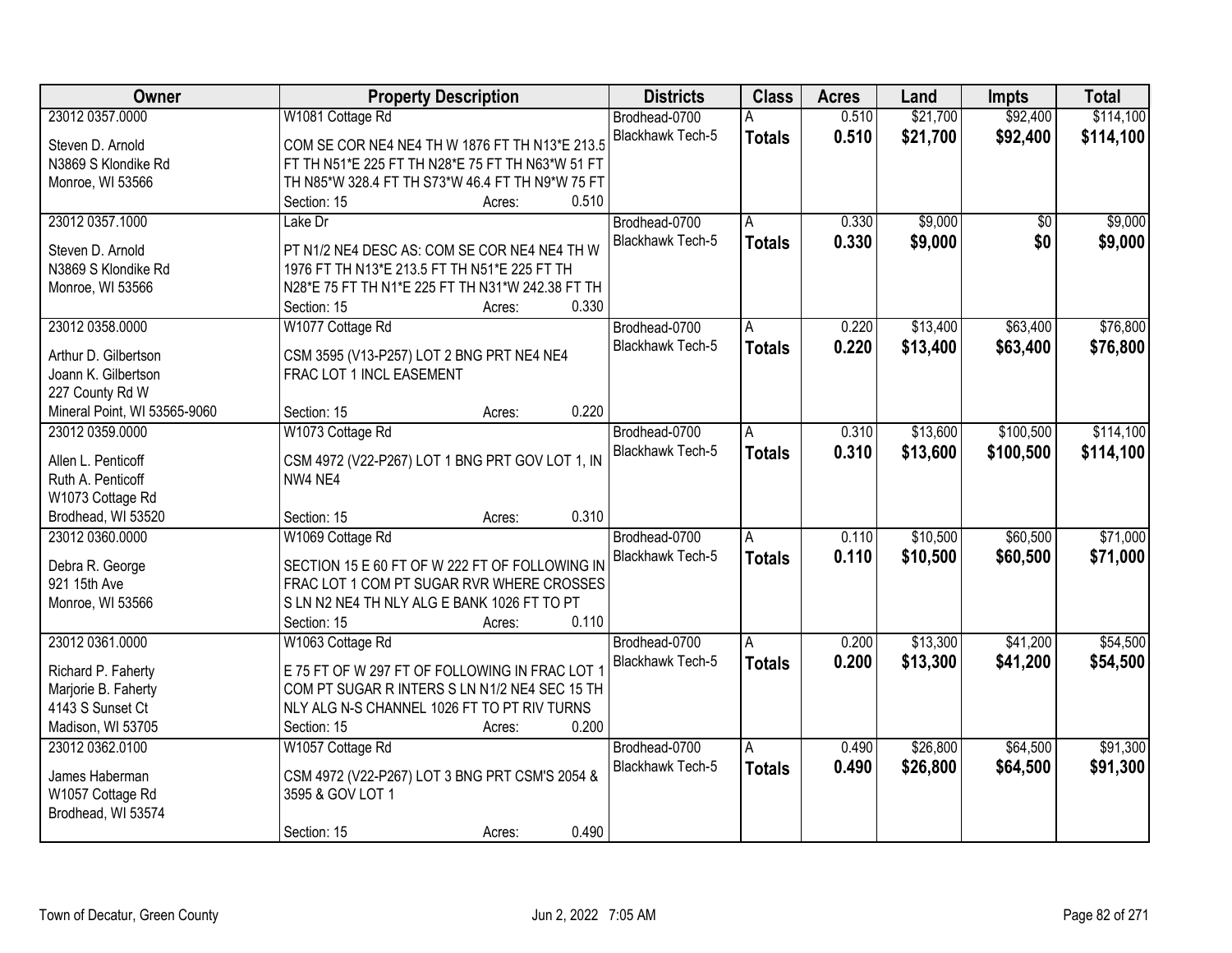| Owner                                    | <b>Property Description</b>                               | <b>Districts</b>                  | <b>Class</b>  | <b>Acres</b> | Land     | <b>Impts</b>    | <b>Total</b> |
|------------------------------------------|-----------------------------------------------------------|-----------------------------------|---------------|--------------|----------|-----------------|--------------|
| 23012 0362.1000                          | Cottage Rd                                                | Brodhead-0700                     |               | 0.100        | \$2,000  | $\overline{50}$ | \$2,000      |
| Scott Bright                             | CSM 2054 (V6-P390) PRT LOT 1 BNG PRT NW4 NE4              | <b>Blackhawk Tech-5</b>           | <b>Totals</b> | 0.100        | \$2,000  | \$0             | \$2,000      |
| 1013 Popes Creek Cir                     | COM NE COR SD SEC TH S 640.99 FT TH N86*W                 |                                   |               |              |          |                 |              |
| Grayslake, IL 60030                      | 2023.84 FT TH N5*E 28.33 FT TH SELY CRV L RAD             |                                   |               |              |          |                 |              |
|                                          | Section: 15<br>0.100<br>Acres:                            |                                   |               |              |          |                 |              |
| 23012 0363.0000                          | W1053 Cottage Rd                                          | Brodhead-0700                     | A             | 0.097        | \$9,300  | \$37,400        | \$46,700     |
| Scott Bright                             | COM PT SUG RIV INTERS S LN N2 NE4 TH NLY 1026             | Blackhawk Tech-5                  | <b>Totals</b> | 0.097        | \$9,300  | \$37,400        | \$46,700     |
| 1013 Popes Creek Cir                     | FT M/L TH WLY 122 FT M/L POB TH WLY 62 FT TH N            |                                   |               |              |          |                 |              |
| Grayslake, IL 60030                      | 70 FT TH ELY 62 FT TH S POB - CONT .10A EXC               |                                   |               |              |          |                 |              |
|                                          | 0.097<br>Section: 15<br>Acres:                            |                                   |               |              |          |                 |              |
| 23012 0364.0000                          | Cottage Rd                                                | Brodhead-0700                     | A             | 0.097        | \$1,900  | \$11,000        | \$12,900     |
|                                          |                                                           | <b>Blackhawk Tech-5</b>           | <b>Totals</b> | 0.097        | \$1,900  | \$11,000        | \$12,900     |
| Scott Bright                             | PARC NW4 NE4 COM SE COR NE4 NE4 TH W 1876'                |                                   |               |              |          |                 |              |
| 1013 Popes Creek Cir                     | N13*E 213.5' N51*E 225 FT N28*E 75' N1*E 225' N31*W       |                                   |               |              |          |                 |              |
| Grayslake, IL 60030                      | 242.38' N80*W 75 FT N63*W 51' N85*W 87' N4*E 42'<br>0.097 |                                   |               |              |          |                 |              |
| 23012 0365.0000                          | Section: 15<br>Acres:                                     |                                   |               | 0.180        | \$13,300 | \$39,600        | \$52,900     |
|                                          | W1049 Cottage Rd                                          | Brodhead-0700<br>Blackhawk Tech-5 | A             |              |          |                 |              |
| Theehs Greg F & Wendy J Rev Lvg          | COM PT SUG RIV INTERS S LN N1/2 NE4 SEC 15 NLY            |                                   | <b>Totals</b> | 0.180        | \$13,300 | \$39,600        | \$52,900     |
| Trust Dtd May 15, 2019                   | ALG RIV 1026 FT WLY 60 FT TO SW COR DICKENSON             |                                   |               |              |          |                 |              |
| c/o Theehs Greg & Wendy Rev Lvg          | PROP & POB TH WLY 62 FT TO PT 119 FT ELY FROM             |                                   |               |              |          |                 |              |
| Trust                                    | 0.180<br>Section: 15<br>Acres:                            |                                   |               |              |          |                 |              |
| 1881 Cooper Ln                           |                                                           |                                   |               |              |          |                 |              |
| Algonquin, IL 60102                      |                                                           |                                   |               |              |          |                 |              |
| 23012 0366,0000                          | W1045 Cottage Rd                                          | Brodhead-0700                     | A             | 0.200        | \$13,300 | \$48,500        | \$61,800     |
| Michael B. Hogan                         | COM PT SUGAR R INTERS S LN N2 NE4 NLY 1026 FT             | Blackhawk Tech-5                  | <b>Totals</b> | 0.200        | \$13,300 | \$48,500        | \$61,800     |
| Susan C. Hogan                           | POB N 70 FT WLY 60 FT S TO RIV ELY 60 FT POB              |                                   |               |              |          |                 |              |
| 6601 Barnard Mills Rd                    |                                                           |                                   |               |              |          |                 |              |
| Ringwood, IL 60072                       | 0.200<br>Section: 15<br>Acres:                            |                                   |               |              |          |                 |              |
| 23012 0367.0000                          | W1033 Cottage Rd                                          | Brodhead-0700                     | A             | 0.300        | \$13,600 | \$8,600         | \$22,200     |
| Defelice Lois A Declaration of Trust Dtd | PCL IN N 1/2 NE4 SEC 15 COM SE COR NE4 NE4 TH             | Blackhawk Tech-5                  | <b>Totals</b> | 0.300        | \$13,600 | \$8,600         | \$22,200     |
| June 19, 2020                            | W 1876 FT TH N13*E 213.5 FT TH N51*E 225 FT TH            |                                   |               |              |          |                 |              |
| c/o Defelice Lois A Declaration of Trust | N28*E 75 FT TH N1*E 225 FT TH N31*W 225 FT POB            |                                   |               |              |          |                 |              |
| 2228 N Nagle Ave                         | 0.300<br>Section: 15<br>Acres:                            |                                   |               |              |          |                 |              |
| Chicago, IL 60707                        |                                                           |                                   |               |              |          |                 |              |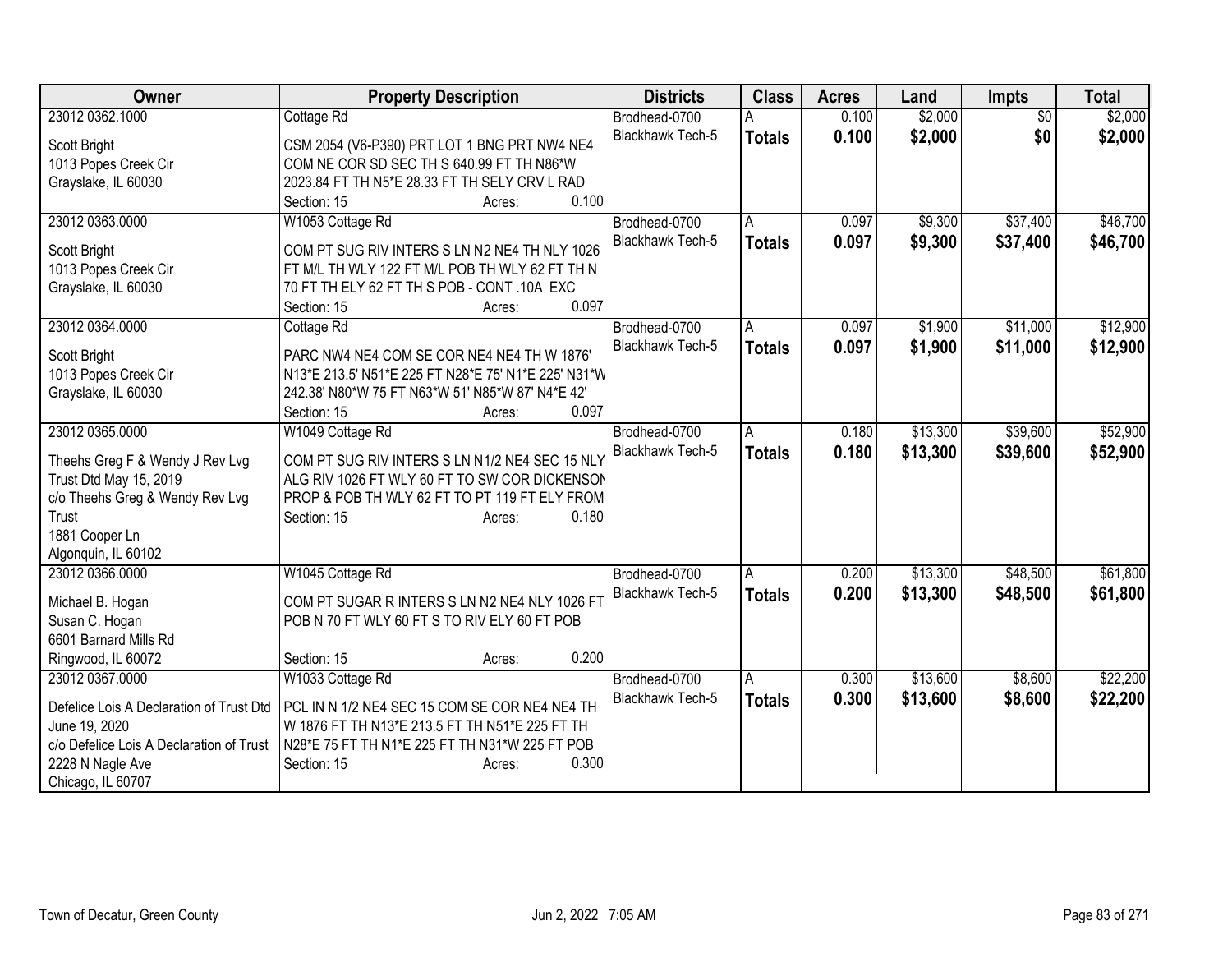| 0.350<br>\$14,800<br>\$112,700<br>\$127,500<br>23012 0368.0000<br>N4055 Golf Ln<br>Brodhead-0700<br><b>Blackhawk Tech-5</b><br>0.350<br>\$14,800<br>\$112,700<br><b>Totals</b><br>PRT N1/2 NE4 SEC 15 COM SE COR NE4 NE4 SD<br>Beverly A. Hoeper<br>SEC TH W 1876 FT TH N13*E 213.5 FT TH N51*E 225<br>N4055 Golf Ln<br>Brodhead, WI 53520<br>FT TH N28*E 75 FT TH N1*E 225 FT TH N31*W 150 FT<br>0.350<br>Section: 15<br>Acres:<br>23012 0369.0000<br>\$13,600<br>\$46,700<br>N4049 Golf Ln<br>Brodhead-0700<br>0.300<br>A<br>Blackhawk Tech-5<br>0.300<br>\$13,600<br>\$46,700<br><b>Totals</b><br>Chad M. Garthwaite<br>PARC IN N2 NE4 COM SE COR NE4 NE4 TH W1876<br>N4049 Golf Ln<br>FT TH N13*E 213.5 FT TH N51*E 225 FT TH N28*E TH<br>Brodhead, WI 53520<br>N1*E 225 FT TO POB TH S74*W 123.2 FT TO RIV TH<br>0.300<br>Section: 15<br>Acres:<br>23012 0370.0000<br>\$20,900<br>\$7,100<br>N4039 Golf Ln<br>Brodhead-0700<br>0.490<br>A<br>Blackhawk Tech-5<br>\$20,900<br>0.490<br>\$7,100<br><b>Totals</b><br>PARC IN N2 NE4 COM SE COR NE4 NE4 TH W 1876<br>Ray A. Horstmeier<br>Sharon R. Horstmeier<br>FT TH N13*E 213.5 FT TH N51*E 225 FT TH N28*E 75<br>N3810 Park Rd<br>FT POB TH N1*E 225 FT TH S74*W 123.20 FT TH<br>0.490<br>Brodhead, WI 53520<br>Section: 15<br>Acres:<br>23012 0371.0000<br>N4025 Golf Ln<br>\$13,300<br>\$34,300<br>Brodhead-0700<br>0.180<br>A<br>Blackhawk Tech-5<br>0.180<br>\$34,300<br>\$13,300<br><b>Totals</b><br>COM SE COR NE4 NE4 SD SEC TH W 1896 FT TH<br>Mary E. Steinke<br>N4025 Golf Ln<br>N13*E 213.5 FT TH N51*E 225 FT POB TH N64*W<br>116.5 FT TH NELY ALG SHORE LINE 70 FT TH S66*E<br>Brodhead, WI 53520<br>0.180<br>Section: 15<br>Acres:<br>\$78,500<br>23012 0372.0000<br>0.340<br>\$14,400<br>N4017 Golf Ln<br>Brodhead-0700<br>A<br>0.340<br>\$14,400<br>\$78,500<br>Blackhawk Tech-5<br><b>Totals</b><br>PARC IN N1/2 SEC 15 COM SE COR NE4 NE4 TH W<br>Carl N. Ruedinger Jr<br>N4017 Golf Ln<br>1876 FT TH N13*E 213.5 FT TH N51*E 112.5 FT TH<br>Brodhead, WI 53520<br>N51*E 112.5 FT TH N64*W 116.5 FT TH SWLY 112.7<br>0.340<br>Section: 15<br>Acres:<br>\$36,900<br>23012 0373.0000<br>Brodhead-0700<br>0.340<br>\$14,400<br>N4009 Golf Ln<br>A<br>Blackhawk Tech-5<br>0.340<br>\$14,400<br>\$36,900<br><b>Totals</b><br>For Him, Inc<br>PARC N1/2 NE4 SEC 15 COM SE COR NE4 NE4 SD<br>PO Box 41<br>SEC TH W 1876 FT TH N13*E 213.5 FT POB TH N51*E<br>112.5 FT TH N64*W 132.3 FT TO EDGE RVR TH SWLY<br>Beloit, WI 53512<br>0.340<br>Section: 15<br>Acres:<br>23012 0374.0000<br>\$35,000<br>\$27,000<br>N4001 Golf Ln<br>Brodhead-0700<br>1.000<br>A<br>Blackhawk Tech-5<br>1.000<br>\$35,000<br>\$27,000<br><b>Totals</b><br>BEG ON E BK SUGAR RVR ON S LN N 1/2 NE4 SD<br>Paul E. Baltzer III<br>1511 Lafayette St<br>SEC TH E 195 FT TH N16*E 213.05 FT TH N56*W 135<br>Janesville, WI 53546<br>FT TH SWLY ALG RVR POB ALSO STRIP LYG IN SD | <b>Owner</b> | <b>Property Description</b> | <b>Districts</b> | <b>Class</b> | <b>Acres</b> | Land | <b>Impts</b> | <b>Total</b> |
|-------------------------------------------------------------------------------------------------------------------------------------------------------------------------------------------------------------------------------------------------------------------------------------------------------------------------------------------------------------------------------------------------------------------------------------------------------------------------------------------------------------------------------------------------------------------------------------------------------------------------------------------------------------------------------------------------------------------------------------------------------------------------------------------------------------------------------------------------------------------------------------------------------------------------------------------------------------------------------------------------------------------------------------------------------------------------------------------------------------------------------------------------------------------------------------------------------------------------------------------------------------------------------------------------------------------------------------------------------------------------------------------------------------------------------------------------------------------------------------------------------------------------------------------------------------------------------------------------------------------------------------------------------------------------------------------------------------------------------------------------------------------------------------------------------------------------------------------------------------------------------------------------------------------------------------------------------------------------------------------------------------------------------------------------------------------------------------------------------------------------------------------------------------------------------------------------------------------------------------------------------------------------------------------------------------------------------------------------------------------------------------------------------------------------------------------------------------------------------------------------------------------------------------------------------------------------------------------------------------------------------------------------------------------------------------------------------------------------------------------------------------------------------------------------------------------------------------------------------------------------------------------------------------------------|--------------|-----------------------------|------------------|--------------|--------------|------|--------------|--------------|
|                                                                                                                                                                                                                                                                                                                                                                                                                                                                                                                                                                                                                                                                                                                                                                                                                                                                                                                                                                                                                                                                                                                                                                                                                                                                                                                                                                                                                                                                                                                                                                                                                                                                                                                                                                                                                                                                                                                                                                                                                                                                                                                                                                                                                                                                                                                                                                                                                                                                                                                                                                                                                                                                                                                                                                                                                                                                                                                         |              |                             |                  |              |              |      |              |              |
|                                                                                                                                                                                                                                                                                                                                                                                                                                                                                                                                                                                                                                                                                                                                                                                                                                                                                                                                                                                                                                                                                                                                                                                                                                                                                                                                                                                                                                                                                                                                                                                                                                                                                                                                                                                                                                                                                                                                                                                                                                                                                                                                                                                                                                                                                                                                                                                                                                                                                                                                                                                                                                                                                                                                                                                                                                                                                                                         |              |                             |                  |              |              |      |              | \$127,500    |
| \$60,300<br>\$60,300<br>\$28,000<br>\$28,000<br>\$47,600<br>\$47,600<br>\$92,900<br>\$92,900<br>\$51,300<br>\$51,300<br>\$62,000<br>\$62,000                                                                                                                                                                                                                                                                                                                                                                                                                                                                                                                                                                                                                                                                                                                                                                                                                                                                                                                                                                                                                                                                                                                                                                                                                                                                                                                                                                                                                                                                                                                                                                                                                                                                                                                                                                                                                                                                                                                                                                                                                                                                                                                                                                                                                                                                                                                                                                                                                                                                                                                                                                                                                                                                                                                                                                            |              |                             |                  |              |              |      |              |              |
|                                                                                                                                                                                                                                                                                                                                                                                                                                                                                                                                                                                                                                                                                                                                                                                                                                                                                                                                                                                                                                                                                                                                                                                                                                                                                                                                                                                                                                                                                                                                                                                                                                                                                                                                                                                                                                                                                                                                                                                                                                                                                                                                                                                                                                                                                                                                                                                                                                                                                                                                                                                                                                                                                                                                                                                                                                                                                                                         |              |                             |                  |              |              |      |              |              |
|                                                                                                                                                                                                                                                                                                                                                                                                                                                                                                                                                                                                                                                                                                                                                                                                                                                                                                                                                                                                                                                                                                                                                                                                                                                                                                                                                                                                                                                                                                                                                                                                                                                                                                                                                                                                                                                                                                                                                                                                                                                                                                                                                                                                                                                                                                                                                                                                                                                                                                                                                                                                                                                                                                                                                                                                                                                                                                                         |              |                             |                  |              |              |      |              |              |
|                                                                                                                                                                                                                                                                                                                                                                                                                                                                                                                                                                                                                                                                                                                                                                                                                                                                                                                                                                                                                                                                                                                                                                                                                                                                                                                                                                                                                                                                                                                                                                                                                                                                                                                                                                                                                                                                                                                                                                                                                                                                                                                                                                                                                                                                                                                                                                                                                                                                                                                                                                                                                                                                                                                                                                                                                                                                                                                         |              |                             |                  |              |              |      |              |              |
|                                                                                                                                                                                                                                                                                                                                                                                                                                                                                                                                                                                                                                                                                                                                                                                                                                                                                                                                                                                                                                                                                                                                                                                                                                                                                                                                                                                                                                                                                                                                                                                                                                                                                                                                                                                                                                                                                                                                                                                                                                                                                                                                                                                                                                                                                                                                                                                                                                                                                                                                                                                                                                                                                                                                                                                                                                                                                                                         |              |                             |                  |              |              |      |              |              |
|                                                                                                                                                                                                                                                                                                                                                                                                                                                                                                                                                                                                                                                                                                                                                                                                                                                                                                                                                                                                                                                                                                                                                                                                                                                                                                                                                                                                                                                                                                                                                                                                                                                                                                                                                                                                                                                                                                                                                                                                                                                                                                                                                                                                                                                                                                                                                                                                                                                                                                                                                                                                                                                                                                                                                                                                                                                                                                                         |              |                             |                  |              |              |      |              |              |
|                                                                                                                                                                                                                                                                                                                                                                                                                                                                                                                                                                                                                                                                                                                                                                                                                                                                                                                                                                                                                                                                                                                                                                                                                                                                                                                                                                                                                                                                                                                                                                                                                                                                                                                                                                                                                                                                                                                                                                                                                                                                                                                                                                                                                                                                                                                                                                                                                                                                                                                                                                                                                                                                                                                                                                                                                                                                                                                         |              |                             |                  |              |              |      |              |              |
|                                                                                                                                                                                                                                                                                                                                                                                                                                                                                                                                                                                                                                                                                                                                                                                                                                                                                                                                                                                                                                                                                                                                                                                                                                                                                                                                                                                                                                                                                                                                                                                                                                                                                                                                                                                                                                                                                                                                                                                                                                                                                                                                                                                                                                                                                                                                                                                                                                                                                                                                                                                                                                                                                                                                                                                                                                                                                                                         |              |                             |                  |              |              |      |              |              |
|                                                                                                                                                                                                                                                                                                                                                                                                                                                                                                                                                                                                                                                                                                                                                                                                                                                                                                                                                                                                                                                                                                                                                                                                                                                                                                                                                                                                                                                                                                                                                                                                                                                                                                                                                                                                                                                                                                                                                                                                                                                                                                                                                                                                                                                                                                                                                                                                                                                                                                                                                                                                                                                                                                                                                                                                                                                                                                                         |              |                             |                  |              |              |      |              |              |
|                                                                                                                                                                                                                                                                                                                                                                                                                                                                                                                                                                                                                                                                                                                                                                                                                                                                                                                                                                                                                                                                                                                                                                                                                                                                                                                                                                                                                                                                                                                                                                                                                                                                                                                                                                                                                                                                                                                                                                                                                                                                                                                                                                                                                                                                                                                                                                                                                                                                                                                                                                                                                                                                                                                                                                                                                                                                                                                         |              |                             |                  |              |              |      |              |              |
|                                                                                                                                                                                                                                                                                                                                                                                                                                                                                                                                                                                                                                                                                                                                                                                                                                                                                                                                                                                                                                                                                                                                                                                                                                                                                                                                                                                                                                                                                                                                                                                                                                                                                                                                                                                                                                                                                                                                                                                                                                                                                                                                                                                                                                                                                                                                                                                                                                                                                                                                                                                                                                                                                                                                                                                                                                                                                                                         |              |                             |                  |              |              |      |              |              |
|                                                                                                                                                                                                                                                                                                                                                                                                                                                                                                                                                                                                                                                                                                                                                                                                                                                                                                                                                                                                                                                                                                                                                                                                                                                                                                                                                                                                                                                                                                                                                                                                                                                                                                                                                                                                                                                                                                                                                                                                                                                                                                                                                                                                                                                                                                                                                                                                                                                                                                                                                                                                                                                                                                                                                                                                                                                                                                                         |              |                             |                  |              |              |      |              |              |
|                                                                                                                                                                                                                                                                                                                                                                                                                                                                                                                                                                                                                                                                                                                                                                                                                                                                                                                                                                                                                                                                                                                                                                                                                                                                                                                                                                                                                                                                                                                                                                                                                                                                                                                                                                                                                                                                                                                                                                                                                                                                                                                                                                                                                                                                                                                                                                                                                                                                                                                                                                                                                                                                                                                                                                                                                                                                                                                         |              |                             |                  |              |              |      |              |              |
|                                                                                                                                                                                                                                                                                                                                                                                                                                                                                                                                                                                                                                                                                                                                                                                                                                                                                                                                                                                                                                                                                                                                                                                                                                                                                                                                                                                                                                                                                                                                                                                                                                                                                                                                                                                                                                                                                                                                                                                                                                                                                                                                                                                                                                                                                                                                                                                                                                                                                                                                                                                                                                                                                                                                                                                                                                                                                                                         |              |                             |                  |              |              |      |              |              |
|                                                                                                                                                                                                                                                                                                                                                                                                                                                                                                                                                                                                                                                                                                                                                                                                                                                                                                                                                                                                                                                                                                                                                                                                                                                                                                                                                                                                                                                                                                                                                                                                                                                                                                                                                                                                                                                                                                                                                                                                                                                                                                                                                                                                                                                                                                                                                                                                                                                                                                                                                                                                                                                                                                                                                                                                                                                                                                                         |              |                             |                  |              |              |      |              |              |
|                                                                                                                                                                                                                                                                                                                                                                                                                                                                                                                                                                                                                                                                                                                                                                                                                                                                                                                                                                                                                                                                                                                                                                                                                                                                                                                                                                                                                                                                                                                                                                                                                                                                                                                                                                                                                                                                                                                                                                                                                                                                                                                                                                                                                                                                                                                                                                                                                                                                                                                                                                                                                                                                                                                                                                                                                                                                                                                         |              |                             |                  |              |              |      |              |              |
|                                                                                                                                                                                                                                                                                                                                                                                                                                                                                                                                                                                                                                                                                                                                                                                                                                                                                                                                                                                                                                                                                                                                                                                                                                                                                                                                                                                                                                                                                                                                                                                                                                                                                                                                                                                                                                                                                                                                                                                                                                                                                                                                                                                                                                                                                                                                                                                                                                                                                                                                                                                                                                                                                                                                                                                                                                                                                                                         |              |                             |                  |              |              |      |              |              |
|                                                                                                                                                                                                                                                                                                                                                                                                                                                                                                                                                                                                                                                                                                                                                                                                                                                                                                                                                                                                                                                                                                                                                                                                                                                                                                                                                                                                                                                                                                                                                                                                                                                                                                                                                                                                                                                                                                                                                                                                                                                                                                                                                                                                                                                                                                                                                                                                                                                                                                                                                                                                                                                                                                                                                                                                                                                                                                                         |              |                             |                  |              |              |      |              |              |
|                                                                                                                                                                                                                                                                                                                                                                                                                                                                                                                                                                                                                                                                                                                                                                                                                                                                                                                                                                                                                                                                                                                                                                                                                                                                                                                                                                                                                                                                                                                                                                                                                                                                                                                                                                                                                                                                                                                                                                                                                                                                                                                                                                                                                                                                                                                                                                                                                                                                                                                                                                                                                                                                                                                                                                                                                                                                                                                         |              |                             |                  |              |              |      |              |              |
|                                                                                                                                                                                                                                                                                                                                                                                                                                                                                                                                                                                                                                                                                                                                                                                                                                                                                                                                                                                                                                                                                                                                                                                                                                                                                                                                                                                                                                                                                                                                                                                                                                                                                                                                                                                                                                                                                                                                                                                                                                                                                                                                                                                                                                                                                                                                                                                                                                                                                                                                                                                                                                                                                                                                                                                                                                                                                                                         |              |                             |                  |              |              |      |              |              |
|                                                                                                                                                                                                                                                                                                                                                                                                                                                                                                                                                                                                                                                                                                                                                                                                                                                                                                                                                                                                                                                                                                                                                                                                                                                                                                                                                                                                                                                                                                                                                                                                                                                                                                                                                                                                                                                                                                                                                                                                                                                                                                                                                                                                                                                                                                                                                                                                                                                                                                                                                                                                                                                                                                                                                                                                                                                                                                                         |              |                             |                  |              |              |      |              |              |
|                                                                                                                                                                                                                                                                                                                                                                                                                                                                                                                                                                                                                                                                                                                                                                                                                                                                                                                                                                                                                                                                                                                                                                                                                                                                                                                                                                                                                                                                                                                                                                                                                                                                                                                                                                                                                                                                                                                                                                                                                                                                                                                                                                                                                                                                                                                                                                                                                                                                                                                                                                                                                                                                                                                                                                                                                                                                                                                         |              |                             |                  |              |              |      |              |              |
|                                                                                                                                                                                                                                                                                                                                                                                                                                                                                                                                                                                                                                                                                                                                                                                                                                                                                                                                                                                                                                                                                                                                                                                                                                                                                                                                                                                                                                                                                                                                                                                                                                                                                                                                                                                                                                                                                                                                                                                                                                                                                                                                                                                                                                                                                                                                                                                                                                                                                                                                                                                                                                                                                                                                                                                                                                                                                                                         |              |                             |                  |              |              |      |              |              |
|                                                                                                                                                                                                                                                                                                                                                                                                                                                                                                                                                                                                                                                                                                                                                                                                                                                                                                                                                                                                                                                                                                                                                                                                                                                                                                                                                                                                                                                                                                                                                                                                                                                                                                                                                                                                                                                                                                                                                                                                                                                                                                                                                                                                                                                                                                                                                                                                                                                                                                                                                                                                                                                                                                                                                                                                                                                                                                                         |              |                             |                  |              |              |      |              |              |
|                                                                                                                                                                                                                                                                                                                                                                                                                                                                                                                                                                                                                                                                                                                                                                                                                                                                                                                                                                                                                                                                                                                                                                                                                                                                                                                                                                                                                                                                                                                                                                                                                                                                                                                                                                                                                                                                                                                                                                                                                                                                                                                                                                                                                                                                                                                                                                                                                                                                                                                                                                                                                                                                                                                                                                                                                                                                                                                         |              |                             |                  |              |              |      |              |              |
|                                                                                                                                                                                                                                                                                                                                                                                                                                                                                                                                                                                                                                                                                                                                                                                                                                                                                                                                                                                                                                                                                                                                                                                                                                                                                                                                                                                                                                                                                                                                                                                                                                                                                                                                                                                                                                                                                                                                                                                                                                                                                                                                                                                                                                                                                                                                                                                                                                                                                                                                                                                                                                                                                                                                                                                                                                                                                                                         |              |                             |                  |              |              |      |              |              |
|                                                                                                                                                                                                                                                                                                                                                                                                                                                                                                                                                                                                                                                                                                                                                                                                                                                                                                                                                                                                                                                                                                                                                                                                                                                                                                                                                                                                                                                                                                                                                                                                                                                                                                                                                                                                                                                                                                                                                                                                                                                                                                                                                                                                                                                                                                                                                                                                                                                                                                                                                                                                                                                                                                                                                                                                                                                                                                                         |              |                             |                  |              |              |      |              |              |
|                                                                                                                                                                                                                                                                                                                                                                                                                                                                                                                                                                                                                                                                                                                                                                                                                                                                                                                                                                                                                                                                                                                                                                                                                                                                                                                                                                                                                                                                                                                                                                                                                                                                                                                                                                                                                                                                                                                                                                                                                                                                                                                                                                                                                                                                                                                                                                                                                                                                                                                                                                                                                                                                                                                                                                                                                                                                                                                         |              |                             |                  |              |              |      |              |              |
|                                                                                                                                                                                                                                                                                                                                                                                                                                                                                                                                                                                                                                                                                                                                                                                                                                                                                                                                                                                                                                                                                                                                                                                                                                                                                                                                                                                                                                                                                                                                                                                                                                                                                                                                                                                                                                                                                                                                                                                                                                                                                                                                                                                                                                                                                                                                                                                                                                                                                                                                                                                                                                                                                                                                                                                                                                                                                                                         |              |                             |                  |              |              |      |              |              |
|                                                                                                                                                                                                                                                                                                                                                                                                                                                                                                                                                                                                                                                                                                                                                                                                                                                                                                                                                                                                                                                                                                                                                                                                                                                                                                                                                                                                                                                                                                                                                                                                                                                                                                                                                                                                                                                                                                                                                                                                                                                                                                                                                                                                                                                                                                                                                                                                                                                                                                                                                                                                                                                                                                                                                                                                                                                                                                                         |              |                             |                  |              |              |      |              |              |
|                                                                                                                                                                                                                                                                                                                                                                                                                                                                                                                                                                                                                                                                                                                                                                                                                                                                                                                                                                                                                                                                                                                                                                                                                                                                                                                                                                                                                                                                                                                                                                                                                                                                                                                                                                                                                                                                                                                                                                                                                                                                                                                                                                                                                                                                                                                                                                                                                                                                                                                                                                                                                                                                                                                                                                                                                                                                                                                         |              |                             |                  |              |              |      |              |              |
|                                                                                                                                                                                                                                                                                                                                                                                                                                                                                                                                                                                                                                                                                                                                                                                                                                                                                                                                                                                                                                                                                                                                                                                                                                                                                                                                                                                                                                                                                                                                                                                                                                                                                                                                                                                                                                                                                                                                                                                                                                                                                                                                                                                                                                                                                                                                                                                                                                                                                                                                                                                                                                                                                                                                                                                                                                                                                                                         |              |                             |                  |              |              |      |              |              |
|                                                                                                                                                                                                                                                                                                                                                                                                                                                                                                                                                                                                                                                                                                                                                                                                                                                                                                                                                                                                                                                                                                                                                                                                                                                                                                                                                                                                                                                                                                                                                                                                                                                                                                                                                                                                                                                                                                                                                                                                                                                                                                                                                                                                                                                                                                                                                                                                                                                                                                                                                                                                                                                                                                                                                                                                                                                                                                                         |              |                             |                  |              |              |      |              |              |
|                                                                                                                                                                                                                                                                                                                                                                                                                                                                                                                                                                                                                                                                                                                                                                                                                                                                                                                                                                                                                                                                                                                                                                                                                                                                                                                                                                                                                                                                                                                                                                                                                                                                                                                                                                                                                                                                                                                                                                                                                                                                                                                                                                                                                                                                                                                                                                                                                                                                                                                                                                                                                                                                                                                                                                                                                                                                                                                         |              |                             |                  |              |              |      |              |              |
|                                                                                                                                                                                                                                                                                                                                                                                                                                                                                                                                                                                                                                                                                                                                                                                                                                                                                                                                                                                                                                                                                                                                                                                                                                                                                                                                                                                                                                                                                                                                                                                                                                                                                                                                                                                                                                                                                                                                                                                                                                                                                                                                                                                                                                                                                                                                                                                                                                                                                                                                                                                                                                                                                                                                                                                                                                                                                                                         |              |                             |                  |              |              |      |              |              |
| 1.000<br>Section: 15<br>Acres:                                                                                                                                                                                                                                                                                                                                                                                                                                                                                                                                                                                                                                                                                                                                                                                                                                                                                                                                                                                                                                                                                                                                                                                                                                                                                                                                                                                                                                                                                                                                                                                                                                                                                                                                                                                                                                                                                                                                                                                                                                                                                                                                                                                                                                                                                                                                                                                                                                                                                                                                                                                                                                                                                                                                                                                                                                                                                          |              |                             |                  |              |              |      |              |              |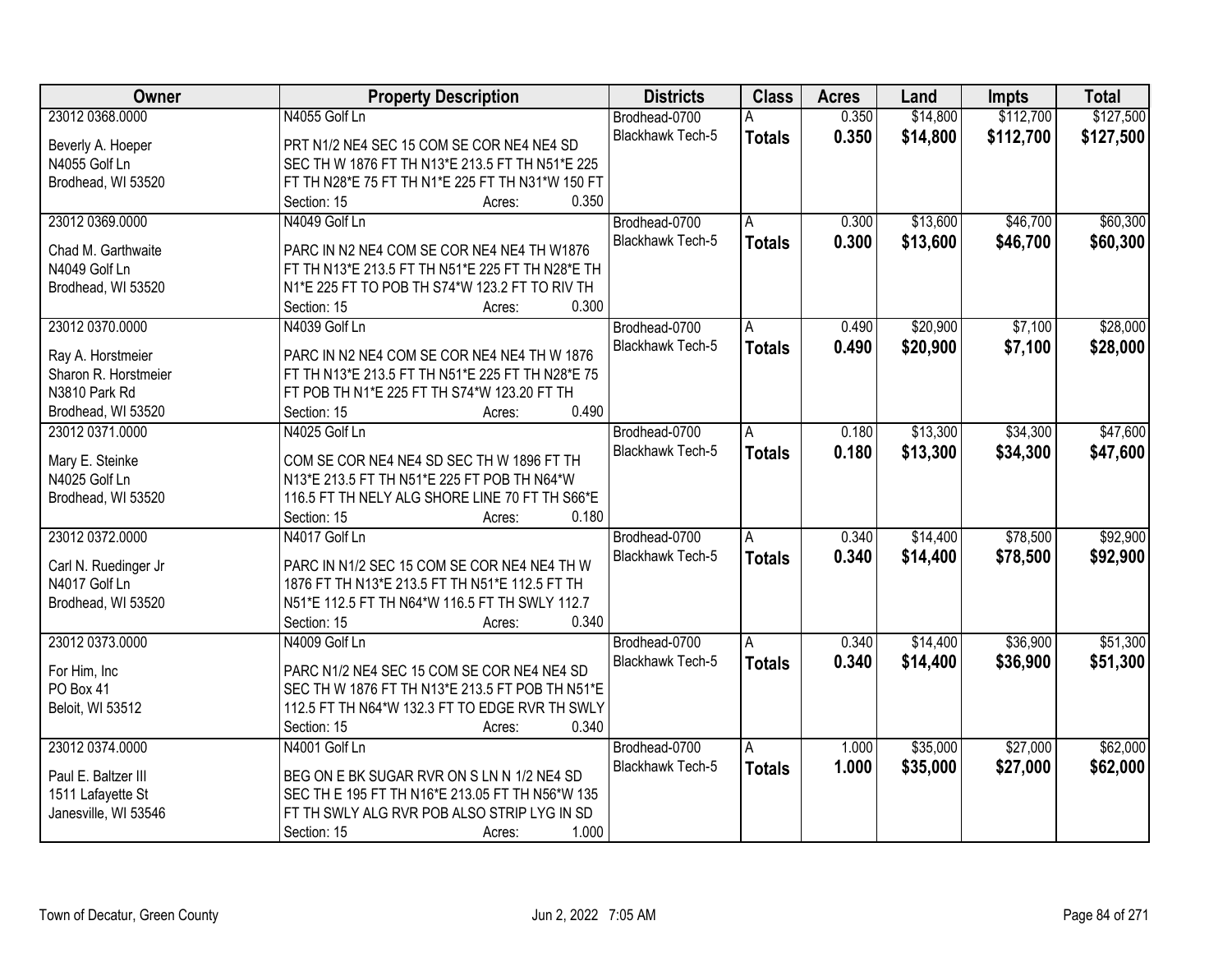| Owner                                      | <b>Property Description</b>                                                        | <b>Districts</b> | <b>Class</b>                             | <b>Acres</b>    | Land            | <b>Impts</b>        | <b>Total</b>    |                     |
|--------------------------------------------|------------------------------------------------------------------------------------|------------------|------------------------------------------|-----------------|-----------------|---------------------|-----------------|---------------------|
| 23012 0375.0000                            | N4005 Golf Course Rd                                                               |                  | Brodhead-0700                            | А               | 6.950           | \$69,900            | \$9,600         | \$79,500            |
| Mary E. Odell                              | CSM 629 (V2-P177) LOT 1 BNG LOT 1 CSM 450 IN                                       |                  | Blackhawk Tech-5                         | <b>Totals</b>   | 6.950           | \$69,900            | \$9,600         | \$79,500            |
| 4021 Cherokee Dr                           | GOV LOT 4 SEC 15                                                                   |                  |                                          |                 |                 |                     |                 |                     |
| Madison, WI 53711                          |                                                                                    |                  |                                          |                 |                 |                     |                 |                     |
|                                            | Section: 15                                                                        | 6.950<br>Acres:  |                                          |                 |                 |                     |                 |                     |
| 23012 0376.0000                            | N4001 Golf Course Rd                                                               |                  | Brodhead-0700                            | X5              | 7.450           | \$0                 | $\overline{50}$ | $\overline{50}$     |
| Southern Wisconsin Land Conservancy,       | CSM 629 (V2-P177) LOT 2 CONT 6.95A; CSM 450                                        |                  | <b>Blackhawk Tech-5</b>                  | <b>Totals</b>   | 7.450           | \$0                 | \$0             | \$0                 |
| <b>Inc</b>                                 | (V1-P466) LOT 2 CONT .37A BNG PRT GOVT LOT 4;                                      |                  |                                          |                 |                 |                     |                 |                     |
| N673 Mill Rd                               | ALSO COM E4 COR SEC 15 TH N 1323.93 FT TH                                          |                  |                                          |                 |                 |                     |                 |                     |
| Juda, WI 53550                             | Section: 15                                                                        | 7.450<br>Acres:  |                                          |                 |                 |                     |                 |                     |
| 23012 0377.0000                            | N3991 Golf Course Rd                                                               |                  | Brodhead-0700                            | A               | 0.130           | \$12,500            | \$56,800        | \$69,300            |
|                                            |                                                                                    |                  | <b>Blackhawk Tech-5</b>                  | <b>Totals</b>   | 0.130           | \$12,500            | \$56,800        | \$69,300            |
| Gregg E. Pasky<br>S83 W20702 Janesville Rd | PRT GOV LOT 4 SEC 15 BGN BANK SUGAR RVR<br>POST MARKED W BNG MEANDER COR ON E BANK |                  |                                          |                 |                 |                     |                 |                     |
| Muskego, WI 53150                          | DECATUR LAKE TH N45*E 91.4 FT TH S37*E 73 FT                                       |                  |                                          |                 |                 |                     |                 |                     |
|                                            | Section: 15                                                                        | 0.130<br>Acres:  |                                          |                 |                 |                     |                 |                     |
| 23012 0378.0000                            | N3991 Golf Course Rd                                                               |                  | Brodhead-0700                            | A               | 0.100           | \$9,600             | \$22,000        | \$31,600            |
|                                            |                                                                                    |                  | <b>Blackhawk Tech-5</b>                  | <b>Totals</b>   | 0.100           | \$9,600             | \$22,000        | \$31,600            |
| Gregg E. Pasky                             | PARC E SD DECATUR MILL POND SEC 15 LOT 5                                           |                  |                                          |                 |                 |                     |                 |                     |
| S83 W20702 Janesville Rd                   | COM BANK SUGAR RVR AT POST MARKED S TH                                             |                  |                                          |                 |                 |                     |                 |                     |
| Muskego, WI 53150                          | N37*W 47 FT TH N56*E 90 FT TH N37*W 73 FT TH                                       |                  |                                          |                 |                 |                     |                 |                     |
|                                            | Section: 15                                                                        | 0.100<br>Acres:  |                                          |                 |                 |                     |                 |                     |
| 23012 0379.0000                            | N3941 Golf Course Rd                                                               |                  | Brodhead-0700                            | $\overline{X5}$ | 57.270          | \$0                 | \$0             | \$0                 |
| Southern Wisconsin Land Conservancy,       | COM E4 COR NE 4 TH S 1949 FT TO NLY LN RACE                                        |                  | Blackhawk Tech-5                         | <b>Totals</b>   | 57.270          | \$0                 | \$0             | \$0                 |
| Inc                                        | BANK TH WLY ALG BANK TO SUGAR RIVER TH NLY                                         |                  |                                          |                 |                 |                     |                 |                     |
| c/o Southern Wisc Land Conservancy,        | TO IRON STAKE TH N65*W 231.2 FT TH N37*W 212.2(                                    |                  |                                          |                 |                 |                     |                 |                     |
| Inc                                        | Section: 15                                                                        | 57.270<br>Acres: |                                          |                 |                 |                     |                 |                     |
| C/O Meredith G Tripp                       |                                                                                    |                  |                                          |                 |                 |                     |                 |                     |
| N3852 Park Rd                              |                                                                                    |                  |                                          |                 |                 |                     |                 |                     |
| Brodhead, WI 53520                         | N4080 Park Rd                                                                      |                  |                                          |                 |                 |                     |                 |                     |
| 23012 0380.0000                            |                                                                                    |                  | Brodhead-0700<br><b>Blackhawk Tech-5</b> | A<br>D          | 1.000<br>14.500 | \$16,000<br>\$2,300 | \$15,500<br>\$0 | \$31,500<br>\$2,300 |
| Markham Marshall & Kathleen A Rev          | SECTION 15 FR LOT 2 EXC CSM 4217 & LD LYG S                                        |                  |                                          | F               | 40.950          | \$8,200             | \$0             | \$8,200             |
| Living Trust 12/22/14                      | PARK RD                                                                            |                  |                                          | <b>Totals</b>   | 56.450          | \$26,500            | \$15,500        | \$42,000            |
| c/o Markham Marshall & Kathleen Rev        |                                                                                    |                  |                                          |                 |                 |                     |                 |                     |
| Lvg Trt                                    | Section: 15                                                                        | 56.450<br>Acres: |                                          |                 |                 |                     |                 |                     |
| N4089 Park Rd                              |                                                                                    |                  |                                          |                 |                 |                     |                 |                     |
| Brodhead, WI 53520                         |                                                                                    |                  |                                          |                 |                 |                     |                 |                     |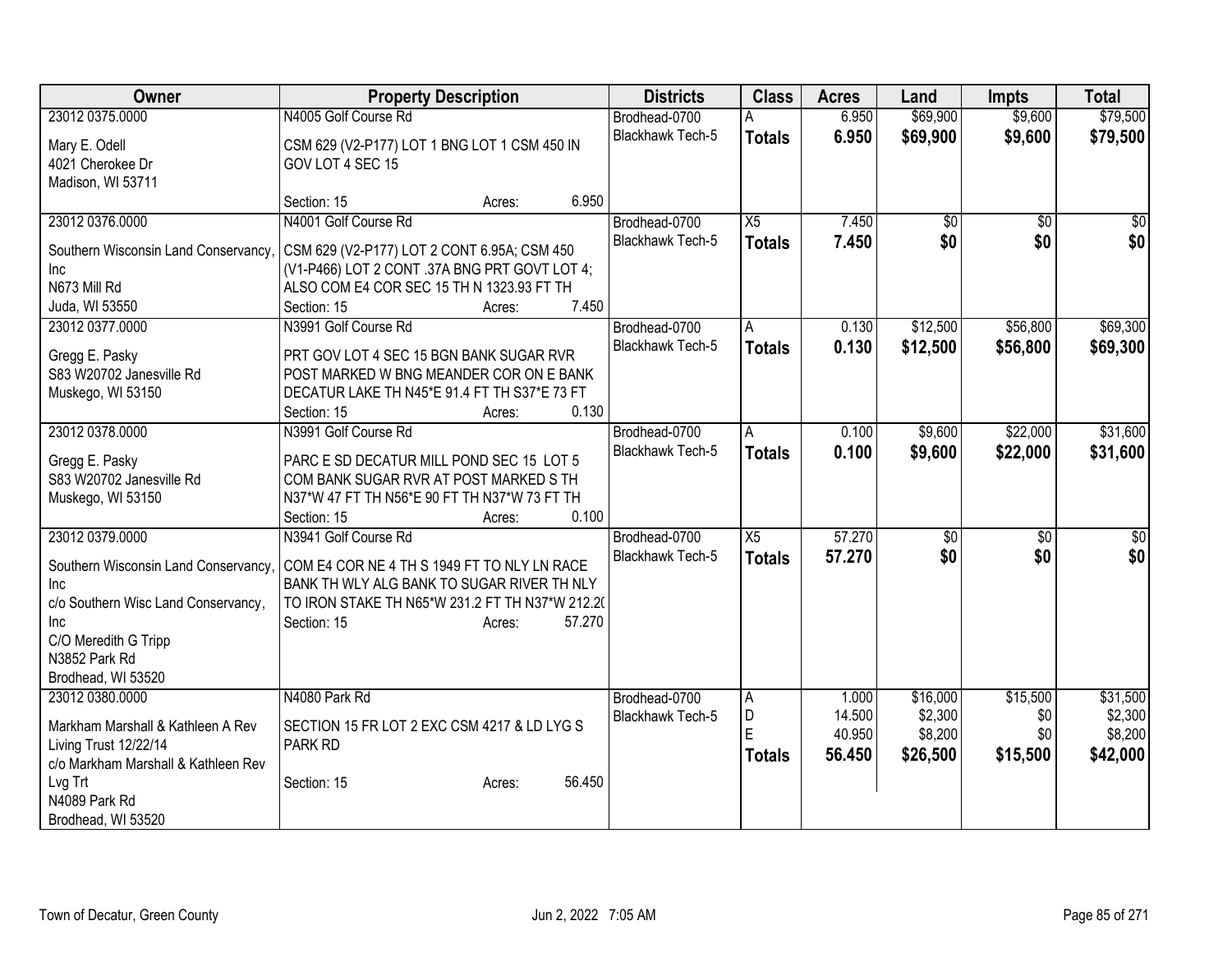| Owner                               |                                              | <b>Property Description</b> |        | <b>Districts</b>        | <b>Class</b>  | <b>Acres</b> | Land         | <b>Impts</b>    | <b>Total</b> |
|-------------------------------------|----------------------------------------------|-----------------------------|--------|-------------------------|---------------|--------------|--------------|-----------------|--------------|
| 23012 0380.1000                     | Park Rd                                      |                             |        | Brodhead-0700           |               | 1.580        | \$400        | $\overline{50}$ | \$400        |
| Markham Marshall & Kathleen Rev     | PRT NW4 NW4 LYG S PARK RD EXC CSM 4217 & EXO |                             |        | Blackhawk Tech-5        | <b>Totals</b> | 1.580        | \$400        | \$0             | \$400        |
| Living Trust 12/22/14               | .30A LYG SE OF CSM 4217 (PRT POS V11-P66)    |                             |        |                         |               |              |              |                 |              |
| c/o Markham Marshall & Kathleen Rev |                                              |                             |        |                         |               |              |              |                 |              |
| Lvg Trt                             | Section: 15                                  | Acres:                      | 1.580  |                         |               |              |              |                 |              |
| N4089 Park Rd                       |                                              |                             |        |                         |               |              |              |                 |              |
| Brodhead, WI 53520                  |                                              |                             |        |                         |               |              |              |                 |              |
| 23012 0380.1100                     | N4029 Park Rd                                |                             |        | Brodhead-0700           | A             | 5.080        | \$42,400     | \$312,600       | \$355,000    |
| Angela K. Geiwitz et al             | CSM 4217 (V17-P16) LOT 1 BNG PRT NW4 NW4     |                             |        | Blackhawk Tech-5        | <b>Totals</b> | 5.080        | \$42,400     | \$312,600       | \$355,000    |
| c/o Kevin M. Geiwitz                |                                              |                             |        |                         |               |              |              |                 |              |
| N4029 Park Rd                       |                                              |                             |        |                         |               |              |              |                 |              |
| Brodhead, WI 53520                  | Section: 15                                  | Acres:                      | 5.080  |                         |               |              |              |                 |              |
| 23012 0381.0000                     |                                              |                             |        | Brodhead-0700           | X4            | 0.330        | $\sqrt[6]{}$ | $\sqrt{50}$     | \$0          |
|                                     |                                              |                             |        | <b>Blackhawk Tech-5</b> | <b>Totals</b> | 0.330        | \$0          | \$0             | \$0          |
| Town of Decatur                     | PRT NW4 NW4 FOR ROAD - CONT .33A             |                             |        |                         |               |              |              |                 |              |
| PO Box 333                          |                                              |                             |        |                         |               |              |              |                 |              |
| 1408 14th St                        |                                              |                             |        |                         |               |              |              |                 |              |
| Brodhead, WI 53520                  | Section: 15                                  | Acres:                      | 0.330  |                         |               |              |              |                 |              |
| 23012 0382.0000                     | N3909 Park Rd                                |                             |        | Brodhead-0700           | 5M            | 3.500        | \$4,800      | $\overline{50}$ | \$4,800      |
| Scott P. Turkelson                  | CSM 4152 (V16-P219) LOT 1 BNG PRT SE4 NW4    |                             |        | <b>Blackhawk Tech-5</b> | A             | 2.000        | \$24,000     | \$168,700       | \$192,700    |
| Jenny L. Turkelson                  |                                              |                             |        |                         | D             | 12.380       | \$1,900      | \$0             | \$1,900      |
| N3909 Park Rd                       |                                              |                             |        |                         | <b>Totals</b> | 17.880       | \$30,700     | \$168,700       | \$199,400    |
| Brodhead, WI 53520                  | Section: 15                                  | Acres:                      | 17.880 |                         |               |              |              |                 |              |
| 23012 0382.1000                     | Park Rd                                      |                             |        | Brodhead-0700           |               | 2.000        | \$5,400      | \$0             | \$5,400      |
|                                     |                                              |                             |        | Blackhawk Tech-5        | <b>Totals</b> | 2.000        | \$5,400      | \$0             | \$5,400      |
| Markham Marshall & Kathleen Rev     | PRT SE4 NW4 LYG IN NW COR S PARK RD (PRT POS |                             |        |                         |               |              |              |                 |              |
| Living Trust 12/22/14               | V11-P66)                                     |                             |        |                         |               |              |              |                 |              |
| c/o Markham Marshall & Kathleen Rev |                                              |                             |        |                         |               |              |              |                 |              |
| Lvg Trt                             | Section: 15                                  | Acres:                      | 2.000  |                         |               |              |              |                 |              |
| N4089 Park Rd                       |                                              |                             |        |                         |               |              |              |                 |              |
| Brodhead, WI 53520                  |                                              |                             |        |                         |               |              |              |                 |              |
| 23012 0383.0000                     | Park Rd                                      |                             |        | Brodhead-0700           | D             | 1.000        | \$200        | \$0             | \$200        |
| Markham Marshall & Kathleen A Rev   | NE4 SW4 NW4 LYG NE PARK RD EXC 9A LYG SW     |                             |        | <b>Blackhawk Tech-5</b> | <b>Totals</b> | 1.000        | \$200        | \$0             | \$200        |
| Living Trust 12/22/14               | PARK RD                                      |                             |        |                         |               |              |              |                 |              |
| c/o Markham Marshall & Kathleen Rev |                                              |                             |        |                         |               |              |              |                 |              |
| Lvg Trt                             | Section: 15                                  | Acres:                      | 1.000  |                         |               |              |              |                 |              |
| N4089 Park Rd                       |                                              |                             |        |                         |               |              |              |                 |              |
| Brodhead, WI 53520                  |                                              |                             |        |                         |               |              |              |                 |              |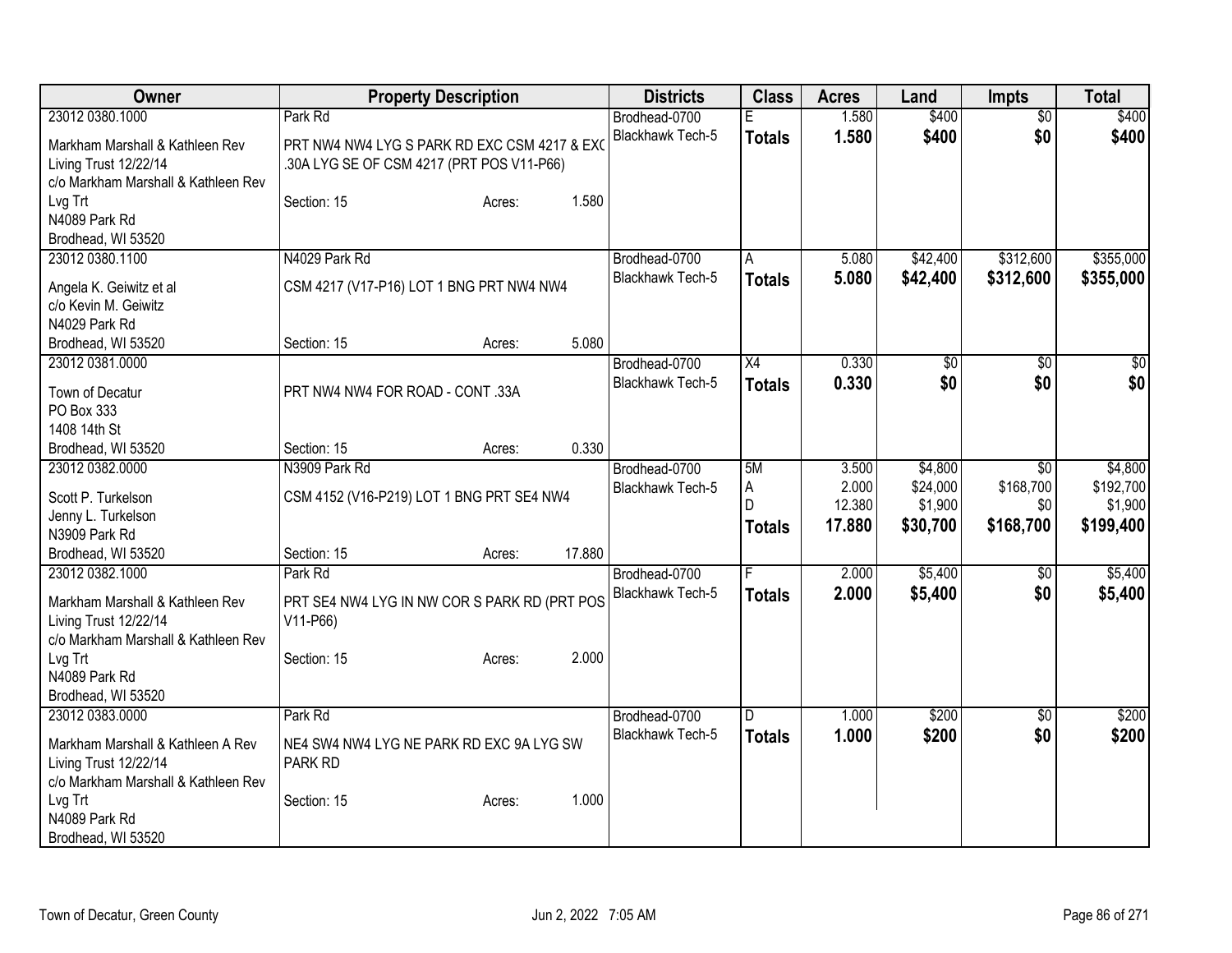| <b>Owner</b>                                                                                                  | <b>Property Description</b>                                                                                                                                             | <b>Districts</b>                  | <b>Class</b>       | <b>Acres</b>     | Land                 | <b>Impts</b>           | <b>Total</b>           |
|---------------------------------------------------------------------------------------------------------------|-------------------------------------------------------------------------------------------------------------------------------------------------------------------------|-----------------------------------|--------------------|------------------|----------------------|------------------------|------------------------|
| 23012 0383.1000                                                                                               | Park Rd                                                                                                                                                                 | Brodhead-0700                     |                    | 9.000            | \$24,300             | $\overline{50}$        | \$24,300               |
| Markham Marshall & Kathleen Rev<br>Living Trust 12/22/14<br>c/o Markham Marshall & Kathleen Rev               | NE4 SW4 NW4 & PRT NW4 NW4 LYG SE OF CSM 421<br>EXC 1A LYG NE OF PARK RD (PRT POS V11-P66)                                                                               | <b>Blackhawk Tech-5</b>           | <b>Totals</b>      | 9.000            | \$24,300             | \$0                    | \$24,300               |
| Lvg Trt<br>N4089 Park Rd<br>Brodhead, WI 53520                                                                | 9.000<br>Section: 15<br>Acres:                                                                                                                                          |                                   |                    |                  |                      |                        |                        |
| 23012 0384.0000                                                                                               | Park Rd                                                                                                                                                                 | Brodhead-0700                     | 5M                 | 8.000            | \$10,800             | $\overline{50}$        | \$10,800               |
| Schwartzlow Ronald L & Darlene A Joint S2 SW4 NW4<br>Rev Trt Dtd 6/3/<br>c/o Schwartzlow Ronald & Darlene Jnt |                                                                                                                                                                         | Blackhawk Tech-5                  | D<br><b>Totals</b> | 12.000<br>20.000 | \$1,900<br>\$12,700  | \$0<br>\$0             | \$1,900<br>\$12,700    |
| <b>Rev Trust</b><br>W1095 Decatur Rd<br>Brodhead, WI 53520                                                    | 20.000<br>Section: 15<br>Acres:                                                                                                                                         |                                   |                    |                  |                      |                        |                        |
| 23012 0385.0000                                                                                               | N3976 Park Rd                                                                                                                                                           | Brodhead-0700                     | $\overline{A}$     | 1.870            | \$52,400             | \$184,200              | \$236,600              |
| Mary L. Mccormick<br>N3976 Park Rd<br>Brodhead, WI 53520                                                      | PRT NW4 SEC 15 COM SE COR NE4 SW4 NW4 SEC<br>15 TH N55*E 462.00 FT TO PT CNTR OF RD TH<br>N65*W 168 FT POB TH N66*W ALG CNTRLN RD 220<br>1.870<br>Section: 15<br>Acres: | <b>Blackhawk Tech-5</b>           | <b>Totals</b>      | 1.870            | \$52,400             | \$184,200              | \$236,600              |
| 23012 0386.0000                                                                                               | N3958 Park Rd                                                                                                                                                           | Brodhead-0700                     | A                  | 1.000            | \$35,000             | \$64,200               | \$99,200               |
| Mark R. Hahn<br>Janeen Maier<br>N4073 Brown Deer Ln                                                           | PARC COM 462 FT N & 52* E SE COR NE4 SW4 NW4<br>TH N 65*W 168 FT TH N5*E 454 FT TH S88*E 192 FT<br>TH N9*W 526 FT POB                                                   | Blackhawk Tech-5                  | <b>Totals</b>      | 1.000            | \$35,000             | \$64,200               | \$99,200               |
| Brodhead, WI 53520                                                                                            | 1.000<br>Section: 15<br>Acres:                                                                                                                                          |                                   |                    |                  |                      |                        |                        |
| 23012 0387.0000<br>Kathleen M. Jernegan<br>N3946 Park Rd<br>Brodhead, WI 53520                                | N3946 Park Rd<br>CSM 3497 (V13-P88) LOT 2 BNG PRT LOT 2 & 3 CSM<br>3196, PRT GOV LOT 3 SEC 15 IN SE4 NW4                                                                | Brodhead-0700<br>Blackhawk Tech-5 | A<br><b>Totals</b> | 2.040<br>2.040   | \$55,100<br>\$55,100 | \$178,800<br>\$178,800 | \$233,900<br>\$233,900 |
|                                                                                                               | 2.040<br>Section: 15<br>Acres:                                                                                                                                          |                                   |                    |                  |                      |                        |                        |
| 23012 0387.1000<br>Jeramy Sorrenson<br>Jessica Sorrenson                                                      | N3954 Park Rd<br>CSM 3497 (V13-P88) LOT 1 BNG PRT LOTS 1 & 2 CSM<br>3196, PRT GOV LOTS 2 & 3 IN E1/2 NW4                                                                | Brodhead-0700<br>Blackhawk Tech-5 | A<br><b>Totals</b> | 2.720<br>2.720   | \$48,600<br>\$48,600 | \$286,900<br>\$286,900 | \$335,500<br>\$335,500 |
| N3954 Park Rd<br>Brodhead, WI 53520                                                                           | 2.720<br>Section: 15<br>Acres:                                                                                                                                          |                                   |                    |                  |                      |                        |                        |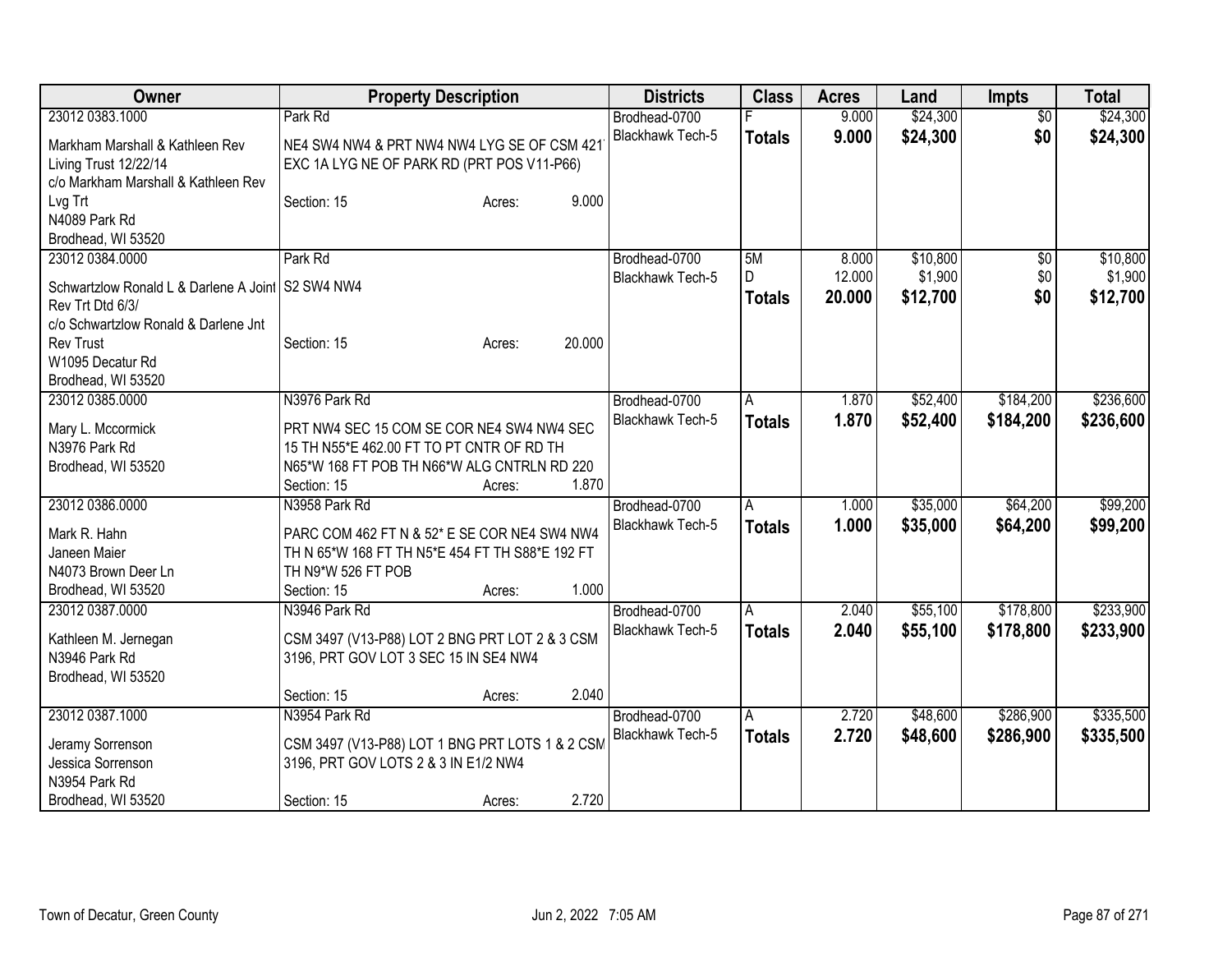| Owner                                              |                                               | <b>Property Description</b> |        |                         | <b>Class</b>   | <b>Acres</b> | Land       | Impts           | <b>Total</b> |
|----------------------------------------------------|-----------------------------------------------|-----------------------------|--------|-------------------------|----------------|--------------|------------|-----------------|--------------|
| 23012 0388.0000                                    | Park Rd                                       |                             |        | Brodhead-0700           | M8             | 10.000       | (\$27,000) | $\overline{50}$ | \$0          |
| Francis S. Gombar                                  | NW4 SW4 NW4 (PERM EASEMENT (V404-P287)        |                             |        | Blackhawk Tech-5        | <b>Totals</b>  | 10.000       | \$0        | \$0             | \$0          |
| 1307 W 3rd Ave                                     |                                               |                             |        |                         |                |              |            |                 |              |
| Brodhead, WI 53520-1615                            |                                               |                             |        |                         |                |              |            |                 |              |
|                                                    | Section: 15                                   | Acres:                      | 10.000 |                         |                |              |            |                 |              |
| 23012 0389.0000                                    | Park Rd                                       |                             |        | Brodhead-0700           | A              | 0.710        | \$27,100   | \$0             | \$27,100     |
| Kathleen M. Jernegan                               | CSM 820 (V2-P400) PRT LOT 1 EXC .12A PRT SE4  |                             |        | <b>Blackhawk Tech-5</b> | <b>Totals</b>  | 0.710        | \$27,100   | \$0             | \$27,100     |
| c/o Kathleen M. Jernegan                           | NW4 (POS V12-P24)                             |                             |        |                         |                |              |            |                 |              |
| N3946 Park Rd                                      |                                               |                             |        |                         |                |              |            |                 |              |
| Brodhead, WI 53520                                 | Section: 15                                   | Acres:                      | 0.710  |                         |                |              |            |                 |              |
| 23012 0390.0000                                    | N3940 Park Rd                                 |                             |        | Brodhead-0700           | A              | 0.990        | \$34,700   | \$149,500       | \$184,200    |
| Ewa Roszczynski                                    | CSM 820 (V2-P400) LOT 2 - CONT .87A; ALSO PRT |                             |        | Blackhawk Tech-5        | <b>Totals</b>  | 0.990        | \$34,700   | \$149,500       | \$184,200    |
| N3940 Park Rd                                      | LOT 1 CSM 820 DESC AS: PARC A: COM E LN LOT 1 |                             |        |                         |                |              |            |                 |              |
| Brodhead, WI 53520                                 | BNG 21 FT FROM DECATUR LAKE TH S18*W 55.52    |                             |        |                         |                |              |            |                 |              |
|                                                    | Section: 15                                   | Acres:                      | 0.990  |                         |                |              |            |                 |              |
| 23012 0391.0000                                    | N3938 Park Rd                                 |                             |        | Brodhead-0700           | A              | 0.880        | \$31,800   | \$8,400         | \$40,200     |
|                                                    |                                               |                             |        | <b>Blackhawk Tech-5</b> | <b>Totals</b>  | 0.880        | \$31,800   | \$8,400         | \$40,200     |
| Keith A. Krause<br>906 19th St Trlr 11             | CSM 820 (V2-P400) LOT 3 BNG PRT SE4 NW4       |                             |        |                         |                |              |            |                 |              |
| Brodhead, WI 53520                                 |                                               |                             |        |                         |                |              |            |                 |              |
|                                                    | Section: 15                                   | Acres:                      | 0.880  |                         |                |              |            |                 |              |
| 23012 0391.1000                                    | N3936 Park Rd                                 |                             |        | Brodhead-0700           | $\overline{A}$ | 1.260        | \$40,200   | \$134,700       | \$174,900    |
|                                                    |                                               |                             |        | <b>Blackhawk Tech-5</b> | <b>Totals</b>  | 1.260        | \$40,200   | \$134,700       | \$174,900    |
| Michael A. Krause<br>Jennifer A. Krause            | CSM 822 (V2-P402) LOT 1 BNG PRT SE4 NW4       |                             |        |                         |                |              |            |                 |              |
| N3936 Park Rd                                      |                                               |                             |        |                         |                |              |            |                 |              |
| Brodhead, WI 53520                                 | Section: 15                                   | Acres:                      | 1.260  |                         |                |              |            |                 |              |
| 23012 0391.2000                                    | N3932 Park Rd                                 |                             |        | Brodhead-0700           | A              | 1.280        | \$40,600   | \$380,800       | \$421,400    |
|                                                    |                                               |                             |        | <b>Blackhawk Tech-5</b> | <b>Totals</b>  | 1.280        | \$40,600   | \$380,800       | \$421,400    |
| Joseph Shea et al                                  | CSM 822 (V2-P402) LOT 2 BNG PRT SE4 NW4 (POS  |                             |        |                         |                |              |            |                 |              |
| c/o Joseph & Erin Shea<br>2400 N Western Ave- #205 | $V11-P105$                                    |                             |        |                         |                |              |            |                 |              |
| Chicago, IL 60647                                  | Section: 15                                   |                             | 1.280  |                         |                |              |            |                 |              |
| 23012 0391.3100                                    | N3928 Park Rd                                 | Acres:                      |        | Brodhead-0700           | $\overline{A}$ | 1.220        | \$39,400   | \$214,500       | \$253,900    |
|                                                    |                                               |                             |        | <b>Blackhawk Tech-5</b> | <b>Totals</b>  | 1.220        | \$39,400   | \$214,500       | \$253,900    |
| John M. Winters                                    | CSM 5116 (V24-P68) LOT 1 BNG PRT SE4 NW4      |                             |        |                         |                |              |            |                 |              |
| 1234 S Camino Seco                                 |                                               |                             |        |                         |                |              |            |                 |              |
| Tucson, AZ 85710                                   |                                               |                             |        |                         |                |              |            |                 |              |
|                                                    | Section: 15                                   | Acres:                      | 1.220  |                         |                |              |            |                 |              |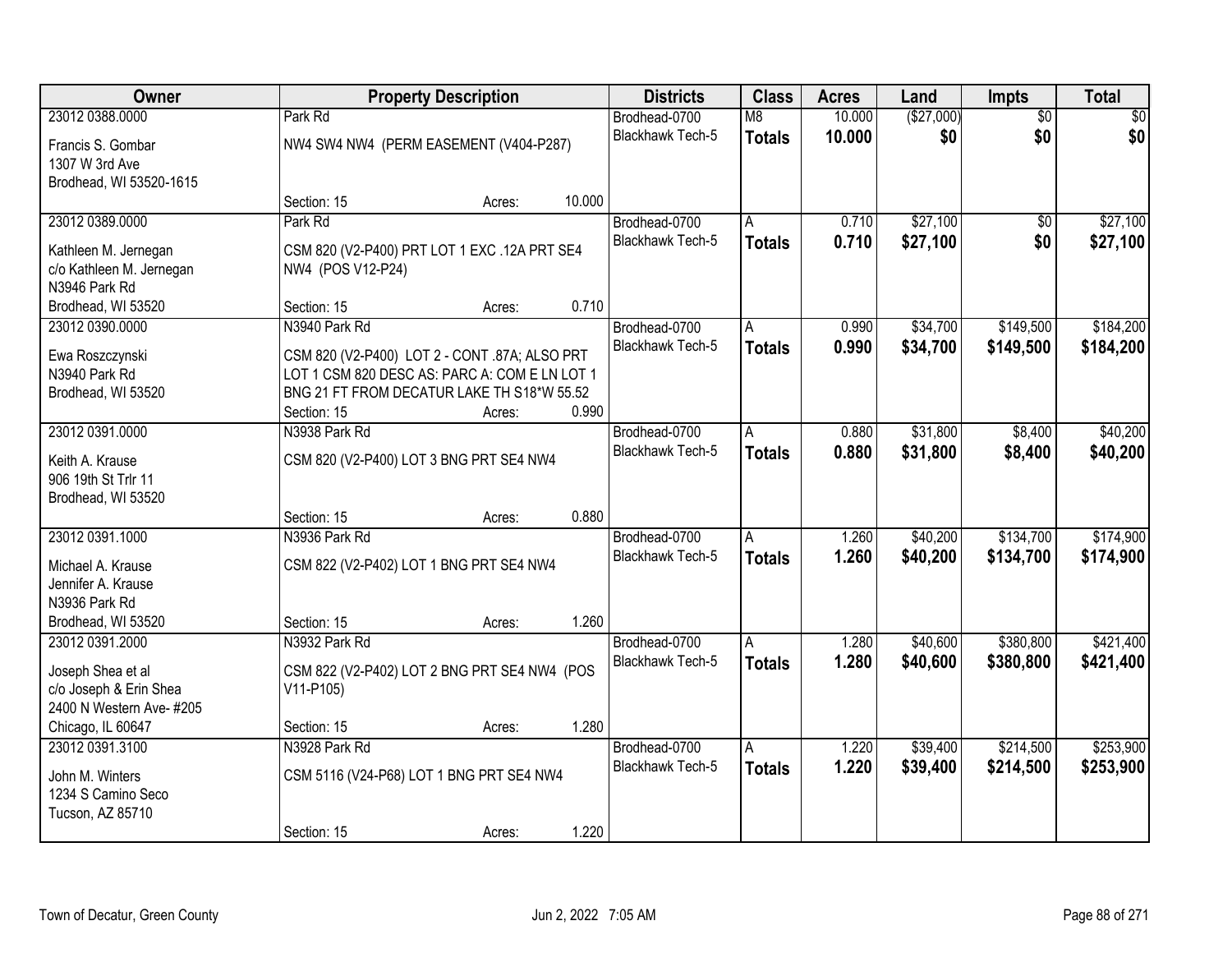| Owner                                                                                    |                                                                        | <b>Property Description</b> |        |                                   | <b>Class</b>                     | <b>Acres</b>     | Land                 | <b>Impts</b>           | <b>Total</b>           |
|------------------------------------------------------------------------------------------|------------------------------------------------------------------------|-----------------------------|--------|-----------------------------------|----------------------------------|------------------|----------------------|------------------------|------------------------|
| 23012 0391.4100                                                                          | N3924 Park Rd                                                          |                             |        | Brodhead-0700                     | А                                | 1.430            | \$45,300             | \$139,700              | \$185,000              |
| Kenneth J. Winters<br>703 W 3rd Ave<br>Brodhead, WI 53520                                | CSM 5116 (V24-P68) LOT 2 BNG PRT SE4 NW4, FKA<br>PRT CSM 822 LOT 4     |                             |        | Blackhawk Tech-5                  | <b>Totals</b>                    | 1.430            | \$45,300             | \$139,700              | \$185,000              |
|                                                                                          | Section: 15                                                            | Acres:                      | 1.430  |                                   |                                  |                  |                      |                        |                        |
| 23012 0391.5000                                                                          | N3914 Park Rd                                                          |                             |        | Brodhead-0700                     | A                                | 1.810            | \$51,200             | \$67,300               | \$118,500              |
| Steven P. Parker<br>Leilani C. Parker<br>PO Box 79                                       | CSM 821 (V2-P401) LOT 1 BNG PRT SE4 NW4                                |                             |        | Blackhawk Tech-5                  | <b>Totals</b>                    | 1.810            | \$51,200             | \$67,300               | \$118,500              |
| Rockton, IL 61072                                                                        | Section: 15                                                            | Acres:                      | 1.810  |                                   |                                  |                  |                      |                        |                        |
| 23012 0391.6000                                                                          | N3902 Park Rd                                                          |                             |        | Brodhead-0700                     | A                                | 1.830            | \$22,600             | \$132,100              | \$154,700              |
| Eppich John Douglas Trust<br>N3902 Park Rd<br>PO Box 46                                  | CSM 821 (V2-401) LOT 2 BNG PRT SE4 NW4                                 |                             |        | Blackhawk Tech-5                  | <b>Totals</b>                    | 1.830            | \$22,600             | \$132,100              | \$154,700              |
| Brodhead, WI 53520                                                                       | Section: 15                                                            | Acres:                      | 1.830  |                                   |                                  |                  |                      |                        |                        |
| 23012 0392.0000                                                                          | Park Rd                                                                |                             |        | Brodhead-0700                     | A                                | 0.760            | \$20,900             | \$0                    | \$20,900               |
| Kran Enterprises, LLC<br>W5861 Clar Ken Rd<br>Monroe, WI 53566                           | CSM 821 (V2-P401) LOT 3 BNG PRT NE4 SW4 & SE4<br>NW4                   |                             |        | Blackhawk Tech-5                  | <b>Totals</b>                    | 0.760            | \$20,900             | \$0                    | \$20,900               |
|                                                                                          | Section: 15                                                            | Acres:                      | 0.760  |                                   |                                  |                  |                      |                        |                        |
| 23012 0392.0100<br>Kran Enterprises, LLC<br>W5861 Clar Ken Rd<br>Monroe, WI 53566        | N3898 Park Rd<br>CSM 195 (V1-P200) LOT 1 BNG PRT FRAC LOT 7 SEC<br>15  |                             |        | Brodhead-0700<br>Blackhawk Tech-5 | A<br><b>Totals</b>               | 0.110<br>0.110   | \$10,500<br>\$10,500 | \$29,200<br>\$29,200   | \$39,700<br>\$39,700   |
|                                                                                          | Section: 15                                                            | Acres:                      | 0.110  |                                   |                                  |                  |                      |                        |                        |
| 23012 0392.1000<br>State of Wisconsin Dept Natural<br><b>Resources</b><br>101 Webster St | Park Rd<br>CSM 174 (V1-P177) LOT 1 BNG PRT FRAC LOT 7 SEC<br>15 EXEMPT |                             |        | Brodhead-0700<br>Blackhawk Tech-5 | $\overline{X2}$<br><b>Totals</b> | 12.790<br>12.790 | \$0<br>\$0           | $\overline{50}$<br>\$0 | $\overline{50}$<br>\$0 |
| Madison, WI 53707                                                                        | Section: 15                                                            | Acres:                      | 12.790 |                                   |                                  |                  |                      |                        |                        |
| 23012 0393.0000<br>Kran Enterprises, LLC<br>W5861 Clar Ken Rd<br>Monroe, WI 53566        | N3894 Park Rd<br>CSM 195 (V1-P200) LOT 2 BNG PRT FRAC LOT 7 SEC<br>15  |                             |        | Brodhead-0700<br>Blackhawk Tech-5 | A<br><b>Totals</b>               | 0.230<br>0.230   | \$13,400<br>\$13,400 | \$35,200<br>\$35,200   | \$48,600<br>\$48,600   |
|                                                                                          | Section: 15                                                            | Acres:                      | 0.230  |                                   |                                  |                  |                      |                        |                        |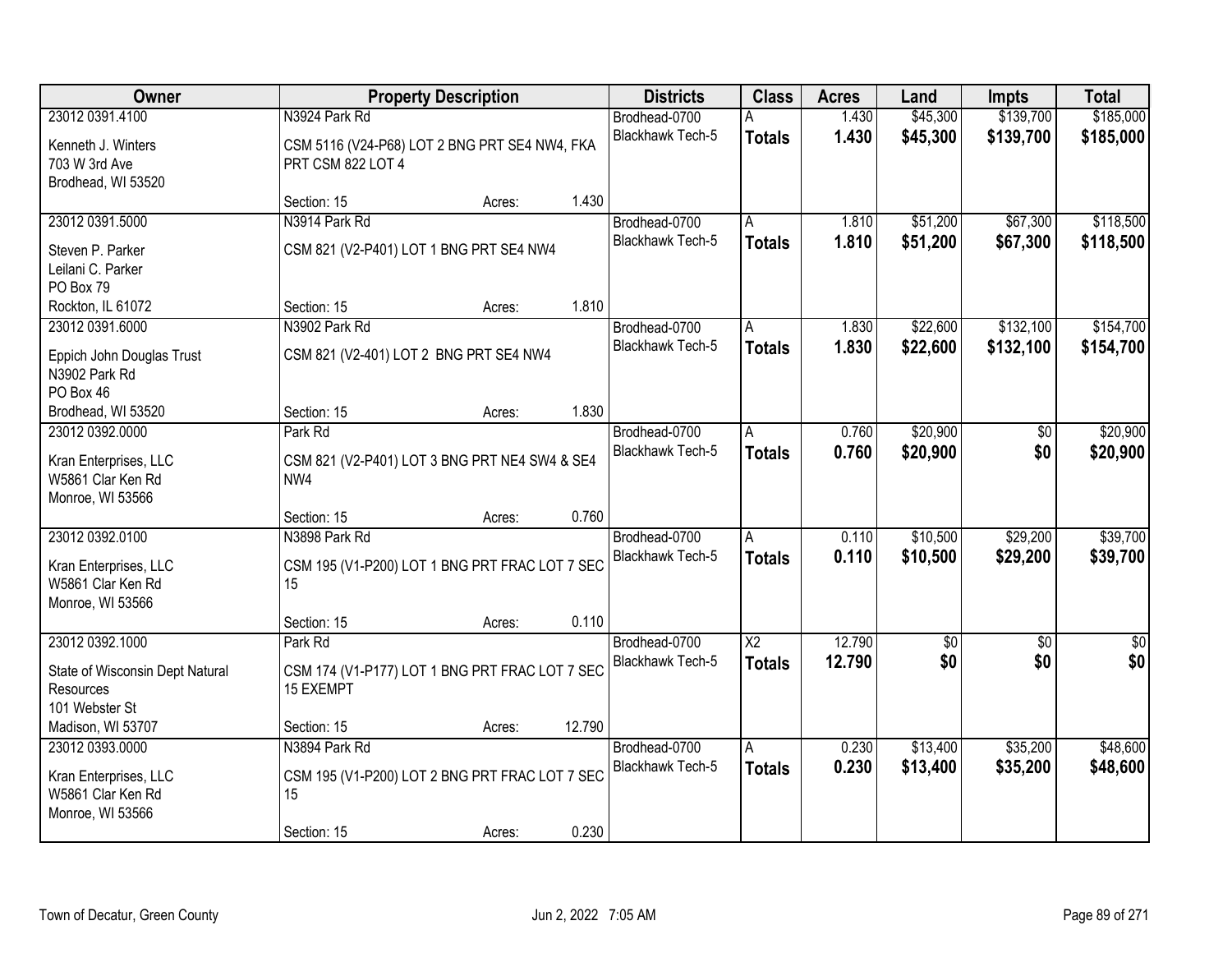| Owner                                  |                                                                                               | <b>Property Description</b> | <b>Districts</b>        | <b>Class</b>   | <b>Acres</b> | Land     | <b>Impts</b> | <b>Total</b> |
|----------------------------------------|-----------------------------------------------------------------------------------------------|-----------------------------|-------------------------|----------------|--------------|----------|--------------|--------------|
| 23012 0394.0000                        | N3892 Park Rd                                                                                 |                             | Brodhead-0700           |                | 1.140        | \$37,800 | \$34,600     | \$72,400     |
| Jjm Enterprise, LLC                    | CSM 195 (V1-P200) LOT 3 BNG PRT FRAC LOT 7 SEC                                                |                             | Blackhawk Tech-5        | <b>Totals</b>  | 1.140        | \$37,800 | \$34,600     | \$72,400     |
| 520 St Clare Ct                        | 15                                                                                            |                             |                         |                |              |          |              |              |
| Monroe, WI 53566                       |                                                                                               |                             |                         |                |              |          |              |              |
|                                        | Section: 15                                                                                   | Acres:                      | 1.140                   |                |              |          |              |              |
| 23012 0395.0000                        | N3890 Park Rd                                                                                 |                             | Brodhead-0700           | A              | 1.140        | \$37,800 | \$14,200     | \$52,000     |
|                                        |                                                                                               |                             | <b>Blackhawk Tech-5</b> | <b>Totals</b>  | 1.140        | \$37,800 | \$14,200     | \$52,000     |
| Charles H. Ripp<br>c/o Charles H. Ripp | PRT FR LOT 7, COM CTR SD SEC 15 TH N36*E 294.4<br>FT TH N64*E 48 FT TO BK SUGAR RIVER TH SELY |                             |                         |                |              |          |              |              |
| 2250 Cape Pine Way                     | ALG W BANK 301 FT TH WLY ALG QUARTER SEC                                                      |                             |                         |                |              |          |              |              |
| Colorado Springs, CO 80919             | Section: 15                                                                                   |                             | 1.140                   |                |              |          |              |              |
| 23012 0396.0000                        | N3880 Park Rd                                                                                 | Acres:                      | Brodhead-0700           |                | 1.723        | \$49,500 | \$279,900    | \$329,400    |
|                                        |                                                                                               |                             | Blackhawk Tech-5        | A              |              |          |              |              |
| Matthew T. Merrick                     | CSM 175 (V1-P178) LOT 4 BNG PRT FRAC LOT 7 IN                                                 |                             |                         | <b>Totals</b>  | 1.723        | \$49,500 | \$279,900    | \$329,400    |
| Delores K. Merrick                     | NW4 SW4, EXC PRT LOT 4 BGN SE COR LOT 4 TH                                                    |                             |                         |                |              |          |              |              |
| N3880 Park Rd                          | N30*W 18 FT TH S67*W TO SW COR LOT 4 TH N70*E                                                 |                             |                         |                |              |          |              |              |
| Brodhead, WI 53520                     | Section: 15                                                                                   | Acres:                      | 1.723                   |                |              |          |              |              |
| 23012 0397.0000                        | Park Rd                                                                                       |                             | Brodhead-0700           | A              | 1.750        | \$50,000 | \$0          | \$50,000     |
| Jason Hartman                          | CSM 175 (V1-P178-9) LOT 2 EXC LOT 1 CSM 286 (V1                                               |                             | <b>Blackhawk Tech-5</b> | <b>Totals</b>  | 1.750        | \$50,000 | \$0          | \$50,000     |
| Nichole A. Drohomyreky                 | P294), BNG PRT FRAC LOT 7 EXC BGN N COR LOT 1                                                 |                             |                         |                |              |          |              |              |
| N3874 Park Rd                          | CSM 286 TH S50*E 45.45 FT TO E COR TH N37*E 20                                                |                             |                         |                |              |          |              |              |
| Brodhead, WI 53520                     | Section: 15                                                                                   | Acres:                      | 1.750                   |                |              |          |              |              |
| 23012 0397.1000                        | N3874 Park Rd                                                                                 |                             | Brodhead-0700           | $\overline{A}$ | 0.640        | \$25,200 | \$243,100    | \$268,300    |
|                                        |                                                                                               |                             | <b>Blackhawk Tech-5</b> |                | 0.640        | \$25,200 | \$243,100    |              |
| Jason Hartman                          | CSM 175 (V1-P178) LOT 3 CONT .57A & PRT LOT 4                                                 |                             |                         | <b>Totals</b>  |              |          |              | \$268,300    |
| Nichole A. Drohomyreky                 | CONT .07A BGN SE COR LOT 4 TH N30*W 18 FT TH                                                  |                             |                         |                |              |          |              |              |
| N3874 Park Rd                          | S67*W TO CNTRLN PARK RD & SW COR LOT 4 TH                                                     |                             |                         |                |              |          |              |              |
| Brodhead, WI 53520                     | Section: 15                                                                                   | Acres:                      | 0.640                   |                |              |          |              |              |
| 23012 0398.0000                        | N3852 Park Rd                                                                                 |                             | Brodhead-0700           | A              | 1.540        | \$45,800 | \$151,300    | \$197,100    |
| Tripp Family Revocable Living Trust    | CSM 286 (V1-P294) LOT 1 BNG PRT CSM 175 LOT 2                                                 |                             | Blackhawk Tech-5        | <b>Totals</b>  | 1.540        | \$45,800 | \$151,300    | \$197,100    |
| N3852 Park Rd                          | IN FRAC LOT 7 SEC 15; ALSO BGN N COR LOT 1                                                    |                             |                         |                |              |          |              |              |
| Brodhead, WI 53520                     | CSM 286 TH S50*E 45.45 FT TO E COR TH N37*E 20                                                |                             |                         |                |              |          |              |              |
|                                        | Section: 15                                                                                   | Acres:                      | 1.540                   |                |              |          |              |              |
| 23012 0399.0000                        | N3844 Park Rd                                                                                 |                             | Brodhead-0700           | $\overline{A}$ | 0.730        | \$27,700 | \$26,900     | \$54,600     |
|                                        |                                                                                               |                             | <b>Blackhawk Tech-5</b> | <b>Totals</b>  | 0.730        | \$27,700 | \$26,900     | \$54,600     |
| David M. Look                          | CSM 175 (V1-P178) LOT 1 BNG PRT FRAC LOT 7 SEC                                                |                             |                         |                |              |          |              |              |
| Susan F. Behrens                       | 15 (POS V12-P4)                                                                               |                             |                         |                |              |          |              |              |
| 1858 N Prospect Ave Apt 9n             |                                                                                               |                             |                         |                |              |          |              |              |
| Milwaukee, WI 53202                    | Section: 15                                                                                   | Acres:                      | 0.730                   |                |              |          |              |              |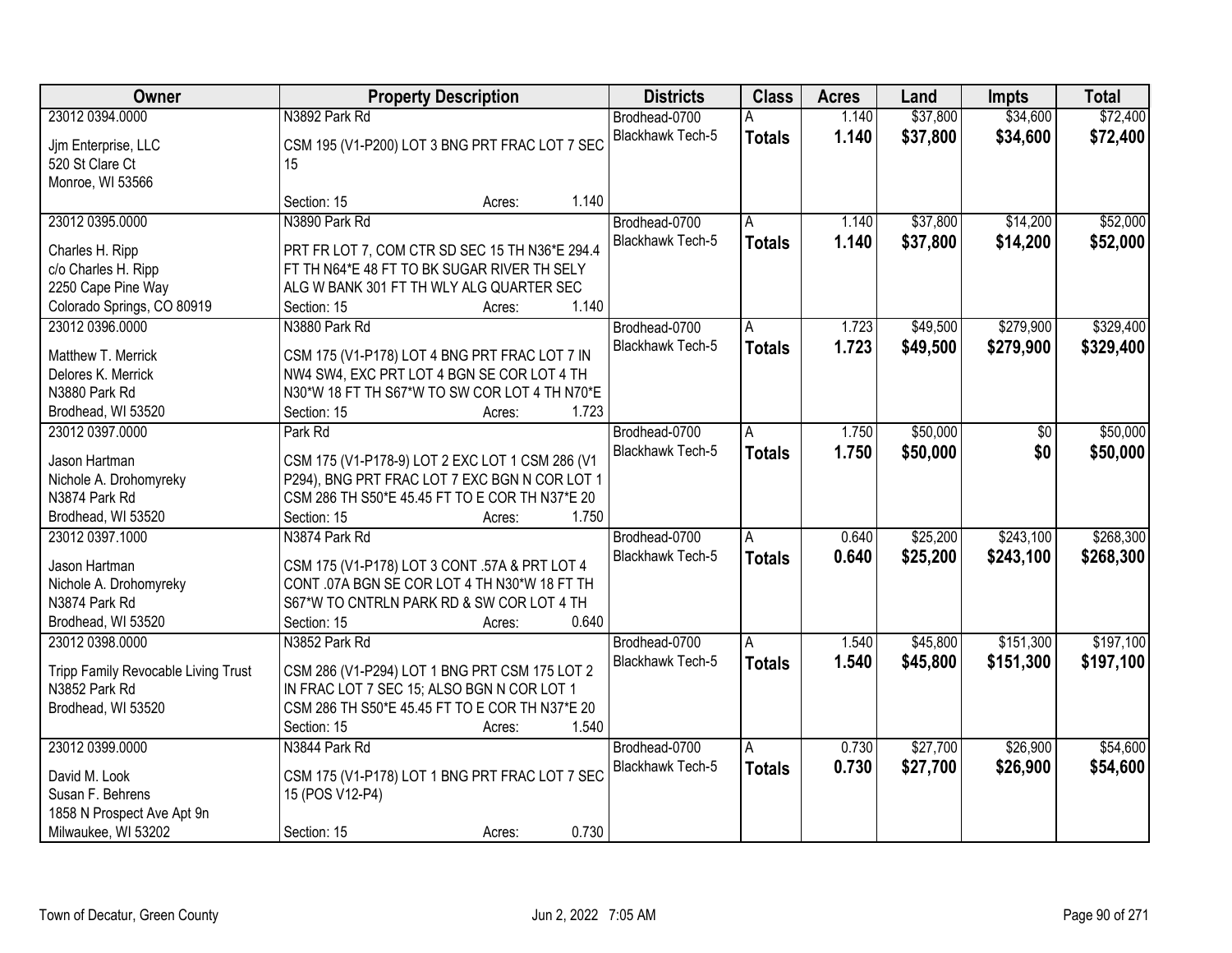| Owner                                                              | <b>Property Description</b>                                      |        |        | <b>Districts</b>        | <b>Class</b>  | <b>Acres</b> | Land     | <b>Impts</b>    | <b>Total</b> |
|--------------------------------------------------------------------|------------------------------------------------------------------|--------|--------|-------------------------|---------------|--------------|----------|-----------------|--------------|
| 23012 0400.0000                                                    | N3836 Park Rd                                                    |        |        | Brodhead-0700           |               | 1.850        | \$52,000 | \$168,000       | \$220,000    |
| Todd W. Wenzel                                                     | CSM 177 (V1-P181) LOT 3 BNG PRT FRAC LOT 7 SEC                   |        |        | <b>Blackhawk Tech-5</b> | <b>Totals</b> | 1.850        | \$52,000 | \$168,000       | \$220,000    |
| Jean M. Wenzel                                                     | 15                                                               |        |        |                         |               |              |          |                 |              |
| 288 Garner Ridge                                                   |                                                                  |        |        |                         |               |              |          |                 |              |
| Delafield, WI 53018                                                | Section: 15                                                      | Acres: | 1.850  |                         |               |              |          |                 |              |
| 23012 0401.0000                                                    | N3820 Park Rd                                                    |        |        | Brodhead-0700           | A             | 2.310        | \$55,900 | \$387,300       | \$443,200    |
|                                                                    |                                                                  |        |        | Blackhawk Tech-5        | <b>Totals</b> | 2.310        | \$55,900 | \$387,300       | \$443,200    |
| Wendy S. Schultz                                                   | CSM 177 (V1-P181) LOT 2 BNG PRT FRAC LOT 7                       |        |        |                         |               |              |          |                 |              |
| N3820 Park Rd                                                      |                                                                  |        |        |                         |               |              |          |                 |              |
| Brodhead, WI 53520                                                 |                                                                  |        |        |                         |               |              |          |                 |              |
|                                                                    | Section: 15                                                      | Acres: | 2.310  |                         |               |              |          |                 |              |
| 23012 0402.0000                                                    | N3816 Park Rd                                                    |        |        | Brodhead-0700           | A             | 0.960        | \$33,900 | \$126,700       | \$160,600    |
| Jan D. Leonard                                                     | CSM 177 (V1-P181) LOT 1 BNG PRT FRAC LOT 7                       |        |        | <b>Blackhawk Tech-5</b> | <b>Totals</b> | 0.960        | \$33,900 | \$126,700       | \$160,600    |
| N3816 Park Rd                                                      | <b>INCL EASEMENT</b>                                             |        |        |                         |               |              |          |                 |              |
| Brodhead, WI 53520                                                 |                                                                  |        |        |                         |               |              |          |                 |              |
|                                                                    | Section: 15                                                      | Acres: | 0.960  |                         |               |              |          |                 |              |
| 23012 0403.0000                                                    | N3810 Park Rd                                                    |        |        | Brodhead-0700           | A             | 2.500        | \$56,500 | \$97,900        | \$154,400    |
|                                                                    |                                                                  |        |        | <b>Blackhawk Tech-5</b> | <b>Totals</b> | 2.500        | \$56,500 | \$97,900        | \$154,400    |
| Ray A. Horstmeier                                                  | COM 630 FT N & 310 FT W OF SE COR LOT 7 S 630                    |        |        |                         |               |              |          |                 |              |
| Sharon R. Horstmeier                                               | FT E 310 FT N 530 FT TO DECATUR LAKE NWLY ALG<br><b>LAKE POB</b> |        |        |                         |               |              |          |                 |              |
| N3810 Park Rd                                                      |                                                                  |        | 2.500  |                         |               |              |          |                 |              |
| Brodhead, WI 53520<br>23012 0404.0000                              | Section: 15                                                      | Acres: |        |                         |               |              |          | \$150,400       | \$206,400    |
|                                                                    | N3790 Park Rd                                                    |        |        | Brodhead-0700           | A             | 2.320        | \$56,000 |                 |              |
| Timothy G. Kainz                                                   | CSM 249 (V1-P256) LOT 1 BNG PRT FRAC LOTS 6 & 7                  |        |        | Blackhawk Tech-5        | <b>Totals</b> | 2.320        | \$56,000 | \$150,400       | \$206,400    |
| Angela L. Kainz                                                    | PRT ORIG CSM 176 (V1-P180)                                       |        |        |                         |               |              |          |                 |              |
| N3790 Park Rd                                                      |                                                                  |        |        |                         |               |              |          |                 |              |
| Brodhead, WI 53520                                                 | Section: 15                                                      | Acres: | 2.320  |                         |               |              |          |                 |              |
| 23012 0406.0000                                                    | Park Rd                                                          |        |        | Brodhead-0700           | 5M            | 15.000       | \$20,300 | $\overline{50}$ | \$20,300     |
|                                                                    |                                                                  |        |        | Blackhawk Tech-5        | D             | 23.000       | \$4,200  | \$0             | \$4,200      |
| Schwartzlow Ronald L & Darlene A Joint NE4 SW4<br>Rev Trt Dtd 6/3/ |                                                                  |        |        |                         | F             | 2.000        | \$500    | \$0             | \$500        |
| c/o Schwartzlow Ronald & Darlene Jnt                               |                                                                  |        |        |                         | <b>Totals</b> | 40.000       | \$25,000 | \$0             | \$25,000     |
| <b>Rev Trust</b>                                                   | Section: 15                                                      | Acres: | 40.000 |                         |               |              |          |                 |              |
| W1095 Decatur Rd                                                   |                                                                  |        |        |                         |               |              |          |                 |              |
| Brodhead, WI 53520                                                 |                                                                  |        |        |                         |               |              |          |                 |              |
|                                                                    |                                                                  |        |        |                         |               |              |          |                 |              |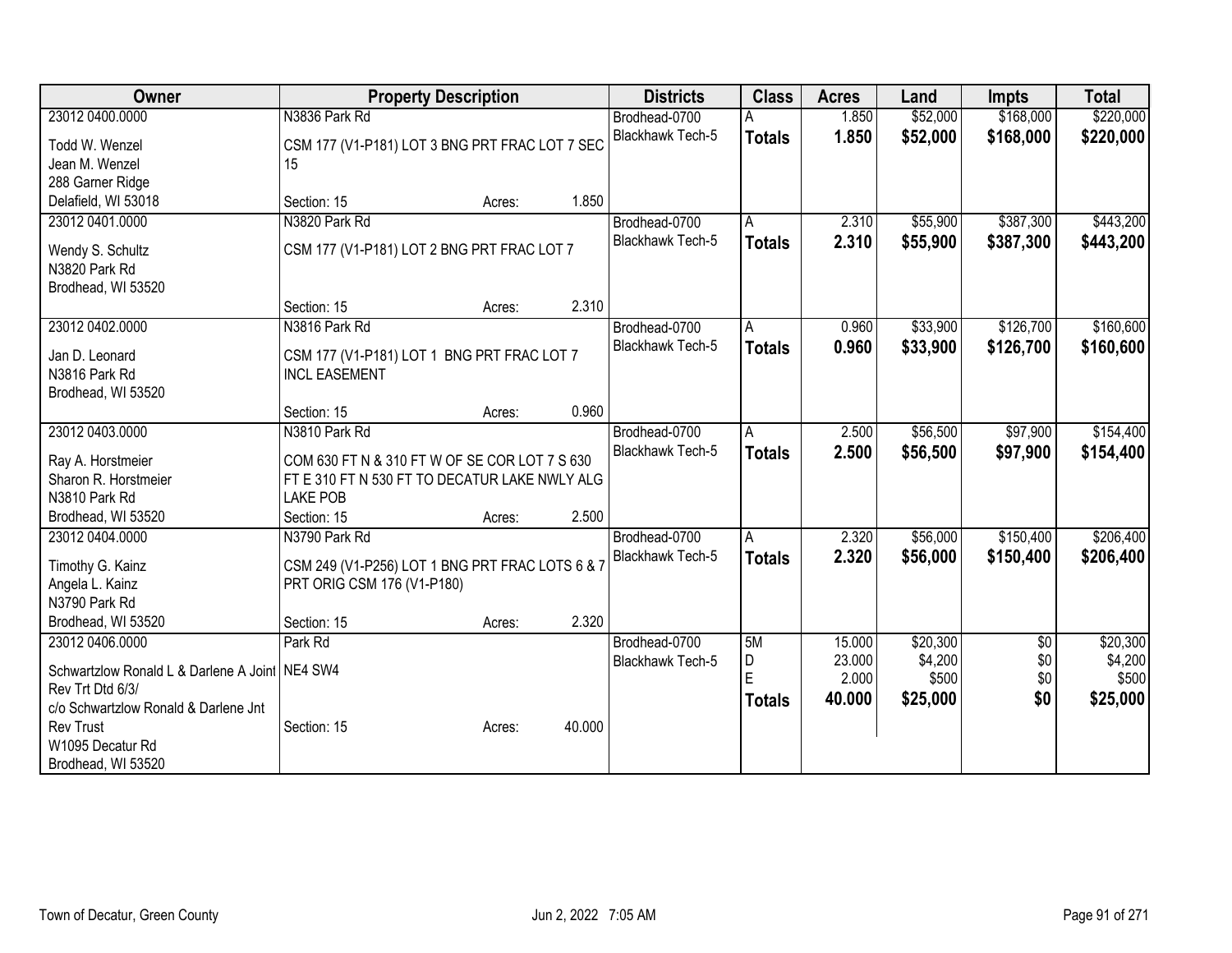| Owner                                               | <b>Property Description</b>                   |        |        | <b>Districts</b>        | <b>Class</b>            | <b>Acres</b> | Land     | <b>Impts</b>    | <b>Total</b> |
|-----------------------------------------------------|-----------------------------------------------|--------|--------|-------------------------|-------------------------|--------------|----------|-----------------|--------------|
| 23012 0407.0000                                     | Park Rd                                       |        |        | Brodhead-0700           | 5M                      | 1.000        | \$1,400  | $\overline{50}$ | \$1,400      |
| Schwartzlow Ronald L & Darlene A Joint   E2 NW4 SW4 |                                               |        |        | Blackhawk Tech-5        | D                       | 19.000       | \$3,500  | \$0             | \$3,500      |
| Rev Trt Dtd 6/3/                                    |                                               |        |        |                         | <b>Totals</b>           | 20.000       | \$4,900  | \$0             | \$4,900      |
| c/o Schwartzlow Ronald & Darlene Jnt                |                                               |        |        |                         |                         |              |          |                 |              |
| <b>Rev Trust</b>                                    | Section: 15                                   | Acres: | 20.000 |                         |                         |              |          |                 |              |
| W1095 Decatur Rd                                    |                                               |        |        |                         |                         |              |          |                 |              |
| Brodhead, WI 53520                                  |                                               |        |        |                         |                         |              |          |                 |              |
| 23012 0408.0000                                     | Decatur <sub>Rd</sub>                         |        |        | Brodhead-0700           | 5M                      | 5.600        | \$6,700  | $\overline{50}$ | \$6,700      |
| Henry W. Prien et al                                | W2 NW4 SW4                                    |        |        | Blackhawk Tech-5        | D                       | 14.400       | \$900    | \$0             | \$900        |
| W1304 Decatur Rd                                    |                                               |        |        |                         | <b>Totals</b>           | 20.000       | \$7,600  | \$0             | \$7,600      |
| Brodhead, WI 53520                                  |                                               |        |        |                         |                         |              |          |                 |              |
|                                                     | Section: 15                                   | Acres: | 20.000 |                         |                         |              |          |                 |              |
| 23012 0409.0000                                     | Decatur Rd                                    |        |        | Brodhead-0700           | $\overline{\mathsf{D}}$ | 39.000       | \$9,400  | $\overline{50}$ | \$9,400      |
|                                                     |                                               |        |        | Blackhawk Tech-5        | E                       | 1.000        | \$100    | \$0             | \$100        |
| Henry W. Prien et al                                | SW4 SW4                                       |        |        |                         | <b>Totals</b>           | 40.000       | \$9,500  | \$0             | \$9,500      |
| W1304 Decatur Rd                                    |                                               |        |        |                         |                         |              |          |                 |              |
| Brodhead, WI 53520                                  |                                               |        |        |                         |                         |              |          |                 |              |
|                                                     | Section: 15                                   | Acres: | 40.000 |                         |                         |              |          |                 |              |
| 23012 0410.0000                                     | Decatur <sub>Rd</sub>                         |        |        | Brodhead-0700           | D<br>E                  | 19.500       | \$4,600  | $\overline{50}$ | \$4,600      |
| Henry W. Prien et al                                | W2 SE4 SW4                                    |        |        | <b>Blackhawk Tech-5</b> |                         | 0.500        | \$100    | \$0             | \$100        |
| W1304 Decatur Rd                                    |                                               |        |        |                         | <b>Totals</b>           | 20,000       | \$4,700  | \$0             | \$4,700      |
| Brodhead, WI 53520                                  |                                               |        |        |                         |                         |              |          |                 |              |
|                                                     | Section: 15                                   | Acres: | 20.000 |                         |                         |              |          |                 |              |
| 23012 0411.0000                                     | W1180 Decatur Rd                              |        |        | Brodhead-0700           | $\overline{\mathsf{D}}$ | 18.500       | \$4,100  | \$0             | \$4,100      |
| Schwartzlow Ronald L & Darlene A Joint E2 SE4 SW4   |                                               |        |        | Blackhawk Tech-5        | G                       | 1.500        | \$20,000 | \$114,800       | \$134,800    |
| Rev Trt Dtd 6/3/                                    |                                               |        |        |                         | <b>Totals</b>           | 20.000       | \$24,100 | \$114,800       | \$138,900    |
| c/o Schwartzlow Ronald & Darlene Jnt                |                                               |        |        |                         |                         |              |          |                 |              |
| <b>Rev Trust</b>                                    | Section: 15                                   | Acres: | 20.000 |                         |                         |              |          |                 |              |
| W1095 Decatur Rd                                    |                                               |        |        |                         |                         |              |          |                 |              |
| Brodhead, WI 53520                                  |                                               |        |        |                         |                         |              |          |                 |              |
| 23012 0412.0000                                     | N3768 Park Rd                                 |        |        | Brodhead-0700           | X4                      | 12.900       | 30       | \$0             | \$0          |
| City of Brodhead                                    | SECTION 15 COM 1070 FT N OF SE COR FR LOT 6 W |        |        | Blackhawk Tech-5        | <b>Totals</b>           | 12.900       | \$0      | \$0             | \$0          |
|                                                     | TO CL HWY NWLY CL HWY TO W LN FR LOT 6 N 530  |        |        |                         |                         |              |          |                 |              |
| Brodhead, WI 53520                                  | FT TO DECATUR L SELY ALG LAKE TO E LN FR LOT  |        |        |                         |                         |              |          |                 |              |
|                                                     | Section: 15                                   | Acres: | 12.900 |                         |                         |              |          |                 |              |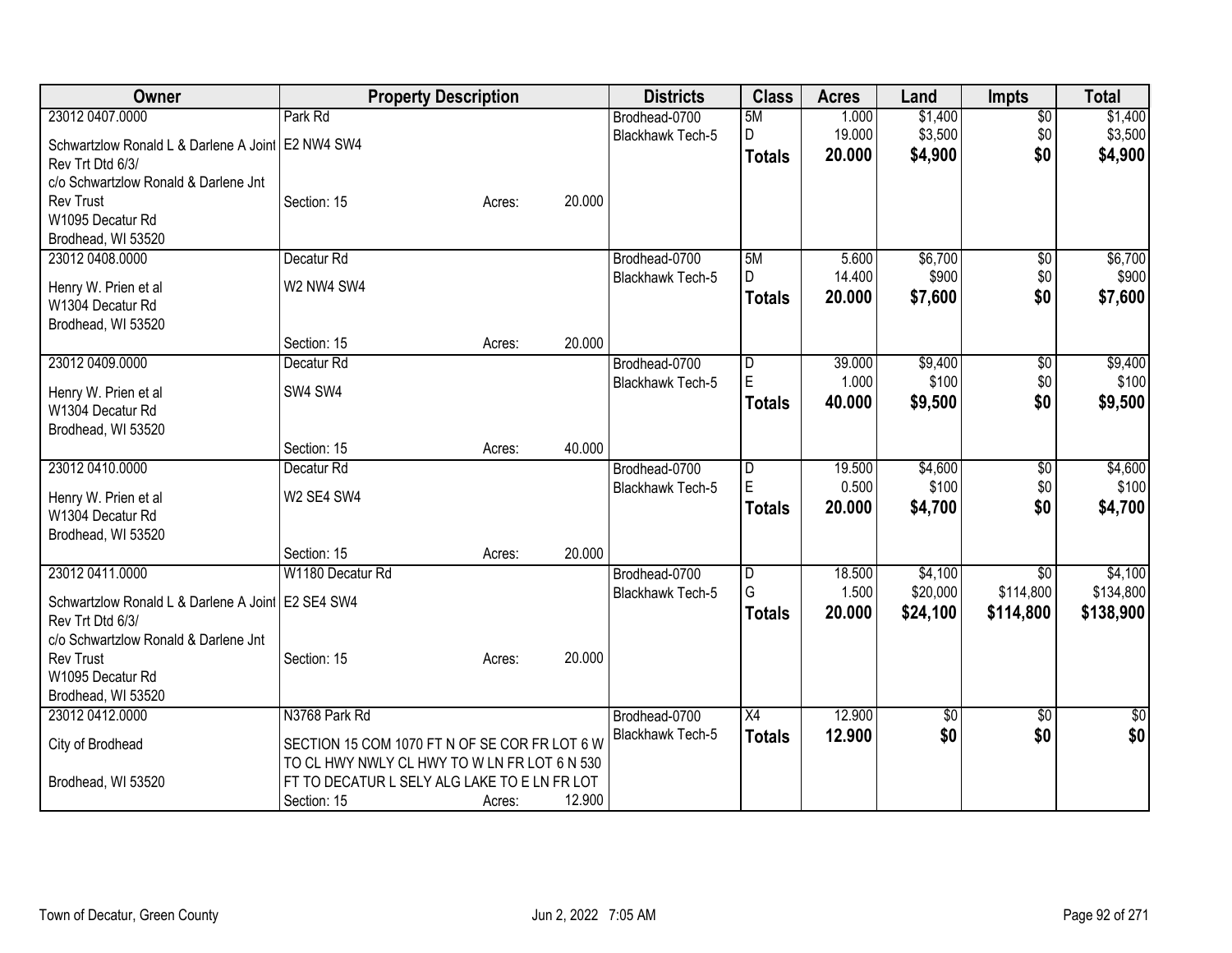| Owner                                            | <b>Property Description</b>                                | <b>Districts</b>        | <b>Class</b>  | <b>Acres</b> | Land     | Impts           | <b>Total</b> |
|--------------------------------------------------|------------------------------------------------------------|-------------------------|---------------|--------------|----------|-----------------|--------------|
| 23012 0413.0000                                  | Park Rd                                                    | Brodhead-0700           | 5M            | 24.000       | \$32,400 | $\overline{50}$ | \$32,400     |
| Schwartzlow Ronald L & Darlene A Joint   SW4 SE4 |                                                            | Blackhawk Tech-5        | D             | 16.000       | \$3,100  | \$0             | \$3,100      |
| Rev Trt Dtd 6/3/                                 |                                                            |                         | <b>Totals</b> | 40.000       | \$35,500 | \$0             | \$35,500     |
| c/o Schwartzlow Ronald & Darlene Jnt             |                                                            |                         |               |              |          |                 |              |
| <b>Rev Trust</b>                                 | 40.000<br>Section: 15<br>Acres:                            |                         |               |              |          |                 |              |
| W1095 Decatur Rd                                 |                                                            |                         |               |              |          |                 |              |
| Brodhead, WI 53520                               |                                                            |                         |               |              |          |                 |              |
| 23012 0414.0000                                  | N3787 Park Rd                                              | Brodhead-0700           | A             | 4.700        | \$32,800 | \$215,900       | \$248,700    |
|                                                  |                                                            | Blackhawk Tech-5        | <b>Totals</b> | 4.700        | \$32,800 | \$215,900       | \$248,700    |
| Chris S. Erb                                     | BEG SW COR NW4 SE4 SE4 & RUNNING E2*S FOR                  |                         |               |              |          |                 |              |
| Melissa M. Erb                                   | 610 FT TO CTR HWY TH NE 222 FT TH FOLLOWING                |                         |               |              |          |                 |              |
| N3787 Park Rd                                    | CRV OF HWY TO PT ON LN WITH W SIDE RD WHICH                |                         |               |              |          |                 |              |
| Brodhead, WI 53520                               | 4.700<br>Section: 15<br>Acres:                             |                         |               |              |          |                 |              |
| 23012 0414.1000                                  | N3735 Park Rd                                              | Brodhead-0700           | A             | 3.300        | \$33,500 | \$178,200       | \$211,700    |
| Amy M. Rausch                                    | S 222 FT SW COR NW4 SE4 SE4 SEC 15                         | Blackhawk Tech-5        | <b>Totals</b> | 3.300        | \$33,500 | \$178,200       | \$211,700    |
| N3735 Park Rd                                    |                                                            |                         |               |              |          |                 |              |
| Brodhead, WI 53520                               |                                                            |                         |               |              |          |                 |              |
|                                                  | 3.300<br>Section: 15<br>Acres:                             |                         |               |              |          |                 |              |
| 23012 0415.0000                                  | N3740 Park Rd                                              | Brodhead-0700           | A             | 2.500        | \$28,000 | \$166,900       | \$194,900    |
|                                                  |                                                            | <b>Blackhawk Tech-5</b> | D             | 7.000        | \$400    | \$0             | \$400        |
| Diane L. Sedbrook et al                          | PRT SE4 SE4 SEC 15 & SW4 SW4 SEC 14, BGN PT                |                         | <b>Totals</b> | 9.500        | \$28,400 | \$166,900       | \$195,300    |
| c/o Terry J. Sedbrook                            | SEC LN 660 FT N0*W OF SE COR SEC 15 TH N89*E               |                         |               |              |          |                 |              |
| N3740 Park Rd                                    | 403.32 FT TH N 421.24 FT TH W 408 FT TH S89*W 610<br>9.500 |                         |               |              |          |                 |              |
| Brodhead, WI 53520                               | Section: 15<br>Acres:                                      |                         |               |              |          |                 |              |
| 23012 0416.0000                                  | N3703 Park Rd                                              | Brodhead-0700           | A             | 2.200        | \$25,600 | \$157,400       | \$183,000    |
| Terry J. Sedbrook                                | PRT GOV LOT 6 SE4 SE4 SEC 15 COM SE COR SEC                | Blackhawk Tech-5        | <b>Totals</b> | 2.200        | \$25,600 | \$157,400       | \$183,000    |
| Diane L. Sedbrook                                | 15 TH S89*W 878.2 FT TO CLN TOWN RD POB TH                 |                         |               |              |          |                 |              |
| N3740 Park Rd                                    | S89*W 34 FT TH S89*W 410.8 FT TH N1*W 204 FT TH            |                         |               |              |          |                 |              |
| Brodhead, WI 53520                               | 2.200<br>Section: 15<br>Acres:                             |                         |               |              |          |                 |              |
| 23012 0417.0000                                  | Park Rd                                                    | Brodhead-0700           | A             | 2.850        | \$20,000 | $\overline{50}$ | \$20,000     |
|                                                  | PRT SE4 SE4 SEC 15 COM SE COR SEC 15 TH S89*W              | Blackhawk Tech-5        | <b>Totals</b> | 2.850        | \$20,000 | \$0             | \$20,000     |
| Terry J. Sedbrook<br>Diane L. Sedbrook           | 1323 FT TH N1*W 204 FT POB TH N1*W 236.86 FT TH            |                         |               |              |          |                 |              |
| N3740 Park Rd                                    | N89*E 553.33 FT TO CLN TOWN RD TH S12*W 242.22             |                         |               |              |          |                 |              |
| Brodhead, WI 53520                               | 2.850<br>Section: 15                                       |                         |               |              |          |                 |              |
| 23012 0418.0000                                  | Acres:<br>N3733 Park Rd                                    | Brodhead-0700           |               | 2.770        |          | \$270,600       | \$300,800    |
|                                                  |                                                            |                         | A             |              | \$30,200 |                 |              |
| Ronnie E. Gempeler                               | PARC IN SE4 SE4, COM SE COR SD SEC TH S89*W                | Blackhawk Tech-5        | <b>Totals</b> | 2.770        | \$30,200 | \$270,600       | \$300,800    |
| N3733 Park Rd                                    | 1323 FT TH N1*W 437.86 FT POB TH N1*W 208.71 FT            |                         |               |              |          |                 |              |
| Brodhead, WI 53520                               | TO N LINE SW4 SE4 SE4 SD SEC TH N89*E 604.88 FT            |                         |               |              |          |                 |              |
|                                                  | 2.770<br>Section: 15<br>Acres:                             |                         |               |              |          |                 |              |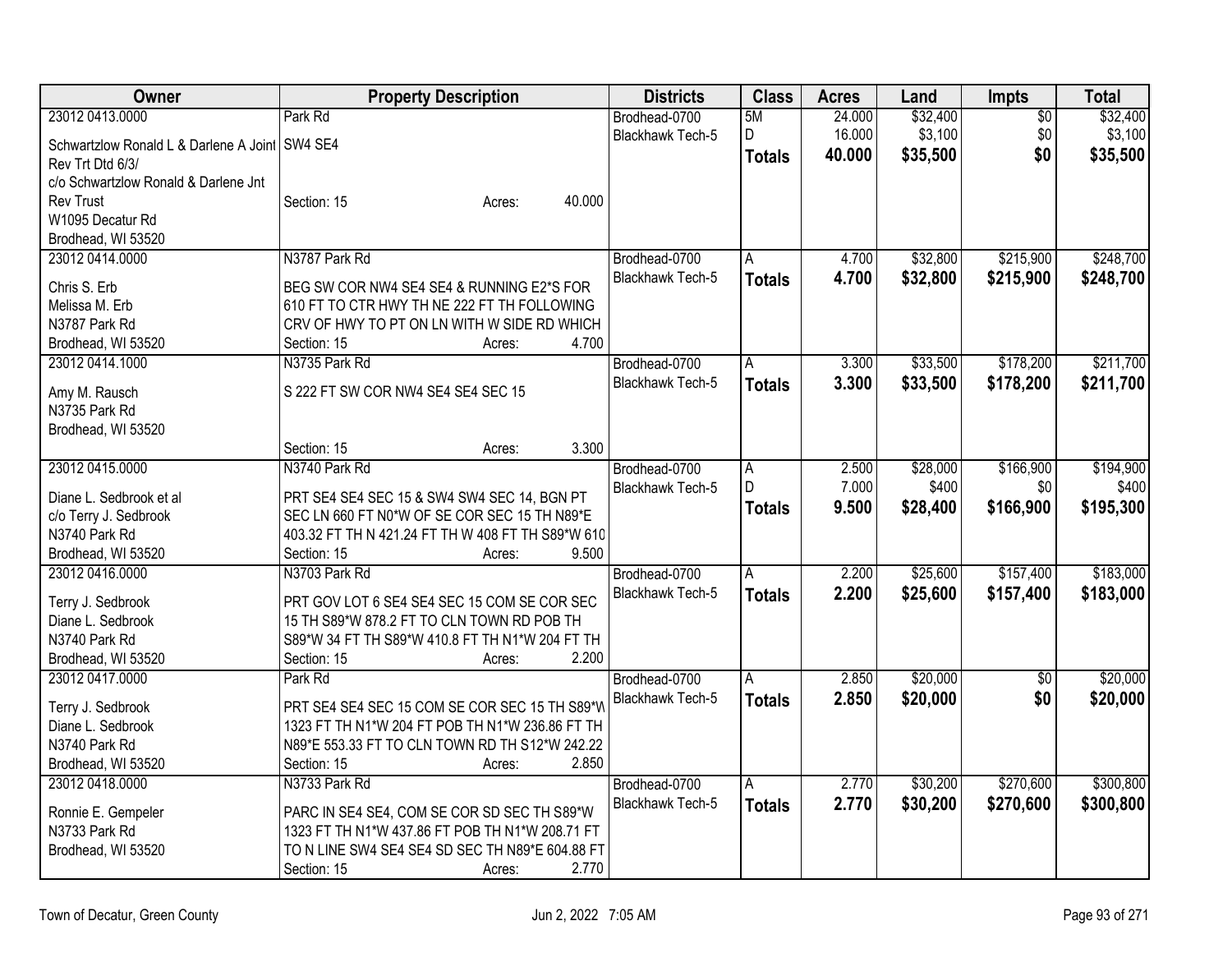| \$1,800<br>23012 0419.0000<br>Park Rd<br>11.800<br>\$1,800<br>Brodhead-0700<br>$\overline{50}$<br>D<br>E<br>0.500<br>\$100<br>\$0<br>\$100<br><b>Blackhawk Tech-5</b><br>COM 660 FT N OF SW COR FR LOT 6 S 660 FT E 1320<br>Wolfe Irrevocable Trust Dated January<br>\$0<br>12.300<br>\$1,900<br>\$1,900<br><b>Totals</b><br>FT N 1070 FT W TO CL HWY SLY ON CL TO PT DIR E<br>10, 2019<br>c/o Wolfe Irrevocable Trust<br>POB W TO POB<br>12.300<br>Robert & A Lorraine Wolfe Ttee<br>Section: 15<br>Acres:<br>W826 Decatur Rd<br>Brodhead, WI 53520<br>X5<br>47.130<br>23012 0420.0000<br>$\sqrt{50}$<br>$\overline{60}$<br>Brodhead-0700<br>\$0<br>\$0<br>Blackhawk Tech-5<br>47.130<br><b>Totals</b><br>Decatur Lake<br>SECTION 15 APPROX 47.13A OF ORIG SURV<br>FLOODED BY DECATUR LAKE FORMED WHEN DAM<br>WAS BUILT IN SUGAR RIVER EXEMPT<br>47.130<br>Section: 15<br>Acres:<br>23012 0423.0000<br>\$9,500<br>N4089 Park Rd<br>Brodhead-0700<br>5M<br>7.000<br>$\sqrt{50}$<br>2.000<br>\$223,700<br><b>Blackhawk Tech-5</b><br>\$24,000<br>Α<br>NE4 NE4 EXC W 21 1/2 AC & EXC 3.0A LYG N & E<br>Markham Marshall & Kathleen Rev<br>D<br>2.500<br>\$600<br>\$0<br>Living Trust 12/22/14<br><b>HWY</b><br>Ė<br>\$0<br>4.000<br>\$1,400<br>c/o Markham Marshall & Kathleen Rev<br>15.500<br>\$223,700<br>\$35,500<br><b>Totals</b><br>15.500<br>Lvg Trt<br>Section: 16<br>Acres:<br>N4089 Park Rd<br>Brodhead, WI 53520<br>N4080 Park Rd<br>23012 0423.1000<br>\$200<br>\$200<br>Brodhead-0700<br>D<br>0.750<br>\$0<br>E<br>0.500<br>\$200<br>\$0<br>Blackhawk Tech-5<br>PRT NE4 NE4 LYG N & E HWY<br>Markham Marshall & Kathleen A Rev<br>G<br>\$0\$<br>1.750<br>\$11,000<br>Living Trust 12/22/14<br>3.000<br>\$11,400<br>\$0<br><b>Totals</b><br>c/o Markham Marshall & Kathleen Rev<br>3.000<br>Lvg Trt<br>Section: 16<br>Acres:<br>N4089 Park Rd | Owner              | <b>Property Description</b> | <b>Districts</b> | <b>Class</b> | <b>Acres</b> | Land | Impts | <b>Total</b> |
|---------------------------------------------------------------------------------------------------------------------------------------------------------------------------------------------------------------------------------------------------------------------------------------------------------------------------------------------------------------------------------------------------------------------------------------------------------------------------------------------------------------------------------------------------------------------------------------------------------------------------------------------------------------------------------------------------------------------------------------------------------------------------------------------------------------------------------------------------------------------------------------------------------------------------------------------------------------------------------------------------------------------------------------------------------------------------------------------------------------------------------------------------------------------------------------------------------------------------------------------------------------------------------------------------------------------------------------------------------------------------------------------------------------------------------------------------------------------------------------------------------------------------------------------------------------------------------------------------------------------------------------------------------------------------------------------------------------------------------------------------------------------------------------------------------------------------------------------------------|--------------------|-----------------------------|------------------|--------------|--------------|------|-------|--------------|
|                                                                                                                                                                                                                                                                                                                                                                                                                                                                                                                                                                                                                                                                                                                                                                                                                                                                                                                                                                                                                                                                                                                                                                                                                                                                                                                                                                                                                                                                                                                                                                                                                                                                                                                                                                                                                                                         |                    |                             |                  |              |              |      |       |              |
|                                                                                                                                                                                                                                                                                                                                                                                                                                                                                                                                                                                                                                                                                                                                                                                                                                                                                                                                                                                                                                                                                                                                                                                                                                                                                                                                                                                                                                                                                                                                                                                                                                                                                                                                                                                                                                                         |                    |                             |                  |              |              |      |       |              |
|                                                                                                                                                                                                                                                                                                                                                                                                                                                                                                                                                                                                                                                                                                                                                                                                                                                                                                                                                                                                                                                                                                                                                                                                                                                                                                                                                                                                                                                                                                                                                                                                                                                                                                                                                                                                                                                         |                    |                             |                  |              |              |      |       |              |
|                                                                                                                                                                                                                                                                                                                                                                                                                                                                                                                                                                                                                                                                                                                                                                                                                                                                                                                                                                                                                                                                                                                                                                                                                                                                                                                                                                                                                                                                                                                                                                                                                                                                                                                                                                                                                                                         |                    |                             |                  |              |              |      |       |              |
| \$0<br>\$0<br>\$9,500<br>\$247,700<br>\$600<br>\$1,400<br>\$259,200<br>\$200<br>\$11,000<br>\$11,400                                                                                                                                                                                                                                                                                                                                                                                                                                                                                                                                                                                                                                                                                                                                                                                                                                                                                                                                                                                                                                                                                                                                                                                                                                                                                                                                                                                                                                                                                                                                                                                                                                                                                                                                                    |                    |                             |                  |              |              |      |       |              |
|                                                                                                                                                                                                                                                                                                                                                                                                                                                                                                                                                                                                                                                                                                                                                                                                                                                                                                                                                                                                                                                                                                                                                                                                                                                                                                                                                                                                                                                                                                                                                                                                                                                                                                                                                                                                                                                         |                    |                             |                  |              |              |      |       |              |
|                                                                                                                                                                                                                                                                                                                                                                                                                                                                                                                                                                                                                                                                                                                                                                                                                                                                                                                                                                                                                                                                                                                                                                                                                                                                                                                                                                                                                                                                                                                                                                                                                                                                                                                                                                                                                                                         |                    |                             |                  |              |              |      |       |              |
|                                                                                                                                                                                                                                                                                                                                                                                                                                                                                                                                                                                                                                                                                                                                                                                                                                                                                                                                                                                                                                                                                                                                                                                                                                                                                                                                                                                                                                                                                                                                                                                                                                                                                                                                                                                                                                                         |                    |                             |                  |              |              |      |       |              |
|                                                                                                                                                                                                                                                                                                                                                                                                                                                                                                                                                                                                                                                                                                                                                                                                                                                                                                                                                                                                                                                                                                                                                                                                                                                                                                                                                                                                                                                                                                                                                                                                                                                                                                                                                                                                                                                         |                    |                             |                  |              |              |      |       |              |
|                                                                                                                                                                                                                                                                                                                                                                                                                                                                                                                                                                                                                                                                                                                                                                                                                                                                                                                                                                                                                                                                                                                                                                                                                                                                                                                                                                                                                                                                                                                                                                                                                                                                                                                                                                                                                                                         |                    |                             |                  |              |              |      |       |              |
|                                                                                                                                                                                                                                                                                                                                                                                                                                                                                                                                                                                                                                                                                                                                                                                                                                                                                                                                                                                                                                                                                                                                                                                                                                                                                                                                                                                                                                                                                                                                                                                                                                                                                                                                                                                                                                                         |                    |                             |                  |              |              |      |       |              |
|                                                                                                                                                                                                                                                                                                                                                                                                                                                                                                                                                                                                                                                                                                                                                                                                                                                                                                                                                                                                                                                                                                                                                                                                                                                                                                                                                                                                                                                                                                                                                                                                                                                                                                                                                                                                                                                         |                    |                             |                  |              |              |      |       |              |
|                                                                                                                                                                                                                                                                                                                                                                                                                                                                                                                                                                                                                                                                                                                                                                                                                                                                                                                                                                                                                                                                                                                                                                                                                                                                                                                                                                                                                                                                                                                                                                                                                                                                                                                                                                                                                                                         |                    |                             |                  |              |              |      |       |              |
|                                                                                                                                                                                                                                                                                                                                                                                                                                                                                                                                                                                                                                                                                                                                                                                                                                                                                                                                                                                                                                                                                                                                                                                                                                                                                                                                                                                                                                                                                                                                                                                                                                                                                                                                                                                                                                                         |                    |                             |                  |              |              |      |       |              |
|                                                                                                                                                                                                                                                                                                                                                                                                                                                                                                                                                                                                                                                                                                                                                                                                                                                                                                                                                                                                                                                                                                                                                                                                                                                                                                                                                                                                                                                                                                                                                                                                                                                                                                                                                                                                                                                         |                    |                             |                  |              |              |      |       |              |
|                                                                                                                                                                                                                                                                                                                                                                                                                                                                                                                                                                                                                                                                                                                                                                                                                                                                                                                                                                                                                                                                                                                                                                                                                                                                                                                                                                                                                                                                                                                                                                                                                                                                                                                                                                                                                                                         |                    |                             |                  |              |              |      |       |              |
|                                                                                                                                                                                                                                                                                                                                                                                                                                                                                                                                                                                                                                                                                                                                                                                                                                                                                                                                                                                                                                                                                                                                                                                                                                                                                                                                                                                                                                                                                                                                                                                                                                                                                                                                                                                                                                                         |                    |                             |                  |              |              |      |       |              |
|                                                                                                                                                                                                                                                                                                                                                                                                                                                                                                                                                                                                                                                                                                                                                                                                                                                                                                                                                                                                                                                                                                                                                                                                                                                                                                                                                                                                                                                                                                                                                                                                                                                                                                                                                                                                                                                         |                    |                             |                  |              |              |      |       |              |
|                                                                                                                                                                                                                                                                                                                                                                                                                                                                                                                                                                                                                                                                                                                                                                                                                                                                                                                                                                                                                                                                                                                                                                                                                                                                                                                                                                                                                                                                                                                                                                                                                                                                                                                                                                                                                                                         |                    |                             |                  |              |              |      |       |              |
|                                                                                                                                                                                                                                                                                                                                                                                                                                                                                                                                                                                                                                                                                                                                                                                                                                                                                                                                                                                                                                                                                                                                                                                                                                                                                                                                                                                                                                                                                                                                                                                                                                                                                                                                                                                                                                                         |                    |                             |                  |              |              |      |       |              |
|                                                                                                                                                                                                                                                                                                                                                                                                                                                                                                                                                                                                                                                                                                                                                                                                                                                                                                                                                                                                                                                                                                                                                                                                                                                                                                                                                                                                                                                                                                                                                                                                                                                                                                                                                                                                                                                         |                    |                             |                  |              |              |      |       |              |
|                                                                                                                                                                                                                                                                                                                                                                                                                                                                                                                                                                                                                                                                                                                                                                                                                                                                                                                                                                                                                                                                                                                                                                                                                                                                                                                                                                                                                                                                                                                                                                                                                                                                                                                                                                                                                                                         |                    |                             |                  |              |              |      |       |              |
|                                                                                                                                                                                                                                                                                                                                                                                                                                                                                                                                                                                                                                                                                                                                                                                                                                                                                                                                                                                                                                                                                                                                                                                                                                                                                                                                                                                                                                                                                                                                                                                                                                                                                                                                                                                                                                                         |                    |                             |                  |              |              |      |       |              |
|                                                                                                                                                                                                                                                                                                                                                                                                                                                                                                                                                                                                                                                                                                                                                                                                                                                                                                                                                                                                                                                                                                                                                                                                                                                                                                                                                                                                                                                                                                                                                                                                                                                                                                                                                                                                                                                         |                    |                             |                  |              |              |      |       |              |
|                                                                                                                                                                                                                                                                                                                                                                                                                                                                                                                                                                                                                                                                                                                                                                                                                                                                                                                                                                                                                                                                                                                                                                                                                                                                                                                                                                                                                                                                                                                                                                                                                                                                                                                                                                                                                                                         |                    |                             |                  |              |              |      |       |              |
|                                                                                                                                                                                                                                                                                                                                                                                                                                                                                                                                                                                                                                                                                                                                                                                                                                                                                                                                                                                                                                                                                                                                                                                                                                                                                                                                                                                                                                                                                                                                                                                                                                                                                                                                                                                                                                                         |                    |                             |                  |              |              |      |       |              |
|                                                                                                                                                                                                                                                                                                                                                                                                                                                                                                                                                                                                                                                                                                                                                                                                                                                                                                                                                                                                                                                                                                                                                                                                                                                                                                                                                                                                                                                                                                                                                                                                                                                                                                                                                                                                                                                         | Brodhead, WI 53520 |                             |                  |              |              |      |       |              |
| \$24,300<br>\$24,300<br>23012 0424.0000<br>Park Rd<br>Brodhead-0700<br>9.000<br>\$0                                                                                                                                                                                                                                                                                                                                                                                                                                                                                                                                                                                                                                                                                                                                                                                                                                                                                                                                                                                                                                                                                                                                                                                                                                                                                                                                                                                                                                                                                                                                                                                                                                                                                                                                                                     |                    |                             |                  |              |              |      |       |              |
| Blackhawk Tech-5<br>\$24,300<br>9.000<br>\$0<br>\$24,300<br><b>Totals</b><br>E 10A W 21.5A NE4 NE4 EXC 1.0A PCL IN NW COR<br>Debra A. Deppeler                                                                                                                                                                                                                                                                                                                                                                                                                                                                                                                                                                                                                                                                                                                                                                                                                                                                                                                                                                                                                                                                                                                                                                                                                                                                                                                                                                                                                                                                                                                                                                                                                                                                                                          |                    |                             |                  |              |              |      |       |              |
| 423 N Few St                                                                                                                                                                                                                                                                                                                                                                                                                                                                                                                                                                                                                                                                                                                                                                                                                                                                                                                                                                                                                                                                                                                                                                                                                                                                                                                                                                                                                                                                                                                                                                                                                                                                                                                                                                                                                                            |                    |                             |                  |              |              |      |       |              |
| Madison, WI 53703                                                                                                                                                                                                                                                                                                                                                                                                                                                                                                                                                                                                                                                                                                                                                                                                                                                                                                                                                                                                                                                                                                                                                                                                                                                                                                                                                                                                                                                                                                                                                                                                                                                                                                                                                                                                                                       |                    |                             |                  |              |              |      |       |              |
| 9.000<br>Section: 16<br>Acres:                                                                                                                                                                                                                                                                                                                                                                                                                                                                                                                                                                                                                                                                                                                                                                                                                                                                                                                                                                                                                                                                                                                                                                                                                                                                                                                                                                                                                                                                                                                                                                                                                                                                                                                                                                                                                          |                    |                             |                  |              |              |      |       |              |
| \$113,600<br>\$129,600<br>23012 0425.0000<br>N4093 Park Rd<br>Brodhead-0700<br>1.000<br>\$16,000<br>$\overline{A}$                                                                                                                                                                                                                                                                                                                                                                                                                                                                                                                                                                                                                                                                                                                                                                                                                                                                                                                                                                                                                                                                                                                                                                                                                                                                                                                                                                                                                                                                                                                                                                                                                                                                                                                                      |                    |                             |                  |              |              |      |       |              |
| Blackhawk Tech-5<br>1.000<br>\$16,000<br>\$113,600<br>\$129,600<br><b>Totals</b>                                                                                                                                                                                                                                                                                                                                                                                                                                                                                                                                                                                                                                                                                                                                                                                                                                                                                                                                                                                                                                                                                                                                                                                                                                                                                                                                                                                                                                                                                                                                                                                                                                                                                                                                                                        |                    |                             |                  |              |              |      |       |              |
| COM NW COR OF E 10A OF W 21.5A OF NE4 NE4 TH<br>Barry A. Olson<br>N4093 Park Rd<br>S 160 FT TH N88*E 160 FT TH N160 FT TO PK NAIL                                                                                                                                                                                                                                                                                                                                                                                                                                                                                                                                                                                                                                                                                                                                                                                                                                                                                                                                                                                                                                                                                                                                                                                                                                                                                                                                                                                                                                                                                                                                                                                                                                                                                                                       |                    |                             |                  |              |              |      |       |              |
| IN RD TH S88*W 160 FT ALG RDWY POB; ALSO COM<br>Brodhead, WI 53520                                                                                                                                                                                                                                                                                                                                                                                                                                                                                                                                                                                                                                                                                                                                                                                                                                                                                                                                                                                                                                                                                                                                                                                                                                                                                                                                                                                                                                                                                                                                                                                                                                                                                                                                                                                      |                    |                             |                  |              |              |      |       |              |
| 1.000<br>Section: 16<br>Acres:                                                                                                                                                                                                                                                                                                                                                                                                                                                                                                                                                                                                                                                                                                                                                                                                                                                                                                                                                                                                                                                                                                                                                                                                                                                                                                                                                                                                                                                                                                                                                                                                                                                                                                                                                                                                                          |                    |                             |                  |              |              |      |       |              |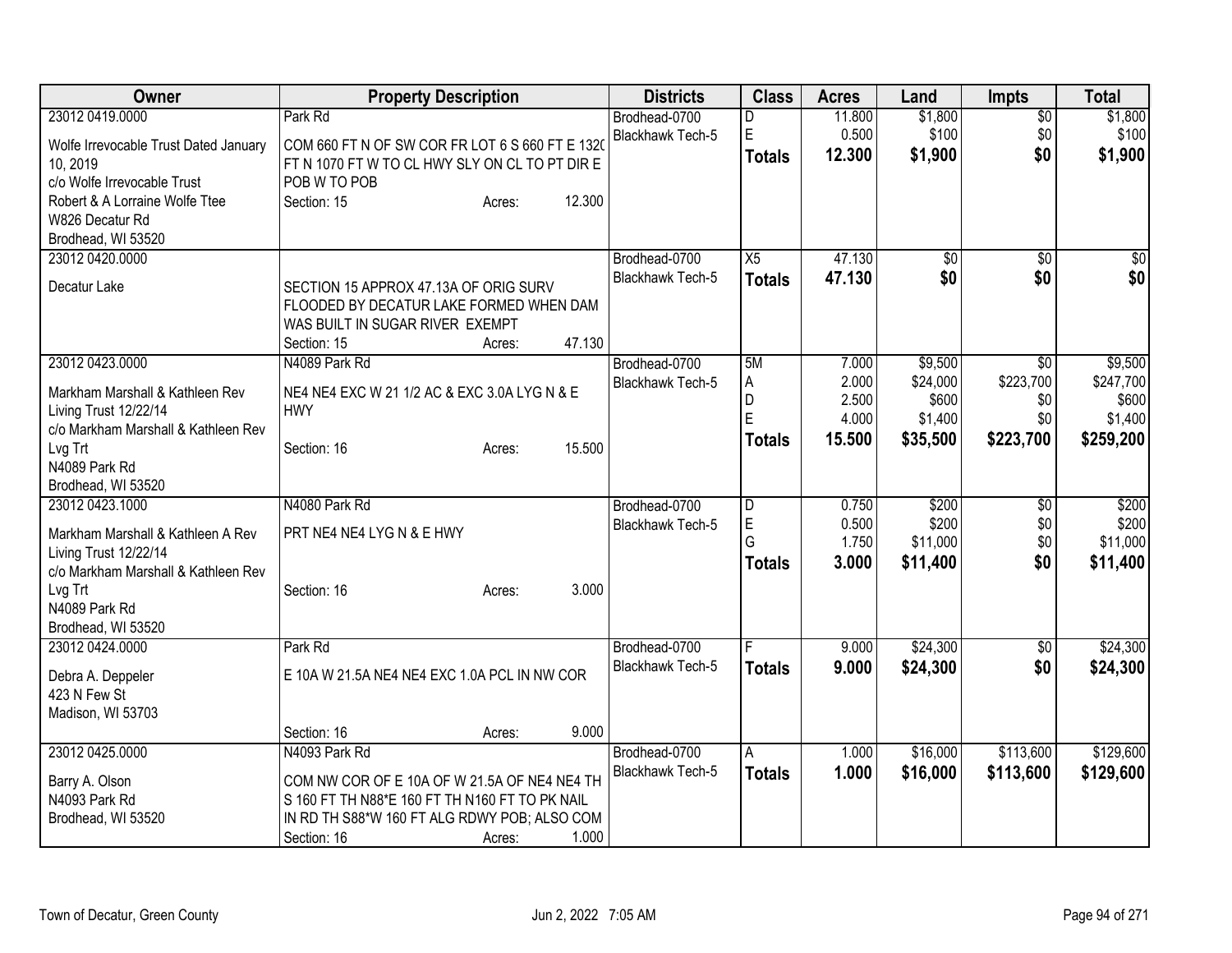| Owner                                 | <b>Property Description</b>                   |        |        | <b>Districts</b>        | <b>Class</b>   | <b>Acres</b> | Land        | <b>Impts</b>    | <b>Total</b>  |
|---------------------------------------|-----------------------------------------------|--------|--------|-------------------------|----------------|--------------|-------------|-----------------|---------------|
| 23012 0426.0000                       | N4097 Park Rd                                 |        |        | Brodhead-0700           |                | 1.500        | \$20,000    | \$205,400       | \$225,400     |
| Randall A. Schupbach                  | W 11.5A OF NE4 NE4                            |        |        | <b>Blackhawk Tech-5</b> | F              | 10.000       | \$27,000    | \$0             | \$27,000      |
| Wendy J. Schupbach                    |                                               |        |        |                         | <b>Totals</b>  | 11.500       | \$47,000    | \$205,400       | \$252,400     |
| N4097 Park Rd                         |                                               |        |        |                         |                |              |             |                 |               |
| Brodhead, WI 53520                    | Section: 16                                   | Acres: | 11.500 |                         |                |              |             |                 |               |
| 23012 0427.0000                       | Park Rd                                       |        |        | Brodhead-0700           | M <sub>6</sub> | 40.000       | (\$108,000) | \$0             | $\sqrt{50}$   |
| Smith Thomas W & Kim A Revocable      | NW4 NE4                                       |        |        | <b>Blackhawk Tech-5</b> | <b>Totals</b>  | 40,000       | \$0         | \$0             | \$0           |
| Living Trt Dtd 6/28/17                |                                               |        |        |                         |                |              |             |                 |               |
| c/o Smith Thomas W & Kim A Rev Living |                                               |        |        |                         |                |              |             |                 |               |
| Trust                                 | Section: 16                                   | Acres: | 40.000 |                         |                |              |             |                 |               |
| 14720 Yale Bridge Rd                  |                                               |        |        |                         |                |              |             |                 |               |
| Durand, IL 61024                      |                                               |        |        |                         |                |              |             |                 |               |
| 23012 0428.0000                       | Park Rd                                       |        |        | Brodhead-0700           | M <sub>8</sub> | 20.000       | ( \$48,000) | \$0             | $\sqrt{50}$   |
| Francis S. Gombar                     | W2 SW4 NE4 (PERM EASMT V404-P287)             |        |        | Blackhawk Tech-5        | <b>Totals</b>  | 20.000       | \$0         | \$0             | \$0           |
| 1307 W 3rd Ave                        |                                               |        |        |                         |                |              |             |                 |               |
| Brodhead, WI 53520-1615               |                                               |        |        |                         |                |              |             |                 |               |
|                                       | Section: 16                                   | Acres: | 20.000 |                         |                |              |             |                 |               |
| 23012 0429.0000                       | Park Rd                                       |        |        | Brodhead-0700           | M <sub>6</sub> | 20.000       | ( \$54,000) | $\overline{50}$ | $\sqrt{50}$   |
| Freebird Properties, LLC              | E2 SW4 NE4 SEC 16 INCL EASEMENT V404-P287     |        |        | Blackhawk Tech-5        | <b>Totals</b>  | 20.000       | \$0         | \$0             | \$0           |
| 16735 W Dorner Rd                     |                                               |        |        |                         |                |              |             |                 |               |
| Brodhead, WI 53520                    |                                               |        |        |                         |                |              |             |                 |               |
|                                       | Section: 16                                   | Acres: | 20.000 |                         |                |              |             |                 |               |
| 23012 0430.0000                       | Park Rd                                       |        |        | Brodhead-0700           |                | 15.000       | \$36,000    | \$0             | \$36,000      |
|                                       |                                               |        |        | Blackhawk Tech-5        | <b>Totals</b>  | 15.000       | \$36,000    | \$0             | \$36,000      |
| Debra A. Deppeler<br>423 N Few St     | W 15A SE4 NE4                                 |        |        |                         |                |              |             |                 |               |
| Madison, WI 53703                     |                                               |        |        |                         |                |              |             |                 |               |
|                                       | Section: 16                                   | Acres: | 15.000 |                         |                |              |             |                 |               |
| 23012 0431.0000                       | Park Rd                                       |        |        | Brodhead-0700           | M <sub>8</sub> | 7.000        | (\$16,800)  | $\overline{30}$ | $\frac{1}{6}$ |
|                                       |                                               |        |        | Blackhawk Tech-5        | <b>Totals</b>  | 7.000        | \$0         | \$0             | \$0           |
| Francis S. Gombar                     | W 2A E2 SE4 NE4; E 5A W2 SE4 NE4; (PERM EASMT |        |        |                         |                |              |             |                 |               |
| 1307 W 3rd Ave                        | V404-P287)                                    |        |        |                         |                |              |             |                 |               |
| Brodhead, WI 53520-1615               |                                               |        |        |                         |                |              |             |                 |               |
|                                       | Section: 16                                   | Acres: | 7.000  |                         |                |              |             |                 |               |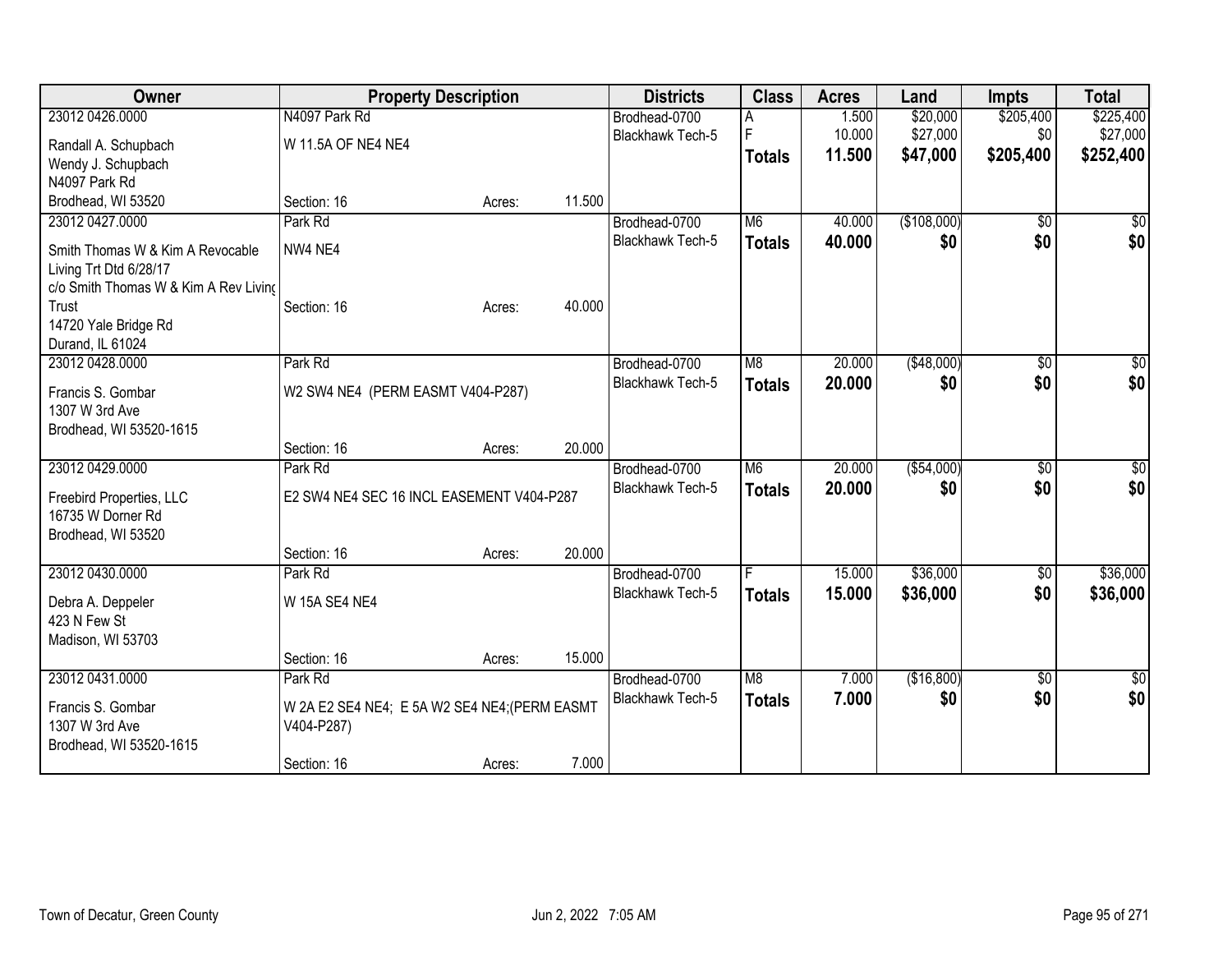| Owner                                                           | <b>Property Description</b>                       | <b>Districts</b>        | <b>Class</b>   | <b>Acres</b> | Land       | <b>Impts</b>    | <b>Total</b>    |
|-----------------------------------------------------------------|---------------------------------------------------|-------------------------|----------------|--------------|------------|-----------------|-----------------|
| 23012 0432.0000                                                 | Park Rd                                           | Brodhead-0700           | M8             | 18.000       | (\$43,200) | $\overline{50}$ | $\overline{30}$ |
| Smith Thomas W & Kim A Revocable                                | E2 SE4 NE4 LESS 2A OFF OF WEST SIDE; ALSO         | Blackhawk Tech-5        | <b>Totals</b>  | 18.000       | \$0        | \$0             | \$0             |
| Living Trt Dtd 6/28/17                                          | UNDIV 1/5 INT TO E 16.5 FT OF W2 SE4 SE4 & UNDIV  |                         |                |              |            |                 |                 |
| c/o Smith Thomas W & Kim A Rev Living                           | 1/5 INT TO W 16.5 FT OF E2 SE4 SE4 (EASEMENT      |                         |                |              |            |                 |                 |
| Trust                                                           | 18.000<br>Section: 16<br>Acres:                   |                         |                |              |            |                 |                 |
| 14720 Yale Bridge Rd                                            |                                                   |                         |                |              |            |                 |                 |
| Durand, IL 61024                                                |                                                   |                         |                |              |            |                 |                 |
| 23012 0433.0000                                                 | County Rd F                                       | Brodhead-0700           | M <sub>6</sub> | 30.000       | (\$72,000) | $\overline{50}$ | $\frac{1}{2}$   |
| Smith Thomas W & Kim A Revocable                                | NE4 NW4 EXC COM N4 COR SEC 16 TH S 1316.76 FT     | <b>Blackhawk Tech-5</b> | <b>Totals</b>  | 30.000       | \$0        | \$0             | \$0             |
| Living Trt Dtd 6/28/17                                          | TH S89*W 973.99 FT TO POB TH S89*W 330.02 FT TO   |                         |                |              |            |                 |                 |
| c/o Smith Thomas W & Kim A Rev Living                           | NW COR LOT 1 CSM 3101 TH N00*E 1320.90 FT TO      |                         |                |              |            |                 |                 |
| Trust                                                           | 30.000<br>Section: 16<br>Acres:                   |                         |                |              |            |                 |                 |
| 14720 Yale Bridge Rd                                            |                                                   |                         |                |              |            |                 |                 |
| Durand, IL 61024                                                |                                                   |                         |                |              |            |                 |                 |
| 23012 0433.1000                                                 | County Rd F                                       | Brodhead-0700           | D              | 10.000       | \$1,600    | $\overline{50}$ | \$1,600         |
| John R. Albrecht                                                | PRT NE4 NW4, COM N4 COR SD SEC TH S 1316.76       | Blackhawk Tech-5        | <b>Totals</b>  | 10.000       | \$1,600    | \$0             | \$1,600         |
| c/o John R. Albrecht                                            | FT TH S89*W 973.99 FT POB TH S89*W 330.02 FT TH   |                         |                |              |            |                 |                 |
| N4502 Park Rd                                                   | N0*E 1320.9 FT TH N89*E 330 FT TH S0*W 1319.15 FT |                         |                |              |            |                 |                 |
| Brodhead, WI 53520                                              | 10.000<br>Section: 16<br>Acres:                   |                         |                |              |            |                 |                 |
| 23012 0434.0000                                                 | County Rd F                                       | Brodhead-0700           | $\overline{D}$ | 19.500       | \$3,900    | \$0             | \$3,900         |
|                                                                 |                                                   | Blackhawk Tech-5        | E              | 0.500        | \$100      | \$0             | \$100           |
| Elmer Income Trust Dated May 11, 2021<br>c/o Elmer Income Trust | N2 NW4 NW4                                        |                         | <b>Totals</b>  | 20.000       | \$4,000    | \$0             | \$4,000         |
| David & Barbara Elmer Ttees                                     |                                                   |                         |                |              |            |                 |                 |
| N4144 County Rd F                                               | 20.000<br>Section: 16<br>Acres:                   |                         |                |              |            |                 |                 |
| Brodhead, WI 53520                                              |                                                   |                         |                |              |            |                 |                 |
| 23012 0435.0000                                                 | County Rd F                                       | Brodhead-0700           | $\overline{D}$ | 19.500       | \$4,700    | \$0             | \$4,700         |
|                                                                 |                                                   | <b>Blackhawk Tech-5</b> | E              | 0.500        | \$100      | \$0             | \$100           |
| Gough Family Acres, LLC                                         | S2 NW4 NW4                                        |                         | <b>Totals</b>  | 20.000       | \$4,800    | \$0             | \$4,800         |
| W2708 County Rd Ss                                              |                                                   |                         |                |              |            |                 |                 |
| Monroe, WI 53566                                                | 20.000<br>Section: 16<br>Acres:                   |                         |                |              |            |                 |                 |
| 23012 0436.1000                                                 | County Rd F                                       | Brodhead-0700           | $\overline{D}$ | 19.500       | \$3,900    | \$0             | \$3,900         |
|                                                                 |                                                   | Blackhawk Tech-5        | E              | 0.500        | \$100      | \$0             | \$100           |
| Gough Family Acres, LLC                                         | N2 SW4 NW4                                        |                         | Totals         | 20.000       | \$4,000    | \$0             | \$4,000         |
| W2708 County Rd Ss                                              |                                                   |                         |                |              |            |                 |                 |
| Monroe, WI 53566                                                |                                                   |                         |                |              |            |                 |                 |
|                                                                 | 20.000<br>Section: 16<br>Acres:                   |                         |                |              |            |                 |                 |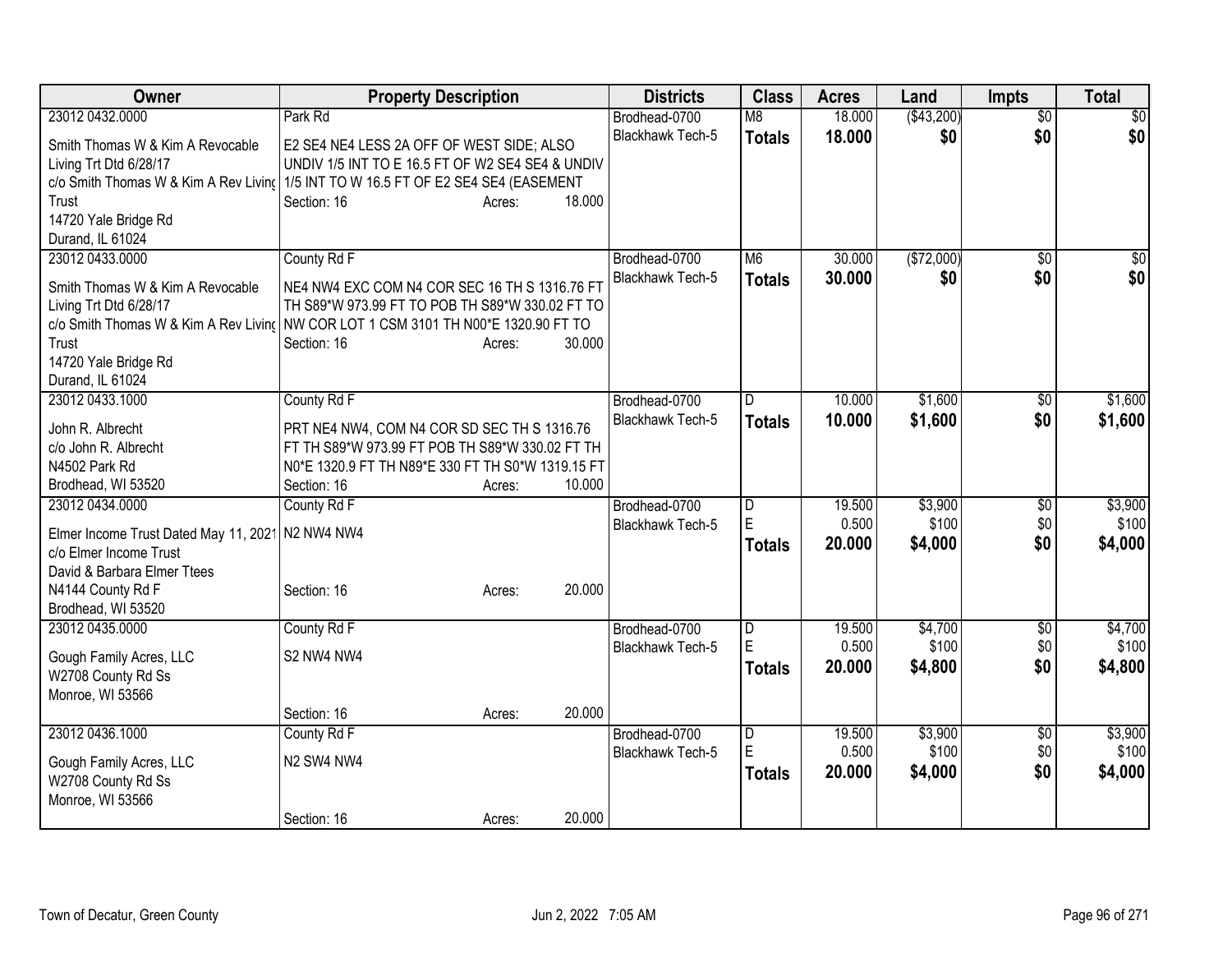| Owner                                   | <b>Property Description</b>                     |        |        | <b>Districts</b> | <b>Class</b>   | <b>Acres</b> | Land       | <b>Impts</b>    | <b>Total</b> |
|-----------------------------------------|-------------------------------------------------|--------|--------|------------------|----------------|--------------|------------|-----------------|--------------|
| 23012 0436.2000                         | N3938 County Hwy F                              |        |        | Brodhead-0700    | А              | 9.100        | \$62,500   | \$128,400       | \$190,900    |
| Danny L. Straub                         | CSM 5291 (V25-P218) LOT 1 BNG PRT S 1/2 SW4 NW4 |        |        | Blackhawk Tech-5 | <b>Totals</b>  | 9.100        | \$62,500   | \$128,400       | \$190,900    |
| Deeanna K. Straub                       |                                                 |        |        |                  |                |              |            |                 |              |
| N3938 County Rd F                       |                                                 |        |        |                  |                |              |            |                 |              |
| Brodhead, WI 53520                      | Section: 16                                     | Acres: | 9.100  |                  |                |              |            |                 |              |
| 23012 0437.0000                         | County Rd F                                     |        |        | Brodhead-0700    | 5M             | 1.500        | \$1,800    | $\overline{60}$ | \$1,800      |
|                                         |                                                 |        |        | Blackhawk Tech-5 | D              | 11.500       | \$2,500    | \$0             | \$2,500      |
| John R. Albrecht                        | CSM 3101 (V11-P130) PRT LOT 1 BNG ALL SE4 NW4   |        |        |                  | M <sub>6</sub> | 27.000       | (\$32,400) | \$0             | \$0          |
| c/o John R. Albrecht<br>N4502 Park Rd   |                                                 |        |        |                  | <b>Totals</b>  | 40.000       | \$4,300    | \$0             | \$4,300      |
| Brodhead, WI 53520                      | Section: 16                                     | Acres: | 40.000 |                  |                |              |            |                 |              |
| 23012 0438.0000                         | County Rd F                                     |        |        | Brodhead-0700    | D              | 13.550       | \$2,100    | \$0             | \$2,100      |
|                                         |                                                 |        |        | Blackhawk Tech-5 | <b>Totals</b>  | 13.550       | \$2,100    | \$0             | \$2,100      |
| <b>Klenz Farms</b>                      | NE4 SW4, EXC PRT LOT 1 CSM 3101                 |        |        |                  |                |              |            |                 |              |
| W1650 Decatur Rd                        |                                                 |        |        |                  |                |              |            |                 |              |
| Brodhead, WI 53520                      |                                                 |        |        |                  |                |              |            |                 |              |
|                                         | Section: 16                                     | Acres: | 13.550 |                  |                |              |            |                 |              |
| 23012 0438.1000                         | County Rd F                                     |        |        | Brodhead-0700    | D              | 20.450       | \$4,400    | $\overline{30}$ | \$4,400      |
| John R. Albrecht                        | CSM 3101 (V11-P130) PRT LOT 1 BNG PRT NE4 SW4   |        |        | Blackhawk Tech-5 | M <sub>6</sub> | 6.000        | (\$5,500)  | \$0             | \$0          |
| c/o John R. Albrecht                    |                                                 |        |        |                  | <b>Totals</b>  | 26.450       | \$4,400    | \$0             | \$4,400      |
| N4502 Park Rd                           |                                                 |        |        |                  |                |              |            |                 |              |
| Brodhead, WI 53520                      | Section: 16                                     | Acres: | 26.450 |                  |                |              |            |                 |              |
| 23012 0439.1000                         | N3838 County Hwy F                              |        |        | Brodhead-0700    | $\overline{A}$ | 1.000        | \$16,000   | \$353,400       | \$369,400    |
| Stephen G. Arn                          | CSM 3325 (V12-P136) LOT 1 BNG PRT NW4 SW4       |        |        | Blackhawk Tech-5 | D              | 3.500        | \$700      | \$0             | \$700        |
| Joann K. Arn                            |                                                 |        |        |                  | E              | 10.669       | \$2,600    | \$0             | \$2,600      |
| N3838 County Rd F                       |                                                 |        |        |                  | <b>Totals</b>  | 15.169       | \$19,300   | \$353,400       | \$372,700    |
| Brodhead, WI 53520                      | Section: 16                                     | Acres: | 15.169 |                  |                |              |            |                 |              |
| 23012 0439.1100                         | N3836 County Hwy F                              |        |        | Brodhead-0700    | A              | 1.460        | \$19,700   | \$187,800       | \$207,500    |
|                                         |                                                 |        |        | Blackhawk Tech-5 | <b>Totals</b>  | 1.460        | \$19,700   | \$187,800       | \$207,500    |
| Norman Arn                              | CSM 3325 (V12-P136) LOT 2 BNG PRT NW4 SW4       |        |        |                  |                |              |            |                 |              |
| Jeanette Arn                            |                                                 |        |        |                  |                |              |            |                 |              |
| N3836 County Rd F<br>Brodhead, WI 53520 | Section: 16                                     |        | 1.460  |                  |                |              |            |                 |              |
| 23012 0439.2000                         | County Rd F                                     | Acres: |        | Brodhead-0700    | E.             | 32.970       | \$38,700   | $\overline{30}$ | \$38,700     |
|                                         |                                                 |        |        | Blackhawk Tech-5 |                |              |            | \$0             |              |
| Danny L. Straub                         | CSM 5291 (V25-P218) LOT 2 BNG PRT NW4 SW4 &     |        |        |                  | <b>Totals</b>  | 32.970       | \$38,700   |                 | \$38,700     |
| Deeanna K. Straub                       | S1/2 SW4 NW4 SUBJ TO EASEMENT V608-P832         |        |        |                  |                |              |            |                 |              |
| N3938 County Rd F                       |                                                 |        |        |                  |                |              |            |                 |              |
| Brodhead, WI 53520                      | Section: 16                                     | Acres: | 32.970 |                  |                |              |            |                 |              |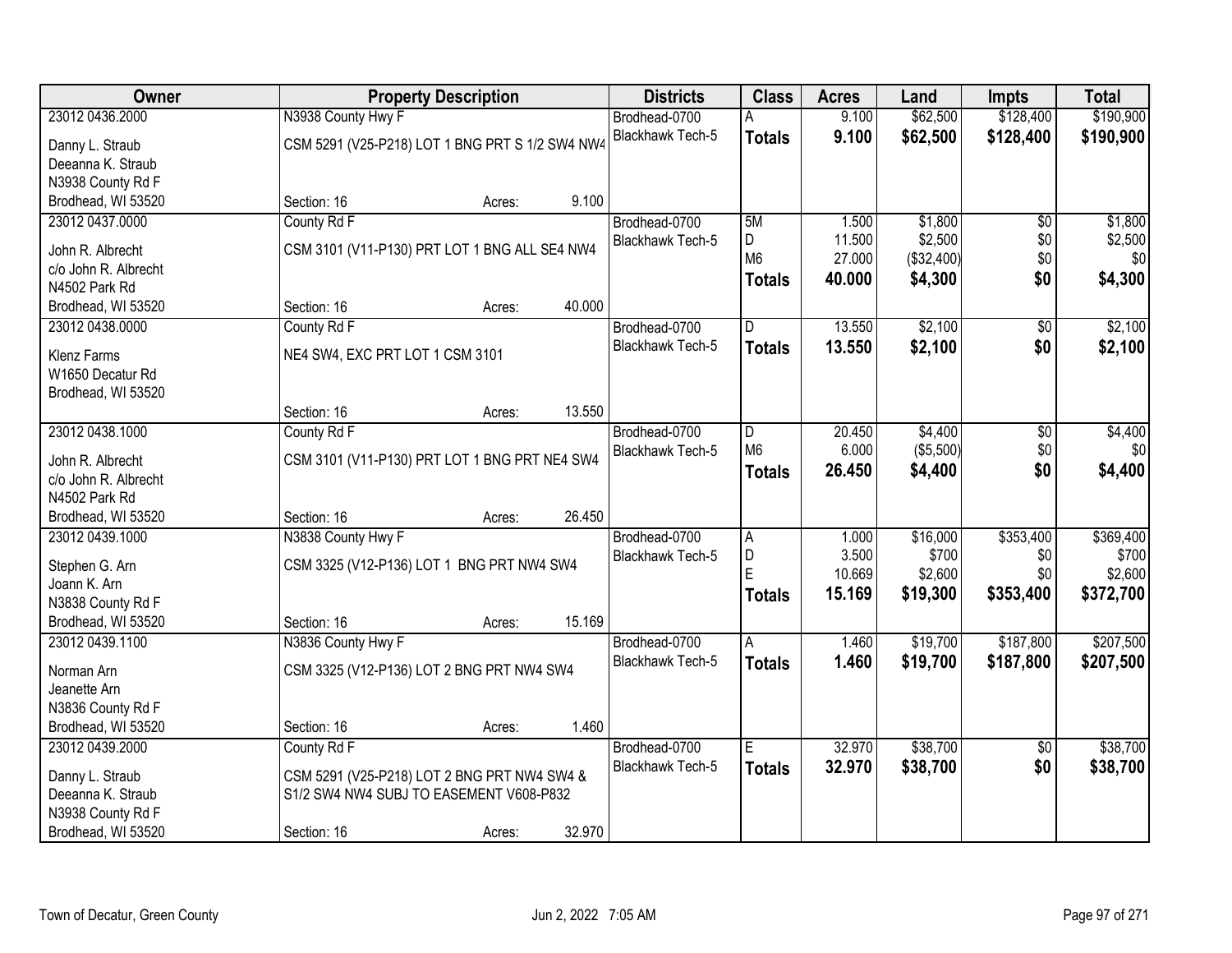| Owner                                                        |                                               | <b>Property Description</b> |        | <b>Districts</b>                  | <b>Class</b>             | <b>Acres</b>    | Land                 | <b>Impts</b>           | <b>Total</b>           |
|--------------------------------------------------------------|-----------------------------------------------|-----------------------------|--------|-----------------------------------|--------------------------|-----------------|----------------------|------------------------|------------------------|
| 23012 0440.0000                                              |                                               |                             |        | Brodhead-0700                     | $\overline{\text{X3}}$   | 1.170           | $\overline{60}$      | $\overline{50}$        | \$0                    |
| Green County Highway Department<br>c/o Green Co Highway Dept | SECTION 16 PARC NW4 SW4 1.17A EXEMPT          |                             |        | <b>Blackhawk Tech-5</b>           | <b>Totals</b>            | 1.170           | \$0                  | \$0                    | \$0                    |
| Monroe, WI 53566                                             | Section: 16                                   | Acres:                      | 1.170  |                                   |                          |                 |                      |                        |                        |
| 23012 0441.0000                                              | W1650 Decatur Rd                              |                             |        | Brodhead-0700                     | $\overline{\mathsf{D}}$  | 34.500          | \$7,800              | $\overline{50}$        | \$7,800                |
| <b>Klenz Farms</b>                                           | SW4 SW4 EXC 2A                                |                             |        | <b>Blackhawk Tech-5</b>           | E<br>G                   | 1.000           | \$100                | \$0                    | \$100                  |
| W1650 Decatur Rd                                             |                                               |                             |        |                                   | <b>Totals</b>            | 2.500<br>38.000 | \$26,000<br>\$33,900 | \$132,000<br>\$132,000 | \$158,000<br>\$165,900 |
| Brodhead, WI 53520                                           |                                               |                             |        |                                   |                          |                 |                      |                        |                        |
|                                                              | Section: 16                                   | Acres:                      | 38.000 |                                   |                          |                 |                      |                        |                        |
| 23012 0442.0000                                              |                                               |                             |        | Brodhead-0700<br>Blackhawk Tech-5 | X3                       | 2.000           | $\sqrt{50}$          | $\overline{50}$        | $\overline{50}$        |
| Green County Hwy Dept                                        | PARC SW4 SW4 EXEMPT                           |                             |        |                                   | <b>Totals</b>            | 2.000           | \$0                  | \$0                    | \$0                    |
| Monroe, WI 53566                                             |                                               |                             |        |                                   |                          |                 |                      |                        |                        |
|                                                              | Section: 16                                   | Acres:                      | 2.000  |                                   |                          |                 |                      |                        |                        |
| 23012 0443.0000                                              | Decatur <sub>Rd</sub>                         |                             |        | Brodhead-0700                     | D                        | 29.500          | \$6,900              | $\overline{50}$        | \$6,900                |
| <b>Klenz Farms</b>                                           | SE4 SW4, EXC PRT LOT 1 CSM 3101               |                             |        | Blackhawk Tech-5                  | E                        | 0.500           | \$100                | \$0                    | \$100                  |
| W1650 Decatur Rd                                             |                                               |                             |        |                                   | <b>Totals</b>            | 30.000          | \$7,000              | \$0                    | \$7,000                |
| Brodhead, WI 53520                                           |                                               |                             | 30.000 |                                   |                          |                 |                      |                        |                        |
| 23012 0443.1000                                              | Section: 16<br>Decatur <sub>Rd</sub>          | Acres:                      |        | Brodhead-0700                     | $\overline{\mathsf{D}}$  | 9.500           | \$1,600              | $\overline{30}$        | \$1,600                |
|                                                              |                                               |                             |        | Blackhawk Tech-5                  | E                        | 0.500           | \$100                | \$0                    | \$100                  |
| John R. Albrecht                                             | CSM 3101 (V11-P130) PRT LOT 1 BNG PRT SE4 SW4 |                             |        |                                   | <b>Totals</b>            | 10.000          | \$1,700              | \$0                    | \$1,700                |
| c/o John R. Albrecht<br>N4502 Park Rd                        | (POS V10-P154)                                |                             |        |                                   |                          |                 |                      |                        |                        |
| Brodhead, WI 53520                                           | Section: 16                                   | Acres:                      | 10.000 |                                   |                          |                 |                      |                        |                        |
| 23012 0444.0000                                              | Decatur <sub>Rd</sub>                         |                             |        | Brodhead-0700                     | $\overline{\mathsf{M}8}$ | 10.000          | (\$27,000)           | $\sqrt{6}$             | $\overline{50}$        |
|                                                              |                                               |                             |        | Blackhawk Tech-5                  | <b>Totals</b>            | 10.000          | \$0                  | \$0                    | \$0                    |
| Francis S. Gombar<br>1307 W 3rd Ave                          | E 10A NE4 SE4 (PERM EASMT (V404-P287)         |                             |        |                                   |                          |                 |                      |                        |                        |
| Brodhead, WI 53520-1615                                      |                                               |                             |        |                                   |                          |                 |                      |                        |                        |
|                                                              | Section: 16                                   | Acres:                      | 10.000 |                                   |                          |                 |                      |                        |                        |
| 23012 0445.0000                                              | Decatur <sub>Rd</sub>                         |                             |        | Brodhead-0700                     | $\overline{\mathsf{M}8}$ | 10.000          | (\$27,000)           | $\overline{50}$        | \$0                    |
| Francis S. Gombar                                            | W 10A E2 NE4 SE4 (PERM EASMT V404-P287)       |                             |        | <b>Blackhawk Tech-5</b>           | <b>Totals</b>            | 10.000          | \$0                  | \$0                    | \$0                    |
| 1307 W 3rd Ave                                               |                                               |                             |        |                                   |                          |                 |                      |                        |                        |
| Brodhead, WI 53520-1615                                      |                                               |                             |        |                                   |                          |                 |                      |                        |                        |
|                                                              | Section: 16                                   | Acres:                      | 10.000 |                                   |                          |                 |                      |                        |                        |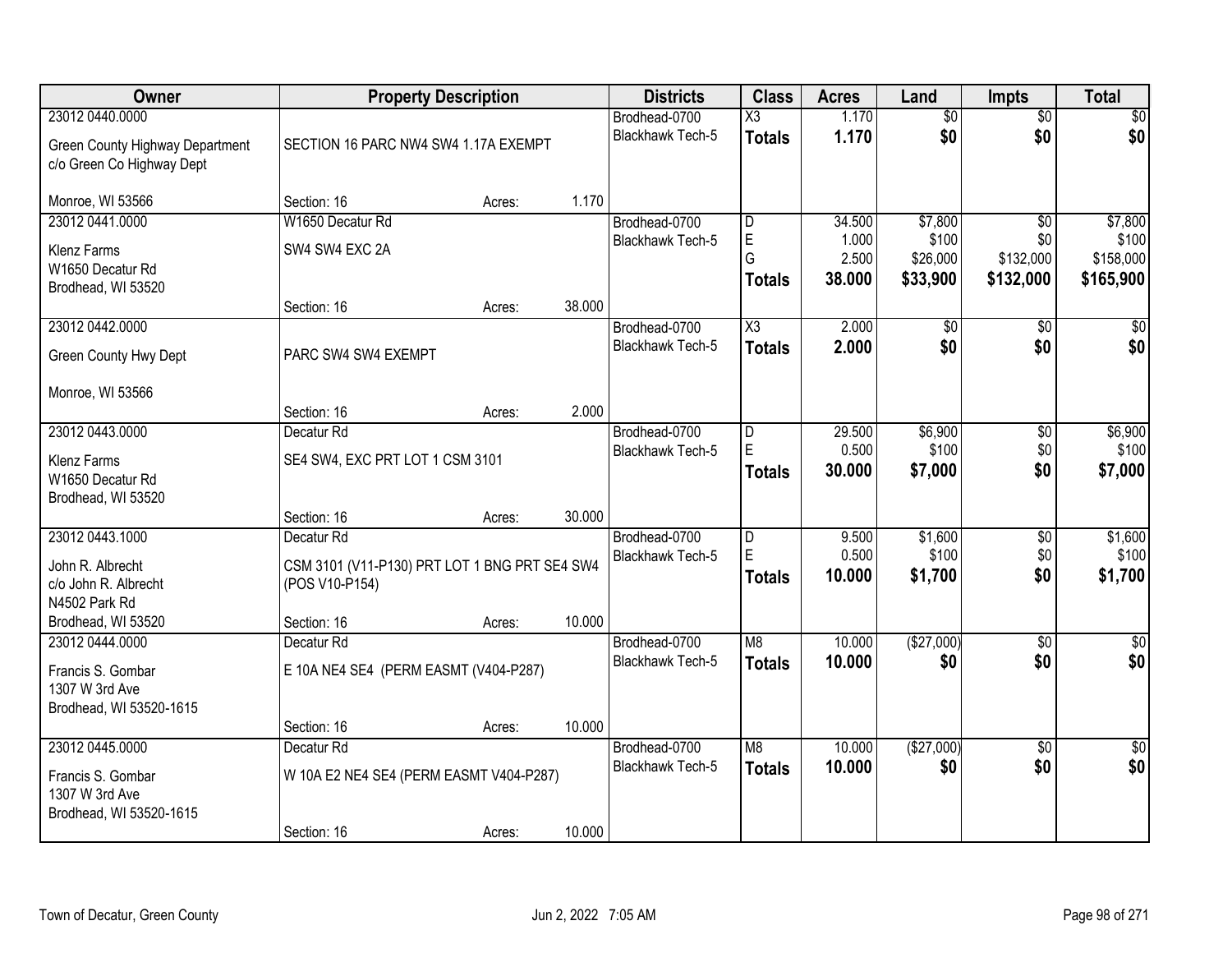| Owner                                | <b>Property Description</b>                       |        |        | <b>Districts</b>        | <b>Class</b>   | <b>Acres</b>    | Land             | <b>Impts</b>    | <b>Total</b>     |
|--------------------------------------|---------------------------------------------------|--------|--------|-------------------------|----------------|-----------------|------------------|-----------------|------------------|
| 23012 0446.0000                      | Decatur Rd                                        |        |        | Brodhead-0700           | M8             | 10.000          | (\$27,000)       | $\overline{50}$ | $\sqrt{30}$      |
| Winters Jaine C Trust Dated December | N2 W2 NE4 SE4(PERM EASMT (V404-P287)              |        |        | Blackhawk Tech-5        | <b>Totals</b>  | 10.000          | \$0              | \$0             | \$0              |
| 5, 2017                              |                                                   |        |        |                         |                |                 |                  |                 |                  |
| c/o Winters Jaine C Trust            |                                                   |        |        |                         |                |                 |                  |                 |                  |
| 703 W 3rd Ave                        | Section: 16                                       | Acres: | 10.000 |                         |                |                 |                  |                 |                  |
| Brodhead, WI 53520                   |                                                   |        |        |                         |                |                 |                  |                 |                  |
| 23012 0447.0000                      | Decatur <sub>Rd</sub>                             |        |        | Brodhead-0700           | E              | 10.000          | \$27,000         | $\overline{60}$ | \$27,000         |
| Robert R. Riese et al                | SW4 NE4 SE4 (PERM EASMT V404-P287)                |        |        | Blackhawk Tech-5        | <b>Totals</b>  | 10.000          | \$27,000         | \$0             | \$27,000         |
| PO Box 532                           |                                                   |        |        |                         |                |                 |                  |                 |                  |
| Deforest, WI 53532                   |                                                   |        |        |                         |                |                 |                  |                 |                  |
|                                      | Section: 16                                       | Acres: | 10.000 |                         |                |                 |                  |                 |                  |
| 23012 0448.0000                      | Decatur Rd                                        |        |        | Brodhead-0700           | F              | 2.000           | \$5,400          | \$0             | \$5,400          |
| Freebird Properties, LLC             | NW4 SE4 INCL EASEMENT                             |        |        | <b>Blackhawk Tech-5</b> | M <sub>6</sub> | 38.000          | (\$102,600)      | \$0             | \$0              |
| 16735 W Dorner Rd                    |                                                   |        |        |                         | <b>Totals</b>  | 40.000          | \$5,400          | \$0             | \$5,400          |
| Brodhead, WI 53520                   |                                                   |        |        |                         |                |                 |                  |                 |                  |
|                                      | Section: 16                                       | Acres: | 40.000 |                         |                |                 |                  |                 |                  |
| 23012 0449.0000                      | Decatur Rd                                        |        |        | Brodhead-0700           | 5M             | 1.000           | \$1,400          | \$0             | \$1,400          |
|                                      |                                                   |        |        | <b>Blackhawk Tech-5</b> | D              | 38.000          | \$9,400          | \$0             | \$9,400          |
| Bader Brothers Holdings, LLC         | SW4 SE4                                           |        |        |                         | E              | 1.000           | \$100            | \$0             | \$100            |
| W7210 County Rd B                    |                                                   |        |        |                         | <b>Totals</b>  | 40.000          | \$10,900         | \$0             | \$10,900         |
| Monroe, WI 53566                     |                                                   |        |        |                         |                |                 |                  |                 |                  |
|                                      | Section: 16                                       | Acres: | 40.000 |                         |                |                 |                  |                 |                  |
| 23012 0450.0000                      | Decatur <sub>Rd</sub>                             |        |        | Brodhead-0700           | 5M             | 0.500           | \$700            | $\overline{50}$ | \$700            |
| Bader Brothers Holdings, LLC         | W2 SE4 SE4 EXC .5A                                |        |        | Blackhawk Tech-5        | D<br>E         | 18.500<br>0.500 | \$4,500<br>\$100 | \$0             | \$4,500<br>\$100 |
| W7210 County Rd B                    |                                                   |        |        |                         |                | 19.500          | \$5,300          | \$0<br>\$0      |                  |
| Monroe, WI 53566                     |                                                   |        |        |                         | <b>Totals</b>  |                 |                  |                 | \$5,300          |
|                                      | Section: 16                                       | Acres: | 19.500 |                         |                |                 |                  |                 |                  |
| 23012 0450.1000                      | Decatur <sub>Rd</sub>                             |        |        | Brodhead-0700           | D.             | 1.000           | \$200            | $\overline{50}$ | \$200            |
| Francis S. Gombar et al              | E 16.5 FT OF W2 SE4 SE4 .5A; W &16.5 FT OF E2 SE4 |        |        | <b>Blackhawk Tech-5</b> | <b>Totals</b>  | 1.000           | \$200            | \$0             | \$200            |
| 1307 W 3rd Ave                       | <b>SE4 .5A</b>                                    |        |        |                         |                |                 |                  |                 |                  |
| Brodhead, WI 53520-1615              |                                                   |        |        |                         |                |                 |                  |                 |                  |
|                                      | Section: 16                                       | Acres: | 1.000  |                         |                |                 |                  |                 |                  |
| 23012 0451.0000                      | W1304 Decatur Rd                                  |        |        | Brodhead-0700           | $\overline{D}$ | 17.000          | \$4,300          | $\overline{50}$ | \$4,300          |
|                                      |                                                   |        |        | Blackhawk Tech-5        | $\mathsf E$    | 0.500           | \$100            | \$0             | \$100            |
| Henry W. Prien et al                 | E1/2 SE4 SE4 EXC W 16.50 THEREOF                  |        |        |                         | G              | 2.000           | \$24,000         | \$160,200       | \$184,200        |
| W1304 Decatur Rd                     |                                                   |        |        |                         | Totals         | 19.500          | \$28,400         | \$160,200       | \$188,600        |
| Brodhead, WI 53520                   |                                                   |        |        |                         |                |                 |                  |                 |                  |
|                                      | Section: 16                                       | Acres: | 19.500 |                         |                |                 |                  |                 |                  |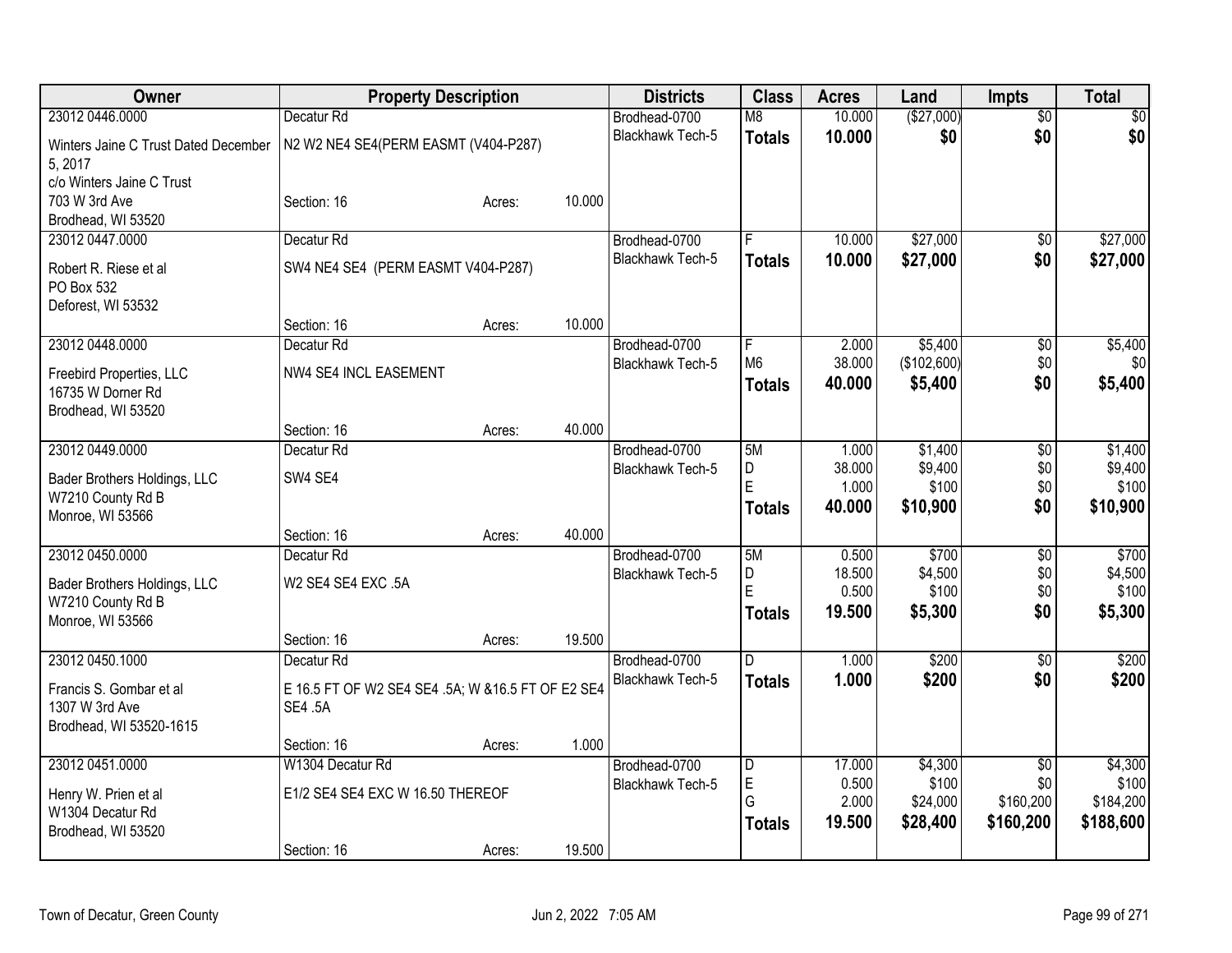| Owner                                                                         | <b>Property Description</b> |        |        | <b>Districts</b>        | <b>Class</b>   | <b>Acres</b> | Land     | Impts           | <b>Total</b> |
|-------------------------------------------------------------------------------|-----------------------------|--------|--------|-------------------------|----------------|--------------|----------|-----------------|--------------|
| 23012 0452.0000                                                               | N4031 County Hwy F          |        |        | Brodhead-0700           | D              | 34.000       | \$7,500  | $\overline{50}$ | \$7,500      |
| Riemer Robert G & Tamara L Revocable   NE4 NE4                                |                             |        |        | Blackhawk Tech-5        | E              | 3.000        | \$5,800  | \$0             | \$5,800      |
| Trust Dtd 3/14/17                                                             |                             |        |        |                         | G              | 3.000        | \$28,000 | \$344,300       | \$372,300    |
| c/o Riemer Robert G & Tamara L Rev                                            |                             |        |        |                         | <b>Totals</b>  | 40.000       | \$41,300 | \$344,300       | \$385,600    |
| Trust                                                                         | Section: 17                 | Acres: | 40.000 |                         |                |              |          |                 |              |
| N4031 County Rd F                                                             |                             |        |        |                         |                |              |          |                 |              |
| Brodhead, WI 53520                                                            |                             |        |        |                         |                |              |          |                 |              |
| 23012 0453.0000                                                               | County Rd F                 |        |        | Brodhead-0700           | D              | 20.000       | \$4,300  | $\overline{30}$ | \$4,300      |
| Riemer Robert G & Tamara L Revocable   E2 NW4 NE4<br><b>Trust Dtd 3/14/17</b> |                             |        |        | Blackhawk Tech-5        | <b>Totals</b>  | 20.000       | \$4,300  | \$0             | \$4,300      |
| c/o Riemer Robert G & Tamara L Rev                                            |                             |        |        |                         |                |              |          |                 |              |
| Trust                                                                         | Section: 17                 | Acres: | 20.000 |                         |                |              |          |                 |              |
| N4031 County Rd F                                                             |                             |        |        |                         |                |              |          |                 |              |
| Brodhead, WI 53520                                                            |                             |        |        |                         |                |              |          |                 |              |
| 23012 0454.0000                                                               | County Rd F                 |        |        | Brodhead-0700           | D              | 20.000       | \$4,900  | $\overline{50}$ | \$4,900      |
| Elaine B. Stewart                                                             | <b>W1/2 NW4 NE4</b>         |        |        | <b>Blackhawk Tech-5</b> | <b>Totals</b>  | 20.000       | \$4,900  | \$0             | \$4,900      |
| Gregory J. Stewart                                                            |                             |        |        |                         |                |              |          |                 |              |
| W2001 County Rd Ff                                                            |                             |        |        |                         |                |              |          |                 |              |
| Brodhead, WI 53520                                                            | Section: 17                 | Acres: | 20.000 |                         |                |              |          |                 |              |
| 23012 0455.0000                                                               | County Rd FF                |        |        | Brodhead-0700           | D              | 19.500       | \$4,700  | \$0             | \$4,700      |
| Elaine B. Stewart                                                             | <b>W1/2 SW4 NE4</b>         |        |        | <b>Blackhawk Tech-5</b> | E              | 0.500        | \$100    | \$0             | \$100        |
| Gregory J. Stewart                                                            |                             |        |        |                         | <b>Totals</b>  | 20.000       | \$4,800  | \$0             | \$4,800      |
| W2001 County Rd Ff                                                            |                             |        |        |                         |                |              |          |                 |              |
| Brodhead, WI 53520                                                            | Section: 17                 | Acres: | 20.000 |                         |                |              |          |                 |              |
| 23012 0456.0000                                                               | County Rd F                 |        |        | Brodhead-0700           | $\overline{D}$ | 19.500       | \$4,700  | $\overline{50}$ | \$4,700      |
| Gehringer Frederick O and Alice M                                             | E1/2 SW4 NE4                |        |        | Blackhawk Tech-5        | E              | 0.500        | \$100    | \$0             | \$100        |
| Family Trust 11/4/10                                                          |                             |        |        |                         | <b>Totals</b>  | 20.000       | \$4,800  | \$0             | \$4,800      |
| c/o Gehringer Frederick & Alice Family                                        |                             |        |        |                         |                |              |          |                 |              |
| Trust                                                                         | Section: 17                 | Acres: | 20.000 |                         |                |              |          |                 |              |
| 7070 Sorghum Ln                                                               |                             |        |        |                         |                |              |          |                 |              |
| Cherry Valley, IL 61016                                                       |                             |        |        |                         |                |              |          |                 |              |
| 23012 0457.0000                                                               | County Rd FF                |        |        | Brodhead-0700           | D              | 38.000       | \$8,000  | \$0             | \$8,000      |
| Gehringer Frederick O and Alice M                                             | SE4 NE4                     |        |        | Blackhawk Tech-5        | E              | 2.000        | \$200    | \$0             | \$200        |
| Family Trust 11/4/10                                                          |                             |        |        |                         | <b>Totals</b>  | 40.000       | \$8,200  | \$0             | \$8,200      |
| c/o Gehringer Frederick & Alice Family                                        |                             |        |        |                         |                |              |          |                 |              |
| Trust                                                                         | Section: 17                 | Acres: | 40.000 |                         |                |              |          |                 |              |
| 7070 Sorghum Ln                                                               |                             |        |        |                         |                |              |          |                 |              |
| Cherry Valley, IL 61016                                                       |                             |        |        |                         |                |              |          |                 |              |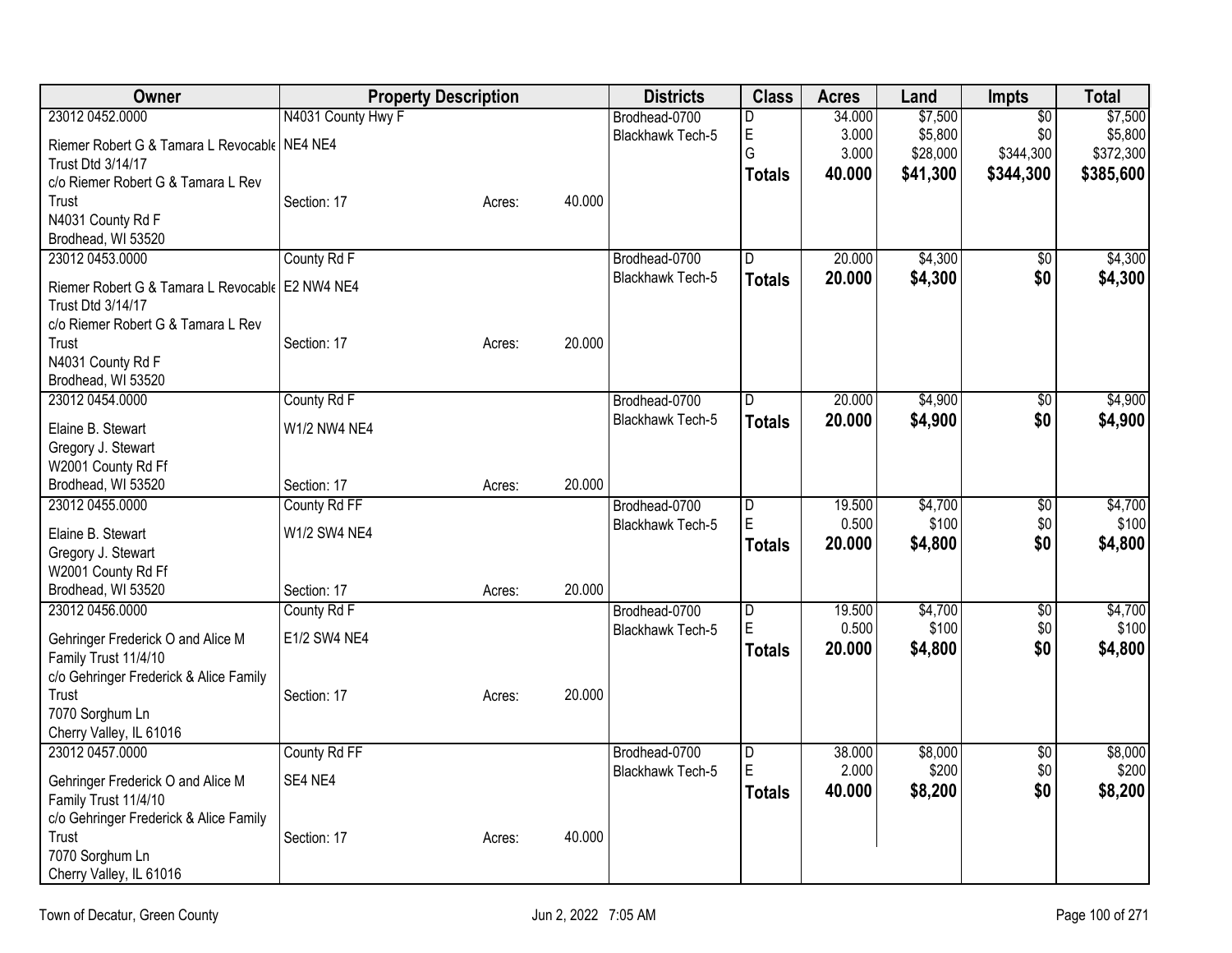| Owner                                  |                     | <b>Property Description</b> |        | <b>Districts</b>        | <b>Class</b>   | <b>Acres</b> | Land     | <b>Impts</b>    | <b>Total</b> |
|----------------------------------------|---------------------|-----------------------------|--------|-------------------------|----------------|--------------|----------|-----------------|--------------|
| 23012 0458.0000                        | County Rd FF        |                             |        | Brodhead-0700           | D.             | 40.000       | \$9,000  | $\overline{50}$ | \$9,000      |
| Elaine B. Stewart                      | NE4 NW4             |                             |        | <b>Blackhawk Tech-5</b> | <b>Totals</b>  | 40.000       | \$9,000  | \$0             | \$9,000      |
| Gregory J. Stewart                     |                     |                             |        |                         |                |              |          |                 |              |
| W2001 County Rd Ff                     |                     |                             |        |                         |                |              |          |                 |              |
| Brodhead, WI 53520                     | Section: 17         | Acres:                      | 40.000 |                         |                |              |          |                 |              |
| 23012 0459.0000                        | County Rd FF        |                             |        | Brodhead-0700           | D              | 39.000       | \$9,300  | $\overline{50}$ | \$9,300      |
| Maurice-Bader Farm, LLC                | NW4 NW4             |                             |        | Blackhawk Tech-5        | E              | 1.000        | \$100    | \$0             | \$100        |
| W7210 County Rd B                      |                     |                             |        |                         | Totals         | 40.000       | \$9,400  | \$0             | \$9,400      |
| Monroe, WI 53566                       |                     |                             |        |                         |                |              |          |                 |              |
|                                        | Section: 17         | Acres:                      | 40.000 |                         |                |              |          |                 |              |
| 23012 0460.0000                        | County Rd FF        |                             |        | Brodhead-0700           | $\overline{D}$ | 38.000       | \$9,400  | $\overline{50}$ | \$9,400      |
| Maurice-Bader Farm, LLC                | SW4 NW4             |                             |        | <b>Blackhawk Tech-5</b> | E              | 2.000        | \$200    | \$0             | \$200        |
| W7210 County Rd B                      |                     |                             |        |                         | Totals         | 40.000       | \$9,600  | \$0             | \$9,600      |
| Monroe, WI 53566                       |                     |                             |        |                         |                |              |          |                 |              |
|                                        | Section: 17         | Acres:                      | 40.000 |                         |                |              |          |                 |              |
| 23012 0461.0000                        | County Rd FF        |                             |        | Brodhead-0700           | $\overline{D}$ | 39.000       | \$9,700  | \$0             | \$9,700      |
| Elaine B. Stewart                      | SE4 NW4             |                             |        | Blackhawk Tech-5        | E              | 1.000        | \$100    | \$0             | \$100        |
| Gregory J. Stewart                     |                     |                             |        |                         | <b>Totals</b>  | 40.000       | \$9,800  | \$0             | \$9,800      |
| W2001 County Rd Ff                     |                     |                             |        |                         |                |              |          |                 |              |
| Brodhead, WI 53520                     | Section: 17         | Acres:                      | 40.000 |                         |                |              |          |                 |              |
| 23012 0462.0000                        | W2001 County Rd FF  |                             |        | Brodhead-0700           | $\overline{D}$ | 34.500       | \$6,300  | $\overline{30}$ | \$6,300      |
| Elaine B. Stewart                      | NE4 SW4             |                             |        | Blackhawk Tech-5        | $\mathsf E$    | 4.000        | \$1,200  | \$0             | \$1,200      |
| Gregory J. Stewart                     |                     |                             |        |                         | G              | 1.500        | \$20,000 | \$119,800       | \$139,800    |
| W2001 County Rd Ff                     |                     |                             |        |                         | <b>Totals</b>  | 40.000       | \$27,500 | \$119,800       | \$147,300    |
| Brodhead, WI 53520                     | Section: 17         | Acres:                      | 40.000 |                         |                |              |          |                 |              |
| 23012 0463.0000                        | W2001 County Hwy Ff |                             |        | Brodhead-0700           | $\overline{D}$ | 34.000       | \$3,100  | $\overline{50}$ | \$3,100      |
| Elaine B. Stewart                      | NW4 SW4             |                             |        | <b>Blackhawk Tech-5</b> | $\mathsf E$    | 3.500        | \$800    | \$0             | \$800        |
| Gregory J. Stewart                     |                     |                             |        |                         | G              | 2.500        | \$26,000 | \$132,300       | \$158,300    |
| W2001 County Rd Ff                     |                     |                             |        |                         | Totals         | 40.000       | \$29,900 | \$132,300       | \$162,200    |
| Brodhead, WI 53520                     | Section: 17         | Acres:                      | 40.000 |                         |                |              |          |                 |              |
| 23012 0464.0000                        | N3764 Prairie Rd    |                             |        | Brodhead-0700           | $\overline{D}$ | 36.000       | \$9,100  | $\overline{50}$ | \$9,100      |
| Gehringer Frederick O and Alice M      | SW4 SW4             |                             |        | Blackhawk Tech-5        | $\mathsf E$    | 1.000        | \$100    | \$0             | \$100        |
| Family Trust 11/4/10                   |                     |                             |        |                         | G              | 3.000        | \$28,000 | \$149,300       | \$177,300    |
| c/o Gehringer Frederick & Alice Family |                     |                             |        |                         | <b>Totals</b>  | 40.000       | \$37,200 | \$149,300       | \$186,500    |
| Trust                                  | Section: 17         | Acres:                      | 40.000 |                         |                |              |          |                 |              |
| 7070 Sorghum Ln                        |                     |                             |        |                         |                |              |          |                 |              |
| Cherry Valley, IL 61016                |                     |                             |        |                         |                |              |          |                 |              |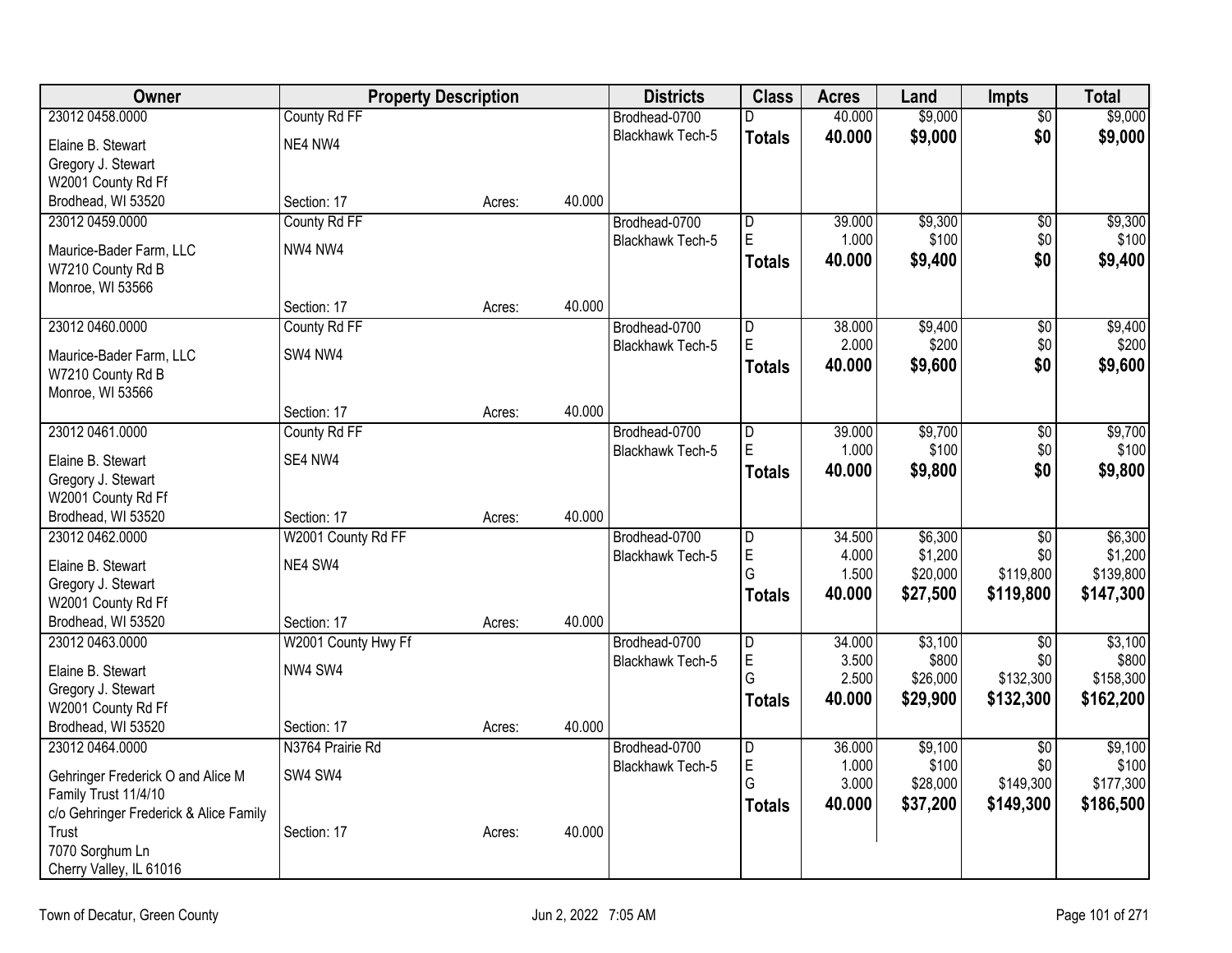| Owner                                  | <b>Property Description</b>                   |        |        | <b>Districts</b>        | <b>Class</b>            | <b>Acres</b> | Land     | Impts           | <b>Total</b> |
|----------------------------------------|-----------------------------------------------|--------|--------|-------------------------|-------------------------|--------------|----------|-----------------|--------------|
| 23012 0465.0000                        | Prairie Rd                                    |        |        | Brodhead-0700           | D                       | 37.500       | \$9,500  | \$0             | \$9,500      |
| Gehringer Frederick O and Alice M      | SE4 SW4                                       |        |        | Blackhawk Tech-5        | E                       | 2.500        | \$900    | \$0             | \$900        |
| Family Trust 11/4/10                   |                                               |        |        |                         | <b>Totals</b>           | 40,000       | \$10,400 | \$0             | \$10,400     |
| c/o Gehringer Frederick & Alice Family |                                               |        |        |                         |                         |              |          |                 |              |
| Trust                                  | Section: 17                                   | Acres: | 40.000 |                         |                         |              |          |                 |              |
| 7070 Sorghum Ln                        |                                               |        |        |                         |                         |              |          |                 |              |
| Cherry Valley, IL 61016                |                                               |        |        |                         |                         |              |          |                 |              |
| 23012 0466.3000                        | County Rd F                                   |        |        | Brodhead-0700           | D                       | 37.340       | \$5,900  | \$0             | \$5,900      |
| Mauermann Farms, LLC                   | NE4 SE4, EXC CSM 5231 LOT 1                   |        |        | <b>Blackhawk Tech-5</b> | <b>Totals</b>           | 37.340       | \$5,900  | \$0             | \$5,900      |
| N3791 County Rd F                      |                                               |        |        |                         |                         |              |          |                 |              |
| Brodhead, WI 53520                     |                                               |        |        |                         |                         |              |          |                 |              |
|                                        | Section: 17                                   | Acres: | 37.340 |                         |                         |              |          |                 |              |
| 23012 0466.4000                        | N3791 County Hwy F                            |        |        | Brodhead-0700           | G                       | 4.020        | \$32,100 | \$147,100       | \$179,200    |
| Rachel H. Bartz et al                  | CSM 5231 (V25-P60) LOT 1 BNG PRT NE4 & SE4 OF |        |        | Blackhawk Tech-5        | <b>Totals</b>           | 4.020        | \$32,100 | \$147,100       | \$179,200    |
| Stephen C & Cynthia L Wallace          | SE4                                           |        |        |                         |                         |              |          |                 |              |
| N3791 County Rd F                      |                                               |        |        |                         |                         |              |          |                 |              |
| Brodhead, WI 53520                     | Section: 17                                   | Acres: | 4.020  |                         |                         |              |          |                 |              |
| 23012 0467.0000                        | County Rd FF                                  |        |        | Brodhead-0700           | D                       | 39.000       | \$6,700  | \$0             | \$6,700      |
| Mauermann Farms, LLC                   | NW4 SE4                                       |        |        | Blackhawk Tech-5        | E                       | 1.000        | \$100    | $$0$$           | \$100        |
| N3791 County Rd F                      |                                               |        |        |                         | <b>Totals</b>           | 40.000       | \$6,800  | \$0             | \$6,800      |
| Brodhead, WI 53520                     |                                               |        |        |                         |                         |              |          |                 |              |
|                                        | Section: 17                                   | Acres: | 40.000 |                         |                         |              |          |                 |              |
| 23012 0468.0000                        | County Rd FF                                  |        |        | Brodhead-0700           | D                       | 40.000       | \$9,000  | $\overline{50}$ | \$9,000      |
| R&C Hawkins Farms                      | SW4 SE4                                       |        |        | Blackhawk Tech-5        | <b>Totals</b>           | 40.000       | \$9,000  | \$0             | \$9,000      |
| 20015 116th St                         |                                               |        |        |                         |                         |              |          |                 |              |
| Bristol, WI 53104                      |                                               |        |        |                         |                         |              |          |                 |              |
|                                        | Section: 17                                   | Acres: | 40.000 |                         |                         |              |          |                 |              |
| 23012 0469.0000                        | County Rd F                                   |        |        | Brodhead-0700           | D                       | 37.330       | \$8,900  | $\overline{50}$ | \$8,900      |
| Rachel H. Bartz et al                  | CSM 5232 (V25-P63) LOT 1 BNG SE4 SE4 EXC CSM  |        |        | Blackhawk Tech-5        | E                       | 1.000        | \$100    | \$0             | \$100        |
| Stephen C & Cynthia L Wallace          | 5231                                          |        |        |                         | <b>Totals</b>           | 38.330       | \$9,000  | \$0             | \$9,000      |
| N3791 County Rd F                      |                                               |        |        |                         |                         |              |          |                 |              |
| Brodhead, WI 53520                     | Section: 17                                   | Acres: | 38.330 |                         |                         |              |          |                 |              |
| 23012 0470.0000                        | County Rd FF                                  |        |        | Brodhead-0700           | $\overline{\mathsf{D}}$ | 38.000       | \$9,600  | $\sqrt{$0}$     | \$9,600      |
| Maurice-Bader Farm, LLC                | NE4 NE4                                       |        |        | <b>Blackhawk Tech-5</b> | E                       | 2.000        | \$200    | \$0             | \$200        |
| W7210 County Rd B                      |                                               |        |        |                         | <b>Totals</b>           | 40.000       | \$9,800  | \$0             | \$9,800      |
| Monroe, WI 53566                       |                                               |        |        |                         |                         |              |          |                 |              |
|                                        | Section: 18                                   | Acres: | 40.000 |                         |                         |              |          |                 |              |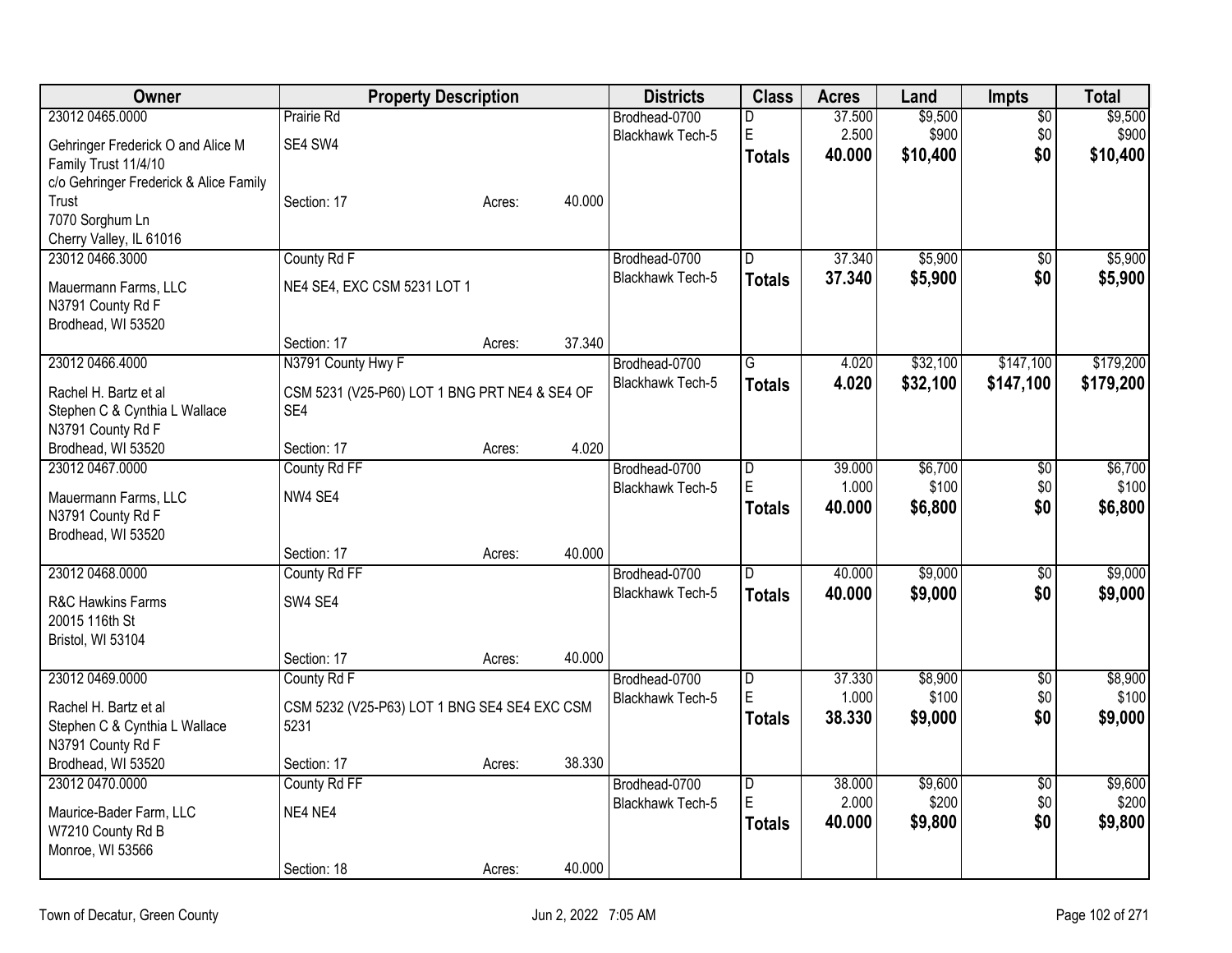| Owner                                 | <b>Property Description</b>                     |        |        | <b>Districts</b>                         | <b>Class</b>            | <b>Acres</b>    | Land             | <b>Impts</b>    | <b>Total</b>     |
|---------------------------------------|-------------------------------------------------|--------|--------|------------------------------------------|-------------------------|-----------------|------------------|-----------------|------------------|
| 23012 0471,0000                       | W2273 Riemer Rd                                 |        |        | Brodhead-0700                            | Α                       | 2.000           | \$24,000         | \$154,300       | \$178,300        |
| Riemer Loren and Kathleen Revocable   | NW4 NE4 COM PT ALG CTRLN RIEMER RD 240 FT E     |        |        | Blackhawk Tech-5                         | D                       | 37.000          | \$9,300          | \$0             | \$9,300          |
| Living Trt Dec 18,                    | OF NW COR TH S 200 FT TH E 220 TH N 200 FT TH W |        |        |                                          | E                       | 1.000           | \$100            | \$0             | \$100            |
| c/o Riemer Loren and Kathleen Rev Lvg | 220 POB                                         |        |        |                                          | <b>Totals</b>           | 40.000          | \$33,400         | \$154,300       | \$187,700        |
| Trust                                 | Section: 18                                     | Acres: | 40.000 |                                          |                         |                 |                  |                 |                  |
| W2273 Riemer Rd                       |                                                 |        |        |                                          |                         |                 |                  |                 |                  |
| Brodhead, WI 53520                    |                                                 |        |        |                                          |                         |                 |                  |                 |                  |
| 23012 0472.0000                       | County Rd FF                                    |        |        | Brodhead-0700                            | $\overline{\mathsf{D}}$ | 40.000          | \$10,100         | \$0             | \$10,100         |
| Bader Brothers Holdings, LLC          | SW4 NE4                                         |        |        | <b>Blackhawk Tech-5</b>                  | <b>Totals</b>           | 40.000          | \$10,100         | \$0             | \$10,100         |
| W7210 County Rd B                     |                                                 |        |        |                                          |                         |                 |                  |                 |                  |
| Monroe, WI 53566                      |                                                 |        |        |                                          |                         |                 |                  |                 |                  |
|                                       | Section: 18                                     | Acres: | 40.000 |                                          |                         |                 |                  |                 |                  |
| 23012 0473.0000                       | Prairie Rd                                      |        |        | Brodhead-0700                            | D                       | 34.500          | \$8,700          | \$0             | \$8,700          |
| Maurice-Bader Farm, LLC               | SE4 NE4 EXC 4.91A                               |        |        | Blackhawk Tech-5                         | E                       | 0.590           | \$100            | \$0             | \$100            |
| W7210 County Rd B                     |                                                 |        |        |                                          | <b>Totals</b>           | 35.090          | \$8,800          | \$0             | \$8,800          |
| Monroe, WI 53566                      |                                                 |        |        |                                          |                         |                 |                  |                 |                  |
|                                       | Section: 18                                     | Acres: | 35.090 |                                          |                         |                 |                  |                 |                  |
| 23012 0474.0000                       | N3951 County Hwy Ff                             |        |        | Brodhead-0700                            | A                       | 4.910           | \$41,600         | \$91,000        | \$132,600        |
|                                       |                                                 |        |        | Blackhawk Tech-5                         | <b>Totals</b>           | 4.910           | \$41,600         | \$91,000        | \$132,600        |
| Jennifer L. Smith                     | PARC IN SE4 NE4 COM E4 COR N ALG E LN 476.06    |        |        |                                          |                         |                 |                  |                 |                  |
| N3951 County Rd Ff                    | FT POB 486 FT N & S X 440 FT E & W              |        |        |                                          |                         |                 |                  |                 |                  |
| Brodhead, WI 53520                    |                                                 |        | 4.910  |                                          |                         |                 |                  |                 |                  |
| 23012 0475.0000                       | Section: 18                                     | Acres: |        |                                          |                         |                 |                  |                 |                  |
|                                       | <b>Riemer Rd</b>                                |        |        | Brodhead-0700<br><b>Blackhawk Tech-5</b> | D<br>E                  | 38.500<br>1.500 | \$9,700<br>\$300 | \$0<br>\$0      | \$9,700<br>\$300 |
| Riemer Loren and Kathleen Revocable   | NE4 NW4                                         |        |        |                                          |                         | 40.000          |                  | \$0             |                  |
| Living Trt Dec 18,                    |                                                 |        |        |                                          | <b>Totals</b>           |                 | \$10,000         |                 | \$10,000         |
| c/o Riemer Loren and Kathleen Rev Lvg |                                                 |        |        |                                          |                         |                 |                  |                 |                  |
| Trust                                 | Section: 18                                     | Acres: | 40.000 |                                          |                         |                 |                  |                 |                  |
| W2273 Riemer Rd                       |                                                 |        |        |                                          |                         |                 |                  |                 |                  |
| Brodhead, WI 53520                    |                                                 |        |        |                                          |                         |                 |                  |                 |                  |
| 23012 0476.0000                       | Riemer Rd                                       |        |        | Brodhead-0700                            | D                       | 37.820          | \$7,700          | $\overline{50}$ | \$7,700          |
| Riemer Loren and Kathleen Revocable   | NW4 NW4                                         |        |        | Blackhawk Tech-5                         | E                       | 2.000           | \$200            | \$0             | \$200            |
| Living Trt Dec 18,                    |                                                 |        |        |                                          | <b>Totals</b>           | 39.820          | \$7,900          | \$0             | \$7,900          |
| c/o Riemer Loren and Kathleen Rev Lvg |                                                 |        |        |                                          |                         |                 |                  |                 |                  |
| Trust                                 | Section: 18                                     | Acres: | 39.820 |                                          |                         |                 |                  |                 |                  |
| W2273 Riemer Rd                       |                                                 |        |        |                                          |                         |                 |                  |                 |                  |
| Brodhead, WI 53520                    |                                                 |        |        |                                          |                         |                 |                  |                 |                  |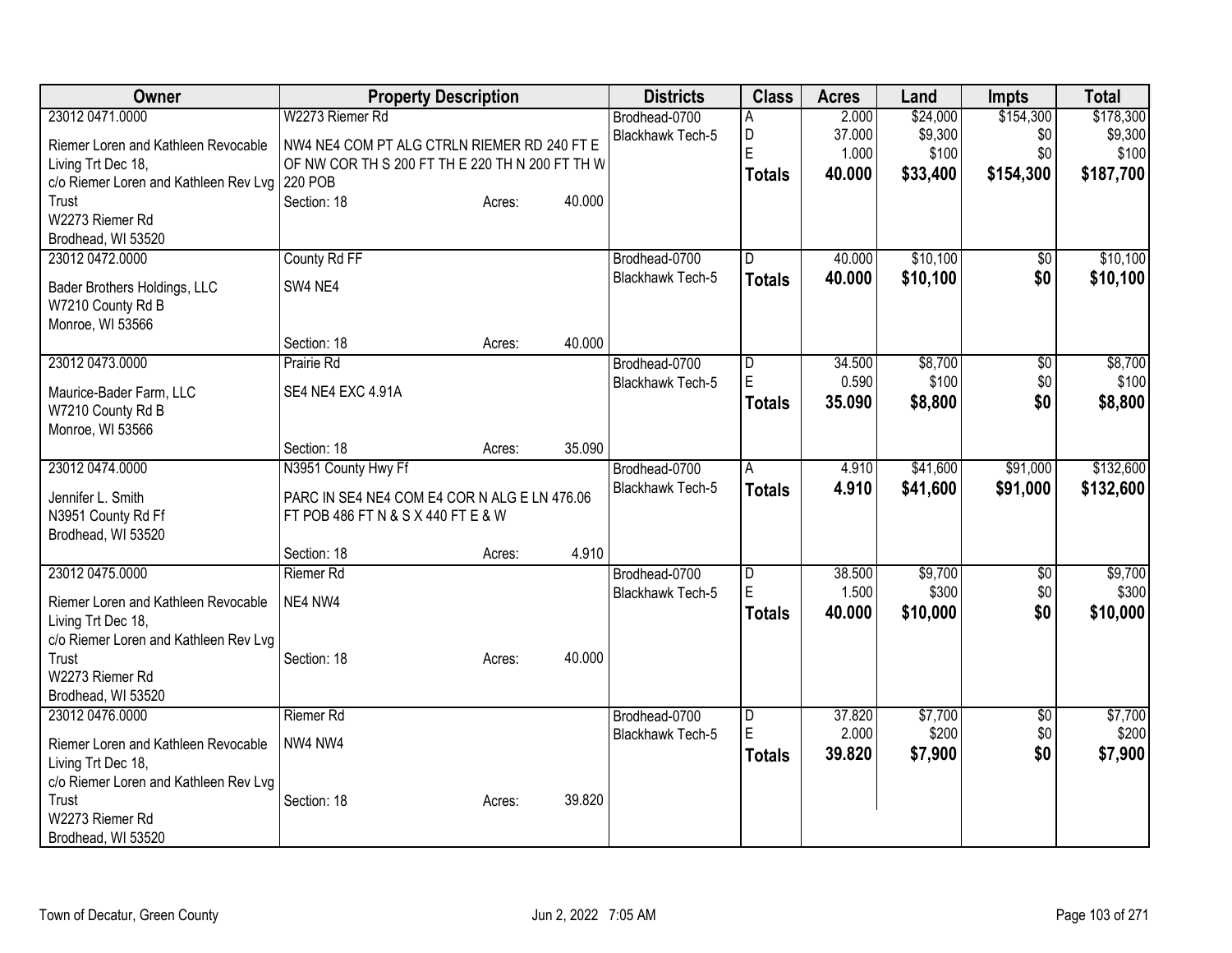| <b>Owner</b>                          | <b>Property Description</b>                       | <b>Districts</b>        | <b>Class</b>  | <b>Acres</b> | Land     | <b>Impts</b>    | <b>Total</b> |
|---------------------------------------|---------------------------------------------------|-------------------------|---------------|--------------|----------|-----------------|--------------|
| 23012 0477.0000                       | Decatur Sylvester Rd                              | Brodhead-0700           | D             | 38.700       | \$8,000  | $\overline{50}$ | \$8,000      |
| Riemer Loren and Kathleen Revocable   | SW4 NW4                                           | <b>Blackhawk Tech-5</b> | E             | 1.000        | \$100    | \$0             | \$100        |
| Living Trt Dec 18,                    |                                                   |                         | <b>Totals</b> | 39.700       | \$8,100  | \$0             | \$8,100      |
| c/o Riemer Loren and Kathleen Rev Lvg |                                                   |                         |               |              |          |                 |              |
| Trust                                 | 39.700<br>Section: 18<br>Acres:                   |                         |               |              |          |                 |              |
| W2273 Riemer Rd                       |                                                   |                         |               |              |          |                 |              |
| Brodhead, WI 53520                    |                                                   |                         |               |              |          |                 |              |
| 23012 0478.0000                       | Decatur Sylvester Rd                              | Brodhead-0700           | D             | 40.000       | \$8,100  | \$0             | \$8,100      |
| Riemer Loren and Kathleen Revocable   | SE4 NW4                                           | Blackhawk Tech-5        | <b>Totals</b> | 40.000       | \$8,100  | \$0             | \$8,100      |
| Living Trt Dec 18,                    |                                                   |                         |               |              |          |                 |              |
| c/o Riemer Loren and Kathleen Rev Lvg |                                                   |                         |               |              |          |                 |              |
| Trust                                 | 40.000<br>Section: 18<br>Acres:                   |                         |               |              |          |                 |              |
| W2273 Riemer Rd                       |                                                   |                         |               |              |          |                 |              |
| Brodhead, WI 53520                    |                                                   |                         |               |              |          |                 |              |
| 23012 0479.0000                       | Decatur Sylvester Rd                              | Brodhead-0700           | D.            | 40.000       | \$9,900  | $\overline{50}$ | \$9,900      |
| Thurow-Bader Farm, LLC                | NE4 SW4                                           | <b>Blackhawk Tech-5</b> | <b>Totals</b> | 40.000       | \$9,900  | \$0             | \$9,900      |
| W7210 County Rd B                     |                                                   |                         |               |              |          |                 |              |
| Monroe, WI 53566                      |                                                   |                         |               |              |          |                 |              |
|                                       | 40.000<br>Section: 18<br>Acres:                   |                         |               |              |          |                 |              |
| 23012 0480.0000                       | Decatur Sylvester Rd                              | Brodhead-0700           | D             | 31.470       | \$7,800  | \$0             | \$7,800      |
|                                       |                                                   | Blackhawk Tech-5        | E             | 1.000        | \$100    | \$0             | \$100        |
| Thurow-Bader Farm, LLC                | FR NW4 SW4, EXC 7.11A PCL LYG IN SW COR           |                         | <b>Totals</b> | 32.470       | \$7,900  | \$0             | \$7,900      |
| W7210 County Rd B                     |                                                   |                         |               |              |          |                 |              |
| Monroe, WI 53566                      | 32.470<br>Section: 18<br>Acres:                   |                         |               |              |          |                 |              |
| 23012 0480.1000                       | Decatur Sylvester Rd                              | Brodhead-0700           | D             | 3.500        | \$900    | \$0             | \$900        |
|                                       |                                                   | Blackhawk Tech-5        | E             | 3.610        | \$1,300  | \$0             | \$1,300      |
| David E. Schenk                       | PRT NW4 SW4 COM SW COR SD NW4 SW4 TH N 445        |                         | <b>Totals</b> | 7.110        | \$2,200  | \$0             | \$2,200      |
| Deborah S. Schenk                     | FT TH S81* E 819.31 FT TH S3*W 256.82 FT TH S24*E |                         |               |              |          |                 |              |
| N3731 Decatur-Sylvester Rd            | 75 FT M/L TH W 825 FT M/L (POS V9-P52)            |                         |               |              |          |                 |              |
| Monroe, WI 53566                      | 7.110<br>Section: 18<br>Acres:                    |                         |               |              |          |                 |              |
| 23012 0481.0000                       | N3742 Decatur Sylvester Rd                        | Brodhead-0700           | D             | 6.150        | \$1,600  | $\overline{50}$ | \$1,600      |
| James H. Siedschlag                   | PARC SW4 SW4, COM SW COR SD SEC TH S89*E          | <b>Blackhawk Tech-5</b> | G             | 2.160        | \$24,600 | \$170,000       | \$194,600    |
| Elizabeth J. Siedschlag               | 321.14FT POB TH N1*E 82.27FT TH N89*W 249.92FT    |                         | <b>Totals</b> | 8.310        | \$26,200 | \$170,000       | \$196,200    |
| N3742 Decatur Sylvester Rd            | TO CNTRLN DECATUR-SLYVESTER RD/CRV TO NE          |                         |               |              |          |                 |              |
| Monroe, WI 53566                      | 8.310<br>Section: 18<br>Acres:                    |                         |               |              |          |                 |              |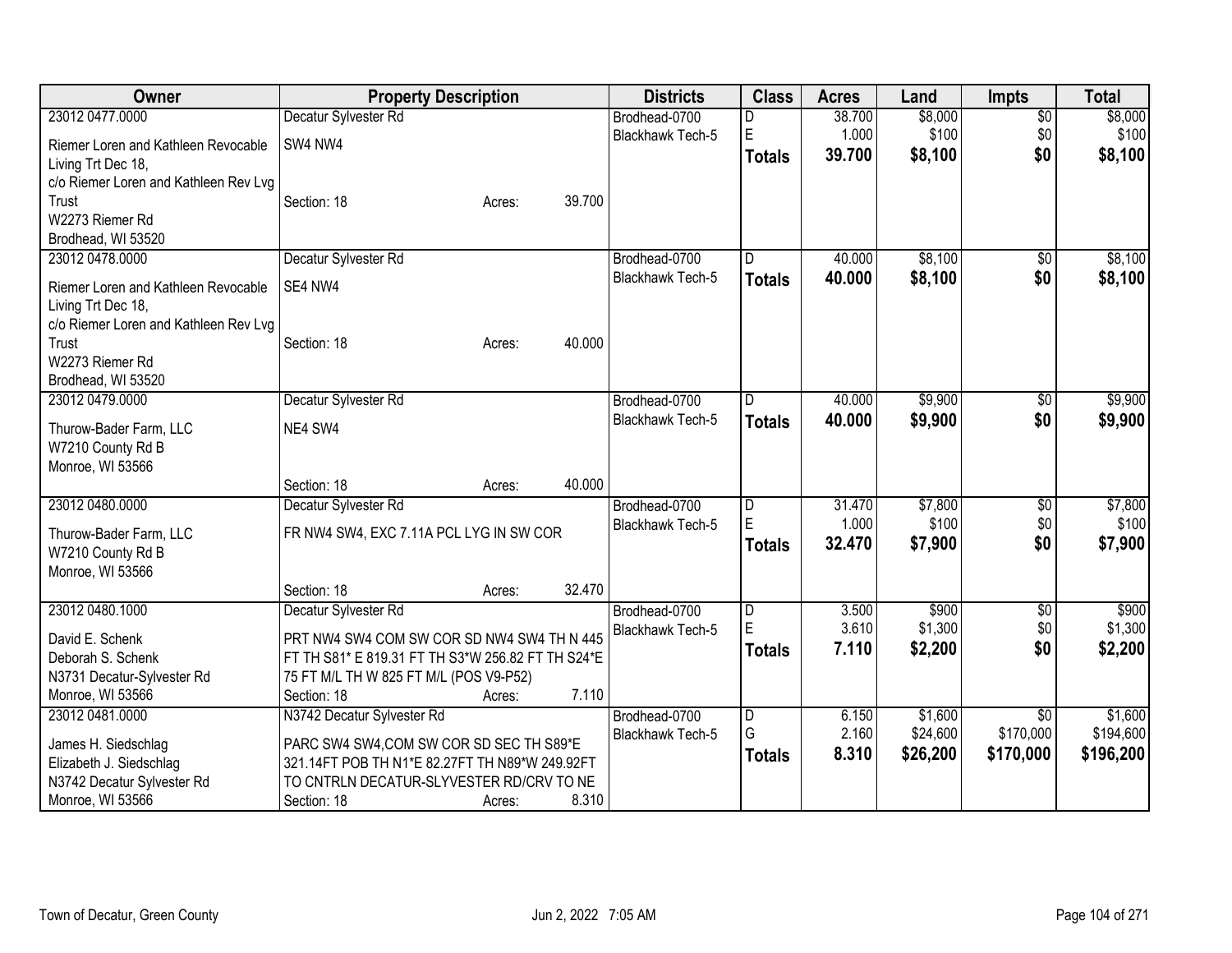| Owner                        |                                                | <b>Property Description</b> |        | <b>Districts</b>        | <b>Class</b>            | <b>Acres</b> | Land     | Impts           | <b>Total</b> |
|------------------------------|------------------------------------------------|-----------------------------|--------|-------------------------|-------------------------|--------------|----------|-----------------|--------------|
| 23012 0481.1000              | Decatur Sylvester Rd                           |                             |        | Brodhead-0700           | D                       | 3.600        | \$600    | $\overline{50}$ | \$600        |
| Thurow-Bader Farm, LLC       | PRT SW4 SW4, LYG NE CREEK & IN SW COR LYG      |                             |        | Blackhawk Tech-5        | <b>Totals</b>           | 3.600        | \$600    | \$0             | \$600        |
| W7210 County Rd B            | SWLY OF DEC-SYLV RD & EXC LD IN SW COR         |                             |        |                         |                         |              |          |                 |              |
| Monroe, WI 53566             |                                                |                             |        |                         |                         |              |          |                 |              |
|                              | Section: 18                                    | Acres:                      | 3.600  |                         |                         |              |          |                 |              |
| 23012 0481.1100              | Decatur Sylvester Rd                           |                             |        | Brodhead-0700           | $\overline{\mathsf{D}}$ | 24.820       | \$4,800  | $\overline{50}$ | \$4,800      |
| David E. Schenk              | PRT SW4 SW4 LYG SW CREEK, EXC 9.9AC PCL &      |                             |        | Blackhawk Tech-5        | E                       | 0.500        | \$100    | \$0             | \$100        |
| Deborah S. Schenk            | EXC CSM 3891 (POS V9-P52)                      |                             |        |                         | <b>Totals</b>           | 25.320       | \$4,900  | \$0             | \$4,900      |
| N3731 Decatur-Sylvester Rd   |                                                |                             |        |                         |                         |              |          |                 |              |
| Monroe, WI 53566             | Section: 18                                    | Acres:                      | 25.320 |                         |                         |              |          |                 |              |
| 23012 0481.2000              | N3738 Decatur Sylvester Rd                     |                             |        | Brodhead-0700           | A                       | 1.220        | \$17,800 | \$202,900       | \$220,700    |
| David E. Schenk              | CSM 3891 (V15-P116) LOT 1 PRT SW4 SW4 (FKA LOT |                             |        | Blackhawk Tech-5        | <b>Totals</b>           | 1.220        | \$17,800 | \$202,900       | \$220,700    |
| Deborah S. Schenk            | 1 CSM 3687)                                    |                             |        |                         |                         |              |          |                 |              |
| N3731 Decatur-Sylvester Rd   |                                                |                             |        |                         |                         |              |          |                 |              |
| Monroe, WI 53566             | Section: 18                                    | Acres:                      | 1.220  |                         |                         |              |          |                 |              |
| 23012 0482.0000              | Decatur Sylvester Rd                           |                             |        | Brodhead-0700           | D                       | 19.000       | \$4,000  | \$0             | \$4,000      |
| Thurow-Bader Farm, LLC       | SE4 SW4, EXC 18.76A PCL LYG S CREEK            |                             |        | <b>Blackhawk Tech-5</b> | E                       | 2.240        | \$800    | \$0             | \$800        |
| W7210 County Rd B            |                                                |                             |        |                         | <b>Totals</b>           | 21.240       | \$4,800  | \$0             | \$4,800      |
| Monroe, WI 53566             |                                                |                             |        |                         |                         |              |          |                 |              |
|                              | Section: 18                                    | Acres:                      | 21.240 |                         |                         |              |          |                 |              |
| 23012 0482.1000              | Decatur Sylvester Rd                           |                             |        | Brodhead-0700           | $\overline{\mathsf{D}}$ | 17.000       | \$3,400  | $\overline{50}$ | \$3,400      |
| David E. Schenk              | PRT SE4 SW4 LYG S CREEK (POS V9-P52)           |                             |        | Blackhawk Tech-5        | E                       | 1.760        | \$500    | \$0             | \$500        |
| Deborah S. Schenk            |                                                |                             |        |                         | <b>Totals</b>           | 18.760       | \$3,900  | \$0             | \$3,900      |
| N3731 Decatur-Sylvester Rd   |                                                |                             |        |                         |                         |              |          |                 |              |
| Monroe, WI 53566             | Section: 18                                    | Acres:                      | 18.760 |                         |                         |              |          |                 |              |
| 23012 0483.0000              | County Rd FF                                   |                             |        | Brodhead-0700           | D                       | 35.500       | \$8,400  | $\overline{50}$ | \$8,400      |
| Maurice-Bader Farm, LLC      | NE4 SE4                                        |                             |        | Blackhawk Tech-5        | E                       | 4.500        | \$1,400  | \$0             | \$1,400      |
| W7210 County Rd B            |                                                |                             |        |                         | <b>Totals</b>           | 40.000       | \$9,800  | \$0             | \$9,800      |
| Monroe, WI 53566             |                                                |                             |        |                         |                         |              |          |                 |              |
|                              | Section: 18                                    | Acres:                      | 40.000 |                         |                         |              |          |                 |              |
| 23012 0484.0000              | County Rd FF                                   |                             |        | Brodhead-0700           | $\overline{D}$          | 38,500       | \$9,600  | $\overline{50}$ | \$9,600      |
| Bader Brothers Holdings, LLC | NW4 SE4                                        |                             |        | Blackhawk Tech-5        | E                       | 1.500        | \$600    | \$0             | \$600        |
| W7210 County Rd B            |                                                |                             |        |                         | <b>Totals</b>           | 40.000       | \$10,200 | \$0             | \$10,200     |
| Monroe, WI 53566             |                                                |                             |        |                         |                         |              |          |                 |              |
|                              | Section: 18                                    | Acres:                      | 40.000 |                         |                         |              |          |                 |              |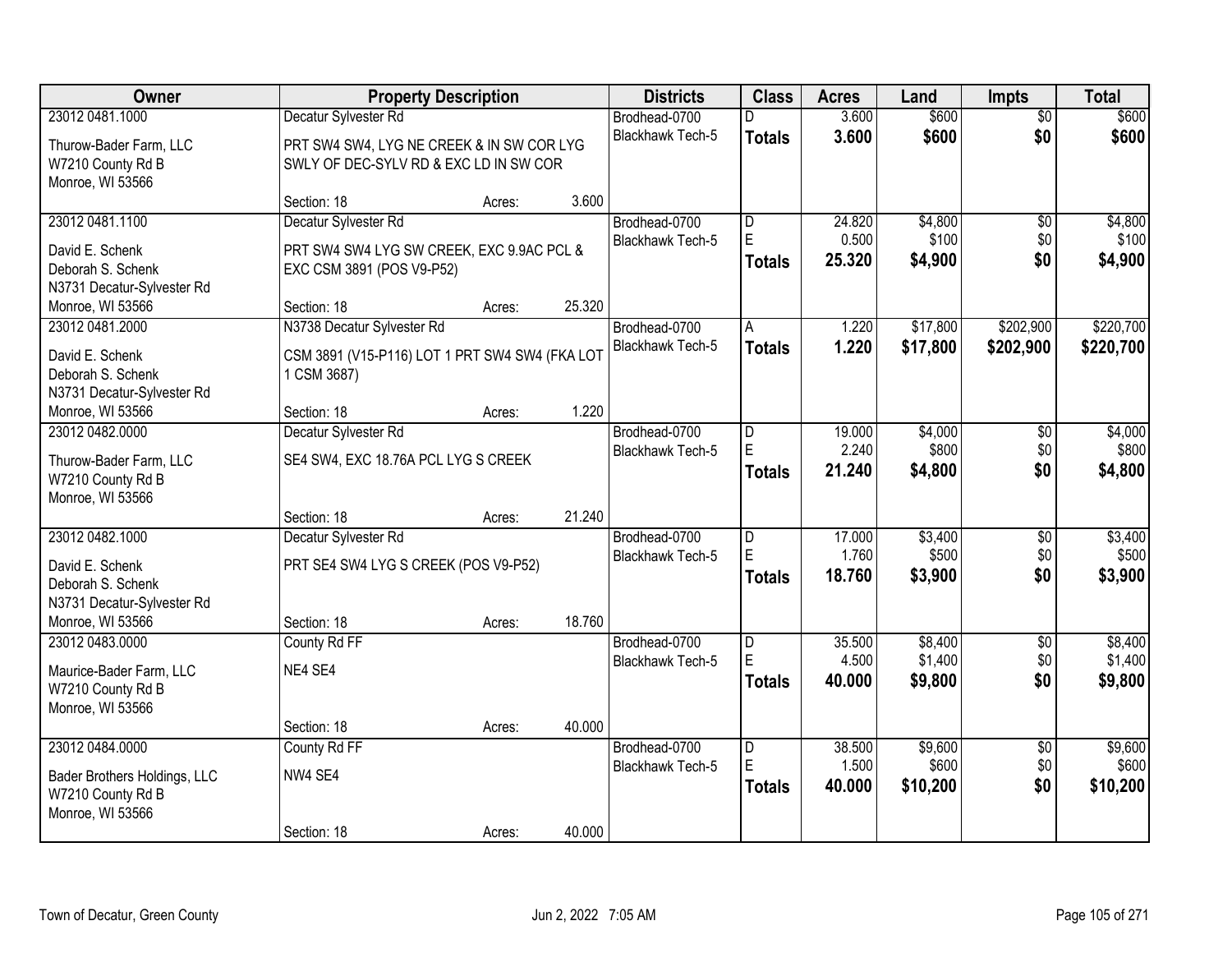| <b>Owner</b>                           |                                              | <b>Property Description</b> |        | <b>Districts</b>        | <b>Class</b>  | <b>Acres</b> | Land     | <b>Impts</b>    | <b>Total</b> |
|----------------------------------------|----------------------------------------------|-----------------------------|--------|-------------------------|---------------|--------------|----------|-----------------|--------------|
| 23012 0485.0000                        | <b>Prairie Rd</b>                            |                             |        | Brodhead-0700           |               | 37.500       | \$9,400  | $\overline{50}$ | \$9,400      |
| Bader Brothers Holdings, LLC           | SW4 SE4                                      |                             |        | <b>Blackhawk Tech-5</b> | E             | 2.500        | \$900    | \$0             | \$900        |
| W7210 County Rd B                      |                                              |                             |        |                         | Totals        | 40.000       | \$10,300 | \$0             | \$10,300     |
| Monroe, WI 53566                       |                                              |                             |        |                         |               |              |          |                 |              |
|                                        | Section: 18                                  | Acres:                      | 40.000 |                         |               |              |          |                 |              |
| 23012 0486.0100                        | N3733 Prairie Rd                             |                             |        | Brodhead-0700           | A             | 2.460        | \$27,700 | \$125,500       | \$153,200    |
| Tiffany J. Thompson                    | CSM 4769 (V21-P41) LOT 1 BNG PRT SE4 SE4     |                             |        | Blackhawk Tech-5        | $\mathsf{D}$  | 2.940        | \$500    | \$0             | \$500        |
| Charles J. Massart                     |                                              |                             |        |                         | <b>Totals</b> | 5.400        | \$28,200 | \$125,500       | \$153,700    |
| N3733 Prairie Rd                       |                                              |                             |        |                         |               |              |          |                 |              |
| Brodhead, WI 53520                     | Section: 18                                  | Acres:                      | 5.400  |                         |               |              |          |                 |              |
| 23012 0486.0200                        | Prairie Rd                                   |                             |        | Brodhead-0700           | l D           | 29.060       | \$6,400  | \$0             | \$6,400      |
| David E. Schenk                        | CSM 2104 (V7 P46) LOT 1 BNG PRT SE4 SE4, EXC |                             |        | <b>Blackhawk Tech-5</b> | $\mathsf E$   | 1.000        | \$100    | \$0             | \$100        |
| Deborah S. Schenk                      | LOT 1 CSM 4769                               |                             |        |                         | <b>Totals</b> | 30.060       | \$6,500  | \$0             | \$6,500      |
| N3731 Decatur-Sylvester Rd             |                                              |                             |        |                         |               |              |          |                 |              |
| Monroe, WI 53566                       | Section: 18                                  | Acres:                      | 30.060 |                         |               |              |          |                 |              |
| 23012 0486.1000                        | <b>Prairie Rd</b>                            |                             |        | Brodhead-0700           | D             | 4.540        | \$1,100  | \$0             | \$1,100      |
| Bader Brothers Holdings, LLC           | SE4 SE4 EXC LOT 1 CSM 2104 (V7 P46)          |                             |        | Blackhawk Tech-5        | <b>Totals</b> | 4.540        | \$1,100  | \$0             | \$1,100      |
| W7210 County Rd B                      |                                              |                             |        |                         |               |              |          |                 |              |
| Monroe, WI 53566                       |                                              |                             |        |                         |               |              |          |                 |              |
|                                        | Section: 18                                  | Acres:                      | 4.540  |                         |               |              |          |                 |              |
| 23012 0487.0000                        | Prairie Rd                                   |                             |        | Brodhead-0700           | D             | 39.000       | \$9,700  | \$0             | \$9,700      |
| Gehringer Frederick O and Alice M      | NE4 NE4                                      |                             |        | Blackhawk Tech-5        | E             | 1.000        | \$100    | \$0             | \$100        |
| Family Trust 11/4/10                   |                                              |                             |        |                         | <b>Totals</b> | 40.000       | \$9,800  | \$0             | \$9,800      |
| c/o Gehringer Frederick & Alice Family |                                              |                             |        |                         |               |              |          |                 |              |
| Trust                                  | Section: 19                                  | Acres:                      | 40.000 |                         |               |              |          |                 |              |
| 7070 Sorghum Ln                        |                                              |                             |        |                         |               |              |          |                 |              |
| Cherry Valley, IL 61016                |                                              |                             |        |                         |               |              |          |                 |              |
| 23012 0488,0000                        | Prairie Rd                                   |                             |        | Juda-2737               | 5M            | 11.500       | \$13,800 | $\sqrt{6}$      | \$13,800     |
| Carson John and Nita Revocable Trust   | CSM 2105 (V7-P47) PRT LOT 1 BNG PRT NW4 NE4  |                             |        | <b>Blackhawk Tech-5</b> | D             | 7.840        | \$1,200  | \$0             | \$1,200      |
| Dtd Jan 9, 2018                        |                                              |                             |        |                         | <b>Totals</b> | 19.340       | \$15,000 | \$0             | \$15,000     |
| c/o Carson John and Nita Rev Trust     |                                              |                             |        |                         |               |              |          |                 |              |
| 2630 18th Ave                          | Section: 19                                  | Acres:                      | 19.340 |                         |               |              |          |                 |              |
| Monroe, WI 53566                       |                                              |                             |        |                         |               |              |          |                 |              |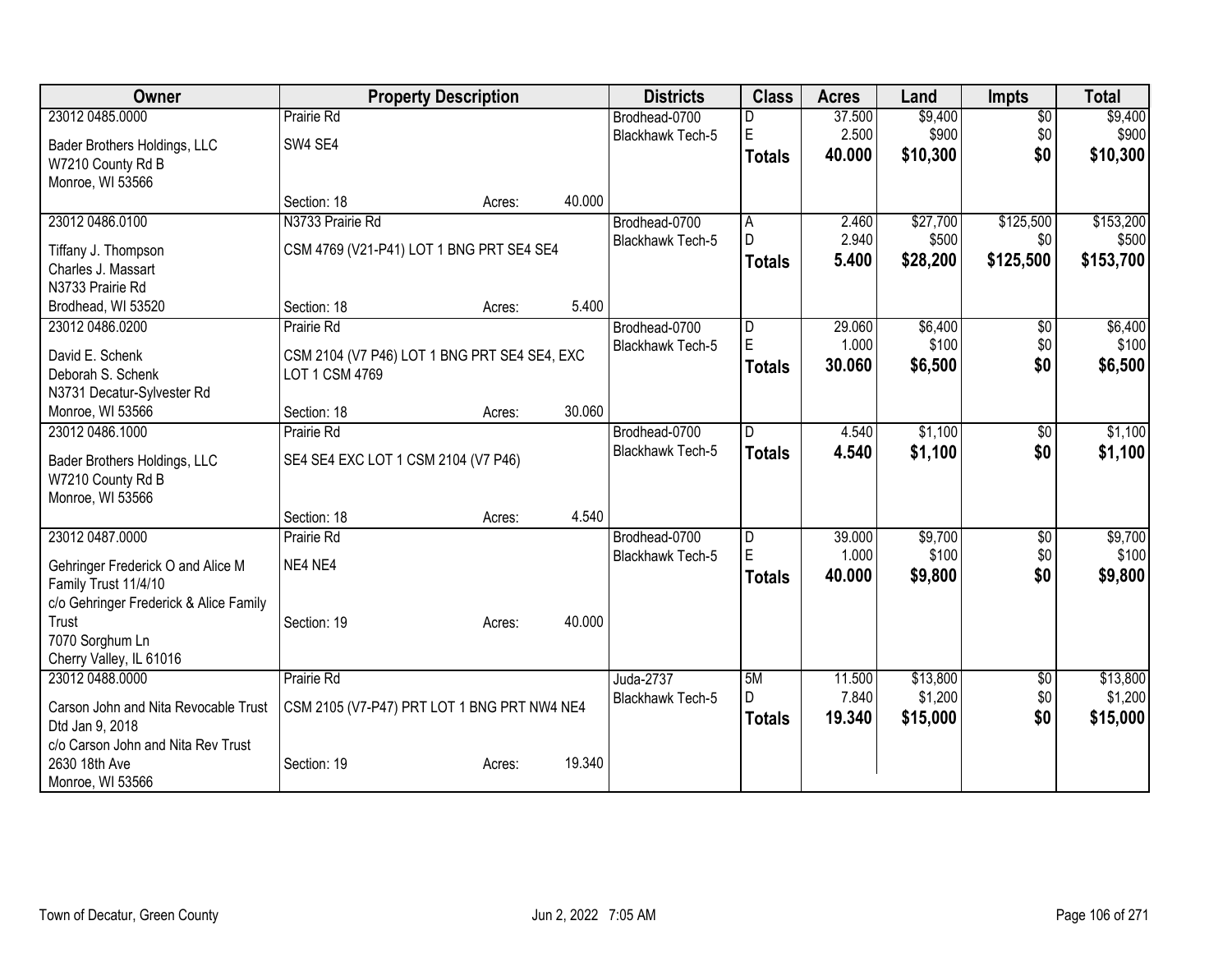| Owner                                | <b>Property Description</b>                     |        |        | <b>Districts</b>        | <b>Class</b>   | <b>Acres</b> | Land     | <b>Impts</b>    | <b>Total</b> |
|--------------------------------------|-------------------------------------------------|--------|--------|-------------------------|----------------|--------------|----------|-----------------|--------------|
| 23012 0488.1000                      | Prairie Rd                                      |        |        | Juda-2737               | D              | 20.000       | \$4,400  | $\overline{50}$ | \$4,400      |
| Bader Brothers Holdings, LLC         | NW4 NE4 EXC PRT LOT 1 CSM 2105 (V7 P47)         |        |        | Blackhawk Tech-5        | $\mathsf E$    | 0.660        | \$100    | \$0             | \$100        |
| W7210 County Rd B                    |                                                 |        |        |                         | <b>Totals</b>  | 20.660       | \$4,500  | \$0             | \$4,500      |
| Monroe, WI 53566                     |                                                 |        |        |                         |                |              |          |                 |              |
|                                      | Section: 19                                     | Acres: | 20.660 |                         |                |              |          |                 |              |
| 23012 0489.0000                      | County Rd SS                                    |        |        | Juda-2737               | 5M             | 11.000       | \$14,900 | $\overline{50}$ | \$14,900     |
| Carson John and Nita Revocable Trust | CSM 2105 (V7-P47) PRT LOT 1 BNG SW4 NE4         |        |        | Blackhawk Tech-5        | D              | 28.000       | \$6,000  | \$0             | \$6,000      |
| Dtd Jan 9, 2018                      |                                                 |        |        |                         | $\overline{E}$ | 1.000        | \$100    | \$0             | \$100        |
| c/o Carson John and Nita Rev Trust   |                                                 |        |        |                         | Totals         | 40.000       | \$21,000 | \$0             | \$21,000     |
| 2630 18th Ave                        | Section: 19                                     | Acres: | 40.000 |                         |                |              |          |                 |              |
| Monroe, WI 53566                     |                                                 |        |        |                         |                |              |          |                 |              |
| 23012 0490.0000                      | Prairie Rd                                      |        |        | Brodhead-0700           | D              | 32.140       | \$5,600  | \$0             | \$5,600      |
| Riese Carole B Revocable Trust       | SE4 NE4 EXC CSM 4915 (V22-P106) LOT 1           |        |        | Blackhawk Tech-5        | E              | 7.110        | \$2,000  | \$0             | \$2,000      |
| 901 Alpine St                        |                                                 |        |        |                         | <b>Totals</b>  | 39.250       | \$7,600  | \$0             | \$7,600      |
| Brodhead, WI 53520                   |                                                 |        |        |                         |                |              |          |                 |              |
|                                      | Section: 19                                     | Acres: | 39.250 |                         |                |              |          |                 |              |
| 23012 0491.0000                      | N3503 Prairie Rd                                |        |        | Brodhead-0700           | A              | 0.750        | \$12,500 | \$53,700        | \$66,200     |
|                                      |                                                 |        |        | Blackhawk Tech-5        | <b>Totals</b>  | 0.750        | \$12,500 | \$53,700        | \$66,200     |
| Elizabeth E. Clemons                 | CSM 4915 (V22-P106) LOT 1 BNG PRT SE4 NE4       |        |        |                         |                |              |          |                 |              |
| Gary J. Dunlavey<br>N3503 Prairie Rd |                                                 |        |        |                         |                |              |          |                 |              |
| Brodhead, WI 53520                   | Section: 19                                     | Acres: | 0.750  |                         |                |              |          |                 |              |
| 23012 0492.0000                      | Decatur Sylvester Rd                            |        |        | Juda-2737               | 5M             | 6.270        | \$7,500  | \$0             | \$7,500      |
|                                      |                                                 |        |        | <b>Blackhawk Tech-5</b> | D.             | 30.500       | \$4,600  | \$0             | \$4,600      |
| Thurow-Bader Farm, LLC               | NE4 NW4, EXC 3.23A PCL IN NE COR                |        |        |                         | <b>Totals</b>  | 36.770       | \$12,100 | \$0             | \$12,100     |
| W7210 County Rd B                    |                                                 |        |        |                         |                |              |          |                 |              |
| Monroe, WI 53566                     |                                                 |        |        |                         |                |              |          |                 |              |
|                                      | Section: 19                                     | Acres: | 36.770 |                         |                |              |          |                 |              |
| 23012 0492.1000                      | Decatur Sylvester Rd                            |        |        | Brodhead-0700           | D.             | 3.230        | \$500    | $\overline{50}$ | \$500        |
| David E. Schenk                      | PRT NE4 NW4, COM NE COR SD NE4 NW4, TH S0*W     |        |        | <b>Blackhawk Tech-5</b> | <b>Totals</b>  | 3.230        | \$500    | \$0             | \$500        |
| Deborah S. Schenk                    | 342.08 FT TH N68*W 372.56 FT TH N65*W 401.83 FT |        |        |                         |                |              |          |                 |              |
| N3731 Decatur-Sylvester Rd           | TH N73*W 134.37 FT TH E 825 FT M/L POB (POS     |        |        |                         |                |              |          |                 |              |
| Monroe, WI 53566                     | Section: 19                                     | Acres: | 3.230  |                         |                |              |          |                 |              |
| 23012 0493.0000                      | Decatur Sylvester Rd                            |        |        | Juda-2737               | 5M             | 5.750        | \$7,800  | $\overline{50}$ | \$7,800      |
| Thurow-Bader Farm, LLC               | FR NW4 NW4 & PRT SW4 SW4 SEC 18, EXC PCLS       |        |        | Blackhawk Tech-5        | D              | 31.850       | \$5,600  | \$0             | \$5,600      |
| W7210 County Rd B                    | LYG W RD IN NW COR NW4 NW4                      |        |        |                         | E              | 1.000        | \$100    | \$0             | \$100        |
| Monroe, WI 53566                     |                                                 |        |        |                         | Totals         | 38.600       | \$13,500 | \$0             | \$13,500     |
|                                      | Section: 19                                     | Acres: | 38.600 |                         |                |              |          |                 |              |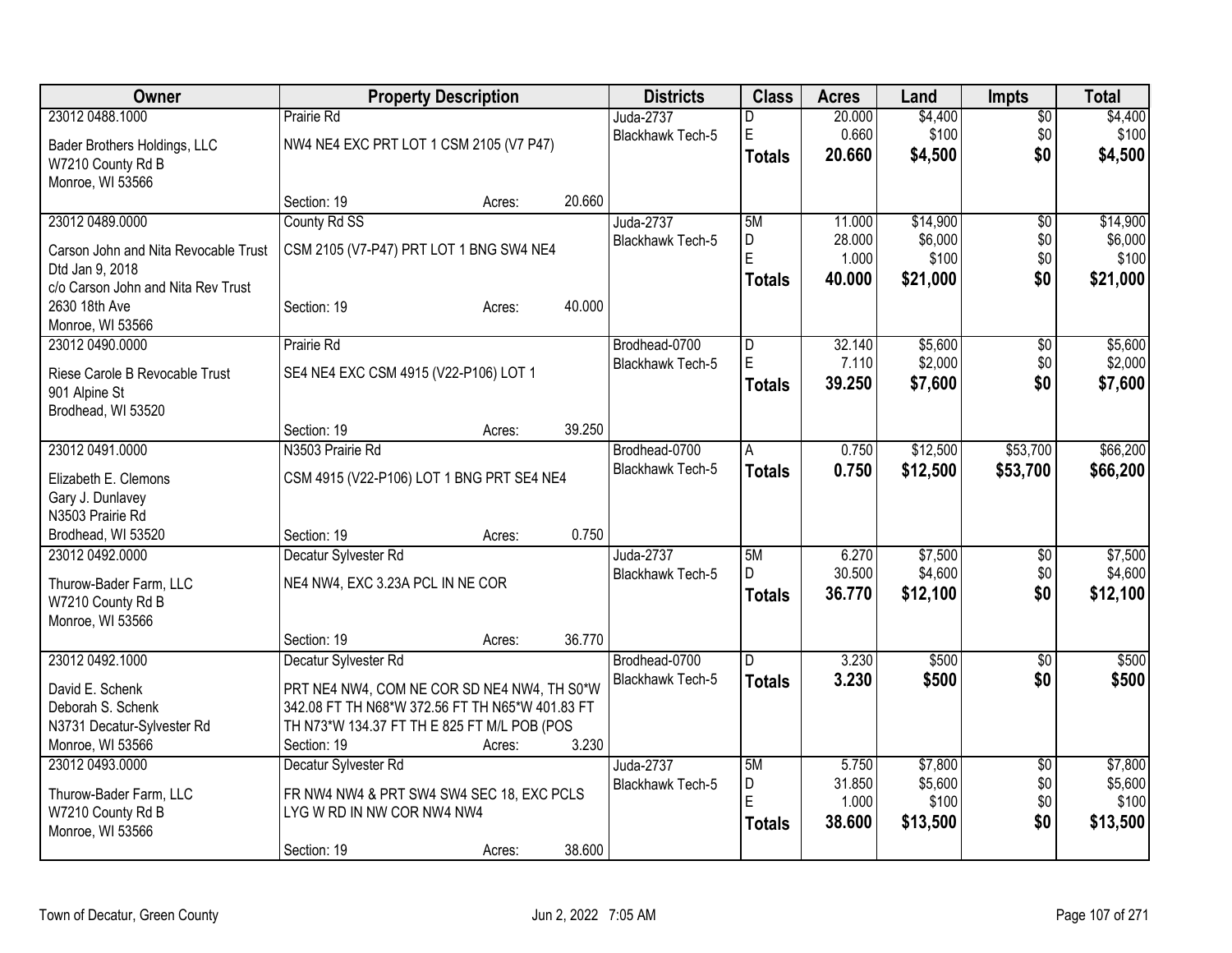| <b>Owner</b>               | <b>Property Description</b>                    |        |        | <b>Districts</b>        | <b>Class</b>            | <b>Acres</b> | Land    | <b>Impts</b>    | <b>Total</b> |
|----------------------------|------------------------------------------------|--------|--------|-------------------------|-------------------------|--------------|---------|-----------------|--------------|
| 23012 0493.1000            |                                                |        |        | Juda-2737               |                         | 0.400        | \$100   | $\overline{50}$ | \$100        |
| John W. Williams           | COM NW COR SD SEC TH S0*W ALG TOWN LN 262.2    |        |        | Blackhawk Tech-5        | <b>Totals</b>           | 0.400        | \$100   | \$0             | \$100        |
| Julie A. Williams          | FT TO POB TH N89*E 87.4 FT TO CLN RD THE S37*W |        |        |                         |                         |              |         |                 |              |
| N3635 Decatur Sylvester Rd | 91.67 FT TH SWLY ALG CURVE 91.72 FT TH S32*W   |        |        |                         |                         |              |         |                 |              |
| Monroe, WI 53566           | Section: 19                                    | Acres: | 0.400  |                         |                         |              |         |                 |              |
| 23012 0493.2000            | Decatur Sylvester Rd                           |        |        | Juda-2737               | $\overline{\mathsf{D}}$ | 1.050        | \$300   | $\overline{50}$ | \$300        |
|                            |                                                |        |        | <b>Blackhawk Tech-5</b> | E.                      | 0.250        | \$100   | \$0             | \$100        |
| David E. Schenk            | PRT NW4 NW4 SEC 19 & SW4 SW4 SEC 18 LYG W      |        |        |                         | <b>Totals</b>           | 1.300        | \$400   | \$0             | \$400        |
| Deborah S. Schenk          | DEC-SYLV RD (PRT POS V10-P95) (SEE T-SYLV PCL  |        |        |                         |                         |              |         |                 |              |
| N3731 Decatur-Sylvester Rd | 257.0 FOR REST OF POS)                         |        |        |                         |                         |              |         |                 |              |
| Monroe, WI 53566           | Section: 19                                    | Acres: | 1.300  |                         |                         |              |         |                 |              |
| 23012 0494.0000            | Decatur Sylvester Rd                           |        |        | <b>Juda-2737</b>        | D<br>E.                 | 22.520       | \$5,600 | $\overline{50}$ | \$5,600      |
| Thurow-Bader Farm, LLC     | FR SW4 NW4, EXC PRT LOT 1 CSM 3716             |        |        | Blackhawk Tech-5        |                         | 1.000        | \$100   | \$0             | \$100        |
| W7210 County Rd B          |                                                |        |        |                         | <b>Totals</b>           | 23.520       | \$5,700 | \$0             | \$5,700      |
| Monroe, WI 53566           |                                                |        |        |                         |                         |              |         |                 |              |
|                            | Section: 19                                    | Acres: | 23.520 |                         |                         |              |         |                 |              |
| 23012 0494.1000            | Decatur Sylvester Rd                           |        |        | <b>Juda-2737</b>        | D                       | 31.000       | \$6,700 | \$0             | \$6,700      |
|                            |                                                |        |        | Blackhawk Tech-5        | E                       | 0.650        | \$100   | \$0             | \$100        |
| Gough Family Acres, LLC    | CSM 3716 (V14-P136) LOT 1 BNG PRT SW4 NW4 -    |        |        |                         | <b>Totals</b>           | 31.650       | \$6,800 | \$0             | \$6,800      |
| W2708 County Rd Ss         | 15.80A & PRT SE4 NW4 - 15.85A                  |        |        |                         |                         |              |         |                 |              |
| Monroe, WI 53566           |                                                |        | 31.650 |                         |                         |              |         |                 |              |
| 23012 0495.0000            | Section: 19                                    | Acres: |        |                         | $\overline{D}$          | 24.150       | \$4,500 | $\overline{50}$ | \$4,500      |
|                            | County Rd SS                                   |        |        | Juda-2737               |                         |              |         |                 |              |
| Thurow-Bader Farm, LLC     | SE4 NW4, EXC LOT 1 CSM 3716                    |        |        | <b>Blackhawk Tech-5</b> | <b>Totals</b>           | 24.150       | \$4,500 | \$0             | \$4,500      |
| W7210 County Rd B          |                                                |        |        |                         |                         |              |         |                 |              |
| Monroe, WI 53566           |                                                |        |        |                         |                         |              |         |                 |              |
|                            | Section: 19                                    | Acres: | 24.150 |                         |                         |              |         |                 |              |
| 23012 0496,0000            | County Rd SS                                   |        |        | Juda-2737               | D                       | 39.000       | \$9,300 | $\sqrt{$0}$     | \$9,300      |
| Thurow-Bader Farm, LLC     | NE4 SW4                                        |        |        | Blackhawk Tech-5        | E                       | 1.000        | \$100   | \$0             | \$100        |
| W7210 County Rd B          |                                                |        |        | <b>Green County</b>     | <b>Totals</b>           | 40.000       | \$9,400 | \$0             | \$9,400      |
| Monroe, WI 53566           |                                                |        |        | Decatur Drain           |                         |              |         |                 |              |
|                            | Section: 19                                    | Acres: | 40.000 |                         |                         |              |         |                 |              |
| 23012 0497.0000            | County Rd SS                                   |        |        | Juda-2737               | $\overline{D}$          | 26.670       | \$6,600 | $\overline{30}$ | \$6,600      |
|                            |                                                |        |        | Blackhawk Tech-5        | E                       | 3.500        | \$800   | \$0             | \$800        |
| Thurow-Bader Farm, LLC     | NW4 SW4 EXC 9.1A                               |        |        | <b>Green County</b>     |                         | 30.170       |         | \$0             |              |
| W7210 County Rd B          |                                                |        |        | Decatur Drain           | <b>Totals</b>           |              | \$7,400 |                 | \$7,400      |
| Monroe, WI 53566           |                                                |        |        |                         |                         |              |         |                 |              |
|                            | Section: 19                                    | Acres: | 30.170 |                         |                         |              |         |                 |              |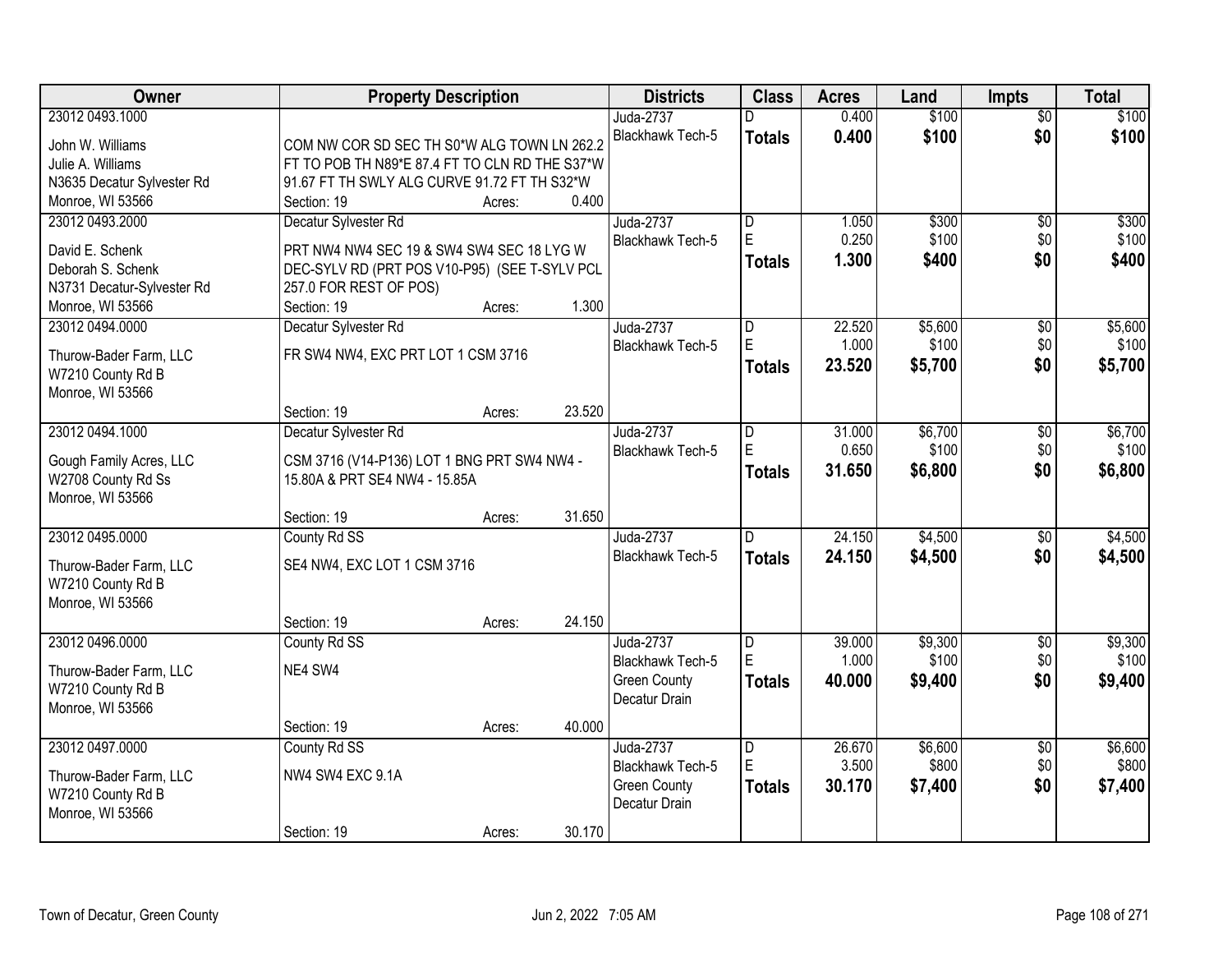| Owner                                                                                             | <b>Property Description</b>                                                                          |                         |        | <b>Districts</b>                                                             | <b>Class</b>                                  | <b>Acres</b>              | Land                        | <b>Impts</b>                  | <b>Total</b>                |
|---------------------------------------------------------------------------------------------------|------------------------------------------------------------------------------------------------------|-------------------------|--------|------------------------------------------------------------------------------|-----------------------------------------------|---------------------------|-----------------------------|-------------------------------|-----------------------------|
| 23012 0498.0000<br>Mary D. Allen<br>700 8th Ave Unit 729<br>Monroe, WI 53566                      | County Rd SS<br>PRT NW4 SW4 COM SW COR N 462 FT E 462 FT SEL<br>TO PT 1254 FT E OF POB W 1254 TO POB |                         |        | Juda-2737<br>Blackhawk Tech-5<br><b>Green County</b><br>Decatur Drain        | E<br><b>Totals</b>                            | 8.000<br>1.100<br>9.100   | \$2,000<br>\$400<br>\$2,400 | $\overline{50}$<br>\$0<br>\$0 | \$2,000<br>\$400<br>\$2,400 |
|                                                                                                   | Section: 19                                                                                          | Acres:                  | 9.100  |                                                                              |                                               |                           |                             |                               |                             |
| 23012 0499.0000<br>Mary D. Allen<br>700 8th Ave Unit 729<br>Monroe, WI 53566                      | County Rd SS<br>ALL PRT SW4 SW4 LYG W OF CTR OF CREEK                                                |                         |        | Juda-2737<br><b>Blackhawk Tech-5</b><br><b>Green County</b><br>Decatur Drain | $\overline{D}$<br><b>Totals</b>               | 38.220<br>38.220          | \$9,000<br>\$9,000          | $\overline{50}$<br>\$0        | \$9,000<br>\$9,000          |
|                                                                                                   | Section: 19                                                                                          | Acres:                  | 38.220 |                                                                              |                                               |                           |                             |                               |                             |
| 23012 0499.1000<br>Joseph D. Schwarzenberger IV<br>W3894 State Road 11 and 81<br>Monroe, WI 53566 | ALL PRT SW4 SW4 LYG E OF CTR CREEK                                                                   |                         |        | <b>Juda-2737</b><br>Blackhawk Tech-5<br><b>Green County</b><br>Decatur Drain | E.<br><b>Totals</b>                           | 1.000<br>1.000            | \$200<br>\$200              | $\overline{50}$<br>\$0        | \$200<br>\$200              |
|                                                                                                   | Section: 19                                                                                          | Acres:                  | 1.000  |                                                                              |                                               |                           |                             |                               |                             |
| 23012 0500.0000<br>Thurow-Bader Farm, LLC<br>W7210 County Rd B<br>Monroe, WI 53566                | County Rd SS<br>N 25A SE4 SW4                                                                        |                         |        | Juda-2737<br>Blackhawk Tech-5<br><b>Green County</b><br>Decatur Drain        | D<br>E<br><b>Totals</b>                       | 24.000<br>1.000<br>25.000 | \$5,600<br>\$400<br>\$6,000 | \$0<br>\$0<br>\$0             | \$5,600<br>\$400<br>\$6,000 |
|                                                                                                   | Section: 19                                                                                          | Acres:                  | 25.000 |                                                                              |                                               |                           |                             |                               |                             |
| 23012 0501.0000<br>Joseph D. Schwarzenberger IV<br>W3894 State Road 11 and 81<br>Monroe, WI 53566 | Greenbush Rd<br>S 15A SE4 SW4                                                                        |                         |        | Juda-2737<br><b>Blackhawk Tech-5</b><br><b>Green County</b><br>Decatur Drain | $\overline{D}$<br><b>Totals</b>               | 15,000<br>15.000          | \$3,800<br>\$3,800          | \$0<br>\$0                    | \$3,800<br>\$3,800          |
|                                                                                                   | Section: 19                                                                                          | Acres:                  | 15.000 |                                                                              |                                               |                           |                             |                               |                             |
| 23012 0502.0000<br>Rodney L. Allen<br>Lisa A. Allen<br>W2771 Greenbush Rd                         | County Rd SS<br>E1/2 NE4 SE4 EXC 1A (PRT POS V4-P2)                                                  |                         |        | <b>Juda-2737</b><br>Blackhawk Tech-5                                         | $\overline{\mathsf{D}}$<br>E<br><b>Totals</b> | 18.000<br>1.000<br>19.000 | \$4,300<br>\$100<br>\$4,400 | $\overline{60}$<br>\$0<br>\$0 | \$4,300<br>\$100<br>\$4,400 |
| Juda, WI 53550                                                                                    | Section: 19                                                                                          | Acres:                  | 19.000 |                                                                              |                                               |                           |                             |                               |                             |
| 23012 0503.0000<br><b>Decatur Community Hall</b>                                                  | SECTION 19 COM NE COR NE4 SE4 W 266 FT S 165<br>FT E 266 FT N 165 FT POB 1A<br>Section: 19           | <b>EXEMPT</b><br>Acres: | 1.000  | <b>Juda-2737</b><br><b>Blackhawk Tech-5</b>                                  | $\overline{X4}$<br><b>Totals</b>              | 1.000<br>1.000            | $\overline{50}$<br>\$0      | $\overline{50}$<br>\$0        | $\overline{50}$<br>\$0      |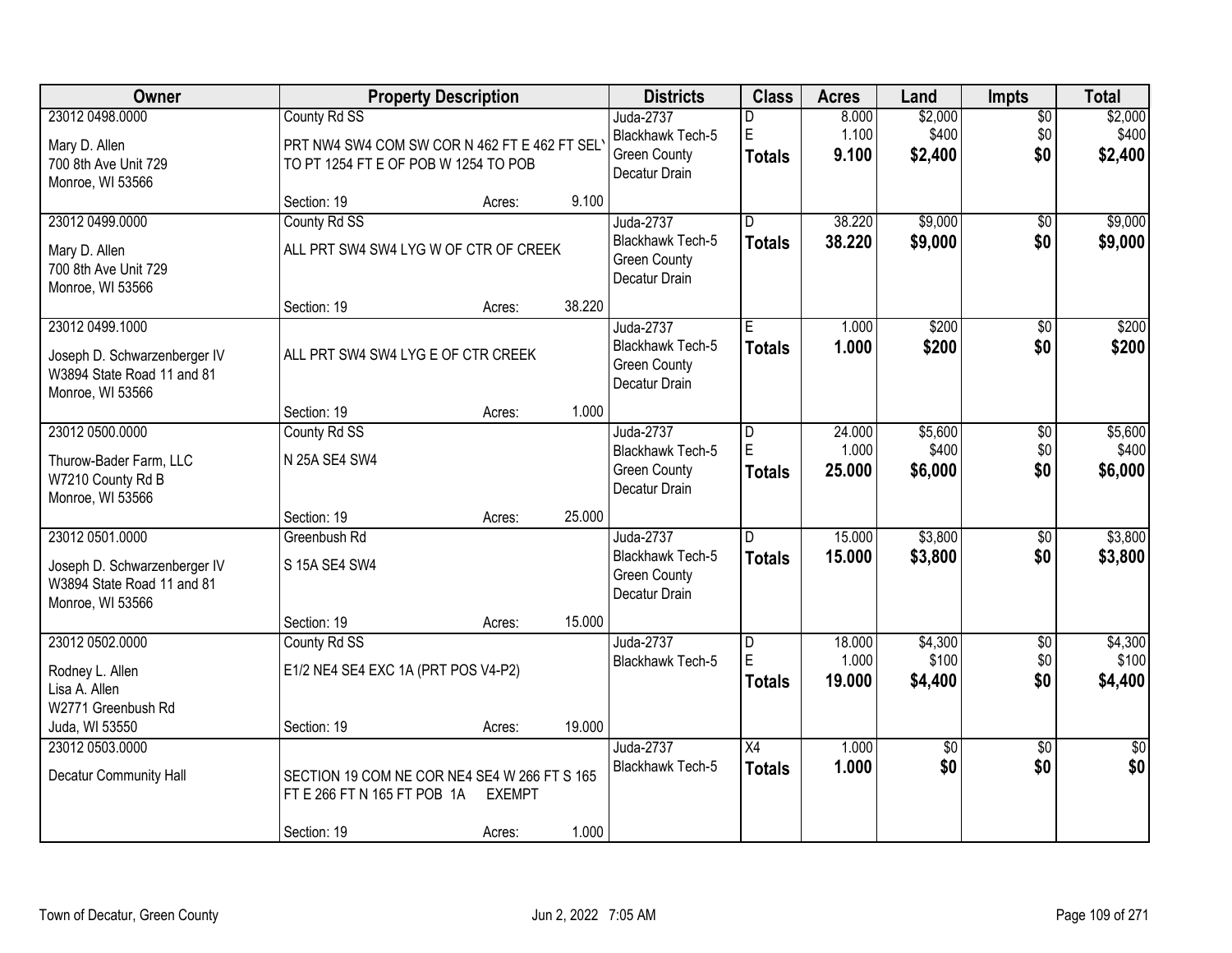| Owner                                       |                                                | <b>Property Description</b> |        | <b>Districts</b>                     | <b>Class</b>            | <b>Acres</b>    | Land             | <b>Impts</b>    | Total            |
|---------------------------------------------|------------------------------------------------|-----------------------------|--------|--------------------------------------|-------------------------|-----------------|------------------|-----------------|------------------|
| 23012 0504.0000                             | County Rd SS                                   |                             |        | Juda-2737                            | D                       | 19.500          | \$4,900          | $\overline{50}$ | \$4,900          |
| Thurow-Bader Farm, LLC                      | <b>W1/2 NE4 SE4</b>                            |                             |        | <b>Blackhawk Tech-5</b>              | E                       | 0.500           | \$100            | \$0             | \$100            |
| W7210 County Rd B                           |                                                |                             |        |                                      | <b>Totals</b>           | 20,000          | \$5,000          | \$0             | \$5,000          |
| Monroe, WI 53566                            |                                                |                             |        |                                      |                         |                 |                  |                 |                  |
|                                             | Section: 19                                    | Acres:                      | 20.000 |                                      |                         |                 |                  |                 |                  |
| 23012 0505.0000                             | County Rd SS                                   |                             |        | Juda-2737                            | $\overline{\mathsf{D}}$ | 39.000          | \$9,500          | \$0             | \$9,500          |
| Thurow-Bader Farm, LLC                      | NW4 SE4                                        |                             |        | <b>Blackhawk Tech-5</b>              | E                       | 1.000           | \$100            | \$0             | \$100            |
| W7210 County Rd B                           |                                                |                             |        |                                      | <b>Totals</b>           | 40.000          | \$9,600          | \$0             | \$9,600          |
| Monroe, WI 53566                            |                                                |                             |        |                                      |                         |                 |                  |                 |                  |
|                                             | Section: 19                                    | Acres:                      | 40.000 |                                      |                         |                 |                  |                 |                  |
| 23012 0506.0000                             | Greenbush Rd                                   |                             |        | <b>Juda-2737</b><br>Blackhawk Tech-5 | D<br>E                  | 32.500<br>0.570 | \$8,100<br>\$100 | \$0<br>\$0      | \$8,100<br>\$100 |
| Thurow-Bader Farm, LLC                      | SW4 SE4 EXC 6.93A PRT CSM 942                  |                             |        |                                      | <b>Totals</b>           | 33.070          | \$8,200          | \$0             | \$8,200          |
| W7210 County Rd B                           |                                                |                             |        |                                      |                         |                 |                  |                 |                  |
| Monroe, WI 53566                            |                                                |                             |        |                                      |                         |                 |                  |                 |                  |
| 23012 0506.1000                             | Section: 19<br>W2176 Greenbush Rd              | Acres:                      | 33.070 | Juda-2737                            | $\overline{\mathsf{D}}$ | 9.500           | \$2,000          | $\overline{30}$ | \$2,000          |
|                                             |                                                |                             |        | Blackhawk Tech-5                     | G                       | 5.500           | \$38,000         | \$206,600       | \$244,600        |
| Ahrens Richard A and Linda R                | CSM 4186 (V16-P282) LOT 1 BNG PRT SW4 & SE4 OF |                             |        |                                      | <b>Totals</b>           | 15.000          | \$40,000         | \$206,600       | \$246,600        |
| Revocable Trust Dated 8/29                  | SE4                                            |                             |        |                                      |                         |                 |                  |                 |                  |
| c/o Ahrens Richard A & Linda R Rev<br>Trust | Section: 19                                    |                             | 15.000 |                                      |                         |                 |                  |                 |                  |
| W2176 Greenbush Rd                          |                                                | Acres:                      |        |                                      |                         |                 |                  |                 |                  |
| Brodhead, WI 53520                          |                                                |                             |        |                                      |                         |                 |                  |                 |                  |
| 23012 0506.1100                             | W2180 Greenbush Rd                             |                             |        | Juda-2737                            | $\overline{A}$          | 2.000           | \$24,000         | \$205,100       | \$229,100        |
| Todd R. Forrester                           | CSM 4186 (V16-P282) LOT 2 BNG PRT SW4 SE4      |                             |        | <b>Blackhawk Tech-5</b>              | D                       | 3.000           | \$800            | \$0             | \$800            |
| Natalie A. Forrester                        |                                                |                             |        |                                      | <b>Totals</b>           | 5.000           | \$24,800         | \$205,100       | \$229,900        |
| W2180 Greenbush Rd                          |                                                |                             |        |                                      |                         |                 |                  |                 |                  |
| Brodhead, WI 53520                          | Section: 19                                    | Acres:                      | 5.000  |                                      |                         |                 |                  |                 |                  |
| 23012 0507.0000                             | Greenbush Rd                                   |                             |        | Juda-2737                            | D                       | 6.930           | \$1,800          | $\overline{50}$ | \$1,800          |
| Thurow-Bader Farm, LLC                      | W1/2 SE4 SE4 EXC 13.07A PRT CSM 942            |                             |        | Blackhawk Tech-5                     | <b>Totals</b>           | 6.930           | \$1,800          | \$0             | \$1,800          |
| W7210 County Rd B                           |                                                |                             |        |                                      |                         |                 |                  |                 |                  |
| Monroe, WI 53566                            |                                                |                             |        |                                      |                         |                 |                  |                 |                  |
|                                             | Section: 19                                    | Acres:                      | 6.930  |                                      |                         |                 |                  |                 |                  |
| 23012 0508.0000                             | County Rd SS                                   |                             |        | Juda-2737                            | $\overline{\mathsf{D}}$ | 18.500          | \$4,500          | $\overline{50}$ | \$4,500          |
| Rodney L. Allen                             | E1/2 SE4 SE4 (PRT POS V4-P2)                   |                             |        | Blackhawk Tech-5                     | E                       | 1.500           | \$200            | \$0             | \$200            |
| Lisa A. Allen                               |                                                |                             |        |                                      | <b>Totals</b>           | 20.000          | \$4,700          | \$0             | \$4,700          |
| W2771 Greenbush Rd                          |                                                |                             |        |                                      |                         |                 |                  |                 |                  |
| Juda, WI 53550                              | Section: 19                                    | Acres:                      | 20.000 |                                      |                         |                 |                  |                 |                  |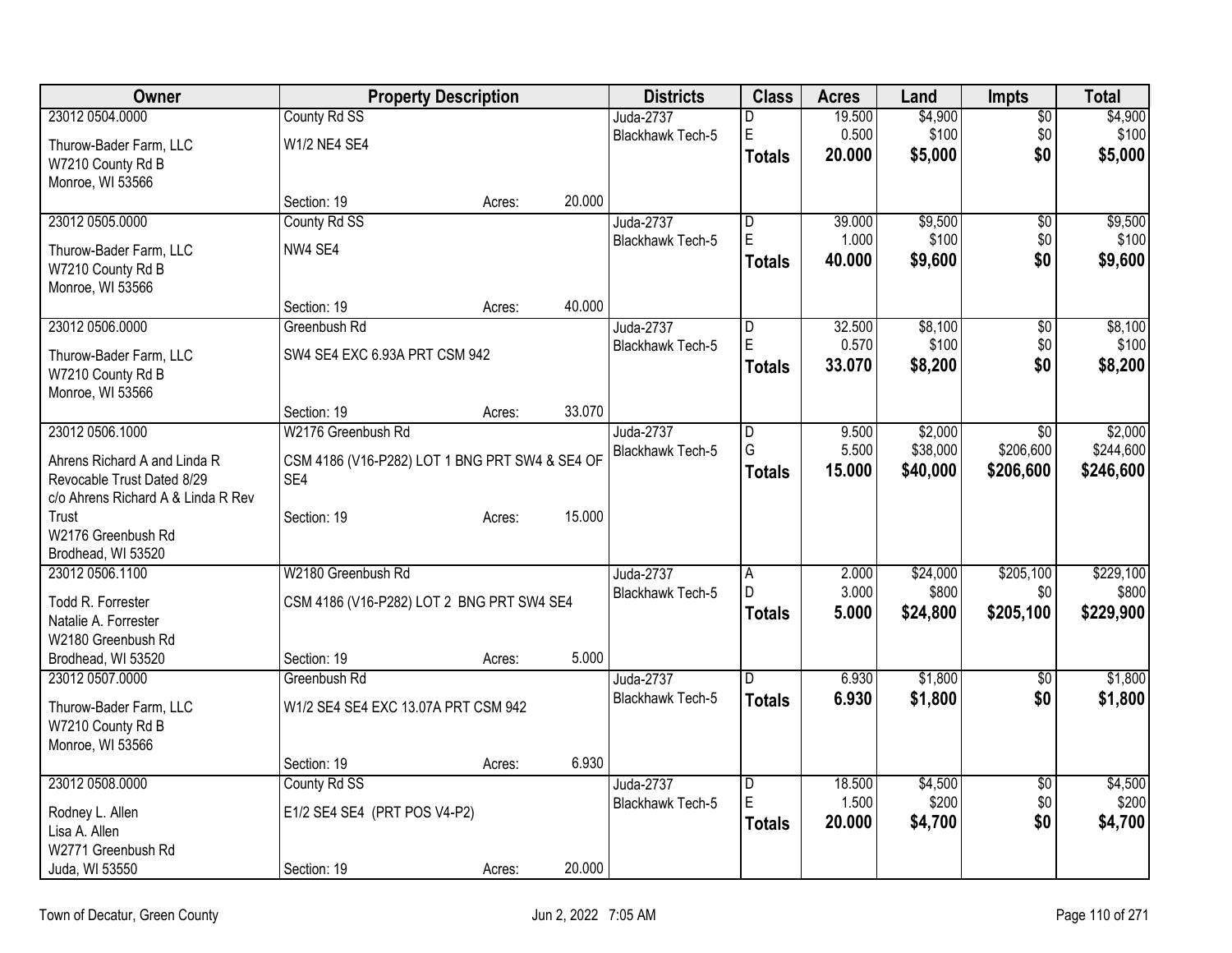| <b>Owner</b>                        |                                                 | <b>Property Description</b> |        | <b>Districts</b>                  | <b>Class</b>   | <b>Acres</b>   | Land                | Impts            | <b>Total</b>         |
|-------------------------------------|-------------------------------------------------|-----------------------------|--------|-----------------------------------|----------------|----------------|---------------------|------------------|----------------------|
| 23012 0509.0000                     | County Rd F                                     |                             |        | Brodhead-0700                     | D              | 17.500         | \$4,200             | $\overline{50}$  | \$4,200              |
| R&C Hawkins Farms                   | N 1/2 NE4 NE4 EXC CSM 4342 LOT 1                |                             |        | Blackhawk Tech-5                  | E              | 0.500          | \$100               | \$0              | \$100                |
| 20015 116th St                      |                                                 |                             |        |                                   | <b>Totals</b>  | 18.000         | \$4,300             | \$0              | \$4,300              |
| Bristol, WI 53104                   |                                                 |                             |        |                                   |                |                |                     |                  |                      |
|                                     | Section: 20                                     | Acres:                      | 18.000 |                                   |                |                |                     |                  |                      |
| 23012 0509.1000                     | County Rd F                                     |                             |        | Brodhead-0700                     | $\overline{D}$ | 12.150         | \$3,100             | $\overline{50}$  | \$3,100              |
| R&C Hawkins Farms                   | S1/2 NE4 NE4 EXC CSM 4342 (V17-P289) PRT LOT 1  |                             |        | <b>Blackhawk Tech-5</b>           | <b>Totals</b>  | 12.150         | \$3,100             | \$0              | \$3,100              |
| 20015 116th St                      |                                                 |                             |        |                                   |                |                |                     |                  |                      |
| Bristol, WI 53104                   |                                                 |                             |        |                                   |                |                |                     |                  |                      |
|                                     | Section: 20                                     | Acres:                      | 12.150 |                                   |                |                |                     |                  |                      |
| 23012 0509.2000                     | N3643 County Hwy F                              |                             |        | Brodhead-0700<br>Blackhawk Tech-5 | D<br>G         | 6.850<br>3.000 | \$1,700<br>\$28,000 | \$0<br>\$163,100 | \$1,700<br>\$191,100 |
| George S. Crooks                    | CSM 4342 (V17-P289) LOT 1 BNG PRT NE4 NE4       |                             |        |                                   | <b>Totals</b>  | 9.850          | \$29,700            | \$163,100        | \$192,800            |
| N3643 County Rd F                   |                                                 |                             |        |                                   |                |                |                     |                  |                      |
| Brodhead, WI 53520                  | Section: 20                                     | Acres:                      | 9.850  |                                   |                |                |                     |                  |                      |
| 23012 0510.0000                     | County Rd F                                     |                             |        | Brodhead-0700                     | D              | 40.000         | \$10,100            | \$0              | \$10,100             |
|                                     |                                                 |                             |        | <b>Blackhawk Tech-5</b>           | <b>Totals</b>  | 40.000         | \$10,100            | \$0              | \$10,100             |
| R&C Hawkins Farms<br>20015 116th St | NW4 NE4                                         |                             |        |                                   |                |                |                     |                  |                      |
| Bristol, WI 53104                   |                                                 |                             |        |                                   |                |                |                     |                  |                      |
|                                     | Section: 20                                     | Acres:                      | 40.000 |                                   |                |                |                     |                  |                      |
| 23012 0511.0000                     | County Rd F                                     |                             |        | Brodhead-0700                     | <sub>D</sub>   | 40.000         | \$9,700             | $\overline{50}$  | \$9,700              |
| R&C Hawkins Farms                   | SW4 NE4                                         |                             |        | <b>Blackhawk Tech-5</b>           | <b>Totals</b>  | 40.000         | \$9,700             | \$0              | \$9,700              |
| 20015 116th St                      |                                                 |                             |        |                                   |                |                |                     |                  |                      |
| Bristol, WI 53104                   |                                                 |                             |        |                                   |                |                |                     |                  |                      |
|                                     | Section: 20                                     | Acres:                      | 40.000 |                                   |                |                |                     |                  |                      |
| 23012 0512.0000                     | County Rd F                                     |                             |        | Brodhead-0700                     | D              | 35.500         | \$8,200             | $\sqrt{$0}$      | \$8,200              |
| R&C Hawkins Farms                   | SE4 NE4 EXC BGN CTY HWY F CNTRLN TH N 528 FT    |                             |        | Blackhawk Tech-5                  | E              | 0.500          | \$100               | \$0              | \$100                |
| 20015 116th St                      | TH W 330 FT TH S 528 FT TH E 330 FT TO POB 4.0A |                             |        |                                   | <b>Totals</b>  | 36.000         | \$8,300             | \$0              | \$8,300              |
| Bristol, WI 53104                   |                                                 |                             |        |                                   |                |                |                     |                  |                      |
|                                     | Section: 20                                     | Acres:                      | 36.000 |                                   |                |                |                     |                  |                      |
| 23012 0513.0000                     | N3515 County Hwy F                              |                             |        | Brodhead-0700                     | $\overline{A}$ | 4.000          | \$37,000            | \$97,200         | \$134,200            |
| Paul J. Denninger                   | PRT SE4 NE4 BEG CTR HWY F CTR SEC LN TH N       |                             |        | <b>Blackhawk Tech-5</b>           | <b>Totals</b>  | 4.000          | \$37,000            | \$97,200         | \$134,200            |
| N3515 County Rd F                   | 528 FT TH W 330 FT TH S 528 FT TH E 330 FT POB  |                             |        |                                   |                |                |                     |                  |                      |
| Brodhead, WI 53520                  |                                                 |                             |        |                                   |                |                |                     |                  |                      |
|                                     | Section: 20                                     | Acres:                      | 4.000  |                                   |                |                |                     |                  |                      |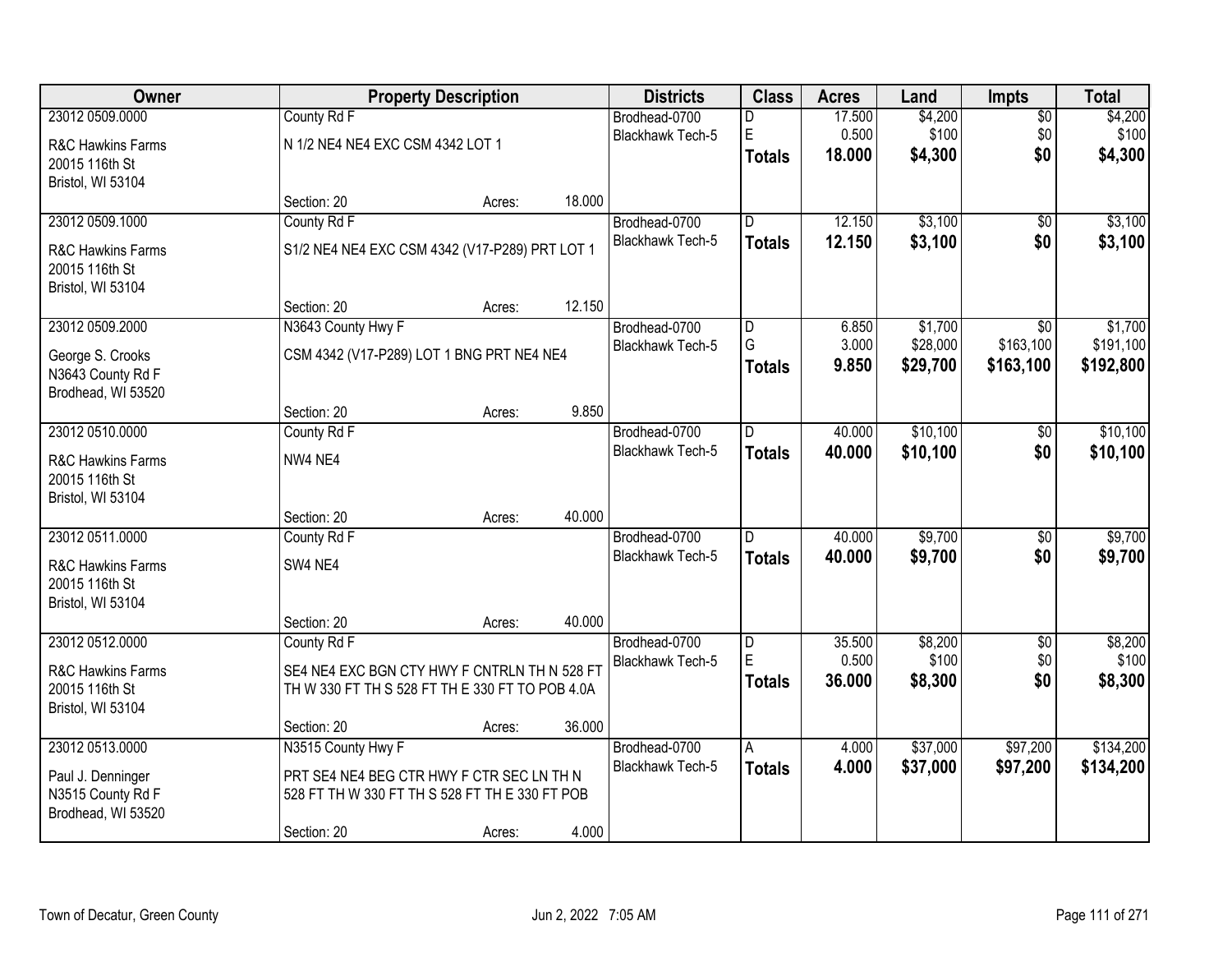| Owner                                           | <b>Property Description</b>               |        |        | <b>Districts</b>        | <b>Class</b>            | <b>Acres</b> | Land            | <b>Impts</b>    | <b>Total</b>    |
|-------------------------------------------------|-------------------------------------------|--------|--------|-------------------------|-------------------------|--------------|-----------------|-----------------|-----------------|
| 23012 0514.0000                                 | Prairie Rd                                |        |        | Brodhead-0700           | D                       | 39.000       | \$9,900         | $\overline{50}$ | \$9,900         |
| Riese Carole B Revocable Trust                  | NE4 NW4                                   |        |        | <b>Blackhawk Tech-5</b> | $\mathsf E$             | 1.000        | \$400           | \$0             | \$400           |
| 901 Alpine St                                   |                                           |        |        |                         | Totals                  | 40.000       | \$10,300        | \$0             | \$10,300        |
| Brodhead, WI 53520                              |                                           |        |        |                         |                         |              |                 |                 |                 |
|                                                 | Section: 20                               | Acres: | 40.000 |                         |                         |              |                 |                 |                 |
| 23012 0515.0000                                 |                                           |        |        | Brodhead-0700           | $\overline{\mathsf{D}}$ | 39.000       | \$9,900         | \$0             | \$9,900         |
| Riese Carole B Revocable Trust                  | NW4 NW4                                   |        |        | <b>Blackhawk Tech-5</b> | E                       | 1.000        | \$100           | \$0             | \$100           |
| 901 Alpine St                                   |                                           |        |        |                         | Totals                  | 40.000       | \$10,000        | \$0             | \$10,000        |
| Brodhead, WI 53520                              |                                           |        |        |                         |                         |              |                 |                 |                 |
|                                                 | Section: 20                               | Acres: | 40.000 |                         |                         |              |                 |                 |                 |
| 23012 0516.0100                                 | N3528 Prairie Rd                          |        |        | Brodhead-0700           | G                       | 5.260        | \$37,000        | \$150,600       | \$187,600       |
| Olsen David R & Timmens Connie R                | CSM 4961 (V22-P232) LOT 1 BNG PRT SW4 NW4 |        |        | Blackhawk Tech-5        | <b>Totals</b>           | 5.260        | \$37,000        | \$150,600       | \$187,600       |
| Revocable Trt Dtd 6/25                          |                                           |        |        |                         |                         |              |                 |                 |                 |
| c/o Olsen David & Timmens Connie Rev            |                                           |        |        |                         |                         |              |                 |                 |                 |
| Trust<br>N3528 Prairie Rd                       | Section: 20                               | Acres: | 5.260  |                         |                         |              |                 |                 |                 |
| Brodhead, WI 53520                              |                                           |        |        |                         |                         |              |                 |                 |                 |
| 23012 0516.0200                                 | Prairie Rd                                |        |        | Brodhead-0700           | D                       | 33.740       | \$8,100         | \$0             | \$8,100         |
|                                                 |                                           |        |        | Blackhawk Tech-5        | $\mathsf E$             | 1.000        | \$100           | \$0             | \$100           |
| Riese Carole B Revocable Trust                  | SW4 NW4 EXC CSM 4961 (V22-P232) LOT 1     |        |        |                         | <b>Totals</b>           | 34.740       | \$8,200         | \$0             | \$8,200         |
| 901 Alpine St<br>Brodhead, WI 53520             |                                           |        |        |                         |                         |              |                 |                 |                 |
|                                                 | Section: 20                               | Acres: | 34.740 |                         |                         |              |                 |                 |                 |
| 23012 0517.0000                                 | Prairie Rd                                |        |        | Brodhead-0700           | $\overline{D}$          | 40.000       | \$10,100        | $\overline{50}$ | \$10,100        |
|                                                 |                                           |        |        | <b>Blackhawk Tech-5</b> | <b>Totals</b>           | 40.000       | \$10,100        | \$0             | \$10,100        |
| Riese Carole B Revocable Trust<br>901 Alpine St | SE4 NW4                                   |        |        |                         |                         |              |                 |                 |                 |
| Brodhead, WI 53520                              |                                           |        |        |                         |                         |              |                 |                 |                 |
|                                                 | Section: 20                               | Acres: | 40.000 |                         |                         |              |                 |                 |                 |
| 23012 0518.0000                                 | County Rd OK                              |        |        | Brodhead-0700           | D                       | 40.000       | \$9,800         | $\overline{60}$ | \$9,800         |
| <b>Edward Crooks</b>                            | NE4 SW4                                   |        |        | Blackhawk Tech-5        | <b>Totals</b>           | 40.000       | \$9,800         | \$0             | \$9,800         |
| Evelyn Crooks                                   |                                           |        |        |                         |                         |              |                 |                 |                 |
| W1948 County Rd Ok                              |                                           |        |        |                         |                         |              |                 |                 |                 |
| Brodhead, WI 53520                              | Section: 20                               | Acres: | 40.000 |                         |                         |              |                 |                 |                 |
| 23012 0519.0000                                 |                                           |        |        | Brodhead-0700           | $\overline{\text{X3}}$  | 38.315       | $\overline{50}$ | $\overline{50}$ | $\overline{50}$ |
| Green County Solid Waste Landfill               | NW4 SW4 EXC 1.685A EXEMPT                 |        |        | <b>Blackhawk Tech-5</b> | <b>Totals</b>           | 38.315       | \$0             | \$0             | \$0             |
| N/A                                             |                                           |        |        |                         |                         |              |                 |                 |                 |
| Monroe, WI 53566                                |                                           |        |        |                         |                         |              |                 |                 |                 |
|                                                 | Section: 20                               | Acres: | 38.315 |                         |                         |              |                 |                 |                 |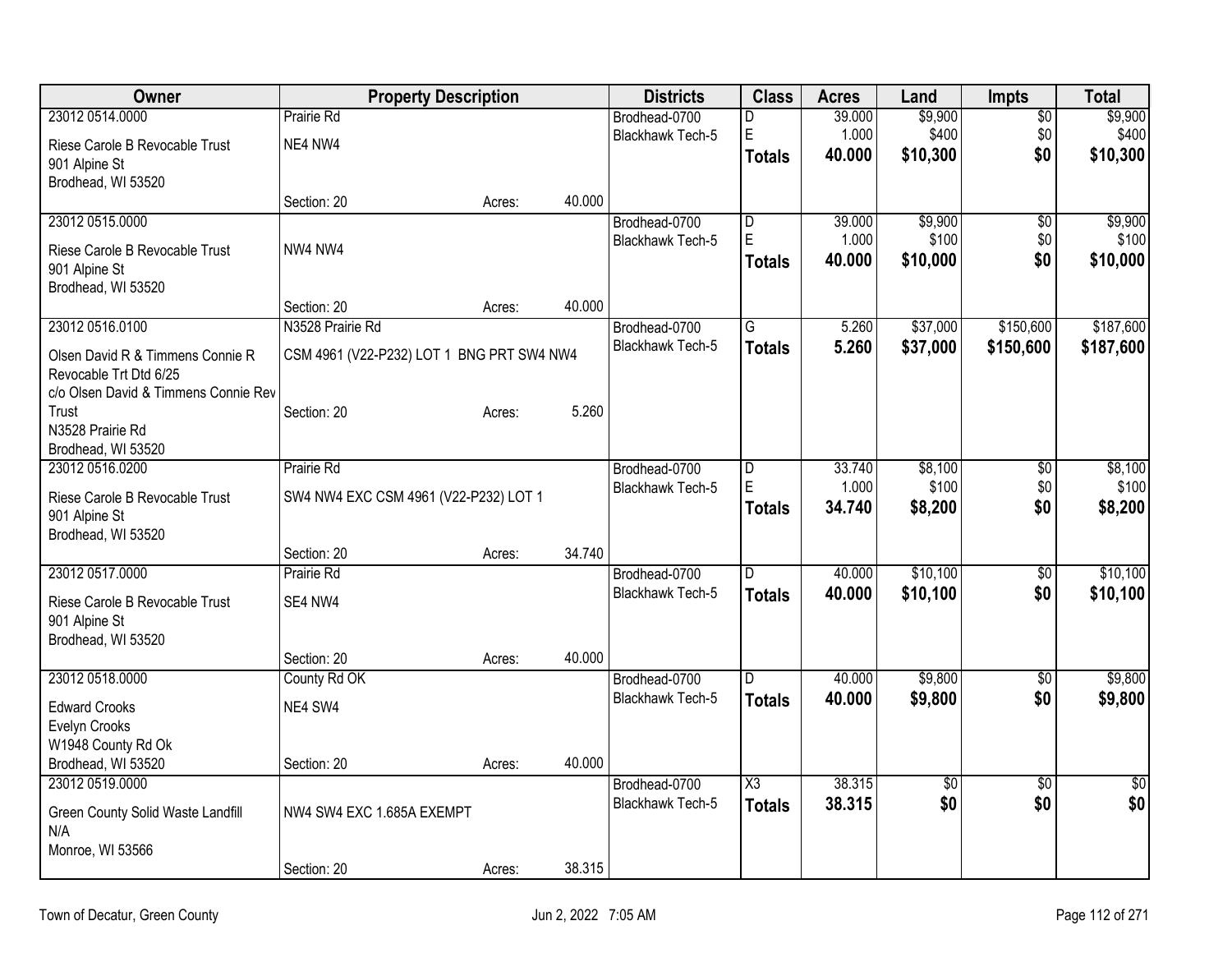| Owner                                     | <b>Property Description</b>                                           |        |        | <b>Districts</b>        | <b>Class</b>   | <b>Acres</b> | Land            | <b>Impts</b>    | <b>Total</b> |
|-------------------------------------------|-----------------------------------------------------------------------|--------|--------|-------------------------|----------------|--------------|-----------------|-----------------|--------------|
| 23012 0520.0000                           |                                                                       |        |        | Brodhead-0700           | X5             | 1.685        | $\overline{50}$ | $\overline{50}$ | $\sqrt{50}$  |
| Moores Cemetery                           | SECTION 20COM SW COR NW4 SW4 E 276 FT N 266                           |        |        | Blackhawk Tech-5        | <b>Totals</b>  | 1.685        | \$0             | \$0             | \$0          |
|                                           | FT W 276 FT S 266 FT POB 1.685A EXEMPT                                |        |        |                         |                |              |                 |                 |              |
|                                           |                                                                       |        |        |                         |                |              |                 |                 |              |
|                                           | Section: 20                                                           | Acres: | 1.685  |                         |                |              |                 |                 |              |
| 23012 0521.0000                           | W2046 County Hwy Ss                                                   |        |        | Brodhead-0700           | X3             | 40.000       | $\overline{50}$ | $\overline{50}$ | $\sqrt{50}$  |
| Green County Solid Waste Landfill         | SW4 SW4 EXEMPT                                                        |        |        | <b>Blackhawk Tech-5</b> | <b>Totals</b>  | 40.000       | \$0             | \$0             | \$0          |
| N/A                                       |                                                                       |        |        |                         |                |              |                 |                 |              |
| Monroe, WI 53566                          |                                                                       |        |        |                         |                |              |                 |                 |              |
|                                           | Section: 20                                                           | Acres: | 40.000 |                         |                |              |                 |                 |              |
| 23012 0522.0000                           | W1948 County Hwy Ok                                                   |        |        | Brodhead-0700           | D              | 33.000       | \$7,500         | \$0             | \$7,500      |
| <b>Edward Crooks</b>                      | SE4 SW4 INCL PRT CSM 5410 (V26-P246) LOT 1                            |        |        | Blackhawk Tech-5        | $\mathsf E$    | 3.000        | \$4,700         | \$0             | \$4,700      |
| Evelyn Crooks                             |                                                                       |        |        |                         | G              | 4.000        | \$32,000        | \$136,200       | \$168,200    |
| W1948 County Rd Ok                        |                                                                       |        |        |                         | Totals         | 40.000       | \$44,200        | \$136,200       | \$180,400    |
| Brodhead, WI 53520                        | Section: 20                                                           | Acres: | 40.000 |                         |                |              |                 |                 |              |
| 23012 0523.0000                           | County Rd F                                                           |        |        | Brodhead-0700           | D              | 39.000       | \$9,700         | \$0             | \$9,700      |
| Dean W. Lederman                          | NE4 SE4                                                               |        |        | <b>Blackhawk Tech-5</b> | E              | 1.000        | \$100           | \$0             | \$100        |
| c/o Dean Lederman                         |                                                                       |        |        |                         | Totals         | 40.000       | \$9,800         | \$0             | \$9,800      |
| W2495 Greenbush Rd                        |                                                                       |        |        |                         |                |              |                 |                 |              |
| Juda, WI 53550-9709                       | Section: 20                                                           | Acres: | 40.000 |                         |                |              |                 |                 |              |
| 23012 0524.0000                           | County Rd OK                                                          |        |        | Brodhead-0700           | $\overline{D}$ | 40.000       | \$9,700         | $\overline{30}$ | \$9,700      |
| <b>Edward Crooks</b>                      | NW4 SE4                                                               |        |        | <b>Blackhawk Tech-5</b> | <b>Totals</b>  | 40.000       | \$9,700         | \$0             | \$9,700      |
| Evelyn Crooks                             |                                                                       |        |        |                         |                |              |                 |                 |              |
| W1948 County Rd Ok                        |                                                                       |        |        |                         |                |              |                 |                 |              |
| Brodhead, WI 53520                        | Section: 20                                                           | Acres: | 40.000 |                         |                |              |                 |                 |              |
| 23012 0525.0000                           | County Rd OK                                                          |        |        | Brodhead-0700           | D              | 37.000       | \$8,600         | $\overline{60}$ | \$8,600      |
|                                           |                                                                       |        |        | Blackhawk Tech-5        | E              | 1.000        | \$100           | \$0             | \$100        |
| <b>Edward Crooks</b>                      | PRT SW4 SE4 INCL PRT CSM 5410 (V26-P246) LOT 1<br><b>EXC CSM 5162</b> |        |        |                         | <b>Totals</b>  | 38,000       | \$8,700         | \$0             | \$8,700      |
| Evelyn Crooks<br>W1948 County Rd Ok       |                                                                       |        |        |                         |                |              |                 |                 |              |
| Brodhead, WI 53520                        | Section: 20                                                           | Acres: | 38.000 |                         |                |              |                 |                 |              |
| 23012 0527.2000                           | County Rd OK                                                          |        |        | Brodhead-0700           | $\overline{D}$ | 36.000       | \$8,600         | $\overline{50}$ | \$8,600      |
|                                           |                                                                       |        |        | Blackhawk Tech-5        | E              | 1.460        | \$200           | \$0             | \$200        |
| Dean W. Lederman                          | SE4 SE4 EXC CSM 5162 LOT 1                                            |        |        |                         | Totals         | 37.460       | \$8,800         | \$0             | \$8,800      |
| c/o Dean Lederman                         |                                                                       |        |        |                         |                |              |                 |                 |              |
| W2495 Greenbush Rd<br>Juda, WI 53550-9709 | Section: 20                                                           |        | 37.460 |                         |                |              |                 |                 |              |
|                                           |                                                                       | Acres: |        |                         |                |              |                 |                 |              |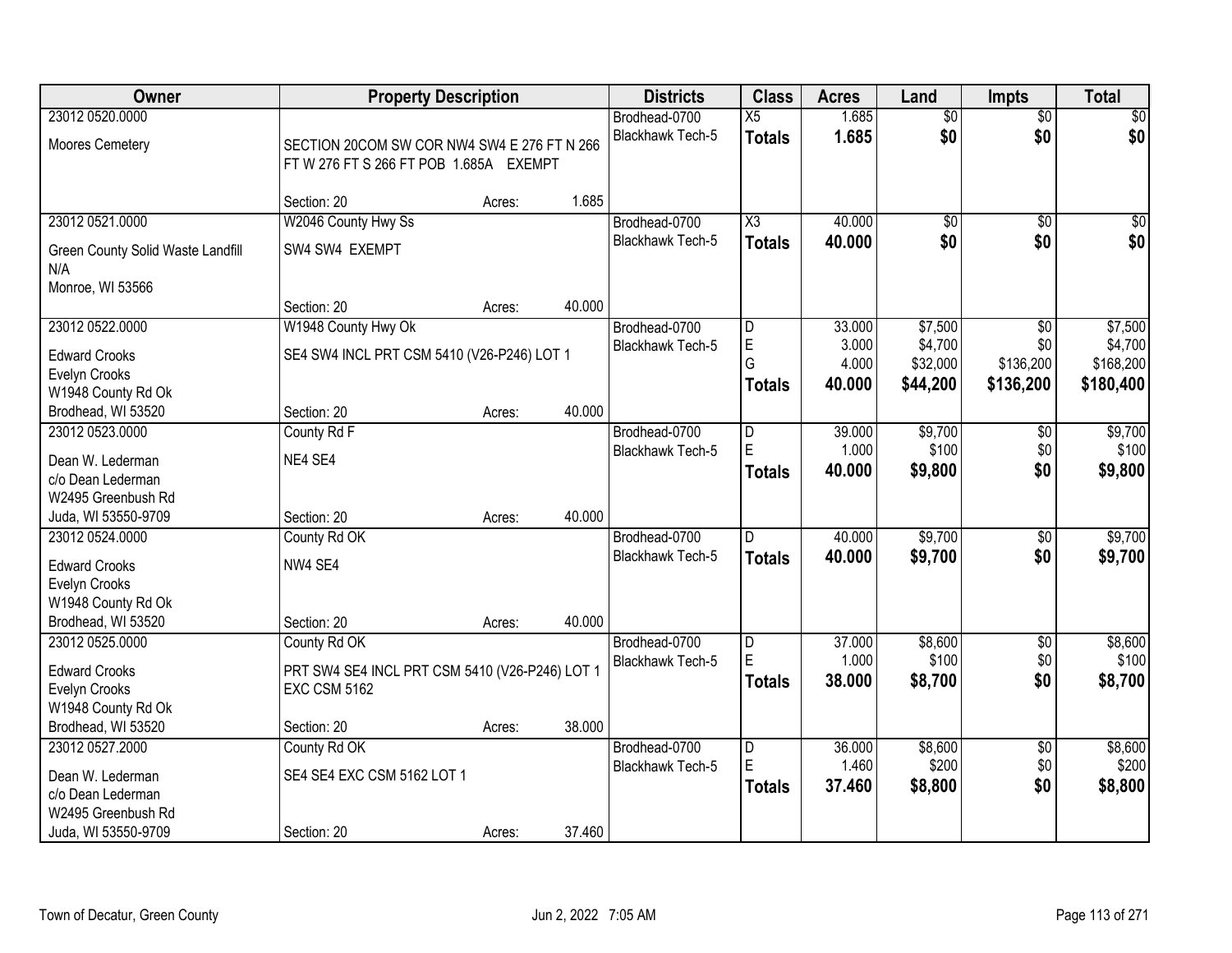| Owner                              |                                                      | <b>Property Description</b> |        | <b>Districts</b>        | <b>Class</b>                 | <b>Acres</b>   | Land                | Impts                        | <b>Total</b>         |
|------------------------------------|------------------------------------------------------|-----------------------------|--------|-------------------------|------------------------------|----------------|---------------------|------------------------------|----------------------|
| 23012 0527.3000                    | W1795 County Hwy Ok                                  |                             |        | Brodhead-0700           | D                            | 4.600          | \$800               | $\overline{50}$              | \$800                |
| Garrett J. Lederman                | CSM 5162 (V24-P180) LOT 1 BNG PRT SEC 20 SE4 &       |                             |        | Blackhawk Tech-5        | $\mathsf E$                  | 2.340          | \$3,700             | \$0                          | \$3,700              |
| W1795 County Rd Ok                 | SW4 OF SE4 & SEC 29 NW4 & NE4 OF NE4                 |                             |        |                         | G                            | 2.800          | \$11,200            | \$176,600                    | \$187,800            |
| Brodhead, WI 53520                 |                                                      |                             |        |                         | <b>Totals</b>                | 9.740          | \$15,700            | \$176,600                    | \$192,300            |
|                                    | Section: 29                                          | Acres:                      | 9.740  |                         |                              |                |                     |                              |                      |
| 23012 0528.0000                    | Decatur <sub>Rd</sub>                                |                             |        | Brodhead-0700           | $\overline{\mathsf{D}}$      | 35.000         | \$8,700             | \$0                          | \$8,700              |
| Curtis Jones                       | NE4 NE4 EXC LOT 1 CSM 4203                           |                             |        | <b>Blackhawk Tech-5</b> | E.                           | 0.670          | \$100               | \$0                          | \$100                |
| Karen Jones                        |                                                      |                             |        |                         | <b>Totals</b>                | 35.670         | \$8,800             | \$0                          | \$8,800              |
| N3561 Park Rd                      |                                                      |                             |        |                         |                              |                |                     |                              |                      |
| Brodhead, WI 53520                 | Section: 21                                          | Acres:                      | 35.670 |                         |                              |                |                     |                              |                      |
| 23012 0528.1000                    | W1361 Decatur Rd                                     |                             |        | Brodhead-0700           | A.                           | 4.330          | \$38,700            | \$181,200                    | \$219,900            |
|                                    | CSM 4203 (V16-P312) LOT 1 BNG PRT NE4 NE4            |                             |        | Blackhawk Tech-5        | <b>Totals</b>                | 4.330          | \$38,700            | \$181,200                    | \$219,900            |
| Rex A. Schout<br>Kristin J. Schout |                                                      |                             |        |                         |                              |                |                     |                              |                      |
| W1361 Decatur Rd                   |                                                      |                             |        |                         |                              |                |                     |                              |                      |
| Brodhead, WI 53520                 | Section: 21                                          | Acres:                      | 4.330  |                         |                              |                |                     |                              |                      |
| 23012 0529.0000                    | Decatur <sub>Rd</sub>                                |                             |        | Brodhead-0700           | D                            | 20.740         | \$4,700             | \$0                          | \$4,700              |
|                                    |                                                      |                             |        | <b>Blackhawk Tech-5</b> | <b>Totals</b>                | 20.740         | \$4,700             | \$0                          | \$4,700              |
| Bader Brothers Holdings, LLC       | NW4 NE4 EXC PRT LOT 1 CSM 3119 & .05A SO LOT 1       |                             |        |                         |                              |                |                     |                              |                      |
| W7210 County Rd B                  | & LOT 2 CSM 3119 & .06A SO LOT 2                     |                             |        |                         |                              |                |                     |                              |                      |
| Monroe, WI 53566                   |                                                      |                             |        |                         |                              |                |                     |                              |                      |
|                                    | Section: 21                                          | Acres:                      | 20.740 |                         |                              |                |                     |                              |                      |
| 23012 0529.1000                    | W1473 Decatur Rd                                     |                             |        | Brodhead-0700           | $\overline{\mathsf{D}}$<br>G | 6.050<br>3.000 | \$1,500<br>\$28,000 | $\overline{50}$<br>\$163,900 | \$1,500<br>\$191,900 |
| Douglas L. Exum                    | CSM 3119 (V11-P154) LOT 1 BNG PRT NW4 NE4 -          |                             |        | <b>Blackhawk Tech-5</b> |                              | 9.050          |                     |                              |                      |
| Laurie J. Exum                     | 8.7A & PRT NE4 NW4 - .3A ALSO COM SW COR SD          |                             |        |                         | <b>Totals</b>                |                | \$29,500            | \$163,900                    | \$193,400            |
| W1473 Decatur Rd                   | LOT 1, TH E 645.64 FT, S 4 FT, W 645. 64 FT & N 4 FT |                             |        |                         |                              |                |                     |                              |                      |
| Brodhead, WI 53520                 | Section: 21                                          | Acres:                      | 9.050  |                         |                              |                |                     |                              |                      |
| 23012 0529.2000                    | Decatur <sub>Rd</sub>                                |                             |        | Brodhead-0700           | D                            | 9.710          | \$2,500             | $\overline{50}$              | \$2,500              |
| Douglas L. Exum                    | CSM 3119 (V11-P154) LOT 2 CONT 10.15A BNG PRT        |                             |        | Blackhawk Tech-5        | E                            | 0.500          | \$100               | \$0                          | \$100                |
| Laurie J. Exum                     | NW4 NE4; ALSO COM SW COR SD LOT 2 POB TH             |                             |        |                         | <b>Totals</b>                | 10.210         | \$2,600             | \$0                          | \$2,600              |
| W1473 Decatur Rd                   | N89*E 727.16 FT TH S0*E 4 FT TH S89*W 727.16 FT      |                             |        |                         |                              |                |                     |                              |                      |
| Brodhead, WI 53520                 | Section: 21                                          | Acres:                      | 10.210 |                         |                              |                |                     |                              |                      |
| 23012 0530.0000                    | Decatur <sub>Rd</sub>                                |                             |        | Brodhead-0700           | $\overline{D}$               | 40.000         | \$10,100            | $\overline{50}$              | \$10,100             |
| Bader Brothers Holdings, LLC       | SW4 NE4                                              |                             |        | <b>Blackhawk Tech-5</b> | <b>Totals</b>                | 40.000         | \$10,100            | \$0                          | \$10,100             |
| W7210 County Rd B                  |                                                      |                             |        |                         |                              |                |                     |                              |                      |
| Monroe, WI 53566                   |                                                      |                             |        |                         |                              |                |                     |                              |                      |
|                                    | Section: 21                                          | Acres:                      | 40.000 |                         |                              |                |                     |                              |                      |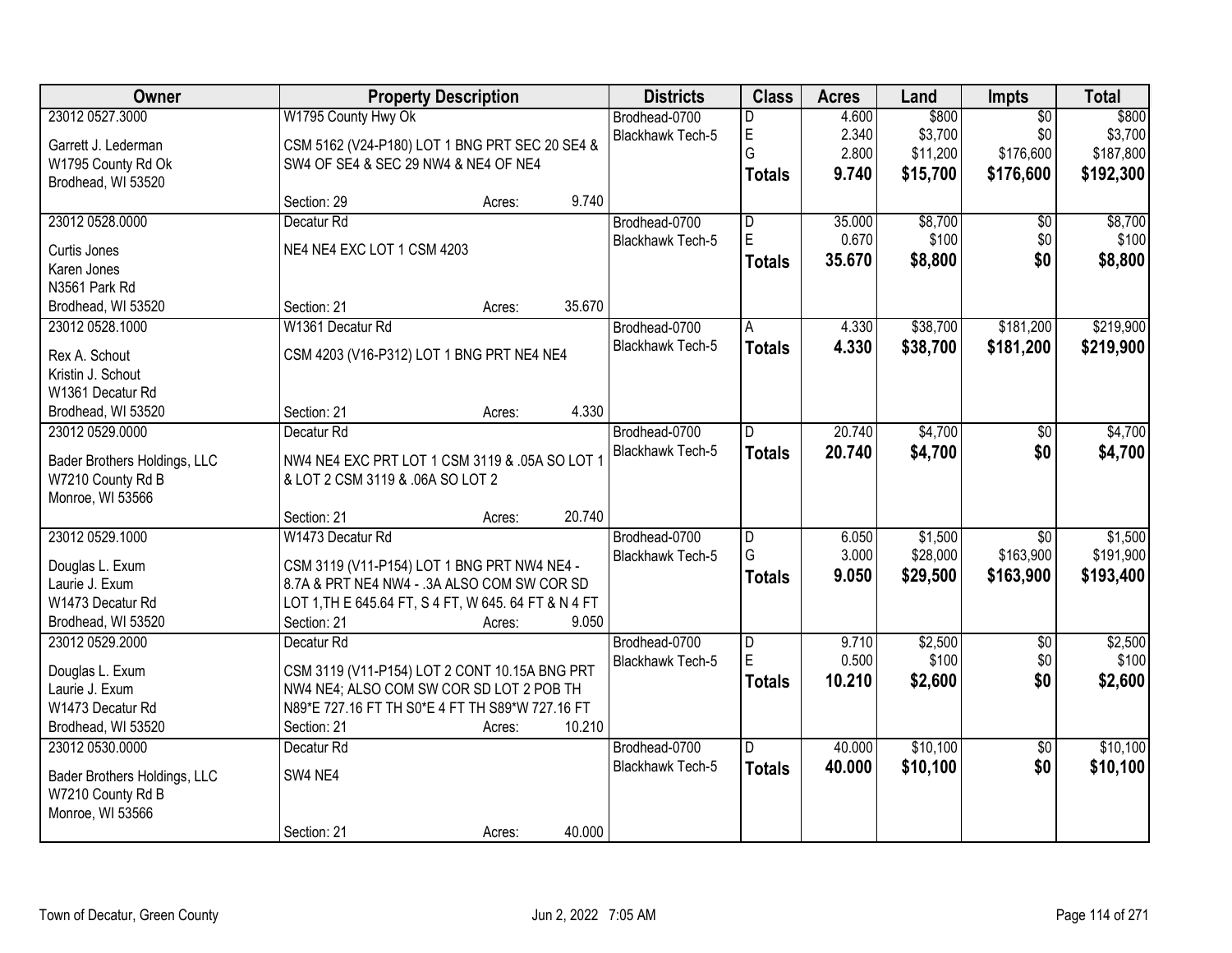| Owner                        |                                | <b>Property Description</b> |        | <b>Districts</b>        | <b>Class</b>            | <b>Acres</b> | Land     | Impts           | <b>Total</b> |
|------------------------------|--------------------------------|-----------------------------|--------|-------------------------|-------------------------|--------------|----------|-----------------|--------------|
| 23012 0531.0000              | Decatur <sub>Rd</sub>          |                             |        | Brodhead-0700           | D                       | 37.000       | \$9,300  | $\overline{50}$ | \$9,300      |
| Curtis Jones                 | SE4 NE4                        |                             |        | Blackhawk Tech-5        | E                       | 3.000        | \$1,100  | \$0             | \$1,100      |
| Karen Jones                  |                                |                             |        |                         | <b>Totals</b>           | 40.000       | \$10,400 | \$0             | \$10,400     |
| N3561 Park Rd                |                                |                             |        |                         |                         |              |          |                 |              |
| Brodhead, WI 53520           | Section: 21                    | Acres:                      | 40.000 |                         |                         |              |          |                 |              |
| 23012 0532.0000              | Decatur <sub>Rd</sub>          |                             |        | Brodhead-0700           | $\overline{\mathsf{D}}$ | 38.300       | \$8,900  | $\overline{50}$ | \$8,900      |
| Bader Brothers Holdings, LLC | NE4 NW4 EXC PRT LOT 1 CSM 3119 |                             |        | Blackhawk Tech-5        | E                       | 1.000        | \$100    | \$0             | \$100        |
| W7210 County Rd B            |                                |                             |        |                         | <b>Totals</b>           | 39.300       | \$9,000  | \$0             | \$9,000      |
| Monroe, WI 53566             |                                |                             |        |                         |                         |              |          |                 |              |
|                              | Section: 21                    | Acres:                      | 39.300 |                         |                         |              |          |                 |              |
| 23012 0533.0000              | Decatur <sub>Rd</sub>          |                             |        | Brodhead-0700           | D                       | 38.000       | \$9,100  | \$0             | \$9,100      |
| <b>Klenz Farms</b>           | NW4 NW4                        |                             |        | Blackhawk Tech-5        | E                       | 2.000        | \$200    | \$0             | \$200        |
| W1650 Decatur Rd             |                                |                             |        |                         | <b>Totals</b>           | 40.000       | \$9,300  | \$0             | \$9,300      |
| Brodhead, WI 53520           |                                |                             |        |                         |                         |              |          |                 |              |
|                              | Section: 21                    | Acres:                      | 40.000 |                         |                         |              |          |                 |              |
| 23012 0534.0000              | County Rd F                    |                             |        | Brodhead-0700           | D                       | 39.000       | \$9,100  | \$0             | \$9,100      |
| <b>Klenz Farms</b>           | SW4 NW4                        |                             |        | <b>Blackhawk Tech-5</b> | E                       | 1.000        | \$100    | \$0             | \$100        |
| W1650 Decatur Rd             |                                |                             |        |                         | <b>Totals</b>           | 40.000       | \$9,200  | \$0             | \$9,200      |
| Brodhead, WI 53520           |                                |                             |        |                         |                         |              |          |                 |              |
|                              | Section: 21                    | Acres:                      | 40.000 |                         |                         |              |          |                 |              |
| 23012 0535.0000              | County Rd F                    |                             |        | Brodhead-0700           | D                       | 40.000       | \$9,900  | $\overline{50}$ | \$9,900      |
| Bader Brothers Holdings, LLC | SE4 NW4                        |                             |        | <b>Blackhawk Tech-5</b> | <b>Totals</b>           | 40.000       | \$9,900  | \$0             | \$9,900      |
| W7210 County Rd B            |                                |                             |        |                         |                         |              |          |                 |              |
| Monroe, WI 53566             |                                |                             |        |                         |                         |              |          |                 |              |
|                              | Section: 21                    | Acres:                      | 40.000 |                         |                         |              |          |                 |              |
| 23012 0536.0000              | County Rd F                    |                             |        | Brodhead-0700           | D                       | 39.500       | \$9,500  | $\overline{50}$ | \$9,500      |
| Shane D. Prien et al         | NE4 SW4                        |                             |        | Blackhawk Tech-5        | E                       | 0.500        | \$200    | \$0             | \$200        |
| W1304 Decatur Rd             |                                |                             |        |                         | <b>Totals</b>           | 40.000       | \$9,700  | \$0             | \$9,700      |
| Brodhead, WI 53520           |                                |                             |        |                         |                         |              |          |                 |              |
|                              | Section: 21                    | Acres:                      | 40.000 |                         |                         |              |          |                 |              |
| 23012 0537.0000              | County Rd F                    |                             |        | Brodhead-0700           | $\overline{D}$          | 38.500       | \$9,300  | $\overline{50}$ | \$9,300      |
| Shane D. Prien et al         | NW4 SW4                        |                             |        | Blackhawk Tech-5        | E                       | 1.500        | \$300    | \$0             | \$300        |
| W1304 Decatur Rd             |                                |                             |        |                         | <b>Totals</b>           | 40.000       | \$9,600  | \$0             | \$9,600      |
| Brodhead, WI 53520           |                                |                             |        |                         |                         |              |          |                 |              |
|                              | Section: 21                    | Acres:                      | 40.000 |                         |                         |              |          |                 |              |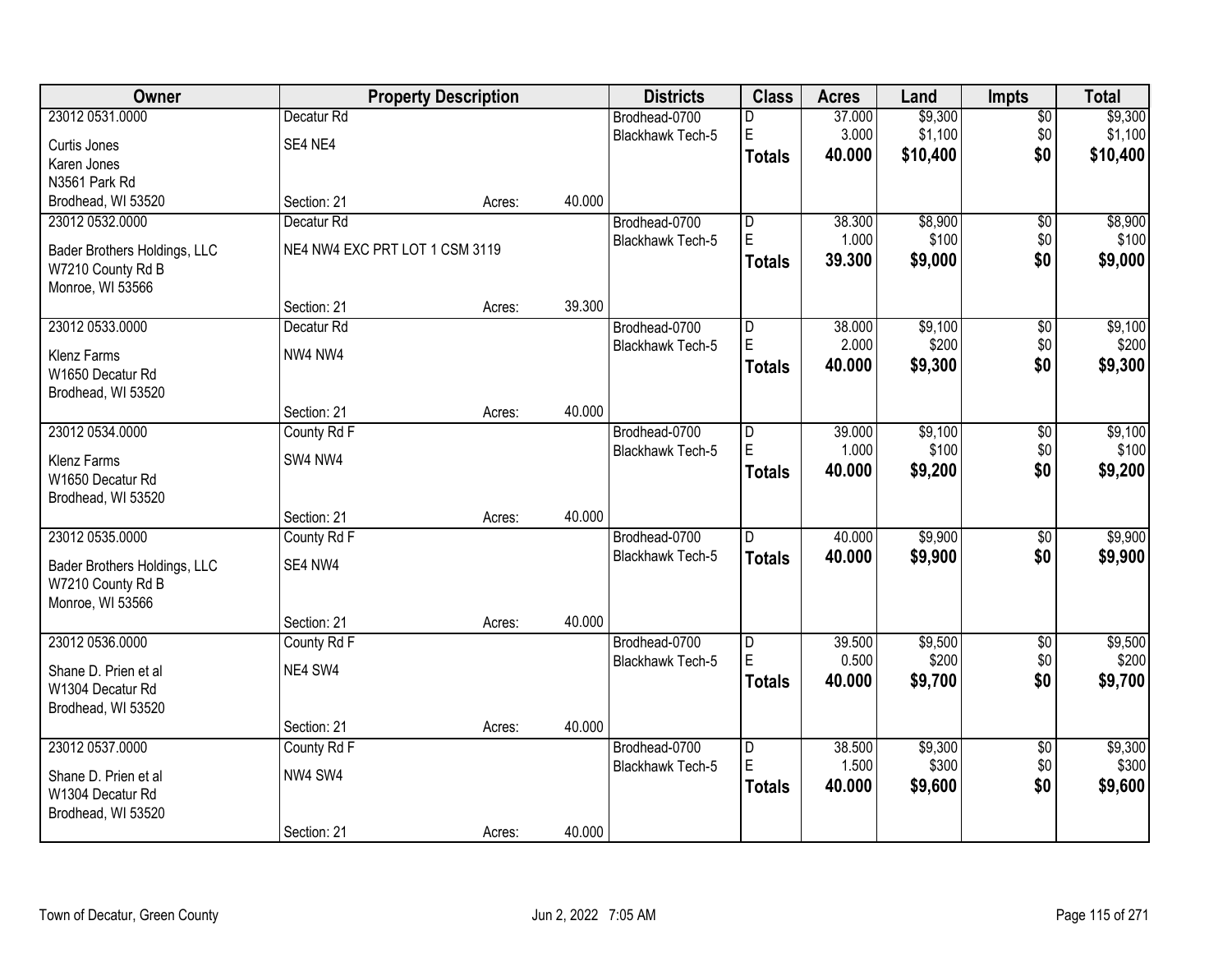| Owner                                 | <b>Property Description</b>                      | <b>Districts</b>        | <b>Class</b>            | <b>Acres</b> | Land     | <b>Impts</b>    | <b>Total</b>    |
|---------------------------------------|--------------------------------------------------|-------------------------|-------------------------|--------------|----------|-----------------|-----------------|
| 23012 0538.0000                       | W1614 County Hwy F                               | Brodhead-0700           | D                       | 20.450       | \$4,300  | $\overline{30}$ | \$4,300         |
| Shane D. Prien et al                  | PRT SW4 SW4 N OF HWY EXC COM SE COR SW4          | <b>Blackhawk Tech-5</b> | G                       | 2.000        | \$24,000 | \$173,700       | \$197,700       |
| W1304 Decatur Rd                      | SW4 TH N 673.2FT TO CNTR LN OLD RD TH S72*W      |                         | <b>Totals</b>           | 22.450       | \$28,300 | \$173,700       | \$202,000       |
| Brodhead, WI 53520                    | 614.4 FT TO POB TH N 132 FT TH W 198 FT TH S 198 |                         |                         |              |          |                 |                 |
|                                       | 22.450<br>Section: 21<br>Acres:                  |                         |                         |              |          |                 |                 |
| 23012 0539.0000                       | W1668 County Hwy F                               | Brodhead-0700           | $\overline{\mathsf{C}}$ | 3.460        | \$0      | \$0             | $\overline{50}$ |
|                                       |                                                  | Blackhawk Tech-5        | <b>Totals</b>           | 3.460        | \$0      | \$0             | \$0             |
| Decatur Swiss Cheese Company          | CSM 2091 (V7-P27) LOT 1 - CONT 3.09A; OL 1 CONT  |                         |                         |              |          |                 |                 |
| Cooperative                           | .33A BNG PRT SW4 SW4 (STATE ASSESSED)            |                         |                         |              |          |                 |                 |
| 9620 W Footville Hanover Rd           |                                                  |                         |                         |              |          |                 |                 |
| Janesville, WI 53548                  | 3.460<br>Section: 21<br>Acres:                   |                         |                         |              |          |                 |                 |
| 23012 0540.0100                       | W1613 County Hwy F                               | Brodhead-0700           | E                       | 1.000        | \$100    | $\sqrt{6}$      | \$100           |
| Stettler Steven R and Glennette N     | E2 SW4 SW4 LYG S CTY RD F                        | <b>Blackhawk Tech-5</b> | G                       | 3.230        | \$28,900 | \$124,200       | \$153,100       |
| Revocable Trust 1/11/                 |                                                  |                         | <b>Totals</b>           | 4.230        | \$29,000 | \$124,200       | \$153,200       |
| c/o Stettler Steven R and Glennette N |                                                  |                         |                         |              |          |                 |                 |
| Revocable Trust                       | 4.230<br>Section: 21<br>Acres:                   |                         |                         |              |          |                 |                 |
| W1668 County Rd F                     |                                                  |                         |                         |              |          |                 |                 |
| Brodhead, WI 53520-9505               |                                                  |                         |                         |              |          |                 |                 |
| 23012 0540.0200                       | County Rd F                                      | Brodhead-0700           | D                       | 10.190       | \$2,200  | $\overline{50}$ | \$2,200         |
|                                       |                                                  | Blackhawk Tech-5        | E                       | 0.250        | \$100    | \$0             | \$100           |
| Decatur Swiss Cheese Company          | PRT SW4 SW4 LYG S OF N ROW CTY F & N OF          |                         | <b>Totals</b>           | 10.440       | \$2,300  | \$0             | \$2,300         |
| Cooperative                           | FOLLOWING: COM SW COR SEC 21 TH E ALG SEC LI     |                         |                         |              |          |                 |                 |
| 9620 W Footville Hanover Rd           | TO MIDDLE SW4 TH N 9 CHNS & 99 LINKS TH          |                         |                         |              |          |                 |                 |
| Janesville, WI 53548                  | 10.440<br>Section: 21<br>Acres:                  |                         |                         |              |          |                 |                 |
| 23012 0541.0000                       | <b>Towns Rd</b>                                  | Brodhead-0700           | D                       | 12.800       | \$3,200  | \$0             | \$3,200         |
| Shane D. Prien et al                  | PARC COM 220 FT S OF NE COR SE4 SW4 N 220 FT     | Blackhawk Tech-5        | <b>Totals</b>           | 12.800       | \$3,200  | \$0             | \$3,200         |
| W1304 Decatur Rd                      | W 1320 FT S 624 FT NE POB, EXC & RESERV PRT SD   |                         |                         |              |          |                 |                 |
| Brodhead, WI 53520                    | SEC LYNG S OF MONROE/JANESVILLE RD               |                         |                         |              |          |                 |                 |
|                                       | 12.800<br>Section: 21<br>Acres:                  |                         |                         |              |          |                 |                 |
| 23012 0542.0000                       | W1540 County Hwy F                               | Brodhead-0700           | $\overline{D}$          | 23.450       | \$5,900  | $\overline{50}$ | \$5,900         |
|                                       |                                                  | Blackhawk Tech-5        | E                       | 1.000        | \$100    | \$0             | \$100           |
| Fenwick Farms                         | PRT SE4 SW4 COM 696 FT N SW COR SE4 SW4 ON       |                         | G                       | 2.000        | \$24,000 | \$162,900       | \$186,900       |
| Stephen A & Everett F Fenwick         | CL HWY S 696 FT E 1320 FT N 1100 FT SW POB EXC   |                         | <b>Totals</b>           | 26.450       | \$30,000 | \$162,900       | \$192,900       |
| 17613 State Rd 81                     | .75A S HWY                                       |                         |                         |              |          |                 |                 |
| Brodhead, WI 53520                    | 26.450<br>Section: 21<br>Acres:                  |                         |                         |              |          |                 |                 |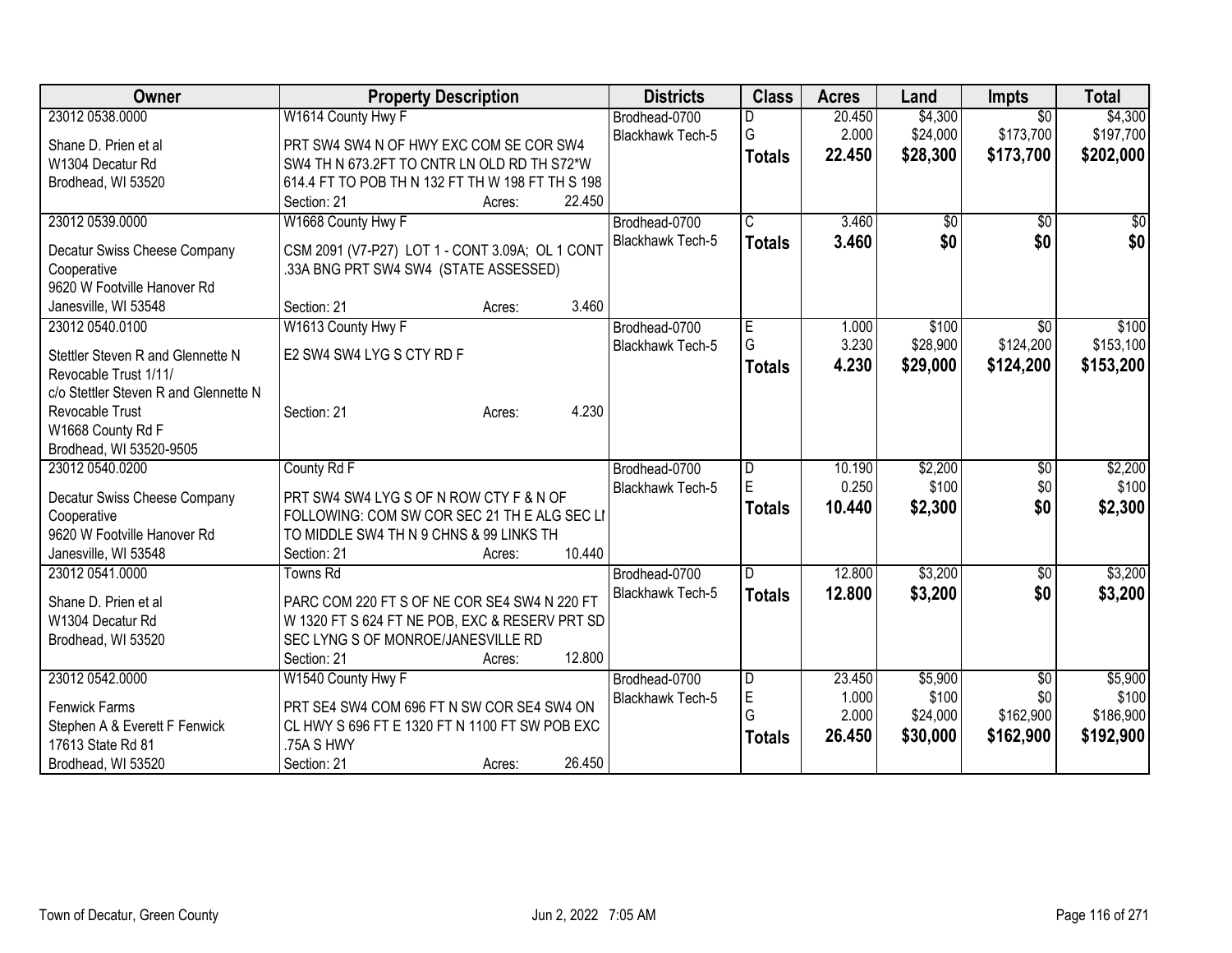| Owner                                 | <b>Property Description</b>                     |        |        | <b>Districts</b>                         | <b>Class</b>   | <b>Acres</b> | Land    | <b>Impts</b>    | Total   |
|---------------------------------------|-------------------------------------------------|--------|--------|------------------------------------------|----------------|--------------|---------|-----------------|---------|
| 23012 0543.0000                       | Towns Rd                                        |        |        | Brodhead-0700                            | D              | 0.250        | \$100   | $\overline{50}$ | \$100   |
| Stettler Steven R and Glennette N     | PARC SW COR SE4 SW4 LYG S HWY F BNG             |        |        | Blackhawk Tech-5                         | $\mathsf E$    | 0.500        | \$100   | \$0             | \$100   |
| Revocable Trust 1/11/                 | TRIANGULAR PIECE 400 FT BY 124 FT BY 380 FT     |        |        |                                          | <b>Totals</b>  | 0.750        | \$200   | \$0             | \$200   |
| c/o Stettler Steven R and Glennette N |                                                 |        |        |                                          |                |              |         |                 |         |
| Revocable Trust                       | Section: 21                                     | Acres: | 0.750  |                                          |                |              |         |                 |         |
| W1668 County Rd F                     |                                                 |        |        |                                          |                |              |         |                 |         |
| Brodhead, WI 53520-9505               |                                                 |        |        |                                          |                |              |         |                 |         |
| 23012 0544.0000                       | County Rd F                                     |        |        | Brodhead-0700                            | $\overline{D}$ | 26.000       | \$6,600 | $\overline{50}$ | \$6,600 |
| Curtis Jones                          | NE4 SE4 COM 681 FT S NE COR NE4 SE4 N 681 FT W  |        |        | Blackhawk Tech-5                         | $\mathsf E$    | 1.000        | \$400   | \$0             | \$400   |
| Karen Jones                           | 1320 FT S 1110 FT NE POB                        |        |        |                                          | Totals         | 27.000       | \$7,000 | \$0             | \$7,000 |
| N3561 Park Rd                         |                                                 |        |        |                                          |                |              |         |                 |         |
| Brodhead, WI 53520                    | Section: 21                                     | Acres: | 27.000 |                                          |                |              |         |                 |         |
| 23012 0545.0000                       | County Rd F                                     |        |        | Brodhead-0700                            | D              | 12.500       | \$3,100 | $\overline{50}$ | \$3,100 |
| <b>Fenwick Farms</b>                  | PRT NE4 SE4 COM 220 FT N OF SW COR NE4 SE4 S    |        |        | Blackhawk Tech-5                         | E              | 0.500        | \$200   | \$0             | \$200   |
| Stephen A & Everett F Fenwick         | 220 FT E 1320 FT N 639 FT SW POB                |        |        |                                          | Totals         | 13.000       | \$3,300 | \$0             | \$3,300 |
| 17613 State Rd 81                     |                                                 |        |        |                                          |                |              |         |                 |         |
| Brodhead, WI 53520                    | Section: 21                                     | Acres: | 13.000 |                                          |                |              |         |                 |         |
| 23012 0546.0000                       | County Rd F                                     |        |        | Brodhead-0700                            | ID.            | 38.330       | \$8,900 | \$0             | \$8,900 |
|                                       |                                                 |        |        | Blackhawk Tech-5                         | <b>Totals</b>  | 38.330       | \$8,900 | \$0             | \$8,900 |
| Shane D. Prien et al                  | NW4 SE4 EXC PRT LYG S TOWN RD PASSING THRU      |        |        |                                          |                |              |         |                 |         |
| W1304 Decatur Rd                      | SD TRACT 1.67A                                  |        |        |                                          |                |              |         |                 |         |
| Brodhead, WI 53520                    |                                                 |        | 38.330 |                                          |                |              |         |                 |         |
| 23012 0547.0000                       | Section: 21                                     | Acres: |        |                                          |                | 1.670        | \$400   |                 | \$400   |
|                                       | County Rd F                                     |        |        | Brodhead-0700<br><b>Blackhawk Tech-5</b> | $\overline{D}$ |              |         | \$0             |         |
| <b>Fenwick Farms</b>                  | PRT NW4 SE4 COM 660 FT W OF SE COR NW4 SE4 E    |        |        |                                          | <b>Totals</b>  | 1.670        | \$400   | \$0             | \$400   |
| Stephen A & Everett F Fenwick         | 660 FT N 220 FT SW POB                          |        |        |                                          |                |              |         |                 |         |
| 17613 State Rd 81                     |                                                 |        |        |                                          |                |              |         |                 |         |
| Brodhead, WI 53520                    | Section: 21                                     | Acres: | 1.670  |                                          |                |              |         |                 |         |
| 23012 0548.0000                       | County Rd F                                     |        |        | Brodhead-0700                            | $\overline{D}$ | 34.330       | \$8,400 | $\overline{50}$ | \$8,400 |
| <b>Fenwick Farms</b>                  | SW4 SE4 EXC 1.67A                               |        |        | Blackhawk Tech-5                         | $\mathsf E$    | 4.000        | \$1,200 | \$0             | \$1,200 |
| Stephen A & Everett F Fenwick         |                                                 |        |        |                                          | Totals         | 38.330       | \$9,600 | \$0             | \$9,600 |
| 17613 State Rd 81                     |                                                 |        |        |                                          |                |              |         |                 |         |
| Brodhead, WI 53520                    | Section: 21                                     | Acres: | 38.330 |                                          |                |              |         |                 |         |
| 23012 0549.0000                       | County Rd F                                     |        |        | Brodhead-0700                            | ID             | 1.670        | \$400   | $\overline{30}$ | \$400   |
| Shane D. Prien et al                  | PRT SW4 SE4 LYG N OF TOWN RD AKA PARC COM       |        |        | <b>Blackhawk Tech-5</b>                  | Totals         | 1.670        | \$400   | \$0             | \$400   |
| W1304 Decatur Rd                      | 660 FT E OF NW COR SW4 SE4 W 660 FT S 220 FT NI |        |        |                                          |                |              |         |                 |         |
| Brodhead, WI 53520                    | POB                                             |        |        |                                          |                |              |         |                 |         |
|                                       | Section: 21                                     | Acres: | 1.670  |                                          |                |              |         |                 |         |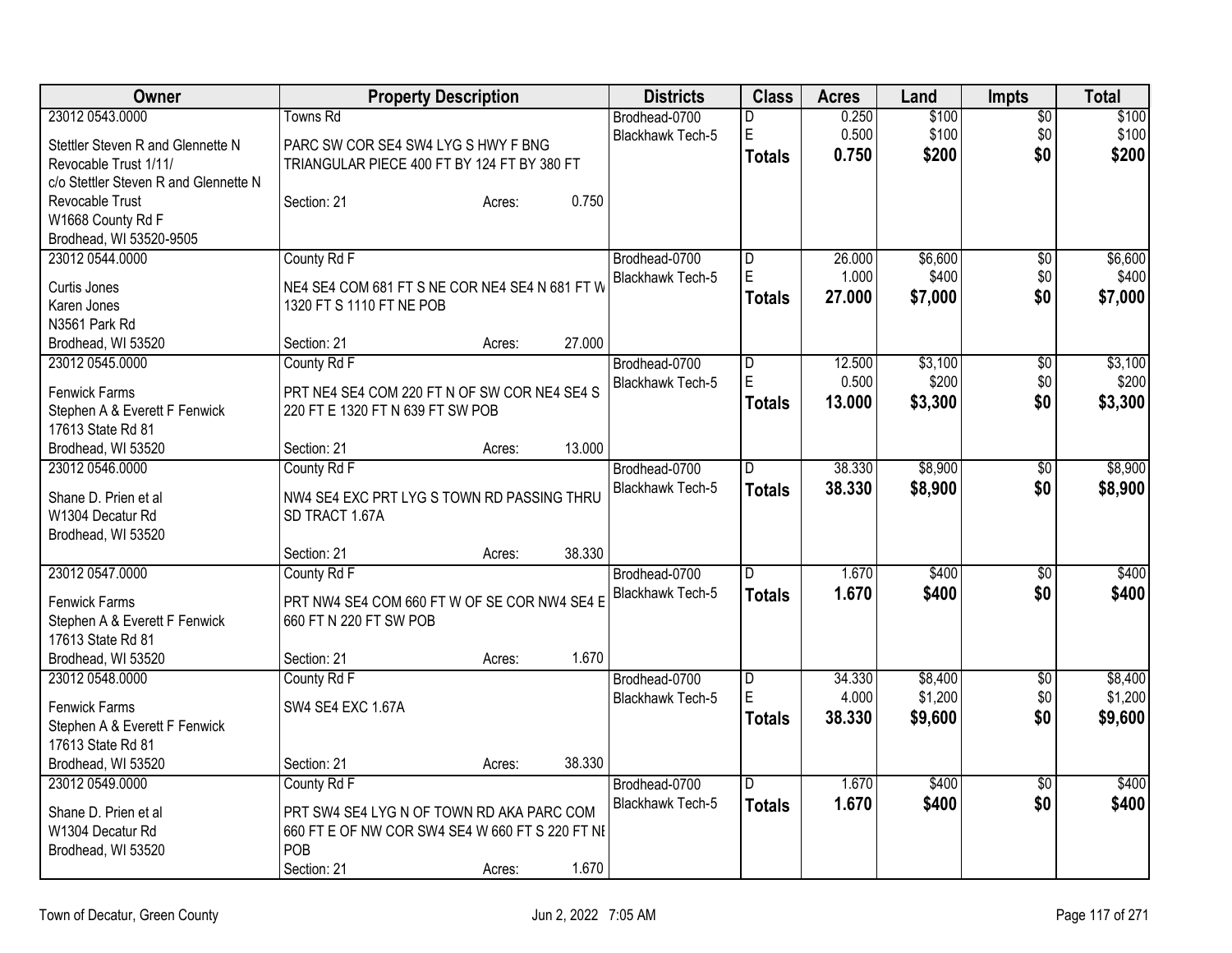| Owner                                 | <b>Property Description</b>                     |        | <b>Districts</b> | <b>Class</b>  | <b>Acres</b> | Land     | <b>Impts</b>    | <b>Total</b> |
|---------------------------------------|-------------------------------------------------|--------|------------------|---------------|--------------|----------|-----------------|--------------|
| 23012 0550.0000                       | County Rd F                                     |        | Brodhead-0700    |               | 38.000       | \$9,500  | $\overline{50}$ | \$9,500      |
| <b>Fenwick Farms</b>                  | SE4 SE4                                         |        | Blackhawk Tech-5 | E             | 2.000        | \$500    | \$0             | \$500        |
| Stephen A & Everett F Fenwick         |                                                 |        |                  | <b>Totals</b> | 40.000       | \$10,000 | \$0             | \$10,000     |
| 17613 State Rd 81                     |                                                 |        |                  |               |              |          |                 |              |
| Brodhead, WI 53520                    | Section: 21                                     | Acres: | 40.000           |               |              |          |                 |              |
| 23012 0551.0000                       | Park Rd                                         |        | Brodhead-0700    | D             | 31.750       | \$7,500  | \$0             | \$7,500      |
|                                       |                                                 |        | Blackhawk Tech-5 | E             | 1.000        | \$100    | \$0             | \$100        |
| Wolfe Irrevocable Trust Dated January | NE4 NE4 LYG E HWY                               |        |                  | <b>Totals</b> | 32.750       | \$7,600  | \$0             | \$7,600      |
| 10, 2019                              |                                                 |        |                  |               |              |          |                 |              |
| c/o Wolfe Irrevocable Trust           |                                                 |        |                  |               |              |          |                 |              |
| Robert & A Lorraine Wolfe Ttee        | Section: 22                                     | Acres: | 32.750           |               |              |          |                 |              |
| W826 Decatur Rd                       |                                                 |        |                  |               |              |          |                 |              |
| Brodhead, WI 53520<br>23012 0552.0000 | Park Rd                                         |        | Brodhead-0700    |               | 1.590        | \$4,300  | $\sqrt[6]{}$    | \$4,300      |
|                                       |                                                 |        | Blackhawk Tech-5 |               |              |          |                 |              |
| Curtis Jones                          | PRT NE4 NE4 LYG W HWY EXC LOT 1 CSM 3983        |        |                  | <b>Totals</b> | 1.590        | \$4,300  | \$0             | \$4,300      |
| Karen Jones                           |                                                 |        |                  |               |              |          |                 |              |
| N3561 Park Rd                         |                                                 |        |                  |               |              |          |                 |              |
| Brodhead, WI 53520                    | Section: 22                                     | Acres: | 1.590            |               |              |          |                 |              |
| 23012 0553.0000                       | Park Rd                                         |        | Brodhead-0700    |               | 10.590       | \$28,600 | \$0             | \$28,600     |
| Curtis Jones                          | E1/2 NW4 NE4 EXC 1A & EXC LOT 1 CSM 3983        |        | Blackhawk Tech-5 | <b>Totals</b> | 10.590       | \$28,600 | \$0             | \$28,600     |
| Karen Jones                           |                                                 |        |                  |               |              |          |                 |              |
| N3561 Park Rd                         |                                                 |        |                  |               |              |          |                 |              |
| Brodhead, WI 53520                    | Section: 22                                     | Acres: | 10.590           |               |              |          |                 |              |
| 23012 0553.1000                       | Park Rd                                         |        | Brodhead-0700    | 5M            | 7.000        | \$9,500  | \$0             | \$9,500      |
|                                       |                                                 |        | Blackhawk Tech-5 | D             | 6.070        | \$1,500  | \$0             | \$1,500      |
| Terry J. Sedbrook                     | CSM 3983 (V15-P280) LOT 1 BNG PRT NE4 NE4 5.66A |        |                  | E             | 1.000        | \$100    | \$0             | \$100        |
| Diane L. Sedbrook                     | & PRT NW4 NE4 8.41A                             |        |                  | <b>Totals</b> | 14.070       | \$11,100 | \$0             | \$11,100     |
| N3740 Park Rd                         |                                                 |        |                  |               |              |          |                 |              |
| Brodhead, WI 53520                    | Section: 22                                     | Acres: | 14.070           |               |              |          |                 |              |
| 23012 0554.0100                       | Park Rd                                         |        | Brodhead-0700    | A             | 0.370        | \$5,900  | \$6,000         | \$11,900     |
| Jane E. Kamps                         | PRT NE4 SEC 22 COM E4 COR SEC 22 TH N0*E        |        | Blackhawk Tech-5 | <b>Totals</b> | 0.370        | \$5,900  | \$6,000         | \$11,900     |
| Joann C. Steuri                       | 1221.77 FT ALG E LN TH N90*W 1315.04 FT POB TH  |        |                  |               |              |          |                 |              |
| N3597 Park Rd                         | N86*W 243.31 FT TH N09*W 65 FT TH N89*E 203.80  |        |                  |               |              |          |                 |              |
| Brodhead, WI 53520                    | Section: 22                                     | Acres: | 0.370            |               |              |          |                 |              |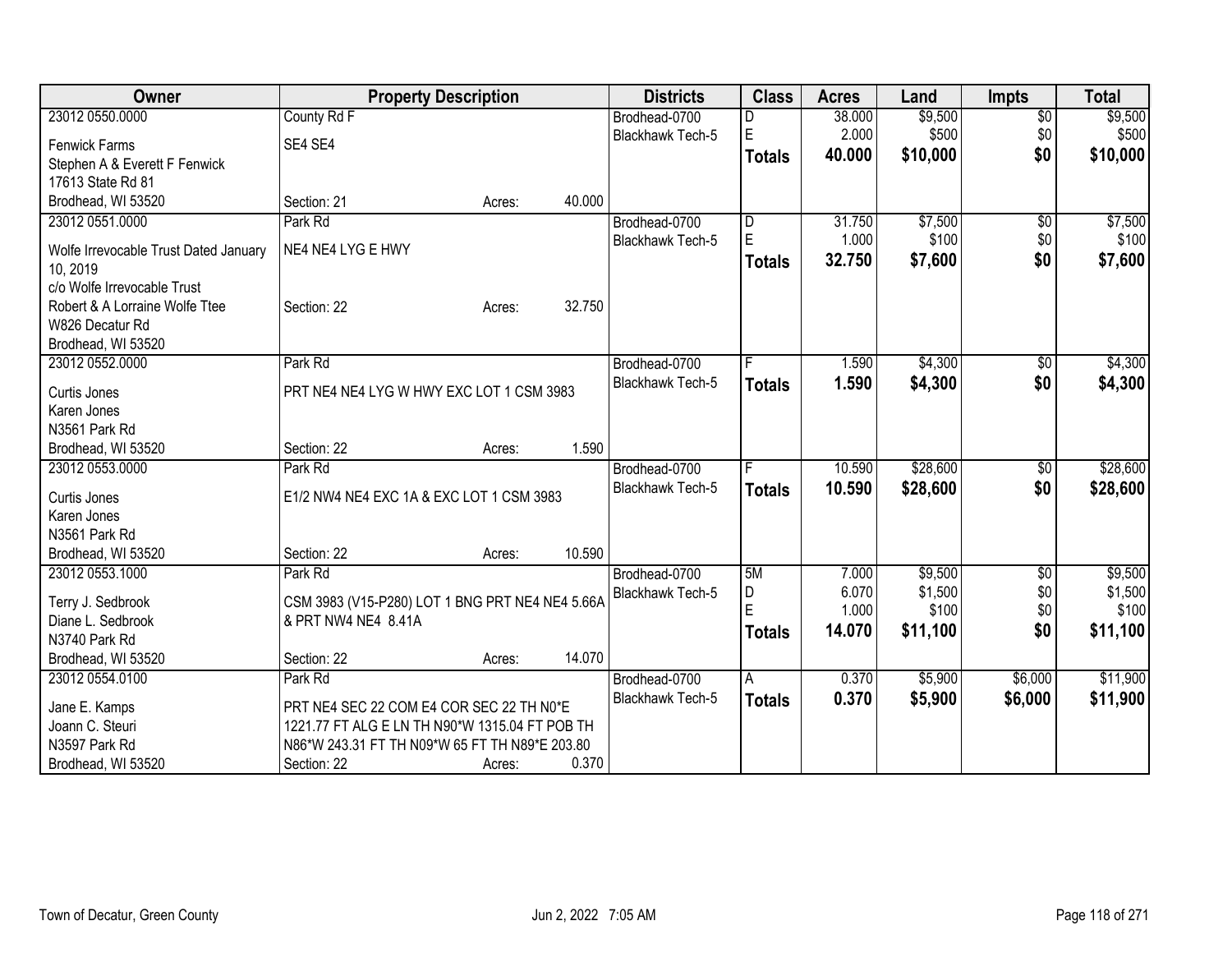| Owner                                  | <b>Property Description</b>                    |        | <b>Districts</b>        | <b>Class</b>   | <b>Acres</b> | Land     | <b>Impts</b>    | <b>Total</b> |
|----------------------------------------|------------------------------------------------|--------|-------------------------|----------------|--------------|----------|-----------------|--------------|
| 23012 0554.0200                        | N3597 Park Rd                                  |        | Brodhead-0700           |                | 1.050        | \$16,400 | \$159,800       | \$176,200    |
| Joann C. Steuri et al                  | PRT N1/2 NE4 COM SE COR SW4 NE4 SEC 22 TH N    |        | Blackhawk Tech-5        | <b>Totals</b>  | 1.050        | \$16,400 | \$159,800       | \$176,200    |
| c/o Joann C. Steuri                    | 986 FT TH N15*E ALG CNTRLN OF RD 189.9 FT TO   |        |                         |                |              |          |                 |              |
| Gerald E & Caroline H Kamps Le         | POB TH N64*W 71.60 FT TH S88*W 205 FT TH N10*W |        |                         |                |              |          |                 |              |
| N3597 Park Rd                          | Section: 22<br>Acres:                          | 1.050  |                         |                |              |          |                 |              |
| Brodhead, WI 53520                     |                                                |        |                         |                |              |          |                 |              |
| 23012 0555.0000                        | Decatur <sub>Rd</sub>                          |        | Brodhead-0700           | 5M             | 5.790        | \$7,800  | $\overline{50}$ | \$7,800      |
| Schwartzlow Ronald L & Darlene A Joint | W2 NW4 NE4                                     |        | <b>Blackhawk Tech-5</b> | D              | 13.210       | \$2,800  | \$0             | \$2,800      |
| Rev Trt Dtd 6/3/                       |                                                |        |                         | Ė              | 1.000        | \$100    | \$0             | \$100        |
| c/o Schwartzlow Ronald & Darlene Jnt   |                                                |        |                         | <b>Totals</b>  | 20.000       | \$10,700 | \$0             | \$10,700     |
| Rev Trust                              | Section: 22<br>Acres:                          | 20.000 |                         |                |              |          |                 |              |
| W1095 Decatur Rd                       |                                                |        |                         |                |              |          |                 |              |
| Brodhead, WI 53520                     |                                                |        |                         |                |              |          |                 |              |
| 23012 0556.0000                        | N3569 Park Rd                                  |        | Brodhead-0700           | $\overline{D}$ | 9.630        | \$1,200  | $\overline{50}$ | \$1,200      |
| Curtis Jones                           | PRT E2 SW4 NE4 LYG N OF BLK 17 VIL DECATUR     |        | Blackhawk Tech-5        | G              | 2.000        | \$24,000 | \$48,600        | \$72,600     |
| Karen Jones                            | EXC .42A PCL IN NE COR                         |        |                         | <b>Totals</b>  | 11.630       | \$25,200 | \$48,600        | \$73,800     |
| N3561 Park Rd                          |                                                |        |                         |                |              |          |                 |              |
| Brodhead, WI 53520                     | Section: 22<br>Acres:                          | 11.630 |                         |                |              |          |                 |              |
| 23012 0556.1000                        | N3561 Park Rd                                  |        | Brodhead-0700           | A              | 0.780        | \$12,800 | \$132,200       | \$145,000    |
|                                        |                                                |        | Blackhawk Tech-5        | <b>Totals</b>  | 0.780        | \$12,800 | \$132,200       | \$145,000    |
| Curtis Jones                           | CSM 3953 (V15-P220) LOT 1 BNG PRT SW4 NE4      |        |                         |                |              |          |                 |              |
| Karen Jones                            |                                                |        |                         |                |              |          |                 |              |
| N3561 Park Rd                          |                                                |        |                         |                |              |          |                 |              |
| Brodhead, WI 53520                     | Section: 22<br>Acres:                          | 0.780  |                         |                |              |          |                 |              |
| 23012 0557.0000                        | Decatur <sub>Rd</sub>                          |        | Brodhead-0700           | D              | 0.460        | \$100    | \$0             | \$100        |
| Curtis Jones                           | PARC COM 33 FT N OF BLK 17 VIL DECATUR IN CL   |        | <b>Blackhawk Tech-5</b> | <b>Totals</b>  | 0.460        | \$100    | \$0             | \$100        |
| Karen Jones                            | HWY ELY 130 FT N 156 FT W 130 FT TO CL HWY S   |        |                         |                |              |          |                 |              |
| N3561 Park Rd                          | 156 FT POB                                     |        |                         |                |              |          |                 |              |
| Brodhead, WI 53520                     | Section: 22<br>Acres:                          | 0.460  |                         |                |              |          |                 |              |
| 23012 0558.0000                        | Decatur <sub>Rd</sub>                          |        | Brodhead-0700           | D              | 5.390        | \$1,400  | \$0             | \$1,400      |
| Wolfe Irrevocable Trust Dated January  | <b>BLOCK 17 ORIGINAL PLAT DECATUR</b>          |        | Blackhawk Tech-5        | E              | 1.000        | \$100    | \$0             | \$100        |
| 10, 2019                               |                                                |        |                         | <b>Totals</b>  | 6.390        | \$1,500  | \$0             | \$1,500      |
| c/o Wolfe Irrevocable Trust            |                                                |        |                         |                |              |          |                 |              |
| Robert & A Lorraine Wolfe Ttee         | Section: 22<br>Acres:                          | 6.390  |                         |                |              |          |                 |              |
| W826 Decatur Rd                        |                                                |        |                         |                |              |          |                 |              |
| Brodhead, WI 53520                     |                                                |        |                         |                |              |          |                 |              |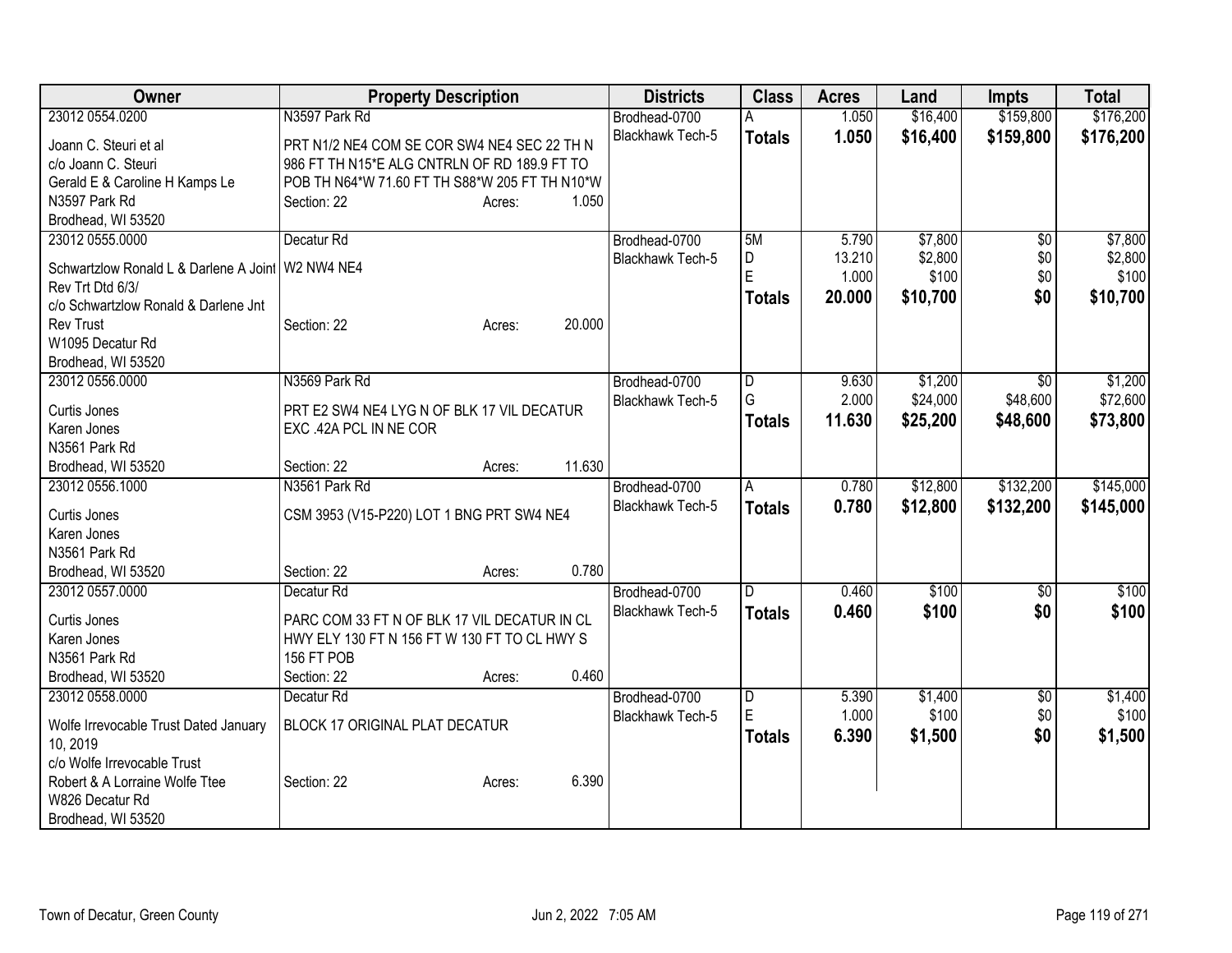| Owner                                                              | <b>Property Description</b>                       | <b>Districts</b>        | <b>Class</b>  | <b>Acres</b> | Land     | <b>Impts</b>    | <b>Total</b> |
|--------------------------------------------------------------------|---------------------------------------------------|-------------------------|---------------|--------------|----------|-----------------|--------------|
| 23012 0559.0000                                                    | W1095 Decatur Rd                                  | Brodhead-0700           | 5M            | 1.000        | \$1,400  | $\overline{30}$ | \$1,400      |
| Schwartzlow Ronald L & Darlene A Joint   W2 SW4 NE4                |                                                   | Blackhawk Tech-5        | D             | 15.500       | \$3,900  | \$0             | \$3,900      |
| Rev Trt Dtd 6/3/                                                   |                                                   |                         | E             | 1.000        | \$100    | \$0             | \$100        |
| c/o Schwartzlow Ronald & Darlene Jnt                               |                                                   |                         | G             | 2.500        | \$26,000 | \$184,500       | \$210,500    |
| <b>Rev Trust</b>                                                   | 20.000<br>Section: 22<br>Acres:                   |                         | <b>Totals</b> | 20,000       | \$31,400 | \$184,500       | \$215,900    |
| W1095 Decatur Rd                                                   |                                                   |                         |               |              |          |                 |              |
| Brodhead, WI 53520                                                 |                                                   |                         |               |              |          |                 |              |
| 23012 0560.0000                                                    | W978 Decatur Rd                                   | Brodhead-0700           | D             | 21.000       | \$4,600  | $\overline{50}$ | \$4,600      |
| Wolfe Irrevocable Trust Dated January                              | N2 SE4 NE4; ALSO BLKS 11 & 12 ORIGINAL PLAT,      | <b>Blackhawk Tech-5</b> | E             | 1.000        | \$100    | \$0             | \$100        |
| 10, 2019                                                           | EXC N2 BLK 10                                     |                         | G             | 1.000        | \$16,000 | \$85,600        | \$101,600    |
| c/o Wolfe Irrevocable Trust                                        |                                                   |                         | <b>Totals</b> | 23.000       | \$20,700 | \$85,600        | \$106,300    |
| Robert & A Lorraine Wolfe Ttee                                     | 23.000<br>Section: 22<br>Acres:                   |                         |               |              |          |                 |              |
| W826 Decatur Rd                                                    |                                                   |                         |               |              |          |                 |              |
| Brodhead, WI 53520                                                 |                                                   |                         |               |              |          |                 |              |
| 23012 0561.0000                                                    | W928 Decatur Rd                                   | Brodhead-0700           | A             | 1.000        | \$16,000 | \$101,200       | \$117,200    |
| Robert A. Gadow                                                    | COM SE COR NE4 S 197 FT W 743 FT N 197 FT E 264   | <b>Blackhawk Tech-5</b> | D             | 10.540       | \$2,200  | \$0             | \$2,200      |
| W928 Decatur Rd                                                    | FT N 861 FT E 467 FT S 215 FT W 168 FT S 216 FT E |                         | <b>Totals</b> | 11.540       | \$18,200 | \$101,200       | \$119,400    |
| Brodhead, WI 53520                                                 | 168 FT S 431 FT POB (AKA BLK 3, 19 & 18 OF ORIG   |                         |               |              |          |                 |              |
|                                                                    | 11.540<br>Section: 22<br>Acres:                   |                         |               |              |          |                 |              |
| 23012 0562.0000                                                    | Park Rd                                           | Brodhead-0700           | D             | 7.400        | \$1,900  | \$0             | \$1,900      |
|                                                                    |                                                   | Blackhawk Tech-5        | E             | 1.000        | \$100    | \$0             | \$100        |
| Wolfe Irrevocable Trust Dated January                              | BLOCKS 1 & 2 ORIGINAL PLAT OF DECATUR             |                         | <b>Totals</b> | 8.400        | \$2,000  | \$0             | \$2,000      |
| 10, 2019<br>c/o Wolfe Irrevocable Trust                            |                                                   |                         |               |              |          |                 |              |
| Robert & A Lorraine Wolfe Ttee                                     | 8.400<br>Section: 22<br>Acres:                    |                         |               |              |          |                 |              |
| W826 Decatur Rd                                                    |                                                   |                         |               |              |          |                 |              |
| Brodhead, WI 53520                                                 |                                                   |                         |               |              |          |                 |              |
| 23012 0563.0000                                                    | Decatur <sub>Rd</sub>                             | Brodhead-0700           | 5M            | 2.000        | \$2,700  | \$0             | \$2,700      |
|                                                                    |                                                   | <b>Blackhawk Tech-5</b> | D             | 36.000       | \$8,300  | \$0             | \$8,300      |
| Schwartzlow Ronald L & Darlene A Joint NE4 NW4<br>Rev Trt Dtd 6/3/ |                                                   |                         | Ė             | 2.000        | \$200    | \$0             | \$200        |
| c/o Schwartzlow Ronald & Darlene Jnt                               |                                                   |                         | <b>Totals</b> | 40.000       | \$11,200 | \$0             | \$11,200     |
| <b>Rev Trust</b>                                                   | 40.000<br>Section: 22<br>Acres:                   |                         |               |              |          |                 |              |
| W1095 Decatur Rd                                                   |                                                   |                         |               |              |          |                 |              |
| Brodhead, WI 53520                                                 |                                                   |                         |               |              |          |                 |              |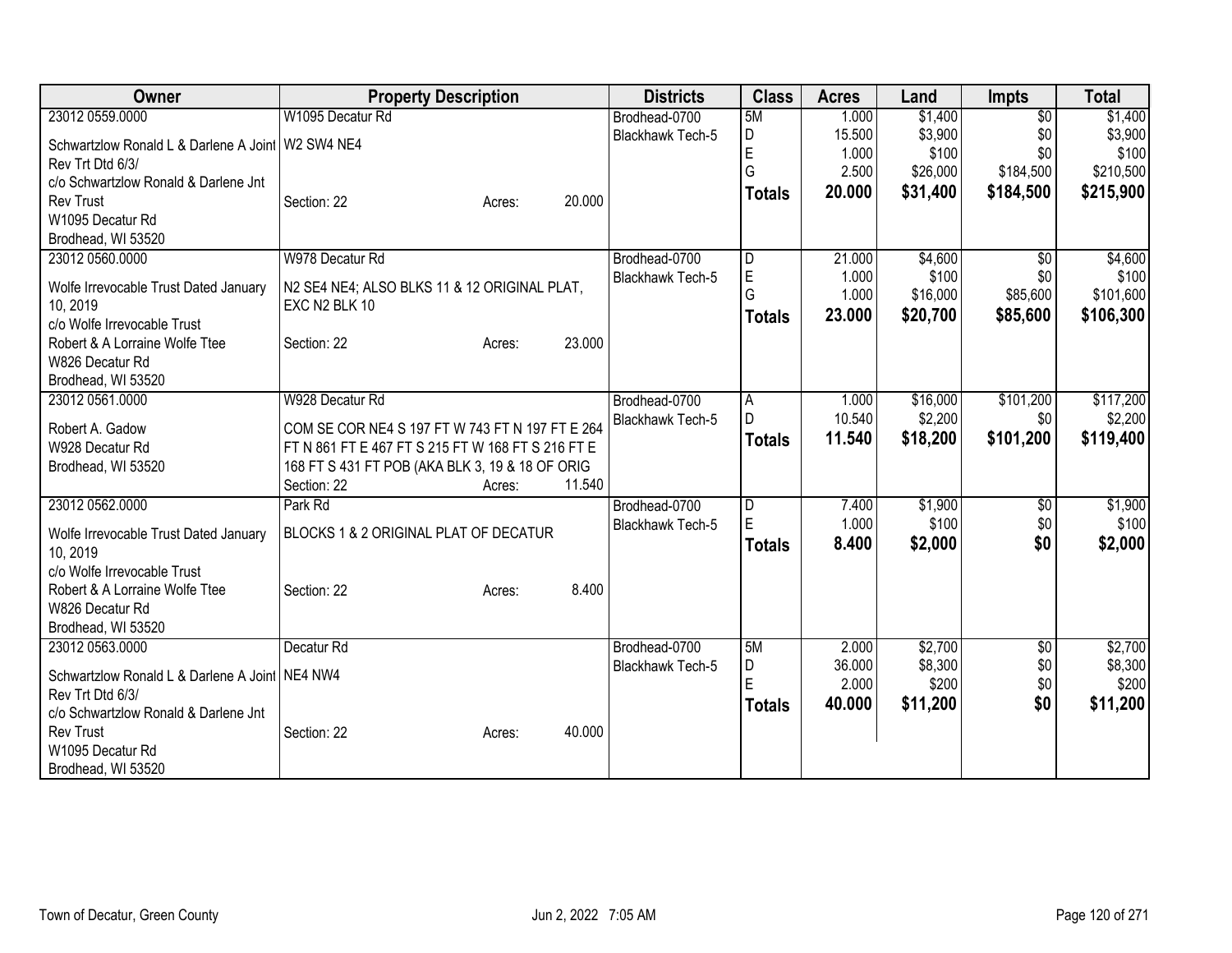| Owner                                                                                              |                       | <b>Property Description</b> | <b>Districts</b>                         | <b>Class</b>            | <b>Acres</b>              | Land                         | Impts                         | <b>Total</b>                 |
|----------------------------------------------------------------------------------------------------|-----------------------|-----------------------------|------------------------------------------|-------------------------|---------------------------|------------------------------|-------------------------------|------------------------------|
| 23012 0564.0000<br>Schwartzlow Ronald L & Darlene A Joint NW4 NW4<br>Rev Trt Dtd 6/3/              | Decatur <sub>Rd</sub> |                             | Brodhead-0700<br><b>Blackhawk Tech-5</b> | D<br>E<br><b>Totals</b> | 37.000<br>3.000<br>40.000 | \$9,300<br>\$800<br>\$10,100 | $\overline{50}$<br>\$0<br>\$0 | \$9,300<br>\$800<br>\$10,100 |
| c/o Schwartzlow Ronald & Darlene Jnt<br><b>Rev Trust</b><br>W1095 Decatur Rd<br>Brodhead, WI 53520 | Section: 22           | 40.000<br>Acres:            |                                          |                         |                           |                              |                               |                              |
| 23012 0565.0000                                                                                    | Decatur <sub>Rd</sub> |                             | Brodhead-0700                            | D                       | 40.000                    | \$9,000                      | \$0                           | \$9,000                      |
| Schwartzlow Ronald L & Darlene A Joint   SW4 NW4<br>Rev Trt Dtd 6/3/                               |                       |                             | <b>Blackhawk Tech-5</b>                  | <b>Totals</b>           | 40.000                    | \$9,000                      | \$0                           | \$9,000                      |
| c/o Schwartzlow Ronald & Darlene Jnt<br><b>Rev Trust</b><br>W1095 Decatur Rd<br>Brodhead, WI 53520 | Section: 22           | 40.000<br>Acres:            |                                          |                         |                           |                              |                               |                              |
| 23012 0566.0000                                                                                    | Decatur <sub>Rd</sub> |                             | Brodhead-0700                            | $\overline{\mathsf{D}}$ | 39.750                    | \$8,600                      | $\overline{50}$               | \$8,600                      |
| Schwartzlow Ronald L & Darlene A Joint SE4 NW4<br>Rev Trt Dtd 6/3/                                 |                       |                             | Blackhawk Tech-5                         | G<br><b>Totals</b>      | 0.250<br>40.000           | \$1,000<br>\$9,600           | \$0<br>\$0                    | \$1,000<br>\$9,600           |
| c/o Schwartzlow Ronald & Darlene Jnt<br><b>Rev Trust</b><br>W1095 Decatur Rd<br>Brodhead, WI 53520 | Section: 22           | 40.000<br>Acres:            |                                          |                         |                           |                              |                               |                              |
| 23012 0567.0000                                                                                    | Park Rd               |                             | Brodhead-0700                            | D.                      | 40.000                    | \$9,400                      | $\overline{60}$               | \$9,400                      |
| Henry W. Prien et al<br>W1304 Decatur Rd<br>Brodhead, WI 53520                                     | NE4 SW4               |                             | Blackhawk Tech-5                         | <b>Totals</b>           | 40.000                    | \$9,400                      | \$0                           | \$9,400                      |
|                                                                                                    | Section: 22           | 40.000<br>Acres:            |                                          |                         |                           |                              |                               |                              |
| 23012 0568.0000                                                                                    | County Rd F           |                             | Brodhead-0700                            | D                       | 40.000                    | \$9,800                      | \$0                           | \$9,800                      |
| Henry W. Prien et al<br>W1304 Decatur Rd<br>Brodhead, WI 53520                                     | NW4 SW4               |                             | <b>Blackhawk Tech-5</b>                  | <b>Totals</b>           | 40.000                    | \$9,800                      | \$0                           | \$9,800                      |
|                                                                                                    | Section: 22           | 40.000<br>Acres:            |                                          |                         |                           |                              |                               |                              |
| 23012 0569.0000                                                                                    | County Rd F           |                             | Brodhead-0700                            | $\overline{\mathsf{D}}$ | 39.000                    | \$9,700                      | \$0                           | \$9,700                      |
| Henry W. Prien et al<br>W1304 Decatur Rd<br>Brodhead, WI 53520                                     | SW4 SW4               |                             | Blackhawk Tech-5                         | E<br><b>Totals</b>      | 1.000<br>40.000           | \$100<br>\$9,800             | \$0<br>\$0                    | \$100<br>\$9,800             |
|                                                                                                    | Section: 22           | 40.000<br>Acres:            |                                          |                         |                           |                              |                               |                              |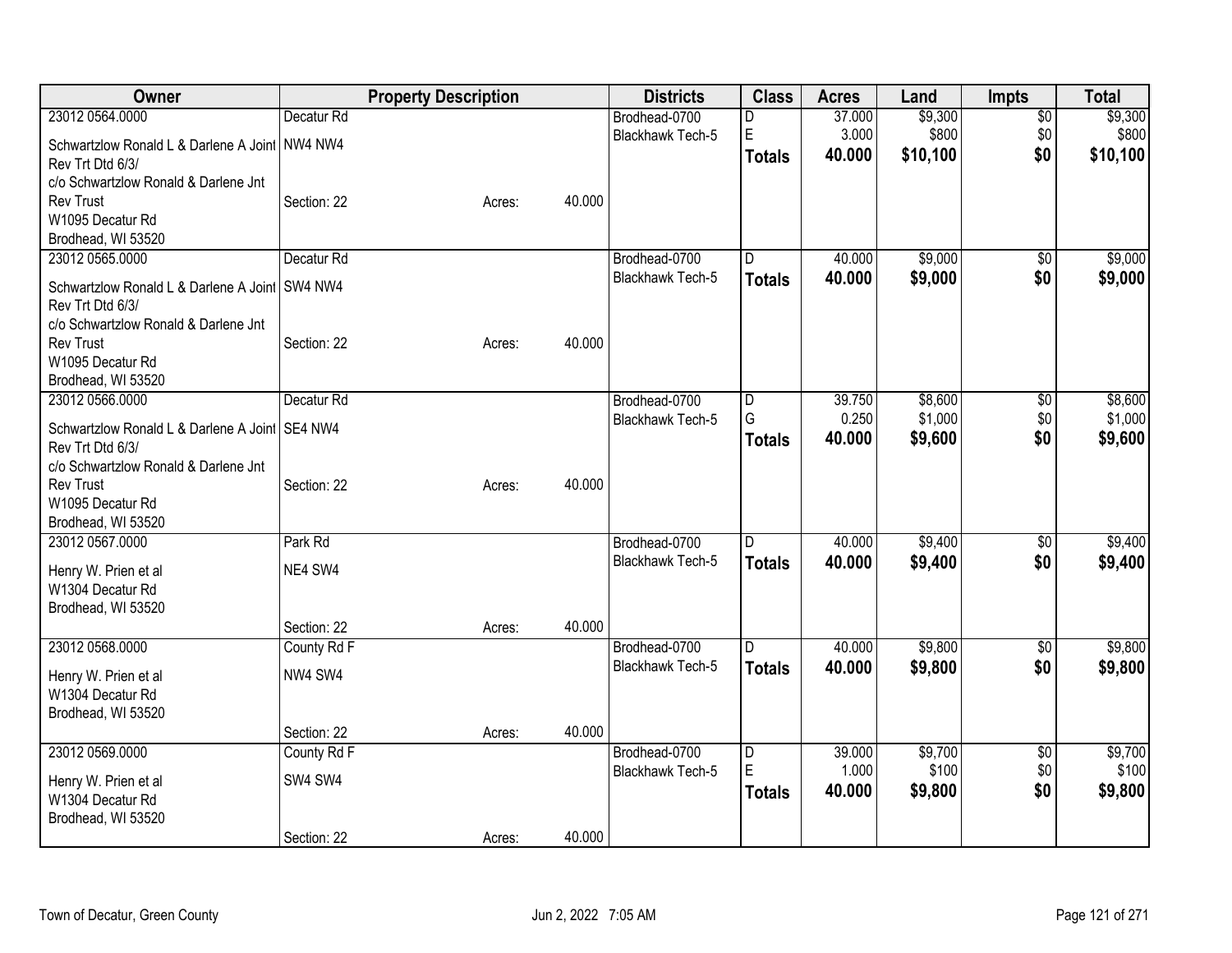| Owner                                 |                                   | <b>Property Description</b> |        | <b>Districts</b>        | <b>Class</b>            | <b>Acres</b> | Land     | <b>Impts</b>    | <b>Total</b> |
|---------------------------------------|-----------------------------------|-----------------------------|--------|-------------------------|-------------------------|--------------|----------|-----------------|--------------|
| 23012 0570.0000                       | W1124 County Hwy F                |                             |        | Brodhead-0700           | D                       | 38.000       | \$8,800  | $\overline{50}$ | \$8,800      |
| Henry W. Prien et al                  | SE4 SW4                           |                             |        | <b>Blackhawk Tech-5</b> | G                       | 2.000        | \$24,000 | \$114,800       | \$138,800    |
| W1304 Decatur Rd                      |                                   |                             |        |                         | <b>Totals</b>           | 40.000       | \$32,800 | \$114,800       | \$147,600    |
| Brodhead, WI 53520                    |                                   |                             |        |                         |                         |              |          |                 |              |
|                                       | Section: 22                       | Acres:                      | 40.000 |                         |                         |              |          |                 |              |
| 23012 0571.0000                       | Decatur Rd                        |                             |        | Brodhead-0700           | D                       | 0.720        | \$100    | $\overline{50}$ | \$100        |
| Robert A. Gadow                       | DECATUR PLAT LOTS 72 & 73 BLK 10  |                             |        | Blackhawk Tech-5        | <b>Totals</b>           | 0.720        | \$100    | \$0             | \$100        |
| W928 Decatur Rd                       |                                   |                             |        |                         |                         |              |          |                 |              |
| Brodhead, WI 53520                    |                                   |                             |        |                         |                         |              |          |                 |              |
|                                       | Section: 22                       | Acres:                      | 0.720  |                         |                         |              |          |                 |              |
| 23012 0572.0000                       | Park Rd                           |                             |        | Brodhead-0700           | D                       | 2.500        | \$500    | $\overline{50}$ | \$500        |
| Wolfe Irrevocable Trust Dated January | ORIGINAL PLAT OF DECATUR BLOCK 20 |                             |        | <b>Blackhawk Tech-5</b> | <b>Totals</b>           | 2.500        | \$500    | \$0             | \$500        |
| 10, 2019                              |                                   |                             |        |                         |                         |              |          |                 |              |
| c/o Wolfe Irrevocable Trust           |                                   |                             |        |                         |                         |              |          |                 |              |
| Robert & A Lorraine Wolfe Ttee        | Section: 22                       | Acres:                      | 2.500  |                         |                         |              |          |                 |              |
| W826 Decatur Rd                       |                                   |                             |        |                         |                         |              |          |                 |              |
| Brodhead, WI 53520                    |                                   |                             |        |                         |                         |              |          |                 |              |
| 23012 0573.0000                       | Park Rd                           |                             |        | Brodhead-0700           | D                       | 32.000       | \$7,900  | \$0             | \$7,900      |
| Curtis Jones                          | PRT NE4 SE4                       |                             |        | Blackhawk Tech-5        | E                       | 0.780        | \$100    | \$0             | \$100        |
| Karen Jones                           |                                   |                             |        |                         | <b>Totals</b>           | 32.780       | \$8,000  | \$0             | \$8,000      |
| N3561 Park Rd                         |                                   |                             |        |                         |                         |              |          |                 |              |
| Brodhead, WI 53520                    | Section: 22                       | Acres:                      | 32.780 |                         |                         |              |          |                 |              |
| 23012 0574.0000                       | Park Rd                           |                             |        | Brodhead-0700           | $\overline{D}$          | 39.000       | \$9,700  | $\overline{50}$ | \$9,700      |
| Curtis Jones                          | NW4 SE4                           |                             |        | Blackhawk Tech-5        | E                       | 1.000        | \$100    | \$0             | \$100        |
| Karen Jones                           |                                   |                             |        |                         | <b>Totals</b>           | 40.000       | \$9,800  | \$0             | \$9,800      |
| N3561 Park Rd                         |                                   |                             |        |                         |                         |              |          |                 |              |
| Brodhead, WI 53520                    | Section: 22                       | Acres:                      | 40.000 |                         |                         |              |          |                 |              |
| 23012 0575.0000                       | County Rd F                       |                             |        | Brodhead-0700           | D                       | 38.000       | \$8,300  | $\overline{60}$ | \$8,300      |
| Henry W. Prien et al                  | SW4 SE4                           |                             |        | Blackhawk Tech-5        | E                       | 2.000        | \$200    | \$0             | \$200        |
| W1304 Decatur Rd                      |                                   |                             |        |                         | <b>Totals</b>           | 40.000       | \$8,500  | \$0             | \$8,500      |
| Brodhead, WI 53520                    |                                   |                             |        |                         |                         |              |          |                 |              |
|                                       | Section: 22                       | Acres:                      | 40.000 |                         |                         |              |          |                 |              |
| 23012 0576.0000                       | Park Rd                           |                             |        | Brodhead-0700           | $\overline{\mathsf{D}}$ | 36.000       | \$7,900  | $\sqrt{6}$      | \$7,900      |
| Curtis Jones                          | SE4 SE4 EXC 2.34A                 |                             |        | <b>Blackhawk Tech-5</b> | E                       | 1.660        | \$200    | \$0             | \$200        |
| Karen Jones                           |                                   |                             |        |                         | <b>Totals</b>           | 37.660       | \$8,100  | \$0             | \$8,100      |
| N3561 Park Rd                         |                                   |                             |        |                         |                         |              |          |                 |              |
| Brodhead, WI 53520                    | Section: 22                       | Acres:                      | 37.660 |                         |                         |              |          |                 |              |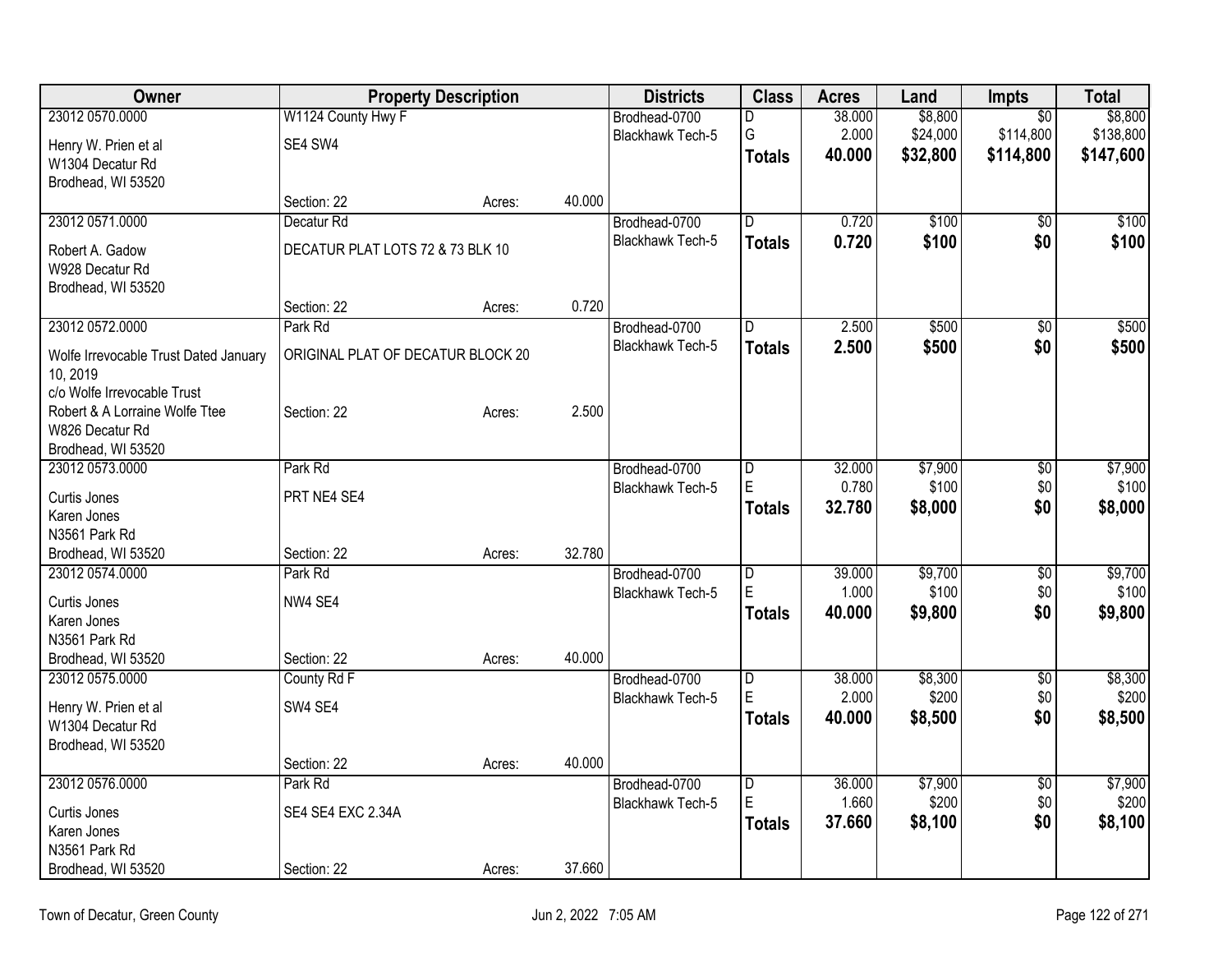| Owner                               | <b>Property Description</b>                 |        |        | <b>Districts</b>                  | <b>Class</b>    | <b>Acres</b> | Land            | <b>Impts</b>    | <b>Total</b>    |
|-------------------------------------|---------------------------------------------|--------|--------|-----------------------------------|-----------------|--------------|-----------------|-----------------|-----------------|
| 23012 0577.0000                     |                                             |        |        | Brodhead-0700                     | $\overline{X5}$ | 2.340        | $\overline{50}$ | $\overline{30}$ | $\overline{50}$ |
| Cemetery                            | SECTION 22COM SW COR SE4 SE4 E 412 FT N 248 |        |        | <b>Blackhawk Tech-5</b>           | <b>Totals</b>   | 2.340        | \$0             | \$0             | \$0             |
|                                     | FT W 412 FT TO CL HWY SLY ON CL POB 2.34A   |        |        |                                   |                 |              |                 |                 |                 |
|                                     | <b>EXEMPT</b>                               |        |        |                                   |                 |              |                 |                 |                 |
|                                     | Section: 22                                 | Acres: | 2.340  |                                   |                 |              |                 |                 |                 |
| 23012 0578.0000                     | Saint John Rd                               |        |        | Brodhead-0700                     | 5M              | 20.000       | \$24,000        | $\overline{50}$ | \$24,000        |
| Woodruff Thomas C & Jean R Revocabl | PRT FRAC LOT 1 LYG E OF MILL RACE           |        |        | Blackhawk Tech-5                  | D               | 5.500        | \$1,200         | \$0             | \$1,200         |
| Trust Dtd July 31,                  |                                             |        |        |                                   | ΙE              | 1.000        | \$100           | \$0             | \$100           |
| c/o Woodruff Thomas C & Jean R Rev  |                                             |        |        |                                   | <b>Totals</b>   | 26.500       | \$25,300        | \$0             | \$25,300        |
| Trust                               | Section: 23                                 | Acres: | 26.500 |                                   |                 |              |                 |                 |                 |
| W494 Saint John Rd                  |                                             |        |        |                                   |                 |              |                 |                 |                 |
| Brodhead, WI 53520                  |                                             |        |        |                                   |                 |              |                 |                 |                 |
| 23012 0579.0000                     |                                             |        |        | Brodhead-0700                     | X4              | 10.000       | \$0             | \$0             | \$0             |
| City of Brodhead                    | SECTION 23 PRT FRAC LOT 1 W OF MILL RACE    |        |        | <b>Blackhawk Tech-5</b>           | <b>Totals</b>   | 10.000       | \$0             | \$0             | \$0             |
|                                     | <b>EXEMPT</b>                               |        |        |                                   |                 |              |                 |                 |                 |
| Brodhead, WI 53520                  |                                             |        |        |                                   |                 |              |                 |                 |                 |
|                                     | Section: 23                                 | Acres: | 10.000 |                                   |                 |              |                 |                 |                 |
| 23012 0580.0000                     | Race Rd                                     |        |        | Brodhead-0700                     | $\overline{D}$  | 6.000        | \$1,300         | \$0             | \$1,300         |
| Exum Ernest J and Margaret J        | FR LOT 2 NW4 NE4                            |        |        | <b>Blackhawk Tech-5</b>           | E               | 23.040       | \$8,100         | \$0             | \$8,100         |
| Irrevocable Trust                   |                                             |        |        |                                   | Totals          | 29.040       | \$9,400         | \$0             | \$9,400         |
| c/o Exum Ernest J & Margaret J Irrv |                                             |        |        |                                   |                 |              |                 |                 |                 |
| Trust                               | Section: 23                                 | Acres: | 29.040 |                                   |                 |              |                 |                 |                 |
| W794 Decatur Rd                     |                                             |        |        |                                   |                 |              |                 |                 |                 |
| Brodhead, WI 53520                  |                                             |        |        |                                   |                 |              |                 |                 |                 |
| 23012 0581.0000                     | Decatur <sub>Rd</sub>                       |        |        | Brodhead-0700                     | $\overline{D}$  | 35.460       | \$4,700         | \$0             | \$4,700         |
| Exum Ernest J and Margaret J        | FRAC LOT 3 SW4 NE4                          |        |        | Blackhawk Tech-5                  | E               | 6.000        | \$900           | \$0             | \$900           |
| Irrevocable Trust                   |                                             |        |        |                                   | <b>Totals</b>   | 41.460       | \$5,600         | \$0             | \$5,600         |
| c/o Exum Ernest J & Margaret J Irrv |                                             |        |        |                                   |                 |              |                 |                 |                 |
| Trust                               | Section: 23                                 | Acres: | 41.460 |                                   |                 |              |                 |                 |                 |
| W794 Decatur Rd                     |                                             |        |        |                                   |                 |              |                 |                 |                 |
| Brodhead, WI 53520                  |                                             |        |        |                                   |                 |              |                 |                 |                 |
| 23012 0582.0000                     | Race Rd                                     |        |        | Brodhead-0700<br>Blackhawk Tech-5 | E               | 0.580        | \$200           | \$0             | \$200           |
| Donald A. Huseman                   | SECTION 23PRT FRAC LOT 4 LYG E OF MILL RACE |        |        |                                   | <b>Totals</b>   | 0.580        | \$200           | \$0             | \$200           |
| Donald J & Margaret I Huseman       |                                             |        |        |                                   |                 |              |                 |                 |                 |
| N3588 Race Rd                       |                                             |        |        |                                   |                 |              |                 |                 |                 |
| Brodhead, WI 53520                  | Section: 23                                 | Acres: | 0.580  |                                   |                 |              |                 |                 |                 |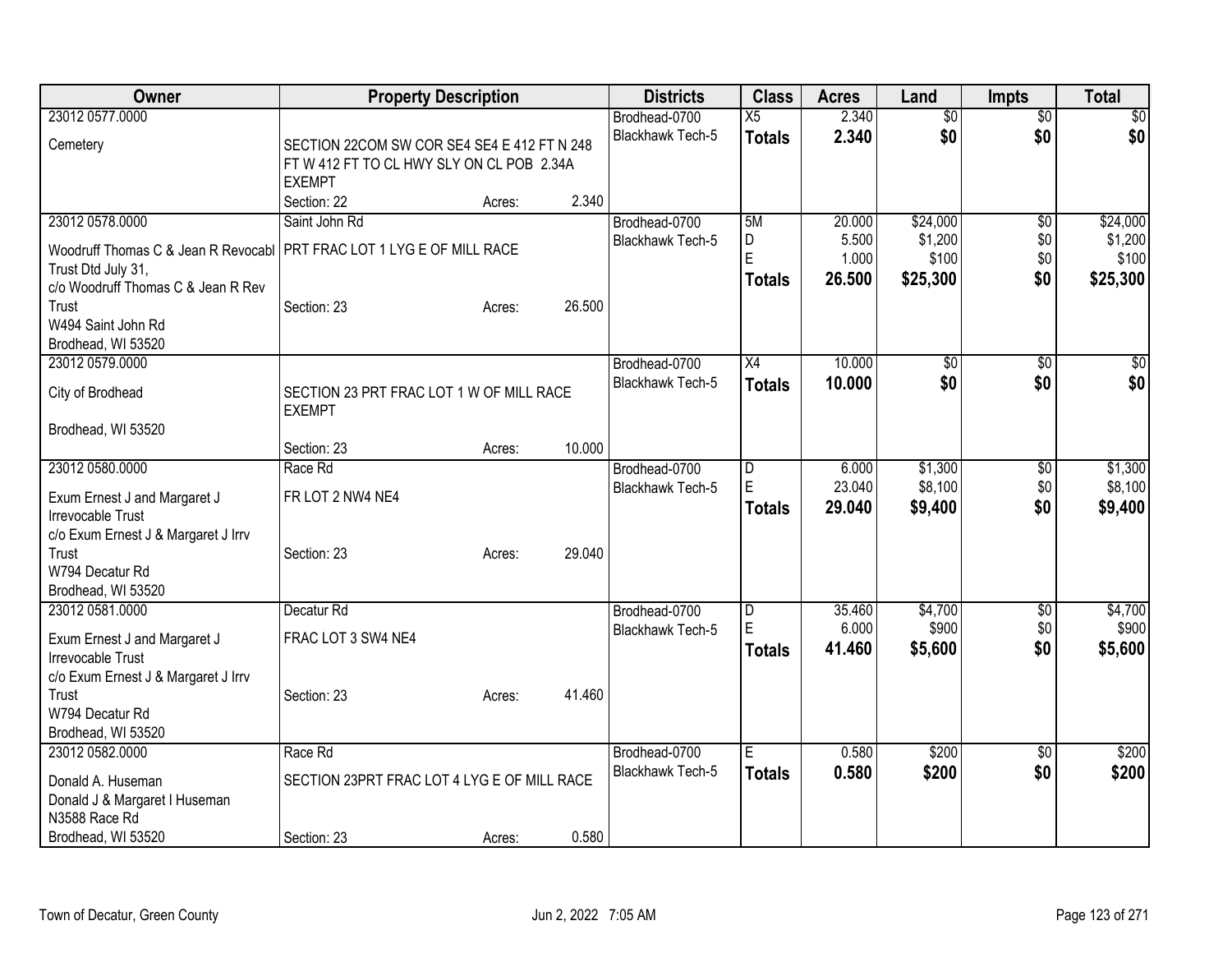| Owner                                             | <b>Property Description</b>                                                     | <b>Districts</b>        | <b>Class</b>  | <b>Acres</b> | Land     | Impts           | <b>Total</b> |
|---------------------------------------------------|---------------------------------------------------------------------------------|-------------------------|---------------|--------------|----------|-----------------|--------------|
| 23012 0583.0000                                   | Decatur Rd                                                                      | Brodhead-0700           | 5M            | 12.820       | \$13,500 | $\overline{50}$ | \$13,500     |
| Exum Ernest J and Margaret J                      | PRT FRAC LOT 4 IN NE4 LYG W OF MILL RACE                                        | Blackhawk Tech-5        | E.            | 16.000       | \$4,000  | \$0             | \$4,000      |
| <b>Irrevocable Trust</b>                          |                                                                                 |                         | <b>Totals</b> | 28.820       | \$17,500 | \$0             | \$17,500     |
| c/o Exum Ernest J & Margaret J Irrv               |                                                                                 |                         |               |              |          |                 |              |
| Trust                                             | 28.820<br>Section: 23<br>Acres:                                                 |                         |               |              |          |                 |              |
| W794 Decatur Rd                                   |                                                                                 |                         |               |              |          |                 |              |
| Brodhead, WI 53520                                |                                                                                 |                         |               |              |          |                 |              |
| 23012 0584.0000                                   | Decatur Rd                                                                      | Brodhead-0700           | 5M            | 3.000        | \$4,100  | \$0             | \$4,100      |
| Exum Ernest J and Margaret J                      | FRAC LOT 9 NE4 NW4                                                              | Blackhawk Tech-5        | D             | 22.850       | \$4,900  | \$0             | \$4,900      |
| Irrevocable Trust                                 |                                                                                 |                         | E             | 14.000       | \$4,800  | \$0             | \$4,800      |
| c/o Exum Ernest J & Margaret J Irrv               |                                                                                 |                         | <b>Totals</b> | 39.850       | \$13,800 | \$0             | \$13,800     |
| Trust                                             | 39.850<br>Section: 23<br>Acres:                                                 |                         |               |              |          |                 |              |
| W794 Decatur Rd                                   |                                                                                 |                         |               |              |          |                 |              |
| Brodhead, WI 53520                                |                                                                                 |                         |               |              |          |                 |              |
| 23012 0585.0000                                   | Decatur Rd                                                                      | Brodhead-0700           | D             | 3.500        | \$500    | \$0             | \$500        |
| Exum Ernest J and Margaret J                      | E 3.5A M/L IN NW4 NW4                                                           | <b>Blackhawk Tech-5</b> | <b>Totals</b> | 3.500        | \$500    | \$0             | \$500        |
| Irrevocable Trust                                 |                                                                                 |                         |               |              |          |                 |              |
| c/o Exum Ernest J & Margaret J Irrv               |                                                                                 |                         |               |              |          |                 |              |
| Trust                                             | Section: 23<br>Acres:                                                           | 3.500                   |               |              |          |                 |              |
| W794 Decatur Rd                                   |                                                                                 |                         |               |              |          |                 |              |
| Brodhead, WI 53520                                |                                                                                 |                         |               |              |          |                 |              |
| 23012 0588.0000                                   | Decatur Rd                                                                      | Brodhead-0700           | D             | 12.000       | \$2,600  | \$0             | \$2,600      |
|                                                   | W 12A NW4 NW4                                                                   | <b>Blackhawk Tech-5</b> | <b>Totals</b> | 12.000       | \$2,600  | \$0             | \$2,600      |
| Wolfe Irrevocable Trust Dated January<br>10, 2019 |                                                                                 |                         |               |              |          |                 |              |
| c/o Wolfe Irrevocable Trust                       |                                                                                 |                         |               |              |          |                 |              |
| Robert & A Lorraine Wolfe Ttee                    | 12.000<br>Section: 23<br>Acres:                                                 |                         |               |              |          |                 |              |
| W826 Decatur Rd                                   |                                                                                 |                         |               |              |          |                 |              |
| Brodhead, WI 53520                                |                                                                                 |                         |               |              |          |                 |              |
| 23012 0589.0000                                   | W826 Decatur Rd                                                                 | Brodhead-0700           | D             | 53.610       | \$5,100  | \$0             | \$5,100      |
|                                                   |                                                                                 | Blackhawk Tech-5        | G             | 1.790        | \$22,300 | \$134,800       | \$157,100    |
| Wolfe Irrevocable Trust Dated January             | S 24 RODS SW4 NW4; ALSO COM 24 RODS N & 2                                       |                         | <b>Totals</b> | 55.400       | \$27,400 | \$134,800       | \$162,200    |
| 10, 2019<br>c/o Wolfe Irrevocable Trust           | RODS W SE COR W2 NW4 TH N 56 RODS TH W 54                                       |                         |               |              |          |                 |              |
| Robert & A Lorraine Wolfe Ttee                    | RODS TH S 56 RODS TH E 54 RODS POB; ALSO NW4<br>Section: 23<br>55.400<br>Acres: |                         |               |              |          |                 |              |
| W826 Decatur Rd                                   |                                                                                 |                         |               |              |          |                 |              |
| Brodhead, WI 53520                                |                                                                                 |                         |               |              |          |                 |              |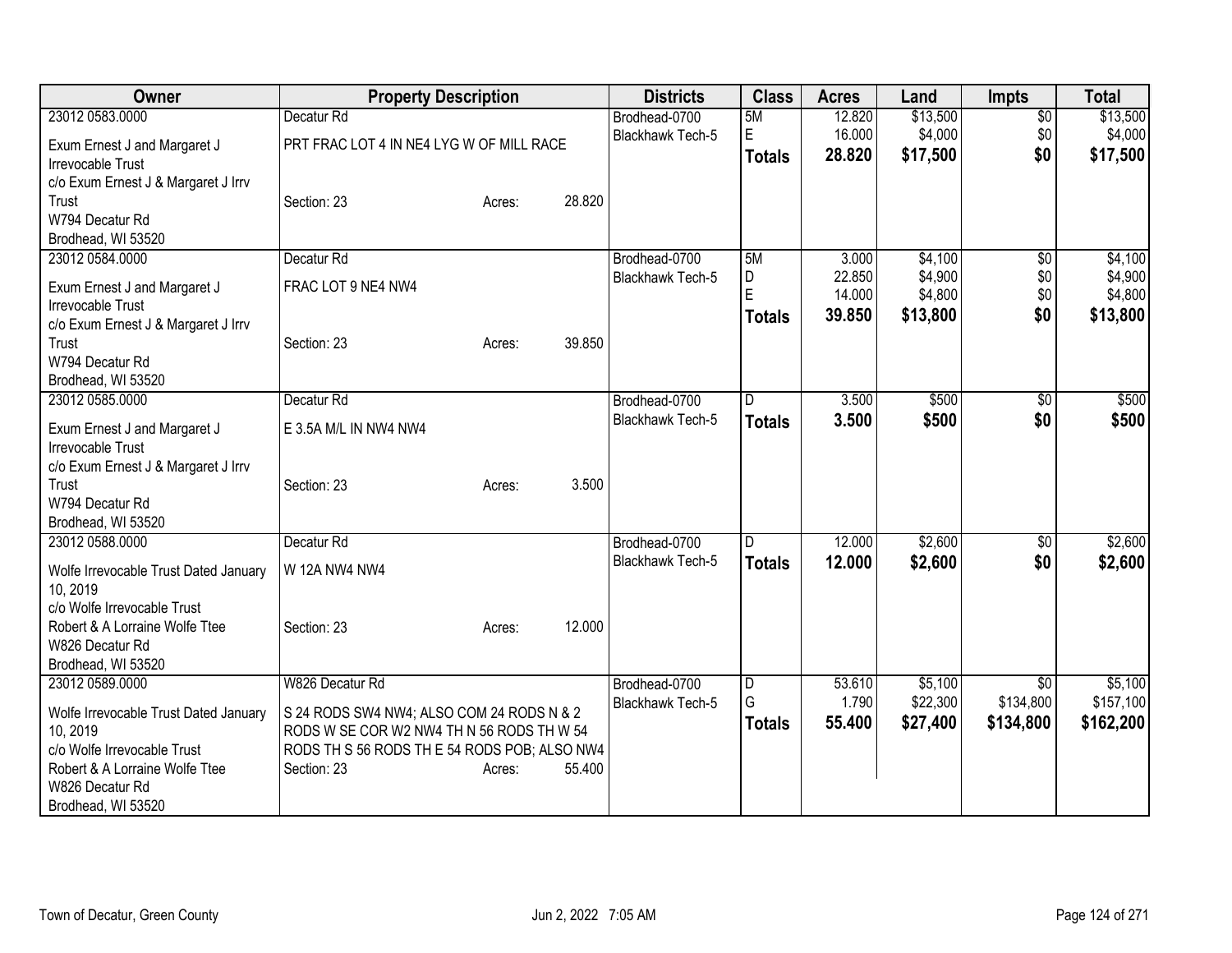| Owner                                 | <b>Property Description</b>                 |        |        | <b>Districts</b>        | <b>Class</b>   | <b>Acres</b> | Land     | <b>Impts</b>    | <b>Total</b> |
|---------------------------------------|---------------------------------------------|--------|--------|-------------------------|----------------|--------------|----------|-----------------|--------------|
| 23012 0590,0000                       | Decatur <sub>Rd</sub>                       |        |        | Brodhead-0700           | D              | 3.820        | \$800    | $\overline{50}$ | \$800        |
| Robert A. Gadow                       | COM 431 FT N OF SW COR NW4 SEC IN CTR HWY E |        |        | <b>Blackhawk Tech-5</b> | <b>Totals</b>  | 3.820        | \$800    | \$0             | \$800        |
| W928 Decatur Rd                       | 394 FT N 431 FT W 394 FT S 431 FT POB       |        |        |                         |                |              |          |                 |              |
| Brodhead, WI 53520                    |                                             |        |        |                         |                |              |          |                 |              |
|                                       | Section: 23                                 | Acres: | 3.820  |                         |                |              |          |                 |              |
| 23012 0591.0000                       | Decatur <sub>Rd</sub>                       |        |        | Brodhead-0700           | D              | 4.100        | \$900    | $\overline{50}$ | \$900        |
| Wolfe Irrevocable Trust Dated January | N 4.1A OF W 12A SW4 NW4                     |        |        | Blackhawk Tech-5        | <b>Totals</b>  | 4.100        | \$900    | \$0             | \$900        |
| 10, 2019                              |                                             |        |        |                         |                |              |          |                 |              |
| c/o Wolfe Irrevocable Trust           |                                             |        |        |                         |                |              |          |                 |              |
| Robert & A Lorraine Wolfe Ttee        | Section: 23                                 | Acres: | 4.100  |                         |                |              |          |                 |              |
| W826 Decatur Rd                       |                                             |        |        |                         |                |              |          |                 |              |
| Brodhead, WI 53520                    |                                             |        |        |                         |                |              |          |                 |              |
| 23012 0592.0000                       | W794 Decatur Rd                             |        |        | Brodhead-0700           | D              | 32.000       | \$6,600  | $\overline{50}$ | \$6,600      |
| Exum Ernest J and Margaret J          | SE4 NW4 EXC PRT LYG SW OF HWY               |        |        | <b>Blackhawk Tech-5</b> | E              | 3.750        | \$1,300  | \$0             | \$1,300      |
| Irrevocable Trust                     |                                             |        |        |                         | G              | 2.000        | \$24,000 | \$134,500       | \$158,500    |
| c/o Exum Ernest J & Margaret J Irrv   |                                             |        |        |                         | <b>Totals</b>  | 37.750       | \$31,900 | \$134,500       | \$166,400    |
| Trust                                 | Section: 23                                 | Acres: | 37.750 |                         |                |              |          |                 |              |
| W794 Decatur Rd                       |                                             |        |        |                         |                |              |          |                 |              |
| Brodhead, WI 53520                    |                                             |        |        |                         |                |              |          |                 |              |
| 23012 0593.0000                       | W799 Decatur Rd                             |        |        | Brodhead-0700           | A              | 2.250        | \$26,000 | \$114,100       | \$140,100    |
| Richard C. Badertscher                | PRT SE4 NW4 SEC 23 BGN SW COR SE4 NW4 TH N2 |        |        | <b>Blackhawk Tech-5</b> | <b>Totals</b>  | 2.250        | \$26,000 | \$114,100       | \$140,100    |
| Carole D. Badertscher                 | RODS THE 15 RODS TH S24 RODS THW 15 RODS    |        |        |                         |                |              |          |                 |              |
| W799 Decatur Rd                       | TO POB                                      |        |        |                         |                |              |          |                 |              |
| Brodhead, WI 53520                    | Section: 23                                 | Acres: | 2.250  |                         |                |              |          |                 |              |
| 23012 0594.0000                       | W791 Decatur Rd                             |        |        | Brodhead-0700           | $\overline{D}$ | 36.500       | \$7,700  | \$0             | \$7,700      |
| Columbia Nc Farms, Inc                | NE4 SW4                                     |        |        | Blackhawk Tech-5        | E              | 3.500        | \$1,000  | \$0             | \$1,000      |
| PO Box 1909                           |                                             |        |        |                         | <b>Totals</b>  | 40.000       | \$8,700  | \$0             | \$8,700      |
| Manteo, NC 27954                      |                                             |        |        |                         |                |              |          |                 |              |
|                                       | Section: 23                                 | Acres: | 40.000 |                         |                |              |          |                 |              |
| 23012 0595.0000                       | County Rd F                                 |        |        | Brodhead-0700           | $\overline{D}$ | 40.000       | \$8,500  | \$0             | \$8,500      |
| Wolfe Irrevocable Trust Dated January | NW4 SW4                                     |        |        | Blackhawk Tech-5        | <b>Totals</b>  | 40.000       | \$8,500  | \$0             | \$8,500      |
| 10, 2019                              |                                             |        |        |                         |                |              |          |                 |              |
| c/o Wolfe Irrevocable Trust           |                                             |        |        |                         |                |              |          |                 |              |
| Robert & A Lorraine Wolfe Ttee        | Section: 23                                 | Acres: | 40.000 |                         |                |              |          |                 |              |
| W826 Decatur Rd                       |                                             |        |        |                         |                |              |          |                 |              |
| Brodhead, WI 53520                    |                                             |        |        |                         |                |              |          |                 |              |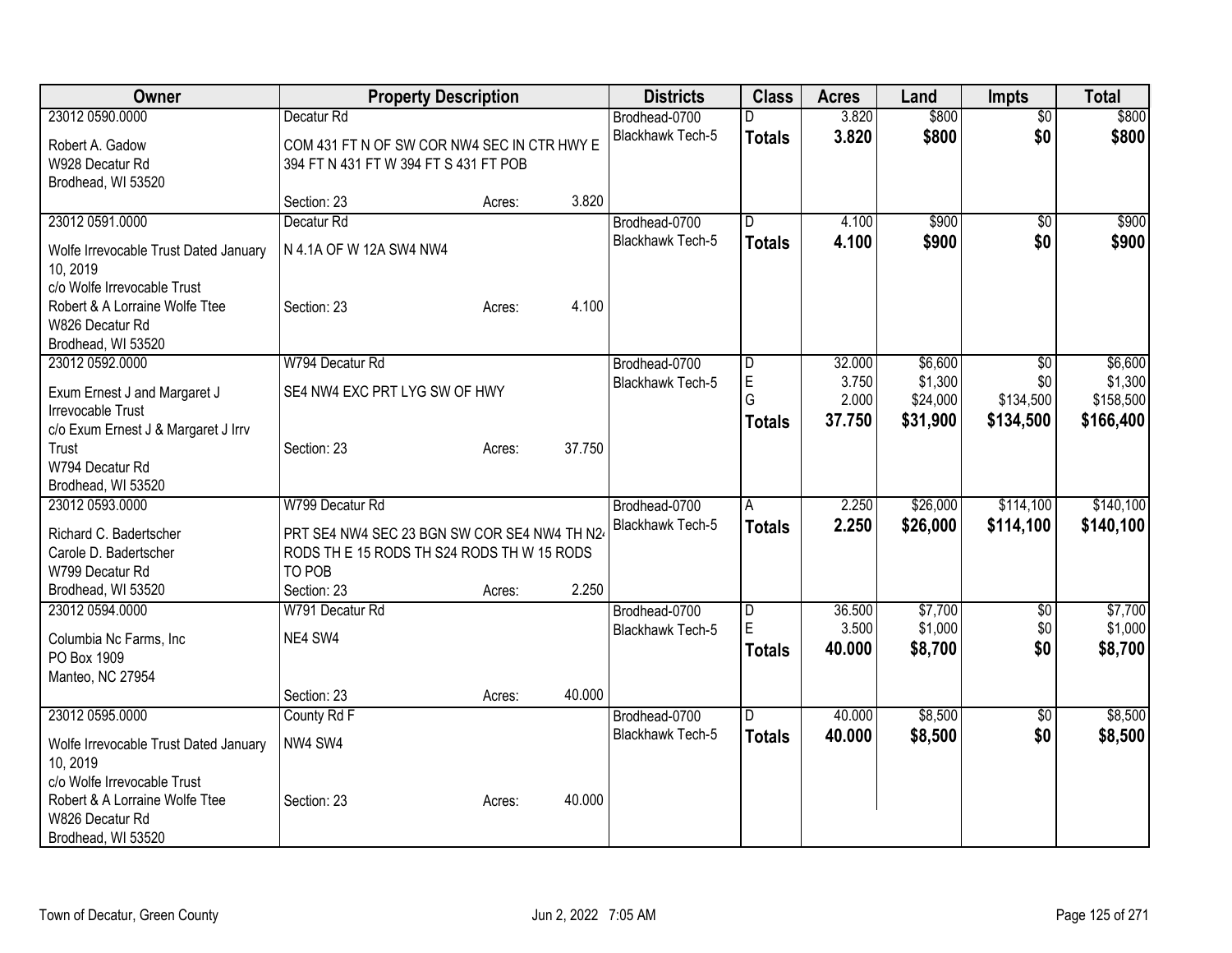| Owner                                        | <b>Property Description</b>             |                  | <b>Districts</b>        | <b>Class</b>  | <b>Acres</b> | Land     | <b>Impts</b>    | <b>Total</b> |
|----------------------------------------------|-----------------------------------------|------------------|-------------------------|---------------|--------------|----------|-----------------|--------------|
| 23012 0596.0000                              | County Rd F                             |                  | Brodhead-0700           | D             | 39.000       | \$8,300  | $\overline{50}$ | \$8,300      |
| Wolfe Irrevocable Trust Dated January        | SW4 SW4                                 |                  | Blackhawk Tech-5        | E             | 1.000        | \$100    | \$0             | \$100        |
| 10, 2019                                     |                                         |                  |                         | <b>Totals</b> | 40.000       | \$8,400  | \$0             | \$8,400      |
| c/o Wolfe Irrevocable Trust                  |                                         |                  |                         |               |              |          |                 |              |
| Robert & A Lorraine Wolfe Ttee               | Section: 23                             | 40.000<br>Acres: |                         |               |              |          |                 |              |
| W826 Decatur Rd                              |                                         |                  |                         |               |              |          |                 |              |
| Brodhead, WI 53520                           |                                         |                  |                         |               |              |          |                 |              |
| 23012 0597.0000                              | County Rd F                             |                  | Brodhead-0700           | D             | 39.000       | \$8,300  | \$0             | \$8,300      |
| Columbia Nc Farms, Inc                       | SE4 SW4                                 |                  | <b>Blackhawk Tech-5</b> | $\mathsf E$   | 1.000        | \$100    | \$0             | \$100        |
| PO Box 1909                                  |                                         |                  |                         | <b>Totals</b> | 40.000       | \$8,400  | \$0             | \$8,400      |
| Manteo, NC 27954                             |                                         |                  |                         |               |              |          |                 |              |
|                                              | Section: 23                             | 40.000<br>Acres: |                         |               |              |          |                 |              |
| 23012 0598.0000                              | Decatur Rd                              |                  | Brodhead-0700           | 5M            | 13.100       | \$13,800 | $\overline{50}$ | \$13,800     |
|                                              | PRT FRAC LOT 5 LYG S OF HWY             |                  | <b>Blackhawk Tech-5</b> | D             | 4.000        | \$600    | \$0             | \$600        |
| Tom K. Fong<br>Amanda Z. Fong                |                                         |                  |                         | E             | 16.250       | \$4,900  | \$0             | \$4,900      |
| 4427 W Rotamer Rd                            |                                         |                  |                         | Totals        | 33.350       | \$19,300 | \$0             | \$19,300     |
| Janesville, WI 53546                         | Section: 23                             | 33.350<br>Acres: |                         |               |              |          |                 |              |
| 23012 0599.0000                              | Decatur <sub>Rd</sub>                   |                  | Brodhead-0700           | E             | 8.250        | \$2,300  | $\overline{50}$ | \$2,300      |
|                                              |                                         |                  | Blackhawk Tech-5        | <b>Totals</b> | 8.250        | \$2,300  | \$0             | \$2,300      |
| Exum Ernest J and Margaret J                 | PRT FRAC LOT 5 LYG N OF HWY IN SE4      |                  |                         |               |              |          |                 |              |
| <b>Irrevocable Trust</b>                     |                                         |                  |                         |               |              |          |                 |              |
| c/o Exum Ernest J & Margaret J Irrv<br>Trust | Section: 23                             | 8.250<br>Acres:  |                         |               |              |          |                 |              |
| W794 Decatur Rd                              |                                         |                  |                         |               |              |          |                 |              |
| Brodhead, WI 53520                           |                                         |                  |                         |               |              |          |                 |              |
| 23012 0600.0000                              | Decatur Rd                              |                  | Brodhead-0700           | D             | 29.580       | \$6,300  | \$0             | \$6,300      |
|                                              |                                         |                  | Blackhawk Tech-5        | E             | 11.000       | \$3,500  | \$0             | \$3,500      |
| Columbia Nc Farms, Inc.                      | FR LOT 6 NW4 NE4 EXC HWY CONV V185-P175 |                  |                         | <b>Totals</b> | 40.580       | \$9,800  | \$0             | \$9,800      |
| PO Box 1909                                  |                                         |                  |                         |               |              |          |                 |              |
| Manteo, NC 27954                             | Section: 23                             | 40.580<br>Acres: |                         |               |              |          |                 |              |
| 23012 0601.0000                              | County Rd F                             |                  | Brodhead-0700           | 5M            | 12.000       | \$12,600 | $\overline{30}$ | \$12,600     |
|                                              |                                         |                  | Blackhawk Tech-5        | D             | 18.000       | \$3,800  | \$0             | \$3,800      |
| Columbia Nc Farms, Inc                       | FR LOT 7 SW4 SE4 EXC HWY CONV V185-P175 |                  |                         | E             | 13.680       | \$4,600  | \$0             | \$4,600      |
| PO Box 1909                                  |                                         |                  |                         | <b>Totals</b> | 43.680       | \$21,000 | \$0             | \$21,000     |
| Manteo, NC 27954                             |                                         |                  |                         |               |              |          |                 |              |
|                                              | Section: 23                             | 43.680<br>Acres: |                         |               |              |          |                 |              |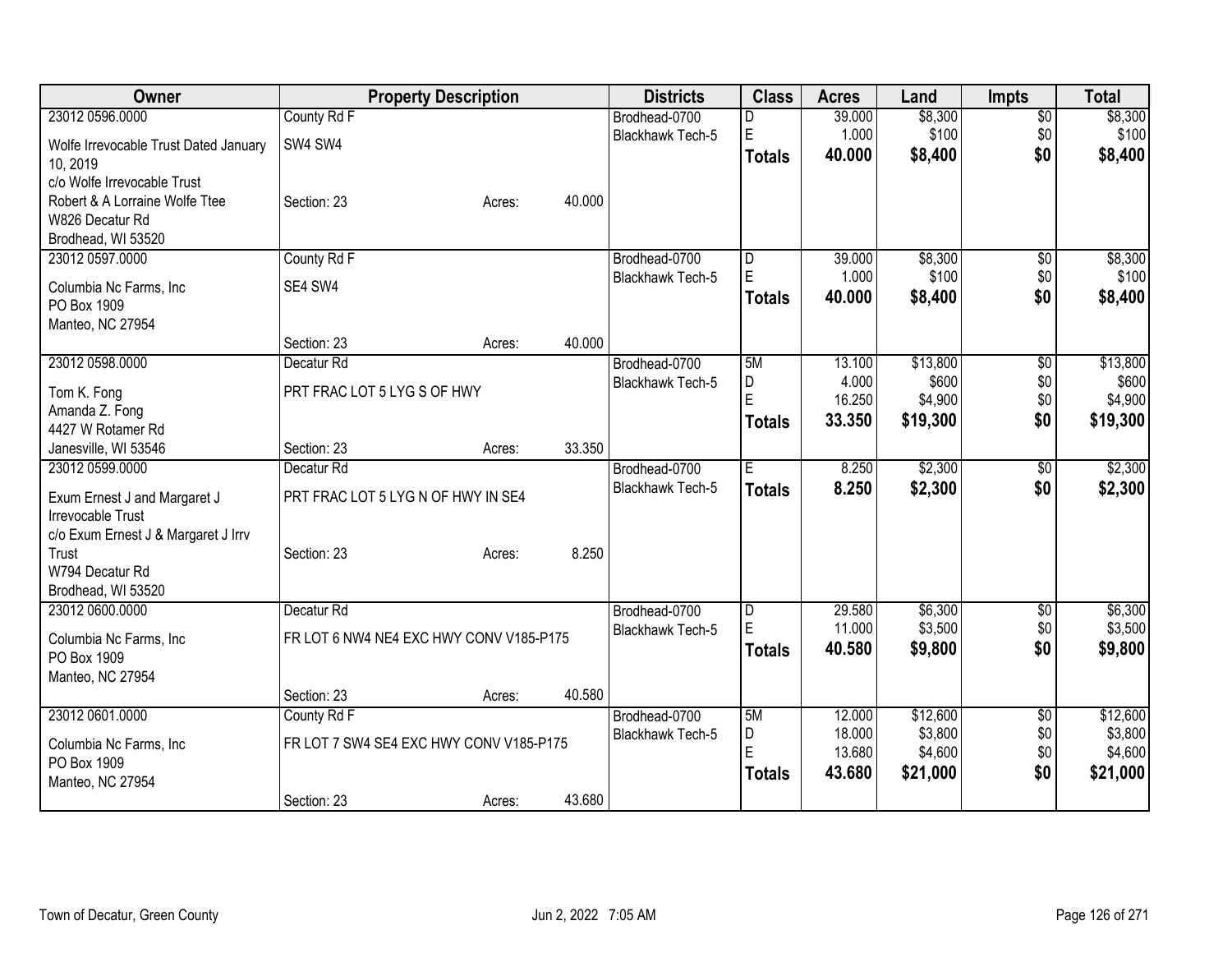| Owner                        |                                           | <b>Property Description</b> |        | <b>Districts</b>                  | <b>Class</b>    | <b>Acres</b>   | Land               | Impts           | <b>Total</b>        |
|------------------------------|-------------------------------------------|-----------------------------|--------|-----------------------------------|-----------------|----------------|--------------------|-----------------|---------------------|
| 23012 0602.0000              | County Rd F                               |                             |        | Brodhead-0700                     | 5M              | 11.000         | \$11,600           | $\overline{50}$ | \$11,600            |
| Tom K. Fong                  | FRAC LOT 8 SE4 SE4                        |                             |        | Blackhawk Tech-5                  | D               | 4.000          | \$600              | \$0             | \$600               |
| Amanda Z. Fong               |                                           |                             |        |                                   | E               | 14.400         | \$9,800            | \$0             | \$9,800             |
| 4427 W Rotamer Rd            |                                           |                             |        |                                   | <b>Totals</b>   | 29.400         | \$22,000           | \$0             | \$22,000            |
| Janesville, WI 53546         | Section: 23                               | Acres:                      | 29.400 |                                   |                 |                |                    |                 |                     |
| 23012 0603.0000              |                                           |                             |        | Brodhead-0700                     | $\overline{X4}$ | 6.000          | $\overline{50}$    | $\overline{50}$ | $\overline{50}$     |
|                              |                                           |                             |        | <b>Blackhawk Tech-5</b>           | <b>Totals</b>   | 6.000          | \$0                | \$0             | \$0                 |
| City of Brodhead (Mill Race) | SECTION 23 MILL RACE 6A M/L EXEMPT        |                             |        |                                   |                 |                |                    |                 |                     |
| PO Box 168                   |                                           |                             |        |                                   |                 |                |                    |                 |                     |
| Brodhead, WI 53520           | Section: 23                               |                             | 6.000  |                                   |                 |                |                    |                 |                     |
|                              | W197 Saint John Rd                        | Acres:                      |        |                                   |                 |                |                    |                 |                     |
| 23012 0604.0000              |                                           |                             |        | Brodhead-0700<br>Blackhawk Tech-5 | A<br>D          | 0.500<br>4.730 | \$8,000<br>\$1,200 | \$69,100<br>\$0 | \$77,100<br>\$1,200 |
| Rodrigo F. Fernandes         | CSM 3934 (V15-P186) LOT 1 BNG PRT NE4 NE4 |                             |        |                                   |                 | 5.230          | \$9,200            |                 |                     |
| Amanda D. Fernandes          |                                           |                             |        |                                   | <b>Totals</b>   |                |                    | \$69,100        | \$78,300            |
| PO Box 384                   |                                           |                             |        |                                   |                 |                |                    |                 |                     |
| Brodhead, WI 53520           | Section: 24                               | Acres:                      | 5.230  |                                   |                 |                |                    |                 |                     |
| 23012 0604.0200              | W153 Saint John Rd                        |                             |        | Brodhead-0700                     | A               | 5.230          | \$43,200           | \$166,900       | \$210,100           |
| Michael S. Hermanson         | CSM 3934 (V15-P186) LOT 2 BNG PRT NE4 NE4 |                             |        | <b>Blackhawk Tech-5</b>           | <b>Totals</b>   | 5.230          | \$43,200           | \$166,900       | \$210,100           |
| Billie Jo M. Hermanson       |                                           |                             |        |                                   |                 |                |                    |                 |                     |
| W153 St John Rd              |                                           |                             |        |                                   |                 |                |                    |                 |                     |
| Brodhead, WI 53520           | Section: 24                               | Acres:                      | 5.230  |                                   |                 |                |                    |                 |                     |
| 23012 0604.0300              | W137 Saint John Rd                        |                             |        | Brodhead-0700                     | A               | 5.230          | \$43,200           | \$293,700       | \$336,900           |
|                              |                                           |                             |        | <b>Blackhawk Tech-5</b>           | <b>Totals</b>   | 5.230          | \$43,200           | \$293,700       | \$336,900           |
| Brian H. Chapman             | CSM 3934 (V15-P186) LOT 3 BNG PRT NE4 NE4 |                             |        |                                   |                 |                |                    |                 |                     |
| Teresa A. Chapman            |                                           |                             |        |                                   |                 |                |                    |                 |                     |
| W137 St John Rd              |                                           |                             |        |                                   |                 |                |                    |                 |                     |
| Brodhead, WI 53520           | Section: 24                               | Acres:                      | 5.230  |                                   |                 |                |                    |                 |                     |
| 23012 0604.0400              | W121 Saint John Rd                        |                             |        | Brodhead-0700                     | A               | 5.820          | \$46,100           | \$223,200       | \$269,300           |
| Michael J. Kehoe             | CSM 3934 (V15-P186) LOT 4 BNG PRT NE4 NE4 |                             |        | Blackhawk Tech-5                  | <b>Totals</b>   | 5.820          | \$46,100           | \$223,200       | \$269,300           |
| W121 St John Rd              |                                           |                             |        |                                   |                 |                |                    |                 |                     |
| Brodhead, WI 53520           |                                           |                             |        |                                   |                 |                |                    |                 |                     |
|                              | Section: 24                               | Acres:                      | 5.820  |                                   |                 |                |                    |                 |                     |
| 23012 0604.1000              | State Highway 104                         |                             |        | Brodhead-0700                     | $\overline{B}$  | 1.000          | \$16,000           | $\overline{50}$ | \$16,000            |
| CFS - Properties, LLC        | PRT SE4 NE4 (BNG N 5AC OF S 10 AC)        |                             |        | Blackhawk Tech-5                  | D               | 4.000          | \$1,000            | \$0             | \$1,000             |
| 300 State Highway 27         |                                           |                             |        |                                   | <b>Totals</b>   | 5.000          | \$17,000           | \$0             | \$17,000            |
| Cashton, WI 54619            |                                           |                             |        |                                   |                 |                |                    |                 |                     |
|                              | Section: 24                               | Acres:                      | 5.000  |                                   |                 |                |                    |                 |                     |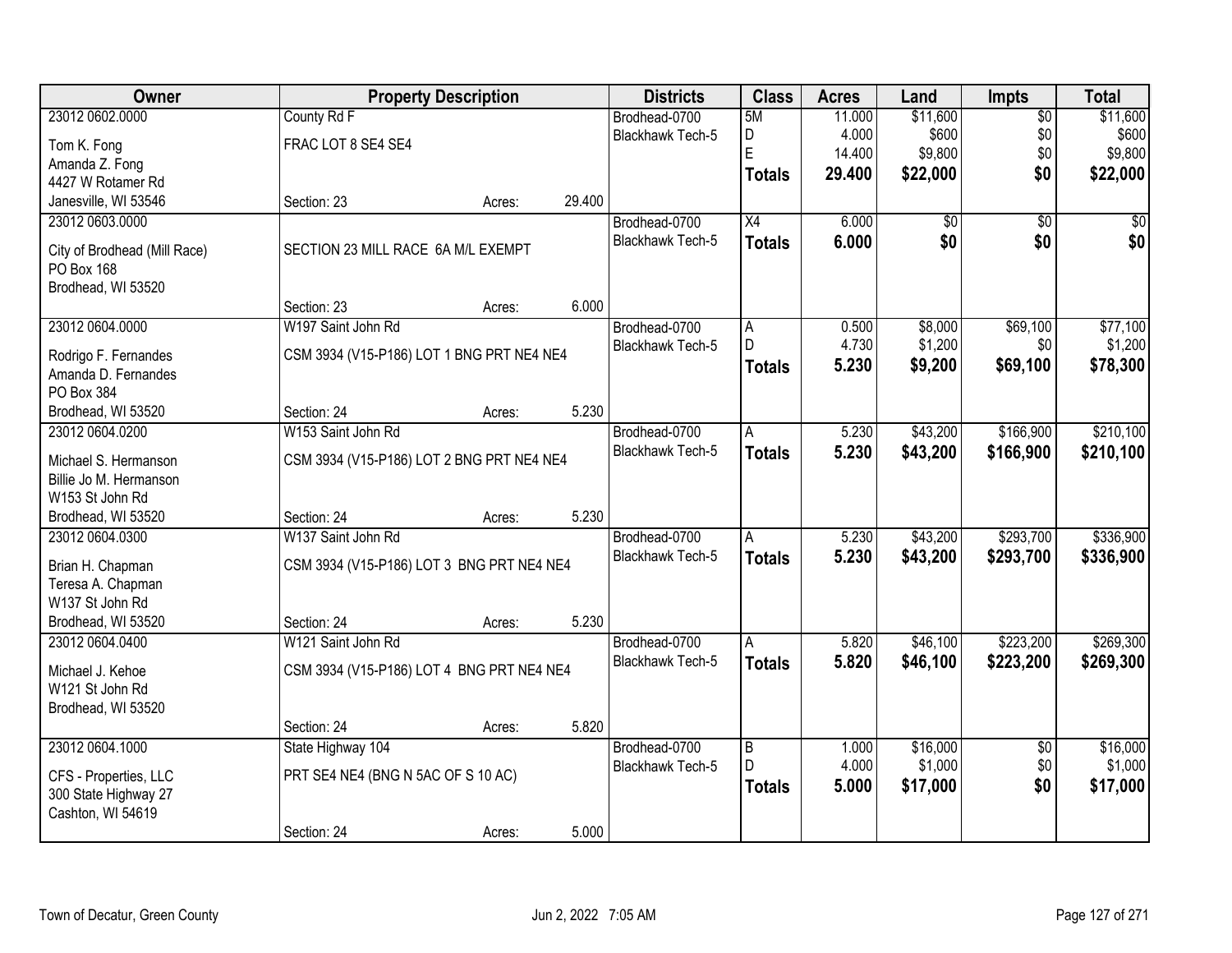| Owner                    |                                              | <b>Property Description</b> |        |                         | <b>Class</b>    | <b>Acres</b>    | Land        | Impts           | <b>Total</b>    |
|--------------------------|----------------------------------------------|-----------------------------|--------|-------------------------|-----------------|-----------------|-------------|-----------------|-----------------|
| 23012 0604.2000          | State Highway 104                            |                             |        | Brodhead-0700           | n               | 18.490          | \$4,700     | $\overline{50}$ | \$4,700         |
| Vivid, Inc.              | NE4 NE4 EXC LOTS 1-4 CSM 3934 (V15-P186)     |                             |        | Blackhawk Tech-5        | <b>Totals</b>   | 18.490          | \$4,700     | \$0             | \$4,700         |
| 1704 S Springs Dr        |                                              |                             |        |                         |                 |                 |             |                 |                 |
| Spring Green, WI 53588   |                                              |                             |        |                         |                 |                 |             |                 |                 |
|                          | Section: 34                                  | Acres:                      | 18.490 |                         |                 |                 |             |                 |                 |
| 23012 0605.0000          | Saint John Rd                                |                             |        | Brodhead-0700           | D               | 38.000          | \$7,200     | $\overline{50}$ | \$7,200         |
| Columbia Nc Farms, Inc   | NW4 NE4, EXC .44A FOR HWY PER AOD #568782    |                             |        | <b>Blackhawk Tech-5</b> | E               | 1.560           | \$200       | \$0             | \$200           |
| PO Box 1909              |                                              |                             |        |                         | <b>Totals</b>   | 39.560          | \$7,400     | \$0             | \$7,400         |
| Manteo, NC 27954         |                                              |                             |        |                         |                 |                 |             |                 |                 |
|                          | Section: 24                                  | Acres:                      | 39.560 |                         |                 |                 |             |                 |                 |
| 23012 0606.0000          | County Rd E                                  |                             |        | Brodhead-0700           | D               | 39.000          | \$7,300     | \$0             | \$7,300         |
| Columbia Nc Farms, Inc.  | SW4 NE4                                      |                             |        | Blackhawk Tech-5        | E               | 1.000           | \$100       | \$0             | \$100           |
| PO Box 1909              |                                              |                             |        |                         | <b>Totals</b>   | 40.000          | \$7,400     | \$0             | \$7,400         |
| Manteo, NC 27954         |                                              |                             |        |                         |                 |                 |             |                 |                 |
|                          | Section: 24                                  | Acres:                      | 40.000 |                         |                 |                 |             |                 |                 |
| 23012 0607.0000          | County Rd E                                  |                             |        | Brodhead-0700           | D               | 23.500          | \$5,000     | \$0             | \$5,000         |
| Vivid, Inc.              | SE4 NE4 EXC S 10 ACRES                       |                             |        | <b>Blackhawk Tech-5</b> | E               | 6.500           | \$1,500     | \$0             | \$1,500         |
| 1704 S Springs Dr        |                                              |                             |        |                         | <b>Totals</b>   | 30.000          | \$6,500     | \$0             | \$6,500         |
| Spring Green, WI 53588   |                                              |                             |        |                         |                 |                 |             |                 |                 |
|                          | Section: 24                                  | Acres:                      | 30.000 |                         |                 |                 |             |                 |                 |
| 23012 0608.0000          | N3503 State Hwy 104                          |                             |        | Brodhead-0700           | $\overline{B}$  | 5.000           | \$38,300    | \$216,300       | \$254,600       |
| CFS - Properties, LLC    | S 5A SE4 NE4                                 |                             |        | <b>Blackhawk Tech-5</b> | <b>Totals</b>   | 5.000           | \$38,300    | \$216,300       | \$254,600       |
| 300 State Highway 27     |                                              |                             |        |                         |                 |                 |             |                 |                 |
| Cashton, WI 54619        |                                              |                             |        |                         |                 |                 |             |                 |                 |
|                          | Section: 24                                  | Acres:                      | 5.000  |                         |                 |                 |             |                 |                 |
| 23012 0609.0000          | N3603 County Hwy E                           |                             |        | Brodhead-0700           | A               | 2.000           | \$23,000    | \$5,600         | \$28,600        |
| Arthur L. Fish III       | N 1/2 NW4 EXC N2 NW4 LYG W RR EXC COM NE COF |                             |        | Blackhawk Tech-5        | D<br>E          | 31.867          | \$7,200     | \$0             | \$7,200         |
| PO Box 89                | NW4 TH W ALG CTRLN & N LN 1118.24 FT TO POB  |                             |        |                         |                 | 2.000<br>35.867 | \$200       | \$0             | \$200           |
| Avalon, WI 53505         | TH W 404.95 FT TH S 241.71 FT TH E 409 FT TH |                             |        |                         | <b>Totals</b>   |                 | \$30,400    | \$5,600         | \$36,000        |
|                          | Section: 24                                  | Acres:                      | 35.867 |                         |                 |                 |             |                 |                 |
| 23012 0610.0000          |                                              |                             |        | Brodhead-0700           | $\overline{X2}$ | 1.210           | $\sqrt{$0}$ | $\overline{50}$ | $\overline{50}$ |
| State of Wisconsin D N R | SECTION 24 PRT NE4 NW4 1.21A EXEMPT          |                             |        | Blackhawk Tech-5        | <b>Totals</b>   | 1.210           | \$0         | \$0             | \$0             |
| Box 7921                 |                                              |                             |        |                         |                 |                 |             |                 |                 |
| Madison, WI 53707        |                                              |                             |        |                         |                 |                 |             |                 |                 |
|                          | Section: 24                                  | Acres:                      | 1.210  |                         |                 |                 |             |                 |                 |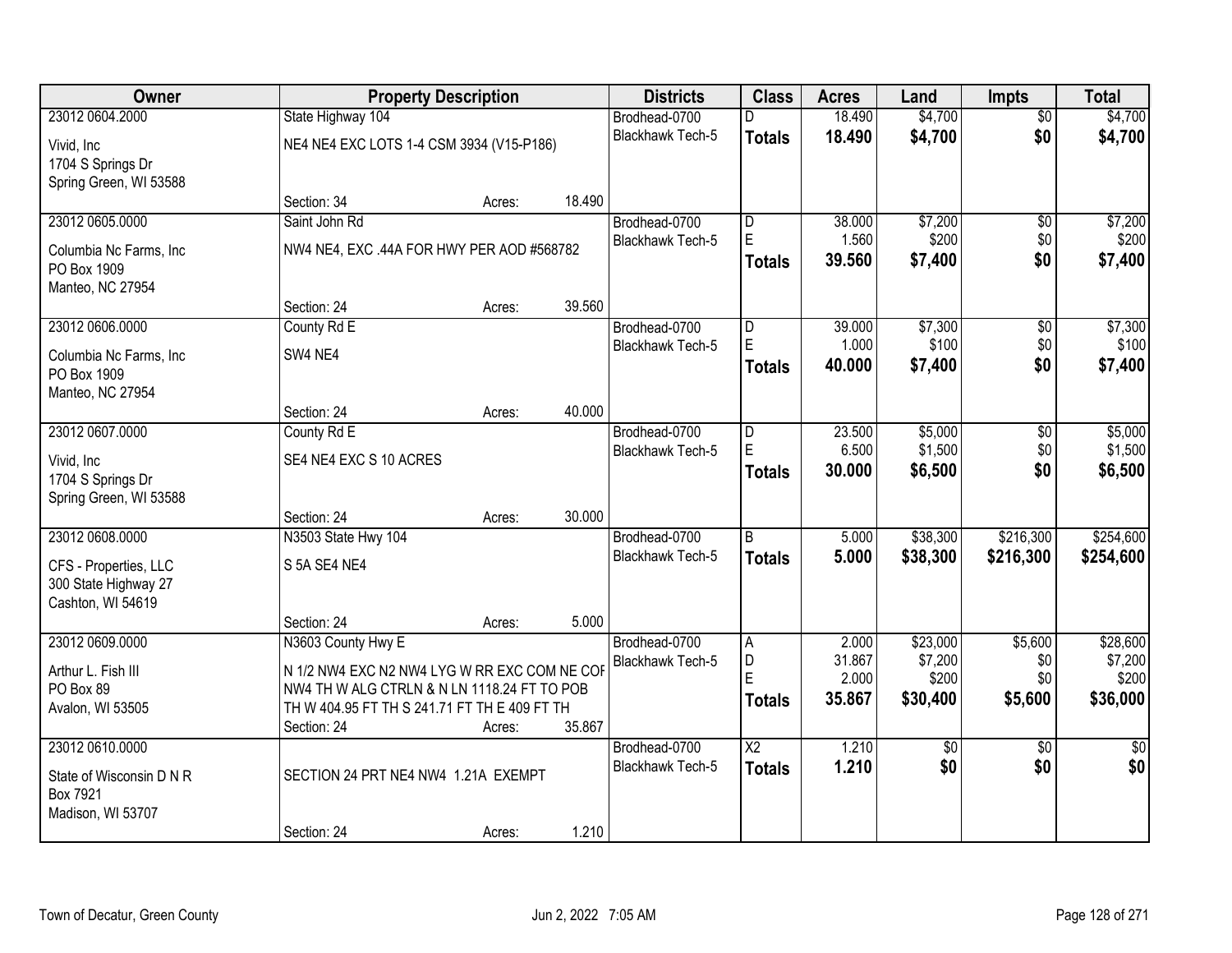| Owner                                          | <b>Property Description</b>                                                                | <b>Districts</b>                  | <b>Class</b>  | <b>Acres</b> | Land     | <b>Impts</b> | <b>Total</b> |
|------------------------------------------------|--------------------------------------------------------------------------------------------|-----------------------------------|---------------|--------------|----------|--------------|--------------|
| 23012 0611.0000                                | W371 County Hwy E                                                                          | Brodhead-0700                     |               | 1.880        | \$23,000 | \$195,700    | \$218,700    |
| Bradley S. Smith                               | CSM 143 (V1-P145) LOT 1 - 1A; CSM 162 (V1-P165)                                            | Blackhawk Tech-5                  | <b>Totals</b> | 1.880        | \$23,000 | \$195,700    | \$218,700    |
| Ashley N. Smith                                | LOT 1 -. 88A BNG PRT NE4 NW4                                                               |                                   |               |              |          |              |              |
| PO Box 169                                     |                                                                                            |                                   |               |              |          |              |              |
| W371 County Rd E                               | 1.880<br>Section: 24<br>Acres:                                                             |                                   |               |              |          |              |              |
| Brodhead, WI 53520                             |                                                                                            |                                   |               |              |          |              |              |
| 23012 0612.0000                                | W387 County Hwy E                                                                          | Brodhead-0700                     | A             | 0.559        | \$10,600 | \$151,600    | \$162,200    |
| Andrew D. Strommen                             | COM NE COR NW4 SEC 24 TH W ALG CL RD & N LN                                                | Blackhawk Tech-5                  | <b>Totals</b> | 0.559        | \$10,600 | \$151,600    | \$162,200    |
| W387 County Rd E                               | 1118.24 FT TO POB TH W 99.72 FT TH S 241.71 FT                                             |                                   |               |              |          |              |              |
| Brodhead, WI 53520                             | TH E 103.78 FT TH N0*W 241.71 FT TO POB BNG PRT                                            |                                   |               |              |          |              |              |
|                                                | 0.559<br>Section: 24<br>Acres:                                                             |                                   |               |              |          |              |              |
| 23012 0613.0000                                |                                                                                            |                                   |               | 0.559        | \$10,600 | \$141,200    | \$151,800    |
|                                                | W397 County Hwy E                                                                          | Brodhead-0700<br>Blackhawk Tech-5 | A             |              |          |              |              |
| Bruce D. Nehls                                 | PRT N 1/2 NW4 SEC 24 COM NE COR NW4 W ALG CL                                               |                                   | <b>Totals</b> | 0.559        | \$10,600 | \$141,200    | \$151,800    |
| W397 County Rd E                               | RD & N LN SD4 1217.96 FT POB W ALG CL 101.74 FT                                            |                                   |               |              |          |              |              |
| Brodhead, WI 53520                             | S 241.71 FT E 101.74 FT N 241.71 FT POB                                                    |                                   |               |              |          |              |              |
|                                                | 0.559<br>Section: 24<br>Acres:                                                             |                                   |               |              |          |              |              |
| 23012 0614.0000                                | County Rd E                                                                                | Brodhead-0700                     | A             | 0.280        | \$5,600  | \$9,800      | \$15,400     |
|                                                |                                                                                            | <b>Blackhawk Tech-5</b>           | <b>Totals</b> | 0.280        | \$5,600  | \$9,800      | \$15,400     |
| Bruce D. Nehls                                 | E1/2 OF FOLLOWING DESC COM NE COR NW4 TH W<br>ALG CLN RD & N LN SD QTR 1319.7 POB TH W ALG |                                   |               |              |          |              |              |
| W397 County Rd E                               |                                                                                            |                                   |               |              |          |              |              |
| Brodhead, WI 53520                             | SD CLN 101.74 FT TH S 241.71 FT TH E 101.74 FT TH<br>0.280                                 |                                   |               |              |          |              |              |
| 23012 0615.0000                                | Section: 24<br>Acres:                                                                      |                                   |               |              | \$5,600  |              | \$6,000      |
|                                                | County Rd E                                                                                | Brodhead-0700                     | A             | 0.280        |          | \$400        |              |
| Saunders Living Trust Dated October 3,         | W1/2 FOLLOWING COM NE COR NW4 TH W ALG                                                     | <b>Blackhawk Tech-5</b>           | <b>Totals</b> | 0.280        | \$5,600  | \$400        | \$6,000      |
| 2017                                           | CNTRLN RD & N LN NW4 1319.71 FT TO POB TH W                                                |                                   |               |              |          |              |              |
| c/o Saunders Living Trust                      | 101.74 FT TH S 241.71 FT TH E 101.74 FT TH N                                               |                                   |               |              |          |              |              |
| Ernst & Donna Saunders Trustee                 | 0.280<br>Section: 24<br>Acres:                                                             |                                   |               |              |          |              |              |
| W409 County Rd E                               |                                                                                            |                                   |               |              |          |              |              |
| Brodhead, WI 53520                             |                                                                                            |                                   |               |              |          |              |              |
| 23012 0616.0000                                | W409 County Hwy E                                                                          | Brodhead-0700                     | A             | 0.559        | \$10,600 | \$146,000    | \$156,600    |
|                                                | COM NE COR NW4 TH W ALG CL RD & N LN NW4                                                   | <b>Blackhawk Tech-5</b>           | <b>Totals</b> | 0.559        | \$10,600 | \$146,000    | \$156,600    |
| Saunders Living Trust Dated October 3,<br>2017 | 1421.45 FT TO POB TH W 101.74 FT TH S 241.71 FT                                            |                                   |               |              |          |              |              |
| c/o Saunders Living Trust                      | TH E 101.74 FT TH N 241.71 FT TO POB PRT NW4                                               |                                   |               |              |          |              |              |
| Ernst & Donna Saunders Trustee                 | 0.559                                                                                      |                                   |               |              |          |              |              |
|                                                | Section: 24<br>Acres:                                                                      |                                   |               |              |          |              |              |
| W409 County Rd E                               |                                                                                            |                                   |               |              |          |              |              |
| Brodhead, WI 53520                             |                                                                                            |                                   |               |              |          |              |              |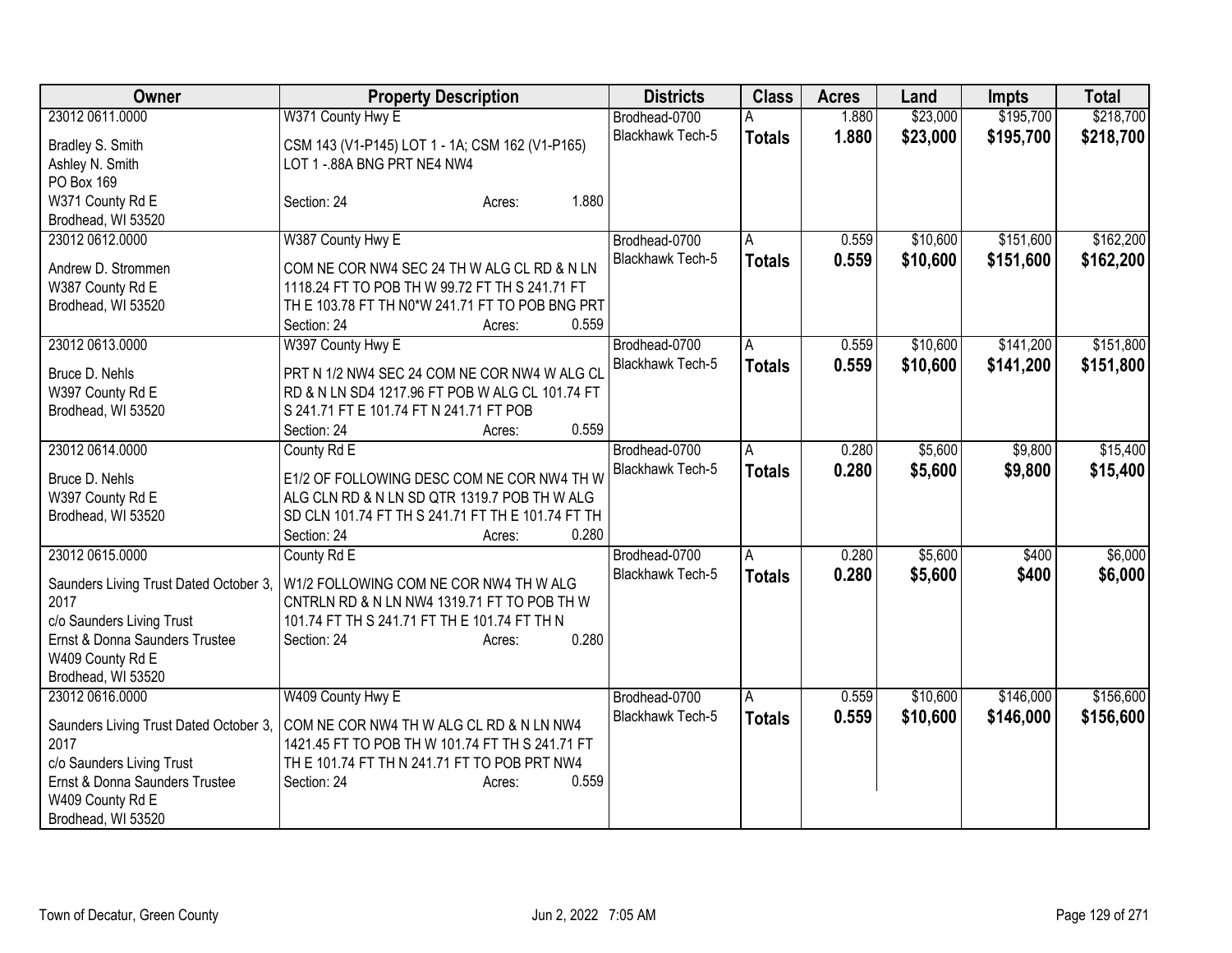| <b>Owner</b>                          | <b>Property Description</b>                                    | <b>Districts</b>        | <b>Class</b>           | <b>Acres</b> | Land     | <b>Impts</b>    | <b>Total</b>    |
|---------------------------------------|----------------------------------------------------------------|-------------------------|------------------------|--------------|----------|-----------------|-----------------|
| 23012 0617.0000                       | W437 Saint John Rd                                             | Brodhead-0700           |                        | 1.320        | \$18,600 | \$186,900       | \$205,500       |
| Nicholas J. Hanson et al              | PRT NW4 NW4 COM NE COR NW4 TH W ALG CTRLN                      | Blackhawk Tech-5        | <b>Totals</b>          | 1.320        | \$18,600 | \$186,900       | \$205,500       |
| c/o Paige N. Hanson                   | RD & N LN SD 4, 1523.19 FT POB TH S 241.71 FT TH               |                         |                        |              |          |                 |                 |
| W437 St John Rd                       | W 208.71 FT TO E EDGE ROW RR TH N30*W 280.65                   |                         |                        |              |          |                 |                 |
| Brodhead, WI 53520                    | Section: 24<br>Acres:                                          | 1.320                   |                        |              |          |                 |                 |
| 23012 0618.0000                       |                                                                | Brodhead-0700           | $\overline{\text{X2}}$ | 2.410        | \$0      | $\overline{50}$ | $\overline{50}$ |
|                                       |                                                                | <b>Blackhawk Tech-5</b> | <b>Totals</b>          | 2.410        | \$0      | \$0             | \$0             |
| State of Wisconsin D N R              | SECTION 24 PRT NW4 NW4 2.41A EXEMPT                            |                         |                        |              |          |                 |                 |
| Box 7921                              |                                                                |                         |                        |              |          |                 |                 |
| Madison, WI 53707                     |                                                                |                         |                        |              |          |                 |                 |
|                                       | Section: 24<br>Acres:                                          | 2.410                   |                        |              |          |                 |                 |
| 23012 0619.0000                       | Race Rd                                                        | Brodhead-0700           | D                      | 31.668       | \$6,800  | $\overline{50}$ | \$6,800         |
| Columbia Nc Farms, Inc                | N1/2 NW4 LYG W OF RR                                           | Blackhawk Tech-5        | E                      | 1.500        | \$200    | \$0             | \$200           |
| PO Box 1909                           |                                                                |                         | <b>Totals</b>          | 33.168       | \$7,000  | \$0             | \$7,000         |
| Manteo, NC 27954                      |                                                                |                         |                        |              |          |                 |                 |
|                                       | Section: 24<br>Acres:                                          | 33.168                  |                        |              |          |                 |                 |
| 23012 0620.0000                       | N3582 Race Rd                                                  | Brodhead-0700           | A                      | 7.480        | \$54,400 | \$70,400        | \$124,800       |
|                                       |                                                                | Blackhawk Tech-5        | <b>Totals</b>          | 7.480        | \$54,400 | \$70,400        | \$124,800       |
| Douglas M. Foslin                     | COM NW COR S2 NW4 TH E 1458 FT TH S ALG W LN                   |                         |                        |              |          |                 |                 |
| Kathleen A. Foslin                    | RR 333.5 FT TH W 1501.5 FT TO MILL RACE TH NW                  |                         |                        |              |          |                 |                 |
| 10017 S Nelson Rd                     | ALG RACE BANK 173.25 FT TH N 158.5 FT EXC E 339<br>Section: 24 | 7.480                   |                        |              |          |                 |                 |
| Brodhead, WI 53520<br>23012 0621.0000 | Acres:<br>N3588 Race Rd                                        |                         |                        | 0.940        | \$14,400 | \$72,600        | \$87,000        |
|                                       |                                                                | Brodhead-0700           | A                      |              |          |                 |                 |
| Donald A. Huseman                     | PARC E OF RD N PRT SW4 NW4 COM NW COR S2                       | <b>Blackhawk Tech-5</b> | <b>Totals</b>          | 0.940        | \$14,400 | \$72,600        | \$87,000        |
| Donald J & Margaret I Huseman         | NW4 E 339 FT S 117.66 FT W 143.88 FT S59*W 159.2               |                         |                        |              |          |                 |                 |
| N3588 Race Rd                         | FT N55*W 70.1 FT N 158.5 FT POB                                |                         |                        |              |          |                 |                 |
| Brodhead, WI 53520                    | Section: 24<br>Acres:                                          | 0.940                   |                        |              |          |                 |                 |
| 23012 0622.0000                       | Race Rd                                                        | Brodhead-0700           | D                      | 1.720        | \$400    | $\overline{50}$ | \$400           |
| Kim D. Reed MD et al                  | CSM 3319 (V12-P127) LOT 2 BNG PRT SW4 NW4 &                    | Blackhawk Tech-5        | <b>Totals</b>          | 1.720        | \$400    | \$0             | \$400           |
| c/o Kim D. Reed                       | NW4 SW4                                                        |                         |                        |              |          |                 |                 |
| 821 Cardiff Rd                        |                                                                |                         |                        |              |          |                 |                 |
| Naperville, IL 60565-1247             | Section: 24<br>Acres:                                          | 1.720                   |                        |              |          |                 |                 |
| 23012 0622.0100                       | Decatur <sub>Rd</sub>                                          | Brodhead-0700           | D                      | 1.584        | \$300    | $\overline{50}$ | \$300           |
|                                       |                                                                | Blackhawk Tech-5        |                        | 1.584        | \$300    | \$0             | \$300           |
| Kim D. Reed MD et al                  | CSM 3337 (V12-P157) LOT 13 BNG PRT SW4 NW4 &                   |                         | <b>Totals</b>          |              |          |                 |                 |
| c/o Kim D. Reed                       | NW4 SW4                                                        |                         |                        |              |          |                 |                 |
| 821 Cardiff Rd                        |                                                                |                         |                        |              |          |                 |                 |
| Naperville, IL 60565-1247             | Section: 24<br>Acres:                                          | 1.584                   |                        |              |          |                 |                 |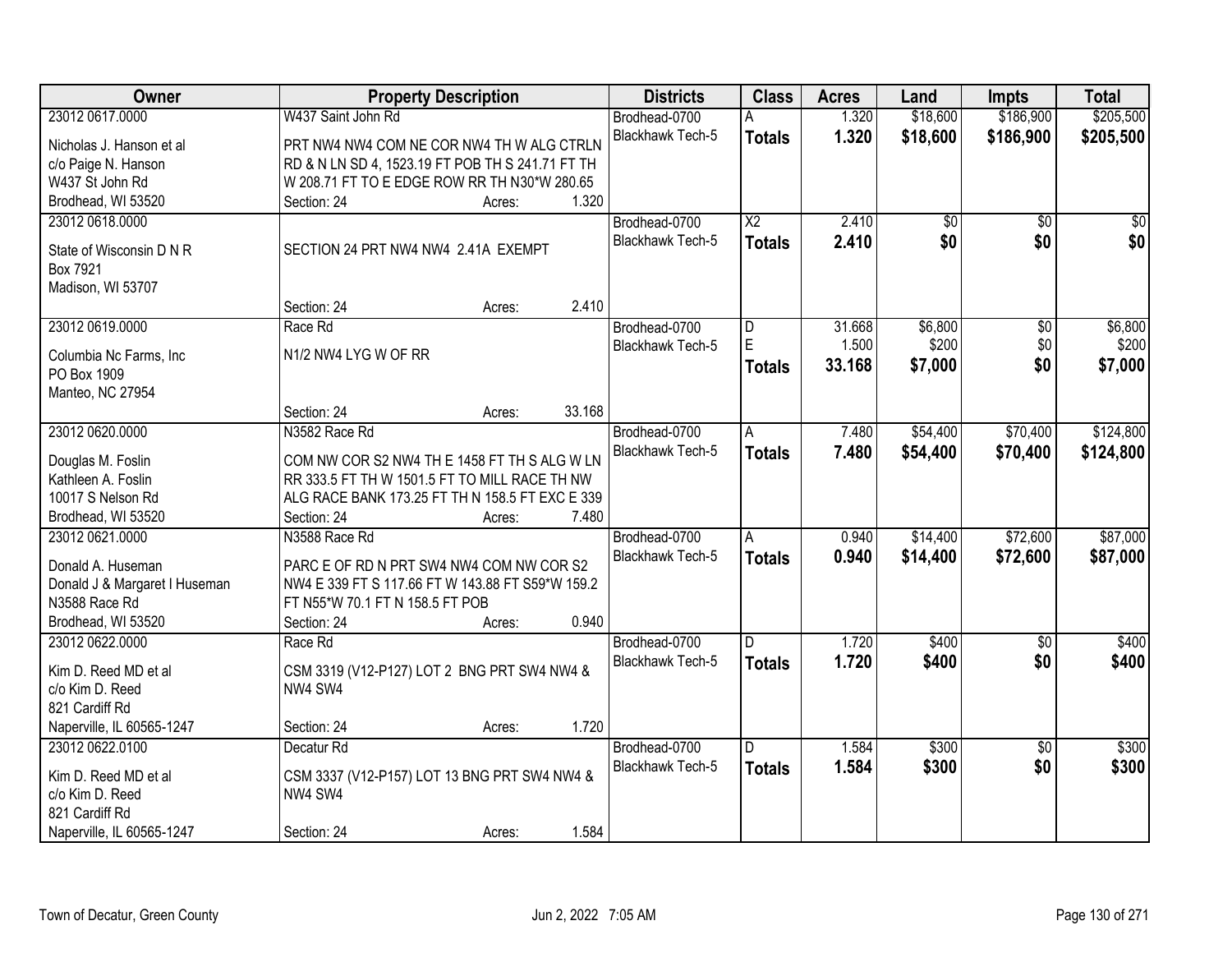| Owner                                        |                                      | <b>Property Description</b>                       |       |                                          | <b>Class</b>   | <b>Acres</b> | Land    | <b>Impts</b>           | <b>Total</b> |
|----------------------------------------------|--------------------------------------|---------------------------------------------------|-------|------------------------------------------|----------------|--------------|---------|------------------------|--------------|
| 23012 0622.0200                              | Decatur <sub>Rd</sub>                |                                                   |       | Brodhead-0700                            | D              | 1.545        | \$300   | $\overline{50}$        | \$300        |
| Kim D. Reed MD et al                         |                                      | CSM 3336 (V12-P156) LOT 15 BNG PRT SW4 NW4 &      |       | Blackhawk Tech-5                         | <b>Totals</b>  | 1.545        | \$300   | \$0                    | \$300        |
| c/o Kim D. Reed                              | SE4 NW4                              |                                                   |       |                                          |                |              |         |                        |              |
| 821 Cardiff Rd                               |                                      |                                                   |       |                                          |                |              |         |                        |              |
| Naperville, IL 60565-1247                    | Section: 24                          | Acres:                                            | 1.545 |                                          |                |              |         |                        |              |
| 23012 0622.1000                              | Race Rd                              |                                                   |       | Brodhead-0700                            | A              | 1.610        | \$3,400 | \$0                    | \$3,400      |
| Chad L. Risum                                |                                      | CSM 3241 (V12-P13) LOT 1 BNG PRT SW4 NW4          |       | Blackhawk Tech-5                         | <b>Totals</b>  | 1.610        | \$3,400 | \$0                    | \$3,400      |
| N3519 Race Rd                                |                                      |                                                   |       |                                          |                |              |         |                        |              |
| Brodhead, WI 53520                           |                                      |                                                   |       |                                          |                |              |         |                        |              |
|                                              | Section: 24                          | Acres:                                            | 1.610 |                                          |                |              |         |                        |              |
| 23012 0622.2000                              | Decatur Rd                           |                                                   |       | Brodhead-0700                            | ID.            | 4.050        | \$900   | \$0                    | \$900        |
| Kim D. Reed MD et al                         |                                      | CSM 3306 (V12-P107) OUTLOT 1 BNG PRT SW4 NW4      |       | Blackhawk Tech-5                         | <b>Totals</b>  | 4.050        | \$900   | \$0                    | \$900        |
| c/o Kim D. Reed                              |                                      | - 1.40A & PRT SE4 NW4 - 1.65A & PRT NW4 SW4 -.50/ |       |                                          |                |              |         |                        |              |
| 821 Cardiff Rd                               | & PRT NE4 SW4 -.50A                  |                                                   |       |                                          |                |              |         |                        |              |
| Naperville, IL 60565-1247                    | Section: 24                          | Acres:                                            | 4.050 |                                          |                |              |         |                        |              |
| 23012 0622.3000                              | Decatur <sub>Rd</sub>                |                                                   |       | Brodhead-0700                            | ID.            | 1.500        | \$300   | $\overline{30}$        | \$300        |
|                                              |                                      |                                                   |       | <b>Blackhawk Tech-5</b>                  | <b>Totals</b>  | 1.500        | \$300   | \$0                    | \$300        |
| Kim D. Reed MD et al<br>c/o Kim D. Reed      |                                      | CSM 3311 (V12-P116) LOT 8 BNG PRT SW4 NW4         |       |                                          |                |              |         |                        |              |
| 821 Cardiff Rd                               |                                      |                                                   |       |                                          |                |              |         |                        |              |
| Naperville, IL 60565-1247                    | Section: 24                          | Acres:                                            | 1.500 |                                          |                |              |         |                        |              |
| 23012 0622.4000                              | Decatur <sub>Rd</sub>                |                                                   |       | Brodhead-0700                            | $\overline{D}$ | 1.693        | \$400   | $\overline{50}$        | \$400        |
|                                              |                                      |                                                   |       | <b>Blackhawk Tech-5</b>                  | <b>Totals</b>  | 1.693        | \$400   | \$0                    | \$400        |
| Kim D. Reed MD et al                         |                                      | CSM 3320 (V12-129) LOT 4 BNG PRT SW4 NW4          |       |                                          |                |              |         |                        |              |
| c/o Kim D. Reed                              |                                      |                                                   |       |                                          |                |              |         |                        |              |
| 821 Cardiff Rd                               |                                      |                                                   | 1.693 |                                          |                |              |         |                        |              |
| Naperville, IL 60565-1247<br>23012 0622.5000 | Section: 24<br>Decatur <sub>Rd</sub> | Acres:                                            |       |                                          | ID.            | 2.980        | \$600   |                        | \$600        |
|                                              |                                      |                                                   |       | Brodhead-0700<br><b>Blackhawk Tech-5</b> |                | 2.980        | \$600   | $\overline{50}$<br>\$0 | \$600        |
| Kim D. Reed MD et al                         |                                      | CSM 3320 (V12-P129) LOT 5 BNG PRT SW4 NW4         |       |                                          | <b>Totals</b>  |              |         |                        |              |
| c/o Kim D. Reed                              |                                      |                                                   |       |                                          |                |              |         |                        |              |
| 821 Cardiff Rd                               |                                      |                                                   |       |                                          |                |              |         |                        |              |
| Naperville, IL 60565-1247                    | Section: 24                          | Acres:                                            | 2.980 |                                          |                |              |         |                        |              |
| 23012 0622.6000                              | Decatur Rd                           |                                                   |       | Brodhead-0700                            | D              | 1.916        | \$400   | $\overline{50}$        | \$400        |
| Kim D. Reed MD et al                         |                                      | CSM 3320 (V12-P129) LOT 6 BNG PRT SW4 NW4         |       | <b>Blackhawk Tech-5</b>                  | <b>Totals</b>  | 1.916        | \$400   | \$0                    | \$400        |
| c/o Kim D. Reed                              |                                      |                                                   |       |                                          |                |              |         |                        |              |
| 821 Cardiff Rd                               |                                      |                                                   |       |                                          |                |              |         |                        |              |
| Naperville, IL 60565-1247                    | Section: 24                          | Acres:                                            | 1.916 |                                          |                |              |         |                        |              |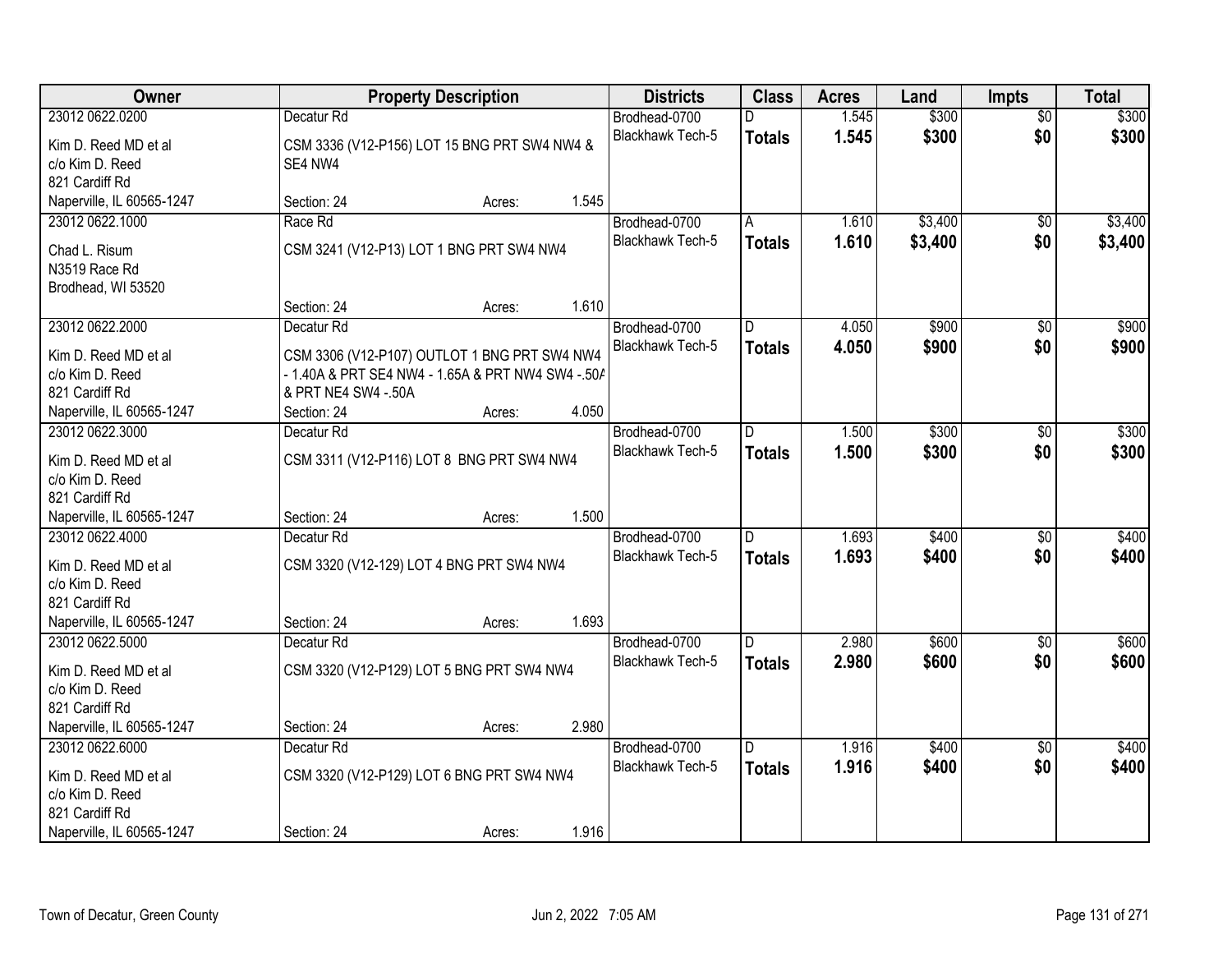| Owner                               |                                            | <b>Property Description</b> |       |                         | <b>Class</b>   | <b>Acres</b> | Land     | <b>Impts</b>    | <b>Total</b> |
|-------------------------------------|--------------------------------------------|-----------------------------|-------|-------------------------|----------------|--------------|----------|-----------------|--------------|
| 23012 0622.7000                     | Decatur Rd                                 |                             |       | Brodhead-0700           | D              | 1.518        | \$300    | $\overline{50}$ | \$300        |
| Kim D. Reed MD et al                | CSM 3338 (V12-P158) LOT 7 BNG PRT SW4 NW4  |                             |       | <b>Blackhawk Tech-5</b> | <b>Totals</b>  | 1.518        | \$300    | \$0             | \$300        |
| c/o Kim D. Reed                     |                                            |                             |       |                         |                |              |          |                 |              |
| 821 Cardiff Rd                      |                                            |                             |       |                         |                |              |          |                 |              |
| Naperville, IL 60565-1247           | Section: 24                                | Acres:                      | 1.518 |                         |                |              |          |                 |              |
| 23012 0622.8000                     | Decatur <sub>Rd</sub>                      |                             |       | Brodhead-0700           | $\overline{D}$ | 1.860        | \$400    | \$0             | \$400        |
| Kim D. Reed MD et al                | CSM 3319 (V12-P127) LOT 3 BNG PRT SW4 NW4  |                             |       | <b>Blackhawk Tech-5</b> | <b>Totals</b>  | 1.860        | \$400    | \$0             | \$400        |
| c/o Kim D. Reed                     |                                            |                             |       |                         |                |              |          |                 |              |
| 821 Cardiff Rd                      |                                            |                             |       |                         |                |              |          |                 |              |
| Naperville, IL 60565-1247           | Section: 24                                | Acres:                      | 1.860 |                         |                |              |          |                 |              |
| 23012 0622.9000                     | Decatur <sub>Rd</sub>                      |                             |       | Brodhead-0700           | D              | 1.924        | \$400    | \$0             | \$400        |
| Kim D. Reed MD et al                | CSM 3336 (V12-P156) LOT 14 BNG PRT SW4 NW4 |                             |       | Blackhawk Tech-5        | <b>Totals</b>  | 1.924        | \$400    | \$0             | \$400        |
| c/o Kim D. Reed                     |                                            |                             |       |                         |                |              |          |                 |              |
| 821 Cardiff Rd                      |                                            |                             |       |                         |                |              |          |                 |              |
| Naperville, IL 60565-1247           | Section: 24                                | Acres:                      | 1.924 |                         |                |              |          |                 |              |
| 23012 0623.0000                     | N3519 Race Rd                              |                             |       | Brodhead-0700           | $\overline{A}$ | 0.624        | \$24,800 | \$53,200        | \$78,000     |
| Chad L. Risum                       | CSM 317 (V1-P327) LOT 1 BNG PRT SW4 NW4    |                             |       | Blackhawk Tech-5        | <b>Totals</b>  | 0.624        | \$24,800 | \$53,200        | \$78,000     |
| N3519 Race Rd                       |                                            |                             |       |                         |                |              |          |                 |              |
| Brodhead, WI 53520                  |                                            |                             |       |                         |                |              |          |                 |              |
|                                     | Section: 24                                | Acres:                      | 0.624 |                         |                |              |          |                 |              |
| 23012 0624.0000                     | Decatur <sub>Rd</sub>                      |                             |       | Brodhead-0700           | Έ              | 2.790        | \$1,000  | $\overline{50}$ | \$1,000      |
| Exum Ernest J and Margaret J        | PRT SW4 NW4 LYG W WLY BANK MILL RACE & PT  |                             |       | <b>Blackhawk Tech-5</b> | <b>Totals</b>  | 2.790        | \$1,000  | \$0             | \$1,000      |
| Irrevocable Trust                   | NW4 SW4 LYG W OF W BANK MILL RACE & N HWY  |                             |       |                         |                |              |          |                 |              |
| c/o Exum Ernest J & Margaret J Irrv |                                            |                             |       |                         |                |              |          |                 |              |
| Trust                               | Section: 24                                | Acres:                      | 2.790 |                         |                |              |          |                 |              |
| W794 Decatur Rd                     |                                            |                             |       |                         |                |              |          |                 |              |
| Brodhead, WI 53520                  |                                            |                             |       |                         |                |              |          |                 |              |
| 23012 0625.0000                     | Decatur <sub>Rd</sub>                      |                             |       | Brodhead-0700           | ID.            | 1.504        | \$200    | $\overline{50}$ | \$200        |
| Kim D. Reed MD et al                | CSM 3336 (V12-P156) LOT 16 BNG PRT SE4 NW4 |                             |       | Blackhawk Tech-5        | <b>Totals</b>  | 1.504        | \$200    | \$0             | \$200        |
| c/o Kim D. Reed                     |                                            |                             |       |                         |                |              |          |                 |              |
| 821 Cardiff Rd                      |                                            |                             |       |                         |                |              |          |                 |              |
| Naperville, IL 60565-1247           | Section: 24                                | Acres:                      | 1.504 |                         |                |              |          |                 |              |
| 23012 0625.1000                     | Decatur <sub>Rd</sub>                      |                             |       | Brodhead-0700           | D              | 1.500        | \$200    | $\sqrt{6}$      | \$200        |
| Kim D. Reed MD et al                | CSM 3311 (V12-P116) LOT 9 BNG PRT SE4 NW4  |                             |       | <b>Blackhawk Tech-5</b> | <b>Totals</b>  | 1.500        | \$200    | \$0             | \$200        |
| c/o Kim D. Reed                     |                                            |                             |       |                         |                |              |          |                 |              |
| 821 Cardiff Rd                      |                                            |                             |       |                         |                |              |          |                 |              |
| Naperville, IL 60565-1247           | Section: 24                                | Acres:                      | 1.500 |                         |                |              |          |                 |              |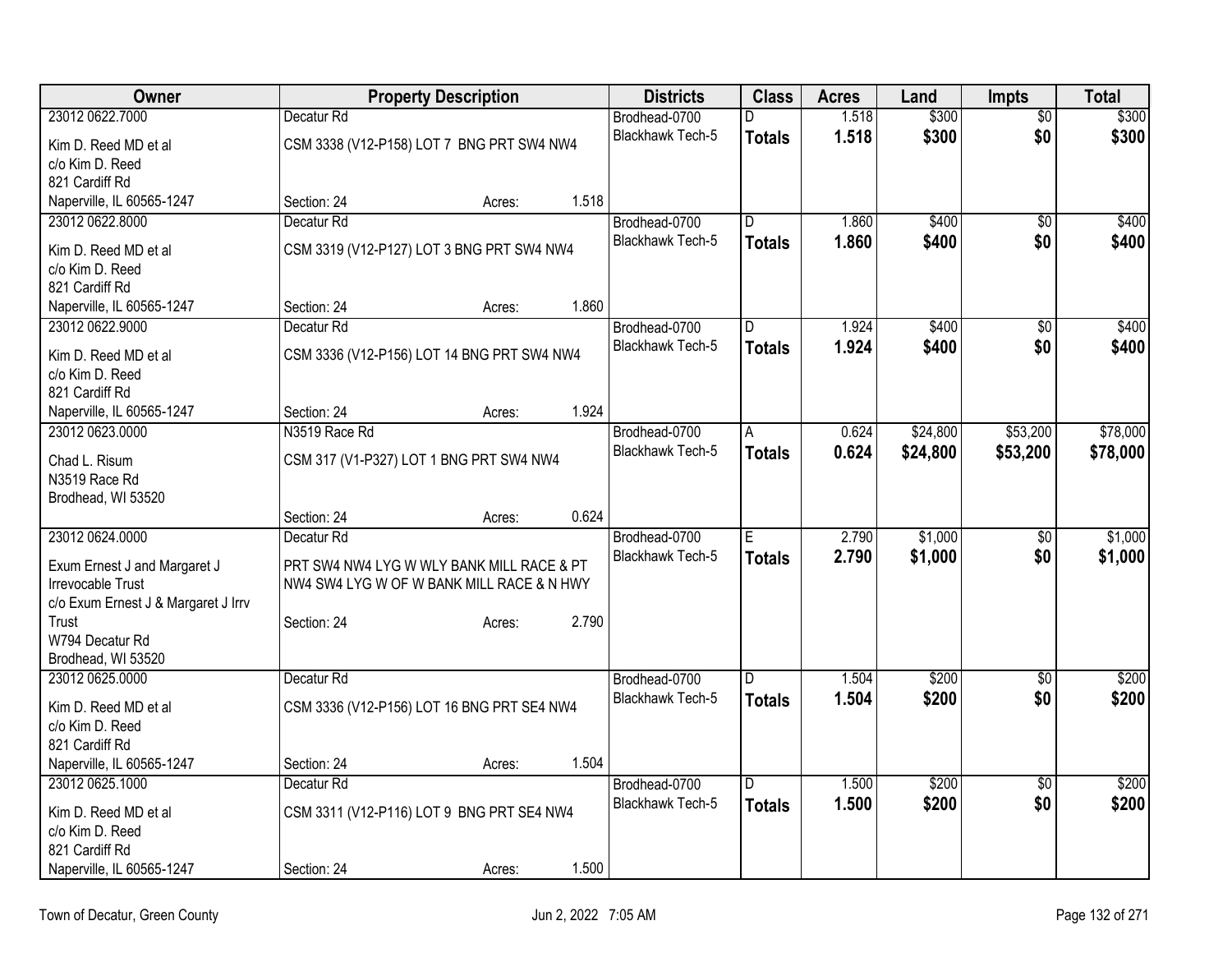| Owner                     |                                             | <b>Property Description</b> |        |                                   | <b>Class</b>  | <b>Acres</b>    | Land             | <b>Impts</b>           | <b>Total</b>     |
|---------------------------|---------------------------------------------|-----------------------------|--------|-----------------------------------|---------------|-----------------|------------------|------------------------|------------------|
| 23012 0625.2000           | Decatur <sub>Rd</sub>                       |                             |        | Brodhead-0700                     | D             | 1.500           | \$400            | $\overline{50}$        | \$400            |
| Kim D. Reed MD et al      | CSM 3311 (V12-P116) LOT 10 BNG PRT SE4 NW4  |                             |        | Blackhawk Tech-5                  | <b>Totals</b> | 1.500           | \$400            | \$0                    | \$400            |
| c/o Kim D. Reed           |                                             |                             |        |                                   |               |                 |                  |                        |                  |
| 821 Cardiff Rd            |                                             |                             |        |                                   |               |                 |                  |                        |                  |
| Naperville, IL 60565-1247 | Section: 24                                 | Acres:                      | 1.500  |                                   |               |                 |                  |                        |                  |
| 23012 0625.3000           | Decatur <sub>Rd</sub>                       |                             |        | Brodhead-0700                     | D             | 1.510           | \$200            | $\overline{30}$        | \$200            |
| Kim D. Reed MD et al      | CSM 3311 (V12-P116) LOT 11 BNG PRT SE4 NW4  |                             |        | <b>Blackhawk Tech-5</b>           | <b>Totals</b> | 1.510           | \$200            | \$0                    | \$200            |
| c/o Kim D. Reed           |                                             |                             |        |                                   |               |                 |                  |                        |                  |
| 821 Cardiff Rd            |                                             |                             |        |                                   |               |                 |                  |                        |                  |
| Naperville, IL 60565-1247 | Section: 24                                 | Acres:                      | 1.510  |                                   |               |                 |                  |                        |                  |
| 23012 0625.4000           | Decatur Rd                                  |                             |        | Brodhead-0700                     | D             | 1.580           | \$200            | \$0                    | \$200            |
| Kim D. Reed MD et al      | CSM 3310 (V12-P115) LOT 17 BNG PRT SE4 NW4  |                             |        | <b>Blackhawk Tech-5</b>           | <b>Totals</b> | 1.580           | \$200            | \$0                    | \$200            |
| c/o Kim D. Reed           |                                             |                             |        |                                   |               |                 |                  |                        |                  |
| 821 Cardiff Rd            |                                             |                             |        |                                   |               |                 |                  |                        |                  |
| Naperville, IL 60565-1247 | Section: 24                                 | Acres:                      | 1.580  |                                   |               |                 |                  |                        |                  |
| 23012 0625.5000           | Decatur <sub>Rd</sub>                       |                             |        | Brodhead-0700                     | D.            | 1.500           | \$200            | \$0                    | \$200            |
| Kim D. Reed MD et al      | CSM 3310 (V12-P115) LOT 18 BNG PRT SE4 NW4  |                             |        | <b>Blackhawk Tech-5</b>           | <b>Totals</b> | 1.500           | \$200            | \$0                    | \$200            |
| c/o Kim D. Reed           |                                             |                             |        |                                   |               |                 |                  |                        |                  |
| 821 Cardiff Rd            |                                             |                             |        |                                   |               |                 |                  |                        |                  |
| Naperville, IL 60565-1247 | Section: 24                                 | Acres:                      | 1.500  |                                   |               |                 |                  |                        |                  |
| 23012 0625.6000           | Decatur <sub>Rd</sub>                       |                             |        | Brodhead-0700                     | D.            | 1.500           | \$200            | \$0                    | \$200            |
| Kim D. Reed MD et al      | CSM 3310 (V12-P115) LOT 19 BNG PRT SE4 NW4  |                             |        | Blackhawk Tech-5                  | <b>Totals</b> | 1.500           | \$200            | \$0                    | \$200            |
| c/o Kim D. Reed           | -.80A & PRT NE4 SW4 -.70A                   |                             |        |                                   |               |                 |                  |                        |                  |
| 821 Cardiff Rd            |                                             |                             |        |                                   |               |                 |                  |                        |                  |
| Naperville, IL 60565-1247 | Section: 24                                 | Acres:                      | 1.500  |                                   |               |                 |                  |                        |                  |
| 23012 0626.0000           | Race Rd                                     |                             |        | Brodhead-0700                     | A             | 1.500           | \$4,500          | \$0                    | \$4,500          |
| Douglas M. Foslin         | PCL BGN NW COR S1/2 NW4 PRT N 8.6A LYG W OF |                             |        | Blackhawk Tech-5                  | <b>Totals</b> | 1.500           | \$4,500          | \$0                    | \$4,500          |
| Kathleen A. Foslin        | <b>RR</b>                                   |                             |        |                                   |               |                 |                  |                        |                  |
| 10017 S Nelson Rd         |                                             |                             |        |                                   |               |                 |                  |                        |                  |
| Brodhead, WI 53520        | Section: 24                                 | Acres:                      | 1.500  |                                   |               |                 |                  |                        |                  |
| 23012 0627.0000           | County Rd E                                 |                             |        | Brodhead-0700<br>Blackhawk Tech-5 | D<br>E        | 24.500<br>1.000 | \$5,000<br>\$100 | $\overline{50}$<br>\$0 | \$5,000<br>\$100 |
| Columbia Nc Farms, Inc    | PRT SE4 NW4 LYG E RR                        |                             |        |                                   | <b>Totals</b> | 25.500          | \$5,100          | \$0                    | \$5,100          |
| PO Box 1909               |                                             |                             |        |                                   |               |                 |                  |                        |                  |
| Manteo, NC 27954          |                                             |                             |        |                                   |               |                 |                  |                        |                  |
|                           | Section: 24                                 | Acres:                      | 25.500 |                                   |               |                 |                  |                        |                  |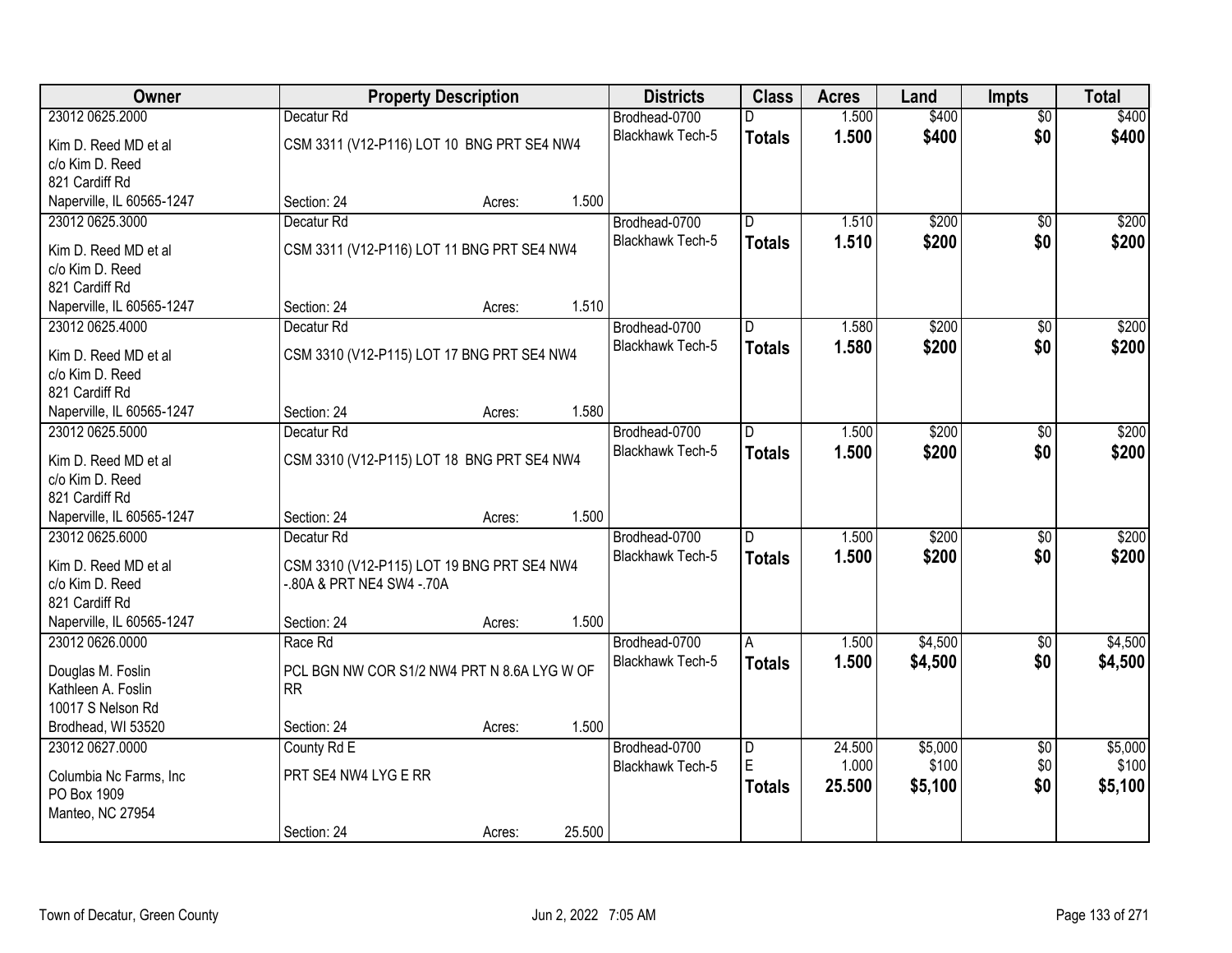| Owner                                 |                                                 | <b>Property Description</b> |        |                                   | <b>Class</b>                            | <b>Acres</b>   | Land                   | Impts                  | <b>Total</b>           |
|---------------------------------------|-------------------------------------------------|-----------------------------|--------|-----------------------------------|-----------------------------------------|----------------|------------------------|------------------------|------------------------|
| 23012 0628.0000                       |                                                 |                             |        | Brodhead-0700<br>Blackhawk Tech-5 | $\overline{\text{X2}}$<br><b>Totals</b> | 2.120<br>2.120 | $\overline{50}$<br>\$0 | $\overline{50}$<br>\$0 | \$0<br>\$0             |
| State of Wisconsin D N R<br>Box 7921  | SECTION 24PRT SE4 NW4 2.12A EXEMPT              |                             |        |                                   |                                         |                |                        |                        |                        |
| Madison, WI 53707                     | Section: 24                                     | Acres:                      | 2.120  |                                   |                                         |                |                        |                        |                        |
| 23012 0629.0000                       | Decatur <sub>Rd</sub>                           |                             |        | Brodhead-0700                     | $\overline{D}$                          | 5.120          | \$800                  | $\overline{50}$        | \$800                  |
| Columbia Nc Farms, Inc.               | PRT N 1/8 NE4 SW4 LYG E RR                      |                             |        | <b>Blackhawk Tech-5</b>           | <b>Totals</b>                           | 5.120          | \$800                  | \$0                    | \$800                  |
| PO Box 1909                           |                                                 |                             |        |                                   |                                         |                |                        |                        |                        |
| Manteo, NC 27954                      |                                                 |                             |        |                                   |                                         |                |                        |                        |                        |
|                                       | Section: 24                                     | Acres:                      | 5.120  |                                   |                                         |                |                        |                        |                        |
| 23012 0630.0000                       | W396 Decatur Rd                                 |                             |        | Brodhead-0700                     | $\overline{D}$                          | 3.000          | \$700                  | $\overline{50}$        | \$700                  |
| Jeffrey R. Reed                       | CSM 3240 (V12-P12) LOT 1 BNG PRT SW4 NW4 .40A & |                             |        | Blackhawk Tech-5                  | G<br><b>Totals</b>                      | 2.000<br>5.000 | \$24,000<br>\$24,700   | \$119,000<br>\$119,000 | \$143,000<br>\$143,700 |
| Diane M. Reed                         | PRT SE4 NW4 1.30A & PRT NW4 SW4 .60A & PRT NE4  |                             |        |                                   |                                         |                |                        |                        |                        |
| W396 Decatur Rd                       | <b>SW4 2.70A</b>                                |                             |        |                                   |                                         |                |                        |                        |                        |
| Brodhead, WI 53520<br>23012 0630.1000 | Section: 24<br>Decatur <sub>Rd</sub>            | Acres:                      | 5.000  | Brodhead-0700                     | D                                       | 1.090          | \$200                  | \$0                    | \$200                  |
|                                       |                                                 |                             |        | <b>Blackhawk Tech-5</b>           | <b>Totals</b>                           | 1.090          | \$200                  | \$0                    | \$200                  |
| Kim D. Reed MD et al                  | CSM 3310 (V12-P12) LOT 20 BNG PRT NE4 SW4       |                             |        |                                   |                                         |                |                        |                        |                        |
| c/o Kim D. Reed<br>821 Cardiff Rd     |                                                 |                             |        |                                   |                                         |                |                        |                        |                        |
| Naperville, IL 60565-1247             | Section: 24                                     | Acres:                      | 1.090  |                                   |                                         |                |                        |                        |                        |
| 23012 0630.2000                       | W378 Decatur Rd                                 |                             |        | Brodhead-0700                     | A                                       | 0.550          | \$8,800                | \$199,400              | \$208,200              |
|                                       |                                                 |                             |        | Blackhawk Tech-5                  | <b>Totals</b>                           | 0.550          | \$8,800                | \$199,400              | \$208,200              |
| Brian J. Shearer<br>W378 Decatur Rd   | CSM 3240 (V12-P12) LOT 2 BNG PRT NE4 SW4        |                             |        |                                   |                                         |                |                        |                        |                        |
| Brodhead, WI 53520                    |                                                 |                             |        |                                   |                                         |                |                        |                        |                        |
|                                       | Section: 24                                     | Acres:                      | 0.550  |                                   |                                         |                |                        |                        |                        |
| 23012 0631.0000                       |                                                 |                             |        | Brodhead-0700                     | $\overline{X2}$                         | 1.000          | $\sqrt{$0}$            | $\sqrt{6}$             | $\frac{1}{6}$          |
| State of Wisconsin D N R              | SECTION 24 PRT NE4 SW4 1A EXEMPT                |                             |        | Blackhawk Tech-5                  | <b>Totals</b>                           | 1.000          | \$0                    | \$0                    | \$0                    |
| Box 7921                              |                                                 |                             |        |                                   |                                         |                |                        |                        |                        |
| Madison, WI 53707                     |                                                 |                             |        |                                   |                                         |                |                        |                        |                        |
|                                       | Section: 24                                     | Acres:                      | 1.000  |                                   |                                         |                |                        |                        |                        |
| 23012 0632.0000                       | Decatur Rd                                      |                             |        | Brodhead-0700                     | $\overline{D}$                          | 15.500         | \$2,400                | $\overline{50}$        | \$2,400                |
| Tom K. Fong                           | PRT S 30A NE4 SW4 LYG W RR                      |                             |        | Blackhawk Tech-5                  | E                                       | 1.000          | \$100                  | \$0                    | \$100                  |
| Amanda Z. Fong                        |                                                 |                             |        |                                   | <b>Totals</b>                           | 16.500         | \$2,500                | \$0                    | \$2,500                |
| 4427 W Rotamer Rd                     |                                                 |                             |        |                                   |                                         |                |                        |                        |                        |
| Janesville, WI 53546                  | Section: 24                                     | Acres:                      | 16.500 |                                   |                                         |                |                        |                        |                        |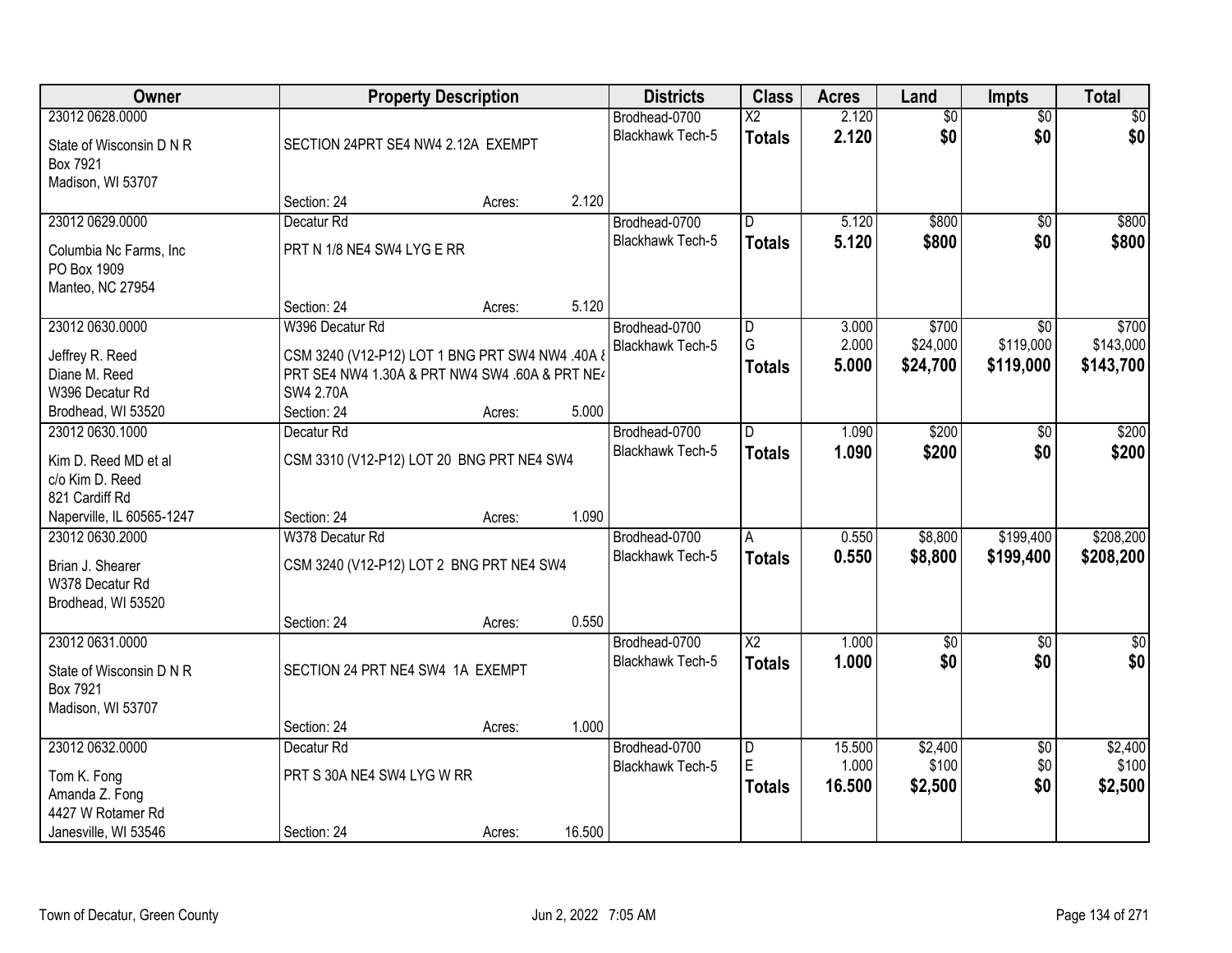| Owner                     | <b>Property Description</b>                       | <b>Districts</b>        | <b>Class</b>  | <b>Acres</b> | Land     | <b>Impts</b>    | <b>Total</b> |
|---------------------------|---------------------------------------------------|-------------------------|---------------|--------------|----------|-----------------|--------------|
| 23012 0634.0000           | W315 Decatur Rd                                   | Brodhead-0700           |               | 2.353        | \$26,800 | \$153,700       | \$180,500    |
| Suzanne J. Cook           | E1/2 OF S 5/6 OF N 3/4 OF E1/2 SW4, LYG E RR DESC | Blackhawk Tech-5        | <b>Totals</b> | 2.353        | \$26,800 | \$153,700       | \$180,500    |
| W315 Decatur Rd           | AS BGN PT 328.88 FT S0*E CNTR SEC 24 TH S0*E      |                         |               |              |          |                 |              |
| Brodhead, WI 53520        | 340 FT TO PT TH W 619 FT ON E BOUNDARY OF RR      |                         |               |              |          |                 |              |
|                           | 2.353<br>Section: 24<br>Acres:                    |                         |               |              |          |                 |              |
| 23012 0635.0000           | W333 Decatur Rd                                   | Brodhead-0700           | A             | 2.500        | \$28,000 | \$223,300       | \$251,300    |
|                           |                                                   | <b>Blackhawk Tech-5</b> | <b>Totals</b> | 2.500        | \$28,000 | \$223,300       | \$251,300    |
| Craig R. Kail             | PRT E1/2 SW4 COM CNTR SEC 24 TH S0*E 668.88 FT    |                         |               |              |          |                 |              |
| Jodi L. Kail              | TH W 309.5 FT POB TH W 309.5 FT TO E ROW RR TH    |                         |               |              |          |                 |              |
| W333 Decatur Rd           | N ALG E ROW 355.78 FT TO PT S BOUNDARY OF         |                         |               |              |          |                 |              |
| Brodhead, WI 53520        | 2.500<br>Section: 24<br>Acres:                    |                         |               |              |          |                 |              |
| 23012 0637.0000           | Decatur Rd                                        | Brodhead-0700           | D             | 15.500       | \$3,400  | $\overline{50}$ | \$3,400      |
| Tom K. Fong               | S 30A NW4 SW4 EXC MILL RACE                       | Blackhawk Tech-5        | E             | 10.000       | \$2,400  | \$0             | \$2,400      |
| Amanda Z. Fong            |                                                   |                         | <b>Totals</b> | 25.500       | \$5,800  | \$0             | \$5,800      |
| 4427 W Rotamer Rd         |                                                   |                         |               |              |          |                 |              |
| Janesville, WI 53546      | 25.500<br>Section: 24<br>Acres:                   |                         |               |              |          |                 |              |
| 23012 0638,0000           | Decatur <sub>Rd</sub>                             | Brodhead-0700           | D             | 1.606        | \$300    | \$0             | \$300        |
|                           |                                                   | Blackhawk Tech-5        | <b>Totals</b> | 1.606        | \$300    | \$0             | \$300        |
| Kim D. Reed MD et al      | CSM 3319 (V12-P127) LOT 1 BNG PRT NW4 SE4         |                         |               |              |          |                 |              |
| c/o Kim D. Reed           |                                                   |                         |               |              |          |                 |              |
| 821 Cardiff Rd            |                                                   |                         |               |              |          |                 |              |
| Naperville, IL 60565-1247 | 1.606<br>Section: 24<br>Acres:                    |                         |               |              |          |                 |              |
| 23012 0638.1000           | Decatur <sub>Rd</sub>                             | Brodhead-0700           | D.            | 1.513        | \$300    | $\overline{50}$ | \$300        |
| Kim D. Reed MD et al      | CSM 3337 (V12-P158) LOT 12 BNG PRT NW4 SE4        | <b>Blackhawk Tech-5</b> | <b>Totals</b> | 1.513        | \$300    | \$0             | \$300        |
| c/o Kim D. Reed           |                                                   |                         |               |              |          |                 |              |
| 821 Cardiff Rd            |                                                   |                         |               |              |          |                 |              |
| Naperville, IL 60565-1247 | 1.513<br>Section: 24<br>Acres:                    |                         |               |              |          |                 |              |
| 23012 0639.0000           | W464 Decatur Rd                                   | Brodhead-0700           | A             | 0.500        | \$21,400 | \$73,200        | \$94,600     |
| Addisson T. Mico          | PRT NW4 SW4 SEC 24 BGN PT INTERSEC CNTR LNS       | Blackhawk Tech-5        | <b>Totals</b> | 0.500        | \$21,400 | \$73,200        | \$94,600     |
| Ratchanikarn Suwadist     | OF RACE RD & DECATUR RD IN W1/2 SEC 24 TH         |                         |               |              |          |                 |              |
| W464 Decatur Rd           | NWLY 202 FT TH W TO E BANK OF RACE TH SLY TO      |                         |               |              |          |                 |              |
| Brodhead, WI 53520        | 0.500<br>Section: 24                              |                         |               |              |          |                 |              |
|                           | Acres:                                            |                         |               |              | \$13,400 |                 |              |
| 23012 0640.0000           | N3491 Race Rd                                     | Brodhead-0700           | A             | 0.250        |          | $\overline{50}$ | \$13,400     |
| Edwin A. Krusey           | PARC NW4 SW4 COM INTERS 2 TOWNRDS TH NWLY         | Blackhawk Tech-5        | <b>Totals</b> | 0.250        | \$13,400 | \$0             | \$13,400     |
| 6005 Fitzgerald Rd        | ALG CTRLN 262 FT POB TH NWLY ALG CTRLN 88 FT      |                         |               |              |          |                 |              |
| Rockford, IL 61102        | TH W TO E BK RACE, TH ALG E BK TO PT W POB TH     |                         |               |              |          |                 |              |
|                           | 0.250<br>Section: 24<br>Acres:                    |                         |               |              |          |                 |              |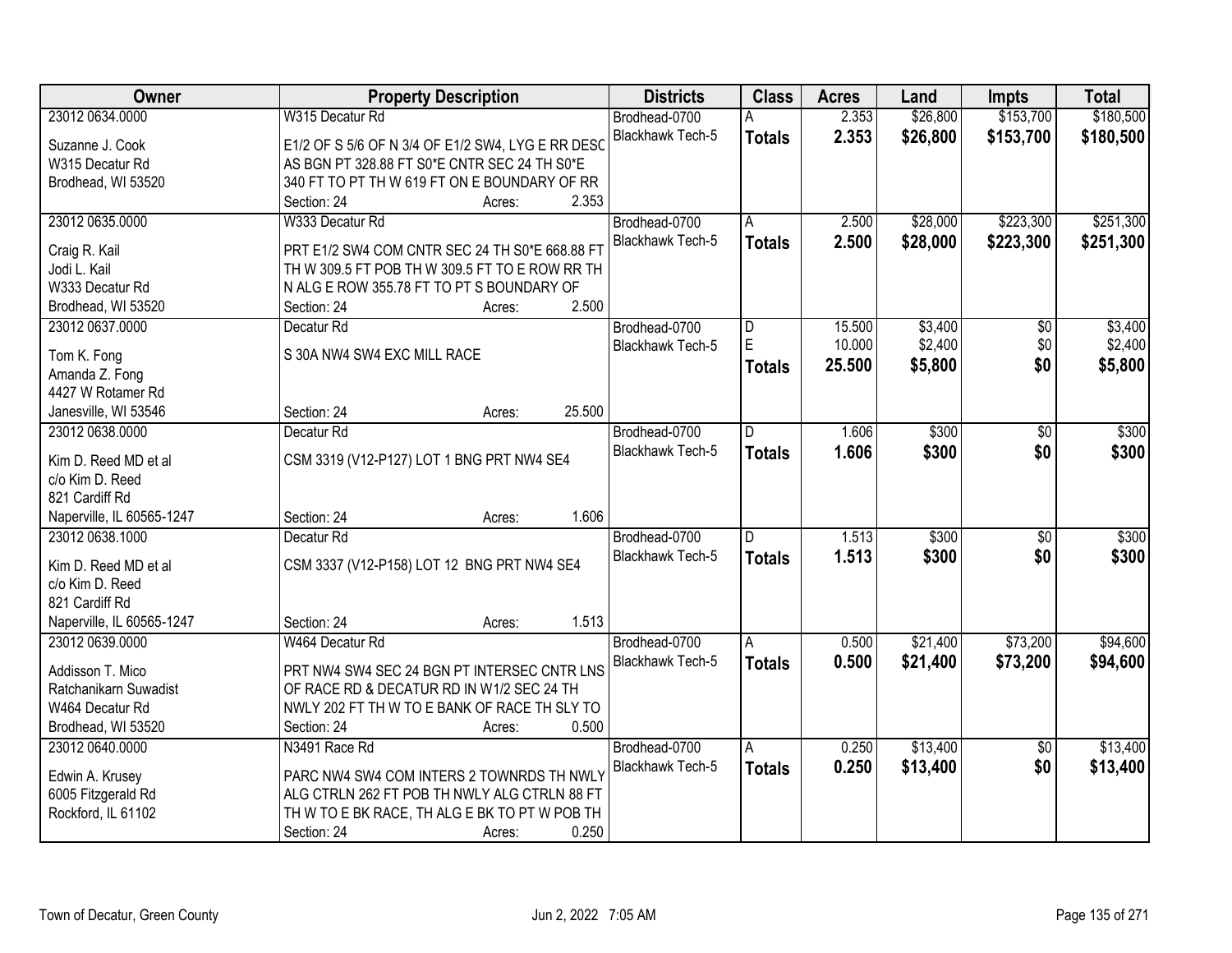| Owner                            | <b>Property Description</b>                    | <b>Districts</b>        | <b>Class</b>            | <b>Acres</b> | Land        | <b>Impts</b>    | <b>Total</b>  |
|----------------------------------|------------------------------------------------|-------------------------|-------------------------|--------------|-------------|-----------------|---------------|
| 23012 0641.0000                  | N3489 Race Rd                                  | Brodhead-0700           |                         | 0.250        | \$13,400    | \$14,200        | \$27,600      |
| Henry B. Robinson                | PARC NW4 SW4 COM PT INTERSEC TWO TOWN          | Blackhawk Tech-5        | <b>Totals</b>           | 0.250        | \$13,400    | \$14,200        | \$27,600      |
| Elizabeth R. Robinson            | HWYS IN W PRT W1/2 SEC 24 TH NWLY 202 FT TO    |                         |                         |              |             |                 |               |
| W1897 Purintun Rd                | POB TH NWLY 60 FT TH W TO E BANK TH ALG E      |                         |                         |              |             |                 |               |
| Albany, WI 53502                 | 0.250<br>Section: 24<br>Acres:                 |                         |                         |              |             |                 |               |
| 23012 0642.0100                  | County Rd F                                    | Brodhead-0700           | $\overline{\mathsf{D}}$ | 9.000        | \$2,200     | $\overline{60}$ | \$2,200       |
|                                  |                                                | <b>Blackhawk Tech-5</b> | E.                      | 9.210        | \$3,200     | \$0             | \$3,200       |
| Tom K. Fong                      | N1/2 SW4 SW4 EXC MILL RACE & EXC CSM 5015 LOT  |                         | <b>Totals</b>           | 18.210       | \$5,400     | \$0             | \$5,400       |
| Amanda Z. Fong                   | 1 & OL 1                                       |                         |                         |              |             |                 |               |
| 4427 W Rotamer Rd                | 18.210                                         |                         |                         |              |             |                 |               |
| Janesville, WI 53546             | Section: 24<br>Acres:                          |                         |                         |              |             |                 |               |
| 23012 0643.0000                  | County Rd F                                    | Brodhead-0700           | E                       | 27.875       | \$6,800     | $\overline{50}$ | \$6,800       |
| Tom K. Fong                      | W 3/4 S 1/2 SW4 SEC 24 EXC COM 40 RDS W OF SE  | Blackhawk Tech-5        | <b>Totals</b>           | 27.875       | \$6,800     | \$0             | \$6,800       |
| Amanda Z. Fong                   | COR SW4 SEC 24 N 10 RD TH W 34 RDS TO MILL     |                         |                         |              |             |                 |               |
| 4427 W Rotamer Rd                | RACE THIS ALG MILL RACE 10 RDS TO SEC LN THIE  |                         |                         |              |             |                 |               |
| Janesville, WI 53546             | 27.875<br>Section: 24<br>Acres:                |                         |                         |              |             |                 |               |
| 23012 0644,0000                  |                                                | Brodhead-0700           | X4                      | 16.180       | \$0         | \$0             | \$0           |
| City of Brodhead (Mill Race)     | SECTION 24 MILL RACE 16.18 M/L EXEMPT          | Blackhawk Tech-5        | <b>Totals</b>           | 16.180       | \$0         | \$0             | \$0           |
| PO Box 168                       |                                                |                         |                         |              |             |                 |               |
| Brodhead, WI 53520               |                                                |                         |                         |              |             |                 |               |
|                                  | 16.180<br>Section: 24<br>Acres:                |                         |                         |              |             |                 |               |
| 23012 0645.0100                  | N3371 W 3rd Ave                                | Brodhead-0700           | $\overline{\mathsf{B}}$ | 5.790        | \$36,400    | \$280,500       | \$316,900     |
|                                  |                                                | Blackhawk Tech-5        | D.                      | 5.200        | \$800       | \$0             | \$800         |
| S&M Enterprises of Brodhead, LLC | CSM 5015 (V23-P82) LOT 1 BNG PRT SE4 & SW4 SW4 |                         | <b>Totals</b>           | 10.990       | \$37,200    | \$280,500       | \$317,700     |
| N3371 W 3rd Ave                  |                                                |                         |                         |              |             |                 |               |
| Brodhead, WI 53520               |                                                |                         |                         |              |             |                 |               |
|                                  | 10.990<br>Section: 24<br>Acres:                |                         |                         |              |             |                 |               |
| 23012 0646.0000                  |                                                | Brodhead-0700           | $\overline{X4}$         | 2.125        | $\sqrt{50}$ | $\sqrt{6}$      | $\frac{1}{6}$ |
| City of Brodhead                 | SECTION 24 COM 40 RD W OF SE COR SW4 SEC 24    | Blackhawk Tech-5        | <b>Totals</b>           | 2.125        | \$0         | \$0             | \$0           |
|                                  | N 10 RD TH W 34 RDS TO MILL RACE TH S ALG MILL |                         |                         |              |             |                 |               |
| Brodhead, WI 53520               | RACE 10 RDS TO SEC LN THE 34 RDS TO POB        |                         |                         |              |             |                 |               |
|                                  | 2.125<br>Section: 24<br>Acres:                 |                         |                         |              |             |                 |               |
| 23012 0648.0000                  | W200 State Hwy 11                              | Brodhead-0700           | A                       | 2.640        | \$29,100    | \$217,100       | \$246,200     |
|                                  |                                                | Blackhawk Tech-5        | D                       | 41.000       | \$6,400     | \$0             | \$6,400       |
| William Hahn                     | W2 E2 SE4 N HWY 11 & PRT LOTS 24 & 31 OF       |                         | E                       | 2.000        | \$200       | \$0             | \$200         |
| W198 Hwy 11                      | DICKSONS ADD EXC .66A HY 11; ALSO PIERCES      |                         | <b>Totals</b>           | 45.640       | \$35,700    | \$217,100       | \$252,800     |
| Brodhead, WI 53520               | ADD BLKS 9, 15, 16, 17, 18, 23, 24, 25, & 26   |                         |                         |              |             |                 |               |
|                                  | 45.640<br>Section: 24<br>Acres:                |                         |                         |              |             |                 |               |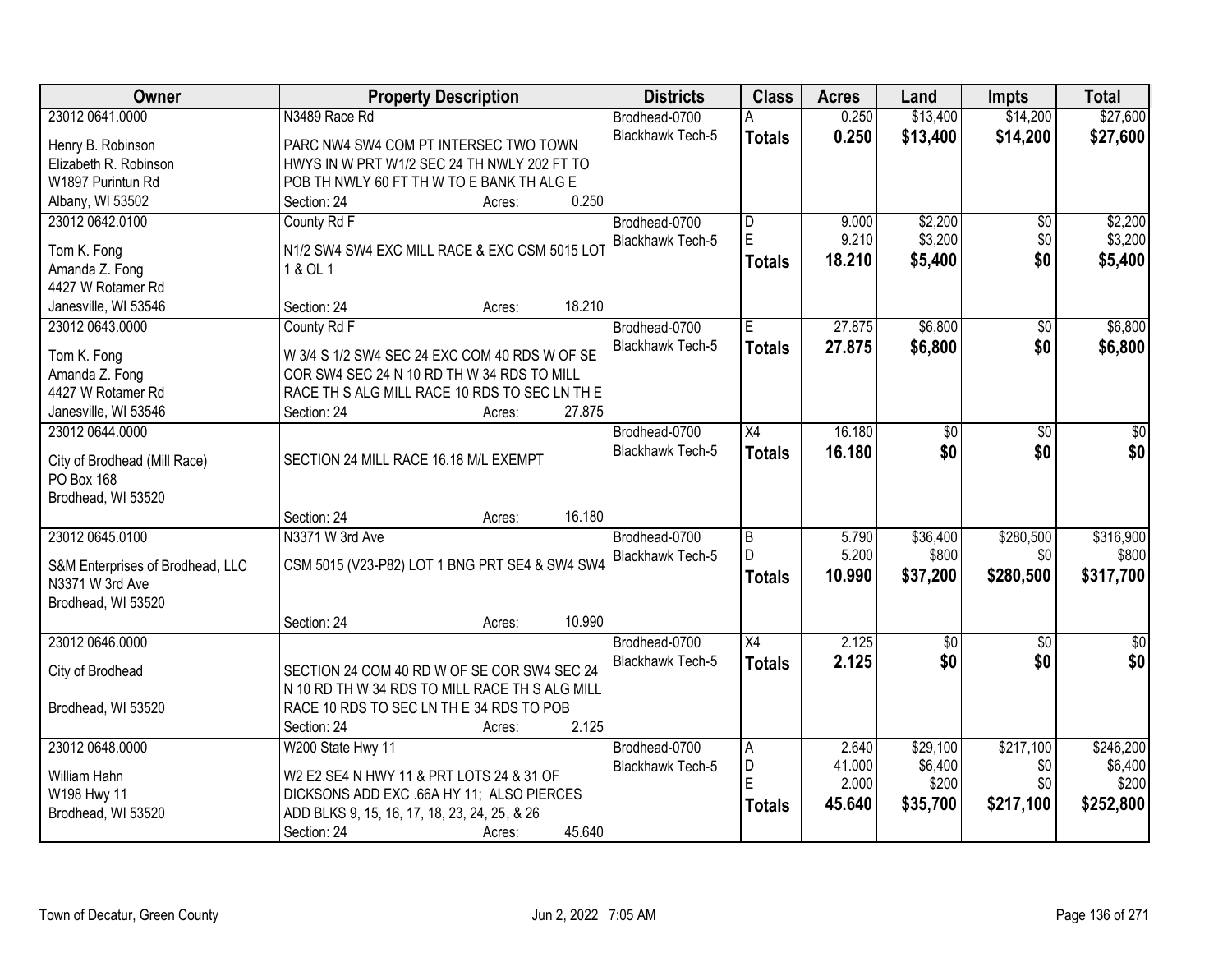| Owner                              | <b>Property Description</b>                     |        |       | <b>Districts</b>        | <b>Class</b>   | <b>Acres</b> | Land     | Impts           | <b>Total</b> |
|------------------------------------|-------------------------------------------------|--------|-------|-------------------------|----------------|--------------|----------|-----------------|--------------|
| 23012 0649.0000                    | State Highway 104                               |        |       | Brodhead-0700           | n              | 3.830        | \$1,000  | $\overline{50}$ | \$1,000      |
| Florence Bleiler                   | CSM 945 (V3-P115) LOT 1 BNG PRT NE4 SE4         |        |       | Blackhawk Tech-5        | <b>Totals</b>  | 3.830        | \$1,000  | \$0             | \$1,000      |
| 614 Summit Ave                     |                                                 |        |       |                         |                |              |          |                 |              |
| Waukesha, WI 53185                 |                                                 |        |       |                         |                |              |          |                 |              |
|                                    | Section: 24                                     | Acres: | 3.830 |                         |                |              |          |                 |              |
| 23012 0649.1000                    | <b>W120 1st St</b>                              |        |       | Brodhead-0700           | B              | 3.540        | \$49,300 | \$375,500       | \$424,800    |
| Kerry J. Schlittler                | CSM 945 (V3-P115) LOT 2 EXC ST HWY, PRT NE4     |        |       | <b>Blackhawk Tech-5</b> | <b>Totals</b>  | 3.540        | \$49,300 | \$375,500       | \$424,800    |
| Deann L. Schlittler                | <b>SE4 &amp; SE4 SE4</b>                        |        |       |                         |                |              |          |                 |              |
| 17907 W State Rd 11                |                                                 |        |       |                         |                |              |          |                 |              |
| Brodhead, WI 53520                 | Section: 24                                     | Acres: | 3.540 |                         |                |              |          |                 |              |
| 23012 0650.0000                    | N3399 State Hwy 104                             |        |       | Brodhead-0700           | $\overline{B}$ | 1.290        | \$19,000 | \$34,300        | \$53,300     |
| Steele's Greenhouse & Produce, LLC | CSM 739 (V2-P301) LOT 1 BNG PRT NE4 & SE4 SE4,  |        |       | Blackhawk Tech-5        | <b>Totals</b>  | 1.290        | \$19,000 | \$34,300        | \$53,300     |
| N3399 State Rd 104                 | EXC FOR HWY CONV (V415-P41)                     |        |       |                         |                |              |          |                 |              |
| Brodhead, WI 53520                 |                                                 |        |       |                         |                |              |          |                 |              |
|                                    | Section: 24                                     | Acres: | 1.290 |                         |                |              |          |                 |              |
| 23012 0651.0000                    | N3481 State Hwy 104                             |        |       | Brodhead-0700           | B              | 5.406        | \$35,200 | \$933,600       | \$968,800    |
| CFS - Properties, LLC              | CSM 132 (V1-P132) LOT 1 PRT NE4 SE4 EXC N 40 FT |        |       | <b>Blackhawk Tech-5</b> | <b>Totals</b>  | 5.406        | \$35,200 | \$933,600       | \$968,800    |
| 300 State Highway 27               | <b>OF</b>                                       |        |       |                         |                |              |          |                 |              |
| Cashton, WI 54619                  |                                                 |        |       |                         |                |              |          |                 |              |
|                                    | Section: 24                                     | Acres: | 5.406 |                         |                |              |          |                 |              |
| 23012 0651.1000                    | State Highway 104                               |        |       | Brodhead-0700           | $\overline{B}$ | 0.594        | \$6,000  | \$400           | \$6,400      |
| CFS - Properties, LLC              | N 40 FT LOT 1 CM 132 (V1-P132) PRT NE4 SE4      |        |       | <b>Blackhawk Tech-5</b> | <b>Totals</b>  | 0.594        | \$6,000  | \$400           | \$6,400      |
| 300 State Highway 27               |                                                 |        |       |                         |                |              |          |                 |              |
| Cashton, WI 54619                  |                                                 |        |       |                         |                |              |          |                 |              |
|                                    | Section: 24                                     | Acres: | 0.594 |                         |                |              |          |                 |              |
| 23012 0652.0000                    | N3461 State Highway 104                         |        |       | Brodhead-0700           | B              | 3.630        | \$42,500 | \$181,000       | \$223,500    |
| Chris Speich, LLC                  | CSM 4373 (V18-P51) LOT 1 BNG PRT NE4 SE4        |        |       | <b>Blackhawk Tech-5</b> | <b>Totals</b>  | 3.630        | \$42,500 | \$181,000       | \$223,500    |
| <b>Box 28</b>                      |                                                 |        |       |                         |                |              |          |                 |              |
| Brodhead, WI 53520                 |                                                 |        |       |                         |                |              |          |                 |              |
|                                    | Section: 24                                     | Acres: | 3.630 |                         |                |              |          |                 |              |
| 23012 0652.0010                    | N3447 State Hwy 104                             |        |       | Brodhead-0700           | $\overline{B}$ | 1.200        | \$18,100 | \$115,200       | \$133,300    |
| Olin Oil Company, Inc              | CSM 4373 (V18-P51) LOT 2 BNG PRT NE4 SE4        |        |       | <b>Blackhawk Tech-5</b> | <b>Totals</b>  | 1.200        | \$18,100 | \$115,200       | \$133,300    |
| N3447 State Rd 104                 |                                                 |        |       |                         |                |              |          |                 |              |
| Brodhead, WI 53520                 |                                                 |        |       |                         |                |              |          |                 |              |
|                                    | Section: 24                                     | Acres: | 1.200 |                         |                |              |          |                 |              |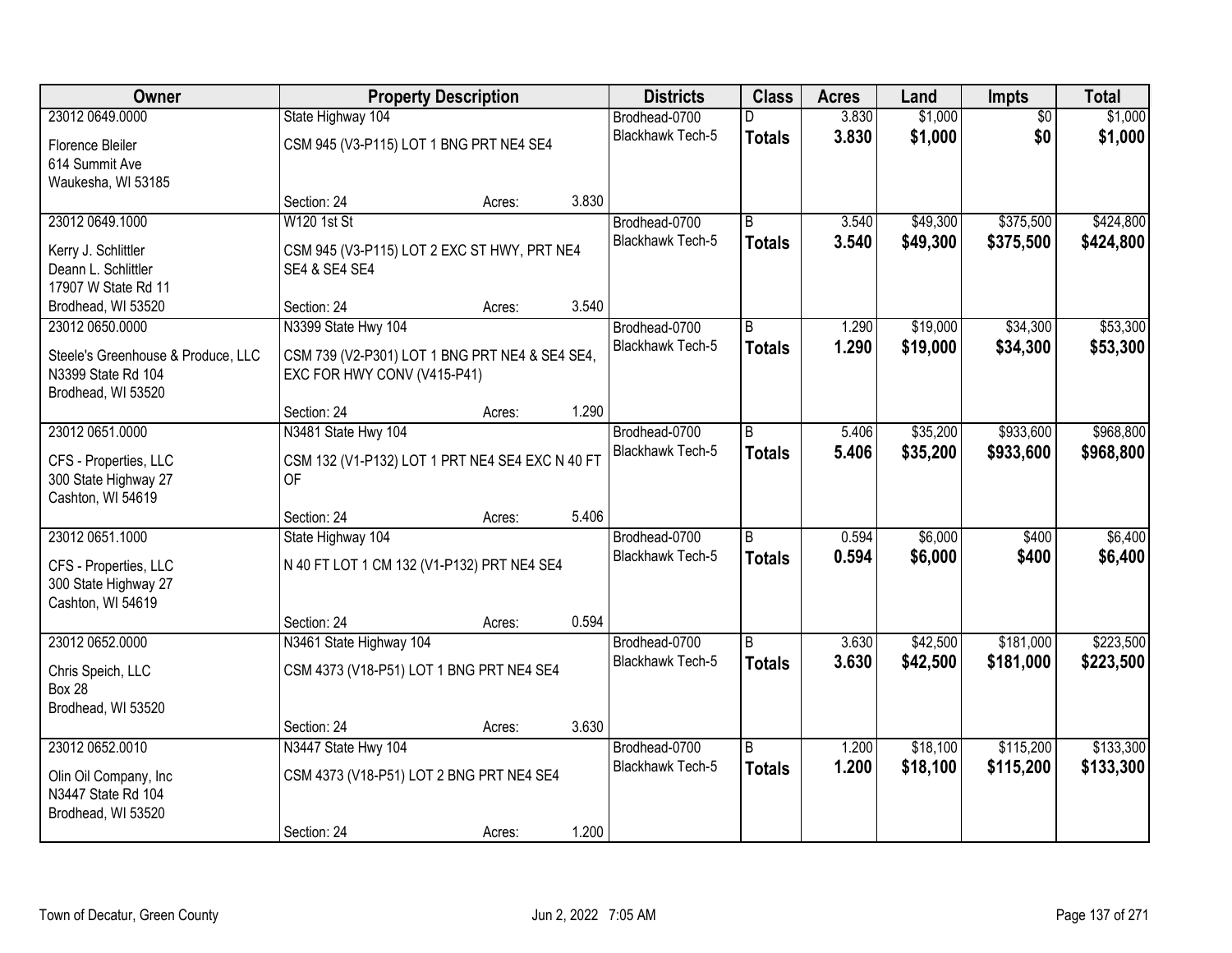| Owner                              | <b>Property Description</b>                     | <b>Districts</b>        | <b>Class</b>            | <b>Acres</b> | Land            | <b>Impts</b>    | <b>Total</b>    |
|------------------------------------|-------------------------------------------------|-------------------------|-------------------------|--------------|-----------------|-----------------|-----------------|
| 23012 0652.0100                    | N3445 State Hwy 104                             | Brodhead-0700           | R.                      | 0.680        | \$12,900        | \$42,000        | \$54,900        |
| Scott Revocable Trust              | CSM 132 (V1-P132) PRT LOT 2 BNG PRT E1/2 SE4    | Blackhawk Tech-5        | <b>Totals</b>           | 0.680        | \$12,900        | \$42,000        | \$54,900        |
| Lewis L & Kathleen Scott, Trus     | SEC 24 COM SW COR SD LT TH N ALG WLY LN 100     |                         |                         |              |                 |                 |                 |
| N4191 Eagle Dr                     | FT TO POB TH N 100 FT TH S88*E 300 FT TH S 100  |                         |                         |              |                 |                 |                 |
| Brodhead, WI 53520                 | 0.680<br>Section: 24<br>Acres:                  |                         |                         |              |                 |                 |                 |
| 23012 0652.1000                    | N3439 State Hwy 104                             | Brodhead-0700           | $\overline{\mathsf{B}}$ | 1.500        | \$21,100        | \$96,400        | \$117,500       |
|                                    |                                                 | <b>Blackhawk Tech-5</b> | <b>Totals</b>           | 1.500        | \$21,100        | \$96,400        | \$117,500       |
| Jeffrey M. Pierce et al            | CSM 132 (V1-P132) S 100 FT LOT 2 BNG PRT E1/2   |                         |                         |              |                 |                 |                 |
| c/o Jeffrey M & Lori M Pierce      | SE4                                             |                         |                         |              |                 |                 |                 |
| 22 John Randolph Dr                |                                                 |                         |                         |              |                 |                 |                 |
| New Freedom, PA 17349-9453         | 1.500<br>Section: 24<br>Acres:                  |                         |                         |              |                 |                 |                 |
| 23012 0653.0000                    | McEwen St                                       | Brodhead-0700           | A                       | 0.500        | \$10,000        | \$30,200        | \$40,200        |
| Schultz Investment Properties, LLC | PRT NW4 SE4 COM NW COR OF E 1/2 OF W 1/2 OF     | Blackhawk Tech-5        | D                       | 0.500        | \$100           | \$0             | \$100           |
| 525 S Parker Dr                    | SE4 SEC 24 TH E 138 FT TH S 316 FT TH W 138 FT  |                         | <b>Totals</b>           | 1.000        | \$10,100        | \$30,200        | \$40,300        |
| Janesville, WI 53545               | TH N 316 FT TO POB                              |                         |                         |              |                 |                 |                 |
|                                    | 1.000<br>Section: 24<br>Acres:                  |                         |                         |              |                 |                 |                 |
| 23012 0654.0000                    |                                                 | Brodhead-0700           | $\overline{X4}$         | 3.210        | \$0             | \$0             | \$0             |
|                                    |                                                 | Blackhawk Tech-5        | <b>Totals</b>           | 3.210        | \$0             | \$0             | \$0             |
| City of Brodhead                   | SECTION 24PRT NW4 SW4 LYG W OF MILL RACE        |                         |                         |              |                 |                 |                 |
| Brodhead, WI 53520                 | (EXEMPT)                                        |                         |                         |              |                 |                 |                 |
|                                    | 3.210<br>Section: 24<br>Acres:                  |                         |                         |              |                 |                 |                 |
| 23012 0654.1000                    |                                                 | Brodhead-0700           | $\overline{X2}$         | 1.660        | $\overline{50}$ | $\overline{50}$ | \$0             |
|                                    |                                                 | <b>Blackhawk Tech-5</b> |                         | 1.660        | \$0             | \$0             |                 |
| State of Wisconsin Dot             | SECTION 24SE4 SE4 .81A ST HWY 11 .85A           |                         | <b>Totals</b>           |              |                 |                 | \$0             |
|                                    | <b>EXEMPT</b>                                   |                         |                         |              |                 |                 |                 |
|                                    |                                                 |                         |                         |              |                 |                 |                 |
|                                    | 1.660<br>Section: 24<br>Acres:                  |                         |                         |              |                 |                 |                 |
| 23012 0655.0000                    | County Rd F                                     | Brodhead-0700           | 5M                      | 11.000       | \$13,200        | $\overline{50}$ | \$13,200        |
| Columbia Nc Farms, Inc             | ORIGINAL PLAT LOTS 12-16; LOTS 39 - 43; LOTS 65 | Blackhawk Tech-5        | D                       | 34.000       | \$5,300         | \$0             | \$5,300         |
| PO Box 1909                        | - 69 IN NW4 EXC LAND FOR MILL RACE & EXC LAND   |                         | E                       | 29.220       | \$10,300        | \$0             | \$10,300        |
| Manteo, NC 27954                   | IN V180-576 & V194-P446                         |                         | <b>Totals</b>           | 74.220       | \$28,800        | \$0             | \$28,800        |
|                                    | 74.220<br>Section: 25<br>Acres:                 |                         |                         |              |                 |                 |                 |
| 23012 0655.1000                    |                                                 | Brodhead-0700           | X3                      | 0.780        | \$0             | $\overline{50}$ | $\overline{50}$ |
|                                    |                                                 | <b>Blackhawk Tech-5</b> | <b>Totals</b>           | 0.780        | \$0             | \$0             | \$0             |
| <b>Green County</b>                | SECTION 25COM ON SO ROW CTY F NW COR SD         |                         |                         |              |                 |                 |                 |
|                                    | SEC TH E ALG ROW 65 FT TH S 520 FT TH W 65 FT   |                         |                         |              |                 |                 |                 |
|                                    | TH N 520 FT POB                                 |                         |                         |              |                 |                 |                 |
|                                    | 0.780<br>Section: 25<br>Acres:                  |                         |                         |              |                 |                 |                 |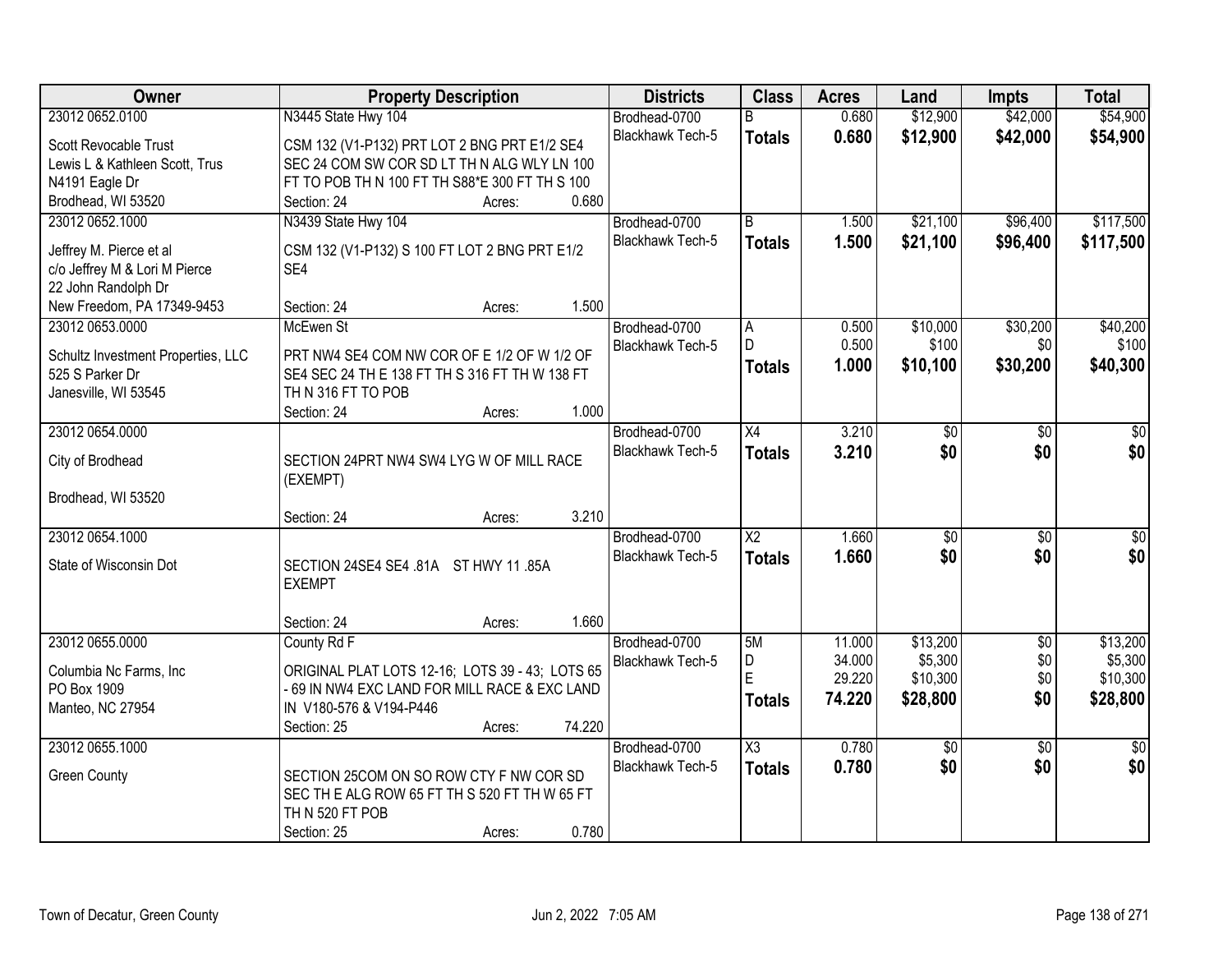| Owner                   | <b>Property Description</b>                                  |        |        | <b>Districts</b>        | <b>Class</b>            | <b>Acres</b> | Land            | <b>Impts</b>    | <b>Total</b>    |
|-------------------------|--------------------------------------------------------------|--------|--------|-------------------------|-------------------------|--------------|-----------------|-----------------|-----------------|
| 23012 0656.0000         | 11th St                                                      |        |        | Brodhead-0700           | 5M                      | 1.000        | \$1,200         | $\overline{50}$ | \$1,200         |
| Columbia Nc Farms, Inc. | ORIGINAL PLAT BLOCKS 93 94 & 95 LYG N MILL                   |        |        | Blackhawk Tech-5        | D                       | 15.000       | \$2,300         | \$0             | \$2,300         |
| PO Box 1909             | RACE & N 24 RODS BLK 91 & N 28 RODS BLK 92                   |        |        |                         | <b>Totals</b>           | 16.000       | \$3,500         | \$0             | \$3,500         |
| Manteo, NC 27954        |                                                              |        |        |                         |                         |              |                 |                 |                 |
|                         | Section: 25                                                  | Acres: | 16.000 |                         |                         |              |                 |                 |                 |
| 23012 0658.0000         | County Rd F                                                  |        |        | Brodhead-0700           | 5M                      | 10.200       | \$10,700        | $\overline{50}$ | \$10,700        |
| Vicki B. Evenson et al  | FRAC LOT 1                                                   |        |        | Blackhawk Tech-5        | D                       | 22.000       | \$3,400         | \$0             | \$3,400         |
| c/o Vicki B. Evenson    |                                                              |        |        |                         | E                       | 3.000        | \$500           | \$0             | \$500           |
| 205 Juniper Ave         |                                                              |        |        |                         | <b>Totals</b>           | 35.200       | \$14,600        | \$0             | \$14,600        |
| Brodhead, WI 53520      | Section: 26                                                  | Acres: | 35.200 |                         |                         |              |                 |                 |                 |
| 23012 0659.0000         | W695 County Hwy F                                            |        |        | Brodhead-0700           | A                       | 4.000        | \$31,000        | \$137,700       | \$168,700       |
| Vicki B. Evenson et al  | FRAC LOT 2 EXC LD CONV TO GREEN CO IN                        |        |        | Blackhawk Tech-5        | D                       | 47.000       | \$11,200        | \$0             | \$11,200        |
| c/o Vicki B. Evenson    | V194-P447 (4.0A M/L)                                         |        |        |                         | Ė                       | 8.930        | \$2,300         | \$0             | \$2,300         |
| 205 Juniper Ave         |                                                              |        |        |                         | <b>Totals</b>           | 59.930       | \$44,500        | \$137,700       | \$182,200       |
| Brodhead, WI 53520      | Section: 26                                                  | Acres: | 59.930 |                         |                         |              |                 |                 |                 |
| 23012 0659.1000         |                                                              |        |        | Brodhead-0700           | $\overline{\chi_3}$     | 4.000        | \$0             | $\sqrt{6}$      | \$0             |
|                         |                                                              |        |        | Blackhawk Tech-5        | <b>Totals</b>           | 4.000        | \$0             | \$0             | \$0             |
| <b>Green County</b>     | SECTION 26 COM NE COR SD SEC TH S 520 FT TH                  |        |        |                         |                         |              |                 |                 |                 |
|                         | W 140 FT TH E 140 FT TH N 520 FT TH W 375 TH S               |        |        |                         |                         |              |                 |                 |                 |
|                         | 300 FT TH SELY 300 FT M/L TO CONNECT WITH 140<br>Section: 26 | Acres: | 4.000  |                         |                         |              |                 |                 |                 |
| 23012 0660,0000         | Crazy Horse Ln                                               |        |        | Brodhead-0700           | 5M                      | 10.000       | \$10,500        | $\overline{30}$ | \$10,500        |
|                         |                                                              |        |        | Blackhawk Tech-5        | D                       | 26.000       | \$4,000         | \$0             | \$4,000         |
| Vicki B. Evenson et al  | PRT FRAC LOT 3                                               |        |        |                         | Ė                       | 10.050       | \$2,600         | \$0             | \$2,600         |
| c/o Vicki B. Evenson    |                                                              |        |        |                         | <b>Totals</b>           | 46.050       | \$17,100        | \$0             | \$17,100        |
| 205 Juniper Ave         |                                                              |        |        |                         |                         |              |                 |                 |                 |
| Brodhead, WI 53520      | Section: 26                                                  | Acres: | 46.050 |                         |                         |              |                 |                 |                 |
| 23012 0661.0000         | County Rd F                                                  |        |        | Brodhead-0700           | $\overline{\mathsf{D}}$ | 19.050       | \$3,300         | $\overline{60}$ | \$3,300         |
| Vicki B. Evenson et al  | NE4 & SE4 OF NW4 EXC 1.62A FOR RD ROW & EXC                  |        |        | Blackhawk Tech-5        | Ė                       | 0.250        | \$100           | \$0             | \$100           |
| c/o Vicki B. Evenson    | CSM 1433 & ALSO EXC 9A M/L & EXC .59A PCL IN                 |        |        |                         | <b>Totals</b>           | 19.300       | \$3,400         | \$0             | \$3,400         |
| 205 Juniper Ave         | SE4 NW4 & EXC 2.83A PCL (661.5) & EXC 16.82A PCL             |        |        |                         |                         |              |                 |                 |                 |
| Brodhead, WI 53520      | Section: 26                                                  | Acres: | 19.300 |                         |                         |              |                 |                 |                 |
| 23012 0661.1000         |                                                              |        |        | Brodhead-0700           | $\overline{X4}$         | 4.498        | $\overline{50}$ | $\overline{50}$ | $\overline{50}$ |
| Town of Decatur         | SECTION 26 COM N4 COR TH W ALG NLN NW4 SD                    |        |        | <b>Blackhawk Tech-5</b> | <b>Totals</b>           | 4.498        | \$0             | \$0             | \$0             |
| PO Box 333              | SEC 508.22 FT, S4*34'W 62.17 FT TO S ROW CTY F &             |        |        |                         |                         |              |                 |                 |                 |
| 1408 14th St            | POB, TH S4*34'W 323.15 FT, S 30*56'W 124.25 FT,              |        |        |                         |                         |              |                 |                 |                 |
| Brodhead, WI 53520      | Section: 26                                                  | Acres: | 4.498  |                         |                         |              |                 |                 |                 |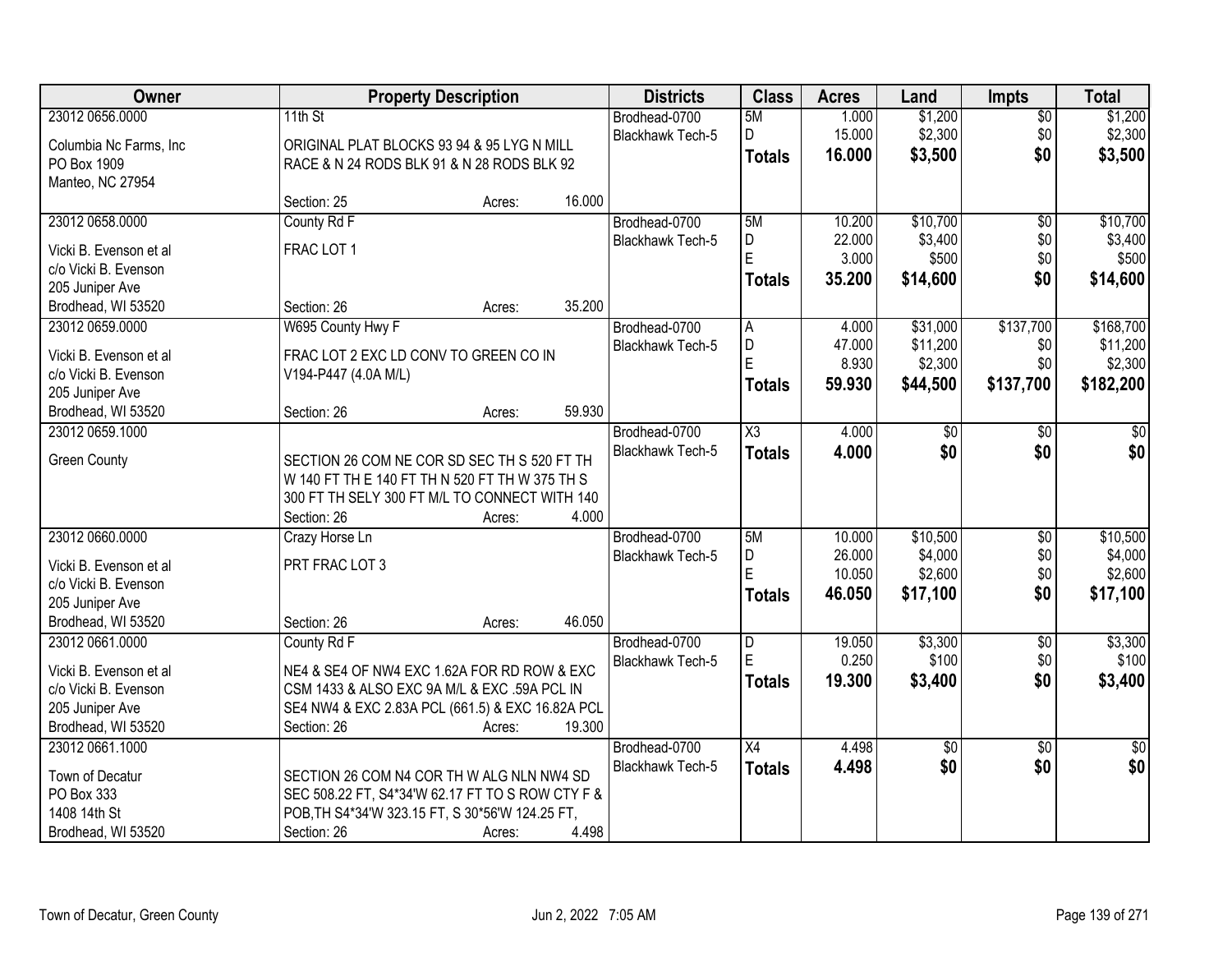| Owner                                           | <b>Property Description</b>                                                                | <b>Districts</b>        | <b>Class</b>   | <b>Acres</b> | Land     | <b>Impts</b>    | <b>Total</b> |
|-------------------------------------------------|--------------------------------------------------------------------------------------------|-------------------------|----------------|--------------|----------|-----------------|--------------|
| 23012 0661.2000                                 | N3247 Crazy Horse Ln                                                                       | Brodhead-0700           | А              | 1.000        | \$16,000 | \$211,700       | \$227,700    |
| Shawn P. Melvin                                 | CSM 1433 (V4-P398) LOT 1 BNG PRT NE4 NW4                                                   | Blackhawk Tech-5        | <b>Totals</b>  | 1.000        | \$16,000 | \$211,700       | \$227,700    |
| Carla M. Melvin                                 |                                                                                            |                         |                |              |          |                 |              |
| N3247 Crazy Horse Ln                            |                                                                                            |                         |                |              |          |                 |              |
| Brodhead, WI 53520                              | 1.000<br>Section: 26<br>Acres:                                                             |                         |                |              |          |                 |              |
| 23012 0661.3300                                 | N3261 Crazy Horse Ln                                                                       | Brodhead-0700           | A              | 1.170        | \$17,400 | \$254,600       | \$272,000    |
| Vonda L. Fowler                                 | CSM 5137 (V24-P123) LOT 1 BNG PRT NE4 NW4                                                  | <b>Blackhawk Tech-5</b> | <b>Totals</b>  | 1.170        | \$17,400 | \$254,600       | \$272,000    |
| N3261 Crazy Horse Ln                            |                                                                                            |                         |                |              |          |                 |              |
| Brodhead, WI 53520                              |                                                                                            |                         |                |              |          |                 |              |
|                                                 | 1.170<br>Section: 26<br>Acres:                                                             |                         |                |              |          |                 |              |
| 23012 0661.3400                                 | W781 County Hwy F                                                                          | Brodhead-0700           | A              | 10.310       | \$67,900 | \$176,100       | \$244,000    |
|                                                 |                                                                                            | Blackhawk Tech-5        | <b>Totals</b>  | 10.310       | \$67,900 | \$176,100       | \$244,000    |
| Richard W. Nagy                                 | PRT E2 NW4 SD SEC COM N4 COR SD SEC, TH W<br>ALG N LN NW4 SD SEC 574.44 FT POB TH S4*W     |                         |                |              |          |                 |              |
| Vanita L. Baumgartner<br>W781 County Rd F       | 364.46 FT TH S30*W 123.96 FT TH S5*W 367.22 FT TH                                          |                         |                |              |          |                 |              |
| Brodhead, WI 53520                              | 10.310<br>Section: 26<br>Acres:                                                            |                         |                |              |          |                 |              |
| 23012 0661.4100                                 | N3275 Crazy Horse Ln                                                                       | Brodhead-0700           | Α              | 1.320        | \$18,600 | \$73,700        | \$92,300     |
|                                                 |                                                                                            | Blackhawk Tech-5        | <b>Totals</b>  | 1.320        | \$18,600 | \$73,700        | \$92,300     |
| Amanda J. Baumgartner                           | CSM 4985 (V23-P1) LOT 1 BNG PRT NE4 NW4                                                    |                         |                |              |          |                 |              |
| N3275 Crazy Horse Ln                            |                                                                                            |                         |                |              |          |                 |              |
| Brodhead, WI 53520                              |                                                                                            |                         |                |              |          |                 |              |
|                                                 | 1.320<br>Section: 26<br>Acres:                                                             |                         |                |              |          |                 |              |
| 23012 0661.5000                                 | N3235 Crazy Horse Ln                                                                       | Brodhead-0700           | A              | 2.830        | \$30,600 | \$207,900       | \$238,500    |
| Stacy A. Baumgartner                            | PRT NE4 NW4 COM N4 COR SD SEC TH W 574.44 FT                                               | Blackhawk Tech-5        | <b>Totals</b>  | 2.830        | \$30,600 | \$207,900       | \$238,500    |
| Dawn Baumgartner                                | TH S4*W 364.58 FT TH S30*W 123.96 FT TH S5*W                                               |                         |                |              |          |                 |              |
| N3235 Crazy Horse Ln                            | 349.22 FT TH S2* W 17.95 FT POB TH S2*W 200 FT                                             |                         |                |              |          |                 |              |
| Brodhead, WI 53520                              | 2.830<br>Section: 26<br>Acres:                                                             |                         |                |              |          |                 |              |
| 23012 0661.6000                                 | Crazy Horse Ln                                                                             | Brodhead-0700           | D              | 11.695       | \$2,200  | $\overline{50}$ | \$2,200      |
| Dawn Baumgartner et al                          | PCL A: PRT NE4 & SE4 OF NW4 (POS V9-P38)                                                   | Blackhawk Tech-5        | <b>Totals</b>  | 11.695       | \$2,200  | \$0             | \$2,200      |
| c/o Stacy A. Baumgartner                        |                                                                                            |                         |                |              |          |                 |              |
| N3235 Crazy Horse Ln                            |                                                                                            |                         |                |              |          |                 |              |
| Brodhead, WI 53520                              | 11.695<br>Section: 26<br>Acres:                                                            |                         |                |              |          |                 |              |
| 23012 0661.6100                                 | Crazy Horse Ln                                                                             | Brodhead-0700           | $\overline{B}$ | 2.124        | \$8,500  | \$21,100        | \$29,600     |
|                                                 |                                                                                            | Blackhawk Tech-5        | D.             | 3.000        | \$500    | \$0             | \$500        |
| Hanly Roxanne H Holdings, LLC                   | PRT SE4 NW4, NW4 SW4 & NE4 SW4, COM N4 COR<br>SD SEC TH W 574.44 FT TH S4*W ALG W ROW CRAZ |                         | <b>Totals</b>  | 5.124        | \$9,000  | \$21,100        | \$30,100     |
| N3201 Crazy Horse Ln<br>Brodhead, WI 53520-8705 | HORSE LN 364.58 FT TH S30*W 123.96 FT TH S5 *W                                             |                         |                |              |          |                 |              |
|                                                 | 5.124<br>Section: 26<br>Acres:                                                             |                         |                |              |          |                 |              |
|                                                 |                                                                                            |                         |                |              |          |                 |              |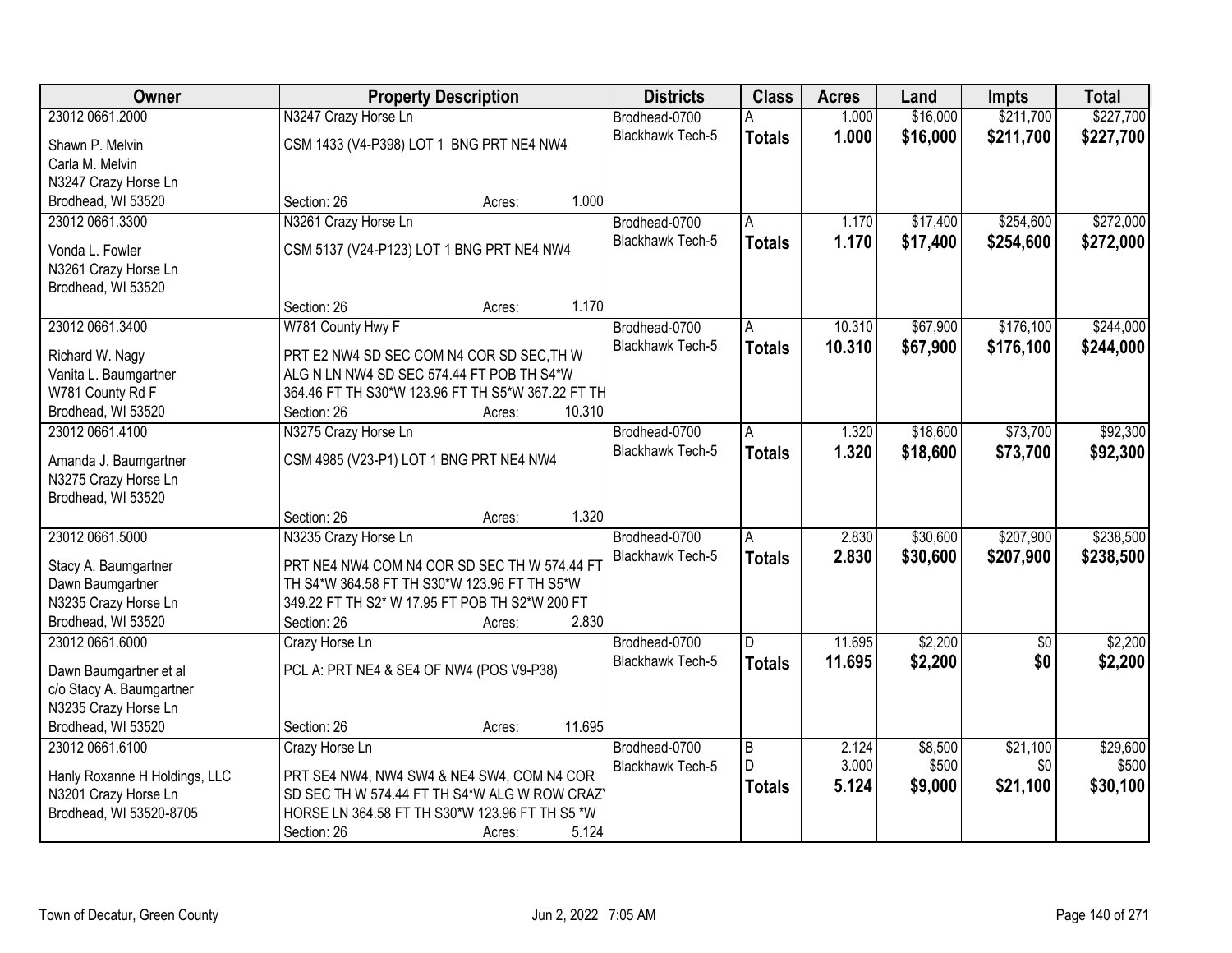| Owner                                                    | <b>Property Description</b>                      |        |        | <b>Districts</b>        | <b>Class</b>   | <b>Acres</b> | Land       | Impts           | <b>Total</b> |
|----------------------------------------------------------|--------------------------------------------------|--------|--------|-------------------------|----------------|--------------|------------|-----------------|--------------|
| 23012 0662.0000                                          | County Rd F                                      |        |        | Brodhead-0700           | D              | 39.000       | \$9,500    | $\overline{50}$ | \$9,500      |
| Meichtry Park Road Farm, LLC                             | NW4 NW4                                          |        |        | <b>Blackhawk Tech-5</b> | E              | 1.000        | \$100      | \$0             | \$100        |
| PO Box 316                                               |                                                  |        |        |                         | <b>Totals</b>  | 40.000       | \$9,600    | \$0             | \$9,600      |
| Brodhead, WI 53520                                       |                                                  |        |        |                         |                |              |            |                 |              |
|                                                          | Section: 26                                      | Acres: | 40.000 |                         |                |              |            |                 |              |
| 23012 0663.0000                                          | Park Rd                                          |        |        | Brodhead-0700           | 5M             | 1.000        | \$1,400    | $\overline{60}$ | \$1,400      |
| Meichtry Park Road Farm, LLC                             | SW4 NW4                                          |        |        | Blackhawk Tech-5        | D              | 25.000       | \$6,100    | \$0             | \$6,100      |
| PO Box 316                                               |                                                  |        |        |                         | M <sub>6</sub> | 14.000       | (\$37,800) | \$0             | \$0          |
| Brodhead, WI 53520                                       |                                                  |        |        |                         | <b>Totals</b>  | 40.000       | \$7,500    | \$0             | \$7,500      |
|                                                          | Section: 26                                      | Acres: | 40.000 |                         |                |              |            |                 |              |
| 23012 0664.2000                                          | N3201 Crazy Horse Ln                             |        |        | Brodhead-0700           | B              | 0.379        | \$6,100    | \$32,300        | \$38,400     |
| Hanly Roxanne H Holdings, LLC                            | PRT SE4 NW4 COM N4 COR SD SECTH W ALG SD         |        |        | Blackhawk Tech-5        | D              | 11.000       | \$2,300    | \$0             | \$2,300      |
| N3201 Crazy Horse Ln                                     | NW4 508.22 FT TH S4*W ALG E ROW OF CRAZY         |        |        |                         | <b>Totals</b>  | 11.379       | \$8,400    | \$32,300        | \$40,700     |
| Brodhead, WI 53520-8705                                  | HORSE LANE 385.32 FT TH CONT ALG SD ROW          |        |        |                         |                |              |            |                 |              |
|                                                          | Section: 26                                      | Acres: | 11.379 |                         |                |              |            |                 |              |
| 23012 0664.3000                                          | Crazy Horse Ln                                   |        |        | Brodhead-0700           | $\overline{D}$ | 0.590        | \$100      | $\overline{50}$ | \$100        |
| Hanly Roxanne H Holdings, LLC                            | PRT SE4 NW4 COM N4 COR SD SEC TH W 508.22' TH    |        |        | Blackhawk Tech-5        | <b>Totals</b>  | 0.590        | \$100      | \$0             | \$100        |
| N3201 Crazy Horse Ln                                     | S4*W 385.32' TH S30*W 124.25' TH S5*W 332.35' TH |        |        |                         |                |              |            |                 |              |
| Brodhead, WI 53520-8705                                  | S2*W 505.41 FT POB TH S89*E 582' S2*W 44' N89*W  |        |        |                         |                |              |            |                 |              |
|                                                          | Section: 26                                      | Acres: | 0.590  |                         |                |              |            |                 |              |
| 23012 0665.0000                                          | N3201 Crazy Horse Ln                             |        |        | Brodhead-0700           | $\overline{B}$ | 31.930       | \$141,700  | \$258,000       | \$399,700    |
| Hanly Roxanne H Holdings, LLC                            | PRT SE4 NW4, SW4 NE4, NE4 SW4 & NW4 SE4: COM     |        |        | Blackhawk Tech-5        | E              | 3.500        | \$600      | \$0             | \$600        |
| N3201 Crazy Horse Ln                                     | N4 COR SD SEC TH W 813.09 FT TH S2*W 2186.72 FT  |        |        |                         |                | 10.000       | \$21,000   | \$0             | \$21,000     |
| Brodhead, WI 53520-8705                                  | POB TH E 1300.0 FT TH S2*W 1410.64 FT TO RR ROW  |        |        |                         | <b>Totals</b>  | 45.430       | \$163,300  | \$258,000       | \$421,300    |
|                                                          | Section: 26                                      | Acres: | 45.430 |                         |                |              |            |                 |              |
| 23012 0666,0000                                          | Ten Eyck Rd                                      |        |        | Brodhead-0700           | $\overline{D}$ | 7.000        | \$1,100    | $\overline{30}$ | \$1,100      |
| Larson Helen E Trust No 0108972 Dater FRAC LOT 5 S OF RR |                                                  |        |        | Blackhawk Tech-5        | E              | 2.580        | \$900      | \$0             | \$900        |
| 1/17/97 et al                                            |                                                  |        |        |                         | <b>Totals</b>  | 9.580        | \$2,000    | \$0             | \$2,000      |
| c/o Larson Helen E Trust                                 |                                                  |        |        |                         |                |              |            |                 |              |
| C/O David D Larson Ttee                                  | Section: 26                                      | Acres: | 9.580  |                         |                |              |            |                 |              |
| 4420 Eaton Dr                                            |                                                  |        |        |                         |                |              |            |                 |              |
| Rockford, IL 61114                                       |                                                  |        |        |                         |                |              |            |                 |              |
| 23012 0667.0000                                          | Park Rd                                          |        |        | Brodhead-0700           | D              | 23.650       | \$5,400    | $\overline{50}$ | \$5,400      |
| Vicki B. Evenson et al                                   | W 23.65A NW4 SW4                                 |        |        | Blackhawk Tech-5        | <b>Totals</b>  | 23.650       | \$5,400    | \$0             | \$5,400      |
| c/o Vicki B. Evenson                                     |                                                  |        |        |                         |                |              |            |                 |              |
| 205 Juniper Ave                                          |                                                  |        |        |                         |                |              |            |                 |              |
| Brodhead, WI 53520                                       | Section: 26                                      | Acres: | 23.650 |                         |                |              |            |                 |              |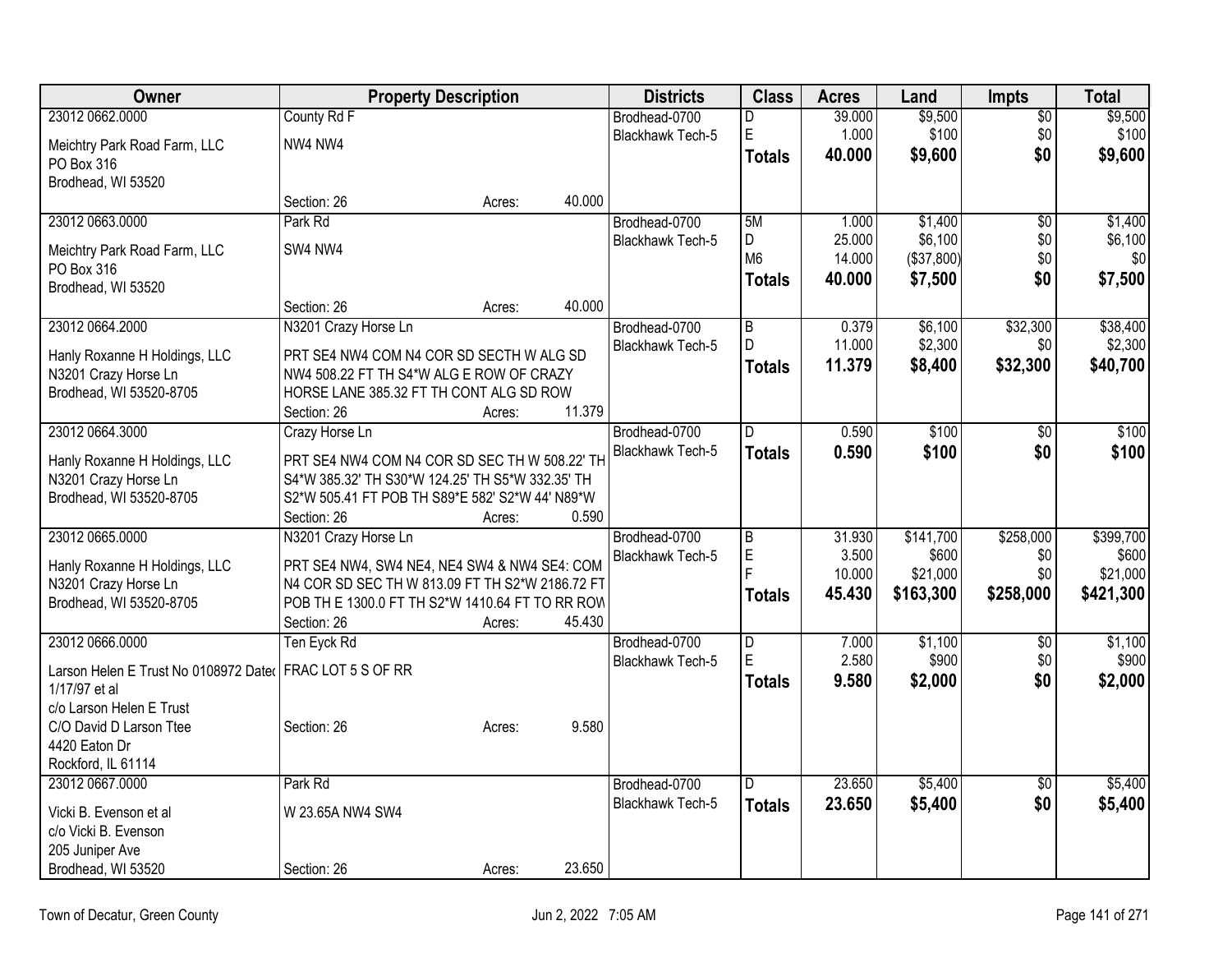| \$4,200<br>\$4,200<br>23012 0667.1000<br>Ten Eyck Rd<br>5M<br>4.000<br>Brodhead-0700<br>$\overline{50}$<br>47.890<br>\$8,800<br>\$0<br>\$8,800<br>D<br><b>Blackhawk Tech-5</b><br>FRAC LOT 6 S RR EXC 10A OFF W END LOT 6; ALSO<br>Larson Helen E Trust No 0108972 Dater<br>51.890<br>\$13,000<br>\$0<br><b>Totals</b><br>\$13,000<br>EXC <sub>1A</sub><br>1/17/97 et al<br>c/o Larson Helen E Trust<br>51.890<br>C/O David D Larson Ttee<br>Section: 26<br>Acres:<br>4420 Eaton Dr<br>Rockford, IL 61114<br>23012 0667.1100<br>$\overline{X4}$<br>0.610<br>$\overline{50}$<br>$\overline{30}$<br>Brodhead-0700<br>$\overline{50}$<br>\$0<br>\$0<br>\$0<br>0.610<br><b>Blackhawk Tech-5</b><br><b>Totals</b><br>SECTION 26 PRT GOV LOT 6 S OF RR FOR RD<br>Town of Decatur<br>PO Box 333<br>1408 14th St<br>Brodhead, WI 53520<br>0.610<br>Section: 26<br>Acres: | Owner           | <b>Property Description</b> | <b>Districts</b> | <b>Class</b>   | <b>Acres</b> | Land     | Impts     | <b>Total</b> |
|------------------------------------------------------------------------------------------------------------------------------------------------------------------------------------------------------------------------------------------------------------------------------------------------------------------------------------------------------------------------------------------------------------------------------------------------------------------------------------------------------------------------------------------------------------------------------------------------------------------------------------------------------------------------------------------------------------------------------------------------------------------------------------------------------------------------------------------------------------------|-----------------|-----------------------------|------------------|----------------|--------------|----------|-----------|--------------|
|                                                                                                                                                                                                                                                                                                                                                                                                                                                                                                                                                                                                                                                                                                                                                                                                                                                                  |                 |                             |                  |                |              |          |           |              |
|                                                                                                                                                                                                                                                                                                                                                                                                                                                                                                                                                                                                                                                                                                                                                                                                                                                                  |                 |                             |                  |                |              |          |           |              |
|                                                                                                                                                                                                                                                                                                                                                                                                                                                                                                                                                                                                                                                                                                                                                                                                                                                                  |                 |                             |                  |                |              |          |           |              |
|                                                                                                                                                                                                                                                                                                                                                                                                                                                                                                                                                                                                                                                                                                                                                                                                                                                                  |                 |                             |                  |                |              |          |           |              |
|                                                                                                                                                                                                                                                                                                                                                                                                                                                                                                                                                                                                                                                                                                                                                                                                                                                                  |                 |                             |                  |                |              |          |           |              |
|                                                                                                                                                                                                                                                                                                                                                                                                                                                                                                                                                                                                                                                                                                                                                                                                                                                                  |                 |                             |                  |                |              |          |           |              |
|                                                                                                                                                                                                                                                                                                                                                                                                                                                                                                                                                                                                                                                                                                                                                                                                                                                                  |                 |                             |                  |                |              |          |           |              |
|                                                                                                                                                                                                                                                                                                                                                                                                                                                                                                                                                                                                                                                                                                                                                                                                                                                                  |                 |                             |                  |                |              |          |           |              |
|                                                                                                                                                                                                                                                                                                                                                                                                                                                                                                                                                                                                                                                                                                                                                                                                                                                                  |                 |                             |                  |                |              |          |           |              |
|                                                                                                                                                                                                                                                                                                                                                                                                                                                                                                                                                                                                                                                                                                                                                                                                                                                                  |                 |                             |                  |                |              |          |           |              |
|                                                                                                                                                                                                                                                                                                                                                                                                                                                                                                                                                                                                                                                                                                                                                                                                                                                                  |                 |                             |                  |                |              |          |           |              |
|                                                                                                                                                                                                                                                                                                                                                                                                                                                                                                                                                                                                                                                                                                                                                                                                                                                                  |                 |                             |                  |                |              |          |           |              |
|                                                                                                                                                                                                                                                                                                                                                                                                                                                                                                                                                                                                                                                                                                                                                                                                                                                                  | 23012 0667.2000 | N3201 Crazy Horse Ln        | Brodhead-0700    | $\overline{B}$ | 21.030       | \$84,100 | \$103,500 | \$187,600    |
| D<br>7.500<br>\$1,600<br>\$1,600<br>\$0<br>Blackhawk Tech-5                                                                                                                                                                                                                                                                                                                                                                                                                                                                                                                                                                                                                                                                                                                                                                                                      |                 |                             |                  |                |              |          |           |              |
| PRT NW4 & SW4 OF SW4, SE4 NW4, & NE4 SW4 DES<br>Hanly Roxanne H Holdings, LLC<br>\$103,500<br>28.530<br>\$85,700<br>\$189,200<br><b>Totals</b>                                                                                                                                                                                                                                                                                                                                                                                                                                                                                                                                                                                                                                                                                                                   |                 |                             |                  |                |              |          |           |              |
| N3201 Crazy Horse Ln<br>AS: COM N4 COR SD SEC TH W 813.09 FT TH S2*W                                                                                                                                                                                                                                                                                                                                                                                                                                                                                                                                                                                                                                                                                                                                                                                             |                 |                             |                  |                |              |          |           |              |
| Brodhead, WI 53520-8705<br>2186.72 FT POB TH S2*W 1670.0 FT TO N RR ROW                                                                                                                                                                                                                                                                                                                                                                                                                                                                                                                                                                                                                                                                                                                                                                                          |                 |                             |                  |                |              |          |           |              |
| 28.530<br>Section: 26<br>Acres:                                                                                                                                                                                                                                                                                                                                                                                                                                                                                                                                                                                                                                                                                                                                                                                                                                  |                 |                             |                  |                |              |          |           |              |
| 23012 0668.0000<br>2.500<br>\$600<br>\$600<br>Ten Eyck Rd<br>Brodhead-0700<br>D<br>\$0                                                                                                                                                                                                                                                                                                                                                                                                                                                                                                                                                                                                                                                                                                                                                                           |                 |                             |                  |                |              |          |           |              |
| <b>Blackhawk Tech-5</b><br>2.500<br>\$600<br>\$0<br>\$600<br><b>Totals</b><br>PRT FR LOT 6 LYG N RR (POS V6-P50)<br>Vicki B. Evenson et al                                                                                                                                                                                                                                                                                                                                                                                                                                                                                                                                                                                                                                                                                                                       |                 |                             |                  |                |              |          |           |              |
| c/o Vicki B. Evenson                                                                                                                                                                                                                                                                                                                                                                                                                                                                                                                                                                                                                                                                                                                                                                                                                                             |                 |                             |                  |                |              |          |           |              |
| 205 Juniper Ave                                                                                                                                                                                                                                                                                                                                                                                                                                                                                                                                                                                                                                                                                                                                                                                                                                                  |                 |                             |                  |                |              |          |           |              |
| 2.500<br>Brodhead, WI 53520<br>Section: 26<br>Acres:                                                                                                                                                                                                                                                                                                                                                                                                                                                                                                                                                                                                                                                                                                                                                                                                             |                 |                             |                  |                |              |          |           |              |
| 23012 0669.0000<br>\$16,000<br>\$192,900<br>\$208,900<br>W896 Ten Eyck Rd<br>Brodhead-0700<br>$\overline{A}$<br>1.000                                                                                                                                                                                                                                                                                                                                                                                                                                                                                                                                                                                                                                                                                                                                            |                 |                             |                  |                |              |          |           |              |
| B<br>1.125<br>\$6,500<br>\$61,400<br><b>Blackhawk Tech-5</b><br>\$67,900                                                                                                                                                                                                                                                                                                                                                                                                                                                                                                                                                                                                                                                                                                                                                                                         |                 |                             |                  |                |              |          |           |              |
| Dustin R. Kubly<br>CSM 2712 (V9-P225) LOT 1 BNG PRT SW4 SW4 SEC<br>2.125<br>\$22,500<br>\$254,300<br>\$276,800<br><b>Totals</b>                                                                                                                                                                                                                                                                                                                                                                                                                                                                                                                                                                                                                                                                                                                                  |                 |                             |                  |                |              |          |           |              |
| Roxanne M. Kubly<br>26 - 1.885A & PRT SE4 SE4 SEC 27 - 24A                                                                                                                                                                                                                                                                                                                                                                                                                                                                                                                                                                                                                                                                                                                                                                                                       |                 |                             |                  |                |              |          |           |              |
| W896 Ten Eyck Rd<br>2.125                                                                                                                                                                                                                                                                                                                                                                                                                                                                                                                                                                                                                                                                                                                                                                                                                                        |                 |                             |                  |                |              |          |           |              |
| Brodhead, WI 53520<br>Section: 27<br>Acres:                                                                                                                                                                                                                                                                                                                                                                                                                                                                                                                                                                                                                                                                                                                                                                                                                      |                 |                             |                  |                |              |          |           |              |
| 23012 0670.0000<br>\$19,600<br>\$127,800<br>\$147,400<br>W902 Ten Eyck Rd<br>Brodhead-0700<br>1.450<br>A                                                                                                                                                                                                                                                                                                                                                                                                                                                                                                                                                                                                                                                                                                                                                         |                 |                             |                  |                |              |          |           |              |
| <b>Blackhawk Tech-5</b><br>\$19,600<br>\$127,800<br>1.450<br>\$147,400<br><b>Totals</b><br>Jason W. Shrier<br>PRT SW4 SW4 SEC 26 & SE4 SE4 SEC 27, COM SE                                                                                                                                                                                                                                                                                                                                                                                                                                                                                                                                                                                                                                                                                                        |                 |                             |                  |                |              |          |           |              |
| COR SEC 27 N89*W 113.41 FT N0*E 206.79 FT S89*E<br>W902 Ten Eyck Rd                                                                                                                                                                                                                                                                                                                                                                                                                                                                                                                                                                                                                                                                                                                                                                                              |                 |                             |                  |                |              |          |           |              |
| 306.18 FT TH S0*E 201.86 FT TO S LN SEC 26 TH<br>Brodhead, WI 53520                                                                                                                                                                                                                                                                                                                                                                                                                                                                                                                                                                                                                                                                                                                                                                                              |                 |                             |                  |                |              |          |           |              |
| 1.450<br>Section: 27<br>Acres:                                                                                                                                                                                                                                                                                                                                                                                                                                                                                                                                                                                                                                                                                                                                                                                                                                   |                 |                             |                  |                |              |          |           |              |
| 23012 0671.0000<br>Brodhead-0700<br>\$1,900<br>\$1,900<br>8.880<br>$\sqrt{6}$<br>Ten Eyck Rd<br>D                                                                                                                                                                                                                                                                                                                                                                                                                                                                                                                                                                                                                                                                                                                                                                |                 |                             |                  |                |              |          |           |              |
| \$1,900<br>Blackhawk Tech-5<br>8.880<br>\$0<br>\$1,900<br><b>Totals</b><br>Richard C. Pinnow et al<br>COM SE COR SEC 27 TH N19*W 319.51' POB TH N0*E                                                                                                                                                                                                                                                                                                                                                                                                                                                                                                                                                                                                                                                                                                             |                 |                             |                  |                |              |          |           |              |
| W942 Ten Eyck Rd<br>702.43' TH N78*E 518.41' TH S0*W 803.90'TH N89*W                                                                                                                                                                                                                                                                                                                                                                                                                                                                                                                                                                                                                                                                                                                                                                                             |                 |                             |                  |                |              |          |           |              |
| 519.52' POB BNG PRT SE4 SE4 SEC 27 -1.38A & PRT<br>Brodhead, WI 53520                                                                                                                                                                                                                                                                                                                                                                                                                                                                                                                                                                                                                                                                                                                                                                                            |                 |                             |                  |                |              |          |           |              |
| 8.880<br>Section: 26<br>Acres:                                                                                                                                                                                                                                                                                                                                                                                                                                                                                                                                                                                                                                                                                                                                                                                                                                   |                 |                             |                  |                |              |          |           |              |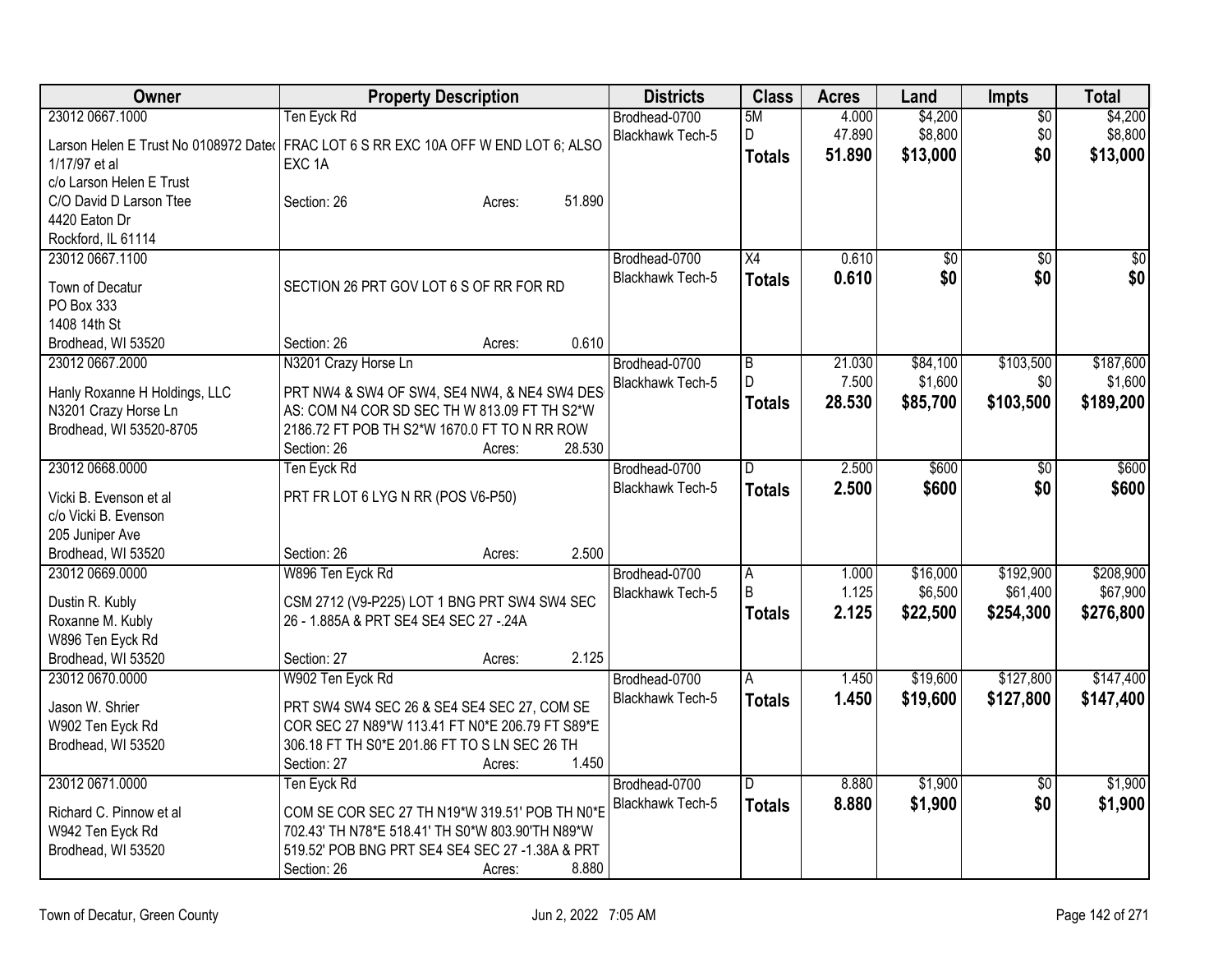| <b>Owner</b>                          |                                               | <b>Property Description</b> |        | <b>Districts</b>                         | <b>Class</b>   | <b>Acres</b> | Land              | <b>Impts</b>           | <b>Total</b> |
|---------------------------------------|-----------------------------------------------|-----------------------------|--------|------------------------------------------|----------------|--------------|-------------------|------------------------|--------------|
| 23012 0672.0000                       | W769 Ten Eyck Rd                              |                             |        | Brodhead-0700                            | R.             | 1.000        | \$16,000          | \$35,600               | \$51,600     |
| Robert L. Thompson                    | 1A IN S1/2 SW4 SEC 26 LYG S OF HWY & WEST OF  |                             |        | Blackhawk Tech-5                         | <b>Totals</b>  | 1.000        | \$16,000          | \$35,600               | \$51,600     |
| Kenneth R. Thompson                   | HWY, SUGAR RVR, & BRIDGE                      |                             |        |                                          |                |              |                   |                        |              |
| 2422 Square Prairie Rd                |                                               |                             |        |                                          |                |              |                   |                        |              |
| Belvidere, IL 61008                   | Section: 26                                   | Acres:                      | 1.000  |                                          |                |              |                   |                        |              |
| 23012 0673.0000                       | Ten Eyck Rd                                   |                             |        | Brodhead-0700                            | E              | 2.100        | \$700             | \$0                    | \$700        |
|                                       |                                               |                             |        | <b>Blackhawk Tech-5</b>                  | F              | 2.000        | \$4,200           | \$0                    | \$4,200      |
| Vicki B. Evenson et al                | PRT LOT 4 LYGN RR                             |                             |        |                                          | <b>Totals</b>  | 4.100        | \$4,900           | \$0                    | \$4,900      |
| c/o Vicki B. Evenson                  |                                               |                             |        |                                          |                |              |                   |                        |              |
| 205 Juniper Ave                       |                                               |                             |        |                                          |                |              |                   |                        |              |
| Brodhead, WI 53520                    | Section: 26                                   | Acres:                      | 4.100  |                                          |                |              |                   |                        |              |
| 23012 0674.0000                       | Ten Eyck Rd                                   |                             |        | Brodhead-0700                            | 5M             | 1.000        | \$1,100           | $\overline{50}$        | \$1,100      |
| Larry R. Malcook                      | ALL THAT PT FR LOT 7 LYG N OF HWY EXC COM SE  |                             |        | Blackhawk Tech-5                         | D<br>E         | 21.500       | \$3,300           | \$0                    | \$3,300      |
| Mary E. Malcook                       | COR SEC 26 TH N 1298.55 FT TH N89*W 261.9 FT  |                             |        |                                          |                | 5.500        | \$800             | \$0                    | \$800        |
| N2929 County Rd Gg                    | POB TH N89*W 245.53 FT TH N0*W 568.3 FT TH E  |                             |        |                                          | <b>Totals</b>  | 28,000       | \$5,200           | \$0                    | \$5,200      |
| Brodhead, WI 53520                    | Section: 26                                   | Acres:                      | 28.000 |                                          |                |              |                   |                        |              |
| 23012 0675.0000                       | Crazy Horse Ln                                |                             |        | Brodhead-0700                            | E              | 7.500        | \$1,900           | \$0                    | \$1,900      |
|                                       |                                               |                             |        | <b>Blackhawk Tech-5</b>                  |                | 9.600        | \$20,200          | \$0                    | \$20,200     |
| Vicki B. Evenson et al                | PRT NW4 SE4 (AKA FRAC LOT 4)                  |                             |        |                                          | <b>Totals</b>  | 17.100       | \$22,100          | \$0                    | \$22,100     |
| c/o Vicki B. Evenson                  |                                               |                             |        |                                          |                |              |                   |                        |              |
| 205 Juniper Ave                       |                                               |                             | 17.100 |                                          |                |              |                   |                        |              |
| Brodhead, WI 53520<br>23012 0676.0000 | Section: 26                                   | Acres:                      |        |                                          | $\overline{B}$ | 0.700        |                   |                        | \$12,000     |
|                                       | Ten Eyck Rd                                   |                             |        | Brodhead-0700<br><b>Blackhawk Tech-5</b> | D              | 0.210        | \$12,000<br>\$100 | $\overline{50}$<br>\$0 | \$100        |
| Lynda M. Mauermann et al              | COM 1592 FT W OF SE COR FR LOT 7 N 186 FT TO  |                             |        |                                          |                | 0.910        |                   | \$0                    |              |
| c/o James & Lynda M Mauermann         | CL HWY WLY ON CL 210 FT TO SUGAR R SLY ALG    |                             |        |                                          | <b>Totals</b>  |              | \$12,100          |                        | \$12,100     |
| W907 Ten Eyck Rd                      | RIV TO PT 220 FT W POB E 220 FT POB           |                             |        |                                          |                |              |                   |                        |              |
| Brodhead, WI 53520                    | Section: 26                                   | Acres:                      | 0.910  |                                          |                |              |                   |                        |              |
| 23012 0677.0000                       | Ten Eyck Rd                                   |                             |        | Brodhead-0700                            | D              | 19.550       | \$3,000           | $\overline{50}$        | \$3,000      |
| Larry R. Malcook                      | PRT FRAC LOT 7 LYG S OF HWY EXC COM 1592 FT   |                             |        | Blackhawk Tech-5                         | E              | 1.000        | \$100             | \$0                    | \$100        |
| Mary E. Malcook                       | W SE COR FR LOT 7 N 186 FT TO CL HWY WLY ON   |                             |        |                                          | <b>Totals</b>  | 20.550       | \$3,100           | \$0                    | \$3,100      |
| N2929 County Rd Gg                    | CL 210 FT TO SUGAR R SLY ALG RIV TO PT 220 FT |                             |        |                                          |                |              |                   |                        |              |
| Brodhead, WI 53520                    | Section: 26                                   | Acres:                      | 20.550 |                                          |                |              |                   |                        |              |
| 23012 0679.0000                       | N2929 County Hwy Gg                           |                             |        | Brodhead-0700                            | $\overline{A}$ | 4.000        | \$37,000          | \$160,300              | \$197,300    |
|                                       |                                               |                             |        | Blackhawk Tech-5                         | D.             | 32.000       | \$6,500           | \$0                    | \$6,500      |
| Larry R. Malcook                      | PRT SE4 SE4                                   |                             |        |                                          | <b>Totals</b>  | 36.000       | \$43,500          | \$160,300              | \$203,800    |
| Mary E. Malcook                       |                                               |                             |        |                                          |                |              |                   |                        |              |
| N2929 County Rd Gg                    |                                               |                             |        |                                          |                |              |                   |                        |              |
| Brodhead, WI 53520                    | Section: 26                                   | Acres:                      | 36.000 |                                          |                |              |                   |                        |              |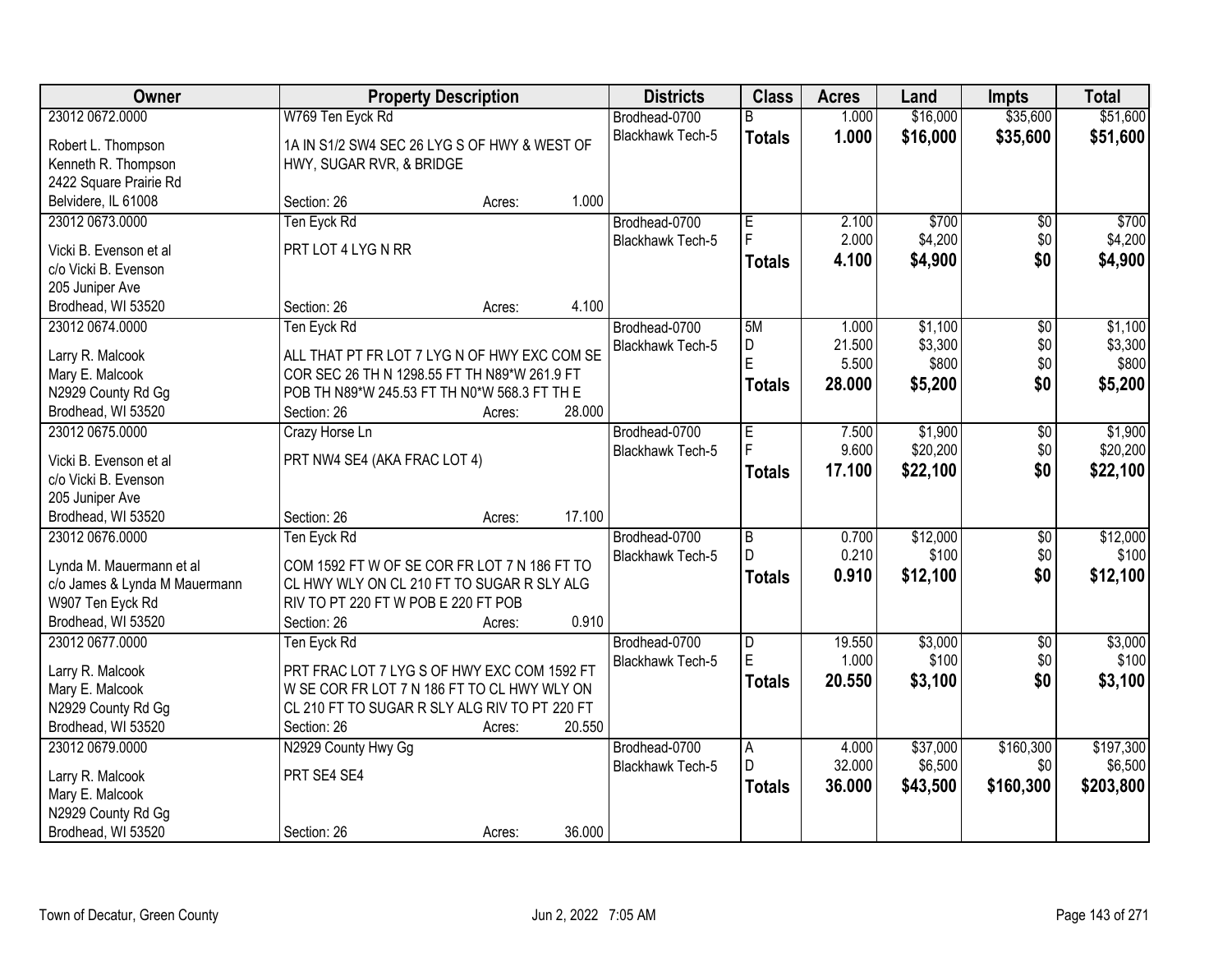| Owner                                             | <b>Property Description</b>                      |        |        | <b>Districts</b>        | <b>Class</b>                 | <b>Acres</b>    | Land              | <b>Impts</b>     | <b>Total</b>     |
|---------------------------------------------------|--------------------------------------------------|--------|--------|-------------------------|------------------------------|-----------------|-------------------|------------------|------------------|
| 23012 0680.0000                                   | N3220 Park Rd                                    |        |        | Brodhead-0700           | A                            | 3.000           | \$32,000          | \$130,900        | \$162,900        |
| Meichtry Park Road Farm, LLC                      | NE4 NE4                                          |        |        | Blackhawk Tech-5        | D                            | 35.000          | \$7,200           | \$0              | \$7,200          |
| PO Box 316                                        |                                                  |        |        |                         | E                            | 2.000           | \$200             | \$0              | \$200            |
| Brodhead, WI 53520                                |                                                  |        |        |                         | <b>Totals</b>                | 40.000          | \$39,400          | \$130,900        | \$170,300        |
|                                                   | Section: 27                                      | Acres: | 40.000 |                         |                              |                 |                   |                  |                  |
| 23012 0681.0000                                   | N3291 Park Rd                                    |        |        | Brodhead-0700           | A                            | 5.430           | \$44,200          | \$224,500        | \$268,700        |
| Lowe L. Berzinski                                 | CSM 1369 (V4-P289) LOT 1 BNG PRT NW4 NE4         |        |        | Blackhawk Tech-5        | <b>Totals</b>                | 5.430           | \$44,200          | \$224,500        | \$268,700        |
| Pamela K. Berzinski                               |                                                  |        |        |                         |                              |                 |                   |                  |                  |
| N3291 Park Rd                                     |                                                  |        |        |                         |                              |                 |                   |                  |                  |
| Brodhead, WI 53520                                | Section: 27                                      | Acres: | 5.430  |                         |                              |                 |                   |                  |                  |
| 23012 0681.1000                                   | N3291 Park Rd                                    |        |        | Brodhead-0700           | D                            | 32.500          | \$7,400           | $\overline{50}$  | \$7,400          |
|                                                   | PRT NW4 NE4                                      |        |        | Blackhawk Tech-5        | E                            | 1.500           | \$200             | \$0              | \$200            |
| Bader Brothers Holdings, LLC<br>W7210 County Rd B |                                                  |        |        |                         | <b>Totals</b>                | 34.000          | \$7,600           | \$0              | \$7,600          |
| Monroe, WI 53566                                  |                                                  |        |        |                         |                              |                 |                   |                  |                  |
|                                                   | Section: 27                                      | Acres: | 34.000 |                         |                              |                 |                   |                  |                  |
| 23012 0682.0000                                   | Park Rd                                          |        |        | Brodhead-0700           | D                            | 39.000          | \$9,200           | $\overline{50}$  | \$9,200          |
|                                                   |                                                  |        |        | Blackhawk Tech-5        | E                            | 1.000           | \$100             | \$0              | \$100            |
| Bader Brothers Holdings, LLC                      | SW4 NE4                                          |        |        |                         | <b>Totals</b>                | 40.000          | \$9,300           | \$0              | \$9,300          |
| W7210 County Rd B<br>Monroe, WI 53566             |                                                  |        |        |                         |                              |                 |                   |                  |                  |
|                                                   | Section: 27                                      | Acres: | 40.000 |                         |                              |                 |                   |                  |                  |
| 23012 0683.0000                                   | Park Rd                                          |        |        | Brodhead-0700           | D                            | 39.000          | \$8,700           | $\overline{50}$  | \$8,700          |
|                                                   |                                                  |        |        | Blackhawk Tech-5        | E                            | 1.000           | \$100             | \$0              | \$100            |
| Meichtry Park Road Farm, LLC                      | SE4 NE4                                          |        |        |                         | <b>Totals</b>                | 40.000          | \$8,800           | \$0              | \$8,800          |
| PO Box 316                                        |                                                  |        |        |                         |                              |                 |                   |                  |                  |
| Brodhead, WI 53520                                |                                                  |        |        |                         |                              |                 |                   |                  |                  |
|                                                   | Section: 27                                      | Acres: | 40.000 |                         |                              |                 |                   |                  |                  |
| 23012 0684.0000                                   | W1123 County Rd F                                |        |        | Brodhead-0700           | $\overline{\mathsf{D}}$<br>E | 26.500<br>0.610 | \$5,000           | $\overline{50}$  | \$5,000<br>\$100 |
| R&C Hawkins Farms                                 | NE4 NW4 EXC BEG N4 COR SEC 27 TH S0*E 888.91     |        |        | <b>Blackhawk Tech-5</b> | G                            | 1.500           | \$100<br>\$20,000 | \$0<br>\$383,700 | \$403,700        |
| 20015 116th St                                    | FT TH N89*W 550.85 FT TH N1*W 883.83 FT TH N89*E |        |        |                         |                              | 28.610          | \$25,100          | \$383,700        | \$408,800        |
| Bristol, WI 53104                                 | 569.24 FT POB SUBJ TO EASEMENT                   |        |        |                         | <b>Totals</b>                |                 |                   |                  |                  |
|                                                   | Section: 27                                      | Acres: | 28.610 |                         |                              |                 |                   |                  |                  |
| 23012 0684.1000                                   | W1123 County Hwy F                               |        |        | Brodhead-0700           | $\overline{\mathsf{D}}$      | 8.000           | \$500             | $\overline{30}$  | \$500            |
| R&C Hawkins Farms                                 | BEG N1/4 COR SD SEC TH S0*E 888.91 FT TH N89*W   |        |        | Blackhawk Tech-5        | G                            | 3.390           | \$29,600          | \$240,700        | \$270,300        |
| 20015 116th St                                    | 550.85 FT TH N1*W 883.83 FT TH N89*E 569.24 FT   |        |        |                         | <b>Totals</b>                | 11.390          | \$30,100          | \$240,700        | \$270,800        |
| Bristol, WI 53104                                 | POB SUBJ TO EASE FOR CTY F ALG NLY SD; BNG       |        |        |                         |                              |                 |                   |                  |                  |
|                                                   | Section: 27                                      | Acres: | 11.390 |                         |                              |                 |                   |                  |                  |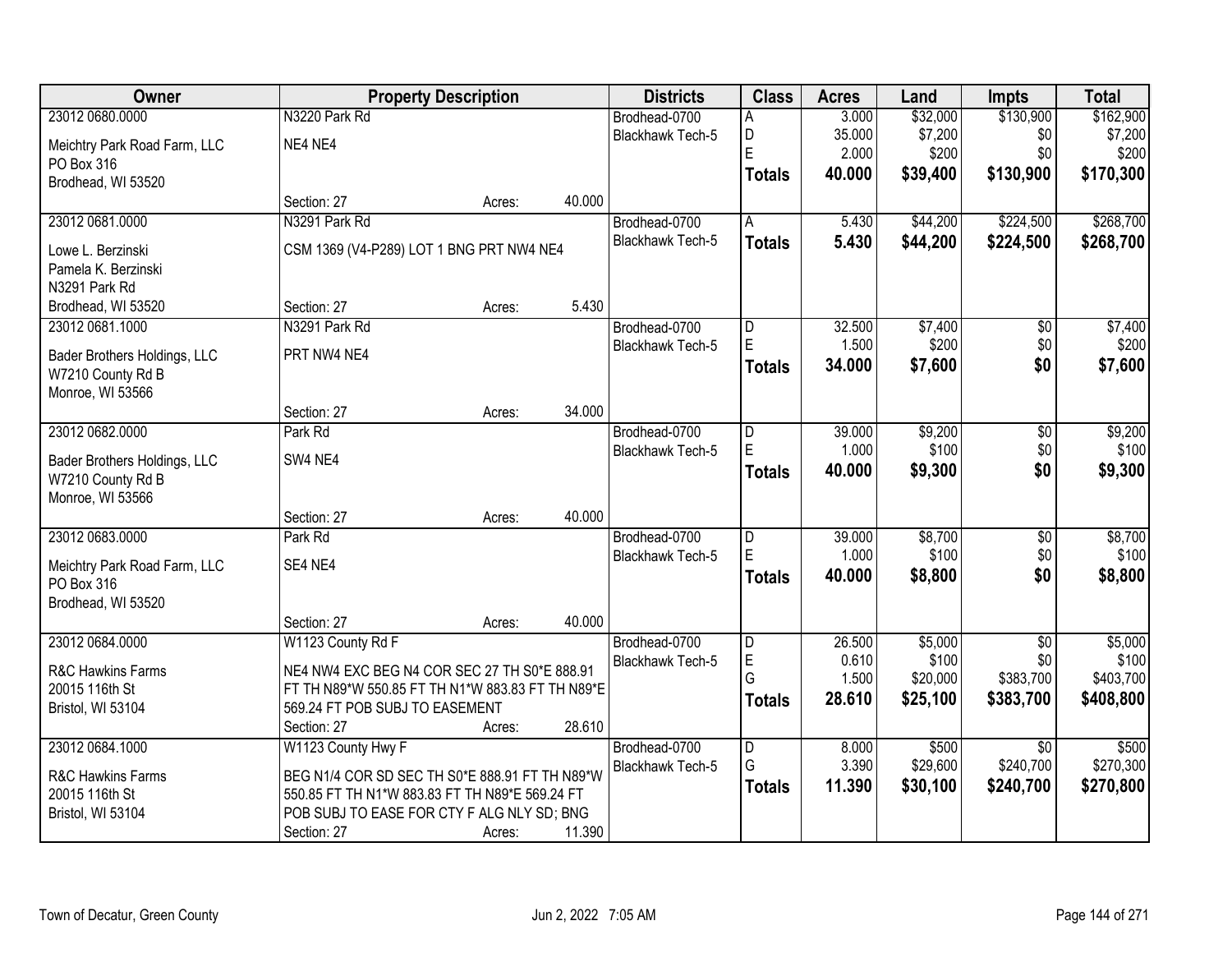| Owner                                                                               | <b>Property Description</b>                   |        |        | <b>Districts</b>        | <b>Class</b>   | <b>Acres</b> | Land     | <b>Impts</b>    | <b>Total</b> |
|-------------------------------------------------------------------------------------|-----------------------------------------------|--------|--------|-------------------------|----------------|--------------|----------|-----------------|--------------|
| 23012 0685.0000                                                                     | County Rd F                                   |        |        | Brodhead-0700           | D              | 39.000       | \$8,900  | $\overline{50}$ | \$8,900      |
| Hawkins Farms, Inc                                                                  | NW4 NW4                                       |        |        | Blackhawk Tech-5        | $\mathsf E$    | 1.000        | \$100    | \$0             | \$100        |
| 20015 116th St                                                                      |                                               |        |        |                         | <b>Totals</b>  | 40.000       | \$9,000  | \$0             | \$9,000      |
| Bristol, WI 53104-9232                                                              |                                               |        |        |                         |                |              |          |                 |              |
|                                                                                     | Section: 27                                   | Acres: | 40.000 |                         |                |              |          |                 |              |
| 23012 0686.0000                                                                     | County Rd F                                   |        |        | Brodhead-0700           | D              | 40.000       | \$9,600  | \$0             | \$9,600      |
| Hawkins Farms, Inc                                                                  | SW4 NW4                                       |        |        | <b>Blackhawk Tech-5</b> | <b>Totals</b>  | 40.000       | \$9,600  | \$0             | \$9,600      |
| 20015 116th St                                                                      |                                               |        |        |                         |                |              |          |                 |              |
| Bristol, WI 53104-9232                                                              |                                               |        |        |                         |                |              |          |                 |              |
|                                                                                     | Section: 27                                   | Acres: | 40.000 |                         |                |              |          |                 |              |
| 23012 0687.0000                                                                     | County Rd F                                   |        |        | Brodhead-0700           | D              | 40.000       | \$9,200  | \$0             | \$9,200      |
| Hawkins Farms, Inc                                                                  | SE4 NW4                                       |        |        | <b>Blackhawk Tech-5</b> | <b>Totals</b>  | 40.000       | \$9,200  | \$0             | \$9,200      |
| 20015 116th St                                                                      |                                               |        |        |                         |                |              |          |                 |              |
| Bristol, WI 53104-9232                                                              |                                               |        |        |                         |                |              |          |                 |              |
|                                                                                     | Section: 27                                   | Acres: | 40.000 |                         |                |              |          |                 |              |
| 23012 0688.0000                                                                     | Park Rd                                       |        |        | Brodhead-0700           | D              | 39.500       | \$9,100  | $\overline{50}$ | \$9,100      |
| Hawkins Farms, Inc                                                                  | NE4 SW4                                       |        |        | Blackhawk Tech-5        | E              | 0.500        | \$200    | \$0             | \$200        |
| 20015 116th St                                                                      |                                               |        |        | <b>Green County</b>     | <b>Totals</b>  | 40.000       | \$9,300  | \$0             | \$9,300      |
| Bristol, WI 53104-9232                                                              |                                               |        |        | Decatur Drain           |                |              |          |                 |              |
|                                                                                     | Section: 27                                   | Acres: | 40.000 |                         |                |              |          |                 |              |
| 23012 0689.0000                                                                     | Park Rd                                       |        |        | Brodhead-0700           | $\overline{D}$ | 38.500       | \$9,200  | \$0             | \$9,200      |
| Hawkins Farms, Inc                                                                  | NW4 SW4                                       |        |        | Blackhawk Tech-5        | E              | 1.500        | \$600    | \$0             | \$600        |
| 20015 116th St                                                                      |                                               |        |        | <b>Green County</b>     | <b>Totals</b>  | 40.000       | \$9,800  | \$0             | \$9,800      |
| Bristol, WI 53104-9232                                                              |                                               |        |        | Decatur Drain           |                |              |          |                 |              |
|                                                                                     | Section: 27                                   | Acres: | 40.000 |                         |                |              |          |                 |              |
| 23012 0690,0000                                                                     | Park Rd                                       |        |        | Brodhead-0700           | 5M             | 3.000        | \$3,600  | $\overline{50}$ | \$3,600      |
| Hawkins Farms, Inc                                                                  | SW4 SW4                                       |        |        | Blackhawk Tech-5        | D              | 30.000       | \$6,900  | \$0             | \$6,900      |
| 20015 116th St                                                                      |                                               |        |        | <b>Green County</b>     | E              | 2.000        | \$700    | \$0             | \$700        |
| Bristol, WI 53104-9232                                                              |                                               |        |        | Decatur Drain           | <b>Totals</b>  | 35.000       | \$11,200 | \$0             | \$11,200     |
|                                                                                     | Section: 27                                   | Acres: | 35.000 |                         |                |              |          |                 |              |
| 23012 0691.0000                                                                     | Ten Eyck Rd                                   |        |        | Brodhead-0700           | D.             | 2.000        | \$400    | $\overline{50}$ | \$400        |
| Schwartzlow Ronald L & Darlene A Joint   PRT SW4 SW4 BGN PT ON SEC LN BTWN SEC 27 & |                                               |        |        | Blackhawk Tech-5        | <b>Totals</b>  | 2.000        | \$400    | \$0             | \$400        |
| Rev Trt Dtd 6/3/                                                                    | 28/ N LN RR ROW CROSSES SEC LN TH N 450 FT TH |        |        | <b>Green County</b>     |                |              |          |                 |              |
| c/o Schwartzlow Ronald & Darlene Jnt                                                | SELY 540 FT TO PT ON N LN OF ROW 400 FT NELY  |        |        | Decatur Drain           |                |              |          |                 |              |
| <b>Rev Trust</b>                                                                    | Section: 27                                   | Acres: | 2.000  |                         |                |              |          |                 |              |
| W1095 Decatur Rd                                                                    |                                               |        |        |                         |                |              |          |                 |              |
| Brodhead, WI 53520                                                                  |                                               |        |        |                         |                |              |          |                 |              |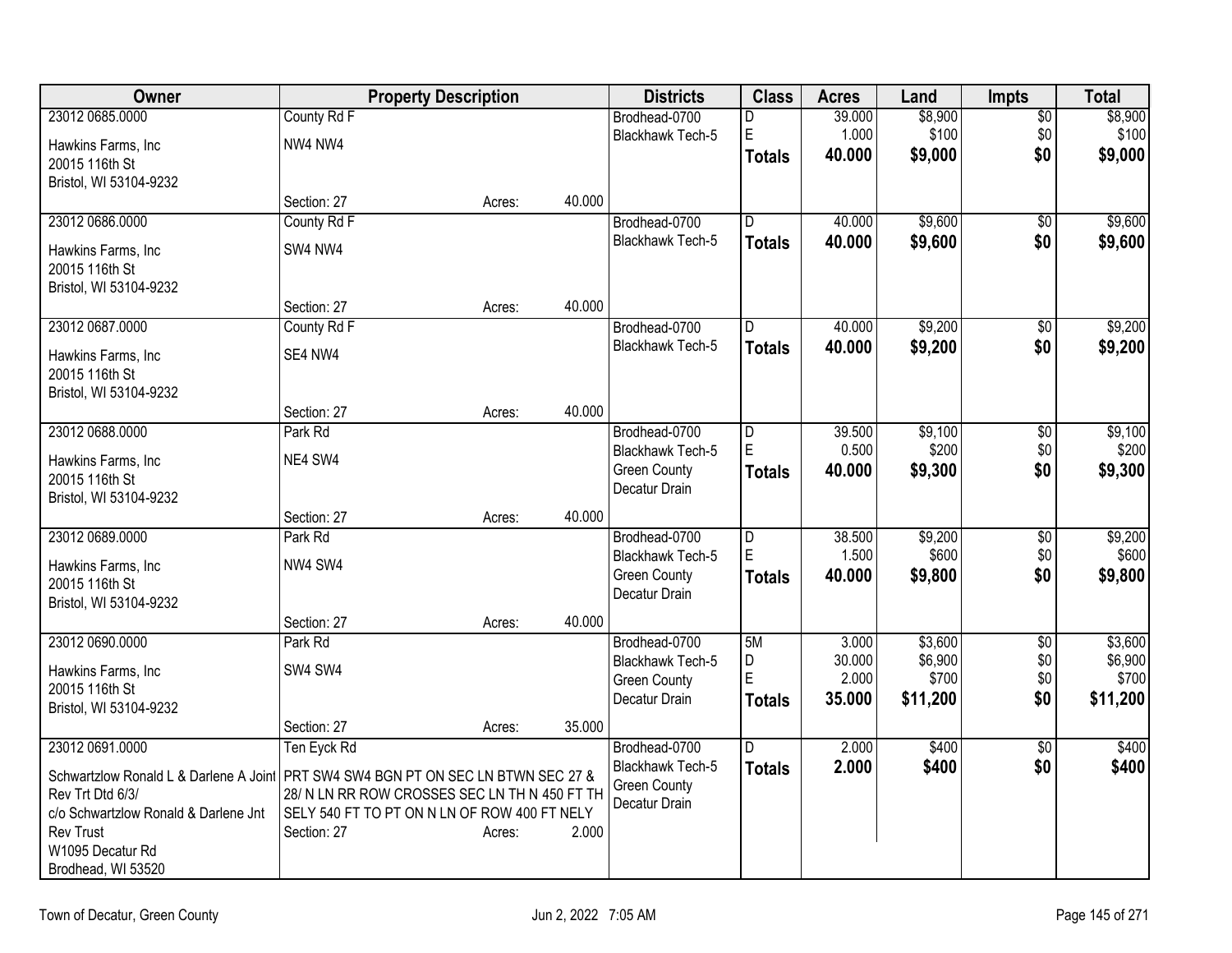| Owner                                                      | <b>Property Description</b>                 |        |        | <b>Districts</b>                     | <b>Class</b>            | <b>Acres</b>    | Land             | <b>Impts</b>    | Total            |
|------------------------------------------------------------|---------------------------------------------|--------|--------|--------------------------------------|-------------------------|-----------------|------------------|-----------------|------------------|
| 23012 0692.0000                                            |                                             |        |        | Brodhead-0700                        | X5                      | 3.000           | $\overline{50}$  | $\overline{50}$ | $\overline{50}$  |
| C M St P P Rr                                              | SECTION 27PARC SW4 SW4 EXEMPT               |        |        | Blackhawk Tech-5                     | <b>Totals</b>           | 3.000           | \$0              | \$0             | \$0              |
|                                                            |                                             |        |        | <b>Green County</b><br>Decatur Drain |                         |                 |                  |                 |                  |
|                                                            |                                             |        |        |                                      |                         |                 |                  |                 |                  |
|                                                            | Section: 27                                 | Acres: | 3.000  |                                      |                         |                 |                  |                 |                  |
| 23012 0693.0000                                            | Park Rd                                     |        |        | Brodhead-0700                        | 5M                      | 2.500           | \$3,000          | \$0             | \$3,000          |
| Hawkins Farms, Inc                                         | SE4 SW4 LYG N OF RR                         |        |        | <b>Blackhawk Tech-5</b>              | D<br>E                  | 21.500<br>1.000 | \$4,800<br>\$400 | \$0<br>\$0      | \$4,800<br>\$400 |
| 20015 116th St                                             |                                             |        |        | <b>Green County</b><br>Decatur Drain |                         | 25.000          |                  | \$0             |                  |
| Bristol, WI 53104-9232                                     |                                             |        |        |                                      | <b>Totals</b>           |                 | \$8,200          |                 | \$8,200          |
|                                                            | Section: 27                                 | Acres: | 25.000 |                                      |                         |                 |                  |                 |                  |
| 23012 0694.0000                                            | <b>Taylor Trl</b>                           |        |        | Brodhead-0700                        | D                       | 11.500          | \$2,500          | \$0             | \$2,500          |
| Larson Helen E Trust No 0108972 Dater PRT SE4 SW4 LYG S RR |                                             |        |        | <b>Blackhawk Tech-5</b>              | E                       | 0.500           | \$200            | \$0             | \$200            |
| 1/17/97 et al                                              |                                             |        |        | <b>Green County</b>                  | <b>Totals</b>           | 12.000          | \$2,700          | \$0             | \$2,700          |
| c/o Larson Helen E Trust                                   |                                             |        |        | Decatur Drain                        |                         |                 |                  |                 |                  |
| C/O David D Larson Ttee                                    | Section: 27                                 | Acres: | 12.000 |                                      |                         |                 |                  |                 |                  |
| 4420 Eaton Dr                                              |                                             |        |        |                                      |                         |                 |                  |                 |                  |
| Rockford, IL 61114                                         |                                             |        |        |                                      |                         |                 |                  |                 |                  |
| 23012 0695.0000                                            |                                             |        |        | Brodhead-0700                        | X5                      | 3.000           | $\overline{50}$  | \$0             | $\sqrt{50}$      |
| C M St P P Rr                                              | SECTION 27 PARC SE4 SW4 EXEMPT              |        |        | Blackhawk Tech-5                     | <b>Totals</b>           | 3.000           | \$0              | \$0             | \$0              |
|                                                            |                                             |        |        | <b>Green County</b>                  |                         |                 |                  |                 |                  |
|                                                            |                                             |        |        | Decatur Drain                        |                         |                 |                  |                 |                  |
|                                                            | Section: 27                                 | Acres: | 3.000  |                                      |                         |                 |                  |                 |                  |
| 23012 0696.0000                                            | Park Rd                                     |        |        | Brodhead-0700                        | D                       | 35.500          | \$7,600          | $\overline{50}$ | \$7,600          |
| Vicki B. Evenson et al                                     | PRT NE4 SE4 EXC 4.02A                       |        |        | Blackhawk Tech-5                     | E                       | 0.480           | \$100            | \$0             | \$100            |
| c/o Vicki B. Evenson                                       |                                             |        |        |                                      | Totals                  | 35.980          | \$7,700          | \$0             | \$7,700          |
| 205 Juniper Ave                                            |                                             |        |        |                                      |                         |                 |                  |                 |                  |
| Brodhead, WI 53520                                         | Section: 27                                 | Acres: | 35.980 |                                      |                         |                 |                  |                 |                  |
| 23012 0696.1000                                            | N3054 Park Rd                               |        |        | Brodhead-0700                        | A                       | 4.020           | \$37,100         | \$184,000       | \$221,100        |
| Charles Menehan                                            | PRT NE4 SE4 COM E4 COR S89*W 1094.36 FT POB |        |        | Blackhawk Tech-5                     | <b>Totals</b>           | 4.020           | \$37,100         | \$184,000       | \$221,100        |
| Sandra Menehan                                             | S89*W 221.35 FT CTRLN PARK RD S ALG CNTRLN  |        |        |                                      |                         |                 |                  |                 |                  |
| N3054 Park Rd                                              | 790.28 FT N89*E 221.34 FT N 790.80 FT POB   |        |        |                                      |                         |                 |                  |                 |                  |
| Brodhead, WI 53520                                         | Section: 27                                 | Acres: | 4.020  |                                      |                         |                 |                  |                 |                  |
| 23012 0697.0000                                            | Park Rd                                     |        |        | Brodhead-0700                        | $\overline{\mathsf{D}}$ | 38.500          | \$8,400          | $\overline{50}$ | \$8,400          |
| Bader Brothers Holdings, LLC                               | NW4 SE4                                     |        |        | <b>Blackhawk Tech-5</b>              | E                       | 1.500           | \$300            | \$0             | \$300            |
| W7210 County Rd B                                          |                                             |        |        |                                      | <b>Totals</b>           | 40.000          | \$8,700          | \$0             | \$8,700          |
| Monroe, WI 53566                                           |                                             |        |        |                                      |                         |                 |                  |                 |                  |
|                                                            |                                             |        |        |                                      |                         |                 |                  |                 |                  |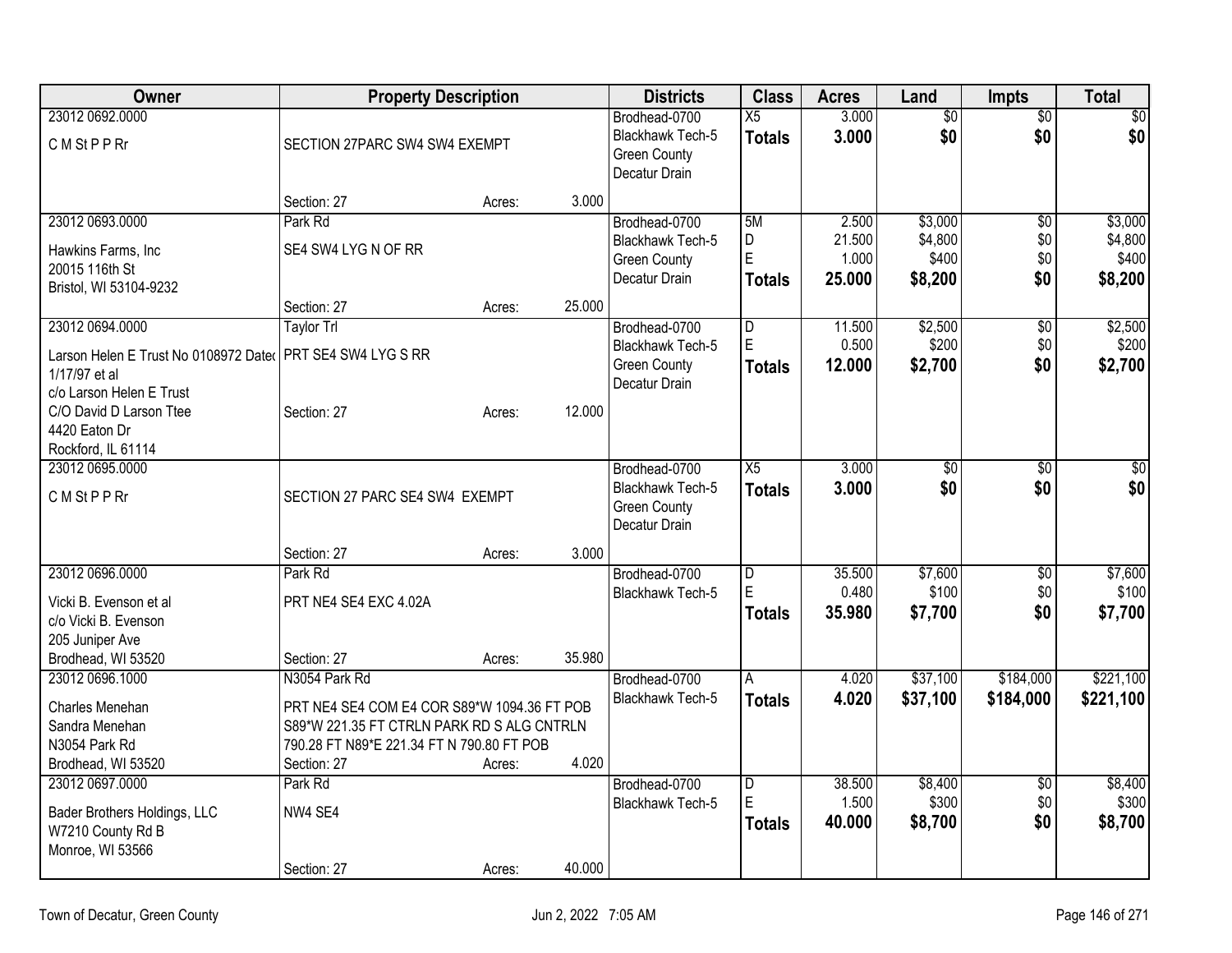| Owner                                                        | <b>Property Description</b>                      |        |        | <b>Districts</b>        | <b>Class</b>   | <b>Acres</b> | Land     | <b>Impts</b>    | <b>Total</b> |
|--------------------------------------------------------------|--------------------------------------------------|--------|--------|-------------------------|----------------|--------------|----------|-----------------|--------------|
| 23012 0698.0000                                              | Park Rd                                          |        |        | Brodhead-0700           | D              | 15.500       | \$3,300  | $\overline{50}$ | \$3,300      |
| Bader Brothers Holdings, LLC                                 | PRT SW4 SE4 LYG N RR                             |        |        | Blackhawk Tech-5        | E              | 3.500        | \$900    | \$0             | \$900        |
| W7210 County Rd B                                            |                                                  |        |        |                         | <b>Totals</b>  | 19,000       | \$4,200  | \$0             | \$4,200      |
| Monroe, WI 53566                                             |                                                  |        |        |                         |                |              |          |                 |              |
|                                                              | Section: 27                                      | Acres: | 19.000 |                         |                |              |          |                 |              |
| 23012 0699.0000                                              | N2901 Park Rd                                    |        |        | Brodhead-0700           | A              | 1.000        | \$16,000 | \$52,700        | \$68,700     |
| Larson Helen E Trust No 0108972 Dater   PRT SW4 SE4 LYG S RR |                                                  |        |        | Blackhawk Tech-5        | D              | 16.500       | \$3,500  | \$0             | \$3,500      |
| 1/17/97 et al                                                |                                                  |        |        |                         | E              | 0.500        | \$100    | \$0             | \$100        |
| c/o Larson Helen E Trust                                     |                                                  |        |        |                         | Totals         | 18.000       | \$19,600 | \$52,700        | \$72,300     |
| C/O David D Larson Ttee                                      | Section: 27                                      | Acres: | 18.000 |                         |                |              |          |                 |              |
| 4420 Eaton Dr                                                |                                                  |        |        |                         |                |              |          |                 |              |
| Rockford, IL 61114                                           |                                                  |        |        |                         |                |              |          |                 |              |
| 23012 0700.0000                                              |                                                  |        |        | Brodhead-0700           | X5             | 3.000        | \$0      | $\sqrt{6}$      | \$0          |
|                                                              |                                                  |        |        | Blackhawk Tech-5        | <b>Totals</b>  | 3.000        | \$0      | \$0             | \$0          |
| C M St P P Rr                                                | SECTION 27 PRT SW4 SE4 3A EXEMPT                 |        |        |                         |                |              |          |                 |              |
|                                                              |                                                  |        |        |                         |                |              |          |                 |              |
|                                                              |                                                  |        |        |                         |                |              |          |                 |              |
|                                                              | Section: 27                                      | Acres: | 3.000  |                         |                |              |          |                 |              |
| 23012 0701.0000                                              | Park Rd                                          |        |        | Brodhead-0700           | D              | 9.000        | \$1,900  | \$0             | \$1,900      |
| Vicki B. Evenson et al                                       | PRT SE4 SE4 LYG N RR                             |        |        | Blackhawk Tech-5        | E              | 1.000        | \$100    | \$0             | \$100        |
| c/o Vicki B. Evenson                                         |                                                  |        |        |                         | <b>Totals</b>  | 10.000       | \$2,000  | \$0             | \$2,000      |
| 205 Juniper Ave                                              |                                                  |        |        |                         |                |              |          |                 |              |
| Brodhead, WI 53520                                           | Section: 27                                      | Acres: | 10.000 |                         |                |              |          |                 |              |
| 23012 0702.0000                                              | Park Rd                                          |        |        | Brodhead-0700           | $\overline{D}$ | 15.190       | \$3,200  | $\overline{$0}$ | \$3,200      |
|                                                              |                                                  |        |        | Blackhawk Tech-5        | E              | 1.000        | \$300    | \$0             | \$300        |
| Richard C. Pinnow et al                                      | PRT SE4 SE4 SEC 27 COM SE COR SD SEC TH          |        |        |                         | <b>Totals</b>  | 16.190       | \$3,500  | \$0             | \$3,500      |
| W942 Ten Eyck Rd                                             | N19*W 319.51 FT 'POB TH N89*W 1210.47 FT TH N0*W |        |        |                         |                |              |          |                 |              |
| Brodhead, WI 53520                                           | 458.41 FT TH N78*E 1245.73 FT TH S0*W 702.43 FT  |        |        |                         |                |              |          |                 |              |
|                                                              | Section: 27                                      | Acres: | 16.190 |                         |                |              |          |                 |              |
| 23012 0702.0100                                              | W942 Ten Eyck Rd                                 |        |        | Brodhead-0700           | A              | 2.770        | \$30,200 | \$377,100       | \$407,300    |
| Richard C. Pinnow                                            | CSM 1342 (V4-P254) LOT 3 BNG PRT SE4 SE4         |        |        | Blackhawk Tech-5        | <b>Totals</b>  | 2.770        | \$30,200 | \$377,100       | \$407,300    |
| W942 Ten Eyck Rd                                             |                                                  |        |        |                         |                |              |          |                 |              |
| Brodhead, WI 53520                                           |                                                  |        |        |                         |                |              |          |                 |              |
|                                                              | Section: 27                                      | Acres: | 2.770  |                         |                |              |          |                 |              |
| 23012 0702.0200                                              | W954 Ten Eyck Rd                                 |        |        | Brodhead-0700           | A              | 2.790        | \$30,300 | \$234,800       | \$265,100    |
|                                                              |                                                  |        |        | <b>Blackhawk Tech-5</b> | <b>Totals</b>  | 2.790        | \$30,300 | \$234,800       | \$265,100    |
| Brooke E. Malcook                                            | CSM 1342 (V4-P254) LOT 2 BNG PRT SE4 SE4         |        |        |                         |                |              |          |                 |              |
| Brandi J. Malcook                                            |                                                  |        |        |                         |                |              |          |                 |              |
| W954 Ten Eyck Rd                                             |                                                  |        |        |                         |                |              |          |                 |              |
| Brodhead, WI 53520                                           | Section: 27                                      | Acres: | 2.790  |                         |                |              |          |                 |              |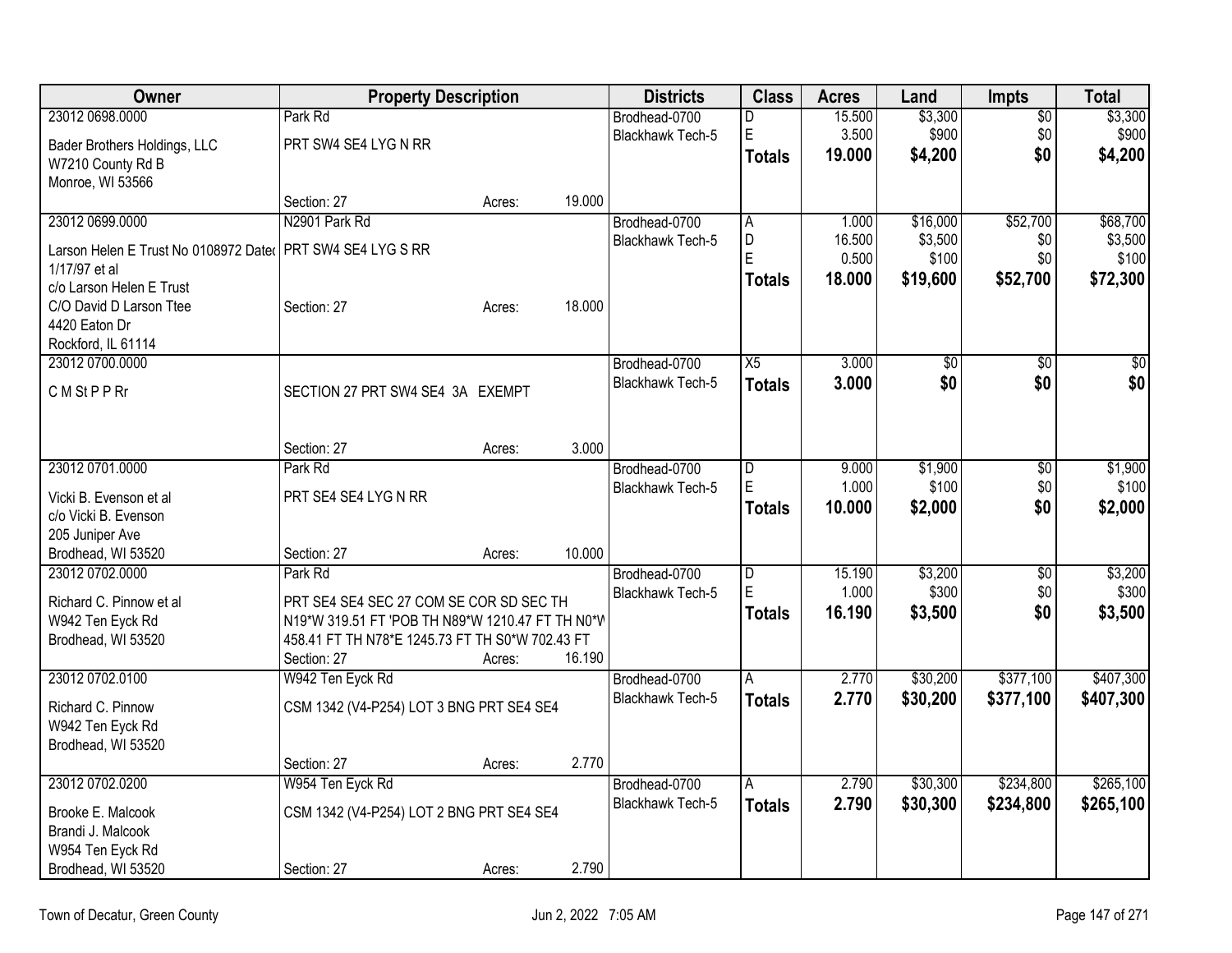| Owner                                                               | <b>Property Description</b>               |        |        | <b>Districts</b>        | <b>Class</b>    | <b>Acres</b> | Land     | <b>Impts</b>    | <b>Total</b> |
|---------------------------------------------------------------------|-------------------------------------------|--------|--------|-------------------------|-----------------|--------------|----------|-----------------|--------------|
| 23012 0702.1000                                                     | N2910 Park Rd                             |        |        | Brodhead-0700           |                 | 2.770        | \$30,200 | \$200,400       | \$230,600    |
| Henry E. Pinnow                                                     | CSM 1342 (V4-P254) LOT 1 BNG PRT SE4 SE4  |        |        | <b>Blackhawk Tech-5</b> | <b>Totals</b>   | 2.770        | \$30,200 | \$200,400       | \$230,600    |
| Laurie J. Pinnow                                                    |                                           |        |        |                         |                 |              |          |                 |              |
| N2910 Park Rd                                                       |                                           |        |        |                         |                 |              |          |                 |              |
| Brodhead, WI 53520                                                  | Section: 27                               | Acres: | 2.770  |                         |                 |              |          |                 |              |
| 23012 0703.0000                                                     |                                           |        |        | Brodhead-0700           | $\overline{X5}$ | 3.450        | \$0      | \$0             | $\sqrt{50}$  |
| C M St P P Rr                                                       | SECTION 27 PRT SE4 SE4 3.45A EXEMPT       |        |        | <b>Blackhawk Tech-5</b> | <b>Totals</b>   | 3.450        | \$0      | \$0             | \$0          |
|                                                                     |                                           |        |        |                         |                 |              |          |                 |              |
|                                                                     | Section: 27                               | Acres: | 3.450  |                         |                 |              |          |                 |              |
| 23012 0704.1000                                                     | W1391 County Hwy F                        |        |        | Brodhead-0700           | A               | 2.000        | \$23,000 | \$124,600       | \$147,600    |
| Titus W. Near                                                       | CSM 5257 (V25-P137) LOT 1 BNG PRT NE4 NE4 |        |        | <b>Blackhawk Tech-5</b> | D.              | 16.000       | \$2,500  | \$0             | \$2,500      |
| Dorcas E. Near                                                      |                                           |        |        |                         | <b>Totals</b>   | 18.000       | \$25,500 | \$124,600       | \$150,100    |
| W1391 County Rd F                                                   |                                           |        |        |                         |                 |              |          |                 |              |
| Brodhead, WI 53520                                                  | Section: 28                               | Acres: | 18.000 |                         |                 |              |          |                 |              |
| 23012 0704.2000                                                     | County Rd F                               |        |        | Brodhead-0700           | $\overline{D}$  | 21.000       | \$4,000  | \$0             | \$4,000      |
| Schwartzlow Ronald L & Darlene A Joint   NE4 NE4 EXC CSM 5257 LOT 1 |                                           |        |        | Blackhawk Tech-5        | E               | 1.000        | \$100    | \$0             | \$100        |
| Rev Trt Dtd 6/3/                                                    |                                           |        |        |                         | <b>Totals</b>   | 22.000       | \$4,100  | \$0             | \$4,100      |
| c/o Schwartzlow Ronald & Darlene Jnt                                |                                           |        |        |                         |                 |              |          |                 |              |
| <b>Rev Trust</b>                                                    | Section: 28                               | Acres: | 22.000 |                         |                 |              |          |                 |              |
| W1095 Decatur Rd                                                    |                                           |        |        |                         |                 |              |          |                 |              |
| Brodhead, WI 53520                                                  |                                           |        |        |                         |                 |              |          |                 |              |
| 23012 0705.0000                                                     | County Rd F                               |        |        | Brodhead-0700           | $\overline{D}$  | 34.000       | \$8,600  | $\overline{30}$ | \$8,600      |
| James W. Walder                                                     | NW4 NE4                                   |        |        | Blackhawk Tech-5        | E               | 4.000        | \$9,900  | \$0             | \$9,900      |
| 604 E 8th Ave                                                       |                                           |        |        |                         | G               | 2.000        | \$8,000  | \$10,200        | \$18,200     |
| Brodhead, WI 53520                                                  |                                           |        |        |                         | <b>Totals</b>   | 40.000       | \$26,500 | \$10,200        | \$36,700     |
|                                                                     | Section: 28                               | Acres: | 40.000 |                         |                 |              |          |                 |              |
| 23012 0706.0000                                                     | W1401 County Hwy F                        |        |        | Brodhead-0700           | $\overline{D}$  | 38.500       | \$9,600  | $\overline{30}$ | \$9,600      |
| James W. Walder                                                     | SW4 NE4                                   |        |        | Blackhawk Tech-5        | G               | 1.500        | \$20,000 | \$17,100        | \$37,100     |
| 604 E 8th Ave                                                       |                                           |        |        |                         | <b>Totals</b>   | 40.000       | \$29,600 | \$17,100        | \$46,700     |
| Brodhead, WI 53520                                                  |                                           |        |        |                         |                 |              |          |                 |              |
|                                                                     | Section: 28                               | Acres: | 40.000 |                         |                 |              |          |                 |              |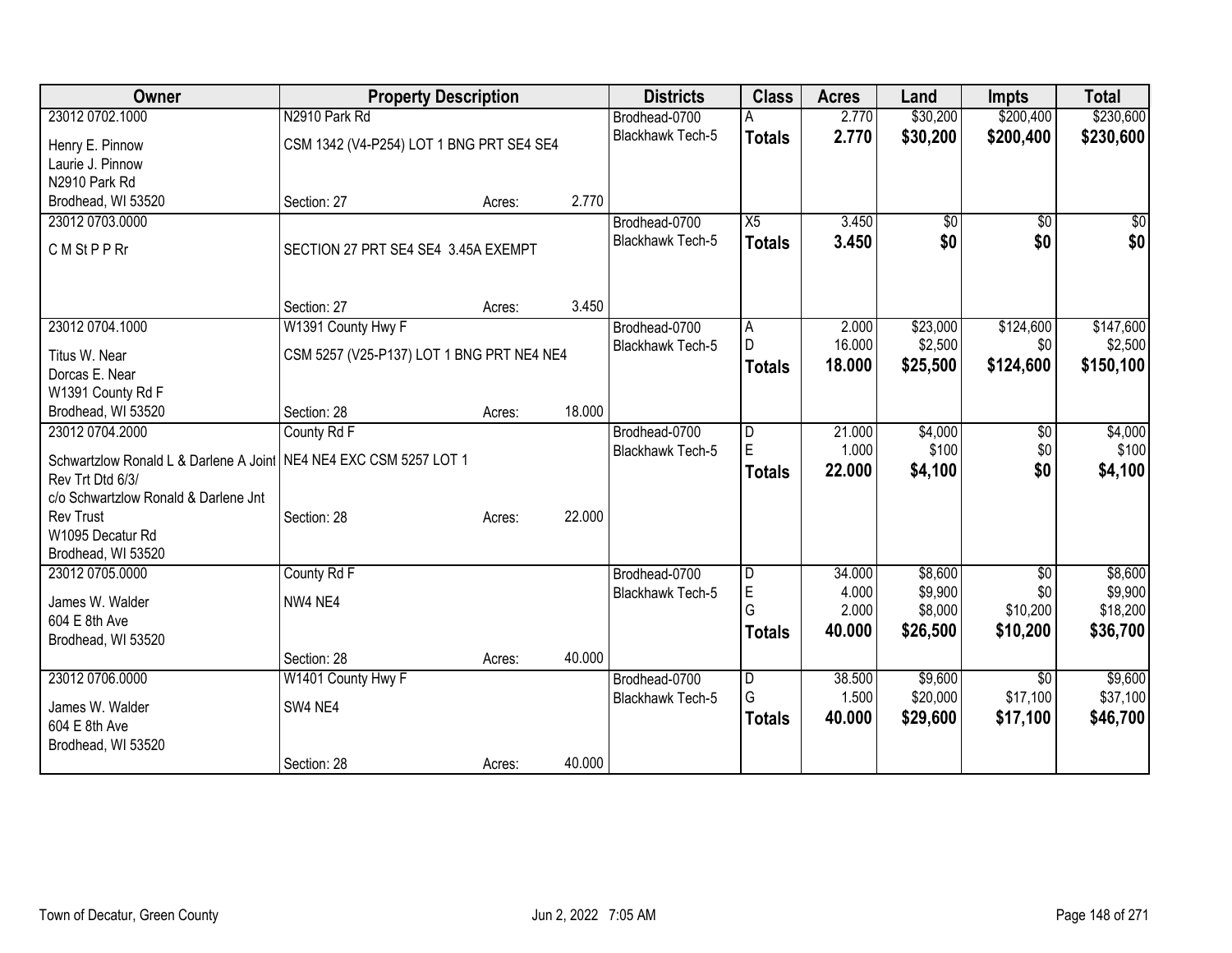| 23012 0707.0000<br>County Rd F<br>40.000<br>\$9,400<br>\$9,400<br>$\overline{50}$<br>Brodhead-0700<br>D<br>\$0<br><b>Blackhawk Tech-5</b><br>40.000<br>\$9,400<br>\$9,400<br><b>Totals</b><br>Schwartzlow Ronald L & Darlene A Joint   SE4 NE4<br>Rev Trt Dtd 6/3/ |  |
|--------------------------------------------------------------------------------------------------------------------------------------------------------------------------------------------------------------------------------------------------------------------|--|
|                                                                                                                                                                                                                                                                    |  |
|                                                                                                                                                                                                                                                                    |  |
|                                                                                                                                                                                                                                                                    |  |
| c/o Schwartzlow Ronald & Darlene Jnt                                                                                                                                                                                                                               |  |
| <b>Rev Trust</b><br>40.000<br>Section: 28<br>Acres:                                                                                                                                                                                                                |  |
| W1095 Decatur Rd                                                                                                                                                                                                                                                   |  |
| Brodhead, WI 53520                                                                                                                                                                                                                                                 |  |
| 23012 0708.0000<br>W1597 County Hwy F<br>37.500<br>\$9,400<br>$\overline{50}$<br>\$9,400<br>Brodhead-0700<br>$\overline{D}$                                                                                                                                        |  |
| E<br>\$100<br>1.000<br>\$0<br>\$100<br>Blackhawk Tech-5<br>NE4 NW4<br>Hintzman Farms, LLC                                                                                                                                                                          |  |
| G<br>\$97,300<br>1.500<br>\$20,000<br>\$117,300<br>W1597 County Rd F                                                                                                                                                                                               |  |
| 40.000<br>\$29,500<br>\$97,300<br>\$126,800<br><b>Totals</b><br>Brodhead, WI 53520                                                                                                                                                                                 |  |
| 40.000<br>Section: 28<br>Acres:                                                                                                                                                                                                                                    |  |
| 23012 0709.0100<br>W1613 County Rd F<br>\$200<br>\$200<br>Brodhead-0700<br>1.000<br>D<br>$\sqrt{50}$                                                                                                                                                               |  |
| 1.000<br>\$6,100<br>\$31,100<br>G<br>\$25,000<br>Blackhawk Tech-5                                                                                                                                                                                                  |  |
| Stettler Steven R and Glennette N<br>N 132 FT OF E 1/2 NW4 NW4<br>2.000<br>\$6,300<br>\$25,000<br>\$31,300<br><b>Totals</b>                                                                                                                                        |  |
| Revocable Trust 1/11/                                                                                                                                                                                                                                              |  |
| c/o Stettler Steven R and Glennette N                                                                                                                                                                                                                              |  |
| 2.000<br>Section: 28<br>Revocable Trust<br>Acres:                                                                                                                                                                                                                  |  |
| W1668 County Rd F                                                                                                                                                                                                                                                  |  |
| Brodhead, WI 53520-9505<br>23012 0709.0300<br>\$400<br><b>Town Rd</b><br>Brodhead-0700<br>1.740<br>$\overline{50}$<br>\$400<br>D                                                                                                                                   |  |
| Blackhawk Tech-5<br>1.740<br>\$0                                                                                                                                                                                                                                   |  |
| \$400<br>\$400<br><b>Totals</b><br>E 50 FT OF E 1/2 NW4 NW4 EXC N 132 FT THEREOF<br>Glennette N. Stettler et al                                                                                                                                                    |  |
| c/o Steve Stettler<br>& E 50 FT OF N 330 FT OF SW4 NW4                                                                                                                                                                                                             |  |
| W1668 County Rd F                                                                                                                                                                                                                                                  |  |
| 1.740<br>Section: 28<br>Brodhead, WI 53520<br>Acres:                                                                                                                                                                                                               |  |
| Town Rd<br>36.640<br>\$9,300<br>\$9,300<br>23012 0709.0400<br>Brodhead-0700<br>$\overline{30}$<br>D                                                                                                                                                                |  |
| <b>Blackhawk Tech-5</b><br>\$0<br>\$9,300<br>36.640<br>\$9,300<br><b>Totals</b><br>NW4 NW4 EXC N 132 FT OF E 1/2 NW4 NW4 EXC<br>Decatur Swiss Cheese Company                                                                                                       |  |
| Cooperative<br>1.36A BNG E 50 FT OF THIS PARCEL                                                                                                                                                                                                                    |  |
| 9620 W Footville Hanover Rd                                                                                                                                                                                                                                        |  |
| 36.640<br>Janesville, WI 53548<br>Section: 28<br>Acres:                                                                                                                                                                                                            |  |
| \$6,600<br>\$6,600<br>23012 0710.0200<br><b>Town Rd</b><br>30.000<br>$\overline{50}$<br>D<br>Brodhead-0700                                                                                                                                                         |  |
| \$6,600<br><b>Blackhawk Tech-5</b><br>30,000<br>\$0<br>\$6,600<br><b>Totals</b><br>SW4 NW4 EXC N 330 FT OF                                                                                                                                                         |  |
| Stettler Steven R and Glennette N                                                                                                                                                                                                                                  |  |
| Revocable Trust 1/11/<br>c/o Stettler Steven R and Glennette N                                                                                                                                                                                                     |  |
| Revocable Trust<br>30.000<br>Section: 28<br>Acres:                                                                                                                                                                                                                 |  |
| W1668 County Rd F                                                                                                                                                                                                                                                  |  |
| Brodhead, WI 53520-9505                                                                                                                                                                                                                                            |  |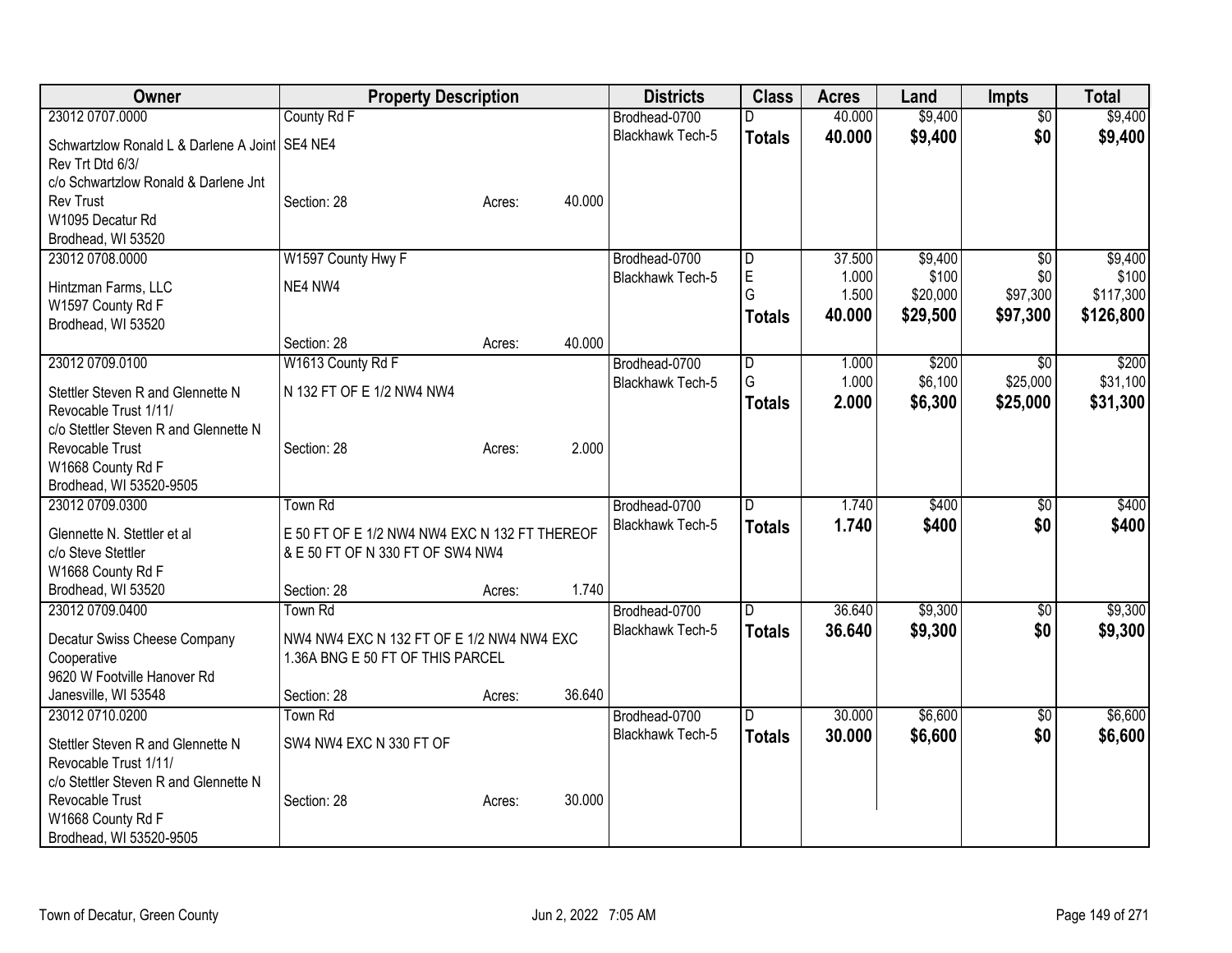| Owner                                        | <b>Property Description</b>     |        |        | <b>Districts</b>                         | <b>Class</b>   | <b>Acres</b>    | Land             | <b>Impts</b>    | <b>Total</b>     |
|----------------------------------------------|---------------------------------|--------|--------|------------------------------------------|----------------|-----------------|------------------|-----------------|------------------|
| 23012 0710.0300                              | Town Rd                         |        |        | Brodhead-0700                            | n              | 9.620           | \$2,400          | $\overline{50}$ | \$2,400          |
| Decatur Swiss Cheese Company                 | N 330 FT SW4 NW4 EXC E 50 FT OF |        |        | Blackhawk Tech-5                         | <b>Totals</b>  | 9.620           | \$2,400          | \$0             | \$2,400          |
| Cooperative                                  |                                 |        |        |                                          |                |                 |                  |                 |                  |
| 9620 W Footville Hanover Rd                  |                                 |        |        |                                          |                |                 |                  |                 |                  |
| Janesville, WI 53548                         | Section: 28                     | Acres: | 9.620  |                                          |                |                 |                  |                 |                  |
| 23012 0711.0000                              | <b>Towns Rd</b>                 |        |        | Brodhead-0700                            | D              | 39.000          | \$9,500          | \$0             | \$9,500          |
| Hintzman Farms, LLC                          | SE4 NW4                         |        |        | Blackhawk Tech-5                         | G              | 1.000           | \$16,000         | \$24,300        | \$40,300         |
| W1597 County Rd F                            |                                 |        |        |                                          | <b>Totals</b>  | 40.000          | \$25,500         | \$24,300        | \$49,800         |
| Brodhead, WI 53520                           |                                 |        |        |                                          |                |                 |                  |                 |                  |
|                                              | Section: 28                     | Acres: | 40.000 |                                          |                |                 |                  |                 |                  |
| 23012 0712,0000                              | <b>Towns Rd</b>                 |        |        | Brodhead-0700                            | D.             | 40.000          | \$9,100          | $\overline{50}$ | \$9,100          |
| Hintzman Farms, LLC                          | NE4 SW4                         |        |        | Blackhawk Tech-5                         | <b>Totals</b>  | 40.000          | \$9,100          | \$0             | \$9,100          |
| W1597 County Rd F                            |                                 |        |        | <b>Green County</b>                      |                |                 |                  |                 |                  |
| Brodhead, WI 53520                           |                                 |        |        | Decatur Drain                            |                |                 |                  |                 |                  |
|                                              | Section: 28                     | Acres: | 40.000 |                                          |                |                 |                  |                 |                  |
| 23012 0713.0000                              | <b>Towns Rd</b>                 |        |        | Brodhead-0700                            | $\overline{D}$ | 39.000          | \$8,400          | $\overline{50}$ | \$8,400          |
| Stettler Steven R and Glennette N            | NW4 SW4                         |        |        | <b>Blackhawk Tech-5</b>                  | $\mathsf E$    | 1.000           | \$400            | \$0             | \$400            |
| Revocable Trust 1/11/                        |                                 |        |        | <b>Green County</b>                      | <b>Totals</b>  | 40.000          | \$8,800          | \$0             | \$8,800          |
| c/o Stettler Steven R and Glennette N        |                                 |        |        | Decatur Drain                            |                |                 |                  |                 |                  |
| Revocable Trust                              | Section: 28                     | Acres: | 40.000 |                                          |                |                 |                  |                 |                  |
| W1668 County Rd F                            |                                 |        |        |                                          |                |                 |                  |                 |                  |
| Brodhead, WI 53520-9505                      |                                 |        |        |                                          |                |                 |                  |                 |                  |
| 23012 0714.0000                              | <b>Towns Rd</b>                 |        |        | Brodhead-0700<br><b>Blackhawk Tech-5</b> | D<br>E         | 38.000<br>2.000 | \$9,100<br>\$700 | \$0<br>\$0      | \$9,100<br>\$700 |
| Stettler Steven R and Glennette N            | SW4 SW4                         |        |        | <b>Green County</b>                      | <b>Totals</b>  | 40.000          | \$9,800          | \$0             | \$9,800          |
| Revocable Trust 1/11/                        |                                 |        |        | Decatur Drain                            |                |                 |                  |                 |                  |
| c/o Stettler Steven R and Glennette N        |                                 |        |        |                                          |                |                 |                  |                 |                  |
| Revocable Trust                              | Section: 28                     | Acres: | 40.000 |                                          |                |                 |                  |                 |                  |
| W1668 County Rd F<br>Brodhead, WI 53520-9505 |                                 |        |        |                                          |                |                 |                  |                 |                  |
| 23012 0715.0000                              | <b>Towns Rd</b>                 |        |        | Brodhead-0700                            | 5M             | 2.000           | \$2,400          | \$0             | \$2,400          |
|                                              |                                 |        |        | Blackhawk Tech-5                         | D              | 35.000          | \$8,300          | \$0             | \$8,300          |
| Hintzman Farms, LLC                          | SE4 SW4                         |        |        | <b>Green County</b>                      | E              | 3.000           | \$1,100          | \$0             | \$1,100          |
| W1597 County Rd F                            |                                 |        |        | Decatur Drain                            | Totals         | 40.000          | \$11,800         | \$0             | \$11,800         |
| Brodhead, WI 53520                           | Section: 28                     | Acres: | 40.000 |                                          |                |                 |                  |                 |                  |
|                                              |                                 |        |        |                                          |                |                 |                  |                 |                  |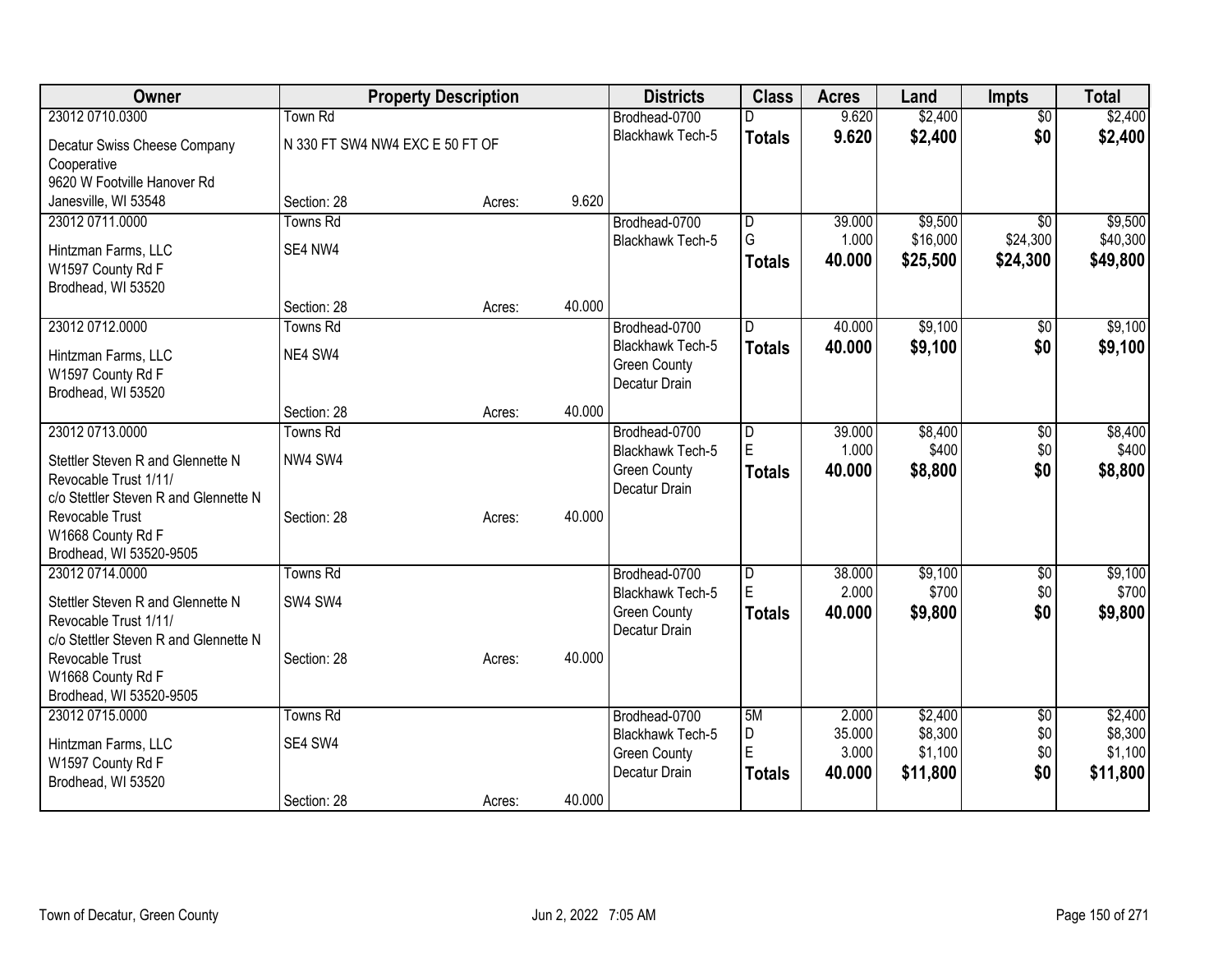| Owner                                          | <b>Property Description</b> |        |        | <b>Districts</b>                     | <b>Class</b>   | <b>Acres</b> | Land     | <b>Impts</b>    | <b>Total</b>    |
|------------------------------------------------|-----------------------------|--------|--------|--------------------------------------|----------------|--------------|----------|-----------------|-----------------|
| 23012 0716.0000                                | County Rd F                 |        |        | Brodhead-0700                        |                | 40.000       | \$9,400  | $\overline{50}$ | \$9,400         |
| Schwartzlow Ronald L & Darlene A Joint NE4 SE4 |                             |        |        | <b>Blackhawk Tech-5</b>              | <b>Totals</b>  | 40.000       | \$9,400  | \$0             | \$9,400         |
| Rev Trt Dtd 6/3/                               |                             |        |        | <b>Green County</b>                  |                |              |          |                 |                 |
| c/o Schwartzlow Ronald & Darlene Jnt           |                             |        |        | Decatur Drain                        |                |              |          |                 |                 |
| <b>Rev Trust</b>                               | Section: 28                 | Acres: | 40.000 |                                      |                |              |          |                 |                 |
| W1095 Decatur Rd                               |                             |        |        |                                      |                |              |          |                 |                 |
| Brodhead, WI 53520                             |                             |        |        |                                      |                |              |          |                 |                 |
| 23012 0717.0000                                | County Rd F                 |        |        | Brodhead-0700                        | D              | 40.000       | \$9,300  | \$0             | \$9,300         |
| Robert R. Walder                               | NW4 SE4                     |        |        | <b>Blackhawk Tech-5</b>              | <b>Totals</b>  | 40.000       | \$9,300  | \$0             | \$9,300         |
| W1401 County Rd F                              |                             |        |        | <b>Green County</b><br>Decatur Drain |                |              |          |                 |                 |
| Brodhead, WI 53520                             |                             |        |        |                                      |                |              |          |                 |                 |
|                                                | Section: 28                 | Acres: | 40.000 |                                      |                |              |          |                 |                 |
| 23012 0718.0000                                | County Rd F                 |        |        | Brodhead-0700                        | 5M             | 8.500        | \$10,200 | $\overline{50}$ | \$10,200        |
| Robert R. Walder                               | SW4 SE4                     |        |        | <b>Blackhawk Tech-5</b>              | D              | 28.000       | \$6,600  | \$0             | \$6,600         |
| W1401 County Rd F                              |                             |        |        | <b>Green County</b>                  | E              | 3.500        | \$1,300  | \$0             | \$1,300         |
| Brodhead, WI 53520                             |                             |        |        | Decatur Drain                        | <b>Totals</b>  | 40.000       | \$18,100 | \$0             | \$18,100        |
|                                                | Section: 28                 | Acres: | 40.000 |                                      |                |              |          |                 |                 |
| 23012 0719.0000                                | Park Rd                     |        |        | Brodhead-0700                        | $\overline{D}$ | 36.250       | \$8,700  | $\overline{50}$ | \$8,700         |
| Schwartzlow Ronald L & Darlene A Joint         | SE4 SE4 EXC RR ROW          |        |        | <b>Blackhawk Tech-5</b>              | E              | 3.000        | \$1,100  | \$0             | \$1,100         |
| Rev Trt Dtd 6/3/                               |                             |        |        | <b>Green County</b>                  | <b>Totals</b>  | 39.250       | \$9,800  | \$0             | \$9,800         |
| c/o Schwartzlow Ronald & Darlene Jnt           |                             |        |        | Decatur Drain                        |                |              |          |                 |                 |
| <b>Rev Trust</b>                               | Section: 28                 | Acres: | 39.250 |                                      |                |              |          |                 |                 |
| W1095 Decatur Rd                               |                             |        |        |                                      |                |              |          |                 |                 |
| Brodhead, WI 53520                             |                             |        |        |                                      |                |              |          |                 |                 |
| 23012 0720.0000                                |                             |        |        | Brodhead-0700                        | X5             | 0.750        | \$0      | \$0             | $\overline{30}$ |
| C M St P P Rr                                  | SECTION 28RR ROW            |        |        | Blackhawk Tech-5                     | <b>Totals</b>  | 0.750        | \$0      | \$0             | \$0             |
|                                                |                             |        |        | <b>Green County</b><br>Decatur Drain |                |              |          |                 |                 |
|                                                |                             |        |        |                                      |                |              |          |                 |                 |
|                                                | Section: 28                 | Acres: | 0.750  |                                      |                |              |          |                 |                 |
| 23012 0721.2000                                | County Rd OK                |        |        | Fire 43                              | D              | 36.800       | \$8,300  | $\overline{50}$ | \$8,300         |
| Dean W. Lederman                               | NE4 NE4 EXC CSM 5162 LOT 1  |        |        | Brodhead-0700                        | <b>Totals</b>  | 36.800       | \$8,300  | \$0             | \$8,300         |
| c/o Dean Lederman                              |                             |        |        | Blackhawk Tech-5                     |                |              |          |                 |                 |
| W2495 Greenbush Rd                             |                             |        |        |                                      |                |              |          |                 |                 |
| Juda, WI 53550-9709                            | Section: 29                 | Acres: | 36.800 |                                      |                |              |          |                 |                 |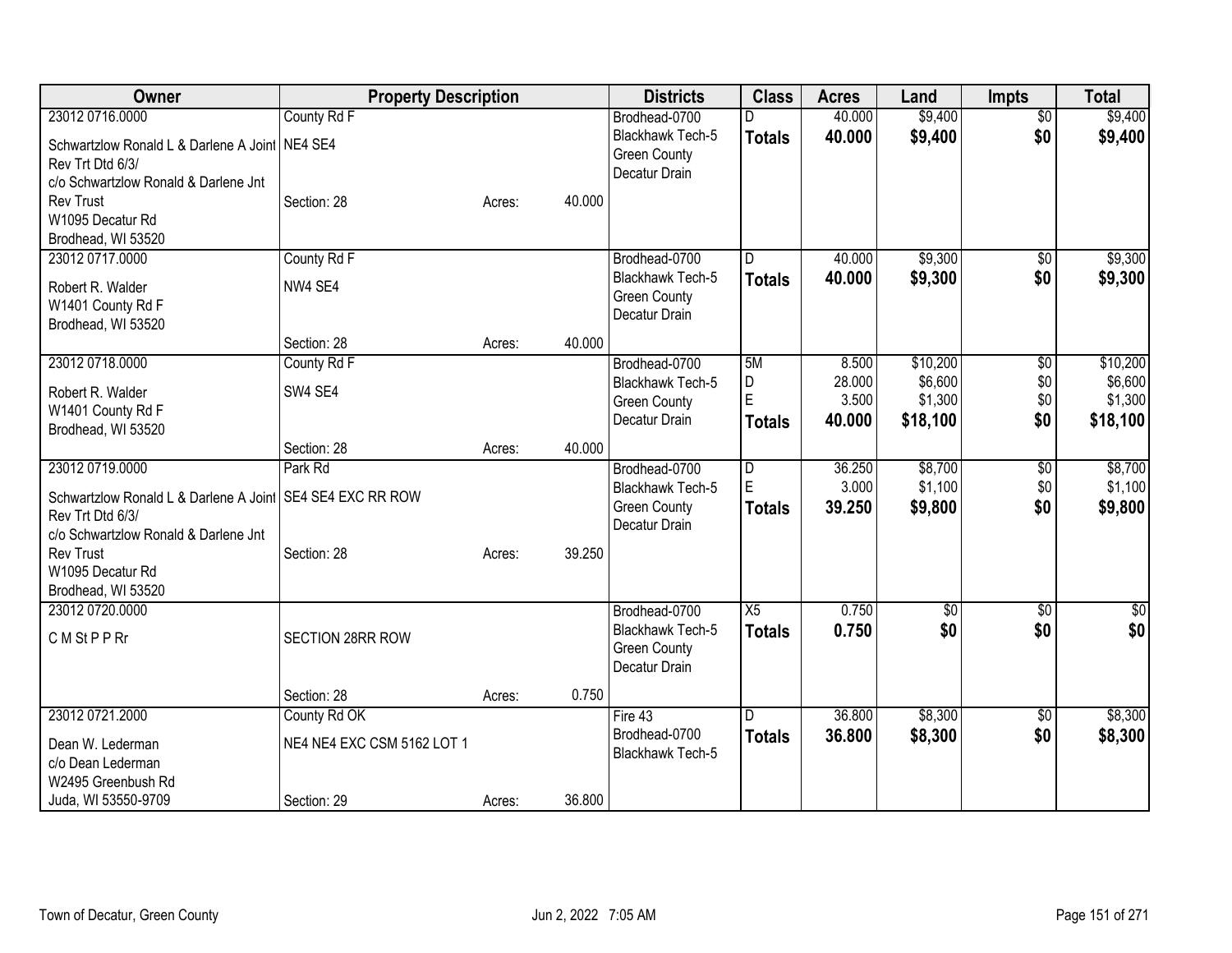| Owner                                                                 | <b>Property Description</b>                                                     |        |        | <b>Districts</b>                  | <b>Class</b>            | <b>Acres</b> | Land     | <b>Impts</b>    | <b>Total</b> |
|-----------------------------------------------------------------------|---------------------------------------------------------------------------------|--------|--------|-----------------------------------|-------------------------|--------------|----------|-----------------|--------------|
| 23012 0722.0100                                                       | County Rd OK                                                                    |        |        | Brodhead-0700                     |                         | 27.900       | \$6,600  | $\overline{50}$ | \$6,600      |
| Thunderbird Investments, LLC<br>W7210 County Rd B<br>Monroe, WI 53566 | NW4 NE4 EXC CSM 4612 & EXC 2.0A PCL                                             |        |        | Blackhawk Tech-5                  | <b>Totals</b>           | 27.900       | \$6,600  | \$0             | \$6,600      |
|                                                                       | Section: 29                                                                     | Acres: | 27.900 |                                   |                         |              |          |                 |              |
| 23012 0722.0200                                                       | W1889 County Hwy Ok                                                             |        |        | Brodhead-0700                     | D                       | 6.600        | \$1,300  | $\overline{50}$ | \$1,300      |
| Bradley B. Saunders                                                   | CSM 4612 (V19-P250) LOT 1 BNG PRT NW4 NE4                                       |        |        | <b>Blackhawk Tech-5</b>           | E                       | 0.500        | \$100    | \$0             | \$100        |
| <b>Sally Saunders</b>                                                 |                                                                                 |        |        |                                   | G                       | 3.000        | \$28,000 | \$209,000       | \$237,000    |
| W1889 County Rd Ok                                                    |                                                                                 |        |        |                                   | <b>Totals</b>           | 10.100       | \$29,400 | \$209,000       | \$238,400    |
| Brodhead, WI 53520                                                    | Section: 29                                                                     | Acres: | 10.100 |                                   |                         |              |          |                 |              |
| 23012 0724.0000                                                       | County Rd OK                                                                    |        |        | Fire 43                           | D                       | 40.000       | \$9,600  | \$0             | \$9,600      |
| Thunderbird Investments, LLC<br>W7210 County Rd B<br>Monroe, WI 53566 | SW4 NE4                                                                         |        |        | Brodhead-0700<br>Blackhawk Tech-5 | <b>Totals</b>           | 40.000       | \$9,600  | \$0             | \$9,600      |
|                                                                       | Section: 29                                                                     | Acres: | 40.000 |                                   |                         |              |          |                 |              |
| 23012 0725.0000                                                       | County Rd OK                                                                    |        |        | Fire 43                           | D                       | 40.000       | \$9,000  | \$0             | \$9,000      |
| Dean W. Lederman<br>c/o Dean Lederman<br>W2495 Greenbush Rd           | SE4 NE4                                                                         |        |        | Brodhead-0700<br>Blackhawk Tech-5 | <b>Totals</b>           | 40.000       | \$9,000  | \$0             | \$9,000      |
| Juda, WI 53550-9709                                                   | Section: 29                                                                     | Acres: | 40.000 |                                   |                         |              |          |                 |              |
| 23012 0726.0000                                                       | County Rd OK                                                                    |        |        | Fire 43                           | $\overline{\mathsf{D}}$ | 33.640       | \$7,900  | \$0             | \$7,900      |
|                                                                       | NE4 NW4 EXC 1A & EXC LOT 1 CSM 3307                                             |        |        | Brodhead-0700                     | E                       | 0.750        | \$100    | \$0             | \$100        |
| Thunderbird Investments, LLC<br>W7210 County Rd B<br>Monroe, WI 53566 |                                                                                 |        |        | Blackhawk Tech-5                  | <b>Totals</b>           | 34.390       | \$8,000  | \$0             | \$8,000      |
|                                                                       | Section: 29                                                                     | Acres: | 34.390 |                                   |                         |              |          |                 |              |
| 23012 0726.1000                                                       | W1961 County Hwy Ok                                                             |        |        | Fire 43                           | A                       | 4.070        | \$37,400 | \$217,000       | \$254,400    |
| Sherry L. Hafen<br>W1961 County Rd Ok<br>Brodhead, WI 53520           | CSM 3307 (V12-P108) PRT LOT 1 BNG PRT NE4 NW4<br>EXC CSM 3955 LOT 1             |        |        | Brodhead-0700<br>Blackhawk Tech-5 | <b>Totals</b>           | 4.070        | \$37,400 | \$217,000       | \$254,400    |
|                                                                       | Section: 29                                                                     | Acres: | 4.070  |                                   |                         |              |          |                 |              |
| 23012 0727.0000                                                       | W1949 County Hwy Ok                                                             |        |        | Fire 43                           | Α                       | 1.500        | \$20,000 | \$88,300        | \$108,300    |
| Scott K. Miller<br>Sarah Miller                                       | CSM 3955 (V15-P224) LOT 1 BNG CSM 3576 LOT 1 &<br>PRT CSM 3307 LOT 1 IN NE4 NW4 |        |        | Brodhead-0700<br>Blackhawk Tech-5 | <b>Totals</b>           | 1.500        | \$20,000 | \$88,300        | \$108,300    |
| 14318 Avon N Townline Rd<br>Brodhead, WI 53520                        | Section: 29                                                                     | Acres: | 1.500  |                                   |                         |              |          |                 |              |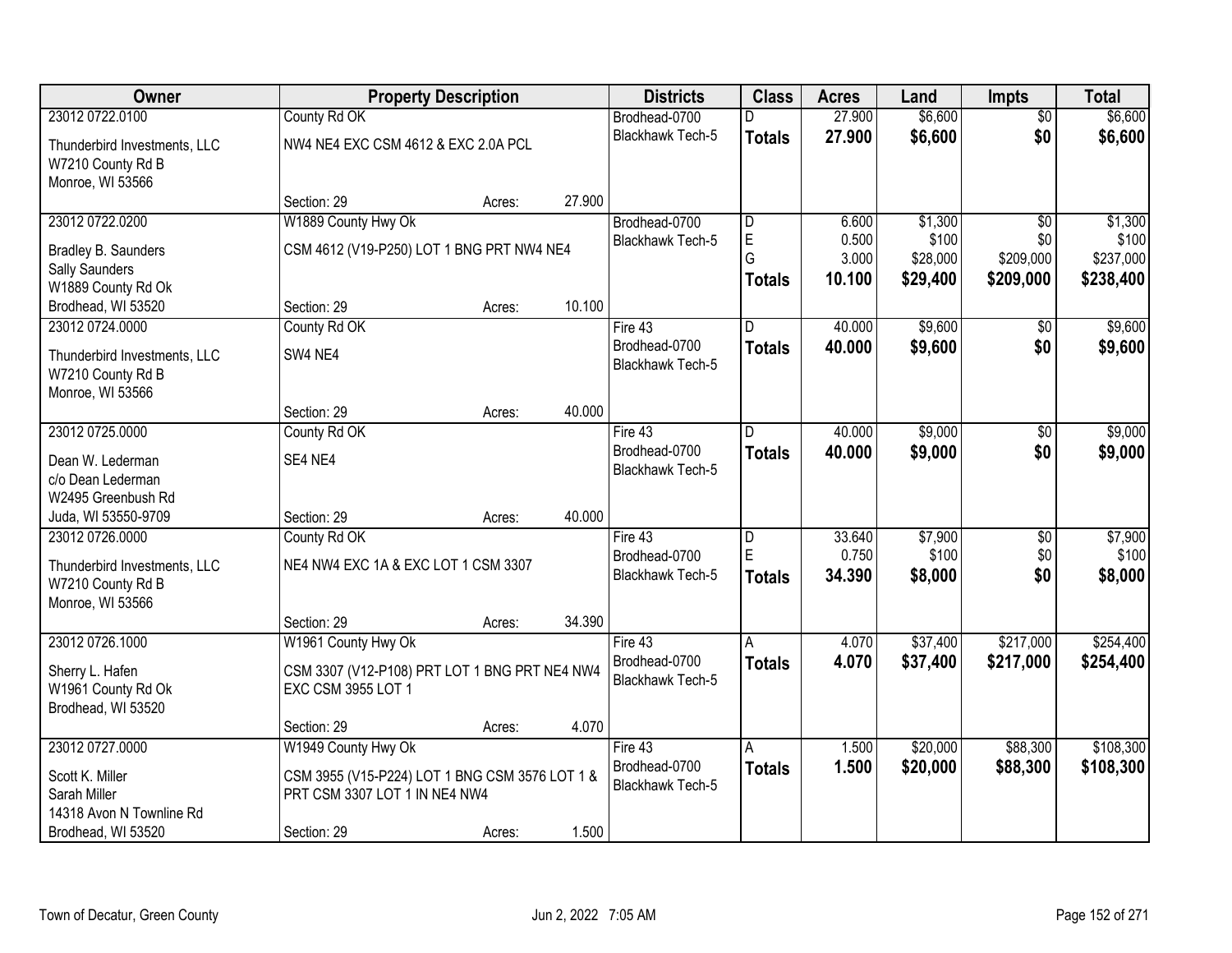| Owner                             | <b>Property Description</b>                   |        |        | <b>Districts</b>        | <b>Class</b>           | <b>Acres</b>    | Land               | Impts           | <b>Total</b>       |
|-----------------------------------|-----------------------------------------------|--------|--------|-------------------------|------------------------|-----------------|--------------------|-----------------|--------------------|
| 23012 0728.0000                   | County Rd OK                                  |        |        | Fire 43                 | D                      | 18.570          | \$4,400            | $\overline{50}$ | \$4,400            |
| Rodney L. Allen                   | E2 NW4 NW4 EXC COM NE COR S 500 FT TO CTR LN  |        |        | Brodhead-0700           | E                      | 1.000           | \$100              | \$0             | \$100              |
| Lisa A. Allen                     | HWY OK W 33 FT TO ROW OK NWLY TO N LN E 85.28 |        |        | Blackhawk Tech-5        | <b>Totals</b>          | 19.570          | \$4,500            | \$0             | \$4,500            |
| W2771 Greenbush Rd                | FT .43A POB (PRT POS V4-P2)                   |        |        |                         |                        |                 |                    |                 |                    |
| Juda, WI 53550                    | Section: 29                                   | Acres: | 19.570 |                         |                        |                 |                    |                 |                    |
| 23012 0729.0000                   |                                               |        |        | Fire $43$               | $\overline{\text{X3}}$ | 0.430           | $\overline{50}$    | $\overline{30}$ | $\overline{50}$    |
|                                   |                                               |        |        | Brodhead-0700           | <b>Totals</b>          | 0.430           | \$0                | \$0             | \$0                |
| Green County Solid Waste Landfill | PRT NW4 NW4 COM NE COR S 500 FT TO PT CTR LN  |        |        | <b>Blackhawk Tech-5</b> |                        |                 |                    |                 |                    |
| N/A                               | HWY OK W 33 FT TO ROW OK NWLY TO PT ON N LN   |        |        |                         |                        |                 |                    |                 |                    |
| Monroe, WI 53566                  | NW4 NW4 E 85.28 FT POB EXEMPT                 |        |        |                         |                        |                 |                    |                 |                    |
|                                   | Section: 29                                   | Acres: | 0.430  |                         |                        |                 |                    |                 |                    |
| 23012 0730.0000                   | County Rd GG                                  |        |        | Fire 43                 | D                      | 19.500          | \$4,700            | $\overline{50}$ | \$4,700            |
| Rodney L. Allen                   | W2 NW4 NW4                                    |        |        | Brodhead-0700           | E                      | 0.500           | \$100              | \$0             | \$100              |
| Lisa A. Allen                     |                                               |        |        | Blackhawk Tech-5        | <b>Totals</b>          | 20.000          | \$4,800            | \$0             | \$4,800            |
| W2771 Greenbush Rd                |                                               |        |        |                         |                        |                 |                    |                 |                    |
| Juda, WI 53550                    | Section: 29                                   | Acres: | 20.000 |                         |                        |                 |                    |                 |                    |
| 23012 0731.1000                   | N3109 County Hwy Ok                           |        |        | Fire 43                 | D                      | 1.220           | \$300              | \$0             | \$300              |
|                                   |                                               |        |        | Brodhead-0700           | G                      | 2.000           | \$24,000           | \$157,100       | \$181,100          |
| Lazy Acres Dairy, Inc             | CSM 5319 (V25-P299) PRT LOT 1 BNG PRT SW4 NW4 |        |        | Blackhawk Tech-5        | <b>Totals</b>          | 3.220           | \$24,300           | \$157,100       | \$181,400          |
| N2964 County Rd Ok                |                                               |        |        |                         |                        |                 |                    |                 |                    |
| Brodhead, WI 53520                |                                               |        |        |                         |                        |                 |                    |                 |                    |
|                                   | Section: 29                                   | Acres: | 3.220  |                         |                        |                 |                    |                 |                    |
| 23012 0731.2000                   |                                               |        |        | Fire 43                 | D                      | 35.830          | \$8,600            | $\overline{60}$ | \$8,600            |
| Michael L. Mccullough             | SW4 NW4 BNG PRT POS V16-P102 PARCEL A, EXC    |        |        | Brodhead-0700           | E                      | 1.000           | \$100              | \$0             | \$100              |
| Marcy A. Mccullough               | CSM 5319 LOT 1                                |        |        | Blackhawk Tech-5        | <b>Totals</b>          | 36.830          | \$8,700            | \$0             | \$8,700            |
| W1499 Giese Rd                    |                                               |        |        |                         |                        |                 |                    |                 |                    |
| Juda, WI 53550                    | Section: 29                                   | Acres: | 36.830 |                         |                        |                 |                    |                 |                    |
| 23012 0732.0000                   | County Rd OK                                  |        |        | Fire 43                 | D                      | 39.000          | \$9,400            | $\overline{50}$ | \$9,400            |
|                                   |                                               |        |        | Brodhead-0700           | E                      | 1.000           | \$100              | \$0             | \$100              |
| Thunderbird Investments, LLC      | SE4 NW4                                       |        |        | Blackhawk Tech-5        | <b>Totals</b>          | 40.000          | \$9,500            | \$0             | \$9,500            |
| W7210 County Rd B                 |                                               |        |        |                         |                        |                 |                    |                 |                    |
| Monroe, WI 53566                  |                                               |        | 40.000 |                         |                        |                 |                    |                 |                    |
|                                   | Section: 29                                   | Acres: |        |                         |                        |                 |                    |                 |                    |
| 23012 0733.0000                   | County Rd OK                                  |        |        | Fire $43$               | 5M                     | 1.500<br>33.780 | \$2,100            | $\overline{50}$ | \$2,100            |
| Lazy Acres Dairy, Inc             | NE4 SW4 EXC 2A W HWY                          |        |        | Juda-2737               | D<br>E                 | 4.000           | \$7,000<br>\$1,200 | \$0             | \$7,000<br>\$1,200 |
| N2964 County Rd Ok                |                                               |        |        | Blackhawk Tech-5        |                        |                 |                    | \$0             |                    |
| Brodhead, WI 53520                |                                               |        |        | <b>Green County</b>     | <b>Totals</b>          | 39.280          | \$10,300           | \$0             | \$10,300           |
|                                   | Section: 29                                   | Acres: | 39.280 | Decatur Drain           |                        |                 |                    |                 |                    |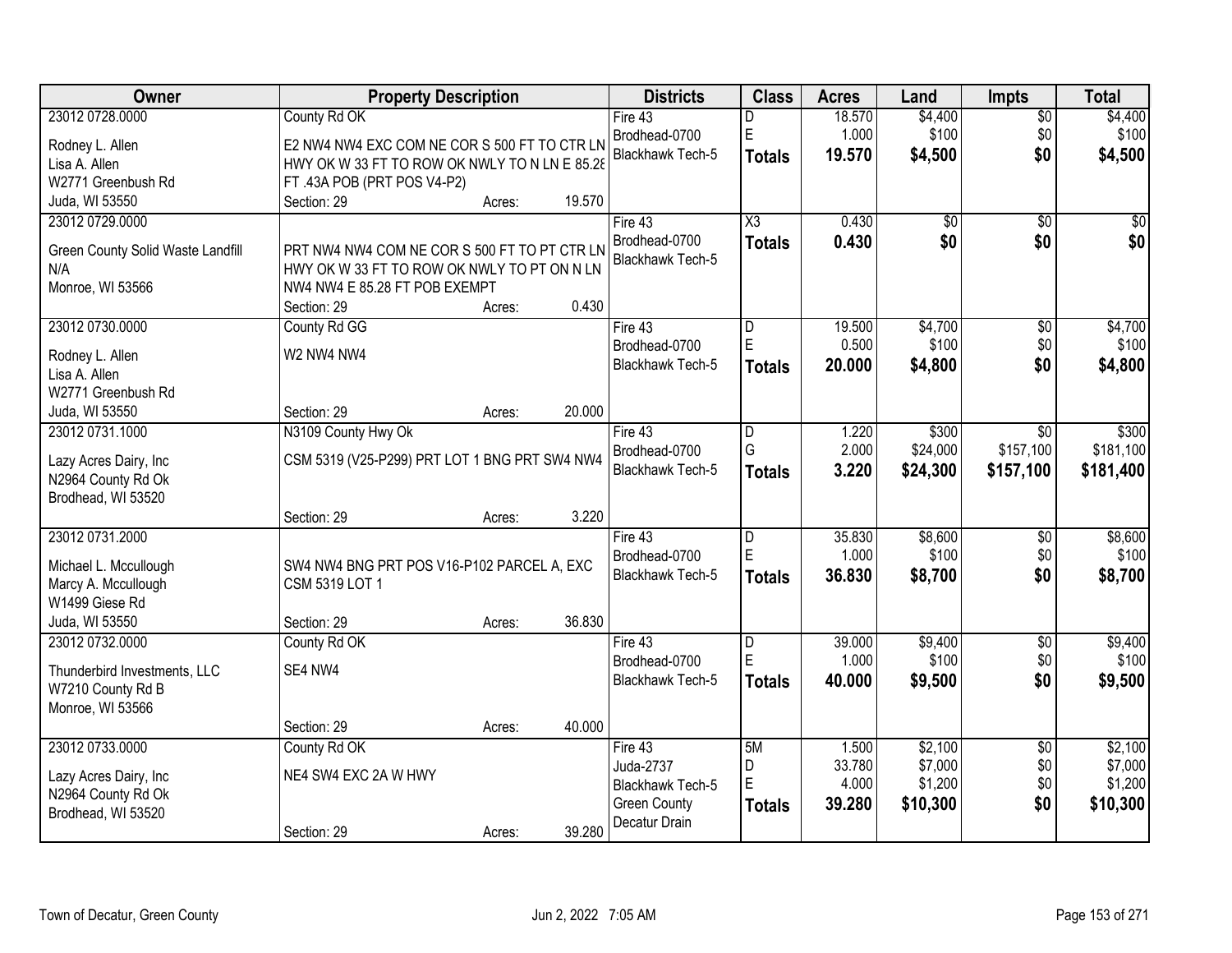| <b>Owner</b>                                | <b>Property Description</b>                   |        |        | <b>Districts</b>                     | <b>Class</b>            | <b>Acres</b>   | Land              | <b>Impts</b>           | <b>Total</b>     |
|---------------------------------------------|-----------------------------------------------|--------|--------|--------------------------------------|-------------------------|----------------|-------------------|------------------------|------------------|
| 23012 0734.1000                             | County Rd OK                                  |        |        | Fire 43                              |                         | 0.220          | \$100             | $\overline{30}$        | \$100            |
| Michael L. Mccullough                       | NE4 SW4 LYG W HWY BNG PRT POS V16-P102        |        |        | Juda-2737                            | <b>Totals</b>           | 0.220          | \$100             | \$0                    | \$100            |
| Marcy A. Mccullough                         |                                               |        |        | Blackhawk Tech-5                     |                         |                |                   |                        |                  |
| W1499 Giese Rd                              |                                               |        |        |                                      |                         |                |                   |                        |                  |
| Juda, WI 53550                              | Section: 29                                   | Acres: | 0.220  |                                      |                         |                |                   |                        |                  |
| 23012 0734.2000                             | County Rd OK                                  |        |        | Fire 43                              | E                       | 0.590          | \$100             | \$0                    | \$100            |
|                                             | NE4 SW4 LYG W HWY EXC .22A BNG PRT POS        |        |        | Juda-2737                            | <b>Totals</b>           | 0.590          | \$100             | \$0                    | \$100            |
| Lazy Acres Dairy, Inc<br>N2964 County Rd Ok | V16-P102                                      |        |        | Blackhawk Tech-5                     |                         |                |                   |                        |                  |
| Brodhead, WI 53520                          |                                               |        |        |                                      |                         |                |                   |                        |                  |
|                                             | Section: 29                                   | Acres: | 0.590  |                                      |                         |                |                   |                        |                  |
| 23012 0735.1000                             | County Rd OK                                  |        |        | Fire 43                              | D.                      | 0.180          | \$100             | \$0                    | \$100            |
|                                             |                                               |        |        | Juda-2737                            | <b>Totals</b>           | 0.180          | \$100             | \$0                    | \$100            |
| Lazy Acres Dairy, Inc                       | CSM 5319 (V25-P299) PRT LOT 1 BNG PRT NW4 SW4 |        |        | <b>Blackhawk Tech-5</b>              |                         |                |                   |                        |                  |
| N2964 County Rd Ok                          |                                               |        |        | <b>Green County</b>                  |                         |                |                   |                        |                  |
| Brodhead, WI 53520                          |                                               |        |        | Decatur Drain                        |                         |                |                   |                        |                  |
|                                             | Section: 29                                   | Acres: | 0.180  |                                      |                         |                |                   |                        |                  |
| 23012 0735.2000                             | County Rd OK                                  |        |        | Fire 43                              | $\overline{\mathsf{D}}$ | 25.900         | \$5,600           | $\overline{50}$        | \$5,600          |
| Michael L. Mccullough                       | NW4 SW4 BNG PRT POS V16-P102 PARCEL A, EXC    |        |        | Juda-2737                            | E                       | 0.500          | \$100             | \$0                    | \$100            |
| Marcy A. Mccullough                         | CSM 5319 LOT 1                                |        |        | <b>Blackhawk Tech-5</b>              | <b>Totals</b>           | 26.400         | \$5,700           | \$0                    | \$5,700          |
| W1499 Giese Rd                              |                                               |        |        | <b>Green County</b>                  |                         |                |                   |                        |                  |
| Juda, WI 53550                              | Section: 29                                   | Acres: | 26.400 | Decatur Drain                        |                         |                |                   |                        |                  |
| 23012 0735.3000                             | County Rd OK                                  |        |        | Fire 43                              | 5M                      | 5.000          | \$6,800           | \$0                    | \$6,800          |
| Lazy Acres Dairy, Inc                       | NW4 SW4 LYG S OF CREEK                        |        |        | Juda-2737                            | D                       | 4.920          | \$1,200           | \$0                    | \$1,200          |
| N2964 County Rd Ok                          |                                               |        |        | <b>Blackhawk Tech-5</b>              | E                       | 3.500          | \$900             | \$0                    | \$900            |
| Brodhead, WI 53520                          |                                               |        |        | <b>Green County</b>                  | <b>Totals</b>           | 13.420         | \$8,900           | \$0                    | \$8,900          |
|                                             | Section: 29                                   | Acres: | 13.420 | Decatur Drain                        |                         |                |                   |                        |                  |
| 23012 0736.0000                             | County Rd OK                                  |        |        | Fire 43                              | 5M                      | 10.000         | \$13,500          | $\overline{50}$        | \$13,500         |
|                                             |                                               |        |        | Juda-2737                            | D                       | 10.000         | \$2,100           | \$0                    | \$2,100          |
| Lazy Acres Dairy, Inc                       | N2 SW4 SW4                                    |        |        | <b>Blackhawk Tech-5</b>              | <b>Totals</b>           | 20.000         | \$15,600          | \$0                    | \$15,600         |
| N2964 County Rd Ok                          |                                               |        |        |                                      |                         |                |                   |                        |                  |
| Brodhead, WI 53520                          |                                               |        |        |                                      |                         |                |                   |                        |                  |
|                                             | Section: 29                                   | Acres: | 20.000 |                                      |                         |                |                   |                        |                  |
| 23012 0737.0000                             | N2927 County Hwy Ok                           |        |        | Fire 43                              | $\overline{\mathsf{D}}$ | 16.500         | \$1,600           | $\overline{50}$<br>\$0 | \$1,600<br>\$100 |
| Groebner Patrick R and Laurie A             | S2 SW4 SW4                                    |        |        | Juda-2737<br><b>Blackhawk Tech-5</b> | E<br>G                  | 0.500<br>3.000 | \$100<br>\$28,000 | \$303,000              | \$331,000        |
| Revocable Trust 1/25/20                     |                                               |        |        |                                      |                         | 20.000         |                   | \$303,000              |                  |
| c/o Groebner Patrick & Laurie Rev Trust     |                                               |        |        |                                      | <b>Totals</b>           |                | \$29,700          |                        | \$332,700        |
| N2933 County Rd Ok                          | Section: 29                                   | Acres: | 20.000 |                                      |                         |                |                   |                        |                  |
| Brodhead, WI 53520                          |                                               |        |        |                                      |                         |                |                   |                        |                  |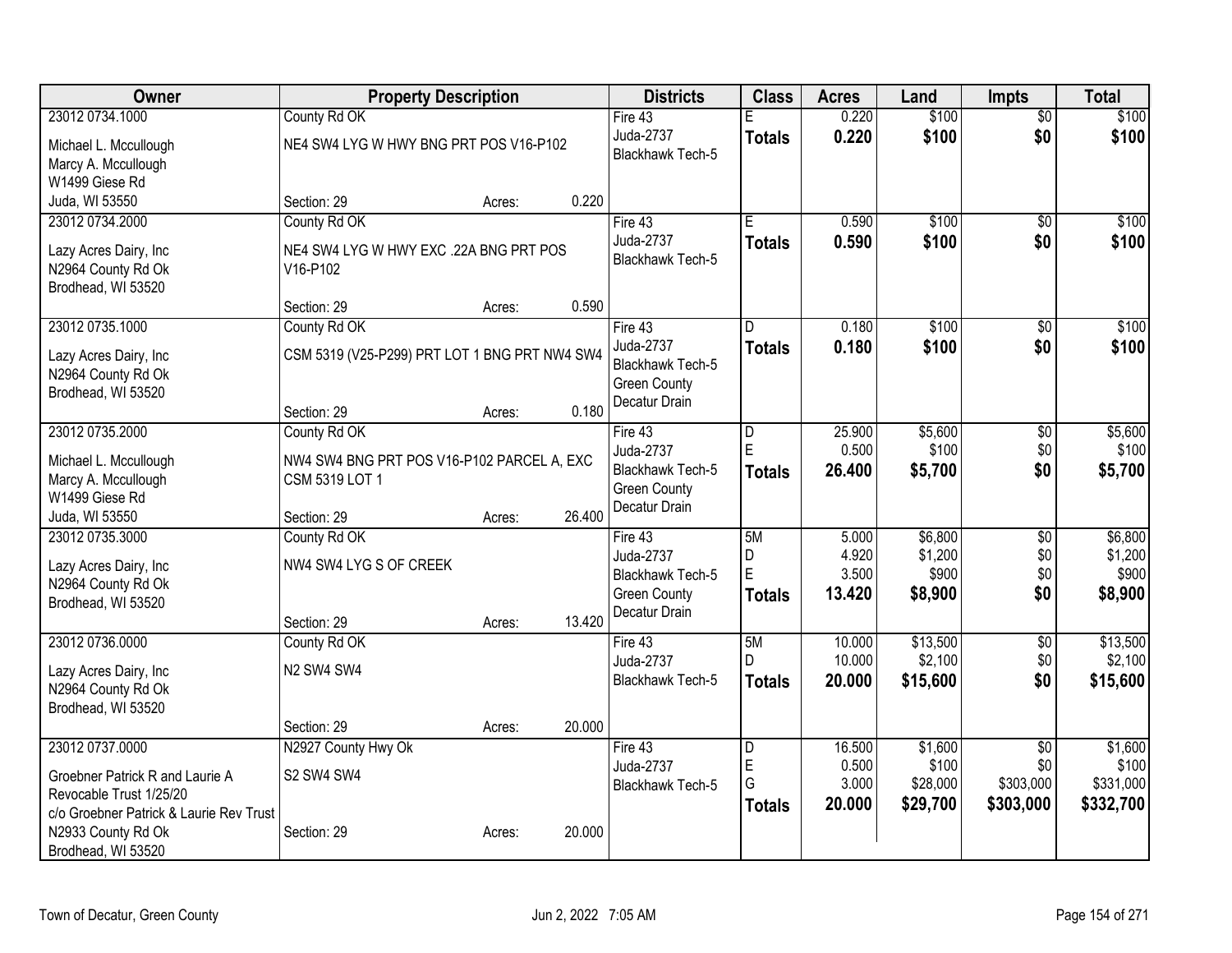| <b>Owner</b>                 | <b>Property Description</b>                   |        |        | <b>Districts</b>        | <b>Class</b>            | <b>Acres</b> | Land     | Impts           | <b>Total</b> |
|------------------------------|-----------------------------------------------|--------|--------|-------------------------|-------------------------|--------------|----------|-----------------|--------------|
| 23012 0738.0000              | N2964 County Hwy Ok                           |        |        | Fire 43                 | 5M                      | 4.000        | \$5,400  | $\overline{50}$ | \$5,400      |
| Lazy Acres Dairy, Inc        | SE4 SW4                                       |        |        | Juda-2737               | D                       | 32.000       | \$7,500  | \$0             | \$7,500      |
| N2964 County Rd Ok           |                                               |        |        | Blackhawk Tech-5        | E                       | 1.500        | \$200    | \$0             | \$200        |
| Brodhead, WI 53520           |                                               |        |        |                         | G                       | 2.500        | \$26,000 | \$343,400       | \$369,400    |
|                              | Section: 29                                   | Acres: | 40.000 |                         | <b>Totals</b>           | 40.000       | \$39,100 | \$343,400       | \$382,500    |
| 23012 0739.0000              | County Rd OK                                  |        |        | Fire 43                 | D                       | 37.500       | \$8,300  | \$0             | \$8,300      |
| Dean W. Lederman             | NE4 SE4                                       |        |        | Juda-2737               | E                       | 2.500        | \$900    | \$0             | \$900        |
| c/o Dean Lederman            |                                               |        |        | Blackhawk Tech-5        | <b>Totals</b>           | 40.000       | \$9,200  | \$0             | \$9,200      |
| W2495 Greenbush Rd           |                                               |        |        | <b>Green County</b>     |                         |              |          |                 |              |
| Juda, WI 53550-9709          | Section: 29                                   | Acres: | 40.000 | Decatur Drain           |                         |              |          |                 |              |
| 23012 0740.0000              | County Rd OK                                  |        |        | Fire 43                 | $\overline{\mathsf{D}}$ | 6.500        | \$1,400  | $\overline{50}$ | \$1,400      |
|                              |                                               |        |        | Juda-2737               | E                       | 0.500        | \$200    | \$0             | \$200        |
| Dean W. Lederman             | E 7A NW4 SE4                                  |        |        | <b>Blackhawk Tech-5</b> | <b>Totals</b>           | 7.000        | \$1,600  | \$0             | \$1,600      |
| c/o Dean Lederman            |                                               |        |        | <b>Green County</b>     |                         |              |          |                 |              |
| W2495 Greenbush Rd           |                                               |        |        | Decatur Drain           |                         |              |          |                 |              |
| Juda, WI 53550-9709          | Section: 29                                   | Acres: | 7.000  |                         |                         |              |          |                 |              |
| 23012 0741.0000              | County Rd OK                                  |        |        | Fire 43                 | D                       | 15.040       | \$3,400  | \$0             | \$3,400      |
| Thunderbird Investments, LLC | COM AT NW COR SE4 TH S 578.5 FT S85*E ALG CTR |        |        | Juda-2737               | E                       | 1.000        | \$400    | \$0             | \$400        |
| W7210 County Rd B            | CREEK TH 1089 FT TH N 730 FT TH W 1089 FT POB |        |        | Blackhawk Tech-5        | <b>Totals</b>           | 16.040       | \$3,800  | \$0             | \$3,800      |
| Monroe, WI 53566             |                                               |        |        | <b>Green County</b>     |                         |              |          |                 |              |
|                              | Section: 29                                   | Acres: | 16.040 | Decatur Drain           |                         |              |          |                 |              |
| 23012 0742.0000              | County Rd OK                                  |        |        | Fire 43                 | D                       | 15.960       | \$3,400  | $\overline{50}$ | \$3,400      |
| Lazy Acres Dairy, Inc        | W 33A NW4 SE4 EXC 16.04A                      |        |        | Juda-2737               | E                       | 1.000        | \$400    | \$0             | \$400        |
| N2964 County Rd Ok           |                                               |        |        | Blackhawk Tech-5        | <b>Totals</b>           | 16.960       | \$3,800  | \$0             | \$3,800      |
| Brodhead, WI 53520           |                                               |        |        | <b>Green County</b>     |                         |              |          |                 |              |
|                              | Section: 29                                   | Acres: | 16.960 | Decatur Drain           |                         |              |          |                 |              |
| 23012 0743.0000              | County Rd OK                                  |        |        | Fire 43                 | D                       | 38.500       | \$8,500  | $\overline{50}$ | \$8,500      |
|                              | SW4 SE4                                       |        |        | Juda-2737               | G                       | 1.500        | \$6,000  | \$8,700         | \$14,700     |
| Lazy Acres Dairy, Inc        |                                               |        |        | Blackhawk Tech-5        | <b>Totals</b>           | 40.000       | \$14,500 | \$8,700         | \$23,200     |
| N2964 County Rd Ok           |                                               |        |        | Green County D#1        |                         |              |          |                 |              |
| Brodhead, WI 53520           |                                               |        | 40.000 |                         |                         |              |          |                 |              |
|                              | Section: 29                                   | Acres: |        |                         |                         |              |          |                 |              |
| 23012 0744.0000              | County Rd OK                                  |        |        | Fire 43<br>Juda-2737    | D                       | 40.000       | \$9,000  | $\overline{50}$ | \$9,000      |
| Lazy Acres Dairy, Inc        | SE4 SE4                                       |        |        |                         | <b>Totals</b>           | 40.000       | \$9,000  | \$0             | \$9,000      |
| N2964 County Rd Ok           |                                               |        |        | Blackhawk Tech-5        |                         |              |          |                 |              |
| Brodhead, WI 53520           |                                               |        |        | Green County D#1        |                         |              |          |                 |              |
|                              | Section: 29                                   | Acres: | 40.000 |                         |                         |              |          |                 |              |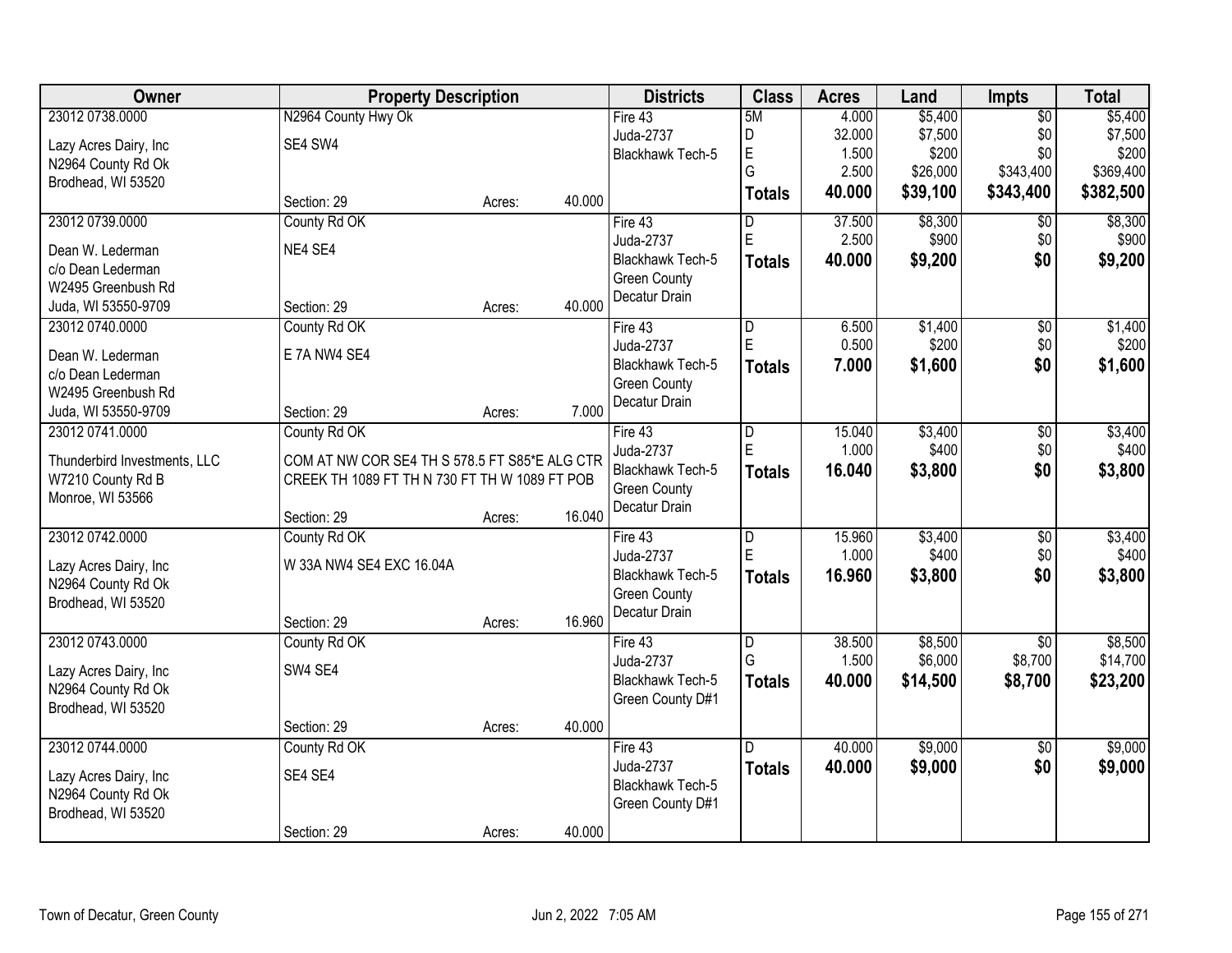| Owner                               | <b>Property Description</b>                |        |        | <b>Districts</b>        | <b>Class</b>   | <b>Acres</b> | Land     | <b>Impts</b>    | <b>Total</b> |
|-------------------------------------|--------------------------------------------|--------|--------|-------------------------|----------------|--------------|----------|-----------------|--------------|
| 23012 0745.0000                     | County Rd SS                               |        |        | Fire $43$               |                | 39.000       | \$9,300  | $\overline{50}$ | \$9,300      |
| Rodney L. Allen                     | NE4 NE4                                    |        |        | Juda-2737               | E              | 1.000        | \$100    | \$0             | \$100        |
| Lisa A. Allen                       |                                            |        |        | Blackhawk Tech-5        | <b>Totals</b>  | 40.000       | \$9,400  | \$0             | \$9,400      |
| W2771 Greenbush Rd                  |                                            |        |        |                         |                |              |          |                 |              |
| Juda, WI 53550                      | Section: 30                                | Acres: | 40.000 |                         |                |              |          |                 |              |
| 23012 0746.0000                     | W2255 Greenbush Rd                         |        |        | Fire 43                 | D              | 22.000       | \$4,800  | \$0             | \$4,800      |
| Schmidt Living Trust Dated June 22, | NW4 NE4 LYG S GREENBUSH RD                 |        |        | Juda-2737               | E              | 1.500        | \$200    | \$0             | \$200        |
| 2018                                |                                            |        |        | <b>Blackhawk Tech-5</b> | G              | 1.500        | \$20,000 | \$10,100        | \$30,100     |
| c/o Schmidt Living Trust            |                                            |        |        | <b>Green County</b>     | <b>Totals</b>  | 25.000       | \$25,000 | \$10,100        | \$35,100     |
| PO Box 302                          | Section: 30                                | Acres: | 25.000 | Decatur Drain           |                |              |          |                 |              |
| Monroe, WI 53566                    |                                            |        |        |                         |                |              |          |                 |              |
| 23012 0746.0100                     | W2256 Greenbush Rd                         |        |        | Fire 43                 | A              | 3.217        | \$33,100 | \$17,000        | \$50,100     |
| Keith B. Bell                       | CSM 1606 (V5-P137) LOT 1 BNG PRT W2 NE4    |        |        | Juda-2737               | <b>Totals</b>  | 3.217        | \$33,100 | \$17,000        | \$50,100     |
| W2256 Greenbush Rd                  |                                            |        |        | Blackhawk Tech-5        |                |              |          |                 |              |
| Brodhead, WI 53520                  |                                            |        |        | <b>Green County</b>     |                |              |          |                 |              |
|                                     | Section: 30                                | Acres: | 3.217  | Decatur Drain           |                |              |          |                 |              |
| 23012 0746.1200                     | W2255 Greenbush Rd                         |        |        | Fire 43                 | 5M             | 0.180        | \$300    | \$0             | \$300        |
| Joseph D. Schwarzenberger IV        | W2 NE4 LYG N GREENBUSH RD EXC CSM 5100     |        |        | Juda-2737               | $\mathsf{D}$   | 2.000        | \$400    | \$0             | \$400        |
| W3894 State Road 11 and 81          | (V24-P24) LOT 1 & EXC CSM 1606             |        |        | Blackhawk Tech-5        | <b>Totals</b>  | 2.180        | \$700    | \$0             | \$700        |
| Monroe, WI 53566                    |                                            |        |        | <b>Green County</b>     |                |              |          |                 |              |
|                                     | Section: 30                                | Acres: | 2.180  | Decatur Drain           |                |              |          |                 |              |
| 23012 0746.1300                     | Greenbush Rd                               |        |        | Fire 43                 | $\overline{A}$ | 0.200        | \$3,200  | \$0             | \$3,200      |
| Matthew P. Jordan                   | CSM 5100 (V24-P24) LOT 1 BNG PRT NW4 NE4 & |        |        | Juda-2737               |                | 9.770        | \$26,400 | \$0             | \$26,400     |
| Hayley L. Jordan                    | NE4 NW4                                    |        |        | Blackhawk Tech-5        | <b>Totals</b>  | 9.970        | \$29,600 | \$0             | \$29,600     |
| W511 Theresa Ct                     |                                            |        |        | <b>Green County</b>     |                |              |          |                 |              |
| Brodhead, WI 53520                  | Section: 30                                | Acres: | 9.970  | Decatur Drain           |                |              |          |                 |              |
| 23012 0747.0000                     | Greenbush Rd                               |        |        | Fire 43                 | $\overline{D}$ | 39.500       | \$9,600  | \$0             | \$9,600      |
| Schmidt Living Trust Dated June 22, | SW4 NE4                                    |        |        | Juda-2737               | E              | 0.500        | \$200    | \$0             | \$200        |
| 2018                                |                                            |        |        | <b>Blackhawk Tech-5</b> | <b>Totals</b>  | 40.000       | \$9,800  | \$0             | \$9,800      |
| c/o Schmidt Living Trust            |                                            |        |        | <b>Green County</b>     |                |              |          |                 |              |
| PO Box 302                          | Section: 30                                | Acres: | 40.000 | Decatur Drain           |                |              |          |                 |              |
| Monroe, WI 53566                    |                                            |        |        |                         |                |              |          |                 |              |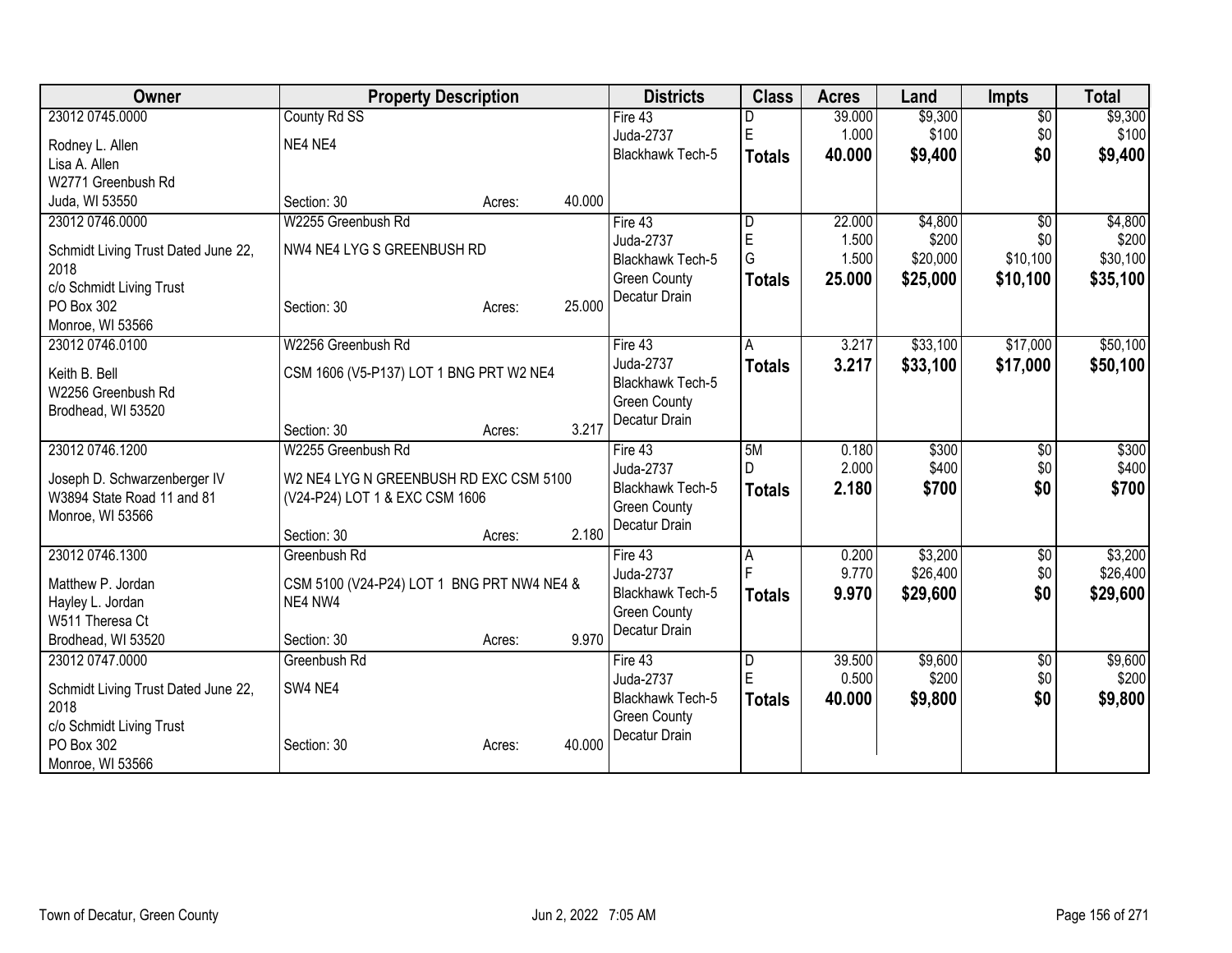| Owner                                    |                                                | <b>Property Description</b> |        | <b>Districts</b>              | <b>Class</b>            | <b>Acres</b>   | Land     | <b>Impts</b>           | <b>Total</b>        |
|------------------------------------------|------------------------------------------------|-----------------------------|--------|-------------------------------|-------------------------|----------------|----------|------------------------|---------------------|
| 23012 0748.0000                          | Greenbush Rd                                   |                             |        | Fire 43                       | D                       | 30.000         | \$7,400  | $\overline{50}$        | \$7,400             |
| Schmidt Living Trust Dated June 22,      | W 30A SE4 NE4                                  |                             |        | Juda-2737                     | <b>Totals</b>           | 30.000         | \$7,400  | \$0                    | \$7,400             |
| 2018                                     |                                                |                             |        | <b>Blackhawk Tech-5</b>       |                         |                |          |                        |                     |
| c/o Schmidt Living Trust                 |                                                |                             |        |                               |                         |                |          |                        |                     |
| PO Box 302                               | Section: 30                                    | Acres:                      | 30.000 |                               |                         |                |          |                        |                     |
| Monroe, WI 53566                         |                                                |                             |        |                               |                         |                |          |                        |                     |
| 23012 0749.0000                          | Greenbush Rd                                   |                             |        | Fire 43                       | D                       | 10.110         | \$2,500  | $\overline{50}$        | \$2,500             |
| Michael L. Mccullough                    | E 10A SE4 NE4                                  |                             |        | Juda-2737                     | <b>Totals</b>           | 10.110         | \$2,500  | \$0                    | \$2,500             |
| Marcy A. Mccullough                      |                                                |                             |        | <b>Blackhawk Tech-5</b>       |                         |                |          |                        |                     |
| W1499 Giese Rd                           |                                                |                             |        |                               |                         |                |          |                        |                     |
| Juda, WI 53550                           | Section: 30                                    | Acres:                      | 10.110 |                               |                         |                |          |                        |                     |
| 23012 0750.2000                          | Greenbush Rd                                   |                             |        | Fire 43                       | $\overline{\mathsf{D}}$ | 24.500         | \$6,200  | $\overline{50}$        | \$6,200             |
| Joseph D. Schwarzenberger IV             | PRT E2 NE4 NW4 LYG E OF CRK EXC CSM 5100       |                             |        | Juda-2737                     | E                       | 0.630          | \$200    | \$0                    | \$200               |
| W3894 State Road 11 and 81               | (V24-P24) LOT 1 & EXC S 82.5 FT                |                             |        | <b>Blackhawk Tech-5</b>       | <b>Totals</b>           | 25.130         | \$6,400  | \$0                    | \$6,400             |
| Monroe, WI 53566                         |                                                |                             |        | <b>Green County</b>           |                         |                |          |                        |                     |
|                                          | Section: 30                                    | Acres:                      | 25.130 | Decatur Drain                 |                         |                |          |                        |                     |
| 23012 0751.0000                          | Greenbush Rd                                   |                             |        | Fire 43                       | $\overline{D}$          | 13.000         | \$3,000  | \$0                    | \$3,000             |
|                                          |                                                |                             |        | Juda-2737                     | E                       | 1.000          | \$400    | \$0                    | \$400               |
| Mary D. Allen                            | PRT NE4 NW4 LYG W CTR CREEK                    |                             |        | Blackhawk Tech-5              | <b>Totals</b>           | 14.000         | \$3,400  | \$0                    | \$3,400             |
| 700 8th Ave Unit 729<br>Monroe, WI 53566 |                                                |                             |        | <b>Green County</b>           |                         |                |          |                        |                     |
|                                          | Section: 30                                    | Acres:                      | 14.000 | Decatur Drain                 |                         |                |          |                        |                     |
| 23012 0752.0000                          | W2412 Greenbush Rd                             |                             |        | Fire 43                       | D                       | 36.000         | \$8,600  | \$0                    | \$8,600             |
|                                          |                                                |                             |        | Juda-2737                     | $\mathsf E$             | 1.300          | \$500    | \$0                    | \$500               |
| Mary D. Allen                            | FR NW4 NW4                                     |                             |        | Blackhawk Tech-5              | G                       | 2.000          | \$24,000 | \$48,900               | \$72,900            |
| 700 8th Ave Unit 729                     |                                                |                             |        | <b>Green County</b>           | <b>Totals</b>           | 39.300         | \$33,100 | \$48,900               | \$82,000            |
| Monroe, WI 53566                         |                                                |                             | 39.300 | Decatur Drain                 |                         |                |          |                        |                     |
| 23012 0753.0100                          | Section: 30                                    | Acres:                      |        |                               |                         |                | \$37,000 |                        |                     |
|                                          | Greenbush Rd                                   |                             |        | Juda-2737<br>Blackhawk Tech-5 | A<br>D                  | 4.000<br>4.500 | \$1,100  | $\overline{50}$<br>\$0 | \$37,000<br>\$1,100 |
| Sean P. Rice                             | CSM 4806 (V21-P130) LOT 1 BNG PRT SW4 NW4      |                             |        |                               | E                       | 0.460          | \$100    | \$0                    | \$100               |
| Mary S. Wanta                            |                                                |                             |        |                               | <b>Totals</b>           | 8.960          | \$38,200 | \$0                    | \$38,200            |
| 4132 N Kedvale Unit 8                    |                                                |                             |        |                               |                         |                |          |                        |                     |
| Chicago, IL 60641                        | Section: 30                                    | Acres:                      | 8.960  |                               |                         |                |          |                        |                     |
| 23012 0753.0200                          | Greenbush Rd                                   |                             |        | Juda-2737                     | D                       | 28.840         | \$7,100  | $\overline{30}$        | \$7,100             |
| Mary D. Allen                            | SW4 NW4 EXC .41A & EXC ADD'L .16AC & EXC LOT 1 |                             |        | <b>Blackhawk Tech-5</b>       | E<br>G                  | 1.000          | \$100    | \$0                    | \$100               |
| 700 8th Ave Unit 729                     | <b>CSM 4806</b>                                |                             |        |                               |                         | 0.630          | \$2,500  | \$22,800               | \$25,300            |
| Monroe, WI 53566                         |                                                |                             |        |                               | Totals                  | 30.470         | \$9,700  | \$22,800               | \$32,500            |
|                                          | Section: 30                                    | Acres:                      | 30.470 |                               |                         |                |          |                        |                     |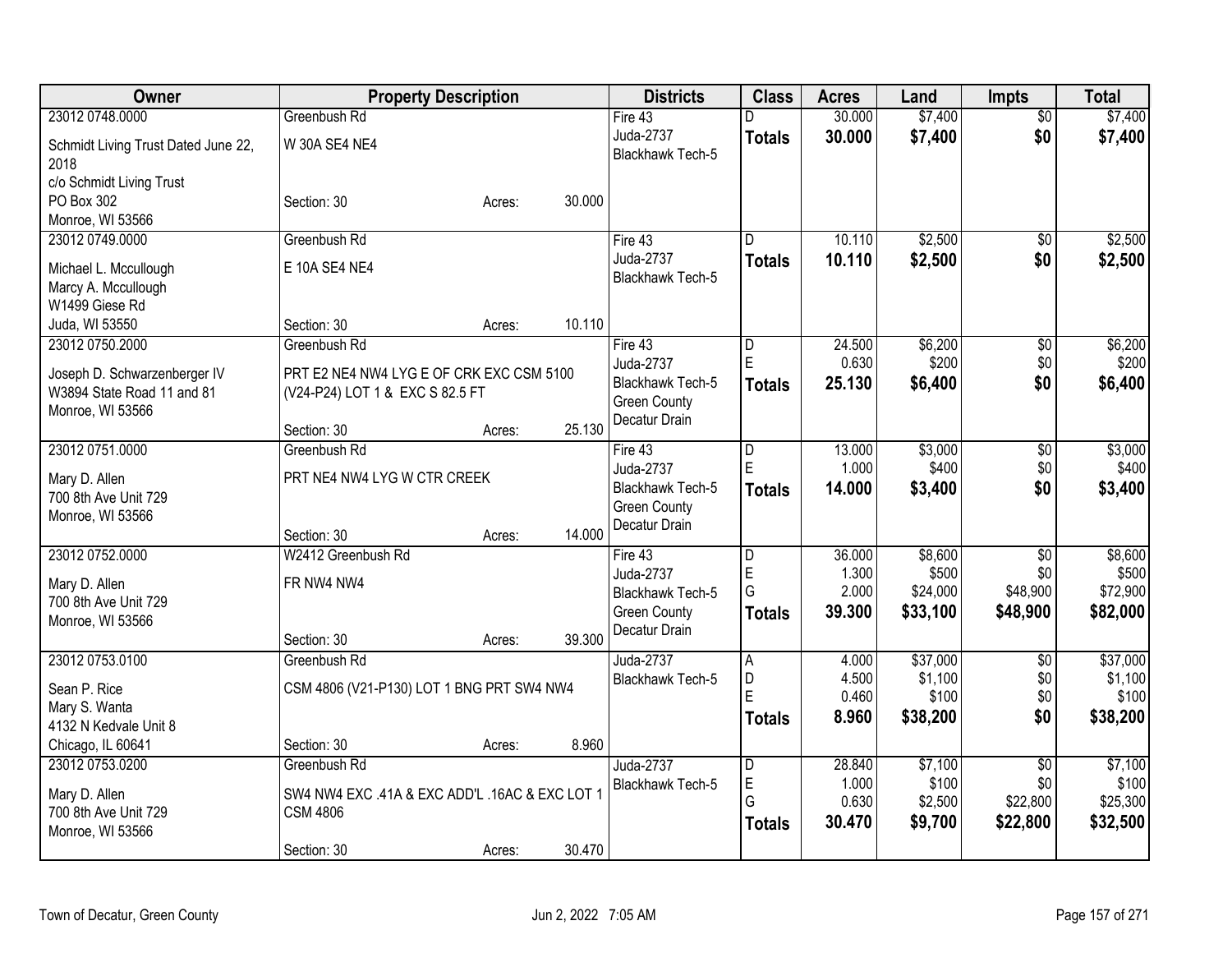| <b>Class</b><br><b>Owner</b><br><b>Property Description</b><br><b>Districts</b><br><b>Acres</b><br>Land<br><b>Impts</b>                                 | <b>Total</b>               |
|---------------------------------------------------------------------------------------------------------------------------------------------------------|----------------------------|
| \$10,700<br>23012 0754.0000<br>W2439 Greenbush Rd<br>0.570<br>\$56,700<br>Fire $43$                                                                     | \$67,400                   |
| Juda-2737<br>0.570<br>\$10,700<br>\$56,700<br><b>Totals</b><br>PRT SW4 NW4 COM W 1/4 COR SEC TH N0*E 181.53<br>Michael A. Johnson                       | \$67,400                   |
| Blackhawk Tech-5<br>FT TH N63*E 962.18 FT POB TH N63* E 100.69 FT TH<br>Tracy J. Johnson                                                                |                            |
| W2439 Greenbush Rd<br>S26*E 223.70 FT TH S55*W 115 FT TH N22*W 240.9                                                                                    |                            |
| 0.570<br>Juda, WI 53550<br>Section: 30<br>Acres:                                                                                                        |                            |
| \$700<br>23012 0755.0000<br>Greenbush Rd<br>Fire 43<br>3.000<br>D                                                                                       | \$0<br>\$700               |
| E<br>1.000<br>\$400<br>Juda-2737                                                                                                                        | \$400<br>\$0               |
| Schmidt Living Trust Dated June 22,<br>PRT SE4 NW4 & PRT NE4 NW4 LYG E CREEK & S<br>\$0<br><b>Blackhawk Tech-5</b><br>4.000<br>\$1,100<br><b>Totals</b> | \$1,100                    |
| 2018<br><b>GREENBUSH RD</b><br><b>Green County</b>                                                                                                      |                            |
| c/o Schmidt Living Trust<br>Decatur Drain                                                                                                               |                            |
| 4.000<br>PO Box 302<br>Section: 30<br>Acres:                                                                                                            |                            |
| Monroe, WI 53566                                                                                                                                        |                            |
| 23012 0756.0000<br>33.000<br>\$6,400<br>Greenbush Rd<br>Fire 43<br>D                                                                                    | $\overline{50}$<br>\$6,400 |
| E<br>0.500<br>\$200<br>Juda-2737<br>PRT SE4 NW4 LYG W OF CRK EXC S 82.5 FT<br>Mary D. Allen                                                             | \$0<br>\$200               |
| 33.500<br>\$0<br>Blackhawk Tech-5<br><b>Totals</b><br>\$6,600<br>700 8th Ave Unit 729                                                                   | \$6,600                    |
| <b>Green County</b><br>Monroe, WI 53566                                                                                                                 |                            |
| Decatur Drain<br>33.500<br>Section: 30<br>Acres:                                                                                                        |                            |
| 23012 0757.0000<br>\$500<br>Greenbush Rd<br>Fire 43<br>2.000<br>D.                                                                                      | \$500<br>$\overline{50}$   |
| Juda-2737<br>2.000<br>\$500<br>\$0<br><b>Totals</b>                                                                                                     | \$500                      |
| PRT S 3A SE4 NW4(SEE FULL LEGAL DESC ON PARO<br>Joseph D. Schwarzenberger IV<br>Blackhawk Tech-5                                                        |                            |
| W3894 State Road 11 and 81<br>0758.0000)<br><b>Green County</b>                                                                                         |                            |
| Monroe, WI 53566<br>Decatur Drain                                                                                                                       |                            |
| 2.000<br>Section: 30<br>Acres:                                                                                                                          |                            |
| 23012 0757.1000<br>\$100<br>Greenbush Rd<br>Fire 43<br>0.480<br>A                                                                                       | \$100<br>\$0               |
| Juda-2737<br>0.480<br>\$100<br><b>Totals</b><br>COM SW COR E1/2 NW4 TH N23* W 89 FT (1 CH,35<br>Troy K. Moon                                            | \$100<br>\$0               |
| <b>Blackhawk Tech-5</b><br>W2435 Greenbush Rd<br>LKS)POB TH N36*W 696 FT (10 CH, 55 LKS) TH W 36                                                        |                            |
| FT (55 LINKS) TH S36 *E 696 FT (10 CHS 55 LKS) TH<br>Juda, WI 53550                                                                                     |                            |
| 0.480<br>Section: 30<br>Acres:                                                                                                                          |                            |
| 23012 0758.0000<br>35.620<br>\$8,500<br>Fire 43<br>$\overline{D}$<br>Greenbush Rd                                                                       | $\overline{50}$<br>\$8,500 |
| Juda-2737<br>35.620<br>\$0<br>\$8,500<br><b>Totals</b>                                                                                                  | \$8,500                    |
| PRT NE4 SW4, PRT OF DESC: COM AT E4 COR SEC<br>Joseph D. Schwarzenberger IV<br>Blackhawk Tech-5                                                         |                            |
| 30 TH N89*W ALG E-W4 LN 2560.96 FT TO POB TH<br>W3894 State Road 11 and 81<br><b>Green County</b>                                                       |                            |
| Monroe, WI 53566<br>N89*W 136.54 FT TH N23*E 90.18 FT TH N89*W<br>Decatur Drain                                                                         |                            |
| 35.620<br>Section: 30<br>Acres:                                                                                                                         |                            |
| 23012 0758.0100<br>\$1,100<br>W2435 Greenbush Rd<br>Fire 43<br>$\overline{\mathsf{D}}$<br>5.180                                                         | \$1,100<br>$\overline{50}$ |
| G<br>7.000<br>\$44,000<br>\$241,900<br>Juda-2737<br>PRT NE4 & NW4 OF SW4 & PRT SE4 & SW4 OF NW4<br>Troy K. Moon                                         | \$285,900                  |
| <b>Blackhawk Tech-5</b><br>12.180<br>\$45,100<br>\$241,900<br><b>Totals</b><br>W2435 Greenbush Rd<br>DESC AS: COM E4 COR SD SEC TH N89*W 2697.50        | \$287,000                  |
| <b>Green County</b><br>FT TH N23*E 90.18 FT TH N89*W 1073.26 FT POB TH<br>Juda, WI 53550                                                                |                            |
| Decatur Drain<br>12.180<br>Section: 30<br>Acres:                                                                                                        |                            |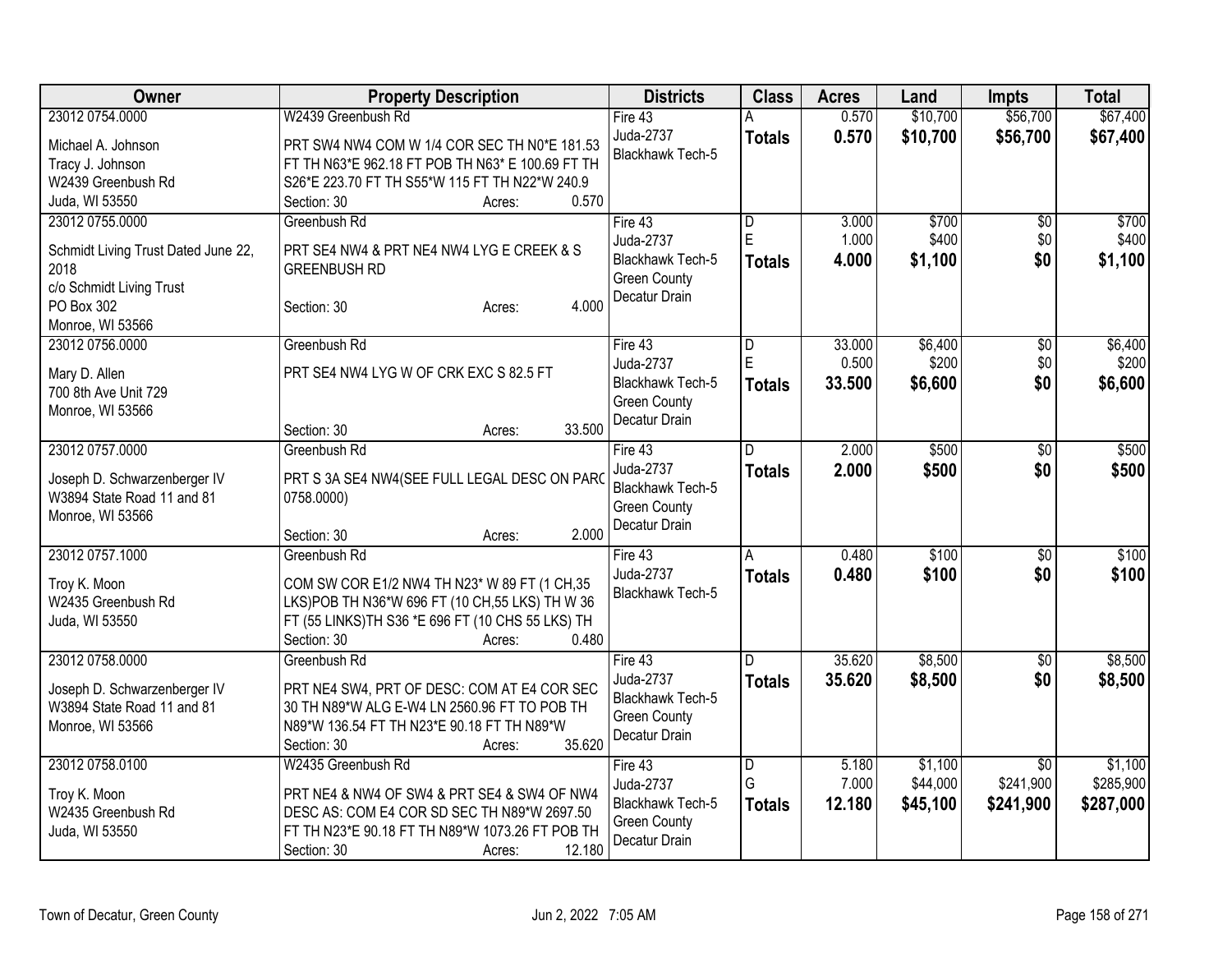| Owner                        | <b>Property Description</b>                 |        |        | <b>Districts</b>        | <b>Class</b>   | <b>Acres</b> | Land         | <b>Impts</b>    | <b>Total</b> |
|------------------------------|---------------------------------------------|--------|--------|-------------------------|----------------|--------------|--------------|-----------------|--------------|
| 23012 0759.0000              | W2495 Greenbush Rd                          |        |        | Fire $43$               | D              | 19.410       | \$3,600      | $\overline{50}$ | \$3,600      |
| Candace E. Benner            | CSM 2082 (V7-P13) PRT LOT 1 PRT NW4 SW4 EXC |        |        | Juda-2737               | G              | 1.000        | \$16,000     | \$174,400       | \$190,400    |
| W2495 Greenbush Rd           | LOTS 1 & 2 CSM 3476                         |        |        | Blackhawk Tech-5        | <b>Totals</b>  | 20.410       | \$19,600     | \$174,400       | \$194,000    |
| Juda, WI 53550               |                                             |        |        |                         |                |              |              |                 |              |
|                              | Section: 30                                 | Acres: | 20.410 |                         |                |              |              |                 |              |
| 23012 0759.1000              | Greenbush Rd                                |        |        | Fire $43$               | 5M             | 1.000        | \$1,400      | $\overline{50}$ | \$1,400      |
| Candace E. Benner            | CSM 3476 (V13-P60) LOT 1 BNG PRT NW4 SW4    |        |        | Juda-2737               | D.             | 4.820        | \$900        | \$0             | \$900        |
| W2495 Greenbush Rd           |                                             |        |        | Blackhawk Tech-5        | <b>Totals</b>  | 5.820        | \$2,300      | \$0             | \$2,300      |
| Juda, WI 53550               |                                             |        |        |                         |                |              |              |                 |              |
|                              | Section: 30                                 | Acres: | 5.820  |                         |                |              |              |                 |              |
| 23012 0759.2000              | Greenbush Rd                                |        |        | Fire 43                 | D              | 4.090        | \$600        | \$0             | \$600        |
| Candace E. Benner            | CSM 3476 (V13-P60) LOT 2 BNG PRT LOT 1 CSM  |        |        | Juda-2737               | G              | 1.000        | \$16,000     | \$57,100        | \$73,100     |
| W2495 Greenbush Rd           | 2082 IN NW4 SW4                             |        |        | <b>Blackhawk Tech-5</b> | <b>Totals</b>  | 5.090        | \$16,600     | \$57,100        | \$73,700     |
| Juda, WI 53550               |                                             |        |        |                         |                |              |              |                 |              |
|                              | Section: 30                                 | Acres: | 5.090  |                         |                |              |              |                 |              |
| 23012 0760.0000              | Greenbush Rd                                |        |        | Fire 43                 | 5M             | 1.400        | \$1,900      | \$0             | \$1,900      |
| Candace E. Benner            | CSM 2082 (V7-P13) PRT LOT 1 BNG PRT SW4 SW4 |        |        | Juda-2737               | D              | 13.500       | \$2,900      | \$0             | \$2,900      |
| W2495 Greenbush Rd           |                                             |        |        | Blackhawk Tech-5        | M <sub>8</sub> | 25.000       | ( \$33, 800) | \$0             | \$0          |
| Juda, WI 53550               |                                             |        |        |                         | <b>Totals</b>  | 39.900       | \$4,800      | \$0             | \$4,800      |
|                              | Section: 30                                 | Acres: | 39.900 |                         |                |              |              |                 |              |
| 23012 0761.1000              | Pinnow Rd                                   |        |        | Fire 43                 | D              | 32.300       | \$6,900      | $\overline{50}$ | \$6,900      |
| Joseph D. Schwarzenberger IV | PRT SE4 SW4(SEE FULL LEGAL DESC ON PARC     |        |        | Juda-2737               | E              | 2.000        | \$700        | \$0             | \$700        |
| W3894 State Road 11 and 81   | 0758.0000)                                  |        |        | <b>Blackhawk Tech-5</b> | <b>Totals</b>  | 34.300       | \$7,600      | \$0             | \$7,600      |
| Monroe, WI 53566             |                                             |        |        |                         |                |              |              |                 |              |
|                              | Section: 30                                 | Acres: | 34.300 |                         |                |              |              |                 |              |
| 23012 0762.1000              | County Rd OK                                |        |        | Fire 43                 | 5M             | 0.880        | \$1,100      | $\overline{50}$ | \$1,100      |
| Michael L. Mccullough        | NE4 SE4 BNG PRT POS V16-P102, PARCEL A      |        |        | Juda-2737               | D              | 34.000       | \$7,800      | \$0             | \$7,800      |
| Marcy A. Mccullough          |                                             |        |        | Blackhawk Tech-5        | E.             | 1.000        | \$400        | \$0             | \$400        |
| W1499 Giese Rd               |                                             |        |        | <b>Green County</b>     | <b>Totals</b>  | 35.880       | \$9,300      | \$0             | \$9,300      |
| Juda, WI 53550               | Section: 30                                 | Acres: | 35.880 | Decatur Drain           |                |              |              |                 |              |
| 23012 0762.2000              | County Rd OK                                |        |        | Fire $43$               | 5M             | 1.120        | \$1,400      | $\overline{50}$ | \$1,400      |
| Lazy Acres Dairy, Inc        | NE4 SE4 LYG S OF CREEK                      |        |        | Juda-2737               | E.             | 3.000        | \$1,100      | \$0             | \$1,100      |
| N2964 County Rd Ok           |                                             |        |        | <b>Blackhawk Tech-5</b> | <b>Totals</b>  | 4.120        | \$2,500      | \$0             | \$2,500      |
| Brodhead, WI 53520           |                                             |        |        | <b>Green County</b>     |                |              |              |                 |              |
|                              | Section: 30                                 | Acres: | 4.120  | Decatur Drain           |                |              |              |                 |              |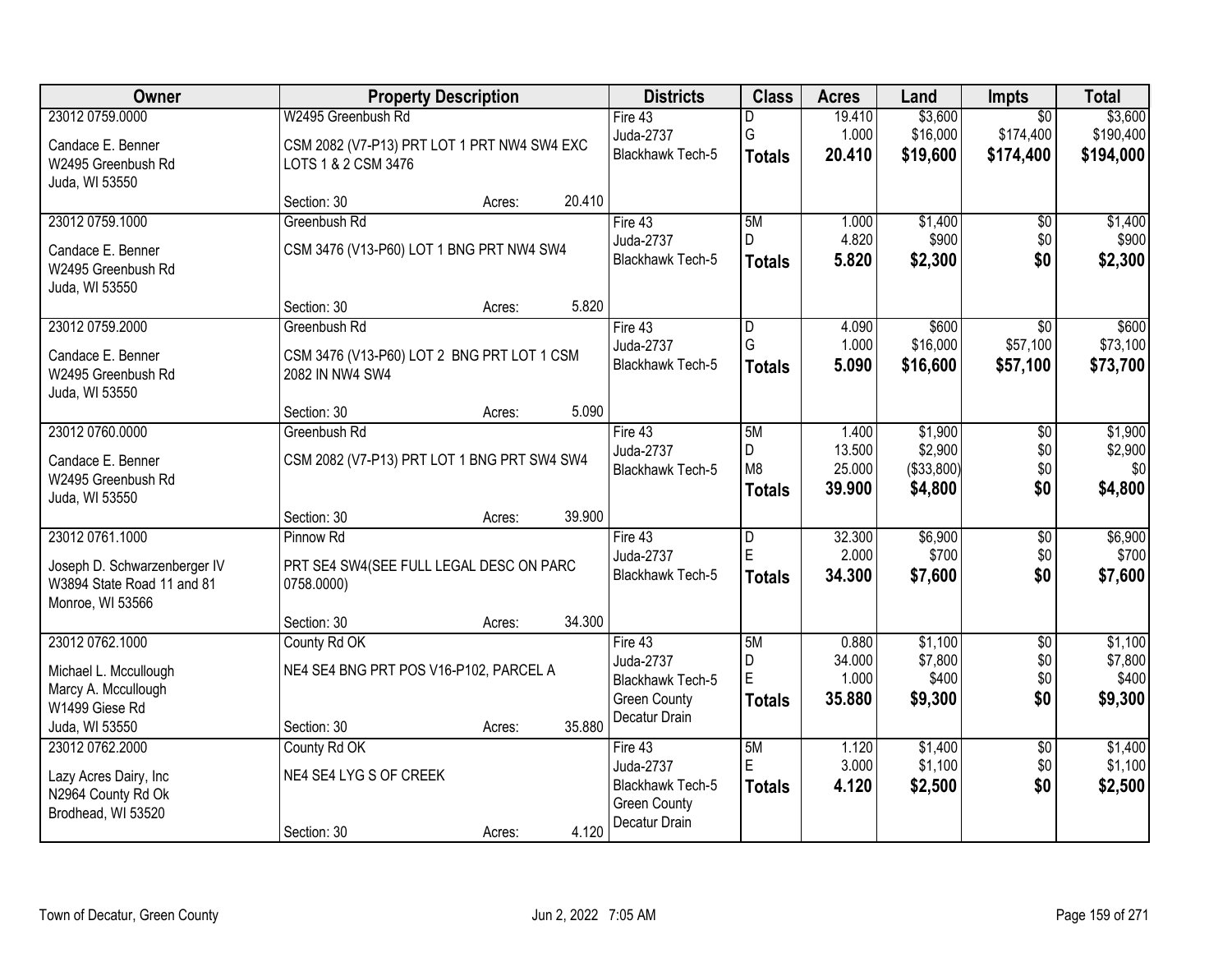| Owner                               | <b>Property Description</b>                                                 | <b>Districts</b>                     | <b>Class</b>   | <b>Acres</b>    | Land             | <b>Impts</b>    | <b>Total</b>     |
|-------------------------------------|-----------------------------------------------------------------------------|--------------------------------------|----------------|-----------------|------------------|-----------------|------------------|
| 23012 0763.1000                     | Greenbush Rd                                                                | Fire 43                              | D              | 24.700          | \$5,400          | $\overline{50}$ | \$5,400          |
| Schmidt Living Trust Dated June 22, | PRT NW & SW SE4 COM E4 CORTH N89*W 1330.31                                  | Juda-2737                            | E              | 1.500           | \$600            | \$0             | \$600            |
| 2018                                | FT TO NE COR NW4 SE4 SD SEC TH N89*W 1144.23                                | Blackhawk Tech-5                     | <b>Totals</b>  | 26.200          | \$6,000          | \$0             | \$6,000          |
| c/o Schmidt Living Trust            | FT TO MEANDER COR LOC 43 FT E OF CLN OF                                     | <b>Green County</b>                  |                |                 |                  |                 |                  |
| PO Box 302                          | 26.200<br>Section: 30<br>Acres:                                             | Decatur Drain                        |                |                 |                  |                 |                  |
| Monroe, WI 53566                    |                                                                             |                                      |                |                 |                  |                 |                  |
| 23012 0763.2000                     | Greenbush Rd                                                                | Fire 43                              | D              | 12.300          | \$1,900          | $\overline{50}$ | \$1,900          |
| Joseph D. Schwarzenberger IV        | PRT W2 NW4 SE4 (PRT OF FULL LEGAL DESCRIP ON                                | Juda-2737                            | $\overline{E}$ | 1.000           | \$300            | \$0             | \$300            |
| W3894 State Road 11 and 81          | PARC 0758.0000)                                                             | Blackhawk Tech-5                     | <b>Totals</b>  | 13.300          | \$2,200          | \$0             | \$2,200          |
| Monroe, WI 53566                    |                                                                             | <b>Green County</b>                  |                |                 |                  |                 |                  |
|                                     | 13.300<br>Section: 30<br>Acres:                                             | Decatur Drain                        |                |                 |                  |                 |                  |
| 23012 0764.0000                     | Pinnow Rd                                                                   | Fire 43                              | 5M             | 26.000          | \$31,200         | $\overline{50}$ | \$31,200         |
|                                     |                                                                             | Juda-2737                            | D.             | 14.320          | \$2,200          | \$0             | \$2,200          |
| Dean Lederman<br>W2495 Greenbush Rd | CSM 3411 (V12-P277) LOT 2 BNG PRT SE4 SW4 -<br>5.70A & PRT SW4 SE4 - 34.62A | Blackhawk Tech-5                     | <b>Totals</b>  | 40.320          | \$33,400         | \$0             | \$33,400         |
| Juda, WI 53550-9709                 |                                                                             |                                      |                |                 |                  |                 |                  |
|                                     | 40.320<br>Section: 30<br>Acres:                                             |                                      |                |                 |                  |                 |                  |
| 23012 0764.1000                     | Greenbush Rd                                                                | Fire 43                              | 5M             | 3.000           | \$3,200          | \$0             | \$3,200          |
|                                     |                                                                             | Juda-2737                            | D              | 1.400           | \$200            | \$0             | \$200            |
| Joseph D. Schwarzenberger IV        | PRT SW4 SE4 (PRT OF FULL LEGAL DESC PARC                                    | <b>Blackhawk Tech-5</b>              | $\overline{E}$ | 1.000           | \$200            | \$0             | \$200            |
| W3894 State Road 11 and 81          | 0758.0000)                                                                  |                                      | Totals         | 5.400           | \$3,600          | \$0             | \$3,600          |
| Monroe, WI 53566                    | 5.400<br>Section: 30                                                        |                                      |                |                 |                  |                 |                  |
| 23012 0765.0000                     | Acres:<br>County Rd OK                                                      | Fire 43                              | 5M             | 18.500          | \$22,200         | \$0             | \$22,200         |
|                                     |                                                                             | Juda-2737                            | D              | 20.000          | \$4,500          | \$0             | \$4,500          |
| Lazy Acres Dairy, Inc               | SE4 SE4                                                                     | Blackhawk Tech-5                     | E              | 1.500           | \$400            | \$0             | \$400            |
| N2964 County Rd Ok                  |                                                                             |                                      | <b>Totals</b>  | 40.000          | \$27,100         | \$0             | \$27,100         |
| Brodhead, WI 53520                  |                                                                             |                                      |                |                 |                  |                 |                  |
|                                     | 40.000<br>Section: 30<br>Acres:                                             |                                      |                |                 |                  |                 |                  |
| 23012 0766.0000                     | W2202 Pinnow Rd                                                             | Fire 43                              | l D            | 37.500<br>1.000 | \$8,600<br>\$100 | \$0<br>\$0      | \$8,600<br>\$100 |
| Dieckhoff Farm Enterprises, LLC     | NE4 NE4                                                                     | Juda-2737<br><b>Blackhawk Tech-5</b> | E<br>G         | 1.500           | \$20,000         | \$134,400       | \$154,400        |
| W2210 Pinnow Rd                     |                                                                             |                                      | <b>Totals</b>  | 40.000          | \$28,700         | \$134,400       | \$163,100        |
| Brodhead, WI 53520                  |                                                                             |                                      |                |                 |                  |                 |                  |
|                                     | 40.000<br>Section: 31<br>Acres:                                             |                                      |                |                 |                  |                 |                  |
| 23012 0767.0000                     | N2803 County Rd OK                                                          | Fire 43                              | D              | 38.000          | \$6,200          | $\overline{30}$ | \$6,200          |
| Dieckhoff Farm Enterprises, LLC     | PRT NW4 NE4                                                                 | Juda-2737                            | G              | 1.000           | \$16,000         | \$79,900        | \$95,900         |
| W2210 Pinnow Rd                     |                                                                             | Blackhawk Tech-5                     | <b>Totals</b>  | 39.000          | \$22,200         | \$79,900        | \$102,100        |
| Brodhead, WI 53520                  |                                                                             |                                      |                |                 |                  |                 |                  |
|                                     | 39.000<br>Section: 31<br>Acres:                                             |                                      |                |                 |                  |                 |                  |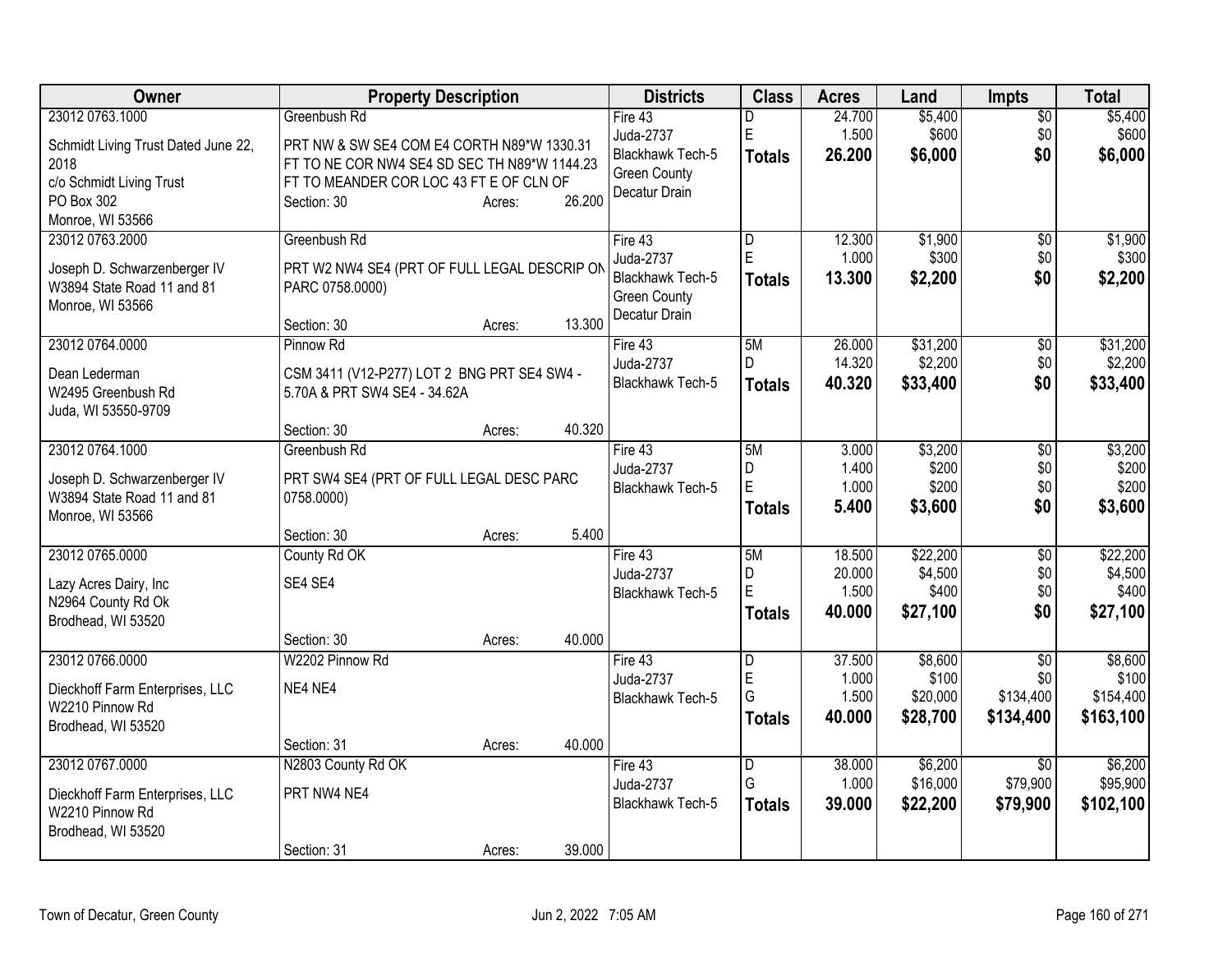| Owner                                |                                                | <b>Property Description</b> |        | <b>Districts</b>        | <b>Class</b>   | <b>Acres</b> | Land        | <b>Impts</b>    | <b>Total</b> |
|--------------------------------------|------------------------------------------------|-----------------------------|--------|-------------------------|----------------|--------------|-------------|-----------------|--------------|
| 23012 0767.0100                      | W2210 Pinnow Rd                                |                             |        | Fire 43                 | А              | 1.000        | \$16,000    | \$209,800       | \$225,800    |
| Dieckhoff John F & Debra A Revocable | PRT NW4 NE4, COM SE COR TH N ALG E LN SD 1/4   |                             |        | Juda-2737               | <b>Totals</b>  | 1.000        | \$16,000    | \$209,800       | \$225,800    |
| Trt Dtd March 1, 2                   | 1/4 SEC 155 FT TH W 280 FT TH S 155 FT TO S LN |                             |        | Blackhawk Tech-5        |                |              |             |                 |              |
| c/o Dieckhoff John F & Debra A Revoc | SD 1/4 1/4 SEC TH E 280 FT TO POB              |                             |        |                         |                |              |             |                 |              |
| Trust                                | Section: 31                                    | Acres:                      | 1.000  |                         |                |              |             |                 |              |
| W2210 Pinnow Rd                      |                                                |                             |        |                         |                |              |             |                 |              |
| Brodhead, WI 53520                   |                                                |                             |        |                         |                |              |             |                 |              |
| 23012 0768.0000                      | W2214 Pinnow Rd                                |                             |        | Fire 43                 | A              | 1.500        | \$20,000    | \$52,500        | \$72,500     |
| Dieckhoff Farm Enterprises, LLC      | SW4 NE4                                        |                             |        | Juda-2737               | D              | 38.500       | \$5,200     | \$0             | \$5,200      |
| W2210 Pinnow Rd                      |                                                |                             |        | Blackhawk Tech-5        | <b>Totals</b>  | 40.000       | \$25,200    | \$52,500        | \$77,700     |
| Brodhead, WI 53520                   |                                                |                             |        |                         |                |              |             |                 |              |
|                                      | Section: 31                                    | Acres:                      | 40.000 |                         |                |              |             |                 |              |
| 23012 0769.0000                      | County Rd OK                                   |                             |        | Fire 43                 | D              | 40.000       | \$10,100    | \$0             | \$10,100     |
| Dieckhoff Farm Enterprises, LLC      | SE4 NE4                                        |                             |        | Juda-2737               | <b>Totals</b>  | 40.000       | \$10,100    | \$0             | \$10,100     |
| W2210 Pinnow Rd                      |                                                |                             |        | <b>Blackhawk Tech-5</b> |                |              |             |                 |              |
| Brodhead, WI 53520                   |                                                |                             |        | Green County D#1        |                |              |             |                 |              |
|                                      | Section: 31                                    | Acres:                      | 40.000 |                         |                |              |             |                 |              |
| 23012 0770.0000                      | Mohns Rd                                       |                             |        | Fire 43                 | M <sub>8</sub> | 20.000       | ( \$54,000) | $\sqrt{6}$      | \$0          |
| Dieckhoff Farm Enterprises, LLC      | N <sub>2</sub> N <sub>E4</sub> N <sub>W4</sub> |                             |        | Juda-2737               | <b>Totals</b>  | 20.000       | \$0         | \$0             | \$0          |
| W2210 Pinnow Rd                      |                                                |                             |        | <b>Blackhawk Tech-5</b> |                |              |             |                 |              |
| Brodhead, WI 53520                   |                                                |                             |        |                         |                |              |             |                 |              |
|                                      | Section: 31                                    | Acres:                      | 20.000 |                         |                |              |             |                 |              |
| 23012 0771.0000                      | Mohns Rd                                       |                             |        | Fire 43                 | F              | 10.000       | \$27,000    | $\overline{50}$ | \$27,000     |
| Fred Feldt Jr                        | SE4 NE4 NW4                                    |                             |        | Juda-2737               | <b>Totals</b>  | 10.000       | \$27,000    | \$0             | \$27,000     |
| c/o Fred W. Feldt Jr                 |                                                |                             |        | <b>Blackhawk Tech-5</b> |                |              |             |                 |              |
| 410 14th Ave Apt 3                   |                                                |                             |        |                         |                |              |             |                 |              |
| Monroe, WI 53566-1173                | Section: 31                                    | Acres:                      | 10.000 |                         |                |              |             |                 |              |
| 23012 0772.0000                      | Mohns Rd                                       |                             |        | Fire 43                 |                | 10.000       | \$27,000    | $\sqrt{6}$      | \$27,000     |
| Frederick W. Feldt Jr                | SW4 NE4 NW4                                    |                             |        | Juda-2737               | <b>Totals</b>  | 10.000       | \$27,000    | \$0             | \$27,000     |
| c/o Fred W. Feldt Jr                 |                                                |                             |        | <b>Blackhawk Tech-5</b> |                |              |             |                 |              |
| 410 14th Ave Apt 3                   |                                                |                             |        |                         |                |              |             |                 |              |
| Monroe, WI 53566-1173                | Section: 31                                    | Acres:                      | 10.000 |                         |                |              |             |                 |              |
| 23012 0773.0000                      | Mohns Rd                                       |                             |        | Fire 43                 | 5M             | 11.780       | \$15,900    | $\overline{50}$ | \$15,900     |
| Dean Lederman                        | CSM 3411 (V12-P277) PRT LOT 1 BNG PRT NW4 NW4  |                             |        | Juda-2737               | D              | 1.500        | \$200       | \$0             | \$200        |
| W2495 Greenbush Rd                   |                                                |                             |        | <b>Blackhawk Tech-5</b> | <b>Totals</b>  | 13.280       | \$16,100    | \$0             | \$16,100     |
| Juda, WI 53550-9709                  |                                                |                             |        |                         |                |              |             |                 |              |
|                                      | Section: 31                                    | Acres:                      | 13.280 |                         |                |              |             |                 |              |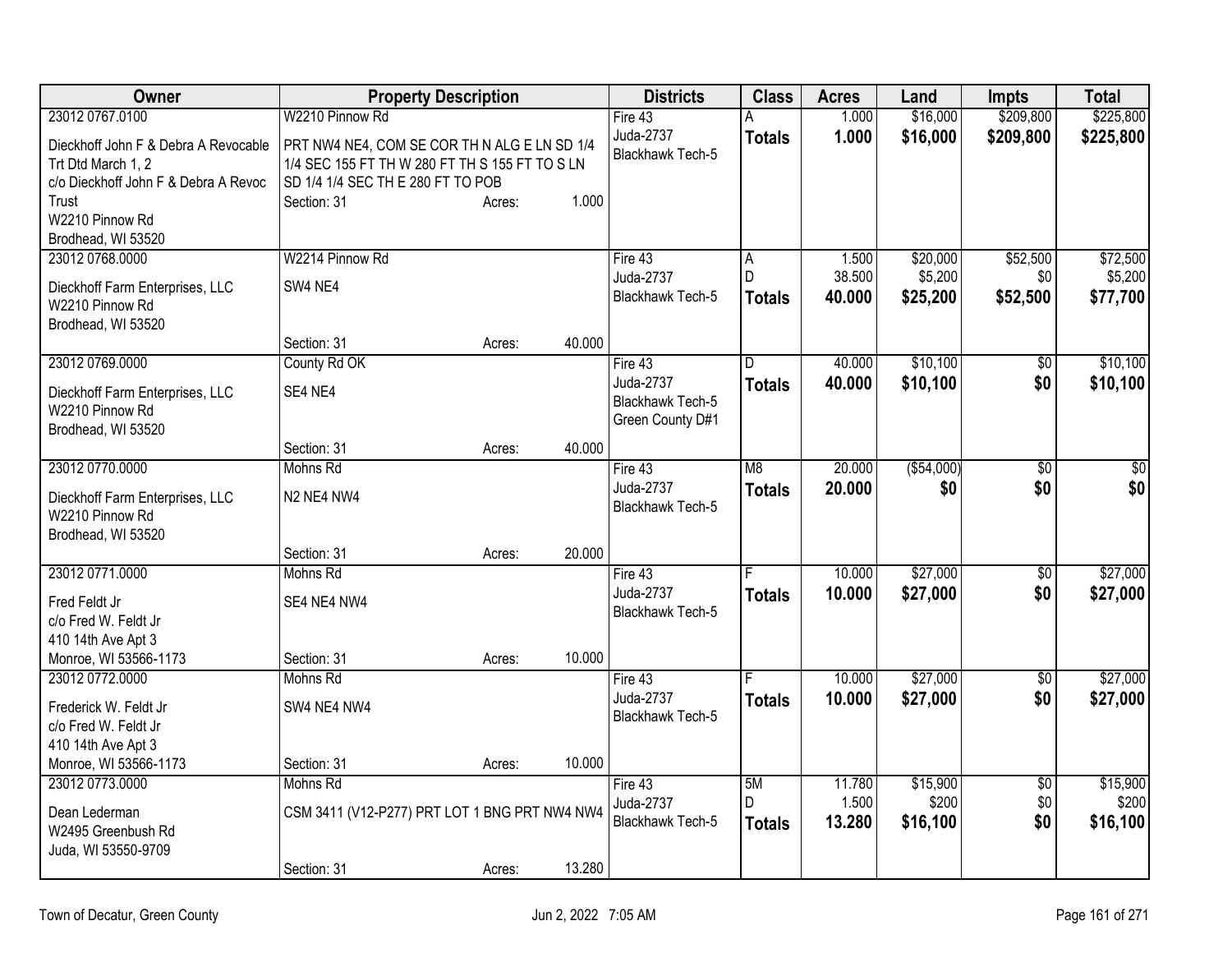| Owner                                    |                                             | <b>Property Description</b> |       | <b>Districts</b>                     | <b>Class</b>  | <b>Acres</b> | Land     | Impts           | <b>Total</b> |
|------------------------------------------|---------------------------------------------|-----------------------------|-------|--------------------------------------|---------------|--------------|----------|-----------------|--------------|
| 23012 0773.1000                          | Mohns Rd                                    |                             |       | Fire $43$                            | 5M            | 0.500        | \$700    | $\overline{50}$ | \$700        |
| Dean Lederman                            | CSM 3477 (V13-P61) LOT 1 BNG PRT NW4 NW4    |                             |       | Juda-2737                            | D             | 4.500        | \$800    | \$0             | \$800        |
| W2495 Greenbush Rd                       |                                             |                             |       | Blackhawk Tech-5                     | <b>Totals</b> | 5.000        | \$1,500  | \$0             | \$1,500      |
| Juda, WI 53550-9709                      |                                             |                             |       |                                      |               |              |          |                 |              |
|                                          | Section: 31                                 | Acres:                      | 5.000 |                                      |               |              |          |                 |              |
| 23012 0773.2000                          | Mohns Rd                                    |                             |       | Fire $43$                            | D.            | 5.270        | \$900    | $\overline{50}$ | \$900        |
| Dean Lederman                            | CSM 3477 (V13-P61) LOT 2 BNG PRT NW4 NW4    |                             |       | Juda-2737                            | <b>Totals</b> | 5.270        | \$900    | \$0             | \$900        |
| W2495 Greenbush Rd                       |                                             |                             |       | <b>Blackhawk Tech-5</b>              |               |              |          |                 |              |
| Juda, WI 53550-9709                      |                                             |                             |       |                                      |               |              |          |                 |              |
|                                          | Section: 31                                 | Acres:                      | 5.270 |                                      |               |              |          |                 |              |
| 23012 0773.3000                          | Mohns Rd                                    |                             |       | Fire 43                              | D             | 5.210        | \$900    | $\overline{50}$ | \$900        |
| Dean Lederman                            | CSM 3477 (V13-P61) LOT 3 BNG PRT NW4 NW4    |                             |       | Juda-2737<br>Blackhawk Tech-5        | <b>Totals</b> | 5.210        | \$900    | \$0             | \$900        |
| W2495 Greenbush Rd                       |                                             |                             |       |                                      |               |              |          |                 |              |
| Juda, WI 53550-9709                      |                                             |                             |       |                                      |               |              |          |                 |              |
|                                          | Section: 31                                 | Acres:                      | 5.210 |                                      |               |              |          |                 |              |
| 23012 0773.4000                          | Mohns Rd                                    |                             |       | Fire 43                              | D             | 6.320        | \$1,300  | $\overline{50}$ | \$1,300      |
| Candace E. Benner                        | CSM 3479 (V13-P63) LOT 4 BNG PRT NW4 NW4 -  |                             |       | Juda-2737<br>Blackhawk Tech-5        | <b>Totals</b> | 6.320        | \$1,300  | \$0             | \$1,300      |
| W2495 Greenbush Rd                       | 2.95A & PRT SW4 NW4 - 3.37A INCL EASEMENT   |                             |       |                                      |               |              |          |                 |              |
| Juda, WI 53550                           | (V523-P399)                                 |                             |       |                                      |               |              |          |                 |              |
|                                          | Section: 31                                 | Acres:                      | 6.320 |                                      |               |              |          |                 |              |
| 23012 0773.5000                          | Mohns Rd                                    |                             |       | Fire 43                              | D.            | 5.290        | \$1,000  | $\overline{50}$ | \$1,000      |
| Dean Lederman                            | CSM 3479 (V13-P63) LOT 10 BNG PRT NW4 NW4   |                             |       | Juda-2737<br><b>Blackhawk Tech-5</b> | <b>Totals</b> | 5.290        | \$1,000  | \$0             | \$1,000      |
| W2495 Greenbush Rd                       |                                             |                             |       |                                      |               |              |          |                 |              |
| Juda, WI 53550-9709                      |                                             |                             |       |                                      |               |              |          |                 |              |
|                                          | Section: 31                                 | Acres:                      | 5.290 |                                      |               |              |          |                 |              |
| 23012 0774.0000                          | W2417 Mohns Rd                              |                             |       | Fire 43<br>Juda-2737                 | A             | 5.010        | \$42,100 | \$251,800       | \$293,900    |
| Melton Cali M Irrevocable Supplemental   | CSM 3479 (V13-P63) LOT 5 BNG PRT CSM 3411 & |                             |       | <b>Blackhawk Tech-5</b>              | <b>Totals</b> | 5.010        | \$42,100 | \$251,800       | \$293,900    |
| Trust                                    | PRT SW4 NW4                                 |                             |       |                                      |               |              |          |                 |              |
| c/o Melton Cali M Irrev Supplemental Trl |                                             |                             |       |                                      |               |              |          |                 |              |
| Us Bank Trustee<br>PO Box 64142          | Section: 31                                 | Acres:                      | 5.010 |                                      |               |              |          |                 |              |
| St Paul, MN 55164                        |                                             |                             |       |                                      |               |              |          |                 |              |
| 23012 0774.1000                          | Mohns Rd                                    |                             |       | Fire $43$                            | 5M            | 0.500        | \$700    | $\overline{50}$ | \$700        |
|                                          |                                             |                             |       | Juda-2737                            | D.            | 4.600        | \$800    | \$0             | \$800        |
| Candace E. Benner<br>W2495 Greenbush Rd  | CSM 3478 (V13-P62) LOT 6 BNG PRT SW4 NW4    |                             |       | <b>Blackhawk Tech-5</b>              | <b>Totals</b> | 5.100        | \$1,500  | \$0             | \$1,500      |
| Juda, WI 53550                           |                                             |                             |       |                                      |               |              |          |                 |              |
|                                          | Section: 31                                 | Acres:                      | 5.100 |                                      |               |              |          |                 |              |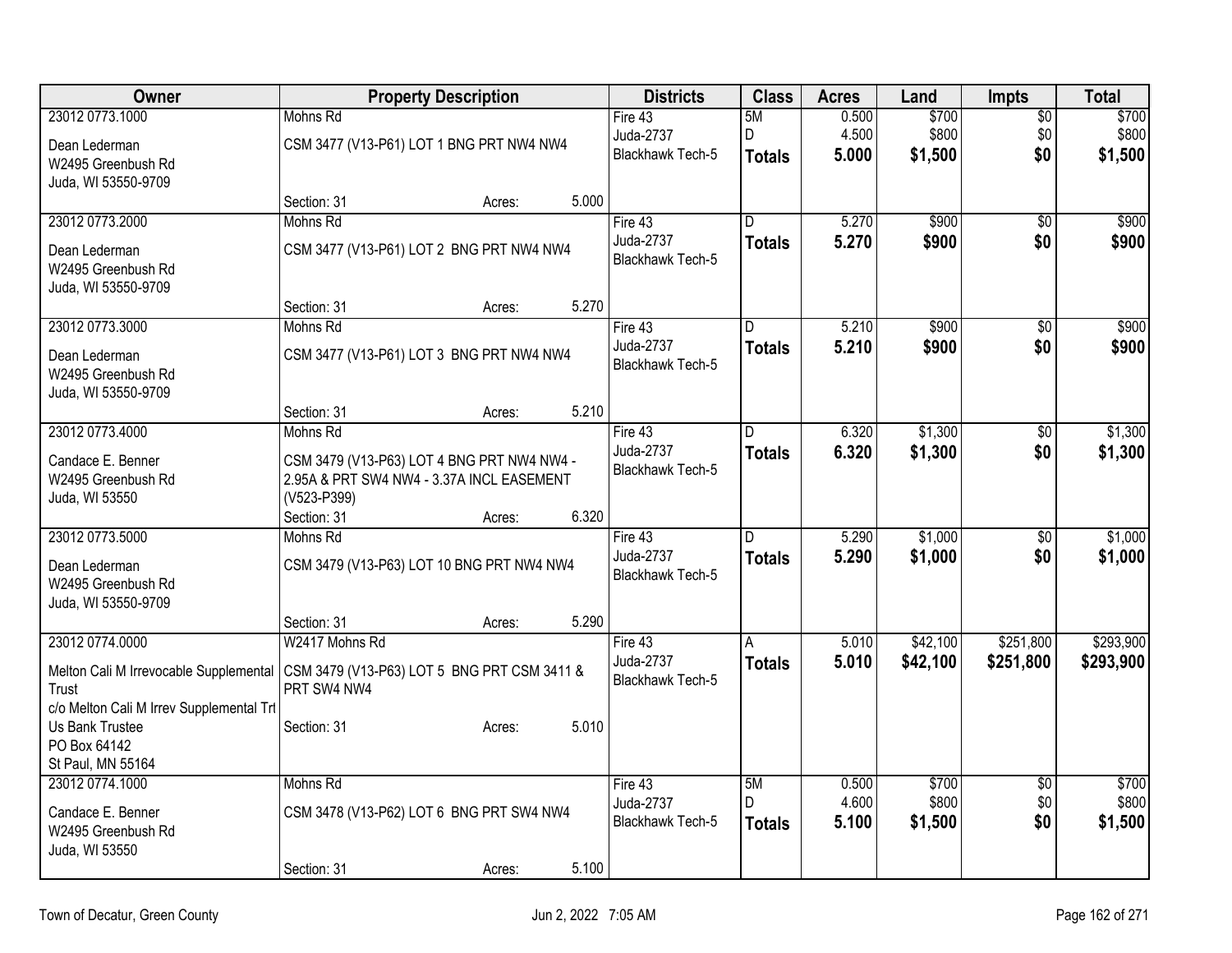| Owner                                 | <b>Property Description</b>                   |        |        | <b>Districts</b>        | <b>Class</b>  | <b>Acres</b> | Land     | Impts           | <b>Total</b> |
|---------------------------------------|-----------------------------------------------|--------|--------|-------------------------|---------------|--------------|----------|-----------------|--------------|
| 23012 0774.2000                       | Mohns Rd                                      |        |        | Fire $43$               | D             | 6.520        | \$1,100  | $\overline{50}$ | \$1,100      |
| Candace E. Benner                     | CSM 3479 (V13-P63) LOT 9 BNG PRT NW4 NW4 - 3A |        |        | Juda-2737               | <b>Totals</b> | 6.520        | \$1,100  | \$0             | \$1,100      |
| W2495 Greenbush Rd                    | & PRT SW4 NW4 - 3.52A                         |        |        | Blackhawk Tech-5        |               |              |          |                 |              |
| Juda, WI 53550                        |                                               |        |        |                         |               |              |          |                 |              |
|                                       | Section: 31                                   | Acres: | 6.520  |                         |               |              |          |                 |              |
| 23012 0775.0000                       | W2441 Mohns Rd                                |        |        | Fire 43                 | A             | 3.500        | \$34,500 | \$164,400       | \$198,900    |
| Kammerer David & Carissa Revocable    | PRT NW4 SW4 NW4 COM SW COR NW4 SW4 NW4 TH     |        |        | Juda-2737               | <b>Totals</b> | 3.500        | \$34,500 | \$164,400       | \$198,900    |
| Trust Dtd March 26,                   | N 500 FT TO POB TH S 500 FT TO PT THE ALG SLN |        |        | <b>Blackhawk Tech-5</b> |               |              |          |                 |              |
| c/o Kammerer David & Carissa Rev      | 450 FT TH NWLY TO POB                         |        |        |                         |               |              |          |                 |              |
| Trust                                 | Section: 31                                   | Acres: | 3.500  |                         |               |              |          |                 |              |
| W2441 Mohns Rd                        |                                               |        |        |                         |               |              |          |                 |              |
| Juda, WI 53550                        |                                               |        |        |                         |               |              |          |                 |              |
| 23012 0776,0000                       | Mohns Rd                                      |        |        | Fire 43                 |               | 10.000       | \$27,000 | \$0             | \$27,000     |
| James A. Coleman                      | SE4 SW4 NW4                                   |        |        | Juda-2737               | <b>Totals</b> | 10.000       | \$27,000 | \$0             | \$27,000     |
| W1502 Giese Rd                        |                                               |        |        | <b>Blackhawk Tech-5</b> |               |              |          |                 |              |
| Juda, WI 53550                        |                                               |        |        |                         |               |              |          |                 |              |
|                                       | Section: 31                                   | Acres: | 10.000 |                         |               |              |          |                 |              |
| 23012 0777.0000                       | Mohns Rd                                      |        |        | Fire 43                 |               | 10.000       | \$27,000 | \$0             | \$27,000     |
| Sharon A. Creuzer                     | SW4 SW4 NW4                                   |        |        | Juda-2737               | <b>Totals</b> | 10.000       | \$27,000 | \$0             | \$27,000     |
| W3709 County Rd Ff                    |                                               |        |        | <b>Blackhawk Tech-5</b> |               |              |          |                 |              |
| Monroe, WI 53566                      |                                               |        |        |                         |               |              |          |                 |              |
|                                       | Section: 31                                   | Acres: | 10.000 |                         |               |              |          |                 |              |
| 23012 0778.0000                       | Mohns Rd                                      |        |        | Fire 43                 | F             | 10.000       | \$27,000 | $\overline{50}$ | \$27,000     |
| Harlan D. Feldt                       | NE4 SE4 NW4                                   |        |        | Juda-2737               | <b>Totals</b> | 10.000       | \$27,000 | \$0             | \$27,000     |
| 1501 Michigan Ave                     |                                               |        |        | Blackhawk Tech-5        |               |              |          |                 |              |
| Wisconsin Dells, WI 53965             |                                               |        |        |                         |               |              |          |                 |              |
|                                       | Section: 31                                   | Acres: | 10.000 |                         |               |              |          |                 |              |
| 23012 0779.0000                       | Mohns Rd                                      |        |        | Fire 43                 | 5M            | 0.500        | \$700    | $\overline{50}$ | \$700        |
| Fred Feldt Jr                         | CSM 3478 (V13-P62) LOT 7 BNG PRT SE4 NW4      |        |        | Juda-2737               | D             | 4.500        | \$800    | \$0             | \$800        |
| c/o Fred W. Feldt Jr                  |                                               |        |        | Blackhawk Tech-5        | <b>Totals</b> | 5.000        | \$1,500  | \$0             | \$1,500      |
| 410 14th Ave Apt 3                    |                                               |        |        |                         |               |              |          |                 |              |
| Monroe, WI 53566-1173                 | Section: 31                                   | Acres: | 5.000  |                         |               |              |          |                 |              |
| 23012 0779.1000                       | Mohns Rd                                      |        |        | Fire 43                 | D             | 5.000        | \$900    | $\overline{30}$ | \$900        |
|                                       |                                               |        |        | Juda-2737               | <b>Totals</b> | 5.000        | \$900    | \$0             | \$900        |
| Fred Feldt Jr<br>c/o Fred W. Feldt Jr | CSM 3478 (V13-P62) LOT 8 BNG PRT SE4 NW4 INCL |        |        | Blackhawk Tech-5        |               |              |          |                 |              |
| 410 14th Ave Apt 3                    | <b>EASEMENTS</b>                              |        |        |                         |               |              |          |                 |              |
| Monroe, WI 53566-1173                 | Section: 31                                   | Acres: | 5.000  |                         |               |              |          |                 |              |
|                                       |                                               |        |        |                         |               |              |          |                 |              |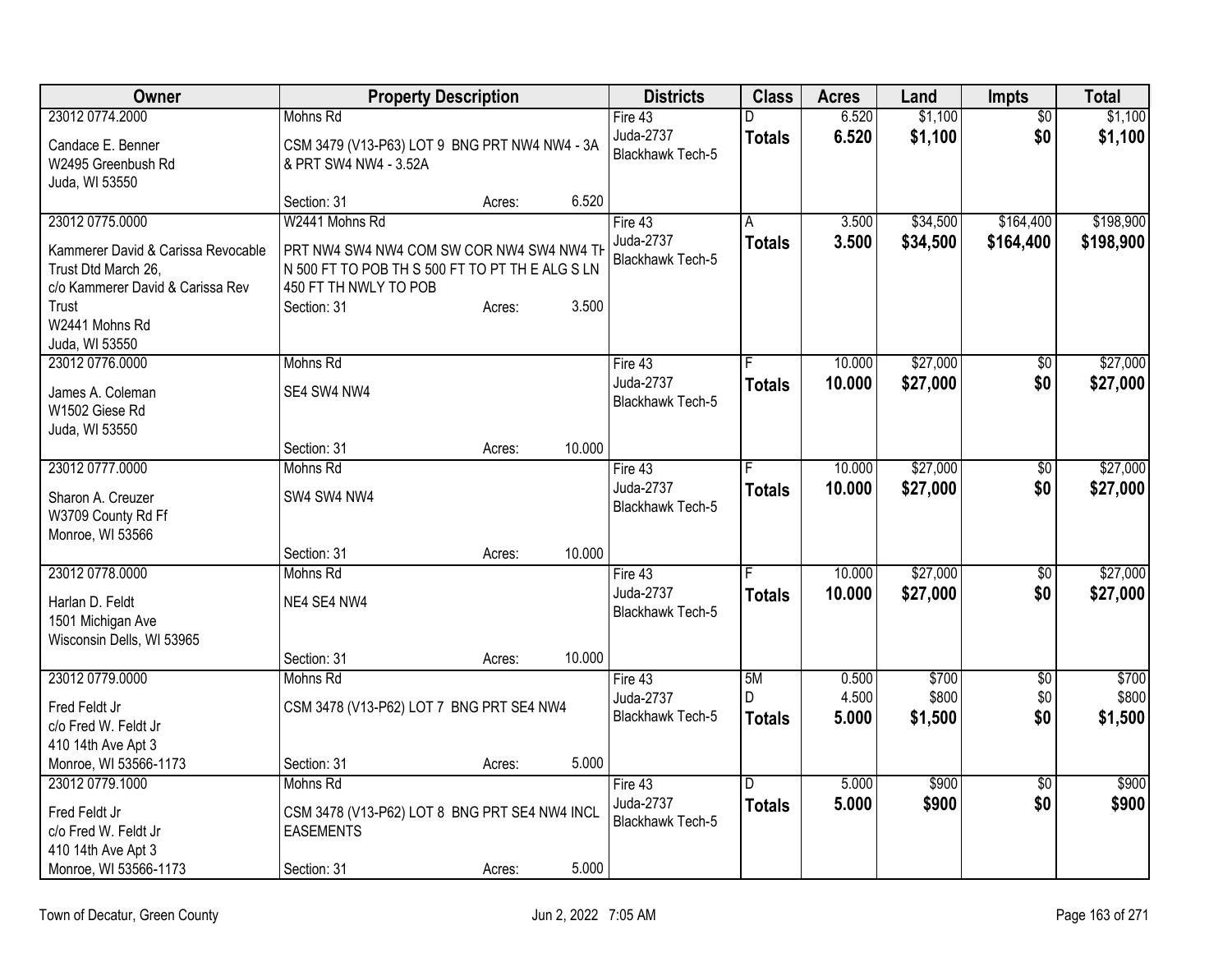| Owner                                 | <b>Property Description</b>                   |        |        | <b>Districts</b>              | <b>Class</b>  | <b>Acres</b>    | Land             | <b>Impts</b>           | <b>Total</b>     |
|---------------------------------------|-----------------------------------------------|--------|--------|-------------------------------|---------------|-----------------|------------------|------------------------|------------------|
| 23012 0780.0000                       | Mohns Rd                                      |        |        | Fire 43                       |               | 10.000          | \$27,000         | $\overline{50}$        | \$27,000         |
| Michael J. Hasse                      | SE4 SE4 NW4                                   |        |        | Juda-2737                     | <b>Totals</b> | 10.000          | \$27,000         | \$0                    | \$27,000         |
| Holly J. Hasse                        |                                               |        |        | <b>Blackhawk Tech-5</b>       |               |                 |                  |                        |                  |
| W2585 Mohns Rd                        |                                               |        |        |                               |               |                 |                  |                        |                  |
| Juda, WI 53550                        | Section: 31                                   | Acres: | 10.000 |                               |               |                 |                  |                        |                  |
| 23012 0781.0000                       | Pinnow Rd                                     |        |        | Fire 43                       |               | 10.000          | \$27,000         | \$0                    | \$27,000         |
| James A. Coleman                      | SW4 SE4 NW4                                   |        |        | Juda-2737                     | <b>Totals</b> | 10.000          | \$27,000         | \$0                    | \$27,000         |
| W1502 Giese Rd                        |                                               |        |        | Blackhawk Tech-5              |               |                 |                  |                        |                  |
| Juda, WI 53550                        |                                               |        |        |                               |               |                 |                  |                        |                  |
|                                       | Section: 31                                   | Acres: | 10.000 |                               |               |                 |                  |                        |                  |
| 23012 0782.0000                       | Mohns Rd                                      |        |        | Fire 43                       | D             | 21.000          | \$4,200          | $\overline{50}$        | \$4,200          |
| James A. Coleman                      | NE4 SW4                                       |        |        | Juda-2737                     | $\mathsf E$   | 3.000           | \$5,000          | \$0                    | \$5,000          |
| W1502 Giese Rd                        |                                               |        |        | <b>Blackhawk Tech-5</b>       | M8            | 16.000          | (\$21,600)       | \$0                    | \$0              |
| Juda, WI 53550                        |                                               |        |        | Green County D#1              | <b>Totals</b> | 40.000          | \$9,200          | \$0                    | \$9,200          |
|                                       | Section: 31                                   | Acres: | 40.000 |                               |               |                 |                  |                        |                  |
| 23012 0783.0000                       | W2501 Mohns Rd                                |        |        | Fire 43                       | 5M            | 10.500          | \$14,200         | \$0                    | \$14,200         |
|                                       |                                               |        |        | Juda-2737                     | Α             | 1.000           | \$16,000         | \$232,200              | \$248,200        |
| James C. Lewis                        | NW4 SW4                                       |        |        | Blackhawk Tech-5              | D             | 28.500          | \$5,300          | \$0                    | \$5,300          |
| W2501 Mohns Rd<br>Juda, WI 53550      |                                               |        |        |                               | <b>Totals</b> | 40.000          | \$35,500         | \$232,200              | \$267,700        |
|                                       | Section: 31                                   | Acres: | 40.000 |                               |               |                 |                  |                        |                  |
| 23012 0784.0000                       | <b>Bagley Rd</b>                              |        |        | Fire 43                       | 5M            | 1.720           | \$2,300          | \$0                    | \$2,300          |
|                                       |                                               |        |        | Juda-2737                     | D.            | 1.000           | \$200            | \$0                    | \$200            |
| James C. Lewis                        | SW4 SW4 EXC RR & EXC PRT OF LOT 2 CSM 1528 &  |        |        | <b>Blackhawk Tech-5</b>       | <b>Totals</b> | 2.720           | \$2,500          | \$0                    | \$2,500          |
| W2501 Mohns Rd                        | EXC LOT 1 CSM 3124                            |        |        | Green County D#1              |               |                 |                  |                        |                  |
| Juda, WI 53550                        |                                               |        | 2.720  |                               |               |                 |                  |                        |                  |
|                                       | Section: 31                                   | Acres: |        |                               |               |                 |                  |                        |                  |
| 23012 0784.1000                       | <b>Bagley Rd</b>                              |        |        | Fire 43                       | D<br>ΙE       | 27.000<br>0.360 | \$5,500<br>\$100 | $\overline{50}$<br>\$0 | \$5,500<br>\$100 |
| Darren L. Roth                        | CSM 1528 (V5-P22) PRT LOT 2 BNG PRT SW4 SW4   |        |        | Juda-2737<br>Blackhawk Tech-5 |               |                 |                  | \$0                    |                  |
| Katherine M. Roth                     |                                               |        |        | Green County D#1              | <b>Totals</b> | 27.360          | \$5,600          |                        | \$5,600          |
| N2557 Bagley Rd                       |                                               |        |        |                               |               |                 |                  |                        |                  |
| Juda, WI 53550                        | Section: 31                                   | Acres: | 27.360 |                               |               |                 |                  |                        |                  |
| 23012 0784.2000                       | N2557 Bagley Rd                               |        |        | Fire 43                       | 5M            | 2.800           | \$2,100          | $\overline{50}$        | \$2,100          |
| Roth Darren L and Katherine M Revoc   | CSM 3124 (V11-P161) PRT LOT 1 BNG PRT SW4 SW4 |        |        | Juda-2737                     | D             | 2.000           | \$300            | \$0                    | \$300            |
| Trust Dtd Jan 13, 2                   |                                               |        |        | <b>Blackhawk Tech-5</b>       | E             | 3.200           | \$9,100          | \$0                    | \$9,100          |
| c/o Roth Darren L and Katherine M Rev |                                               |        |        | Green County D#1              | G             | 0.920           | \$3,700          | \$84,500               | \$88,200         |
| Trust                                 | Section: 31                                   | Acres: | 8.920  |                               | <b>Totals</b> | 8.920           | \$15,200         | \$84,500               | \$99,700         |
| N2557 Bagley Rd                       |                                               |        |        |                               |               |                 |                  |                        |                  |
| Juda, WI 53550                        |                                               |        |        |                               |               |                 |                  |                        |                  |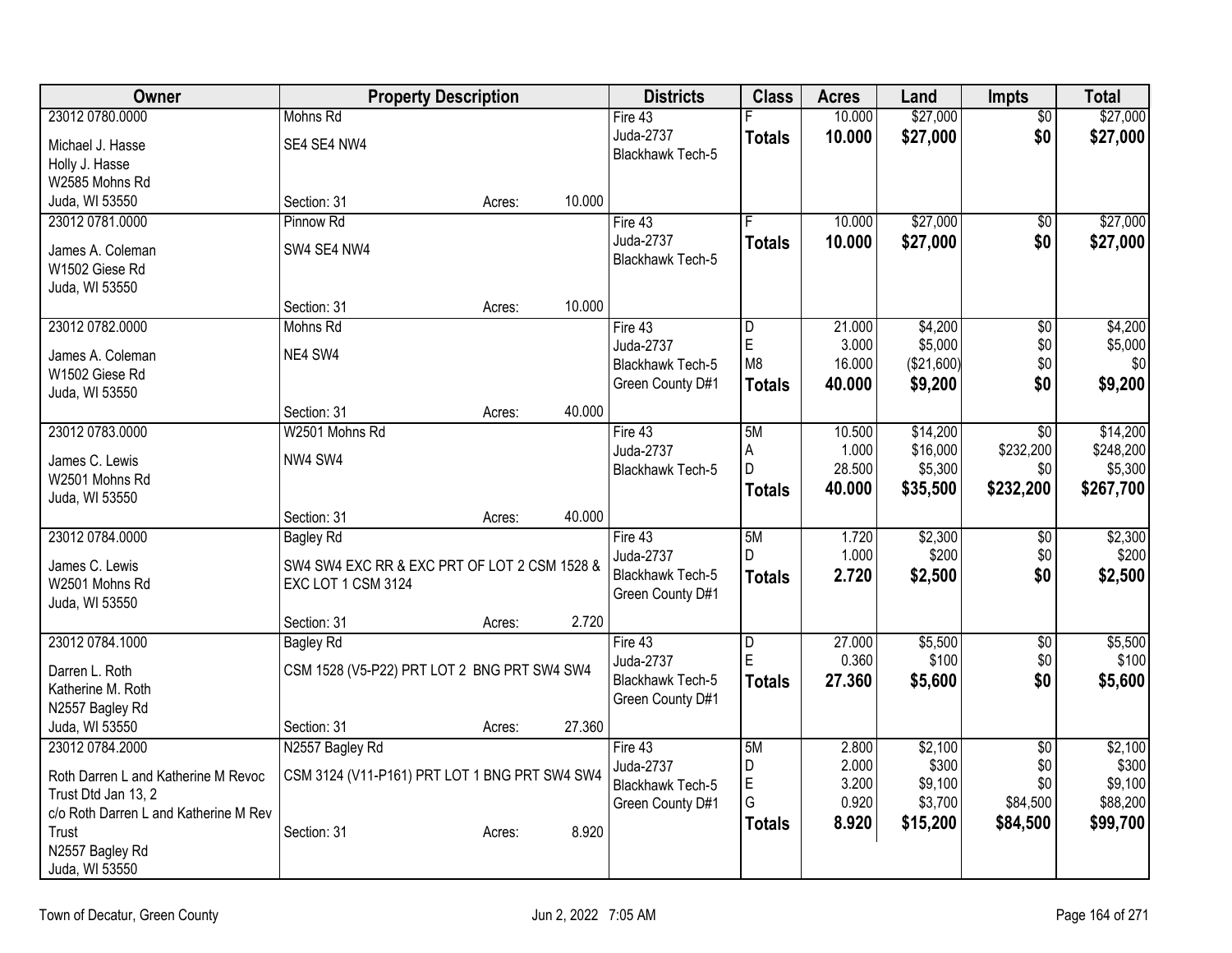| Owner                                                                                                       | <b>Property Description</b>                                                                                                                                          |        |        | <b>Districts</b>                                                    | <b>Class</b>                     | <b>Acres</b>              | Land                        | <b>Impts</b>                  | <b>Total</b>                |
|-------------------------------------------------------------------------------------------------------------|----------------------------------------------------------------------------------------------------------------------------------------------------------------------|--------|--------|---------------------------------------------------------------------|----------------------------------|---------------------------|-----------------------------|-------------------------------|-----------------------------|
| 23012 0785.0000<br>C M St P P Rr                                                                            | ROW FOR RR SW4 SW4                                                                                                                                                   |        |        | Fire 43<br>Juda-2737<br><b>Blackhawk Tech-5</b><br>Green County D#1 | $\overline{X5}$<br><b>Totals</b> | 1.000<br>1.000            | $\overline{50}$<br>\$0      | $\overline{50}$<br>\$0        | $\overline{50}$<br>\$0      |
|                                                                                                             | Section: 31                                                                                                                                                          | Acres: | 1.000  |                                                                     |                                  |                           |                             |                               |                             |
| 23012 0786.0000<br>James A. Coleman<br>W1502 Giese Rd<br>Juda, WI 53550                                     | County Rd OK<br>SE4 SW4 LYG N OF RR                                                                                                                                  |        |        | Fire 43<br>Juda-2737<br><b>Blackhawk Tech-5</b><br>Green County D#1 | D.<br><b>Totals</b>              | 26.000<br>26.000          | \$6,400<br>\$6,400          | $\overline{50}$<br>\$0        | \$6,400<br>\$6,400          |
|                                                                                                             | Section: 31                                                                                                                                                          | Acres: | 26.000 |                                                                     |                                  |                           |                             |                               |                             |
| 23012 0787.0000<br>Daniels Jerome N and Barbara J Living<br>Trust<br>c/o Daniels Jerome & Barbara Lvg Trust | <b>Bagley Rd</b><br>PRT SE4 SW4 LYG S OF RR                                                                                                                          |        |        | Fire 43<br>Juda-2737<br><b>Blackhawk Tech-5</b><br>Green County D#1 | D.<br><b>Totals</b>              | 11.000<br>11.000          | \$2,800<br>\$2,800          | \$0<br>\$0                    | \$2,800<br>\$2,800          |
| N1495 County Rd Ok<br>Juda, WI 53550                                                                        | Section: 31                                                                                                                                                          | Acres: | 11.000 |                                                                     |                                  |                           |                             |                               |                             |
| 23012 0788.0000<br>C M St P P Rr                                                                            | PRT SE4 SW4                                                                                                                                                          |        |        | Fire 43<br>Juda-2737<br><b>Blackhawk Tech-5</b><br>Green County D#1 | X5<br><b>Totals</b>              | 3.000<br>3.000            | $\overline{50}$<br>\$0      | \$0<br>\$0                    | $\sqrt{50}$<br>\$0          |
|                                                                                                             | Section: 31                                                                                                                                                          | Acres: | 3.000  |                                                                     |                                  |                           |                             |                               |                             |
| 23012 0789.0000<br>Dieckhoff Farm Enterprises, LLC<br>W2210 Pinnow Rd<br>Brodhead, WI 53520                 | County Rd OK<br>PRT NE4 SE4 LYG N RR EXC RR ROW                                                                                                                      |        |        | Fire 43<br>Juda-2737<br><b>Blackhawk Tech-5</b><br>Green County D#1 | D.<br><b>Totals</b>              | 25.000<br>25.000          | \$6,300<br>\$6,300          | \$0<br>\$0                    | \$6,300<br>\$6,300          |
|                                                                                                             | Section: 31                                                                                                                                                          | Acres: | 25.000 |                                                                     |                                  |                           |                             |                               |                             |
| 23012 0790.0000<br>Zimmick-Bader Farm, LLC<br>W7210 County Rd B<br>Monroe, WI 53566                         | County Rd OK<br>PRT NE4 SE4 LYG S RR EXC RR ROW - CONT 12A;<br>PRT SE4 SE4 COM NE COR SE4 SE4 TH W 198 FT TH<br>S 567.8 FT TH E 198 FT TH N 567.6 POB<br>Section: 31 | Acres: | 14.500 | Fire 43<br>Juda-2737<br>Blackhawk Tech-5<br>Green County D#1        | D<br>E<br><b>Totals</b>          | 13.500<br>1.000<br>14.500 | \$3,400<br>\$400<br>\$3,800 | $\overline{50}$<br>\$0<br>\$0 | \$3,400<br>\$400<br>\$3,800 |
| 23012 0791.0000<br>C M St P P Rr                                                                            | PRT NE4 SE4                                                                                                                                                          |        |        | Fire 43<br>Juda-2737<br><b>Blackhawk Tech-5</b><br>Green County D#1 | $\overline{X5}$<br><b>Totals</b> | 3.500<br>3.500            | $\overline{30}$<br>\$0      | $\overline{50}$<br>\$0        | $\frac{1}{30}$<br>\$0       |
|                                                                                                             | Section: 31                                                                                                                                                          | Acres: | 3.500  |                                                                     |                                  |                           |                             |                               |                             |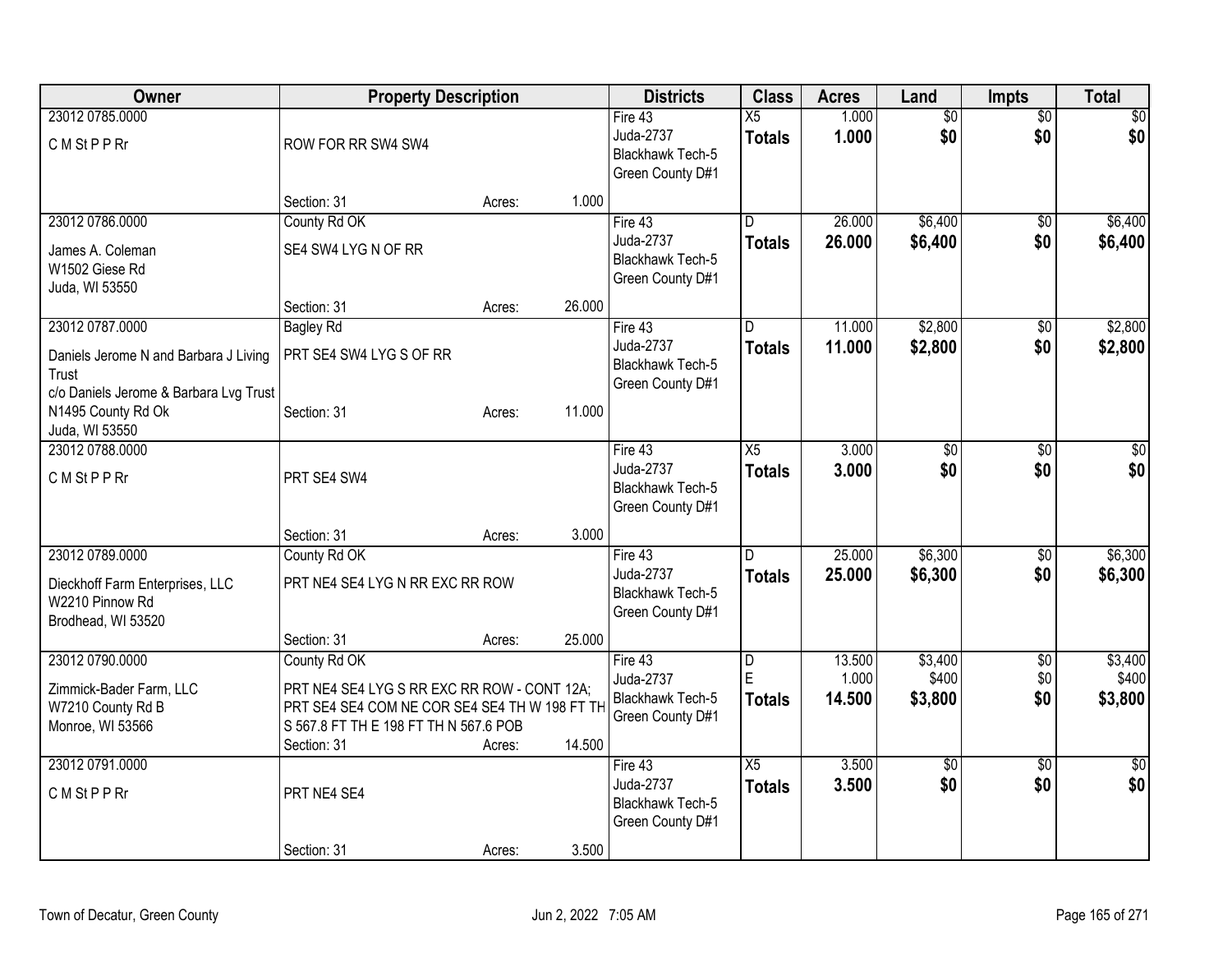| Owner                                                 | <b>Property Description</b>                                                                      |        |        | <b>Districts</b>                            | <b>Class</b>    | <b>Acres</b>    | Land             | <b>Impts</b>    | <b>Total</b> |
|-------------------------------------------------------|--------------------------------------------------------------------------------------------------|--------|--------|---------------------------------------------|-----------------|-----------------|------------------|-----------------|--------------|
| 23012 0792.0000                                       | County Rd OK                                                                                     |        |        | Fire $43$                                   |                 | 32.000          | \$8,000          | $\overline{50}$ | \$8,000      |
| James A. Coleman                                      | NW4 SE4 EXC 1A RR                                                                                |        |        | Juda-2737                                   | M <sub>8</sub>  | 7.000           | ( \$9,500)       | \$0             | \$0          |
| W1502 Giese Rd                                        |                                                                                                  |        |        | Blackhawk Tech-5                            | <b>Totals</b>   | 39.000          | \$8,000          | \$0             | \$8,000      |
| Juda, WI 53550                                        |                                                                                                  |        |        | Green County D#1                            |                 |                 |                  |                 |              |
|                                                       | Section: 31                                                                                      | Acres: | 39.000 |                                             |                 |                 |                  |                 |              |
| 23012 0793.0000                                       |                                                                                                  |        |        | Fire 43                                     | X5              | 1.000           | $\overline{50}$  | $\overline{50}$ | \$0          |
| C M St P P Rr                                         | PRT NW4 SE4 RR EXEMPT                                                                            |        |        | Juda-2737                                   | <b>Totals</b>   | 1.000           | \$0              | \$0             | \$0          |
|                                                       |                                                                                                  |        |        | <b>Blackhawk Tech-5</b><br>Green County D#1 |                 |                 |                  |                 |              |
|                                                       |                                                                                                  |        |        |                                             |                 |                 |                  |                 |              |
|                                                       | Section: 31                                                                                      | Acres: | 1.000  |                                             |                 |                 |                  |                 |              |
| 23012 0794.0000                                       | County Rd OK                                                                                     |        |        | Fire 43                                     |                 | 38.000          | \$9,300          | \$0             | \$9,300      |
| James A. Coleman                                      | SW4 SE4 EXC 2A RR                                                                                |        |        | Juda-2737<br><b>Blackhawk Tech-5</b>        | <b>Totals</b>   | 38.000          | \$9,300          | \$0             | \$9,300      |
| W1502 Giese Rd                                        |                                                                                                  |        |        | Green County D#1                            |                 |                 |                  |                 |              |
| Juda, WI 53550                                        |                                                                                                  |        |        |                                             |                 |                 |                  |                 |              |
|                                                       | Section: 31                                                                                      | Acres: | 38.000 |                                             |                 |                 |                  |                 |              |
| 23012 0795.0000                                       |                                                                                                  |        |        | Fire 43<br>Juda-2737                        | $\overline{X5}$ | 2.000           | \$0              | $\sqrt[6]{}$    | $\sqrt{50}$  |
| C M St P P Rr                                         | PRT SW4 SE4                                                                                      |        |        | Blackhawk Tech-5                            | <b>Totals</b>   | 2.000           | \$0              | \$0             | \$0          |
|                                                       |                                                                                                  |        |        | Green County D#1                            |                 |                 |                  |                 |              |
|                                                       |                                                                                                  |        |        |                                             |                 |                 |                  |                 |              |
|                                                       | Section: 31                                                                                      | Acres: | 2.000  |                                             |                 |                 |                  |                 | \$8,900      |
| 23012 0796.0000                                       | County Rd OK                                                                                     |        |        | Fire 43<br>Juda-2737                        | D<br>ΙE         | 37.000<br>0.500 | \$8,900<br>\$200 | \$0<br>\$0      | \$200        |
| Ronald J. Markham et al                               | SE4 SE4 EXC 2.5A                                                                                 |        |        | <b>Blackhawk Tech-5</b>                     | Totals          | 37.500          | \$9,100          | \$0             | \$9,100      |
| c/o Roger M & Carolyn Markham Rev                     |                                                                                                  |        |        | Green County D#1                            |                 |                 |                  |                 |              |
| Trust                                                 |                                                                                                  |        |        |                                             |                 |                 |                  |                 |              |
| W3125 Shanghai Rd<br>Juda, WI 53550                   | Section: 31                                                                                      | Acres: | 37.500 |                                             |                 |                 |                  |                 |              |
| 23012 0797.0000                                       | County Rd OK                                                                                     |        |        | Fire 43                                     | D               | 24.610          | \$5,200          | \$0             | \$5,200      |
|                                                       |                                                                                                  |        |        | Brodhead-0700                               | ΙE              | 1.000           | \$400            | \$0             | \$400        |
| Kopp Harvey L Revocable Living Trust                  | PRT NE4 NE4, COM NE COR SD SEC TH S89*W                                                          |        |        | Blackhawk Tech-5                            | <b>Totals</b>   | 25.610          | \$5,600          | \$0             | \$5,600      |
| Dated 1/18/2008<br>c/o Kopp Harvey L Revocable Living | 225.49 FT POB TH S89*W 1096.30 FT TH S0*E 1161.53<br>FT TH N73*E 342.05 FT TH N77*E 779.96 FT TH |        |        | Green County D#1                            |                 |                 |                  |                 |              |
| Trust                                                 | Section: 32                                                                                      | Acres: | 25.610 |                                             |                 |                 |                  |                 |              |
| 2700 E Ridge Rd Unit 1                                |                                                                                                  |        |        |                                             |                 |                 |                  |                 |              |
| Beloit, WI 53511                                      |                                                                                                  |        |        |                                             |                 |                 |                  |                 |              |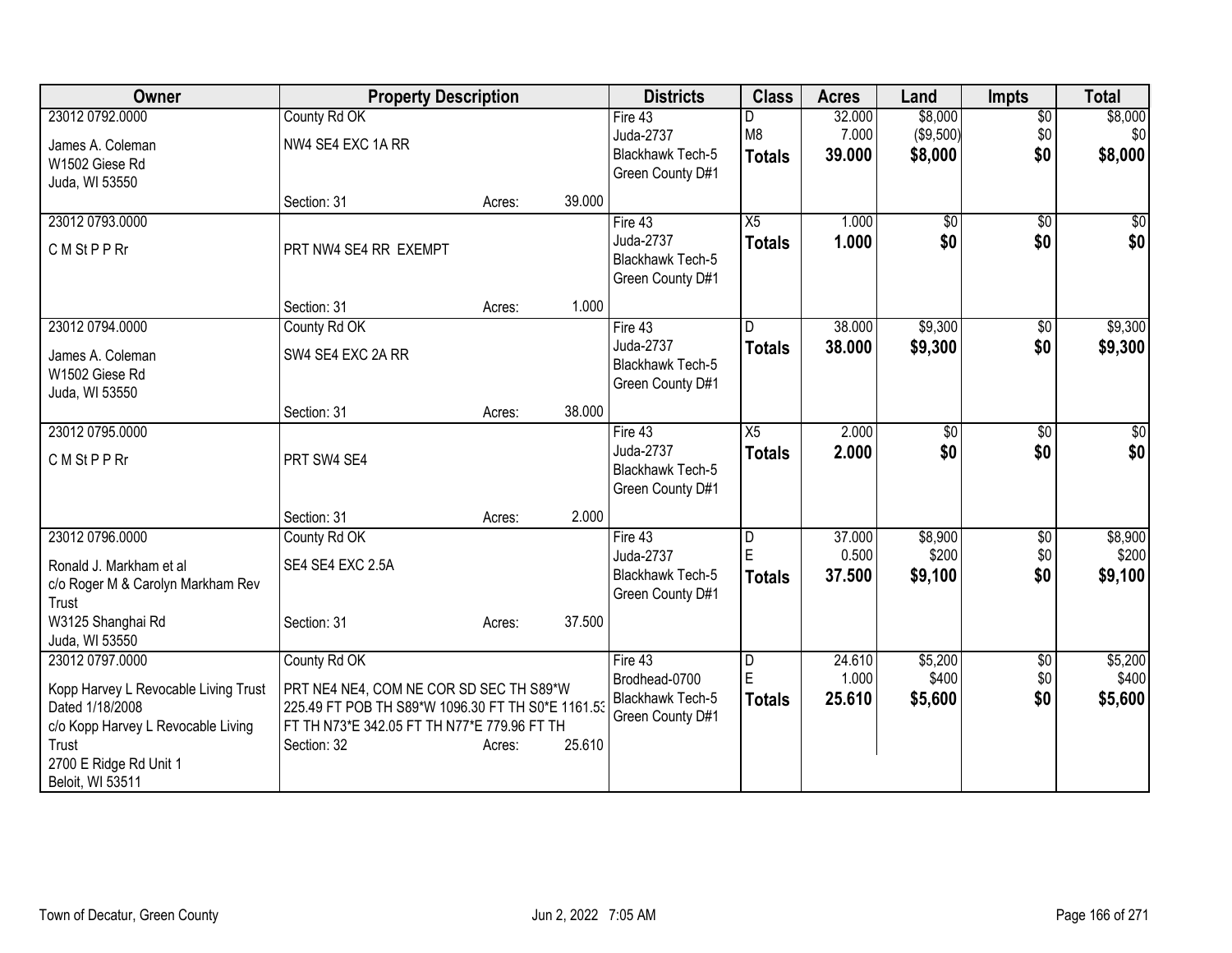| Owner                                                                                         | <b>Property Description</b>                                             |                  | <b>Districts</b>                                                 | <b>Class</b>                     | <b>Acres</b>             | Land                          | <b>Impts</b>                  | <b>Total</b>                    |
|-----------------------------------------------------------------------------------------------|-------------------------------------------------------------------------|------------------|------------------------------------------------------------------|----------------------------------|--------------------------|-------------------------------|-------------------------------|---------------------------------|
| 23012 0798,0000<br>C M St P P Rr                                                              | PRT NE4 NE4                                                             |                  | Fire 43<br>Brodhead-0700<br>Blackhawk Tech-5<br>Green County D#1 | $\overline{X5}$<br><b>Totals</b> | 3.000<br>3.000           | $\overline{50}$<br>\$0        | $\overline{50}$<br>\$0        | $\sqrt{50}$<br>\$0              |
|                                                                                               | Section: 32                                                             | 3.000<br>Acres:  |                                                                  |                                  |                          |                               |                               |                                 |
| 23012 0799.0000                                                                               | County Rd OK                                                            |                  | Fire 43                                                          | D                                | 40.000                   | \$9,600                       | $\overline{50}$               | \$9,600                         |
| Kopp Harvey L Revocable Living Trust<br>Dated 1/18/2008                                       | NW4 NE4                                                                 |                  | Juda-2737<br>Blackhawk Tech-5<br>Green County D#1                | <b>Totals</b>                    | 40.000                   | \$9,600                       | \$0                           | \$9,600                         |
| c/o Kopp Harvey L Revocable Living                                                            |                                                                         |                  |                                                                  |                                  |                          |                               |                               |                                 |
| Trust<br>2700 E Ridge Rd Unit 1<br>Beloit, WI 53511                                           | Section: 32                                                             | 40.000<br>Acres: |                                                                  |                                  |                          |                               |                               |                                 |
| 23012 0800.0000                                                                               | County Rd OK                                                            |                  | Fire 43                                                          |                                  | 7.000                    | \$1,600                       | \$0                           | \$1,600                         |
| Kopp Harvey L Revocable Living Trust<br>Dated 1/18/2008<br>c/o Kopp Harvey L Revocable Living | PRT SW4 NE4 LYG N RR                                                    |                  | Juda-2737<br>Blackhawk Tech-5<br>Green County D#1                | <b>Totals</b>                    | 7.000                    | \$1,600                       | \$0                           | \$1,600                         |
| Trust<br>2700 E Ridge Rd Unit 1<br>Beloit, WI 53511                                           | Section: 32                                                             | 7.000<br>Acres:  |                                                                  |                                  |                          |                               |                               |                                 |
| 23012 0801.0000                                                                               |                                                                         |                  | Fire 43                                                          | X5                               | 3.000                    | \$0                           | \$0                           | $\sqrt{50}$                     |
| CM StPP Rr                                                                                    | SECTION 32 PRT SW4 NE4 3A                                               |                  | Brodhead-0700<br>Blackhawk Tech-5<br>Green County D#1            | <b>Totals</b>                    | 3.000                    | \$0                           | \$0                           | \$0                             |
|                                                                                               | Section: 32                                                             | 3.000<br>Acres:  |                                                                  |                                  |                          |                               |                               |                                 |
| 23012 0802.0000                                                                               | Ten Eyck Rd                                                             |                  | Fire 43                                                          | D                                | 29.000                   | \$6,600                       | \$0                           | \$6,600                         |
| Brenda R. Douglas et al<br>c/o Kirk S. Douglas<br>W1766 Ten Eyck Rd                           | CSM 1446 (V4-P415) PRT LOT 1 BNG PRT SW4 NE4 S<br>OF RR                 |                  | Juda-2737<br>Blackhawk Tech-5<br>Green County D#1                | E<br><b>Totals</b>               | 1.000<br>30.000          | \$100<br>\$6,700              | \$0<br>\$0                    | \$100<br>\$6,700                |
| Brodhead, WI 53520                                                                            | Section: 32                                                             | 30.000<br>Acres: |                                                                  |                                  |                          |                               |                               |                                 |
| 23012 0803.0000                                                                               | W1766 Ten Eyck Rd                                                       |                  | Fire 43                                                          | D                                | 35.500                   | \$8,100                       | \$0                           | \$8,100                         |
| Brenda R. Douglas et al<br>c/o Kirk S. Douglas<br>W1766 Ten Eyck Rd                           | CSM 1446 (V4-P415) PRT LOT 1 BNG PRT SE4 NE4 &<br>PRT NE4 NE4, LYG S RR |                  | Brodhead-0700<br>Blackhawk Tech-5<br>Green County D#1            | E<br>G<br><b>Totals</b>          | 1.000<br>3.500<br>40.000 | \$100<br>\$30,000<br>\$38,200 | \$0<br>\$221,000<br>\$221,000 | \$100<br>\$251,000<br>\$259,200 |
| Brodhead, WI 53520                                                                            | Section: 32                                                             | 40.000<br>Acres: |                                                                  |                                  |                          |                               |                               |                                 |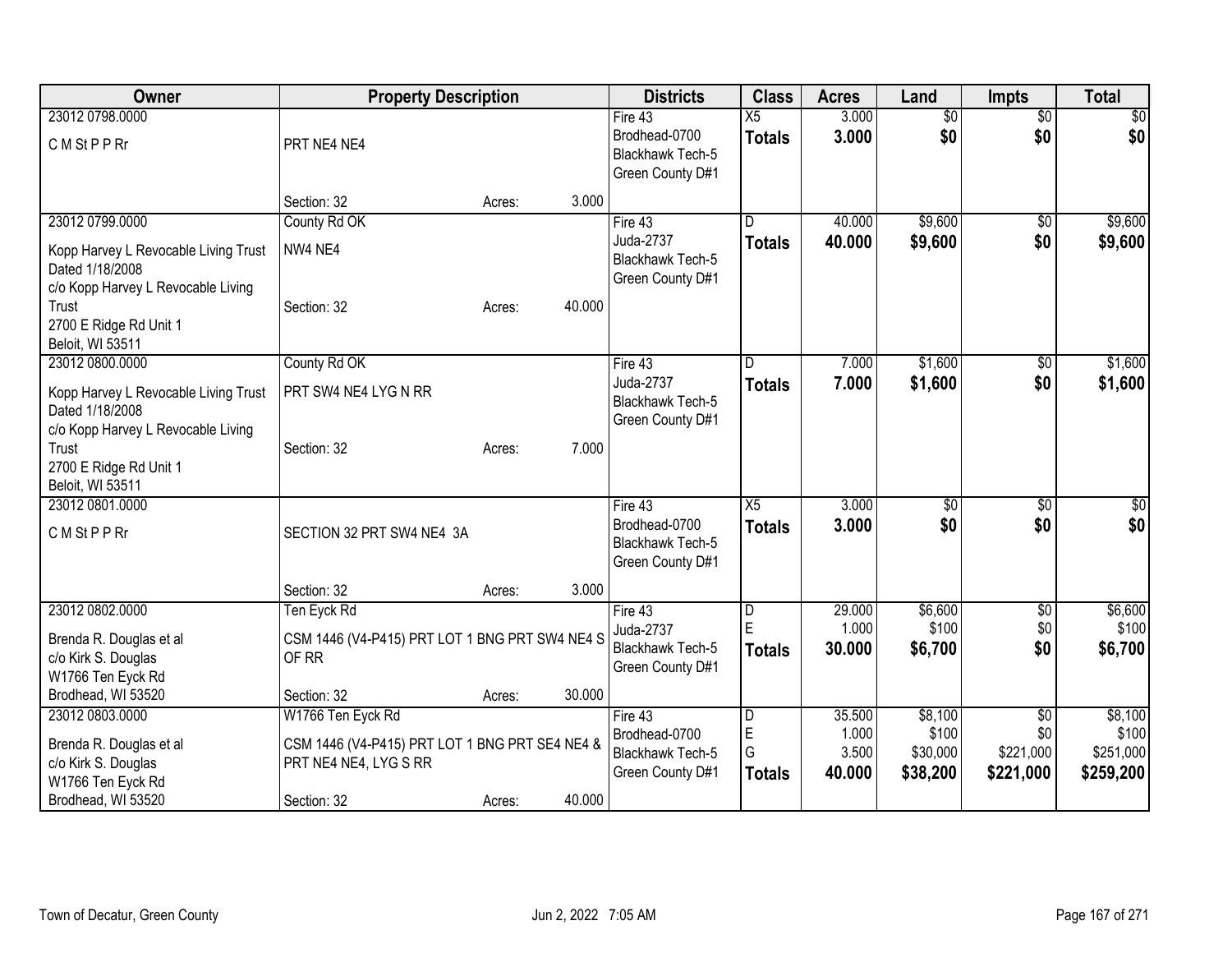| \$9,800<br>23012 0804.0000<br>County Rd OK<br>40.000<br>Fire 43<br>$\overline{30}$<br>D<br>Juda-2737<br>\$0<br>40.000<br>\$9,800<br>\$9,800<br><b>Totals</b><br>NE4 NW4<br>Kopp Harvey L Revocable Living Trust<br><b>Blackhawk Tech-5</b><br>Dated 1/18/2008<br>Green County D#1<br>c/o Kopp Harvey L Revocable Living<br>40.000<br>Trust<br>Section: 32<br>Acres:<br>2700 E Ridge Rd Unit 1<br>Beloit, WI 53511<br>County Rd OK<br>23012 0805.1000<br>5.550<br>\$1,400<br>\$1,400<br>Fire $43$<br>D<br>$\overline{50}$<br>Juda-2737<br>5.550<br>\$1,400<br>\$0<br>\$1,400<br><b>Totals</b><br>PRT NW4 NW4 LYG E OF CTY RD OK<br>Kopp Harvey L Revocable Living Trust<br><b>Blackhawk Tech-5</b><br>Dated 1/18/2008<br>c/o Kopp Harvey L Revocable Living | Owner | <b>Property Description</b> | <b>Districts</b> | <b>Class</b> | <b>Acres</b> | Land | <b>Impts</b> | <b>Total</b> |
|------------------------------------------------------------------------------------------------------------------------------------------------------------------------------------------------------------------------------------------------------------------------------------------------------------------------------------------------------------------------------------------------------------------------------------------------------------------------------------------------------------------------------------------------------------------------------------------------------------------------------------------------------------------------------------------------------------------------------------------------------------|-------|-----------------------------|------------------|--------------|--------------|------|--------------|--------------|
|                                                                                                                                                                                                                                                                                                                                                                                                                                                                                                                                                                                                                                                                                                                                                            |       |                             |                  |              |              |      |              | \$9,800      |
|                                                                                                                                                                                                                                                                                                                                                                                                                                                                                                                                                                                                                                                                                                                                                            |       |                             |                  |              |              |      |              |              |
|                                                                                                                                                                                                                                                                                                                                                                                                                                                                                                                                                                                                                                                                                                                                                            |       |                             |                  |              |              |      |              |              |
|                                                                                                                                                                                                                                                                                                                                                                                                                                                                                                                                                                                                                                                                                                                                                            |       |                             |                  |              |              |      |              |              |
|                                                                                                                                                                                                                                                                                                                                                                                                                                                                                                                                                                                                                                                                                                                                                            |       |                             |                  |              |              |      |              |              |
|                                                                                                                                                                                                                                                                                                                                                                                                                                                                                                                                                                                                                                                                                                                                                            |       |                             |                  |              |              |      |              |              |
|                                                                                                                                                                                                                                                                                                                                                                                                                                                                                                                                                                                                                                                                                                                                                            |       |                             |                  |              |              |      |              |              |
|                                                                                                                                                                                                                                                                                                                                                                                                                                                                                                                                                                                                                                                                                                                                                            |       |                             |                  |              |              |      |              |              |
|                                                                                                                                                                                                                                                                                                                                                                                                                                                                                                                                                                                                                                                                                                                                                            |       |                             |                  |              |              |      |              |              |
|                                                                                                                                                                                                                                                                                                                                                                                                                                                                                                                                                                                                                                                                                                                                                            |       |                             |                  |              |              |      |              |              |
|                                                                                                                                                                                                                                                                                                                                                                                                                                                                                                                                                                                                                                                                                                                                                            |       |                             |                  |              |              |      |              |              |
| 5.550<br>Trust<br>Section: 32<br>Acres:                                                                                                                                                                                                                                                                                                                                                                                                                                                                                                                                                                                                                                                                                                                    |       |                             |                  |              |              |      |              |              |
| 2700 E Ridge Rd Unit 1<br>Beloit, WI 53511                                                                                                                                                                                                                                                                                                                                                                                                                                                                                                                                                                                                                                                                                                                 |       |                             |                  |              |              |      |              |              |
| 23012 0805.2000<br>N2927 County Rd OK<br>31.200<br>\$7,900<br>Fire 43<br>D<br>$\overline{50}$                                                                                                                                                                                                                                                                                                                                                                                                                                                                                                                                                                                                                                                              |       |                             |                  |              |              |      |              | \$7,900      |
| $\mathsf E$<br>Juda-2737<br>3.000<br>\$300<br>\$0                                                                                                                                                                                                                                                                                                                                                                                                                                                                                                                                                                                                                                                                                                          |       |                             |                  |              |              |      |              | \$300        |
| NW4 NW4 EXC LYG E OF CTY RD OK<br>Groebner Patrick R and Laurie A<br>G<br>0.250<br>\$33,600<br>\$4,000<br>Blackhawk Tech-5                                                                                                                                                                                                                                                                                                                                                                                                                                                                                                                                                                                                                                 |       |                             |                  |              |              |      |              | \$37,600     |
| Revocable Trust 1/25/20<br>34.450<br>\$12,200<br>\$33,600<br><b>Totals</b>                                                                                                                                                                                                                                                                                                                                                                                                                                                                                                                                                                                                                                                                                 |       |                             |                  |              |              |      |              | \$45,800     |
| c/o Groebner Patrick & Laurie Rev Trust<br>34.450                                                                                                                                                                                                                                                                                                                                                                                                                                                                                                                                                                                                                                                                                                          |       |                             |                  |              |              |      |              |              |
| N2933 County Rd Ok<br>Section: 32<br>Acres:<br>Brodhead, WI 53520                                                                                                                                                                                                                                                                                                                                                                                                                                                                                                                                                                                                                                                                                          |       |                             |                  |              |              |      |              |              |
| County Rd OK<br>23012 0806.0000<br>22.500<br>\$5,700<br>$\overline{D}$<br>\$0<br>Fire 43                                                                                                                                                                                                                                                                                                                                                                                                                                                                                                                                                                                                                                                                   |       |                             |                  |              |              |      |              | \$5,700      |
| E<br>1.500<br>\$200<br>\$0<br>Juda-2737                                                                                                                                                                                                                                                                                                                                                                                                                                                                                                                                                                                                                                                                                                                    |       |                             |                  |              |              |      |              | \$200        |
| PRT SW4 NW4 LYG W OF HWY EXC COM 346 FT W<br>Dieckhoff Farm Enterprises, LLC<br>24.000<br><b>Blackhawk Tech-5</b><br>Totals<br>\$5,900<br>\$0                                                                                                                                                                                                                                                                                                                                                                                                                                                                                                                                                                                                              |       |                             |                  |              |              |      |              | \$5,900      |
| W2210 Pinnow Rd<br>OF NE COR CTR HWY W 112 FT S 390 FT E 112 FT<br>Green County D#1<br>CL HWY NLY POB                                                                                                                                                                                                                                                                                                                                                                                                                                                                                                                                                                                                                                                      |       |                             |                  |              |              |      |              |              |
| Brodhead, WI 53520<br>24.000<br>Section: 32<br>Acres:                                                                                                                                                                                                                                                                                                                                                                                                                                                                                                                                                                                                                                                                                                      |       |                             |                  |              |              |      |              |              |
| 23012 0807.0000<br>\$3,500<br>County Rd OK<br>$\overline{D}$<br>14.000<br>\$0<br>Fire 43                                                                                                                                                                                                                                                                                                                                                                                                                                                                                                                                                                                                                                                                   |       |                             |                  |              |              |      |              | \$3,500      |
| E<br>\$100<br>1.000<br>\$0<br>Juda-2737                                                                                                                                                                                                                                                                                                                                                                                                                                                                                                                                                                                                                                                                                                                    |       |                             |                  |              |              |      |              | \$100        |
| PRT SW4 NW4 LYG E HWY<br>Kopp Harvey L Revocable Living Trust<br>Blackhawk Tech-5<br>15.000<br>\$3,600<br>\$0<br><b>Totals</b>                                                                                                                                                                                                                                                                                                                                                                                                                                                                                                                                                                                                                             |       |                             |                  |              |              |      |              | \$3,600      |
| Dated 1/18/2008<br>Green County D#1                                                                                                                                                                                                                                                                                                                                                                                                                                                                                                                                                                                                                                                                                                                        |       |                             |                  |              |              |      |              |              |
| c/o Kopp Harvey L Revocable Living<br>15.000<br>Section: 32<br>Trust<br>Acres:                                                                                                                                                                                                                                                                                                                                                                                                                                                                                                                                                                                                                                                                             |       |                             |                  |              |              |      |              |              |
| 2700 E Ridge Rd Unit 1                                                                                                                                                                                                                                                                                                                                                                                                                                                                                                                                                                                                                                                                                                                                     |       |                             |                  |              |              |      |              |              |
| Beloit, WI 53511                                                                                                                                                                                                                                                                                                                                                                                                                                                                                                                                                                                                                                                                                                                                           |       |                             |                  |              |              |      |              |              |
| N2789 County Hwy Ok<br>\$51,500<br>23012 0808.0000<br>1.000<br>\$16,000<br>Fire 43<br>A                                                                                                                                                                                                                                                                                                                                                                                                                                                                                                                                                                                                                                                                    |       |                             |                  |              |              |      |              | \$67,500     |
| Juda-2737<br>1.000<br>\$16,000<br>\$51,500<br><b>Totals</b>                                                                                                                                                                                                                                                                                                                                                                                                                                                                                                                                                                                                                                                                                                |       |                             |                  |              |              |      |              | \$67,500     |
| COM 346 FT W OF NE COR SW4 NW4 CL HWY W 112<br>Dieckhoff Farm Enterprises, LLC<br>Blackhawk Tech-5<br>W2210 Pinnow Rd<br>FT S 390 FT E 112 FT CL HWY NLY POB                                                                                                                                                                                                                                                                                                                                                                                                                                                                                                                                                                                               |       |                             |                  |              |              |      |              |              |
| Green County D#1<br>Brodhead, WI 53520                                                                                                                                                                                                                                                                                                                                                                                                                                                                                                                                                                                                                                                                                                                     |       |                             |                  |              |              |      |              |              |
| 1.000<br>Section: 32<br>Acres:                                                                                                                                                                                                                                                                                                                                                                                                                                                                                                                                                                                                                                                                                                                             |       |                             |                  |              |              |      |              |              |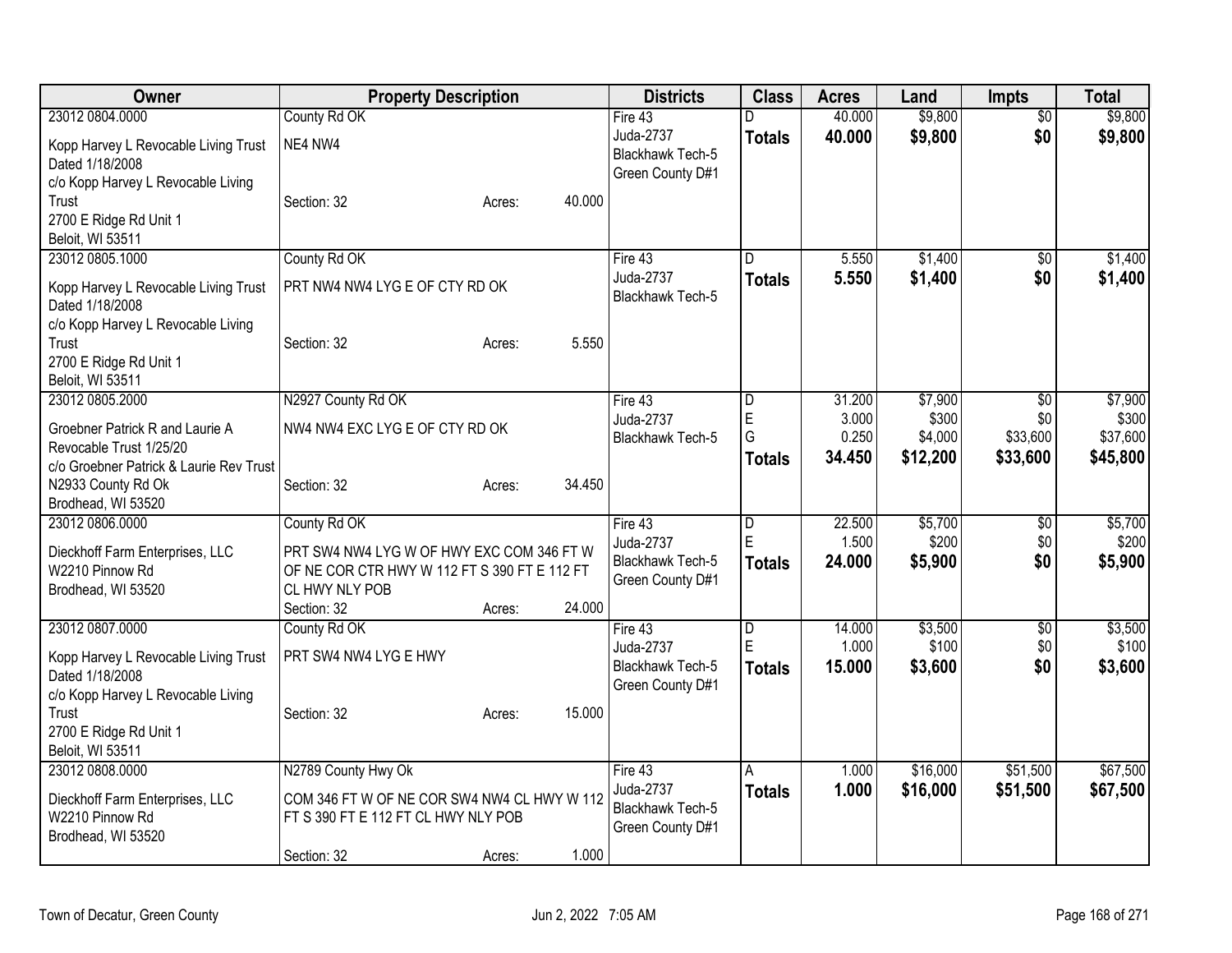| Owner                                                                                                                                                                      | <b>Property Description</b>                                                                            |        |        | <b>Districts</b>                                                      | <b>Class</b>                            | <b>Acres</b>                       | Land                                     | <b>Impts</b>                         | <b>Total</b>                               |
|----------------------------------------------------------------------------------------------------------------------------------------------------------------------------|--------------------------------------------------------------------------------------------------------|--------|--------|-----------------------------------------------------------------------|-----------------------------------------|------------------------------------|------------------------------------------|--------------------------------------|--------------------------------------------|
| 23012 0809.0000<br>Kopp Harvey L Revocable Living Trust<br>Dated 1/18/2008<br>c/o Kopp Harvey L Revocable Living                                                           | County Rd OK<br>SE4 NW4 LYG N RR                                                                       |        |        | Fire 43<br>Juda-2737<br>Blackhawk Tech-5<br>Green County D#1          | D<br><b>Totals</b>                      | 30.000<br>30.000                   | \$7,400<br>\$7,400                       | $\overline{50}$<br>\$0               | \$7,400<br>\$7,400                         |
| Trust<br>2700 E Ridge Rd Unit 1<br>Beloit, WI 53511                                                                                                                        | Section: 32                                                                                            | Acres: | 30.000 |                                                                       |                                         |                                    |                                          |                                      |                                            |
| 23012 0810.0000<br>Hoesly Thomas R & Roberta L<br>Irrevocable Trt Dtd 12/9/20<br>c/o Hoesly Thomas R & Roberta L Irrev<br>Trust<br>W1956 Ten Eyck Rd<br>Brodhead, WI 53520 | County Rd OK<br>PRT SE4 NW4 LYG S RR<br>Section: 32                                                    | Acres: | 7.000  | Fire 43<br>Juda-2737<br><b>Blackhawk Tech-5</b><br>Green County D#1   | D<br><b>Totals</b>                      | 7.000<br>7.000                     | \$1,700<br>\$1,700                       | \$0<br>\$0                           | \$1,700<br>\$1,700                         |
| 23012 0811.0000<br>C M St P P Rr                                                                                                                                           | SECTION 32 PRT SE4 NW4 3A                                                                              |        |        | Fire $43$<br>Juda-2737<br><b>Blackhawk Tech-5</b><br>Green County D#1 | X5<br><b>Totals</b>                     | 3.000<br>3.000                     | $\overline{50}$<br>\$0                   | $\overline{50}$<br>\$0               | $\sqrt{50}$<br>\$0                         |
|                                                                                                                                                                            | Section: 32                                                                                            | Acres: | 3.000  |                                                                       |                                         |                                    |                                          |                                      |                                            |
| 23012 0812.0000<br>Zimmick-Bader Farm, LLC<br>W7210 County Rd B<br>Monroe, WI 53566                                                                                        | Ten Eyck Rd<br>PRT NE4 SW4 LYG S OF TEN EYCK RD                                                        |        |        | Fire 43<br>Juda-2737<br>Blackhawk Tech-5                              | $\overline{\mathsf{D}}$<br>ΙE<br>Totals | 24.000<br>1.000<br>25.000          | \$5,900<br>\$100<br>\$6,000              | \$0<br>\$0<br>\$0                    | \$5,900<br>\$100<br>\$6,000                |
|                                                                                                                                                                            | Section: 32                                                                                            | Acres: | 25.000 |                                                                       |                                         |                                    |                                          |                                      |                                            |
| 23012 0812.1000<br>Hoesly Thomas R & Roberta L<br>Irrevocable Trt Dtd 12/9/20<br>c/o Hoesly Thomas R & Roberta L Irrev<br>Trust                                            | W1956 Ten Eyck Rd<br>ALL THT PRT N2 SW4 LYG S OF RR, N OF TEN EYCK<br>RD, & E OF CTY OK<br>Section: 32 | Acres: | 21.000 | Fire 43<br>Juda-2737<br><b>Blackhawk Tech-5</b>                       | D<br>$\mathsf E$<br>G<br>Totals         | 17.000<br>1.500<br>2.500<br>21.000 | \$2,900<br>\$200<br>\$26,000<br>\$29,100 | \$0<br>\$0<br>\$121,500<br>\$121,500 | \$2,900<br>\$200<br>\$147,500<br>\$150,600 |
| W1956 Ten Eyck Rd<br>Brodhead, WI 53520<br>23012 0813.0000                                                                                                                 | County Rd OK                                                                                           |        |        | Fire 43                                                               |                                         | 20.500                             | \$5,000                                  |                                      | \$5,000                                    |
| Zimmick-Bader Farm, LLC<br>W7210 County Rd B<br>Monroe, WI 53566                                                                                                           | PRT NW4 SW4 LYG S OF RR EXC LAND LYG N TEN<br>EYCK RD & E OF CTY OK                                    |        |        | Juda-2737<br><b>Blackhawk Tech-5</b><br>Green County D#1              | D<br>ΙE<br><b>Totals</b>                | 3.500<br>24.000                    | \$800<br>\$5,800                         | \$0<br>\$0<br>\$0                    | \$800<br>\$5,800                           |
|                                                                                                                                                                            | Section: 32                                                                                            | Acres: | 24.000 |                                                                       |                                         |                                    |                                          |                                      |                                            |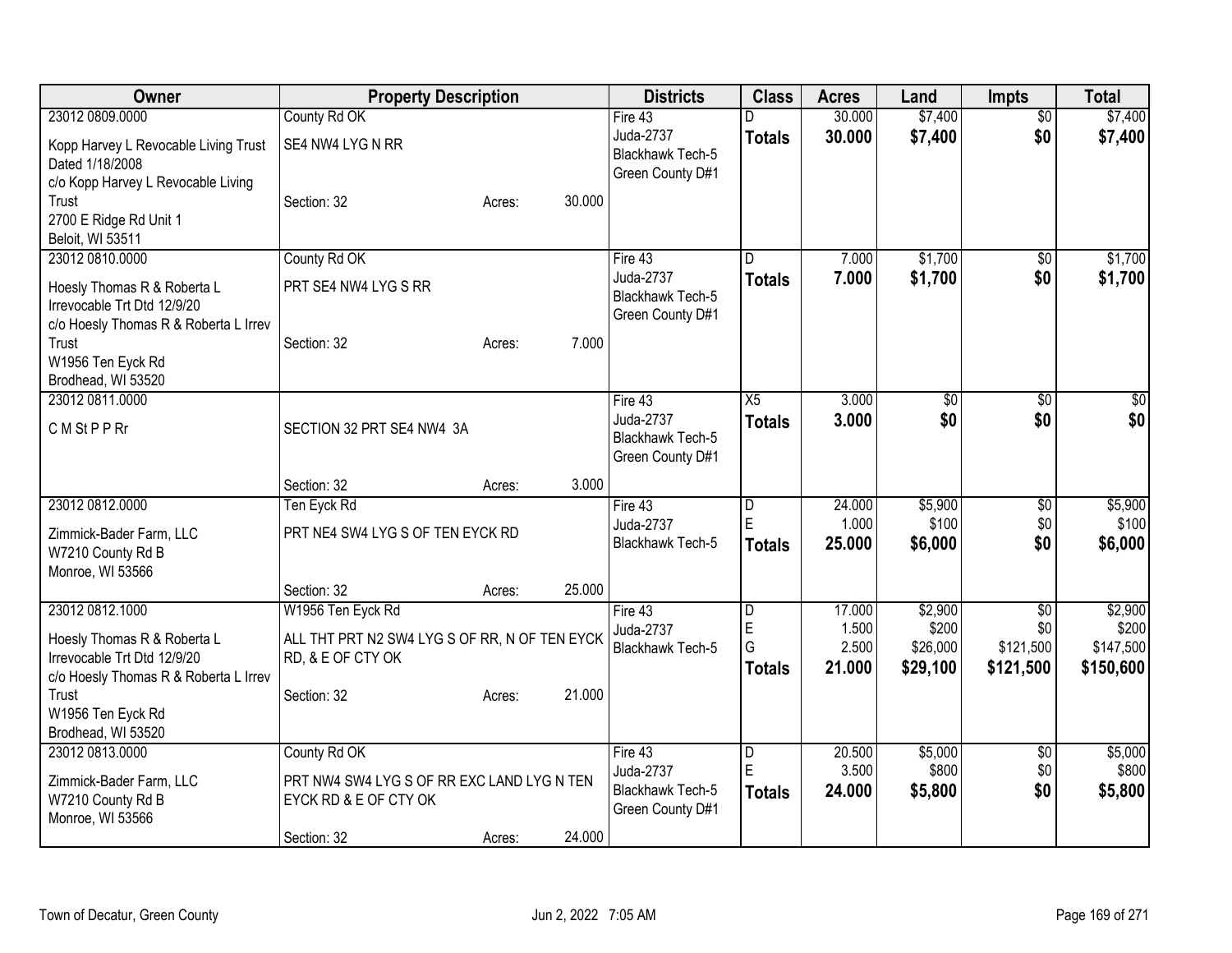| Owner                                                                                                                                                                                                         | <b>Property Description</b>                                                                                                                  |        |        | <b>Districts</b>                                                      | <b>Class</b>                         | <b>Acres</b>              | Land                            | <b>Impts</b>                      | <b>Total</b>                    |
|---------------------------------------------------------------------------------------------------------------------------------------------------------------------------------------------------------------|----------------------------------------------------------------------------------------------------------------------------------------------|--------|--------|-----------------------------------------------------------------------|--------------------------------------|---------------------------|---------------------------------|-----------------------------------|---------------------------------|
| 23012 0814.0000<br>C M St P P Rr                                                                                                                                                                              | PRT NW4 SW4                                                                                                                                  |        |        | Fire $43$<br>Juda-2737<br><b>Blackhawk Tech-5</b><br>Green County D#1 | $\overline{X5}$<br><b>Totals</b>     | 3.000<br>3.000            | $\overline{50}$<br>\$0          | $\overline{50}$<br>\$0            | $\sqrt{50}$<br>\$0              |
|                                                                                                                                                                                                               | Section: 32                                                                                                                                  | Acres: | 3.000  |                                                                       |                                      |                           |                                 |                                   |                                 |
| 23012 0815.0000<br>Dieckhoff Farm Enterprises, LLC<br>W2210 Pinnow Rd<br>Brodhead, WI 53520                                                                                                                   | County Rd OK<br>PRT NW4 SW4 LYG N RR                                                                                                         |        |        | Fire 43<br>Juda-2737<br>Blackhawk Tech-5<br>Green County D#1          | D<br>E<br><b>Totals</b>              | 6.750<br>0.250<br>7.000   | \$1,700<br>\$100<br>\$1,800     | $\overline{50}$<br>\$0<br>\$0     | \$1,700<br>\$100<br>\$1,800     |
|                                                                                                                                                                                                               | Section: 32                                                                                                                                  | Acres: | 7.000  |                                                                       |                                      |                           |                                 |                                   |                                 |
| 23012 0816.0000<br>Zimmick-Bader Farm, LLC<br>W7210 County Rd B<br>Monroe, WI 53566                                                                                                                           | County Rd OK<br>PRT SW4 SW4 EXC 2.5A                                                                                                         |        |        | Fire 43<br>Juda-2737<br>Blackhawk Tech-5                              | D<br><b>Totals</b>                   | 37.500<br>37.500          | \$9,000<br>\$9,000              | $\sqrt{6}$<br>\$0                 | \$9,000<br>\$9,000              |
|                                                                                                                                                                                                               | Section: 32                                                                                                                                  | Acres: | 37.500 |                                                                       |                                      |                           |                                 |                                   |                                 |
| 23012 0817.0000<br>Ronald J. Markham et al<br>c/o Roger M & Carolyn D Markham Rev<br>Trust<br>W3125 Shanghai Rd                                                                                               | County Rd OK<br>COM SW COR SEC N TO PT 567.6 FT S OF NW COR<br>SW4 SW4 E 264 FT TO CTR OK SLY ALG CTR RD TO<br>S LN SEC W POB<br>Section: 32 | Acres: | 2.500  | Fire 43<br>Juda-2737<br><b>Blackhawk Tech-5</b>                       | D<br>E<br><b>Totals</b>              | 2.000<br>0.500<br>2.500   | \$400<br>\$100<br>\$500         | $\overline{60}$<br>\$0<br>\$0     | \$400<br>\$100<br>\$500         |
| Juda, WI 53550                                                                                                                                                                                                |                                                                                                                                              |        |        |                                                                       |                                      |                           |                                 |                                   |                                 |
| 23012 0818.0000<br>Zimmick-Bader Farm, LLC<br>W7210 County Rd B<br>Monroe, WI 53566                                                                                                                           | County Rd OK<br>SE4 SW4                                                                                                                      |        |        | Fire 43<br>Juda-2737<br><b>Blackhawk Tech-5</b>                       | <b>Totals</b>                        | 40.000<br>40.000          | \$8,900<br>\$8,900              | \$0<br>\$0                        | \$8,900<br>\$8,900              |
|                                                                                                                                                                                                               | Section: 32                                                                                                                                  | Acres: | 40.000 |                                                                       |                                      |                           |                                 |                                   |                                 |
| 23012 0819.0000<br>Beutel Living Trust Dated December 18, PRT NE4 SE4 EXC CSM 2120 LOT 1<br>2015<br>c/o Beutel Living Trust<br>James E & Joann M Beutel Ttees<br>W1244 Ten Eyck Rd<br>Brodhead, WI 53520-8712 | W1244 Ten Eyck Rd<br>Section: 32                                                                                                             | Acres: | 17.170 | Fire 43<br>Brodhead-0700<br>Blackhawk Tech-5                          | $\overline{D}$<br>G<br><b>Totals</b> | 16.170<br>1.000<br>17.170 | \$2,900<br>\$16,000<br>\$18,900 | $\sqrt{$0}$<br>\$7,200<br>\$7,200 | \$2,900<br>\$23,200<br>\$26,100 |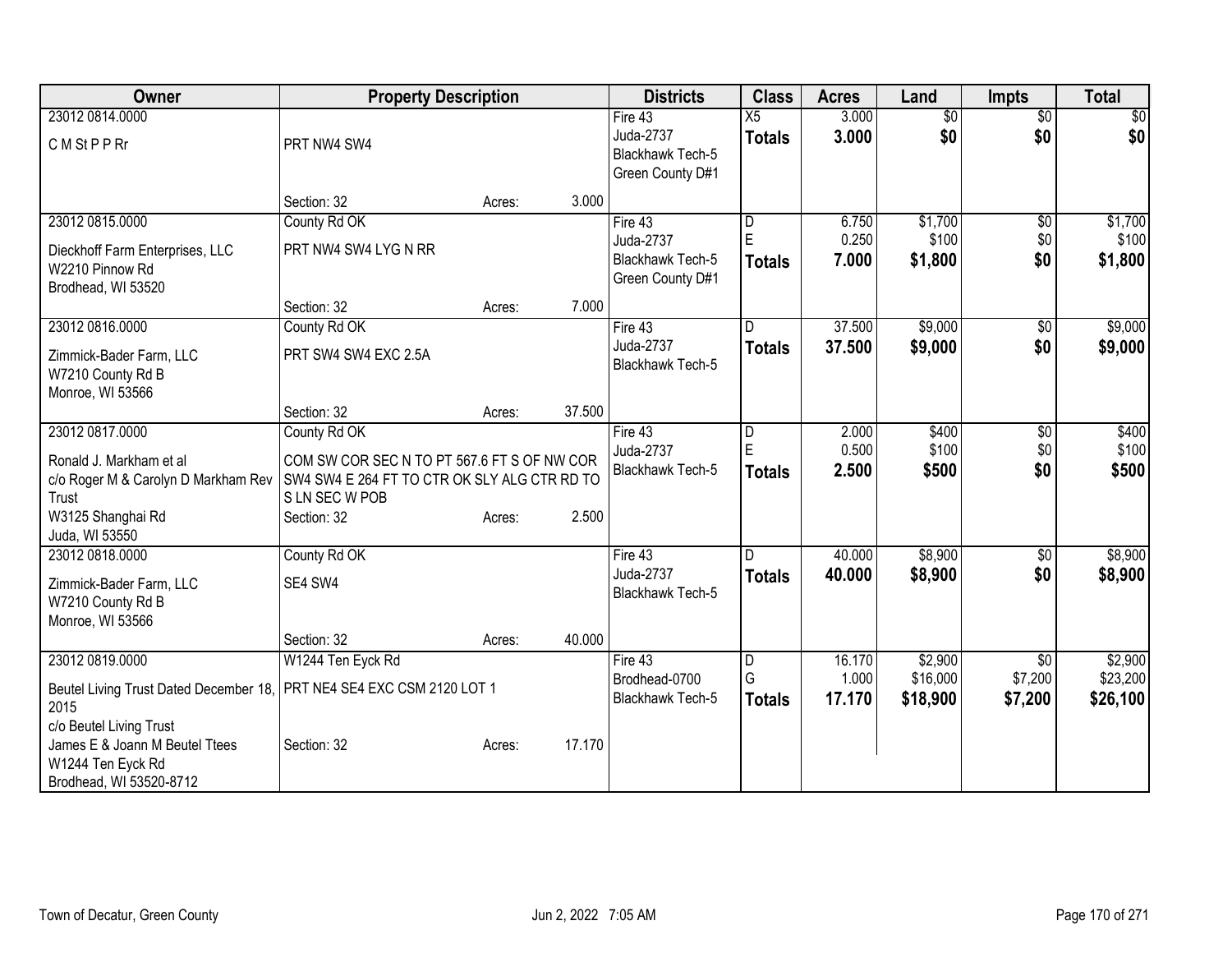| <b>Owner</b>                            | <b>Property Description</b>                     |                  | <b>Districts</b>        | <b>Class</b>           | <b>Acres</b> | Land            | <b>Impts</b>    | <b>Total</b>    |
|-----------------------------------------|-------------------------------------------------|------------------|-------------------------|------------------------|--------------|-----------------|-----------------|-----------------|
| 23012 0819.0100                         | W1703 Ten Eyck Rd                               |                  | Fire 43                 | А                      | 0.580        | \$9,300         | \$100,200       | \$109,500       |
| Janice L. Webber                        | CSM 2120 (V7-P64) LOT 1 BNG PRT NE4 SE4         |                  | Brodhead-0700           | <b>Totals</b>          | 0.580        | \$9,300         | \$100,200       | \$109,500       |
| W1703 Ten Eyck Rd                       |                                                 |                  | Blackhawk Tech-5        |                        |              |                 |                 |                 |
| Brodhead, WI 53520                      |                                                 |                  |                         |                        |              |                 |                 |                 |
|                                         | Section: 32                                     | Acres:           | 0.580                   |                        |              |                 |                 |                 |
| 23012 0819.1000                         | Ten Eyck Rd                                     |                  | Fire 43                 | D                      | 31.530       | \$6,500         | $\overline{60}$ | \$6,500         |
| Brenda R. Douglas et al                 | CSM 1447 (V4-P417) PRT LOT 1 BNG PRT NE4 SE4 &  |                  | Brodhead-0700           | $\overline{E}$         | 0.500        | \$100           | \$0             | \$100           |
| c/o Kirk S. Douglas                     | SE4 SE4                                         |                  | <b>Blackhawk Tech-5</b> | Totals                 | 32.030       | \$6,600         | \$0             | \$6,600         |
| W1766 Ten Eyck Rd                       |                                                 |                  |                         |                        |              |                 |                 |                 |
| Brodhead, WI 53520                      | Section: 32                                     | 32.030<br>Acres: |                         |                        |              |                 |                 |                 |
| 23012 0820.0000                         | Ten Eyck Rd                                     |                  | Fire 43                 | D                      | 38.500       | \$9,500         | $\overline{60}$ | \$9,500         |
|                                         |                                                 |                  | Brodhead-0700           | E                      | 1.500        | \$200           | \$0             | \$200           |
| Brenda R. Douglas et al                 | CSM 1447 (V4-P417) PRT LOT 1 BNG PRT NW4 SE4    |                  | <b>Blackhawk Tech-5</b> | Totals                 | 40.000       | \$9,700         | \$0             | \$9,700         |
| c/o Kirk S. Douglas                     |                                                 |                  |                         |                        |              |                 |                 |                 |
| W1766 Ten Eyck Rd<br>Brodhead, WI 53520 | Section: 32                                     | 40.000           |                         |                        |              |                 |                 |                 |
| 23012 0821.0000                         | Ten Eyck Rd                                     | Acres:           | Fire 43                 | D                      | 40.000       | \$9,200         | \$0             | \$9,200         |
|                                         |                                                 |                  | Brodhead-0700           |                        | 40.000       | \$9,200         | \$0             |                 |
| Brenda R. Douglas et al                 | CSM 1447 (V4-P417) PRT LOT 1 BNG PRT SW4 SE4    |                  | Blackhawk Tech-5        | Totals                 |              |                 |                 | \$9,200         |
| c/o Kirk S. Douglas                     |                                                 |                  |                         |                        |              |                 |                 |                 |
| W1766 Ten Eyck Rd                       |                                                 |                  |                         |                        |              |                 |                 |                 |
| Brodhead, WI 53520                      | Section: 32                                     | 40.000<br>Acres: |                         |                        |              |                 |                 |                 |
| 23012 0822.0000                         | Ten Eyck Rd                                     |                  | Fire 43                 | $\overline{D}$         | 10.800       | \$2,400         | \$0             | \$2,400         |
| Beutel Living Trust Dated December 18,  | PRT SE4 SE4 LYG E CSM 1447 EXC COM SE COR TH    |                  | Brodhead-0700           | Totals                 | 10.800       | \$2,400         | \$0             | \$2,400         |
| 2015                                    | S89*W 986.80 FT TH N0*W 700 FT TH N89*E 1000 FT |                  | <b>Blackhawk Tech-5</b> |                        |              |                 |                 |                 |
| c/o Beutel Living Trust                 | TH S0*E 700 FT TH S89*W 13.20 FT TO POB         |                  |                         |                        |              |                 |                 |                 |
| James E & Joann M Beutel Ttees          | Section: 32                                     | 10.800<br>Acres: |                         |                        |              |                 |                 |                 |
| W1244 Ten Eyck Rd                       |                                                 |                  |                         |                        |              |                 |                 |                 |
| Brodhead, WI 53520-8712                 |                                                 |                  |                         |                        |              |                 |                 |                 |
| 23012 0823.0000                         | Ten Eyck Rd                                     |                  | Fire 43                 | $\overline{\text{X3}}$ | 10.820       | $\overline{50}$ | $\sqrt{6}$      | $\overline{30}$ |
| Green County Highway Department         | SECTION 32 PARC E2 SE4 10.82A EXEMPT            |                  | Brodhead-0700           | <b>Totals</b>          | 10.820       | \$0             | \$0             | \$0             |
| c/o Green Cty Highway Dept              |                                                 |                  | <b>Blackhawk Tech-5</b> |                        |              |                 |                 |                 |
|                                         |                                                 |                  |                         |                        |              |                 |                 |                 |
|                                         | Section: 32                                     | 10.820<br>Acres: |                         |                        |              |                 |                 |                 |
| 23012 0824.0000                         | Ten Eyck Rd                                     |                  | Fire 43                 | X3                     | 5.250        | $\overline{50}$ | $\overline{30}$ | $\sqrt{50}$     |
| Green County Highway Department         | SECTION 32 PARC SE4 CONT 5.25A EXEMPT           |                  | Brodhead-0700           | <b>Totals</b>          | 5.250        | \$0             | \$0             | \$0             |
| c/o Green Cty Highway Dept              |                                                 |                  | Blackhawk Tech-5        |                        |              |                 |                 |                 |
|                                         |                                                 |                  |                         |                        |              |                 |                 |                 |
|                                         | Section: 32                                     | Acres:           | 5.250                   |                        |              |                 |                 |                 |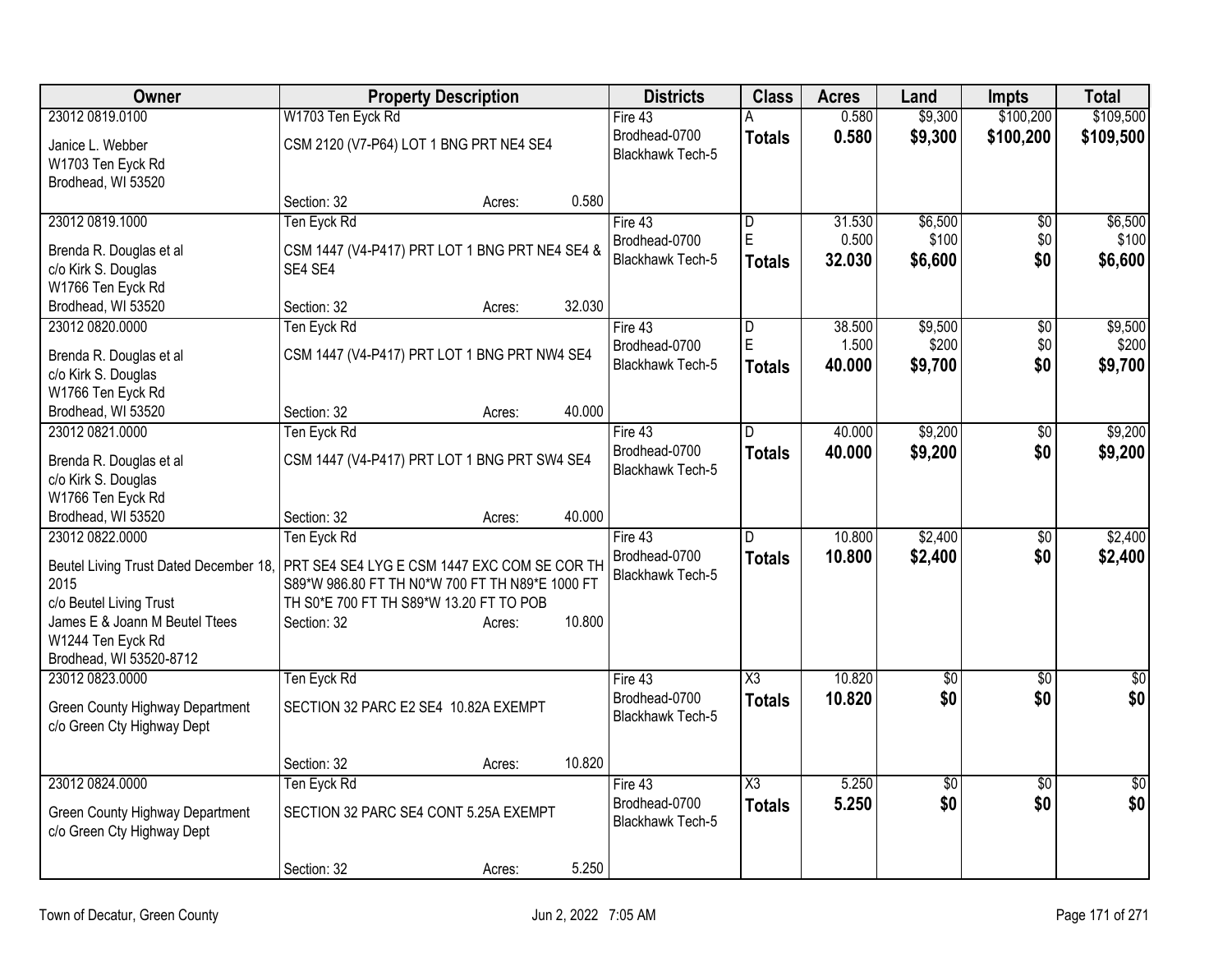| Owner                                                              | <b>Property Description</b>       |        |        | <b>Districts</b>        | <b>Class</b>    | <b>Acres</b> | Land            | <b>Impts</b>    | <b>Total</b>    |
|--------------------------------------------------------------------|-----------------------------------|--------|--------|-------------------------|-----------------|--------------|-----------------|-----------------|-----------------|
| 23012 0825,0000                                                    | Ten Eyck Rd                       |        |        | Brodhead-0700           | 5M              | 4.250        | \$4,500         | $\overline{50}$ | \$4,500         |
| Beutel Living Trust Dated December 18, PRT NE4 NE4 BNG E 46.5 RODS |                                   |        |        | <b>Blackhawk Tech-5</b> | D               | 17.600       | \$3,800         | \$0             | \$3,800         |
| 2015                                                               |                                   |        |        |                         | <b>Totals</b>   | 21.850       | \$8,300         | \$0             | \$8,300         |
| c/o Beutel Living Trust                                            |                                   |        |        |                         |                 |              |                 |                 |                 |
| James E & Joann M Beutel Ttees                                     | Section: 33                       | Acres: | 21.850 |                         |                 |              |                 |                 |                 |
| W1244 Ten Eyck Rd                                                  |                                   |        |        |                         |                 |              |                 |                 |                 |
| Brodhead, WI 53520-8712                                            |                                   |        |        |                         |                 |              |                 |                 |                 |
| 23012 0826.0000                                                    | Ten Eyck Rd                       |        |        | Brodhead-0700           | 5M              | 0.500        | \$600           | $\overline{50}$ | \$600           |
| Daniels Jerome N and Barbara J Living                              | PRT W1/2 NE4 NE4 LYG S RR         |        |        | <b>Blackhawk Tech-5</b> | D               | 14.650       | \$2,700         | \$0             | \$2,700         |
| Trust                                                              |                                   |        |        |                         | <b>Totals</b>   | 15.150       | \$3,300         | \$0             | \$3,300         |
| c/o Daniels Jerome & Barbara Lvg Trust                             |                                   |        |        |                         |                 |              |                 |                 |                 |
| N1495 County Rd Ok                                                 | Section: 33                       | Acres: | 15.150 |                         |                 |              |                 |                 |                 |
| Juda, WI 53550                                                     |                                   |        |        |                         |                 |              |                 |                 |                 |
| 23012 0827.0000                                                    |                                   |        |        | Brodhead-0700           | X5              | 3.000        | \$0             | $\overline{50}$ | \$0             |
| C M St P P Rr                                                      | PRT NE4 NE4                       |        |        | <b>Blackhawk Tech-5</b> | <b>Totals</b>   | 3.000        | \$0             | \$0             | \$0             |
|                                                                    |                                   |        |        |                         |                 |              |                 |                 |                 |
|                                                                    |                                   |        |        |                         |                 |              |                 |                 |                 |
|                                                                    | Section: 33                       | Acres: | 3.000  |                         |                 |              |                 |                 |                 |
| 23012 0828.0000                                                    | Ten Eyck Rd                       |        |        | Brodhead-0700           | 5M              | 0.500        | \$700           | $\overline{50}$ | \$700           |
| Robert R. Walder                                                   | PRT NW4 NE4 & NE4 NE4 LYG N OF RR |        |        | Blackhawk Tech-5        | D.              | 7.500        | \$1,800         | \$0             | \$1,800         |
| W1401 County Rd F                                                  |                                   |        |        | Green County D#1        | <b>Totals</b>   | 8.000        | \$2,500         | \$0             | \$2,500         |
| Brodhead, WI 53520                                                 |                                   |        |        |                         |                 |              |                 |                 |                 |
|                                                                    | Section: 33                       | Acres: | 8.000  |                         |                 |              |                 |                 |                 |
| 23012 0829.0000                                                    | Ten Eyck Rd                       |        |        | Brodhead-0700           | D               | 27.500       | \$5,800         | $\frac{1}{20}$  | \$5,800         |
| Daniels Jerome N and Barbara J Living                              | PRT NW4 NE4 LYG S RR              |        |        | Blackhawk Tech-5        | E               | 1.500        | \$400           | \$0             | \$400           |
| Trust                                                              |                                   |        |        | Green County D#1        | <b>Totals</b>   | 29.000       | \$6,200         | \$0             | \$6,200         |
| c/o Daniels Jerome & Barbara Lvg Trust                             |                                   |        |        |                         |                 |              |                 |                 |                 |
| N1495 County Rd Ok                                                 | Section: 33                       | Acres: | 29.000 |                         |                 |              |                 |                 |                 |
| Juda, WI 53550                                                     |                                   |        |        |                         |                 |              |                 |                 |                 |
| 23012 0830.0000                                                    |                                   |        |        | Brodhead-0700           | $\overline{X5}$ | 3.000        | $\overline{50}$ | $\overline{50}$ | $\overline{50}$ |
| C M St P P Rr                                                      | SECTION 33 PRT NW4 NE4 3A         |        |        | <b>Blackhawk Tech-5</b> | <b>Totals</b>   | 3.000        | \$0             | \$0             | \$0             |
|                                                                    |                                   |        |        | Green County D#1        |                 |              |                 |                 |                 |
|                                                                    |                                   |        |        |                         |                 |              |                 |                 |                 |
|                                                                    | Section: 33                       | Acres: | 3.000  |                         |                 |              |                 |                 |                 |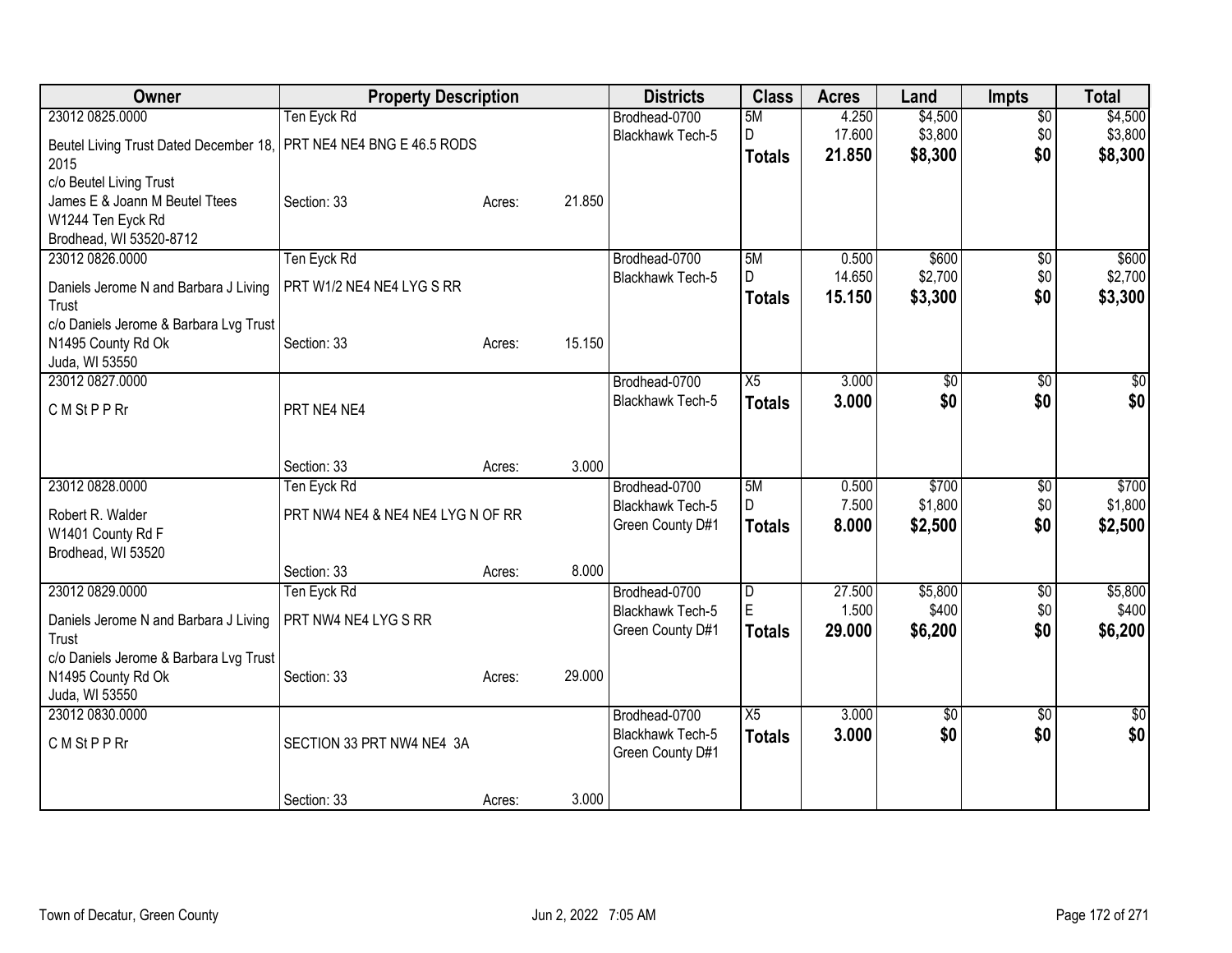| Owner                                                                                      | <b>Property Description</b>                     |                  | <b>Districts</b>        | <b>Class</b>            | <b>Acres</b> | Land    | Impts           | <b>Total</b> |
|--------------------------------------------------------------------------------------------|-------------------------------------------------|------------------|-------------------------|-------------------------|--------------|---------|-----------------|--------------|
| 23012 0831.0000                                                                            | Ten Eyck Rd                                     |                  | Brodhead-0700           | D                       | 18.000       | \$4,100 | $\overline{50}$ | \$4,100      |
| Daniels Jerome N and Barbara J Living                                                      | PRT SW4 NE4, EXC COM E4 COR TH S89*W 1353.35    |                  | Blackhawk Tech-5        | <b>Totals</b>           | 18.000       | \$4,100 | \$0             | \$4,100      |
| Trust                                                                                      | FT TH N0*E 96.35 FT POB TH S89*W 945.2 FT TH    |                  |                         |                         |              |         |                 |              |
| c/o Daniels Jerome & Barbara Lvg Trust   N2*W 905.42 FT TH N89 *E 980.49 FT TH S0*E 904.81 |                                                 |                  |                         |                         |              |         |                 |              |
| N1495 County Rd Ok                                                                         | Section: 33                                     | 18,000<br>Acres: |                         |                         |              |         |                 |              |
| Juda, WI 53550                                                                             |                                                 |                  |                         |                         |              |         |                 |              |
| 23012 0831.1000                                                                            | Ten Eyck Rd                                     |                  | Brodhead-0700           | D                       | 20.000       | \$5,100 | $\overline{50}$ | \$5,100      |
| Daniels Jerome N and Barbara J Living                                                      | PRT SW4 NE4 COM E4 COR SD SEC TH S89*W          |                  | <b>Blackhawk Tech-5</b> | <b>Totals</b>           | 20.000       | \$5,100 | \$0             | \$5,100      |
| Trust                                                                                      | 1353.35 FT TH N0*E 96.35 FT POB TH S89*W 945.21 |                  |                         |                         |              |         |                 |              |
| c/o Daniels Jerome & Barbara Lvg Trust   FT TH N2*W 905.42 FT TH N89*E 980.49 FT TH S0*E   |                                                 |                  |                         |                         |              |         |                 |              |
| N1495 County Rd Ok                                                                         | Section: 33                                     | 20.000<br>Acres: |                         |                         |              |         |                 |              |
| Juda, WI 53550                                                                             |                                                 |                  |                         |                         |              |         |                 |              |
| 23012 0832.0000                                                                            |                                                 |                  | Brodhead-0700           | D                       | 22.850       | \$5,100 | \$0             | \$5,100      |
| Beutel Living Trust Dated December 18, PRT SE4 NE4 BNG E 46.5 RODS                         |                                                 |                  | <b>Blackhawk Tech-5</b> | <b>Totals</b>           | 22.850       | \$5,100 | \$0             | \$5,100      |
| 2015                                                                                       |                                                 |                  |                         |                         |              |         |                 |              |
| c/o Beutel Living Trust                                                                    |                                                 |                  |                         |                         |              |         |                 |              |
| James E & Joann M Beutel Ttees                                                             | Section: 33                                     | 22.850<br>Acres: |                         |                         |              |         |                 |              |
| W1244 Ten Eyck Rd                                                                          |                                                 |                  |                         |                         |              |         |                 |              |
| Brodhead, WI 53520-8712                                                                    |                                                 |                  |                         |                         |              |         |                 |              |
| 23012 0833.0000                                                                            | Ten Eyck Rd                                     |                  | Brodhead-0700           | D                       | 17.150       | \$3,700 | $\sqrt{50}$     | \$3,700      |
| Daniels Jerome N and Barbara J Living                                                      | PRT W2 SE4 NE4                                  |                  | <b>Blackhawk Tech-5</b> | <b>Totals</b>           | 17.150       | \$3,700 | \$0             | \$3,700      |
| Trust                                                                                      |                                                 |                  |                         |                         |              |         |                 |              |
| c/o Daniels Jerome & Barbara Lvg Trust                                                     |                                                 |                  |                         |                         |              |         |                 |              |
| N1495 County Rd Ok                                                                         | Section: 33                                     | 17.150<br>Acres: |                         |                         |              |         |                 |              |
| Juda, WI 53550                                                                             |                                                 |                  |                         |                         |              |         |                 |              |
| 23012 0834.0000                                                                            | Ten Eyck Rd                                     |                  | Brodhead-0700           | D.                      | 15.500       | \$3,300 | \$0             | \$3,300      |
| Hintzman Farms, LLC                                                                        | PRT NE4 NW4 SEC 33 LYG N ROW RR                 |                  | <b>Blackhawk Tech-5</b> | <b>Totals</b>           | 15.500       | \$3,300 | \$0             | \$3,300      |
| W1597 County Rd F                                                                          |                                                 |                  | Green County D#1        |                         |              |         |                 |              |
| Brodhead, WI 53520                                                                         |                                                 |                  |                         |                         |              |         |                 |              |
|                                                                                            | Section: 33                                     | 15.500<br>Acres: |                         |                         |              |         |                 |              |
| 23012 0835.0000                                                                            | Ten Eyck Rd                                     |                  | Brodhead-0700           | $\overline{\mathsf{D}}$ | 16.930       | \$3,600 | \$0             | \$3,600      |
| Daniels Jerome N and Barbara J Living                                                      | PARC S2 NE4 NW4 LYG S OF RR                     |                  | <b>Blackhawk Tech-5</b> | E                       | 1.270        | \$500   | \$0             | \$500        |
| Trust                                                                                      |                                                 |                  | Green County D#1        | <b>Totals</b>           | 18.200       | \$4,100 | \$0             | \$4,100      |
| c/o Daniels Jerome & Barbara Lvg Trust                                                     |                                                 |                  |                         |                         |              |         |                 |              |
| N1495 County Rd Ok                                                                         | Section: 33                                     | 18.200<br>Acres: |                         |                         |              |         |                 |              |
| Juda, WI 53550                                                                             |                                                 |                  |                         |                         |              |         |                 |              |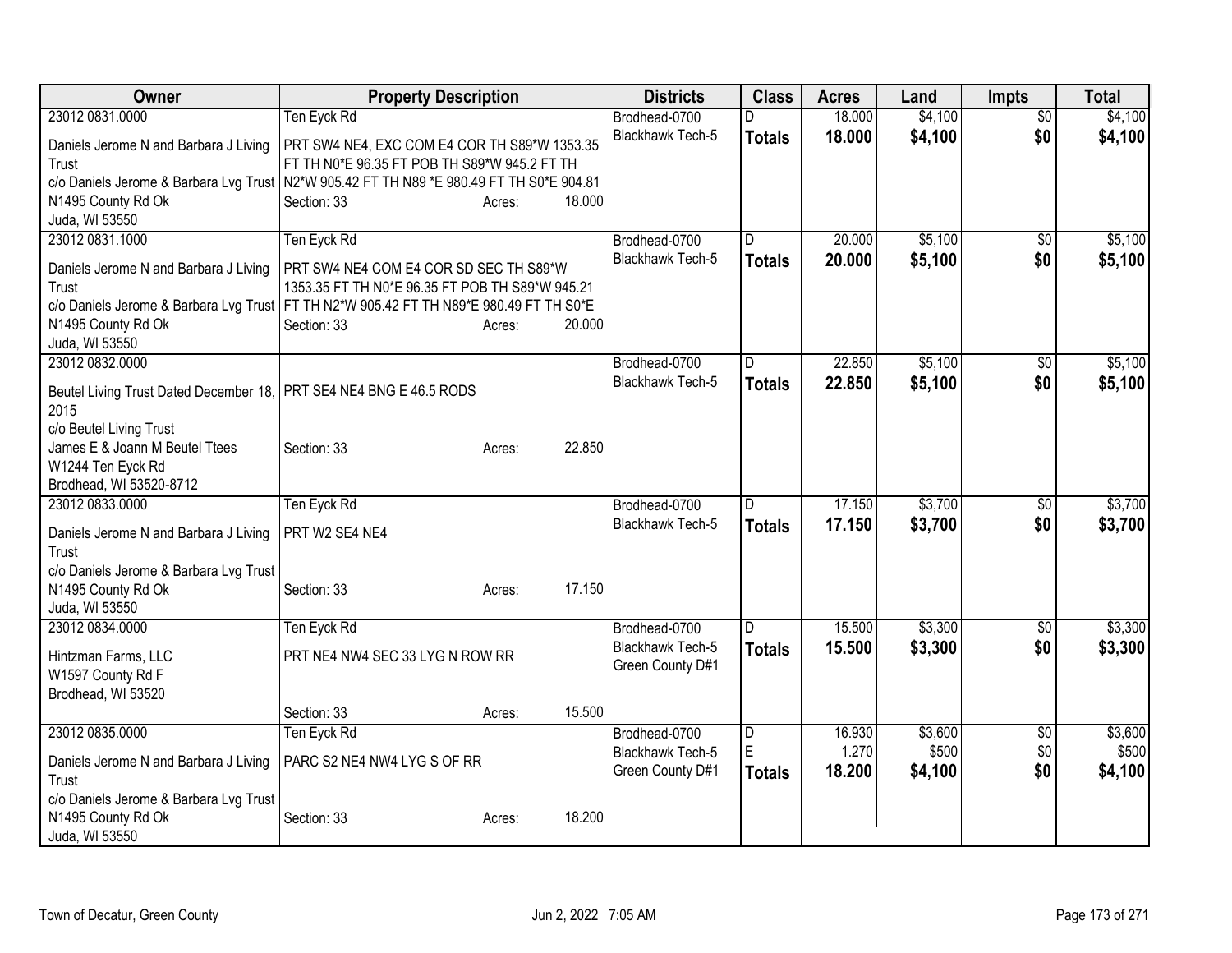| Owner                                                                    | <b>Property Description</b>                       |                  | <b>Districts</b>                         | <b>Class</b>    | <b>Acres</b>   | Land                   | <b>Impts</b>    | Total           |
|--------------------------------------------------------------------------|---------------------------------------------------|------------------|------------------------------------------|-----------------|----------------|------------------------|-----------------|-----------------|
| 23012 0836,0000                                                          | Ten Eyck Rd                                       |                  | Brodhead-0700                            | D.              | 2.800          | \$400                  | $\overline{50}$ | \$400           |
| Hoesly Thomas R & Roberta L                                              | 2.8A OF S LN OF SD NE4 NW4 BNG S RR               |                  | Blackhawk Tech-5                         | <b>Totals</b>   | 2.800          | \$400                  | \$0             | \$400           |
| Irrevocable Trt Dtd 12/9/20                                              |                                                   |                  | Green County D#1                         |                 |                |                        |                 |                 |
| c/o Hoesly Thomas R & Roberta L Irrev                                    |                                                   |                  |                                          |                 |                |                        |                 |                 |
| Trust                                                                    | Section: 33                                       | 2.800<br>Acres:  |                                          |                 |                |                        |                 |                 |
| W1956 Ten Eyck Rd<br>Brodhead, WI 53520                                  |                                                   |                  |                                          |                 |                |                        |                 |                 |
| 23012 0837.0000                                                          |                                                   |                  | Brodhead-0700                            | X5              | 3.500          | $\overline{50}$        | $\overline{30}$ | $\overline{50}$ |
|                                                                          |                                                   |                  | <b>Blackhawk Tech-5</b>                  | <b>Totals</b>   | 3.500          | \$0                    | \$0             | \$0             |
| C M St P P Rr                                                            | SECTION 33 PRT NE4 NW4 3.5A                       |                  | Green County D#1                         |                 |                |                        |                 |                 |
|                                                                          |                                                   |                  |                                          |                 |                |                        |                 |                 |
|                                                                          | Section: 33                                       | 3.500<br>Acres:  |                                          |                 |                |                        |                 |                 |
| 23012 0838.0000                                                          | Ten Eyck Rd                                       |                  | Brodhead-0700                            | $\overline{D}$  | 25.610         | \$6,300                | \$0             | \$6,300         |
| Kopp Harvey L Revocable Living Trust                                     | PRT NE4 NE4 SEC 32 & PRT NW4 NW4 SEC 33 COM       |                  | <b>Blackhawk Tech-5</b>                  | <b>Totals</b>   | 25.610         | \$6,300                | \$0             | \$6,300         |
| Dated 1/18/2008                                                          | NW COR SD SEC 33 POB TH S89*W 225.49 FT TH        |                  | Green County D#1                         |                 |                |                        |                 |                 |
| c/o Kopp Harvey L Revocable Living                                       | S0*E 889.54 FT TH N74*E 308.09 FT TH N77*E 392.95 |                  |                                          |                 |                |                        |                 |                 |
| Trust                                                                    | Section: 33                                       | 25.610<br>Acres: |                                          |                 |                |                        |                 |                 |
| 2700 E Ridge Rd Unit 1<br>Beloit, WI 53511                               |                                                   |                  |                                          |                 |                |                        |                 |                 |
| 23012 0839.0000                                                          | Ten Eyck Rd                                       |                  | Brodhead-0700                            | 5M              | 1.500          | \$1,800                | \$0             | \$1,800         |
|                                                                          |                                                   |                  | <b>Blackhawk Tech-5</b>                  | D               | 13.500         | \$3,100                | \$0             | \$3,100         |
| Beutel Living Trust Dated December 18, S 15A LYG S OF RR NW4 NW4<br>2015 |                                                   |                  | Green County D#1                         | <b>Totals</b>   | 15.000         | \$4,900                | \$0             | \$4,900         |
| c/o Beutel Living Trust                                                  |                                                   |                  |                                          |                 |                |                        |                 |                 |
| James E & Joann M Beutel Ttees                                           | Section: 33                                       | 15.000<br>Acres: |                                          |                 |                |                        |                 |                 |
| W1244 Ten Eyck Rd                                                        |                                                   |                  |                                          |                 |                |                        |                 |                 |
| Brodhead, WI 53520-8712                                                  |                                                   |                  |                                          |                 |                |                        |                 |                 |
| 23012 0840.0000                                                          |                                                   |                  | Brodhead-0700<br><b>Blackhawk Tech-5</b> | $\overline{X5}$ | 3.000<br>3.000 | $\overline{60}$<br>\$0 | \$0<br>\$0      | \$0<br>\$0      |
| C M St P P Rr                                                            | SECTION 33 PRT NW4 NW4 3A                         |                  | Green County D#1                         | <b>Totals</b>   |                |                        |                 |                 |
|                                                                          |                                                   |                  |                                          |                 |                |                        |                 |                 |
|                                                                          | Section: 33                                       | 3.000<br>Acres:  |                                          |                 |                |                        |                 |                 |
| 23012 0841.0000                                                          | Ten Eyck Rd                                       |                  | Brodhead-0700                            | D               | 38.000         | \$8,900                | \$0             | \$8,900         |
| Beutel Living Trust Dated December 18, SW4 NW4                           |                                                   |                  | Blackhawk Tech-5                         | E               | 2.000          | \$500                  | \$0             | \$500           |
| 2015                                                                     |                                                   |                  |                                          | <b>Totals</b>   | 40.000         | \$9,400                | \$0             | \$9,400         |
| c/o Beutel Living Trust                                                  |                                                   |                  |                                          |                 |                |                        |                 |                 |
| James E & Joann M Beutel Ttees                                           | Section: 33                                       | 40.000<br>Acres: |                                          |                 |                |                        |                 |                 |
| W1244 Ten Eyck Rd                                                        |                                                   |                  |                                          |                 |                |                        |                 |                 |
| Brodhead, WI 53520-8712                                                  |                                                   |                  |                                          |                 |                |                        |                 |                 |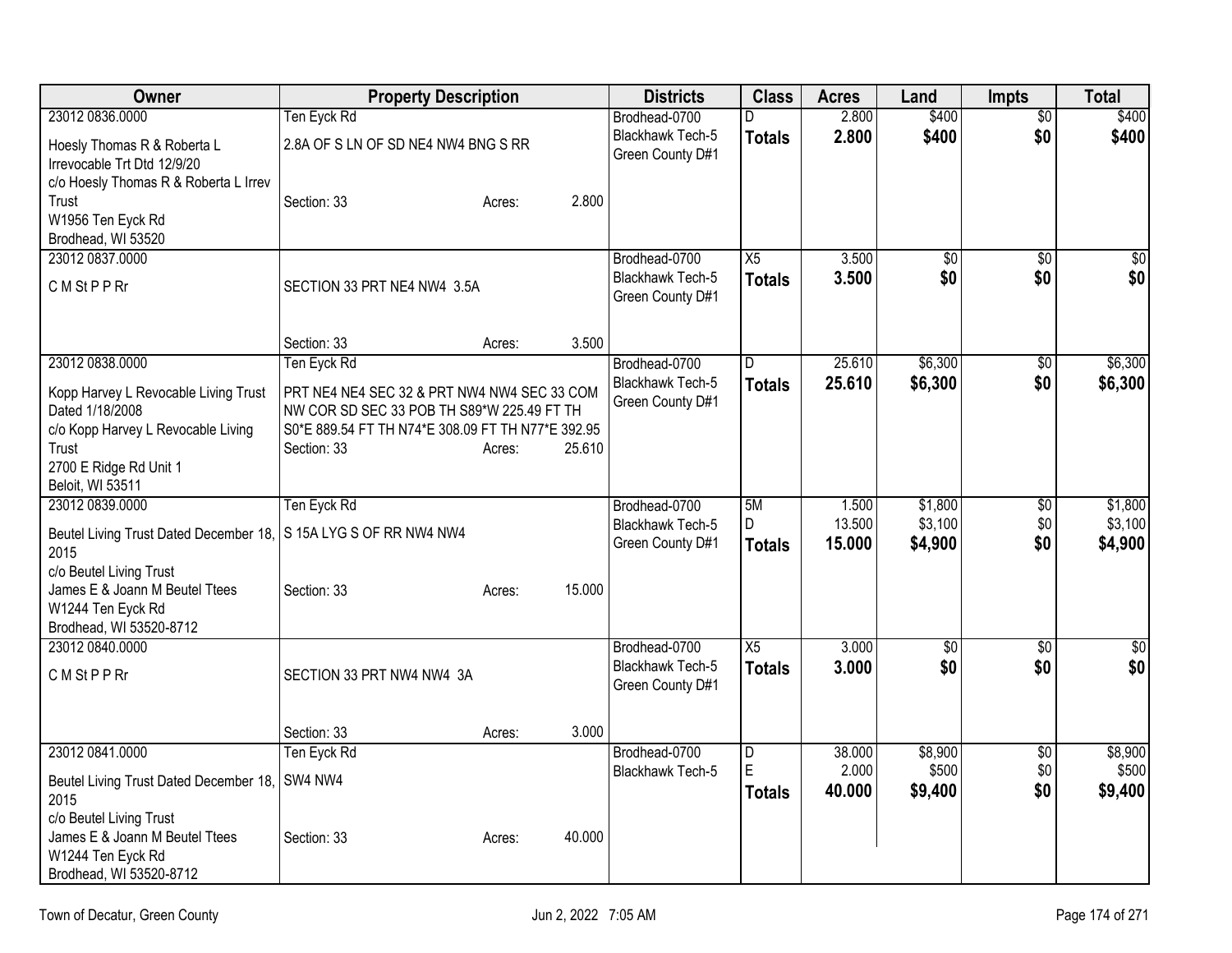| \$8,400<br>23012 0842.0000<br>Ten Eyck Rd<br>\$8,400<br>$\overline{50}$<br>35.000<br>Brodhead-0700<br>D<br>E<br>\$1,300<br>5.000<br>\$1,300<br><b>Blackhawk Tech-5</b><br>\$0<br>SE4 NW4<br>Hoesly Thomas R & Roberta L<br>\$9,700<br>40.000<br>\$0<br>\$9,700<br><b>Totals</b><br>Irrevocable Trt Dtd 12/9/20<br>c/o Hoesly Thomas R & Roberta L Irrev<br>Trust<br>40.000<br>Section: 33<br>Acres:<br>W1956 Ten Eyck Rd<br>Brodhead, WI 53520<br>23012 0843.0000<br>W1508 Ten Eyck Rd<br>32.000<br>\$6,200<br>\$6,200<br>\$0<br>Brodhead-0700<br>D<br>E<br>3.000<br>\$300<br>\$0<br>Blackhawk Tech-5<br>PRT NE4 SW4<br>Hoesly Thomas R & Roberta L<br>G<br>\$112,600<br>2.500<br>\$26,000<br>Irrevocable Trt Dtd 12/9/20<br>37.500<br>\$112,600<br>\$32,500<br><b>Totals</b><br>c/o Hoesly Thomas R & Roberta L Irrev<br>37.500<br>Trust<br>Section: 33<br>Acres:<br>W1956 Ten Eyck Rd<br>Brodhead, WI 53520<br>W1244 Ten Eyck Rd<br>23012 0844.0000<br>\$5,900<br>Brodhead-0700<br>38.000<br>$\overline{50}$<br>D<br>E<br>1.000<br>\$100<br>\$0<br>Blackhawk Tech-5<br>NW4 SW4<br>Beutel Living Trust Dated December 18,<br>G<br>\$16,100<br>1.000<br>\$16,000<br>2015<br>40.000<br>\$22,000<br>\$16,100<br><b>Totals</b><br>c/o Beutel Living Trust<br>40.000<br>James E & Joann M Beutel Ttees<br>Section: 33<br>Acres:<br>W1244 Ten Eyck Rd<br>Brodhead, WI 53520-8712<br>23012 0845.0000<br>Ten Eyck Rd<br>\$8,200<br>Brodhead-0700<br>40.000<br>ID.<br>\$0<br>\$0<br>Blackhawk Tech-5<br>\$8,200<br>40.000<br><b>Totals</b><br>SW4 SW4<br>Beutel Living Trust Dated December 18,<br>2015<br>c/o Beutel Living Trust<br>40.000<br>James E & Joann M Beutel Ttees<br>Section: 33<br>Acres:<br>W1244 Ten Eyck Rd<br>Brodhead, WI 53520-8712<br>Ten Eyck Rd<br>15.500<br>\$3,300<br>23012 0846.0000<br>Brodhead-0700<br>D<br>\$0<br>E<br>0.600<br>\$100<br>\$0<br>Blackhawk Tech-5<br>PRT E1/2 SW4 COM SE COR SW4 TH N 1525.9 FT TO<br>Three Cities, LLC<br>\$0<br>16.100<br>\$3,400<br><b>Totals</b><br>1911 27th St<br>CNTR RD TH W 433.4 FT TH SWLY 1529.8 FT TO PT<br>482.7 FT W OF POB TH E 482.7 FT TO POB<br>Monroe, WI 53566 | Owner | <b>Property Description</b> |        |        | <b>Districts</b> | <b>Class</b> | <b>Acres</b> | Land | Impts | <b>Total</b> |
|-----------------------------------------------------------------------------------------------------------------------------------------------------------------------------------------------------------------------------------------------------------------------------------------------------------------------------------------------------------------------------------------------------------------------------------------------------------------------------------------------------------------------------------------------------------------------------------------------------------------------------------------------------------------------------------------------------------------------------------------------------------------------------------------------------------------------------------------------------------------------------------------------------------------------------------------------------------------------------------------------------------------------------------------------------------------------------------------------------------------------------------------------------------------------------------------------------------------------------------------------------------------------------------------------------------------------------------------------------------------------------------------------------------------------------------------------------------------------------------------------------------------------------------------------------------------------------------------------------------------------------------------------------------------------------------------------------------------------------------------------------------------------------------------------------------------------------------------------------------------------------------------------------------------------------------------------------------------------------------------------------------------------------------------------------------------------------------------------------------------------------------------|-------|-----------------------------|--------|--------|------------------|--------------|--------------|------|-------|--------------|
|                                                                                                                                                                                                                                                                                                                                                                                                                                                                                                                                                                                                                                                                                                                                                                                                                                                                                                                                                                                                                                                                                                                                                                                                                                                                                                                                                                                                                                                                                                                                                                                                                                                                                                                                                                                                                                                                                                                                                                                                                                                                                                                                         |       |                             |        |        |                  |              |              |      |       |              |
|                                                                                                                                                                                                                                                                                                                                                                                                                                                                                                                                                                                                                                                                                                                                                                                                                                                                                                                                                                                                                                                                                                                                                                                                                                                                                                                                                                                                                                                                                                                                                                                                                                                                                                                                                                                                                                                                                                                                                                                                                                                                                                                                         |       |                             |        |        |                  |              |              |      |       |              |
|                                                                                                                                                                                                                                                                                                                                                                                                                                                                                                                                                                                                                                                                                                                                                                                                                                                                                                                                                                                                                                                                                                                                                                                                                                                                                                                                                                                                                                                                                                                                                                                                                                                                                                                                                                                                                                                                                                                                                                                                                                                                                                                                         |       |                             |        |        |                  |              |              |      |       |              |
|                                                                                                                                                                                                                                                                                                                                                                                                                                                                                                                                                                                                                                                                                                                                                                                                                                                                                                                                                                                                                                                                                                                                                                                                                                                                                                                                                                                                                                                                                                                                                                                                                                                                                                                                                                                                                                                                                                                                                                                                                                                                                                                                         |       |                             |        |        |                  |              |              |      |       |              |
| \$300<br>\$138,600<br>\$145,100<br>\$5,900<br>\$100<br>\$32,100<br>\$38,100<br>\$8,200<br>\$8,200<br>\$3,300                                                                                                                                                                                                                                                                                                                                                                                                                                                                                                                                                                                                                                                                                                                                                                                                                                                                                                                                                                                                                                                                                                                                                                                                                                                                                                                                                                                                                                                                                                                                                                                                                                                                                                                                                                                                                                                                                                                                                                                                                            |       |                             |        |        |                  |              |              |      |       |              |
|                                                                                                                                                                                                                                                                                                                                                                                                                                                                                                                                                                                                                                                                                                                                                                                                                                                                                                                                                                                                                                                                                                                                                                                                                                                                                                                                                                                                                                                                                                                                                                                                                                                                                                                                                                                                                                                                                                                                                                                                                                                                                                                                         |       |                             |        |        |                  |              |              |      |       |              |
|                                                                                                                                                                                                                                                                                                                                                                                                                                                                                                                                                                                                                                                                                                                                                                                                                                                                                                                                                                                                                                                                                                                                                                                                                                                                                                                                                                                                                                                                                                                                                                                                                                                                                                                                                                                                                                                                                                                                                                                                                                                                                                                                         |       |                             |        |        |                  |              |              |      |       |              |
|                                                                                                                                                                                                                                                                                                                                                                                                                                                                                                                                                                                                                                                                                                                                                                                                                                                                                                                                                                                                                                                                                                                                                                                                                                                                                                                                                                                                                                                                                                                                                                                                                                                                                                                                                                                                                                                                                                                                                                                                                                                                                                                                         |       |                             |        |        |                  |              |              |      |       |              |
|                                                                                                                                                                                                                                                                                                                                                                                                                                                                                                                                                                                                                                                                                                                                                                                                                                                                                                                                                                                                                                                                                                                                                                                                                                                                                                                                                                                                                                                                                                                                                                                                                                                                                                                                                                                                                                                                                                                                                                                                                                                                                                                                         |       |                             |        |        |                  |              |              |      |       |              |
|                                                                                                                                                                                                                                                                                                                                                                                                                                                                                                                                                                                                                                                                                                                                                                                                                                                                                                                                                                                                                                                                                                                                                                                                                                                                                                                                                                                                                                                                                                                                                                                                                                                                                                                                                                                                                                                                                                                                                                                                                                                                                                                                         |       |                             |        |        |                  |              |              |      |       |              |
|                                                                                                                                                                                                                                                                                                                                                                                                                                                                                                                                                                                                                                                                                                                                                                                                                                                                                                                                                                                                                                                                                                                                                                                                                                                                                                                                                                                                                                                                                                                                                                                                                                                                                                                                                                                                                                                                                                                                                                                                                                                                                                                                         |       |                             |        |        |                  |              |              |      |       |              |
|                                                                                                                                                                                                                                                                                                                                                                                                                                                                                                                                                                                                                                                                                                                                                                                                                                                                                                                                                                                                                                                                                                                                                                                                                                                                                                                                                                                                                                                                                                                                                                                                                                                                                                                                                                                                                                                                                                                                                                                                                                                                                                                                         |       |                             |        |        |                  |              |              |      |       |              |
|                                                                                                                                                                                                                                                                                                                                                                                                                                                                                                                                                                                                                                                                                                                                                                                                                                                                                                                                                                                                                                                                                                                                                                                                                                                                                                                                                                                                                                                                                                                                                                                                                                                                                                                                                                                                                                                                                                                                                                                                                                                                                                                                         |       |                             |        |        |                  |              |              |      |       |              |
|                                                                                                                                                                                                                                                                                                                                                                                                                                                                                                                                                                                                                                                                                                                                                                                                                                                                                                                                                                                                                                                                                                                                                                                                                                                                                                                                                                                                                                                                                                                                                                                                                                                                                                                                                                                                                                                                                                                                                                                                                                                                                                                                         |       |                             |        |        |                  |              |              |      |       |              |
|                                                                                                                                                                                                                                                                                                                                                                                                                                                                                                                                                                                                                                                                                                                                                                                                                                                                                                                                                                                                                                                                                                                                                                                                                                                                                                                                                                                                                                                                                                                                                                                                                                                                                                                                                                                                                                                                                                                                                                                                                                                                                                                                         |       |                             |        |        |                  |              |              |      |       |              |
|                                                                                                                                                                                                                                                                                                                                                                                                                                                                                                                                                                                                                                                                                                                                                                                                                                                                                                                                                                                                                                                                                                                                                                                                                                                                                                                                                                                                                                                                                                                                                                                                                                                                                                                                                                                                                                                                                                                                                                                                                                                                                                                                         |       |                             |        |        |                  |              |              |      |       |              |
|                                                                                                                                                                                                                                                                                                                                                                                                                                                                                                                                                                                                                                                                                                                                                                                                                                                                                                                                                                                                                                                                                                                                                                                                                                                                                                                                                                                                                                                                                                                                                                                                                                                                                                                                                                                                                                                                                                                                                                                                                                                                                                                                         |       |                             |        |        |                  |              |              |      |       |              |
|                                                                                                                                                                                                                                                                                                                                                                                                                                                                                                                                                                                                                                                                                                                                                                                                                                                                                                                                                                                                                                                                                                                                                                                                                                                                                                                                                                                                                                                                                                                                                                                                                                                                                                                                                                                                                                                                                                                                                                                                                                                                                                                                         |       |                             |        |        |                  |              |              |      |       |              |
|                                                                                                                                                                                                                                                                                                                                                                                                                                                                                                                                                                                                                                                                                                                                                                                                                                                                                                                                                                                                                                                                                                                                                                                                                                                                                                                                                                                                                                                                                                                                                                                                                                                                                                                                                                                                                                                                                                                                                                                                                                                                                                                                         |       |                             |        |        |                  |              |              |      |       |              |
|                                                                                                                                                                                                                                                                                                                                                                                                                                                                                                                                                                                                                                                                                                                                                                                                                                                                                                                                                                                                                                                                                                                                                                                                                                                                                                                                                                                                                                                                                                                                                                                                                                                                                                                                                                                                                                                                                                                                                                                                                                                                                                                                         |       |                             |        |        |                  |              |              |      |       |              |
| \$100<br>\$3,400                                                                                                                                                                                                                                                                                                                                                                                                                                                                                                                                                                                                                                                                                                                                                                                                                                                                                                                                                                                                                                                                                                                                                                                                                                                                                                                                                                                                                                                                                                                                                                                                                                                                                                                                                                                                                                                                                                                                                                                                                                                                                                                        |       |                             |        |        |                  |              |              |      |       |              |
|                                                                                                                                                                                                                                                                                                                                                                                                                                                                                                                                                                                                                                                                                                                                                                                                                                                                                                                                                                                                                                                                                                                                                                                                                                                                                                                                                                                                                                                                                                                                                                                                                                                                                                                                                                                                                                                                                                                                                                                                                                                                                                                                         |       |                             |        |        |                  |              |              |      |       |              |
|                                                                                                                                                                                                                                                                                                                                                                                                                                                                                                                                                                                                                                                                                                                                                                                                                                                                                                                                                                                                                                                                                                                                                                                                                                                                                                                                                                                                                                                                                                                                                                                                                                                                                                                                                                                                                                                                                                                                                                                                                                                                                                                                         |       |                             |        |        |                  |              |              |      |       |              |
|                                                                                                                                                                                                                                                                                                                                                                                                                                                                                                                                                                                                                                                                                                                                                                                                                                                                                                                                                                                                                                                                                                                                                                                                                                                                                                                                                                                                                                                                                                                                                                                                                                                                                                                                                                                                                                                                                                                                                                                                                                                                                                                                         |       |                             |        |        |                  |              |              |      |       |              |
|                                                                                                                                                                                                                                                                                                                                                                                                                                                                                                                                                                                                                                                                                                                                                                                                                                                                                                                                                                                                                                                                                                                                                                                                                                                                                                                                                                                                                                                                                                                                                                                                                                                                                                                                                                                                                                                                                                                                                                                                                                                                                                                                         |       |                             |        |        |                  |              |              |      |       |              |
|                                                                                                                                                                                                                                                                                                                                                                                                                                                                                                                                                                                                                                                                                                                                                                                                                                                                                                                                                                                                                                                                                                                                                                                                                                                                                                                                                                                                                                                                                                                                                                                                                                                                                                                                                                                                                                                                                                                                                                                                                                                                                                                                         |       |                             |        |        |                  |              |              |      |       |              |
|                                                                                                                                                                                                                                                                                                                                                                                                                                                                                                                                                                                                                                                                                                                                                                                                                                                                                                                                                                                                                                                                                                                                                                                                                                                                                                                                                                                                                                                                                                                                                                                                                                                                                                                                                                                                                                                                                                                                                                                                                                                                                                                                         |       |                             |        |        |                  |              |              |      |       |              |
|                                                                                                                                                                                                                                                                                                                                                                                                                                                                                                                                                                                                                                                                                                                                                                                                                                                                                                                                                                                                                                                                                                                                                                                                                                                                                                                                                                                                                                                                                                                                                                                                                                                                                                                                                                                                                                                                                                                                                                                                                                                                                                                                         |       |                             |        |        |                  |              |              |      |       |              |
|                                                                                                                                                                                                                                                                                                                                                                                                                                                                                                                                                                                                                                                                                                                                                                                                                                                                                                                                                                                                                                                                                                                                                                                                                                                                                                                                                                                                                                                                                                                                                                                                                                                                                                                                                                                                                                                                                                                                                                                                                                                                                                                                         |       |                             |        |        |                  |              |              |      |       |              |
|                                                                                                                                                                                                                                                                                                                                                                                                                                                                                                                                                                                                                                                                                                                                                                                                                                                                                                                                                                                                                                                                                                                                                                                                                                                                                                                                                                                                                                                                                                                                                                                                                                                                                                                                                                                                                                                                                                                                                                                                                                                                                                                                         |       |                             |        |        |                  |              |              |      |       |              |
|                                                                                                                                                                                                                                                                                                                                                                                                                                                                                                                                                                                                                                                                                                                                                                                                                                                                                                                                                                                                                                                                                                                                                                                                                                                                                                                                                                                                                                                                                                                                                                                                                                                                                                                                                                                                                                                                                                                                                                                                                                                                                                                                         |       |                             |        |        |                  |              |              |      |       |              |
|                                                                                                                                                                                                                                                                                                                                                                                                                                                                                                                                                                                                                                                                                                                                                                                                                                                                                                                                                                                                                                                                                                                                                                                                                                                                                                                                                                                                                                                                                                                                                                                                                                                                                                                                                                                                                                                                                                                                                                                                                                                                                                                                         |       | Section: 33                 | Acres: | 16.100 |                  |              |              |      |       |              |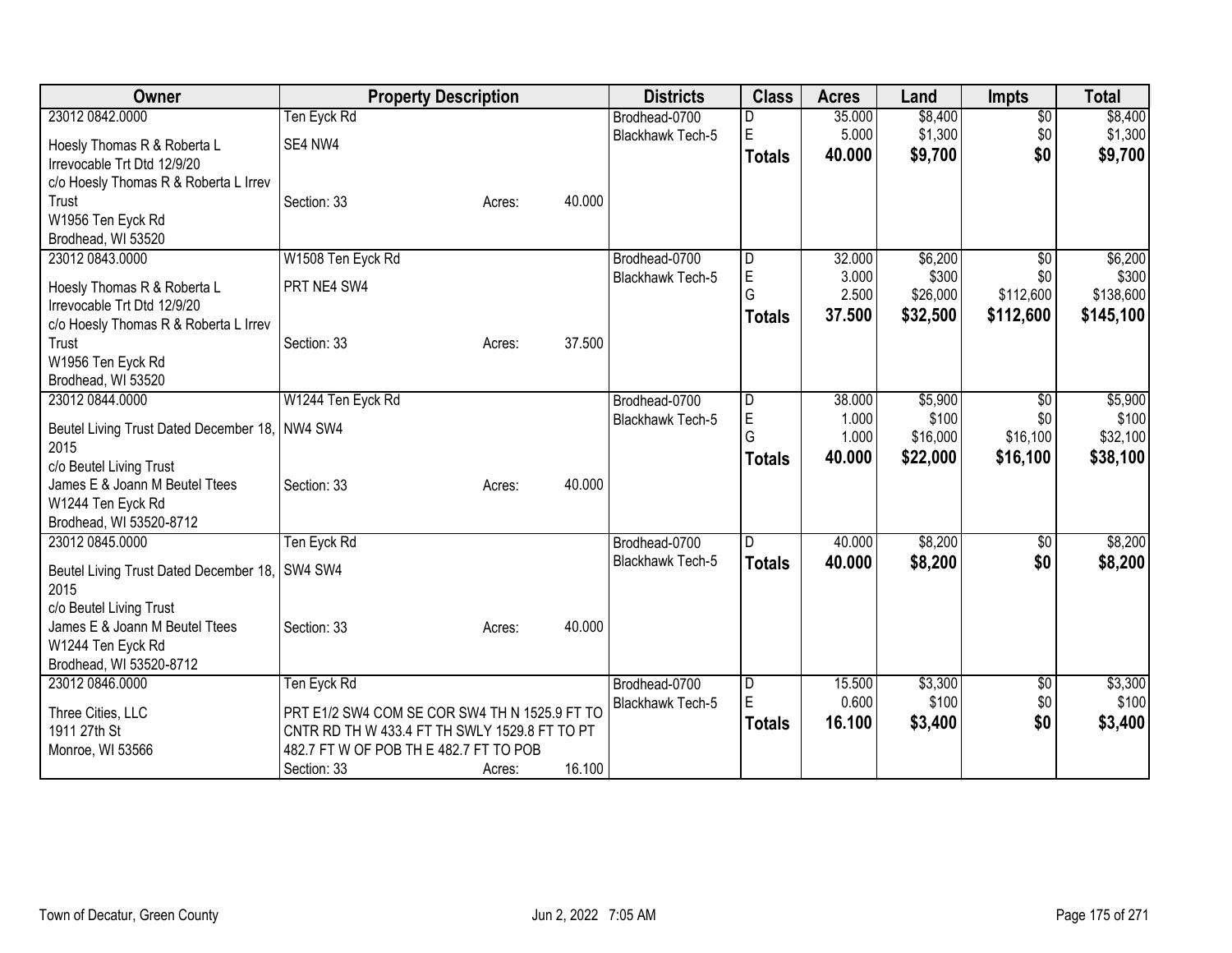| Owner                                  | <b>Property Description</b>                  | <b>Districts</b>        | <b>Class</b>   | <b>Acres</b> | Land     | Impts           | <b>Total</b> |
|----------------------------------------|----------------------------------------------|-------------------------|----------------|--------------|----------|-----------------|--------------|
| 23012 0847.0000                        | Ten Eyck Rd                                  | Brodhead-0700           | 5M             | 1.750        | \$2,400  | $\overline{50}$ | \$2,400      |
| Hoesly Thomas R & Roberta L            | W2 SE4 SW4                                   | <b>Blackhawk Tech-5</b> | D              | 24.650       | \$5,100  | \$0             | \$5,100      |
| Irrevocable Trt Dtd 12/9/20            |                                              |                         | <b>Totals</b>  | 26.400       | \$7,500  | \$0             | \$7,500      |
| c/o Hoesly Thomas R & Roberta L Irrev  |                                              |                         |                |              |          |                 |              |
| Trust                                  | 26.400<br>Section: 33<br>Acres:              |                         |                |              |          |                 |              |
| W1956 Ten Eyck Rd                      |                                              |                         |                |              |          |                 |              |
| Brodhead, WI 53520                     |                                              |                         |                |              |          |                 |              |
| 23012 0848.0000                        | W1244 Ten Eyck Rd                            | Brodhead-0700           | 5M             | 1.000        | \$1,400  | $\overline{50}$ | \$1,400      |
| Beutel Living Trust Dated December 18, | PRT NE4 SE4 BNG E 46.5 RODS EXC CSM 1817 LOT | <b>Blackhawk Tech-5</b> | D              | 18.650       | \$4,400  | \$0             | \$4,400      |
| 2015                                   | 1 (POS V11-P133)                             |                         | E              | 1.000        | \$100    | \$0             | \$100        |
| c/o Beutel Living Trust                |                                              |                         | G              | 1.000        | \$16,000 | \$6,200         | \$22,200     |
| James E & Joann M Beutel Ttees         | 21.650<br>Section: 33<br>Acres:              |                         | <b>Totals</b>  | 21.650       | \$21,900 | \$6,200         | \$28,100     |
| W1244 Ten Eyck Rd                      |                                              |                         |                |              |          |                 |              |
| Brodhead, WI 53520-8712                |                                              |                         |                |              |          |                 |              |
| 23012 0848.1000                        | W1321 Ten Eyck Rd                            | Brodhead-0700           | $\overline{A}$ | 0.600        | \$11,000 | \$98,700        | \$109,700    |
| James D. Beutel                        | CSM 1817 (V6-P58) LOT 1 BNG PRT NE4 SE4      | <b>Blackhawk Tech-5</b> | <b>Totals</b>  | 0.600        | \$11,000 | \$98,700        | \$109,700    |
| Rebecca M. Beutel                      |                                              |                         |                |              |          |                 |              |
| W1321 Ten Eyck Rd                      |                                              |                         |                |              |          |                 |              |
| Brodhead, WI 53520                     | 0.600<br>Section: 33<br>Acres:               |                         |                |              |          |                 |              |
| 23012 0849,0000                        | Ten Eyck Rd                                  | Brodhead-0700           | D              | 11.200       | \$2,800  | \$0             | \$2,800      |
|                                        |                                              | <b>Blackhawk Tech-5</b> | E              | 0.500        | \$100    | \$0             | \$100        |
| Daniels Jerome N and Barbara J Living  | PRT W2 NE4 SE4 LYG NO TEN EYCK RD            |                         | <b>Totals</b>  | 11.700       | \$2,900  | \$0             | \$2,900      |
| Trust                                  |                                              |                         |                |              |          |                 |              |
| c/o Daniels Jerome & Barbara Lvg Trust | 11.700<br>Section: 33                        |                         |                |              |          |                 |              |
| N1495 County Rd Ok<br>Juda, WI 53550   | Acres:                                       |                         |                |              |          |                 |              |
| 23012 0849.0110                        | W1365 Ten Eyck Rd                            | Brodhead-0700           | A              | 1.509        | \$20,100 | \$133,500       | \$153,600    |
|                                        |                                              | Blackhawk Tech-5        | <b>Totals</b>  | 1.509        | \$20,100 | \$133,500       | \$153,600    |
| Tyler M. Welsh                         | CSM 2271 (V7-P276) LOT 1 BNG PRT NE4 SE4     |                         |                |              |          |                 |              |
| W1365 Ten Eyck Rd                      |                                              |                         |                |              |          |                 |              |
| Brodhead, WI 53520                     |                                              |                         |                |              |          |                 |              |
|                                        | 1.509<br>Section: 33<br>Acres:               |                         |                |              |          |                 |              |
| 23012 0849.0120                        | W1367 Ten Eyck Rd                            | Brodhead-0700           | A              | 1.536        | \$20,300 | \$179,400       | \$199,700    |
| Patricia Trotter-Kramer et al          | CSM 2271 (V7-P276) LOT 2 BNG PRT NE4 SE4     | <b>Blackhawk Tech-5</b> | <b>Totals</b>  | 1.536        | \$20,300 | \$179,400       | \$199,700    |
| c/o Randy J. Kramer                    |                                              |                         |                |              |          |                 |              |
| W1367 Ten Eyck Rd                      |                                              |                         |                |              |          |                 |              |
| Brodhead, WI 53520                     | 1.536<br>Section: 33<br>Acres:               |                         |                |              |          |                 |              |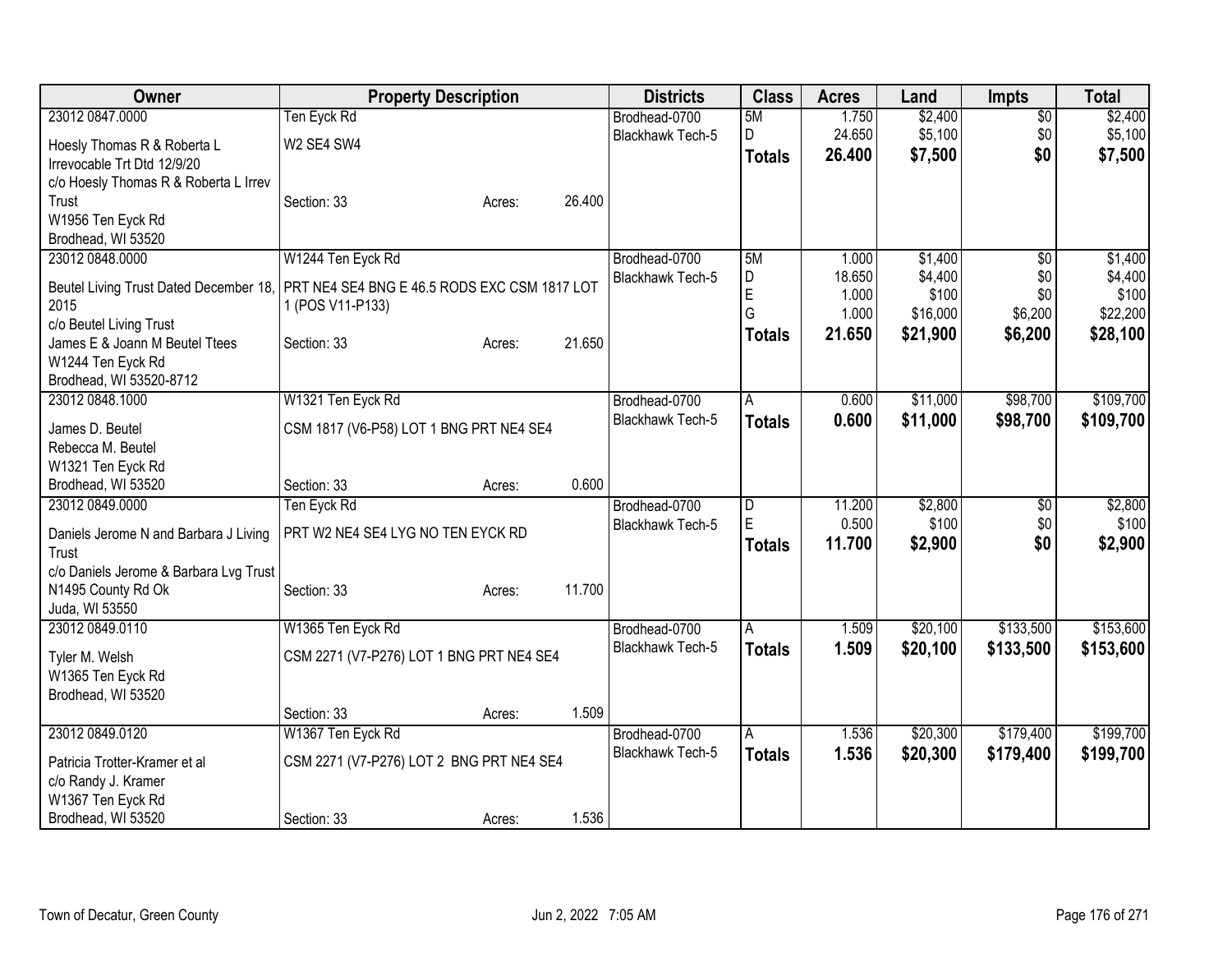| Owner                                  |                                               | <b>Property Description</b> |        | <b>Districts</b>        | <b>Class</b>                 | <b>Acres</b> | Land     | Impts           | <b>Total</b> |
|----------------------------------------|-----------------------------------------------|-----------------------------|--------|-------------------------|------------------------------|--------------|----------|-----------------|--------------|
| 23012 0849.0130                        | W1389 Ten Eyck Rd                             |                             |        | Brodhead-0700           |                              | 1.461        | \$19,700 | \$212,900       | \$232,600    |
| Stuart E. Rogers                       | CSM 2271 (V7-P276) LOT 3 BNG PRT NE4 SE4      |                             |        | <b>Blackhawk Tech-5</b> | <b>Totals</b>                | 1.461        | \$19,700 | \$212,900       | \$232,600    |
| W1389 Ten Eyck Rd                      |                                               |                             |        |                         |                              |              |          |                 |              |
| Brodhead, WI 53520                     |                                               |                             |        |                         |                              |              |          |                 |              |
|                                        | Section: 33                                   | Acres:                      | 1.461  |                         |                              |              |          |                 |              |
| 23012 0849.0140                        | Ten Eyck Rd                                   |                             |        | Brodhead-0700           | A                            | 1.468        | \$19,700 | $\sqrt{6}$      | \$19,700     |
|                                        |                                               |                             |        | Blackhawk Tech-5        | <b>Totals</b>                | 1.468        | \$19,700 | \$0             | \$19,700     |
| Stuart E. Rogers                       | CSM 2271 (V7-P276) LOT 4 BNG PRT NE4 SE4      |                             |        |                         |                              |              |          |                 |              |
| W1389 Ten Eyck Rd                      |                                               |                             |        |                         |                              |              |          |                 |              |
| Brodhead, WI 53520                     |                                               |                             | 1.468  |                         |                              |              |          |                 |              |
|                                        | Section: 33                                   | Acres:                      |        |                         |                              |              |          |                 |              |
| 23012 0850.0000                        | Ten Eyck Rd                                   |                             |        | Brodhead-0700           | $\overline{\mathsf{D}}$<br>E | 10.600       | \$1,600  | $\overline{50}$ | \$1,600      |
| Daniels Jerome N and Barbara J Living  | PRT NW4 SE4 LYG ON W SIDE & N RD              |                             |        | Blackhawk Tech-5        |                              | 0.500        | \$100    | \$0             | \$100        |
| Trust                                  |                                               |                             |        |                         | <b>Totals</b>                | 11.100       | \$1,700  | \$0             | \$1,700      |
| c/o Daniels Jerome & Barbara Lvg Trust |                                               |                             |        |                         |                              |              |          |                 |              |
| N1495 County Rd Ok                     | Section: 33                                   | Acres:                      | 11.100 |                         |                              |              |          |                 |              |
| Juda, WI 53550                         |                                               |                             |        |                         |                              |              |          |                 |              |
| 23012 0850.0100                        | W1428 Ten Eyck Rd                             |                             |        | Brodhead-0700           | A                            | 6.000        | \$47,000 | \$147,300       | \$194,300    |
| Keith R. Meier                         | PRT NW4 SE4                                   |                             |        | Blackhawk Tech-5        | <b>Totals</b>                | 6.000        | \$47,000 | \$147,300       | \$194,300    |
| Julie A. Riese                         |                                               |                             |        |                         |                              |              |          |                 |              |
| W1428 Ten Eyck Rd                      |                                               |                             |        |                         |                              |              |          |                 |              |
| Brodhead, WI 53520                     | Section: 33                                   | Acres:                      | 6.000  |                         |                              |              |          |                 |              |
| 23012 0850.0200                        | W1424 Ten Eyck Rd                             |                             |        | Brodhead-0700           | D                            | 16.020       | \$3,300  | \$0             | \$3,300      |
|                                        |                                               |                             |        | <b>Blackhawk Tech-5</b> | G                            | 1.000        | \$16,000 | \$31,800        | \$47,800     |
| James D. Beutel                        | PRT SW4 NE4 PRT NW4 SE4 COM E4 COR TH S89*W   |                             |        |                         | <b>Totals</b>                | 17.020       | \$19,300 | \$31,800        | \$51,100     |
| W1321 Ten Eyck Rd                      | 1353.35 FT TH S0*W 870.85 FT TH WLY W/RAD 875 |                             |        |                         |                              |              |          |                 |              |
| Brodhead, WI 53520                     | FT CHD S77*W 85.6 FT TH S75*W 275.85 FT TH N  |                             |        |                         |                              |              |          |                 |              |
|                                        | Section: 33                                   | Acres:                      | 17.020 |                         |                              |              |          |                 |              |
| 23012 0850.0310                        | Ten Eyck Rd                                   |                             |        | Brodhead-0700           | F                            | 1.640        | \$4,400  | $\overline{50}$ | \$4,400      |
| D-J's Land Investments, LLC            | CSM 3490 (V13-P78) LOT 1 BNG PRT NW4 SE4      |                             |        | Blackhawk Tech-5        | <b>Totals</b>                | 1.640        | \$4,400  | \$0             | \$4,400      |
| N2676 County Rd Gg                     |                                               |                             |        |                         |                              |              |          |                 |              |
| Brodhead, WI 53520                     |                                               |                             |        |                         |                              |              |          |                 |              |
|                                        | Section: 33                                   | Acres:                      | 1.640  |                         |                              |              |          |                 |              |
| 23012 0850.0320                        | W1429 Ten Eyck Rd                             |                             |        | Brodhead-0700           |                              | 1.650        | \$4,500  | $\overline{50}$ | \$4,500      |
|                                        |                                               |                             |        | <b>Blackhawk Tech-5</b> | <b>Totals</b>                | 1.650        | \$4,500  | \$0             | \$4,500      |
| Jacob R. Covert                        | CSM 3490 (V13-P78) LOT 2 BNG PRT NW4 SE4      |                             |        |                         |                              |              |          |                 |              |
| Mandy J. Covert                        |                                               |                             |        |                         |                              |              |          |                 |              |
| N2676 County Rd Gg                     |                                               |                             |        |                         |                              |              |          |                 |              |
| Brodhead, WI 53520                     | Section: 33                                   | Acres:                      | 1.650  |                         |                              |              |          |                 |              |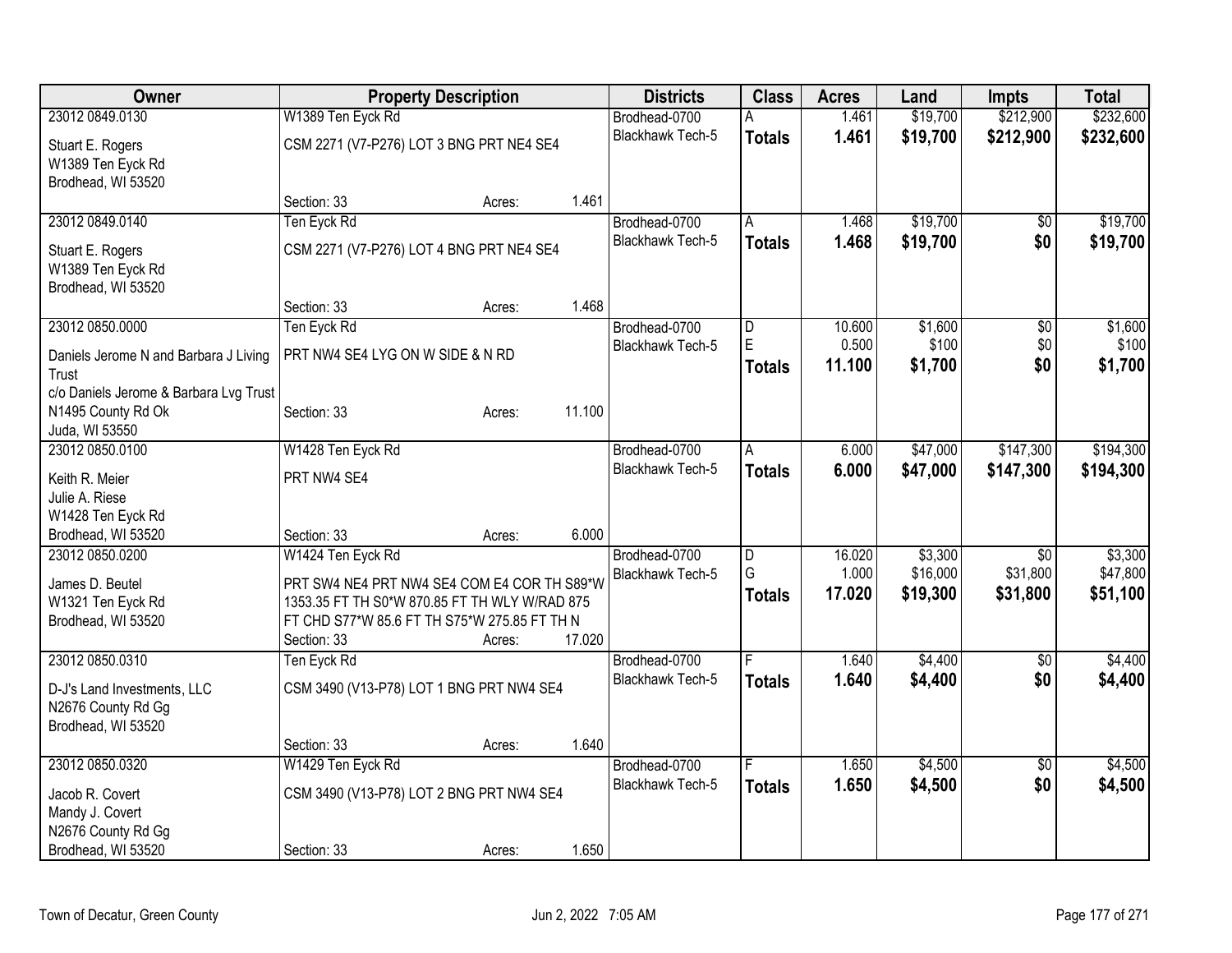| Owner                                             | <b>Property Description</b>                   |        |        | <b>Districts</b>        | <b>Class</b>  | <b>Acres</b> | Land     | <b>Impts</b>    | <b>Total</b> |
|---------------------------------------------------|-----------------------------------------------|--------|--------|-------------------------|---------------|--------------|----------|-----------------|--------------|
| 23012 0850.0340                                   | Ten Eyck Rd                                   |        |        | Brodhead-0700           |               | 1.160        | \$200    | $\overline{50}$ | \$200        |
| Three Cities, LLC                                 | PRT NW4 SE4 LYG S TEN EYCK RD EXC CSM 5269    |        |        | <b>Blackhawk Tech-5</b> | <b>Totals</b> | 1.160        | \$200    | \$0             | \$200        |
| 1911 27th St                                      | LOT 1 & EXC CSM 3490 LOTS 1 & 2               |        |        |                         |               |              |          |                 |              |
| Monroe, WI 53566                                  |                                               |        |        |                         |               |              |          |                 |              |
|                                                   | Section: 33                                   | Acres: | 1.160  |                         |               |              |          |                 |              |
| 23012 0851.0100                                   | W1475 Ten Eyck Rd                             |        |        | Brodhead-0700           | A             | 3.000        | \$32,000 | \$221,200       | \$253,200    |
| Paul J. Brunner                                   | CSM 4832 (V21-P199) LOT 1 BNG PRT SW4 SE4     |        |        | Blackhawk Tech-5        | <b>Totals</b> | 3.000        | \$32,000 | \$221,200       | \$253,200    |
| Andrea J. Brunner                                 |                                               |        |        |                         |               |              |          |                 |              |
| W1475 Ten Eyck Rd                                 |                                               |        |        |                         |               |              |          |                 |              |
| Brodhead, WI 53520                                | Section: 33                                   | Acres: | 3.000  |                         |               |              |          |                 |              |
| 23012 0851.0220                                   | Ten Eyck Rd                                   |        |        | Brodhead-0700           | ID.           | 15.290       | \$3,400  | \$0             | \$3,400      |
| Three Cities, LLC                                 | SW4 SE4 EXC CSM 5269 LOT 1 & CSM 4832 LOT 1   |        |        | <b>Blackhawk Tech-5</b> | <b>Totals</b> | 15.290       | \$3,400  | \$0             | \$3,400      |
| 1911 27th St                                      |                                               |        |        |                         |               |              |          |                 |              |
| Monroe, WI 53566                                  |                                               |        |        |                         |               |              |          |                 |              |
|                                                   | Section: 33                                   | Acres: | 15.290 |                         |               |              |          |                 |              |
| 23012 0852.1000                                   | Ten Eyck Rd                                   |        |        | Brodhead-0700           | F             | 10.000       | \$27,000 | \$0             | \$27,000     |
|                                                   |                                               |        |        | <b>Blackhawk Tech-5</b> | <b>Totals</b> | 10.000       | \$27,000 | \$0             | \$27,000     |
| D-J's Land Investments, LLC<br>N2676 County Rd Gg | NW4 SE4 SE4                                   |        |        |                         |               |              |          |                 |              |
| Brodhead, WI 53520                                |                                               |        |        |                         |               |              |          |                 |              |
|                                                   | Section: 33                                   | Acres: | 10.000 |                         |               |              |          |                 |              |
| 23012 0852.2000                                   | Ten Eyck Rd                                   |        |        | Brodhead-0700           |               | 20.000       | \$54,000 | $\sqrt[6]{30}$  | \$54,000     |
|                                                   |                                               |        |        | <b>Blackhawk Tech-5</b> | <b>Totals</b> | 20,000       | \$54,000 | \$0             | \$54,000     |
| Beutel Living Trust Dated December 18,<br>2015    | E1/2 SE4 SE4                                  |        |        |                         |               |              |          |                 |              |
| c/o Beutel Living Trust                           |                                               |        |        |                         |               |              |          |                 |              |
| James E & Joann M Beutel Ttees                    | Section: 33                                   | Acres: | 20.000 |                         |               |              |          |                 |              |
| W1244 Ten Eyck Rd                                 |                                               |        |        |                         |               |              |          |                 |              |
| Brodhead, WI 53520-8712                           |                                               |        |        |                         |               |              |          |                 |              |
| 23012 0853.1000                                   | Ten Eyck Rd                                   |        |        | Brodhead-0700           | 5M            | 34.000       | \$45,900 | $\sqrt{6}$      | \$45,900     |
| D-J's Land Investments, LLC                       | CSM 5269 (V25-P169) LOT 1 BNG PRT SW4 SE4 SE4 |        |        | Blackhawk Tech-5        | D             | 1.160        | \$200    | \$0             | \$200        |
| N2676 County Rd Gg                                | & PRT SW4 & NW4 OF SE4                        |        |        |                         | <b>Totals</b> | 35.160       | \$46,100 | \$0             | \$46,100     |
| Brodhead, WI 53520                                |                                               |        |        |                         |               |              |          |                 |              |
|                                                   | Section: 33                                   | Acres: | 35.160 |                         |               |              |          |                 |              |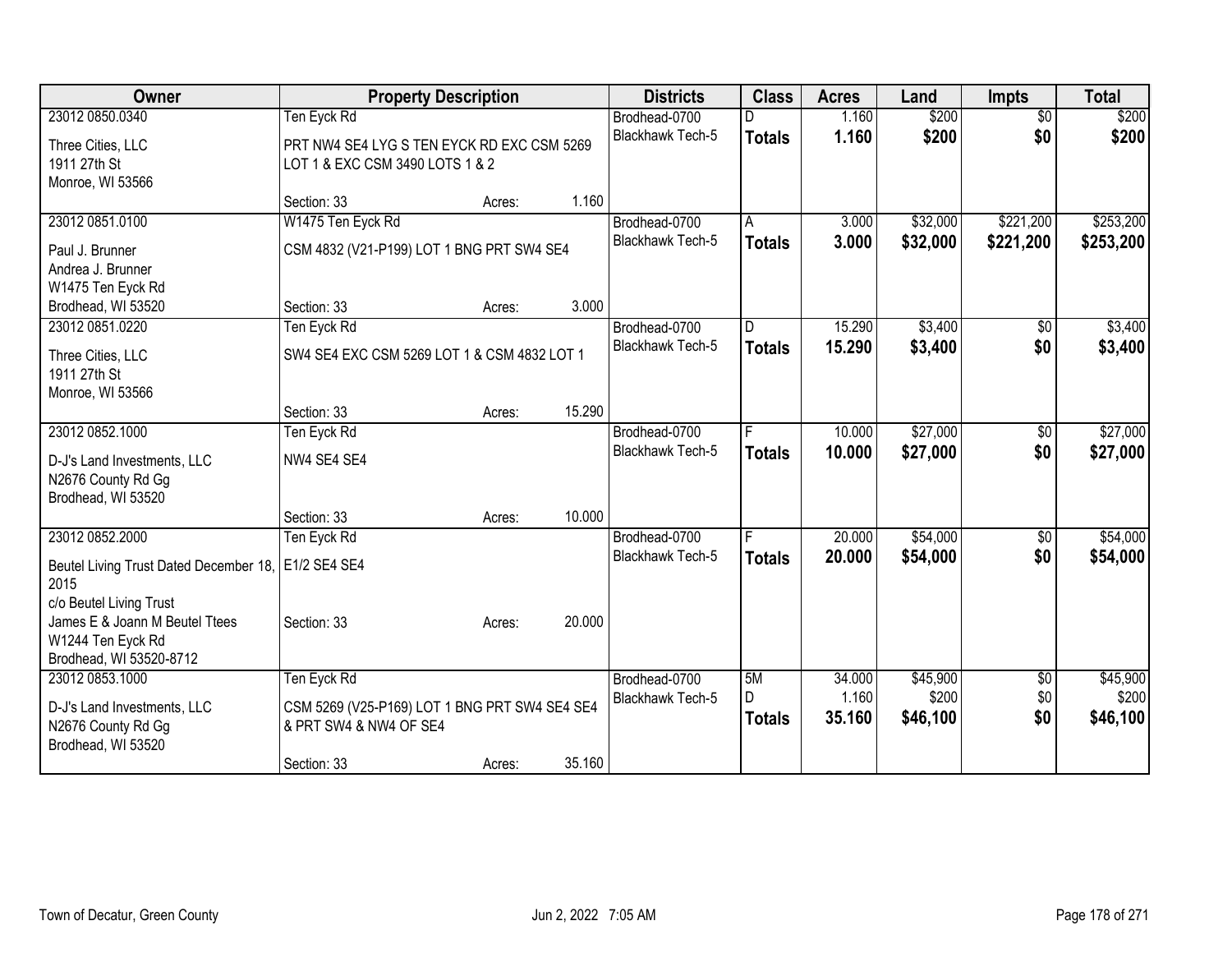| <b>Owner</b>                                        | <b>Property Description</b>                  |        |        | <b>Districts</b>        | <b>Class</b>   | <b>Acres</b> | Land     | <b>Impts</b>    | <b>Total</b> |
|-----------------------------------------------------|----------------------------------------------|--------|--------|-------------------------|----------------|--------------|----------|-----------------|--------------|
| 23012 0854.0000                                     | Ten Eyck Rd                                  |        |        | Brodhead-0700           |                | 38.000       | \$9,100  | $\overline{50}$ | \$9,100      |
| Andrew George W Revocable Living                    | NE4 NE4                                      |        |        | Blackhawk Tech-5        | E              | 2.000        | \$200    | \$0             | \$200        |
| Trust Dtd Aug 19, 2017                              |                                              |        |        |                         | <b>Totals</b>  | 40.000       | \$9,300  | \$0             | \$9,300      |
| c/o Andrew George W Revocable Lvg                   |                                              |        |        |                         |                |              |          |                 |              |
| Trust                                               | Section: 34                                  | Acres: | 40.000 |                         |                |              |          |                 |              |
| 13126 W County Rd A                                 |                                              |        |        |                         |                |              |          |                 |              |
| Evansville, WI 53536                                |                                              |        |        |                         |                |              |          |                 |              |
| 23012 0855.0000                                     | Ten Eyck Rd                                  |        |        | Brodhead-0700           | D              | 24.400       | \$4,800  | $\sqrt{$0}$     | \$4,800      |
| Larson Helen E Trust No 0108972 Dater N 25A NW4 NE4 |                                              |        |        | Blackhawk Tech-5        | E              | 0.500        | \$100    | \$0             | \$100        |
| 1/17/97 et al                                       |                                              |        |        |                         | G              | 0.100        | \$800    | \$100           | \$900        |
| c/o Larson Helen E Trust                            |                                              |        |        |                         | <b>Totals</b>  | 25.000       | \$5,700  | \$100           | \$5,800      |
| C/O David D Larson Ttee                             | Section: 34                                  | Acres: | 25.000 |                         |                |              |          |                 |              |
| 4420 Eaton Dr                                       |                                              |        |        |                         |                |              |          |                 |              |
| Rockford, IL 61114                                  |                                              |        |        |                         |                |              |          |                 |              |
| 23012 0856.0000                                     | Ten Eyck Rd                                  |        |        | Brodhead-0700           | D              | 14.500       | \$2,800  | \$0             | \$2,800      |
| Ten Eyck T & J Family Trust 1/20/06                 | S 15A NW4 NE4                                |        |        | <b>Blackhawk Tech-5</b> | E              | 0.500        | \$100    | \$0             | \$100        |
| c/o T & J Ten Eyck Fam Trust                        |                                              |        |        |                         | <b>Totals</b>  | 15.000       | \$2,900  | \$0             | \$2,900      |
| Thomas Ten Eyck Ttee                                |                                              |        |        |                         |                |              |          |                 |              |
| W1047 Ten Eyck Rd                                   | Section: 34                                  | Acres: | 15.000 |                         |                |              |          |                 |              |
| Brodhead, WI 53520                                  |                                              |        |        |                         |                |              |          |                 |              |
| 23012 0857.0000                                     | W1047 Ten Eyck Rd                            |        |        | Brodhead-0700           | 5M             | 1.250        | \$1,700  | $\sqrt[6]{}$    | \$1,700      |
| Ten Eyck T & J Family Trust 1/20/06                 | SW4 NE4                                      |        |        | <b>Blackhawk Tech-5</b> | D              | 34.000       | \$6,600  | \$0             | \$6,600      |
| c/o T & J Ten Eyck Fam Trust                        |                                              |        |        |                         | E              | 3.250        | \$700    | \$0             | \$700        |
| Thomas Ten Eyck Ttee                                |                                              |        |        |                         | G              | 1.500        | \$20,000 | \$88,000        | \$108,000    |
| W1047 Ten Eyck Rd                                   | Section: 34                                  | Acres: | 40.000 |                         | <b>Totals</b>  | 40.000       | \$29,000 | \$88,000        | \$117,000    |
| Brodhead, WI 53520                                  |                                              |        |        |                         |                |              |          |                 |              |
| 23012 0858.0000                                     | Ten Eyck Rd                                  |        |        | Brodhead-0700           | $\overline{D}$ | 39.000       | \$8,200  | \$0             | \$8,200      |
| Andrew George W Revocable Living                    | SE4 NE4 EXC (55/100) OF AN ACRE BGN SW COR   |        |        | Blackhawk Tech-5        | E              | 0.450        | \$100    | \$0             | \$100        |
| Trust Dtd Aug 19, 2017                              | SE4 NE4 TH E 2 RODS TH N 44 RODS TH W 2 RODS |        |        |                         | <b>Totals</b>  | 39.450       | \$8,300  | \$0             | \$8,300      |
| c/o Andrew George W Revocable Lvg                   | TH S 44 RODS                                 |        |        |                         |                |              |          |                 |              |
| Trust                                               | Section: 34                                  | Acres: | 39.450 |                         |                |              |          |                 |              |
| 13126 W County Rd A                                 |                                              |        |        |                         |                |              |          |                 |              |
| Evansville, WI 53536                                |                                              |        |        |                         |                |              |          |                 |              |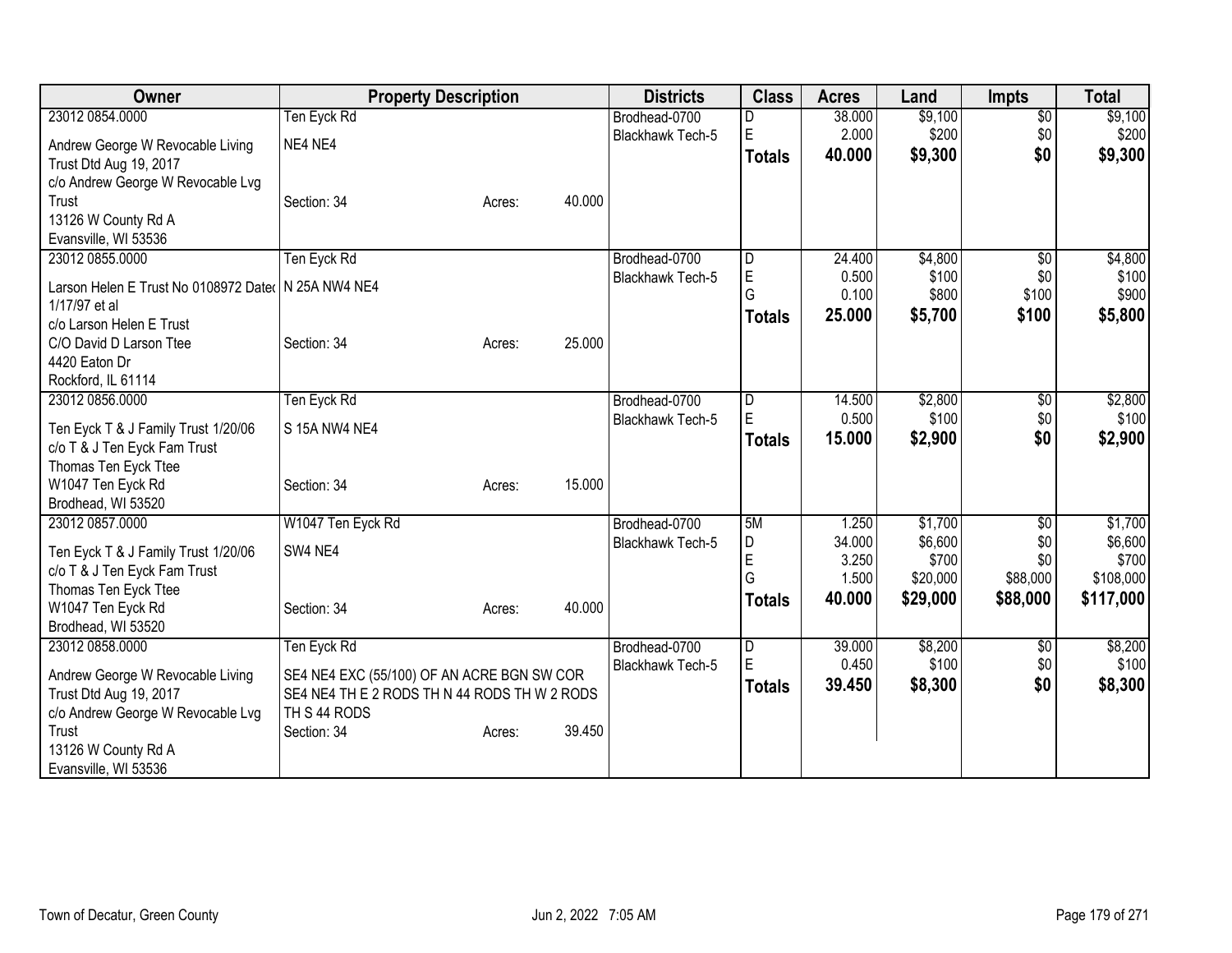| Owner                                                 | <b>Property Description</b> |        |        | <b>Districts</b>                        | <b>Class</b>  | <b>Acres</b>    | Land             | <b>Impts</b>    | <b>Total</b> |
|-------------------------------------------------------|-----------------------------|--------|--------|-----------------------------------------|---------------|-----------------|------------------|-----------------|--------------|
| 23012 0859.0000                                       | Ten Eyck Rd                 |        |        | Brodhead-0700                           |               | 0.550           | \$2,200          | $\overline{50}$ | \$2,200      |
| Ten Eyck T & J Family Trust 1/20/06                   | W 2 RD OF S 44 RD SE4 NE4   |        |        | <b>Blackhawk Tech-5</b>                 | <b>Totals</b> | 0.550           | \$2,200          | \$0             | \$2,200      |
| c/o T & J Ten Eyck Fam Trust                          |                             |        |        |                                         |               |                 |                  |                 |              |
| Thomas Ten Eyck Ttee                                  |                             |        |        |                                         |               |                 |                  |                 |              |
| W1047 Ten Eyck Rd                                     | Section: 34                 | Acres: | 0.550  |                                         |               |                 |                  |                 |              |
| Brodhead, WI 53520                                    |                             |        |        |                                         |               |                 |                  |                 |              |
| 23012 0860.0000                                       | Ten Eyck Rd                 |        |        | Brodhead-0700                           | D<br>E        | 24.000<br>1.000 | \$5,700          | \$0             | \$5,700      |
| Larson Helen E Trust No 0108972 Dater   N 25A NE4 NW4 |                             |        |        | Blackhawk Tech-5<br><b>Green County</b> |               | 25.000          | \$400<br>\$6,100 | \$0<br>\$0      | \$400        |
| 1/17/97 et al                                         |                             |        |        | Decatur Drain                           | <b>Totals</b> |                 |                  |                 | \$6,100      |
| c/o Larson Helen E Trust                              |                             |        |        |                                         |               |                 |                  |                 |              |
| C/O David D Larson Ttee                               | Section: 34                 | Acres: | 25.000 |                                         |               |                 |                  |                 |              |
| 4420 Eaton Dr<br>Rockford, IL 61114                   |                             |        |        |                                         |               |                 |                  |                 |              |
| 23012 0861.0000                                       | Ten Eyck Rd                 |        |        | Brodhead-0700                           | 5M            | 2.000           | \$2,700          | \$0             | \$2,700      |
|                                                       |                             |        |        | Blackhawk Tech-5                        | D             | 11.500          | \$2,700          | \$0             | \$2,700      |
| Ten Eyck T & J Family Trust 1/20/06                   | S 15A NE4 NW4               |        |        | <b>Green County</b>                     | E             | 1.500           | \$600            | \$0             | \$600        |
| c/o T & J Ten Eyck Fam Trust                          |                             |        |        | Decatur Drain                           | <b>Totals</b> | 15.000          | \$6,000          | \$0             | \$6,000      |
| Thomas Ten Eyck Ttee                                  |                             |        | 15.000 |                                         |               |                 |                  |                 |              |
| W1047 Ten Eyck Rd<br>Brodhead, WI 53520               | Section: 34                 | Acres: |        |                                         |               |                 |                  |                 |              |
| 23012 0862.0000                                       | Ten Eyck Rd                 |        |        | Brodhead-0700                           | 5M            | 9.500           | \$12,900         | \$0             | \$12,900     |
|                                                       |                             |        |        | Blackhawk Tech-5                        | D             | 6.000           | \$1,500          | \$0             | \$1,500      |
| Larson Helen E Trust No 0108972 Dater   N2 NW4 NW4    |                             |        |        | <b>Green County</b>                     | E             | 4.500           | \$1,600          | \$0             | \$1,600      |
| 1/17/97 et al<br>c/o Larson Helen E Trust             |                             |        |        | Decatur Drain                           | <b>Totals</b> | 20.000          | \$16,000         | \$0             | \$16,000     |
| C/O David D Larson Ttee                               | Section: 34                 | Acres: | 20.000 |                                         |               |                 |                  |                 |              |
| 4420 Eaton Dr                                         |                             |        |        |                                         |               |                 |                  |                 |              |
| Rockford, IL 61114                                    |                             |        |        |                                         |               |                 |                  |                 |              |
| 23012 0863.0000                                       | Ten Eyck Rd                 |        |        | Brodhead-0700                           | D             | 20.000          | \$4,900          | $\sqrt[6]{}$    | \$4,900      |
| Beutel Living Trust Dated December 18, S2 NW4 NW4     |                             |        |        | Blackhawk Tech-5                        | <b>Totals</b> | 20.000          | \$4,900          | \$0             | \$4,900      |
| 2015                                                  |                             |        |        | <b>Green County</b>                     |               |                 |                  |                 |              |
| c/o Beutel Living Trust                               |                             |        |        | Decatur Drain                           |               |                 |                  |                 |              |
| James E & Joann M Beutel Ttees                        | Section: 34                 | Acres: | 20.000 |                                         |               |                 |                  |                 |              |
| W1244 Ten Eyck Rd                                     |                             |        |        |                                         |               |                 |                  |                 |              |
| Brodhead, WI 53520-8712                               |                             |        |        |                                         |               |                 |                  |                 |              |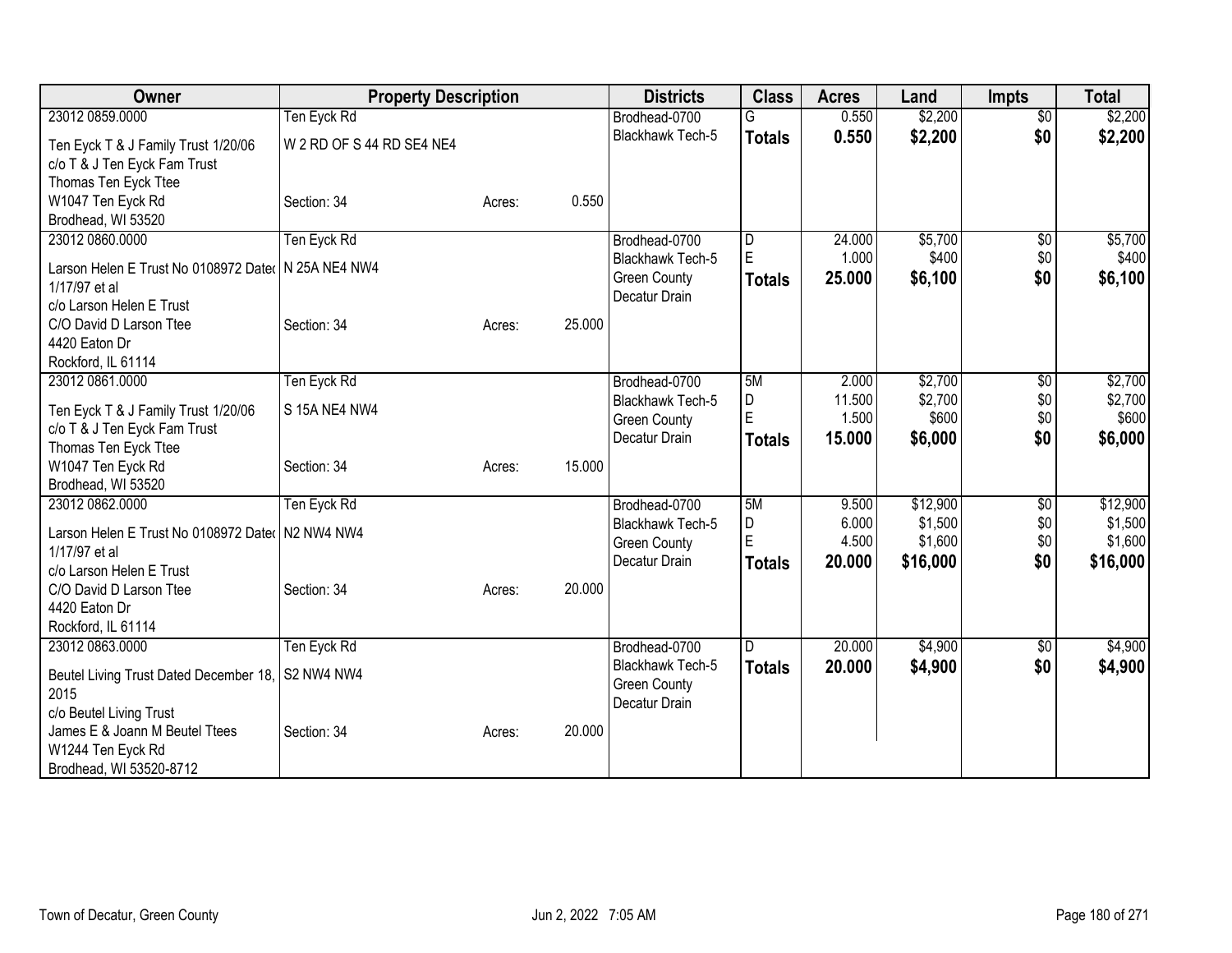| Owner                                          | <b>Property Description</b>                                                       | <b>Districts</b>        | <b>Class</b>  | <b>Acres</b> | Land     | <b>Impts</b>    | Total     |
|------------------------------------------------|-----------------------------------------------------------------------------------|-------------------------|---------------|--------------|----------|-----------------|-----------|
| 23012 0864.0000                                | Ten Eyck Rd                                                                       | Brodhead-0700           | D             | 35.500       | \$8,000  | \$0             | \$8,000   |
| Beutel Living Trust Dated December 18, SW4 NW4 |                                                                                   | Blackhawk Tech-5        | $\mathsf E$   | 4.500        | \$1,200  | \$0             | \$1,200   |
| 2015                                           |                                                                                   | <b>Green County</b>     | <b>Totals</b> | 40.000       | \$9,200  | \$0             | \$9,200   |
| c/o Beutel Living Trust                        |                                                                                   | Decatur Drain           |               |              |          |                 |           |
| James E & Joann M Beutel Ttees                 | 40.000<br>Section: 34<br>Acres:                                                   |                         |               |              |          |                 |           |
| W1244 Ten Eyck Rd                              |                                                                                   |                         |               |              |          |                 |           |
| Brodhead, WI 53520-8712                        |                                                                                   |                         |               |              |          |                 |           |
| 23012 0865,0000                                | Ten Eyck Rd                                                                       | Brodhead-0700           | 5M            | 10.000       | \$10,500 | $\overline{50}$ | \$10,500  |
| Ten Eyck T & J Family Trust 1/20/06            | N 28A SE4 NW4                                                                     | <b>Blackhawk Tech-5</b> | D             | 13.000       | \$3,100  | \$0             | \$3,100   |
| c/o T & J Ten Eyck Fam Trust                   |                                                                                   | <b>Green County</b>     | E             | 5.000        | \$1,800  | \$0             | \$1,800   |
| Thomas Ten Eyck Ttee                           |                                                                                   | Decatur Drain           | <b>Totals</b> | 28.000       | \$15,400 | \$0             | \$15,400  |
| W1047 Ten Eyck Rd                              | 28.000<br>Section: 34<br>Acres:                                                   |                         |               |              |          |                 |           |
| Brodhead, WI 53520                             |                                                                                   |                         |               |              |          |                 |           |
| 23012 0866.0000                                | Ten Eyck Rd                                                                       | Brodhead-0700           | D             | 10.000       | \$2,200  | \$0             | \$2,200   |
| Beutel Living Trust Dated December 18,         | S 12A SE4 NW4 LYG E DRAINAGE DITCH & S OF N                                       | Blackhawk Tech-5        | $\mathsf E$   | 2.000        | \$700    | \$0             | \$700     |
| 2015                                           | 28A- COM PT CNTR OF SD DRAINAGE DITCH 2325                                        | <b>Green County</b>     | <b>Totals</b> | 12.000       | \$2,900  | \$0             | \$2,900   |
| c/o Beutel Living Trust                        | FT E OF SW COR OF NW4 TH N9*W ALG CNTRLN 435                                      | Decatur Drain           |               |              |          |                 |           |
| James E & Joann M Beutel Ttees                 | 12.000<br>Section: 34<br>Acres:                                                   |                         |               |              |          |                 |           |
| W1244 Ten Eyck Rd                              |                                                                                   |                         |               |              |          |                 |           |
| Brodhead, WI 53520-8712                        |                                                                                   |                         |               |              |          |                 |           |
| 23012 0867.0000                                | Ten Eyck Rd                                                                       | Brodhead-0700           | $\vert$ D     | 15.500       | \$3,400  | \$0             | \$3,400   |
|                                                | Beutel Living Trust Dated December 18, PRT NE4 SW4 LYG N OF HWY COM NW COR E2 SW4 | Blackhawk Tech-5        | E             | 2.171        | \$500    | \$0             | \$500     |
| 2015                                           | TH E 20 CHAINS TH S 7 CHAINS & 75 LINKS TH                                        |                         | <b>Totals</b> | 17.671       | \$3,900  | \$0             | \$3,900   |
| c/o Beutel Living Trust                        | S84*W 20 CHAINS & 15 LINKS TH N 10 CHAINS TO                                      |                         |               |              |          |                 |           |
| James E & Joann M Beutel Ttees                 | 17.671<br>Section: 34<br>Acres:                                                   |                         |               |              |          |                 |           |
| W1244 Ten Eyck Rd                              |                                                                                   |                         |               |              |          |                 |           |
| Brodhead, WI 53520-8712                        |                                                                                   |                         |               |              |          |                 |           |
| 23012 0868.0000                                | W1172 Ten Eyck Rd                                                                 | Brodhead-0700           | A             | 0.551        | \$10,500 | \$130,100       | \$140,600 |
| Jon E. Payne                                   | PRT NE4 SW4 SEC 34 COM NE COR SW4 SD SEC TH                                       | Blackhawk Tech-5        | <b>Totals</b> | 0.551        | \$10,500 | \$130,100       | \$140,600 |
| c/o Jon Payne                                  | S 511.5 FT ALG E LN SD 1/4 SEC TH S84*W 876.38 FT                                 |                         |               |              |          |                 |           |
| W1172 Ten Eyck Rd                              | POB TH S84*'W 202.64 FT TH N 136.74 FT TH E                                       |                         |               |              |          |                 |           |
| Brodhead, WI 53520                             | 0.551<br>Section: 34<br>Acres:                                                    |                         |               |              |          |                 |           |
| 23012 0869.0000                                | Ten Eyck Rd                                                                       | Brodhead-0700           | 5M            | 1.000        | \$1,400  | \$0             | \$1,400   |
| Ten Eyck T & J Family Trust 1/20/06            | N PRT LYG S OF HWY E2 NE4 SW4                                                     | Blackhawk Tech-5        | D             | 18.500       | \$3,900  | \$0             | \$3,900   |
| c/o T & J Ten Eyck Fam Trust                   |                                                                                   |                         | E             | 2.500        | \$700    | \$0             | \$700     |
| Thomas Ten Eyck Ttee                           |                                                                                   |                         | <b>Totals</b> | 22.000       | \$6,000  | \$0             | \$6,000   |
| W1047 Ten Eyck Rd                              | 22.000<br>Section: 34<br>Acres:                                                   |                         |               |              |          |                 |           |
| Brodhead, WI 53520                             |                                                                                   |                         |               |              |          |                 |           |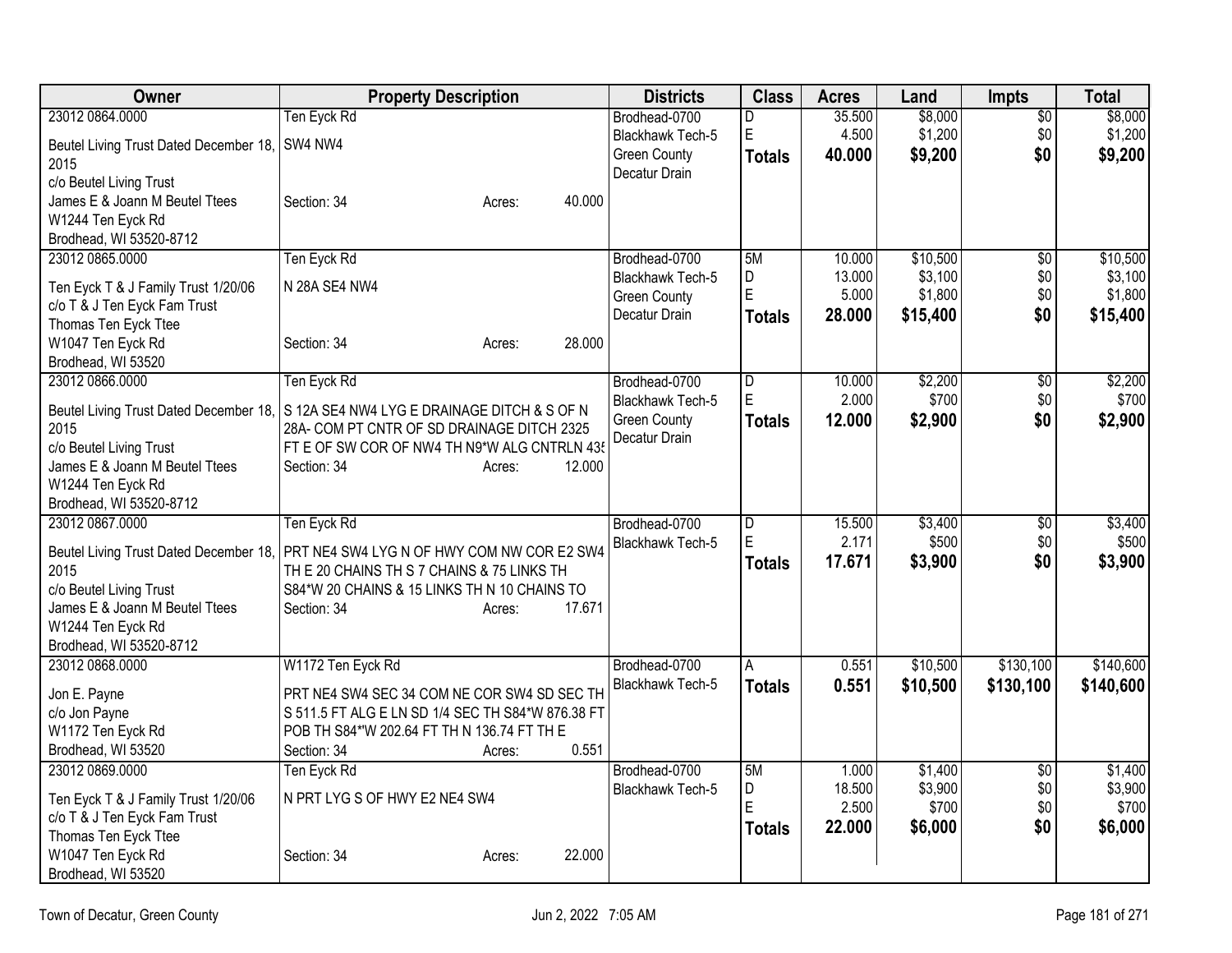| Owner                                                                              | <b>Property Description</b>                    |        |        | <b>Districts</b>        | <b>Class</b>  | <b>Acres</b> | Land     | Impts           | <b>Total</b> |
|------------------------------------------------------------------------------------|------------------------------------------------|--------|--------|-------------------------|---------------|--------------|----------|-----------------|--------------|
| 23012 0870.1100                                                                    | W1211 Ten Eyck Rd                              |        |        | Brodhead-0700           | 5M            | 1.000        | \$1,400  | $\overline{50}$ | \$1,400      |
| Patrick S. Sullivan                                                                | CSM 5336 (V26-P42) LOT 1 BNG PRT NW4 & SW4 OF  |        |        | Blackhawk Tech-5        | D             | 2.000        | \$400    | \$0             | \$400        |
| Jacqui M. Sullivan                                                                 | SW4                                            |        |        |                         | <b>Totals</b> | 3.000        | \$1,800  | \$0             | \$1,800      |
| 1006 21st St #105                                                                  |                                                |        |        |                         |               |              |          |                 |              |
| Brodhead, WI 53520                                                                 | Section: 34                                    | Acres: | 3.000  |                         |               |              |          |                 |              |
| 23012 0870.2000                                                                    | W1244 Ten Eyck Rd                              |        |        | Brodhead-0700           | 5M            | 7.000        | \$9,500  | $\overline{50}$ | \$9,500      |
| Beutel Living Trust Dated December 18,                                             | NW4 SW4 EXC CSM 2065 LOT 1 & CSM 5336 LOT 1    |        |        | <b>Blackhawk Tech-5</b> | D             | 27.120       | \$6,500  | \$0             | \$6,500      |
| 2015                                                                               |                                                |        |        |                         | G             | 2.000        | \$24,000 | \$136,300       | \$160,300    |
| c/o Beutel Living Trust                                                            |                                                |        |        |                         | <b>Totals</b> | 36.120       | \$40,000 | \$136,300       | \$176,300    |
| James E & Joann M Beutel Ttees                                                     | Section: 34                                    | Acres: | 36.120 |                         |               |              |          |                 |              |
| W1244 Ten Eyck Rd                                                                  |                                                |        |        |                         |               |              |          |                 |              |
| Brodhead, WI 53520-8712                                                            |                                                |        |        |                         |               |              |          |                 |              |
| 23012 0871.0100                                                                    | W1213 Ten Eyck Rd                              |        |        | Brodhead-0700           | A             | 2.550        | \$28,400 | \$187,200       | \$215,600    |
| Patrick J. Elliott Reese                                                           | CSM 2065 (V6-P405) LOT 1 BNG PRT SW4 & NW4 OF  |        |        | Blackhawk Tech-5        | <b>Totals</b> | 2.550        | \$28,400 | \$187,200       | \$215,600    |
| David R. Elliott Reese                                                             | SW4                                            |        |        |                         |               |              |          |                 |              |
| W1213 Ten Eyck Rd                                                                  |                                                |        |        |                         |               |              |          |                 |              |
| Brodhead, WI 53520                                                                 | Section: 34                                    | Acres: | 2.550  |                         |               |              |          |                 |              |
| 23012 0871.2000                                                                    | Ten Eyck Rd                                    |        |        | Brodhead-0700           | 5M            | 9.000        | \$12,200 | $\overline{50}$ | \$12,200     |
| Beutel Living Trust Dated December 18, SW4 SW4 EXC CSM 2065 LOT 1 & CSM 5336 LOT 1 |                                                |        |        | Blackhawk Tech-5        | D.            | 28.380       | \$5,700  | \$0             | \$5,700      |
| 2015                                                                               |                                                |        |        |                         | <b>Totals</b> | 37.380       | \$17,900 | \$0             | \$17,900     |
| c/o Beutel Living Trust                                                            |                                                |        |        |                         |               |              |          |                 |              |
| James E & Joann M Beutel Ttees                                                     | Section: 34                                    | Acres: | 37.380 |                         |               |              |          |                 |              |
| W1244 Ten Eyck Rd                                                                  |                                                |        |        |                         |               |              |          |                 |              |
| Brodhead, WI 53520-8712                                                            |                                                |        |        |                         |               |              |          |                 |              |
| 23012 0872.0000                                                                    | Ten Eyck Rd                                    |        |        | Brodhead-0700           | 5M            | 5.000        | \$6,800  | $\overline{50}$ | \$6,800      |
| Ten Eyck T & J Family Trust 1/20/06                                                | N PRT SE4 SW4                                  |        |        | Blackhawk Tech-5        | D.            | 7.000        | \$1,200  | \$0             | \$1,200      |
| c/o T & J Ten Eyck Fam Trust                                                       |                                                |        |        |                         | <b>Totals</b> | 12.000       | \$8,000  | \$0             | \$8,000      |
| Thomas Ten Eyck Ttee                                                               |                                                |        |        |                         |               |              |          |                 |              |
| W1047 Ten Eyck Rd                                                                  | Section: 34                                    | Acres: | 12.000 |                         |               |              |          |                 |              |
| Brodhead, WI 53520                                                                 |                                                |        |        |                         |               |              |          |                 |              |
| 23012 0873.0000                                                                    | Ten Eyck Rd                                    |        |        | Brodhead-0700           | 5M            | 15.000       | \$20,300 | \$0             | \$20,300     |
| Ten Eyck Orchard, LLC                                                              | S PRT SE4 SW4 COM SW COR E2 SW4 SEC 34 TH N    |        |        | <b>Blackhawk Tech-5</b> | D.            | 13.000       | \$2,000  | \$0             | \$2,000      |
| W968 State Rd 11-81                                                                | 812 FT ALG W LN E2 SW4 TH ELY TO PT E LN SD E2 |        |        |                         | <b>Totals</b> | 28.000       | \$22,300 | \$0             | \$22,300     |
| Brodhead, WI 53520                                                                 | SW4 MEETS CRK TH S ALG E LN TO SE COR SD 1/4   |        |        |                         |               |              |          |                 |              |
|                                                                                    | Section: 34                                    | Acres: | 28.000 |                         |               |              |          |                 |              |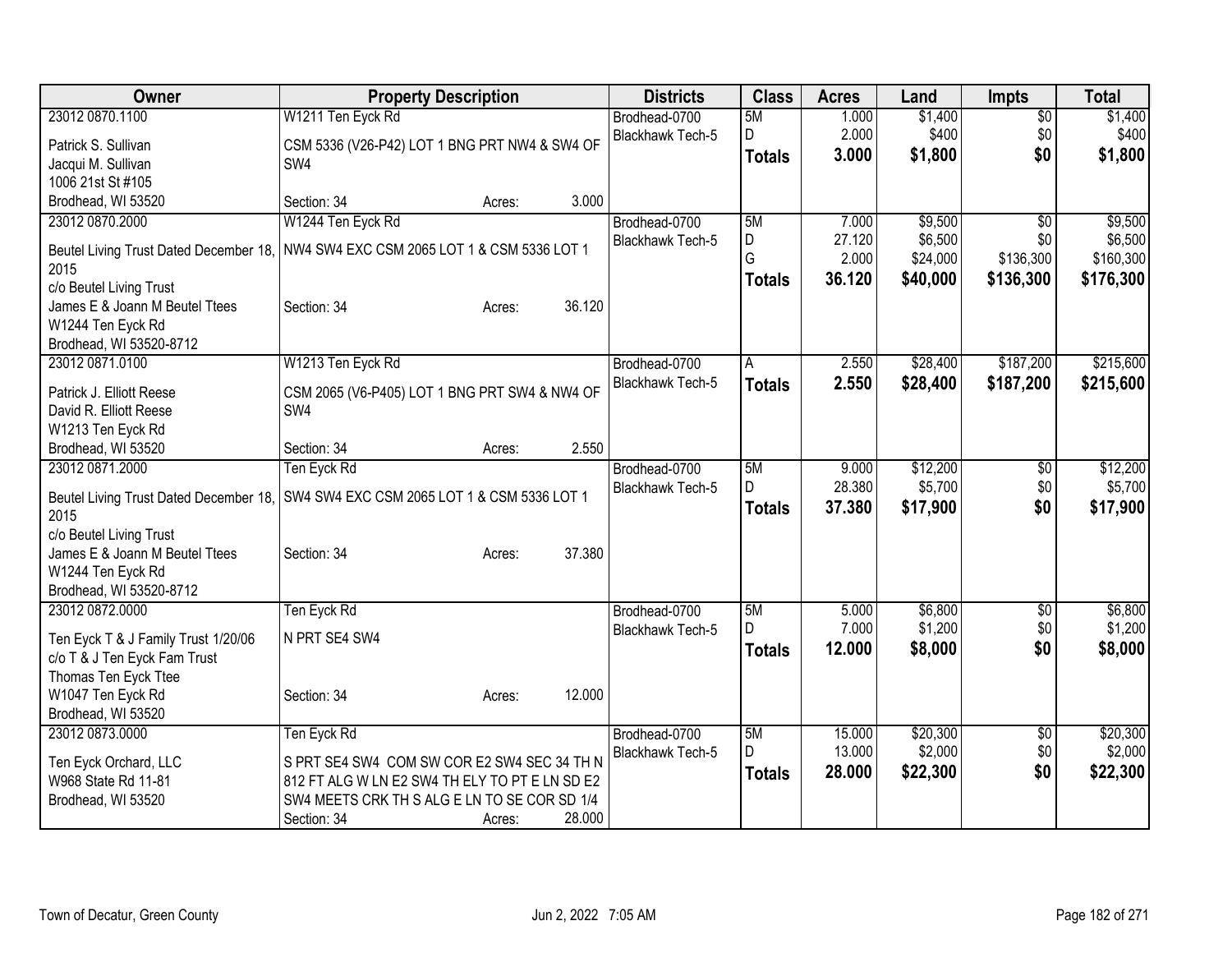| Owner                               | <b>Property Description</b>                 |        |        | <b>Districts</b>        | <b>Class</b>            | <b>Acres</b> | Land     | Impts           | <b>Total</b> |
|-------------------------------------|---------------------------------------------|--------|--------|-------------------------|-------------------------|--------------|----------|-----------------|--------------|
| 23012 0875.0000                     | Ten Eyck Rd                                 |        |        | Brodhead-0700           | D                       | 36.000       | \$8,000  | $\overline{50}$ | \$8,000      |
| Andrew George W Revocable Living    | NE4 SE4 EXC CSM 1213 LOT 1                  |        |        | <b>Blackhawk Tech-5</b> | E                       | 4.000        | \$1,400  | \$0             | \$1,400      |
| Trust Dtd Aug 19, 2017              |                                             |        |        |                         | <b>Totals</b>           | 40.000       | \$9,400  | \$0             | \$9,400      |
| c/o Andrew George W Revocable Lvg   |                                             |        |        |                         |                         |              |          |                 |              |
| Trust                               | Section: 34                                 | Acres: | 40.000 |                         |                         |              |          |                 |              |
| 13126 W County Rd A                 |                                             |        |        |                         |                         |              |          |                 |              |
| Evansville, WI 53536                |                                             |        |        |                         |                         |              |          |                 |              |
| 23012 0876.0000                     | Ten Eyck Rd                                 |        |        | Brodhead-0700           | 5M                      | 4.500        | \$6,100  | $\overline{50}$ | \$6,100      |
| Ten Eyck T & J Family Trust 1/20/06 | PRT NW4 SE4 NW OF HWY                       |        |        | <b>Blackhawk Tech-5</b> | D                       | 2.500        | \$600    | \$0             | \$600        |
| c/o T & J Ten Eyck Fam Trust        |                                             |        |        |                         | E                       | 1.000        | \$100    | \$0             | \$100        |
| Thomas Ten Eyck Ttee                |                                             |        |        |                         | <b>Totals</b>           | 8.000        | \$6,800  | \$0             | \$6,800      |
| W1047 Ten Eyck Rd                   | Section: 34                                 | Acres: | 8.000  |                         |                         |              |          |                 |              |
| Brodhead, WI 53520                  |                                             |        |        |                         |                         |              |          |                 |              |
| 23012 0877.0000                     | Ten Eyck Rd                                 |        |        | Brodhead-0700           | $\overline{\mathsf{D}}$ | 22.500       | \$5,400  | $\overline{50}$ | \$5,400      |
| Andrew George W Revocable Living    | PRT NW4 SE4 LYG S OF HWY & EXC CSM 1213 LOT |        |        | <b>Blackhawk Tech-5</b> | E                       | 6.400        | \$2,200  | \$0             | \$2,200      |
| Trust Dtd Aug 19, 2017              |                                             |        |        |                         | <b>Totals</b>           | 28.900       | \$7,600  | \$0             | \$7,600      |
| c/o Andrew George W Revocable Lvg   |                                             |        |        |                         |                         |              |          |                 |              |
| Trust                               | Section: 34                                 | Acres: | 28.900 |                         |                         |              |          |                 |              |
| 13126 W County Rd A                 |                                             |        |        |                         |                         |              |          |                 |              |
| Evansville, WI 53536                |                                             |        |        |                         |                         |              |          |                 |              |
| 23012 0877.1000                     | W1061 Ten Eyck Rd                           |        |        | Brodhead-0700           | A                       | 3.100        | \$32,500 | \$119,100       | \$151,600    |
| Laura L. Voelker                    | CSM 1213 (V4-P68) LOT 1 BNG PRT N1/2 SE4    |        |        | Blackhawk Tech-5        | <b>Totals</b>           | 3.100        | \$32,500 | \$119,100       | \$151,600    |
| W1061 Ten Eyck Rd                   |                                             |        |        |                         |                         |              |          |                 |              |
| Brodhead, WI 53520                  |                                             |        |        |                         |                         |              |          |                 |              |
|                                     | Section: 34                                 | Acres: | 3.100  |                         |                         |              |          |                 |              |
| 23012 0878.0000                     | Ten Eyck Rd                                 |        |        | Brodhead-0700           | $\overline{D}$          | 27.500       | \$6,700  | \$0             | \$6,700      |
| Andrew George W Revocable Living    | SW4 SE4 EXC PCL LYG SWLY OF CREEK           |        |        | Blackhawk Tech-5        | E.                      | 4.000        | \$1,400  | \$0             | \$1,400      |
| Trust Dtd Aug 19, 2017              |                                             |        |        |                         | <b>Totals</b>           | 31.500       | \$8,100  | \$0             | \$8,100      |
| c/o Andrew George W Revocable Lvg   |                                             |        |        |                         |                         |              |          |                 |              |
| Trust                               | Section: 34                                 | Acres: | 31.500 |                         |                         |              |          |                 |              |
| 13126 W County Rd A                 |                                             |        |        |                         |                         |              |          |                 |              |
| Evansville, WI 53536                |                                             |        |        |                         |                         |              |          |                 |              |
| 23012 0879.0000                     | Ten Eyck Rd                                 |        |        | Brodhead-0700           | 5M                      | 5.500        | \$7,500  | $\overline{50}$ | \$7,500      |
| Ten Eyck Orchard, LLC               | PRT SW4 SE4 S & W OF CRK                    |        |        | <b>Blackhawk Tech-5</b> | D                       | 1.000        | \$200    | \$0             | \$200        |
| W968 State Rd 11-81                 |                                             |        |        |                         | Ė                       | 2.000        | \$700    | \$0             | \$700        |
| Brodhead, WI 53520                  |                                             |        |        |                         | <b>Totals</b>           | 8.500        | \$8,400  | \$0             | \$8,400      |
|                                     | Section: 34                                 | Acres: | 8.500  |                         |                         |              |          |                 |              |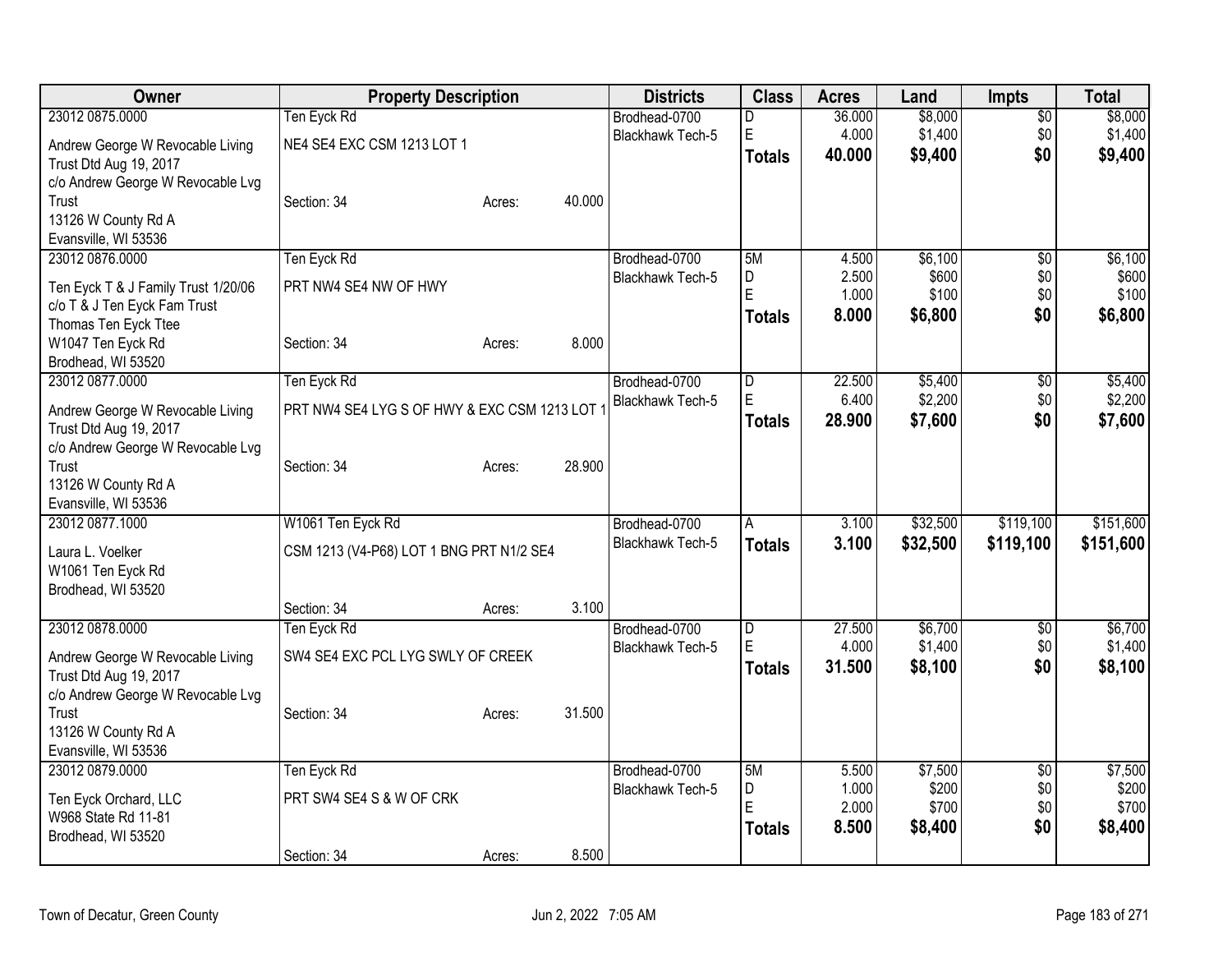| Owner                              | <b>Property Description</b>                      | <b>Districts</b>        | <b>Class</b>  | <b>Acres</b>    | Land     | <b>Impts</b>    | <b>Total</b> |
|------------------------------------|--------------------------------------------------|-------------------------|---------------|-----------------|----------|-----------------|--------------|
| 23012 0880.0000                    | Ten Eyck Rd                                      | Brodhead-0700           | 5M            | 5.000           | \$6,800  | $\overline{50}$ | \$6,800      |
| Andrew George W Revocable Living   | SE4 SE4                                          | <b>Blackhawk Tech-5</b> | D             | 35.000          | \$7,600  | \$0             | \$7,600      |
| Trust Dtd Aug 19, 2017             |                                                  |                         | <b>Totals</b> | 40.000          | \$14,400 | \$0             | \$14,400     |
| c/o Andrew George W Revocable Lvg  |                                                  |                         |               |                 |          |                 |              |
| Trust                              | 40.000<br>Section: 34<br>Acres:                  |                         |               |                 |          |                 |              |
| 13126 W County Rd A                |                                                  |                         |               |                 |          |                 |              |
| Evansville, WI 53536               |                                                  |                         |               |                 |          |                 |              |
| 23012 0881.0000                    | Ten Eyck Rd                                      | Brodhead-0700           | D<br>E        | 26.130<br>2.000 | \$4,100  | \$0             | \$4,100      |
| Larry R. Malcook                   | N2 NE4 NE4 EXC 11.87A                            | Blackhawk Tech-5        |               | 28.130          | \$5,700  | \$0<br>\$0      | \$5,700      |
| Mary E. Malcook                    |                                                  |                         | <b>Totals</b> |                 | \$9,800  |                 | \$9,800      |
| N2929 County Rd Gg                 |                                                  |                         |               |                 |          |                 |              |
| Brodhead, WI 53520                 | 28.130<br>Section: 35<br>Acres:                  |                         |               |                 |          |                 |              |
| 23012 0882.0000                    | N2897 County Hwy Gg                              | Brodhead-0700           | A             | 0.500           | \$10,000 | \$99,100        | \$109,100    |
| Andrea L. Tway                     | PRT N2 NE4 NE4 COM AT NE COR TH S 5 RD TH W      | <b>Blackhawk Tech-5</b> | <b>Totals</b> | 0.500           | \$10,000 | \$99,100        | \$109,100    |
| N2897 County Rd Gg                 | 16 RD TH N 5 RD TH E 16 RD POB                   |                         |               |                 |          |                 |              |
| Brodhead, WI 53520                 |                                                  |                         |               |                 |          |                 |              |
|                                    | 0.500<br>Section: 35<br>Acres:                   |                         |               |                 |          |                 |              |
| 23012 0883.0000                    | N2871 County Hwy Gg                              | Brodhead-0700           | A             | 1.040           | \$16,300 | \$76,800        | \$93,100     |
| Jamerz Enterprises, LLC            | PRT NE4 NE4 COM 671 FT S OF NE COR TH W 244.5    | <b>Blackhawk Tech-5</b> | <b>Totals</b> | 1.040           | \$16,300 | \$76,800        | \$93,100     |
| 802 1st Center Ave                 | FT TH N 331 FT TH NELY 245 FT TO PT 299 FT S OF  |                         |               |                 |          |                 |              |
| Brodhead, WI 53520                 | NE COR TH S 372 FT TO POB, EXC S 150 FT OF       |                         |               |                 |          |                 |              |
|                                    | 1.040<br>Section: 35<br>Acres:                   |                         |               |                 |          |                 |              |
| 23012 0884.0000                    | N2855 County Hwy Gg                              | Brodhead-0700           | A             | 1.020           | \$16,200 | \$98,600        | \$114,800    |
| Samantha E. Stoneback              | PRT NE4 NE4 N 50' OF S 150' OF PCL COM 671'T S   | <b>Blackhawk Tech-5</b> | <b>Totals</b> | 1.020           | \$16,200 | \$98,600        | \$114,800    |
| N2855 County Rd Gg                 | NE COR TH W 244.5' TH N 331' TH NELY 245' TO PT  |                         |               |                 |          |                 |              |
| Brodhead, WI 53520                 | 229' S NE COR TH S 372' POB - .849A; ALSO BGN PT |                         |               |                 |          |                 |              |
|                                    | Section: 35<br>1.020<br>Acres:                   |                         |               |                 |          |                 |              |
| 23012 0885.0000                    | N2879 County Hwy Gg                              | Brodhead-0700           | A             | 2.000           | \$24,000 | \$182,800       | \$206,800    |
| Pawlisch Ray and Carol Revocable   | E 244 1/2 FT OF N 1/2 OF NE4 NE4 SEC 35 EXC N 5  | Blackhawk Tech-5        | <b>Totals</b> | 2.000           | \$24,000 | \$182,800       | \$206,800    |
| Living Trust U/A 5/18/             | RODS OF & EXC COM 671 FT S OF NE COR TH W        |                         |               |                 |          |                 |              |
| c/o Pawlisch Ray and Carol Rev Lvg | 244.5 FT TH N 331 FT TH NELY 245 FT TO PT 299 FT |                         |               |                 |          |                 |              |
| Trust                              | 2.000<br>Section: 35<br>Acres:                   |                         |               |                 |          |                 |              |
| N2879 County Rd Gg                 |                                                  |                         |               |                 |          |                 |              |
| Brodhead, WI 53520                 |                                                  |                         |               |                 |          |                 |              |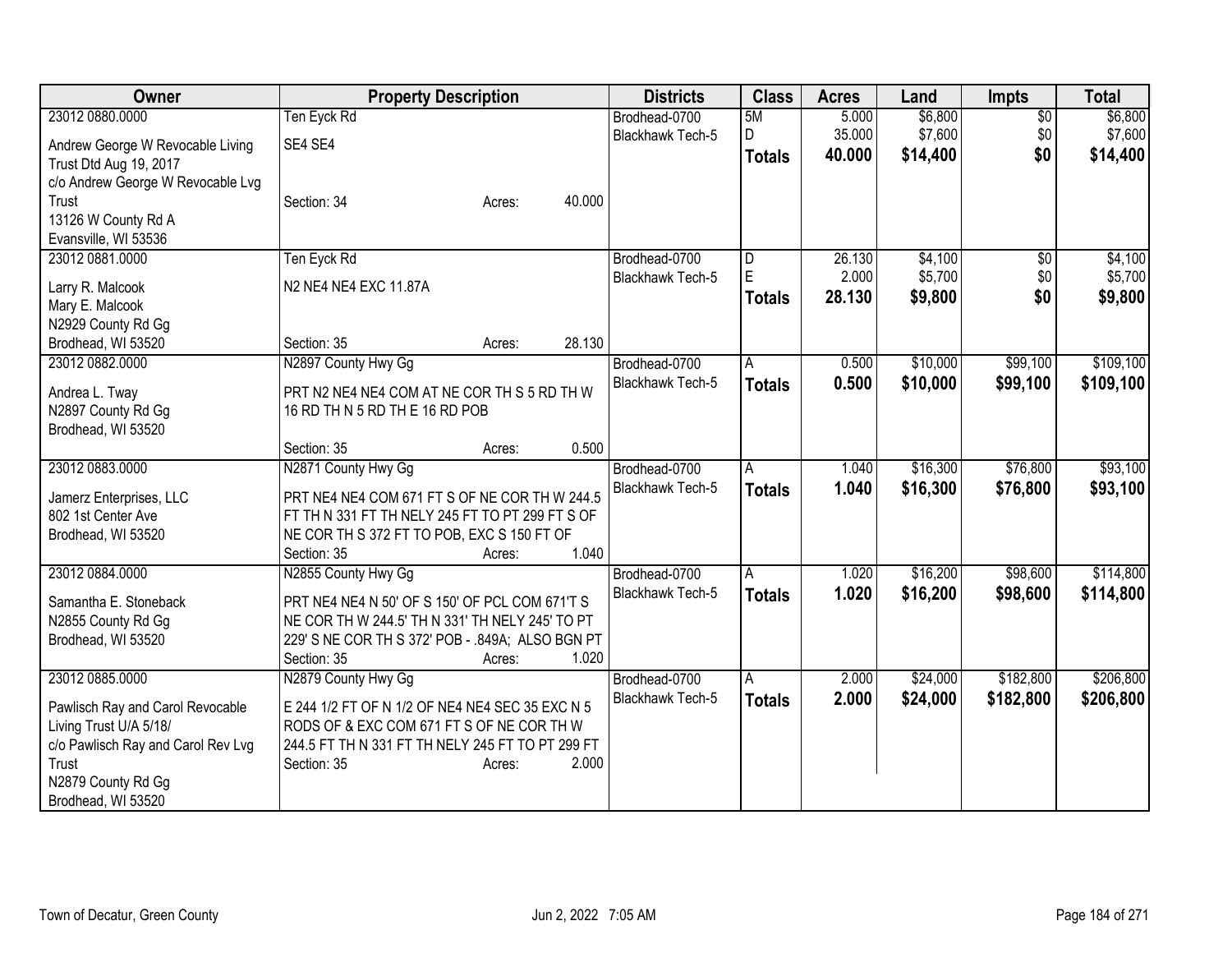| 0.580<br>\$10,800<br>\$100,800<br>23012 0887.0000<br>N2825 County Hwy Gg<br>Brodhead-0700<br>Blackhawk Tech-5<br>0.580<br>\$10,800<br>\$100,800<br><b>Totals</b><br>Jodi S. Moore<br>PRT NE4 NE4 SEC 35 COM NE COR SD SEC TH S |                                                |  |  | \$111,600 |
|--------------------------------------------------------------------------------------------------------------------------------------------------------------------------------------------------------------------------------|------------------------------------------------|--|--|-----------|
|                                                                                                                                                                                                                                |                                                |  |  |           |
|                                                                                                                                                                                                                                |                                                |  |  | \$111,600 |
| Joseph W Moore Le                                                                                                                                                                                                              | ALG CTRLN CTY GG 1081.5 FT POB TH S89*W 246.83 |  |  |           |
| W307 Halfway Tree Rd<br>FT M/L TO NE COR LT 4 PINE VIEW SUB TH S 103 FT                                                                                                                                                        |                                                |  |  |           |
| 0.580<br>Brodhead, WI 53520<br>Section: 35<br>Acres:                                                                                                                                                                           |                                                |  |  |           |
| 23012 0888,0000<br>N2837 County Hwy Gg<br>\$10,000<br>\$145,300<br>Brodhead-0700<br>0.500<br>A                                                                                                                                 |                                                |  |  | \$155,300 |
| Blackhawk Tech-5<br>0.500<br>\$10,000<br>\$145,300<br><b>Totals</b>                                                                                                                                                            |                                                |  |  | \$155,300 |
| COM NE COR SEC 35 TH S ALG CTRLN RD 886.5 FT<br>Nathaniel E. Feig                                                                                                                                                              |                                                |  |  |           |
| POB TH S89*W 33 FT TH S89*W 213.83 FT TH S 95 FT<br>Andrea J. Feig                                                                                                                                                             |                                                |  |  |           |
| N2837 County Rd Gg<br>TH N89*E 213.83 FT TH N89*E 33 FT TO CTRL RD TH<br>0.500                                                                                                                                                 |                                                |  |  |           |
| Brodhead, WI 53520<br>Section: 35<br>Acres:                                                                                                                                                                                    |                                                |  |  |           |
| 23012 0889.0000<br>N2847 County Hwy Gg<br>Brodhead-0700<br>\$10,000<br>\$128,200<br>0.500<br>A                                                                                                                                 |                                                |  |  | \$138,200 |
| <b>Blackhawk Tech-5</b><br>\$10,000<br>\$128,200<br>0.500<br><b>Totals</b><br>Garrett J. Francis<br>PRT NE4 NE4 COM NE COR SEC 35 TH S ALG                                                                                     |                                                |  |  | \$138,200 |
| CTRLN CTY RD GG, 696.5 FT POB TH S89*W 33 FT<br>N2847 County Rd Gg                                                                                                                                                             |                                                |  |  |           |
| TH S89*W 213.83 FT TH S 95 FT TH N89*E 213.83 FT<br>Brodhead, WI 53520                                                                                                                                                         |                                                |  |  |           |
| Section: 35<br>0.500<br>Acres:                                                                                                                                                                                                 |                                                |  |  |           |
| 23012 0890.0000<br>\$82,800<br>N2843 County Hwy Gg<br>\$10,400<br>Brodhead-0700<br>0.536<br>A                                                                                                                                  |                                                |  |  | \$93,200  |
| Blackhawk Tech-5<br>0.536<br>\$10,400<br>\$82,800<br><b>Totals</b>                                                                                                                                                             |                                                |  |  | \$93,200  |
| David J. Smith<br>COM NE COR SEC TH S 791.5 FT POB TH S89*W 33                                                                                                                                                                 |                                                |  |  |           |
| N2843 County Rd Gg<br>FT TH S89*W 213.83 FT TH S 95 FT TH N89*E 213.83                                                                                                                                                         |                                                |  |  |           |
| Brodhead, WI 53520<br>FT TH N89*E 33 FT TO CTR HWY TH N ALG CTR LN                                                                                                                                                             |                                                |  |  |           |
| 0.536<br>Section: 35<br>Acres:                                                                                                                                                                                                 |                                                |  |  |           |
| 23012 0892.0000<br>\$10,600<br>\$125,000<br>N2833 County Hwy Gg<br>0.560<br>Brodhead-0700<br>A                                                                                                                                 |                                                |  |  | \$135,600 |
| 0.560<br>\$125,000<br>Blackhawk Tech-5<br>\$10,600<br><b>Totals</b><br>Thomas M. Richmond<br>COM NE COR SEC TH S ALG HWY 981.5 FT POB TH                                                                                       |                                                |  |  | \$135,600 |
| S89*W 246.83 FT TH S 100 FT TH N89*E 246.83 FT TH<br>Ann M. Richmond                                                                                                                                                           |                                                |  |  |           |
| 303 E 2nd Ave<br>N 100 FT POB                                                                                                                                                                                                  |                                                |  |  |           |
| 0.560<br>Brodhead, WI 53520<br>Section: 35<br>Acres:                                                                                                                                                                           |                                                |  |  |           |
| 23012 0894.0000<br>Brodhead-0700<br>5M<br>\$1,400<br>$\overline{50}$<br>1.000<br>Ten Eyck Rd                                                                                                                                   |                                                |  |  | \$1,400   |
| 34.550<br>\$7,200<br>\$0<br>Blackhawk Tech-5<br>D                                                                                                                                                                              |                                                |  |  | \$7,200   |
| NW4 NE4 EXC 4.45A<br>Larry R. Malcook<br>35.550<br>\$0<br>\$8,600<br><b>Totals</b>                                                                                                                                             |                                                |  |  | \$8,600   |
| Mary E. Malcook                                                                                                                                                                                                                |                                                |  |  |           |
| N2929 County Rd Gg                                                                                                                                                                                                             |                                                |  |  |           |
| Brodhead, WI 53520<br>35.550<br>Section: 35<br>Acres:                                                                                                                                                                          |                                                |  |  |           |
| \$9,300<br>23012 0897.0000<br>Ten Eyck Rd<br>Brodhead-0700<br>4.450<br>$\overline{50}$                                                                                                                                         |                                                |  |  | \$9,300   |
| 4.450<br>\$0<br>Blackhawk Tech-5<br>\$9,300<br><b>Totals</b><br>PRT NW4 NE4 LYG W OF LN 60 RODS W & PRL W/W<br>Lynda M. Mauermann et al                                                                                        |                                                |  |  | \$9,300   |
| c/o James & Lynda M Mauermann<br>LN OF E1/2 NE4 SEC 35                                                                                                                                                                         |                                                |  |  |           |
| W907 Ten Eyck Rd                                                                                                                                                                                                               |                                                |  |  |           |
| 4.450<br>Brodhead, WI 53520<br>Section: 35<br>Acres:                                                                                                                                                                           |                                                |  |  |           |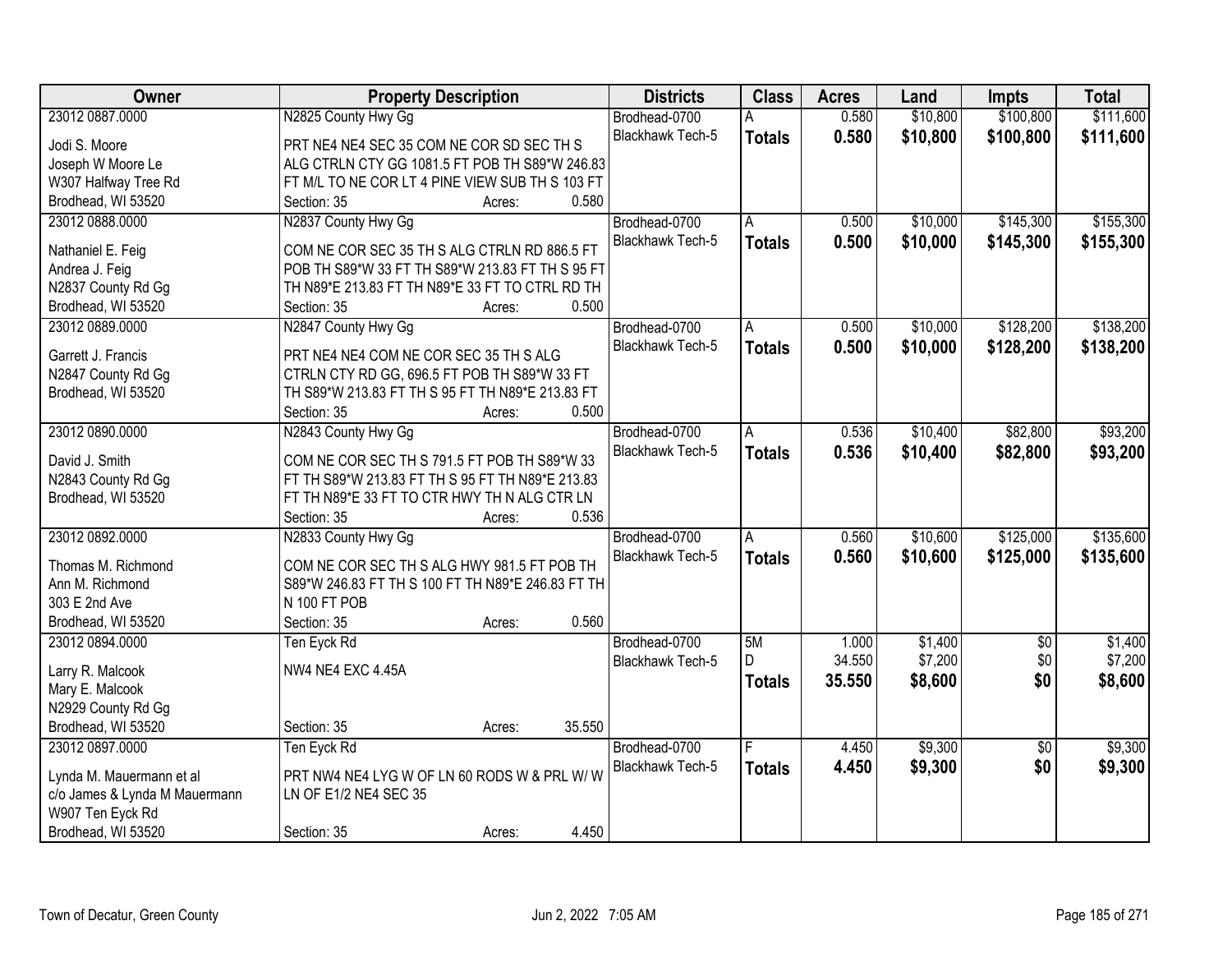| Owner                                   | <b>Property Description</b>                |        |        | <b>Districts</b>        | <b>Class</b>   | <b>Acres</b>   | Land               | Impts                  | <b>Total</b> |
|-----------------------------------------|--------------------------------------------|--------|--------|-------------------------|----------------|----------------|--------------------|------------------------|--------------|
| 23012 0898.0000                         | County Rd GG                               |        |        | Brodhead-0700           | B              | 10.000         | \$20,000           | $\overline{50}$        | \$20,000     |
| Lynda M. Mauermann et al                | W 10A FR LOT 4                             |        |        | Blackhawk Tech-5        | <b>Totals</b>  | 10.000         | \$20,000           | \$0                    | \$20,000     |
| c/o James & Lynda M Mauermann           |                                            |        |        |                         |                |                |                    |                        |              |
| W907 Ten Eyck Rd                        |                                            |        |        |                         |                |                |                    |                        |              |
| Brodhead, WI 53520                      | Section: 35                                | Acres: | 10.000 |                         |                |                |                    |                        |              |
| 23012 0899.0000                         | County Rd GG                               |        |        | Brodhead-0700           | $\overline{D}$ | 30.000         | \$4,700            | $\overline{50}$        | \$4,700      |
| Larry R. Malcook                        | E 30A OF FRAC LOT 4                        |        |        | <b>Blackhawk Tech-5</b> | <b>Totals</b>  | 30.000         | \$4,700            | \$0                    | \$4,700      |
| Mary E. Malcook                         |                                            |        |        |                         |                |                |                    |                        |              |
| N2929 County Rd Gg                      |                                            |        |        |                         |                |                |                    |                        |              |
| Brodhead, WI 53520                      | Section: 35                                | Acres: | 30.000 |                         |                |                |                    |                        |              |
| 23012 0901.0100                         | W596 Windy Ln                              |        |        | Brodhead-0700           | A              | 2.080          | \$24,600           | \$271,000              | \$295,600    |
|                                         |                                            |        |        | Blackhawk Tech-5        | <b>Totals</b>  | 2.080          | \$24,600           | \$271,000              | \$295,600    |
| Jeffrey L. Blizard                      | CSM 4589 (V19-P198) LOT 1 BNG PRT SE4 NE4  |        |        |                         |                |                |                    |                        |              |
| c/o Jeffrey L. Blizard<br>W596 Windy Ln |                                            |        |        |                         |                |                |                    |                        |              |
| Brodhead, WI 53520                      | Section: 35                                | Acres: | 2.080  |                         |                |                |                    |                        |              |
| 23012 0901.0200                         | W599 Windy Ln                              |        |        | Brodhead-0700           | A              | 0.860          | \$13,600           | \$117,300              | \$130,900    |
|                                         |                                            |        |        | <b>Blackhawk Tech-5</b> | <b>Totals</b>  | 0.860          | \$13,600           | \$117,300              | \$130,900    |
| Dana M. Condon                          | CSM 4589 (V19-P198) LOT 2 BNG PRT SE4 NE4  |        |        |                         |                |                |                    |                        |              |
| W599 Windy Ln                           |                                            |        |        |                         |                |                |                    |                        |              |
| Brodhead, WI 53520                      |                                            |        | 0.860  |                         |                |                |                    |                        |              |
|                                         | Section: 35                                | Acres: |        |                         |                |                |                    |                        | \$3,000      |
| 23012 0902.0000                         | County Rd GG                               |        |        | Brodhead-0700           | 5M<br>D.       | 2.200<br>8.070 | \$3,000<br>\$1,700 | $\overline{50}$<br>\$0 | \$1,700      |
| Larry R. Malcook                        | PARC SE4 NE4                               |        |        | Blackhawk Tech-5        |                | 10.270         | \$4,700            | \$0                    | \$4,700      |
| Mary E. Malcook                         |                                            |        |        |                         | <b>Totals</b>  |                |                    |                        |              |
| N2929 County Rd Gg                      |                                            |        |        |                         |                |                |                    |                        |              |
| Brodhead, WI 53520                      | Section: 35                                | Acres: | 10.270 |                         |                |                |                    |                        |              |
| 23012 0903.0000                         | W584 Windy Ln                              |        |        | Brodhead-0700           | A              | 0.810          | \$13,100           | \$186,900              | \$200,000    |
| Todd C. Ball                            | CSM 18 (V1-P18) LOT 1 IN BLK 1 PRT SE4 NE4 |        |        | Blackhawk Tech-5        | <b>Totals</b>  | 0.810          | \$13,100           | \$186,900              | \$200,000    |
| Debra J. Ball                           |                                            |        |        |                         |                |                |                    |                        |              |
| W584 Windy Ln                           |                                            |        |        |                         |                |                |                    |                        |              |
| Brodhead, WI 53520                      | Section: 35                                | Acres: | 0.810  |                         |                |                |                    |                        |              |
| 23012 0904.0000                         | W566 Windy Ln                              |        |        | Brodhead-0700           | A              | 0.950          | \$14,500           | \$120,000              | \$134,500    |
| Bruce L. Kloepping                      | CSM 18 (V1-P18) LOT 2 IN BLK 1 PRT SE4 NE4 |        |        | Blackhawk Tech-5        | <b>Totals</b>  | 0.950          | \$14,500           | \$120,000              | \$134,500    |
| Carol L. Kloepping                      |                                            |        |        |                         |                |                |                    |                        |              |
| W566 Windy Ln                           |                                            |        |        |                         |                |                |                    |                        |              |
| Brodhead, WI 53520                      | Section: 35                                | Acres: | 0.950  |                         |                |                |                    |                        |              |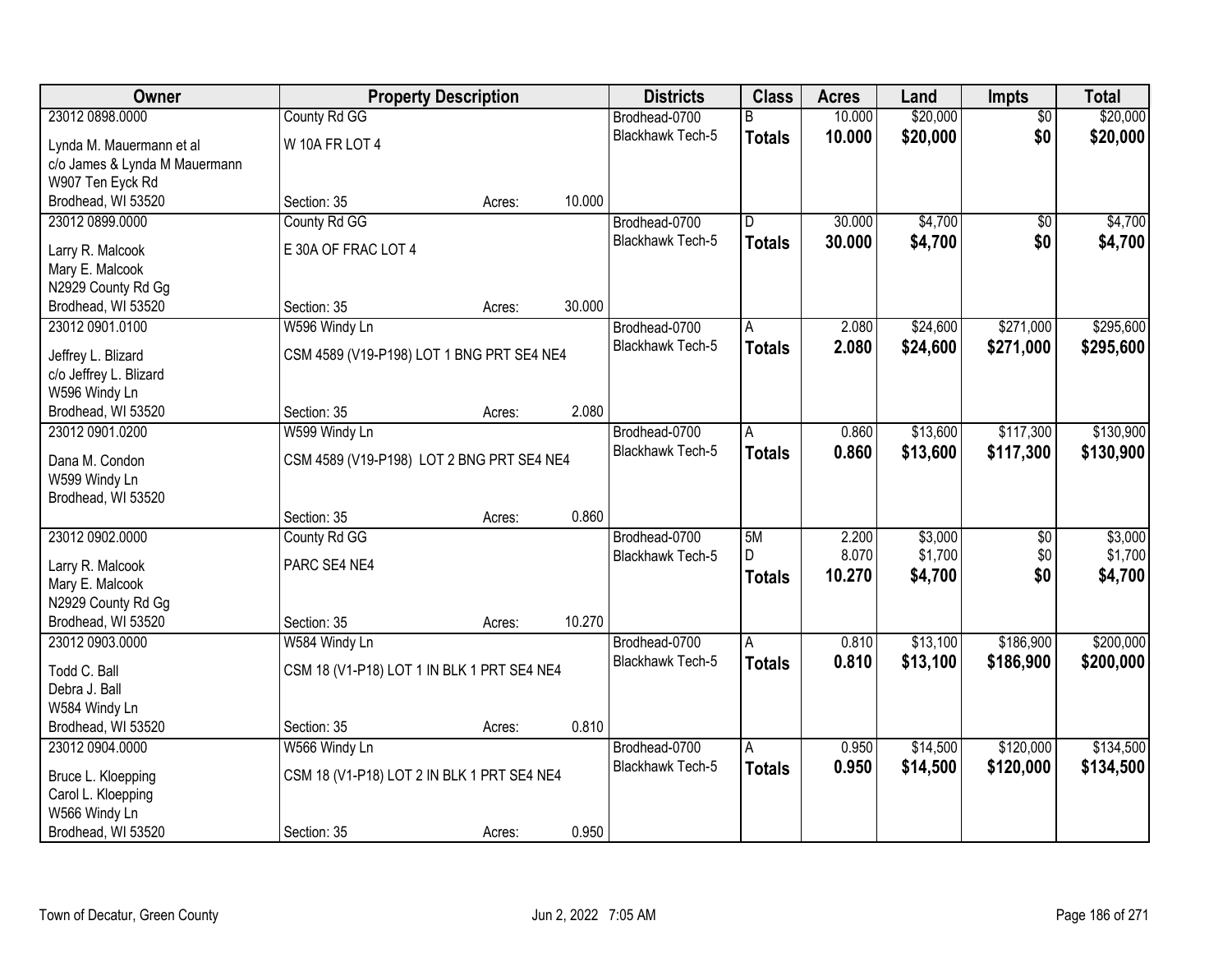| Owner                | <b>Property Description</b>                     | <b>Districts</b>        | <b>Class</b>    | <b>Acres</b> | Land     | <b>Impts</b>    | <b>Total</b>    |
|----------------------|-------------------------------------------------|-------------------------|-----------------|--------------|----------|-----------------|-----------------|
| 23012 0905.0000      | W571 Windy Ln                                   | Brodhead-0700           |                 | 0.900        | \$14,000 | \$112,800       | \$126,800       |
| Greg Shoemaker       | CSM 18 (V1-P18) LOT 1 IN BLK 2 PRT SE4 NE4      | Blackhawk Tech-5        | <b>Totals</b>   | 0.900        | \$14,000 | \$112,800       | \$126,800       |
| Amanda Becker        |                                                 |                         |                 |              |          |                 |                 |
| W571 Windy Ln        |                                                 |                         |                 |              |          |                 |                 |
| Brodhead, WI 53520   | 0.900<br>Section: 35<br>Acres:                  |                         |                 |              |          |                 |                 |
| 23012 0906.0000      | W585 Windy Ln                                   | Brodhead-0700           | A               | 0.754        | \$12,600 | \$174,000       | \$186,600       |
|                      |                                                 | <b>Blackhawk Tech-5</b> |                 | 0.754        | \$12,600 | \$174,000       |                 |
| Tom A. Keyser        | CSM 18 (V1-P18) LOT 2 BNG PRT SE4 NE4 BLK 2     |                         | <b>Totals</b>   |              |          |                 | \$186,600       |
| Tina D. Keyser       |                                                 |                         |                 |              |          |                 |                 |
| W585 Windy Ln        |                                                 |                         |                 |              |          |                 |                 |
| Brodhead, WI 53520   | 0.754<br>Section: 35<br>Acres:                  |                         |                 |              |          |                 |                 |
| 23012 0907.0000      |                                                 | Brodhead-0700           | $\overline{X4}$ | 0.650        | \$0      | $\overline{50}$ | $\overline{50}$ |
|                      |                                                 | Blackhawk Tech-5        | <b>Totals</b>   | 0.650        | \$0      | \$0             | \$0             |
| Town of Decatur      | SECTION 35CSM 18 (V1-P18) TWN RD 49.5 FT X 490  |                         |                 |              |          |                 |                 |
| PO Box 333           | ALSO PT SE4 NE4 COM NW END WINDY LN POB TH      |                         |                 |              |          |                 |                 |
| 1408 14th St         | N2*E 25.25 FT TH W 66 FT TH S2*W 100 FT TH E 66 |                         |                 |              |          |                 |                 |
| Brodhead, WI 53520   | Section: 35<br>0.650<br>Acres:                  |                         |                 |              |          |                 |                 |
| 23012 0908,0000      | N2772 County Hwy Gg                             | Brodhead-0700           | A               | 0.380        | \$7,600  | \$104,700       | \$112,300       |
| Lessia I. Brown      | PRT NE4 SE4 NE4 SEC 35 COM SE COR SE4 NE4 TH    | Blackhawk Tech-5        | <b>Totals</b>   | 0.380        | \$7,600  | \$104,700       | \$112,300       |
| N2772 County Rd Gg   | N 40 RODS TO POB TH N 236 FT TH W TO HWY TH     |                         |                 |              |          |                 |                 |
| Brodhead, WI 53520   | SWLY TO PT 216.5 FT DIRECTLY W OF POB TH E      |                         |                 |              |          |                 |                 |
|                      | 0.380<br>Section: 35<br>Acres:                  |                         |                 |              |          |                 |                 |
| 23012 0910.0000      | N2771 County Hwy Gg                             | Brodhead-0700           | A               | 1.000        | \$16,000 | \$119,900       | \$135,900       |
|                      |                                                 | Blackhawk Tech-5        | <b>Totals</b>   | 1.000        | \$16,000 | \$119,900       | \$135,900       |
| Robert M. Becker     | PARC COM PT S LN N2 SE4 NE4 INTERS W SD HWY     |                         |                 |              |          |                 |                 |
| Mildred A. Becker    | TH W 345 FT TH N 80 FT TH E TO W SD HWY TH      |                         |                 |              |          |                 |                 |
| N2771 County Rd Gg   | <b>SWLY POB</b>                                 |                         |                 |              |          |                 |                 |
| Brodhead, WI 53520   | 1.000<br>Section: 35<br>Acres:                  |                         |                 |              |          |                 |                 |
| 23012 0911.0000      | N2757 County Hwy Gg                             | Brodhead-0700           | A               | 3.050        | \$32,300 | \$107,000       | \$139,300       |
| <b>Brent Edmunds</b> | N 6A S2 SE4 NE4 W HWY EXC COM PT 1989.9 FT S    | Blackhawk Tech-5        | <b>Totals</b>   | 3.050        | \$32,300 | \$107,000       | \$139,300       |
| N2757 County Rd Gg   | NW COR NE4 NE4 TH E 577.5 FT TH S38*W 239 FT    |                         |                 |              |          |                 |                 |
| Brodhead, WI 53520   | TH W 449 FT TO PT W LN NE4 NE4 TH N 216.6 FT    |                         |                 |              |          |                 |                 |
|                      | 3.050<br>Section: 35<br>Acres:                  |                         |                 |              |          |                 |                 |
| 23012 0913.0000      | N2777 County Hwy Gg                             | Brodhead-0700           | Α               | 1.100        | \$16,800 | \$170,700       | \$187,500       |
|                      |                                                 | Blackhawk Tech-5        | <b>Totals</b>   | 1.100        | \$16,800 | \$170,700       | \$187,500       |
| Forrest W. Olson     | COM NE COR SEC TH S 2010 FT TH W 215.9 FT CTR   |                         |                 |              |          |                 |                 |
| Cheryl M. Olson      | HWY TH N17*E 84 FT POB TH W 381.5 FT TH N 120   |                         |                 |              |          |                 |                 |
| N2777 County Rd Gg   | FT TH E 420.1 FT TH S17*W 126 FT POB PRT N2 SE4 |                         |                 |              |          |                 |                 |
| Brodhead, WI 53520   | 1.100<br>Section: 35<br>Acres:                  |                         |                 |              |          |                 |                 |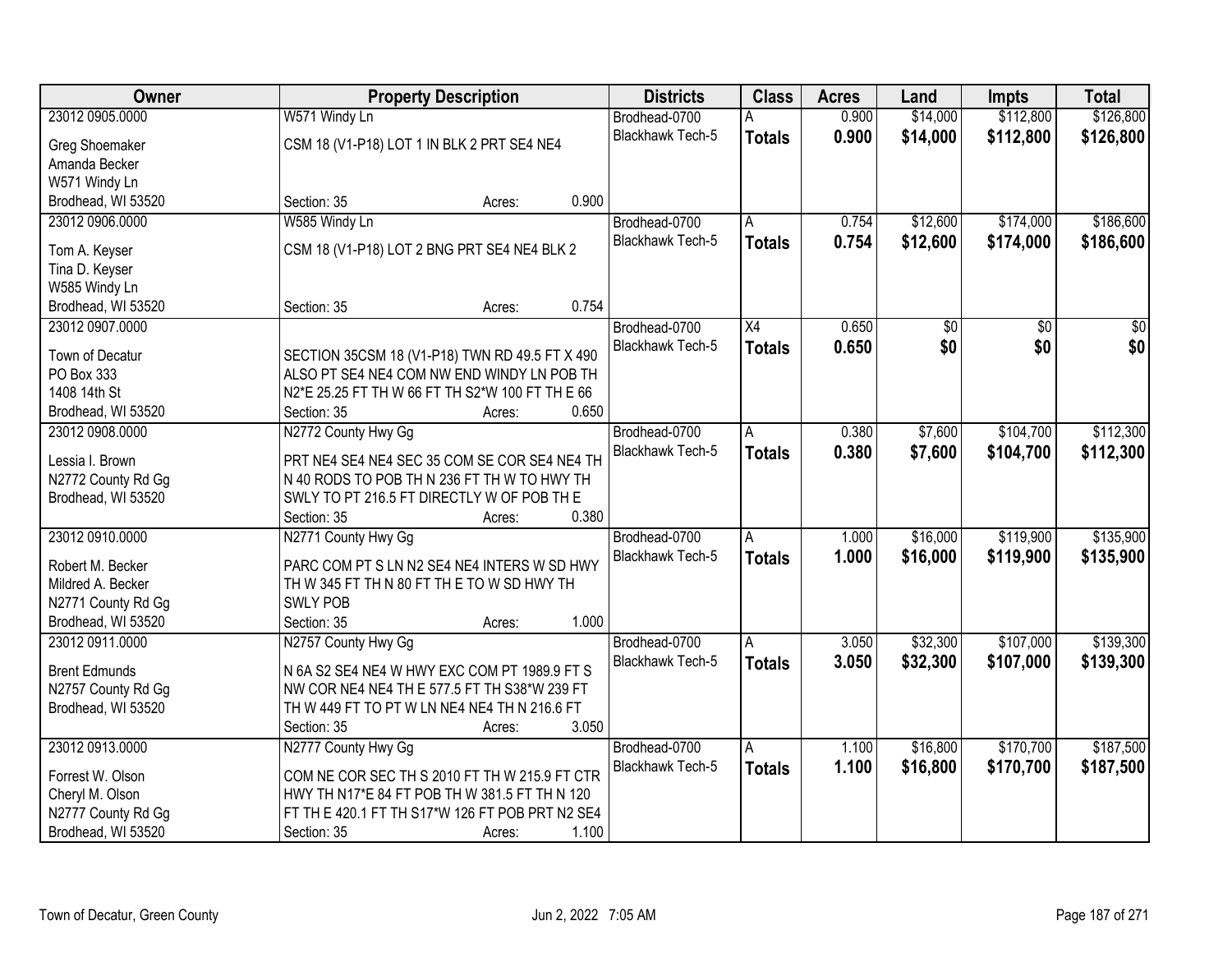| <b>Owner</b>                            | <b>Property Description</b>                    |                 | <b>Districts</b>        | <b>Class</b>  | <b>Acres</b> | Land        | <b>Impts</b>    | <b>Total</b>    |
|-----------------------------------------|------------------------------------------------|-----------------|-------------------------|---------------|--------------|-------------|-----------------|-----------------|
| 23012 0914.0000                         | N2783 County Hwy Gg                            |                 | Brodhead-0700           | А             | 1.000        | \$16,000    | \$136,500       | \$152,500       |
| Robert R. Voegeli                       | PRT SE4 NE4 COM NE COR SEC 35 TH S 2010 FT TH  |                 | Blackhawk Tech-5        | <b>Totals</b> | 1.000        | \$16,000    | \$136,500       | \$152,500       |
| N2783 County Rd Gg                      | W 215.9 FT TO CNTR OF HWY TH N17*E 210 FT TO   |                 |                         |               |              |             |                 |                 |
| Brodhead, WI 53520                      | POB TH W 26.6 FT TO W SIDE OF HWY TH W 451.4 F |                 |                         |               |              |             |                 |                 |
|                                         | Section: 35                                    | 1.000<br>Acres: |                         |               |              |             |                 |                 |
| 23012 0915.0000                         | Theresa Ct                                     |                 | Brodhead-0700           | A             | 0.140        | \$2,400     | $\overline{50}$ | \$2,400         |
| Cody Welbig                             | COM NW COR LOT 9 PINE VIEW SUB TH S0*E 136.61  |                 | Blackhawk Tech-5        | <b>Totals</b> | 0.140        | \$2,400     | \$0             | \$2,400         |
| Ashley N. Welbig                        | FT POB TH N0*E 121.61 FT TH WLY 100 FT TO PT   |                 |                         |               |              |             |                 |                 |
| W555 Theresa Ct                         | 107 FT NW POB TH SELY 107 FT POB BNG PRT SE4   |                 |                         |               |              |             |                 |                 |
| Brodhead, WI 53520                      | Section: 35                                    | 0.140<br>Acres: |                         |               |              |             |                 |                 |
| 23012 0916.0000                         | N2751 County Hwy Gg                            |                 | Brodhead-0700           | A             | 1.789        | \$22,300    | \$142,900       | \$165,200       |
| Dennis D. Raiten                        | PRT SE4 NE4 COM E 1/4 COR TH W 980.94 FT TH    |                 | <b>Blackhawk Tech-5</b> | <b>Totals</b> | 1.789        | \$22,300    | \$142,900       | \$165,200       |
| N2751 County Rd Gg                      | N2*W 339.73 FT POB TH N31*E 144.45 FT TH S88*E |                 |                         |               |              |             |                 |                 |
| Brodhead, WI 53520                      | 588.11 FT CTR HWY TH S24*W 147.64 FT TH N87*W  |                 |                         |               |              |             |                 |                 |
|                                         | Section: 35                                    | 1.789<br>Acres: |                         |               |              |             |                 |                 |
| 23012 0917.0000                         | W504 Red Cedar Ln                              |                 | Brodhead-0700           | A             | 1.536        | \$20,300    | \$270,700       | \$291,000       |
|                                         |                                                |                 | <b>Blackhawk Tech-5</b> | <b>Totals</b> | 1.536        | \$20,300    | \$270,700       | \$291,000       |
| Kobbervig Living Trust Dated October 5, | CSM 1949 (V6-P260) LOT 2 BNG PRT SE4 NE4       |                 |                         |               |              |             |                 |                 |
| 2018<br>c/o Kobbervig Living Trust      |                                                |                 |                         |               |              |             |                 |                 |
| Michael & Ivy Kobbervig Truste          | Section: 35                                    | 1.536<br>Acres: |                         |               |              |             |                 |                 |
| W504 Red Cedar Ln                       |                                                |                 |                         |               |              |             |                 |                 |
| Brodhead, WI 53520                      |                                                |                 |                         |               |              |             |                 |                 |
| 23012 0917.1000                         | W524 Red Cedar Ln                              |                 | Brodhead-0700           | l A           | 1.000        | \$16,000    | \$157,100       | \$173,100       |
| Heather E. Oliver                       | CSM 1949 (V6-P260) LOT 1 BNG PRT SE4 NE4       |                 | <b>Blackhawk Tech-5</b> | <b>Totals</b> | 1.000        | \$16,000    | \$157,100       | \$173,100       |
| W524 Red Cedar Ln                       |                                                |                 |                         |               |              |             |                 |                 |
| Brodhead, WI 53520                      |                                                |                 |                         |               |              |             |                 |                 |
|                                         | Section: 35                                    | 1.000<br>Acres: |                         |               |              |             |                 |                 |
| 23012 0918.0000                         | N2750 County Hwy Gg                            |                 | Brodhead-0700           | A             | 0.940        | \$14,400    | \$103,300       | \$117,700       |
|                                         |                                                |                 | <b>Blackhawk Tech-5</b> | <b>Totals</b> | 0.940        | \$14,400    | \$103,300       | \$117,700       |
| Thomas C. Clark                         | PRT S2 SE4 NE4 E HWY EXC .06A TO SCHOOL        |                 |                         |               |              |             |                 |                 |
| Linda S. Clark<br>N2750 County Rd Gg    |                                                |                 |                         |               |              |             |                 |                 |
| Brodhead, WI 53520                      | Section: 35                                    | 0.940<br>Acres: |                         |               |              |             |                 |                 |
| 23012 0919.0000                         |                                                |                 | Brodhead-0700           | X4            | 1.060        | $\sqrt{$0}$ | $\overline{30}$ | $\overline{50}$ |
|                                         |                                                |                 | <b>Blackhawk Tech-5</b> | <b>Totals</b> | 1.060        | \$0         | \$0             | \$0             |
| <b>Brodhead School District</b>         | SECTION 35 N 1A SE4 NE4 SE OF HWY 1.06 A INCL  |                 |                         |               |              |             |                 |                 |
| c/o School District of                  | .06A FROM BACKUS. EXEMPT                       |                 |                         |               |              |             |                 |                 |
| Hwy 11 South                            |                                                |                 |                         |               |              |             |                 |                 |
| Brodhead, WI 53520                      | Section: 35                                    | 1.060<br>Acres: |                         |               |              |             |                 |                 |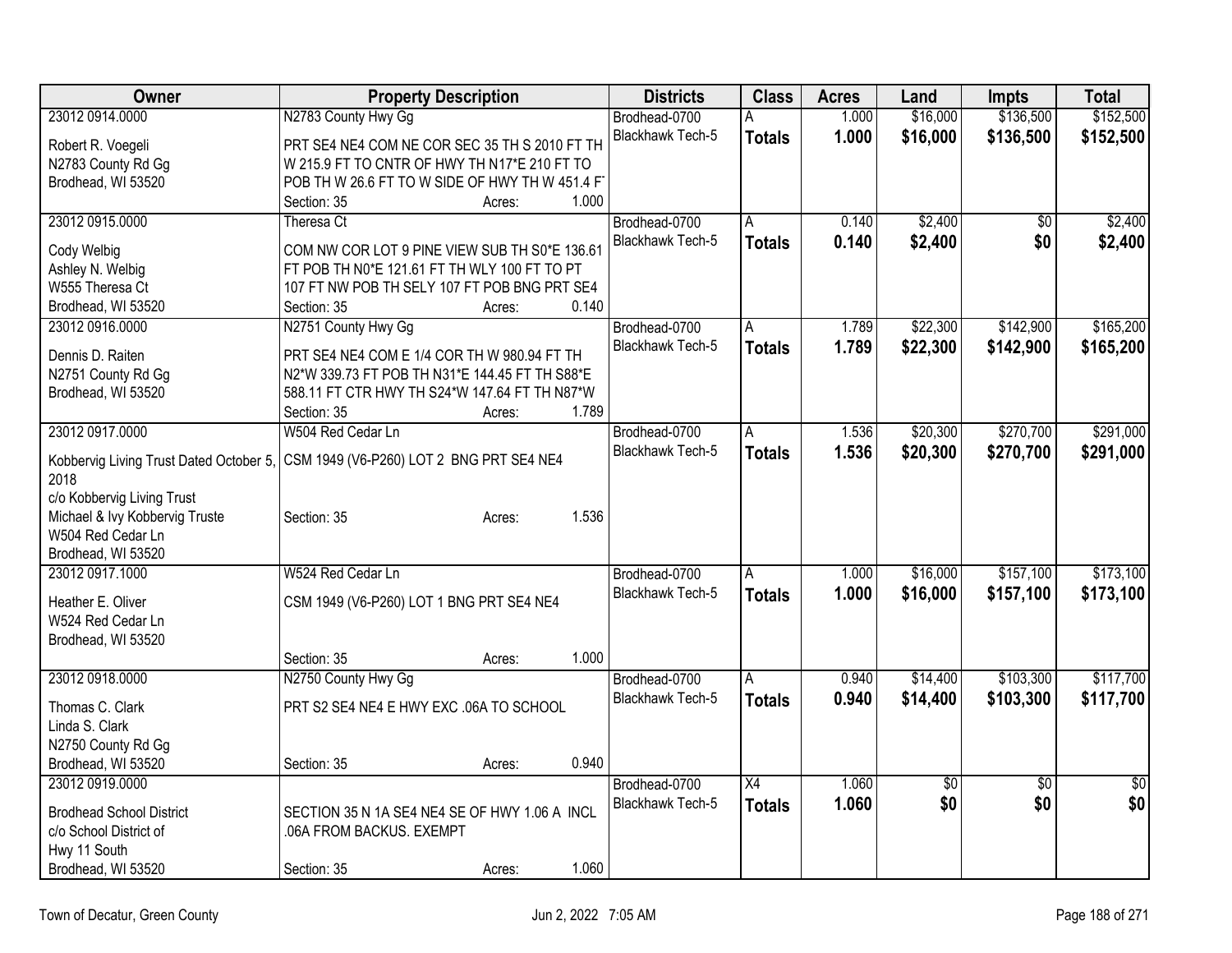| Owner                                              |                                                      | <b>Property Description</b> |        | <b>Districts</b>        | <b>Class</b>   | <b>Acres</b> | Land     | Impts           | <b>Total</b> |
|----------------------------------------------------|------------------------------------------------------|-----------------------------|--------|-------------------------|----------------|--------------|----------|-----------------|--------------|
| 23012 0920.0000                                    | W721 Ten Eyck Rd                                     |                             |        | Brodhead-0700           | R.             | 21.200       | \$66,400 | $\overline{50}$ | \$66,400     |
| Lynda M. Mauermann et al                           | FR LOT 1 EXC 4.63A NE4 NW4 E OF RIVER                |                             |        | Blackhawk Tech-5        | <b>Totals</b>  | 21.200       | \$66,400 | \$0             | \$66,400     |
| c/o James & Lynda M Mauermann                      |                                                      |                             |        |                         |                |              |          |                 |              |
| W907 Ten Eyck Rd                                   |                                                      |                             |        |                         |                |              |          |                 |              |
| Brodhead, WI 53520                                 | Section: 35                                          | Acres:                      | 21.200 |                         |                |              |          |                 |              |
| 23012 0921.0000                                    | Ten Eyck Rd                                          |                             |        | Brodhead-0700           | $\overline{D}$ | 4.690        | \$1,000  | \$0             | \$1,000      |
|                                                    |                                                      |                             |        | <b>Blackhawk Tech-5</b> | <b>Totals</b>  | 4.690        | \$1,000  | \$0             | \$1,000      |
| Larry R. Malcook                                   | COM NE COR OF FR LOT 1 W 274 FT S 736 FT E 274       |                             |        |                         |                |              |          |                 |              |
| Mary E. Malcook                                    | FT N 736 FT POB                                      |                             |        |                         |                |              |          |                 |              |
| N2929 County Rd Gg                                 |                                                      |                             |        |                         |                |              |          |                 |              |
| Brodhead, WI 53520                                 | Section: 35                                          | Acres:                      | 4.690  |                         |                |              |          |                 |              |
| 23012 0922.0000                                    | Ten Eyck Rd                                          |                             |        | Brodhead-0700           | D              | 31.220       | \$6,800  | $\overline{50}$ | \$6,800      |
| Lynda M. Mauermann et al                           | FR LOT 2 N2 NW4 W OF RIVER EXC LOT 1 CSM 2886        |                             |        | Blackhawk Tech-5        | <b>Totals</b>  | 31.220       | \$6,800  | \$0             | \$6,800      |
| c/o James & Lynda M Mauermann                      | & EXC LOTS 1 & 2 CSM 3219 & EXC PRT LOT 1 CSM        |                             |        |                         |                |              |          |                 |              |
| W907 Ten Eyck Rd                                   | 3266                                                 |                             |        |                         |                |              |          |                 |              |
| Brodhead, WI 53520                                 | Section: 35                                          | Acres:                      | 31.220 |                         |                |              |          |                 |              |
| 23012 0922.2000                                    | W907 Ten Eyck Rd                                     |                             |        | Brodhead-0700           | A              | 5.020        | \$42,100 | \$288,900       | \$331,000    |
|                                                    |                                                      |                             |        | Blackhawk Tech-5        | <b>Totals</b>  | 5.020        | \$42,100 | \$288,900       | \$331,000    |
| Lynda M. Mauermann et al<br>c/o James W. Mauermann | CSM 3219 (V11-P298) LOT 1 BNG PRT FR LOT 2 N2<br>NW4 |                             |        |                         |                |              |          |                 |              |
| W907 Ten Eyck Rd                                   |                                                      |                             |        |                         |                |              |          |                 |              |
| Brodhead, WI 53520                                 | Section: 35                                          | Acres:                      | 5.020  |                         |                |              |          |                 |              |
| 23012 0922.3000                                    | W849 Ten Eyck Rd                                     |                             |        | Brodhead-0700           | A              | 5.020        | \$42,100 | \$50,100        | \$92,200     |
|                                                    |                                                      |                             |        | Blackhawk Tech-5        |                | 5.020        |          |                 |              |
| Wade N. Gibson                                     | CSM 3219 (V11-P298) LOT 2 BNG PRT FR LOT 2 N2        |                             |        |                         | <b>Totals</b>  |              | \$42,100 | \$50,100        | \$92,200     |
| Georgena A. Gibson                                 | NW <sub>4</sub>                                      |                             |        |                         |                |              |          |                 |              |
| 1002 W 3rd Ave                                     |                                                      |                             |        |                         |                |              |          |                 |              |
| Brodhead, WI 53520                                 | Section: 35                                          | Acres:                      | 5.020  |                         |                |              |          |                 |              |
| 23012 0923.0000                                    | Ten Eyck Rd                                          |                             |        | Brodhead-0700           | D              | 31.710       | \$6,800  | $\sqrt{6}$      | \$6,800      |
| Lynda M. Mauermann et al                           | FR LOT 3 S2 NW4 W OF RIVER EXC PRT LOT 1 CSM         |                             |        | Blackhawk Tech-5        | E              | 2.000        | \$5,700  | \$0             | \$5,700      |
| c/o James & Lynda M Mauermann                      | 3266                                                 |                             |        |                         | <b>Totals</b>  | 33.710       | \$12,500 | \$0             | \$12,500     |
| W907 Ten Eyck Rd                                   |                                                      |                             |        |                         |                |              |          |                 |              |
| Brodhead, WI 53520                                 | Section: 35                                          | Acres:                      | 33.710 |                         |                |              |          |                 |              |
| 23012 0923.1000                                    | W841 Ten Eyck Rd                                     |                             |        | Brodhead-0700           | 5M             | 26.000       | \$27,300 | $\overline{50}$ | \$27,300     |
|                                                    |                                                      |                             |        | Blackhawk Tech-5        | А              | 1.000        | \$16,000 | \$298,600       | \$314,600    |
| Todd W. Gibson                                     | CSM 3266 (V12-P53) LOT 1, LOT 1 CSM 2886 BNG         |                             |        |                         | D              | 5.000        | \$1,100  | \$0             | \$1,100      |
| W841 Ten Eyck Rd                                   | PRT OF BNG PRT NW4 & SW4 OF NW4 IN FR LOTS 2         |                             |        |                         | E              | 6.320        | \$1,000  | \$0             | \$1,000      |
| Brodhead, WI 53520                                 | & 3                                                  |                             |        |                         | <b>Totals</b>  | 38.320       | \$45,400 | \$298,600       | \$344,000    |
|                                                    | Section: 35                                          | Acres:                      | 38.320 |                         |                |              |          |                 |              |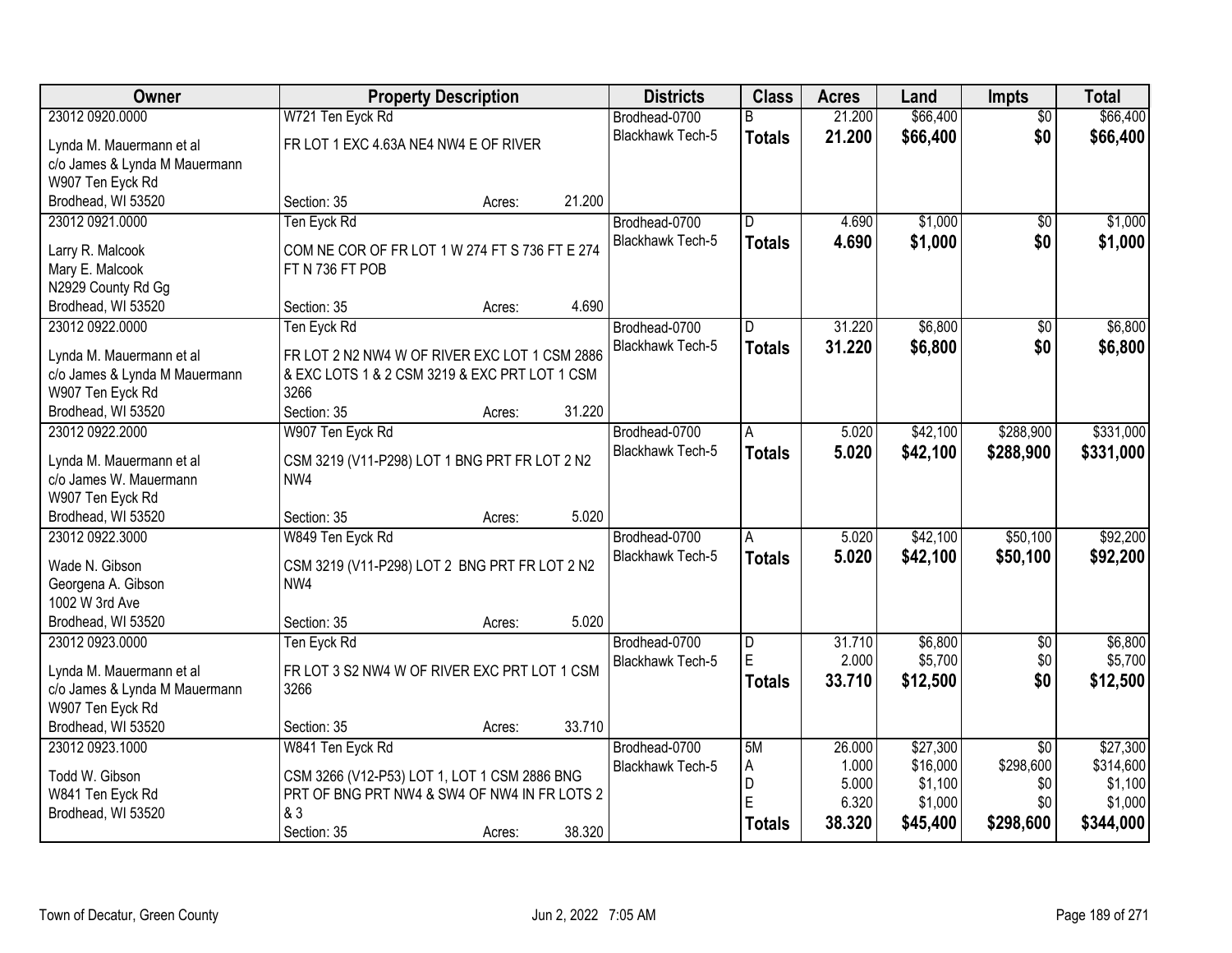| Owner                             | <b>Property Description</b>                      | <b>Districts</b>        | <b>Class</b>  | <b>Acres</b> | Land     | <b>Impts</b>    | <b>Total</b> |
|-----------------------------------|--------------------------------------------------|-------------------------|---------------|--------------|----------|-----------------|--------------|
| 23012 0925.0000                   | County Rd GG                                     | Brodhead-0700           | 5M            | 10.000       | \$10,500 | $\overline{50}$ | \$10,500     |
| Andrew George W Revocable Living  | FRAC LOT 6 PRT SW4 N & W OF SUGAR RIVER          | <b>Blackhawk Tech-5</b> | D             | 47.450       | \$7,900  | \$0             | \$7,900      |
| Trust Dtd Aug 19, 2017            |                                                  |                         | E             | 9.000        | \$2,300  | \$0             | \$2,300      |
| c/o Andrew George W Revocable Lvg |                                                  |                         | Totals        | 66.450       | \$20,700 | \$0             | \$20,700     |
| Trust                             | 66.450<br>Section: 35<br>Acres:                  |                         |               |              |          |                 |              |
| 13126 W County Rd A               |                                                  |                         |               |              |          |                 |              |
| Evansville, WI 53536              |                                                  |                         |               |              |          |                 |              |
| 23012 0926.0000                   | N2537 County Hwy Gg                              | Brodhead-0700           | A             | 0.500        | \$10,000 | \$75,300        | \$85,300     |
|                                   |                                                  | Blackhawk Tech-5        | <b>Totals</b> | 0.500        | \$10,000 | \$75,300        | \$85,300     |
| Mary A. Marti                     | BGN PT CNTR HWY 11 59.68 FT W & 341.22 FT N OF   |                         |               |              |          |                 |              |
| c/o Mary A. Marti (Young          | SE COR FRAC LOT 7 TH N 34.53 FT TO NW EDGE       |                         |               |              |          |                 |              |
| N2537 County Rd Gg                | HWY 11 TH N 330.47 FT TH N46*E 82.50 FT TO E LN  |                         |               |              |          |                 |              |
| Brodhead, WI 53520                | 0.500<br>Section: 35<br>Acres:                   |                         |               |              |          |                 |              |
| 23012 0927.0000                   | N2553 County Hwy Gg                              | Brodhead-0700           | A             | 1.000        | \$16,000 | \$160,700       | \$176,700    |
| Edwin P. Chessel                  | BNG PRT SW4 SE4 BGN PT 882.67 FT N OF SE COR     | Blackhawk Tech-5        | <b>Totals</b> | 1.000        | \$16,000 | \$160,700       | \$176,700    |
| Betty J. Chessel                  | GOVT LOT 7 TH N 220 FT TH S43*E 509.77 FT TO     |                         |               |              |          |                 |              |
| N2553 County Rd Gg                | CTRLINE OF HWY 11 TH S46*W 152 FT TH N43*W       |                         |               |              |          |                 |              |
| Brodhead, WI 53520                | 1.000<br>Section: 35<br>Acres:                   |                         |               |              |          |                 |              |
| 23012 0928.0000                   | N2567 County Hwy Gg                              | Brodhead-0700           | A             | 1.500        | \$20,000 | \$129,300       | \$149,300    |
|                                   |                                                  | <b>Blackhawk Tech-5</b> | <b>Totals</b> | 1.500        | \$20,000 | \$129,300       | \$149,300    |
| Laura L. Usher                    | COM SE COR GOVT LOT 7 TH NLY ALG E BDRY          |                         |               |              |          |                 |              |
| N2567 County Rd Gg                | 1102.7 FT TH S43*E 74.2 FT POB TH S43*E 435.6 FT |                         |               |              |          |                 |              |
| Brodhead, WI 53520                | TH N46*E 150 FT TH N43*W 435.6 FT TH S46*W 150   |                         |               |              |          |                 |              |
|                                   | 1.500<br>Section: 35<br>Acres:                   |                         |               |              |          |                 |              |
| 23012 0929.0000                   | N2635 County Hwy Gg                              | Brodhead-0700           | A             | 4.590        | \$40,000 | \$140,400       | \$180,400    |
| Daniel W. Woods                   | CSM 3305 (V12-P105) LOT 1 BNG PRT LOT 1 CSM      | Blackhawk Tech-5        | <b>Totals</b> | 4.590        | \$40,000 | \$140,400       | \$180,400    |
| N2635 County Rd Gg                | 761, NW4 & SW4 OF SE4                            |                         |               |              |          |                 |              |
| Brodhead, WI 53520                |                                                  |                         |               |              |          |                 |              |
|                                   | 4.590<br>Section: 35<br>Acres:                   |                         |               |              |          |                 |              |
| 23012 0930.0000                   | N2501 County Hwy Gg                              | Brodhead-0700           | 5M            | 6.000        | \$8,100  | $\overline{30}$ | \$8,100      |
|                                   |                                                  | Blackhawk Tech-5        | Α             | 2.000        | \$24,000 | \$202,700       | \$226,700    |
| Jeffrey D. Jarvis                 | COM SW COR SEC 36 TH S89*W 2640 FT TO SE COR     |                         | D             | 8.200        | \$1,300  | \$0             | \$1,300      |
| Amy J. Jarvis                     | GOV LOT 7 SEC 35 TH ALG S LN 340 FT POB TH       |                         | <b>Totals</b> | 16.200       | \$33,400 | \$202,700       | \$236,100    |
| N2501 County Rd Gg                | S89*W 2124.4 FT BNG SW COR GOV LOT 7 TH N26*E    |                         |               |              |          |                 |              |
| Brodhead, WI 53520                | 16.200<br>Section: 35<br>Acres:                  |                         |               |              |          |                 |              |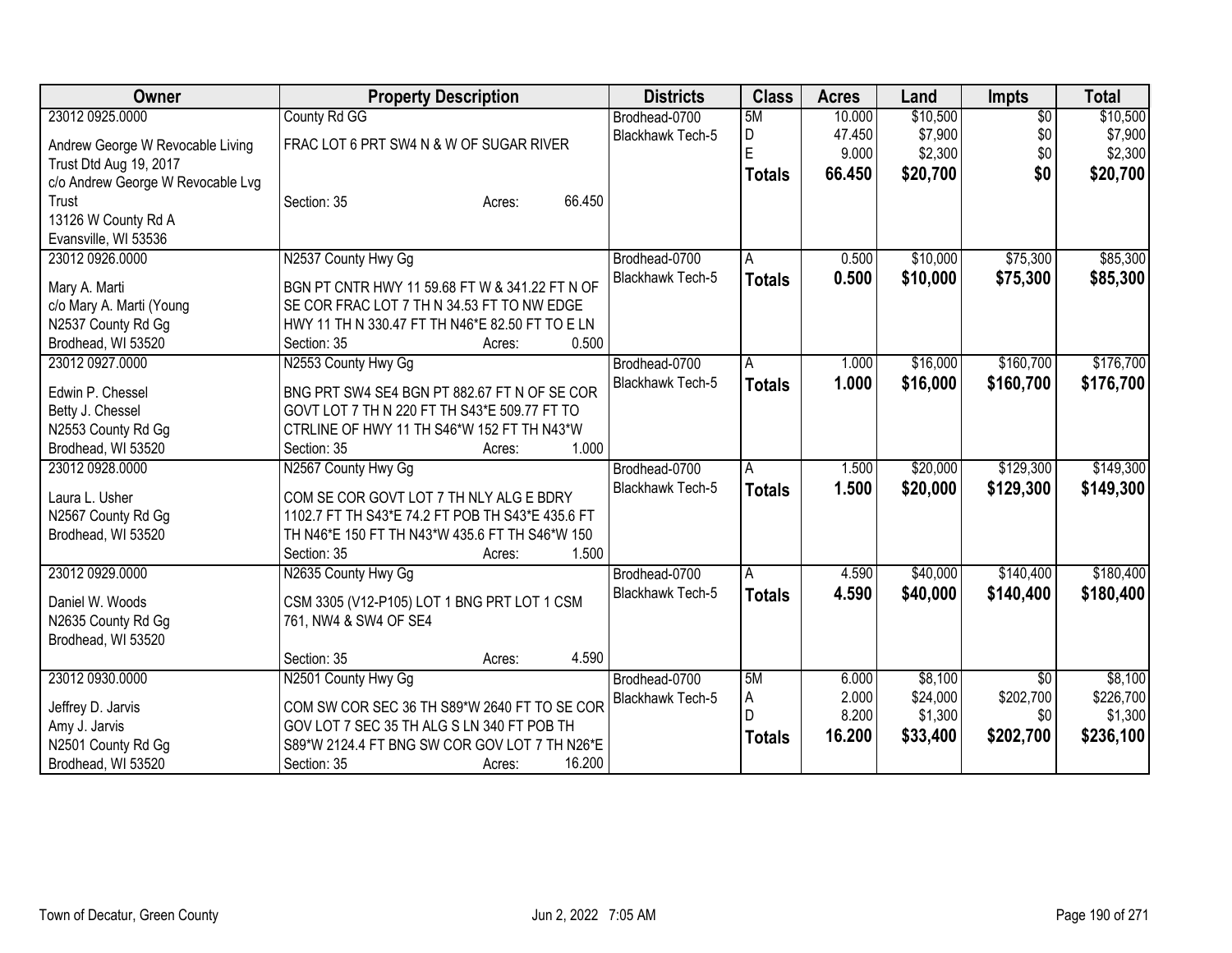| \$20,000<br>\$134,300<br>23012 0931.0000<br>N2573 County Hwy Gg<br>1.500<br>Brodhead-0700<br>А<br>Blackhawk Tech-5<br>1.500<br>\$20,000<br>\$134,300<br><b>Totals</b> | \$154,300<br>\$154,300 |
|-----------------------------------------------------------------------------------------------------------------------------------------------------------------------|------------------------|
|                                                                                                                                                                       |                        |
| PARC COM SE COR FRAC LOT 7 TH N 102.7 FT TH<br>Jeffrey Klopfenstein                                                                                                   |                        |
| Connie Kendall<br>S43*E 74.2 FT TH N46*E 150 FT POB TH N46*E 150                                                                                                      |                        |
| Danny & Beverly Klopfenstein L<br>FT TH S43*E 435.6 FT TO CNTR HWY 11 TH S46*W                                                                                        |                        |
| N2573 County Rd Gg<br>1.500<br>Section: 35<br>Acres:                                                                                                                  |                        |
| Brodhead, WI 53520                                                                                                                                                    |                        |
| 23012 0932.1000<br>\$24,200<br>\$187,600<br>N2518 County Hwy Gg<br>Brodhead-0700<br>2.030<br>A                                                                        | \$211,800              |
| \$24,200<br>\$187,600<br>Blackhawk Tech-5<br>2.030<br><b>Totals</b>                                                                                                   | \$211,800              |
| Andrea E. Clark<br>PRT FRAC LOT 7 OF SW4 SEC 35 COM SW COR SW4                                                                                                        |                        |
| SE4 TH W 331.6 FT TO CLN HWY 11 TH NELY ON<br>Tyler D. Briggs                                                                                                         |                        |
| N2518 County Rd Gg<br>CRV RT 436 FT TH S40*E 91.9 FT TH S 272.25 FT TO                                                                                                |                        |
| Brodhead, WI 53520<br>2.030<br>Section: 35<br>Acres:                                                                                                                  |                        |
| 23012 0934.0000<br>\$32,400<br>County Rd GG<br>Brodhead-0700<br>17.286<br>\$0<br>Е                                                                                    | \$32,400               |
| \$10,500<br>5.000<br>\$0<br><b>Blackhawk Tech-5</b><br>Doran J. Boegli<br>PARC NW4 SE4 & NE4 SW4 EXC .8A M/L TO SCHOOL                                                | \$10,500               |
| 22.286<br>\$42,900<br>\$0<br><b>Totals</b><br>Deanne R. Boegli<br>& EXC CSM 1881                                                                                      | \$42,900               |
| N2641 County Rd Gg                                                                                                                                                    |                        |
| 22.286<br>Brodhead, WI 53520<br>Section: 35<br>Acres:                                                                                                                 |                        |
| 23012 0934.1000<br>\$159,900<br>W997 Taylor Trl<br>Brodhead-0700<br>1.728<br>\$57,000<br>A                                                                            | \$216,900              |
| Blackhawk Tech-5<br>1.728<br>\$57,000<br>\$159,900<br><b>Totals</b>                                                                                                   | \$216,900              |
| <b>Grant Carpenter</b><br>CSM 761 (V2-P326) LOT 2 BNG PRT NW4 SE4                                                                                                     |                        |
| Kayla M. Carpenter                                                                                                                                                    |                        |
| W997 Taylor Trl                                                                                                                                                       |                        |
| 1.728<br>Brodhead, WI 53520<br>Section: 35<br>Acres:                                                                                                                  |                        |
| 23012 0934.2000<br>$\overline{X4}$<br>0.880<br>Brodhead-0700<br>\$0<br>\$0                                                                                            | \$0                    |
| \$0<br>Blackhawk Tech-5<br>0.880<br>\$0<br><b>Totals</b><br><b>Brodhead School District</b><br>SECTION 35COM 145.8 FT N OF SE COR OF NE4 SE4                          | \$0                    |
| NE4 SD SEC TH N ALG SEC LN 90.2 FT, W 142 FT TO<br>2001 W 9th Ave                                                                                                     |                        |
| CNTR HWY 11 TH S17*5 W ALG CLN 92 FT TH E 169.6<br>Brodhead, WI 53520                                                                                                 |                        |
| 0.880<br>Section: 35<br>Acres:                                                                                                                                        |                        |
| 23012 0934.3000<br>\$4,700<br>Brodhead-0700<br>0.470<br>$\overline{50}$<br>Taylor Trl<br>A                                                                            | \$4,700                |
| 0.470<br>\$0<br><b>Blackhawk Tech-5</b><br>\$4,700<br><b>Totals</b>                                                                                                   | \$4,700                |
| CSM 1881 (V6-P155) LOT 1 BNG PRT NW4 SE4 INCL<br>Jason Jensen                                                                                                         |                        |
| EASE (PRT POS V16-P34)<br>Tamara Jensen                                                                                                                               |                        |
| W989 Taylor Trl                                                                                                                                                       |                        |
| 0.470<br>Brodhead, WI 53520<br>Section: 35<br>Acres:                                                                                                                  |                        |
| N2641 County Hwy Gg<br>23012 0935,0000<br>2.290<br>\$26,300<br>\$284,300<br>Brodhead-0700<br>A                                                                        | \$310,600              |
| 2.290<br>Blackhawk Tech-5<br>\$26,300<br>\$284,300<br><b>Totals</b><br>CSM 3305 (V12-P105) LOT 2 BNG PRT LOT 1 CSM<br>Doran J. Boegli                                 | \$310,600              |
| 761 IN NW4 SE4<br>Deanne R. Boegli                                                                                                                                    |                        |
| N2641 County Rd Gg                                                                                                                                                    |                        |
| Brodhead, WI 53520<br>2.290<br>Section: 35<br>Acres:                                                                                                                  |                        |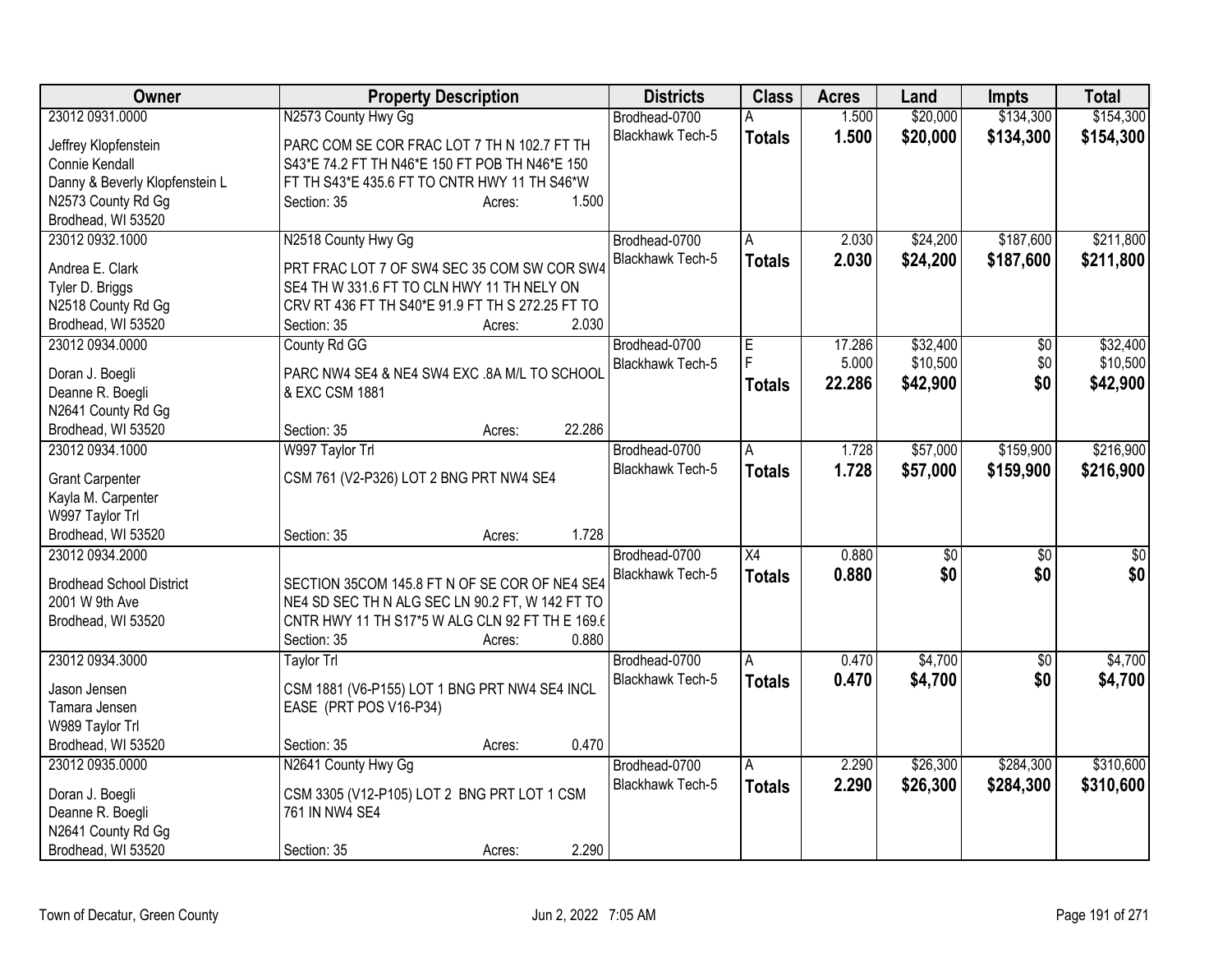| Owner               | <b>Property Description</b>                       | <b>Districts</b>        | <b>Class</b>  | <b>Acres</b> | Land     | <b>Impts</b> | <b>Total</b> |
|---------------------|---------------------------------------------------|-------------------------|---------------|--------------|----------|--------------|--------------|
| 23012 0935.1000     | N2601 County Hwy Gg                               | Brodhead-0700           |               | 0.600        | \$11,000 | \$116,600    | \$127,600    |
| Steven C. Carpenter | PRT W1/2 SE4 SEC 35 COM SW COR NE4 SE4 TH W       | Blackhawk Tech-5        | <b>Totals</b> | 0.600        | \$11,000 | \$116,600    | \$127,600    |
| Diana L. Carpenter  | 317.05 FT TO CLN CTY GG TH S43*W 40 FT POB TH     |                         |               |              |          |              |              |
| N2601 County Rd Gg  | S43*W ALG CLN 270 FT TH N46*W 250 FT TH N43*E     |                         |               |              |          |              |              |
| Brodhead, WI 53520  | 0.600<br>Section: 35<br>Acres:                    |                         |               |              |          |              |              |
| 23012 0936.0000     | N2597 County Hwy Gg                               | Brodhead-0700           | A             | 1.500        | \$20,000 | \$133,100    | \$153,100    |
|                     |                                                   | <b>Blackhawk Tech-5</b> | <b>Totals</b> | 1.500        | \$20,000 | \$133,100    | \$153,100    |
| Harley E. Draves    | COM SW COR NE4 SE4 SEC 35 TH W 317.05 FT TO       |                         |               |              |          |              |              |
| Eileen K. Draves    | CLN HWY 11 TH S43*W 310 FT ALG CLN POB TH         |                         |               |              |          |              |              |
| N2597 County Rd Gg  | N46*W 467 FT TH S43*W 140 FT TH S46*E 467 FT TO   |                         |               |              |          |              |              |
| Brodhead, WI 53520  | 1.500<br>Section: 35<br>Acres:                    |                         |               |              |          |              |              |
| 23012 0937.0000     | N2585 County Hwy Gg                               | Brodhead-0700           | A             | 1.490        | \$19,900 | \$169,000    | \$188,900    |
| Maxine S. Denhof    | PRT W1/2 SE4 SEC 35 COM SW COR NE4 SE4 TH W       | Blackhawk Tech-5        | <b>Totals</b> | 1.490        | \$19,900 | \$169,000    | \$188,900    |
| N2585 County Rd Gg  | 317.05 FT TO CTR HWY 11 TH S43*W 450 FT POB TH    |                         |               |              |          |              |              |
| Brodhead, WI 53520  | S43*W 145.66 FT TH N47*W 435.63 FT TH N43*E 152.9 |                         |               |              |          |              |              |
|                     | 1.490<br>Section: 35<br>Acres:                    |                         |               |              |          |              |              |
| 23012 0938.0000     |                                                   | Brodhead-0700           | X4            | 2.705        | \$0      | \$0          | \$0          |
|                     |                                                   | <b>Blackhawk Tech-5</b> |               | 2.705        | \$0      | \$0          | \$0          |
| Town of Decatur     | SECTION 35 NE4 SE4 EXC 18.29A & EXC LOTS 1,2,3    |                         | <b>Totals</b> |              |          |              |              |
| PO Box 333          | & 4 OF CSM 1269 ALSO EXC 13.69A FOR MALCOVE       |                         |               |              |          |              |              |
| 1408 14th St        | ESTATES. 2.705A (RDWYS) EXEMPT                    |                         |               |              |          |              |              |
| Brodhead, WI 53520  | 2.705<br>Section: 35<br>Acres:                    |                         |               |              |          |              |              |
| 23012 0938.1000     | N2682 County Hwy Gg                               | Brodhead-0700           | A             | 0.984        | \$16,000 | \$310,100    | \$326,100    |
| Erik P. Gretebeck   | CSM 1269 (V4-P137) LOT 1 BNG PRT NE4 SE4          | Blackhawk Tech-5        | <b>Totals</b> | 0.984        | \$16,000 | \$310,100    | \$326,100    |
| Cristi M. Gretebeck |                                                   |                         |               |              |          |              |              |
| N2682 County Rd Gg  |                                                   |                         |               |              |          |              |              |
| Brodhead, WI 53520  | 0.984<br>Section: 35                              |                         |               |              |          |              |              |
| 23012 0938.2000     | Acres:<br>N2680 County Hwy Gg                     | Brodhead-0700           |               | 1.317        | \$18,500 | \$206,200    | \$224,700    |
|                     |                                                   |                         | A             |              |          |              |              |
| Dwight C. Zettle    | CSM 1269 (V4-P137) LOT 2 BNG PRT NE4 SE4          | Blackhawk Tech-5        | <b>Totals</b> | 1.317        | \$18,500 | \$206,200    | \$224,700    |
| Rosella M. Zettle   |                                                   |                         |               |              |          |              |              |
| N2680 County Rd Gg  |                                                   |                         |               |              |          |              |              |
| Brodhead, WI 53520  | 1.317<br>Section: 35<br>Acres:                    |                         |               |              |          |              |              |
| 23012 0938.3000     | N2678 County Hwy Gg                               | Brodhead-0700           | A             | 1.384        | \$19,100 | \$21,300     | \$40,400     |
|                     |                                                   | Blackhawk Tech-5        | <b>Totals</b> | 1.384        | \$19,100 | \$21,300     | \$40,400     |
| John A. Petersen    | CSM 1269 (V4-P137) LOT 3 BNG PRT NE4 SE4          |                         |               |              |          |              |              |
| Tracy A. Petersen   |                                                   |                         |               |              |          |              |              |
| W510 Malcove Ln     |                                                   |                         |               |              |          |              |              |
| Brodhead, WI 53520  | 1.384<br>Section: 35<br>Acres:                    |                         |               |              |          |              |              |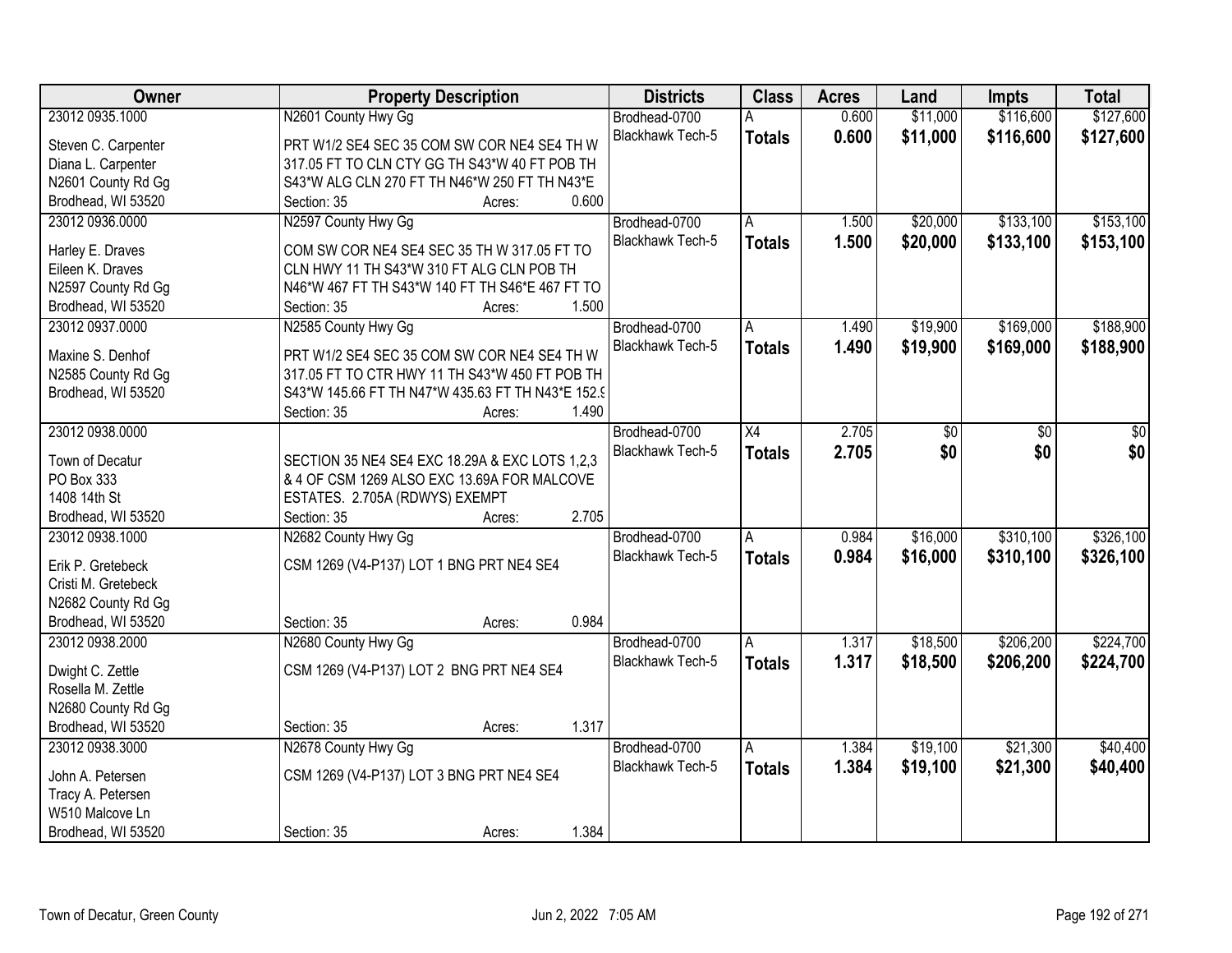| Owner                                       | <b>Property Description</b>                     |        |       | <b>Districts</b>        | <b>Class</b>    | <b>Acres</b> | Land            | <b>Impts</b>    | <b>Total</b>    |
|---------------------------------------------|-------------------------------------------------|--------|-------|-------------------------|-----------------|--------------|-----------------|-----------------|-----------------|
| 23012 0938.4000                             | N2676 County Hwy Gg                             |        |       | Brodhead-0700           |                 | 1.495        | \$20,000        | \$290,900       | \$310,900       |
| David R. Covert                             | CSM 1269 (V4-P137) LOT 4 BNG PRT NE4 SE4        |        |       | <b>Blackhawk Tech-5</b> | <b>Totals</b>   | 1.495        | \$20,000        | \$290,900       | \$310,900       |
| Jackie Covert                               |                                                 |        |       |                         |                 |              |                 |                 |                 |
| N2676 County Rd Gg                          |                                                 |        |       |                         |                 |              |                 |                 |                 |
| Brodhead, WI 53520                          | Section: 35                                     | Acres: | 1.495 |                         |                 |              |                 |                 |                 |
| 23012 0939.0000                             | County Rd GG                                    |        |       | Brodhead-0700           | $\overline{X2}$ | 6.540        | $\overline{50}$ | $\overline{50}$ | $\overline{50}$ |
| State of Wisconsin Dot                      | SECTION 35PARC SE4 SE4                          |        |       | <b>Blackhawk Tech-5</b> | <b>Totals</b>   | 6.540        | \$0             | \$0             | \$0             |
|                                             |                                                 |        |       |                         |                 |              |                 |                 |                 |
|                                             | Section: 35                                     | Acres: | 6.540 |                         |                 |              |                 |                 |                 |
| 23012 0940.0000                             | N2711 County Hwy Gg                             |        |       | Brodhead-0700           | A               | 0.699        | \$12,000        | \$162,900       | \$174,900       |
| Carl D. Corbin                              | COM NW COR NE4 SE4 TH E 464.1 FT TH S 66 FT     |        |       | Blackhawk Tech-5        | <b>Totals</b>   | 0.699        | \$12,000        | \$162,900       | \$174,900       |
| Jennifer L. Corbin                          | POB TH S11*W 145 FT TH S82*W 145 FT TH S82*E    |        |       |                         |                 |              |                 |                 |                 |
| N2711 County Rd Gg                          | 237.6 FT TH N32*E 202.71 FT TH W 312.4 FT POB   |        |       |                         |                 |              |                 |                 |                 |
| Brodhead, WI 53520                          | Section: 35                                     | Acres: | 0.699 |                         |                 |              |                 |                 |                 |
| 23012 0941.0000                             | N2644 County Hwy Gg                             |        |       | Brodhead-0700           | A               | 0.500        | \$10,000        | \$86,900        | \$96,900        |
| Edith K. Mccollough                         | PRT NE4 SE4 BGN SW COR THE 4 RDS TH N 19 RDS    |        |       | Blackhawk Tech-5        | <b>Totals</b>   | 0.500        | \$10,000        | \$86,900        | \$96,900        |
| N2644 County Rd Gg                          | TO E SIDE CTY HWY GG TH SWLY ALG HWY 5 RDS      |        |       |                         |                 |              |                 |                 |                 |
| Brodhead, WI 53520                          | TH S 15 RDS POB                                 |        |       |                         |                 |              |                 |                 |                 |
|                                             | Section: 35                                     | Acres: | 0.500 |                         |                 |              |                 |                 |                 |
| 23012 0942.0000                             | N2721 County Hwy Gg                             |        |       | Brodhead-0700           | A               | 0.500        | \$10,000        | \$137,300       | \$147,300       |
| Chad M. Malcook                             | COM NW COR NE4 SE4 TH E 464.1 FT POB TH E       |        |       | <b>Blackhawk Tech-5</b> | <b>Totals</b>   | 0.500        | \$10,000        | \$137,300       | \$147,300       |
| N2721 County Rd Gg                          | 352.4 FT TO CTRLN HWY 11 TH S32*W 75.95 FT TH W |        |       |                         |                 |              |                 |                 |                 |
| Brodhead, WI 53520                          | 312.4 FT TH N 66 FT TO POB PRT NE4 SE4          |        |       |                         |                 |              |                 |                 |                 |
|                                             | Section: 35                                     | Acres: | 0.500 |                         |                 |              |                 |                 |                 |
| 23012 0943.0100                             | N2706 County Hwy Gg                             |        |       | Brodhead-0700           | B               | 1.370        | \$19,800        | \$93,700        | \$113,500       |
| Julia K. Brummel et al                      | CSM 4942 (V22-P177) LOT 1 BNG PRT NE4 SE4       |        |       | Blackhawk Tech-5        | <b>Totals</b>   | 1.370        | \$19,800        | \$93,700        | \$113,500       |
| 2412 Waunona Way                            |                                                 |        |       |                         |                 |              |                 |                 |                 |
| Madison, WI 53713                           |                                                 |        |       |                         |                 |              |                 |                 |                 |
|                                             | Section: 35                                     | Acres: | 1.370 |                         |                 |              |                 |                 |                 |
| 23012 0943.0200                             | N2710 County Hwy Gg                             |        |       | Brodhead-0700           | $\overline{B}$  | 4.330        | \$78,300        | \$228,100       | \$306,400       |
|                                             |                                                 |        |       | <b>Blackhawk Tech-5</b> | <b>Totals</b>   | 4.330        | \$78,300        | \$228,100       | \$306,400       |
| Red Cedar Storage, LLC<br>1945 County Rd Mm | CSM 4942 (V22-P177) LOT 2 BNG PRT NE4 SE4       |        |       |                         |                 |              |                 |                 |                 |
| Fitchburg, WI 53575-2119                    |                                                 |        |       |                         |                 |              |                 |                 |                 |
|                                             | Section: 35                                     | Acres: | 4.330 |                         |                 |              |                 |                 |                 |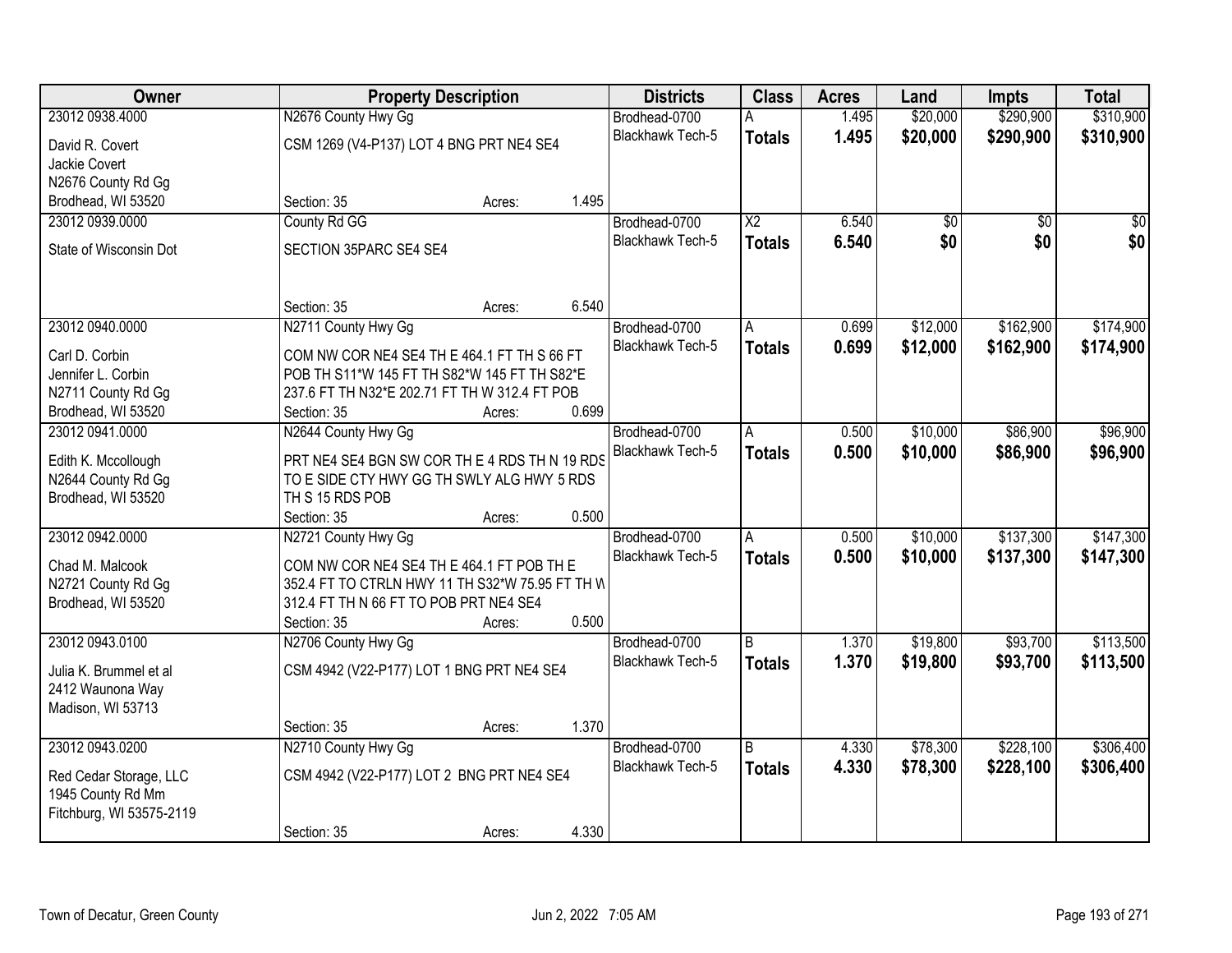| Owner                                 | <b>Property Description</b>                      |        |       | <b>Districts</b>        | <b>Class</b>    | <b>Acres</b> | Land            | Impts           | <b>Total</b>    |
|---------------------------------------|--------------------------------------------------|--------|-------|-------------------------|-----------------|--------------|-----------------|-----------------|-----------------|
| 23012 0944.0000                       | County Rd GG                                     |        |       | Brodhead-0700           | $\overline{X4}$ | 0.830        | $\overline{60}$ | $\overline{50}$ | \$0             |
| Town of Decatur                       | SECTION 35 CSM 528 (V2-P60) LOT 1 BNG PRT NE4    |        |       | Blackhawk Tech-5        | <b>Totals</b>   | 0.830        | \$0             | \$0             | \$0             |
| PO Box 333                            | <b>SE4 EXEMPT</b>                                |        |       |                         |                 |              |                 |                 |                 |
| 1408 14th St                          |                                                  |        |       |                         |                 |              |                 |                 |                 |
| Brodhead, WI 53520                    | Section: 35                                      | Acres: | 0.830 |                         |                 |              |                 |                 |                 |
| 23012 0945.0000                       | N2659 County Hwy Gg                              |        |       | Brodhead-0700           | A               | 1.700        | \$21,600        | \$225,400       | \$247,000       |
|                                       |                                                  |        |       | <b>Blackhawk Tech-5</b> | <b>Totals</b>   | 1.700        | \$21,600        | \$225,400       | \$247,000       |
| Randall L. Menzel                     | CSM 3493 (V13-P81) LOT 2 BNG PRT NE4 SE4         |        |       |                         |                 |              |                 |                 |                 |
| Jody L. Menzel                        |                                                  |        |       |                         |                 |              |                 |                 |                 |
| N2659 County Rd Gg                    | Section: 35                                      |        | 1.700 |                         |                 |              |                 |                 |                 |
| Brodhead, WI 53520<br>23012 0945.1000 |                                                  | Acres: |       |                         |                 |              | \$12,000        |                 |                 |
|                                       | County Rd GG                                     |        |       | Brodhead-0700           | А               | 0.700        |                 | $\overline{50}$ | \$12,000        |
| Randy M. Klein                        | COM E4 COR SEC 35 TH W 1330.10 FT TO NW COR      |        |       | <b>Blackhawk Tech-5</b> | <b>Totals</b>   | 0.700        | \$12,000        | \$0             | \$12,000        |
| Cindy S. Klein                        | NE4 SE4 SD SEC TH S0*W ALG W LN NE4 SE4 SD       |        |       |                         |                 |              |                 |                 |                 |
| W469 Red Cedar Ln                     | SEC 408.18 FT TH S89*E 222.1 FT TH N0*E 76.05 FT |        |       |                         |                 |              |                 |                 |                 |
| Brodhead, WI 53520                    | Section: 35                                      | Acres: | 0.700 |                         |                 |              |                 |                 |                 |
| 23012 0945.2000                       | N2677 County Hwy Gg                              |        |       | Brodhead-0700           | Α               | 2.740        | \$29,900        | \$157,200       | \$187,100       |
|                                       |                                                  |        |       | Blackhawk Tech-5        | <b>Totals</b>   | 2.740        | \$29,900        | \$157,200       | \$187,100       |
| Michael A. Everson                    | CSM 3493 (V13-P81) LOT 1 BNG PRT NE4 SE4         |        |       |                         |                 |              |                 |                 |                 |
| Pauline A. Deyo<br>N2677 County Rd Gg |                                                  |        |       |                         |                 |              |                 |                 |                 |
| Brodhead, WI 53520                    | Section: 35                                      |        | 2.740 |                         |                 |              |                 |                 |                 |
| 23012 0946.0000                       |                                                  | Acres: |       | Brodhead-0700           | $\overline{X4}$ | 0.700        | \$0             | $\overline{50}$ | $\overline{50}$ |
|                                       |                                                  |        |       | <b>Blackhawk Tech-5</b> |                 | 0.700        | \$0             |                 | \$0             |
| Town of Decatur                       | SECTION 35 PARC NE4 SE4 .7A EXEMPT               |        |       |                         | <b>Totals</b>   |              |                 | \$0             |                 |
| PO Box 333                            |                                                  |        |       |                         |                 |              |                 |                 |                 |
| 1408 14th St                          |                                                  |        |       |                         |                 |              |                 |                 |                 |
| Brodhead, WI 53520                    | Section: 35                                      | Acres: | 0.700 |                         |                 |              |                 |                 |                 |
| 23012 0947.0000                       | W590 Edwards Ln                                  |        |       | Brodhead-0700           | A               | 2.070        | \$24,600        | \$208,600       | \$233,200       |
| Janet L. Wendler                      | CSM 621 (V2-P167) LOT 1 - .89A; LOT 4 -1.18A BNG |        |       | <b>Blackhawk Tech-5</b> | <b>Totals</b>   | 2.070        | \$24,600        | \$208,600       | \$233,200       |
| W590 Edwards Ln                       | PRT NE4 SE4                                      |        |       |                         |                 |              |                 |                 |                 |
| Brodhead, WI 53520                    |                                                  |        |       |                         |                 |              |                 |                 |                 |
|                                       | Section: 35                                      | Acres: | 2.070 |                         |                 |              |                 |                 |                 |
| 23012 0948.0000                       | County Rd GG                                     |        |       | Brodhead-0700           | A               | 0.494        | \$9,900         | $\overline{50}$ | \$9,900         |
|                                       |                                                  |        |       | Blackhawk Tech-5        | <b>Totals</b>   | 0.494        | \$9,900         | \$0             | \$9,900         |
| Maria Rodriguez et al                 | CSM 621 (V2-P167) LOT 2 BNG PRT NE4 SE4          |        |       |                         |                 |              |                 |                 |                 |
| c/o Julio H. Rodriguez                |                                                  |        |       |                         |                 |              |                 |                 |                 |
| N4031 Pine Ct                         |                                                  |        |       |                         |                 |              |                 |                 |                 |
| Brodhead, WI 53520                    | Section: 35                                      | Acres: | 0.494 |                         |                 |              |                 |                 |                 |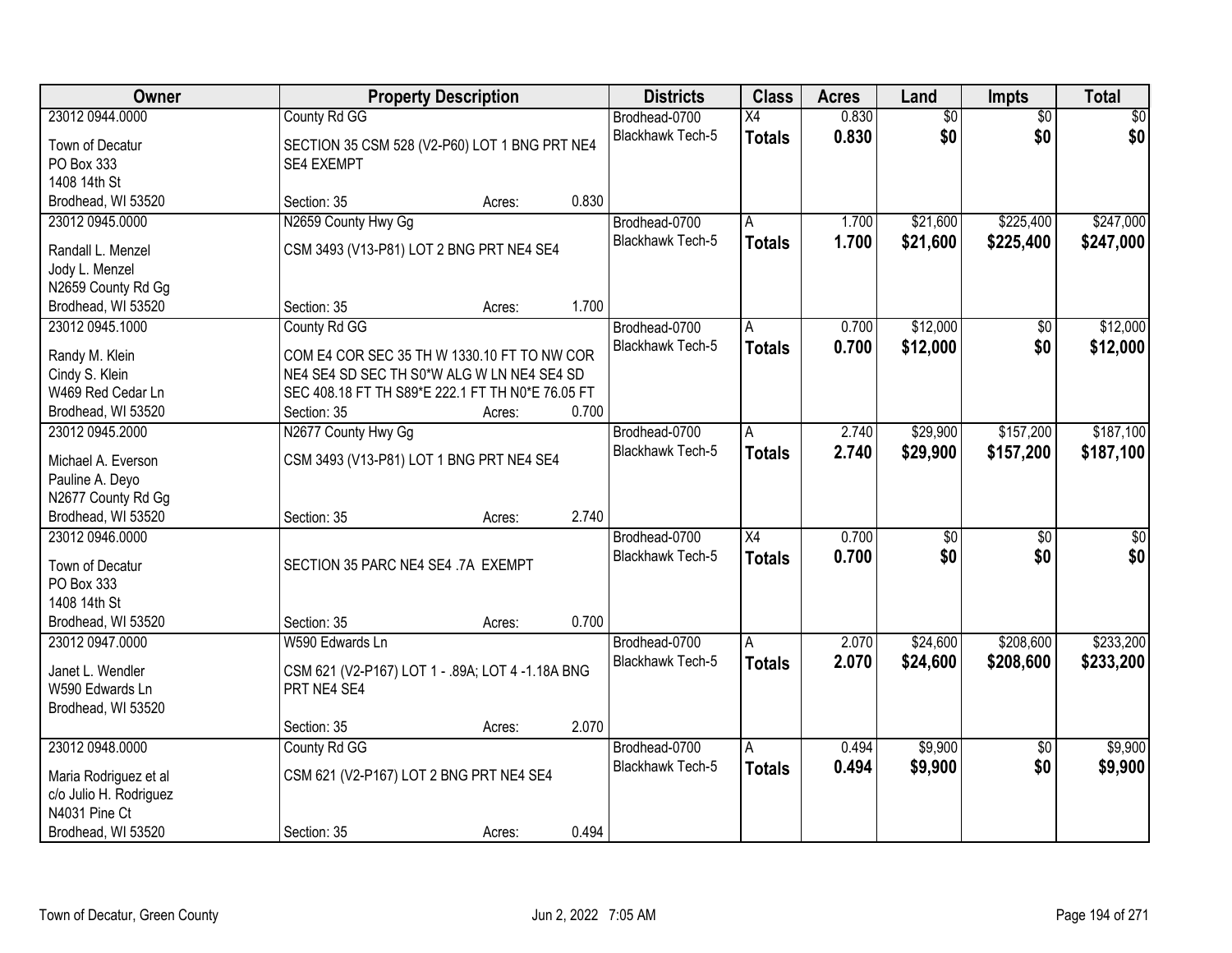| Owner                                                     | <b>Property Description</b>                        |        | <b>Districts</b>        | <b>Class</b>  | <b>Acres</b> | Land     | <b>Impts</b>    | <b>Total</b> |
|-----------------------------------------------------------|----------------------------------------------------|--------|-------------------------|---------------|--------------|----------|-----------------|--------------|
| 23012 0949.0000                                           | County Rd GG                                       |        | Brodhead-0700           |               | 0.442        | \$8,900  | $\overline{50}$ | \$8,900      |
| Maria Rodriguez et al                                     | CSM 621 (V2-P167) LOT 3 BNG PRT NE4 SE4            |        | Blackhawk Tech-5        | <b>Totals</b> | 0.442        | \$8,900  | \$0             | \$8,900      |
| c/o Julio H. Rodriguez                                    |                                                    |        |                         |               |              |          |                 |              |
| N4031 Pine Ct                                             |                                                    |        |                         |               |              |          |                 |              |
| Brodhead, WI 53520                                        | Section: 35<br>Acres:                              | 0.442  |                         |               |              |          |                 |              |
| 23012 0951.0000                                           | W787 Taylor Trl                                    |        | Brodhead-0700           | A             | 7.000        | \$42,100 | \$217,900       | \$260,000    |
| Taylor Trail Revocable Living Trust                       | PRT SW4 BNG PRT FRAC LOTS 5 & 7                    |        | Blackhawk Tech-5        | <b>Totals</b> | 7.000        | \$42,100 | \$217,900       | \$260,000    |
| Dated July 19, 2018                                       |                                                    |        |                         |               |              |          |                 |              |
| c/o Taylor Trail Rev Living Trust                         |                                                    |        |                         |               |              |          |                 |              |
| Merritt & Carole Milks Trustee                            | Section: 35<br>Acres:                              | 7.000  |                         |               |              |          |                 |              |
| W787 Taylor Trl                                           |                                                    |        |                         |               |              |          |                 |              |
| Brodhead, WI 53520                                        |                                                    |        |                         |               |              |          |                 |              |
| 23012 0952.0000                                           | N2537 County Rd GG                                 |        | Brodhead-0700           | A             | 0.500        | \$10,000 | \$12,300        | \$22,300     |
| Mary A. Young                                             | COM PT CNTRLN HWY 11 455.15 FT N & 59.68 FT E      |        | <b>Blackhawk Tech-5</b> | <b>Totals</b> | 0.500        | \$10,000 | \$12,300        | \$22,300     |
| N2537 County Rd Gg                                        | OF SE COR GOV LOT 7 TH N46*E 252.03 FT TO PT       |        |                         |               |              |          |                 |              |
| Brodhead, WI 53520                                        | CNTR HWY TH N43*W 350.47 FT TO LN GOV LOT 7        |        |                         |               |              |          |                 |              |
|                                                           | Section: 35<br>Acres:                              | 0.500  |                         |               |              |          |                 |              |
| 23012 0953.0000                                           | N2528 County Hwy Gg                                |        | Brodhead-0700           | A             | 0.750        | \$12,500 | \$101,700       | \$114,200    |
| Grady A. Benafield Sr                                     | COM PT CTR HWY 11 59.68 FT W & 341.22 FT N OF      |        | Blackhawk Tech-5        | <b>Totals</b> | 0.750        | \$12,500 | \$101,700       | \$114,200    |
| Carol Benafield                                           | SE COR FR LOT 7 N46*20'E 165 FT S43*40'E 198 FT    |        |                         |               |              |          |                 |              |
| N2528 County Rd Gg                                        | S46*20'W 165 FT N43*40'W 198 FT POB                |        |                         |               |              |          |                 |              |
| Brodhead, WI 53520                                        | Section: 35<br>Acres:                              | 0.750  |                         |               |              |          |                 |              |
| 23012 0954.0100                                           | N2620 County Hwy Gg                                |        | Brodhead-0700           | A             | 1.230        | \$17,800 | \$239,200       | \$257,000    |
|                                                           |                                                    |        | Blackhawk Tech-5        | <b>Totals</b> | 1.230        | \$17,800 | \$239,200       | \$257,000    |
| Waelti Robert G & Jouselith B Rev Lvg<br>Trust Dtd 7/29/2 | CSM 5025 (V23-P110) LOT 1 BNG PRT NW4 & SW4<br>SE4 |        |                         |               |              |          |                 |              |
| c/o Waelti Robert & Jouselith Rev Lvg                     |                                                    |        |                         |               |              |          |                 |              |
| Trust                                                     | Section: 35<br>Acres:                              | 1.230  |                         |               |              |          |                 |              |
| N2620 County Rd Gg                                        |                                                    |        |                         |               |              |          |                 |              |
| Brodhead, WI 53520                                        |                                                    |        |                         |               |              |          |                 |              |
| 23012 0954.0220                                           | County Rd GG                                       |        | Brodhead-0700           | ΙA            | 0.670        | \$10,700 | \$1,800         | \$12,500     |
| Larry R. Malcook                                          | PRT S1/2 SE4 S HWY, EXC CSM 5025 (V23-P110) LOT    |        | Blackhawk Tech-5        | D             | 54.000       | \$11,000 | \$0             | \$11,000     |
| Mary E. Malcook                                           | 1 & POS V16-P42                                    |        |                         | E             | 1.880        | \$200    | \$0             | \$200        |
| N2929 County Rd Gg                                        |                                                    |        |                         | <b>Totals</b> | 56.550       | \$21,900 | \$1,800         | \$23,700     |
| Brodhead, WI 53520                                        | Section: 35<br>Acres:                              | 56.550 |                         |               |              |          |                 |              |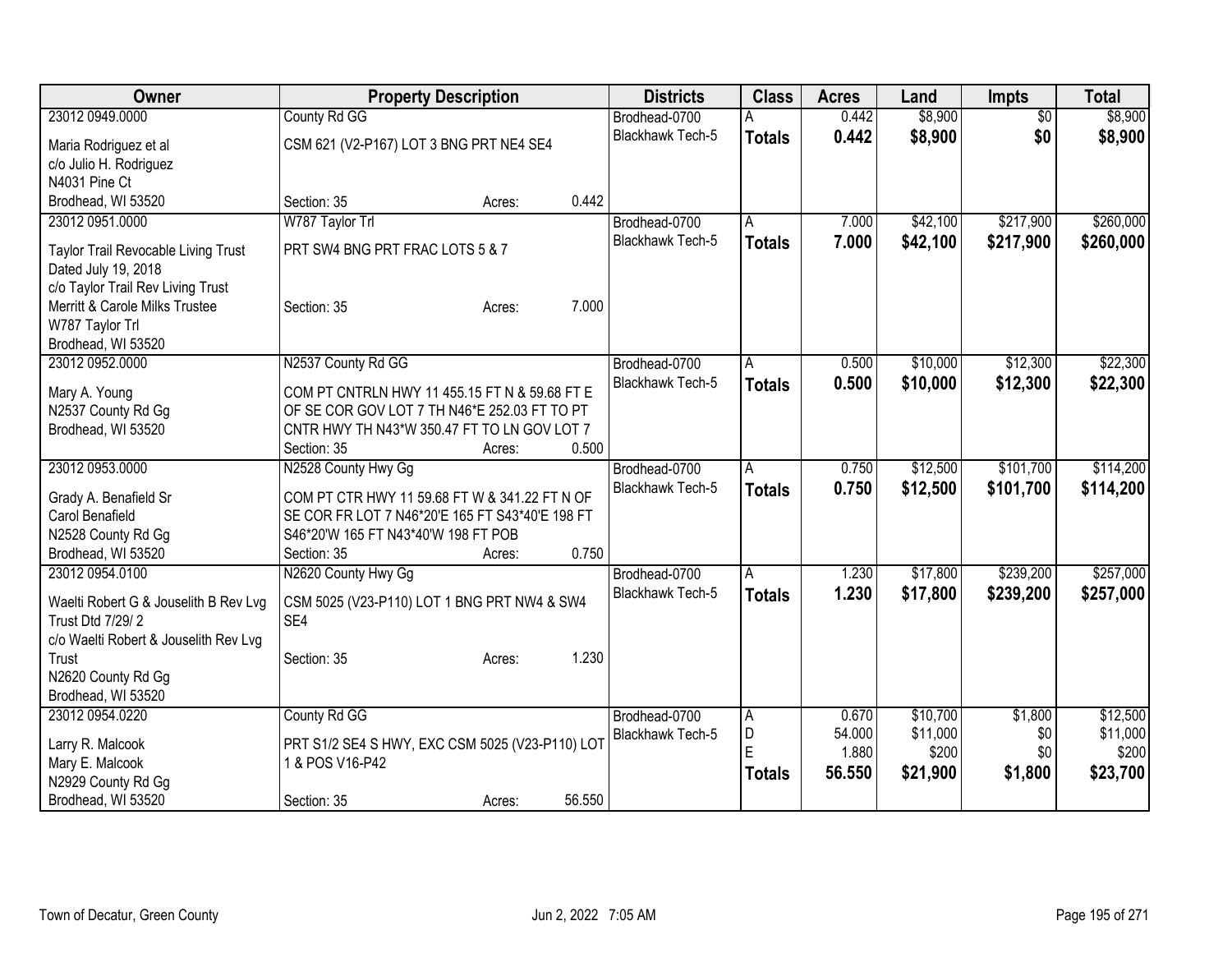| Owner                                      | <b>Property Description</b>                   |                  | <b>Districts</b>                  | <b>Class</b>    | <b>Acres</b> | Land          | Impts           | <b>Total</b> |
|--------------------------------------------|-----------------------------------------------|------------------|-----------------------------------|-----------------|--------------|---------------|-----------------|--------------|
| 23012 0955.0000                            | State Highway 11                              |                  | Brodhead-0700                     | D               | 4.260        | \$700         | $\overline{50}$ | \$700        |
| Kuhn Knight, Inc et al                     | COM SE COR SEC N570 FT TO S ROW HWY 11 SWLY   |                  | Blackhawk Tech-5                  | E               | 0.500        | \$100         | \$0             | \$100        |
| c/o Kuhn North America, Inc                | 840 FT TO S SEC LN E 611.42FT POB POS V10-P6  |                  |                                   | <b>Totals</b>   | 4.760        | \$800         | \$0             | \$800        |
| PO Box 167                                 |                                               |                  |                                   |                 |              |               |                 |              |
| Brodhead, WI 53520                         | Section: 35                                   | Acres:           | 4.760                             |                 |              |               |                 |              |
| 23012 0966.0000                            | State Highway 11                              |                  | Brodhead-0700                     | A               | 1.000        | \$16,000      | $\sqrt{6}$      | \$16,000     |
| Hoesly John M and Janet A Revocable        | PRT NE4 SW4                                   |                  | <b>Blackhawk Tech-5</b>           | D               | 8.170        | \$2,000       | \$0             | \$2,000      |
| <b>Living Trust</b>                        |                                               |                  |                                   | <b>Totals</b>   | 9.170        | \$18,000      | \$0             | \$18,000     |
| c/o Hoesly John M and Janet A Rev Lvg      |                                               |                  |                                   |                 |              |               |                 |              |
| Trust                                      | Section: 36                                   | Acres:           | 9.170                             |                 |              |               |                 |              |
| N2631 Airport Rd                           |                                               |                  |                                   |                 |              |               |                 |              |
| Brodhead, WI 53520-9112                    |                                               |                  |                                   |                 |              |               |                 |              |
| 23012 0967.0000                            | N2611 Brodhead Airport Rd                     |                  | Brodhead-0700                     | A               | 1.000        | \$16,000      | \$130,000       | \$146,000    |
| Blum Family Revocable Trust Dated          | PARC COM SE COR NE4 SW4 TH W 208.71 FT TH N   |                  | <b>Blackhawk Tech-5</b>           | <b>Totals</b>   | 1.000        | \$16,000      | \$130,000       | \$146,000    |
| 11/4/2013                                  | 208.71 FT TH E 208.71 FT TH S 208.71 FT POB   |                  |                                   |                 |              |               |                 |              |
| c/o Blum Family Revocable Trust            |                                               |                  |                                   |                 |              |               |                 |              |
| N2611 Airport Rd                           | Section: 36                                   | Acres:           | 1.000                             |                 |              |               |                 |              |
| Brodhead, WI 53520                         |                                               |                  |                                   |                 |              |               |                 |              |
| 23012 0968.0000                            | N2631 Brodhead Airport Rd                     |                  | Brodhead-0700                     | A               | 0.920        | \$14,200      | \$133,300       | \$147,500    |
| Hoesly John M and Janet A Revocable        | PARC SW COR NE4 SW4 EXC .08A FOR HWY          |                  | Blackhawk Tech-5                  | <b>Totals</b>   | 0.920        | \$14,200      | \$133,300       | \$147,500    |
| <b>Living Trust</b>                        |                                               |                  |                                   |                 |              |               |                 |              |
| c/o Hoesly John M and Janet A Rev Lvg      |                                               |                  |                                   |                 |              |               |                 |              |
| Trust                                      | Section: 36                                   | Acres:           | 0.920                             |                 |              |               |                 |              |
| N2631 Airport Rd                           |                                               |                  |                                   |                 |              |               |                 |              |
| Brodhead, WI 53520-9112<br>23012 0969.0000 | State Highway 11                              |                  | Brodhead-0700                     | $\overline{X2}$ | 11.230       | \$0           | \$0             | \$0          |
|                                            |                                               |                  | Blackhawk Tech-5                  |                 | 11.230       | \$0           | \$0             | \$0          |
| State of Wisconsin Dot                     | SECTION 36 PARC NE4 SW4 11.23A                |                  |                                   | <b>Totals</b>   |              |               |                 |              |
|                                            |                                               |                  |                                   |                 |              |               |                 |              |
|                                            |                                               |                  |                                   |                 |              |               |                 |              |
|                                            | Section: 36                                   | 11.230<br>Acres: |                                   |                 |              |               |                 |              |
| 23012 0970.0000                            | N2619 Brodhead Airport Rd                     |                  | Brodhead-0700<br>Blackhawk Tech-5 | C               | 4.080        | $\sqrt[6]{3}$ | \$0             | \$0          |
| Alpine Redi-Mix, Inc                       | PARC NE4 SW4 COM CTR SW4 TH N 201 FT TH NE    |                  |                                   | <b>Totals</b>   | 4.080        | \$0           | \$0             | \$0          |
| PO Box 24                                  | 147.31 FT TH E 621 FT TH S 274 FT TH W 749 FT |                  |                                   |                 |              |               |                 |              |
| Brodhead, WI 53520-0024                    | POB EXC HWY V248-P160 (STATE ASSESSED)        |                  |                                   |                 |              |               |                 |              |
|                                            | Section: 36                                   | Acres:           | 4.080                             |                 |              |               |                 |              |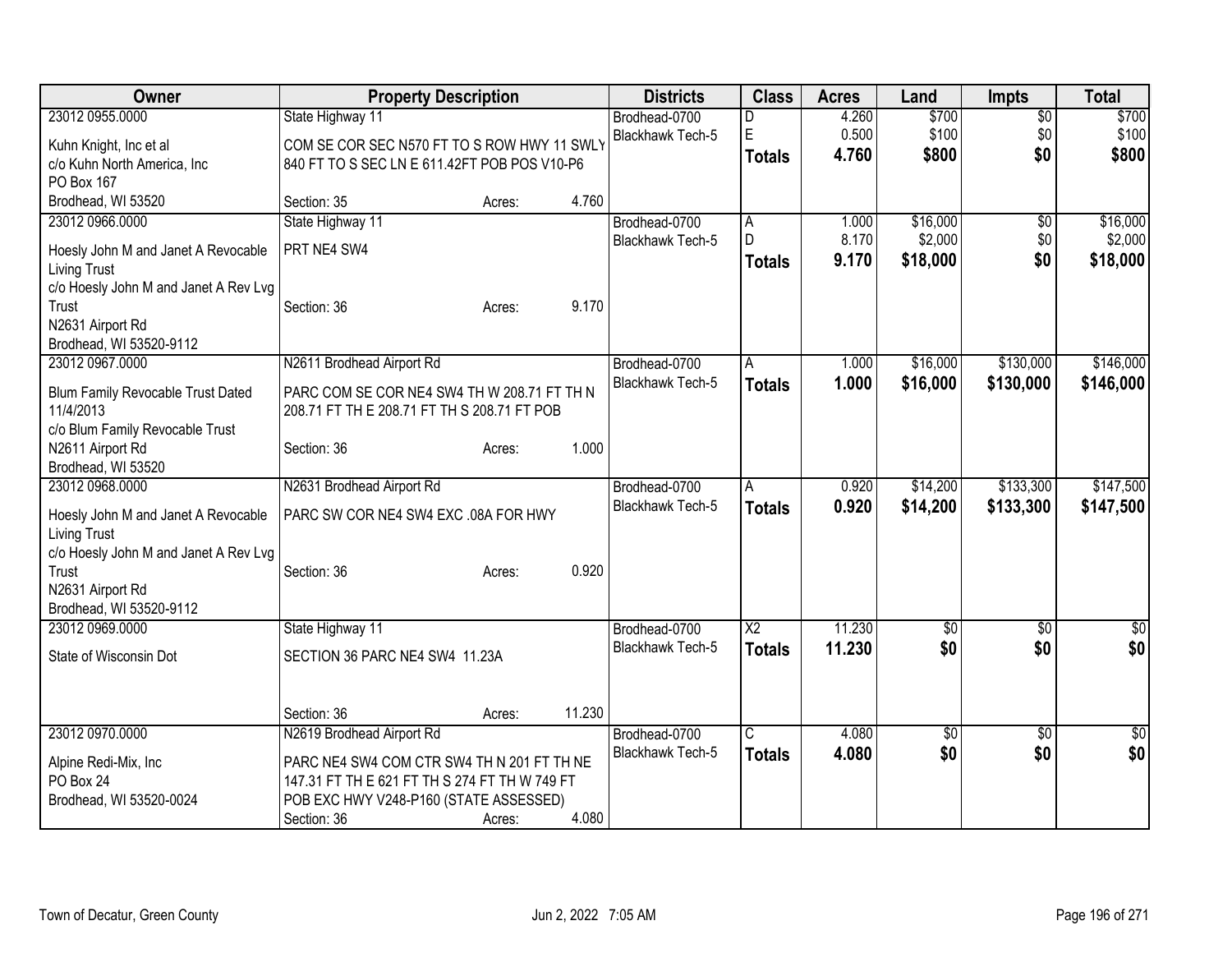| 23012 0971.0000<br>$\overline{50}$<br>\$0<br>State Highway 11<br>Brodhead-0700<br>$\overline{\text{X2}}$<br>\$0<br>\$0<br>2.000<br>\$0<br><b>Blackhawk Tech-5</b><br><b>Totals</b><br>SECTION 36 PARC NW4 SW4 2A<br>State of Wisconsin Dot<br>2.000<br>Section: 36<br>Acres:<br>23012 0972.0000<br>State Highway 11<br>Brodhead-0700<br>2.500<br>\$400<br>\$400<br>D<br>\$0<br><b>Blackhawk Tech-5</b><br>2.500<br>\$400<br>\$0<br><b>Totals</b><br>PRT SW4 SW4 LYG NW COR ALG N ROW HWY 11<br>Larry R. Malcook<br>Mary E. Malcook<br>N2929 County Rd Gg<br>2.500<br>Brodhead, WI 53520<br>Section: 36<br>Acres:<br>\$13,900<br>\$13,900<br>23012 0973.0000<br>State Highway 11<br>Brodhead-0700<br>65.240<br>\$0<br>D<br>E<br>0.500<br>\$0<br>\$100<br><b>Blackhawk Tech-5</b><br>S1/2 SW4 EXC 11.76A & EXC 2.5A M/L LYG NELY HW<br>Kuhn Knight, Inc et al<br>\$0<br>65.740<br>\$14,000<br><b>Totals</b><br>c/o Kuhn North America, Inc<br>11 IN NW COR (POS V10-P6)<br>PO Box 167<br>65.740<br>Brodhead, WI 53520<br>Section: 36<br>Acres:<br>23012 0973.1000<br>State Highway 11<br>5M<br>\$1,400<br>$\overline{50}$<br>Brodhead-0700<br>1.000<br><b>Blackhawk Tech-5</b><br>\$0<br>1.000<br>\$1,400<br><b>Totals</b><br>PRT NW4 SW4 LYG S OF ROW OF HWY 11 (POS<br>Kuhn Knight, Inc et al<br>c/o Kuhn North America, Inc<br>$V10-P6$<br>PO Box 167<br>1.000<br>Brodhead, WI 53520<br>Section: 36<br>Acres:<br>$\overline{X2}$<br>23012 0974.0000<br>5.760<br>$\overline{50}$<br>$\overline{50}$<br>State Highway 11<br>Brodhead-0700<br>\$0<br><b>Blackhawk Tech-5</b><br>5.760<br>\$0<br><b>Totals</b><br>SECTION 36 PARC S2 SW4 CONT 5.76A<br>State of Wisconsin Dot<br>5.760<br>Section: 36<br>Acres:<br>\$1,200<br>23012 0975.0000<br><b>Brodhead Airport Rd</b><br>5.500<br>$\overline{50}$<br>\$1,200<br>Brodhead-0700<br>D<br>E<br>0.500<br>\$100<br>\$0<br><b>Blackhawk Tech-5</b><br>CSM 515 (V2-P44) LOT 1 BNG PRT SW4 SW4 (POS<br>Kuhn Knight, Inc et al<br>\$0<br>6.000<br>\$1,300<br><b>Totals</b><br>c/o Kuhn North America, Inc<br>$V10-P6$<br>PO Box 167 | Owner              | <b>Property Description</b>    | <b>Districts</b> | <b>Class</b> | <b>Acres</b> | Land            | <b>Impts</b> | <b>Total</b> |
|------------------------------------------------------------------------------------------------------------------------------------------------------------------------------------------------------------------------------------------------------------------------------------------------------------------------------------------------------------------------------------------------------------------------------------------------------------------------------------------------------------------------------------------------------------------------------------------------------------------------------------------------------------------------------------------------------------------------------------------------------------------------------------------------------------------------------------------------------------------------------------------------------------------------------------------------------------------------------------------------------------------------------------------------------------------------------------------------------------------------------------------------------------------------------------------------------------------------------------------------------------------------------------------------------------------------------------------------------------------------------------------------------------------------------------------------------------------------------------------------------------------------------------------------------------------------------------------------------------------------------------------------------------------------------------------------------------------------------------------------------------------------------------------------------------------------------------------------------------------------------------------------------------------------------------------------------------------------------------------------------------------------------------------------------------------------------|--------------------|--------------------------------|------------------|--------------|--------------|-----------------|--------------|--------------|
|                                                                                                                                                                                                                                                                                                                                                                                                                                                                                                                                                                                                                                                                                                                                                                                                                                                                                                                                                                                                                                                                                                                                                                                                                                                                                                                                                                                                                                                                                                                                                                                                                                                                                                                                                                                                                                                                                                                                                                                                                                                                              |                    |                                |                  |              | 2.000        | $\overline{50}$ |              |              |
| \$400<br>\$100<br>\$14,000<br>\$1,400<br>\$1,400<br>$\overline{50}$<br>\$0<br>\$100<br>\$1,300                                                                                                                                                                                                                                                                                                                                                                                                                                                                                                                                                                                                                                                                                                                                                                                                                                                                                                                                                                                                                                                                                                                                                                                                                                                                                                                                                                                                                                                                                                                                                                                                                                                                                                                                                                                                                                                                                                                                                                               |                    |                                |                  |              |              |                 |              |              |
|                                                                                                                                                                                                                                                                                                                                                                                                                                                                                                                                                                                                                                                                                                                                                                                                                                                                                                                                                                                                                                                                                                                                                                                                                                                                                                                                                                                                                                                                                                                                                                                                                                                                                                                                                                                                                                                                                                                                                                                                                                                                              |                    |                                |                  |              |              |                 |              |              |
|                                                                                                                                                                                                                                                                                                                                                                                                                                                                                                                                                                                                                                                                                                                                                                                                                                                                                                                                                                                                                                                                                                                                                                                                                                                                                                                                                                                                                                                                                                                                                                                                                                                                                                                                                                                                                                                                                                                                                                                                                                                                              |                    |                                |                  |              |              |                 |              |              |
|                                                                                                                                                                                                                                                                                                                                                                                                                                                                                                                                                                                                                                                                                                                                                                                                                                                                                                                                                                                                                                                                                                                                                                                                                                                                                                                                                                                                                                                                                                                                                                                                                                                                                                                                                                                                                                                                                                                                                                                                                                                                              |                    |                                |                  |              |              |                 |              |              |
|                                                                                                                                                                                                                                                                                                                                                                                                                                                                                                                                                                                                                                                                                                                                                                                                                                                                                                                                                                                                                                                                                                                                                                                                                                                                                                                                                                                                                                                                                                                                                                                                                                                                                                                                                                                                                                                                                                                                                                                                                                                                              |                    |                                |                  |              |              |                 |              |              |
|                                                                                                                                                                                                                                                                                                                                                                                                                                                                                                                                                                                                                                                                                                                                                                                                                                                                                                                                                                                                                                                                                                                                                                                                                                                                                                                                                                                                                                                                                                                                                                                                                                                                                                                                                                                                                                                                                                                                                                                                                                                                              |                    |                                |                  |              |              |                 |              |              |
|                                                                                                                                                                                                                                                                                                                                                                                                                                                                                                                                                                                                                                                                                                                                                                                                                                                                                                                                                                                                                                                                                                                                                                                                                                                                                                                                                                                                                                                                                                                                                                                                                                                                                                                                                                                                                                                                                                                                                                                                                                                                              |                    |                                |                  |              |              |                 |              |              |
|                                                                                                                                                                                                                                                                                                                                                                                                                                                                                                                                                                                                                                                                                                                                                                                                                                                                                                                                                                                                                                                                                                                                                                                                                                                                                                                                                                                                                                                                                                                                                                                                                                                                                                                                                                                                                                                                                                                                                                                                                                                                              |                    |                                |                  |              |              |                 |              |              |
|                                                                                                                                                                                                                                                                                                                                                                                                                                                                                                                                                                                                                                                                                                                                                                                                                                                                                                                                                                                                                                                                                                                                                                                                                                                                                                                                                                                                                                                                                                                                                                                                                                                                                                                                                                                                                                                                                                                                                                                                                                                                              |                    |                                |                  |              |              |                 |              |              |
|                                                                                                                                                                                                                                                                                                                                                                                                                                                                                                                                                                                                                                                                                                                                                                                                                                                                                                                                                                                                                                                                                                                                                                                                                                                                                                                                                                                                                                                                                                                                                                                                                                                                                                                                                                                                                                                                                                                                                                                                                                                                              |                    |                                |                  |              |              |                 |              |              |
|                                                                                                                                                                                                                                                                                                                                                                                                                                                                                                                                                                                                                                                                                                                                                                                                                                                                                                                                                                                                                                                                                                                                                                                                                                                                                                                                                                                                                                                                                                                                                                                                                                                                                                                                                                                                                                                                                                                                                                                                                                                                              |                    |                                |                  |              |              |                 |              |              |
|                                                                                                                                                                                                                                                                                                                                                                                                                                                                                                                                                                                                                                                                                                                                                                                                                                                                                                                                                                                                                                                                                                                                                                                                                                                                                                                                                                                                                                                                                                                                                                                                                                                                                                                                                                                                                                                                                                                                                                                                                                                                              |                    |                                |                  |              |              |                 |              |              |
|                                                                                                                                                                                                                                                                                                                                                                                                                                                                                                                                                                                                                                                                                                                                                                                                                                                                                                                                                                                                                                                                                                                                                                                                                                                                                                                                                                                                                                                                                                                                                                                                                                                                                                                                                                                                                                                                                                                                                                                                                                                                              |                    |                                |                  |              |              |                 |              |              |
|                                                                                                                                                                                                                                                                                                                                                                                                                                                                                                                                                                                                                                                                                                                                                                                                                                                                                                                                                                                                                                                                                                                                                                                                                                                                                                                                                                                                                                                                                                                                                                                                                                                                                                                                                                                                                                                                                                                                                                                                                                                                              |                    |                                |                  |              |              |                 |              |              |
|                                                                                                                                                                                                                                                                                                                                                                                                                                                                                                                                                                                                                                                                                                                                                                                                                                                                                                                                                                                                                                                                                                                                                                                                                                                                                                                                                                                                                                                                                                                                                                                                                                                                                                                                                                                                                                                                                                                                                                                                                                                                              |                    |                                |                  |              |              |                 |              |              |
|                                                                                                                                                                                                                                                                                                                                                                                                                                                                                                                                                                                                                                                                                                                                                                                                                                                                                                                                                                                                                                                                                                                                                                                                                                                                                                                                                                                                                                                                                                                                                                                                                                                                                                                                                                                                                                                                                                                                                                                                                                                                              |                    |                                |                  |              |              |                 |              |              |
|                                                                                                                                                                                                                                                                                                                                                                                                                                                                                                                                                                                                                                                                                                                                                                                                                                                                                                                                                                                                                                                                                                                                                                                                                                                                                                                                                                                                                                                                                                                                                                                                                                                                                                                                                                                                                                                                                                                                                                                                                                                                              |                    |                                |                  |              |              |                 |              |              |
|                                                                                                                                                                                                                                                                                                                                                                                                                                                                                                                                                                                                                                                                                                                                                                                                                                                                                                                                                                                                                                                                                                                                                                                                                                                                                                                                                                                                                                                                                                                                                                                                                                                                                                                                                                                                                                                                                                                                                                                                                                                                              |                    |                                |                  |              |              |                 |              |              |
|                                                                                                                                                                                                                                                                                                                                                                                                                                                                                                                                                                                                                                                                                                                                                                                                                                                                                                                                                                                                                                                                                                                                                                                                                                                                                                                                                                                                                                                                                                                                                                                                                                                                                                                                                                                                                                                                                                                                                                                                                                                                              |                    |                                |                  |              |              |                 |              |              |
|                                                                                                                                                                                                                                                                                                                                                                                                                                                                                                                                                                                                                                                                                                                                                                                                                                                                                                                                                                                                                                                                                                                                                                                                                                                                                                                                                                                                                                                                                                                                                                                                                                                                                                                                                                                                                                                                                                                                                                                                                                                                              |                    |                                |                  |              |              |                 |              |              |
|                                                                                                                                                                                                                                                                                                                                                                                                                                                                                                                                                                                                                                                                                                                                                                                                                                                                                                                                                                                                                                                                                                                                                                                                                                                                                                                                                                                                                                                                                                                                                                                                                                                                                                                                                                                                                                                                                                                                                                                                                                                                              |                    |                                |                  |              |              |                 |              |              |
|                                                                                                                                                                                                                                                                                                                                                                                                                                                                                                                                                                                                                                                                                                                                                                                                                                                                                                                                                                                                                                                                                                                                                                                                                                                                                                                                                                                                                                                                                                                                                                                                                                                                                                                                                                                                                                                                                                                                                                                                                                                                              |                    |                                |                  |              |              |                 |              |              |
|                                                                                                                                                                                                                                                                                                                                                                                                                                                                                                                                                                                                                                                                                                                                                                                                                                                                                                                                                                                                                                                                                                                                                                                                                                                                                                                                                                                                                                                                                                                                                                                                                                                                                                                                                                                                                                                                                                                                                                                                                                                                              |                    |                                |                  |              |              |                 |              |              |
|                                                                                                                                                                                                                                                                                                                                                                                                                                                                                                                                                                                                                                                                                                                                                                                                                                                                                                                                                                                                                                                                                                                                                                                                                                                                                                                                                                                                                                                                                                                                                                                                                                                                                                                                                                                                                                                                                                                                                                                                                                                                              |                    |                                |                  |              |              |                 |              |              |
|                                                                                                                                                                                                                                                                                                                                                                                                                                                                                                                                                                                                                                                                                                                                                                                                                                                                                                                                                                                                                                                                                                                                                                                                                                                                                                                                                                                                                                                                                                                                                                                                                                                                                                                                                                                                                                                                                                                                                                                                                                                                              |                    |                                |                  |              |              |                 |              |              |
|                                                                                                                                                                                                                                                                                                                                                                                                                                                                                                                                                                                                                                                                                                                                                                                                                                                                                                                                                                                                                                                                                                                                                                                                                                                                                                                                                                                                                                                                                                                                                                                                                                                                                                                                                                                                                                                                                                                                                                                                                                                                              |                    |                                |                  |              |              |                 |              |              |
|                                                                                                                                                                                                                                                                                                                                                                                                                                                                                                                                                                                                                                                                                                                                                                                                                                                                                                                                                                                                                                                                                                                                                                                                                                                                                                                                                                                                                                                                                                                                                                                                                                                                                                                                                                                                                                                                                                                                                                                                                                                                              |                    |                                |                  |              |              |                 |              |              |
|                                                                                                                                                                                                                                                                                                                                                                                                                                                                                                                                                                                                                                                                                                                                                                                                                                                                                                                                                                                                                                                                                                                                                                                                                                                                                                                                                                                                                                                                                                                                                                                                                                                                                                                                                                                                                                                                                                                                                                                                                                                                              |                    |                                |                  |              |              |                 |              |              |
|                                                                                                                                                                                                                                                                                                                                                                                                                                                                                                                                                                                                                                                                                                                                                                                                                                                                                                                                                                                                                                                                                                                                                                                                                                                                                                                                                                                                                                                                                                                                                                                                                                                                                                                                                                                                                                                                                                                                                                                                                                                                              | Brodhead, WI 53520 | 6.000<br>Section: 36<br>Acres: |                  |              |              |                 |              |              |
| 23012 0976.0000<br>\$7,800<br>\$7,800<br>County Rd T<br>Brodhead-0700<br>$\overline{D}$<br>39.000<br>$\overline{50}$                                                                                                                                                                                                                                                                                                                                                                                                                                                                                                                                                                                                                                                                                                                                                                                                                                                                                                                                                                                                                                                                                                                                                                                                                                                                                                                                                                                                                                                                                                                                                                                                                                                                                                                                                                                                                                                                                                                                                         |                    |                                |                  |              |              |                 |              |              |
| E<br>\$100<br>\$100<br>1.000<br>\$0<br><b>Blackhawk Tech-5</b>                                                                                                                                                                                                                                                                                                                                                                                                                                                                                                                                                                                                                                                                                                                                                                                                                                                                                                                                                                                                                                                                                                                                                                                                                                                                                                                                                                                                                                                                                                                                                                                                                                                                                                                                                                                                                                                                                                                                                                                                               |                    |                                |                  |              |              |                 |              |              |
| NE4 SE4 (INCL PRT LOT 1 CSM 2992 V10-P299)<br>Brodhead Tree Farm, Inc.<br>\$0<br>\$7,900<br>40.000<br>\$7,900<br><b>Totals</b><br>c/o Brodhead Tree Farm, Inc.                                                                                                                                                                                                                                                                                                                                                                                                                                                                                                                                                                                                                                                                                                                                                                                                                                                                                                                                                                                                                                                                                                                                                                                                                                                                                                                                                                                                                                                                                                                                                                                                                                                                                                                                                                                                                                                                                                               |                    |                                |                  |              |              |                 |              |              |
| C/O Spencer Hayden                                                                                                                                                                                                                                                                                                                                                                                                                                                                                                                                                                                                                                                                                                                                                                                                                                                                                                                                                                                                                                                                                                                                                                                                                                                                                                                                                                                                                                                                                                                                                                                                                                                                                                                                                                                                                                                                                                                                                                                                                                                           |                    |                                |                  |              |              |                 |              |              |
| PO Box 67<br>40.000<br>Section: 36<br>Acres:                                                                                                                                                                                                                                                                                                                                                                                                                                                                                                                                                                                                                                                                                                                                                                                                                                                                                                                                                                                                                                                                                                                                                                                                                                                                                                                                                                                                                                                                                                                                                                                                                                                                                                                                                                                                                                                                                                                                                                                                                                 |                    |                                |                  |              |              |                 |              |              |
| Rochelle, IL 61068                                                                                                                                                                                                                                                                                                                                                                                                                                                                                                                                                                                                                                                                                                                                                                                                                                                                                                                                                                                                                                                                                                                                                                                                                                                                                                                                                                                                                                                                                                                                                                                                                                                                                                                                                                                                                                                                                                                                                                                                                                                           |                    |                                |                  |              |              |                 |              |              |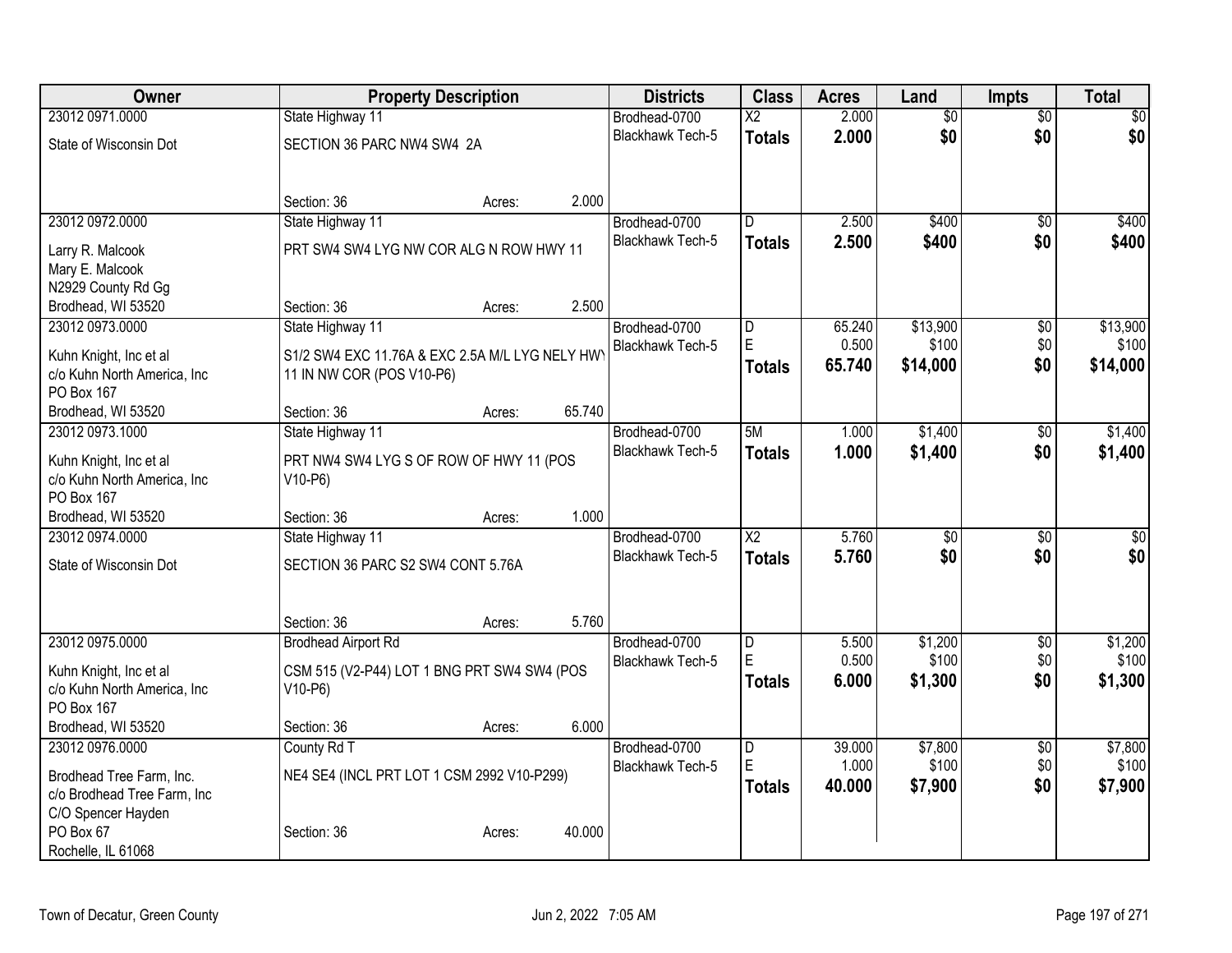| Owner                          |                                                | <b>Property Description</b> |        | <b>Districts</b>        | <b>Class</b>            | <b>Acres</b>    | Land             | Impts           | <b>Total</b> |
|--------------------------------|------------------------------------------------|-----------------------------|--------|-------------------------|-------------------------|-----------------|------------------|-----------------|--------------|
| 23012 0977.0000                | <b>Brodhead Airport Rd</b>                     |                             |        | Brodhead-0700           | D                       | 38.500          | \$7,300          | $\overline{50}$ | \$7,300      |
| Clifford Hayden                | NW4 SE4 (INCL PRT LOT 1 CSM 2992 V10-P299)     |                             |        | <b>Blackhawk Tech-5</b> | E                       | 0.500           | \$100            | \$0             | \$100        |
| C/O Brodhead Tree Farm         |                                                |                             |        |                         | <b>Totals</b>           | 39,000          | \$7,400          | \$0             | \$7,400      |
| PO Box 67                      |                                                |                             |        |                         |                         |                 |                  |                 |              |
| Rochelle, IL 61068             | Section: 36                                    | Acres:                      | 39.000 |                         |                         |                 |                  |                 |              |
| 23012 0978.0000                | <b>Brodhead Airport Rd</b>                     |                             |        | Brodhead-0700           | $\overline{X2}$         | 1.000           | \$0              | $\overline{50}$ | \$0          |
| State of Wisconsin Dot         | SECTION 36 PARC W2 NW4 SE4 1A                  |                             |        | <b>Blackhawk Tech-5</b> | <b>Totals</b>           | 1.000           | \$0              | \$0             | \$0          |
|                                |                                                |                             |        |                         |                         |                 |                  |                 |              |
|                                | Section: 36                                    | Acres:                      | 1.000  |                         |                         |                 |                  |                 |              |
| 23012 0979.0000                | <b>Brodhead Airport Rd</b>                     |                             |        | Brodhead-0700           | D<br>E                  | 39.000          | \$8,300<br>\$100 | $\overline{50}$ | \$8,300      |
| Clifford Hayden                | SW4 SE4 (INCL PRT LOT 2 CSM 2992)              |                             |        | Blackhawk Tech-5        |                         | 1.000<br>40.000 |                  | \$0<br>\$0      | \$100        |
| C/O Brodhead Tree Farm         |                                                |                             |        |                         | <b>Totals</b>           |                 | \$8,400          |                 | \$8,400      |
| PO Box 67                      |                                                |                             |        |                         |                         |                 |                  |                 |              |
| Rochelle, IL 61068             | Section: 36                                    | Acres:                      | 40.000 |                         |                         |                 |                  |                 |              |
| 23012 0980.0000                | County Rd T                                    |                             |        | Brodhead-0700           | $\overline{\mathsf{D}}$ | 39.000          | \$8,300          | $\overline{50}$ | \$8,300      |
| Brodhead Tree Farm, Inc.       | SE4 SE4 (INCL PRT LOT 2 CSM 2992 V10-P299)     |                             |        | <b>Blackhawk Tech-5</b> | E                       | 1.000           | \$100            | \$0             | \$100        |
| c/o Brodhead Tree Farm, Inc    |                                                |                             |        |                         | <b>Totals</b>           | 40.000          | \$8,400          | \$0             | \$8,400      |
| C/O Spencer Hayden             |                                                |                             |        |                         |                         |                 |                  |                 |              |
| PO Box 67                      | Section: 36                                    | Acres:                      | 40.000 |                         |                         |                 |                  |                 |              |
| Rochelle, IL 61068             |                                                |                             |        |                         |                         |                 |                  |                 |              |
| 23012 0981.0000                | W506 Theresa Ct                                |                             |        | Brodhead-0700           | Α                       | 0.420           | \$9,300          | \$202,200       | \$211,500    |
| Britt D. Coplien               | PINE VIEW SUBDIVISIONS 103 FT OF LOT 1, INCL   |                             |        | <b>Blackhawk Tech-5</b> | <b>Totals</b>           | 0.420           | \$9,300          | \$202,200       | \$211,500    |
| Maria V. Coplien               | EASEMENT V617-P302                             |                             |        |                         |                         |                 |                  |                 |              |
| W506 Theresa Ct                |                                                |                             |        |                         |                         |                 |                  |                 |              |
| Brodhead, WI 53520             | Section: 35                                    | Acres:                      | 0.420  |                         |                         |                 |                  |                 |              |
| 23012 0982.0000                | N2819 County Hwy Gg                            |                             |        | Brodhead-0700           | A                       | 1.695           | \$21,600         | \$171,900       | \$193,500    |
| Lori A. Moroz                  | PINE VIEW SUBDIVISIONLOT 3 & N 25 FT LOT 2S 85 |                             |        | <b>Blackhawk Tech-5</b> | <b>Totals</b>           | 1.695           | \$21,600         | \$171,900       | \$193,500    |
| John R. Huntington             | FT LOT 2 & N 17 FT LOT 1                       |                             |        |                         |                         |                 |                  |                 |              |
| Larry V & Pamela J Huntington- |                                                |                             |        |                         |                         |                 |                  |                 |              |
| N2819 County Rd Gg             | Section: 35                                    | Acres:                      | 1.695  |                         |                         |                 |                  |                 |              |
| Brodhead, WI 53520             |                                                |                             |        |                         |                         |                 |                  |                 |              |
| 23012 0984.0000                | W591 Theresa Ct                                |                             |        | Brodhead-0700           | A                       | 0.510           | \$11,200         | \$176,600       | \$187,800    |
| Gary Voegeli et al             | CSM 5028 (V23-P117) LOT 1 BNG PRT NE4 NE4 LOT  |                             |        | <b>Blackhawk Tech-5</b> | <b>Totals</b>           | 0.510           | \$11,200         | \$176,600       | \$187,800    |
| c/o Gary G. Voegeli            | 4 PINE VIEW SUB                                |                             |        |                         |                         |                 |                  |                 |              |
| W591 Theresa Ct                |                                                |                             |        |                         |                         |                 |                  |                 |              |
| Brodhead, WI 53520             | Section: 35                                    | Acres:                      | 0.510  |                         |                         |                 |                  |                 |              |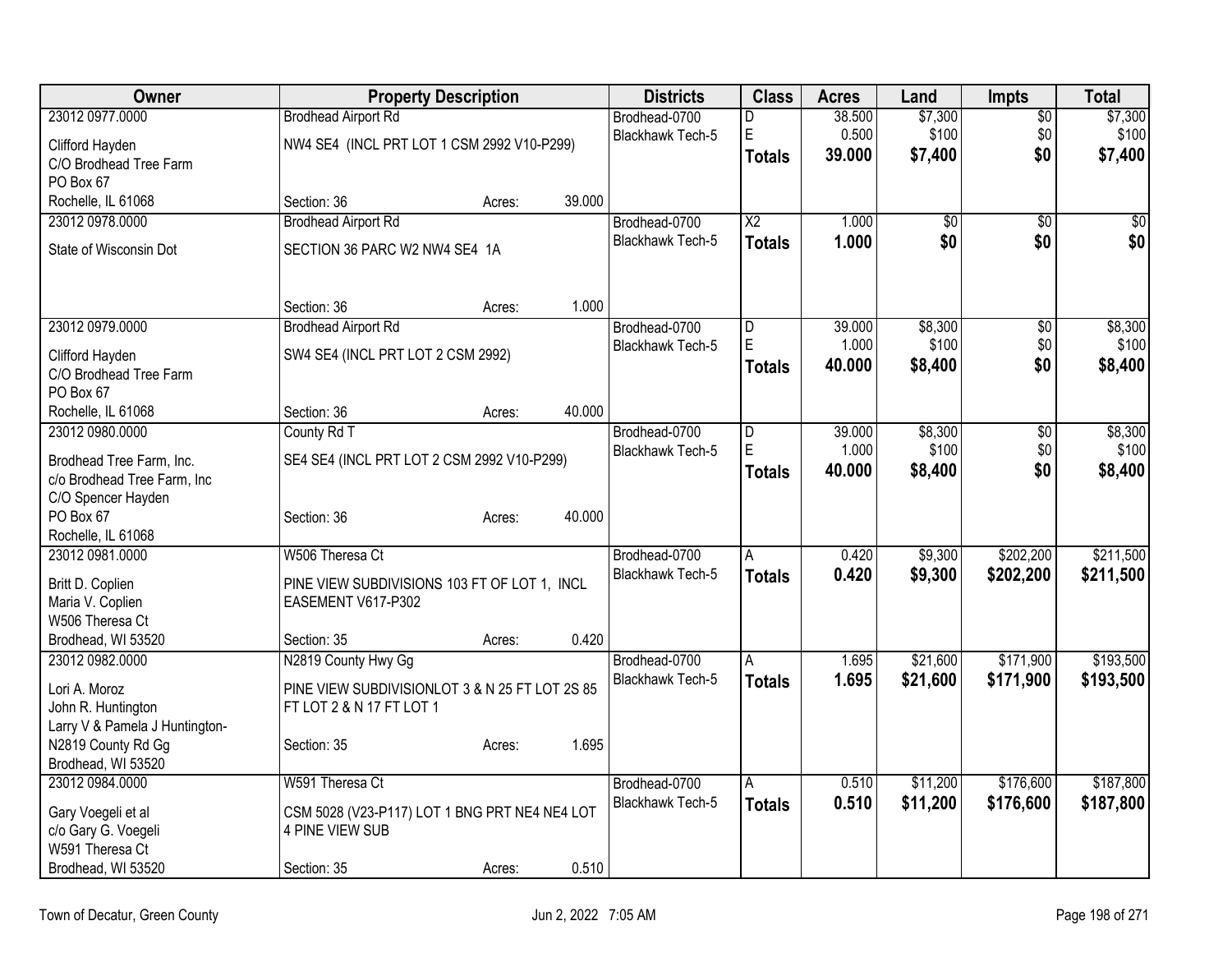| Owner                                                          | <b>Property Description</b>               |        |       | <b>Districts</b>                  | <b>Class</b>   | <b>Acres</b> | Land     | Impts     | <b>Total</b> |
|----------------------------------------------------------------|-------------------------------------------|--------|-------|-----------------------------------|----------------|--------------|----------|-----------|--------------|
| 23012 0985.0000                                                | W583 Theresa Ct                           |        |       | Brodhead-0700                     |                | 0.298        | \$6,600  | \$118,300 | \$124,900    |
| Bonnie M. Cook                                                 | PINE VIEW SUBLOT 5 IN E1/2 OF NE4         |        |       | Blackhawk Tech-5                  | <b>Totals</b>  | 0.298        | \$6,600  | \$118,300 | \$124,900    |
| W583 Theresa Ct                                                |                                           |        |       |                                   |                |              |          |           |              |
| Brodhead, WI 53520                                             |                                           |        |       |                                   |                |              |          |           |              |
|                                                                | Section: 35                               | Acres: | 0.298 |                                   |                |              |          |           |              |
| 23012 0986.0000                                                | W571 Theresa Ct                           |        |       | Brodhead-0700                     | A              | 0.344        | \$7,700  | \$171,600 | \$179,300    |
|                                                                | PINE VIEW SUBDIVISIONLOT 6                |        |       | Blackhawk Tech-5                  | <b>Totals</b>  | 0.344        | \$7,700  | \$171,600 | \$179,300    |
| Lewis Family Trust Dated May 2, 2018<br>c/o Lewis Family Trust |                                           |        |       |                                   |                |              |          |           |              |
| Paul & Ann Lewis Trustees                                      |                                           |        |       |                                   |                |              |          |           |              |
| W571 Theresa Ct                                                | Section: 35                               | Acres: | 0.344 |                                   |                |              |          |           |              |
| Brodhead, WI 53520                                             |                                           |        |       |                                   |                |              |          |           |              |
| 23012 0988.0100                                                | W563 Theresa Ct                           |        |       | Brodhead-0700                     | A              | 0.880        | \$14,900 | \$205,200 | \$220,100    |
|                                                                |                                           |        |       | <b>Blackhawk Tech-5</b>           | <b>Totals</b>  | 0.880        | \$14,900 | \$205,200 | \$220,100    |
| David L. Cook                                                  | CSM 5030 (V23-P122) LOT 1 BNG PRT NE4 NE4 |        |       |                                   |                |              |          |           |              |
| Tammy S. Reed                                                  |                                           |        |       |                                   |                |              |          |           |              |
| W563 Theresa Ct                                                | Section: 35                               |        | 0.880 |                                   |                |              |          |           |              |
| Brodhead, WI 53520<br>23012 0989.0000                          | W555 Theresa Ct                           | Acres: |       |                                   |                |              |          | \$163,000 | \$172,400    |
|                                                                |                                           |        |       | Brodhead-0700<br>Blackhawk Tech-5 | A              | 0.421        | \$9,400  |           |              |
| Cody Welbig                                                    | PINE VIEW SUBDIVISION LOT 9 EXC N 15 FT   |        |       |                                   | <b>Totals</b>  | 0.421        | \$9,400  | \$163,000 | \$172,400    |
| Ashley N. Welbig                                               |                                           |        |       |                                   |                |              |          |           |              |
| W555 Theresa Ct                                                |                                           |        |       |                                   |                |              |          |           |              |
| Brodhead, WI 53520                                             | Section: 35                               | Acres: | 0.421 |                                   |                |              |          |           |              |
| 23012 0990.0000                                                | W547 Theresa Ct                           |        |       | Brodhead-0700                     | A              | 0.402        | \$8,900  | \$189,400 | \$198,300    |
| Brock A. Foesch                                                | PINE VIEW SUBDIVISION LOT 10              |        |       | <b>Blackhawk Tech-5</b>           | <b>Totals</b>  | 0.402        | \$8,900  | \$189,400 | \$198,300    |
| W547 Theresa Ct                                                |                                           |        |       |                                   |                |              |          |           |              |
| Brodhead, WI 53520                                             |                                           |        |       |                                   |                |              |          |           |              |
|                                                                | Section: 35                               | Acres: | 0.402 |                                   |                |              |          |           |              |
| 23012 0991.0000                                                | W535 Theresa Ct                           |        |       | Brodhead-0700                     | $\overline{A}$ | 0.330        | \$7,300  | \$157,600 | \$164,900    |
|                                                                | PINE VIEW SUBDIVISION LOT 11              |        |       | Blackhawk Tech-5                  | <b>Totals</b>  | 0.330        | \$7,300  | \$157,600 | \$164,900    |
| Ricky O. Clark<br>Barbara J. Clark                             |                                           |        |       |                                   |                |              |          |           |              |
| W535 Theresa Ct                                                |                                           |        |       |                                   |                |              |          |           |              |
| Brodhead, WI 53520                                             | Section: 35                               | Acres: | 0.330 |                                   |                |              |          |           |              |
| 23012 0992.0000                                                | W529 Theresa Ct                           |        |       | Brodhead-0700                     | A              | 0.326        | \$7,200  | \$138,300 | \$145,500    |
|                                                                |                                           |        |       | <b>Blackhawk Tech-5</b>           | <b>Totals</b>  | 0.326        | \$7,200  | \$138,300 | \$145,500    |
| Travis L. Hawkins                                              | PINE VIEW SUBDIVISION LOT 12              |        |       |                                   |                |              |          |           |              |
| W529 Theresa Ct                                                |                                           |        |       |                                   |                |              |          |           |              |
| Brodhead, WI 53520                                             |                                           |        |       |                                   |                |              |          |           |              |
|                                                                | Section: 35                               | Acres: | 0.326 |                                   |                |              |          |           |              |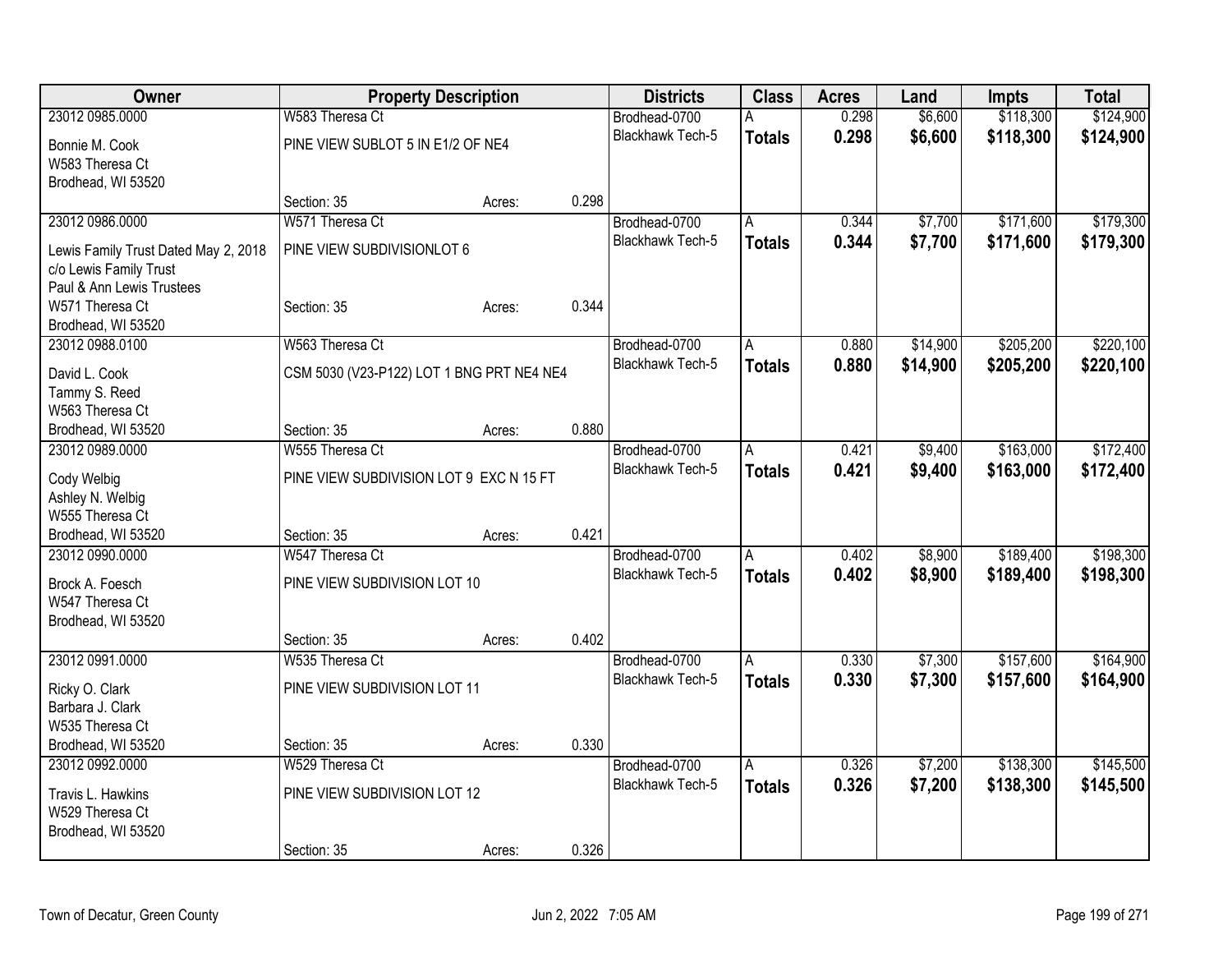| Owner                               | <b>Property Description</b>                  |        | <b>Districts</b> | <b>Class</b>            | <b>Acres</b>   | Land  | <b>Impts</b> | <b>Total</b> |           |
|-------------------------------------|----------------------------------------------|--------|------------------|-------------------------|----------------|-------|--------------|--------------|-----------|
| 23012 0993.0000                     | W519 Theresa Ct                              |        |                  | Brodhead-0700           |                | 0.253 | \$5,600      | \$161,300    | \$166,900 |
| Braund Revocable Living Trust Dated | PINE VIEW SUBDIVISION LOT 13                 |        |                  | <b>Blackhawk Tech-5</b> | <b>Totals</b>  | 0.253 | \$5,600      | \$161,300    | \$166,900 |
| June 27, 2018                       |                                              |        |                  |                         |                |       |              |              |           |
| c/o Braund Revocable Living Trust   |                                              |        |                  |                         |                |       |              |              |           |
| W519 Theresa Ct                     | Section: 35                                  | Acres: | 0.253            |                         |                |       |              |              |           |
| Brodhead, WI 53520                  |                                              |        |                  |                         |                |       |              |              |           |
| 23012 0994.0000                     | W511 Theresa Ct                              |        |                  | Brodhead-0700           | A              | 0.298 | \$6,600      | \$202,000    | \$208,600 |
| Matthew P. Jordan                   | PINE VIEW SUBDIVISION LOT 14                 |        |                  | Blackhawk Tech-5        | <b>Totals</b>  | 0.298 | \$6,600      | \$202,000    | \$208,600 |
| Hayley L. Jordan                    |                                              |        |                  |                         |                |       |              |              |           |
| W511 Theresa Ct                     |                                              |        |                  |                         |                |       |              |              |           |
| Brodhead, WI 53520                  | Section: 35                                  | Acres: | 0.298            |                         |                |       |              |              |           |
| 23012 0995.0000                     | W536 Theresa Ct                              |        |                  | Brodhead-0700           | A              | 0.335 | \$7,400      | \$151,400    | \$158,800 |
|                                     |                                              |        |                  | <b>Blackhawk Tech-5</b> | <b>Totals</b>  | 0.335 | \$7,400      | \$151,400    | \$158,800 |
| Jean A. Bonier                      | PINE VIEW SUBDIVISION LOT 15 EXC E 6 FT OF   |        |                  |                         |                |       |              |              |           |
| W536 Theresa Ct                     |                                              |        |                  |                         |                |       |              |              |           |
| Brodhead, WI 53520                  | Section: 35                                  |        | 0.335            |                         |                |       |              |              |           |
| 23012 0996.0000                     | W570 Theresa Ct                              | Acres: |                  | Brodhead-0700           |                | 0.331 | \$7,400      | \$158,800    | \$166,200 |
|                                     |                                              |        |                  | Blackhawk Tech-5        | Α              |       |              |              |           |
| Robert J. Scheidegger               | PINE VIEW SUBDIVISIONLOT 16                  |        |                  |                         | <b>Totals</b>  | 0.331 | \$7,400      | \$158,800    | \$166,200 |
| Heather L. Oborne                   |                                              |        |                  |                         |                |       |              |              |           |
| W570 Theresa Ct                     |                                              |        |                  |                         |                |       |              |              |           |
| Brodhead, WI 53520                  | Section: 35                                  | Acres: | 0.331            |                         |                |       |              |              |           |
| 23012 0997.0000                     | W582 Theresa Ct                              |        |                  | Brodhead-0700           | Α              | 0.326 | \$7,200      | \$127,100    | \$134,300 |
| Gene A. Burger                      | PINE VIEW SUBDIVISION LOT 17                 |        |                  | <b>Blackhawk Tech-5</b> | <b>Totals</b>  | 0.326 | \$7,200      | \$127,100    | \$134,300 |
| Julie A. Burger                     |                                              |        |                  |                         |                |       |              |              |           |
| W582 Theresa Ct                     |                                              |        |                  |                         |                |       |              |              |           |
| Brodhead, WI 53520                  | Section: 35                                  | Acres: | 0.326            |                         |                |       |              |              |           |
| 23012 0998.0000                     | W594 Theresa Ct                              |        |                  | Brodhead-0700           | $\overline{A}$ | 0.326 | \$7,200      | \$134,000    | \$141,200 |
| Michael Wampfler                    | PINE VIEW SUBDIVISION LOT 18                 |        |                  | Blackhawk Tech-5        | <b>Totals</b>  | 0.326 | \$7,200      | \$134,000    | \$141,200 |
| Anastasia Wolf-Flasch               |                                              |        |                  |                         |                |       |              |              |           |
| W594 Theresa Ct                     |                                              |        |                  |                         |                |       |              |              |           |
| Brodhead, WI 53520                  | Section: 35                                  | Acres: | 0.326            |                         |                |       |              |              |           |
| 23012 0999.0000                     | W598 Theresa Ct                              |        |                  | Brodhead-0700           | Α              | 0.298 | \$6,600      | \$129,000    | \$135,600 |
|                                     |                                              |        |                  | <b>Blackhawk Tech-5</b> | <b>Totals</b>  | 0.298 | \$6,600      | \$129,000    | \$135,600 |
| Daniel J. Hatter                    | PINE VIEW SUBDIVISION LOT 19 & E 6 FT LOT 15 |        |                  |                         |                |       |              |              |           |
| Jessica L. Hatter                   |                                              |        |                  |                         |                |       |              |              |           |
| W598 Theresa Ct                     |                                              |        |                  |                         |                |       |              |              |           |
| Brodhead, WI 53520                  | Section: 35                                  | Acres: | 0.298            |                         |                |       |              |              |           |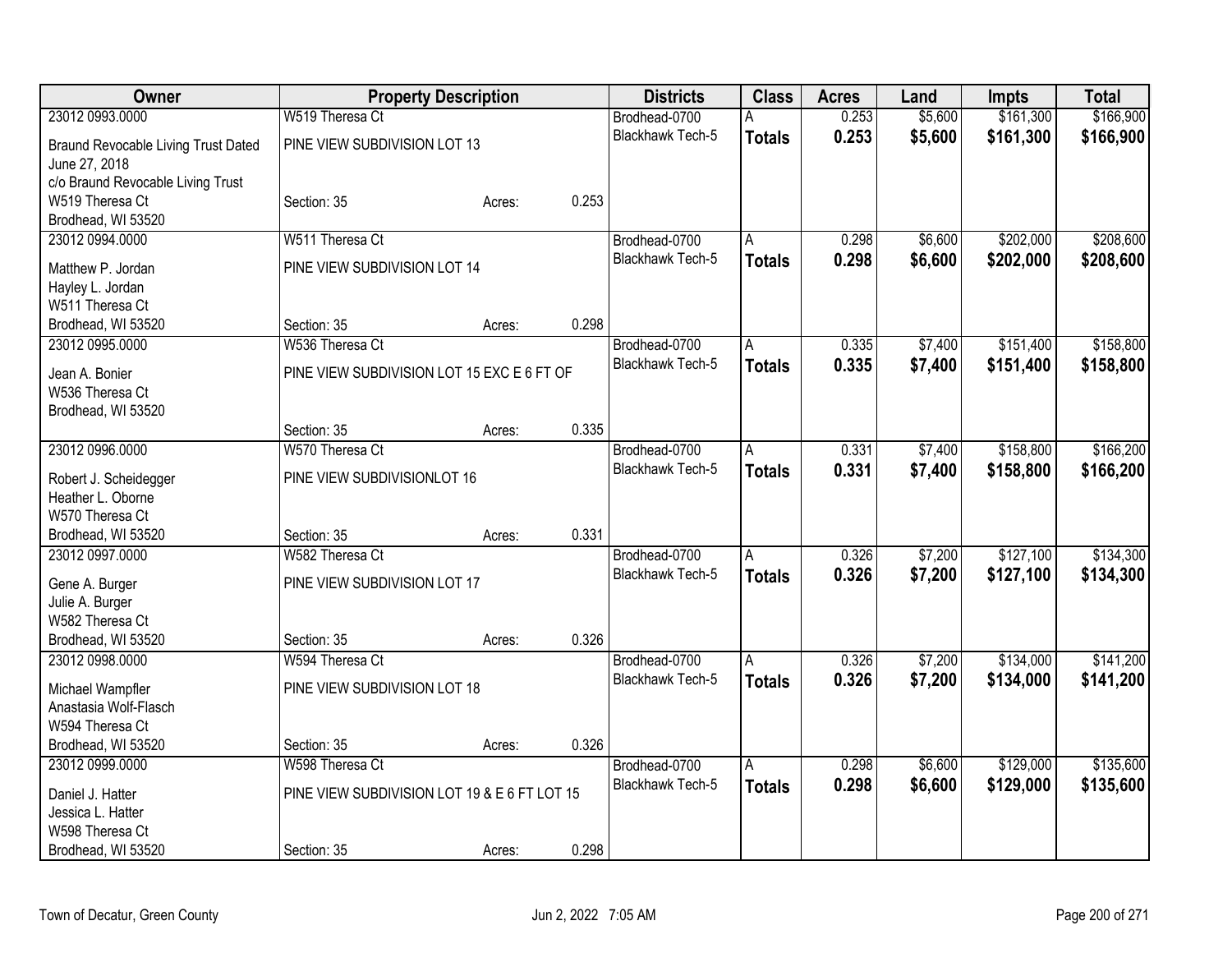| Owner                                | <b>Property Description</b>                                                          | <b>Districts</b>        | <b>Class</b>  | <b>Acres</b> | Land     | <b>Impts</b> | <b>Total</b> |
|--------------------------------------|--------------------------------------------------------------------------------------|-------------------------|---------------|--------------|----------|--------------|--------------|
| 23012 1000.0000                      | W508 Golf Course Rd                                                                  | Brodhead-0700           | A             | 2.470        | \$27,800 | \$245,900    | \$273,700    |
|                                      | Purdue Stanley L & Shirley M Revocable   PRT SE4 NE4 COM E4 COR SD SEC TH N4*E ALG E | Blackhawk Tech-5        | <b>Totals</b> | 2.470        | \$27,800 | \$245,900    | \$273,700    |
| Trust Dated 11/2                     | LINE 303.20 FT TH S88*W 360.74 FT TH S1*E 302.52                                     |                         |               |              |          |              |              |
| c/o Purdue Stanley L & Shirley M Rev | FT TO S LINE NE4 TH N88*E 351.07 FT POB                                              |                         |               |              |          |              |              |
| Trust                                | 2.470<br>Section: 14<br>Acres:                                                       |                         |               |              |          |              |              |
| W508 Golf Course Rd                  |                                                                                      |                         |               |              |          |              |              |
| Brodhead, WI 53520                   |                                                                                      |                         |               |              |          |              |              |
| 23012 1001.0000                      | W532 Golf Course Rd                                                                  | Brodhead-0700           | A             | 2.260        | \$26,100 | \$132,300    | \$158,400    |
| Traci L. Klemm                       | COM E4 COR SD SEC 14 TH N87*W 351.74 FT POB                                          | Blackhawk Tech-5        | <b>Totals</b> | 2.260        | \$26,100 | \$132,300    | \$158,400    |
| W532 Golf Course Rd                  | TH N87*W 325 FT TH N2*E 302.2 FT TH S87*E 325 FT                                     |                         |               |              |          |              |              |
| Brodhead, WI 53520                   | TH S2*W 303.96 FT POB BNG PRT SE4 NE4                                                |                         |               |              |          |              |              |
|                                      | 2.260<br>Section: 14<br>Acres:                                                       |                         |               |              |          |              |              |
| 23012 1002.0000                      | W560 Golf Course Rd                                                                  | Brodhead-0700           |               | 1.393        | \$19,100 | \$95,800     | \$114,900    |
|                                      |                                                                                      | <b>Blackhawk Tech-5</b> | A             |              |          |              |              |
| Michael G. Treuthardt                | CSM 2859 (V10-P99) LOT 2 BNG PRT LOT 3                                               |                         | <b>Totals</b> | 1.393        | \$19,100 | \$95,800     | \$114,900    |
| W560 Golf Course Rd                  | SCHLITTLER SURV IN SE4 NE4                                                           |                         |               |              |          |              |              |
| Brodhead, WI 53520                   |                                                                                      |                         |               |              |          |              |              |
|                                      | 1.393<br>Section: 14<br>Acres:                                                       |                         |               |              |          |              |              |
| 23012 1002.1000                      | W564 Golf Course Rd                                                                  | Brodhead-0700           | Α             | 0.829        | \$13,300 | \$141,300    | \$154,600    |
| Aaron M. Treuthardt                  | CSM 2859 (V10-P99) LOT 1 BNG PRT SE4 NE4 & PRT                                       | Blackhawk Tech-5        | <b>Totals</b> | 0.829        | \$13,300 | \$141,300    | \$154,600    |
| Cheryl L. Treuthardt                 | LOT 3 SCHLITTLER SURVE                                                               |                         |               |              |          |              |              |
| W564 Golf Course Rd                  |                                                                                      |                         |               |              |          |              |              |
| Brodhead, WI 53520                   | 0.829<br>Section: 14<br>Acres:                                                       |                         |               |              |          |              |              |
| 23012 1003.0000                      | N3908 Brittany Ln                                                                    | Brodhead-0700           | A             | 2.050        | \$24,400 | \$232,000    | \$256,400    |
|                                      |                                                                                      | Blackhawk Tech-5        | <b>Totals</b> | 2.050        | \$24,400 | \$232,000    | \$256,400    |
| Allen Schneider                      | BEG N4 COR SD SEC TH S4*W 2651.33 FT TH S87*E                                        |                         |               |              |          |              |              |
| N3908 Brittany Ln                    | 1363.03 FT POB TH S87*E 297 FT TH N4*E 300 FT TH                                     |                         |               |              |          |              |              |
| Brodhead, WI 53520                   | N87*W 297 FT TH S4*W 300 FT POB BNG PRT SE4                                          |                         |               |              |          |              |              |
|                                      | 2.050<br>Section: 14<br>Acres:                                                       |                         |               |              |          |              |              |
| 23012 1004.0000                      | W511 Mary Ln                                                                         | Brodhead-0700           | A             | 2.460        | \$27,700 | \$216,200    | \$243,900    |
| Danny L. Purdue                      | COM E4 COR SD SEC TH N4*E 596.28 FT TH N87*W                                         | Blackhawk Tech-5        | <b>Totals</b> | 2.460        | \$27,700 | \$216,200    | \$243,900    |
| Jeri L. Purdue                       | 370.45 FT TH S2*W 593.96 FT TH S87 *E 351.74 FT                                      |                         |               |              |          |              |              |
| W511 Mary Ln                         | POB EXC COM E4 COR SD SEC TH N 303.20 FT TH                                          |                         |               |              |          |              |              |
| Brodhead, WI 53520                   | 2.460<br>Section: 14<br>Acres:                                                       |                         |               |              |          |              |              |
| 23012 1005.0000                      | W533 Mary Ln                                                                         | Brodhead-0700           | A             | 2.160        | \$25,300 | \$177,200    | \$202,500    |
|                                      |                                                                                      | <b>Blackhawk Tech-5</b> | <b>Totals</b> | 2.160        | \$25,300 | \$177,200    | \$202,500    |
| Shank Walter Kay & Mary Linda Rev    | COM E4 COR SD SEC TH N04*E 596.28 FT TH N87*W                                        |                         |               |              |          |              |              |
| Trust                                | 370.45 FT POB TH N87*W 325 FT TH S02*W 290 FT                                        |                         |               |              |          |              |              |
| 1701 Payne Dr                        | TH S87*E 325 FT TH N02*E 290 FT POB BNG PRT                                          |                         |               |              |          |              |              |
| Jefferson City, MO 69101             | 2.160<br>Section: 14<br>Acres:                                                       |                         |               |              |          |              |              |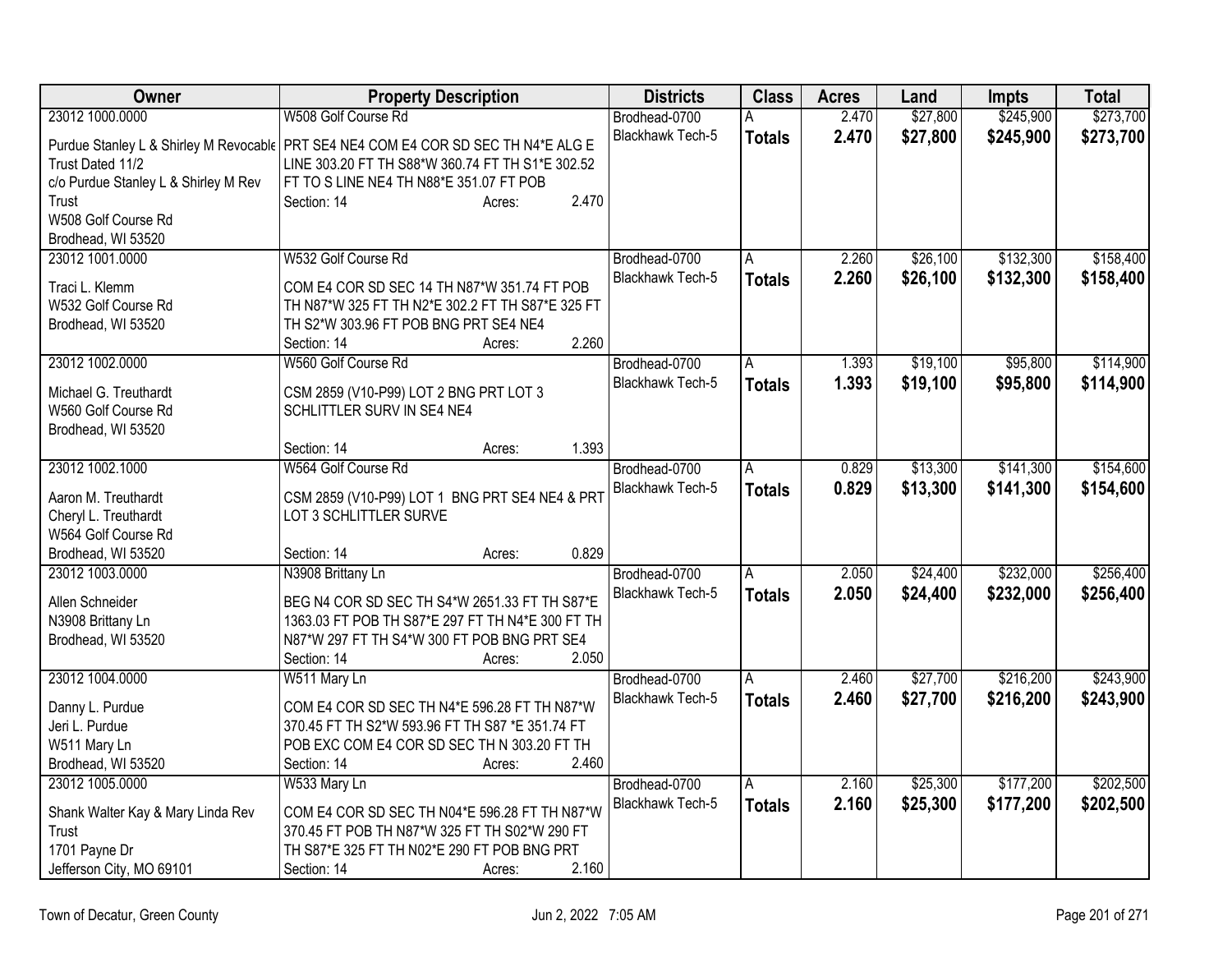| <b>Owner</b>                            |                                                          | <b>Property Description</b> |       | <b>Districts</b>        | <b>Class</b>  | <b>Acres</b> | Land     | Impts           | <b>Total</b> |
|-----------------------------------------|----------------------------------------------------------|-----------------------------|-------|-------------------------|---------------|--------------|----------|-----------------|--------------|
| 23012 1006.1000                         | Mary Ln                                                  |                             |       | Brodhead-0700           | А             | 1.036        | \$16,300 | $\overline{50}$ | \$16,300     |
| Decatur, LLC<br>1602 W 4th Ave          | CSM 2858 (V10-P97) LOT 1 BNG PRT SE4 NE4                 |                             |       | Blackhawk Tech-5        | <b>Totals</b> | 1.036        | \$16,300 | \$0             | \$16,300     |
| Brodhead, WI 53520                      |                                                          |                             |       |                         |               |              |          |                 |              |
|                                         | Section: 14                                              | Acres:                      | 1.036 |                         |               |              |          |                 |              |
| 23012 1006.2000                         | W559 Mary Ln                                             |                             |       | Brodhead-0700           | A             | 0.526        | \$8,400  | \$74,100        | \$82,500     |
| Todd C. Lengel                          | MARY LANE CONDOMINIUM UNIT 1                             |                             |       | <b>Blackhawk Tech-5</b> | <b>Totals</b> | 0.526        | \$8,400  | \$74,100        | \$82,500     |
| W2077 Town Center Rd                    |                                                          |                             |       |                         |               |              |          |                 |              |
| Juda, WI 53550                          |                                                          |                             |       |                         |               |              |          |                 |              |
|                                         | Section: 14                                              | Acres:                      | 0.526 |                         |               |              |          |                 |              |
| 23012 1006.3000                         | W557 Mary Ln                                             |                             |       | Brodhead-0700           | A             | 0.509        | \$8,100  | \$65,800        | \$73,900     |
| Todd C. Lengel                          | MARY LANE CONDOMINIUM UNIT 2                             |                             |       | Blackhawk Tech-5        | <b>Totals</b> | 0.509        | \$8,100  | \$65,800        | \$73,900     |
| W2077 Town Center Rd                    |                                                          |                             |       |                         |               |              |          |                 |              |
| Juda, WI 53550                          |                                                          |                             |       |                         |               |              |          |                 |              |
|                                         | Section: 14                                              | Acres:                      | 0.509 |                         |               |              |          |                 |              |
| 23012 1007.0000                         | N3930 Brittany Ln                                        |                             |       | Brodhead-0700           | A             | 2.160        | \$25,300 | \$194,000       | \$219,300    |
|                                         |                                                          |                             |       | <b>Blackhawk Tech-5</b> | <b>Totals</b> | 2.160        | \$25,300 | \$194,000       | \$219,300    |
| Paige J. Allen et al                    | W1/2 OF FOLLOWING: COM E4 COR SD SEC TH N4*E             |                             |       |                         |               |              |          |                 |              |
| c/o Jacob J. Allen                      | 596.28 FT TH N87*W 695.45 FT POB TH S2*W 290 FT          |                             |       |                         |               |              |          |                 |              |
| N3930 Brittany Ln                       | TH N87*W 662 FT TH N2*E 290 FT TH S87*E 622 FT           |                             |       |                         |               |              |          |                 |              |
| Brodhead, WI 53520                      | Section: 14                                              | Acres:                      | 2.160 |                         |               |              |          |                 |              |
| 23012 1008.0000                         | W512 Mary Ln                                             |                             |       | Brodhead-0700           | A             | 2.260        | \$26,100 | \$176,600       | \$202,700    |
| Rosemary Gurney                         | COM E4 COR SD SEC TH N4*E 662.31 FT POB TH               |                             |       | <b>Blackhawk Tech-5</b> | <b>Totals</b> | 2.260        | \$26,100 | \$176,600       | \$202,700    |
| W512 Mary Ln                            | N87*W 354.52 FT TH N2*E 275 FT TH S87*E 363.16 FT        |                             |       |                         |               |              |          |                 |              |
| Brodhead, WI 53520                      | TH S4*W 275.14 FT POB BNG PRT SE4 NE4 (POS               |                             |       |                         |               |              |          |                 |              |
|                                         | Section: 14                                              | Acres:                      | 2.260 |                         |               |              |          |                 |              |
| 23012 1009.0000                         | W532 Mary Ln                                             |                             |       | Brodhead-0700           | Α             | 2.030        | \$24,200 | \$172,400       | \$196,600    |
| <b>Richard Leitzen</b>                  | COM E4 COR SD SEC TH N4*E 662.31 FT TH N87*W             |                             |       | <b>Blackhawk Tech-5</b> | <b>Totals</b> | 2.030        | \$24,200 | \$172,400       | \$196,600    |
| Marcia E. Leitzen                       | 354.52 FT POB TH N87*W 321.50 FT TH N2*E 275 FT          |                             |       |                         |               |              |          |                 |              |
| W532 Mary Ln                            | TH S87*E 321.50 FT TH S2*W 275 FT POB PRT SE4            |                             |       |                         |               |              |          |                 |              |
| Brodhead, WI 53520                      | Section: 14                                              | Acres:                      | 2.030 |                         |               |              |          |                 |              |
| 23012 1010.0000                         | Mary Ln                                                  |                             |       | Brodhead-0700           | A             | 2.030        | \$24,200 | $\overline{30}$ | \$24,200     |
|                                         |                                                          |                             |       | Blackhawk Tech-5        | <b>Totals</b> | 2.030        | \$24,200 | \$0             | \$24,200     |
| Everette L. Bennett<br>Merre L. Bennett | PRT SE4 NE4, AKA LOT 11-SCHLITTLER SURV (POS<br>$V2-P81$ |                             |       |                         |               |              |          |                 |              |
| 14538 Meyer Ct                          |                                                          |                             |       |                         |               |              |          |                 |              |
| South Beloit, IL 61080                  | Section: 14                                              | Acres:                      | 2.030 |                         |               |              |          |                 |              |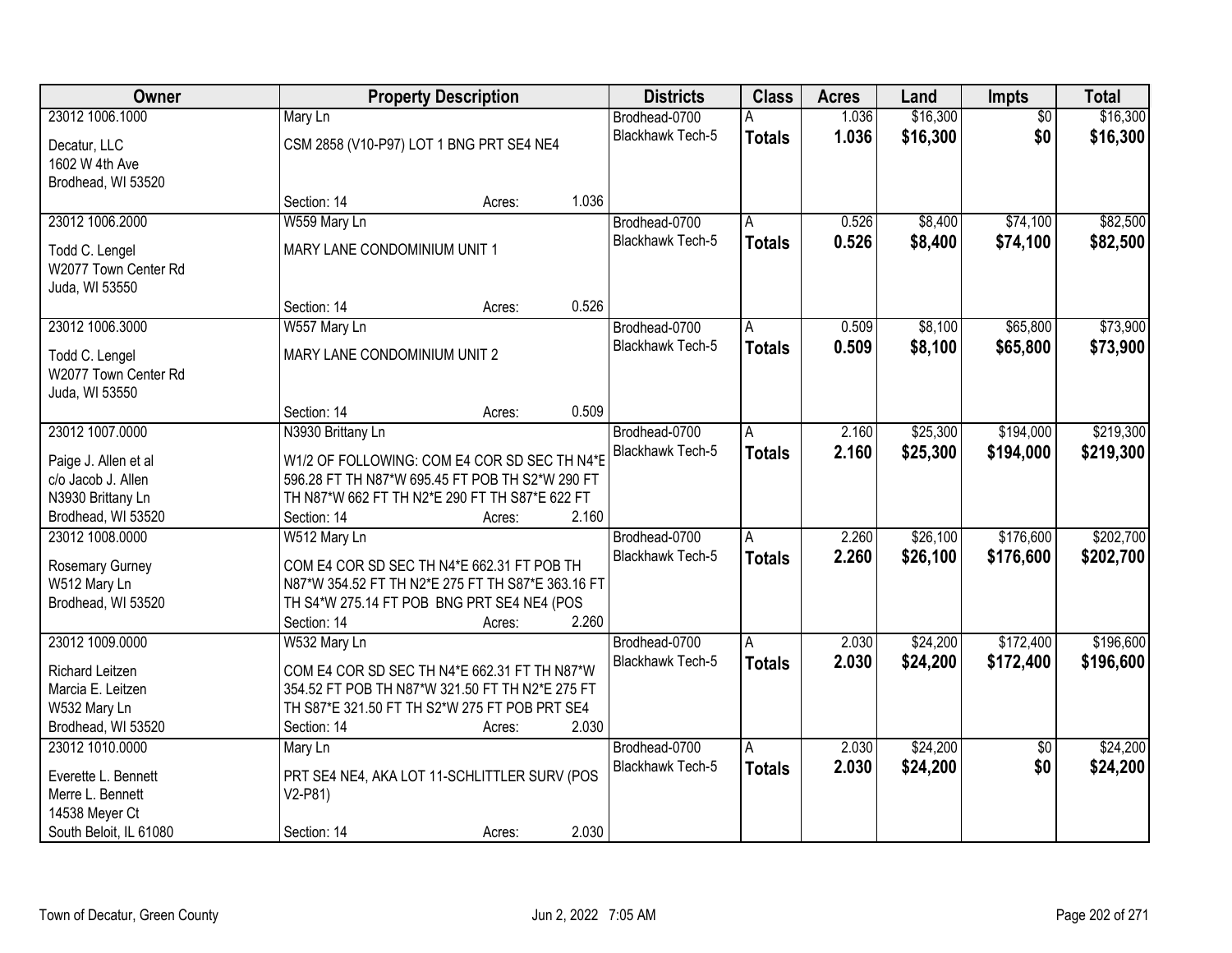| Owner                  | <b>Property Description</b>                       | <b>Districts</b>        | <b>Class</b>  | <b>Acres</b> | Land     | <b>Impts</b> | <b>Total</b> |
|------------------------|---------------------------------------------------|-------------------------|---------------|--------------|----------|--------------|--------------|
| 23012 1011.0000        | N3960 Brittany Ln                                 | Brodhead-0700           |               | 2.030        | \$24,200 | \$169,400    | \$193,600    |
| Jaggi Shirley M Trust  | PRT SE4 NE4 COM E4 COR SD SEC TH N04*E 662.31     | Blackhawk Tech-5        | <b>Totals</b> | 2.030        | \$24,200 | \$169,400    | \$193,600    |
| N3960 Brittany Ln      | FT TH N87*W ALG N LN TOWN RD 997.52 FT POB TH     |                         |               |              |          |              |              |
| Brodhead, WI 53520     | N87*W 322 FT TH N02*E 275.00 FT TH S87*E 322.00   |                         |               |              |          |              |              |
|                        | 2.030<br>Section: 14<br>Acres:                    |                         |               |              |          |              |              |
| 23012 1012.0000        | W511 Myrt Ln                                      | Brodhead-0700           | A             | 2.310        | \$26,500 | \$236,500    | \$263,000    |
|                        |                                                   | Blackhawk Tech-5        | <b>Totals</b> | 2.310        | \$26,500 | \$236,500    | \$263,000    |
| Kenneth J. Joyce       | COM E4 COR SD SEC TH N4*E 937.45 FT POB TH        |                         |               |              |          |              |              |
| W511 Myrt Ln           | N4*E 275.13 FT TH N87*W 371.8 FT TH S2*W 275 FT   |                         |               |              |          |              |              |
| Brodhead, WI 53520     | TH S87*E 363.16 FT POB BNG PRT SE4 NE4            |                         |               |              |          |              |              |
|                        | 2.310<br>Section: 14<br>Acres:                    |                         |               |              |          |              |              |
| 23012 1013.0000        | Myrt Ln                                           | Brodhead-0700           | A             | 2.030        | \$24,200 | \$0          | \$24,200     |
| <b>Richard Leitzen</b> | COM E4 COR SD SEC TH N4*E 1212.58 FT TH N87*W     | <b>Blackhawk Tech-5</b> | <b>Totals</b> | 2.030        | \$24,200 | \$0          | \$24,200     |
| Marcia E. Leitzen      | 371.80 FT POB TH N87*W 321.50 FT TH S2*W 275 FT   |                         |               |              |          |              |              |
| W532 Mary Ln           | TH S87*E 321.50 FT TH N2*E 275 FT POB BNG PRT     |                         |               |              |          |              |              |
| Brodhead, WI 53520     | Section: 14<br>2.030<br>Acres:                    |                         |               |              |          |              |              |
| 23012 1014.0000        | Myrt Ln                                           | Brodhead-0700           | A             | 1.030        | \$16,200 | \$0          | \$16,200     |
|                        |                                                   | Blackhawk Tech-5        |               | 1.030        | \$16,200 | \$0          |              |
| Kevin J. Haberman      | E1/2 OF THE FOLLOWING: COM E4 COR SD SEC TH       |                         | <b>Totals</b> |              |          |              | \$16,200     |
| Julie R. Haberman      | N04*E 1212.58 FT TH N87*W 693.30 FT POB TH        |                         |               |              |          |              |              |
| W571 Myrt Ln           | N87*W 321.50 FT TH S2*W 275 FT TH S87*E 321.5 FT  |                         |               |              |          |              |              |
| Brodhead, WI 53520     | 1.030<br>Section: 14<br>Acres:                    |                         |               |              |          |              |              |
| 23012 1014.1000        | W571 Myrt Ln                                      | Brodhead-0700           | A             | 1.000        | \$16,000 | \$211,200    | \$227,200    |
|                        |                                                   | Blackhawk Tech-5        | <b>Totals</b> | 1.000        | \$16,000 | \$211,200    | \$227,200    |
| Kevin J. Haberman      | W1/2 OF FOLLOWING COM E4 COR SD SEC TH N04*       |                         |               |              |          |              |              |
| Julie R. Haberman      | 1212.58 FT TH N87*W 693.30 FT POB TH N87*W 321.5  |                         |               |              |          |              |              |
| W571 Myrt Ln           | FT TH S2*W 275 FT TH S87*E 321.5 FT TH N02*E 275  |                         |               |              |          |              |              |
| Brodhead, WI 53520     | 1.000<br>Section: 14<br>Acres:                    |                         |               |              |          |              |              |
| 23012 1015.0000        | W593 Myrt Ln                                      | Brodhead-0700           | A             | 2.030        | \$24,200 | \$209,100    | \$233,300    |
| Dorothy Opie           | PRT SE4 NE4 SEC 14 COM E4 COR SD SEC TH           | Blackhawk Tech-5        | <b>Totals</b> | 2.030        | \$24,200 | \$209,100    | \$233,300    |
| W593 Myrt Ln           | N04*E 662.31 FT TH N87*W 1319.52 FT TH N02*E 275  |                         |               |              |          |              |              |
| Brodhead, WI 53520     | FT TO POB TH N02 *E 275 FT TH S87*E 322 FT TH     |                         |               |              |          |              |              |
|                        | 2.030<br>Section: 14<br>Acres:                    |                         |               |              |          |              |              |
| 23012 1016.0000        | W506 Myrt Ln                                      | Brodhead-0700           | A             | 2.530        | \$28,200 | \$96,600     | \$124,800    |
|                        |                                                   | Blackhawk Tech-5        |               | 2.530        | \$28,200 | \$96,600     | \$124,800    |
| William C. Sangermano  | COM E4 COR SD SEC TH N4*E 1278.61 FT POB TH       | <b>Green County</b>     | <b>Totals</b> |              |          |              |              |
| W506 Myrt Ln           | N87*W 259.49 FT TH N2*E 415 FT TH S87*E 272.53 F1 |                         |               |              |          |              |              |
| Brodhead, WI 53520     | TH S4*W 415.21 FT POB BNG PRT NE4 (POS V2-P81)    | <b>Broughton Drain</b>  |               |              |          |              |              |
|                        | 2.530<br>Section: 14<br>Acres:                    |                         |               |              |          |              |              |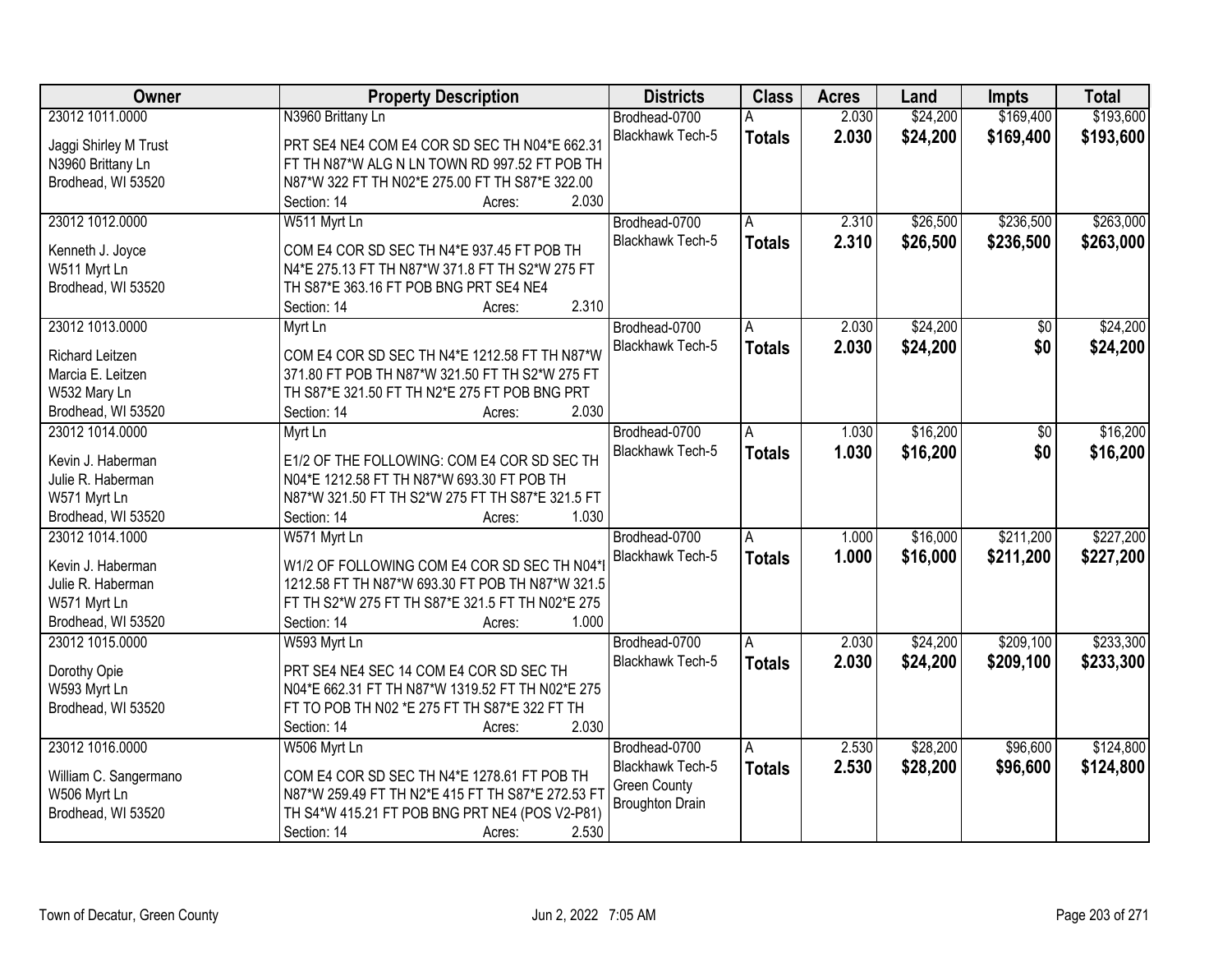| Owner                  | <b>Property Description</b>                      | <b>Districts</b>       | <b>Class</b>  | <b>Acres</b> | Land     | Impts     | <b>Total</b> |
|------------------------|--------------------------------------------------|------------------------|---------------|--------------|----------|-----------|--------------|
| 23012 1017.0000        | W518 Myrt Ln                                     | Brodhead-0700          |               | 2.160        | \$25,300 | \$208,300 | \$233,600    |
| Matthew J. Wilhite     | PCL IN NE4 SEC 14 COM E4 COR SD SEC TH N04*E     | Blackhawk Tech-5       | <b>Totals</b> | 2.160        | \$25,300 | \$208,300 | \$233,600    |
| W518 Myrt Ln           | 1278.61 FT TH N87*W 259.49 FT POB TH N87*W       | <b>Green County</b>    |               |              |          |           |              |
| Brodhead, WI 53520     | 226.46 FT TH N02*E 415 FT TH S87*E 226.46 FT TH  | <b>Broughton Drain</b> |               |              |          |           |              |
|                        | 2.160<br>Section: 14<br>Acres:                   |                        |               |              |          |           |              |
| 23012 1018.0000        | W542 Myrt Ln                                     | Brodhead-0700          | A             | 2.160        | \$25,300 | \$125,600 | \$150,900    |
|                        |                                                  | Blackhawk Tech-5       | <b>Totals</b> | 2.160        | \$25,300 | \$125,600 | \$150,900    |
| Charles W. Pax         | PRT NE4 COM E4 COR SEC 14 TH N04*E 1278.61 FT    | <b>Green County</b>    |               |              |          |           |              |
| Annette J. Pax         | TH N87*W 485.95 FT POB TH N87*W 226.46 FT TH     | <b>Broughton Drain</b> |               |              |          |           |              |
| W542 Myrt Ln           | N02*E 415 FT TH S87*E 226.46 FT TH S02*W 415 FT  |                        |               |              |          |           |              |
| Brodhead, WI 53520     | 2.160<br>Section: 14<br>Acres:                   |                        |               |              |          |           |              |
| 23012 1019.0000        | W562 Myrt Ln                                     | Brodhead-0700          | Α             | 2.160        | \$25,300 | \$135,200 | \$160,500    |
| Michael S. Manley      | COM E4 COR SD SEC TH N4*E 1278.61 FT TH N87*W    | Blackhawk Tech-5       | <b>Totals</b> | 2.160        | \$25,300 | \$135,200 | \$160,500    |
| Tamara L. Fuchs-Manley | 712.41 FT TO POB TH N87*W 226.46 FT TH N2*E 415  | <b>Green County</b>    |               |              |          |           |              |
| W562 Myrt Ln           | FT TH S87*E 226.46 FT TH S2*W 415 FT TO POB PRT  | <b>Broughton Drain</b> |               |              |          |           |              |
| Brodhead, WI 53520     | 2.160<br>Section: 14<br>Acres:                   |                        |               |              |          |           |              |
| 23012 1020,0000        | W574 Myrt Ln                                     | Brodhead-0700          | A             | 2.530        | \$28,200 | \$164,400 | \$192,600    |
|                        |                                                  | Blackhawk Tech-5       | <b>Totals</b> | 2.530        | \$28,200 | \$164,400 | \$192,600    |
| Darlene L. Wheeler     | PRT NE4 COM E4 COR SD SEC TH N04*E 1278.61 FT    | <b>Green County</b>    |               |              |          |           |              |
| W574 Myrt Ln           | TH N87*W 938.87 FT TO POB TH N87*W 200 FT TH     | <b>Broughton Drain</b> |               |              |          |           |              |
| Brodhead, WI 53520     | N2*E 550 FT TH S87*E 200 FT TH S2*W 550FT TO     |                        |               |              |          |           |              |
|                        | 2.530<br>Section: 14<br>Acres:                   |                        |               |              |          |           |              |
| 23012 1021.0000        | N4010 Brittany Ln                                | Brodhead-0700          | Α             | 2.850        | \$30,800 | \$246,000 | \$276,800    |
| Linda K. Farwell       | PRT NE4 (POS V2-P81)                             | Blackhawk Tech-5       | <b>Totals</b> | 2.850        | \$30,800 | \$246,000 | \$276,800    |
| N4010 Brittany Ln      |                                                  | <b>Green County</b>    |               |              |          |           |              |
| Brodhead, WI 53520     |                                                  | <b>Broughton Drain</b> |               |              |          |           |              |
|                        | 2.850<br>Section: 14<br>Acres:                   |                        |               |              |          |           |              |
| 23012 1022.0000        | N3929 Brittany Ln                                | Brodhead-0700          | A             | 2.830        | \$30,600 | \$154,800 | \$185,400    |
| Thomas L. Weber        | COM NW4 COR NE4 SEC 14 TH S4*W 2651.33 FT TH     | Blackhawk Tech-5       | <b>Totals</b> | 2.830        | \$30,600 | \$154,800 | \$185,400    |
| Marilyn R. Weber       | S87*E 1294.4 FT POB TH S87*E 2.06 FT TH N2*E 500 | <b>Green County</b>    |               |              |          |           |              |
| N3929 Brittany Ln      | FT TH N87*W 492.9 FT ON NE ROW RR TH S42*E       | <b>Broughton Drain</b> |               |              |          |           |              |
| Brodhead, WI 53520     | 2.830<br>Section: 14<br>Acres:                   |                        |               |              |          |           |              |
| 23012 1023.0000        | N3947 Brittany Ln                                | Brodhead-0700          | A             | 1.420        | \$19,400 | \$175,000 | \$194,400    |
|                        |                                                  | Blackhawk Tech-5       |               | 1.420        |          |           |              |
| Daniel L. Drewes       | PRT SW4 NE4 SEC 14 COM N4 COR SD SEC TH S4*W     | <b>Green County</b>    | <b>Totals</b> |              | \$19,400 | \$175,000 | \$194,400    |
| Kendra L. Drewes       | 2651.33 FT TH S87*E 1296.46 FT TH N2*E 500 FT    | <b>Broughton Drain</b> |               |              |          |           |              |
| N3947 Brittany Ln      | POB TH N2*E 230 FT TH N87*W 718.60 FT TO ELY     |                        |               |              |          |           |              |
| Brodhead, WI 53520     | 1.420<br>Section: 14<br>Acres:                   |                        |               |              |          |           |              |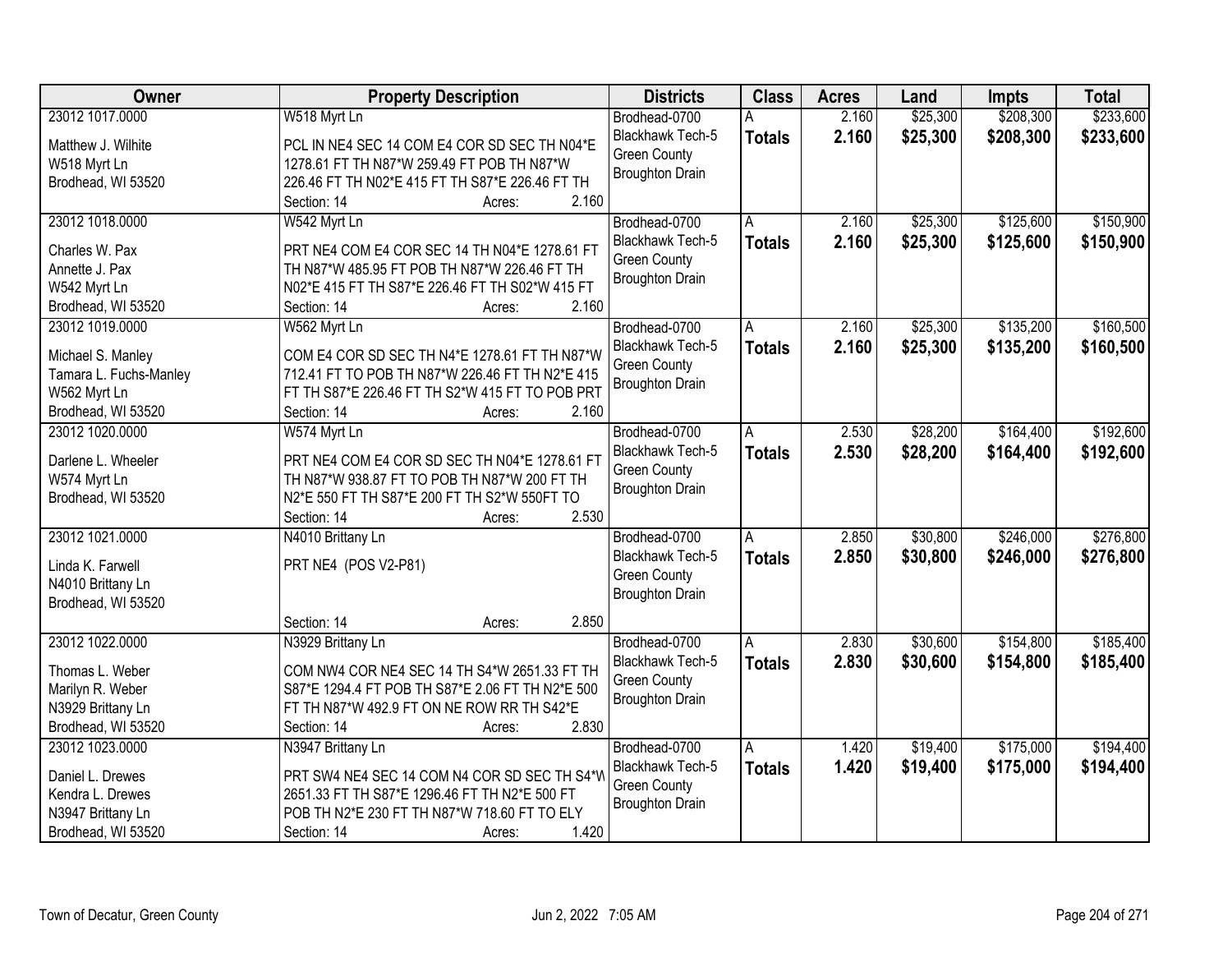| Owner                                                      | <b>Property Description</b>                                                                |        | <b>Districts</b>        | <b>Class</b>   | <b>Acres</b> | Land     | <b>Impts</b>    | <b>Total</b> |
|------------------------------------------------------------|--------------------------------------------------------------------------------------------|--------|-------------------------|----------------|--------------|----------|-----------------|--------------|
| 23012 1024.0000                                            | N3957 Brittany Ln                                                                          |        | Brodhead-0700           | А              | 1.600        | \$20,800 | \$157,400       | \$178,200    |
| Michael Blood                                              | CSM 397 (V1-P411) LOT 1 BNG PRT SW4 NE4 WITH                                               |        | Blackhawk Tech-5        | <b>Totals</b>  | 1.600        | \$20,800 | \$157,400       | \$178,200    |
| Catherine Wethal                                           | <b>EASEMENT</b>                                                                            |        | <b>Green County</b>     |                |              |          |                 |              |
| N3957 Brittany Ln                                          |                                                                                            |        | <b>Broughton Drain</b>  |                |              |          |                 |              |
| Brodhead, WI 53520                                         | Section: 14                                                                                | Acres: | 1.600                   |                |              |          |                 |              |
| 23012 1025.0000                                            | N3971 Brittany Ln                                                                          |        | Brodhead-0700           | A              | 2.110        | \$24,900 | \$144,600       | \$169,500    |
| Amy A. Meier et al                                         | COM N4 COR SD SEC TH S4*W 2651.33 FT TH S87*E                                              |        | Blackhawk Tech-5        | <b>Totals</b>  | 2.110        | \$24,900 | \$144,600       | \$169,500    |
| c/o John A. Meier Jr                                       | 1296.46 FT TH N2*E 790 FT POB TH N2 *E 230 FT TH                                           |        | <b>Green County</b>     |                |              |          |                 |              |
| N3971 Brittany Ln                                          | N87*W 400 FT TH S2*W 230 FT TH S87*E 400 FT POB                                            |        | <b>Broughton Drain</b>  |                |              |          |                 |              |
| Brodhead, WI 53520-9609                                    | Section: 14                                                                                | Acres: | 2.110                   |                |              |          |                 |              |
| 23012 1026.0000                                            | N3967 Brittany Ln                                                                          |        | Brodhead-0700           | А              | 3.540        | \$34,700 | \$223,200       | \$257,900    |
|                                                            |                                                                                            |        | <b>Blackhawk Tech-5</b> | <b>Totals</b>  | 3.540        | \$34,700 | \$223,200       | \$257,900    |
| Kyle J. Cessna                                             | PRT NE4 SEC 14 COM N4 COR SD SEC TH S4*W<br>2651.33 FT TH S87*E 1296.46 FT TH N02*E 730 FT |        | <b>Green County</b>     |                |              |          |                 |              |
| Alyssa M. Cessna<br>N3967 Brittany Ln                      | POB TH N87*W 718.6 FT TH N42*W 16.34 FT TH ALG                                             |        | <b>Broughton Drain</b>  |                |              |          |                 |              |
| Brodhead, WI 53520                                         | Section: 14                                                                                | Acres: | 3.540                   |                |              |          |                 |              |
| 23012 1027.0000                                            | N4099 County Hwy E                                                                         |        | Brodhead-0700           | Α              | 16.000       | \$85,000 | \$107,200       | \$192,200    |
|                                                            |                                                                                            |        | Blackhawk Tech-5        | <b>Totals</b>  | 16.000       | \$85,000 | \$107,200       | \$192,200    |
| Fern Gruber                                                | COM NE COR SD SEC TH S4*W 600.10 FT TH S87*W                                               |        | <b>Green County</b>     |                |              |          |                 |              |
| N4099 County Rd E                                          | 334.65 FT TH S53*W 364.35 FT TH N87*W 343.53 FT                                            |        | <b>Broughton Drain</b>  |                |              |          |                 |              |
| Brodhead, WI 53520                                         | TH N2*E 826.43 FT TH S87*E 982.14 FT POB BNG                                               |        |                         |                |              |          |                 |              |
|                                                            | Section: 14                                                                                | Acres: | 16.000                  |                |              |          |                 |              |
| 23012 1028.0000                                            | N4031 County Hwy E                                                                         |        | Brodhead-0700           | $\overline{A}$ | 5.400        | \$44,000 | \$177,500       | \$221,500    |
| David G. Dodd                                              | COM NE COR SD SEC TH S04*W 600.10 FT POB TH                                                |        | <b>Blackhawk Tech-5</b> | <b>Totals</b>  | 5.400        | \$44,000 | \$177,500       | \$221,500    |
| Diane S. Dodd                                              | S04*W 362.36 FT TH N87*W 951.91 FT TH N02*E                                                |        | <b>Green County</b>     |                |              |          |                 |              |
| N4031 County Rd E                                          | 135.12 FT TH S87 *E 343.53 FT TH N53*E 364.35 FT                                           |        | <b>Broughton Drain</b>  |                |              |          |                 |              |
| Brodhead, WI 53520                                         | Section: 14                                                                                | Acres: | 5.400                   |                |              |          |                 |              |
| 23012 1029.0000                                            | W740 Taylor Trl                                                                            |        | Brodhead-0700           | A              | 0.776        | \$13,900 | \$147,100       | \$161,000    |
| James R. Spade                                             | WHITE OAK ACRESLOT 1                                                                       |        | Blackhawk Tech-5        | <b>Totals</b>  | 0.776        | \$13,900 | \$147,100       | \$161,000    |
| W740 Taylor Trl                                            |                                                                                            |        |                         |                |              |          |                 |              |
| Brodhead, WI 53520                                         |                                                                                            |        |                         |                |              |          |                 |              |
|                                                            | Section: 35                                                                                | Acres: | 0.776                   |                |              |          |                 |              |
| 23012 1030.0000                                            | Taylor Trl                                                                                 |        | Brodhead-0700           | A              | 1.300        | \$47,600 | $\overline{50}$ | \$47,600     |
|                                                            | WHITE OAK ACRES LOT 2                                                                      |        | Blackhawk Tech-5        | <b>Totals</b>  | 1.300        | \$47,600 | \$0             | \$47,600     |
| Taylor Trail Revocable Living Trust<br>Dated July 19, 2018 |                                                                                            |        |                         |                |              |          |                 |              |
| c/o Taylor Trail Rev Living Trust                          |                                                                                            |        |                         |                |              |          |                 |              |
| Merritt & Carole Milks Trustee                             | Section: 35                                                                                | Acres: | 1.300                   |                |              |          |                 |              |
| W787 Taylor Trl                                            |                                                                                            |        |                         |                |              |          |                 |              |
| Brodhead, WI 53520                                         |                                                                                            |        |                         |                |              |          |                 |              |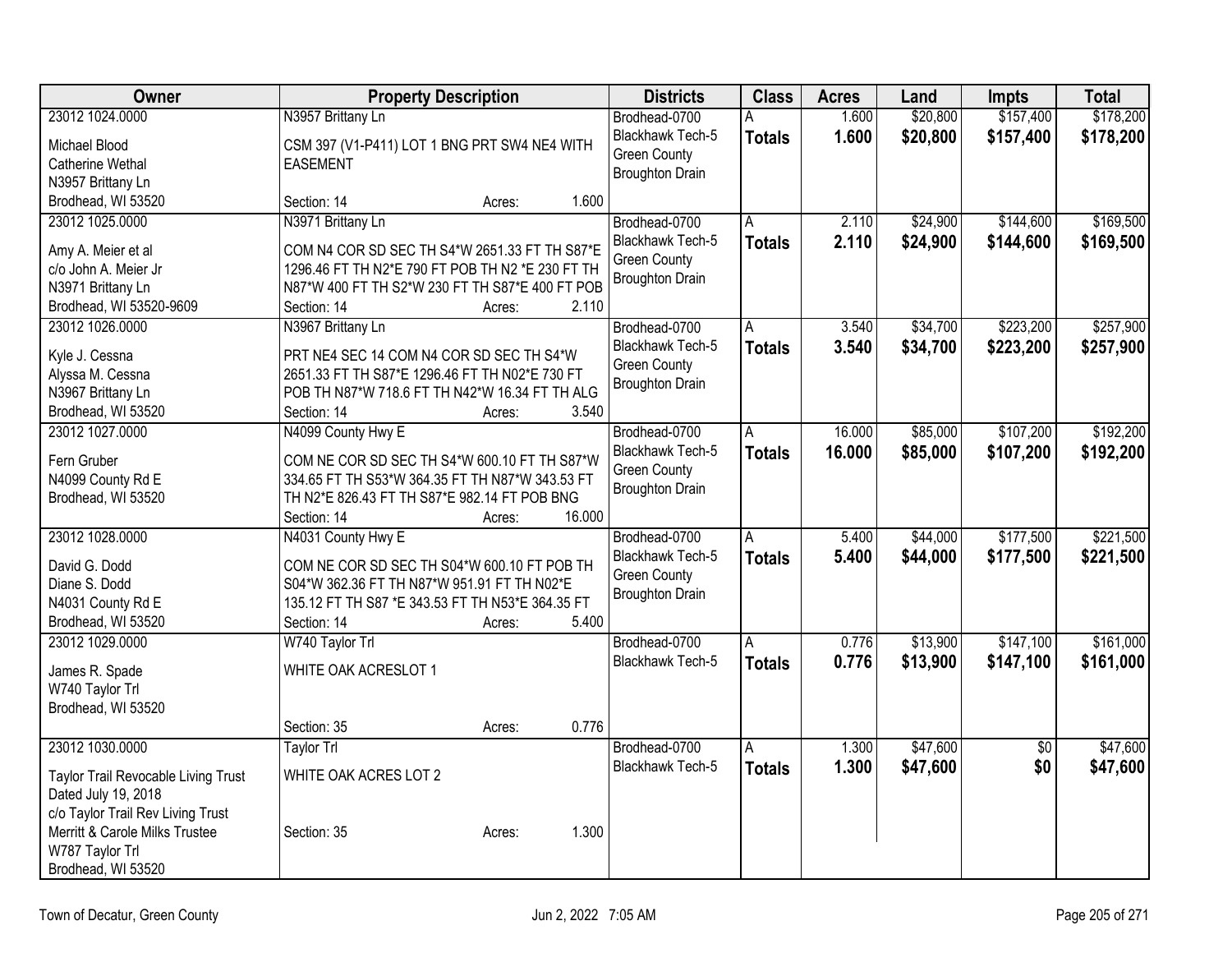| Owner                                 | <b>Property Description</b> |        |       | <b>Districts</b>        | <b>Class</b>  | <b>Acres</b> | Land     | Impts           | <b>Total</b> |
|---------------------------------------|-----------------------------|--------|-------|-------------------------|---------------|--------------|----------|-----------------|--------------|
| 23012 1031.0000                       | W803 Taylor Trl             |        |       | Brodhead-0700           | А             | 1.000        | \$41,000 | \$146,800       | \$187,800    |
| <b>Todd Huebler</b>                   | WHITE OAK ACRES LOT 3       |        |       | Blackhawk Tech-5        | <b>Totals</b> | 1.000        | \$41,000 | \$146,800       | \$187,800    |
| Judith L. Huebler                     |                             |        |       |                         |               |              |          |                 |              |
| W803 Taylor Trl                       |                             |        |       |                         |               |              |          |                 |              |
| Brodhead, WI 53520                    | Section: 35                 | Acres: | 1.000 |                         |               |              |          |                 |              |
| 23012 1033.0000                       | W811 Taylor Trl             |        |       | Brodhead-0700           | A             | 1.530        | \$52,700 | \$304,900       | \$357,600    |
|                                       |                             |        |       | <b>Blackhawk Tech-5</b> | <b>Totals</b> | 1.530        | \$52,700 | \$304,900       | \$357,600    |
| Judy J. Pickering                     | WHITE OAK ACRESLOTS 4 & 5   |        |       |                         |               |              |          |                 |              |
| W811 Taylor Trl<br>Brodhead, WI 53520 |                             |        |       |                         |               |              |          |                 |              |
|                                       | Section: 35                 | Acres: | 1.530 |                         |               |              |          |                 |              |
| 23012 1034.0000                       | W831 Taylor Trl             |        |       | Brodhead-0700           | A             | 1.000        | \$41,000 | \$172,200       | \$213,200    |
|                                       |                             |        |       | Blackhawk Tech-5        |               | 1.000        | \$41,000 | \$172,200       |              |
| Justin D. Smith                       | WHITE OAK ACRES LOT 6       |        |       |                         | <b>Totals</b> |              |          |                 | \$213,200    |
| W831 Taylor Trl                       |                             |        |       |                         |               |              |          |                 |              |
| Brodhead, WI 53520                    |                             |        |       |                         |               |              |          |                 |              |
|                                       | Section: 35                 | Acres: | 1.000 |                         |               |              |          |                 |              |
| 23012 1035.0000                       | Taylor Trl                  |        |       | Brodhead-0700           | A             | 0.490        | \$10,800 | \$0             | \$10,800     |
| Justin D. Smith                       | WHITE OAK ACRES S1/2 LOT 7  |        |       | <b>Blackhawk Tech-5</b> | <b>Totals</b> | 0.490        | \$10,800 | \$0             | \$10,800     |
| W831 Taylor Trl                       |                             |        |       |                         |               |              |          |                 |              |
| Brodhead, WI 53520                    |                             |        |       |                         |               |              |          |                 |              |
|                                       | Section: 35                 | Acres: | 0.490 |                         |               |              |          |                 |              |
| 23012 1035.1000                       | <b>Taylor Trl</b>           |        |       | Brodhead-0700           | A             | 0.490        | \$11,200 | $\overline{50}$ | \$11,200     |
| David P. Witzack                      | WHITE OAK ACRES N1/2 LOT 7  |        |       | Blackhawk Tech-5        | <b>Totals</b> | 0.490        | \$11,200 | \$0             | \$11,200     |
| Sara Smital                           |                             |        |       |                         |               |              |          |                 |              |
| W847 Taylor Trl                       |                             |        |       |                         |               |              |          |                 |              |
| Brodhead, WI 53520                    | Section: 35                 | Acres: | 0.490 |                         |               |              |          |                 |              |
| 23012 1036.0000                       | W847 Taylor Trl             |        |       | Brodhead-0700           | A             | 0.980        | \$40,500 | \$189,300       | \$229,800    |
|                                       |                             |        |       | Blackhawk Tech-5        | <b>Totals</b> | 0.980        | \$40,500 | \$189,300       | \$229,800    |
| David P. Witzack                      | WHITE OAK ACRES LOT 8       |        |       |                         |               |              |          |                 |              |
| Sara Smital                           |                             |        |       |                         |               |              |          |                 |              |
| W847 Taylor Trl                       |                             |        |       |                         |               |              |          |                 |              |
| Brodhead, WI 53520                    | Section: 35                 | Acres: | 0.980 |                         |               |              |          |                 |              |
| 23012 1037.0000                       | W859 Taylor Trl             |        |       | Brodhead-0700           | A             | 1.000        | \$41,000 | \$167,600       | \$208,600    |
| David D. Dieter                       | WHITE OAK ACRES LOT 9       |        |       | Blackhawk Tech-5        | <b>Totals</b> | 1.000        | \$41,000 | \$167,600       | \$208,600    |
| Vicki L. Dieter                       |                             |        |       |                         |               |              |          |                 |              |
| W859 Taylor Trl                       |                             |        |       |                         |               |              |          |                 |              |
| Brodhead, WI 53520                    | Section: 35                 | Acres: | 1.000 |                         |               |              |          |                 |              |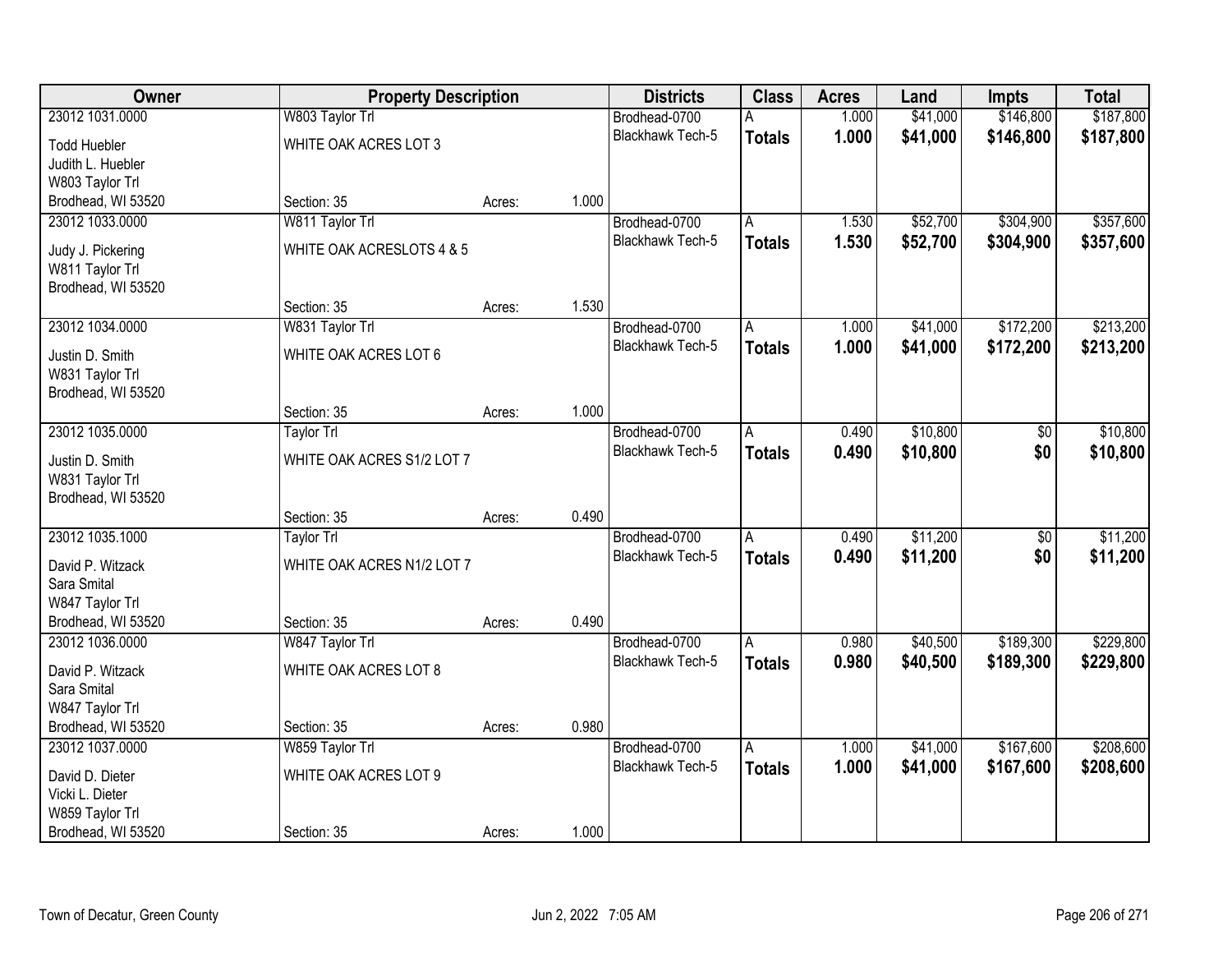| <b>Owner</b>                                                                 | <b>Property Description</b>                |        |       | <b>Districts</b>        | <b>Class</b>  | <b>Acres</b> | Land     | <b>Impts</b> | <b>Total</b> |
|------------------------------------------------------------------------------|--------------------------------------------|--------|-------|-------------------------|---------------|--------------|----------|--------------|--------------|
| 23012 1038,0000                                                              | W865 Taylor Trl                            |        |       | Brodhead-0700           |               | 1.200        | \$45,400 | \$183,800    | \$229,200    |
| Michael J. Hays                                                              | WHITE OAK ACRES LOT 10                     |        |       | Blackhawk Tech-5        | <b>Totals</b> | 1.200        | \$45,400 | \$183,800    | \$229,200    |
| Melisalyn Hays                                                               |                                            |        |       |                         |               |              |          |              |              |
| W865 Taylor Trl                                                              |                                            |        |       |                         |               |              |          |              |              |
| Brodhead, WI 53520                                                           | Section: 35                                | Acres: | 1.200 |                         |               |              |          |              |              |
| 23012 1039.0000                                                              | W877 Taylor Trl                            |        |       | Brodhead-0700           | A             | 1.250        | \$46,500 | \$169,700    | \$216,200    |
| Rezner Douglas A Trust Dtd May 2,<br>2012                                    | WHITE OAK ACRES LOT 11, BNG PRT SW4        |        |       | Blackhawk Tech-5        | <b>Totals</b> | 1.250        | \$46,500 | \$169,700    | \$216,200    |
| c/o Rezner Douglas A Trust                                                   |                                            |        |       |                         |               |              |          |              |              |
| W877 Taylor Trl                                                              | Section: 35                                | Acres: | 1.250 |                         |               |              |          |              |              |
| Brodhead, WI 53520                                                           |                                            |        |       |                         |               |              |          |              |              |
| 23012 1040.0000                                                              | <b>Taylor Trl</b>                          |        |       | Brodhead-0700           | A             | 0.516        | \$11,300 | \$0          | \$11,300     |
| Richard L. Neuenschwander                                                    | WHITE OAK ACRES ADD #1 LOT 12              |        |       | <b>Blackhawk Tech-5</b> | <b>Totals</b> | 0.516        | \$11,300 | \$0          | \$11,300     |
| Linda M. Neuenschwander                                                      |                                            |        |       |                         |               |              |          |              |              |
| N2546 Oakridge Rd                                                            |                                            |        |       |                         |               |              |          |              |              |
| Brodhead, WI 53520                                                           | Section:                                   | Acres: | 0.516 |                         |               |              |          |              |              |
| 23012 1041.0000                                                              | W710 Taylor Trl                            |        |       | Brodhead-0700           | A             | 0.955        | \$15,700 | \$200,100    | \$215,800    |
|                                                                              |                                            |        |       | <b>Blackhawk Tech-5</b> | <b>Totals</b> | 0.955        | \$15,700 | \$200,100    | \$215,800    |
| Pitt Denis Jon & Nancy Elaine Revocabl   WHITE OAK ACRES ADDITION NO 1LOT 13 |                                            |        |       |                         |               |              |          |              |              |
| Trust Dtd 1/13/                                                              |                                            |        |       |                         |               |              |          |              |              |
| c/o Pitt Denis Jon & Nancy Elaine Rev<br>Trust                               |                                            |        | 0.955 |                         |               |              |          |              |              |
| W710 Taylor Trl                                                              | Section: 35                                | Acres: |       |                         |               |              |          |              |              |
| Brodhead, WI 53520                                                           |                                            |        |       |                         |               |              |          |              |              |
| 23012 1042.0000                                                              | N2546 Oak Ridge Rd                         |        |       | Brodhead-0700           | A             | 1.337        | \$18,700 | \$154,800    | \$173,500    |
|                                                                              |                                            |        |       | Blackhawk Tech-5        | <b>Totals</b> | 1.337        | \$18,700 | \$154,800    | \$173,500    |
| Richard L. Neuenschwander                                                    | WHITE OAK ACRES ADD #1 LOT 14              |        |       |                         |               |              |          |              |              |
| Linda M. Neuenschwander                                                      |                                            |        |       |                         |               |              |          |              |              |
| N2546 Oak Ridge Rd                                                           |                                            |        |       |                         |               |              |          |              |              |
| Brodhead, WI 53520                                                           | Section: 35                                | Acres: | 1.337 |                         |               |              |          |              |              |
| 23012 1044.0000                                                              | N2560 Oak Ridge Rd                         |        |       | Brodhead-0700           | A             | 1.379        | \$19,000 | \$205,100    | \$224,100    |
| Donita J. Strommen                                                           | WHITE OAK ACRES ADDITION NO 1 LOTS 15 & 16 |        |       | Blackhawk Tech-5        | <b>Totals</b> | 1.379        | \$19,000 | \$205,100    | \$224,100    |
| N2560 Oak Ridge Rd                                                           |                                            |        |       |                         |               |              |          |              |              |
| Brodhead, WI 53520                                                           |                                            |        |       |                         |               |              |          |              |              |
|                                                                              | Section: 35                                | Acres: | 1.379 |                         |               |              |          |              |              |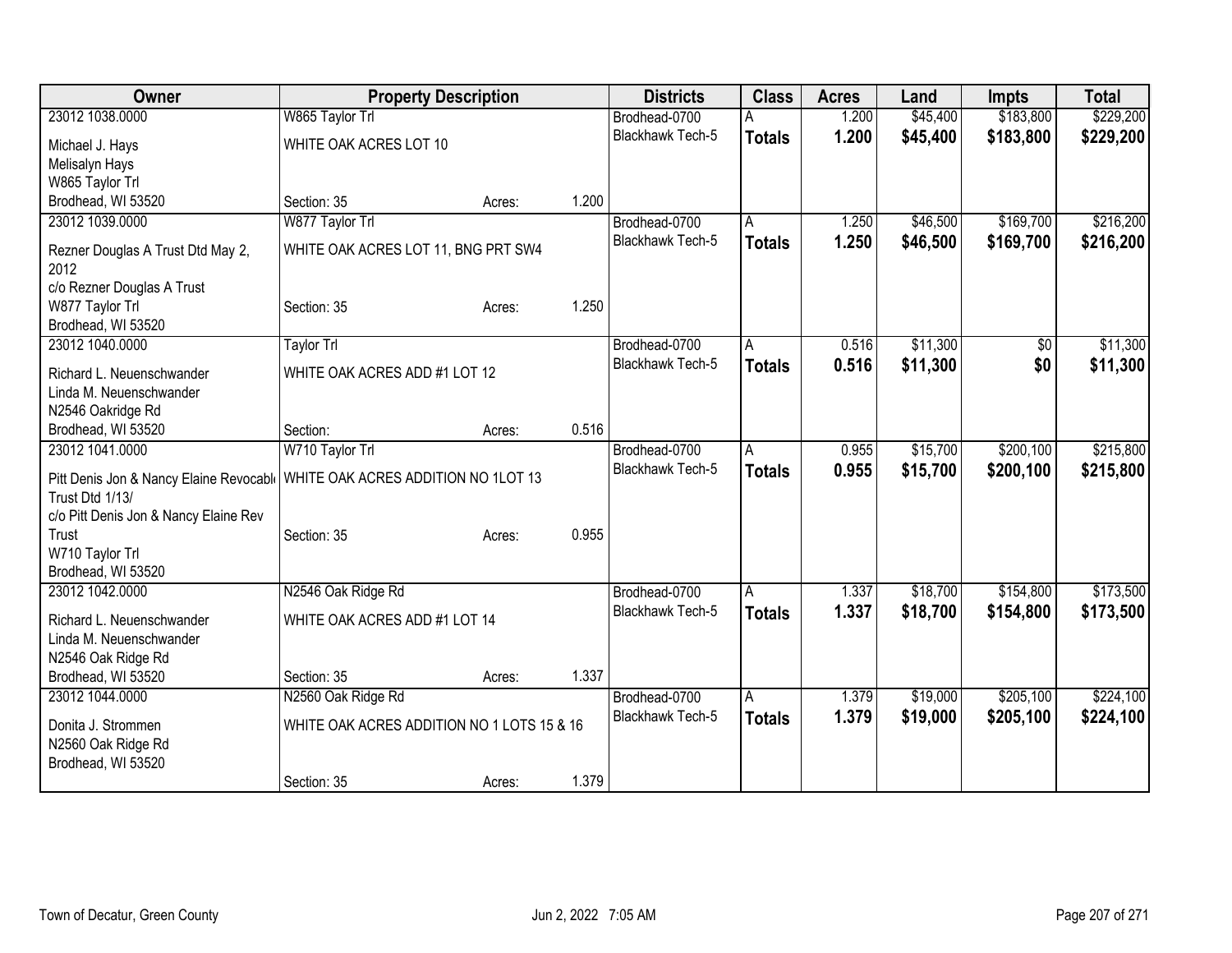| Owner                |                                      | <b>Property Description</b> |       | <b>Districts</b>        | <b>Class</b>  | <b>Acres</b> | Land     | <b>Impts</b>    | <b>Total</b> |
|----------------------|--------------------------------------|-----------------------------|-------|-------------------------|---------------|--------------|----------|-----------------|--------------|
| 23012 1045.0000      | Oak Ridge Rd                         |                             |       | Brodhead-0700           |               | 0.717        | \$13,300 | $\overline{30}$ | \$13,300     |
| Steven L. Oleson     | WHITE OAK ACRES ADDITION NO 1LOT 17  |                             |       | <b>Blackhawk Tech-5</b> | <b>Totals</b> | 0.717        | \$13,300 | \$0             | \$13,300     |
| Glenna S. Oleson     |                                      |                             |       |                         |               |              |          |                 |              |
| E12801 W Point Dr    |                                      |                             |       |                         |               |              |          |                 |              |
| Merrimac, WI 53561   | Section:                             | Acres:                      | 0.717 |                         |               |              |          |                 |              |
| 23012 1046.0000      | N2594 Oak Ridge Rd                   |                             |       | Brodhead-0700           | A             | 1.000        | \$16,000 | \$139,700       | \$155,700    |
|                      |                                      |                             |       | <b>Blackhawk Tech-5</b> | <b>Totals</b> | 1.000        | \$16,000 | \$139,700       | \$155,700    |
| Gerald Wilson        | WHITE OAK ACRES ADDITION NO 1 LOT 18 |                             |       |                         |               |              |          |                 |              |
| Elizabeth A. Wilson  |                                      |                             |       |                         |               |              |          |                 |              |
| N2594 Oak Ridge Rd   |                                      |                             | 1.000 |                         |               |              |          |                 |              |
| Brodhead, WI 53520   | Section: 35                          | Acres:                      |       |                         |               |              |          |                 |              |
| 23012 1047.0000      | N2594 Oak Ridge Rd                   |                             |       | Brodhead-0700           | A             | 0.716        | \$13,300 | \$11,300        | \$24,600     |
| <b>Gerald Wilson</b> | WHITE OAK ACRES ADDITION NO 1 LOT 19 |                             |       | Blackhawk Tech-5        | <b>Totals</b> | 0.716        | \$13,300 | \$11,300        | \$24,600     |
| Elizabeth A. Wilson  |                                      |                             |       |                         |               |              |          |                 |              |
| N2594 Oak Ridge Rd   |                                      |                             |       |                         |               |              |          |                 |              |
| Brodhead, WI 53520   | Section: 35                          | Acres:                      | 0.716 |                         |               |              |          |                 |              |
| 23012 1048.0000      | Oak Ridge Rd                         |                             |       | Brodhead-0700           | A             | 0.759        | \$13,700 | \$0             | \$13,700     |
| Doran J. Boegli      | WHITE OAK ACRES ADDITION NO 1 LOT 20 |                             |       | Blackhawk Tech-5        | <b>Totals</b> | 0.759        | \$13,700 | \$0             | \$13,700     |
| Wade L. Boegli       |                                      |                             |       |                         |               |              |          |                 |              |
| Lawrence E Boegli Le |                                      |                             |       |                         |               |              |          |                 |              |
| N2608 Oak Ridge Rd   | Section: 35                          | Acres:                      | 0.759 |                         |               |              |          |                 |              |
| Brodhead, WI 53520   |                                      |                             |       |                         |               |              |          |                 |              |
| 23012 1049.0000      | N2608 Oak Ridge Rd                   |                             |       | Brodhead-0700           | A             | 0.785        | \$14,000 | \$166,700       | \$180,700    |
|                      |                                      |                             |       | <b>Blackhawk Tech-5</b> | <b>Totals</b> | 0.785        | \$14,000 | \$166,700       | \$180,700    |
| Doran J. Boegli      | WHITE OAK ACRES ADDITION NO 1 LOT 21 |                             |       |                         |               |              |          |                 |              |
| Wade L. Boegli       |                                      |                             |       |                         |               |              |          |                 |              |
| Lawrence E Boegli Le |                                      |                             |       |                         |               |              |          |                 |              |
| N2608 Oak Ridge Rd   | Section: 35                          | Acres:                      | 0.785 |                         |               |              |          |                 |              |
| Brodhead, WI 53520   |                                      |                             |       |                         |               |              |          |                 |              |
| 23012 1050.0000      | N2608 Oak Ridge Rd                   |                             |       | Brodhead-0700           | A             | 0.722        | \$13,300 | \$12,500        | \$25,800     |
| Doran J. Boegli      | WHITE OAK ACRES ADDITION NO 1 LOT 22 |                             |       | <b>Blackhawk Tech-5</b> | <b>Totals</b> | 0.722        | \$13,300 | \$12,500        | \$25,800     |
| Wade L. Boegli       |                                      |                             |       |                         |               |              |          |                 |              |
| Lawrence E Boegli Le |                                      |                             |       |                         |               |              |          |                 |              |
| N2608 Oak Ridge Rd   | Section: 35                          | Acres:                      | 0.722 |                         |               |              |          |                 |              |
| Brodhead, WI 53520   |                                      |                             |       |                         |               |              |          |                 |              |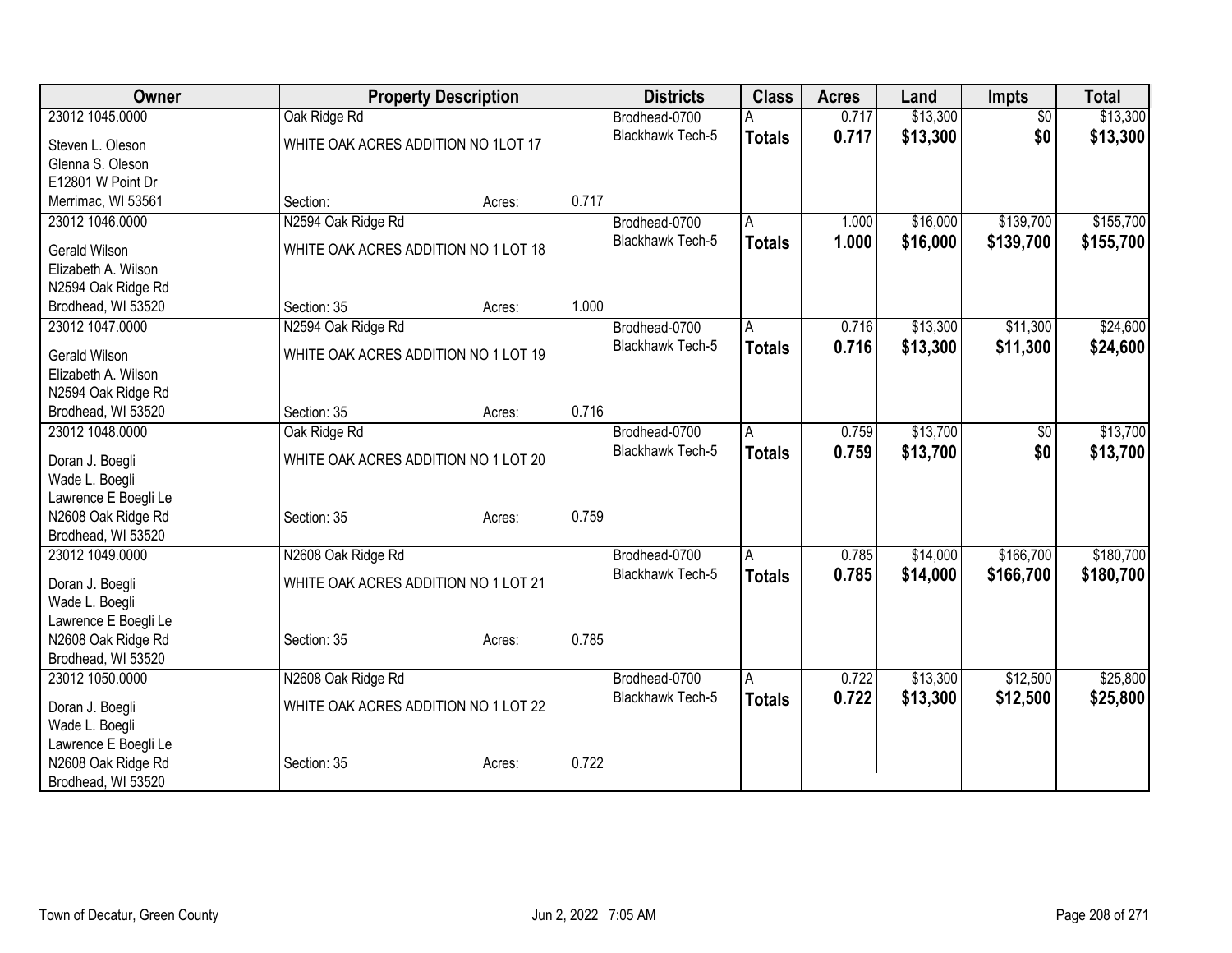| Owner                  |                                               | <b>Property Description</b> |       | <b>Districts</b>        | <b>Class</b>  | <b>Acres</b> | Land     | <b>Impts</b>    | <b>Total</b> |
|------------------------|-----------------------------------------------|-----------------------------|-------|-------------------------|---------------|--------------|----------|-----------------|--------------|
| 23012 1051.0000        | County Rd GG                                  |                             |       | Brodhead-0700           | А             | 0.259        | \$2,600  | $\overline{50}$ | \$2,600      |
| Steven C. Carpenter    | CSM 1585 (V5-P100) OL 1 BNG PRT LOT 23 WHITE  |                             |       | Blackhawk Tech-5        | <b>Totals</b> | 0.259        | \$2,600  | \$0             | \$2,600      |
| Diana L. Carpenter     | OAK ACRES ADD NO 1                            |                             |       |                         |               |              |          |                 |              |
| N2601 County Rd Gg     |                                               |                             |       |                         |               |              |          |                 |              |
| Brodhead, WI 53520     | Section: 35                                   | Acres:                      | 0.259 |                         |               |              |          |                 |              |
| 23012 1051.1000        | Taylor Trl                                    |                             |       | Brodhead-0700           | A             | 0.942        | \$15,500 | $\overline{50}$ | \$15,500     |
|                        |                                               |                             |       | Blackhawk Tech-5        | <b>Totals</b> | 0.942        | \$15,500 | \$0             | \$15,500     |
| Eileen K. Draves       | CSM 1585 (V5-P100) LOT 1 BNG PRT NW4 SE4, FKA |                             |       |                         |               |              |          |                 |              |
| N2597 County Rd Gg     | LOT 23 WHITE OAK ACRES NO 1                   |                             |       |                         |               |              |          |                 |              |
| Brodhead, WI 53520     |                                               |                             | 0.942 |                         |               |              |          |                 |              |
|                        | Section: 35                                   | Acres:                      |       |                         |               |              |          |                 |              |
| 23012 1052.0000        | <b>Taylor Trl</b>                             |                             |       | Brodhead-0700           | A             | 0.762        | \$13,700 | \$0             | \$13,700     |
| <b>Grant Carpenter</b> | CSM 761 (V2-P326) LOT 3 BNG PRT LOT 24 WHITE  |                             |       | Blackhawk Tech-5        | <b>Totals</b> | 0.762        | \$13,700 | \$0             | \$13,700     |
| Kayla M. Carpenter     | OAK ACRES ADD NO 1                            |                             |       |                         |               |              |          |                 |              |
| W997 Taylor Trl        |                                               |                             |       |                         |               |              |          |                 |              |
| Brodhead, WI 53520     | Section: 35                                   | Acres:                      | 0.762 |                         |               |              |          |                 |              |
| 23012 1053.0000        | W995 Taylor Trl                               |                             |       | Brodhead-0700           | A             | 0.511        | \$11,200 | \$138,500       | \$149,700    |
| Steven A. Flannery     | WHITE OAK ACRES ADD NO 1LOT 25                |                             |       | Blackhawk Tech-5        | <b>Totals</b> | 0.511        | \$11,200 | \$138,500       | \$149,700    |
| Kandie Flannery        |                                               |                             |       |                         |               |              |          |                 |              |
| W995 Taylor Trl        |                                               |                             |       |                         |               |              |          |                 |              |
| Brodhead, WI 53520     | Section: 35                                   | Acres:                      | 0.511 |                         |               |              |          |                 |              |
| 23012 1054,0000        | W989 Taylor Trl                               |                             |       | Brodhead-0700           | A             | 0.662        | \$12,700 | \$159,400       | \$172,100    |
|                        |                                               |                             |       | Blackhawk Tech-5        | <b>Totals</b> | 0.662        | \$12,700 | \$159,400       | \$172,100    |
| Jason Jensen           | WHITE OAK ACRES ADDITION NO 1LOT 26 (PRT POS  |                             |       |                         |               |              |          |                 |              |
| Tamara Jensen          | V16-P34)                                      |                             |       |                         |               |              |          |                 |              |
| W989 Taylor Trl        |                                               |                             |       |                         |               |              |          |                 |              |
| Brodhead, WI 53520     | Section: 35                                   | Acres:                      | 0.662 |                         |               |              |          |                 |              |
| 23012 1055.0000        | W989 Taylor Trl                               |                             |       | Brodhead-0700           | A             | 0.642        | \$6,400  | \$9,200         | \$15,600     |
| Jason Jensen           | WHITE OAK ACRES ADDITION NO 1LOT 27 (PRT      |                             |       | Blackhawk Tech-5        | <b>Totals</b> | 0.642        | \$6,400  | \$9,200         | \$15,600     |
| Tamara Jensen          | POS V16-P34)                                  |                             |       |                         |               |              |          |                 |              |
| W989 Taylor Trl        |                                               |                             |       |                         |               |              |          |                 |              |
| Brodhead, WI 53520     | Section: 35                                   | Acres:                      | 0.642 |                         |               |              |          |                 |              |
| 23012 1056.0000        | <b>Taylor Trl</b>                             |                             |       | Brodhead-0700           | Α             | 0.669        | \$12,800 | $\overline{50}$ | \$12,800     |
|                        |                                               |                             |       | <b>Blackhawk Tech-5</b> | <b>Totals</b> | 0.669        | \$12,800 | \$0             | \$12,800     |
| Randy J. Burkhalter    | WHITE OAK ACRES ADDITION NO 1 LOT 28          |                             |       |                         |               |              |          |                 |              |
| Janet K. Cook          |                                               |                             |       |                         |               |              |          |                 |              |
| W967 Taylor Trl        |                                               |                             | 0.669 |                         |               |              |          |                 |              |
| Brodhead, WI 53520     | Section:                                      | Acres:                      |       |                         |               |              |          |                 |              |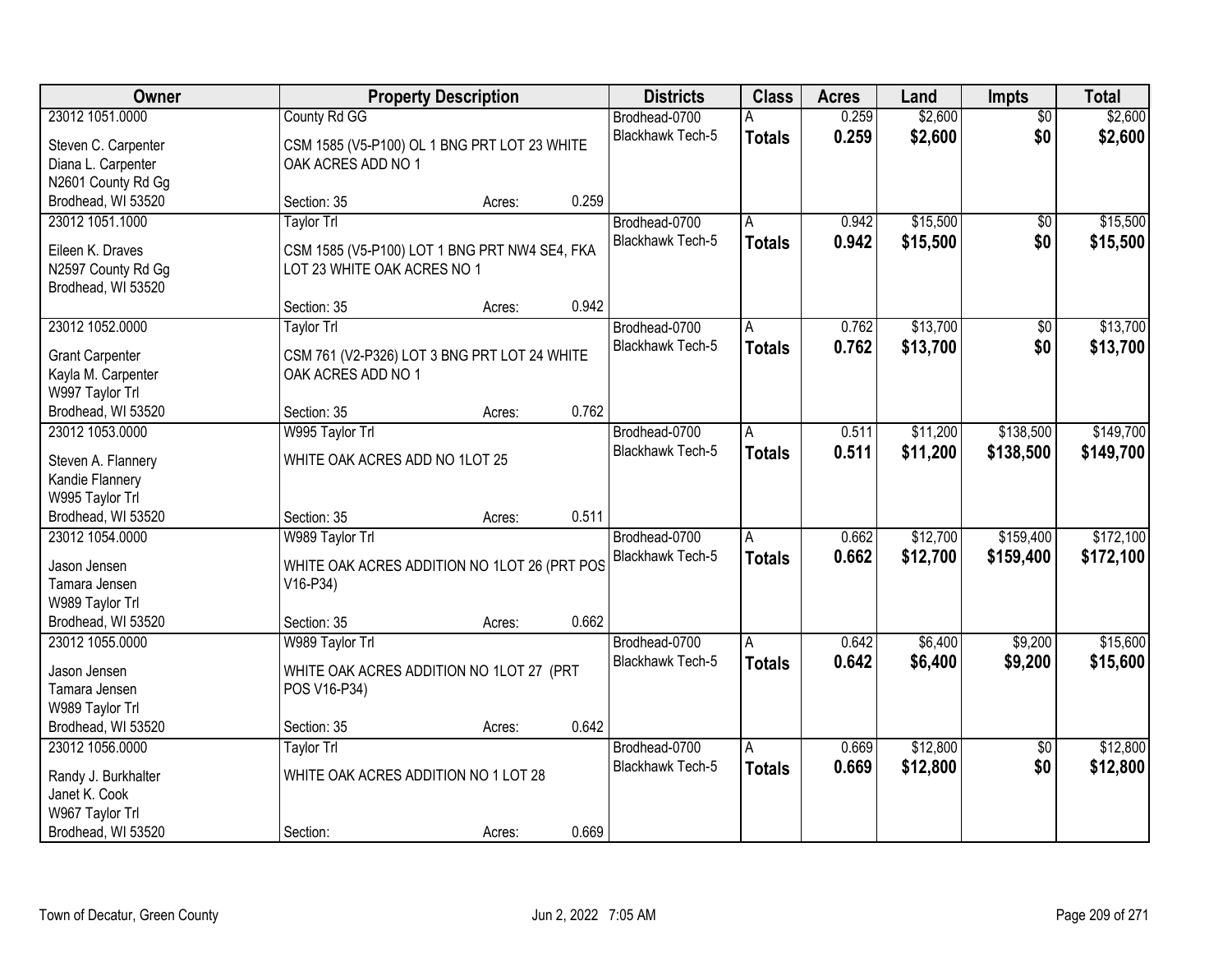| Owner                               |                                       | <b>Property Description</b> |       | <b>Districts</b>        | <b>Class</b>   | <b>Acres</b> | Land     | <b>Impts</b>    | <b>Total</b> |
|-------------------------------------|---------------------------------------|-----------------------------|-------|-------------------------|----------------|--------------|----------|-----------------|--------------|
| 23012 1057.0000                     | W967 Taylor Trl                       |                             |       | Brodhead-0700           | A              | 0.657        | \$12,700 | \$119,400       | \$132,100    |
| Randy J. Burkhalter                 | WHITE OAK ACRES ADDITION NO 1 LOT 29  |                             |       | Blackhawk Tech-5        | <b>Totals</b>  | 0.657        | \$12,700 | \$119,400       | \$132,100    |
| Janet K. Cook                       |                                       |                             |       |                         |                |              |          |                 |              |
| W967 Taylor Trl                     |                                       |                             |       |                         |                |              |          |                 |              |
| Brodhead, WI 53520                  | Section: 35                           | Acres:                      | 0.657 |                         |                |              |          |                 |              |
| 23012 1058.0000                     | <b>Taylor Trl</b>                     |                             |       | Brodhead-0700           | A              | 1.278        | \$18,200 | $\overline{50}$ | \$18,200     |
| Steven E. Johnston                  | WHITE OAK ACRES ADDITION NO 1 LOT 30  |                             |       | Blackhawk Tech-5        | <b>Totals</b>  | 1.278        | \$18,200 | \$0             | \$18,200     |
| Lynn M. Heisel                      |                                       |                             |       |                         |                |              |          |                 |              |
| W943 Taylor Trl                     |                                       |                             |       |                         |                |              |          |                 |              |
| Brodhead, WI 53520                  | Section: 35                           | Acres:                      | 1.278 |                         |                |              |          |                 |              |
| 23012 1059.0000                     | W943 Taylor Trl                       |                             |       | Brodhead-0700           | A              | 1.739        | \$57,300 | \$109,400       | \$166,700    |
| Steven E. Johnston                  | WHITE OAK ACRES ADDITION NO 1 LOT 31  |                             |       | Blackhawk Tech-5        | <b>Totals</b>  | 1.739        | \$57,300 | \$109,400       | \$166,700    |
| Lynn M. Heisel                      |                                       |                             |       |                         |                |              |          |                 |              |
| W943 Taylor Trl                     |                                       |                             |       |                         |                |              |          |                 |              |
| Brodhead, WI 53520                  | Section: 35                           | Acres:                      | 1.739 |                         |                |              |          |                 |              |
| 23012 1060.0000                     | W939 Taylor Trl                       |                             |       | Brodhead-0700           | Α              | 1.100        | \$43,200 | \$196,500       | \$239,700    |
|                                     |                                       |                             |       | <b>Blackhawk Tech-5</b> | <b>Totals</b>  | 1.100        | \$43,200 | \$196,500       | \$239,700    |
| Brad A. Hanson<br>Briana M. Hanson  | WHITE OAK ACRES ADDITION NO. 1 LOT 32 |                             |       |                         |                |              |          |                 |              |
| W939 Taylor Trl                     |                                       |                             |       |                         |                |              |          |                 |              |
| Brodhead, WI 53520                  | Section: 35                           | Acres:                      | 1.100 |                         |                |              |          |                 |              |
| 23012 1061.0000                     | <b>Taylor Trl</b>                     |                             |       | Brodhead-0700           | $\overline{A}$ | 0.552        | \$11,600 | $\overline{50}$ | \$11,600     |
|                                     |                                       |                             |       | Blackhawk Tech-5        | <b>Totals</b>  | 0.552        | \$11,600 | \$0             | \$11,600     |
| Randy S. Doyle                      | WHITE OAK ACRES ADDITION NO 1 LOT 33  |                             |       |                         |                |              |          |                 |              |
| Amy A. Doyle<br>W906 Taylor Trl     |                                       |                             |       |                         |                |              |          |                 |              |
| Brodhead, WI 53520                  | Section: 15                           | Acres:                      | 0.552 |                         |                |              |          |                 |              |
| 23012 1062.0000                     | W950 Taylor Trl                       |                             |       | Brodhead-0700           | A              | 0.603        | \$12,100 | \$9,800         | \$21,900     |
|                                     |                                       |                             |       | Blackhawk Tech-5        | <b>Totals</b>  | 0.603        | \$12,100 | \$9,800         | \$21,900     |
| James C. Mohns<br>Jennifer J. Mohns | WHITE OAK ACRES ADDITION NO 1 LOT 34  |                             |       |                         |                |              |          |                 |              |
| W968 Taylor Trl                     |                                       |                             |       |                         |                |              |          |                 |              |
| Brodhead, WI 53520                  | Section:                              | Acres:                      | 0.603 |                         |                |              |          |                 |              |
| 23012 1063.0000                     | W968 Taylor Trl                       |                             |       | Brodhead-0700           | A              | 1.750        | \$22,000 | \$189,600       | \$211,600    |
|                                     |                                       |                             |       | Blackhawk Tech-5        | <b>Totals</b>  | 1.750        | \$22,000 | \$189,600       | \$211,600    |
| James C. Mohns<br>Jennifer J. Mohns | WHITE OAK ACRES ADDITION NO 1 LOT 35  |                             |       |                         |                |              |          |                 |              |
| W968 Taylor Trl                     |                                       |                             |       |                         |                |              |          |                 |              |
| Brodhead, WI 53520                  | Section: 35                           | Acres:                      | 1.750 |                         |                |              |          |                 |              |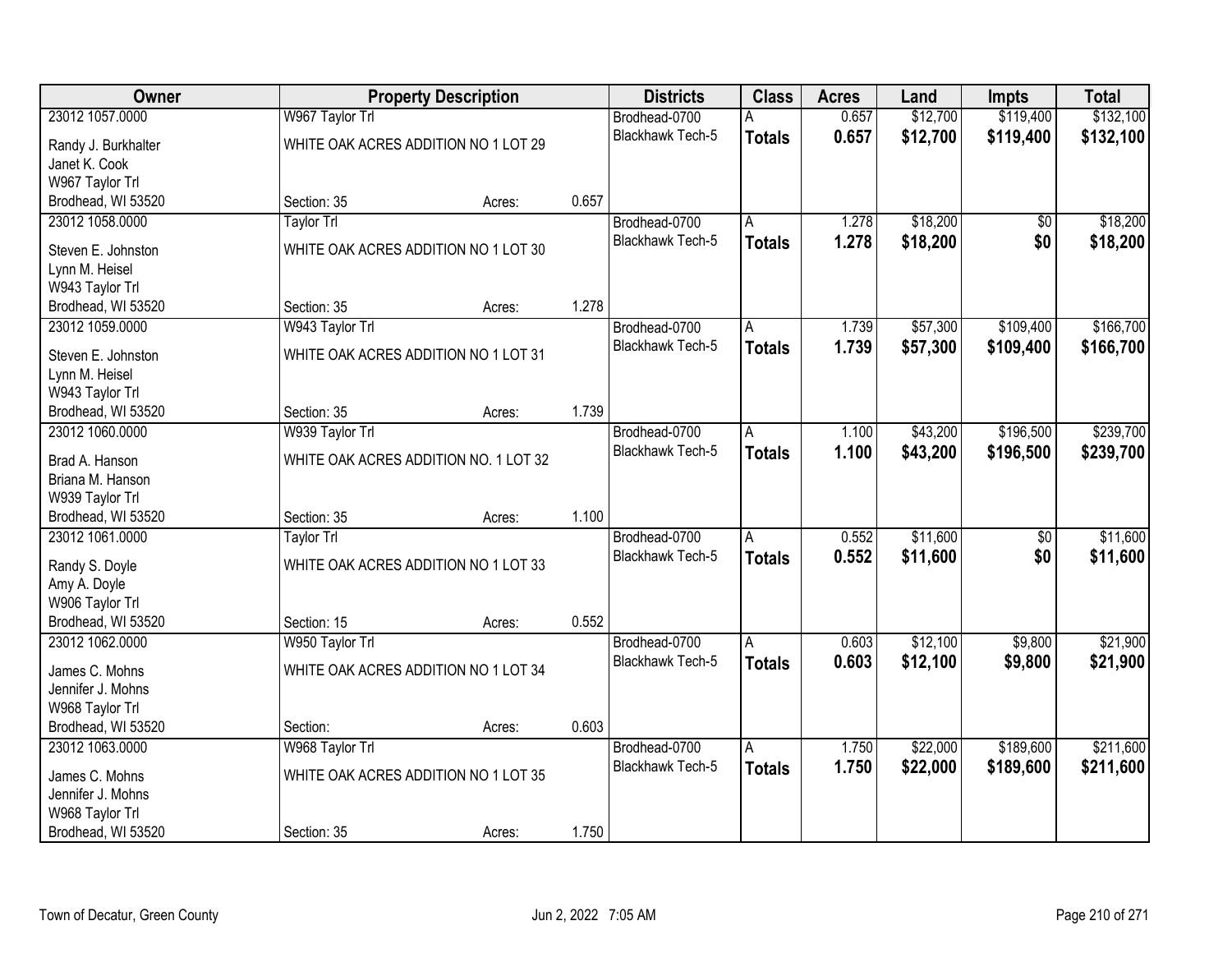| Owner               |                                           | <b>Property Description</b> |       | <b>Districts</b>        | <b>Class</b>            | <b>Acres</b> | Land     | Impts           | <b>Total</b> |
|---------------------|-------------------------------------------|-----------------------------|-------|-------------------------|-------------------------|--------------|----------|-----------------|--------------|
| 23012 1064.0000     | Oak Ridge Rd                              |                             |       | Brodhead-0700           |                         | 0.839        | \$14,500 | $\overline{50}$ | \$14,500     |
| James C. Mohns      | WHITE OAK ACRES ADDITION NO 1 LOT 36      |                             |       | Blackhawk Tech-5        | <b>Totals</b>           | 0.839        | \$14,500 | \$0             | \$14,500     |
| Jennifer J. Mohns   |                                           |                             |       |                         |                         |              |          |                 |              |
| W968 Taylor Trl     |                                           |                             |       |                         |                         |              |          |                 |              |
| Brodhead, WI 53520  | Section:                                  | Acres:                      | 0.839 |                         |                         |              |          |                 |              |
| 23012 1065.0000     | N2597 Oak Ridge Rd                        |                             |       | Brodhead-0700           | Α                       | 0.775        | \$13,900 | \$90,900        | \$104,800    |
|                     |                                           |                             |       | <b>Blackhawk Tech-5</b> | <b>Totals</b>           | 0.775        | \$13,900 | \$90,900        | \$104,800    |
| Jeffrey J. Rackow   | WHITE OAK ACRES ADDITION NO 1LOT 37       |                             |       |                         |                         |              |          |                 |              |
| Ashley E. Storms    |                                           |                             |       |                         |                         |              |          |                 |              |
| N2597 Oak Ridge Rd  |                                           |                             |       |                         |                         |              |          |                 |              |
| Brodhead, WI 53520  | Section: 35                               | Acres:                      | 0.775 |                         |                         |              |          |                 |              |
| 23012 1066.0000     | Oak Ridge Rd                              |                             |       | Brodhead-0700           | A                       | 0.683        | \$12,900 | \$13,900        | \$26,800     |
| Jeffrey J. Rackow   | WHITE OAK ACRES ADDITION NO 1 LOT 38      |                             |       | Blackhawk Tech-5        | <b>Totals</b>           | 0.683        | \$12,900 | \$13,900        | \$26,800     |
| Ashley E. Storms    |                                           |                             |       |                         |                         |              |          |                 |              |
| N2597 Oak Ridge Rd  |                                           |                             |       |                         |                         |              |          |                 |              |
| Brodhead, WI 53520  | Section: 35                               | Acres:                      | 0.683 |                         |                         |              |          |                 |              |
| 23012 1067.0000     | N2577 Oak Ridge Rd                        |                             |       | Brodhead-0700           | Α                       | 0.750        | \$13,600 | \$136,900       | \$150,500    |
|                     |                                           |                             |       | <b>Blackhawk Tech-5</b> | <b>Totals</b>           | 0.750        | \$13,600 | \$136,900       | \$150,500    |
| Lonnie E. Paulson   | WHITE OAK ACRES ADDITION NO 1LOT 39       |                             |       |                         |                         |              |          |                 |              |
| Sherry L. Paulson   |                                           |                             |       |                         |                         |              |          |                 |              |
| N2577 Oak Ridge Rd  |                                           |                             |       |                         |                         |              |          |                 |              |
| Brodhead, WI 53520  | Section: 35                               | Acres:                      | 0.750 |                         |                         |              |          |                 |              |
| 23012 1068.0000     | N2565 Oak Ridge Rd                        |                             |       | Brodhead-0700           | $\overline{A}$          | 1.323        | \$18,600 | \$121,400       | \$140,000    |
| Daniel N. Rynes     | WHITE OAK ACRES ADDITION NO 1LOTS 40 & 41 |                             |       | <b>Blackhawk Tech-5</b> | <b>Totals</b>           | 1.323        | \$18,600 | \$121,400       | \$140,000    |
| Cynthia A. Rynes    |                                           |                             |       |                         |                         |              |          |                 |              |
| N2565 Oak Ridge Rd  |                                           |                             |       |                         |                         |              |          |                 |              |
| Brodhead, WI 53520  | Section: 35                               | Acres:                      | 1.323 |                         |                         |              |          |                 |              |
| 23012 1070.0000     | N2553 Oak Ridge Rd                        |                             |       | Brodhead-0700           | A                       | 0.844        | \$14,600 | \$112,300       | \$126,900    |
|                     |                                           |                             |       | <b>Blackhawk Tech-5</b> | <b>Totals</b>           | 0.844        | \$14,600 | \$112,300       | \$126,900    |
| Christopher J. Hoff | WHITE OAK ACRES ADDITION NO 1 LOT 42      |                             |       |                         |                         |              |          |                 |              |
| N2553 Oak Ridge Rd  |                                           |                             |       |                         |                         |              |          |                 |              |
| Brodhead, WI 53520  |                                           |                             |       |                         |                         |              |          |                 |              |
|                     | Section: 35                               | Acres:                      | 0.844 |                         |                         |              |          |                 |              |
| 23012 1071.0000     | Oak Ridge Rd                              |                             |       | Brodhead-0700           | $\overline{\mathsf{A}}$ | 0.878        | \$14,900 | $\overline{50}$ | \$14,900     |
| James R. Spade      | WHITE OAK ACRES ADDITION NO 1LOT 43       |                             |       | <b>Blackhawk Tech-5</b> | <b>Totals</b>           | 0.878        | \$14,900 | \$0             | \$14,900     |
| W740 Taylor Trl     |                                           |                             |       |                         |                         |              |          |                 |              |
| Brodhead, WI 53520  |                                           |                             |       |                         |                         |              |          |                 |              |
|                     | Section:                                  | Acres:                      | 0.878 |                         |                         |              |          |                 |              |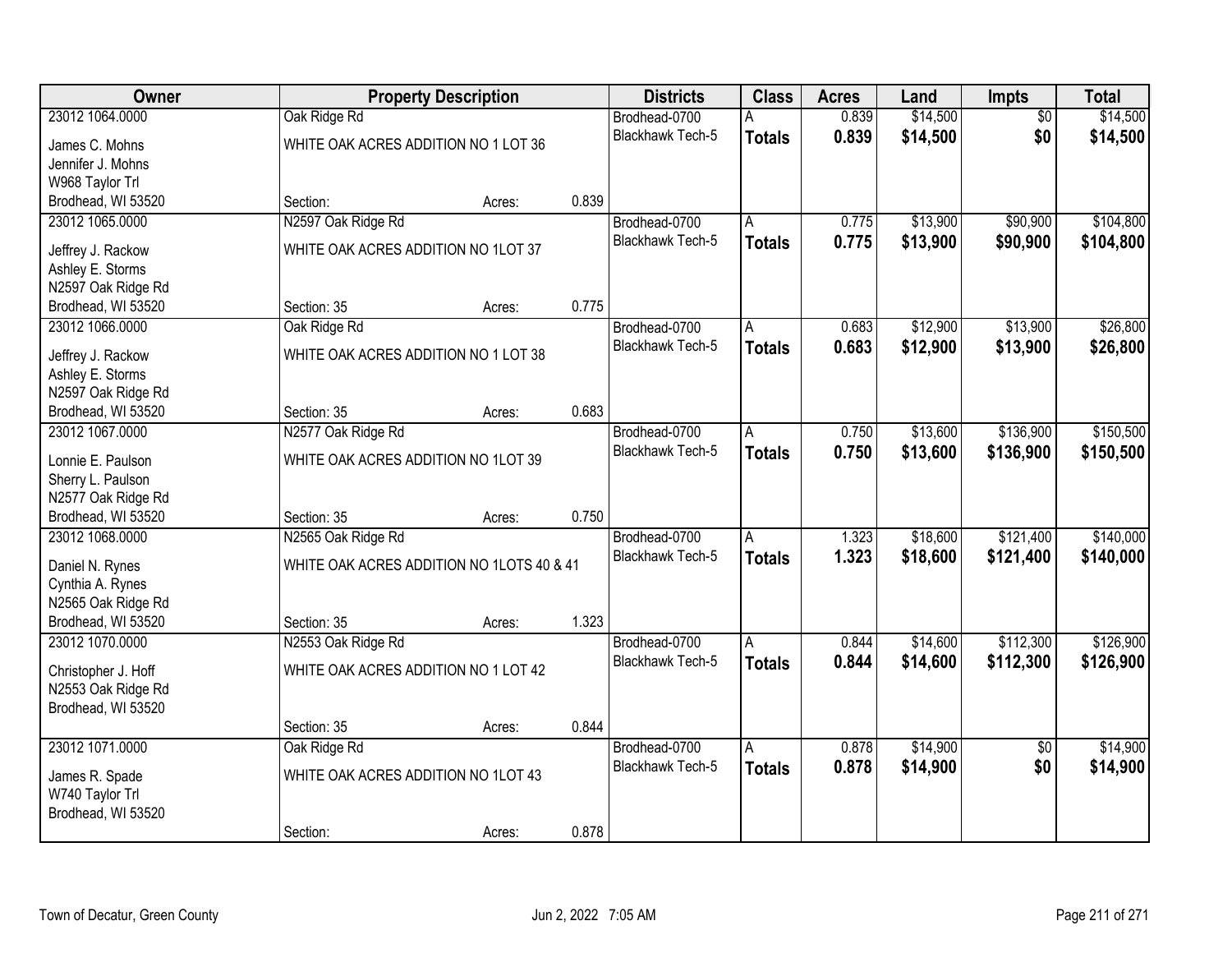| Owner                  |                                               | <b>Property Description</b> |       | <b>Districts</b>        | <b>Class</b>  | <b>Acres</b> | Land     | <b>Impts</b>    | <b>Total</b> |
|------------------------|-----------------------------------------------|-----------------------------|-------|-------------------------|---------------|--------------|----------|-----------------|--------------|
| 23012 1072.0000        | Oak Ridge Rd                                  |                             |       | Brodhead-0700           | A             | 0.807        | \$14,200 | $\overline{50}$ | \$14,200     |
| James R. Spade         | WHITE OAK ACRES ADD NO 1 LOT 44, PRT GOV      |                             |       | <b>Blackhawk Tech-5</b> | <b>Totals</b> | 0.807        | \$14,200 | \$0             | \$14,200     |
| W740 Taylor Trl        | LOTS 5 & 7, & NW4 & SW4 OF SE4                |                             |       |                         |               |              |          |                 |              |
| Brodhead, WI 53520     |                                               |                             |       |                         |               |              |          |                 |              |
|                        | Section: 35                                   | Acres:                      | 0.807 |                         |               |              |          |                 |              |
| 23012 1073.0000        | W752 Taylor Trl                               |                             |       | Brodhead-0700           | A             | 0.723        | \$13,300 | \$134,900       | \$148,200    |
| Brian N. Raupp         | WHITE OAK ACRES ADDITION NO 1LOT 45           |                             |       | Blackhawk Tech-5        | <b>Totals</b> | 0.723        | \$13,300 | \$134,900       | \$148,200    |
| Jessica J. Crans       |                                               |                             |       |                         |               |              |          |                 |              |
| W752 Taylor Trl        |                                               |                             |       |                         |               |              |          |                 |              |
| Brodhead, WI 53520     | Section: 35                                   | Acres:                      | 0.723 |                         |               |              |          |                 |              |
| 23012 1074.0000        | W764 Taylor Trl                               |                             |       | Brodhead-0700           | A             | 0.751        | \$13,600 | \$188,800       | \$202,400    |
| William M. Leutenegger | WHITE OAK ACRES ADDITION NO 1LOT 46           |                             |       | <b>Blackhawk Tech-5</b> | <b>Totals</b> | 0.751        | \$13,600 | \$188,800       | \$202,400    |
| Melanie J. Leutenegger |                                               |                             |       |                         |               |              |          |                 |              |
| W764 Taylor Trl        |                                               |                             |       |                         |               |              |          |                 |              |
| Brodhead, WI 53520     | Section: 35                                   | Acres:                      | 0.751 |                         |               |              |          |                 |              |
| 23012 1075.0000        | W770 Taylor Trl                               |                             |       | Brodhead-0700           | A             | 0.771        | \$13,800 | \$213,200       | \$227,000    |
| Brian L. Purdy         | WHITE OAK ACRES ADDITION NO 1 LOT 47          |                             |       | Blackhawk Tech-5        | <b>Totals</b> | 0.771        | \$13,800 | \$213,200       | \$227,000    |
| W770 Taylor Trl        |                                               |                             |       |                         |               |              |          |                 |              |
| Brodhead, WI 53520     |                                               |                             |       |                         |               |              |          |                 |              |
|                        | Section: 35                                   | Acres:                      | 0.771 |                         |               |              |          |                 |              |
| 23012 1076.0000        | W826 Taylor Trl                               |                             |       | Brodhead-0700           | A             | 0.581        | \$11,900 | \$152,700       | \$164,600    |
| Daniel D. Callaway     | WHITE OAK ACRES ADDITION NO 1 LOT 48          |                             |       | Blackhawk Tech-5        | <b>Totals</b> | 0.581        | \$11,900 | \$152,700       | \$164,600    |
| Laura J. Callaway      |                                               |                             |       |                         |               |              |          |                 |              |
| W826 Taylor Trl        |                                               |                             |       |                         |               |              |          |                 |              |
| Brodhead, WI 53520     | Section: 35                                   | Acres:                      | 0.581 |                         |               |              |          |                 |              |
| 23012 1077.0000        | Taylor Trl                                    |                             |       | Brodhead-0700           | A             | 0.887        | \$15,000 | $\sqrt{6}$      | \$15,000     |
| Sejal Investments, LLC | WHITE OAK ACRES ADDITION NO 1LOT 49           |                             |       | <b>Blackhawk Tech-5</b> | <b>Totals</b> | 0.887        | \$15,000 | \$0             | \$15,000     |
| 406 Fawn Dr            |                                               |                             |       |                         |               |              |          |                 |              |
| Oswego, IL 60543       |                                               |                             |       |                         |               |              |          |                 |              |
|                        | Section:                                      | Acres:                      | 0.887 |                         |               |              |          |                 |              |
| 23012 1078.1000        | W846 Taylor Trl                               |                             |       | Brodhead-0700           | A             | 1.210        | \$18,200 | \$111,600       | \$129,800    |
| Kelli S. Viele         | CSM 5217 (V25-P19) LOT 1 BNG LOT 50 & PRT LOT |                             |       | Blackhawk Tech-5        | <b>Totals</b> | 1.210        | \$18,200 | \$111,600       | \$129,800    |
| W846 Taylor Trl        | 51 WHITE OAK ACRES ADD #1 IN PRT FRAC LOT 7   |                             |       |                         |               |              |          |                 |              |
| Brodhead, WI 53520     |                                               |                             |       |                         |               |              |          |                 |              |
|                        | Section: 35                                   | Acres:                      | 1.210 |                         |               |              |          |                 |              |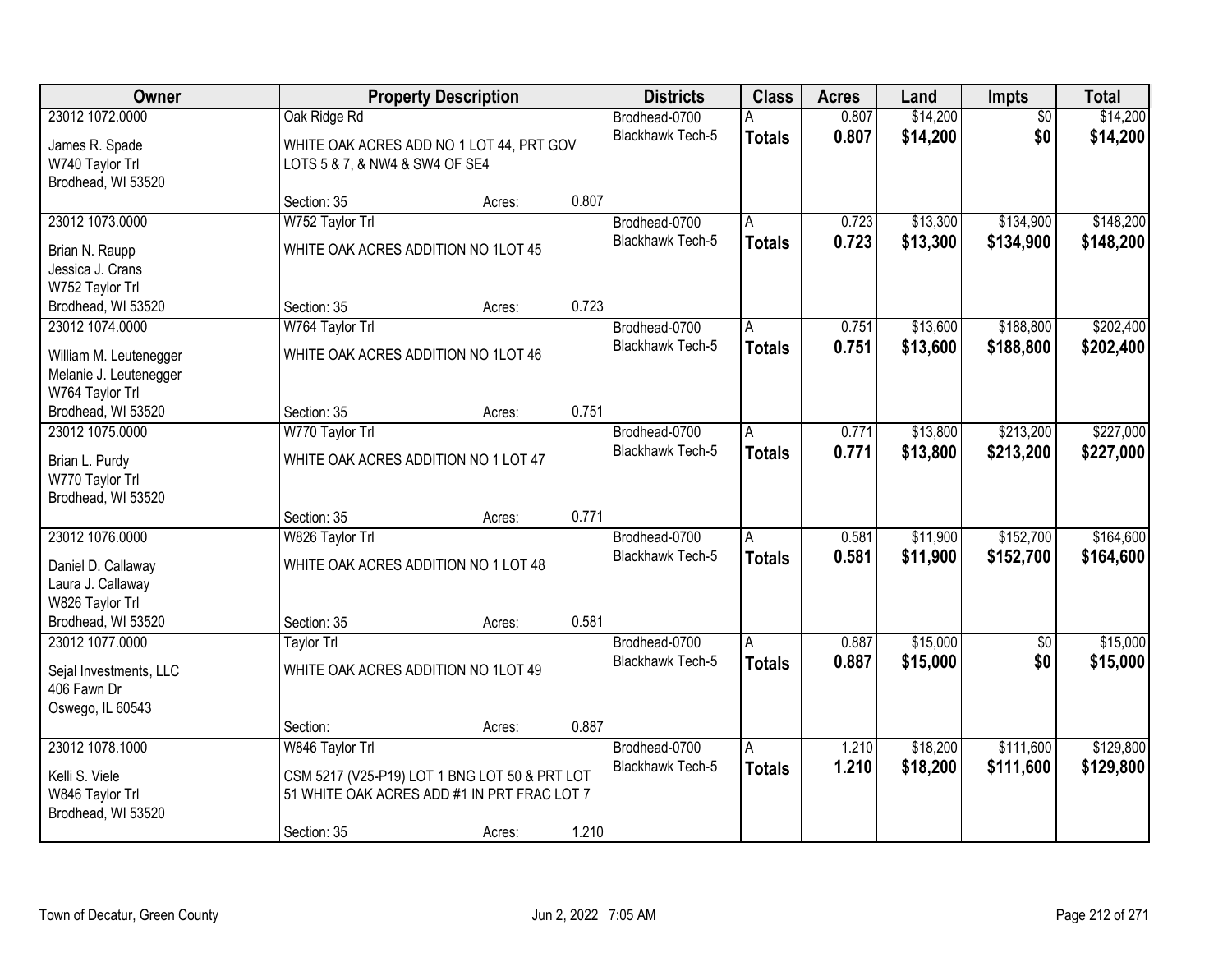| Owner                                        |                                               | <b>Property Description</b> |       | <b>Districts</b>                  | <b>Class</b>    | <b>Acres</b> | Land       | <b>Impts</b>           | <b>Total</b>           |
|----------------------------------------------|-----------------------------------------------|-----------------------------|-------|-----------------------------------|-----------------|--------------|------------|------------------------|------------------------|
| 23012 1080.1000                              | <b>Taylor Trl</b>                             |                             |       | Brodhead-0700                     |                 | 1.080        | \$16,900   | $\overline{50}$        | \$16,900               |
| Larry A. Ostrander                           | CSM 5217 (V25-P19) LOT 2 BNG LOT 52 & PRT LOT |                             |       | Blackhawk Tech-5                  | <b>Totals</b>   | 1.080        | \$16,900   | \$0                    | \$16,900               |
| Susan M. Ostrander                           | 51 WHITE OAK ACRES ADD NO 1 IN GOV LOT 7      |                             |       |                                   |                 |              |            |                        |                        |
| N4042 Brown Deer Dr                          |                                               |                             |       |                                   |                 |              |            |                        |                        |
| Brodhead, WI 53520                           | Section: 35                                   | Acres:                      | 1.080 |                                   |                 |              |            |                        |                        |
| 23012 1081.0000                              | W872 Taylor Trl                               |                             |       | Brodhead-0700                     | Α               | 0.712        | \$13,200   | \$167,100              | \$180,300              |
| Lori A. Hamann                               | WHITE OAK ACRES ADDITION NO 1LOT 53           |                             |       | Blackhawk Tech-5                  | <b>Totals</b>   | 0.712        | \$13,200   | \$167,100              | \$180,300              |
| c/o Lori A. Hamann) Waagen                   |                                               |                             |       |                                   |                 |              |            |                        |                        |
| W872 Taylor Trl                              |                                               |                             |       |                                   |                 |              |            |                        |                        |
| Brodhead, WI 53520                           | Section: 35                                   | Acres:                      | 0.712 |                                   |                 |              |            |                        |                        |
| 23012 1082.0000                              | Taylor Trl                                    |                             |       | Brodhead-0700                     | A               | 0.714        | \$13,300   | \$0                    | \$13,300               |
|                                              | WHITE OAK ACRES ADDITION NO 1LOT 54           |                             |       | Blackhawk Tech-5                  | <b>Totals</b>   | 0.714        | \$13,300   | \$0                    | \$13,300               |
| Lori A. Hamann<br>c/o Lori A. Hamann) Waagen |                                               |                             |       |                                   |                 |              |            |                        |                        |
| W872 Taylor Trl                              |                                               |                             |       |                                   |                 |              |            |                        |                        |
| Brodhead, WI 53520                           | Section:                                      | Acres:                      | 0.714 |                                   |                 |              |            |                        |                        |
| 23012 1083.0000                              | W896 Taylor Trl                               |                             |       | Brodhead-0700                     | A               | 0.666        | \$12,800   | \$89,400               | \$102,200              |
|                                              |                                               |                             |       | Blackhawk Tech-5                  | <b>Totals</b>   | 0.666        | \$12,800   | \$89,400               | \$102,200              |
| Ryan P. Doyle                                | WHITE OAK ACRES ADDITION NO 1 LOT 55          |                             |       |                                   |                 |              |            |                        |                        |
| W896 Taylor Trl<br>Brodhead, WI 53520        |                                               |                             |       |                                   |                 |              |            |                        |                        |
|                                              | Section: 35                                   | Acres:                      | 0.666 |                                   |                 |              |            |                        |                        |
| 23012 1084,0000                              | W896 Taylor Trl                               |                             |       | Brodhead-0700                     | Α               | 0.609        | \$12,200   | \$9,200                | \$21,400               |
|                                              |                                               |                             |       | <b>Blackhawk Tech-5</b>           | <b>Totals</b>   | 0.609        | \$12,200   | \$9,200                | \$21,400               |
| Ryan P. Doyle                                | WHITE OAK ACRES ADDITION NO 1 LOT 56          |                             |       |                                   |                 |              |            |                        |                        |
| W896 Taylor Trl                              |                                               |                             |       |                                   |                 |              |            |                        |                        |
| Brodhead, WI 53520                           | Section: 35                                   |                             | 0.609 |                                   |                 |              |            |                        |                        |
| 23012 1085.0000                              | W906 Taylor Trl                               | Acres:                      |       | Brodhead-0700                     | A               | 1.000        | \$16,000   | \$123,600              | \$139,600              |
|                                              |                                               |                             |       | <b>Blackhawk Tech-5</b>           | <b>Totals</b>   | 1.000        | \$16,000   | \$123,600              | \$139,600              |
| Randy S. Doyle                               | WHITE OAK ACRES ADDITION NO 1LOT 57           |                             |       |                                   |                 |              |            |                        |                        |
| Amy A. Doyle                                 |                                               |                             |       |                                   |                 |              |            |                        |                        |
| W906 Taylor Trl                              |                                               |                             |       |                                   |                 |              |            |                        |                        |
| Brodhead, WI 53520                           | Section: 15                                   | Acres:                      | 1.000 |                                   |                 |              |            |                        |                        |
| 23012 1086.0000                              |                                               |                             |       | Brodhead-0700<br>Blackhawk Tech-5 | $\overline{X4}$ | 8.000        | \$0<br>\$0 | $\overline{30}$<br>\$0 | $\overline{30}$<br>\$0 |
| Town of Decatur                              | WHITE OAK ACRES ADD #1 ROADWAY CONT 8A        |                             |       |                                   | <b>Totals</b>   | 8.000        |            |                        |                        |
| PO Box 333                                   |                                               |                             |       |                                   |                 |              |            |                        |                        |
| 1408 14th St                                 |                                               |                             |       |                                   |                 |              |            |                        |                        |
| Brodhead, WI 53520                           | Section:                                      | Acres:                      | 8.000 |                                   |                 |              |            |                        |                        |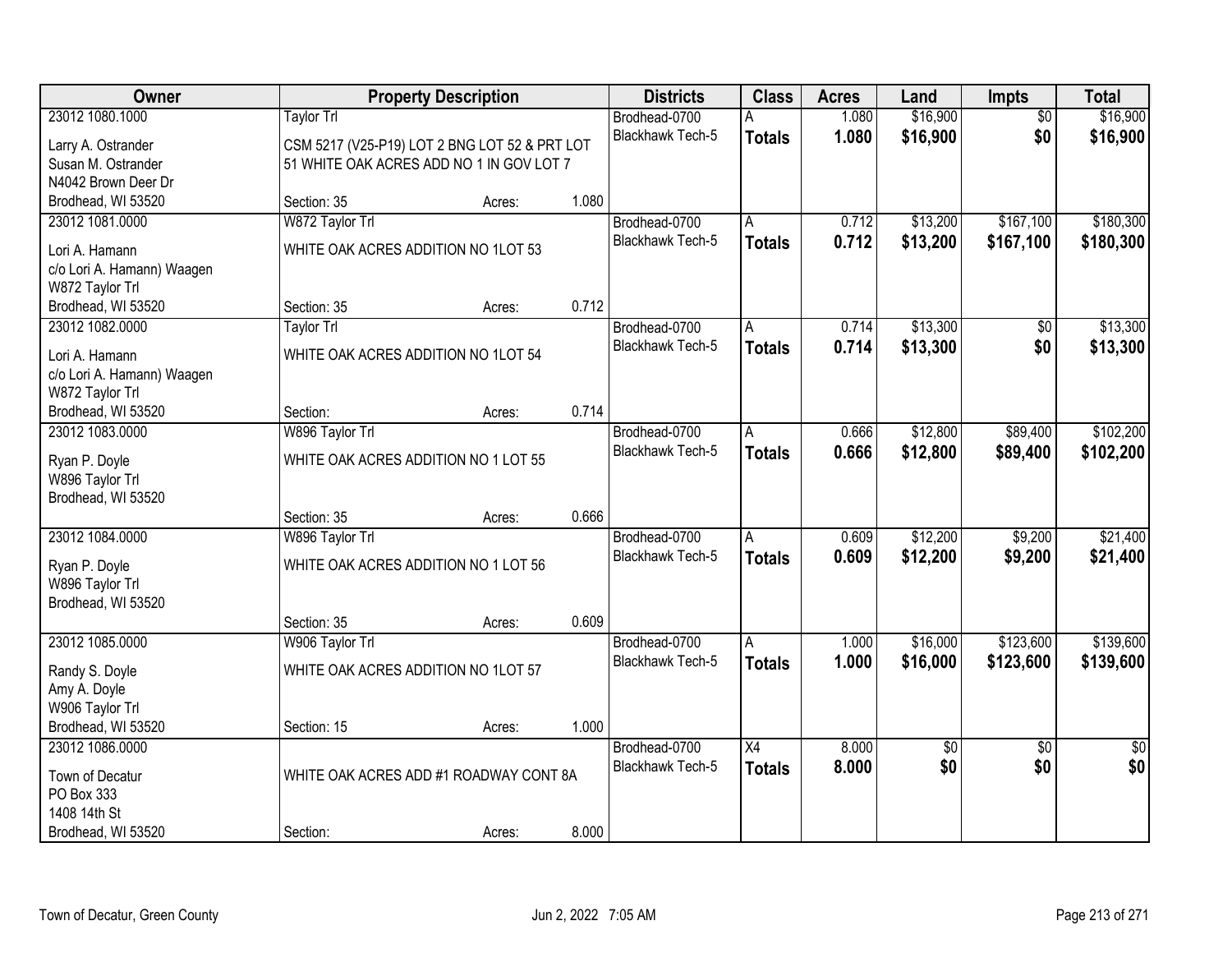| Owner                                                      | <b>Property Description</b>           |                 | <b>Districts</b>        | <b>Class</b>  | <b>Acres</b> | Land     | <b>Impts</b>    | <b>Total</b> |
|------------------------------------------------------------|---------------------------------------|-----------------|-------------------------|---------------|--------------|----------|-----------------|--------------|
| 23012 1086,0100                                            | Taylor Trl                            |                 | Brodhead-0700           |               | 5.150        | \$7,200  | $\overline{50}$ | \$7,200      |
| Taylor Trail Revocable Living Trust                        | WHITE OAK ACRES ADDITION NO 1OUTLOT 2 |                 | <b>Blackhawk Tech-5</b> | <b>Totals</b> | 5.150        | \$7,200  | \$0             | \$7,200      |
| Dated July 19, 2018                                        |                                       |                 |                         |               |              |          |                 |              |
| c/o Taylor Trail Rev Living Trust                          |                                       |                 |                         |               |              |          |                 |              |
| Merritt & Carole Milks Trustee                             | Section:                              | 5.150<br>Acres: |                         |               |              |          |                 |              |
| W787 Taylor Trl                                            |                                       |                 |                         |               |              |          |                 |              |
| Brodhead, WI 53520                                         |                                       |                 |                         |               |              |          |                 |              |
| 23012 1087.0000                                            | W911 Cottage Rd                       |                 | Brodhead-0700           | A             | 1.502        | \$20,000 | \$170,100       | \$190,100    |
| Randy K. Steurer                                           | <b>FAIRWAY ESTATES LOT 1</b>          |                 | Blackhawk Tech-5        | <b>Totals</b> | 1.502        | \$20,000 | \$170,100       | \$190,100    |
| Brenda L. Steurer                                          |                                       |                 |                         |               |              |          |                 |              |
| W911 Cottage Rd                                            |                                       |                 |                         |               |              |          |                 |              |
| Brodhead, WI 53520                                         | Section: 15                           | 1.502<br>Acres: |                         |               |              |          |                 |              |
| 23012 1088.0000                                            | W923 Cottage Rd                       |                 | Brodhead-0700           | Α             | 1.521        | \$20,200 | \$201,800       | \$222,000    |
|                                                            | <b>FAIRWAY ESTATES LOT 2</b>          |                 | Blackhawk Tech-5        | <b>Totals</b> | 1.521        | \$20,200 | \$201,800       | \$222,000    |
| Jacob Heiney<br>Amanda K. Heiney                           |                                       |                 |                         |               |              |          |                 |              |
| W923 Cottage Rd                                            |                                       |                 |                         |               |              |          |                 |              |
| Brodhead, WI 53520                                         | Section: 15                           | 1.521<br>Acres: |                         |               |              |          |                 |              |
| 23012 1089.0000                                            | N4015 Golf Course Rd                  |                 | Brodhead-0700           | А             | 1.450        | \$19,600 | \$161,700       | \$181,300    |
|                                                            |                                       |                 | <b>Blackhawk Tech-5</b> | <b>Totals</b> | 1.450        | \$19,600 | \$161,700       | \$181,300    |
| Kurt Stuettgen                                             | <b>FAIRWAY ESTATESLOT 3</b>           |                 |                         |               |              |          |                 |              |
| Sarah Stuettgen<br>N4015 Golf Course Rd                    |                                       |                 |                         |               |              |          |                 |              |
| Brodhead, WI 53520                                         | Section: 15                           | 1.450<br>Acres: |                         |               |              |          |                 |              |
| 23012 1090,0000                                            | N4040 Pine Ct                         |                 | Brodhead-0700           | A             | 1.340        | \$18,700 | \$175,000       | \$193,700    |
|                                                            |                                       |                 | <b>Blackhawk Tech-5</b> | <b>Totals</b> | 1.340        | \$18,700 | \$175,000       | \$193,700    |
| Tuscan Income Trust Dated October 25. FAIRWAY ESTATESLOT 4 |                                       |                 |                         |               |              |          |                 |              |
| 2018                                                       |                                       |                 |                         |               |              |          |                 |              |
| c/o Tuscan Income Trust                                    |                                       |                 |                         |               |              |          |                 |              |
| Roger & Kathleen Tuscan Ttee                               | Section: 15                           | 1.340<br>Acres: |                         |               |              |          |                 |              |
| N4040 Pine Ct<br>Brodhead, WI 53520                        |                                       |                 |                         |               |              |          |                 |              |
| 23012 1091.0000                                            | Pine Ct                               |                 | Brodhead-0700           | A             | 1.475        | \$19,800 | $\overline{50}$ | \$19,800     |
|                                                            |                                       |                 | Blackhawk Tech-5        | <b>Totals</b> | 1.475        | \$19,800 | \$0             | \$19,800     |
| Steven E. Gately                                           | <b>FAIRWAY ESTATESLOT 5</b>           |                 |                         |               |              |          |                 |              |
| N4022 Pine Ct                                              |                                       |                 |                         |               |              |          |                 |              |
| Brodhead, WI 53520                                         |                                       |                 |                         |               |              |          |                 |              |
|                                                            | Section:                              | 1.475<br>Acres: |                         |               |              |          |                 |              |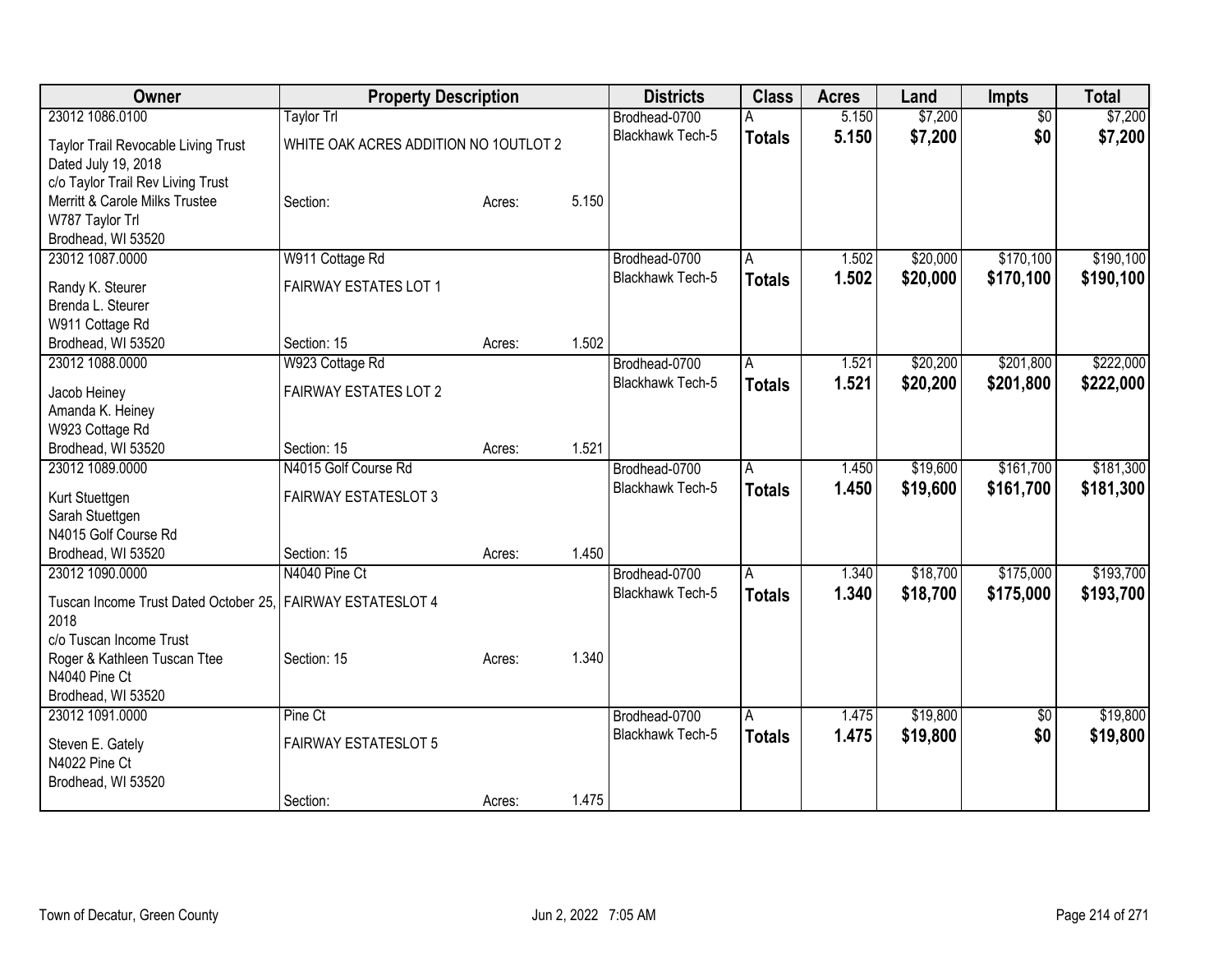| Owner                                     | <b>Property Description</b>                    |        |       | <b>Districts</b>        | <b>Class</b>  | <b>Acres</b> | Land     | <b>Impts</b>    | <b>Total</b> |
|-------------------------------------------|------------------------------------------------|--------|-------|-------------------------|---------------|--------------|----------|-----------------|--------------|
| 23012 1092.0000                           | N4022 Pine Ct                                  |        |       | Brodhead-0700           | A             | 1.112        | \$16,900 | \$135,100       | \$152,000    |
| Steven E. Gately                          | <b>FAIRWAY ESTATES LOT 6</b>                   |        |       | Blackhawk Tech-5        | <b>Totals</b> | 1.112        | \$16,900 | \$135,100       | \$152,000    |
| N4022 Pine Ct                             |                                                |        |       |                         |               |              |          |                 |              |
| Brodhead, WI 53520                        |                                                |        |       |                         |               |              |          |                 |              |
|                                           | Section: 15                                    | Acres: | 1.112 |                         |               |              |          |                 |              |
| 23012 1093.0000                           | N4031 Pine Ct                                  |        |       | Brodhead-0700           | A             | 3.150        | \$32,800 | \$386,600       | \$419,400    |
|                                           | <b>FAIRWAY ESTATESLOTS 7 &amp; 8</b>           |        |       | <b>Blackhawk Tech-5</b> | <b>Totals</b> | 3.150        | \$32,800 | \$386,600       | \$419,400    |
| Julio H. Rodriguez                        |                                                |        |       |                         |               |              |          |                 |              |
| Marissa Rodriguez<br>N4031 Pine Ct        |                                                |        |       |                         |               |              |          |                 |              |
| Brodhead, WI 53520                        | Section: 15                                    | Acres: | 3.150 |                         |               |              |          |                 |              |
| 23012 1095.0000                           | N4039 Pine Ct                                  |        |       | Brodhead-0700           | A             | 1.480        | \$19,800 | \$195,000       | \$214,800    |
|                                           |                                                |        |       | Blackhawk Tech-5        |               | 1.480        | \$19,800 | \$195,000       |              |
| Michael A. Fulton                         | <b>FAIRWAY ESTATES LOT 9</b>                   |        |       |                         | <b>Totals</b> |              |          |                 | \$214,800    |
| Adeline A. Fulton                         |                                                |        |       |                         |               |              |          |                 |              |
| N4039 Pine Ct                             |                                                |        |       |                         |               |              |          |                 |              |
| Brodhead, WI 53520                        | Section: 15                                    | Acres: | 1.480 |                         |               |              |          |                 |              |
| 23012 1096.0000                           | W991 Cottage Rd                                |        |       | Brodhead-0700           | A             | 1.779        | \$22,200 | \$201,100       | \$223,300    |
| Daniel P. Mckay                           | FAIRWAY ESTATESLOT 10                          |        |       | Blackhawk Tech-5        | <b>Totals</b> | 1.779        | \$22,200 | \$201,100       | \$223,300    |
| Pamela A. Mckay                           |                                                |        |       |                         |               |              |          |                 |              |
| W991 Cottage Rd                           |                                                |        |       |                         |               |              |          |                 |              |
| Brodhead, WI 53520                        | Section: 15                                    | Acres: | 1.779 |                         |               |              |          |                 |              |
| 23012 1097.1000                           | Golf Ln                                        |        |       | Brodhead-0700           | A             | 1.270        | \$18,200 | \$6,700         | \$24,900     |
|                                           |                                                |        |       | Blackhawk Tech-5        | <b>Totals</b> | 1.270        | \$18,200 | \$6,700         | \$24,900     |
| Ray A. Horstmeier                         | FAIRWAY ESTATES LOT 11                         |        |       |                         |               |              |          |                 |              |
| Sharon R. Horstmeier                      |                                                |        |       |                         |               |              |          |                 |              |
| N3810 Park Rd                             |                                                |        |       |                         |               |              |          |                 |              |
| Brodhead, WI 53520                        | Section: 15                                    | Acres: | 1.270 |                         |               |              |          |                 |              |
| 23012 1097.2000                           | Golf Ln                                        |        |       | Brodhead-0700           | A             | 0.140        | \$2,200  | $\overline{50}$ | \$2,200      |
| Beverly A. Hoeper                         | OL 1 FAIRWAY ESTATES W LOT 11 COM PT 66 FT W   |        |       | Blackhawk Tech-5        | <b>Totals</b> | 0.140        | \$2,200  | \$0             | \$2,200      |
| N4055 Golf Ln                             | OF SW COR LOT 11 TH N33*W 149.73 FT TH N38*E   |        |       |                         |               |              |          |                 |              |
| Brodhead, WI 53520                        | 118.57 FT TH S2*E 217.67 FT TO POB PRT NW4 NE4 |        |       |                         |               |              |          |                 |              |
|                                           | Section: 15                                    | Acres: | 0.140 |                         |               |              |          |                 |              |
| 23012 1098.0000                           | Golf Ln                                        |        |       | Brodhead-0700           | Α             | 1.527        | \$20,200 | \$1,200         | \$21,400     |
|                                           |                                                |        |       | <b>Blackhawk Tech-5</b> | <b>Totals</b> | 1.527        | \$20,200 | \$1,200         | \$21,400     |
| Ray A. Horstmeier<br>Sharon R. Horstmeier | FAIRWAY ESTATES LOT 12                         |        |       |                         |               |              |          |                 |              |
| N3810 Park Rd                             |                                                |        |       |                         |               |              |          |                 |              |
| Brodhead, WI 53520                        | Section: 15                                    |        | 1.527 |                         |               |              |          |                 |              |
|                                           |                                                | Acres: |       |                         |               |              |          |                 |              |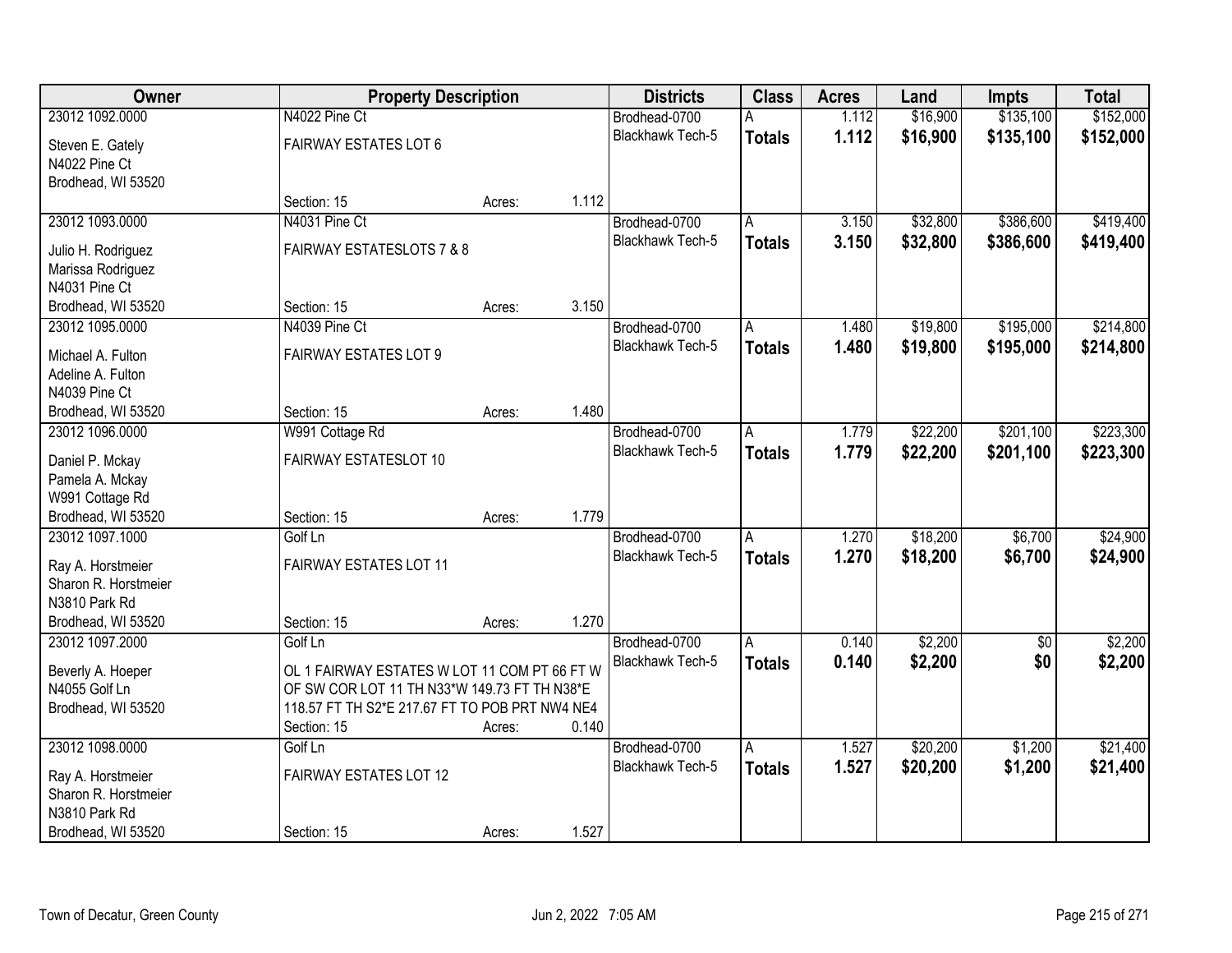| Owner                                     | <b>Property Description</b>                  |        |       | <b>Districts</b>                  | <b>Class</b>            | <b>Acres</b> | Land     | <b>Impts</b>    | <b>Total</b> |
|-------------------------------------------|----------------------------------------------|--------|-------|-----------------------------------|-------------------------|--------------|----------|-----------------|--------------|
| 23012 1099.0000                           | Golf Ln                                      |        |       | Brodhead-0700                     | А                       | 1.110        | \$16,900 | $\overline{50}$ | \$16,900     |
| Julio H. Rodriguez                        | FAIRWAY ESTATES LOT 13                       |        |       | Blackhawk Tech-5                  | <b>Totals</b>           | 1.110        | \$16,900 | \$0             | \$16,900     |
| Marissa Rodriguez                         |                                              |        |       |                                   |                         |              |          |                 |              |
| N4031 Pine Ct                             |                                              |        |       |                                   |                         |              |          |                 |              |
| Brodhead, WI 53520                        | Section:                                     | Acres: | 1.110 |                                   |                         |              |          |                 |              |
| 23012 1100.0000                           | N4020 Golf Ln                                |        |       | Brodhead-0700                     | Α                       | 1.597        | \$20,800 | \$226,600       | \$247,400    |
| Jamie R. Stephenson                       | FAIRWAY ESTATES LOT 14                       |        |       | <b>Blackhawk Tech-5</b>           | <b>Totals</b>           | 1.597        | \$20,800 | \$226,600       | \$247,400    |
| Sara R. Stephenson                        |                                              |        |       |                                   |                         |              |          |                 |              |
| N4020 Golf Ln                             |                                              |        |       |                                   |                         |              |          |                 |              |
| Brodhead, WI 53520                        | Section: 15                                  | Acres: | 1.597 |                                   |                         |              |          |                 |              |
| 23012 1101.0000                           | Golf Ln                                      |        |       | Brodhead-0700                     | A                       | 1.036        | \$16,300 | \$0             | \$16,300     |
|                                           |                                              |        |       | Blackhawk Tech-5                  | <b>Totals</b>           | 1.036        | \$16,300 | \$0             | \$16,300     |
| Paul E. Baltzer III                       | FAIRWAY ESTATES LOT 15 (POS V11-P91)         |        |       |                                   |                         |              |          |                 |              |
| 1511 Lafayette St<br>Janesville, WI 53546 |                                              |        |       |                                   |                         |              |          |                 |              |
|                                           | Section: 15                                  | Acres: | 1.036 |                                   |                         |              |          |                 |              |
| 23012 1102.0000                           | N4017 Golf Ln                                |        |       | Brodhead-0700                     | Α                       | 0.620        | \$9,900  | \$8,600         | \$18,500     |
|                                           |                                              |        |       | <b>Blackhawk Tech-5</b>           | <b>Totals</b>           | 0.620        | \$9,900  | \$8,600         | \$18,500     |
| Carl N. Ruedinger Jr                      | FAIRWAY ESTATES LOT 16 BNG PRT GOV LOT 1 SEO |        |       |                                   |                         |              |          |                 |              |
| N4017 Golf Ln                             | 15                                           |        |       |                                   |                         |              |          |                 |              |
| Brodhead, WI 53520                        | Section: 15                                  | Acres: | 0.620 |                                   |                         |              |          |                 |              |
| 23012 1103.0000                           | N4019 Golf Course Rd                         |        |       | Brodhead-0700                     | A                       | 1.470        | \$19,800 | \$232,500       | \$252,300    |
|                                           |                                              |        |       | <b>Blackhawk Tech-5</b>           | <b>Totals</b>           | 1.470        | \$19,800 | \$232,500       | \$252,300    |
| <b>Ferdinand Kuss</b>                     | FAIRWAY ESTATESLOT 17                        |        |       |                                   |                         |              |          |                 |              |
| Darlene B. Kuss                           |                                              |        |       |                                   |                         |              |          |                 |              |
| N4019 Golf Course Rd                      |                                              |        |       |                                   |                         |              |          |                 |              |
| Brodhead, WI 53520                        | Section: 15                                  | Acres: | 1.470 |                                   |                         |              |          |                 |              |
| 23012 1104.0000                           | W930 Cottage Rd                              |        |       | Brodhead-0700<br>Blackhawk Tech-5 | A                       | 2.029        | \$24,200 | \$139,100       | \$163,300    |
| Betty H. Elmer                            | FAIRWAY ESTATES LOT 18                       |        |       |                                   | <b>Totals</b>           | 2.029        | \$24,200 | \$139,100       | \$163,300    |
| W930 Cottage Rd                           |                                              |        |       |                                   |                         |              |          |                 |              |
| Brodhead, WI 53520                        |                                              |        |       |                                   |                         |              |          |                 |              |
|                                           | Section: 15                                  | Acres: | 2.029 |                                   |                         |              |          |                 |              |
| 23012 1105.0000                           | N4074 Pine St                                |        |       | Brodhead-0700                     | $\overline{\mathsf{A}}$ | 1.770        | \$22,200 | \$344,100       | \$366,300    |
| Zackary J. Hefty                          | FAIRWAY ESTATESLOT 19                        |        |       | <b>Blackhawk Tech-5</b>           | <b>Totals</b>           | 1.770        | \$22,200 | \$344,100       | \$366,300    |
| Erin M. Robison-Hefty                     |                                              |        |       |                                   |                         |              |          |                 |              |
| N4074 Pine St                             |                                              |        |       |                                   |                         |              |          |                 |              |
| Brodhead, WI 53520                        | Section: 15                                  | Acres: | 1.770 |                                   |                         |              |          |                 |              |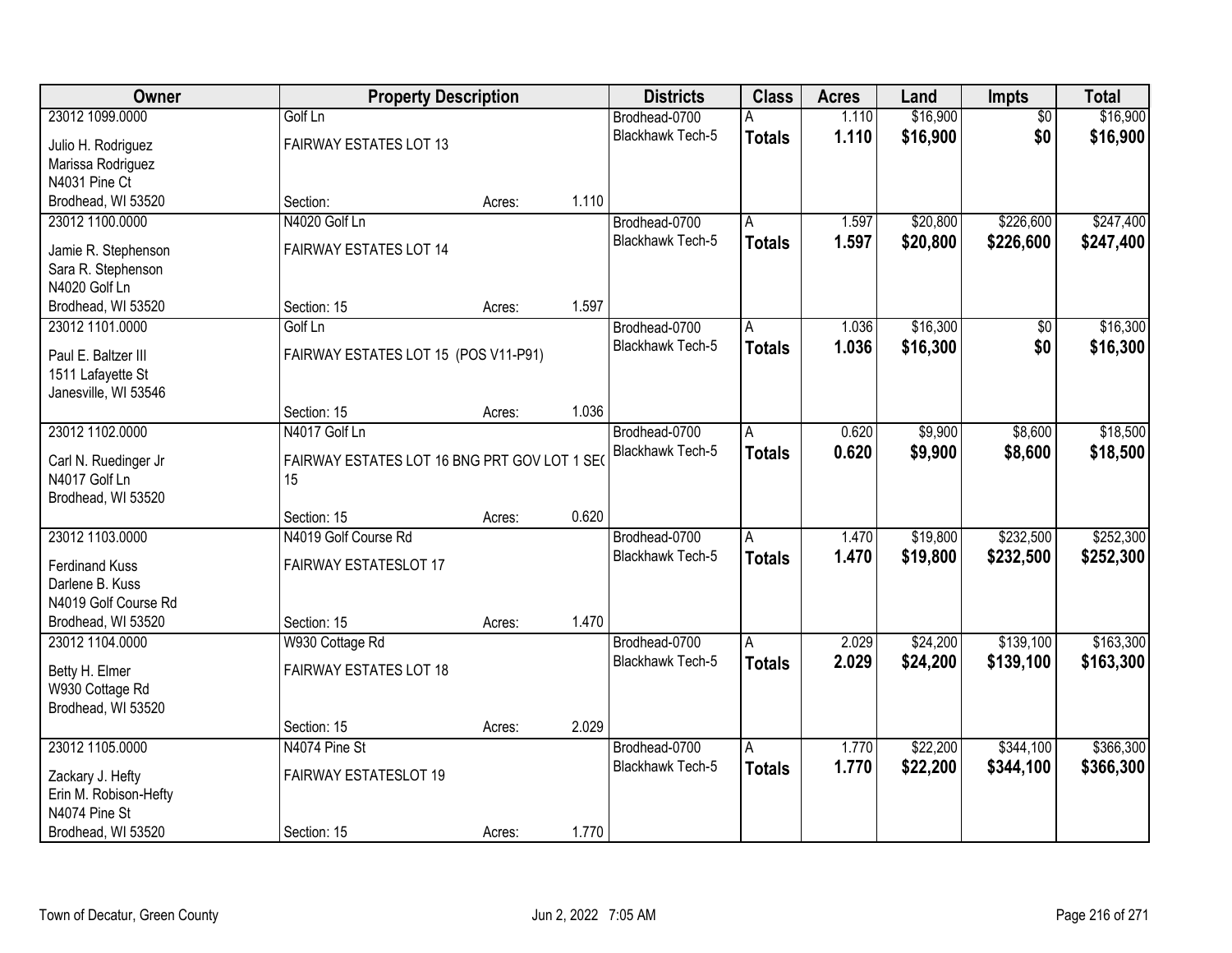| Owner                           | <b>Property Description</b>  |        |       | <b>Districts</b>        | <b>Class</b>            | <b>Acres</b> | Land     | Impts     | <b>Total</b> |
|---------------------------------|------------------------------|--------|-------|-------------------------|-------------------------|--------------|----------|-----------|--------------|
| 23012 1106.0000                 | N4102 Pine St                |        |       | Brodhead-0700           | А                       | 1.681        | \$21,400 | \$181,900 | \$203,300    |
| Scott A. Schiefelbein           | FAIRWAY ESTATES LOT 20       |        |       | <b>Blackhawk Tech-5</b> | <b>Totals</b>           | 1.681        | \$21,400 | \$181,900 | \$203,300    |
| N4102 Pine St                   |                              |        |       |                         |                         |              |          |           |              |
| Brodhead, WI 53520              |                              |        |       |                         |                         |              |          |           |              |
|                                 | Section: 15                  | Acres: | 1.681 |                         |                         |              |          |           |              |
| 23012 1107.0000                 | N4057 Pine St                |        |       | Brodhead-0700           | A                       | 1.282        | \$18,300 | \$141,400 | \$159,700    |
| Jeffery W. Ostenson             | <b>FAIRWAY ESTATESLOT 21</b> |        |       | <b>Blackhawk Tech-5</b> | <b>Totals</b>           | 1.282        | \$18,300 | \$141,400 | \$159,700    |
| N4057 Pine St                   |                              |        |       |                         |                         |              |          |           |              |
| Brodhead, WI 53520              |                              |        |       |                         |                         |              |          |           |              |
|                                 | Section: 15                  | Acres: | 1.282 |                         |                         |              |          |           |              |
| 23012 1108.0000                 | W982 Cottage Rd              |        |       | Brodhead-0700           | A                       | 1.500        | \$20,000 | \$244,500 | \$264,500    |
| Andrew H. Bartels               | FAIRWAY ESTATESLOT 22        |        |       | Blackhawk Tech-5        | <b>Totals</b>           | 1.500        | \$20,000 | \$244,500 | \$264,500    |
| June C. Bartels                 |                              |        |       |                         |                         |              |          |           |              |
| W982 Cottage Rd                 |                              |        |       |                         |                         |              |          |           |              |
| Brodhead, WI 53520              | Section: 15                  | Acres: | 1.500 |                         |                         |              |          |           |              |
| 23012 1109.0000                 | N4080 Evergreen St           |        |       | Brodhead-0700           | A                       | 1.559        | \$20,500 | \$115,700 | \$136,200    |
| Scott M. Fields                 | <b>FAIRWAY ESTATESLOT 23</b> |        |       | <b>Blackhawk Tech-5</b> | <b>Totals</b>           | 1.559        | \$20,500 | \$115,700 | \$136,200    |
| Angela M. Fields                |                              |        |       |                         |                         |              |          |           |              |
| N4080 Evergreen St              |                              |        |       |                         |                         |              |          |           |              |
| Brodhead, WI 53520              | Section: 15                  | Acres: | 1.559 |                         |                         |              |          |           |              |
| 23012 1110.0000                 | N4075 Pine St                |        |       | Brodhead-0700           | A                       | 1.512        | \$20,100 | \$126,900 | \$147,000    |
| Donald E. Blue                  | <b>FAIRWAY ESTATESLOT 24</b> |        |       | Blackhawk Tech-5        | <b>Totals</b>           | 1.512        | \$20,100 | \$126,900 | \$147,000    |
| Deborah A. Blue                 |                              |        |       |                         |                         |              |          |           |              |
| N4075 Pine St                   |                              |        |       |                         |                         |              |          |           |              |
| Brodhead, WI 53520              | Section: 15                  | Acres: | 1.512 |                         |                         |              |          |           |              |
| 23012 1111.0000                 | N4111 Pine St                |        |       | Brodhead-0700           | A                       | 1.570        | \$20,600 | \$126,100 | \$146,700    |
| Patricia R. Spangler            | FAIRWAY ESTATES LOT 25       |        |       | <b>Blackhawk Tech-5</b> | <b>Totals</b>           | 1.570        | \$20,600 | \$126,100 | \$146,700    |
| N4111 Pine St                   |                              |        |       |                         |                         |              |          |           |              |
| Brodhead, WI 53520              |                              |        |       |                         |                         |              |          |           |              |
|                                 | Section: 10                  | Acres: | 1.570 |                         |                         |              |          |           |              |
| 23012 1112.0000                 | N4094 Evergreen St           |        |       | Brodhead-0700           | $\overline{\mathsf{A}}$ | 1.493        | \$19,900 | \$363,900 | \$383,800    |
|                                 | <b>FAIRWAY ESTATESLOT 26</b> |        |       | <b>Blackhawk Tech-5</b> | <b>Totals</b>           | 1.493        | \$19,900 | \$363,900 | \$383,800    |
| Dennis G. Senz<br>Holly M. Senz |                              |        |       |                         |                         |              |          |           |              |
| N4094 Evergreen St              |                              |        |       |                         |                         |              |          |           |              |
| Brodhead, WI 53520              | Section: 10                  | Acres: | 1.493 |                         |                         |              |          |           |              |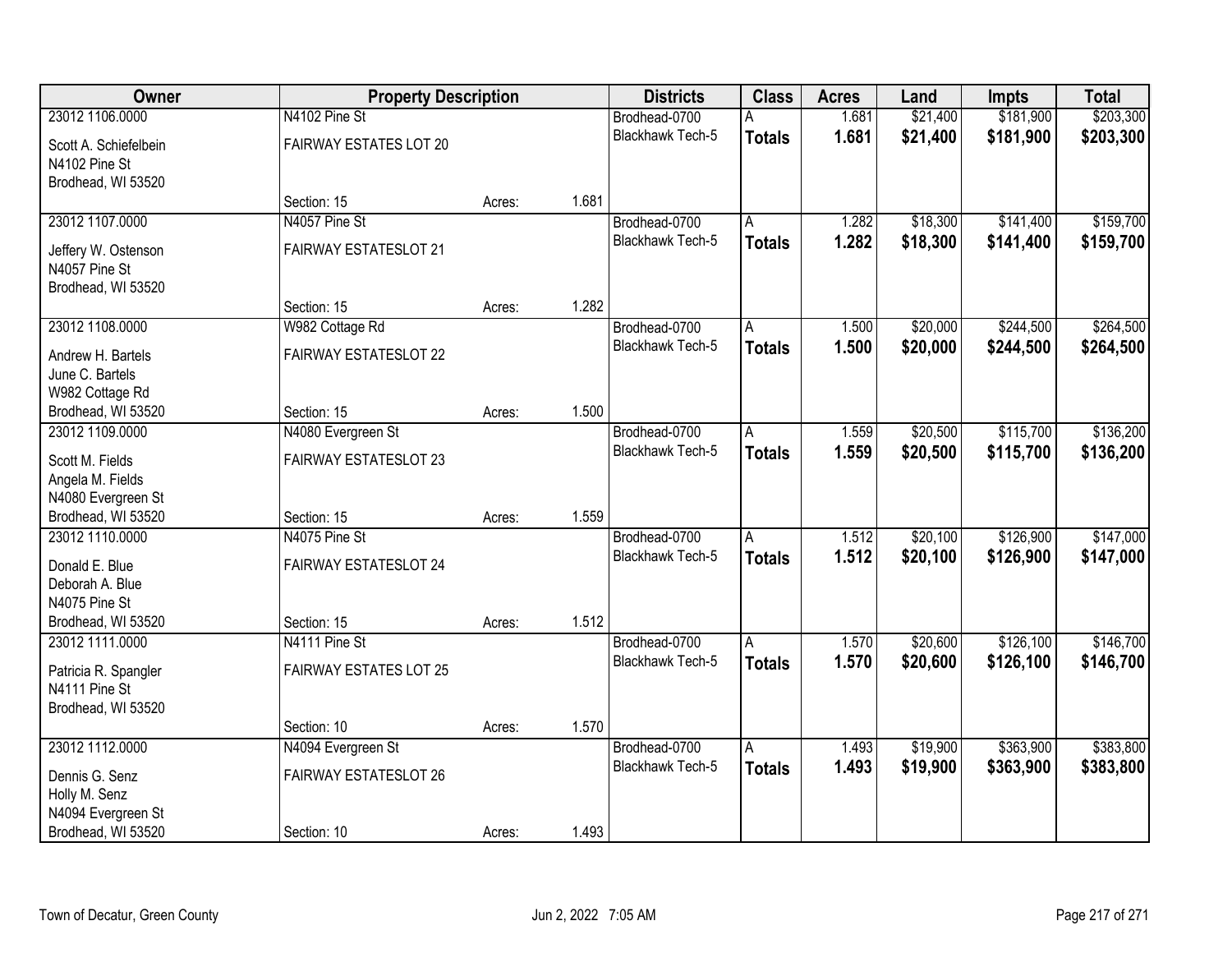| <b>Owner</b>                         | <b>Property Description</b>   |        |       | <b>Districts</b>        | <b>Class</b>   | <b>Acres</b> | Land     | Impts           | <b>Total</b> |
|--------------------------------------|-------------------------------|--------|-------|-------------------------|----------------|--------------|----------|-----------------|--------------|
| 23012 1113.0000                      | Evergreen St                  |        |       | Brodhead-0700           | A              | 1.500        | \$20,000 | $\overline{50}$ | \$20,000     |
| Ann M. Schmidt                       | FAIRWAY ESTATESLOT 27         |        |       | Blackhawk Tech-5        | <b>Totals</b>  | 1.500        | \$20,000 | \$0             | \$20,000     |
| 14B Kingery Qtr Apt 107              |                               |        |       |                         |                |              |          |                 |              |
| Willowbrook, IL 60527-6565           |                               |        |       |                         |                |              |          |                 |              |
|                                      | Section:                      | Acres: | 1.500 |                         |                |              |          |                 |              |
| 23012 1114.0000                      | N4121 Pine St                 |        |       | Brodhead-0700           | A              | 1.520        | \$20,200 | \$129,500       | \$149,700    |
| Thomas J. Disch                      | FAIRWAY ESTATES LOT 28        |        |       | Blackhawk Tech-5        | <b>Totals</b>  | 1.520        | \$20,200 | \$129,500       | \$149,700    |
| Terrie J. Disch                      |                               |        |       |                         |                |              |          |                 |              |
| N4121 Pine St                        |                               |        |       |                         |                |              |          |                 |              |
| Brodhead, WI 53520                   | Section: 10                   | Acres: | 1.520 |                         |                |              |          |                 |              |
| 23012 1115.0000                      | N4135 Pine St                 |        |       | Brodhead-0700           | l A            | 1.550        | \$20,400 | \$210,000       | \$230,400    |
| Scott A. Mason                       | FAIRWAY ESTATES LOT 29        |        |       | Blackhawk Tech-5        | <b>Totals</b>  | 1.550        | \$20,400 | \$210,000       | \$230,400    |
| N4135 Pine St                        |                               |        |       |                         |                |              |          |                 |              |
| Brodhead, WI 53520                   |                               |        |       |                         |                |              |          |                 |              |
|                                      | Section: 10                   | Acres: | 1.550 |                         |                |              |          |                 |              |
| 23012 1116.0000                      | N4138 Evergreen St            |        |       | Brodhead-0700           | A              | 1.558        | \$20,500 | \$142,300       | \$162,800    |
| Claude D. Ball                       | FAIRWAY ESTATES LOT 30        |        |       | <b>Blackhawk Tech-5</b> | <b>Totals</b>  | 1.558        | \$20,500 | \$142,300       | \$162,800    |
| Brenda J. Ball                       |                               |        |       |                         |                |              |          |                 |              |
| N4138 Evergreen St                   |                               |        |       |                         |                |              |          |                 |              |
| Brodhead, WI 53520                   | Section: 10                   | Acres: | 1.558 |                         |                |              |          |                 |              |
| 23012 1117.0000                      | N4148 Evergreen St            |        |       | Brodhead-0700           | A              | 1.500        | \$20,000 | \$260,900       | \$280,900    |
| Lance Dodge                          | <b>FAIRWAY ESTATES LOT 31</b> |        |       | <b>Blackhawk Tech-5</b> | <b>Totals</b>  | 1.500        | \$20,000 | \$260,900       | \$280,900    |
| Ellen Dodge                          |                               |        |       |                         |                |              |          |                 |              |
| N4148 Evergreen St                   |                               |        |       |                         |                |              |          |                 |              |
| Brodhead, WI 53520                   | Section: 10                   | Acres: | 1.500 |                         |                |              |          |                 |              |
| 23012 1118,0000                      | N4153 Pine St                 |        |       | Brodhead-0700           | A              | 1.500        | \$20,000 | \$177,800       | \$197,800    |
| <b>Tyler Schwartz</b>                | FAIRWAY ESTATES LOT 32        |        |       | <b>Blackhawk Tech-5</b> | <b>Totals</b>  | 1.500        | \$20,000 | \$177,800       | \$197,800    |
| Alla Diakun                          |                               |        |       |                         |                |              |          |                 |              |
| N4153 Pine St                        |                               |        |       |                         |                |              |          |                 |              |
| Brodhead, WI 53520                   | Section: 10                   | Acres: | 1.500 |                         |                |              |          |                 |              |
| 23012 1119.0000                      | N4169 Pine St                 |        |       | Brodhead-0700           | $\overline{A}$ | 1.502        | \$20,000 | \$148,500       | \$168,500    |
|                                      | FAIRWAY ESTATESLOT 33         |        |       | <b>Blackhawk Tech-5</b> | <b>Totals</b>  | 1.502        | \$20,000 | \$148,500       | \$168,500    |
| Edward J. Andreas<br>Mary E. Andreas |                               |        |       |                         |                |              |          |                 |              |
| N4169 Pine St                        |                               |        |       |                         |                |              |          |                 |              |
| Brodhead, WI 53520                   | Section: 10                   | Acres: | 1.502 |                         |                |              |          |                 |              |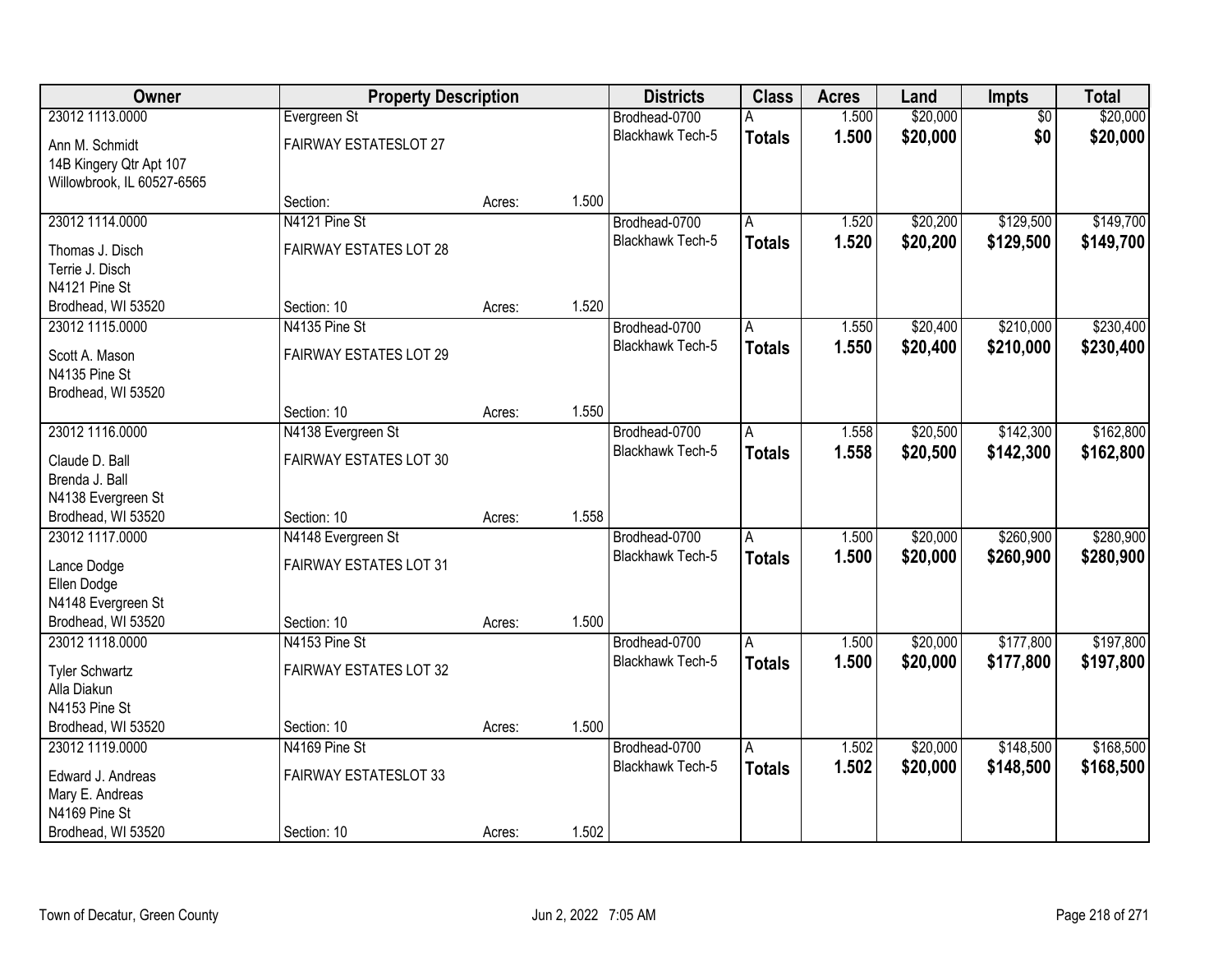| Owner                                            | <b>Property Description</b>   |        |       | <b>Districts</b>        | <b>Class</b>            | <b>Acres</b> | Land     | <b>Impts</b> | <b>Total</b> |
|--------------------------------------------------|-------------------------------|--------|-------|-------------------------|-------------------------|--------------|----------|--------------|--------------|
| 23012 1120.0000                                  | N4168 Evergreen St            |        |       | Brodhead-0700           |                         | 1.502        | \$20,000 | \$226,500    | \$246,500    |
| Clifford B. Barnes                               | <b>FAIRWAY ESTATESLOT 34</b>  |        |       | <b>Blackhawk Tech-5</b> | <b>Totals</b>           | 1.502        | \$20,000 | \$226,500    | \$246,500    |
| Bonnie M. Barnes                                 |                               |        |       |                         |                         |              |          |              |              |
| N4168 Evergreen St                               |                               |        |       |                         |                         |              |          |              |              |
| Brodhead, WI 53520                               | Section: 10                   | Acres: | 1.502 |                         |                         |              |          |              |              |
| 23012 1121.0000                                  | W987 North Dr                 |        |       | Brodhead-0700           | $\overline{A}$          | 1.552        | \$20,400 | \$260,000    | \$280,400    |
| Christopher P. Schilling                         | <b>FAIRWAY ESTATES LOT 35</b> |        |       | Blackhawk Tech-5        | <b>Totals</b>           | 1.552        | \$20,400 | \$260,000    | \$280,400    |
| Julie R. Schilling                               |                               |        |       |                         |                         |              |          |              |              |
| W987 North Dr                                    |                               |        |       |                         |                         |              |          |              |              |
| Brodhead, WI 53520                               | Section: 10                   | Acres: | 1.552 |                         |                         |              |          |              |              |
| 23012 1122.0000                                  | W959 North Dr                 |        |       | Brodhead-0700           | A                       | 1.630        | \$21,000 | \$157,300    | \$178,300    |
| Barbara J. Kunkel                                | <b>FAIRWAY ESTATESLOT 36</b>  |        |       | <b>Blackhawk Tech-5</b> | <b>Totals</b>           | 1.630        | \$21,000 | \$157,300    | \$178,300    |
| W959 North Dr                                    |                               |        |       |                         |                         |              |          |              |              |
| Brodhead, WI 53520                               |                               |        |       |                         |                         |              |          |              |              |
|                                                  | Section: 10                   | Acres: | 1.630 |                         |                         |              |          |              |              |
| 23012 1123.0000                                  | W1015 North Dr                |        |       | Brodhead-0700           | A                       | 1.494        | \$20,000 | \$120,900    | \$140,900    |
| Kristine A. White                                | FAIRWAY ESTATESLOT 37         |        |       | Blackhawk Tech-5        | <b>Totals</b>           | 1.494        | \$20,000 | \$120,900    | \$140,900    |
| W1015 North Dr                                   |                               |        |       |                         |                         |              |          |              |              |
| Brodhead, WI 53520                               |                               |        |       |                         |                         |              |          |              |              |
|                                                  | Section: 10                   | Acres: | 1.494 |                         |                         |              |          |              |              |
| 23012 1124.0000                                  | W1039 North Dr                |        |       | Brodhead-0700           | $\overline{A}$          | 1.494        | \$20,000 | \$117,200    | \$137,200    |
| Jamerz Enterprises, LLC                          | FAIRWAY ESTATES LOT 38        |        |       | <b>Blackhawk Tech-5</b> | <b>Totals</b>           | 1.494        | \$20,000 | \$117,200    | \$137,200    |
| 802 1st Center Ave                               |                               |        |       |                         |                         |              |          |              |              |
| Brodhead, WI 53520                               |                               |        |       |                         |                         |              |          |              |              |
|                                                  | Section: 10                   | Acres: | 1.494 |                         |                         |              |          |              |              |
| 23012 1125.0000                                  | N4180 Lake Dr                 |        |       | Brodhead-0700           | A                       | 1.497        | \$20,000 | \$128,500    | \$148,500    |
|                                                  | FAIRWAY ESTATES LOT 39        |        |       | Blackhawk Tech-5        | <b>Totals</b>           | 1.497        | \$20,000 | \$128,500    | \$148,500    |
| James O. Wahl<br>Linda L. Wahl                   |                               |        |       |                         |                         |              |          |              |              |
| N4180 Lake Dr                                    |                               |        |       |                         |                         |              |          |              |              |
| Brodhead, WI 53520                               | Section: 10                   | Acres: | 1.497 |                         |                         |              |          |              |              |
| 23012 1126.0000                                  | N4173 Evergreen St            |        |       | Brodhead-0700           | $\overline{\mathsf{A}}$ | 1.497        | \$20,000 | \$265,200    | \$285,200    |
|                                                  |                               |        |       | <b>Blackhawk Tech-5</b> | <b>Totals</b>           | 1.497        | \$20,000 | \$265,200    | \$285,200    |
| Policastro Jack T and Grace M<br>Revocable Trust | FAIRWAY ESTATES LOT 40        |        |       |                         |                         |              |          |              |              |
| c/o Policastro Jack T and Grace M Rev            |                               |        |       |                         |                         |              |          |              |              |
| Trust                                            | Section: 10                   | Acres: | 1.497 |                         |                         |              |          |              |              |
| N4173 Evergreen St                               |                               |        |       |                         |                         |              |          |              |              |
| Brodhead, WI 53520                               |                               |        |       |                         |                         |              |          |              |              |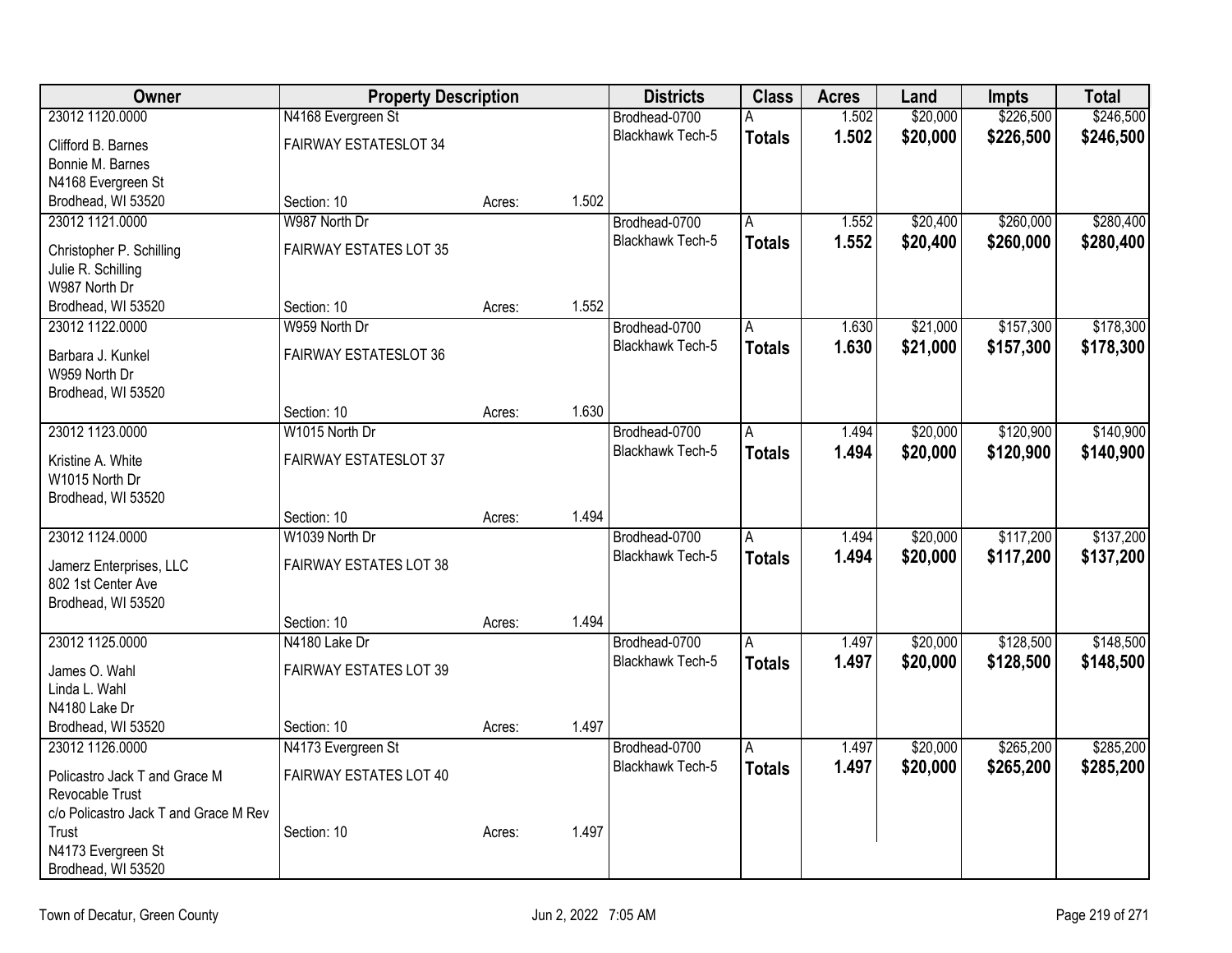| <b>Owner</b>                        | <b>Property Description</b>            |        |       | <b>Districts</b>        | <b>Class</b>   | <b>Acres</b> | Land     | Impts           | <b>Total</b> |
|-------------------------------------|----------------------------------------|--------|-------|-------------------------|----------------|--------------|----------|-----------------|--------------|
| 23012 1127.0000                     | N4153 Evergreen St                     |        |       | Brodhead-0700           |                | 1.500        | \$20,000 | \$108,100       | \$128,100    |
| David L. Pann                       | FAIRWAY ESTATES LOT 41 (INCL EASEMENT) |        |       | <b>Blackhawk Tech-5</b> | <b>Totals</b>  | 1.500        | \$20,000 | \$108,100       | \$128,100    |
| Jamie D. Pann                       |                                        |        |       |                         |                |              |          |                 |              |
| James D Pann Le                     |                                        |        |       |                         |                |              |          |                 |              |
| N4153 Evergreen St                  | Section: 10                            | Acres: | 1.500 |                         |                |              |          |                 |              |
| Brodhead, WI 53520                  |                                        |        |       |                         |                |              |          |                 |              |
| 23012 1128.0000                     | N4156 Lake Dr                          |        |       | Brodhead-0700           | A              | 1.492        | \$19,900 | \$195,200       | \$215,100    |
| Christina Troyak                    | FAIRWAY ESTATES LOT 42                 |        |       | Blackhawk Tech-5        | <b>Totals</b>  | 1.492        | \$19,900 | \$195,200       | \$215,100    |
| Daniel Troyak                       |                                        |        |       |                         |                |              |          |                 |              |
| N4156 Lake Dr                       |                                        |        |       |                         |                |              |          |                 |              |
| Brodhead, WI 53520                  | Section: 10                            | Acres: | 1.492 |                         |                |              |          |                 |              |
| 23012 1129.0000                     | N4142 Lake Dr                          |        |       | Brodhead-0700           | A              | 1.466        | \$19,700 | \$153,700       | \$173,400    |
|                                     |                                        |        |       | <b>Blackhawk Tech-5</b> | <b>Totals</b>  | 1.466        | \$19,700 | \$153,700       | \$173,400    |
| Robert C. Lentine                   | <b>FAIRWAY ESTATESLOT 43</b>           |        |       |                         |                |              |          |                 |              |
| Jacqueline J. Lentine               |                                        |        |       |                         |                |              |          |                 |              |
| N4142 Lake Dr<br>Brodhead, WI 53520 | Section: 10                            |        | 1.466 |                         |                |              |          |                 |              |
| 23012 1130.0000                     | N4145 Evergreen St                     | Acres: |       | Brodhead-0700           |                | 1.466        | \$19,700 | \$201,000       | \$220,700    |
|                                     |                                        |        |       | Blackhawk Tech-5        | Α              |              |          |                 |              |
| Cory A. Lincoln                     | FAIRWAY ESTATESLOT 44                  |        |       |                         | <b>Totals</b>  | 1.466        | \$19,700 | \$201,000       | \$220,700    |
| N4145 Evergreen St                  |                                        |        |       |                         |                |              |          |                 |              |
| Brodhead, WI 53520                  |                                        |        |       |                         |                |              |          |                 |              |
|                                     | Section: 10                            | Acres: | 1.466 |                         |                |              |          |                 |              |
| 23012 1131.0000                     | N4127 Evergreen St                     |        |       | Brodhead-0700           | A              | 1.485        | \$19,900 | \$133,600       | \$153,500    |
| Nick A. Walters                     | <b>FAIRWAY ESTATES LOT 45</b>          |        |       | <b>Blackhawk Tech-5</b> | <b>Totals</b>  | 1.485        | \$19,900 | \$133,600       | \$153,500    |
| Mindy J. Walters                    |                                        |        |       |                         |                |              |          |                 |              |
| N4127 Evergreen St                  |                                        |        |       |                         |                |              |          |                 |              |
| Brodhead, WI 53520                  | Section: 10                            | Acres: | 1.485 |                         |                |              |          |                 |              |
| 23012 1132.0000                     | Lake Dr                                |        |       | Brodhead-0700           | $\overline{A}$ | 1.485        | \$19,900 | $\overline{50}$ | \$19,900     |
| Gregory Budunov                     | <b>FAIRWAY ESTATES LOT 46</b>          |        |       | <b>Blackhawk Tech-5</b> | <b>Totals</b>  | 1.485        | \$19,900 | \$0             | \$19,900     |
| 3100 N Lake Shore Dr Unit 1601      |                                        |        |       |                         |                |              |          |                 |              |
| Chicago, IL 60657                   |                                        |        |       |                         |                |              |          |                 |              |
|                                     | Section:                               | Acres: | 1.485 |                         |                |              |          |                 |              |
| 23012 1133.0000                     | N4106 Lake Dr                          |        |       | Brodhead-0700           | А              | 1.485        | \$19,900 | \$168,100       | \$188,000    |
|                                     |                                        |        |       | <b>Blackhawk Tech-5</b> | <b>Totals</b>  | 1.485        | \$19,900 | \$168,100       | \$188,000    |
| Joseph H. Maynard                   | FAIRWAY ESTATESLOT 47                  |        |       |                         |                |              |          |                 |              |
| Anndre Maynard                      |                                        |        |       |                         |                |              |          |                 |              |
| N4106 Lake Dr                       |                                        |        |       |                         |                |              |          |                 |              |
| Brodhead, WI 53520                  | Section: 10                            | Acres: | 1.485 |                         |                |              |          |                 |              |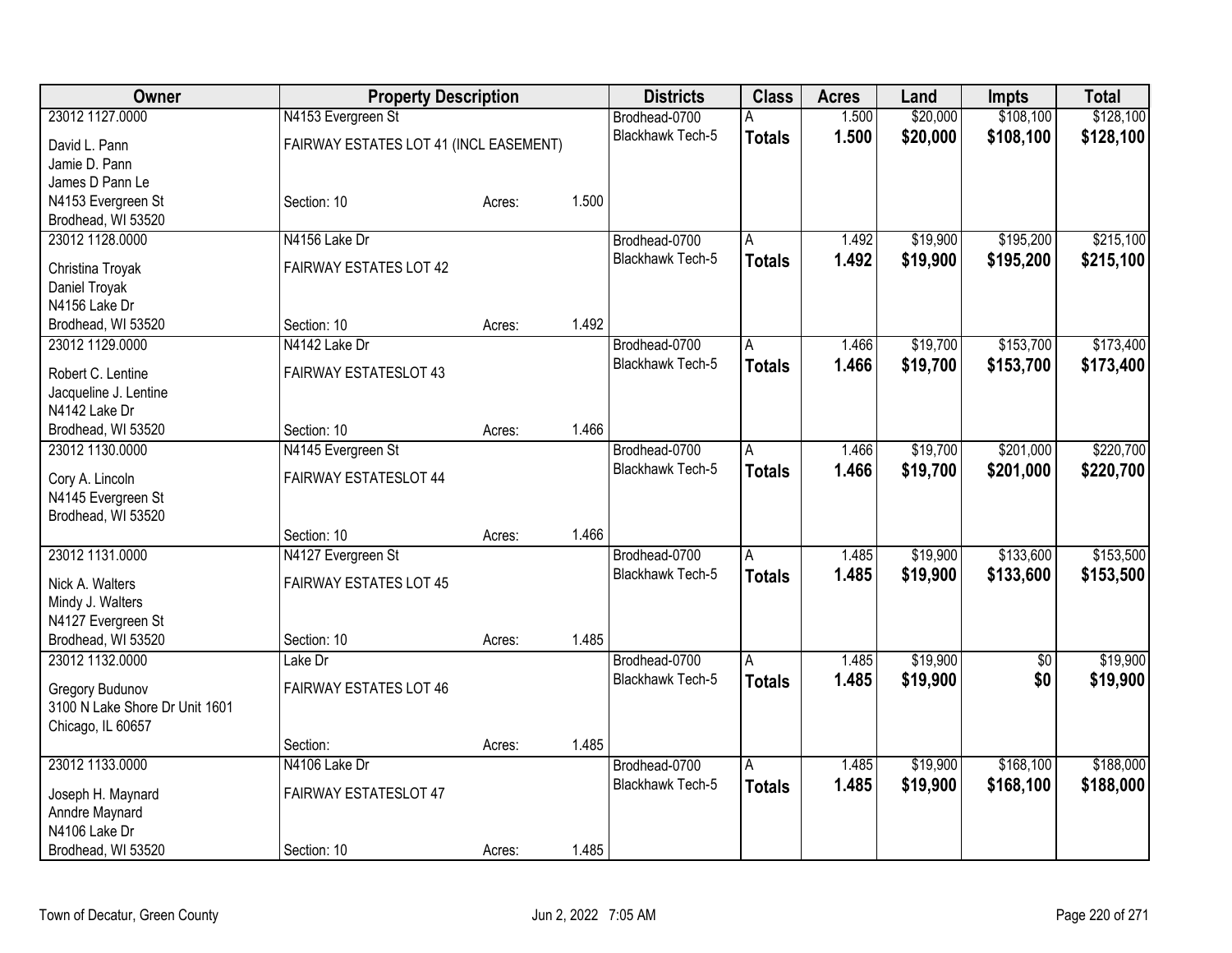| <b>Owner</b>                                              | <b>Property Description</b>                            |        | <b>Districts</b>        | <b>Class</b>            | <b>Acres</b> | Land     | <b>Impts</b>    | <b>Total</b> |
|-----------------------------------------------------------|--------------------------------------------------------|--------|-------------------------|-------------------------|--------------|----------|-----------------|--------------|
| 23012 1134.0000                                           | N4109 Evergreen St                                     |        | Brodhead-0700           |                         | 1.500        | \$20,000 | \$203,200       | \$223,200    |
| Christopher R. Moyer                                      | <b>FAIRWAY ESTATES LOT 48</b>                          |        | <b>Blackhawk Tech-5</b> | <b>Totals</b>           | 1.500        | \$20,000 | \$203,200       | \$223,200    |
| Mindy J. Moyer                                            |                                                        |        |                         |                         |              |          |                 |              |
| N4109 Evergreen St                                        |                                                        |        |                         |                         |              |          |                 |              |
| Brodhead, WI 53520                                        | Section: 10                                            | Acres: | 1.500                   |                         |              |          |                 |              |
| 23012 1135.0000                                           | Evergreen St                                           |        | Brodhead-0700           | $\overline{\mathsf{A}}$ | 1.654        | \$21,200 | $\overline{50}$ | \$21,200     |
| Douglas L. Huston                                         | <b>FAIRWAY ESTATES LOT 49</b>                          |        | <b>Blackhawk Tech-5</b> | <b>Totals</b>           | 1.654        | \$21,200 | \$0             | \$21,200     |
| 4697 E Dakota Rd                                          |                                                        |        |                         |                         |              |          |                 |              |
| Dakota, IL 61018                                          |                                                        |        |                         |                         |              |          |                 |              |
|                                                           | Section:                                               | Acres: | 1.654                   |                         |              |          |                 |              |
| 23012 1136.0000                                           | N4096 Lake Dr                                          |        | Brodhead-0700           | A                       | 1.650        | \$21,200 | \$176,200       | \$197,400    |
| Eugene Jacobson                                           | FAIRWAY ESTATES LOT 50                                 |        | <b>Blackhawk Tech-5</b> | <b>Totals</b>           | 1.650        | \$21,200 | \$176,200       | \$197,400    |
| Brenda S. Jacobson                                        |                                                        |        |                         |                         |              |          |                 |              |
| N4096 Lake Dr                                             |                                                        |        |                         |                         |              |          |                 |              |
| Brodhead, WI 53520                                        | Section: 15                                            | Acres: | 1.650                   |                         |              |          |                 |              |
| 23012 1137.0000                                           | Lake Dr                                                |        | Brodhead-0700           | Α                       | 1.478        | \$19,800 | \$0             | \$19,800     |
|                                                           |                                                        |        | Blackhawk Tech-5        | <b>Totals</b>           | 1.478        | \$19,800 | \$0             | \$19,800     |
| Defelice Lois A Declaration of Trust Dtd<br>June 19, 2020 | FAIRWAY ESTATES LOT 51 BNG PRT GOV LOT 1 IN<br>NW4 NE4 |        |                         |                         |              |          |                 |              |
| c/o Defelice Lois A Declaration of Trust                  |                                                        |        |                         |                         |              |          |                 |              |
| 2228 N Nagle Ave                                          | Section: 15                                            | Acres: | 1.478                   |                         |              |          |                 |              |
| Chicago, IL 60707                                         |                                                        |        |                         |                         |              |          |                 |              |
| 23012 1138.0000                                           | Cottage Rd                                             |        | Brodhead-0700           | A                       | 1.311        | \$18,500 | $\overline{60}$ | \$18,500     |
|                                                           |                                                        |        | <b>Blackhawk Tech-5</b> | <b>Totals</b>           | 1.311        | \$18,500 | \$0             | \$18,500     |
| Defelice Lois A Declaration of Trust Dtd<br>June 19, 2020 | FAIRWAY ESTATES LOT 52 BNG PRT GOV LOT 1 IN<br>NW4 NE4 |        |                         |                         |              |          |                 |              |
| c/o Defelice Lois A Declaration of Trust                  |                                                        |        |                         |                         |              |          |                 |              |
| 2228 N Nagle Ave                                          | Section: 15                                            | Acres: | 1.311                   |                         |              |          |                 |              |
| Chicago, IL 60707                                         |                                                        |        |                         |                         |              |          |                 |              |
| 23012 1139.0000                                           | Cottage Rd                                             |        | Brodhead-0700           | A                       | 1.450        | \$19,600 | \$0             | \$19,600     |
|                                                           | FAIRWAY ESTATES LOT 53 BNG PRT GOV LOT 1 IN            |        | Blackhawk Tech-5        | <b>Totals</b>           | 1.450        | \$19,600 | \$0             | \$19,600     |
| Defelice Lois A Declaration of Trust Dtd<br>June 19, 2020 | NW4 NE4                                                |        |                         |                         |              |          |                 |              |
| c/o Defelice Lois A Declaration of Trust                  |                                                        |        |                         |                         |              |          |                 |              |
| 2228 N Nagle Ave                                          | Section: 15                                            | Acres: | 1.450                   |                         |              |          |                 |              |
| Chicago, IL 60707                                         |                                                        |        |                         |                         |              |          |                 |              |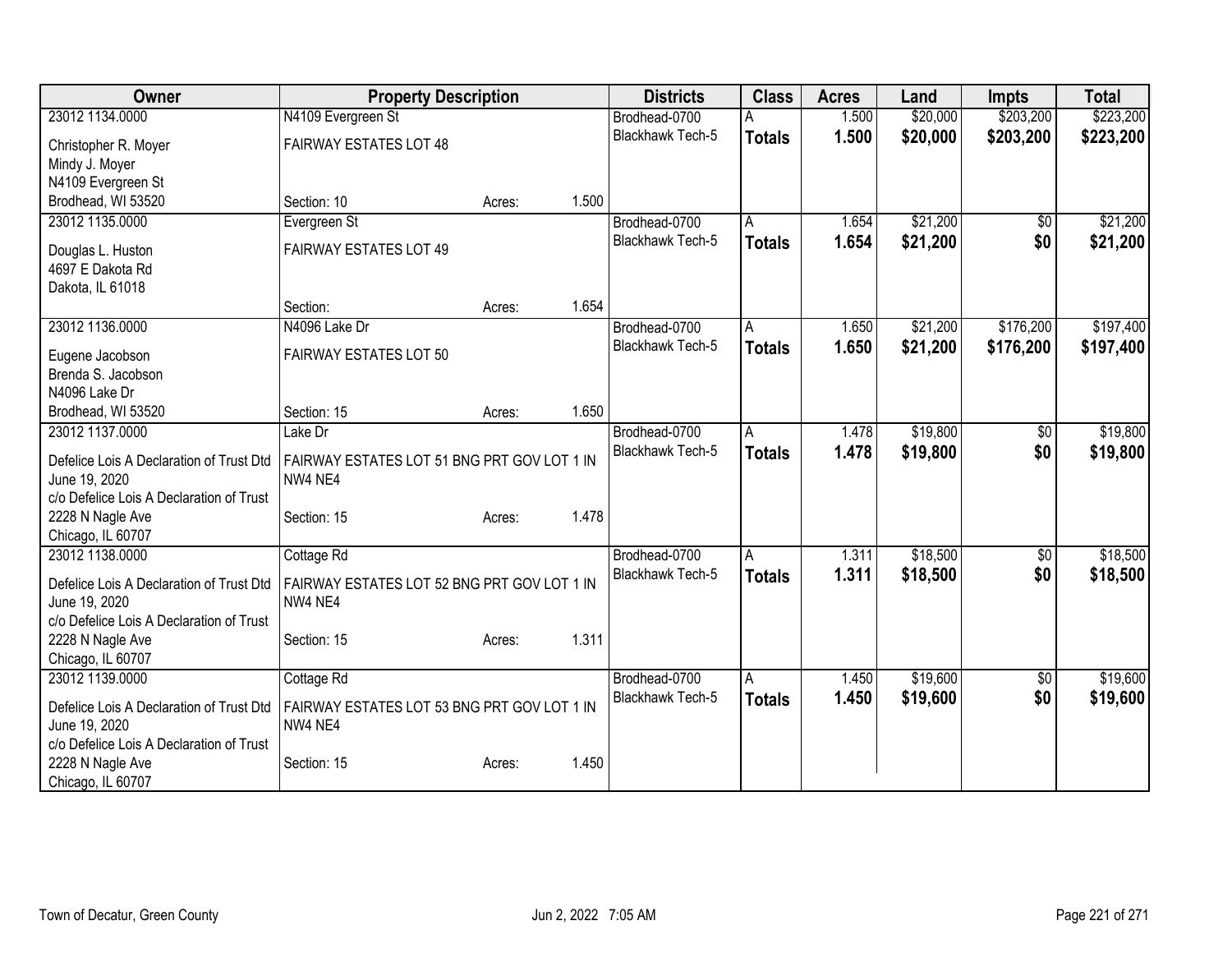| \$13,300<br>23012 1140.0000<br>N4201 Lake Dr<br>0.830<br>Brodhead-0700<br><b>Blackhawk Tech-5</b><br>0.830<br>\$13,300<br>\$144,300<br><b>Totals</b><br>FAIRWAY ESTATESLOT 54; ALSO PRT SE4 SEC 10<br>Donna R. Stabler<br>COM NE COR LOT 54 TH S84*W 631.13 FT TH N0*W<br>N4201 Lake Dr<br>16.57 FT TH N84*E 631.13 FT TH S0*E 16.57 FT TO<br>Brodhead, WI 53520<br>0.830<br>Section: 10<br>Acres:<br>23012 1141.0000<br>\$19,100<br>Lake Dr<br>Brodhead-0700<br>1.382<br>Α<br>\$0<br>1.382<br>\$0<br>Blackhawk Tech-5<br>\$19,100<br><b>Totals</b><br><b>FAIRWAY ESTATESLOT 55</b><br>Donna R. Stabler<br>N4201 Lake Dr<br>Brodhead, WI 53520<br>1.382<br>Section:<br>Acres:<br>23012 1142.0000<br>N4177 Lake Dr<br>\$25,800<br>\$161,300<br>Brodhead-0700<br>2.228<br>Α<br>Blackhawk Tech-5<br>2.228<br>\$25,800<br>\$161,300<br><b>Totals</b><br>Coplien Robert R Revocable Trust Dater   FAIRWAY ESTATESLOT 56<br>2/15/2021<br>c/o Coplien Robert R Revocable Trust<br>2.228<br>Section: 10<br>N4177 Lake Dr<br>Acres:<br>Brodhead, WI 53520<br>23012 1143.0000<br>\$20,000<br>Lake Dr<br>Brodhead-0700<br>1.500<br>\$0<br>A<br>Blackhawk Tech-5<br>\$20,000<br>\$0<br>1.500<br><b>Totals</b><br><b>FAIRWAY ESTATES LOT 57</b><br><b>B K S Revocable Trust</b><br><b>Brian K Supancic Ttee</b><br>7825 W Addison St<br>1.500<br>Chicago, IL 60634<br>Section:<br>Acres:<br>\$17,300<br>23012 1144.0000<br>Brodhead-0700<br>Lake Dr<br>1.158<br>\$0<br>A<br><b>Blackhawk Tech-5</b><br>1.158<br>\$0<br>\$17,300<br><b>Totals</b><br><b>FAIRWAY ESTATES LOT 58</b><br>John W. Cox<br>Karen P. Cox<br>N4101 Lake Dr<br>1.158<br>Brodhead, WI 53520<br>Section:<br>Acres:<br>\$17,400<br>\$266,300<br>23012 1145.0000<br>N4101 Lake Dr<br>Brodhead-0700<br>$\overline{A}$<br>1.180<br>Blackhawk Tech-5<br>1.180<br>\$266,300<br>\$17,400<br><b>Totals</b><br>FAIRWAY ESTATESLOT 59<br>Karen P. Cox et al | <b>Owner</b> | <b>Property Description</b> |  | <b>Districts</b> | <b>Class</b> | <b>Acres</b> | Land | <b>Impts</b> | <b>Total</b> |
|----------------------------------------------------------------------------------------------------------------------------------------------------------------------------------------------------------------------------------------------------------------------------------------------------------------------------------------------------------------------------------------------------------------------------------------------------------------------------------------------------------------------------------------------------------------------------------------------------------------------------------------------------------------------------------------------------------------------------------------------------------------------------------------------------------------------------------------------------------------------------------------------------------------------------------------------------------------------------------------------------------------------------------------------------------------------------------------------------------------------------------------------------------------------------------------------------------------------------------------------------------------------------------------------------------------------------------------------------------------------------------------------------------------------------------------------------------------------------------------------------------------------------------------------------------------------------------------------------------------------------------------------------------------------------------------------------------------------------------------------------------------------------------------------------------------------------------------------------------------------------------------------------------|--------------|-----------------------------|--|------------------|--------------|--------------|------|--------------|--------------|
| \$157,600<br>\$19,100<br>\$19,100<br>\$187,100<br>\$187,100<br>\$20,000<br>\$20,000<br>\$17,300<br>\$17,300<br>\$283,700<br>\$283,700                                                                                                                                                                                                                                                                                                                                                                                                                                                                                                                                                                                                                                                                                                                                                                                                                                                                                                                                                                                                                                                                                                                                                                                                                                                                                                                                                                                                                                                                                                                                                                                                                                                                                                                                                                    |              |                             |  |                  |              |              |      | \$144,300    | \$157,600    |
|                                                                                                                                                                                                                                                                                                                                                                                                                                                                                                                                                                                                                                                                                                                                                                                                                                                                                                                                                                                                                                                                                                                                                                                                                                                                                                                                                                                                                                                                                                                                                                                                                                                                                                                                                                                                                                                                                                          |              |                             |  |                  |              |              |      |              |              |
|                                                                                                                                                                                                                                                                                                                                                                                                                                                                                                                                                                                                                                                                                                                                                                                                                                                                                                                                                                                                                                                                                                                                                                                                                                                                                                                                                                                                                                                                                                                                                                                                                                                                                                                                                                                                                                                                                                          |              |                             |  |                  |              |              |      |              |              |
|                                                                                                                                                                                                                                                                                                                                                                                                                                                                                                                                                                                                                                                                                                                                                                                                                                                                                                                                                                                                                                                                                                                                                                                                                                                                                                                                                                                                                                                                                                                                                                                                                                                                                                                                                                                                                                                                                                          |              |                             |  |                  |              |              |      |              |              |
|                                                                                                                                                                                                                                                                                                                                                                                                                                                                                                                                                                                                                                                                                                                                                                                                                                                                                                                                                                                                                                                                                                                                                                                                                                                                                                                                                                                                                                                                                                                                                                                                                                                                                                                                                                                                                                                                                                          |              |                             |  |                  |              |              |      |              |              |
|                                                                                                                                                                                                                                                                                                                                                                                                                                                                                                                                                                                                                                                                                                                                                                                                                                                                                                                                                                                                                                                                                                                                                                                                                                                                                                                                                                                                                                                                                                                                                                                                                                                                                                                                                                                                                                                                                                          |              |                             |  |                  |              |              |      |              |              |
|                                                                                                                                                                                                                                                                                                                                                                                                                                                                                                                                                                                                                                                                                                                                                                                                                                                                                                                                                                                                                                                                                                                                                                                                                                                                                                                                                                                                                                                                                                                                                                                                                                                                                                                                                                                                                                                                                                          |              |                             |  |                  |              |              |      |              |              |
|                                                                                                                                                                                                                                                                                                                                                                                                                                                                                                                                                                                                                                                                                                                                                                                                                                                                                                                                                                                                                                                                                                                                                                                                                                                                                                                                                                                                                                                                                                                                                                                                                                                                                                                                                                                                                                                                                                          |              |                             |  |                  |              |              |      |              |              |
|                                                                                                                                                                                                                                                                                                                                                                                                                                                                                                                                                                                                                                                                                                                                                                                                                                                                                                                                                                                                                                                                                                                                                                                                                                                                                                                                                                                                                                                                                                                                                                                                                                                                                                                                                                                                                                                                                                          |              |                             |  |                  |              |              |      |              |              |
|                                                                                                                                                                                                                                                                                                                                                                                                                                                                                                                                                                                                                                                                                                                                                                                                                                                                                                                                                                                                                                                                                                                                                                                                                                                                                                                                                                                                                                                                                                                                                                                                                                                                                                                                                                                                                                                                                                          |              |                             |  |                  |              |              |      |              |              |
|                                                                                                                                                                                                                                                                                                                                                                                                                                                                                                                                                                                                                                                                                                                                                                                                                                                                                                                                                                                                                                                                                                                                                                                                                                                                                                                                                                                                                                                                                                                                                                                                                                                                                                                                                                                                                                                                                                          |              |                             |  |                  |              |              |      |              |              |
|                                                                                                                                                                                                                                                                                                                                                                                                                                                                                                                                                                                                                                                                                                                                                                                                                                                                                                                                                                                                                                                                                                                                                                                                                                                                                                                                                                                                                                                                                                                                                                                                                                                                                                                                                                                                                                                                                                          |              |                             |  |                  |              |              |      |              |              |
|                                                                                                                                                                                                                                                                                                                                                                                                                                                                                                                                                                                                                                                                                                                                                                                                                                                                                                                                                                                                                                                                                                                                                                                                                                                                                                                                                                                                                                                                                                                                                                                                                                                                                                                                                                                                                                                                                                          |              |                             |  |                  |              |              |      |              |              |
|                                                                                                                                                                                                                                                                                                                                                                                                                                                                                                                                                                                                                                                                                                                                                                                                                                                                                                                                                                                                                                                                                                                                                                                                                                                                                                                                                                                                                                                                                                                                                                                                                                                                                                                                                                                                                                                                                                          |              |                             |  |                  |              |              |      |              |              |
|                                                                                                                                                                                                                                                                                                                                                                                                                                                                                                                                                                                                                                                                                                                                                                                                                                                                                                                                                                                                                                                                                                                                                                                                                                                                                                                                                                                                                                                                                                                                                                                                                                                                                                                                                                                                                                                                                                          |              |                             |  |                  |              |              |      |              |              |
|                                                                                                                                                                                                                                                                                                                                                                                                                                                                                                                                                                                                                                                                                                                                                                                                                                                                                                                                                                                                                                                                                                                                                                                                                                                                                                                                                                                                                                                                                                                                                                                                                                                                                                                                                                                                                                                                                                          |              |                             |  |                  |              |              |      |              |              |
|                                                                                                                                                                                                                                                                                                                                                                                                                                                                                                                                                                                                                                                                                                                                                                                                                                                                                                                                                                                                                                                                                                                                                                                                                                                                                                                                                                                                                                                                                                                                                                                                                                                                                                                                                                                                                                                                                                          |              |                             |  |                  |              |              |      |              |              |
|                                                                                                                                                                                                                                                                                                                                                                                                                                                                                                                                                                                                                                                                                                                                                                                                                                                                                                                                                                                                                                                                                                                                                                                                                                                                                                                                                                                                                                                                                                                                                                                                                                                                                                                                                                                                                                                                                                          |              |                             |  |                  |              |              |      |              |              |
|                                                                                                                                                                                                                                                                                                                                                                                                                                                                                                                                                                                                                                                                                                                                                                                                                                                                                                                                                                                                                                                                                                                                                                                                                                                                                                                                                                                                                                                                                                                                                                                                                                                                                                                                                                                                                                                                                                          |              |                             |  |                  |              |              |      |              |              |
|                                                                                                                                                                                                                                                                                                                                                                                                                                                                                                                                                                                                                                                                                                                                                                                                                                                                                                                                                                                                                                                                                                                                                                                                                                                                                                                                                                                                                                                                                                                                                                                                                                                                                                                                                                                                                                                                                                          |              |                             |  |                  |              |              |      |              |              |
|                                                                                                                                                                                                                                                                                                                                                                                                                                                                                                                                                                                                                                                                                                                                                                                                                                                                                                                                                                                                                                                                                                                                                                                                                                                                                                                                                                                                                                                                                                                                                                                                                                                                                                                                                                                                                                                                                                          |              |                             |  |                  |              |              |      |              |              |
|                                                                                                                                                                                                                                                                                                                                                                                                                                                                                                                                                                                                                                                                                                                                                                                                                                                                                                                                                                                                                                                                                                                                                                                                                                                                                                                                                                                                                                                                                                                                                                                                                                                                                                                                                                                                                                                                                                          |              |                             |  |                  |              |              |      |              |              |
|                                                                                                                                                                                                                                                                                                                                                                                                                                                                                                                                                                                                                                                                                                                                                                                                                                                                                                                                                                                                                                                                                                                                                                                                                                                                                                                                                                                                                                                                                                                                                                                                                                                                                                                                                                                                                                                                                                          |              |                             |  |                  |              |              |      |              |              |
|                                                                                                                                                                                                                                                                                                                                                                                                                                                                                                                                                                                                                                                                                                                                                                                                                                                                                                                                                                                                                                                                                                                                                                                                                                                                                                                                                                                                                                                                                                                                                                                                                                                                                                                                                                                                                                                                                                          |              |                             |  |                  |              |              |      |              |              |
|                                                                                                                                                                                                                                                                                                                                                                                                                                                                                                                                                                                                                                                                                                                                                                                                                                                                                                                                                                                                                                                                                                                                                                                                                                                                                                                                                                                                                                                                                                                                                                                                                                                                                                                                                                                                                                                                                                          |              |                             |  |                  |              |              |      |              |              |
|                                                                                                                                                                                                                                                                                                                                                                                                                                                                                                                                                                                                                                                                                                                                                                                                                                                                                                                                                                                                                                                                                                                                                                                                                                                                                                                                                                                                                                                                                                                                                                                                                                                                                                                                                                                                                                                                                                          |              |                             |  |                  |              |              |      |              |              |
|                                                                                                                                                                                                                                                                                                                                                                                                                                                                                                                                                                                                                                                                                                                                                                                                                                                                                                                                                                                                                                                                                                                                                                                                                                                                                                                                                                                                                                                                                                                                                                                                                                                                                                                                                                                                                                                                                                          |              |                             |  |                  |              |              |      |              |              |
|                                                                                                                                                                                                                                                                                                                                                                                                                                                                                                                                                                                                                                                                                                                                                                                                                                                                                                                                                                                                                                                                                                                                                                                                                                                                                                                                                                                                                                                                                                                                                                                                                                                                                                                                                                                                                                                                                                          |              |                             |  |                  |              |              |      |              |              |
|                                                                                                                                                                                                                                                                                                                                                                                                                                                                                                                                                                                                                                                                                                                                                                                                                                                                                                                                                                                                                                                                                                                                                                                                                                                                                                                                                                                                                                                                                                                                                                                                                                                                                                                                                                                                                                                                                                          |              |                             |  |                  |              |              |      |              |              |
|                                                                                                                                                                                                                                                                                                                                                                                                                                                                                                                                                                                                                                                                                                                                                                                                                                                                                                                                                                                                                                                                                                                                                                                                                                                                                                                                                                                                                                                                                                                                                                                                                                                                                                                                                                                                                                                                                                          |              |                             |  |                  |              |              |      |              |              |
| c/o John W. Cox                                                                                                                                                                                                                                                                                                                                                                                                                                                                                                                                                                                                                                                                                                                                                                                                                                                                                                                                                                                                                                                                                                                                                                                                                                                                                                                                                                                                                                                                                                                                                                                                                                                                                                                                                                                                                                                                                          |              |                             |  |                  |              |              |      |              |              |
| N4101 Lake Dr                                                                                                                                                                                                                                                                                                                                                                                                                                                                                                                                                                                                                                                                                                                                                                                                                                                                                                                                                                                                                                                                                                                                                                                                                                                                                                                                                                                                                                                                                                                                                                                                                                                                                                                                                                                                                                                                                            |              |                             |  |                  |              |              |      |              |              |
| 1.180<br>Brodhead, WI 53520<br>Section: 10<br>Acres:                                                                                                                                                                                                                                                                                                                                                                                                                                                                                                                                                                                                                                                                                                                                                                                                                                                                                                                                                                                                                                                                                                                                                                                                                                                                                                                                                                                                                                                                                                                                                                                                                                                                                                                                                                                                                                                     |              |                             |  |                  |              |              |      |              |              |
| \$19,400<br>\$19,400<br>23012 1146.0000<br>Lake Dr<br>Brodhead-0700<br>1.420<br>$\overline{50}$<br>Α                                                                                                                                                                                                                                                                                                                                                                                                                                                                                                                                                                                                                                                                                                                                                                                                                                                                                                                                                                                                                                                                                                                                                                                                                                                                                                                                                                                                                                                                                                                                                                                                                                                                                                                                                                                                     |              |                             |  |                  |              |              |      |              |              |
| 1.420<br><b>Blackhawk Tech-5</b><br>\$19,400<br>\$0<br>\$19,400<br><b>Totals</b><br>FAIRWAY ESTATES LOT 60<br>James C. Warner                                                                                                                                                                                                                                                                                                                                                                                                                                                                                                                                                                                                                                                                                                                                                                                                                                                                                                                                                                                                                                                                                                                                                                                                                                                                                                                                                                                                                                                                                                                                                                                                                                                                                                                                                                            |              |                             |  |                  |              |              |      |              |              |
| Janet L. Warner                                                                                                                                                                                                                                                                                                                                                                                                                                                                                                                                                                                                                                                                                                                                                                                                                                                                                                                                                                                                                                                                                                                                                                                                                                                                                                                                                                                                                                                                                                                                                                                                                                                                                                                                                                                                                                                                                          |              |                             |  |                  |              |              |      |              |              |
| 284 Dartmouth Dr                                                                                                                                                                                                                                                                                                                                                                                                                                                                                                                                                                                                                                                                                                                                                                                                                                                                                                                                                                                                                                                                                                                                                                                                                                                                                                                                                                                                                                                                                                                                                                                                                                                                                                                                                                                                                                                                                         |              |                             |  |                  |              |              |      |              |              |
| 1.420<br>Haines City, FL 33844-6220<br>Section:<br>Acres:                                                                                                                                                                                                                                                                                                                                                                                                                                                                                                                                                                                                                                                                                                                                                                                                                                                                                                                                                                                                                                                                                                                                                                                                                                                                                                                                                                                                                                                                                                                                                                                                                                                                                                                                                                                                                                                |              |                             |  |                  |              |              |      |              |              |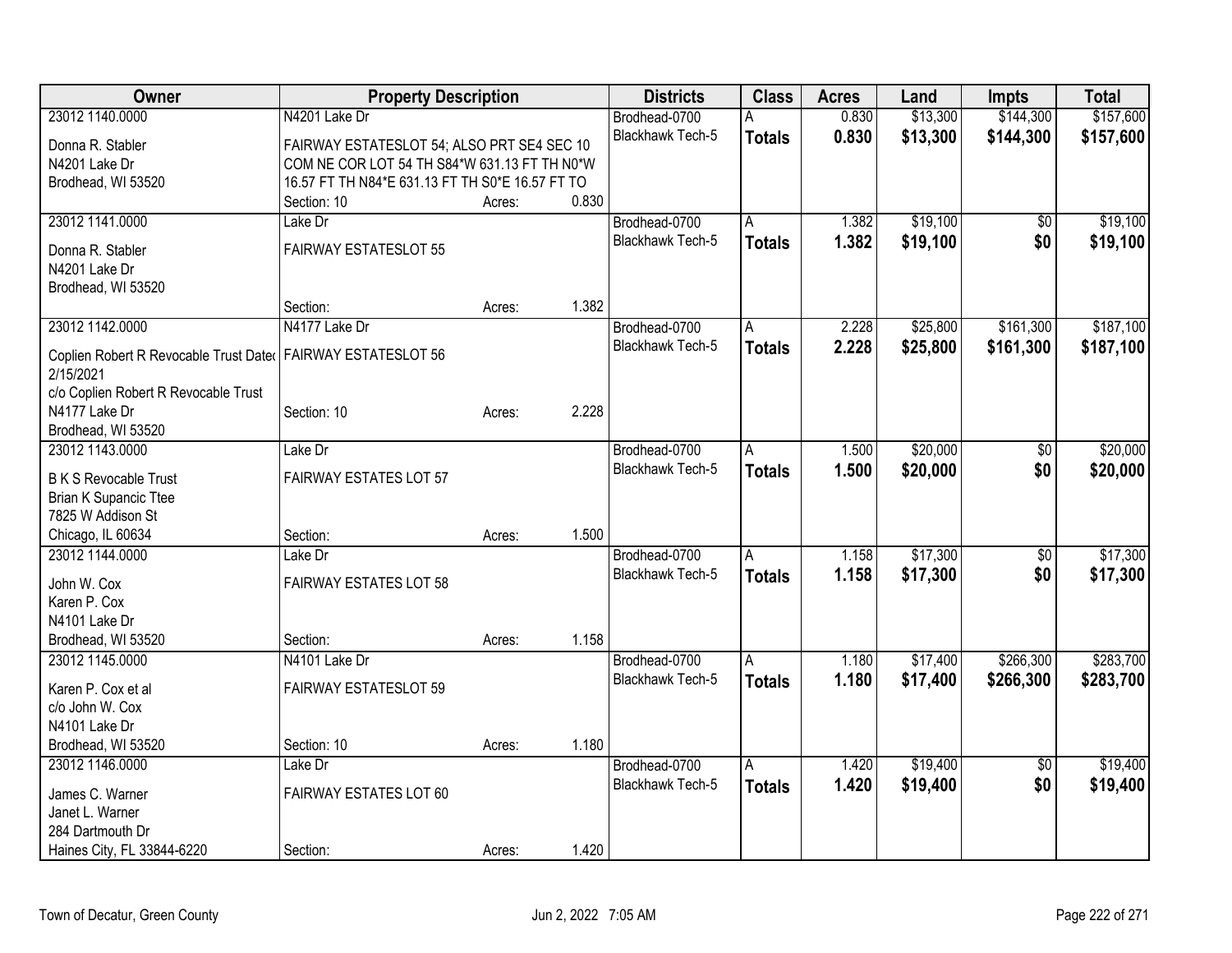| Owner                                 |                                            | <b>Property Description</b> |        | <b>Districts</b>        | <b>Class</b>            | <b>Acres</b> | Land     | <b>Impts</b>    | <b>Total</b> |
|---------------------------------------|--------------------------------------------|-----------------------------|--------|-------------------------|-------------------------|--------------|----------|-----------------|--------------|
| 23012 1147.0100                       | Cottage Rd                                 |                             |        | Brodhead-0700           |                         | 1.020        | \$16,200 | \$16,400        | \$32,600     |
| Allen L. Penticoff                    | CSM 4972 (V22-P267) LOT 2 BNG PRT NW4 NE4  |                             |        | Blackhawk Tech-5        | <b>Totals</b>           | 1.020        | \$16,200 | \$16,400        | \$32,600     |
| Ruth A. Penticoff                     |                                            |                             |        |                         |                         |              |          |                 |              |
| W1073 Cottage Rd                      |                                            |                             |        |                         |                         |              |          |                 |              |
| Brodhead, WI 53520                    | Section: 15                                | Acres:                      | 1.020  |                         |                         |              |          |                 |              |
| 23012 1148.0000                       | Cottage Rd                                 |                             |        | Brodhead-0700           | A                       | 0.257        | \$5,200  | \$1,900         | \$7,100      |
| Michael G. Hogan                      | FAIRWAY ESTATESPLAT OF SURVEY (V4-P27) PRT |                             |        | <b>Blackhawk Tech-5</b> | <b>Totals</b>           | 0.257        | \$5,200  | \$1,900         | \$7,100      |
| Susan C. Hogan                        | <b>LOT 61</b>                              |                             |        |                         |                         |              |          |                 |              |
| 6601 Barnard Mills Rd                 |                                            |                             |        |                         |                         |              |          |                 |              |
| Ringwood, IL 60072                    | Section:                                   | Acres:                      | 0.257  |                         |                         |              |          |                 |              |
| 23012 1149.0000                       |                                            |                             |        | Brodhead-0700           | $\overline{X4}$         | 10.000       | \$0      | $\overline{50}$ | \$0          |
|                                       |                                            |                             |        | <b>Blackhawk Tech-5</b> | <b>Totals</b>           | 10.000       | \$0      | \$0             | \$0          |
| Town of Decatur<br>PO Box 333         | FAIRWAY ESTATES ROADWAY CONT 10A           |                             |        |                         |                         |              |          |                 |              |
| 1408 14th St                          |                                            |                             |        |                         |                         |              |          |                 |              |
| Brodhead, WI 53520                    | Section:                                   | Acres:                      | 10.000 |                         |                         |              |          |                 |              |
| 23012 1150.0000                       | N2696 Whispering Dr                        |                             |        | Brodhead-0700           | Α                       | 0.728        | \$13,400 | \$129,700       | \$143,100    |
|                                       |                                            |                             |        | <b>Blackhawk Tech-5</b> | <b>Totals</b>           | 0.728        | \$13,400 | \$129,700       | \$143,100    |
| Ray A. Wendlandt                      | WHISPERING PINESLOT 1                      |                             |        |                         |                         |              |          |                 |              |
| Deborah L. Wendlandt                  |                                            |                             |        |                         |                         |              |          |                 |              |
| N2696 Whispering Dr                   |                                            |                             | 0.728  |                         |                         |              |          |                 |              |
| Brodhead, WI 53520<br>23012 1151.0000 | Section: 36<br>N2690 Whispering Dr         | Acres:                      |        | Brodhead-0700           | A                       | 0.872        | \$14,800 | \$152,600       | \$167,400    |
|                                       |                                            |                             |        | <b>Blackhawk Tech-5</b> |                         | 0.872        |          | \$152,600       |              |
| Penny S. Franke                       | WHISPERING PINES LOTS 2 & 3                |                             |        |                         | <b>Totals</b>           |              | \$14,800 |                 | \$167,400    |
| N2690 Whispering Dr                   |                                            |                             |        |                         |                         |              |          |                 |              |
| Brodhead, WI 53520                    |                                            |                             |        |                         |                         |              |          |                 |              |
|                                       | Section: 36                                | Acres:                      | 0.872  |                         |                         |              |          |                 |              |
| 23012 1153.0000                       | W416 Red Cedar Ln                          |                             |        | Brodhead-0700           | A                       | 0.600        | \$12,100 | \$145,400       | \$157,500    |
| Michael J. Laack                      | WHISPERING PINESLOT 4                      |                             |        | Blackhawk Tech-5        | <b>Totals</b>           | 0.600        | \$12,100 | \$145,400       | \$157,500    |
| Donna M. Laack                        |                                            |                             |        |                         |                         |              |          |                 |              |
| W416 Red Cedar Ln                     |                                            |                             |        |                         |                         |              |          |                 |              |
| Brodhead, WI 53520                    | Section: 36                                | Acres:                      | 0.600  |                         |                         |              |          |                 |              |
| 23012 1154.0000                       | W402 Red Cedar Ln                          |                             |        | Brodhead-0700           | $\overline{\mathsf{A}}$ | 0.500        | \$11,100 | \$179,800       | \$190,900    |
| Thomas L. Kamps                       | <b>WHISPERING PINESLOT 5</b>               |                             |        | <b>Blackhawk Tech-5</b> | <b>Totals</b>           | 0.500        | \$11,100 | \$179,800       | \$190,900    |
| W402 Red Cedar Ln                     |                                            |                             |        |                         |                         |              |          |                 |              |
| Brodhead, WI 53520                    |                                            |                             |        |                         |                         |              |          |                 |              |
|                                       | Section: 36                                | Acres:                      | 0.500  |                         |                         |              |          |                 |              |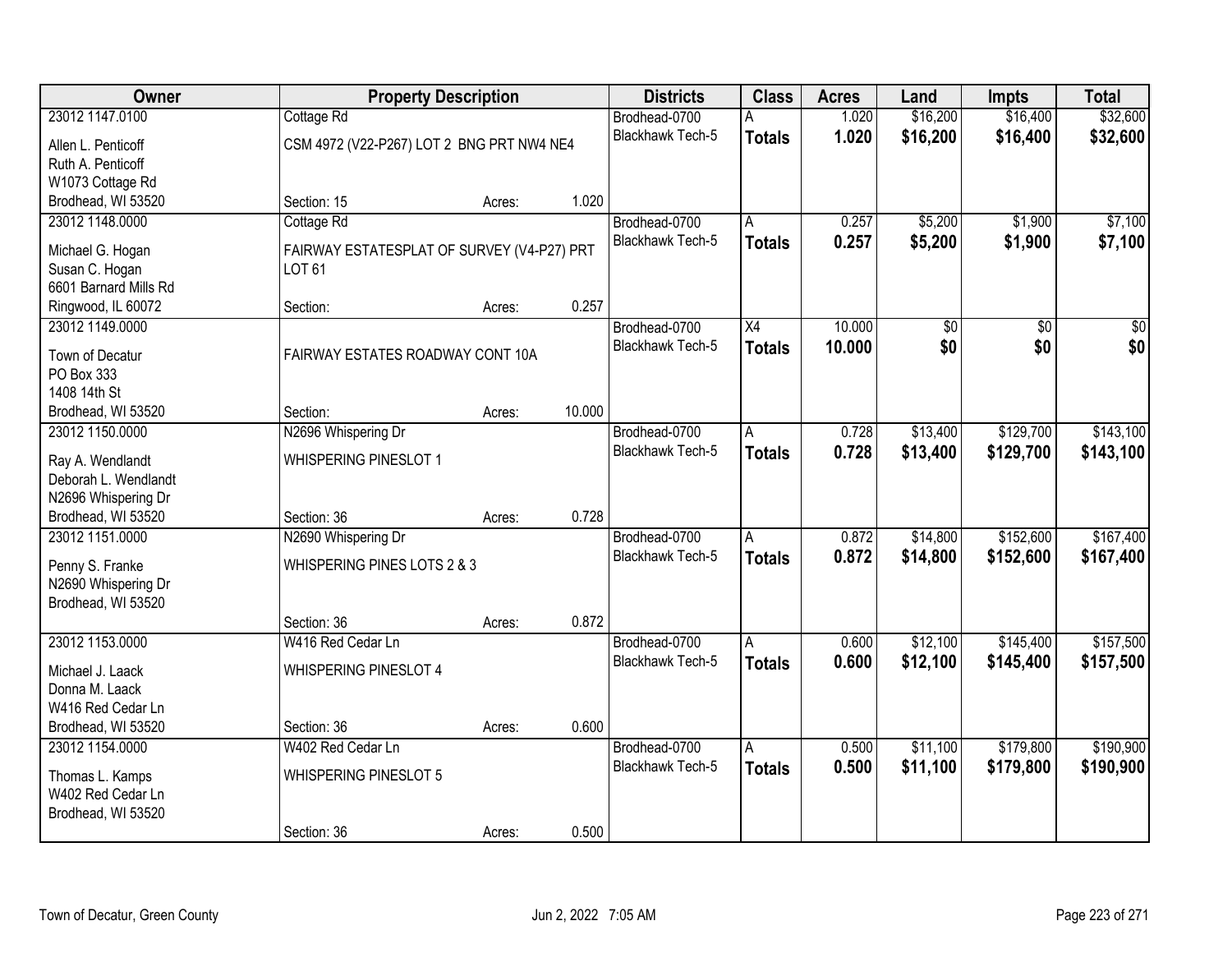| Owner                                      | <b>Property Description</b>         |        |       | <b>Districts</b>        | <b>Class</b>  | <b>Acres</b> | Land     | Impts     | <b>Total</b> |
|--------------------------------------------|-------------------------------------|--------|-------|-------------------------|---------------|--------------|----------|-----------|--------------|
| 23012 1155,0000                            | W392 Conifer Ct                     |        |       | Brodhead-0700           |               | 0.342        | \$7,600  | \$126,300 | \$133,900    |
| Richard G. Olin                            | <b>WHISPERING PINESLOT 6</b>        |        |       | Blackhawk Tech-5        | <b>Totals</b> | 0.342        | \$7,600  | \$126,300 | \$133,900    |
| W392 Conifer Ct                            |                                     |        |       |                         |               |              |          |           |              |
| Brodhead, WI 53520                         |                                     |        |       |                         |               |              |          |           |              |
|                                            | Section: 36                         | Acres: | 0.342 |                         |               |              |          |           |              |
| 23012 1156.0000                            | W384 Conifer Ct                     |        |       | Brodhead-0700           | A             | 0.799        | \$14,100 | \$172,700 | \$186,800    |
| Lindley Jonathan and Lori Revocable        | <b>WHISPERING PINESLOT 7</b>        |        |       | Blackhawk Tech-5        | <b>Totals</b> | 0.799        | \$14,100 | \$172,700 | \$186,800    |
| Trust Dtd Oct 5, 20                        |                                     |        |       |                         |               |              |          |           |              |
| c/o Lindley Jonathan and Lori Rev Trust    |                                     |        |       |                         |               |              |          |           |              |
| W384 Conifer Ct                            | Section: 36                         | Acres: | 0.799 |                         |               |              |          |           |              |
| Brodhead, WI 53520                         |                                     |        |       |                         |               |              |          |           |              |
| 23012 1157.0000                            | W389 Conifer Ct                     |        |       | Brodhead-0700           | A             | 0.553        | \$11,600 | \$183,300 | \$194,900    |
|                                            |                                     |        |       | <b>Blackhawk Tech-5</b> | <b>Totals</b> | 0.553        | \$11,600 | \$183,300 | \$194,900    |
| Erin A. Marchant                           | <b>WHISPERING PINES LOT 8</b>       |        |       |                         |               |              |          |           |              |
| Kade Mullett<br>15146 W Avon N Townline Rd |                                     |        |       |                         |               |              |          |           |              |
| Brodhead, WI 53520                         | Section: 36                         | Acres: | 0.553 |                         |               |              |          |           |              |
| 23012 1158.0000                            | W393 Conifer Ct                     |        |       | Brodhead-0700           | A             | 0.468        | \$10,400 | \$194,800 | \$205,200    |
|                                            |                                     |        |       | Blackhawk Tech-5        | <b>Totals</b> | 0.468        | \$10,400 | \$194,800 | \$205,200    |
| Frederick A. Fulton                        | WHISPERING PINES LOT 9              |        |       |                         |               |              |          |           |              |
| Herta I. Fulton                            |                                     |        |       |                         |               |              |          |           |              |
| W393 Conifer Ct                            |                                     |        |       |                         |               |              |          |           |              |
| Brodhead, WI 53520                         | Section: 36                         | Acres: | 0.468 |                         |               |              |          |           |              |
| 23012 1159.0000                            | W411 Red Cedar Ln                   |        |       | Brodhead-0700           | A             | 0.745        | \$13,600 | \$185,700 | \$199,300    |
| Joseph J. Marden                           | WHISPERING PINES SUBDIVISION LOT 10 |        |       | <b>Blackhawk Tech-5</b> | <b>Totals</b> | 0.745        | \$13,600 | \$185,700 | \$199,300    |
| W411 Red Cedar Ln                          |                                     |        |       |                         |               |              |          |           |              |
| Brodhead, WI 53520                         |                                     |        |       |                         |               |              |          |           |              |
|                                            | Section: 36                         | Acres: | 0.745 |                         |               |              |          |           |              |
| 23012 1160.0000                            | W423 Red Cedar Ln                   |        |       | Brodhead-0700           | A             | 0.461        | \$10,300 | \$9,900   | \$20,200     |
| Robert T. Dorr                             | WHISPERING PINESLOT 11              |        |       | <b>Blackhawk Tech-5</b> | <b>Totals</b> | 0.461        | \$10,300 | \$9,900   | \$20,200     |
| 4 Sherman Ter Unit 2                       |                                     |        |       |                         |               |              |          |           |              |
| Madison, WI 53704                          |                                     |        |       |                         |               |              |          |           |              |
|                                            | Section: 36                         | Acres: | 0.461 |                         |               |              |          |           |              |
| 23012 1161.0000                            | W431 Red Cedar Ln                   |        |       | Brodhead-0700           | A             | 0.459        | \$10,200 | \$100,500 | \$110,700    |
|                                            | WHISPERING PINES LOT 12             |        |       | <b>Blackhawk Tech-5</b> | <b>Totals</b> | 0.459        | \$10,200 | \$100,500 | \$110,700    |
| Tammy J. Dorr<br>W431 Red Cedar Ln         |                                     |        |       |                         |               |              |          |           |              |
| Brodhead, WI 53520                         |                                     |        |       |                         |               |              |          |           |              |
|                                            | Section: 36                         | Acres: | 0.459 |                         |               |              |          |           |              |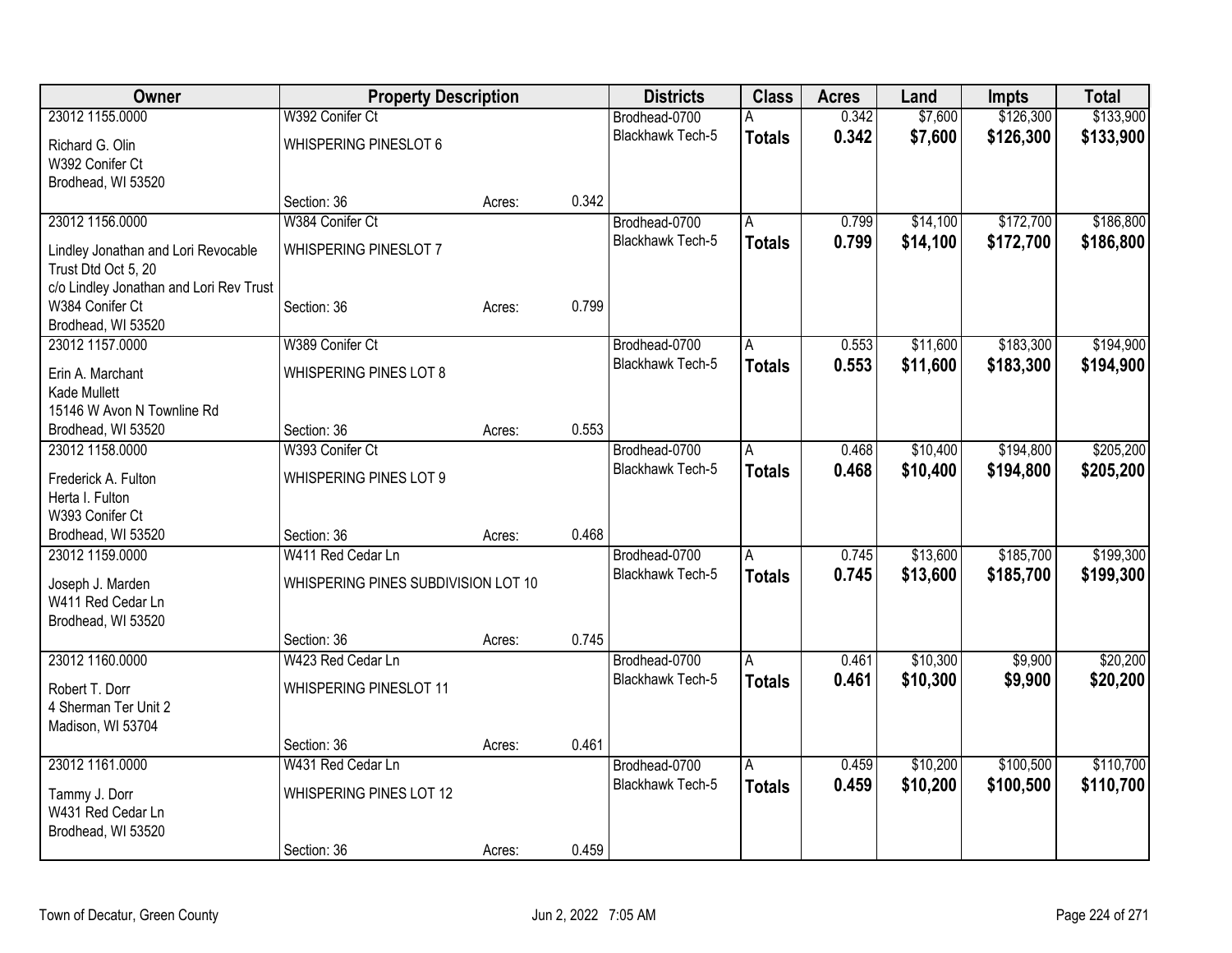| Owner                              | <b>Property Description</b>        |        |       | <b>Districts</b>        | <b>Class</b>  | <b>Acres</b> | Land     | Impts     | <b>Total</b> |
|------------------------------------|------------------------------------|--------|-------|-------------------------|---------------|--------------|----------|-----------|--------------|
| 23012 1162.0000                    | W439 Red Cedar Ln                  |        |       | Brodhead-0700           |               | 0.459        | \$10,200 | \$166,800 | \$177,000    |
| Nicole R. Haberman                 | WHISPERING PINESLOT 13             |        |       | <b>Blackhawk Tech-5</b> | <b>Totals</b> | 0.459        | \$10,200 | \$166,800 | \$177,000    |
| Lisa M. Haberman                   |                                    |        |       |                         |               |              |          |           |              |
| Robert G Haberman Jr Le            |                                    |        |       |                         |               |              |          |           |              |
| W439 Red Cedar Ln                  | Section: 36                        | Acres: | 0.459 |                         |               |              |          |           |              |
| Brodhead, WI 53520                 |                                    |        |       |                         |               |              |          |           |              |
| 23012 1163.0000                    | State Highway 11                   |        |       | Brodhead-0700           | A             | 0.461        | \$10,300 | \$0       | \$10,300     |
|                                    | <b>WHISPERING PINES LOT 14</b>     |        |       | Blackhawk Tech-5        | <b>Totals</b> | 0.461        | \$10,300 | \$0       | \$10,300     |
| Nicole R. Haberman<br>1006 19th St |                                    |        |       |                         |               |              |          |           |              |
| Brodhead, WI 53520                 |                                    |        |       |                         |               |              |          |           |              |
|                                    | Section:                           | Acres: | 0.461 |                         |               |              |          |           |              |
| 23012 1164.0000                    | W447 Red Cedar Ln                  |        |       | Brodhead-0700           | A             | 0.466        | \$10,400 | \$113,900 | \$124,300    |
|                                    |                                    |        |       | <b>Blackhawk Tech-5</b> | <b>Totals</b> | 0.466        | \$10,400 | \$113,900 | \$124,300    |
| Irvin T. Pieczynski                | <b>WHISPERING PINESLOT 15</b>      |        |       |                         |               |              |          |           |              |
| Antonette L. Pieczynski            |                                    |        |       |                         |               |              |          |           |              |
| W447 Red Cedar Ln                  |                                    |        |       |                         |               |              |          |           |              |
| Brodhead, WI 53520                 | Section: 36                        | Acres: | 0.466 |                         |               |              |          |           |              |
| 23012 1165.0000                    | W449 Red Cedar Ln                  |        |       | Brodhead-0700           | A             | 0.654        | \$12,600 | \$178,600 | \$191,200    |
| Steven R. Hasselmann               | WHISPERING PINES LOT 16            |        |       | <b>Blackhawk Tech-5</b> | <b>Totals</b> | 0.654        | \$12,600 | \$178,600 | \$191,200    |
| W449 Red Cedar Ln                  |                                    |        |       |                         |               |              |          |           |              |
| Brodhead, WI 53520                 |                                    |        |       |                         |               |              |          |           |              |
|                                    | Section: 36                        | Acres: | 0.654 |                         |               |              |          |           |              |
| 23012 1166,0000                    | W446 Red Cedar Ln                  |        |       | Brodhead-0700           | A             | 0.703        | \$13,100 | \$108,500 | \$121,600    |
| Timothy J. Van Brocklin            | WHISPERING PINES LOT 17            |        |       | Blackhawk Tech-5        | <b>Totals</b> | 0.703        | \$13,100 | \$108,500 | \$121,600    |
| Jane A. Van Brocklin               |                                    |        |       |                         |               |              |          |           |              |
| W446 Red Cedar Ln                  |                                    |        |       |                         |               |              |          |           |              |
| Brodhead, WI 53520                 | Section: 36                        | Acres: | 0.703 |                         |               |              |          |           |              |
| 23012 1167.0000                    | N2639 Whispering Dr                |        |       | Brodhead-0700           | A             | 0.507        | \$11,200 | \$161,800 | \$173,000    |
|                                    |                                    |        |       | <b>Blackhawk Tech-5</b> | <b>Totals</b> | 0.507        | \$11,200 | \$161,800 | \$173,000    |
| Rebecca D. Holzapfel               | WHISPERING PINES SUBDIVISIONLOT 18 |        |       |                         |               |              |          |           |              |
| N2639 Whispering Dr                |                                    |        |       |                         |               |              |          |           |              |
| Brodhead, WI 53520                 | Section: 36                        |        | 0.507 |                         |               |              |          |           |              |
| 23012 1168.0000                    |                                    | Acres: |       | Brodhead-0700           |               | 0.461        | \$10,300 | \$161,600 | \$171,900    |
|                                    | N2647 Whispering Dr                |        |       | <b>Blackhawk Tech-5</b> | A             |              |          |           |              |
| Patricia A. Dirkhising             | WHISPERING PINES LOT 19            |        |       |                         | <b>Totals</b> | 0.461        | \$10,300 | \$161,600 | \$171,900    |
| N2647 Whispering Dr                |                                    |        |       |                         |               |              |          |           |              |
| Brodhead, WI 53520                 |                                    |        |       |                         |               |              |          |           |              |
|                                    | Section: 36                        | Acres: | 0.461 |                         |               |              |          |           |              |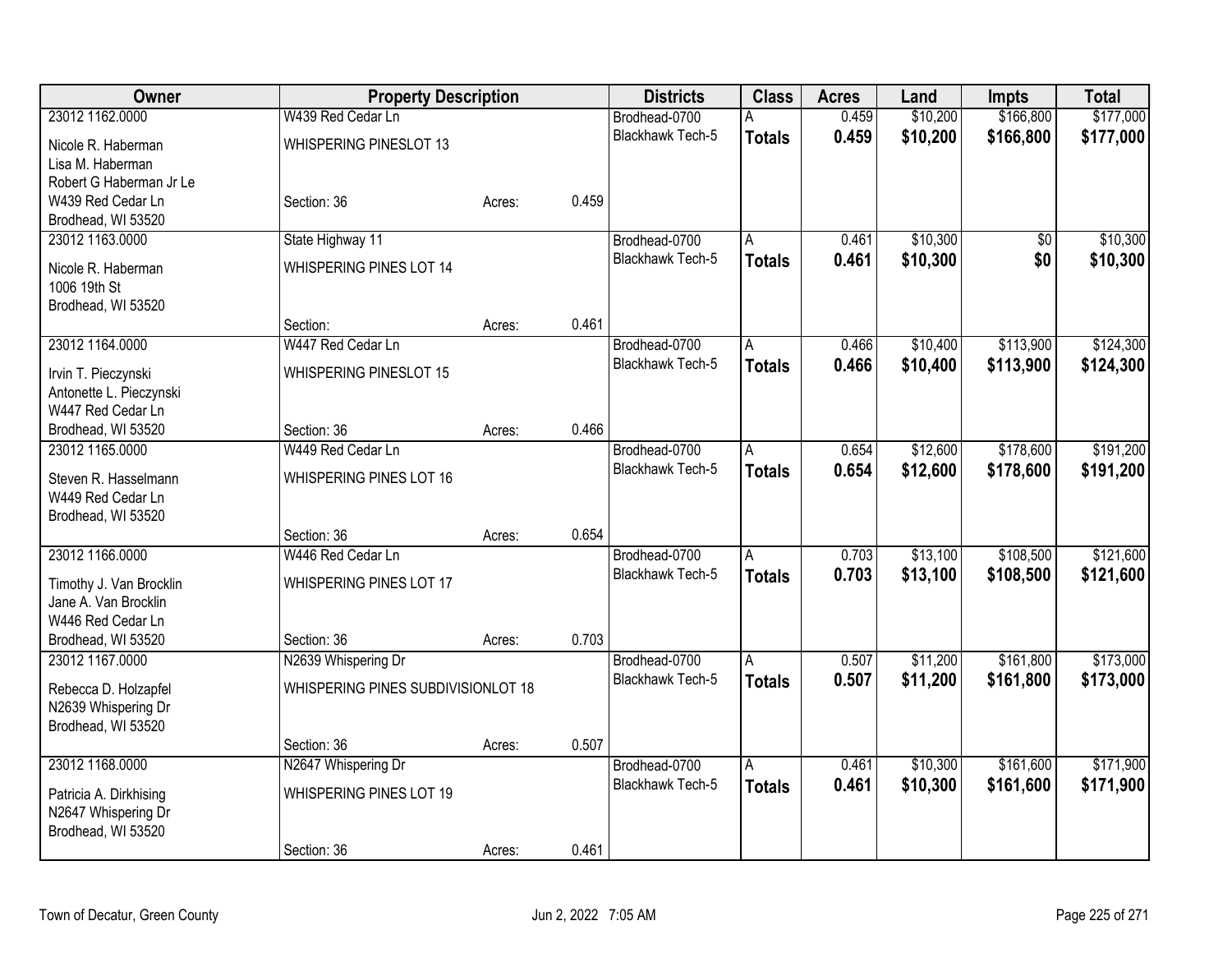| Owner                                         |                                            | <b>Property Description</b> |       | <b>Districts</b>        | <b>Class</b>            | <b>Acres</b> | Land                          | <b>Impts</b>    | <b>Total</b> |
|-----------------------------------------------|--------------------------------------------|-----------------------------|-------|-------------------------|-------------------------|--------------|-------------------------------|-----------------|--------------|
| 23012 1169.0000                               | N3909 Brown Deer Dr                        |                             |       | Brodhead-0700           | А                       | 1.233        | \$17,900                      | \$186,300       | \$204,200    |
| Derik L. Harding                              | DECATUR LAKE ESTATESLOT 1 (ASSESSMENT      |                             |       | Blackhawk Tech-5        | <b>Totals</b>           | 1.233        | \$17,900                      | \$186,300       | \$204,200    |
| Megan L. Harding                              | INCLUES PARCEL 1170.0)                     |                             |       |                         |                         |              |                               |                 |              |
| N3909 Brown Deer Dr                           |                                            |                             |       |                         |                         |              |                               |                 |              |
| Brodhead, WI 53520                            | Section: 14                                | Acres:                      | 1.233 |                         |                         |              |                               |                 |              |
| 23012 1170.0000                               | <b>Brown Deer Dr</b>                       |                             |       | Brodhead-0700           |                         |              | Assessed with 23012 1169,0000 |                 |              |
| Derik L. Harding                              | DECATUR LAKE ESTATES LOT 2 (ASSESSED W/PCL |                             |       | Blackhawk Tech-5        |                         |              |                               |                 |              |
| Megan L. Harding                              | 1169.0                                     |                             |       |                         |                         |              |                               |                 |              |
| N3909 Brown Deer Dr                           |                                            |                             |       |                         |                         |              |                               |                 |              |
| Brodhead, WI 53520                            | Section:                                   | Acres:                      | 0.000 |                         |                         |              |                               |                 |              |
| 23012 1171.0000                               | Brown Deer Dr                              |                             |       | Brodhead-0700           | A                       | 0.600        | \$6,000                       | \$0             | \$6,000      |
|                                               |                                            |                             |       | Blackhawk Tech-5        | <b>Totals</b>           | 0.600        | \$6,000                       | \$0             | \$6,000      |
| Derik L. Harding                              | DECATUR LAKE ESTATES LOT 3                 |                             |       |                         |                         |              |                               |                 |              |
| Megan L. Harding                              |                                            |                             |       |                         |                         |              |                               |                 |              |
| N3909 Brown Deer Dr                           |                                            |                             |       |                         |                         |              |                               |                 |              |
| Brodhead, WI 53520                            | Section:                                   | Acres:                      | 0.600 |                         |                         |              |                               |                 |              |
| 23012 1172.0000                               | N3927 Brown Deer Dr                        |                             |       | Brodhead-0700           | A                       | 0.600        | \$11,000                      | \$216,400       | \$227,400    |
| Wendy J. Krupke et al                         | <b>DECATUR LAKE ESTATESLOT 4</b>           |                             |       | <b>Blackhawk Tech-5</b> | <b>Totals</b>           | 0.600        | \$11,000                      | \$216,400       | \$227,400    |
| c/o Steven H. Krupke                          |                                            |                             |       |                         |                         |              |                               |                 |              |
| N3927 Brown Deer Dr                           |                                            |                             |       |                         |                         |              |                               |                 |              |
| Brodhead, WI 53520                            | Section: 14                                | Acres:                      | 0.600 |                         |                         |              |                               |                 |              |
| 23012 1173.0000                               | Brown Deer Dr                              |                             |       | Brodhead-0700           | A                       | 0.600        | \$11,000                      | $\overline{50}$ | \$11,000     |
|                                               | <b>DECATUR LAKE ESTATES LOT 5</b>          |                             |       | Blackhawk Tech-5        | <b>Totals</b>           | 0.600        | \$11,000                      | \$0             | \$11,000     |
| Wendy J. Krupke et al<br>c/o Steven H. Krupke |                                            |                             |       |                         |                         |              |                               |                 |              |
| N3927 Brown Deer Rd                           |                                            |                             |       |                         |                         |              |                               |                 |              |
| Brodhead, WI 53520                            | Section: 14                                | Acres:                      | 0.600 |                         |                         |              |                               |                 |              |
| 23012 1174.0000                               | <b>Brown Deer Dr</b>                       |                             |       | Brodhead-0700           | A                       | 0.600        | \$11,000                      | $\overline{50}$ | \$11,000     |
|                                               |                                            |                             |       | Blackhawk Tech-5        | <b>Totals</b>           | 0.600        | \$11,000                      | \$0             | \$11,000     |
| Stephen R. Babcock                            | <b>DECATUR LAKE ESTATES LOT 6</b>          |                             |       |                         |                         |              |                               |                 |              |
| N4248 Golf Course Rd                          |                                            |                             |       |                         |                         |              |                               |                 |              |
| Brodhead, WI 53520                            |                                            |                             |       |                         |                         |              |                               |                 |              |
|                                               | Section: 14                                | Acres:                      | 0.600 |                         |                         |              |                               |                 |              |
| 23012 1175.0000                               | N3951 Brown Deer Dr                        |                             |       | Brodhead-0700           | $\overline{\mathsf{A}}$ | 0.600        | \$11,000                      | \$196,300       | \$207,300    |
| Julie E. Taylor                               | DECATUR LAKE ESTATES LOT 7                 |                             |       | <b>Blackhawk Tech-5</b> | <b>Totals</b>           | 0.600        | \$11,000                      | \$196,300       | \$207,300    |
| N3951 Brown Deer Dr                           |                                            |                             |       |                         |                         |              |                               |                 |              |
| Brodhead, WI 53520                            |                                            |                             |       |                         |                         |              |                               |                 |              |
|                                               | Section: 14                                | Acres:                      | 0.600 |                         |                         |              |                               |                 |              |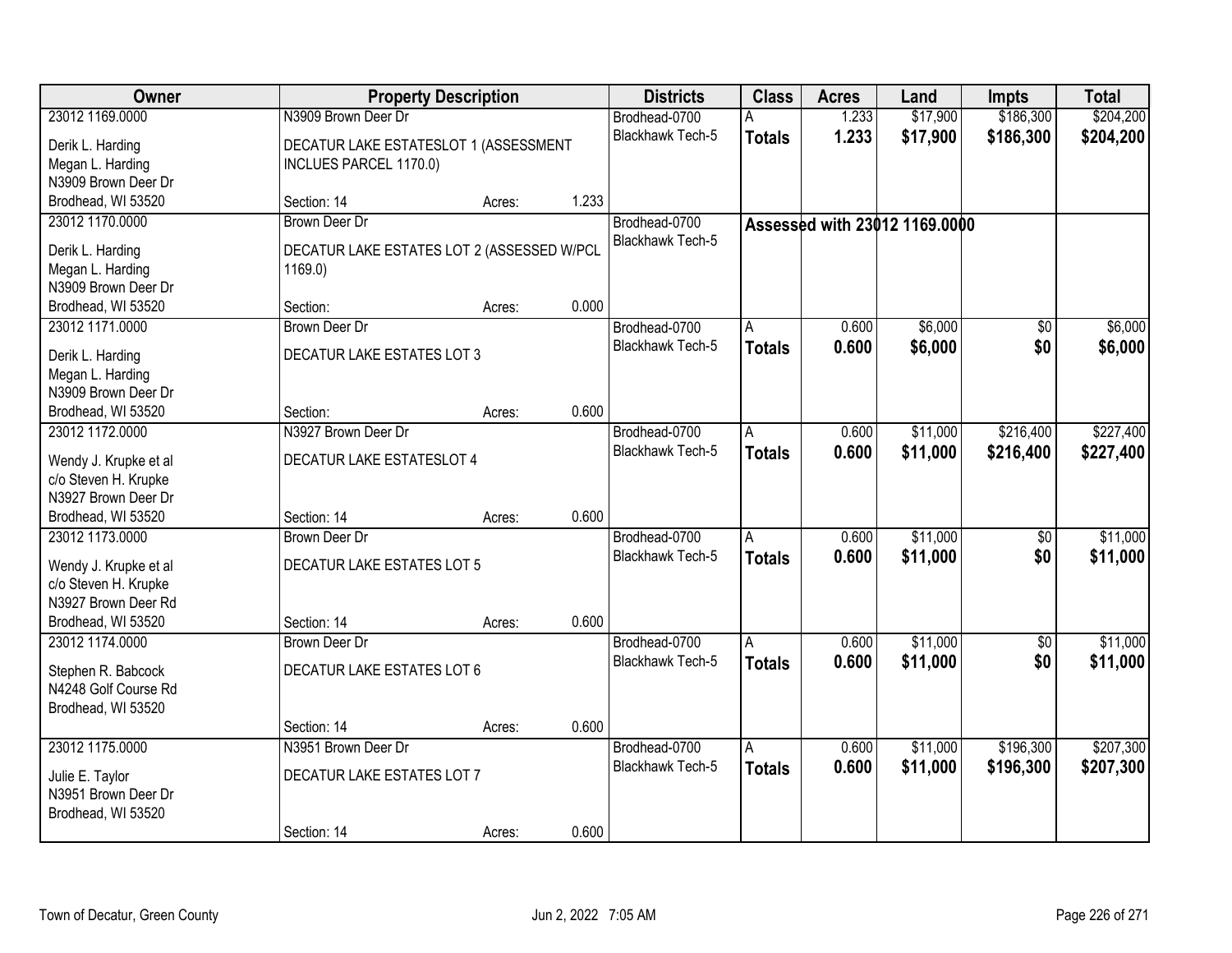| Owner                              |                             | <b>Property Description</b> |       | <b>Districts</b>        | <b>Class</b>  | <b>Acres</b> | Land     | <b>Impts</b>   | <b>Total</b> |
|------------------------------------|-----------------------------|-----------------------------|-------|-------------------------|---------------|--------------|----------|----------------|--------------|
| 23012 1176.0000                    | N3959 Brown Deer Dr         |                             |       | Brodhead-0700           |               | 0.600        | \$11,000 | \$237,100      | \$248,100    |
| Gary F. Saunders                   | DECATUR LAKE ESTATESLOT 8   |                             |       | <b>Blackhawk Tech-5</b> | <b>Totals</b> | 0.600        | \$11,000 | \$237,100      | \$248,100    |
| Marilyn J. Saunders                |                             |                             |       |                         |               |              |          |                |              |
| N3959 Brown Deer Dr                |                             |                             |       |                         |               |              |          |                |              |
| Brodhead, WI 53520                 | Section: 14                 | Acres:                      | 0.600 |                         |               |              |          |                |              |
| 23012 1177.0000                    | N3967 Brown Deer Dr         |                             |       | Brodhead-0700           | A             | 0.610        | \$11,100 | \$139,300      | \$150,400    |
|                                    | DECATUR LAKE ESTATESLOT 9   |                             |       | Blackhawk Tech-5        | <b>Totals</b> | 0.610        | \$11,100 | \$139,300      | \$150,400    |
| David A. Pryce<br>Laurie J. Pryce  |                             |                             |       |                         |               |              |          |                |              |
| N3967 Brown Deer Dr                |                             |                             |       |                         |               |              |          |                |              |
| Brodhead, WI 53520                 | Section: 14                 | Acres:                      | 0.610 |                         |               |              |          |                |              |
| 23012 1178.0000                    | Brown Deer Dr               |                             |       | Brodhead-0700           | A             | 0.690        | \$11,900 | $\sqrt[6]{30}$ | \$11,900     |
|                                    |                             |                             |       | <b>Blackhawk Tech-5</b> | <b>Totals</b> | 0.690        | \$11,900 | \$0            | \$11,900     |
| Dominic M. Desano                  | DECATUR LAKE ESTATES LOT 10 |                             |       |                         |               |              |          |                |              |
| 2337 E Dayton St                   |                             |                             |       |                         |               |              |          |                |              |
| Madison, WI 53704                  |                             |                             |       |                         |               |              |          |                |              |
|                                    | Section: 14                 | Acres:                      | 0.690 |                         |               |              |          |                |              |
| 23012 1179.0000                    | <b>Brown Deer Dr</b>        |                             |       | Brodhead-0700           | А             | 0.790        | \$12,900 | \$0            | \$12,900     |
| Dominic M. Desano                  | DECATUR LAKE ESTATES LOT 11 |                             |       | Blackhawk Tech-5        | <b>Totals</b> | 0.790        | \$12,900 | \$0            | \$12,900     |
| 2337 E Dayton St                   |                             |                             |       |                         |               |              |          |                |              |
| Madison, WI 53704                  |                             |                             |       |                         |               |              |          |                |              |
|                                    | Section: 14                 | Acres:                      | 0.790 |                         |               |              |          |                |              |
| 23012 1180.0000                    | N3997 Brown Deer Dr         |                             |       | Brodhead-0700           | Α             | 1.120        | \$17,000 | \$312,200      | \$329,200    |
| Adam J. Cole                       | DECATUR LAKE ESTATES LOT 12 |                             |       | <b>Blackhawk Tech-5</b> | <b>Totals</b> | 1.120        | \$17,000 | \$312,200      | \$329,200    |
| Brooke J. Cole                     |                             |                             |       |                         |               |              |          |                |              |
| N3997 Brown Deer Dr                |                             |                             |       |                         |               |              |          |                |              |
| Brodhead, WI 53520                 | Section: 14                 | Acres:                      | 1.120 |                         |               |              |          |                |              |
| 23012 1181.0000                    | N4007 Brown Deer Dr         |                             |       | Brodhead-0700           | Α             | 0.970        | \$14,700 | \$224,000      | \$238,700    |
|                                    |                             |                             |       | <b>Blackhawk Tech-5</b> | <b>Totals</b> | 0.970        | \$14,700 | \$224,000      | \$238,700    |
| Monahan Income Trust Dated October | DECATUR LAKE ESTATES LOT 13 |                             |       |                         |               |              |          |                |              |
| 22, 2021                           |                             |                             |       |                         |               |              |          |                |              |
| c/o Monahan Income Trust           |                             |                             |       |                         |               |              |          |                |              |
| Merle E Monahan Ttee               | Section: 14                 | Acres:                      | 0.970 |                         |               |              |          |                |              |
| N4007 Brown Deer Dr                |                             |                             |       |                         |               |              |          |                |              |
| Brodhead, WI 53520                 |                             |                             |       |                         |               |              |          |                |              |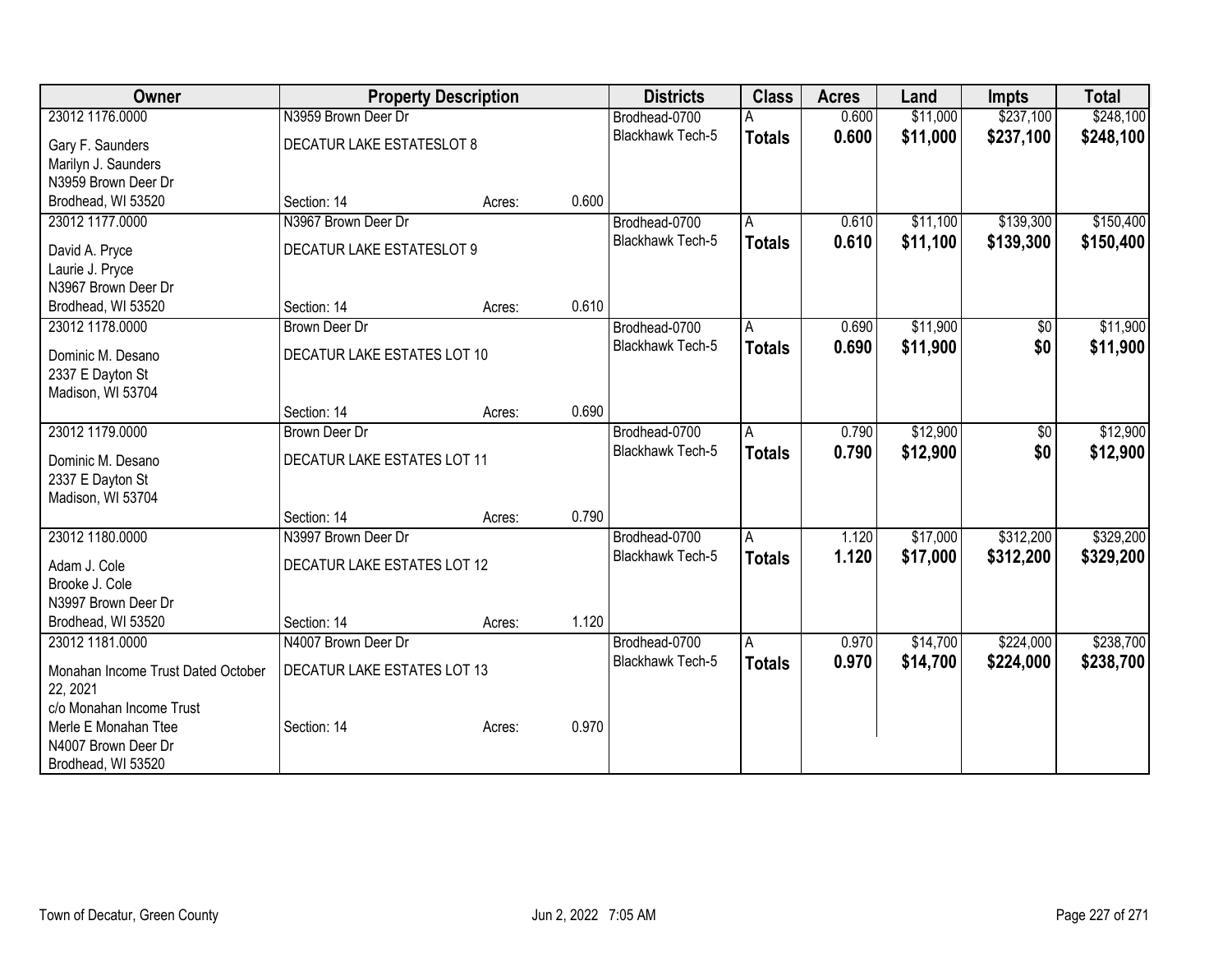| Owner                              |                                           | <b>Property Description</b> |       | <b>Districts</b>        | <b>Class</b>   | <b>Acres</b> | Land     | Impts           | <b>Total</b> |
|------------------------------------|-------------------------------------------|-----------------------------|-------|-------------------------|----------------|--------------|----------|-----------------|--------------|
| 23012 1182.0000                    | <b>Brown Deer Dr</b>                      |                             |       | Brodhead-0700           |                | 0.700        | \$12,000 | $\overline{50}$ | \$12,000     |
| Monahan Income Trust Dated October | <b>DECATUR LAKE ESTATESLOT 14</b>         |                             |       | <b>Blackhawk Tech-5</b> | <b>Totals</b>  | 0.700        | \$12,000 | \$0             | \$12,000     |
| 22, 2021                           |                                           |                             |       |                         |                |              |          |                 |              |
| c/o Monahan Income Trust           |                                           |                             |       |                         |                |              |          |                 |              |
| Merle E Monahan Ttee               | Section: 14                               | Acres:                      | 0.700 |                         |                |              |          |                 |              |
| N4007 Brown Deer Dr                |                                           |                             |       |                         |                |              |          |                 |              |
| Brodhead, WI 53520                 |                                           |                             |       |                         |                |              |          |                 |              |
| 23012 1183.0000                    | <b>Brown Deer Dr</b>                      |                             |       | Brodhead-0700           | A              | 0.700        | \$12,000 | $\overline{50}$ | \$12,000     |
| Kjell N. Bakke                     | DECATUR LAKE ESTATES LOT 15               |                             |       | Blackhawk Tech-5        | <b>Totals</b>  | 0.700        | \$12,000 | \$0             | \$12,000     |
| Melissa S. Bakke                   |                                           |                             |       |                         |                |              |          |                 |              |
| N4003 Brown Deer Dr                |                                           |                             |       |                         |                |              |          |                 |              |
| Brodhead, WI 53520                 | Section: 14                               | Acres:                      | 0.700 |                         |                |              |          |                 |              |
| 23012 1184.0000                    | N4003 Brown Deer Dr                       |                             |       | Brodhead-0700           | Α              | 0.630        | \$11,300 | \$194,700       | \$206,000    |
|                                    |                                           |                             |       | <b>Blackhawk Tech-5</b> | <b>Totals</b>  | 0.630        | \$11,300 | \$194,700       | \$206,000    |
| Kjell N. Bakke                     | DECATUR LAKE ESTATES LOT 16               |                             |       |                         |                |              |          |                 |              |
| Melissa S. Bakke                   |                                           |                             |       |                         |                |              |          |                 |              |
| N4003 Brown Deer Dr                |                                           |                             |       |                         |                |              |          |                 |              |
| Brodhead, WI 53520                 | Section: 14                               | Acres:                      | 0.630 |                         |                |              |          |                 |              |
| 23012 1185.1000                    | N4025 Brown Deer Dr                       |                             |       | Brodhead-0700           | A              | 1.220        | \$17,200 | \$162,100       | \$179,300    |
| Patrick T. Dyer-Smith              | CSM 5458 (V27-P71) LOT 1 BNG LOTS 17 & 18 |                             |       | Blackhawk Tech-5        | <b>Totals</b>  | 1.220        | \$17,200 | \$162,100       | \$179,300    |
| N4025 Brown Deer Dr                | DECATUR LAKE ESTATES IN SE4 & SW4 NW4     |                             |       |                         |                |              |          |                 |              |
| Brodhead, WI 53520                 |                                           |                             |       |                         |                |              |          |                 |              |
|                                    | Section: 14                               | Acres:                      | 1.220 |                         |                |              |          |                 |              |
| 23012 1187.0000                    | <b>Brown Deer Dr</b>                      |                             |       | Brodhead-0700           | $\overline{A}$ | 0.605        | \$11,100 | $\overline{50}$ | \$11,100     |
| Donald E. Dodd Jr                  | DECATUR LAKE ESTATES LOT 19               |                             |       | Blackhawk Tech-5        | <b>Totals</b>  | 0.605        | \$11,100 | \$0             | \$11,100     |
| Mary E. Dodd                       |                                           |                             |       |                         |                |              |          |                 |              |
| N4037 Brown Deer Dr                |                                           |                             |       |                         |                |              |          |                 |              |
| Brodhead, WI 53520                 | Section: 14                               | Acres:                      | 0.605 |                         |                |              |          |                 |              |
| 23012 1188.0000                    | N4037 Brown Deer Dr                       |                             |       | Brodhead-0700           | A              | 0.603        | \$11,100 | \$177,900       | \$189,000    |
|                                    |                                           |                             |       | <b>Blackhawk Tech-5</b> | <b>Totals</b>  | 0.603        | \$11,100 | \$177,900       | \$189,000    |
| Donald E. Dodd                     | DECATUR LAKE ESTATESLOT 20                |                             |       |                         |                |              |          |                 |              |
| Mary E. Dodd                       |                                           |                             |       |                         |                |              |          |                 |              |
| N4037 Brown Deer Dr                |                                           |                             |       |                         |                |              |          |                 |              |
| Brodhead, WI 53520                 | Section: 14                               | Acres:                      | 0.603 |                         |                |              |          |                 |              |
| 23012 1189.0000                    | N4041 Brown Deer Dr                       |                             |       | Brodhead-0700           | $\overline{A}$ | 0.599        | \$11,000 | \$123,400       | \$134,400    |
| Robert J. Raasch                   | DECATUR LAKE ESTATESLOT 21                |                             |       | <b>Blackhawk Tech-5</b> | <b>Totals</b>  | 0.599        | \$11,000 | \$123,400       | \$134,400    |
| Olga V. Raasch Suvorova            |                                           |                             |       |                         |                |              |          |                 |              |
| N4041 Brown Deer Dr                |                                           |                             |       |                         |                |              |          |                 |              |
| Brodhead, WI 53520                 | Section: 14                               | Acres:                      | 0.599 |                         |                |              |          |                 |              |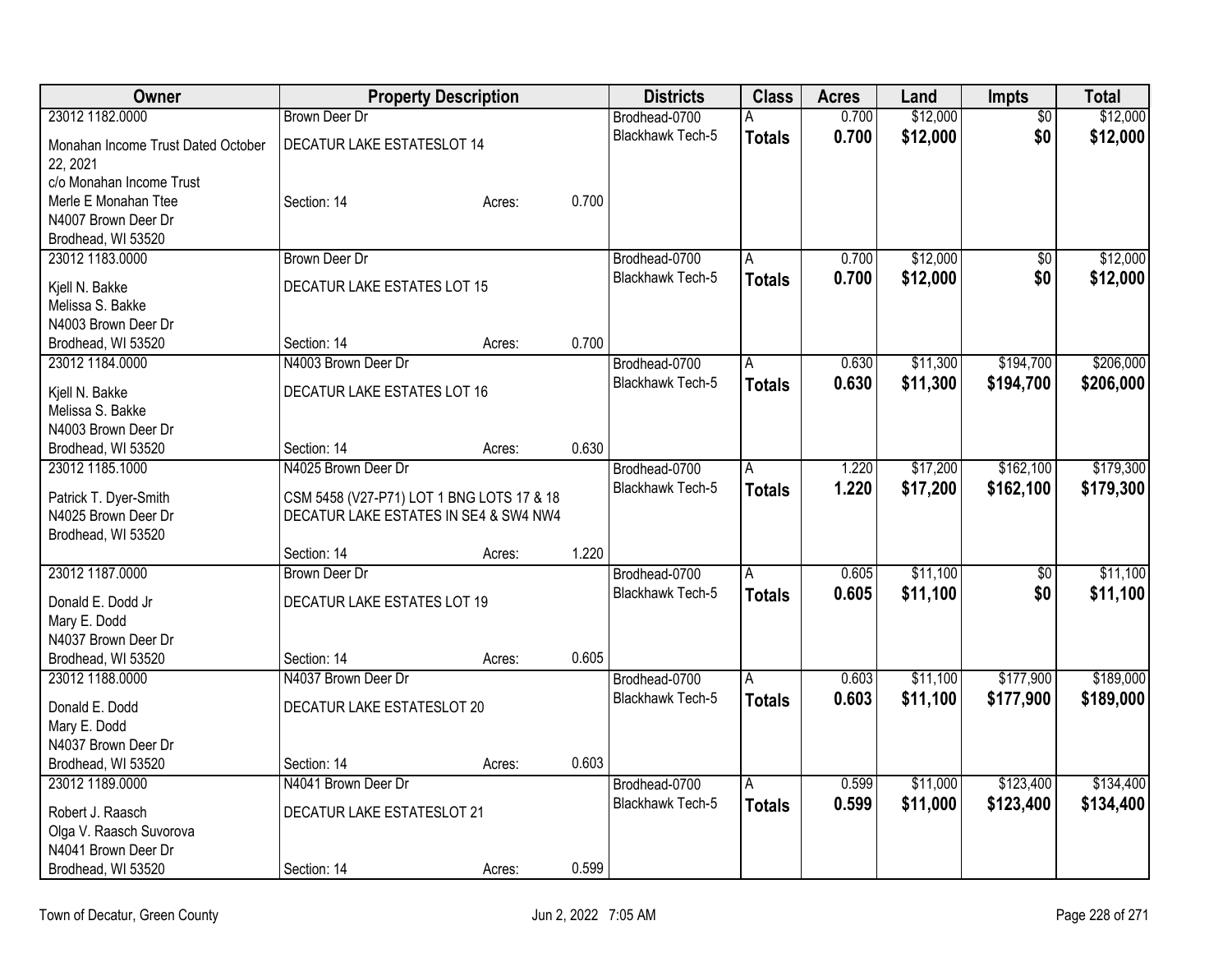| Owner                      |                             | <b>Property Description</b> |       | <b>Districts</b>        | <b>Class</b>            | <b>Acres</b> | Land     | <b>Impts</b>    | <b>Total</b> |
|----------------------------|-----------------------------|-----------------------------|-------|-------------------------|-------------------------|--------------|----------|-----------------|--------------|
| 23012 1190.0000            | N4049 Brown Deer Dr         |                             |       | Brodhead-0700           | А                       | 0.599        | \$11,000 | \$12,200        | \$23,200     |
| Ronald J. Crane            | DECATUR LAKE ESTATESLOT 22  |                             |       | Blackhawk Tech-5        | <b>Totals</b>           | 0.599        | \$11,000 | \$12,200        | \$23,200     |
| Doris Y. Crane             |                             |                             |       |                         |                         |              |          |                 |              |
| N4049 Brown Deer Dr        |                             |                             |       |                         |                         |              |          |                 |              |
| Brodhead, WI 53520         | Section: 14                 | Acres:                      | 0.599 |                         |                         |              |          |                 |              |
| 23012 1191.0000            | N4049 Brown Deer Dr         |                             |       | Brodhead-0700           | Α                       | 0.599        | \$11,000 | \$246,200       | \$257,200    |
| Ronald J. Crane            | DECATUR LAKE ESTATESLOT 23  |                             |       | <b>Blackhawk Tech-5</b> | <b>Totals</b>           | 0.599        | \$11,000 | \$246,200       | \$257,200    |
| Doris Y. Crane             |                             |                             |       |                         |                         |              |          |                 |              |
| N4049 Brown Deer Dr        |                             |                             |       |                         |                         |              |          |                 |              |
| Brodhead, WI 53520         | Section: 14                 | Acres:                      | 0.599 |                         |                         |              |          |                 |              |
| 23012 1192.0000            | N4053 Brown Deer Dr         |                             |       | Brodhead-0700           | A                       | 0.595        | \$11,000 | \$178,700       | \$189,700    |
|                            |                             |                             |       | <b>Blackhawk Tech-5</b> | <b>Totals</b>           | 0.595        | \$11,000 | \$178,700       | \$189,700    |
| <b>Russell Doebler</b>     | DECATUR LAKE ESTATES LOT 24 |                             |       |                         |                         |              |          |                 |              |
| Rebecca Doebler            |                             |                             |       |                         |                         |              |          |                 |              |
| N4053 Brown Deer Dr        |                             |                             |       |                         |                         |              |          |                 |              |
| Brodhead, WI 53520         | Section: 14                 | Acres:                      | 0.595 |                         |                         |              |          |                 |              |
| 23012 1193.0000            | <b>Brown Deer Dr</b>        |                             |       | Brodhead-0700           | Α                       | 0.594        | \$11,000 | \$0             | \$11,000     |
| Constance L. Carlson et al | DECATUR LAKE ESTATES LOT 25 |                             |       | <b>Blackhawk Tech-5</b> | <b>Totals</b>           | 0.594        | \$11,000 | \$0             | \$11,000     |
| c/o Gary W. Carlson        |                             |                             |       |                         |                         |              |          |                 |              |
| 2513 Ruger Ave             |                             |                             |       |                         |                         |              |          |                 |              |
| Janesville, WI 53545       | Section: 14                 | Acres:                      | 0.594 |                         |                         |              |          |                 |              |
| 23012 1194.0000            | <b>Brown Deer Dr</b>        |                             |       | Brodhead-0700           | $\overline{A}$          | 0.714        | \$12,200 | $\overline{60}$ | \$12,200     |
| Constance L. Carlson et al | DECATUR LAKE ESTATES LOT 26 |                             |       | <b>Blackhawk Tech-5</b> | <b>Totals</b>           | 0.714        | \$12,200 | \$0             | \$12,200     |
| c/o Gary W. Carlson        |                             |                             |       |                         |                         |              |          |                 |              |
| 2513 Ruger Ave             |                             |                             |       |                         |                         |              |          |                 |              |
| Janesville, WI 53545       | Section: 14                 | Acres:                      | 0.714 |                         |                         |              |          |                 |              |
| 23012 1195.0000            | N4065 Brown Deer Dr         |                             |       | Brodhead-0700           | A                       | 1.030        | \$16,200 | \$196,100       | \$212,300    |
|                            |                             |                             |       | Blackhawk Tech-5        | <b>Totals</b>           | 1.030        | \$16,200 | \$196,100       | \$212,300    |
| Ronald M. Kaminecki        | DECATUR LAKE ESTATES LOT 27 |                             |       |                         |                         |              |          |                 |              |
| Sharon P. Kaminecki        |                             |                             |       |                         |                         |              |          |                 |              |
| N4065 Brown Deer Dr        |                             |                             |       |                         |                         |              |          |                 |              |
| Brodhead, WI 53520         | Section: 14                 | Acres:                      | 1.030 |                         |                         |              |          |                 |              |
| 23012 1196.0000            | <b>Brown Deer Dr</b>        |                             |       | Brodhead-0700           | $\overline{\mathsf{A}}$ | 0.849        | \$13,500 | $\overline{50}$ | \$13,500     |
| Mark R. Hahn               | DECATUR LAKE ESTATES LOT 28 |                             |       | <b>Blackhawk Tech-5</b> | <b>Totals</b>           | 0.849        | \$13,500 | \$0             | \$13,500     |
| N4073 Brown Deer Dr        |                             |                             |       |                         |                         |              |          |                 |              |
| Brodhead, WI 53520         |                             |                             |       |                         |                         |              |          |                 |              |
|                            | Section: 14                 | Acres:                      | 0.849 |                         |                         |              |          |                 |              |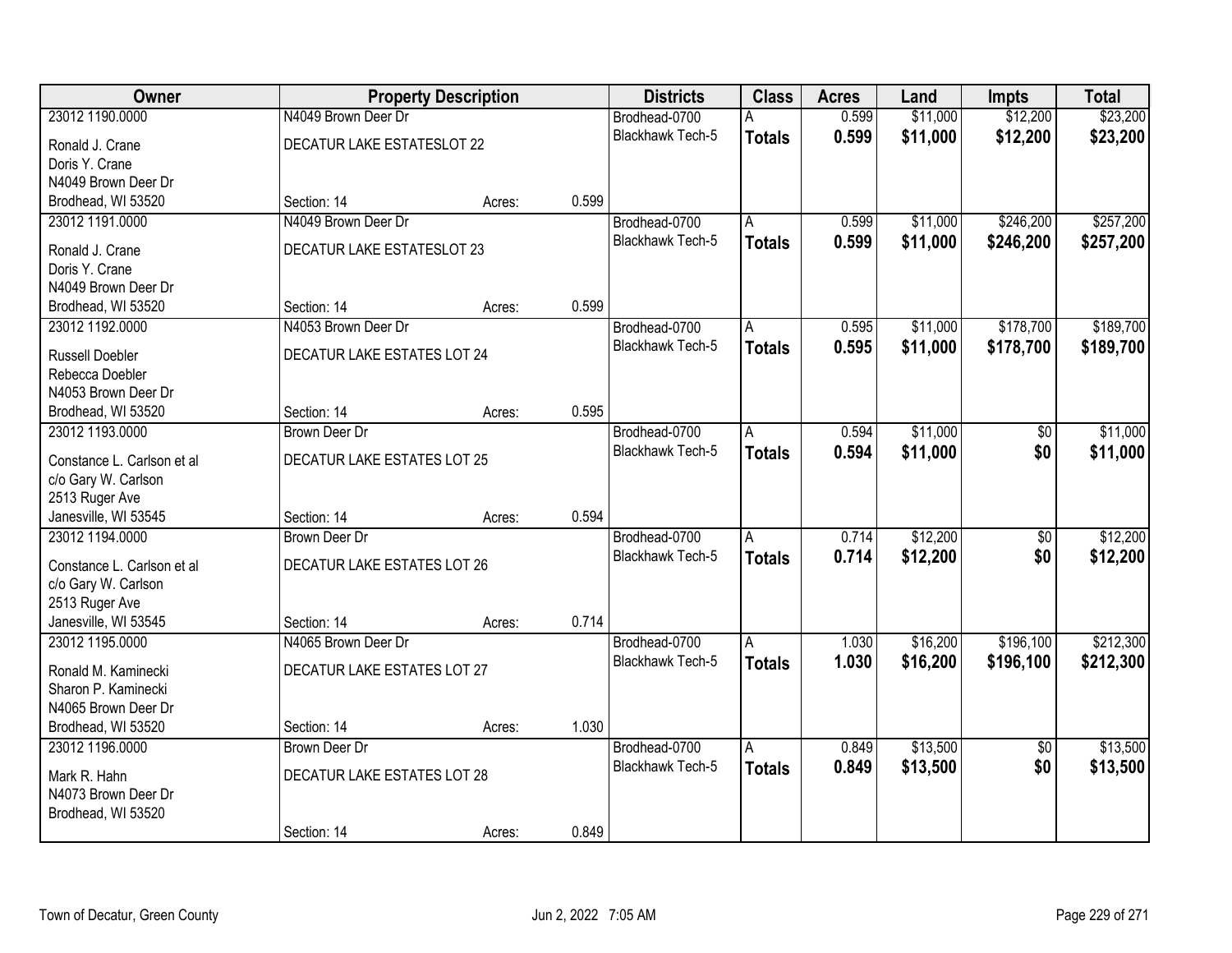| Owner                                                                                               |                                                    | <b>Property Description</b> |       | <b>Districts</b>                  | <b>Class</b>       | <b>Acres</b>   | Land                 | Impts                  | <b>Total</b>         |
|-----------------------------------------------------------------------------------------------------|----------------------------------------------------|-----------------------------|-------|-----------------------------------|--------------------|----------------|----------------------|------------------------|----------------------|
| 23012 1197.0000                                                                                     | N4073 Brown Deer Dr                                |                             |       | Brodhead-0700                     | A                  | 0.827          | \$13,300             | \$161,400              | \$174,700            |
| Mark R. Hahn<br>N4073 Brown Deer Dr<br>Brodhead, WI 53520                                           | DECATUR LAKE ESTATESLOT 29                         |                             |       | <b>Blackhawk Tech-5</b>           | <b>Totals</b>      | 0.827          | \$13,300             | \$161,400              | \$174,700            |
|                                                                                                     | Section: 14                                        | Acres:                      | 0.827 |                                   |                    |                |                      |                        |                      |
| 23012 1198.0000                                                                                     | <b>Brown Deer Dr</b>                               |                             |       | Brodhead-0700                     | A                  | 0.796          | \$13,000             | $\overline{50}$        | \$13,000             |
| Mark R. Hahn<br>N4073 Brown Deer Dr<br>Brodhead, WI 53520                                           | DECATUR LAKE ESTATES LOT 30                        |                             |       | Blackhawk Tech-5                  | <b>Totals</b>      | 0.796          | \$13,000             | \$0                    | \$13,000             |
|                                                                                                     | Section: 14                                        | Acres:                      | 0.796 |                                   |                    |                |                      |                        |                      |
| 23012 1199.0000                                                                                     | <b>Brown Deer Dr</b>                               |                             |       | Brodhead-0700                     | A                  | 0.784          | \$12,900             | $\overline{50}$        | \$12,900             |
| Mark R. Hahn<br>N4073 Brown Deer Dr<br>Brodhead, WI 53520                                           | DECATUR LAKE ESTATES LOT 31                        |                             |       | Blackhawk Tech-5                  | <b>Totals</b>      | 0.784          | \$12,900             | \$0                    | \$12,900             |
|                                                                                                     | Section: 14                                        | Acres:                      | 0.784 |                                   |                    |                |                      |                        |                      |
| 23012 1200.0000                                                                                     | <b>Brown Deer Dr</b>                               |                             |       | Brodhead-0700                     | A                  | 0.879          | \$13,800             | $\overline{50}$        | \$13,800             |
| Jeanne Maier et al<br>c/o Maier Craig S Trust<br>4818 Kenneth Dr                                    | <b>DECATUR LAKE ESTATES LOT 32</b>                 |                             |       | Blackhawk Tech-5                  | <b>Totals</b>      | 0.879          | \$13,800             | \$0                    | \$13,800             |
| Crystal Lake, IL 60014                                                                              | Section:                                           | Acres:                      | 0.879 |                                   |                    |                |                      |                        |                      |
| 23012 1201.0000<br>Jeanne Maier et al<br>c/o Maier Craig S Trust<br>4818 Kenneth Dr                 | <b>Brown Deer Dr</b><br>DECATUR LAKE ESTATESLOT 33 |                             |       | Brodhead-0700<br>Blackhawk Tech-5 | A<br><b>Totals</b> | 0.562<br>0.562 | \$10,600<br>\$10,600 | $\overline{60}$<br>\$0 | \$10,600<br>\$10,600 |
| Crystal Lake, IL 60014                                                                              | Section:                                           | Acres:                      | 0.562 |                                   |                    |                |                      |                        |                      |
| 23012 1202.0000                                                                                     | N4083 Brown Deer Dr                                |                             |       | Brodhead-0700                     | A                  | 0.517          | \$10,200             | \$400                  | \$10,600             |
| Sandra A. Mcclintic et al<br>c/o Meredith K. Mcclintic<br>N4085 Brown Deer Dr                       | DECATUR LAKE ESTATES LOT 34                        |                             |       | <b>Blackhawk Tech-5</b>           | <b>Totals</b>      | 0.517          | \$10,200             | \$400                  | \$10,600             |
| Brodhead, WI 53520                                                                                  | Section: 14                                        | Acres:                      | 0.517 |                                   |                    |                |                      |                        |                      |
| 23012 1203.0000                                                                                     | N4085 Brown Deer Dr                                |                             |       | Brodhead-0700                     | $\overline{A}$     | 0.569          | \$10,700             | \$212,300              | \$223,000            |
| Sandra A. Mcclintic et al<br>c/o Meredith K. Mcclintic<br>N4085 Brown Deer Dr<br>Brodhead, WI 53520 | DECATUR LAKE ESTATES LOT 35<br>Section: 14         | Acres:                      | 0.569 | <b>Blackhawk Tech-5</b>           | <b>Totals</b>      | 0.569          | \$10,700             | \$212,300              | \$223,000            |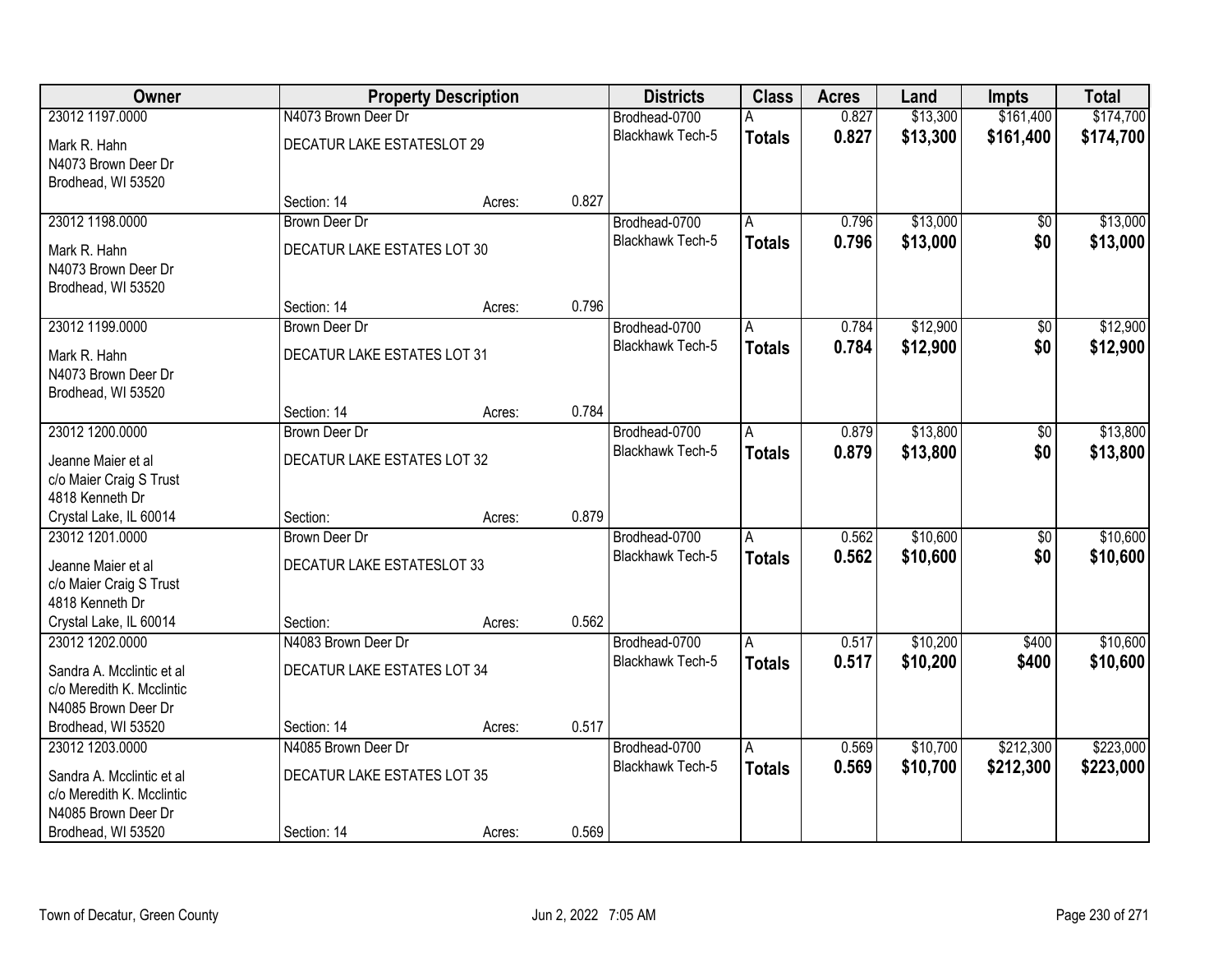| Owner                                                  |                                    | <b>Property Description</b> |       | <b>Districts</b>        | <b>Class</b>   | <b>Acres</b> | Land     | <b>Impts</b>    | <b>Total</b> |
|--------------------------------------------------------|------------------------------------|-----------------------------|-------|-------------------------|----------------|--------------|----------|-----------------|--------------|
| 23012 1204.0000                                        | <b>Brown Deer Dr</b>               |                             |       | Brodhead-0700           | A              | 1.171        | \$17,400 | $\overline{50}$ | \$17,400     |
| Scott A. Laube                                         | DECATUR LAKE ESTATESLOT 36         |                             |       | <b>Blackhawk Tech-5</b> | <b>Totals</b>  | 1.171        | \$17,400 | \$0             | \$17,400     |
| Mary M. Laube                                          |                                    |                             |       |                         |                |              |          |                 |              |
| N4076 Brown Deer Dr                                    |                                    |                             |       |                         |                |              |          |                 |              |
| Brodhead, WI 53520                                     | Section: 14                        | Acres:                      | 1.171 |                         |                |              |          |                 |              |
| 23012 1205.0000                                        | N3979 Sunrise Cir                  |                             |       | Brodhead-0700           | A              | 0.870        | \$13,700 | \$193,600       | \$207,300    |
| Barry S. Sauer                                         | DECATUR LAKE ESTATESLOT 37         |                             |       | Blackhawk Tech-5        | <b>Totals</b>  | 0.870        | \$13,700 | \$193,600       | \$207,300    |
| Rebecca S. O'Connor                                    |                                    |                             |       |                         |                |              |          |                 |              |
| N3979 Sunrise Cir                                      |                                    |                             |       |                         |                |              |          |                 |              |
| Brodhead, WI 53520                                     | Section: 14                        | Acres:                      | 0.870 |                         |                |              |          |                 |              |
| 23012 1206.0000                                        | <b>Brown Deer Dr</b>               |                             |       | Brodhead-0700           | A              | 0.622        | \$11,200 | $\overline{50}$ | \$11,200     |
|                                                        |                                    |                             |       | Blackhawk Tech-5        | <b>Totals</b>  | 0.622        | \$11,200 | \$0             | \$11,200     |
| Christine M. Pawlowski<br>1220 Park Avenue West No 108 | DECATUR LAKE ESTATES LOT 38        |                             |       |                         |                |              |          |                 |              |
| Highland Park, IL 60035                                |                                    |                             |       |                         |                |              |          |                 |              |
|                                                        | Section: 14                        | Acres:                      | 0.622 |                         |                |              |          |                 |              |
| 23012 1207.0000                                        | N4076 Brown Deer Dr                |                             |       | Brodhead-0700           | A              | 0.646        | \$11,500 | \$151,800       | \$163,300    |
|                                                        |                                    |                             |       | <b>Blackhawk Tech-5</b> | <b>Totals</b>  | 0.646        | \$11,500 | \$151,800       | \$163,300    |
| Scott A. Laube                                         | <b>DECATUR LAKE ESTATES LOT 39</b> |                             |       |                         |                |              |          |                 |              |
| Mary M. Laube                                          |                                    |                             |       |                         |                |              |          |                 |              |
| N4076 Brown Deer Dr<br>Brodhead, WI 53520              | Section: 14                        |                             | 0.646 |                         |                |              |          |                 |              |
| 23012 1208.0000                                        | N4074 Brown Deer Dr                | Acres:                      |       | Brodhead-0700           | A              | 0.621        | \$11,200 | \$156,100       | \$167,300    |
|                                                        |                                    |                             |       | <b>Blackhawk Tech-5</b> | <b>Totals</b>  | 0.621        | \$11,200 | \$156,100       | \$167,300    |
| David M. Ciabatti                                      | DECATUR LAKE ESTATESLOT 40         |                             |       |                         |                |              |          |                 |              |
| Toni L. Ciabatti                                       |                                    |                             |       |                         |                |              |          |                 |              |
| N4074 Brown Deer Dr                                    |                                    |                             |       |                         |                |              |          |                 |              |
| Brodhead, WI 53520                                     | Section: 14                        | Acres:                      | 0.621 |                         |                |              |          |                 |              |
| 23012 1209.0000                                        | N4072 Brown Deer Dr                |                             |       | Brodhead-0700           | A              | 0.400        | \$8,000  | \$184,200       | \$192,200    |
| Roger P. Riemer                                        | DECATUR LAKE ESTATES LOT 41        |                             |       | <b>Blackhawk Tech-5</b> | <b>Totals</b>  | 0.400        | \$8,000  | \$184,200       | \$192,200    |
| N4072 Brown Deer Dr                                    |                                    |                             |       |                         |                |              |          |                 |              |
| Brodhead, WI 53520                                     |                                    |                             |       |                         |                |              |          |                 |              |
|                                                        | Section: 14                        | Acres:                      | 0.400 |                         |                |              |          |                 |              |
| 23012 1210.0000                                        | N4070 Brown Deer Dr                |                             |       | Brodhead-0700           | $\overline{A}$ | 0.577        | \$10,800 | \$130,100       | \$140,900    |
| Matthew R. Sauer                                       | DECATUR LAKE ESTATESLOT 42         |                             |       | <b>Blackhawk Tech-5</b> | <b>Totals</b>  | 0.577        | \$10,800 | \$130,100       | \$140,900    |
| N4070 Brown Deer Dr                                    |                                    |                             |       |                         |                |              |          |                 |              |
| Brodhead, WI 53520                                     |                                    |                             |       |                         |                |              |          |                 |              |
|                                                        | Section: 14                        | Acres:                      | 0.577 |                         |                |              |          |                 |              |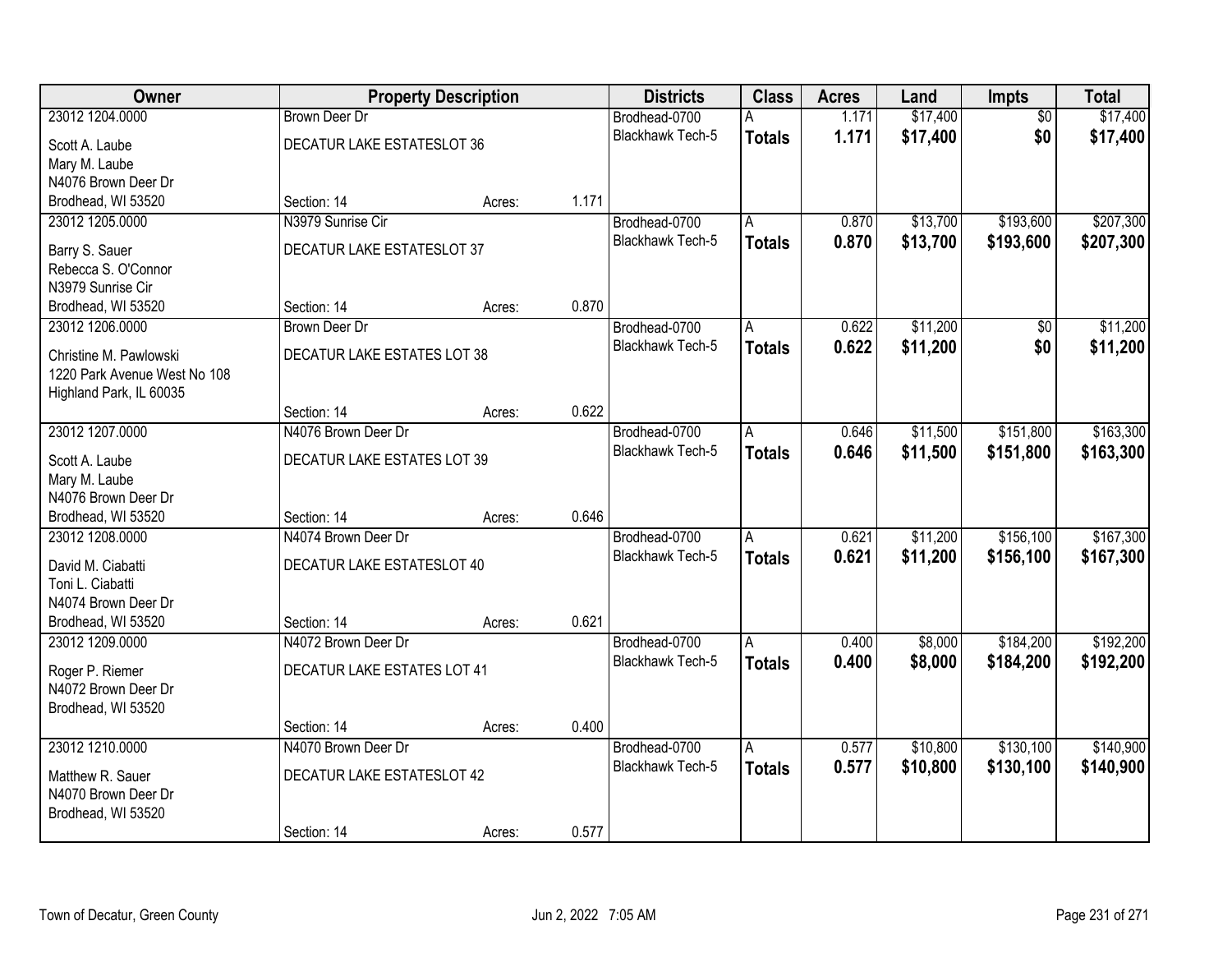| Owner                                                                  |                                     | <b>Property Description</b> |       | <b>Districts</b>                         | <b>Class</b>            | <b>Acres</b>   | Land                 | Impts                  | <b>Total</b>         |
|------------------------------------------------------------------------|-------------------------------------|-----------------------------|-------|------------------------------------------|-------------------------|----------------|----------------------|------------------------|----------------------|
| 23012 1211.0000                                                        | N4050 Brown Deer Dr                 |                             |       | Brodhead-0700                            | А                       | 0.571          | \$10,700             | \$114,100              | \$124,800            |
| Danniele C. Carli<br>N4050 Brown Deer Dr<br>Brodhead, WI 53520         | DECATUR LAKE ESTATES LOT 43         |                             |       | <b>Blackhawk Tech-5</b>                  | <b>Totals</b>           | 0.571          | \$10,700             | \$114,100              | \$124,800            |
|                                                                        | Section: 14                         | Acres:                      | 0.571 |                                          |                         |                |                      |                        |                      |
| 23012 1212.0000                                                        | <b>Brown Deer Dr</b>                |                             |       | Brodhead-0700                            | A                       | 0.577          | \$10,800             | $\overline{50}$        | \$10,800             |
| Richard A. Carli<br>Danniele C. Carli<br>N4050 Brown Deer Dr           | <b>DECATUR LAKE ESTATESLOT 44</b>   |                             |       | <b>Blackhawk Tech-5</b>                  | <b>Totals</b>           | 0.577          | \$10,800             | \$0                    | \$10,800             |
| Brodhead, WI 53520                                                     | Section: 14                         | Acres:                      | 0.577 |                                          |                         |                |                      |                        |                      |
| 23012 1214.0000                                                        | N4042 Brown Deer Dr                 |                             |       | Brodhead-0700                            | A                       | 1.154          | \$17,200             | \$224,600              | \$241,800            |
| Larry Ostrander et al<br>c/o Larry A. Ostrander<br>N4042 Brown Deer Dr | DECATUR LAKE ESTATES LOTS 45 & 46   |                             |       | Blackhawk Tech-5                         | <b>Totals</b>           | 1.154          | \$17,200             | \$224,600              | \$241,800            |
| Brodhead, WI 53520                                                     | Section: 14                         | Acres:                      | 1.154 |                                          |                         |                |                      |                        |                      |
| 23012 1215.0000                                                        | N4034 Brown Deer Dr                 |                             |       | Brodhead-0700                            | A                       | 0.571          | \$10,700             | \$124,700              | \$135,400            |
| Erik B. Skamser<br>Cathy Krieger<br>515 Lyman Ave                      | DECATUR LAKE ESTATESLOT 47          |                             |       | <b>Blackhawk Tech-5</b>                  | <b>Totals</b>           | 0.571          | \$10,700             | \$124,700              | \$135,400            |
| Oak Park, IL 60304                                                     | Section: 14                         | Acres:                      | 0.571 |                                          |                         |                |                      |                        |                      |
| 23012 1216,0000                                                        | <b>Brown Deer Dr</b>                |                             |       | Brodhead-0700<br><b>Blackhawk Tech-5</b> | A<br><b>Totals</b>      | 0.600<br>0.600 | \$11,000<br>\$11,000 | $\overline{60}$<br>\$0 | \$11,000<br>\$11,000 |
| Erik B. Skamser<br>Cathy Krieger<br>515 Lyman Ave                      | DECATUR LAKE ESTATES LOT 48         |                             | 0.600 |                                          |                         |                |                      |                        |                      |
| Oak Park, IL 60304<br>23012 1217.0000                                  | Section: 14<br><b>Brown Deer Dr</b> | Acres:                      |       | Brodhead-0700                            | A                       | 0.577          | \$10,800             | $\sqrt{6}$             | \$10,800             |
| Tera L. Staffon Gilbertson<br>2002 W 7th Ave<br>Brodhead, WI 53520     | DECATUR LAKE ESTATES LOT 49         |                             |       | <b>Blackhawk Tech-5</b>                  | <b>Totals</b>           | 0.577          | \$10,800             | \$0                    | \$10,800             |
|                                                                        | Section: 14                         | Acres:                      | 0.577 |                                          |                         |                |                      |                        |                      |
| 23012 1218.0000                                                        | <b>Brown Deer Dr</b>                |                             |       | Brodhead-0700                            | $\overline{\mathsf{A}}$ | 0.571          | \$10,700             | $\overline{50}$        | \$10,700             |
| Todd A. Staffon<br>Tera L. Staffon<br>2002 W 7th Ave                   | DECATUR LAKE ESTATESLOT 50          |                             |       | <b>Blackhawk Tech-5</b>                  | <b>Totals</b>           | 0.571          | \$10,700             | \$0                    | \$10,700             |
| Brodhead, WI 53520                                                     | Section: 14                         | Acres:                      | 0.571 |                                          |                         |                |                      |                        |                      |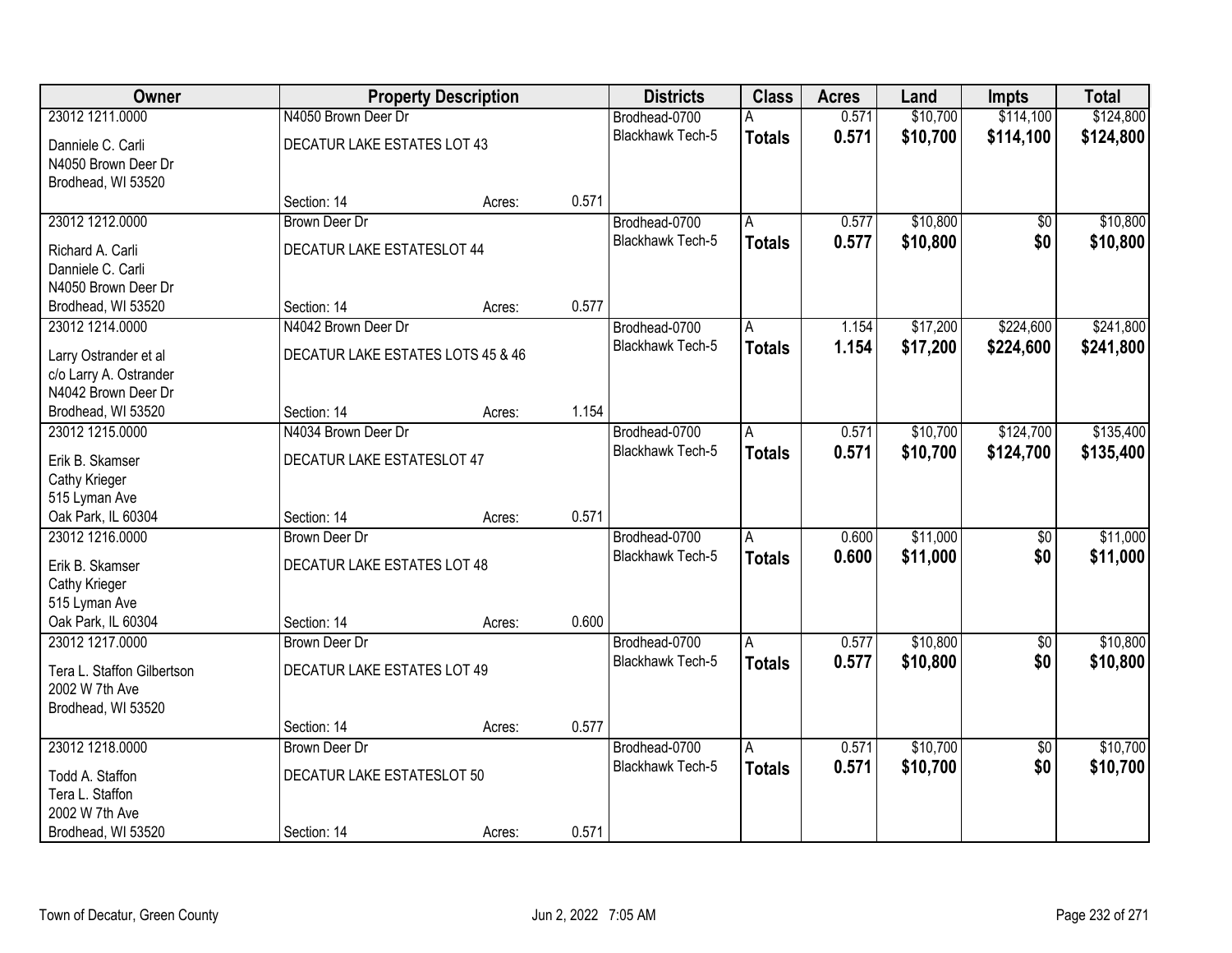| 23012 1219.0000<br>N3996 Brown Deer Dr<br>\$118,500<br>\$130,500<br>0.697<br>\$12,000<br>Brodhead-0700<br>А<br>0.697<br><b>Blackhawk Tech-5</b><br>\$12,000<br>\$118,500<br>\$130,500<br><b>Totals</b><br>DECATUR LAKE ESTATESLOT 51<br>Jeremy R. Heinle<br>Tina L. Heinle<br>N3996 Brown Deer Dr<br>0.697<br>Brodhead, WI 53520<br>Section: 14<br>Acres:<br>\$177,300<br>N3994 Brown Deer Dr<br>\$10,400<br>\$166,900<br>23012 1220.0000<br>Brodhead-0700<br>0.543<br>A<br>0.543<br><b>Blackhawk Tech-5</b><br>\$10,400<br>\$166,900<br>\$177,300<br><b>Totals</b><br>DECATUR LAKE ESTATES LOT 52<br>Crystal D. Kandl<br>N3994 Brown Deer Dr<br>Brodhead, WI 53520<br>Section: 14<br>0.543<br>Acres:<br>23012 1221.0000<br>\$10,900<br>\$273,700<br>\$284,600<br>N3952 Brown Deer Dr<br>Brodhead-0700<br>0.583<br>A<br>Blackhawk Tech-5<br>0.583<br>\$10,900<br>\$273,700<br>\$284,600<br><b>Totals</b><br>DECATUR LAKE ESTATESLOT 53<br>Franklin A. Hayward<br>Sandra K. Schulz-Hayward<br>N3952 Brown Deer Dr<br>0.583<br>Section: 14<br>Brodhead, WI 53520<br>Acres:<br>\$190,100<br>N3948 Brown Deer Dr<br>\$10,900<br>\$179,200<br>23012 1222.0000<br>Brodhead-0700<br>0.583<br>A<br><b>Blackhawk Tech-5</b><br>0.583<br>\$10,900<br>\$179,200<br>\$190,100<br><b>Totals</b><br>DECATUR LAKE ESTATES LOT 54<br>Francis C. O'Neill<br>Marie C. O'Neill<br>N3948 Brown Deer Dr<br>0.583<br>Brodhead, WI 53520<br>Section: 14<br>Acres:<br>N3934 Brown Deer Dr<br>0.583<br>\$10,900<br>\$143,400<br>\$154,300<br>23012 1223.0000<br>Brodhead-0700<br>A<br><b>Blackhawk Tech-5</b><br>0.583<br>\$10,900<br>\$143,400<br>\$154,300<br><b>Totals</b><br>DECATUR LAKE ESTATES LOT 55<br>Michael R. Landis<br>Karen M. Landis<br>N3934 Brown Deer Dr<br>0.583<br>Brodhead, WI 53520<br>Section: 14<br>Acres:<br>\$10,800<br>23012 1224.0000<br>0.580<br>\$10,800<br><b>Brown Deer Dr</b><br>Brodhead-0700<br>$\sqrt{6}$<br>A<br><b>Blackhawk Tech-5</b><br>0.580<br>\$10,800<br>\$0<br>\$10,800<br><b>Totals</b><br>DECATUR LAKE ESTATES LOT 56<br>Brandon L. Frasure<br>2725 France St<br>Findlay, OH 45840-4366<br>0.580<br>Section: 14<br>Acres:<br>23012 1225.0000<br>\$11,000<br>\$11,000<br>Golf Course Rd<br>0.598<br>$\overline{50}$<br>Brodhead-0700<br>$\overline{\mathsf{A}}$<br>0.598<br>\$11,000<br>\$0<br><b>Blackhawk Tech-5</b><br>\$11,000<br><b>Totals</b><br>DECATUR LAKE ESTATESLOT 57<br>Brandon L. Frasure<br>2725 France St | Owner                  | <b>Property Description</b> | <b>Districts</b> | <b>Class</b> | <b>Acres</b> | Land | Impts | <b>Total</b> |
|--------------------------------------------------------------------------------------------------------------------------------------------------------------------------------------------------------------------------------------------------------------------------------------------------------------------------------------------------------------------------------------------------------------------------------------------------------------------------------------------------------------------------------------------------------------------------------------------------------------------------------------------------------------------------------------------------------------------------------------------------------------------------------------------------------------------------------------------------------------------------------------------------------------------------------------------------------------------------------------------------------------------------------------------------------------------------------------------------------------------------------------------------------------------------------------------------------------------------------------------------------------------------------------------------------------------------------------------------------------------------------------------------------------------------------------------------------------------------------------------------------------------------------------------------------------------------------------------------------------------------------------------------------------------------------------------------------------------------------------------------------------------------------------------------------------------------------------------------------------------------------------------------------------------------------------------------------------------------------------------------------------------------------------------------------------------------------------------------------------------------------------------------------------------------------------------------------------------------------------------------------------------------------------------------------------------------------------------------------------------------------------------------------------------------------------------------|------------------------|-----------------------------|------------------|--------------|--------------|------|-------|--------------|
|                                                                                                                                                                                                                                                                                                                                                                                                                                                                                                                                                                                                                                                                                                                                                                                                                                                                                                                                                                                                                                                                                                                                                                                                                                                                                                                                                                                                                                                                                                                                                                                                                                                                                                                                                                                                                                                                                                                                                                                                                                                                                                                                                                                                                                                                                                                                                                                                                                                  |                        |                             |                  |              |              |      |       |              |
|                                                                                                                                                                                                                                                                                                                                                                                                                                                                                                                                                                                                                                                                                                                                                                                                                                                                                                                                                                                                                                                                                                                                                                                                                                                                                                                                                                                                                                                                                                                                                                                                                                                                                                                                                                                                                                                                                                                                                                                                                                                                                                                                                                                                                                                                                                                                                                                                                                                  |                        |                             |                  |              |              |      |       |              |
|                                                                                                                                                                                                                                                                                                                                                                                                                                                                                                                                                                                                                                                                                                                                                                                                                                                                                                                                                                                                                                                                                                                                                                                                                                                                                                                                                                                                                                                                                                                                                                                                                                                                                                                                                                                                                                                                                                                                                                                                                                                                                                                                                                                                                                                                                                                                                                                                                                                  |                        |                             |                  |              |              |      |       |              |
|                                                                                                                                                                                                                                                                                                                                                                                                                                                                                                                                                                                                                                                                                                                                                                                                                                                                                                                                                                                                                                                                                                                                                                                                                                                                                                                                                                                                                                                                                                                                                                                                                                                                                                                                                                                                                                                                                                                                                                                                                                                                                                                                                                                                                                                                                                                                                                                                                                                  |                        |                             |                  |              |              |      |       |              |
|                                                                                                                                                                                                                                                                                                                                                                                                                                                                                                                                                                                                                                                                                                                                                                                                                                                                                                                                                                                                                                                                                                                                                                                                                                                                                                                                                                                                                                                                                                                                                                                                                                                                                                                                                                                                                                                                                                                                                                                                                                                                                                                                                                                                                                                                                                                                                                                                                                                  |                        |                             |                  |              |              |      |       |              |
|                                                                                                                                                                                                                                                                                                                                                                                                                                                                                                                                                                                                                                                                                                                                                                                                                                                                                                                                                                                                                                                                                                                                                                                                                                                                                                                                                                                                                                                                                                                                                                                                                                                                                                                                                                                                                                                                                                                                                                                                                                                                                                                                                                                                                                                                                                                                                                                                                                                  |                        |                             |                  |              |              |      |       |              |
|                                                                                                                                                                                                                                                                                                                                                                                                                                                                                                                                                                                                                                                                                                                                                                                                                                                                                                                                                                                                                                                                                                                                                                                                                                                                                                                                                                                                                                                                                                                                                                                                                                                                                                                                                                                                                                                                                                                                                                                                                                                                                                                                                                                                                                                                                                                                                                                                                                                  |                        |                             |                  |              |              |      |       |              |
|                                                                                                                                                                                                                                                                                                                                                                                                                                                                                                                                                                                                                                                                                                                                                                                                                                                                                                                                                                                                                                                                                                                                                                                                                                                                                                                                                                                                                                                                                                                                                                                                                                                                                                                                                                                                                                                                                                                                                                                                                                                                                                                                                                                                                                                                                                                                                                                                                                                  |                        |                             |                  |              |              |      |       |              |
|                                                                                                                                                                                                                                                                                                                                                                                                                                                                                                                                                                                                                                                                                                                                                                                                                                                                                                                                                                                                                                                                                                                                                                                                                                                                                                                                                                                                                                                                                                                                                                                                                                                                                                                                                                                                                                                                                                                                                                                                                                                                                                                                                                                                                                                                                                                                                                                                                                                  |                        |                             |                  |              |              |      |       |              |
|                                                                                                                                                                                                                                                                                                                                                                                                                                                                                                                                                                                                                                                                                                                                                                                                                                                                                                                                                                                                                                                                                                                                                                                                                                                                                                                                                                                                                                                                                                                                                                                                                                                                                                                                                                                                                                                                                                                                                                                                                                                                                                                                                                                                                                                                                                                                                                                                                                                  |                        |                             |                  |              |              |      |       |              |
|                                                                                                                                                                                                                                                                                                                                                                                                                                                                                                                                                                                                                                                                                                                                                                                                                                                                                                                                                                                                                                                                                                                                                                                                                                                                                                                                                                                                                                                                                                                                                                                                                                                                                                                                                                                                                                                                                                                                                                                                                                                                                                                                                                                                                                                                                                                                                                                                                                                  |                        |                             |                  |              |              |      |       |              |
|                                                                                                                                                                                                                                                                                                                                                                                                                                                                                                                                                                                                                                                                                                                                                                                                                                                                                                                                                                                                                                                                                                                                                                                                                                                                                                                                                                                                                                                                                                                                                                                                                                                                                                                                                                                                                                                                                                                                                                                                                                                                                                                                                                                                                                                                                                                                                                                                                                                  |                        |                             |                  |              |              |      |       |              |
|                                                                                                                                                                                                                                                                                                                                                                                                                                                                                                                                                                                                                                                                                                                                                                                                                                                                                                                                                                                                                                                                                                                                                                                                                                                                                                                                                                                                                                                                                                                                                                                                                                                                                                                                                                                                                                                                                                                                                                                                                                                                                                                                                                                                                                                                                                                                                                                                                                                  |                        |                             |                  |              |              |      |       |              |
|                                                                                                                                                                                                                                                                                                                                                                                                                                                                                                                                                                                                                                                                                                                                                                                                                                                                                                                                                                                                                                                                                                                                                                                                                                                                                                                                                                                                                                                                                                                                                                                                                                                                                                                                                                                                                                                                                                                                                                                                                                                                                                                                                                                                                                                                                                                                                                                                                                                  |                        |                             |                  |              |              |      |       |              |
|                                                                                                                                                                                                                                                                                                                                                                                                                                                                                                                                                                                                                                                                                                                                                                                                                                                                                                                                                                                                                                                                                                                                                                                                                                                                                                                                                                                                                                                                                                                                                                                                                                                                                                                                                                                                                                                                                                                                                                                                                                                                                                                                                                                                                                                                                                                                                                                                                                                  |                        |                             |                  |              |              |      |       |              |
|                                                                                                                                                                                                                                                                                                                                                                                                                                                                                                                                                                                                                                                                                                                                                                                                                                                                                                                                                                                                                                                                                                                                                                                                                                                                                                                                                                                                                                                                                                                                                                                                                                                                                                                                                                                                                                                                                                                                                                                                                                                                                                                                                                                                                                                                                                                                                                                                                                                  |                        |                             |                  |              |              |      |       |              |
|                                                                                                                                                                                                                                                                                                                                                                                                                                                                                                                                                                                                                                                                                                                                                                                                                                                                                                                                                                                                                                                                                                                                                                                                                                                                                                                                                                                                                                                                                                                                                                                                                                                                                                                                                                                                                                                                                                                                                                                                                                                                                                                                                                                                                                                                                                                                                                                                                                                  |                        |                             |                  |              |              |      |       |              |
|                                                                                                                                                                                                                                                                                                                                                                                                                                                                                                                                                                                                                                                                                                                                                                                                                                                                                                                                                                                                                                                                                                                                                                                                                                                                                                                                                                                                                                                                                                                                                                                                                                                                                                                                                                                                                                                                                                                                                                                                                                                                                                                                                                                                                                                                                                                                                                                                                                                  |                        |                             |                  |              |              |      |       |              |
|                                                                                                                                                                                                                                                                                                                                                                                                                                                                                                                                                                                                                                                                                                                                                                                                                                                                                                                                                                                                                                                                                                                                                                                                                                                                                                                                                                                                                                                                                                                                                                                                                                                                                                                                                                                                                                                                                                                                                                                                                                                                                                                                                                                                                                                                                                                                                                                                                                                  |                        |                             |                  |              |              |      |       |              |
|                                                                                                                                                                                                                                                                                                                                                                                                                                                                                                                                                                                                                                                                                                                                                                                                                                                                                                                                                                                                                                                                                                                                                                                                                                                                                                                                                                                                                                                                                                                                                                                                                                                                                                                                                                                                                                                                                                                                                                                                                                                                                                                                                                                                                                                                                                                                                                                                                                                  |                        |                             |                  |              |              |      |       |              |
|                                                                                                                                                                                                                                                                                                                                                                                                                                                                                                                                                                                                                                                                                                                                                                                                                                                                                                                                                                                                                                                                                                                                                                                                                                                                                                                                                                                                                                                                                                                                                                                                                                                                                                                                                                                                                                                                                                                                                                                                                                                                                                                                                                                                                                                                                                                                                                                                                                                  |                        |                             |                  |              |              |      |       |              |
|                                                                                                                                                                                                                                                                                                                                                                                                                                                                                                                                                                                                                                                                                                                                                                                                                                                                                                                                                                                                                                                                                                                                                                                                                                                                                                                                                                                                                                                                                                                                                                                                                                                                                                                                                                                                                                                                                                                                                                                                                                                                                                                                                                                                                                                                                                                                                                                                                                                  |                        |                             |                  |              |              |      |       |              |
|                                                                                                                                                                                                                                                                                                                                                                                                                                                                                                                                                                                                                                                                                                                                                                                                                                                                                                                                                                                                                                                                                                                                                                                                                                                                                                                                                                                                                                                                                                                                                                                                                                                                                                                                                                                                                                                                                                                                                                                                                                                                                                                                                                                                                                                                                                                                                                                                                                                  |                        |                             |                  |              |              |      |       |              |
|                                                                                                                                                                                                                                                                                                                                                                                                                                                                                                                                                                                                                                                                                                                                                                                                                                                                                                                                                                                                                                                                                                                                                                                                                                                                                                                                                                                                                                                                                                                                                                                                                                                                                                                                                                                                                                                                                                                                                                                                                                                                                                                                                                                                                                                                                                                                                                                                                                                  |                        |                             |                  |              |              |      |       |              |
|                                                                                                                                                                                                                                                                                                                                                                                                                                                                                                                                                                                                                                                                                                                                                                                                                                                                                                                                                                                                                                                                                                                                                                                                                                                                                                                                                                                                                                                                                                                                                                                                                                                                                                                                                                                                                                                                                                                                                                                                                                                                                                                                                                                                                                                                                                                                                                                                                                                  |                        |                             |                  |              |              |      |       |              |
|                                                                                                                                                                                                                                                                                                                                                                                                                                                                                                                                                                                                                                                                                                                                                                                                                                                                                                                                                                                                                                                                                                                                                                                                                                                                                                                                                                                                                                                                                                                                                                                                                                                                                                                                                                                                                                                                                                                                                                                                                                                                                                                                                                                                                                                                                                                                                                                                                                                  |                        |                             |                  |              |              |      |       |              |
|                                                                                                                                                                                                                                                                                                                                                                                                                                                                                                                                                                                                                                                                                                                                                                                                                                                                                                                                                                                                                                                                                                                                                                                                                                                                                                                                                                                                                                                                                                                                                                                                                                                                                                                                                                                                                                                                                                                                                                                                                                                                                                                                                                                                                                                                                                                                                                                                                                                  |                        |                             |                  |              |              |      |       |              |
|                                                                                                                                                                                                                                                                                                                                                                                                                                                                                                                                                                                                                                                                                                                                                                                                                                                                                                                                                                                                                                                                                                                                                                                                                                                                                                                                                                                                                                                                                                                                                                                                                                                                                                                                                                                                                                                                                                                                                                                                                                                                                                                                                                                                                                                                                                                                                                                                                                                  |                        |                             |                  |              |              |      |       |              |
|                                                                                                                                                                                                                                                                                                                                                                                                                                                                                                                                                                                                                                                                                                                                                                                                                                                                                                                                                                                                                                                                                                                                                                                                                                                                                                                                                                                                                                                                                                                                                                                                                                                                                                                                                                                                                                                                                                                                                                                                                                                                                                                                                                                                                                                                                                                                                                                                                                                  |                        |                             |                  |              |              |      |       |              |
|                                                                                                                                                                                                                                                                                                                                                                                                                                                                                                                                                                                                                                                                                                                                                                                                                                                                                                                                                                                                                                                                                                                                                                                                                                                                                                                                                                                                                                                                                                                                                                                                                                                                                                                                                                                                                                                                                                                                                                                                                                                                                                                                                                                                                                                                                                                                                                                                                                                  |                        |                             |                  |              |              |      |       |              |
|                                                                                                                                                                                                                                                                                                                                                                                                                                                                                                                                                                                                                                                                                                                                                                                                                                                                                                                                                                                                                                                                                                                                                                                                                                                                                                                                                                                                                                                                                                                                                                                                                                                                                                                                                                                                                                                                                                                                                                                                                                                                                                                                                                                                                                                                                                                                                                                                                                                  |                        |                             |                  |              |              |      |       |              |
|                                                                                                                                                                                                                                                                                                                                                                                                                                                                                                                                                                                                                                                                                                                                                                                                                                                                                                                                                                                                                                                                                                                                                                                                                                                                                                                                                                                                                                                                                                                                                                                                                                                                                                                                                                                                                                                                                                                                                                                                                                                                                                                                                                                                                                                                                                                                                                                                                                                  |                        |                             |                  |              |              |      |       |              |
|                                                                                                                                                                                                                                                                                                                                                                                                                                                                                                                                                                                                                                                                                                                                                                                                                                                                                                                                                                                                                                                                                                                                                                                                                                                                                                                                                                                                                                                                                                                                                                                                                                                                                                                                                                                                                                                                                                                                                                                                                                                                                                                                                                                                                                                                                                                                                                                                                                                  |                        |                             |                  |              |              |      |       |              |
|                                                                                                                                                                                                                                                                                                                                                                                                                                                                                                                                                                                                                                                                                                                                                                                                                                                                                                                                                                                                                                                                                                                                                                                                                                                                                                                                                                                                                                                                                                                                                                                                                                                                                                                                                                                                                                                                                                                                                                                                                                                                                                                                                                                                                                                                                                                                                                                                                                                  | Findlay, OH 45840-4366 |                             |                  |              |              |      |       |              |
| 0.598<br>Section: 14<br>Acres:                                                                                                                                                                                                                                                                                                                                                                                                                                                                                                                                                                                                                                                                                                                                                                                                                                                                                                                                                                                                                                                                                                                                                                                                                                                                                                                                                                                                                                                                                                                                                                                                                                                                                                                                                                                                                                                                                                                                                                                                                                                                                                                                                                                                                                                                                                                                                                                                                   |                        |                             |                  |              |              |      |       |              |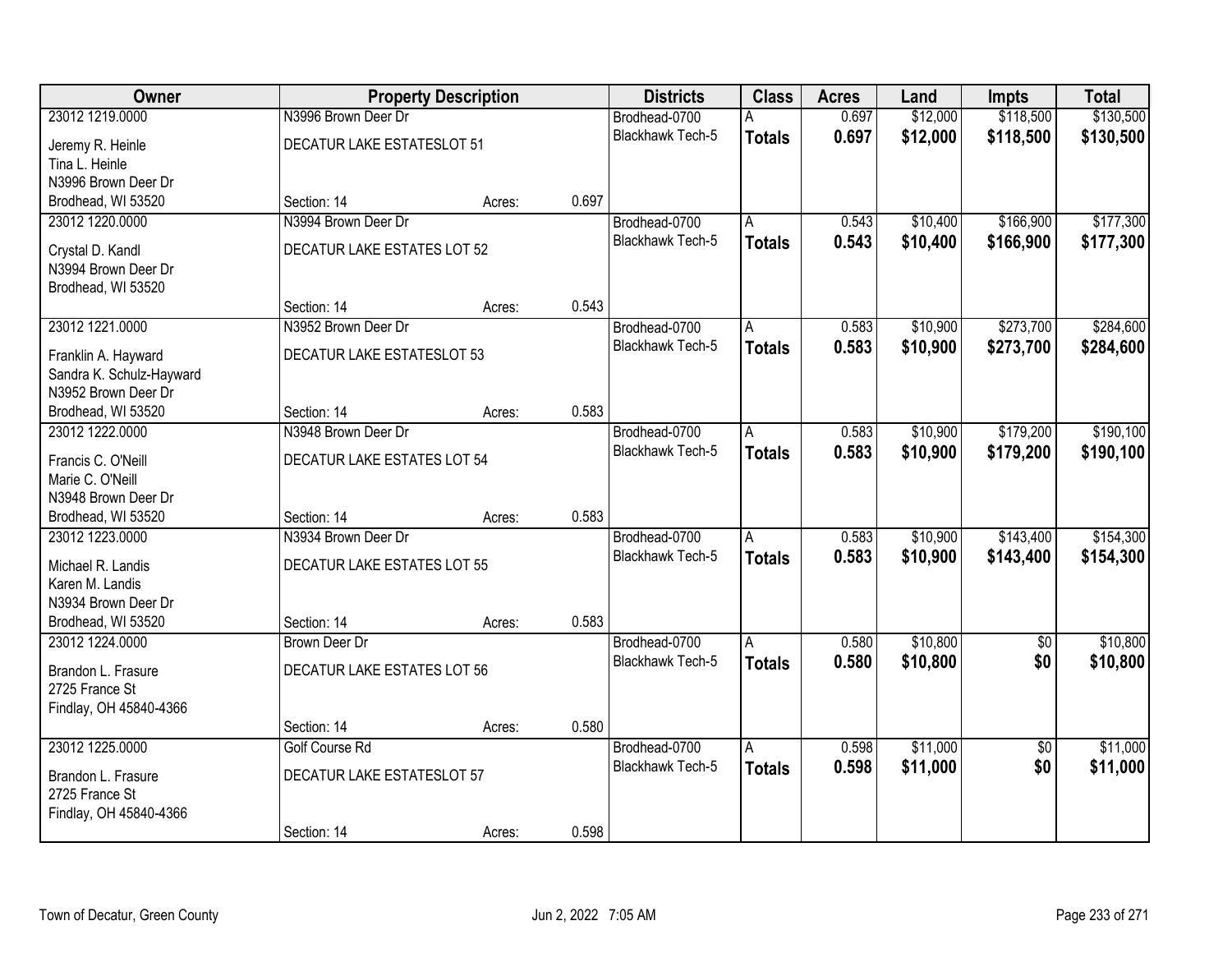| Owner                     |                             | <b>Property Description</b> |       | <b>Districts</b>        | <b>Class</b>  | <b>Acres</b> | Land     | <b>Impts</b>    | <b>Total</b> |
|---------------------------|-----------------------------|-----------------------------|-------|-------------------------|---------------|--------------|----------|-----------------|--------------|
| 23012 1226.0000           | W816 Golf Course Rd         |                             |       | Brodhead-0700           |               | 0.597        | \$11,000 | \$124,100       | \$135,100    |
| John E. Tracy             | DECATUR LAKE ESTATES LOT 58 |                             |       | <b>Blackhawk Tech-5</b> | <b>Totals</b> | 0.597        | \$11,000 | \$124,100       | \$135,100    |
| Amy M. Tracy              |                             |                             |       |                         |               |              |          |                 |              |
| W816 Golf Course Rd       |                             |                             |       |                         |               |              |          |                 |              |
| Brodhead, WI 53520        | Section: 14                 | Acres:                      | 0.597 |                         |               |              |          |                 |              |
| 23012 1227.0000           | Sunrise Cir                 |                             |       | Brodhead-0700           | Α             | 0.565        | \$10,700 | $\overline{50}$ | \$10,700     |
| David A. Drewes           | DECATUR LAKE ESTATESLOT 59  |                             |       | Blackhawk Tech-5        | <b>Totals</b> | 0.565        | \$10,700 | \$0             | \$10,700     |
| N3916 Sunrise Cir         |                             |                             |       |                         |               |              |          |                 |              |
| Brodhead, WI 53520        |                             |                             |       |                         |               |              |          |                 |              |
|                           | Section: 14                 | Acres:                      | 0.565 |                         |               |              |          |                 |              |
| 23012 1228.0000           | 3857 Sunrise Cir            |                             |       | Brodhead-0700           | Α             | 0.617        | \$11,200 | \$2,600         | \$13,800     |
| David A. Drewes           | DECATUR LAKE ESTATESLOT 60  |                             |       | <b>Blackhawk Tech-5</b> | <b>Totals</b> | 0.617        | \$11,200 | \$2,600         | \$13,800     |
| N3916 Sunrise Cir         |                             |                             |       |                         |               |              |          |                 |              |
| Brodhead, WI 53520        |                             |                             |       |                         |               |              |          |                 |              |
|                           | Section: 14                 | Acres:                      | 0.617 |                         |               |              |          |                 |              |
| 23012 1229.0000           | Sunrise Cir                 |                             |       | Brodhead-0700           | A             | 0.623        | \$11,200 | $\overline{50}$ | \$11,200     |
| Gregorey C. Landis        | DECATUR LAKE ESTATES LOT 61 |                             |       | <b>Blackhawk Tech-5</b> | <b>Totals</b> | 0.623        | \$11,200 | \$0             | \$11,200     |
| Michael C. Landis         |                             |                             |       |                         |               |              |          |                 |              |
| Michael & Karen Landis Le |                             |                             |       |                         |               |              |          |                 |              |
| N3934 Brown Deer Dr       | Section: 14                 | Acres:                      | 0.623 |                         |               |              |          |                 |              |
| Brodhead, WI 53520        |                             |                             |       |                         |               |              |          |                 |              |
| 23012 1230.0000           | Sunrise Cir                 |                             |       | Brodhead-0700           | A             | 0.697        | \$12,000 | $\overline{50}$ | \$12,000     |
| Howard W. Balch Jr        | DECATUR LAKE ESTATESLOT 62  |                             |       | <b>Blackhawk Tech-5</b> | <b>Totals</b> | 0.697        | \$12,000 | \$0             | \$12,000     |
| Juvy L. Balch             |                             |                             |       |                         |               |              |          |                 |              |
| N3935 Sunrise Cir         |                             |                             |       |                         |               |              |          |                 |              |
| Brodhead, WI 53520        | Section: 14                 | Acres:                      | 0.697 |                         |               |              |          |                 |              |
| 23012 1231.0000           | N3935 Sunrise Cir           |                             |       | Brodhead-0700           | A             | 0.931        | \$14,300 | \$238,500       | \$252,800    |
| Howard W. Balch Jr        | DECATUR LAKE ESTATES LOT 63 |                             |       | Blackhawk Tech-5        | <b>Totals</b> | 0.931        | \$14,300 | \$238,500       | \$252,800    |
| Juvy L. Balch             |                             |                             |       |                         |               |              |          |                 |              |
| N3935 Sunrise Cir         |                             |                             |       |                         |               |              |          |                 |              |
| Brodhead, WI 53520        | Section: 14                 | Acres:                      | 0.931 |                         |               |              |          |                 |              |
| 23012 1232.0000           | Sunrise Cir                 |                             |       | Brodhead-0700           | A             | 0.639        | \$11,400 | $\overline{50}$ | \$11,400     |
| Stephen D. Saunders       | DECATUR LAKE ESTATES LOT 64 |                             |       | <b>Blackhawk Tech-5</b> | <b>Totals</b> | 0.639        | \$11,400 | \$0             | \$11,400     |
| Denise R. Saunders        |                             |                             |       |                         |               |              |          |                 |              |
| PO Box 264                |                             |                             |       |                         |               |              |          |                 |              |
| Garnavillo, IA 52049      | Section: 14                 | Acres:                      | 0.639 |                         |               |              |          |                 |              |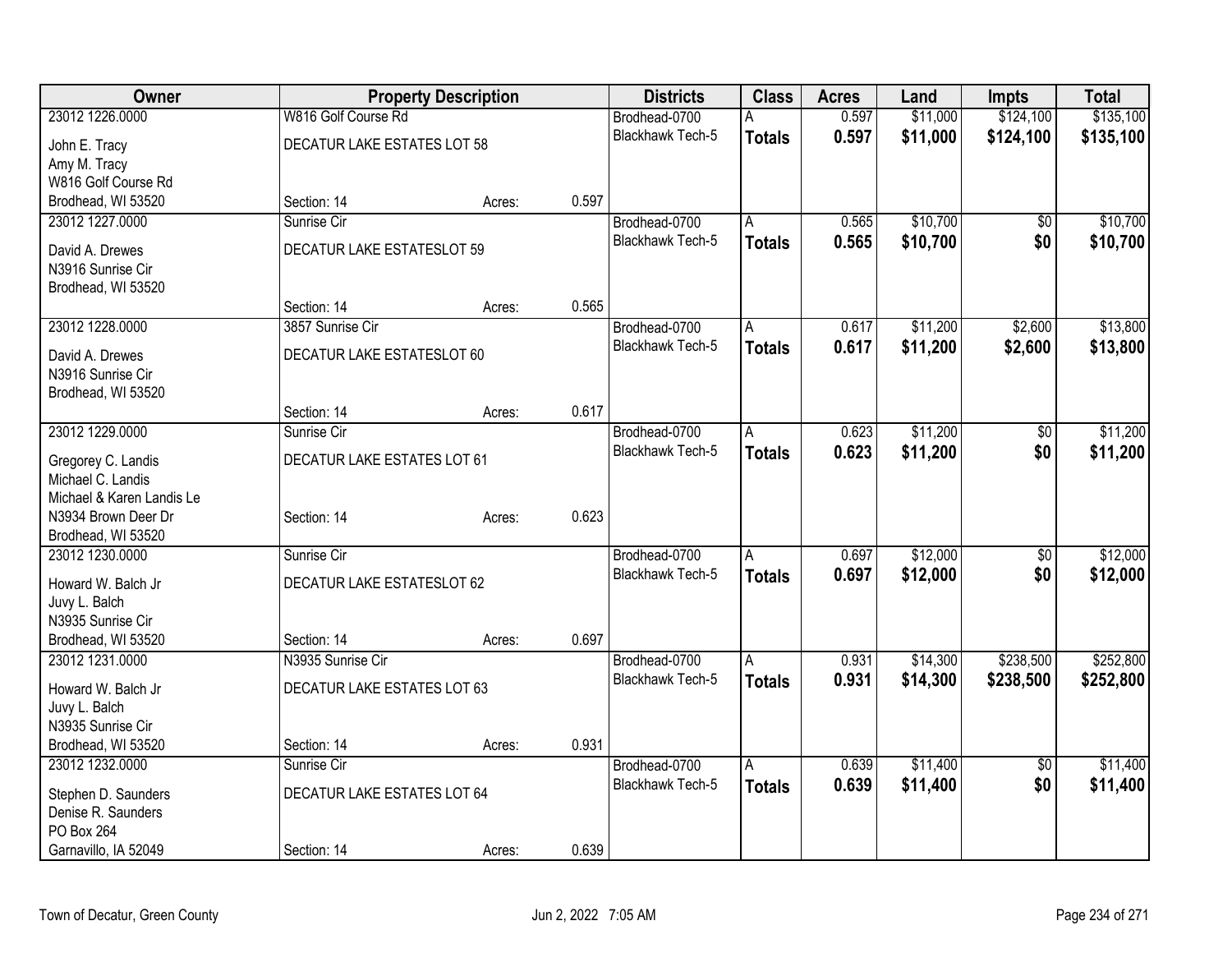| <b>Owner</b>        |                             | <b>Property Description</b> |       | <b>Districts</b>        | <b>Class</b>  | <b>Acres</b> | Land     | <b>Impts</b>    | <b>Total</b> |
|---------------------|-----------------------------|-----------------------------|-------|-------------------------|---------------|--------------|----------|-----------------|--------------|
| 23012 1233.0000     | N3953 Sunrise Cir           |                             |       | Brodhead-0700           | А             | 0.970        | \$14,700 | \$209,400       | \$224,100    |
| Benjamin Schuur     | DECATUR LAKE ESTATES LOT 65 |                             |       | Blackhawk Tech-5        | <b>Totals</b> | 0.970        | \$14,700 | \$209,400       | \$224,100    |
| Darnell Schuur      |                             |                             |       |                         |               |              |          |                 |              |
| N3953 Sunrise Cir   |                             |                             |       |                         |               |              |          |                 |              |
| Brodhead, WI 53520  | Section: 14                 | Acres:                      | 0.970 |                         |               |              |          |                 |              |
| 23012 1234.0000     | N3959 Sunrise Cir           |                             |       | Brodhead-0700           | A             | 0.773        | \$12,800 | \$182,400       | \$195,200    |
| Larry A. Ostrander  | DECATUR LAKE ESTATESLOT 66  |                             |       | <b>Blackhawk Tech-5</b> | <b>Totals</b> | 0.773        | \$12,800 | \$182,400       | \$195,200    |
| Susan M. Ostrander  |                             |                             |       |                         |               |              |          |                 |              |
| N4042 Brown Deer Dr |                             |                             |       |                         |               |              |          |                 |              |
| Brodhead, WI 53520  | Section: 14                 | Acres:                      | 0.773 |                         |               |              |          |                 |              |
| 23012 1235.0000     | Sunrise Cir                 |                             |       | Brodhead-0700           | A             | 0.820        | \$13,200 | \$0             | \$13,200     |
| Kelly J. Mccann     | DECATUR LAKE ESTATESLOT 67  |                             |       | Blackhawk Tech-5        | <b>Totals</b> | 0.820        | \$13,200 | \$0             | \$13,200     |
| 611 N Burr Oak Ave  |                             |                             |       |                         |               |              |          |                 |              |
| Oregon, WI 53575    |                             |                             |       |                         |               |              |          |                 |              |
|                     | Section: 14                 | Acres:                      | 0.820 |                         |               |              |          |                 |              |
| 23012 1236.0000     | N3934 Sunrise Cir           |                             |       | Brodhead-0700           | Α             | 0.503        | \$10,100 | \$92,000        | \$102,100    |
| Kendra L. Clark     | DECATUR LAKE ESTATESLOT 68  |                             |       | <b>Blackhawk Tech-5</b> | <b>Totals</b> | 0.503        | \$10,100 | \$92,000        | \$102,100    |
| Jay Clark           |                             |                             |       |                         |               |              |          |                 |              |
| N3934 Sunrise Ct    |                             |                             |       |                         |               |              |          |                 |              |
| Brodhead, WI 53520  | Section: 14                 | Acres:                      | 0.503 |                         |               |              |          |                 |              |
| 23012 1237.0000     | Sunrise Cir                 |                             |       | Brodhead-0700           | A             | 0.478        | \$9,600  | $\overline{50}$ | \$9,600      |
| Rick L. Wolline     | DECATUR LAKE ESTATESLOT 69  |                             |       | Blackhawk Tech-5        | <b>Totals</b> | 0.478        | \$9,600  | \$0             | \$9,600      |
| Diona L. Wolline    |                             |                             |       |                         |               |              |          |                 |              |
| N3970 Sunrise Cir   |                             |                             |       |                         |               |              |          |                 |              |
| Brodhead, WI 53520  | Section: 14                 | Acres:                      | 0.478 |                         |               |              |          |                 |              |
| 23012 1238.0000     | N3970 Sunrise Cir           |                             |       | Brodhead-0700           | A             | 0.905        | \$14,100 | \$137,900       | \$152,000    |
| Rick L. Wolline     | DECATUR LAKE ESTATESLOT 70  |                             |       | Blackhawk Tech-5        | <b>Totals</b> | 0.905        | \$14,100 | \$137,900       | \$152,000    |
| Diona L. Wolline    |                             |                             |       |                         |               |              |          |                 |              |
| N3970 Sunrise Cir   |                             |                             |       |                         |               |              |          |                 |              |
| Brodhead, WI 53520  | Section: 14                 | Acres:                      | 0.905 |                         |               |              |          |                 |              |
| 23012 1239.0000     | Sunrise Cir                 |                             |       | Brodhead-0700           | A             | 0.741        | \$12,400 | $\overline{50}$ | \$12,400     |
| Rick L. Wolline     | DECATUR LAKE ESTATES LOT 71 |                             |       | Blackhawk Tech-5        | <b>Totals</b> | 0.741        | \$12,400 | \$0             | \$12,400     |
| Diona L. Wolline    |                             |                             |       |                         |               |              |          |                 |              |
| N3970 Sunrise Cir   |                             |                             |       |                         |               |              |          |                 |              |
| Brodhead, WI 53520  | Section: 14                 | Acres:                      | 0.741 |                         |               |              |          |                 |              |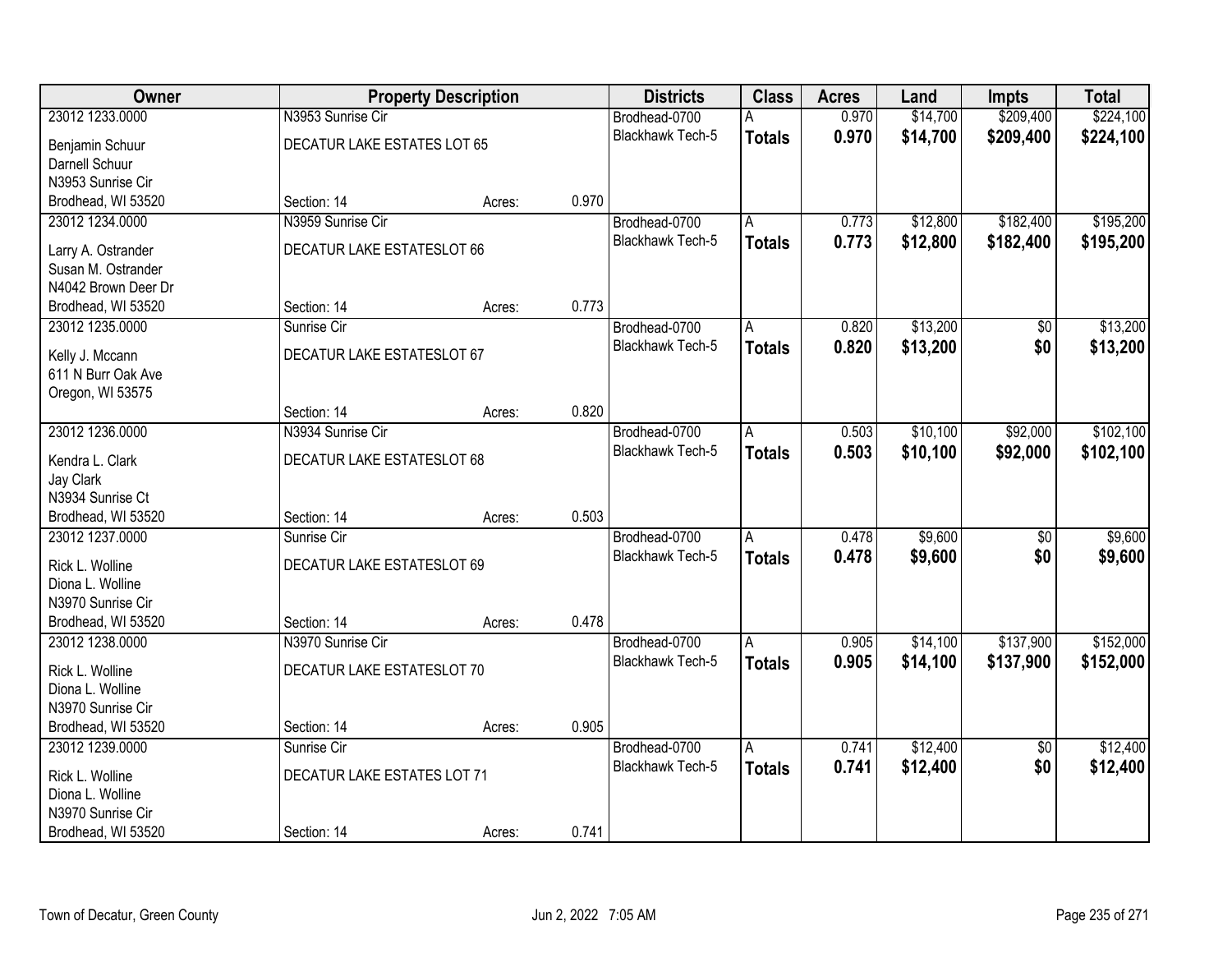| Owner                                     |                                           | <b>Property Description</b> |       | <b>Districts</b>        | <b>Class</b>  | <b>Acres</b> | Land     | <b>Impts</b> | <b>Total</b> |
|-------------------------------------------|-------------------------------------------|-----------------------------|-------|-------------------------|---------------|--------------|----------|--------------|--------------|
| 23012 1240.0000                           | N4092 Brown Deer Dr                       |                             |       | Brodhead-0700           | А             | 0.618        | \$11,200 | \$277,900    | \$289,100    |
| <b>Mitchell Covert</b>                    | DECATUR LAKE ESTATES LOT 72 (POS V16-P46) |                             |       | Blackhawk Tech-5        | <b>Totals</b> | 0.618        | \$11,200 | \$277,900    | \$289,100    |
| Jason Onken                               |                                           |                             |       |                         |               |              |          |              |              |
| N4092 Brown Deer Dr                       |                                           |                             |       |                         |               |              |          |              |              |
| Brodhead, WI 53520                        | Section: 14                               | Acres:                      | 0.618 |                         |               |              |          |              |              |
| 23012 1241.0000                           | W752 Golf Course Rd                       |                             |       | Brodhead-0700           | A             | 1.166        | \$17,300 | \$212,500    | \$229,800    |
| Nicholas J. Ackley                        | DECATUR LAKE ESTATESLOT 73 & LOT 74       |                             |       | <b>Blackhawk Tech-5</b> | <b>Totals</b> | 1.166        | \$17,300 | \$212,500    | \$229,800    |
| W752 Golf Course Rd                       |                                           |                             |       |                         |               |              |          |              |              |
| Brodhead, WI 53520                        |                                           |                             |       |                         |               |              |          |              |              |
|                                           | Section: 14                               | Acres:                      | 1.166 |                         |               |              |          |              |              |
| 23012 1243.0000                           | <b>Golf Course Rd</b>                     |                             |       | Brodhead-0700           | A             | 1.167        | \$17,300 | \$0          | \$17,300     |
| Lloyd H. Drewes                           | DECATUR LAKE ESTATESLOT 75                |                             |       | Blackhawk Tech-5        | <b>Totals</b> | 1.167        | \$17,300 | \$0          | \$17,300     |
| Joyce M. Drewes                           |                                           |                             |       |                         |               |              |          |              |              |
| N3916 Sunrise Cir                         |                                           |                             |       |                         |               |              |          |              |              |
| Brodhead, WI 53520                        | Section: 14                               | Acres:                      | 1.167 |                         |               |              |          |              |              |
| 23012 1245.0100                           | W745 Golf Course Rd                       |                             |       | Brodhead-0700           | A             | 1.420        | \$19,400 | \$229,400    | \$248,800    |
| Brian L. Thostenson                       | DECATUR LAKE ESTATESLOTS 76 & 77          |                             |       | Blackhawk Tech-5        | <b>Totals</b> | 1.420        | \$19,400 | \$229,400    | \$248,800    |
| Susan K. Thostenson                       |                                           |                             |       |                         |               |              |          |              |              |
| W745 Golf Course Rd                       |                                           |                             |       |                         |               |              |          |              |              |
| Brodhead, WI 53520                        | Section: 14                               | Acres:                      | 1.420 |                         |               |              |          |              |              |
| 23012 1246.0000                           | W751 Lake Vw Cir                          |                             |       | Brodhead-0700           | A             | 0.697        | \$12,000 | \$173,000    | \$185,000    |
|                                           |                                           |                             |       | Blackhawk Tech-5        | <b>Totals</b> | 0.697        | \$12,000 | \$173,000    | \$185,000    |
| David C. Baxter<br>W751 Lake View Cir     | DECATUR LAKE ESTATES LOT 78               |                             |       |                         |               |              |          |              |              |
| Brodhead, WI 53520                        |                                           |                             |       |                         |               |              |          |              |              |
|                                           | Section: 14                               | Acres:                      | 0.697 |                         |               |              |          |              |              |
| 23012 1247.0000                           | W761 Lake Vw Cir                          |                             |       | Brodhead-0700           | A             | 0.500        | \$10,000 | \$188,200    | \$198,200    |
|                                           |                                           |                             |       | <b>Blackhawk Tech-5</b> | <b>Totals</b> | 0.500        | \$10,000 | \$188,200    | \$198,200    |
| Richard A. Nettesheim                     | DECATUR LAKE ESTATESLOT 79                |                             |       |                         |               |              |          |              |              |
| Nancy J. Nettesheim<br>W761 Lake View Cir |                                           |                             |       |                         |               |              |          |              |              |
| Brodhead, WI 53520                        | Section: 14                               | Acres:                      | 0.500 |                         |               |              |          |              |              |
| 23012 1248,0000                           | W771 Lake Vw Cir                          |                             |       | Brodhead-0700           | A             | 0.523        | \$10,300 | \$177,500    | \$187,800    |
|                                           |                                           |                             |       | Blackhawk Tech-5        | <b>Totals</b> | 0.523        | \$10,300 | \$177,500    | \$187,800    |
| Richard H. Wiegel                         | DECATUR LAKE ESTATESLOT 80                |                             |       |                         |               |              |          |              |              |
| Barbara J. Wiegel<br>W771 Lake View Cir   |                                           |                             |       |                         |               |              |          |              |              |
| Brodhead, WI 53520                        | Section: 14                               | Acres:                      | 0.523 |                         |               |              |          |              |              |
|                                           |                                           |                             |       |                         |               |              |          |              |              |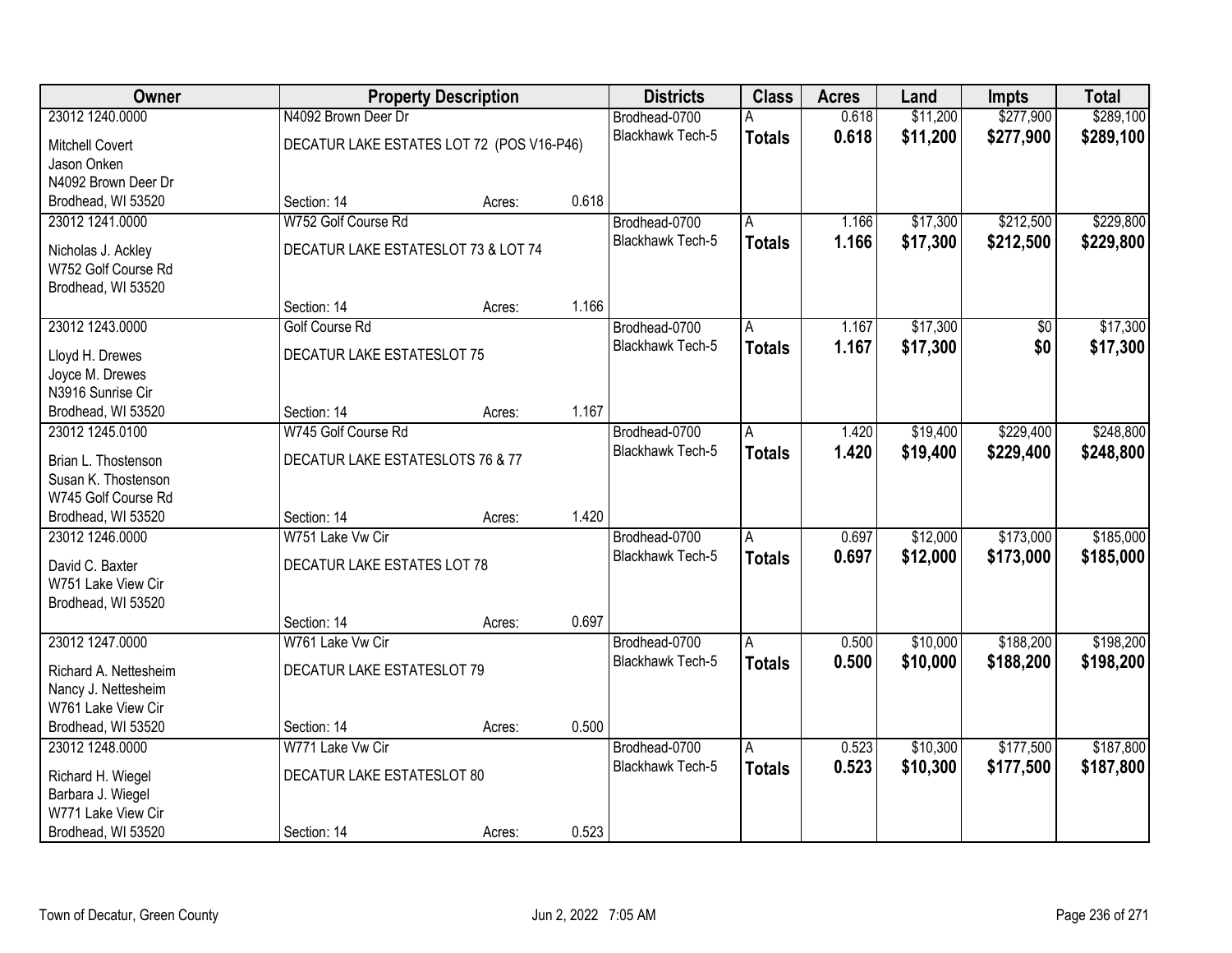| Owner                   |                             | <b>Property Description</b> |       | <b>Districts</b>        | <b>Class</b>   | <b>Acres</b> | Land     | Impts           | <b>Total</b> |
|-------------------------|-----------------------------|-----------------------------|-------|-------------------------|----------------|--------------|----------|-----------------|--------------|
| 23012 1249.0000         | N3872 Lake Vw Ct            |                             |       | Brodhead-0700           | A              | 0.800        | \$13,000 | \$159,700       | \$172,700    |
| Thomas J. Hall          | DECATUR LAKE ESTATESLOT 81  |                             |       | <b>Blackhawk Tech-5</b> | <b>Totals</b>  | 0.800        | \$13,000 | \$159,700       | \$172,700    |
| N3872 Lake View Ct      |                             |                             |       |                         |                |              |          |                 |              |
| Brodhead, WI 53520      |                             |                             |       |                         |                |              |          |                 |              |
|                         | Section: 14                 | Acres:                      | 0.800 |                         |                |              |          |                 |              |
| 23012 1250.0000         | Lake View Ct                |                             |       | Brodhead-0700           | A              | 0.582        | \$23,600 | $\overline{50}$ | \$23,600     |
| <b>Chad Elliott</b>     | DECATUR LAKE ESTATES LOT 82 |                             |       | Blackhawk Tech-5        | <b>Totals</b>  | 0.582        | \$23,600 | \$0             | \$23,600     |
| Jennifer Elliott        |                             |                             |       |                         |                |              |          |                 |              |
| N3857 Lake View Ct      |                             |                             |       |                         |                |              |          |                 |              |
| Brodhead, WI 53520      | Section: 14                 | Acres:                      | 0.582 |                         |                |              |          |                 |              |
| 23012 1251.0000         | N3857 Lake Vw Ct            |                             |       | Brodhead-0700           | A              | 0.787        | \$29,200 | \$226,200       | \$255,400    |
| <b>Chad Elliott</b>     | DECATUR LAKE ESTATES LOT 83 |                             |       | Blackhawk Tech-5        | <b>Totals</b>  | 0.787        | \$29,200 | \$226,200       | \$255,400    |
| Jennifer Elliott        |                             |                             |       |                         |                |              |          |                 |              |
| N3857 Lake View Ct      |                             |                             |       |                         |                |              |          |                 |              |
| Brodhead, WI 53520      | Section: 14                 | Acres:                      | 0.787 |                         |                |              |          |                 |              |
| 23012 1252.0000         | Lake View Ct                |                             |       | Brodhead-0700           | A              | 0.656        | \$25,700 | $\overline{50}$ | \$25,700     |
| Scott A. Lacourse       | DECATUR LAKE ESTATES LOT 84 |                             |       | Blackhawk Tech-5        | <b>Totals</b>  | 0.656        | \$25,700 | \$0             | \$25,700     |
| Christine M. Lacourse   |                             |                             |       |                         |                |              |          |                 |              |
| 121 Teddy St            |                             |                             |       |                         |                |              |          |                 |              |
| Brooklyn, WI 53521-9014 | Section: 14                 | Acres:                      | 0.656 |                         |                |              |          |                 |              |
| 23012 1253,0000         | Lake View Ct                |                             |       | Brodhead-0700           | A              | 0.523        | \$22,000 | $\overline{60}$ | \$22,000     |
| Kent A. Purdue          | DECATUR LAKE ESTATES LOT 85 |                             |       | Blackhawk Tech-5        | <b>Totals</b>  | 0.523        | \$22,000 | \$0             | \$22,000     |
| PO Box 6                |                             |                             |       |                         |                |              |          |                 |              |
| Brodhead, WI 53520      |                             |                             |       |                         |                |              |          |                 |              |
|                         | Section: 14                 | Acres:                      | 0.523 |                         |                |              |          |                 |              |
| 23012 1254.0000         | W791 Lake Vw Cir            |                             |       | Brodhead-0700           | A              | 0.574        | \$23,400 | \$147,900       | \$171,300    |
| Kent A. Purdue          | DECATUR LAKE ESTATES LOT 86 |                             |       | <b>Blackhawk Tech-5</b> | <b>Totals</b>  | 0.574        | \$23,400 | \$147,900       | \$171,300    |
| PO Box 6                |                             |                             |       |                         |                |              |          |                 |              |
| Brodhead, WI 53520      |                             |                             |       |                         |                |              |          |                 |              |
|                         | Section: 14                 | Acres:                      | 0.574 |                         |                |              |          |                 |              |
| 23012 1255.0000         | W797 Lake Vw Cir            |                             |       | Brodhead-0700           | $\overline{A}$ | 0.576        | \$23,500 | \$246,000       | \$269,500    |
| Steven J. Schmitz       | DECATUR LAKE ESTATES LOT 87 |                             |       | <b>Blackhawk Tech-5</b> | <b>Totals</b>  | 0.576        | \$23,500 | \$246,000       | \$269,500    |
| Mary J. Schmitz         |                             |                             |       |                         |                |              |          |                 |              |
| W797 Lake View Cir      |                             |                             |       |                         |                |              |          |                 |              |
| Brodhead, WI 53520      | Section: 14                 | Acres:                      | 0.576 |                         |                |              |          |                 |              |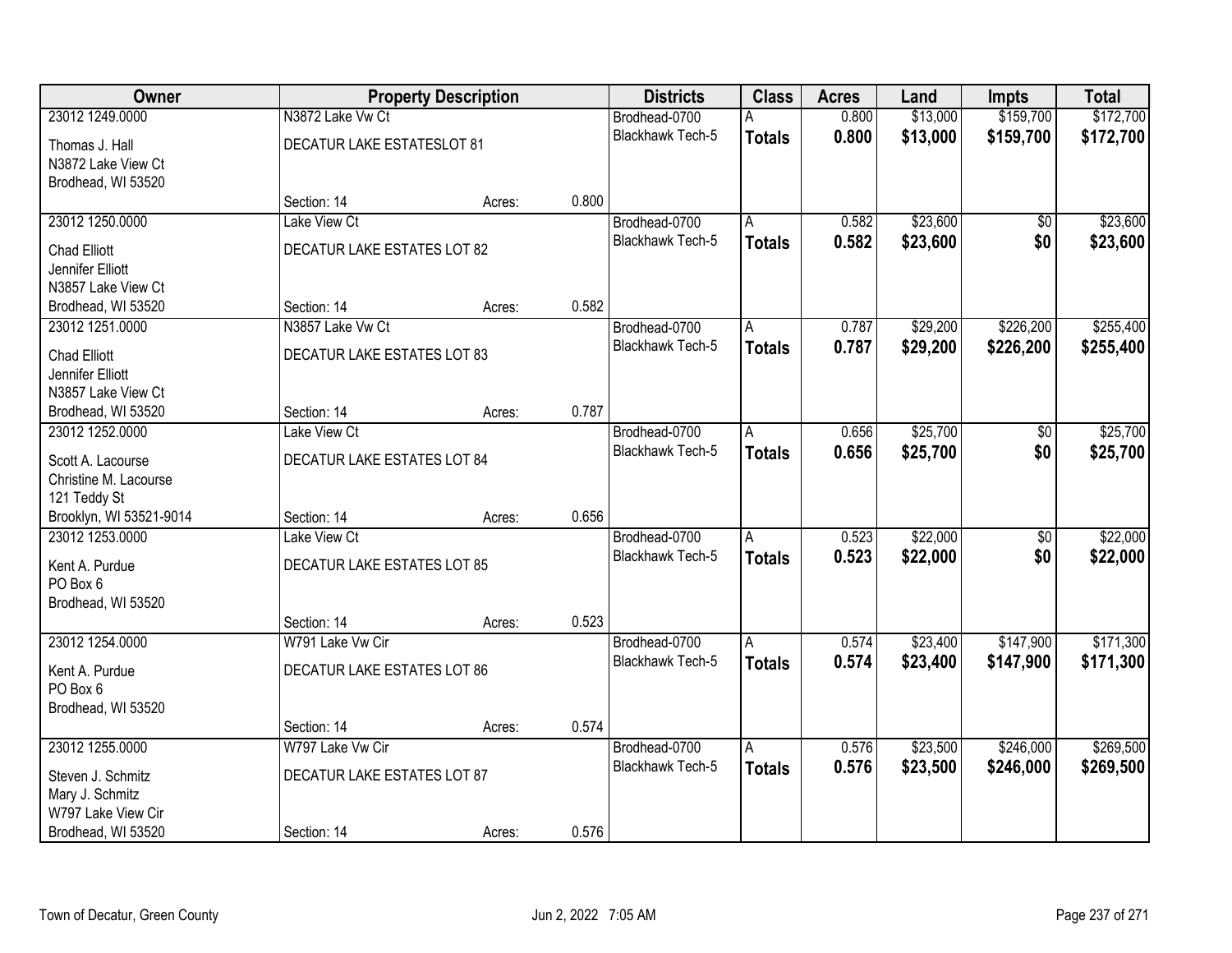| Owner                               |                                                | <b>Property Description</b> |       | <b>Districts</b>        | <b>Class</b>  | <b>Acres</b> | Land     | <b>Impts</b>    | <b>Total</b> |
|-------------------------------------|------------------------------------------------|-----------------------------|-------|-------------------------|---------------|--------------|----------|-----------------|--------------|
| 23012 1256.0000                     | W813 Lake Vw Cir                               |                             |       | Brodhead-0700           | А             | 0.558        | \$23,000 | \$192,900       | \$215,900    |
| Seaton Family Revocable Trust No 98 | DECATUR LAKE ESTATESLOT 88                     |                             |       | Blackhawk Tech-5        | <b>Totals</b> | 0.558        | \$23,000 | \$192,900       | \$215,900    |
| James P & Kay Seaton                |                                                |                             |       |                         |               |              |          |                 |              |
| W813 Lakeview Cir                   |                                                |                             |       |                         |               |              |          |                 |              |
| Brodhead, WI 53520                  | Section: 14                                    | Acres:                      | 0.558 |                         |               |              |          |                 |              |
| 23012 1257.0000                     | <b>Lake View Cir</b>                           |                             |       | Brodhead-0700           | A             | 0.595        | \$24,000 | $\overline{50}$ | \$24,000     |
| Slav Stepanovich                    | DECATUR LAKE ESTATES LOT 89                    |                             |       | <b>Blackhawk Tech-5</b> | <b>Totals</b> | 0.595        | \$24,000 | \$0             | \$24,000     |
| Julie A. Stepanovich                |                                                |                             |       |                         |               |              |          |                 |              |
| 319 E Harvey Ave                    |                                                |                             |       |                         |               |              |          |                 |              |
| Des Plaines, IL 60016               | Section: 14                                    | Acres:                      | 0.595 |                         |               |              |          |                 |              |
| 23012 1258.0000                     | W839 Lake Vw Cir                               |                             |       | Brodhead-0700           | A             | 0.630        | \$24,900 | \$318,600       | \$343,500    |
| George J. Downs                     | CSM 5374 (V26-P141) LOT 2 BNG LOT 90 DECATUR   |                             |       | Blackhawk Tech-5        | <b>Totals</b> | 0.630        | \$24,900 | \$318,600       | \$343,500    |
| Susan M. Downs                      | LAKE ESTATES IN GOV LT 1 FRAC SEC 14           |                             |       |                         |               |              |          |                 |              |
| W839 Lake View Cir                  |                                                |                             |       |                         |               |              |          |                 |              |
| Brodhead, WI 53520                  | Section: 14                                    | Acres:                      | 0.630 |                         |               |              |          |                 |              |
| 23012 1259.0000                     | W845 Lake Vw Cir                               |                             |       | Brodhead-0700           | Α             | 0.660        | \$25,800 | \$198,600       | \$224,400    |
| James P. Mackowiak                  | CSM 5374 (V26-P141) LOT 1 BNG LOT 91 DECATUR   |                             |       | <b>Blackhawk Tech-5</b> | <b>Totals</b> | 0.660        | \$25,800 | \$198,600       | \$224,400    |
| W845 Lake View Cir                  | LAKE ESTATES IN GOV LT 1 FRAC SEC 14           |                             |       |                         |               |              |          |                 |              |
| Brodhead, WI 53520                  |                                                |                             |       |                         |               |              |          |                 |              |
|                                     | Section: 14                                    | Acres:                      | 0.660 |                         |               |              |          |                 |              |
| 23012 1260.0100                     | W851 Lake Vw Cir                               |                             |       | Brodhead-0700           | A             | 0.870        | \$31,500 | \$157,000       | \$188,500    |
| Bruce G. Kuzmanich                  | CSM 4933 (V22-P151) LOT 2 BNG PRT LOTS 92 & 94 |                             |       | Blackhawk Tech-5        | <b>Totals</b> | 0.870        | \$31,500 | \$157,000       | \$188,500    |
| Eva E. Kuzmanich                    | <b>DECATUR LAKE</b>                            |                             |       |                         |               |              |          |                 |              |
| W851 Lake View Cir                  |                                                |                             |       |                         |               |              |          |                 |              |
| Brodhead, WI 53520                  | Section: 14                                    | Acres:                      | 0.870 |                         |               |              |          |                 |              |
| 23012 1261.0000                     | W863 Lake Vw Cir                               |                             |       | Brodhead-0700           | A             | 0.570        | \$10,700 | \$388,400       | \$399,100    |
| Julan M. Crane                      | DECATUR LAKE ESTATES LOT 93                    |                             |       | Blackhawk Tech-5        | <b>Totals</b> | 0.570        | \$10,700 | \$388,400       | \$399,100    |
| W863 Lake View Cir                  |                                                |                             |       |                         |               |              |          |                 |              |
| Brodhead, WI 53520                  |                                                |                             |       |                         |               |              |          |                 |              |
|                                     | Section: 14                                    | Acres:                      | 0.570 |                         |               |              |          |                 |              |
| 23012 1263.0100                     | W873 Golf Course Rd                            |                             |       | Brodhead-0700           | A             | 1.480        | \$44,600 | \$146,100       | \$190,700    |
| Sarah M. Hicks                      | DECATUR LAKE ESTATES CSM 4933 (V22-P151) LOT   |                             |       | Blackhawk Tech-5        | <b>Totals</b> | 1.480        | \$44,600 | \$146,100       | \$190,700    |
| Michael D. Zielinski                | 1 BNG LOTS LOT 95 & PRT 94                     |                             |       |                         |               |              |          |                 |              |
| 130 Forest Ave                      |                                                |                             |       |                         |               |              |          |                 |              |
| River Forest, IL 60305              | Section: 14                                    | Acres:                      | 1.480 |                         |               |              |          |                 |              |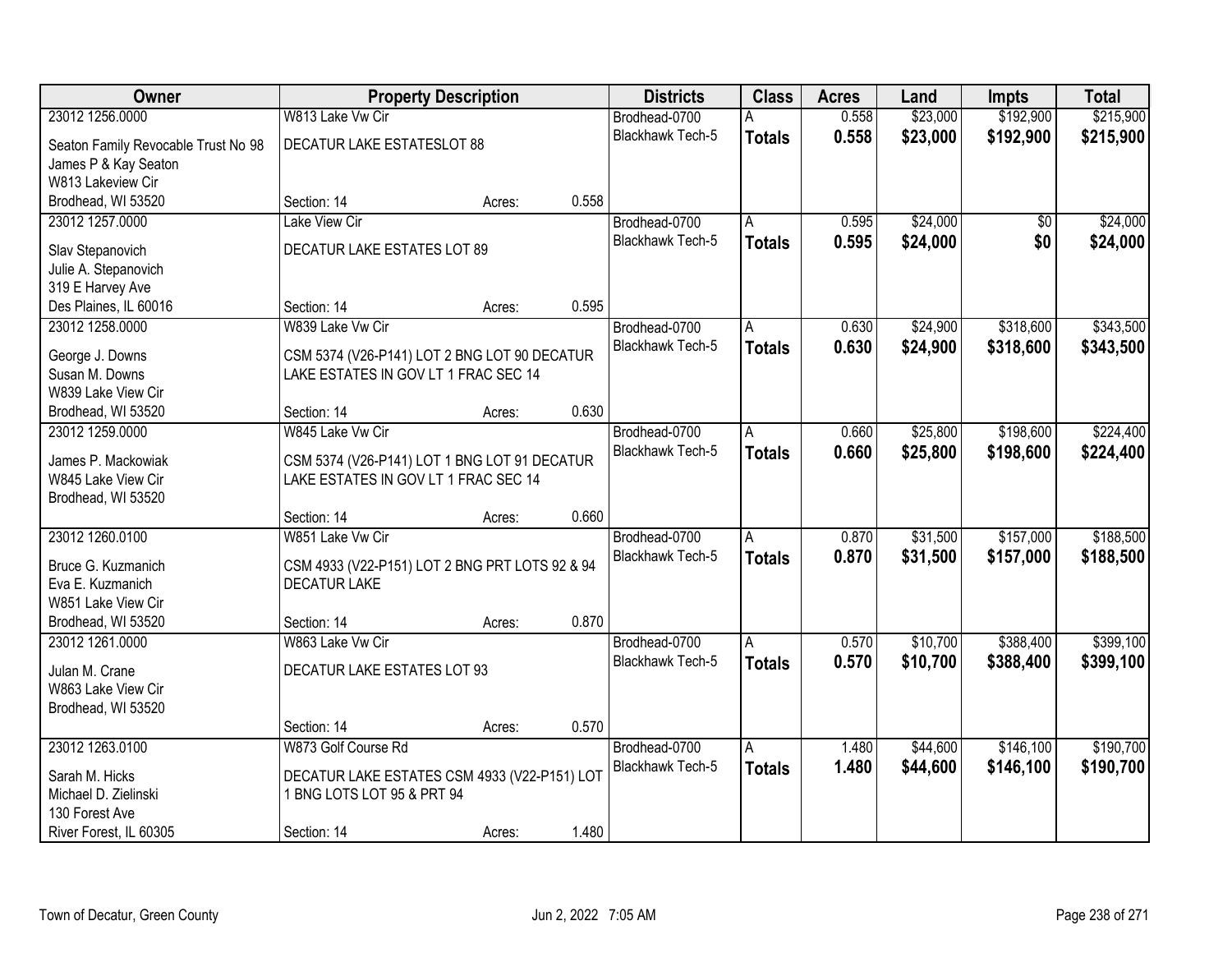| Owner                                          |                              | <b>Property Description</b> |       | <b>Districts</b>        | <b>Class</b>  | <b>Acres</b> | Land     | <b>Impts</b> | <b>Total</b> |
|------------------------------------------------|------------------------------|-----------------------------|-------|-------------------------|---------------|--------------|----------|--------------|--------------|
| 23012 1264.0000                                | W881 Golf Course Rd          |                             |       | Brodhead-0700           |               | 0.321        | \$13,600 | \$176,700    | \$190,300    |
| Jayne M. Silver                                | DECATUR LAKE ESTATES LOT 96  |                             |       | Blackhawk Tech-5        | <b>Totals</b> | 0.321        | \$13,600 | \$176,700    | \$190,300    |
| W881 Golf Course Rd                            |                              |                             |       |                         |               |              |          |              |              |
| Brodhead, WI 53520                             |                              |                             |       |                         |               |              |          |              |              |
|                                                | Section: 14                  | Acres:                      | 0.321 |                         |               |              |          |              |              |
| 23012 1265.0000                                | <b>Golf Course Rd</b>        |                             |       | Brodhead-0700           | A             | 0.549        | \$10,500 | $\sqrt{6}$   | \$10,500     |
| Daniel Brown                                   | DECATUR LAKE ESTATELOT 97    |                             |       | Blackhawk Tech-5        | <b>Totals</b> | 0.549        | \$10,500 | \$0          | \$10,500     |
| Julan Brown                                    |                              |                             |       |                         |               |              |          |              |              |
| W863 Lake View Cir                             |                              |                             |       |                         |               |              |          |              |              |
| Brodhead, WI 53520                             | Section: 14                  | Acres:                      | 0.549 |                         |               |              |          |              |              |
| 23012 1266.0000                                | <b>Golf Course Rd</b>        |                             |       | Brodhead-0700           | A             | 0.580        | \$10,800 | \$0          | \$10,800     |
|                                                |                              |                             |       | <b>Blackhawk Tech-5</b> | <b>Totals</b> | 0.580        | \$10,800 | \$0          | \$10,800     |
| Joseph A. Matus                                | DECATUR LAKE ESTATESLOT 98   |                             |       |                         |               |              |          |              |              |
| Lucy M. Matus                                  |                              |                             |       |                         |               |              |          |              |              |
| C/O Gregory Matus                              |                              |                             |       |                         |               |              |          |              |              |
| 1111 Haddow Ct                                 | Section: 14                  | Acres:                      | 0.580 |                         |               |              |          |              |              |
| Arlington Heights, IL 60004<br>23012 1267.0000 | <b>Golf Course Rd</b>        |                             |       | Brodhead-0700           | A             | 0.600        | \$11,000 | \$0          | \$11,000     |
|                                                |                              |                             |       | <b>Blackhawk Tech-5</b> |               | 0.600        | \$11,000 | \$0          | \$11,000     |
| Zdzislaw K. Missok                             | DECATUR LAKE ESTATES LOT 99  |                             |       |                         | <b>Totals</b> |              |          |              |              |
| Lucyna Missok                                  |                              |                             |       |                         |               |              |          |              |              |
| 703 Rosemare Dr                                |                              |                             |       |                         |               |              |          |              |              |
| Roscoe, IL 61073                               | Section: 14                  | Acres:                      | 0.600 |                         |               |              |          |              |              |
| 23012 1268.0000                                | W803 Golf Course Rd          |                             |       | Brodhead-0700           | A             | 0.581        | \$10,800 | \$176,300    | \$187,100    |
| Theodore J. Strunz                             | DECATUR LAKE ESTATES LOT 100 |                             |       | <b>Blackhawk Tech-5</b> | <b>Totals</b> | 0.581        | \$10,800 | \$176,300    | \$187,100    |
| Jennifer A. Strunz                             |                              |                             |       |                         |               |              |          |              |              |
| W803 Golf Course Rd                            |                              |                             |       |                         |               |              |          |              |              |
| Brodhead, WI 53520                             | Section: 14                  | Acres:                      | 0.581 |                         |               |              |          |              |              |
| 23012 1269.0000                                | W750 Lake View Cir           |                             |       | Brodhead-0700           | A             | 0.582        | \$10,800 | \$26,300     | \$37,100     |
| Eric M. Babel                                  | DECATUR LAKE ESTATES LOT 101 |                             |       | Blackhawk Tech-5        | <b>Totals</b> | 0.582        | \$10,800 | \$26,300     | \$37,100     |
| Elizabeth K. Babel                             |                              |                             |       |                         |               |              |          |              |              |
| W750 Lake View Cir                             |                              |                             |       |                         |               |              |          |              |              |
| Brodhead, WI 53520                             | Section: 14                  | Acres:                      | 0.582 |                         |               |              |          |              |              |
| 23012 1270.0000                                | W750 Lake Vw Cir             |                             |       | Brodhead-0700           | A             | 0.573        | \$10,700 | \$217,300    | \$228,000    |
|                                                |                              |                             |       | <b>Blackhawk Tech-5</b> | <b>Totals</b> | 0.573        | \$10,700 | \$217,300    | \$228,000    |
| Eric M. Babel                                  | DECATUR LAKE ESTATES LOT 102 |                             |       |                         |               |              |          |              |              |
| Elizabeth K. Babel                             |                              |                             |       |                         |               |              |          |              |              |
| W750 Lake View Cir                             |                              |                             | 0.573 |                         |               |              |          |              |              |
| Brodhead, WI 53520                             | Section: 14                  | Acres:                      |       |                         |               |              |          |              |              |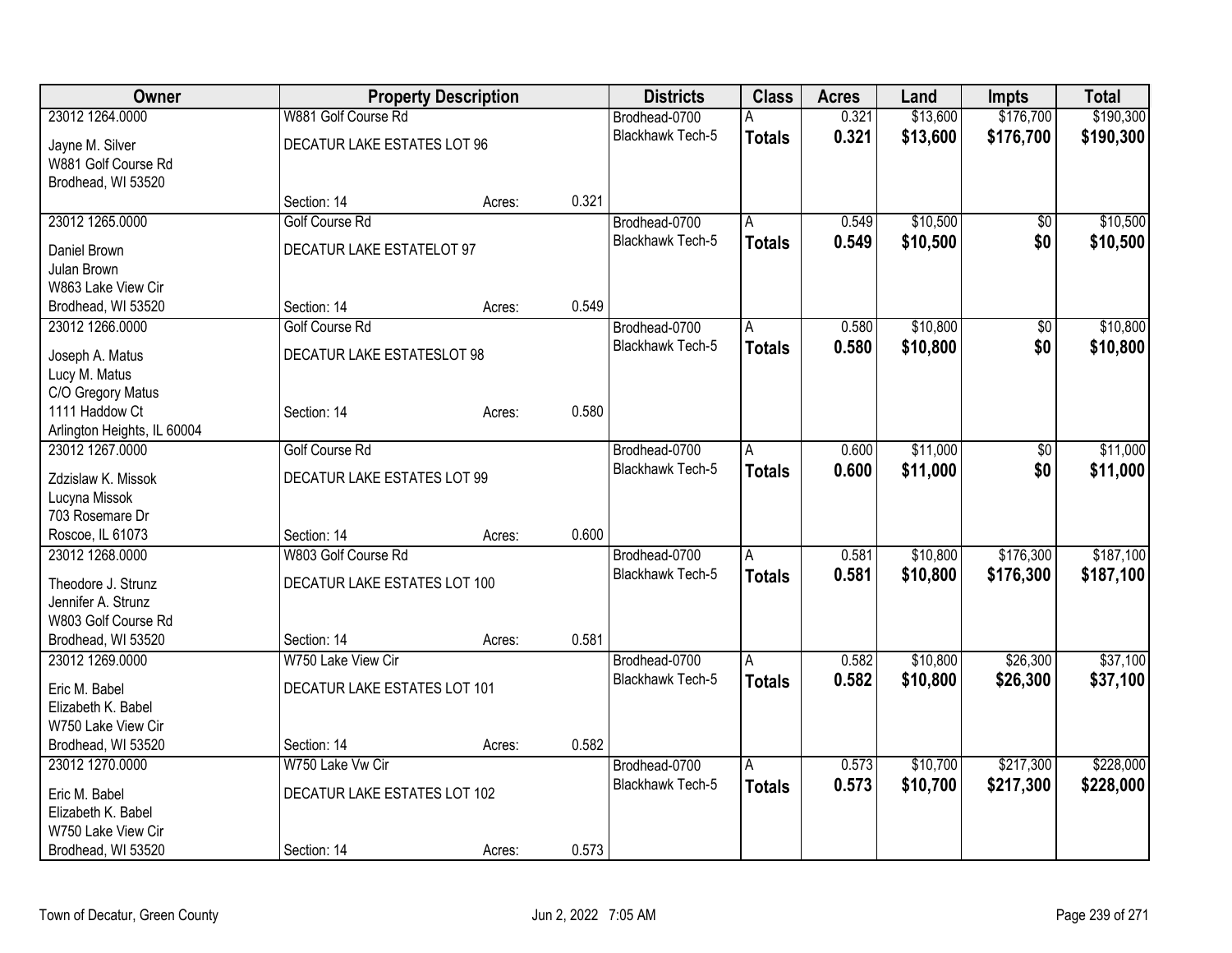| Owner                  |                                    | <b>Property Description</b> |       | <b>Districts</b>        | <b>Class</b>   | <b>Acres</b> | Land     | <b>Impts</b> | <b>Total</b> |
|------------------------|------------------------------------|-----------------------------|-------|-------------------------|----------------|--------------|----------|--------------|--------------|
| 23012 1271.0000        | W784 Lake Vw Cir                   |                             |       | Brodhead-0700           | А              | 1.497        | \$20,000 | \$214,100    | \$234,100    |
| Erik J. Hillstrom      | DECATUR LAKE ESTATESLOTS 103 & 104 |                             |       | Blackhawk Tech-5        | <b>Totals</b>  | 1.497        | \$20,000 | \$214,100    | \$234,100    |
| Stephanie L. Hillstrom |                                    |                             |       |                         |                |              |          |              |              |
| W784 Lake View Cir     |                                    |                             |       |                         |                |              |          |              |              |
| Brodhead, WI 53520     | Section: 14                        | Acres:                      | 1.497 |                         |                |              |          |              |              |
| 23012 1273.0000        | W804 Lake Vw Cir                   |                             |       | Brodhead-0700           | Α              | 0.599        | \$11,000 | \$109,100    | \$120,100    |
| Michael A. Brady       | DECATUR LAKE ESTATESLOT 105        |                             |       | <b>Blackhawk Tech-5</b> | <b>Totals</b>  | 0.599        | \$11,000 | \$109,100    | \$120,100    |
| W804 Lake View Cir     |                                    |                             |       |                         |                |              |          |              |              |
| Brodhead, WI 53520     |                                    |                             |       |                         |                |              |          |              |              |
|                        | Section: 14                        | Acres:                      | 0.599 |                         |                |              |          |              |              |
| 23012 1274.0000        | W820 Lake Vw Cir                   |                             |       | Brodhead-0700           | A              | 0.533        | \$10,300 | \$139,200    | \$149,500    |
| Donald Hunter          | <b>DECATUR LAKE ESTATESLOT 106</b> |                             |       | Blackhawk Tech-5        | <b>Totals</b>  | 0.533        | \$10,300 | \$139,200    | \$149,500    |
| Beth C. Hunter         |                                    |                             |       |                         |                |              |          |              |              |
| 3 Langford Ct          |                                    |                             |       |                         |                |              |          |              |              |
| Bolingbrook, IL 60440  | Section: 14                        | Acres:                      | 0.533 |                         |                |              |          |              |              |
| 23012 1275.0000        | W836 Lake Vw Cir                   |                             |       | Brodhead-0700           | A              | 0.631        | \$11,300 | \$160,400    | \$171,700    |
|                        |                                    |                             |       | <b>Blackhawk Tech-5</b> | <b>Totals</b>  | 0.631        | \$11,300 | \$160,400    | \$171,700    |
| Nicholas J. Peters     | DECATUR LAKE ESTATES LOT 107       |                             |       |                         |                |              |          |              |              |
| Corinne J. Dowdy       |                                    |                             |       |                         |                |              |          |              |              |
| W836 Lake View Cir     |                                    |                             |       |                         |                |              |          |              |              |
| Brodhead, WI 53520     | Section: 14                        | Acres:                      | 0.631 |                         |                |              |          |              |              |
| 23012 1276.0000        | W482 Spruce Dr                     |                             |       | Brodhead-0700           | $\overline{A}$ | 0.581        | \$11,900 | \$1,800      | \$13,700     |
| William R. Schafer     | EVERGREENLOT 1                     |                             |       | <b>Blackhawk Tech-5</b> | <b>Totals</b>  | 0.581        | \$11,900 | \$1,800      | \$13,700     |
| Phyllis K. Schafer     |                                    |                             |       |                         |                |              |          |              |              |
| W482 Spruce Dr         |                                    |                             |       |                         |                |              |          |              |              |
| Brodhead, WI 53520     | Section: 36                        | Acres:                      | 0.581 |                         |                |              |          |              |              |
| 23012 1277.0000        | W482 Spruce Dr                     |                             |       | Brodhead-0700           | A              | 0.484        | \$10,700 | \$153,700    | \$164,400    |
| William R. Schafer     | EVERGREENLOT 2                     |                             |       | Blackhawk Tech-5        | <b>Totals</b>  | 0.484        | \$10,700 | \$153,700    | \$164,400    |
| Phyllis K. Schafer     |                                    |                             |       |                         |                |              |          |              |              |
| W482 Spruce Dr         |                                    |                             |       |                         |                |              |          |              |              |
| Brodhead, WI 53520     | Section: 36                        | Acres:                      | 0.484 |                         |                |              |          |              |              |
| 23012 1278.0000        | W474 Spruce Dr                     |                             |       | Brodhead-0700           | A              | 0.460        | \$10,200 | \$206,000    | \$216,200    |
| Paul L. Haraldson      | <b>EVERGREEN LOT 3</b>             |                             |       | Blackhawk Tech-5        | <b>Totals</b>  | 0.460        | \$10,200 | \$206,000    | \$216,200    |
| Carol J. Haraldson     |                                    |                             |       |                         |                |              |          |              |              |
| PO Box 285             |                                    |                             |       |                         |                |              |          |              |              |
| Brodhead, WI 53520     | Section: 36                        | Acres:                      | 0.460 |                         |                |              |          |              |              |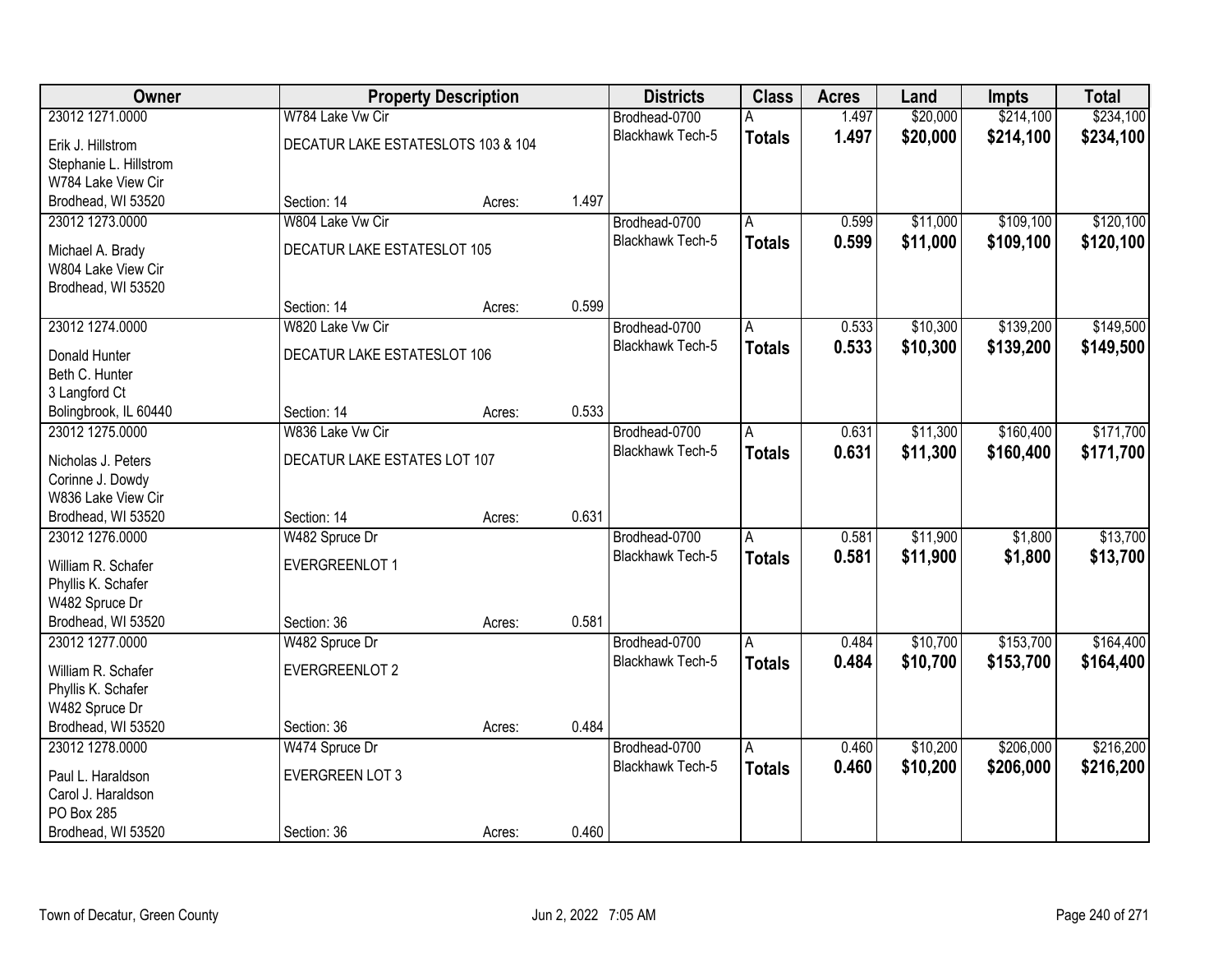| Owner                                                      | <b>Property Description</b> |        |       | <b>Districts</b>        | <b>Class</b>  | <b>Acres</b> | Land     | Impts           | <b>Total</b> |
|------------------------------------------------------------|-----------------------------|--------|-------|-------------------------|---------------|--------------|----------|-----------------|--------------|
| 23012 1279.0000                                            | W464 Spruce Dr              |        |       | Brodhead-0700           | A             | 0.975        | \$15,900 | \$247,300       | \$263,200    |
| Tyler C. Sievers                                           | EVERGREEN LOTS 4 & 5        |        |       | Blackhawk Tech-5        | <b>Totals</b> | 0.975        | \$15,900 | \$247,300       | \$263,200    |
| Meghan E. Sievers                                          |                             |        |       |                         |               |              |          |                 |              |
| W464 Spruce Dr                                             |                             |        |       |                         |               |              |          |                 |              |
| Brodhead, WI 53520                                         | Section: 36                 | Acres: | 0.975 |                         |               |              |          |                 |              |
| 23012 1281.0000                                            | W454 Spruce Dr              |        |       | Brodhead-0700           | A             | 0.459        | \$10,200 | \$195,400       | \$205,600    |
| Bryce C. Broughton                                         | EVERGREENLOT 6              |        |       | <b>Blackhawk Tech-5</b> | <b>Totals</b> | 0.459        | \$10,200 | \$195,400       | \$205,600    |
| Tiffany K. Broughton                                       |                             |        |       |                         |               |              |          |                 |              |
| W454 Spruce Dr                                             |                             |        |       |                         |               |              |          |                 |              |
| Brodhead, WI 53520                                         | Section: 36                 | Acres: | 0.459 |                         |               |              |          |                 |              |
| 23012 1282.0000                                            | W452 Spruce Dr              |        |       | Brodhead-0700           | A             | 0.459        | \$10,200 | \$248,700       | \$258,900    |
| Traci L. Lincoln                                           | EVERGREEN LOT 7             |        |       | Blackhawk Tech-5        | <b>Totals</b> | 0.459        | \$10,200 | \$248,700       | \$258,900    |
| W452 Spruce Dr                                             |                             |        |       |                         |               |              |          |                 |              |
| Brodhead, WI 53520                                         |                             |        |       |                         |               |              |          |                 |              |
|                                                            | Section: 36                 | Acres: | 0.459 |                         |               |              |          |                 |              |
| 23012 1283.0000                                            | W434 Spruce Dr              |        |       | Brodhead-0700           | Α             | 0.319        | \$7,100  | \$192,600       | \$199,700    |
| Matthew D. Schliem                                         | <b>EVERGREEN LOT 8</b>      |        |       | Blackhawk Tech-5        | <b>Totals</b> | 0.319        | \$7,100  | \$192,600       | \$199,700    |
| Kelsey M. Schliem                                          |                             |        |       |                         |               |              |          |                 |              |
| W434 Spruce Dr                                             |                             |        |       |                         |               |              |          |                 |              |
| Brodhead, WI 53520                                         | Section: 36                 | Acres: | 0.319 |                         |               |              |          |                 |              |
| 23012 1284.0000                                            | N2684 Balsam St             |        |       | Brodhead-0700           | A             | 0.884        | \$15,000 | \$283,300       | \$298,300    |
|                                                            |                             |        |       | <b>Blackhawk Tech-5</b> | <b>Totals</b> | 0.884        | \$15,000 | \$283,300       | \$298,300    |
| Searles Christopher S and Karen M<br>Revocable Trust 9/16/ | EVERGREEN LOTS 9 & 10       |        |       |                         |               |              |          |                 |              |
| c/o Searles Christopher S and Karen M                      |                             |        |       |                         |               |              |          |                 |              |
| <b>Rev Trust</b>                                           | Section: 36                 | Acres: | 0.884 |                         |               |              |          |                 |              |
| N2684 Balsam St                                            |                             |        |       |                         |               |              |          |                 |              |
| Brodhead, WI 53520                                         |                             |        |       |                         |               |              |          |                 |              |
| 23012 1286.0000                                            | <b>Balsam St</b>            |        |       | Brodhead-0700           | A             | 0.459        | \$10,200 | $\overline{60}$ | \$10,200     |
| Mark A. Ryser                                              | <b>EVERGREEN LOT 11</b>     |        |       | Blackhawk Tech-5        | <b>Totals</b> | 0.459        | \$10,200 | \$0             | \$10,200     |
| N2660 Balsam St                                            |                             |        |       |                         |               |              |          |                 |              |
| Brodhead, WI 53520                                         |                             |        |       |                         |               |              |          |                 |              |
|                                                            | Section: 36                 | Acres: | 0.459 |                         |               |              |          |                 |              |
| 23012 1287.0000                                            | N2660 Balsam St             |        |       | Brodhead-0700           | A             | 0.370        | \$8,200  | \$197,900       | \$206,100    |
| Mark A. Ryser                                              | <b>EVERGREEN LOT 12</b>     |        |       | <b>Blackhawk Tech-5</b> | <b>Totals</b> | 0.370        | \$8,200  | \$197,900       | \$206,100    |
| Connie M. Ryser                                            |                             |        |       |                         |               |              |          |                 |              |
| N2660 Balsam St                                            |                             |        |       |                         |               |              |          |                 |              |
| Brodhead, WI 53520                                         | Section: 36                 | Acres: | 0.370 |                         |               |              |          |                 |              |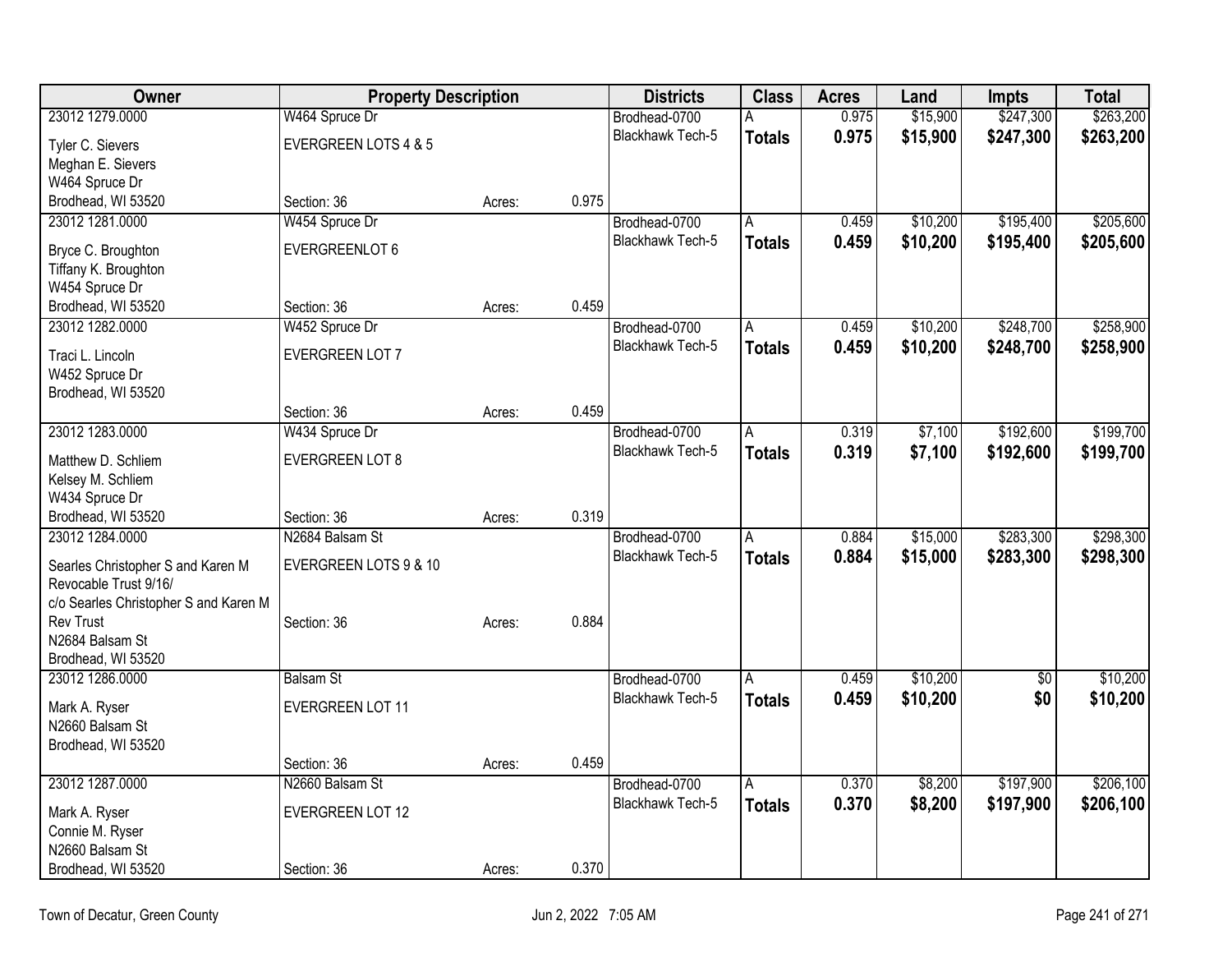| 23012 1288.0000<br>0.394<br>\$8,800<br>\$187,700<br>W449 Spruce Dr<br>Brodhead-0700<br><b>Blackhawk Tech-5</b><br>0.394<br>\$8,800<br>\$187,700<br>\$196,500<br><b>Totals</b><br>EVERGREEN SUBDIVISIONLOTS 13 & 22<br>Chad R. Riter<br>Aimee K. Fish<br>Richard L & Michele R Benesh L<br>0.394<br>W449 Spruce Dr<br>Section: 36<br>Acres:<br>Brodhead, WI 53520<br>\$221,500<br>23012 1289.0000<br>N2665 Balsam St<br>0.941<br>\$15,500<br>Brodhead-0700<br>$\overline{A}$<br>Blackhawk Tech-5<br>\$15,500<br>\$221,500<br>0.941<br><b>Totals</b><br>EVERGREEN LOTS 14 &15<br>Sally A. Boegli<br>N2665 Balsam St<br>Brodhead, WI 53520<br>0.941<br>Section: 36<br>Acres:<br>\$10,200<br>23012 1291.0000<br>Brodhead-0700<br>0.459<br>$\overline{50}$<br>Red Cedar Ln<br>A<br><b>Blackhawk Tech-5</b><br>\$10,200<br>\$0<br>0.459<br><b>Totals</b><br><b>EVERGREEN LOT 16</b><br>Sally A. Boegli<br>N2665 Balsam St<br>Brodhead, WI 53520<br>0.459<br>Section: 36<br>Acres:<br>23012 1292.0000<br>W460 Red Cedar Ln<br>Brodhead-0700<br>\$16,600<br>\$176,800<br>1.077<br>A<br><b>Blackhawk Tech-5</b><br>1.077<br>\$16,600<br>\$176,800<br><b>Totals</b><br>EVERGREEN LOTS 17 & 18<br>Robert R. Peterson<br>Jean M. Peterson<br>W460 Red Cedar Ln<br>1.077<br>Brodhead, WI 53520<br>Section: 36<br>Acres:<br>23012 1294.0000<br><b>White Pine St</b><br>\$10,200<br>$\overline{30}$<br>Brodhead-0700<br>0.459<br>A<br>\$0<br>Blackhawk Tech-5<br>0.459<br>\$10,200<br><b>Totals</b><br>Samuel J. Huffman<br>EVERGREENLOT 19<br>Kay M. Huffman<br>N2660 White Pine St<br>0.459<br>Brodhead, WI 53520<br>Section: 36<br>Acres:<br>\$196,600<br>23012 1295.0000<br>N2660 White Pine St<br>Brodhead-0700<br>0.470<br>\$10,400<br>A<br><b>Blackhawk Tech-5</b><br>0.470<br>\$10,400<br>\$196,600<br><b>Totals</b><br><b>EVERGREEN LOT 20</b><br>Samuel J. Huffman<br>Kay M. Huffman<br>N2660 White Pine St<br>0.470<br>Brodhead, WI 53520<br>Section: 36<br>Acres: | Owner           | <b>Property Description</b> |  | <b>Districts</b> | <b>Class</b> | <b>Acres</b> | Land    | <b>Impts</b> | <b>Total</b> |
|----------------------------------------------------------------------------------------------------------------------------------------------------------------------------------------------------------------------------------------------------------------------------------------------------------------------------------------------------------------------------------------------------------------------------------------------------------------------------------------------------------------------------------------------------------------------------------------------------------------------------------------------------------------------------------------------------------------------------------------------------------------------------------------------------------------------------------------------------------------------------------------------------------------------------------------------------------------------------------------------------------------------------------------------------------------------------------------------------------------------------------------------------------------------------------------------------------------------------------------------------------------------------------------------------------------------------------------------------------------------------------------------------------------------------------------------------------------------------------------------------------------------------------------------------------------------------------------------------------------------------------------------------------------------------------------------------------------------------------------------------------------------------------------------------------------------------------------------------------------------------------------------------------------------------------------------------------------|-----------------|-----------------------------|--|------------------|--------------|--------------|---------|--------------|--------------|
| \$237,000                                                                                                                                                                                                                                                                                                                                                                                                                                                                                                                                                                                                                                                                                                                                                                                                                                                                                                                                                                                                                                                                                                                                                                                                                                                                                                                                                                                                                                                                                                                                                                                                                                                                                                                                                                                                                                                                                                                                                      |                 |                             |  |                  |              |              |         |              | \$196,500    |
|                                                                                                                                                                                                                                                                                                                                                                                                                                                                                                                                                                                                                                                                                                                                                                                                                                                                                                                                                                                                                                                                                                                                                                                                                                                                                                                                                                                                                                                                                                                                                                                                                                                                                                                                                                                                                                                                                                                                                                |                 |                             |  |                  |              |              |         |              |              |
|                                                                                                                                                                                                                                                                                                                                                                                                                                                                                                                                                                                                                                                                                                                                                                                                                                                                                                                                                                                                                                                                                                                                                                                                                                                                                                                                                                                                                                                                                                                                                                                                                                                                                                                                                                                                                                                                                                                                                                |                 |                             |  |                  |              |              |         |              |              |
|                                                                                                                                                                                                                                                                                                                                                                                                                                                                                                                                                                                                                                                                                                                                                                                                                                                                                                                                                                                                                                                                                                                                                                                                                                                                                                                                                                                                                                                                                                                                                                                                                                                                                                                                                                                                                                                                                                                                                                |                 |                             |  |                  |              |              |         |              |              |
|                                                                                                                                                                                                                                                                                                                                                                                                                                                                                                                                                                                                                                                                                                                                                                                                                                                                                                                                                                                                                                                                                                                                                                                                                                                                                                                                                                                                                                                                                                                                                                                                                                                                                                                                                                                                                                                                                                                                                                |                 |                             |  |                  |              |              |         |              |              |
| \$237,000<br>\$10,200<br>\$10,200<br>\$193,400<br>\$193,400<br>\$10,200<br>\$10,200<br>\$207,000<br>\$207,000                                                                                                                                                                                                                                                                                                                                                                                                                                                                                                                                                                                                                                                                                                                                                                                                                                                                                                                                                                                                                                                                                                                                                                                                                                                                                                                                                                                                                                                                                                                                                                                                                                                                                                                                                                                                                                                  |                 |                             |  |                  |              |              |         |              |              |
|                                                                                                                                                                                                                                                                                                                                                                                                                                                                                                                                                                                                                                                                                                                                                                                                                                                                                                                                                                                                                                                                                                                                                                                                                                                                                                                                                                                                                                                                                                                                                                                                                                                                                                                                                                                                                                                                                                                                                                |                 |                             |  |                  |              |              |         |              |              |
|                                                                                                                                                                                                                                                                                                                                                                                                                                                                                                                                                                                                                                                                                                                                                                                                                                                                                                                                                                                                                                                                                                                                                                                                                                                                                                                                                                                                                                                                                                                                                                                                                                                                                                                                                                                                                                                                                                                                                                |                 |                             |  |                  |              |              |         |              |              |
|                                                                                                                                                                                                                                                                                                                                                                                                                                                                                                                                                                                                                                                                                                                                                                                                                                                                                                                                                                                                                                                                                                                                                                                                                                                                                                                                                                                                                                                                                                                                                                                                                                                                                                                                                                                                                                                                                                                                                                |                 |                             |  |                  |              |              |         |              |              |
|                                                                                                                                                                                                                                                                                                                                                                                                                                                                                                                                                                                                                                                                                                                                                                                                                                                                                                                                                                                                                                                                                                                                                                                                                                                                                                                                                                                                                                                                                                                                                                                                                                                                                                                                                                                                                                                                                                                                                                |                 |                             |  |                  |              |              |         |              |              |
|                                                                                                                                                                                                                                                                                                                                                                                                                                                                                                                                                                                                                                                                                                                                                                                                                                                                                                                                                                                                                                                                                                                                                                                                                                                                                                                                                                                                                                                                                                                                                                                                                                                                                                                                                                                                                                                                                                                                                                |                 |                             |  |                  |              |              |         |              |              |
|                                                                                                                                                                                                                                                                                                                                                                                                                                                                                                                                                                                                                                                                                                                                                                                                                                                                                                                                                                                                                                                                                                                                                                                                                                                                                                                                                                                                                                                                                                                                                                                                                                                                                                                                                                                                                                                                                                                                                                |                 |                             |  |                  |              |              |         |              |              |
|                                                                                                                                                                                                                                                                                                                                                                                                                                                                                                                                                                                                                                                                                                                                                                                                                                                                                                                                                                                                                                                                                                                                                                                                                                                                                                                                                                                                                                                                                                                                                                                                                                                                                                                                                                                                                                                                                                                                                                |                 |                             |  |                  |              |              |         |              |              |
|                                                                                                                                                                                                                                                                                                                                                                                                                                                                                                                                                                                                                                                                                                                                                                                                                                                                                                                                                                                                                                                                                                                                                                                                                                                                                                                                                                                                                                                                                                                                                                                                                                                                                                                                                                                                                                                                                                                                                                |                 |                             |  |                  |              |              |         |              |              |
|                                                                                                                                                                                                                                                                                                                                                                                                                                                                                                                                                                                                                                                                                                                                                                                                                                                                                                                                                                                                                                                                                                                                                                                                                                                                                                                                                                                                                                                                                                                                                                                                                                                                                                                                                                                                                                                                                                                                                                |                 |                             |  |                  |              |              |         |              |              |
|                                                                                                                                                                                                                                                                                                                                                                                                                                                                                                                                                                                                                                                                                                                                                                                                                                                                                                                                                                                                                                                                                                                                                                                                                                                                                                                                                                                                                                                                                                                                                                                                                                                                                                                                                                                                                                                                                                                                                                |                 |                             |  |                  |              |              |         |              |              |
|                                                                                                                                                                                                                                                                                                                                                                                                                                                                                                                                                                                                                                                                                                                                                                                                                                                                                                                                                                                                                                                                                                                                                                                                                                                                                                                                                                                                                                                                                                                                                                                                                                                                                                                                                                                                                                                                                                                                                                |                 |                             |  |                  |              |              |         |              |              |
|                                                                                                                                                                                                                                                                                                                                                                                                                                                                                                                                                                                                                                                                                                                                                                                                                                                                                                                                                                                                                                                                                                                                                                                                                                                                                                                                                                                                                                                                                                                                                                                                                                                                                                                                                                                                                                                                                                                                                                |                 |                             |  |                  |              |              |         |              |              |
|                                                                                                                                                                                                                                                                                                                                                                                                                                                                                                                                                                                                                                                                                                                                                                                                                                                                                                                                                                                                                                                                                                                                                                                                                                                                                                                                                                                                                                                                                                                                                                                                                                                                                                                                                                                                                                                                                                                                                                |                 |                             |  |                  |              |              |         |              |              |
|                                                                                                                                                                                                                                                                                                                                                                                                                                                                                                                                                                                                                                                                                                                                                                                                                                                                                                                                                                                                                                                                                                                                                                                                                                                                                                                                                                                                                                                                                                                                                                                                                                                                                                                                                                                                                                                                                                                                                                |                 |                             |  |                  |              |              |         |              |              |
|                                                                                                                                                                                                                                                                                                                                                                                                                                                                                                                                                                                                                                                                                                                                                                                                                                                                                                                                                                                                                                                                                                                                                                                                                                                                                                                                                                                                                                                                                                                                                                                                                                                                                                                                                                                                                                                                                                                                                                |                 |                             |  |                  |              |              |         |              |              |
|                                                                                                                                                                                                                                                                                                                                                                                                                                                                                                                                                                                                                                                                                                                                                                                                                                                                                                                                                                                                                                                                                                                                                                                                                                                                                                                                                                                                                                                                                                                                                                                                                                                                                                                                                                                                                                                                                                                                                                |                 |                             |  |                  |              |              |         |              |              |
|                                                                                                                                                                                                                                                                                                                                                                                                                                                                                                                                                                                                                                                                                                                                                                                                                                                                                                                                                                                                                                                                                                                                                                                                                                                                                                                                                                                                                                                                                                                                                                                                                                                                                                                                                                                                                                                                                                                                                                |                 |                             |  |                  |              |              |         |              |              |
|                                                                                                                                                                                                                                                                                                                                                                                                                                                                                                                                                                                                                                                                                                                                                                                                                                                                                                                                                                                                                                                                                                                                                                                                                                                                                                                                                                                                                                                                                                                                                                                                                                                                                                                                                                                                                                                                                                                                                                |                 |                             |  |                  |              |              |         |              |              |
|                                                                                                                                                                                                                                                                                                                                                                                                                                                                                                                                                                                                                                                                                                                                                                                                                                                                                                                                                                                                                                                                                                                                                                                                                                                                                                                                                                                                                                                                                                                                                                                                                                                                                                                                                                                                                                                                                                                                                                |                 |                             |  |                  |              |              |         |              |              |
|                                                                                                                                                                                                                                                                                                                                                                                                                                                                                                                                                                                                                                                                                                                                                                                                                                                                                                                                                                                                                                                                                                                                                                                                                                                                                                                                                                                                                                                                                                                                                                                                                                                                                                                                                                                                                                                                                                                                                                |                 |                             |  |                  |              |              |         |              |              |
|                                                                                                                                                                                                                                                                                                                                                                                                                                                                                                                                                                                                                                                                                                                                                                                                                                                                                                                                                                                                                                                                                                                                                                                                                                                                                                                                                                                                                                                                                                                                                                                                                                                                                                                                                                                                                                                                                                                                                                |                 |                             |  |                  |              |              |         |              |              |
|                                                                                                                                                                                                                                                                                                                                                                                                                                                                                                                                                                                                                                                                                                                                                                                                                                                                                                                                                                                                                                                                                                                                                                                                                                                                                                                                                                                                                                                                                                                                                                                                                                                                                                                                                                                                                                                                                                                                                                |                 |                             |  |                  |              |              |         |              |              |
|                                                                                                                                                                                                                                                                                                                                                                                                                                                                                                                                                                                                                                                                                                                                                                                                                                                                                                                                                                                                                                                                                                                                                                                                                                                                                                                                                                                                                                                                                                                                                                                                                                                                                                                                                                                                                                                                                                                                                                |                 |                             |  |                  |              |              |         |              |              |
|                                                                                                                                                                                                                                                                                                                                                                                                                                                                                                                                                                                                                                                                                                                                                                                                                                                                                                                                                                                                                                                                                                                                                                                                                                                                                                                                                                                                                                                                                                                                                                                                                                                                                                                                                                                                                                                                                                                                                                |                 |                             |  |                  |              |              |         |              |              |
|                                                                                                                                                                                                                                                                                                                                                                                                                                                                                                                                                                                                                                                                                                                                                                                                                                                                                                                                                                                                                                                                                                                                                                                                                                                                                                                                                                                                                                                                                                                                                                                                                                                                                                                                                                                                                                                                                                                                                                |                 |                             |  |                  |              |              |         |              |              |
|                                                                                                                                                                                                                                                                                                                                                                                                                                                                                                                                                                                                                                                                                                                                                                                                                                                                                                                                                                                                                                                                                                                                                                                                                                                                                                                                                                                                                                                                                                                                                                                                                                                                                                                                                                                                                                                                                                                                                                | 23012 1296.0000 | N2678 White Pine St         |  | Brodhead-0700    | A            | 0.423        | \$9,400 | \$150,600    | \$160,000    |
| 0.423<br>Blackhawk Tech-5<br>\$9,400<br>\$150,600<br>\$160,000<br><b>Totals</b>                                                                                                                                                                                                                                                                                                                                                                                                                                                                                                                                                                                                                                                                                                                                                                                                                                                                                                                                                                                                                                                                                                                                                                                                                                                                                                                                                                                                                                                                                                                                                                                                                                                                                                                                                                                                                                                                                |                 |                             |  |                  |              |              |         |              |              |
| <b>EVERGREEN LOT 21</b><br>Norman R. Gray<br>N2678 White Pine St                                                                                                                                                                                                                                                                                                                                                                                                                                                                                                                                                                                                                                                                                                                                                                                                                                                                                                                                                                                                                                                                                                                                                                                                                                                                                                                                                                                                                                                                                                                                                                                                                                                                                                                                                                                                                                                                                               |                 |                             |  |                  |              |              |         |              |              |
| Brodhead, WI 53520                                                                                                                                                                                                                                                                                                                                                                                                                                                                                                                                                                                                                                                                                                                                                                                                                                                                                                                                                                                                                                                                                                                                                                                                                                                                                                                                                                                                                                                                                                                                                                                                                                                                                                                                                                                                                                                                                                                                             |                 |                             |  |                  |              |              |         |              |              |
| 0.423<br>Section: 36<br>Acres:                                                                                                                                                                                                                                                                                                                                                                                                                                                                                                                                                                                                                                                                                                                                                                                                                                                                                                                                                                                                                                                                                                                                                                                                                                                                                                                                                                                                                                                                                                                                                                                                                                                                                                                                                                                                                                                                                                                                 |                 |                             |  |                  |              |              |         |              |              |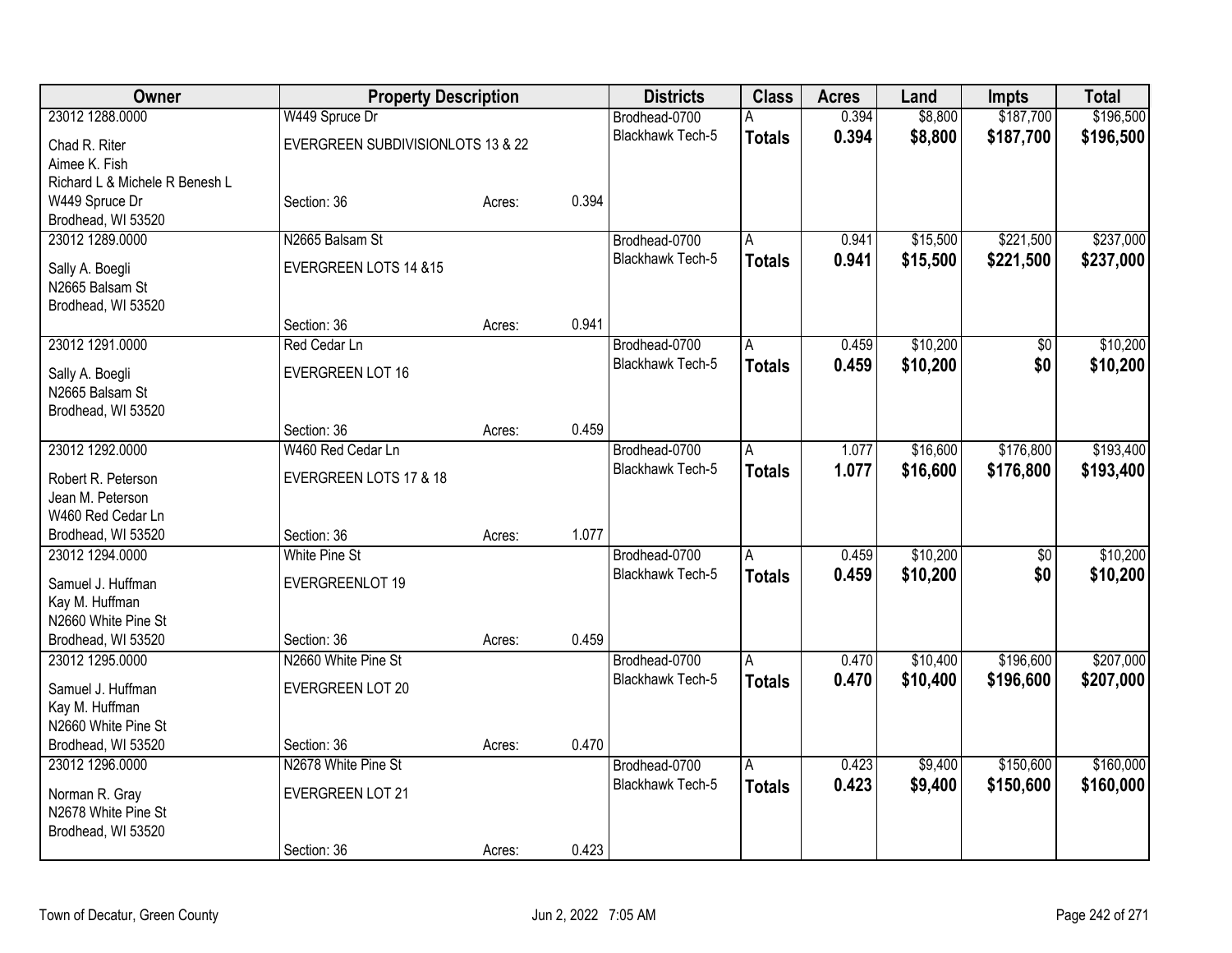| Owner                                 | <b>Property Description</b> |        |       | <b>Districts</b>                  | <b>Class</b>  | <b>Acres</b> | Land     | Impts           | <b>Total</b> |
|---------------------------------------|-----------------------------|--------|-------|-----------------------------------|---------------|--------------|----------|-----------------|--------------|
| 23012 1298.0000                       | Red Cedar Ln                |        |       | Brodhead-0700                     | А             | 0.803        | \$14,100 | $\overline{50}$ | \$14,100     |
| Corey W. Weis                         | EVERGREENLOT 23             |        |       | Blackhawk Tech-5                  | <b>Totals</b> | 0.803        | \$14,100 | \$0             | \$14,100     |
| Megan E. Weis                         |                             |        |       |                                   |               |              |          |                 |              |
| W453 Red Cedar Ln                     |                             |        |       |                                   |               |              |          |                 |              |
| Brodhead, WI 53520                    | Section: 36                 | Acres: | 0.803 |                                   |               |              |          |                 |              |
| 23012 1299.0000                       | W453 Red Cedar Ln           |        |       | Brodhead-0700                     | A             | 0.941        | \$15,500 | \$279,100       | \$294,600    |
|                                       |                             |        |       | <b>Blackhawk Tech-5</b>           | <b>Totals</b> | 0.941        | \$15,500 | \$279,100       | \$294,600    |
| Corey W. Weis                         | EVERGREENLOTS 24 & 25       |        |       |                                   |               |              |          |                 |              |
| Megan E. Weis                         |                             |        |       |                                   |               |              |          |                 |              |
| W453 Red Cedar Ln                     | Section: 36                 |        | 0.941 |                                   |               |              |          |                 |              |
| Brodhead, WI 53520<br>23012 1301.0000 | W459 Red Cedar Ln           | Acres: |       |                                   |               | 0.872        | \$14,800 | \$264,100       | \$278,900    |
|                                       |                             |        |       | Brodhead-0700<br>Blackhawk Tech-5 | A             |              |          |                 |              |
| Thomas G. Obermann                    | EVERGREEN LOTS 26 & 27      |        |       |                                   | <b>Totals</b> | 0.872        | \$14,800 | \$264,100       | \$278,900    |
| Dawn M. Obermann                      |                             |        |       |                                   |               |              |          |                 |              |
| W459 Red Cedar Ln                     |                             |        |       |                                   |               |              |          |                 |              |
| Brodhead, WI 53520                    | Section: 36                 | Acres: | 0.872 |                                   |               |              |          |                 |              |
| 23012 1303.0000                       | W465 Red Cedar Ln           |        |       | Brodhead-0700                     | A             | 0.941        | \$15,500 | \$195,500       | \$211,000    |
| Brian B. Fish et al                   | EVERGREEN LOTS 28 & 29      |        |       | <b>Blackhawk Tech-5</b>           | <b>Totals</b> | 0.941        | \$15,500 | \$195,500       | \$211,000    |
| c/o Brian B. Fish                     |                             |        |       |                                   |               |              |          |                 |              |
| W465 Red Cedar Ln                     |                             |        |       |                                   |               |              |          |                 |              |
| Brodhead, WI 53520                    | Section: 36                 | Acres: | 0.941 |                                   |               |              |          |                 |              |
| 23012 1305.0000                       | W469 Red Cedar Ln           |        |       | Brodhead-0700                     | A             | 0.728        | \$13,400 | \$184,000       | \$197,400    |
|                                       |                             |        |       | Blackhawk Tech-5                  | <b>Totals</b> | 0.728        | \$13,400 | \$184,000       | \$197,400    |
| Randy M. Klein                        | EVERGREENLOT 30             |        |       |                                   |               |              |          |                 |              |
| Cindy S. Klein                        |                             |        |       |                                   |               |              |          |                 |              |
| W469 Red Cedar Ln                     |                             |        |       |                                   |               |              |          |                 |              |
| Brodhead, WI 53520                    | Section: 36                 | Acres: | 0.728 |                                   |               |              |          |                 |              |
| 23012 1306.0000                       | W473 Red Cedar Ln           |        |       | Brodhead-0700                     | A             | 0.864        | \$14,800 | \$183,200       | \$198,000    |
| Mason H. Hughes                       | EVERGREENLOT 31             |        |       | Blackhawk Tech-5                  | <b>Totals</b> | 0.864        | \$14,800 | \$183,200       | \$198,000    |
| Taylor L. Hughes                      |                             |        |       |                                   |               |              |          |                 |              |
| W473 Red Cedar Ln                     |                             |        |       |                                   |               |              |          |                 |              |
| Brodhead, WI 53520                    | Section: 36                 | Acres: | 0.864 |                                   |               |              |          |                 |              |
| 23012 1307.0000                       | Red Cedar Ln                |        |       | Brodhead-0700                     | A             | 0.872        | \$14,800 | $\overline{50}$ | \$14,800     |
|                                       |                             |        |       | Blackhawk Tech-5                  | <b>Totals</b> | 0.872        | \$14,800 | \$0             | \$14,800     |
| Mason H. Hughes                       | <b>EVERGREEN LOT 32</b>     |        |       |                                   |               |              |          |                 |              |
| Taylor L. Hughes                      |                             |        |       |                                   |               |              |          |                 |              |
| W473 Red Cedar Ln                     |                             |        |       |                                   |               |              |          |                 |              |
| Brodhead, WI 53520                    | Section: 36                 | Acres: | 0.872 |                                   |               |              |          |                 |              |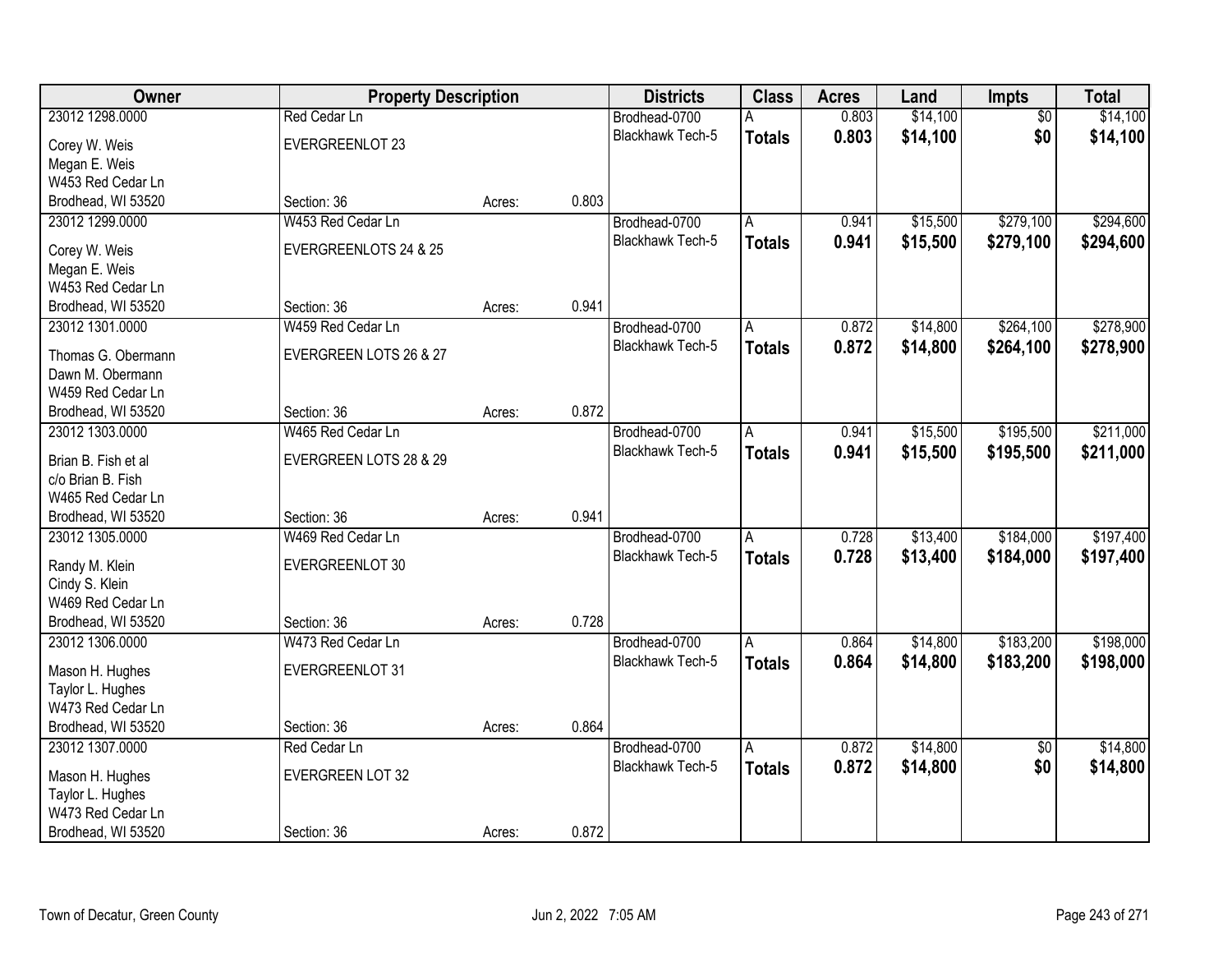| Owner                               | <b>Property Description</b> |        |       | <b>Districts</b>        | <b>Class</b>   | <b>Acres</b> | Land     | Impts           | <b>Total</b> |
|-------------------------------------|-----------------------------|--------|-------|-------------------------|----------------|--------------|----------|-----------------|--------------|
| 23012 1308.0000                     | Scotch St                   |        |       | Brodhead-0700           | A              | 0.459        | \$10,200 | $\overline{50}$ | \$10,200     |
| Brian B. Fish                       | EVERGREENLOT 33             |        |       | Blackhawk Tech-5        | <b>Totals</b>  | 0.459        | \$10,200 | \$0             | \$10,200     |
| Aimee K. Fish                       |                             |        |       |                         |                |              |          |                 |              |
| W465 Red Cedar Ln                   |                             |        |       |                         |                |              |          |                 |              |
| Brodhead, WI 53520                  | Section: 36                 | Acres: | 0.459 |                         |                |              |          |                 |              |
| 23012 1309.0000                     | Scotch St                   |        |       | Brodhead-0700           | Α              | 0.459        | \$10,200 | \$0             | \$10,200     |
|                                     |                             |        |       | <b>Blackhawk Tech-5</b> | <b>Totals</b>  | 0.459        | \$10,200 | \$0             | \$10,200     |
| Brian B. Fish                       | EVERGREENLOT 34             |        |       |                         |                |              |          |                 |              |
| Aimee K. Fish                       |                             |        |       |                         |                |              |          |                 |              |
| W465 Red Cedar Ln                   |                             |        |       |                         |                |              |          |                 |              |
| Brodhead, WI 53520                  | Section: 36                 | Acres: | 0.459 |                         |                |              |          |                 |              |
| 23012 1310.0000                     | N2603 Scotch St             |        |       | Brodhead-0700           | A              | 0.478        | \$10,600 | \$268,800       | \$279,400    |
| Brooke E. Lederman                  | <b>EVERGREEN LOT 35</b>     |        |       | Blackhawk Tech-5        | <b>Totals</b>  | 0.478        | \$10,600 | \$268,800       | \$279,400    |
| Michael J. Kintzle                  |                             |        |       |                         |                |              |          |                 |              |
| N2603 Scotch St                     |                             |        |       |                         |                |              |          |                 |              |
| Brodhead, WI 53520                  | Section: 36                 | Acres: | 0.478 |                         |                |              |          |                 |              |
| 23012 1311.0000                     | N2607 Scotch St             |        |       | Brodhead-0700           | A              | 0.459        | \$10,200 | \$250,000       | \$260,200    |
|                                     | EVERGREENLOT 36             |        |       | <b>Blackhawk Tech-5</b> | <b>Totals</b>  | 0.459        | \$10,200 | \$250,000       | \$260,200    |
| Brent J. Bockhop<br>Anne E. Bockhop |                             |        |       |                         |                |              |          |                 |              |
| N2607 Scotch St                     |                             |        |       |                         |                |              |          |                 |              |
| Brodhead, WI 53520                  | Section: 36                 | Acres: | 0.459 |                         |                |              |          |                 |              |
| 23012 1312.0000                     | N2611 Red Cedar Ln          |        |       | Brodhead-0700           | $\overline{A}$ | 0.482        | \$10,700 | \$349,200       | \$359,900    |
|                                     |                             |        |       | <b>Blackhawk Tech-5</b> | <b>Totals</b>  | 0.482        | \$10,700 | \$349,200       | \$359,900    |
| Jeb Searls                          | EVERGREEN LOT 37            |        |       |                         |                |              |          |                 |              |
| Rebecca Searls                      |                             |        |       |                         |                |              |          |                 |              |
| N2611 Red Cedar Ln                  |                             |        |       |                         |                |              |          |                 |              |
| Brodhead, WI 53520                  | Section: 36                 | Acres: | 0.482 |                         |                |              |          |                 |              |
| 23012 1313.0000                     | N2615 Red Cedar Ln          |        |       | Brodhead-0700           | Α              | 0.461        | \$10,300 | \$270,300       | \$280,600    |
| Randy D. Sommerfeldt                | EVERGREENLOT 38             |        |       | <b>Blackhawk Tech-5</b> | <b>Totals</b>  | 0.461        | \$10,300 | \$270,300       | \$280,600    |
| Laurie A. Sommerfeldt               |                             |        |       |                         |                |              |          |                 |              |
| N2615 Red Cedar Ln                  |                             |        |       |                         |                |              |          |                 |              |
| Brodhead, WI 53520                  | Section: 36                 | Acres: | 0.461 |                         |                |              |          |                 |              |
| 23012 1314.0000                     | N2621 Red Cedar Ln          |        |       | Brodhead-0700           | $\overline{A}$ | 0.923        | \$15,300 | \$249,100       | \$264,400    |
|                                     |                             |        |       | <b>Blackhawk Tech-5</b> | <b>Totals</b>  | 0.923        | \$15,300 | \$249,100       | \$264,400    |
| Linda L. Willborn                   | EVERGREENLOTS 39 & 40       |        |       |                         |                |              |          |                 |              |
| N2621 Red Cedar Ln                  |                             |        |       |                         |                |              |          |                 |              |
| Brodhead, WI 53520                  |                             |        |       |                         |                |              |          |                 |              |
|                                     | Section: 36                 | Acres: | 0.923 |                         |                |              |          |                 |              |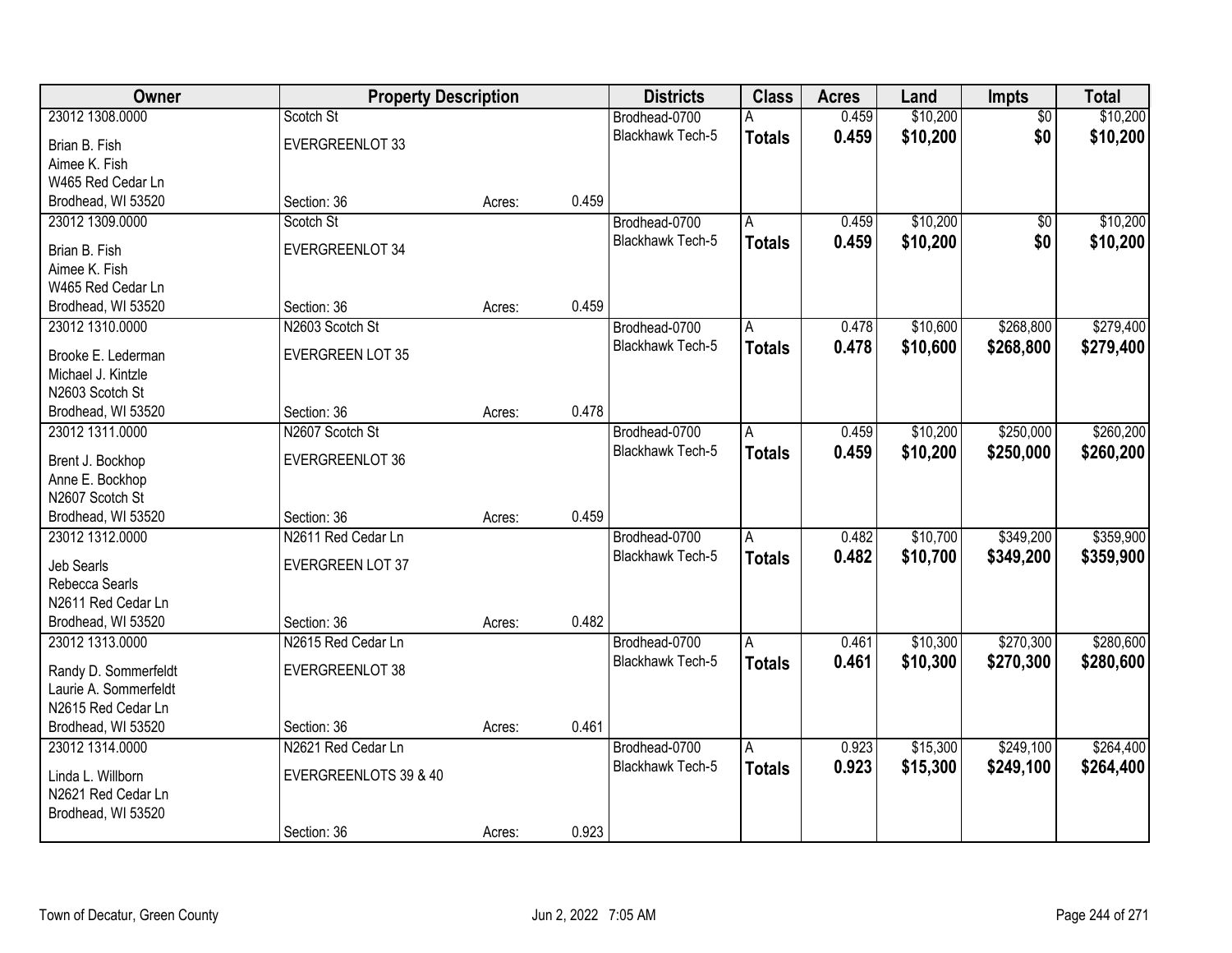| <b>Owner</b>                          | <b>Property Description</b>   |        |       | <b>Districts</b>        | <b>Class</b>  | <b>Acres</b> | Land     | <b>Impts</b> | <b>Total</b> |
|---------------------------------------|-------------------------------|--------|-------|-------------------------|---------------|--------------|----------|--------------|--------------|
| 23012 1316.0000                       | N2637 Red Cedar Ln            |        |       | Brodhead-0700           | А             | 0.923        | \$15,300 | \$277,900    | \$293,200    |
| Seth K. Engen                         | EVERGREENLOTS 41 & 42         |        |       | Blackhawk Tech-5        | <b>Totals</b> | 0.923        | \$15,300 | \$277,900    | \$293,200    |
| Thea K. Engen                         |                               |        |       |                         |               |              |          |              |              |
| N2637 Red Cedar Ln                    |                               |        |       |                         |               |              |          |              |              |
| Brodhead, WI 53520                    | Section: 36                   | Acres: | 0.923 |                         |               |              |          |              |              |
| 23012 1318.0100                       | N2651 Red Cedar Ln            |        |       | Brodhead-0700           | А             | 0.990        | \$16,000 | \$326,900    | \$342,900    |
| Richard A. Gretebeck                  | EVERGREENLOTS 43 & 44         |        |       | <b>Blackhawk Tech-5</b> | <b>Totals</b> | 0.990        | \$16,000 | \$326,900    | \$342,900    |
| Diane G. Gretebeck                    |                               |        |       |                         |               |              |          |              |              |
| N2651 Red Cedar Ln                    |                               |        |       |                         |               |              |          |              |              |
| Brodhead, WI 53520                    | Section: 36                   | Acres: | 0.990 |                         |               |              |          |              |              |
| 23012 1320.0000                       | N2673 Red Cedar Ln            |        |       | Brodhead-0700           | A             | 0.461        | \$10,300 | \$208,200    | \$218,500    |
|                                       |                               |        |       | Blackhawk Tech-5        | <b>Totals</b> | 0.461        | \$10,300 | \$208,200    | \$218,500    |
| Jeffrey A. Jubie<br>Rita R. Risum     | <b>EVERGREEN LOT 45</b>       |        |       |                         |               |              |          |              |              |
| N2673 Red Cedar Ln                    |                               |        |       |                         |               |              |          |              |              |
| Brodhead, WI 53520                    | Section: 36                   | Acres: | 0.461 |                         |               |              |          |              |              |
| 23012 1321.0000                       | N2691 Red Cedar Ln            |        |       | Brodhead-0700           | A             | 0.452        | \$10,000 | \$199,900    | \$209,900    |
|                                       |                               |        |       | <b>Blackhawk Tech-5</b> | <b>Totals</b> | 0.452        | \$10,000 | \$199,900    | \$209,900    |
| Timothy R. Smith                      | EVERGREENLOT 46               |        |       |                         |               |              |          |              |              |
| Kathleen A. Smith                     |                               |        |       |                         |               |              |          |              |              |
| N2691 Red Cedar Ln                    |                               |        | 0.452 |                         |               |              |          |              |              |
| Brodhead, WI 53520<br>23012 1322.0000 | Section: 36<br>W485 Spruce Dr | Acres: |       | Brodhead-0700           | A             | 0.459        | \$10,200 | \$136,700    | \$146,900    |
|                                       |                               |        |       | Blackhawk Tech-5        |               | 0.459        |          |              |              |
| Sara A. Sies                          | <b>EVERGREEN LOT 47</b>       |        |       |                         | <b>Totals</b> |              | \$10,200 | \$136,700    | \$146,900    |
| W485 Spruce Dr                        |                               |        |       |                         |               |              |          |              |              |
| Brodhead, WI 53520                    |                               |        |       |                         |               |              |          |              |              |
|                                       | Section: 36                   | Acres: | 0.459 |                         |               |              |          |              |              |
| 23012 1323.0000                       | Spruce Dr                     |        |       | Brodhead-0700           | A             | 0.459        | \$10,200 | \$400        | \$10,600     |
| Kenneth M. Jacobson                   | <b>EVERGREEN LOT 48</b>       |        |       | <b>Blackhawk Tech-5</b> | <b>Totals</b> | 0.459        | \$10,200 | \$400        | \$10,600     |
| Tami I. Jacobson                      |                               |        |       |                         |               |              |          |              |              |
| W467 Spruce Dr                        |                               |        |       |                         |               |              |          |              |              |
| Brodhead, WI 53520                    | Section: 36                   | Acres: | 0.459 |                         |               |              |          |              |              |
| 23012 1324.0000                       | W467 Spruce Dr                |        |       | Brodhead-0700           | A             | 0.426        | \$9,500  | \$163,000    | \$172,500    |
| Kenneth M. Jacobson                   | EVERGREENLOT 49               |        |       | Blackhawk Tech-5        | <b>Totals</b> | 0.426        | \$9,500  | \$163,000    | \$172,500    |
| Tami I. Jacobson                      |                               |        |       |                         |               |              |          |              |              |
| W467 Spruce Dr                        |                               |        |       |                         |               |              |          |              |              |
| Brodhead, WI 53520                    | Section: 36                   | Acres: | 0.426 |                         |               |              |          |              |              |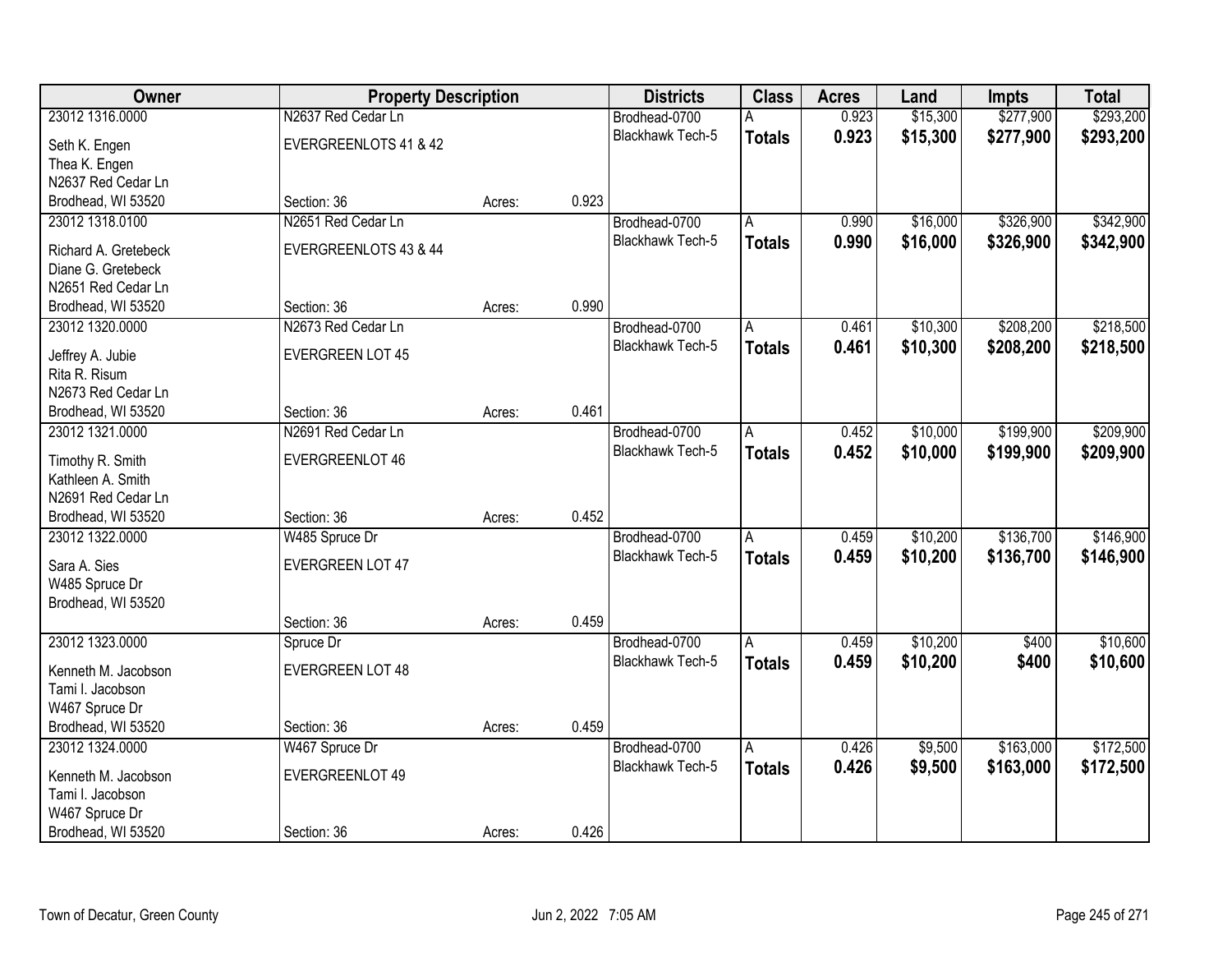| Owner                                                     | <b>Property Description</b> |        |       | <b>Districts</b>        | <b>Class</b>  | <b>Acres</b> | Land     | Impts     | <b>Total</b> |
|-----------------------------------------------------------|-----------------------------|--------|-------|-------------------------|---------------|--------------|----------|-----------|--------------|
| 23012 1325.0000                                           | N2641 White Pine St         |        |       | Brodhead-0700           | А             | 0.911        | \$15,200 | \$225,700 | \$240,900    |
| Ronald E. Meverden                                        | EVERGREENLOT 50 LOT 51      |        |       | <b>Blackhawk Tech-5</b> | <b>Totals</b> | 0.911        | \$15,200 | \$225,700 | \$240,900    |
| Huynh L. Meverden                                         |                             |        |       |                         |               |              |          |           |              |
| N2641 White Pine                                          |                             |        |       |                         |               |              |          |           |              |
| Brodhead, WI 53520                                        | Section: 36                 | Acres: | 0.911 |                         |               |              |          |           |              |
| 23012 1327.0000                                           | N2627 White Pine St         |        |       | Brodhead-0700           | A             | 0.911        | \$15,200 | \$255,200 | \$270,400    |
| Johnson Douglas & Katrina Rev Living<br>Trust Dtd Nov 16, | EVERGREEN LOTS 52 & 53      |        |       | <b>Blackhawk Tech-5</b> | <b>Totals</b> | 0.911        | \$15,200 | \$255,200 | \$270,400    |
| c/o Johnson Douglas & Katrina Rev Lvg                     |                             |        |       |                         |               |              |          |           |              |
| Trust                                                     | Section: 36                 | Acres: | 0.911 |                         |               |              |          |           |              |
| N2627 White Pine St                                       |                             |        |       |                         |               |              |          |           |              |
| Brodhead, WI 53520                                        |                             |        |       |                         |               |              |          |           |              |
| 23012 1329.0000                                           | W468 Red Cedar Ln           |        |       | Brodhead-0700           | A             | 0.450        | \$10,000 | \$196,300 | \$206,300    |
| Thomas C. Weeden et al                                    | <b>EVERGREEN LOT 54</b>     |        |       | Blackhawk Tech-5        | <b>Totals</b> | 0.450        | \$10,000 | \$196,300 | \$206,300    |
| Richard M & Pauline A Weeden -                            |                             |        |       |                         |               |              |          |           |              |
| W468 Red Cedar Ln                                         |                             |        |       |                         |               |              |          |           |              |
| Brodhead, WI 53520                                        | Section: 36                 | Acres: | 0.450 |                         |               |              |          |           |              |
| 23012 1330.0000                                           | Red Cedar Ln                |        |       | Brodhead-0700           | A             | 0.350        | \$4,000  | \$0       | \$4,000      |
| Daniel E. Fisher                                          | <b>EVERGREEN LOT 55</b>     |        |       | <b>Blackhawk Tech-5</b> | <b>Totals</b> | 0.350        | \$4,000  | \$0       | \$4,000      |
| Monica L. Fisher                                          |                             |        |       |                         |               |              |          |           |              |
| W480 Red Cedar Ln                                         |                             |        |       |                         |               |              |          |           |              |
| Brodhead, WI 53520                                        | Section: 36                 | Acres: | 0.350 |                         |               |              |          |           |              |
| 23012 1331.0000                                           | W480 Red Cedar Ln           |        |       | Brodhead-0700           | l A           | 0.459        | \$10,200 | \$212,800 | \$223,000    |
| Daniel E. Fisher                                          | EVERGREENLOT 56             |        |       | Blackhawk Tech-5        | <b>Totals</b> | 0.459        | \$10,200 | \$212,800 | \$223,000    |
| Monica L. Fisher                                          |                             |        |       |                         |               |              |          |           |              |
| W480 Red Cedar Ln                                         |                             |        |       |                         |               |              |          |           |              |
| Brodhead, WI 53520                                        | Section: 36                 | Acres: | 0.459 |                         |               |              |          |           |              |
| 23012 1332.0000                                           | N2618 Red Cedar Ln          |        |       | Brodhead-0700           | A             | 0.446        | \$9,900  | \$157,600 | \$167,500    |
|                                                           |                             |        |       | Blackhawk Tech-5        | <b>Totals</b> | 0.446        | \$9,900  | \$157,600 | \$167,500    |
| Mark E. Dickman                                           | <b>EVERGREENLOT 57</b>      |        |       |                         |               |              |          |           |              |
| Joyce K. Dickman<br>N2618 Red Cedar Ln                    |                             |        |       |                         |               |              |          |           |              |
| Brodhead, WI 53520                                        | Section: 36                 | Acres: | 0.446 |                         |               |              |          |           |              |
| 23012 1333.0000                                           | N2622 Red Cedar Ln          |        |       | Brodhead-0700           | A             | 0.893        | \$15,000 | \$156,100 | \$171,100    |
|                                                           |                             |        |       | Blackhawk Tech-5        |               | 0.893        | \$15,000 | \$156,100 | \$171,100    |
| Timothy J. Volenberg                                      | EVERGREEN LOT 58 & LOT 59   |        |       |                         | <b>Totals</b> |              |          |           |              |
| N2622 Red Cedar Ln                                        |                             |        |       |                         |               |              |          |           |              |
| Brodhead, WI 53520                                        |                             |        |       |                         |               |              |          |           |              |
|                                                           | Section: 36                 | Acres: | 0.893 |                         |               |              |          |           |              |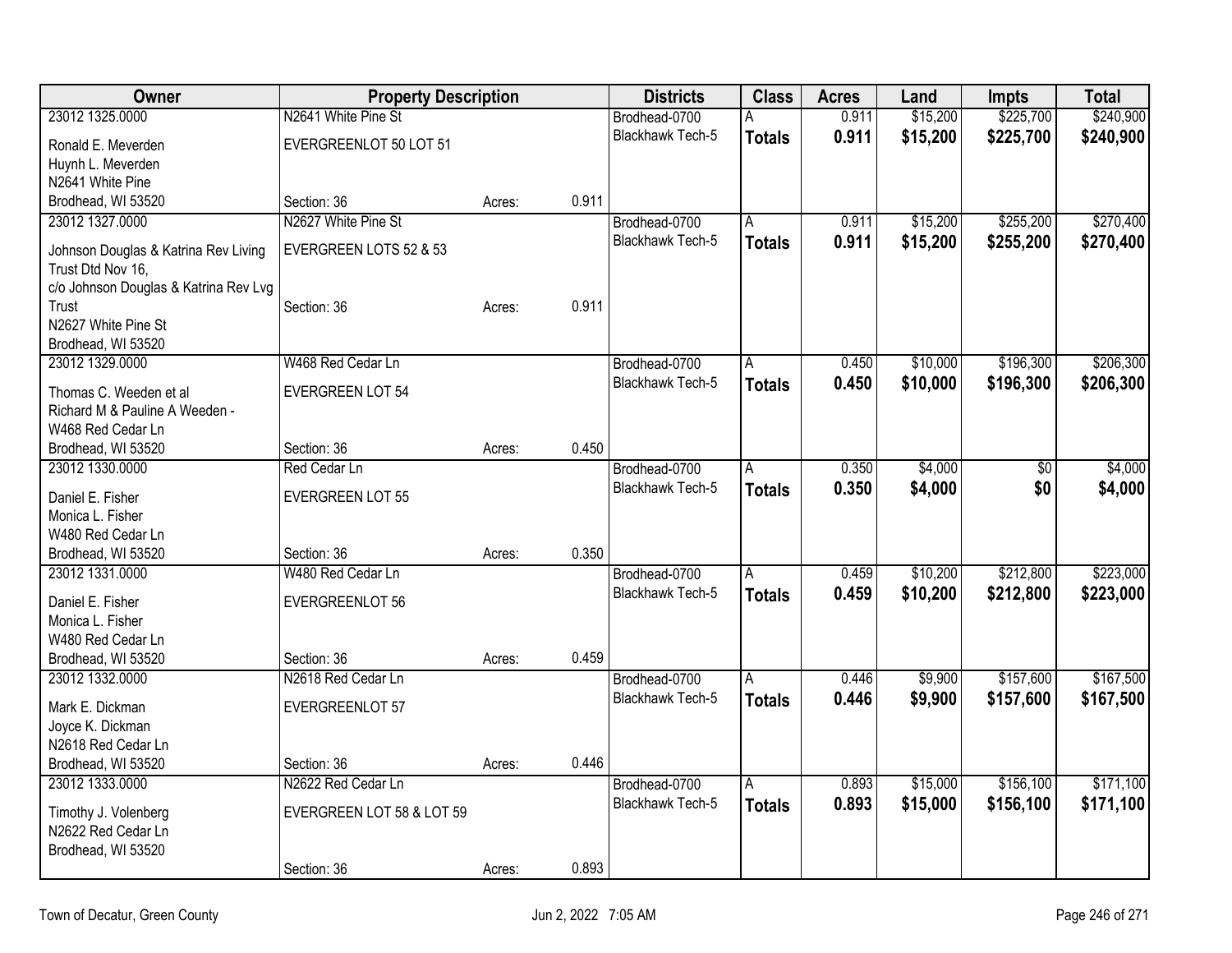| 23012 1335.0000<br>N2644 Red Cedar Ln<br>\$9,900<br>\$215,800<br>Brodhead-0700<br>0.446<br>0.446<br>\$9,900<br>\$215,800<br>Blackhawk Tech-5<br>\$225,700<br><b>Totals</b><br>EVERGREEN LOT 60<br>Guilbault A & S Revocable Trust Dtd<br>February 9, 2022<br>c/o Guilbault A & S Trust<br>N2644 Red Cedar Ln<br>0.446<br>Section: 36<br>Acres:<br>Brodhead, WI 53520<br>\$262,100<br>23012 1336.0000<br>N4099 Back Nine Ct<br>\$9,500<br>$\overline{A}$<br>0.769<br>Brodhead-0700<br>0.769<br>\$9,500<br>\$262,100<br><b>Blackhawk Tech-5</b><br><b>Totals</b><br><b>GOLF COURSE ESTATESLOT 1</b><br>Steven G. Henning<br>Joyce M. Henning<br>N4099 Back Nine Ct<br>0.769<br>Brodhead, WI 53520<br>Section: 14<br>Acres:<br>\$238,400<br>23012 1337.0000<br>N4083 Back Nine Ct<br>0.729<br>\$9,500<br>Brodhead-0700<br>A<br>Blackhawk Tech-5<br>0.729<br>\$9,500<br>\$238,400<br><b>Totals</b><br><b>GOLF COURSE ESTATES LOT 2</b><br>Matthew A. Rear<br>Amber S. Rear<br>N4083 Back Nine Ct<br>0.729<br>Section: 14<br>Brodhead, WI 53520<br>Acres:<br>\$9,500<br>\$247,700<br>23012 1338.0000<br>N4077 Back Nine Ct<br>0.794<br>Brodhead-0700<br>Α<br><b>Blackhawk Tech-5</b><br>0.794<br>\$247,700<br>\$9,500<br><b>Totals</b><br><b>GOLF COURSE ESTATES LOT 3</b><br>Adam F. Benton<br>Carrie B. Benton<br>N4077 Back Nine Ct<br>0.794<br>Brodhead, WI 53520<br>Section: 14<br>Acres:<br>\$9,500<br>23012 1339.0000<br>0.817<br><b>Back Nine Ct</b><br>Brodhead-0700<br>\$0<br>$\overline{A}$<br>Blackhawk Tech-5<br>\$9,500<br>\$0<br>0.817<br><b>Totals</b><br><b>GOLF COURSE ESTATESLOT 4</b><br>Bourquin Family Revocable Trust Dtd<br>April 3, 2017<br>c/o Bourquin Family Revocable Trust<br>N4063 Back Nine Ct<br>0.817<br>Section: 14<br>Acres:<br>Brodhead, WI 53520<br>\$231,700<br>N4063 Back Nine Ct<br>0.722<br>\$9,500<br>23012 1340.0000<br>Brodhead-0700<br>$\overline{A}$<br>0.722<br>\$231,700<br>Blackhawk Tech-5<br>\$9,500<br><b>Totals</b><br><b>GOLF COURSE ESTATES LOT 5</b><br>Bourquin Family Revocable Trust Dtd<br>April 3, 2017<br>c/o Bourquin Family Revocable Trust<br>0.722<br>N4063 Back Nine Ct<br>Section: 14<br>Acres: | Owner              | <b>Property Description</b> |  | <b>Districts</b> | <b>Class</b> | <b>Acres</b> | Land | <b>Impts</b> | <b>Total</b> |
|-----------------------------------------------------------------------------------------------------------------------------------------------------------------------------------------------------------------------------------------------------------------------------------------------------------------------------------------------------------------------------------------------------------------------------------------------------------------------------------------------------------------------------------------------------------------------------------------------------------------------------------------------------------------------------------------------------------------------------------------------------------------------------------------------------------------------------------------------------------------------------------------------------------------------------------------------------------------------------------------------------------------------------------------------------------------------------------------------------------------------------------------------------------------------------------------------------------------------------------------------------------------------------------------------------------------------------------------------------------------------------------------------------------------------------------------------------------------------------------------------------------------------------------------------------------------------------------------------------------------------------------------------------------------------------------------------------------------------------------------------------------------------------------------------------------------------------------------------------------------------------------------------------------------------------------------------------------------------------------------------------------------------------------------------------------------------------------------------------------------------------------------------------------------|--------------------|-----------------------------|--|------------------|--------------|--------------|------|--------------|--------------|
|                                                                                                                                                                                                                                                                                                                                                                                                                                                                                                                                                                                                                                                                                                                                                                                                                                                                                                                                                                                                                                                                                                                                                                                                                                                                                                                                                                                                                                                                                                                                                                                                                                                                                                                                                                                                                                                                                                                                                                                                                                                                                                                                                                 |                    |                             |  |                  |              |              |      |              | \$225,700    |
|                                                                                                                                                                                                                                                                                                                                                                                                                                                                                                                                                                                                                                                                                                                                                                                                                                                                                                                                                                                                                                                                                                                                                                                                                                                                                                                                                                                                                                                                                                                                                                                                                                                                                                                                                                                                                                                                                                                                                                                                                                                                                                                                                                 |                    |                             |  |                  |              |              |      |              |              |
|                                                                                                                                                                                                                                                                                                                                                                                                                                                                                                                                                                                                                                                                                                                                                                                                                                                                                                                                                                                                                                                                                                                                                                                                                                                                                                                                                                                                                                                                                                                                                                                                                                                                                                                                                                                                                                                                                                                                                                                                                                                                                                                                                                 |                    |                             |  |                  |              |              |      |              |              |
|                                                                                                                                                                                                                                                                                                                                                                                                                                                                                                                                                                                                                                                                                                                                                                                                                                                                                                                                                                                                                                                                                                                                                                                                                                                                                                                                                                                                                                                                                                                                                                                                                                                                                                                                                                                                                                                                                                                                                                                                                                                                                                                                                                 |                    |                             |  |                  |              |              |      |              |              |
| \$271,600<br>\$271,600<br>\$247,900<br>\$247,900<br>\$9,500                                                                                                                                                                                                                                                                                                                                                                                                                                                                                                                                                                                                                                                                                                                                                                                                                                                                                                                                                                                                                                                                                                                                                                                                                                                                                                                                                                                                                                                                                                                                                                                                                                                                                                                                                                                                                                                                                                                                                                                                                                                                                                     |                    |                             |  |                  |              |              |      |              |              |
|                                                                                                                                                                                                                                                                                                                                                                                                                                                                                                                                                                                                                                                                                                                                                                                                                                                                                                                                                                                                                                                                                                                                                                                                                                                                                                                                                                                                                                                                                                                                                                                                                                                                                                                                                                                                                                                                                                                                                                                                                                                                                                                                                                 |                    |                             |  |                  |              |              |      |              |              |
|                                                                                                                                                                                                                                                                                                                                                                                                                                                                                                                                                                                                                                                                                                                                                                                                                                                                                                                                                                                                                                                                                                                                                                                                                                                                                                                                                                                                                                                                                                                                                                                                                                                                                                                                                                                                                                                                                                                                                                                                                                                                                                                                                                 |                    |                             |  |                  |              |              |      |              |              |
|                                                                                                                                                                                                                                                                                                                                                                                                                                                                                                                                                                                                                                                                                                                                                                                                                                                                                                                                                                                                                                                                                                                                                                                                                                                                                                                                                                                                                                                                                                                                                                                                                                                                                                                                                                                                                                                                                                                                                                                                                                                                                                                                                                 |                    |                             |  |                  |              |              |      |              |              |
|                                                                                                                                                                                                                                                                                                                                                                                                                                                                                                                                                                                                                                                                                                                                                                                                                                                                                                                                                                                                                                                                                                                                                                                                                                                                                                                                                                                                                                                                                                                                                                                                                                                                                                                                                                                                                                                                                                                                                                                                                                                                                                                                                                 |                    |                             |  |                  |              |              |      |              |              |
|                                                                                                                                                                                                                                                                                                                                                                                                                                                                                                                                                                                                                                                                                                                                                                                                                                                                                                                                                                                                                                                                                                                                                                                                                                                                                                                                                                                                                                                                                                                                                                                                                                                                                                                                                                                                                                                                                                                                                                                                                                                                                                                                                                 |                    |                             |  |                  |              |              |      |              |              |
|                                                                                                                                                                                                                                                                                                                                                                                                                                                                                                                                                                                                                                                                                                                                                                                                                                                                                                                                                                                                                                                                                                                                                                                                                                                                                                                                                                                                                                                                                                                                                                                                                                                                                                                                                                                                                                                                                                                                                                                                                                                                                                                                                                 |                    |                             |  |                  |              |              |      |              |              |
| \$257,200<br>\$257,200<br>\$9,500<br>\$241,200<br>\$241,200                                                                                                                                                                                                                                                                                                                                                                                                                                                                                                                                                                                                                                                                                                                                                                                                                                                                                                                                                                                                                                                                                                                                                                                                                                                                                                                                                                                                                                                                                                                                                                                                                                                                                                                                                                                                                                                                                                                                                                                                                                                                                                     |                    |                             |  |                  |              |              |      |              |              |
|                                                                                                                                                                                                                                                                                                                                                                                                                                                                                                                                                                                                                                                                                                                                                                                                                                                                                                                                                                                                                                                                                                                                                                                                                                                                                                                                                                                                                                                                                                                                                                                                                                                                                                                                                                                                                                                                                                                                                                                                                                                                                                                                                                 |                    |                             |  |                  |              |              |      |              |              |
|                                                                                                                                                                                                                                                                                                                                                                                                                                                                                                                                                                                                                                                                                                                                                                                                                                                                                                                                                                                                                                                                                                                                                                                                                                                                                                                                                                                                                                                                                                                                                                                                                                                                                                                                                                                                                                                                                                                                                                                                                                                                                                                                                                 |                    |                             |  |                  |              |              |      |              |              |
|                                                                                                                                                                                                                                                                                                                                                                                                                                                                                                                                                                                                                                                                                                                                                                                                                                                                                                                                                                                                                                                                                                                                                                                                                                                                                                                                                                                                                                                                                                                                                                                                                                                                                                                                                                                                                                                                                                                                                                                                                                                                                                                                                                 |                    |                             |  |                  |              |              |      |              |              |
|                                                                                                                                                                                                                                                                                                                                                                                                                                                                                                                                                                                                                                                                                                                                                                                                                                                                                                                                                                                                                                                                                                                                                                                                                                                                                                                                                                                                                                                                                                                                                                                                                                                                                                                                                                                                                                                                                                                                                                                                                                                                                                                                                                 |                    |                             |  |                  |              |              |      |              |              |
|                                                                                                                                                                                                                                                                                                                                                                                                                                                                                                                                                                                                                                                                                                                                                                                                                                                                                                                                                                                                                                                                                                                                                                                                                                                                                                                                                                                                                                                                                                                                                                                                                                                                                                                                                                                                                                                                                                                                                                                                                                                                                                                                                                 |                    |                             |  |                  |              |              |      |              |              |
|                                                                                                                                                                                                                                                                                                                                                                                                                                                                                                                                                                                                                                                                                                                                                                                                                                                                                                                                                                                                                                                                                                                                                                                                                                                                                                                                                                                                                                                                                                                                                                                                                                                                                                                                                                                                                                                                                                                                                                                                                                                                                                                                                                 |                    |                             |  |                  |              |              |      |              |              |
|                                                                                                                                                                                                                                                                                                                                                                                                                                                                                                                                                                                                                                                                                                                                                                                                                                                                                                                                                                                                                                                                                                                                                                                                                                                                                                                                                                                                                                                                                                                                                                                                                                                                                                                                                                                                                                                                                                                                                                                                                                                                                                                                                                 |                    |                             |  |                  |              |              |      |              |              |
|                                                                                                                                                                                                                                                                                                                                                                                                                                                                                                                                                                                                                                                                                                                                                                                                                                                                                                                                                                                                                                                                                                                                                                                                                                                                                                                                                                                                                                                                                                                                                                                                                                                                                                                                                                                                                                                                                                                                                                                                                                                                                                                                                                 |                    |                             |  |                  |              |              |      |              |              |
|                                                                                                                                                                                                                                                                                                                                                                                                                                                                                                                                                                                                                                                                                                                                                                                                                                                                                                                                                                                                                                                                                                                                                                                                                                                                                                                                                                                                                                                                                                                                                                                                                                                                                                                                                                                                                                                                                                                                                                                                                                                                                                                                                                 |                    |                             |  |                  |              |              |      |              |              |
|                                                                                                                                                                                                                                                                                                                                                                                                                                                                                                                                                                                                                                                                                                                                                                                                                                                                                                                                                                                                                                                                                                                                                                                                                                                                                                                                                                                                                                                                                                                                                                                                                                                                                                                                                                                                                                                                                                                                                                                                                                                                                                                                                                 |                    |                             |  |                  |              |              |      |              |              |
|                                                                                                                                                                                                                                                                                                                                                                                                                                                                                                                                                                                                                                                                                                                                                                                                                                                                                                                                                                                                                                                                                                                                                                                                                                                                                                                                                                                                                                                                                                                                                                                                                                                                                                                                                                                                                                                                                                                                                                                                                                                                                                                                                                 |                    |                             |  |                  |              |              |      |              |              |
|                                                                                                                                                                                                                                                                                                                                                                                                                                                                                                                                                                                                                                                                                                                                                                                                                                                                                                                                                                                                                                                                                                                                                                                                                                                                                                                                                                                                                                                                                                                                                                                                                                                                                                                                                                                                                                                                                                                                                                                                                                                                                                                                                                 |                    |                             |  |                  |              |              |      |              |              |
|                                                                                                                                                                                                                                                                                                                                                                                                                                                                                                                                                                                                                                                                                                                                                                                                                                                                                                                                                                                                                                                                                                                                                                                                                                                                                                                                                                                                                                                                                                                                                                                                                                                                                                                                                                                                                                                                                                                                                                                                                                                                                                                                                                 |                    |                             |  |                  |              |              |      |              |              |
|                                                                                                                                                                                                                                                                                                                                                                                                                                                                                                                                                                                                                                                                                                                                                                                                                                                                                                                                                                                                                                                                                                                                                                                                                                                                                                                                                                                                                                                                                                                                                                                                                                                                                                                                                                                                                                                                                                                                                                                                                                                                                                                                                                 |                    |                             |  |                  |              |              |      |              |              |
|                                                                                                                                                                                                                                                                                                                                                                                                                                                                                                                                                                                                                                                                                                                                                                                                                                                                                                                                                                                                                                                                                                                                                                                                                                                                                                                                                                                                                                                                                                                                                                                                                                                                                                                                                                                                                                                                                                                                                                                                                                                                                                                                                                 |                    |                             |  |                  |              |              |      |              |              |
|                                                                                                                                                                                                                                                                                                                                                                                                                                                                                                                                                                                                                                                                                                                                                                                                                                                                                                                                                                                                                                                                                                                                                                                                                                                                                                                                                                                                                                                                                                                                                                                                                                                                                                                                                                                                                                                                                                                                                                                                                                                                                                                                                                 |                    |                             |  |                  |              |              |      |              |              |
|                                                                                                                                                                                                                                                                                                                                                                                                                                                                                                                                                                                                                                                                                                                                                                                                                                                                                                                                                                                                                                                                                                                                                                                                                                                                                                                                                                                                                                                                                                                                                                                                                                                                                                                                                                                                                                                                                                                                                                                                                                                                                                                                                                 |                    |                             |  |                  |              |              |      |              |              |
|                                                                                                                                                                                                                                                                                                                                                                                                                                                                                                                                                                                                                                                                                                                                                                                                                                                                                                                                                                                                                                                                                                                                                                                                                                                                                                                                                                                                                                                                                                                                                                                                                                                                                                                                                                                                                                                                                                                                                                                                                                                                                                                                                                 |                    |                             |  |                  |              |              |      |              |              |
|                                                                                                                                                                                                                                                                                                                                                                                                                                                                                                                                                                                                                                                                                                                                                                                                                                                                                                                                                                                                                                                                                                                                                                                                                                                                                                                                                                                                                                                                                                                                                                                                                                                                                                                                                                                                                                                                                                                                                                                                                                                                                                                                                                 |                    |                             |  |                  |              |              |      |              |              |
|                                                                                                                                                                                                                                                                                                                                                                                                                                                                                                                                                                                                                                                                                                                                                                                                                                                                                                                                                                                                                                                                                                                                                                                                                                                                                                                                                                                                                                                                                                                                                                                                                                                                                                                                                                                                                                                                                                                                                                                                                                                                                                                                                                 |                    |                             |  |                  |              |              |      |              |              |
|                                                                                                                                                                                                                                                                                                                                                                                                                                                                                                                                                                                                                                                                                                                                                                                                                                                                                                                                                                                                                                                                                                                                                                                                                                                                                                                                                                                                                                                                                                                                                                                                                                                                                                                                                                                                                                                                                                                                                                                                                                                                                                                                                                 | Brodhead, WI 53520 |                             |  |                  |              |              |      |              |              |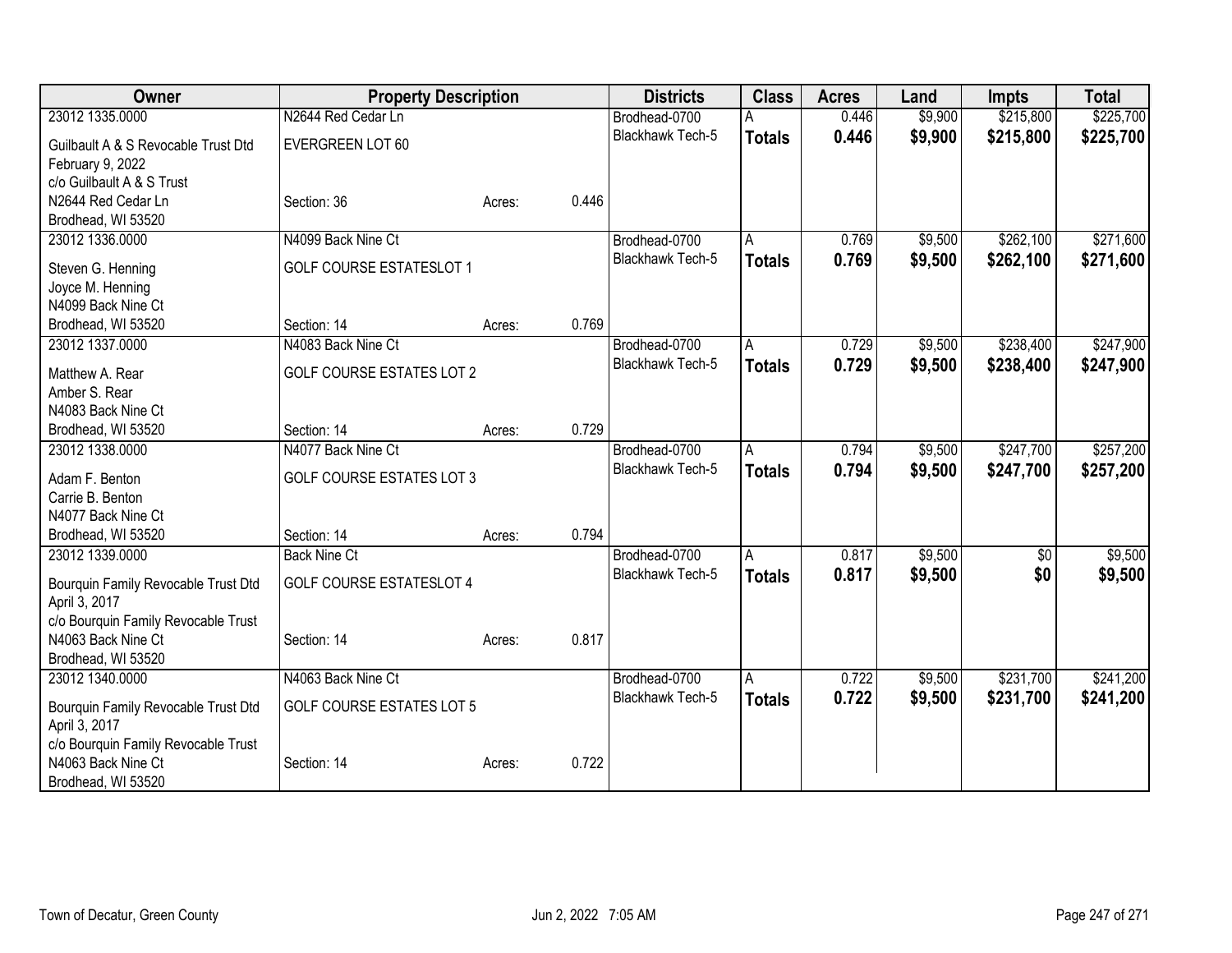| Owner                               |                                    | <b>Property Description</b> |       | <b>Districts</b>                  | <b>Class</b>   | <b>Acres</b> | Land    | Impts           | <b>Total</b> |
|-------------------------------------|------------------------------------|-----------------------------|-------|-----------------------------------|----------------|--------------|---------|-----------------|--------------|
| 23012 1341.0000                     | <b>Back Nine Ct</b>                |                             |       | Brodhead-0700                     | А              | 0.882        | \$9,500 | $\overline{50}$ | \$9,500      |
| Bourquin Family Revocable Trust Dtd | <b>GOLF COURSE ESTATES LOT 6</b>   |                             |       | <b>Blackhawk Tech-5</b>           | <b>Totals</b>  | 0.882        | \$9,500 | \$0             | \$9,500      |
| April 3, 2017                       |                                    |                             |       |                                   |                |              |         |                 |              |
| c/o Bourquin Family Revocable Trust |                                    |                             |       |                                   |                |              |         |                 |              |
| N4063 Back Nine Ct                  | Section: 14                        | Acres:                      | 0.882 |                                   |                |              |         |                 |              |
| Brodhead, WI 53520                  |                                    |                             |       |                                   |                |              |         |                 |              |
| 23012 1342.0000                     | N4070 Back Nine Ct                 |                             |       | Brodhead-0700                     | A              | 0.793        | \$9,500 | \$238,600       | \$248,100    |
| William A. Rice                     | <b>GOLF COURSE ESTATES LOT 7</b>   |                             |       | Blackhawk Tech-5                  | <b>Totals</b>  | 0.793        | \$9,500 | \$238,600       | \$248,100    |
| N4070 Back Nine Ct                  |                                    |                             |       |                                   |                |              |         |                 |              |
| Brodhead, WI 53520                  |                                    |                             |       |                                   |                |              |         |                 |              |
|                                     | Section: 14                        | Acres:                      | 0.793 |                                   |                |              |         |                 |              |
| 23012 1343.0000                     | N4080 Back Nine Ct                 |                             |       | Brodhead-0700                     | A              | 0.738        | \$9,500 | \$224,200       | \$233,700    |
|                                     |                                    |                             |       | <b>Blackhawk Tech-5</b>           | <b>Totals</b>  | 0.738        | \$9,500 | \$224,200       | \$233,700    |
| Hayden T. Deutsch                   | <b>GOLF COURSE ESTATES LOT 8</b>   |                             |       |                                   |                |              |         |                 |              |
| Danielle J. Deutsch                 |                                    |                             |       |                                   |                |              |         |                 |              |
| N4080 Back Nine Ct                  |                                    |                             | 0.738 |                                   |                |              |         |                 |              |
| Brodhead, WI 53520                  | Section: 14<br><b>Back Nine Ct</b> | Acres:                      |       |                                   |                |              |         |                 |              |
| 23012 1344.0000                     |                                    |                             |       | Brodhead-0700<br>Blackhawk Tech-5 | A              | 0.755        | \$9,500 | \$0             | \$9,500      |
| Scott A. Mason                      | <b>GOLF COURSE ESTATES LOT 9</b>   |                             |       |                                   | <b>Totals</b>  | 0.755        | \$9,500 | \$0             | \$9,500      |
| N4135 Pine St                       |                                    |                             |       |                                   |                |              |         |                 |              |
| Brodhead, WI 53520                  |                                    |                             |       |                                   |                |              |         |                 |              |
|                                     | Section: 14                        | Acres:                      | 0.755 |                                   |                |              |         |                 |              |
| 23012 1345.0000                     | N4094 Back Nine Ct                 |                             |       | Brodhead-0700                     | $\overline{A}$ | 0.752        | \$9,500 | \$255,600       | \$265,100    |
| Dennis A. Schwartz                  | GOLF COURSE ESTATES LOT 10         |                             |       | Blackhawk Tech-5                  | <b>Totals</b>  | 0.752        | \$9,500 | \$255,600       | \$265,100    |
| Ann L. Schwartz                     |                                    |                             |       |                                   |                |              |         |                 |              |
| N4094 Back Nine Ct                  |                                    |                             |       |                                   |                |              |         |                 |              |
| Brodhead, WI 53520                  | Section: 14                        | Acres:                      | 0.752 |                                   |                |              |         |                 |              |
| 23012 1346.0000                     | N4110 Back Nine Ct                 |                             |       | Brodhead-0700                     | A              | 0.751        | \$9,500 | \$224,500       | \$234,000    |
|                                     |                                    |                             |       | <b>Blackhawk Tech-5</b>           | <b>Totals</b>  | 0.751        | \$9,500 | \$224,500       | \$234,000    |
| Lucy Williams<br>N4110 Back Nine Ct | <b>GOLF COURSE ESTATES LOT 11</b>  |                             |       |                                   |                |              |         |                 |              |
|                                     |                                    |                             |       |                                   |                |              |         |                 |              |
| Brodhead, WI 53520                  | Section: 11                        | Acres:                      | 0.751 |                                   |                |              |         |                 |              |
| 23012 1347.0000                     | Golf Course Rd                     |                             |       | Brodhead-0700                     | A              | 0.747        | \$9,500 | $\overline{50}$ | \$9,500      |
|                                     |                                    |                             |       | <b>Blackhawk Tech-5</b>           |                | 0.747        | \$9,500 | \$0             | \$9,500      |
| Lucille A. Williams                 | GOLF COURSE ESTATES LOT 12         |                             |       |                                   | <b>Totals</b>  |              |         |                 |              |
| N4110 Back Nine Ct                  |                                    |                             |       |                                   |                |              |         |                 |              |
| Brodhead, WI 53520                  |                                    |                             |       |                                   |                |              |         |                 |              |
|                                     | Section: 11                        | Acres:                      | 0.747 |                                   |                |              |         |                 |              |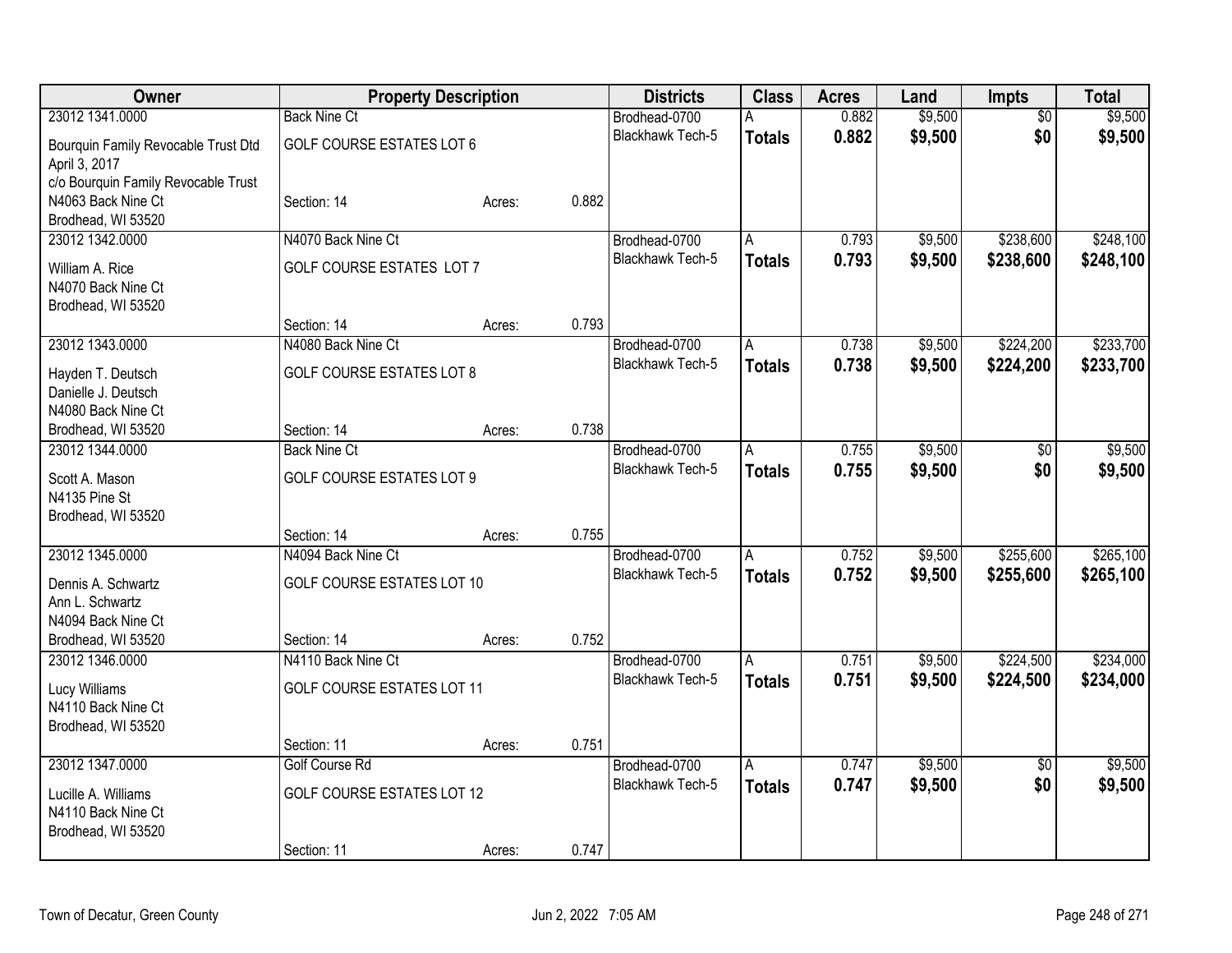| Owner                                    |                                   | <b>Property Description</b> |       | <b>Districts</b>        | <b>Class</b>   | <b>Acres</b> | Land    | <b>Impts</b>    | <b>Total</b> |
|------------------------------------------|-----------------------------------|-----------------------------|-------|-------------------------|----------------|--------------|---------|-----------------|--------------|
| 23012 1348.0000                          | <b>Golf Course Rd</b>             |                             |       | Brodhead-0700           | А              | 0.730        | \$9,500 | $\overline{50}$ | \$9,500      |
| Russell D. Thomas                        | <b>GOLF COURSE ESTATES LOT 13</b> |                             |       | Blackhawk Tech-5        | <b>Totals</b>  | 0.730        | \$9,500 | \$0             | \$9,500      |
| Susan J. Thomas                          |                                   |                             |       |                         |                |              |         |                 |              |
| 4730 County Rd Dd                        |                                   |                             |       |                         |                |              |         |                 |              |
| Mineral Point, WI 53565                  | Section: 11                       | Acres:                      | 0.730 |                         |                |              |         |                 |              |
| 23012 1349.0000                          | N4132 Golf Course Rd              |                             |       | Brodhead-0700           | Α              | 0.730        | \$9,500 | \$216,400       | \$225,900    |
|                                          |                                   |                             |       | <b>Blackhawk Tech-5</b> | <b>Totals</b>  | 0.730        | \$9,500 | \$216,400       | \$225,900    |
| William R. Austin                        | <b>GOLF COURSE ESTATES LOT 14</b> |                             |       |                         |                |              |         |                 |              |
| Wanda K. Austin                          |                                   |                             |       |                         |                |              |         |                 |              |
| N4132 Golf Course Rd                     | Section: 11                       |                             | 0.730 |                         |                |              |         |                 |              |
| Brodhead, WI 53520                       |                                   | Acres:                      |       |                         |                |              |         |                 |              |
| 23012 1350.0000                          | <b>Golf Course Rd</b>             |                             |       | Brodhead-0700           | D              | 0.725        | \$200   | \$0             | \$200        |
| Joseph G. Klinzing                       | <b>GOLF COURSE ESTATESLOT 15</b>  |                             |       | Blackhawk Tech-5        | <b>Totals</b>  | 0.725        | \$200   | \$0             | \$200        |
| Marita K. Klinzing                       |                                   |                             |       |                         |                |              |         |                 |              |
| 4512 Gordon Ave                          |                                   |                             |       |                         |                |              |         |                 |              |
| Monona, WI 53716                         | Section: 11                       | Acres:                      | 0.725 |                         |                |              |         |                 |              |
| 23012 1351.0000                          | Golf Course Rd                    |                             |       | Brodhead-0700           | D              | 0.728        | \$200   | \$0             | \$200        |
|                                          | GOLF COURSE ESTATES LOT 16        |                             |       | <b>Blackhawk Tech-5</b> | <b>Totals</b>  | 0.728        | \$200   | \$0             | \$200        |
| Joseph G. Klinzing<br>Marita K. Klinzing |                                   |                             |       |                         |                |              |         |                 |              |
| 4512 Gordon Ave                          |                                   |                             |       |                         |                |              |         |                 |              |
| Monona, WI 53716                         | Section: 11                       | Acres:                      | 0.728 |                         |                |              |         |                 |              |
| 23012 1352.0000                          | <b>Golf Course Rd</b>             |                             |       | Brodhead-0700           | $\overline{D}$ | 0.728        | \$200   | \$0             | \$200        |
|                                          |                                   |                             |       | Blackhawk Tech-5        |                | 0.728        | \$200   | \$0             | \$200        |
| Joseph G. Klinzing                       | GOLF COURSE ESTATES LOT 17        |                             |       |                         | <b>Totals</b>  |              |         |                 |              |
| Marita K. Klinzing                       |                                   |                             |       |                         |                |              |         |                 |              |
| 4512 Gordon Ave                          |                                   |                             |       |                         |                |              |         |                 |              |
| Monona, WI 53716                         | Section: 11                       | Acres:                      | 0.728 |                         |                |              |         |                 |              |
| 23012 1353.0000                          | Golf Course Rd                    |                             |       | Brodhead-0700           | D              | 0.727        | \$200   | \$0             | \$200        |
| Joseph G. Klinzing                       | GOLF COURSE ESTATES LOT 18        |                             |       | Blackhawk Tech-5        | <b>Totals</b>  | 0.727        | \$200   | \$0             | \$200        |
| Marita K. Klinzing                       |                                   |                             |       |                         |                |              |         |                 |              |
| 4512 Gordon Ave                          |                                   |                             |       |                         |                |              |         |                 |              |
| Monona, WI 53716                         | Section: 11                       | Acres:                      | 0.727 |                         |                |              |         |                 |              |
| 23012 1354.0000                          | Golf Course Rd                    |                             |       | Brodhead-0700           | $\overline{D}$ | 0.727        | \$200   | $\overline{50}$ | \$200        |
|                                          |                                   |                             |       | <b>Blackhawk Tech-5</b> | <b>Totals</b>  | 0.727        | \$200   | \$0             | \$200        |
| Joseph G. Klinzing                       | <b>GOLF COURSE ESTATESLOT 19</b>  |                             |       |                         |                |              |         |                 |              |
| Marita K. Klinzing                       |                                   |                             |       |                         |                |              |         |                 |              |
| 4512 Gordon Ave                          |                                   |                             |       |                         |                |              |         |                 |              |
| Monona, WI 53716                         | Section: 11                       | Acres:                      | 0.727 |                         |                |              |         |                 |              |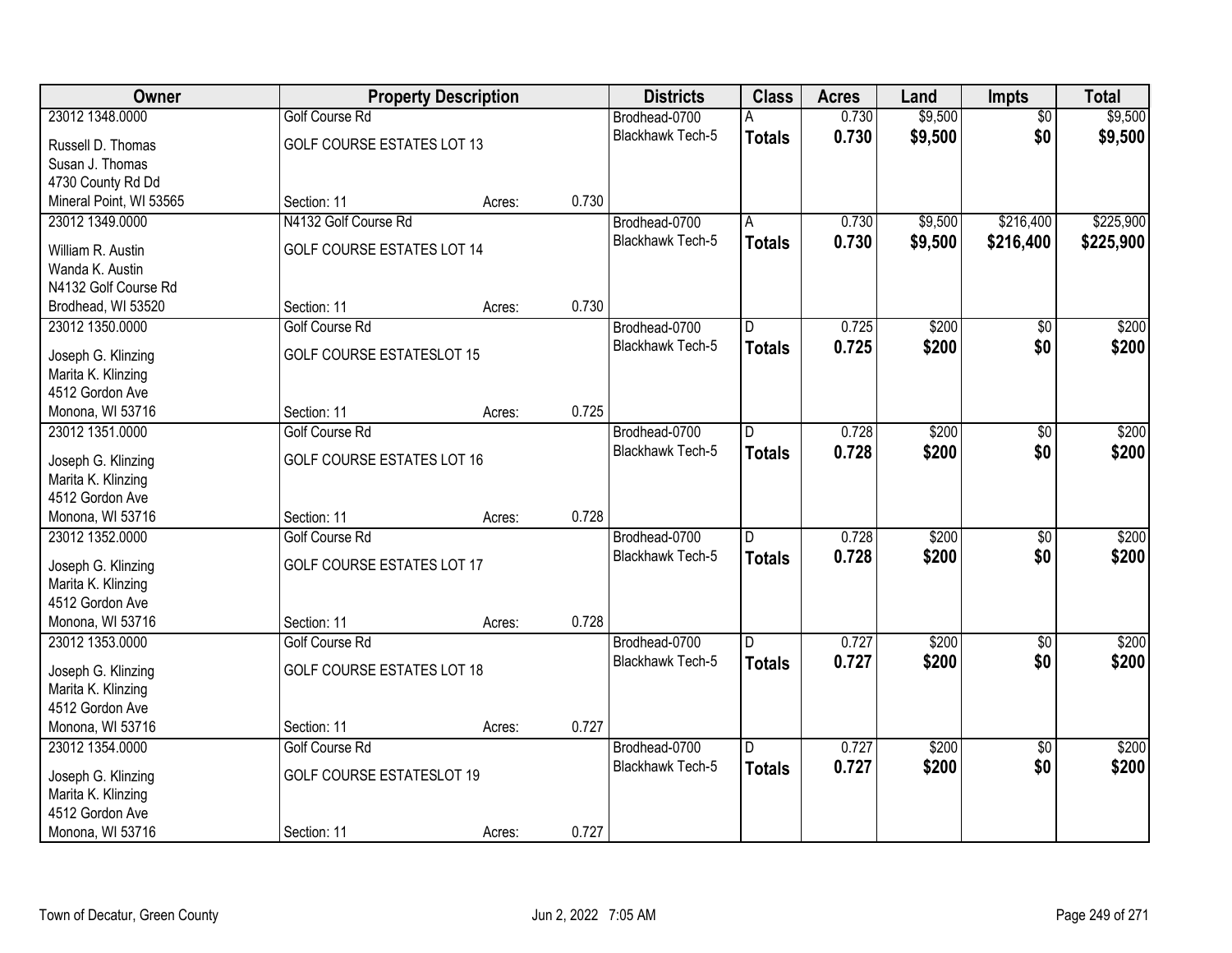| Owner                                                        |                                   | <b>Property Description</b> |       | <b>Districts</b>        | <b>Class</b>  | <b>Acres</b> | Land    | <b>Impts</b> | <b>Total</b> |
|--------------------------------------------------------------|-----------------------------------|-----------------------------|-------|-------------------------|---------------|--------------|---------|--------------|--------------|
| 23012 1355.0000                                              | N4198 Golf Course Rd              |                             |       | Brodhead-0700           | A             | 0.773        | \$9,500 | \$245,600    | \$255,100    |
| Joel D. Strang                                               | <b>GOLF COURSE ESTATESLOT 20</b>  |                             |       | Blackhawk Tech-5        | <b>Totals</b> | 0.773        | \$9,500 | \$245,600    | \$255,100    |
| Mary K. Strang                                               |                                   |                             |       |                         |               |              |         |              |              |
| N4198 Golf Course Rd                                         |                                   |                             |       |                         |               |              |         |              |              |
| Brodhead, WI 53520                                           | Section: 11                       | Acres:                      | 0.773 |                         |               |              |         |              |              |
| 23012 1356.0000                                              | N4204 Golf Course Rd              |                             |       | Brodhead-0700           | A             | 0.700        | \$9,500 | \$173,600    | \$183,100    |
|                                                              |                                   |                             |       | Blackhawk Tech-5        | <b>Totals</b> | 0.700        | \$9,500 | \$173,600    | \$183,100    |
| Floor Garrett L & Judith A Revocable                         | <b>GOLF COURSE ESTATESLOT 21</b>  |                             |       |                         |               |              |         |              |              |
| <b>Trust Dtd October</b>                                     |                                   |                             |       |                         |               |              |         |              |              |
| c/o Floor Garrett & Judith Rev Trust<br>N4204 Golf Course Rd | Section: 11                       |                             | 0.700 |                         |               |              |         |              |              |
|                                                              |                                   | Acres:                      |       |                         |               |              |         |              |              |
| Brodhead, WI 53520<br>23012 1357.0000                        | <b>Golf Course Rd</b>             |                             |       | Brodhead-0700           |               | 0.700        | \$9,500 |              | \$9,500      |
|                                                              |                                   |                             |       | <b>Blackhawk Tech-5</b> | A             |              |         | \$0          |              |
| Joshua O. Sullivan                                           | <b>GOLF COURSES ESTATESLOT 22</b> |                             |       |                         | <b>Totals</b> | 0.700        | \$9,500 | \$0          | \$9,500      |
| Tammy S. Sullivan                                            |                                   |                             |       |                         |               |              |         |              |              |
| N4259 Birdie Ct                                              |                                   |                             |       |                         |               |              |         |              |              |
| Brodhead, WI 53520                                           | Section: 11                       | Acres:                      | 0.700 |                         |               |              |         |              |              |
| 23012 1358.0000                                              | <b>Golf Course Rd</b>             |                             |       | Brodhead-0700           | A             | 0.700        | \$9,500 | \$0          | \$9,500      |
| Joshua O. Sullivan                                           | <b>GOLF COURSE ESTATES LOT 23</b> |                             |       | Blackhawk Tech-5        | <b>Totals</b> | 0.700        | \$9,500 | \$0          | \$9,500      |
| Tammy S. Sullivan                                            |                                   |                             |       |                         |               |              |         |              |              |
| N4259 Birdie Ct                                              |                                   |                             |       |                         |               |              |         |              |              |
| Brodhead, WI 53520                                           | Section: 11                       | Acres:                      | 0.700 |                         |               |              |         |              |              |
| 23012 1359.0000                                              | N4248 Golf Course Rd              |                             |       | Brodhead-0700           | A             | 0.700        | \$9,500 | \$225,400    | \$234,900    |
|                                                              |                                   |                             |       | <b>Blackhawk Tech-5</b> | <b>Totals</b> | 0.700        | \$9,500 | \$225,400    | \$234,900    |
| Stephen R. Babcock                                           | <b>GOLF COURSE ESTATESLOT 24</b>  |                             |       |                         |               |              |         |              |              |
| c/o Stephen R. Babcock                                       |                                   |                             |       |                         |               |              |         |              |              |
| N4248 Golf Course Rd                                         |                                   |                             |       |                         |               |              |         |              |              |
| Brodhead, WI 53520                                           | Section: 11                       | Acres:                      | 0.700 |                         |               |              |         |              |              |
| 23012 1360.0000                                              | Golf Course Rd                    |                             |       | Brodhead-0700           | A             | 0.733        | \$9,500 | $\sqrt{6}$   | \$9,500      |
| Michael R. Long                                              | <b>GOLF COURSE ESTATES LOT 25</b> |                             |       | Blackhawk Tech-5        | <b>Totals</b> | 0.733        | \$9,500 | \$0          | \$9,500      |
| Shari L. Long                                                |                                   |                             |       |                         |               |              |         |              |              |
| 106 Campion Dr                                               |                                   |                             |       |                         |               |              |         |              |              |
| Evansville, WI 53536                                         | Section: 11                       | Acres:                      | 0.733 |                         |               |              |         |              |              |
| 23012 1361.0000                                              | N4295 Country Club Dr             |                             |       | Brodhead-0700           | Α             | 0.733        | \$9,500 | \$169,400    | \$178,900    |
|                                                              |                                   |                             |       | <b>Blackhawk Tech-5</b> | <b>Totals</b> | 0.733        | \$9,500 | \$169,400    | \$178,900    |
| Stephen A. Pipkorn                                           | GOLF COURSE ESTATES LOT 26        |                             |       |                         |               |              |         |              |              |
| Samantha C. Pipkorn                                          |                                   |                             |       |                         |               |              |         |              |              |
| N4295 Country Club Dr                                        |                                   |                             |       |                         |               |              |         |              |              |
| Brodhead, WI 53520                                           | Section: 11                       | Acres:                      | 0.733 |                         |               |              |         |              |              |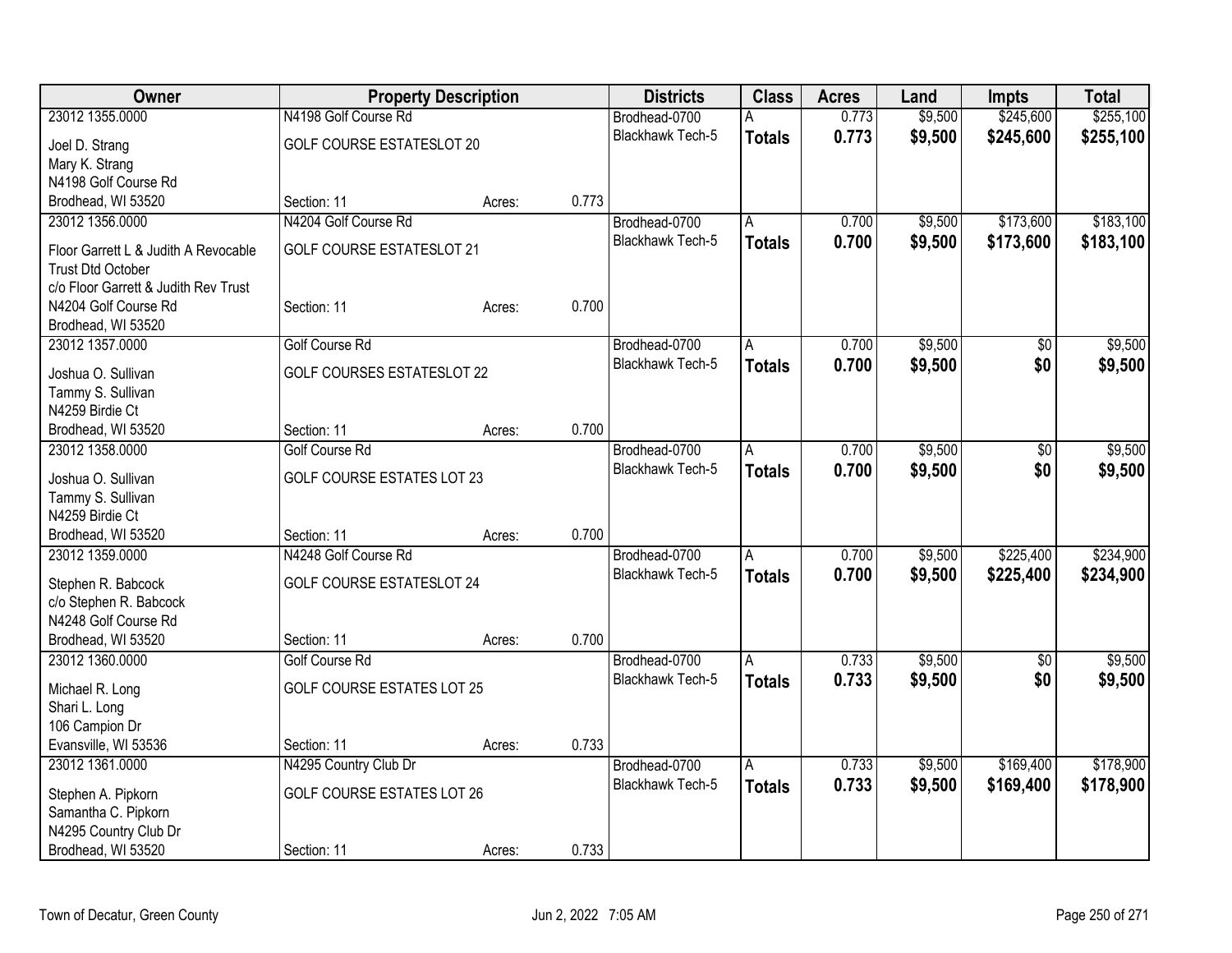| Owner                                |                                   | <b>Property Description</b> |       | <b>Districts</b>        | <b>Class</b>   | <b>Acres</b> | Land    | <b>Impts</b>    | <b>Total</b> |
|--------------------------------------|-----------------------------------|-----------------------------|-------|-------------------------|----------------|--------------|---------|-----------------|--------------|
| 23012 1362.0000                      | Country Club Dr                   |                             |       | Brodhead-0700           |                | 0.700        | \$9,500 | $\overline{50}$ | \$9,500      |
| Kathy L. Pipkorn                     | GOLF COURSE ESTATES LOT 27        |                             |       | Blackhawk Tech-5        | <b>Totals</b>  | 0.700        | \$9,500 | \$0             | \$9,500      |
| N9888 Peninsula Dr                   |                                   |                             |       |                         |                |              |         |                 |              |
| Phillips, WI 54555                   |                                   |                             |       |                         |                |              |         |                 |              |
|                                      | Section: 11                       | Acres:                      | 0.700 |                         |                |              |         |                 |              |
| 23012 1363.0000                      | Country Club Dr                   |                             |       | Brodhead-0700           | A              | 0.700        | \$9,500 | $\overline{50}$ | \$9,500      |
| James A. Mika                        | GOLF COURSE ESTATES LOT 28        |                             |       | Blackhawk Tech-5        | <b>Totals</b>  | 0.700        | \$9,500 | \$0             | \$9,500      |
| Anne T. Meyers                       |                                   |                             |       |                         |                |              |         |                 |              |
| N4263 Birdie Ct                      |                                   |                             |       |                         |                |              |         |                 |              |
| Brodhead, WI 53520                   | Section: 11                       | Acres:                      | 0.700 |                         |                |              |         |                 |              |
| 23012 1364.0000                      | N4263 Birdie Ct                   |                             |       | Brodhead-0700           | A              | 0.700        | \$9,500 | \$236,100       | \$245,600    |
| James A. Mika                        | <b>GOLF COURSE ESTATESLOT 29</b>  |                             |       | Blackhawk Tech-5        | <b>Totals</b>  | 0.700        | \$9,500 | \$236,100       | \$245,600    |
| Anne T. Meyers                       |                                   |                             |       |                         |                |              |         |                 |              |
| N4263 Birdie Ct                      |                                   |                             |       |                         |                |              |         |                 |              |
| Brodhead, WI 53520                   | Section: 11                       | Acres:                      | 0.700 |                         |                |              |         |                 |              |
| 23012 1365.0000                      | N4259 Birdie Ct                   |                             |       | Brodhead-0700           | A              | 0.700        | \$9,500 | \$185,800       | \$195,300    |
|                                      |                                   |                             |       | <b>Blackhawk Tech-5</b> | <b>Totals</b>  | 0.700        | \$9,500 | \$185,800       | \$195,300    |
| Joshua O. Sullivan                   | GOLF COURSE ESTATES LOT 30        |                             |       |                         |                |              |         |                 |              |
| Tammy S. Sullivan<br>N4259 Birdie Ct |                                   |                             |       |                         |                |              |         |                 |              |
| Brodhead, WI 53520                   | Section: 11                       | Acres:                      | 0.700 |                         |                |              |         |                 |              |
| 23012 1366.0000                      | <b>Birdie Ct</b>                  |                             |       | Brodhead-0700           | A              | 0.977        | \$9,500 | $\overline{50}$ | \$9,500      |
|                                      |                                   |                             |       | Blackhawk Tech-5        | <b>Totals</b>  | 0.977        | \$9,500 | \$0             | \$9,500      |
| Joel D. Strang                       | <b>GOLF COURSE ESTATES LOT 31</b> |                             |       |                         |                |              |         |                 |              |
| Mary K. Strang                       |                                   |                             |       |                         |                |              |         |                 |              |
| N4198 Golf Course Rd                 |                                   |                             |       |                         |                |              |         |                 |              |
| Brodhead, WI 53520                   | Section: 11                       | Acres:                      | 0.977 |                         |                |              |         |                 |              |
| 23012 1367.0000                      | N4254 Birdie Ct                   |                             |       | Brodhead-0700           | A              | 0.710        | \$9,500 | \$4,400         | \$13,900     |
| Kirk R. Leitzen                      | <b>GOLF COURSE ESTATES LOT 32</b> |                             |       | <b>Blackhawk Tech-5</b> | <b>Totals</b>  | 0.710        | \$9,500 | \$4,400         | \$13,900     |
| Jill A. Leitzen                      |                                   |                             |       |                         |                |              |         |                 |              |
| N4266 Birdie Ct                      |                                   |                             |       |                         |                |              |         |                 |              |
| Brodhead, WI 53520                   | Section: 11                       | Acres:                      | 0.710 |                         |                |              |         |                 |              |
| 23012 1368.0000                      | N4266 Birdie Ct                   |                             |       | Brodhead-0700           | $\overline{A}$ | 0.715        | \$9,500 | \$198,100       | \$207,600    |
| Kirk R. Leitzen                      | GOLF COURSE ESTATES LOT 33        |                             |       | <b>Blackhawk Tech-5</b> | <b>Totals</b>  | 0.715        | \$9,500 | \$198,100       | \$207,600    |
| Jill A. Swiggum                      |                                   |                             |       |                         |                |              |         |                 |              |
| N4266 Birdie Ct                      |                                   |                             |       |                         |                |              |         |                 |              |
| Brodhead, WI 53520                   | Section: 11                       | Acres:                      | 0.715 |                         |                |              |         |                 |              |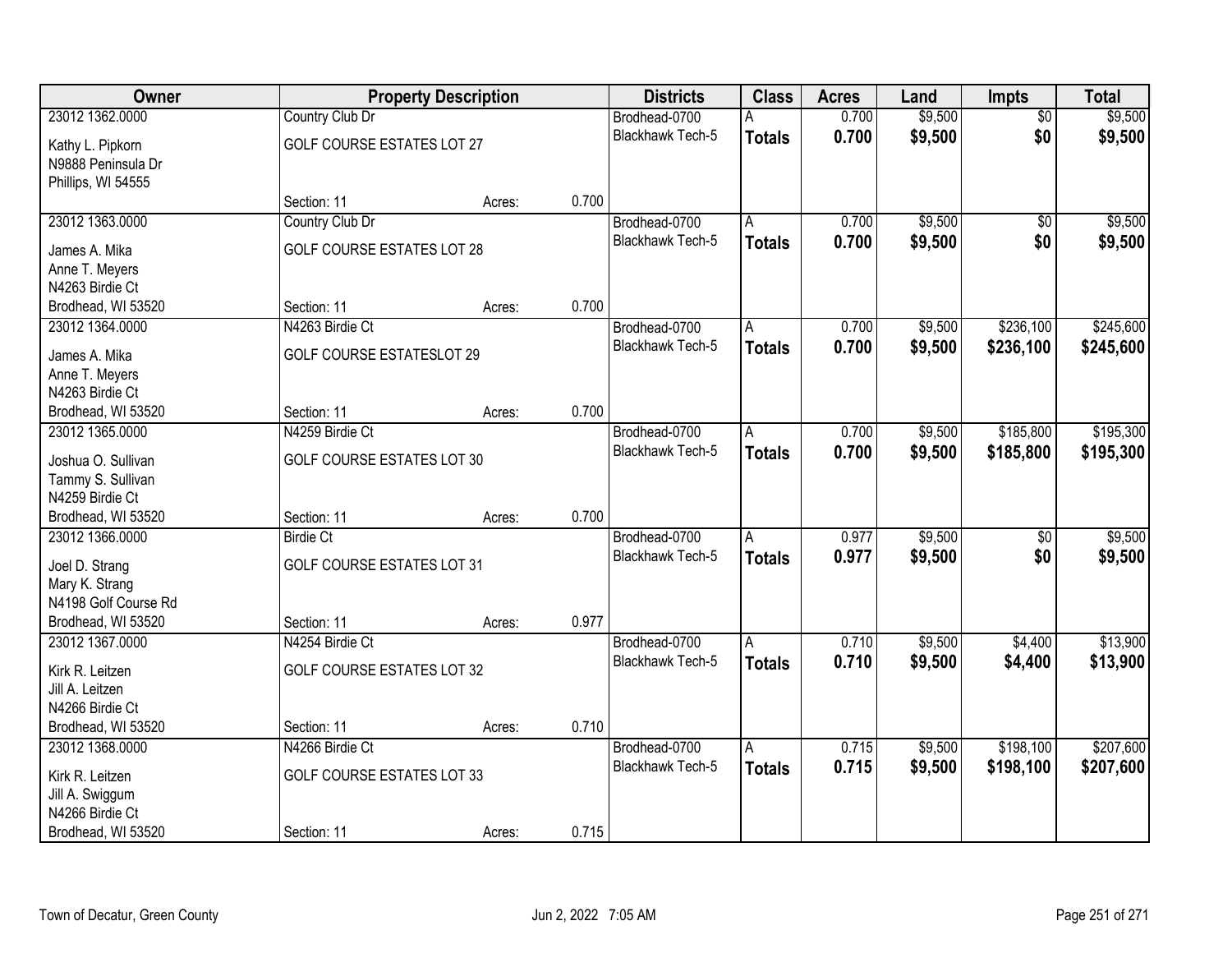| <b>Owner</b>                   |                                   | <b>Property Description</b> |       | <b>Districts</b>        | <b>Class</b>  | <b>Acres</b> | Land    | <b>Impts</b>    | <b>Total</b> |
|--------------------------------|-----------------------------------|-----------------------------|-------|-------------------------|---------------|--------------|---------|-----------------|--------------|
| 23012 1369.0000                | N4251 Country Club Dr             |                             |       | Brodhead-0700           | А             | 0.709        | \$9,500 | \$193,700       | \$203,200    |
| Joseph A. Baldazzi             | <b>GOLF COURSE ESTATES LOT 34</b> |                             |       | Blackhawk Tech-5        | <b>Totals</b> | 0.709        | \$9,500 | \$193,700       | \$203,200    |
| Sarah A. Balz                  |                                   |                             |       |                         |               |              |         |                 |              |
| N4251 Country Club Dr          |                                   |                             |       |                         |               |              |         |                 |              |
| Brodhead, WI 53520             | Section: 11                       | Acres:                      | 0.709 |                         |               |              |         |                 |              |
| 23012 1370.0000                | N4243 Country Club Dr             |                             |       | Brodhead-0700           | A             | 0.700        | \$9,500 | \$275,300       | \$284,800    |
| Caitlin K. Butters             | <b>GOLF COURSE ESTATES LOT 35</b> |                             |       | <b>Blackhawk Tech-5</b> | <b>Totals</b> | 0.700        | \$9,500 | \$275,300       | \$284,800    |
| Brian T. Franks                |                                   |                             |       |                         |               |              |         |                 |              |
| N4243 Country Club Dr          |                                   |                             |       |                         |               |              |         |                 |              |
| Brodhead, WI 53520             | Section: 11                       | Acres:                      | 0.700 |                         |               |              |         |                 |              |
| 23012 1371.0000                | Country Club Dr                   |                             |       | Brodhead-0700           | A             | 0.700        | \$9,500 | \$0             | \$9,500      |
| Kaminski Associates, LLC       | GOLF COURSE ESTATES LOT 36        |                             |       | Blackhawk Tech-5        | <b>Totals</b> | 0.700        | \$9,500 | \$0             | \$9,500      |
| 1001 Fourier Dr - #200         |                                   |                             |       |                         |               |              |         |                 |              |
| Madison, WI 53717              |                                   |                             |       |                         |               |              |         |                 |              |
|                                | Section: 11                       | Acres:                      | 0.700 |                         |               |              |         |                 |              |
| 23012 1372.0000                | N4217 Country Club Dr             |                             |       | Brodhead-0700           | A             | 0.698        | \$9,500 | \$215,800       | \$225,300    |
| <b>Melissa Morrisett</b>       | <b>GOLF COURSE ESTATESLOT 37</b>  |                             |       | <b>Blackhawk Tech-5</b> | <b>Totals</b> | 0.698        | \$9,500 | \$215,800       | \$225,300    |
| N4217 Country Club Dr          |                                   |                             |       |                         |               |              |         |                 |              |
| Brodhead, WI 53520             |                                   |                             |       |                         |               |              |         |                 |              |
|                                | Section: 11                       | Acres:                      | 0.698 |                         |               |              |         |                 |              |
| 23012 1373.0000                | N4205 Eagle Dr                    |                             |       | Brodhead-0700           | A             | 0.700        | \$9,500 | \$221,700       | \$231,200    |
| Daniel L. Cashman              | GOLF COURSE ESTATES LOT 38        |                             |       | Blackhawk Tech-5        | <b>Totals</b> | 0.700        | \$9,500 | \$221,700       | \$231,200    |
| Rochelle M. Cashman            |                                   |                             |       |                         |               |              |         |                 |              |
| N4205 Eagle Dr                 |                                   |                             |       |                         |               |              |         |                 |              |
| Brodhead, WI 53520             | Section: 11                       | Acres:                      | 0.700 |                         |               |              |         |                 |              |
| 23012 1374.0000                | N4191 Eagle Dr                    |                             |       | Brodhead-0700           | Α             | 1.625        | \$9,500 | \$340,400       | \$349,900    |
| Scott Revocable Trust          | GOLF COURSE ESTATES LOTS 39 & 40  |                             |       | <b>Blackhawk Tech-5</b> | <b>Totals</b> | 1.625        | \$9,500 | \$340,400       | \$349,900    |
| Lewis L & Kathleen Scott, Trus |                                   |                             |       |                         |               |              |         |                 |              |
| N4191 Eagle Dr                 |                                   |                             |       |                         |               |              |         |                 |              |
| Brodhead, WI 53520             | Section: 11                       | Acres:                      | 1.625 |                         |               |              |         |                 |              |
| 23012 1376.0000                | Eagle Dr                          |                             |       | Brodhead-0700           | A             | 0.700        | \$9,500 | $\overline{30}$ | \$9,500      |
| Jis of Brodhead, LLC           | <b>GOLF COURSE ESTATES LOT 41</b> |                             |       | Blackhawk Tech-5        | <b>Totals</b> | 0.700        | \$9,500 | \$0             | \$9,500      |
| C/O Todd J Schultz             |                                   |                             |       |                         |               |              |         |                 |              |
| 4537 Mccann Rd                 |                                   |                             |       |                         |               |              |         |                 |              |
| Madison, WI 53714              | Section: 11                       | Acres:                      | 0.700 |                         |               |              |         |                 |              |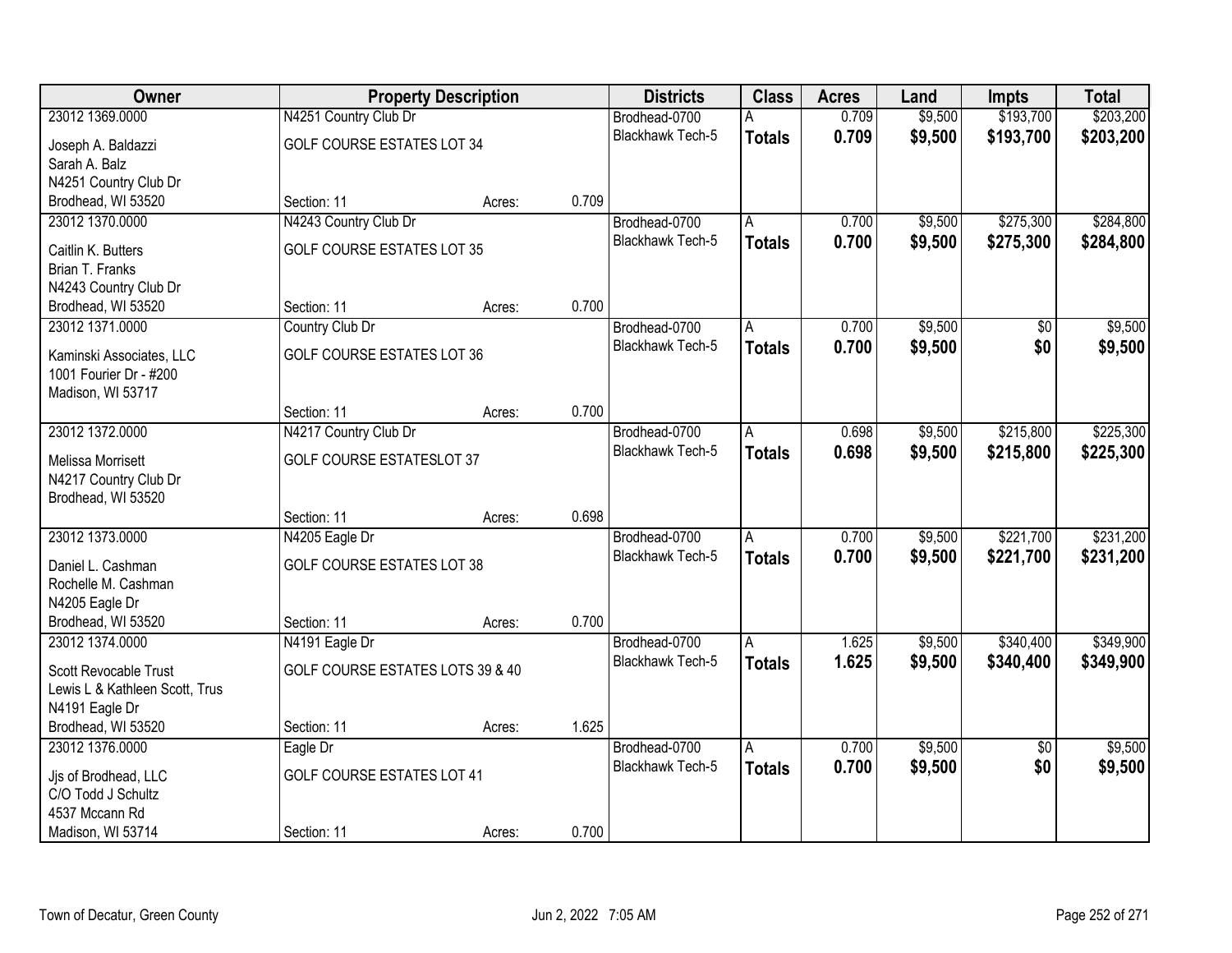| Owner                                                                                                 |                                   | <b>Property Description</b> |       | <b>Districts</b>                         | <b>Class</b>  | <b>Acres</b>   | Land    | <b>Impts</b>    | <b>Total</b> |
|-------------------------------------------------------------------------------------------------------|-----------------------------------|-----------------------------|-------|------------------------------------------|---------------|----------------|---------|-----------------|--------------|
| 23012 1377.0000                                                                                       | Eagle Dr                          |                             |       | Brodhead-0700                            | A             | 0.700          | \$9,500 | $\overline{50}$ | \$9,500      |
| Jjs of Brodhead, LLC<br>C/O Todd J Schultz<br>4537 Mccann Rd                                          | <b>GOLF COURSE ESTATESLOT 42</b>  |                             |       | Blackhawk Tech-5                         | <b>Totals</b> | 0.700          | \$9,500 | \$0             | \$9,500      |
| Madison, WI 53714                                                                                     | Section: 11                       | Acres:                      | 0.700 |                                          |               |                |         |                 |              |
| 23012 1378.0000                                                                                       | Eagle Dr                          |                             |       | Brodhead-0700                            | A             | 0.700          | \$9,500 | $\overline{50}$ | \$9,500      |
| Rugo Renee Revocable Trust<br>1833 W Holtz Ave<br>Addison, IL 60101                                   | <b>GOLF COURSE ESTATES LOT 43</b> |                             |       | <b>Blackhawk Tech-5</b>                  | <b>Totals</b> | 0.700          | \$9,500 | \$0             | \$9,500      |
|                                                                                                       | Section: 11                       | Acres:                      | 0.700 |                                          |               |                |         |                 |              |
| 23012 1379.0000                                                                                       | Eagle Dr                          |                             |       | Brodhead-0700                            | A             | 0.696          | \$9,500 | \$0             | \$9,500      |
| Rugo Renee Revocable Trust<br>1833 W Holtz Ave                                                        | GOLF COURSE ESTATES LOT 44        |                             |       | Blackhawk Tech-5                         | <b>Totals</b> | 0.696          | \$9,500 | \$0             | \$9,500      |
| Addison, IL 60101                                                                                     | Section: 11                       | Acres:                      | 0.696 |                                          |               |                |         |                 |              |
| 23012 1380.0000                                                                                       | N4137 Eagle Dr                    |                             |       | Brodhead-0700                            | Α             | 0.700          | \$9,500 | \$274,800       | \$284,300    |
| James Thomason                                                                                        | <b>GOLF COURSE ESTATES LOT 45</b> |                             |       | Blackhawk Tech-5                         | <b>Totals</b> | 0.700          | \$9,500 | \$274,800       | \$284,300    |
| Deidre Thomason                                                                                       |                                   |                             |       |                                          |               |                |         |                 |              |
| N4137 Eagle Dr                                                                                        |                                   |                             |       |                                          |               |                |         |                 |              |
| Brodhead, WI 53520                                                                                    | Section: 11                       | Acres:                      | 0.700 |                                          |               |                |         |                 |              |
| 23012 1381.0000                                                                                       | Eagle Dr                          |                             |       | Brodhead-0700<br><b>Blackhawk Tech-5</b> | A             | 0.700<br>0.700 | \$9,500 | $\overline{50}$ | \$9,500      |
| Fenwick Irrevocable Trust Dtd January<br>6, 2021                                                      | <b>GOLF COURSE ESTATESLOT 46</b>  |                             |       |                                          | <b>Totals</b> |                | \$9,500 | \$0             | \$9,500      |
| c/o Fenwick Irrevocable Trust<br>Robert & Janet Fenwick Ttees<br>N4123 Eagle Dr<br>Brodhead, WI 53520 | Section: 11                       | Acres:                      | 0.700 |                                          |               |                |         |                 |              |
| 23012 1382.0000                                                                                       | N4123 Eagle Dr                    |                             |       | Brodhead-0700                            | A             | 0.700          | \$9,500 | \$282,500       | \$292,000    |
| Fenwick Irrevocable Trust Dtd January<br>6, 2021                                                      | <b>GOLF COURSE ESTATESLOT 47</b>  |                             |       | Blackhawk Tech-5                         | <b>Totals</b> | 0.700          | \$9,500 | \$282,500       | \$292,000    |
| c/o Fenwick Irrevocable Trust<br>Robert & Janet Fenwick Ttees<br>N4123 Eagle Dr<br>Brodhead, WI 53520 | Section: 11                       | Acres:                      | 0.700 |                                          |               |                |         |                 |              |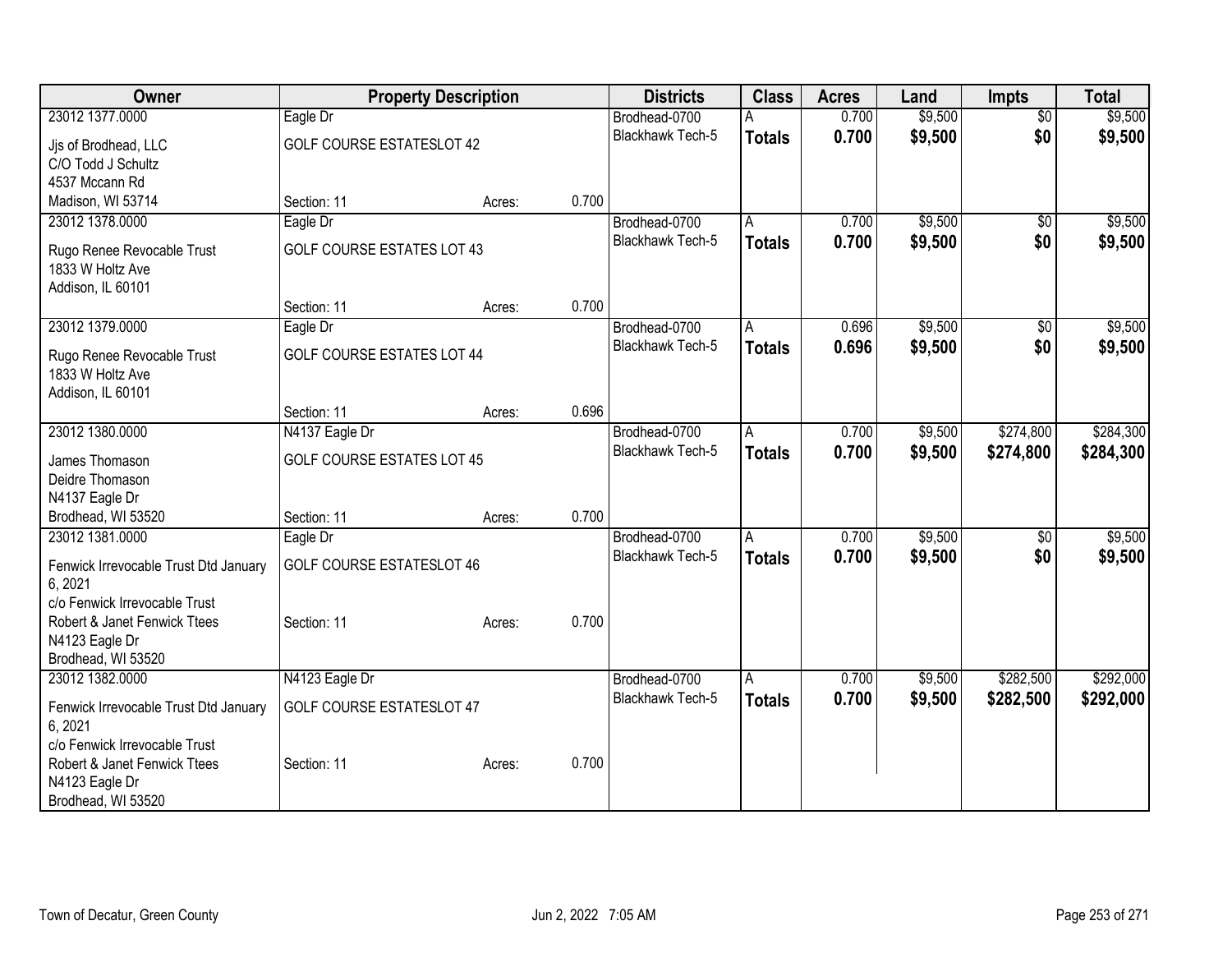| Owner                                  | <b>Property Description</b>                    |        |       | <b>Districts</b>        | <b>Class</b>  | <b>Acres</b> | Land    | <b>Impts</b>    | <b>Total</b> |
|----------------------------------------|------------------------------------------------|--------|-------|-------------------------|---------------|--------------|---------|-----------------|--------------|
| 23012 1383.0000                        | N4130 Eagle Dr                                 |        |       | Brodhead-0700           | А             | 0.700        | \$9,500 | \$298,100       | \$307,600    |
| Perry P. Thuli                         | GOLF COURSE ESTATES LOT 48                     |        |       | Blackhawk Tech-5        | <b>Totals</b> | 0.700        | \$9,500 | \$298,100       | \$307,600    |
| Lori M. Thuli                          |                                                |        |       |                         |               |              |         |                 |              |
| N4130 Eagle Dr                         |                                                |        |       |                         |               |              |         |                 |              |
| Brodhead, WI 53520                     | Section: 11                                    | Acres: | 0.700 |                         |               |              |         |                 |              |
| 23012 1384.0000                        | N4142 Eagle Dr                                 |        |       | Brodhead-0700           | A             | 0.697        | \$9,500 | \$266,500       | \$276,000    |
|                                        |                                                |        |       | <b>Blackhawk Tech-5</b> | <b>Totals</b> | 0.697        | \$9,500 | \$266,500       | \$276,000    |
| Jeffrey F. Burrer                      | GOLF COURSE ESTATES LOT 49                     |        |       |                         |               |              |         |                 |              |
| Pamela J. Burrer                       |                                                |        |       |                         |               |              |         |                 |              |
| N4142 Eagle Dr                         |                                                |        |       |                         |               |              |         |                 |              |
| Brodhead, WI 53520                     | Section: 11                                    | Acres: | 0.697 |                         |               |              |         |                 |              |
| 23012 1385.0000                        | N4148 Eagle Dr                                 |        |       | Brodhead-0700           | A             | 0.697        | \$9,500 | \$282,600       | \$292,100    |
| Larsen Gary and Kathleen Living Trust  | GOLF COURSE ESTATES LOT 50                     |        |       | Blackhawk Tech-5        | <b>Totals</b> | 0.697        | \$9,500 | \$282,600       | \$292,100    |
| c/o Larsen Gary and Kathleen Lvg Trust |                                                |        |       |                         |               |              |         |                 |              |
| N4148 Eagle Dr                         |                                                |        |       |                         |               |              |         |                 |              |
| Brodhead, WI 53520                     | Section: 11                                    | Acres: | 0.697 |                         |               |              |         |                 |              |
| 23012 1386.0000                        | Eagle Dr                                       |        |       | Brodhead-0700           | A             | 0.697        | \$9,500 | \$0             | \$9,500      |
|                                        |                                                |        |       | <b>Blackhawk Tech-5</b> | <b>Totals</b> | 0.697        | \$9,500 | \$0             | \$9,500      |
| David M. Whitty et al                  | <b>GOLF COURSE ESTATES LOT 51</b>              |        |       |                         |               |              |         |                 |              |
| N4172 Eagle Dr<br>Brodhead, WI 53520   |                                                |        |       |                         |               |              |         |                 |              |
|                                        | Section: 11                                    | Acres: | 0.697 |                         |               |              |         |                 |              |
| 23012 1387.0000                        | N4172 Eagle Dr                                 |        |       | Brodhead-0700           | A             | 0.650        | \$9,500 | \$259,100       | \$268,600    |
|                                        |                                                |        |       |                         |               |              |         |                 |              |
| David M. Whitty                        | <b>GOLF COURSE ESTATESLOT 52</b>               |        |       | Blackhawk Tech-5        | <b>Totals</b> | 0.650        | \$9,500 | \$259,100       | \$268,600    |
| Patrice A. Whitty                      |                                                |        |       |                         |               |              |         |                 |              |
| N4172 Eagle Dr                         |                                                |        |       |                         |               |              |         |                 |              |
| Brodhead, WI 53520                     | Section: 11                                    | Acres: | 0.650 |                         |               |              |         |                 |              |
| 23012 1388.0000                        | Eagle Dr                                       |        |       | Brodhead-0700           | A             | 0.598        | \$9,500 | $\overline{50}$ | \$9,500      |
| Joseph E. Kasinski                     | <b>GOLF COURSE ESTATES LOT 53</b>              |        |       | Blackhawk Tech-5        | <b>Totals</b> | 0.598        | \$9,500 | \$0             | \$9,500      |
| C/O Anna Kasinski, Per Rep             |                                                |        |       |                         |               |              |         |                 |              |
| 1632 Zarthan Ave S                     |                                                |        |       |                         |               |              |         |                 |              |
| St Louis Park, MN 55416-1429           | Section: 11                                    | Acres: | 0.598 |                         |               |              |         |                 |              |
| 23012 1389.0000                        | N4198 Eagle Dr                                 |        |       | Brodhead-0700           | A             | 1.050        | \$9,500 | \$235,400       | \$244,900    |
|                                        |                                                |        |       | Blackhawk Tech-5        | <b>Totals</b> | 1.050        | \$9,500 | \$235,400       | \$244,900    |
| Terry A. Nyhus                         | CSM 3596 (V13-P258) LOT 1 BNG ALL LOT 54 & PRT |        |       |                         |               |              |         |                 |              |
| Ann M. Nyhus                           | LOT 55 GOLF COUSE ESTATES                      |        |       |                         |               |              |         |                 |              |
| N4198 Eagle Dr                         |                                                |        |       |                         |               |              |         |                 |              |
| Brodhead, WI 53520                     | Section: 11                                    | Acres: | 1.050 |                         |               |              |         |                 |              |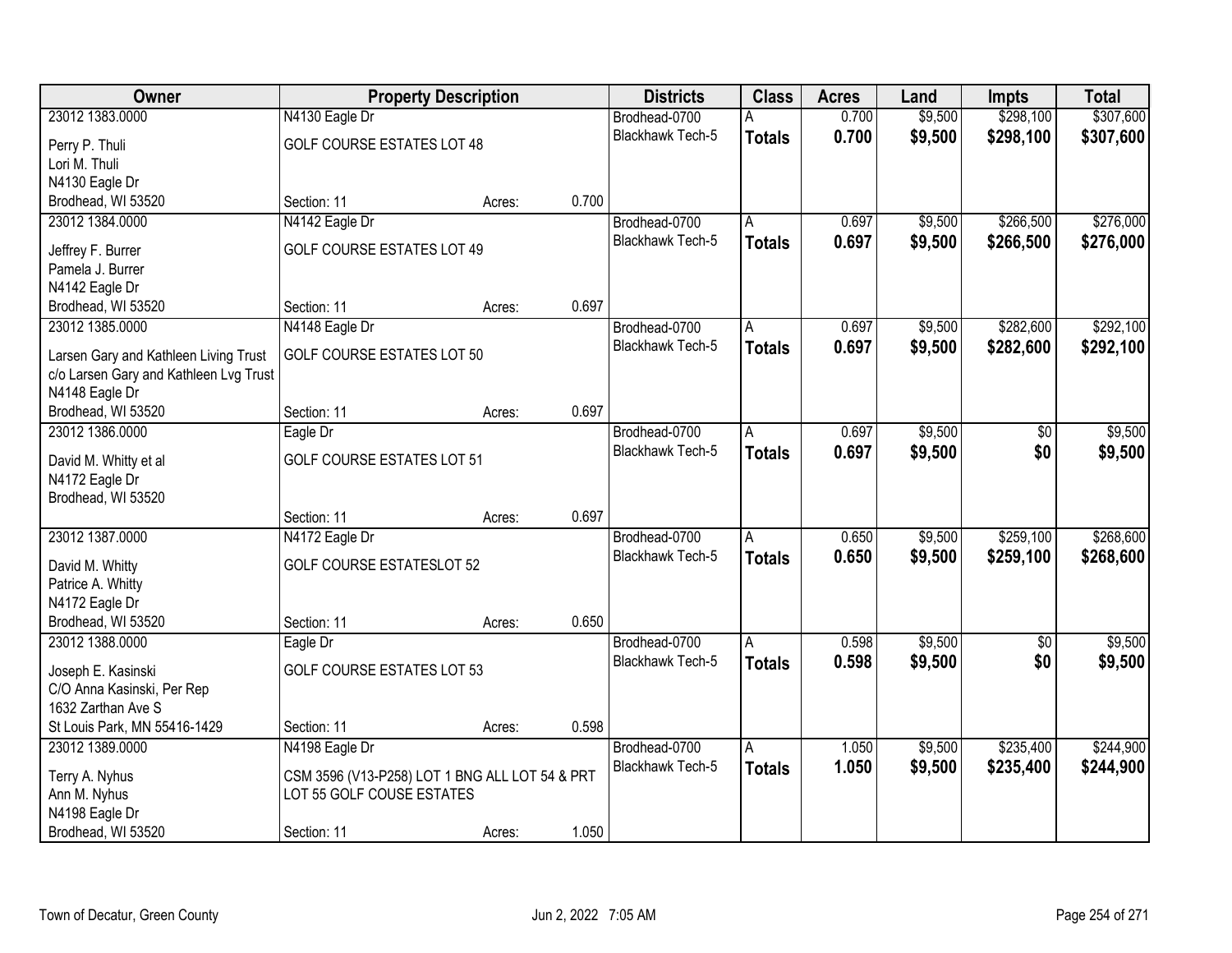| Owner                                                                               | <b>Property Description</b>                                                  |        |       | <b>Districts</b> | <b>Class</b>  | <b>Acres</b> | Land    | <b>Impts</b> | <b>Total</b> |
|-------------------------------------------------------------------------------------|------------------------------------------------------------------------------|--------|-------|------------------|---------------|--------------|---------|--------------|--------------|
| 23012 1391.0000                                                                     | N4187 Country Club Dr                                                        |        |       | Brodhead-0700    |               | 1.060        | \$9,500 | \$254,400    | \$263,900    |
| Flory Michael G & Jennifer A Living Trus<br>c/o Flory Michael G & Jennifer A Lvg    | CSM 3596 (V13-P258) LOT 2 BNG PRT LOT 55 & ALL<br>LOT 56 GOLF COURSE ESTATES |        |       | Blackhawk Tech-5 | <b>Totals</b> | 1.060        | \$9,500 | \$254,400    | \$263,900    |
| Trust<br>N4187 Country Club Dr<br>Brodhead, WI 53520                                | Section: 11                                                                  | Acres: | 1.060 |                  |               |              |         |              |              |
| 23012 1392.0000                                                                     | N4181 Country Club Dr                                                        |        |       | Brodhead-0700    | A             | 0.978        | \$9,500 | \$265,000    | \$274,500    |
| Audrey M. Gadow<br>N4181 Country Club Dr<br>Brodhead, WI 53520                      | <b>GOLF COURSE ESTATESLOT 57</b>                                             |        |       | Blackhawk Tech-5 | <b>Totals</b> | 0.978        | \$9,500 | \$265,000    | \$274,500    |
|                                                                                     | Section: 11                                                                  | Acres: | 0.978 |                  |               |              |         |              |              |
| 23012 1393.0000                                                                     | N4171 Country Club Dr                                                        |        |       | Brodhead-0700    | A             | 0.978        | \$9,500 | \$212,100    | \$221,600    |
| <b>Brianna Wethal</b><br>N4171 Country Club Dr<br>Brodhead, WI 53520                | <b>GOLF COURSE ESTATES LOT 58</b>                                            |        |       | Blackhawk Tech-5 | <b>Totals</b> | 0.978        | \$9,500 | \$212,100    | \$221,600    |
|                                                                                     | Section: 11                                                                  | Acres: | 0.978 |                  |               |              |         |              |              |
| 23012 1394.0000                                                                     | Country Club Dr                                                              |        |       | Brodhead-0700    | D             | 1.316        | \$300   | \$0          | \$300        |
| <b>Schindler Living Trust</b><br>Richard & Leslie Schindler                         | <b>GOLF COURSE ESTATESLOT 59</b>                                             |        |       | Blackhawk Tech-5 | <b>Totals</b> | 1.316        | \$300   | \$0          | \$300        |
| N3494 State Rd 69                                                                   |                                                                              |        | 1.316 |                  |               |              |         |              |              |
| Monroe, WI 53566<br>23012 1395.0000                                                 | Section: 11<br>Country Club Dr                                               | Acres: |       | Brodhead-0700    | D             | 0.958        | \$200   | \$0          | \$200        |
| Algrim Todd L and Dawn M Revocable<br>Trust<br>c/o Algrim Todd L and Dawn M Rev     | GOLF COURSE ESTATESLOT 60                                                    |        |       | Blackhawk Tech-5 | <b>Totals</b> | 0.958        | \$200   | \$0          | \$200        |
| Trust<br>2248 Stenjem Dr<br>Mcfarland, WI 53558                                     | Section: 11                                                                  | Acres: | 0.958 |                  |               |              |         |              |              |
| 23012 1396.0000                                                                     | Country Club Dr                                                              |        |       | Brodhead-0700    | D             | 0.775        | \$200   | \$0          | \$200        |
| Douglas C. Zwank<br>Kathleen A. Zwank<br>1205 E Muirfield Ct<br>Middleton, WI 53562 | <b>GOLF COURSE ESTATES LOT 61</b><br>Section: 11                             | Acres: | 0.775 | Blackhawk Tech-5 | <b>Totals</b> | 0.775        | \$200   | \$0          | \$200        |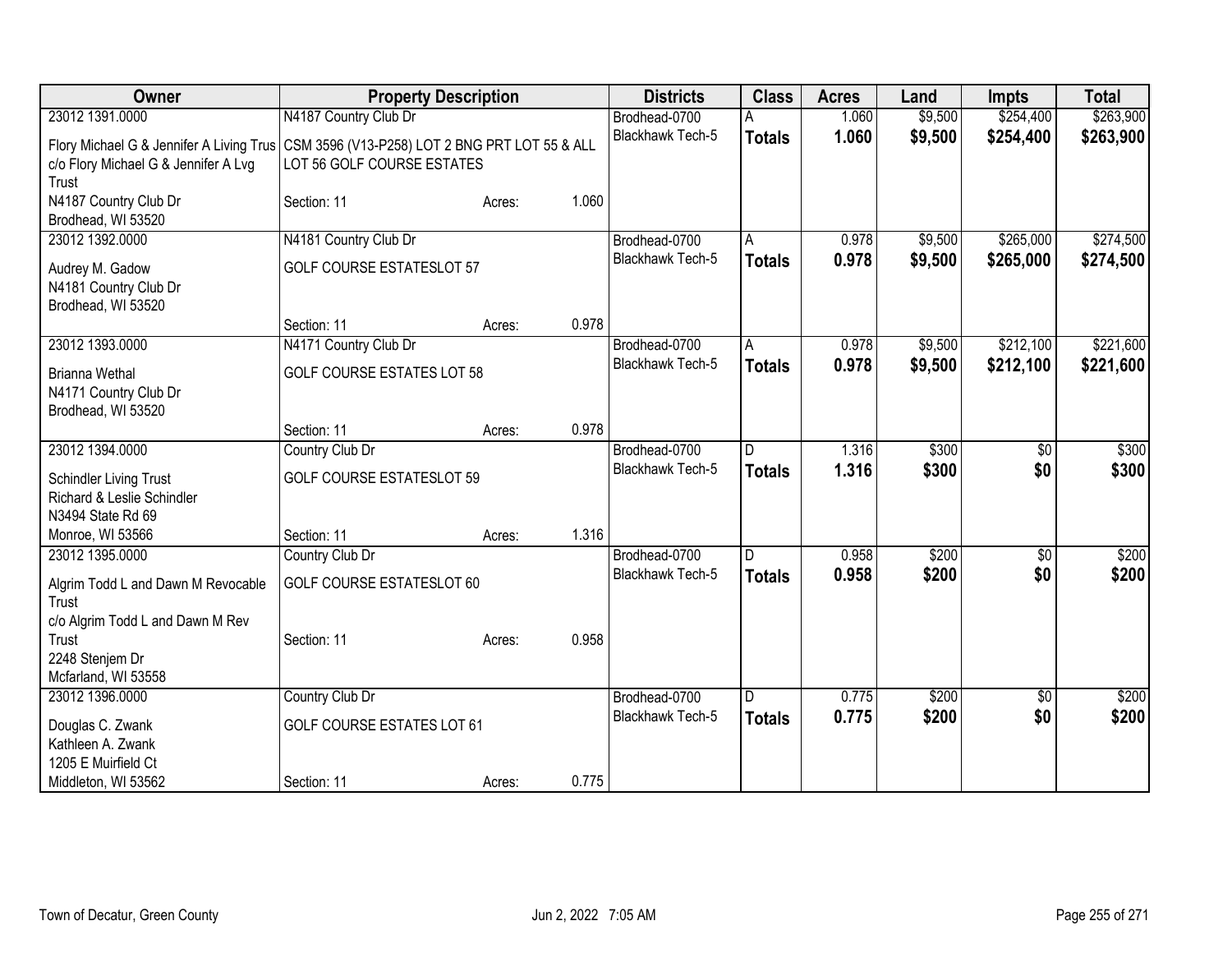| Owner                                  |                                   | <b>Property Description</b> |       | <b>Districts</b>        | <b>Class</b>   | <b>Acres</b> | Land    | <b>Impts</b>    | <b>Total</b> |
|----------------------------------------|-----------------------------------|-----------------------------|-------|-------------------------|----------------|--------------|---------|-----------------|--------------|
| 23012 1397.0000                        | Country Club Dr                   |                             |       | Brodhead-0700           | D              | 0.697        | \$100   | $\overline{50}$ | \$100        |
| Polipnick Living Trust Dated September | <b>GOLF COURSE ESTATESLOT 62</b>  |                             |       | <b>Blackhawk Tech-5</b> | <b>Totals</b>  | 0.697        | \$100   | \$0             | \$100        |
| 10, 2019                               |                                   |                             |       |                         |                |              |         |                 |              |
| c/o Polipnick Living Trust             |                                   |                             |       |                         |                |              |         |                 |              |
| Gary & Carol Polipnick Ttees           | Section: 11                       | Acres:                      | 0.697 |                         |                |              |         |                 |              |
| 5008 Falling Leaves Ln                 |                                   |                             |       |                         |                |              |         |                 |              |
| Mcfarland, WI 53558-9547               |                                   |                             |       |                         |                |              |         |                 |              |
| 23012 1398,0000                        | Country Club Dr                   |                             |       | Brodhead-0700           | D              | 0.698        | \$100   | $\overline{50}$ | \$100        |
| Randall C. Engen                       | GOLF COURSE ESTATES LOT 63        |                             |       | Blackhawk Tech-5        | <b>Totals</b>  | 0.698        | \$100   | \$0             | \$100        |
| Deborah A. Engen                       |                                   |                             |       |                         |                |              |         |                 |              |
| 4711 Lj Pkwy Apt 15208                 |                                   |                             |       |                         |                |              |         |                 |              |
| Sugar Land, TX 77479                   | Section: 11                       | Acres:                      | 0.698 |                         |                |              |         |                 |              |
| 23012 1399.0000                        | Country Club Dr                   |                             |       | Brodhead-0700           | ID.            | 0.697        | \$100   | \$0             | \$100        |
| Michael Leibundgut et al               | <b>GOLF COURSE ESTATESLOT 64</b>  |                             |       | <b>Blackhawk Tech-5</b> | <b>Totals</b>  | 0.697        | \$100   | \$0             | \$100        |
| c/o Michael P. Leibundgut              |                                   |                             |       |                         |                |              |         |                 |              |
| W5431 Sandrock Rd                      |                                   |                             |       |                         |                |              |         |                 |              |
| New Glarus, WI 53574                   | Section: 11                       | Acres:                      | 0.697 |                         |                |              |         |                 |              |
| 23012 1400.0000                        | Country Club Dr                   |                             |       | Brodhead-0700           | ID.            | 0.697        | \$100   | \$0             | \$100        |
| Michael Leibundgut et al               | <b>GOLF COURSE ESTATES LOT 65</b> |                             |       | Blackhawk Tech-5        | <b>Totals</b>  | 0.697        | \$100   | \$0             | \$100        |
| c/o Michael P. Leibundgut              |                                   |                             |       |                         |                |              |         |                 |              |
| W5431 Sandrock Rd                      |                                   |                             |       |                         |                |              |         |                 |              |
| New Glarus, WI 53574                   | Section: 11                       | Acres:                      | 0.697 |                         |                |              |         |                 |              |
| 23012 1401.0000                        | N4085 Country Club Dr             |                             |       | Brodhead-0700           | $\overline{A}$ | 0.697        | \$9,500 | \$213,900       | \$223,400    |
| Benjamin J. Gilmour                    | <b>GOLF COURSE ESTATESLOT 66</b>  |                             |       | Blackhawk Tech-5        | <b>Totals</b>  | 0.697        | \$9,500 | \$213,900       | \$223,400    |
| N4085 Country Club Dr                  |                                   |                             |       |                         |                |              |         |                 |              |
| Brodhead, WI 53520                     |                                   |                             |       |                         |                |              |         |                 |              |
|                                        | Section: 14                       | Acres:                      | 0.697 |                         |                |              |         |                 |              |
| 23012 1402.0000                        | N4071 Country Club Dr             |                             |       | Brodhead-0700           | A              | 0.697        | \$9,500 | \$193,700       | \$203,200    |
| Nathaniel Cokenour                     | <b>GOLF COURSE ESTATESLOT 67</b>  |                             |       | <b>Blackhawk Tech-5</b> | Totals         | 0.697        | \$9,500 | \$193,700       | \$203,200    |
| N4071 Country Club Dr                  |                                   |                             |       |                         |                |              |         |                 |              |
| Brodhead, WI 53520                     |                                   |                             |       |                         |                |              |         |                 |              |
|                                        | Section: 14                       | Acres:                      | 0.697 |                         |                |              |         |                 |              |
| 23012 1403.0000                        | N4059 Country Club Dr             |                             |       | Brodhead-0700           | $\overline{A}$ | 0.697        | \$9,500 | \$224,000       | \$233,500    |
| Jacob P. Pickel                        | <b>GOLF COURSE ESTATESLOT 68</b>  |                             |       | <b>Blackhawk Tech-5</b> | <b>Totals</b>  | 0.697        | \$9,500 | \$224,000       | \$233,500    |
| Elizabeth A. Baertschi                 |                                   |                             |       |                         |                |              |         |                 |              |
| N4059 Country Club Dr                  |                                   |                             |       |                         |                |              |         |                 |              |
| Decatur, WI 53520                      | Section: 14                       | Acres:                      | 0.697 |                         |                |              |         |                 |              |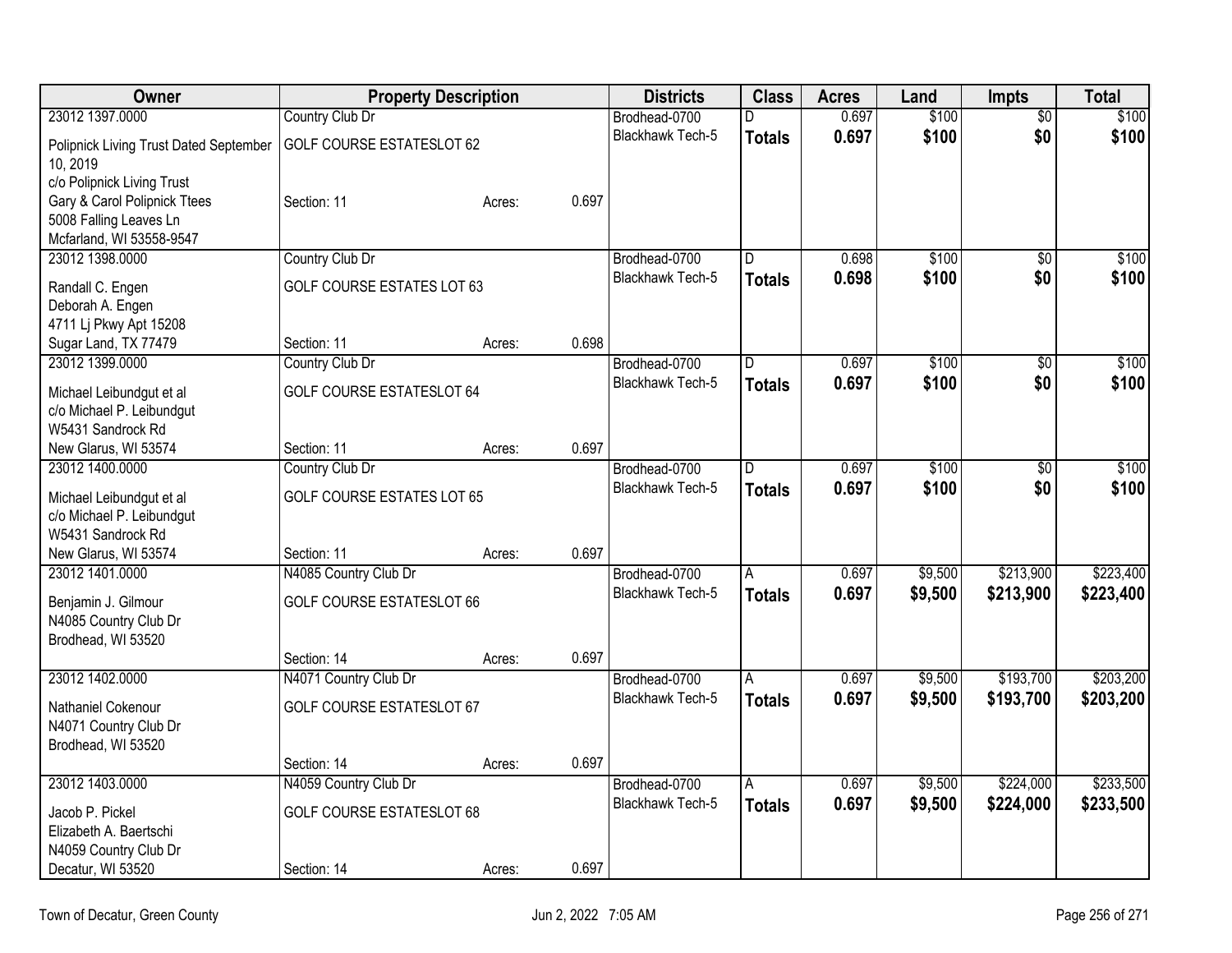| <b>Owner</b>             |                                  | <b>Property Description</b> |       | <b>Districts</b>        | <b>Class</b>            | <b>Acres</b> | Land    | <b>Impts</b> | <b>Total</b> |
|--------------------------|----------------------------------|-----------------------------|-------|-------------------------|-------------------------|--------------|---------|--------------|--------------|
| 23012 1404.0000          | N4055 Country Club Dr            |                             |       | Brodhead-0700           |                         | 0.697        | \$9,500 | \$217,300    | \$226,800    |
| Sadie Hennig             | <b>GOLF COURSE ESTATESLOT 69</b> |                             |       | Blackhawk Tech-5        | <b>Totals</b>           | 0.697        | \$9,500 | \$217,300    | \$226,800    |
| N4055 Country Club Dr    |                                  |                             |       |                         |                         |              |         |              |              |
| Brodhead, WI 53520       |                                  |                             |       |                         |                         |              |         |              |              |
|                          | Section: 14                      | Acres:                      | 0.697 |                         |                         |              |         |              |              |
| 23012 1405.0000          | N4045 Country Club Dr            |                             |       | Brodhead-0700           | Α                       | 0.697        | \$9,500 | \$184,500    | \$194,000    |
| Allen A. Eells           | GOLF COURSE ESTATES LOT 70       |                             |       | <b>Blackhawk Tech-5</b> | <b>Totals</b>           | 0.697        | \$9,500 | \$184,500    | \$194,000    |
| Julie A. Eells           |                                  |                             |       |                         |                         |              |         |              |              |
| N4045 Country Club Dr    |                                  |                             |       |                         |                         |              |         |              |              |
| Brodhead, WI 53520       | Section: 14                      | Acres:                      | 0.697 |                         |                         |              |         |              |              |
| 23012 1406.0000          | Country Club Dr                  |                             |       | Brodhead-0700           | $\overline{\mathsf{D}}$ | 0.697        | \$100   | \$0          | \$100        |
| Anthony W. Peters et al  | <b>GOLF COURSE ESTATESLOT 71</b> |                             |       | Blackhawk Tech-5        | <b>Totals</b>           | 0.697        | \$100   | \$0          | \$100        |
| c/o Teresa A. Peters     |                                  |                             |       |                         |                         |              |         |              |              |
| N4035 Ace Ct             |                                  |                             |       |                         |                         |              |         |              |              |
| Brodhead, WI 53520       | Section: 14                      | Acres:                      | 0.697 |                         |                         |              |         |              |              |
| 23012 1407.0000          | Country Club Dr                  |                             |       | Brodhead-0700           | D                       | 0.697        | \$100   | \$0          | \$100        |
| Anthony W. Peters et al  | <b>GOLF COURSE ESTATESLOT 72</b> |                             |       | <b>Blackhawk Tech-5</b> | <b>Totals</b>           | 0.697        | \$100   | \$0          | \$100        |
| c/o Teresa A. Peters     |                                  |                             |       |                         |                         |              |         |              |              |
| N4035 Ace Ct             |                                  |                             |       |                         |                         |              |         |              |              |
| Brodhead, WI 53520       | Section: 14                      | Acres:                      | 0.697 |                         |                         |              |         |              |              |
| 23012 1408.1000          | N4035 Ace Ct                     |                             |       | Brodhead-0700           | $\overline{A}$          | 0.400        | \$4,800 | \$181,700    | \$186,500    |
| Teresa A. Peters et al   | ACE COURT CONDOMINIUM UNIT 1     |                             |       | <b>Blackhawk Tech-5</b> | <b>Totals</b>           | 0.400        | \$4,800 | \$181,700    | \$186,500    |
| N4035 Ace Ct             |                                  |                             |       |                         |                         |              |         |              |              |
| Brodhead, WI 53520       |                                  |                             |       |                         |                         |              |         |              |              |
|                          | Section: 14                      | Acres:                      | 0.400 |                         |                         |              |         |              |              |
| 23012 1408.2000          | N4033 Ace Ct                     |                             |       | Brodhead-0700           | Α                       | 0.300        | \$4,800 | \$181,700    | \$186,500    |
| Jeffrey S. Skatrud       | ACE COURT CONDOMINIUM UNIT 2     |                             |       | <b>Blackhawk Tech-5</b> | <b>Totals</b>           | 0.300        | \$4,800 | \$181,700    | \$186,500    |
| Lynn A. Skatrud          |                                  |                             |       |                         |                         |              |         |              |              |
| N4033 Ace Ct             |                                  |                             |       |                         |                         |              |         |              |              |
| Brodhead, WI 53520       | Section: 14                      | Acres:                      | 0.300 |                         |                         |              |         |              |              |
| 23012 1409.0000          | N4023 Ace Ct                     |                             |       | Brodhead-0700           | $\overline{A}$          | 0.719        | \$9,500 | \$2,400      | \$11,900     |
| Jeffrey S. Skatrud et al | <b>GOLF COURSE ESTATESLOT 74</b> |                             |       | <b>Blackhawk Tech-5</b> | <b>Totals</b>           | 0.719        | \$9,500 | \$2,400      | \$11,900     |
| N4033 Ace Ct             |                                  |                             |       |                         |                         |              |         |              |              |
| Brodhead, WI 53520       |                                  |                             |       |                         |                         |              |         |              |              |
|                          | Section: 14                      | Acres:                      | 0.719 |                         |                         |              |         |              |              |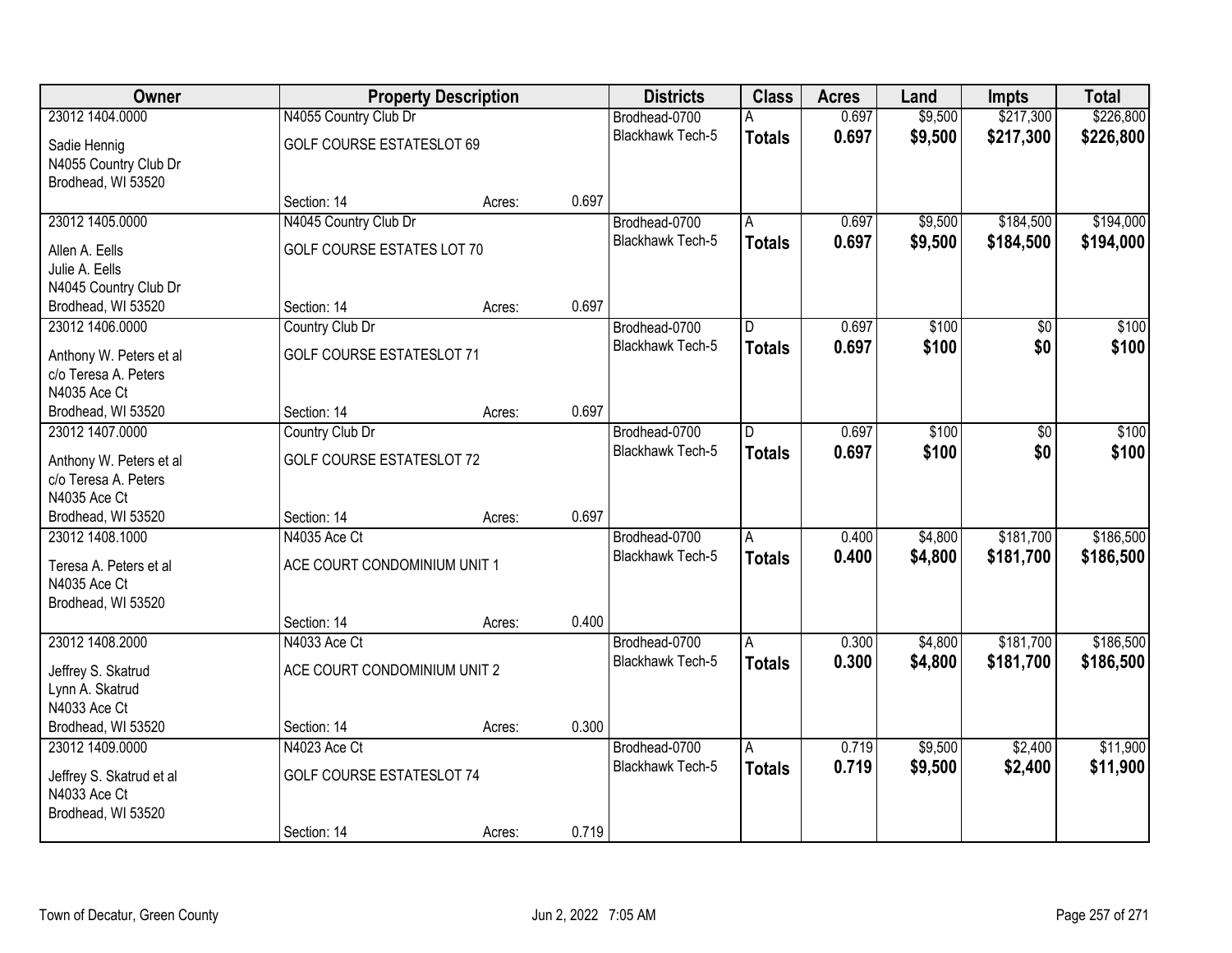| Owner                                    |                                   | <b>Property Description</b> |       | <b>Districts</b>        | <b>Class</b>   | <b>Acres</b> | Land  | <b>Impts</b>    | <b>Total</b> |
|------------------------------------------|-----------------------------------|-----------------------------|-------|-------------------------|----------------|--------------|-------|-----------------|--------------|
| 23012 1410.0000                          | Ace Ct                            |                             |       | Brodhead-0700           |                | 0.724        | \$200 | $\overline{50}$ | \$200        |
| James R. Hughes                          | <b>GOLF COURSE ESTATESLOT 75</b>  |                             |       | <b>Blackhawk Tech-5</b> | <b>Totals</b>  | 0.724        | \$200 | \$0             | \$200        |
| Katherine A. Hughes                      |                                   |                             |       |                         |                |              |       |                 |              |
| 518 N Oak St                             |                                   |                             |       |                         |                |              |       |                 |              |
| Oregon, WI 53575                         | Section: 14                       | Acres:                      | 0.724 |                         |                |              |       |                 |              |
| 23012 1411.0000                          | Ace Ct                            |                             |       | Brodhead-0700           | $\overline{D}$ | 0.696        | \$100 | $\overline{50}$ | \$100        |
| Joseph G. Klinzing                       | GOLF COURSE ESTATES LOT 76        |                             |       | Blackhawk Tech-5        | <b>Totals</b>  | 0.696        | \$100 | \$0             | \$100        |
| Marita K. Klinzing                       |                                   |                             |       |                         |                |              |       |                 |              |
| 4512 Gordon Ave                          |                                   |                             |       |                         |                |              |       |                 |              |
| Monona, WI 53716                         | Section: 14                       | Acres:                      | 0.696 |                         |                |              |       |                 |              |
| 23012 1412.0000                          | Ace Ct                            |                             |       | Brodhead-0700           | ID.            | 0.736        | \$200 | \$0             | \$200        |
| Joseph G. Klinzing                       | GOLF COURSE ESTATES LOT 77        |                             |       | Blackhawk Tech-5        | <b>Totals</b>  | 0.736        | \$200 | \$0             | \$200        |
| Marita K. Klinzing                       |                                   |                             |       |                         |                |              |       |                 |              |
| 4512 Gordon Ave                          |                                   |                             |       |                         |                |              |       |                 |              |
| Monona, WI 53716                         | Section: 14                       | Acres:                      | 0.736 |                         |                |              |       |                 |              |
| 23012 1413.0000                          | Ace Ct                            |                             |       | Brodhead-0700           | ID.            | 0.759        | \$200 | \$0             | \$200        |
|                                          | <b>GOLF COURSE ESTATESLOT 78</b>  |                             |       | Blackhawk Tech-5        | <b>Totals</b>  | 0.759        | \$200 | \$0             | \$200        |
| Joseph G. Klinzing<br>Marita K. Klinzing |                                   |                             |       |                         |                |              |       |                 |              |
| 4512 Gordon Ave                          |                                   |                             |       |                         |                |              |       |                 |              |
| Monona, WI 53716                         | Section: 14                       | Acres:                      | 0.759 |                         |                |              |       |                 |              |
| 23012 1414.0000                          | Ace Ct                            |                             |       | Brodhead-0700           | D              | 0.745        | \$200 | \$0             | \$200        |
|                                          |                                   |                             |       | <b>Blackhawk Tech-5</b> | <b>Totals</b>  | 0.745        | \$200 | \$0             | \$200        |
| Sivamohan Thurairajah<br>12 Old Post Rd  | <b>GOLF COURSE ESTATES LOT 79</b> |                             |       |                         |                |              |       |                 |              |
| Cos Cob, CT 06807                        |                                   |                             |       |                         |                |              |       |                 |              |
|                                          | Section: 14                       | Acres:                      | 0.745 |                         |                |              |       |                 |              |
| 23012 1415.0000                          | <b>Bike Trail Ln</b>              |                             |       | Brodhead-0700           | ID.            | 0.744        | \$200 | \$0             | \$200        |
|                                          |                                   |                             |       | <b>Blackhawk Tech-5</b> | <b>Totals</b>  | 0.744        | \$200 | \$0             | \$200        |
| Joseph G. Klinzing                       | <b>GOLF COURSE ESTATESLOT 80</b>  |                             |       |                         |                |              |       |                 |              |
| Marita K. Klinzing<br>4512 Gordon Ave    |                                   |                             |       |                         |                |              |       |                 |              |
| Monona, WI 53716                         | Section: 14                       | Acres:                      | 0.744 |                         |                |              |       |                 |              |
| 23012 1416.0000                          | <b>Bike Trail Ln</b>              |                             |       | Brodhead-0700           | ID.            | 0.710        | \$200 | $\overline{50}$ | \$200        |
|                                          |                                   |                             |       | <b>Blackhawk Tech-5</b> | <b>Totals</b>  | 0.710        | \$200 | \$0             | \$200        |
| Michael J. Schlittler                    | <b>GOLF COURSE ESTATES LOT 81</b> |                             |       |                         |                |              |       |                 |              |
| Kathleen M. Schlittler                   |                                   |                             |       |                         |                |              |       |                 |              |
| PO Box 71<br>Brodhead, WI 53520          | Section: 14                       |                             | 0.710 |                         |                |              |       |                 |              |
|                                          |                                   | Acres:                      |       |                         |                |              |       |                 |              |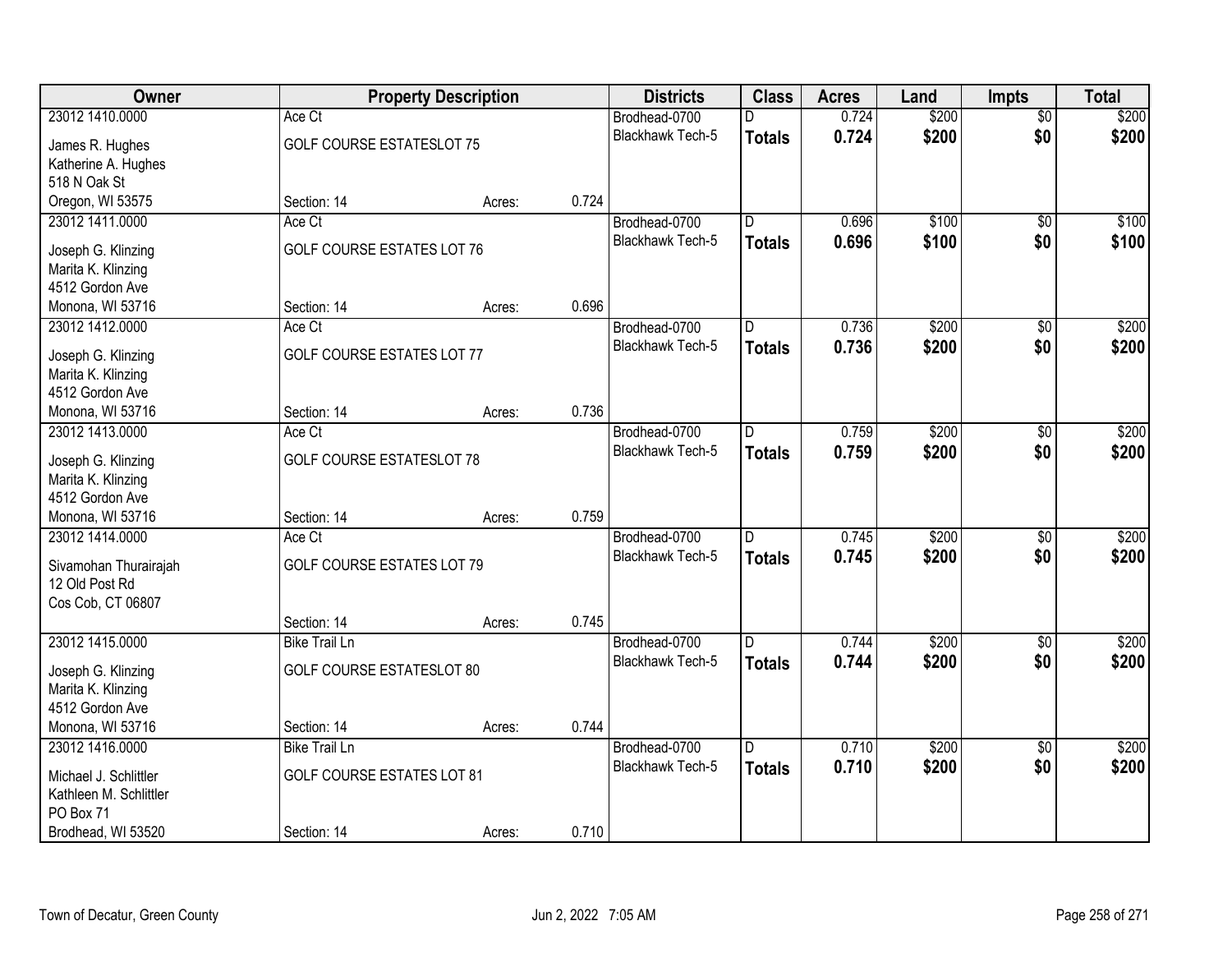| Owner                                     |                                   | <b>Property Description</b> |       | <b>Districts</b>        | <b>Class</b>   | <b>Acres</b> | Land    | <b>Impts</b>    | <b>Total</b> |
|-------------------------------------------|-----------------------------------|-----------------------------|-------|-------------------------|----------------|--------------|---------|-----------------|--------------|
| 23012 1417.0000                           | N4062 Bike Trl Ln                 |                             |       | Brodhead-0700           | A              | 0.710        | \$9,500 | \$231,100       | \$240,600    |
| Angela A. Vetrono Hansen                  | <b>GOLF COURSE ESTATES LOT 82</b> |                             |       | Blackhawk Tech-5        | <b>Totals</b>  | 0.710        | \$9,500 | \$231,100       | \$240,600    |
| N4062 Bike Trail Ln<br>Brodhead, WI 53520 |                                   |                             |       |                         |                |              |         |                 |              |
|                                           | Section: 14                       | Acres:                      | 0.710 |                         |                |              |         |                 |              |
| 23012 1418.0000                           | N4076 Bike Trl Ln                 |                             |       | Brodhead-0700           | A              | 0.710        | \$9,500 | \$224,000       | \$233,500    |
| Jon P. Heller                             | <b>GOLF COURSE ESTATES LOT 83</b> |                             |       | Blackhawk Tech-5        | <b>Totals</b>  | 0.710        | \$9,500 | \$224,000       | \$233,500    |
| Elizabeth A. Heller                       |                                   |                             |       |                         |                |              |         |                 |              |
| N4076 Bike Trail Ln                       |                                   |                             |       |                         |                |              |         |                 |              |
| Brodhead, WI 53520                        | Section: 14                       | Acres:                      | 0.710 |                         |                |              |         |                 |              |
| 23012 1419.0000                           | N4092 Bike Trl Ln                 |                             |       | Brodhead-0700           | A              | 0.700        | \$9,500 | \$249,600       | \$259,100    |
| Michael Bullock                           | <b>GOLF COURSE ESTATES LOT 84</b> |                             |       | Blackhawk Tech-5        | <b>Totals</b>  | 0.700        | \$9,500 | \$249,600       | \$259,100    |
| <b>Jill Bullock</b>                       |                                   |                             |       |                         |                |              |         |                 |              |
| N4092 Bike Trail Ln                       |                                   |                             |       |                         |                |              |         |                 |              |
| Brodhead, WI 53520                        | Section: 14                       | Acres:                      | 0.700 |                         |                |              |         |                 |              |
| 23012 1420.0000                           | N4096 Bike Trl Ln                 |                             |       | Brodhead-0700           | Α              | 0.701        | \$9,500 | \$225,700       | \$235,200    |
| Larry B. Gill                             | <b>GOLF COURSE ESTATES LOT 85</b> |                             |       | <b>Blackhawk Tech-5</b> | <b>Totals</b>  | 0.701        | \$9,500 | \$225,700       | \$235,200    |
| N4096 Bike Trail Ln                       |                                   |                             |       |                         |                |              |         |                 |              |
| Brodhead, WI 53520                        |                                   |                             |       |                         |                |              |         |                 |              |
|                                           | Section: 14                       | Acres:                      | 0.701 |                         |                |              |         |                 |              |
| 23012 1421.0000                           | N4108 Bike Trl Ln                 |                             |       | Brodhead-0700           | $\overline{A}$ | 0.701        | \$9,500 | \$210,800       | \$220,300    |
| Nancy L. Acker                            | <b>GOLF COURSE ESTATES LOT 86</b> |                             |       | Blackhawk Tech-5        | <b>Totals</b>  | 0.701        | \$9,500 | \$210,800       | \$220,300    |
| N4108 Bike Trail Ln                       |                                   |                             |       |                         |                |              |         |                 |              |
| Brodhead, WI 53520                        |                                   |                             |       |                         |                |              |         |                 |              |
|                                           | Section: 11                       | Acres:                      | 0.701 |                         |                |              |         |                 |              |
| 23012 1422.0000                           | <b>Bike Trail Ln</b>              |                             |       | Brodhead-0700           | D              | 0.829        | \$200   | $\overline{50}$ | \$200        |
| David Backes                              | <b>GOLF COURSE ESTATESLOT 87</b>  |                             |       | Blackhawk Tech-5        | <b>Totals</b>  | 0.829        | \$200   | \$0             | \$200        |
| <b>Wendy Backes</b>                       |                                   |                             |       |                         |                |              |         |                 |              |
| 2121 Pheasant Ln                          |                                   |                             |       |                         |                |              |         |                 |              |
| Salina, KS 67401-1314                     | Section: 11                       | Acres:                      | 0.829 |                         |                |              |         |                 |              |
| 23012 1423.0000                           | N4120 Bike Trl Ln                 |                             |       | Brodhead-0700           | A              | 0.742        | \$9,500 | \$177,200       | \$186,700    |
| David Backes                              | <b>GOLF COURSE ESTATESLOT 88</b>  |                             |       | Blackhawk Tech-5        | <b>Totals</b>  | 0.742        | \$9,500 | \$177,200       | \$186,700    |
| <b>Wendy Backes</b>                       |                                   |                             |       |                         |                |              |         |                 |              |
| 2121 Pheasant Ln                          |                                   |                             |       |                         |                |              |         |                 |              |
| Salina, KS 67401-1314                     | Section: 11                       | Acres:                      | 0.742 |                         |                |              |         |                 |              |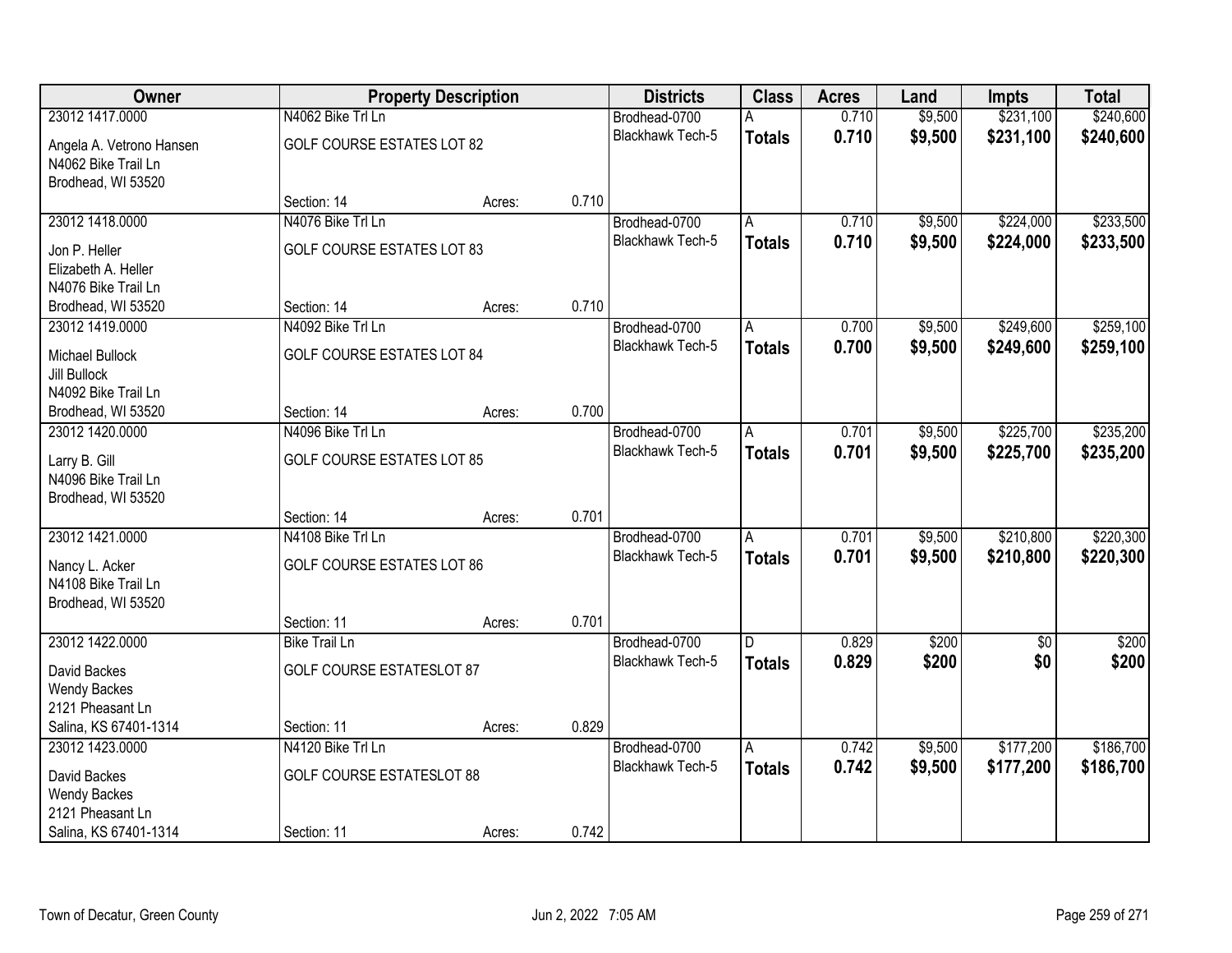| Owner                 |                                  | <b>Property Description</b> |       | <b>Districts</b>        | <b>Class</b>            | <b>Acres</b> | Land    | <b>Impts</b> | <b>Total</b> |
|-----------------------|----------------------------------|-----------------------------|-------|-------------------------|-------------------------|--------------|---------|--------------|--------------|
| 23012 1424.0000       | N4136 Country Club Dr            |                             |       | Brodhead-0700           | А                       | 0.701        | \$9,500 | \$191,500    | \$201,000    |
| Adam M. Bullock       | GOLF COURSE ESTATES LOT 89       |                             |       | Blackhawk Tech-5        | <b>Totals</b>           | 0.701        | \$9,500 | \$191,500    | \$201,000    |
| Leah A. Bullock       |                                  |                             |       |                         |                         |              |         |              |              |
| N4136 Country Club Dr |                                  |                             |       |                         |                         |              |         |              |              |
| Brodhead, WI 53520    | Section: 11                      | Acres:                      | 0.701 |                         |                         |              |         |              |              |
| 23012 1425.0000       | W741 Dogleg Ct                   |                             |       | Brodhead-0700           | A                       | 1.004        | \$9,500 | \$217,200    | \$226,700    |
| Val A. Chapman        | <b>GOLF COURSE ESTATESLOT 90</b> |                             |       | <b>Blackhawk Tech-5</b> | <b>Totals</b>           | 1.004        | \$9,500 | \$217,200    | \$226,700    |
| Meagan D. Chapman     |                                  |                             |       |                         |                         |              |         |              |              |
| W741 Dogleg Ct        |                                  |                             |       |                         |                         |              |         |              |              |
| Brodhead, WI 53520    | Section: 11                      | Acres:                      | 1.004 |                         |                         |              |         |              |              |
| 23012 1426.0000       | W729 Dogleg Ct                   |                             |       | Brodhead-0700           | A                       | 1.222        | \$9,500 | \$228,200    | \$237,700    |
|                       |                                  |                             |       | <b>Blackhawk Tech-5</b> | <b>Totals</b>           | 1.222        | \$9,500 | \$228,200    | \$237,700    |
| Lindsey C. Ostrander  | <b>GOLF COURSE ESTATESLOT 91</b> |                             |       |                         |                         |              |         |              |              |
| W729 Dogleg Ct        |                                  |                             |       |                         |                         |              |         |              |              |
| Brodhead, WI 53520    |                                  |                             | 1.222 |                         |                         |              |         |              |              |
| 23012 1427.0000       | Section: 11                      | Acres:                      |       | Brodhead-0700           |                         | 2.073        | \$9,500 | \$2,500      | \$12,000     |
|                       | W712 Dogleg Ct                   |                             |       | <b>Blackhawk Tech-5</b> | Α                       |              |         |              |              |
| Britt D. Coplien      | <b>GOLF COURSE ESTATESLOT 92</b> |                             |       |                         | <b>Totals</b>           | 2.073        | \$9,500 | \$2,500      | \$12,000     |
| Maria V. Coplein      |                                  |                             |       |                         |                         |              |         |              |              |
| W506 Theresa Ct       |                                  |                             |       |                         |                         |              |         |              |              |
| Brodhead, WI 53520    | Section: 11                      | Acres:                      | 2.073 |                         |                         |              |         |              |              |
| 23012 1428.0000       | W726 Dogleg Ct                   |                             |       | Brodhead-0700           | A                       | 0.802        | \$9,500 | \$224,800    | \$234,300    |
| Brandie S. Day        | <b>GOLF COURSE ESTATESLOT 93</b> |                             |       | <b>Blackhawk Tech-5</b> | <b>Totals</b>           | 0.802        | \$9,500 | \$224,800    | \$234,300    |
| William C. Day        |                                  |                             |       |                         |                         |              |         |              |              |
| W726 Dogleg Ct        |                                  |                             |       |                         |                         |              |         |              |              |
| Brodhead, WI 53520    | Section: 11                      | Acres:                      | 0.802 |                         |                         |              |         |              |              |
| 23012 1429.0000       | W738 Dogleg Ct                   |                             |       | Brodhead-0700           | A                       | 0.870        | \$9,500 | \$191,500    | \$201,000    |
| Colton Hopwood        | <b>GOLF COURSE ESTATESLOT 94</b> |                             |       | Blackhawk Tech-5        | <b>Totals</b>           | 0.870        | \$9,500 | \$191,500    | \$201,000    |
| Stephani Hopwood      |                                  |                             |       |                         |                         |              |         |              |              |
| W738 Dogleg Ct        |                                  |                             |       |                         |                         |              |         |              |              |
| Brodhead, WI 53520    | Section: 11                      | Acres:                      | 0.870 |                         |                         |              |         |              |              |
| 23012 1430.0000       | W746 Dogleg Ct                   |                             |       | Brodhead-0700           | $\overline{\mathsf{A}}$ | 1.030        | \$9,500 | \$206,900    | \$216,400    |
|                       |                                  |                             |       | <b>Blackhawk Tech-5</b> | <b>Totals</b>           | 1.030        | \$9,500 | \$206,900    | \$216,400    |
| Dan Busse             | <b>GOLF COURSE ESTATESLOT 95</b> |                             |       |                         |                         |              |         |              |              |
| W746 Dogleg Ct        |                                  |                             |       |                         |                         |              |         |              |              |
| Brodhead, WI 53520    | Section: 11                      |                             | 1.030 |                         |                         |              |         |              |              |
|                       |                                  | Acres:                      |       |                         |                         |              |         |              |              |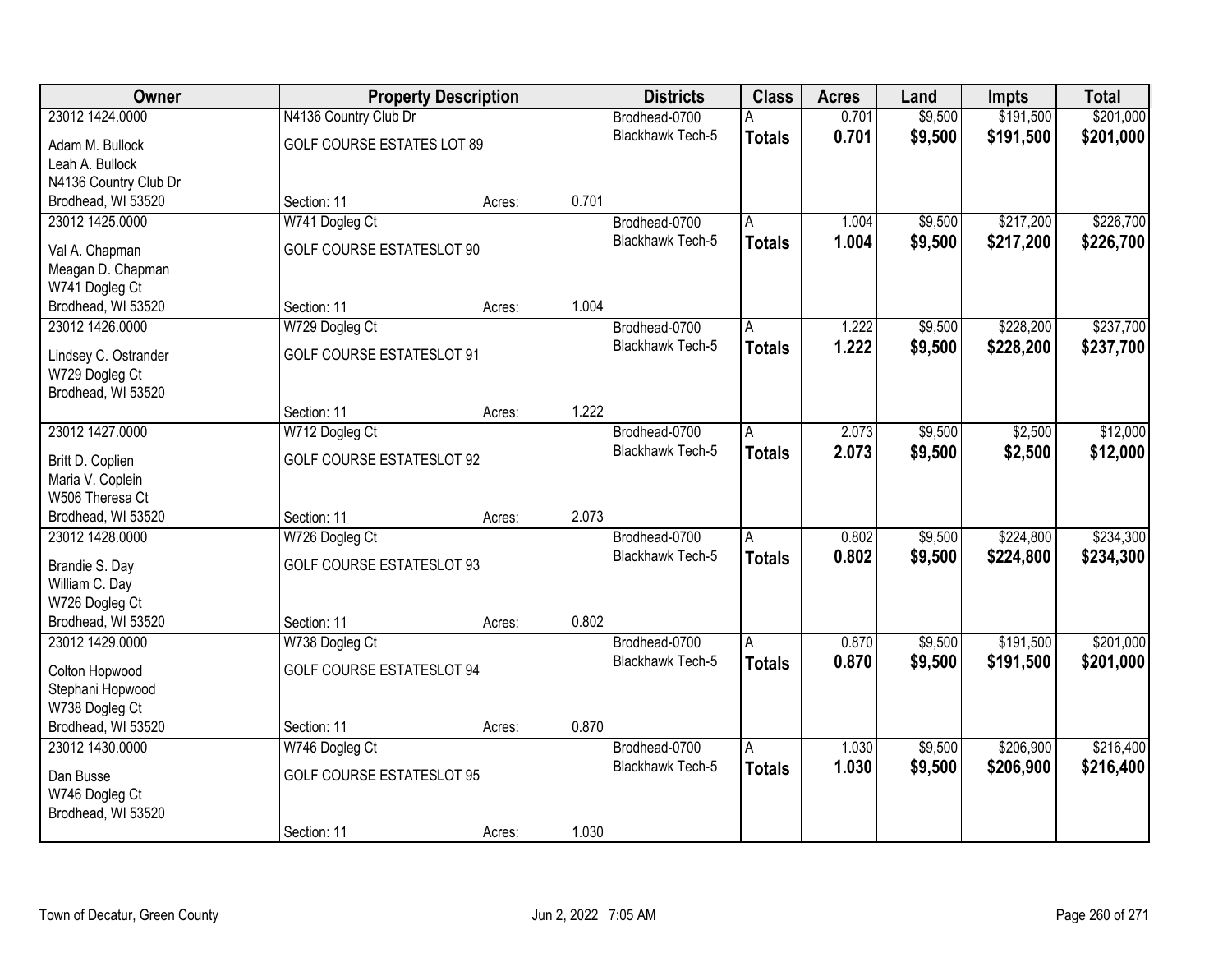| Owner                  |                                   | <b>Property Description</b> |       | <b>Districts</b>        | <b>Class</b>            | <b>Acres</b> | Land    | Impts           | <b>Total</b> |
|------------------------|-----------------------------------|-----------------------------|-------|-------------------------|-------------------------|--------------|---------|-----------------|--------------|
| 23012 1431.0000        | W684 Sandtrap Ter                 |                             |       | Brodhead-0700           | A                       | 1.063        | \$9,500 | \$177,200       | \$186,700    |
| Dallin B. Brimley      | <b>GOLF COURSE ESTATES LOT 96</b> |                             |       | <b>Blackhawk Tech-5</b> | <b>Totals</b>           | 1.063        | \$9,500 | \$177,200       | \$186,700    |
| W684 Sandtrap Ter      |                                   |                             |       |                         |                         |              |         |                 |              |
| Brodhead, WI 53520     |                                   |                             |       |                         |                         |              |         |                 |              |
|                        | Section: 11                       | Acres:                      | 1.063 |                         |                         |              |         |                 |              |
| 23012 1432.0000        | W708 Sandtrap Ter                 |                             |       | Brodhead-0700           | A                       | 0.700        | \$9,500 | \$206,800       | \$216,300    |
| Justin A. Kohl         | <b>GOLF COURSE ESTATESLOT 97</b>  |                             |       | Blackhawk Tech-5        | <b>Totals</b>           | 0.700        | \$9,500 | \$206,800       | \$216,300    |
| W708 Sandtrap Ter      |                                   |                             |       |                         |                         |              |         |                 |              |
| Brodhead, WI 53520     |                                   |                             |       |                         |                         |              |         |                 |              |
|                        | Section: 11                       | Acres:                      | 0.700 |                         |                         |              |         |                 |              |
| 23012 1433.0000        | W712 Sandtrap Ter                 |                             |       | Brodhead-0700           | A                       | 0.711        | \$9,500 | \$223,400       | \$232,900    |
| John M. Schuetz        | <b>GOLF COURSE ESTATES LOT 98</b> |                             |       | Blackhawk Tech-5        | <b>Totals</b>           | 0.711        | \$9,500 | \$223,400       | \$232,900    |
| Courtney L. Schuetz    |                                   |                             |       |                         |                         |              |         |                 |              |
| W712 Sandtrap Ter      |                                   |                             |       |                         |                         |              |         |                 |              |
| Brodhead, WI 53520     | Section: 11                       | Acres:                      | 0.711 |                         |                         |              |         |                 |              |
| 23012 1434.0000        | W737 Wedgewood Ct                 |                             |       | Brodhead-0700           | A                       | 0.700        | \$9,500 | \$220,300       | \$229,800    |
| Joseph W. Shimeck      | <b>GOLF COURSE ESTATESLOT 99</b>  |                             |       | Blackhawk Tech-5        | <b>Totals</b>           | 0.700        | \$9,500 | \$220,300       | \$229,800    |
| <b>Heather Shimeck</b> |                                   |                             |       |                         |                         |              |         |                 |              |
| W737 Wedgewood Ct      |                                   |                             |       |                         |                         |              |         |                 |              |
| Brodhead, WI 53520     | Section: 11                       | Acres:                      | 0.700 |                         |                         |              |         |                 |              |
| 23012 1435,0000        | W713 Wedgewood Ct                 |                             |       | Brodhead-0700           | A                       | 0.884        | \$9,500 | \$193,400       | \$202,900    |
| Petry Trust No 1989    | GOLF COURSE ESTATESLOT 100        |                             |       | Blackhawk Tech-5        | <b>Totals</b>           | 0.884        | \$9,500 | \$193,400       | \$202,900    |
| PO Box 80              |                                   |                             |       |                         |                         |              |         |                 |              |
| Belleville, WI 53508   |                                   |                             |       |                         |                         |              |         |                 |              |
|                        | Section: 11                       | Acres:                      | 0.884 |                         |                         |              |         |                 |              |
| 23012 1436,0000        | Wedgewood Ct                      |                             |       | Brodhead-0700           | D                       | 1.309        | \$300   | $\sqrt{6}$      | \$300        |
| Petry Trust No 1989    | GOLF COURSE ESTATES LOT 101       |                             |       | Blackhawk Tech-5        | <b>Totals</b>           | 1.309        | \$300   | \$0             | \$300        |
| PO Box 80              |                                   |                             |       |                         |                         |              |         |                 |              |
| Belleville, WI 53508   |                                   |                             |       |                         |                         |              |         |                 |              |
|                        | Section: 11                       | Acres:                      | 1.309 |                         |                         |              |         |                 |              |
| 23012 1437.0000        | Wedgewood Ct                      |                             |       | Brodhead-0700           | $\overline{\mathsf{A}}$ | 2.188        | \$9,500 | $\overline{50}$ | \$9,500      |
| Brian J. Backus        | GOLF COURSE ESTATESLOT 102        |                             |       | <b>Blackhawk Tech-5</b> | <b>Totals</b>           | 2.188        | \$9,500 | \$0             | \$9,500      |
| Birgit M. Backus       |                                   |                             |       |                         |                         |              |         |                 |              |
| 468 Waterman Ct        |                                   |                             |       |                         |                         |              |         |                 |              |
| Oregon, WI 53575-3612  | Section: 11                       | Acres:                      | 2.188 |                         |                         |              |         |                 |              |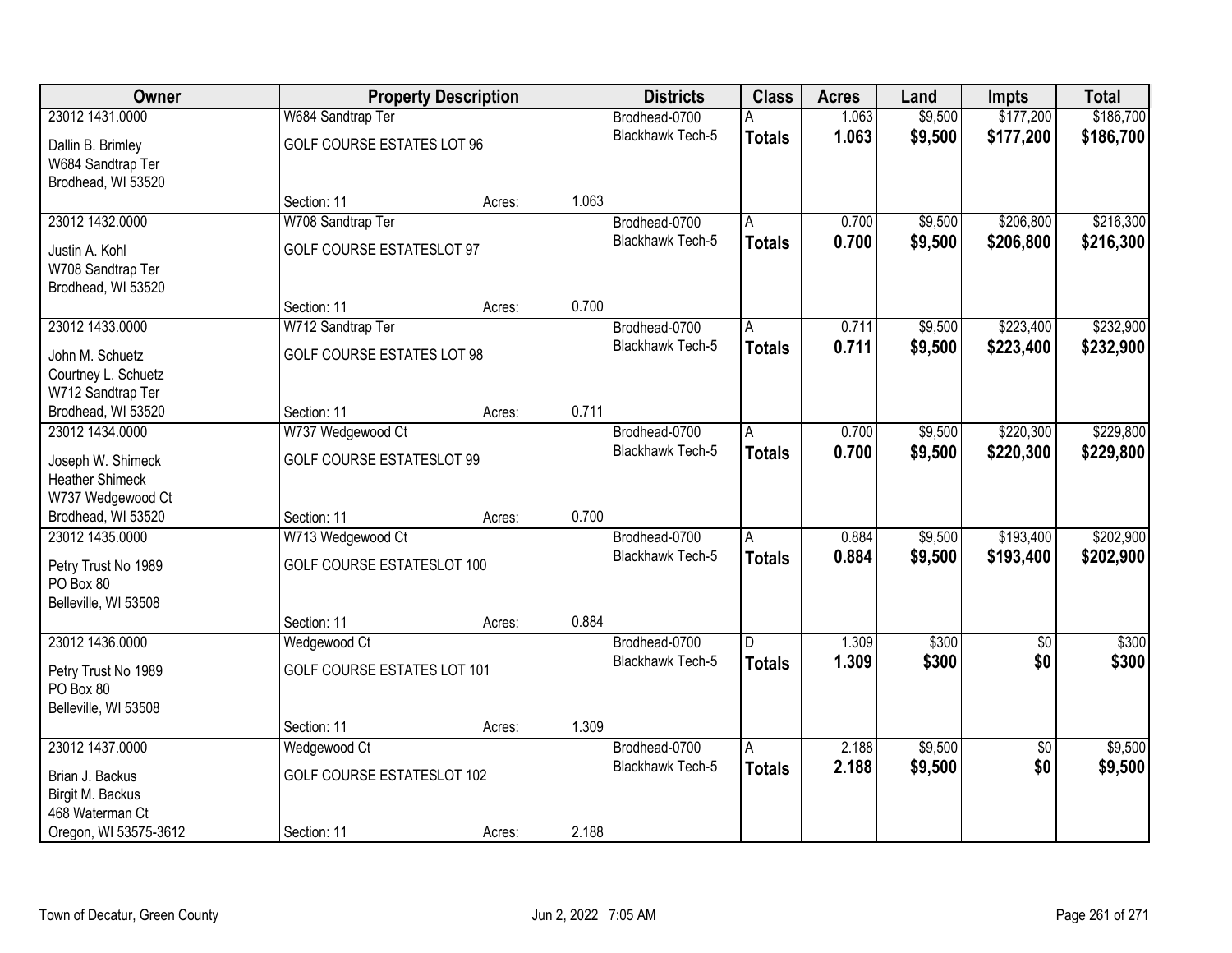| Owner                                                          |                                    | <b>Property Description</b> |       | <b>Districts</b>        | <b>Class</b>            | <b>Acres</b> | Land    | Impts           | <b>Total</b> |
|----------------------------------------------------------------|------------------------------------|-----------------------------|-------|-------------------------|-------------------------|--------------|---------|-----------------|--------------|
| 23012 1438,0000                                                | W742 Wedgewood Ct                  |                             |       | Brodhead-0700           | A                       | 1.060        | \$9,500 | \$219,800       | \$229,300    |
| James M. Studzinski<br>W742 Wedgewood Ct<br>Brodhead, WI 53520 | <b>GOLF COURSE ESTATESLOT 103</b>  |                             |       | <b>Blackhawk Tech-5</b> | <b>Totals</b>           | 1.060        | \$9,500 | \$219,800       | \$229,300    |
|                                                                | Section: 11                        | Acres:                      | 1.060 |                         |                         |              |         |                 |              |
| 23012 1439.0000                                                | W732 Sandtrap Ter                  |                             |       | Brodhead-0700           | A                       | 0.700        | \$9,500 | \$219,000       | \$228,500    |
| Brent A. Viney<br>W732 Sandtrap Ter<br>Brodhead, WI 53520      | GOLF COURSE ESTATES LOT 104        |                             |       | Blackhawk Tech-5        | <b>Totals</b>           | 0.700        | \$9,500 | \$219,000       | \$228,500    |
|                                                                | Section: 11                        | Acres:                      | 0.700 |                         |                         |              |         |                 |              |
| 23012 1440.0000                                                | Sandtrap Ter                       |                             |       | Brodhead-0700           | $\overline{\mathsf{D}}$ | 0.701        | \$100   | $\overline{50}$ | \$100        |
| Glen E. Watrud<br>Gloria J. Watrud<br>W774 Sandtrap Ter        | GOLF COURSE ESTATES LOT 105        |                             |       | Blackhawk Tech-5        | <b>Totals</b>           | 0.701        | \$100   | \$0             | \$100        |
| Brodhead, WI 53520                                             | Section: 11                        | Acres:                      | 0.701 |                         |                         |              |         |                 |              |
| 23012 1441.0000                                                | W774 Sandtrap Ter                  |                             |       | Brodhead-0700           | A                       | 0.700        | \$9,500 | \$241,700       | \$251,200    |
| Glen E. Watrud<br>Gloria J. Watrud<br>W774 Sandtrap Ter        | GOLF COURSE ESTATES LOT 106        |                             |       | <b>Blackhawk Tech-5</b> | <b>Totals</b>           | 0.700        | \$9,500 | \$241,700       | \$251,200    |
| Brodhead, WI 53520                                             | Section: 11                        | Acres:                      | 0.700 |                         |                         |              |         |                 |              |
| 23012 1442.0000                                                | Sandtrap Ter                       |                             |       | Brodhead-0700           | $\overline{D}$          | 0.700        | \$100   | $\overline{50}$ | \$100        |
| Amanda R. Schoen                                               | <b>GOLF COURSE ESTATES LOT 107</b> |                             |       | <b>Blackhawk Tech-5</b> | <b>Totals</b>           | 0.700        | \$100   | \$0             | \$100        |
| W774 Sandtrap Ter<br>Brodhead, WI 53520                        |                                    |                             |       |                         |                         |              |         |                 |              |
|                                                                | Section: 11                        | Acres:                      | 0.700 |                         |                         |              |         |                 |              |
| 23012 1443.0000                                                | W786 Sandtrap Ter                  |                             |       | Brodhead-0700           | A                       | 0.700        | \$9,500 | \$191,500       | \$201,000    |
| James M. Schneider<br>W786 Sandtrap Ter<br>Brodhead, WI 53520  | <b>GOLF COURSE ESTATELOT 108</b>   |                             |       | Blackhawk Tech-5        | <b>Totals</b>           | 0.700        | \$9,500 | \$191,500       | \$201,000    |
|                                                                | Section: 11                        | Acres:                      | 0.700 |                         |                         |              |         |                 |              |
| 23012 1444.0000                                                | W792 Sandtrap Ter                  |                             |       | Brodhead-0700           | $\overline{\mathsf{A}}$ | 0.698        | \$9,500 | \$224,800       | \$234,300    |
| Petry Trust No 1989<br>PO Box 80<br>Belleville, WI 53508       | GOLF COURSE ESTATESLOT 109         |                             |       | <b>Blackhawk Tech-5</b> | <b>Totals</b>           | 0.698        | \$9,500 | \$224,800       | \$234,300    |
|                                                                | Section: 11                        | Acres:                      | 0.698 |                         |                         |              |         |                 |              |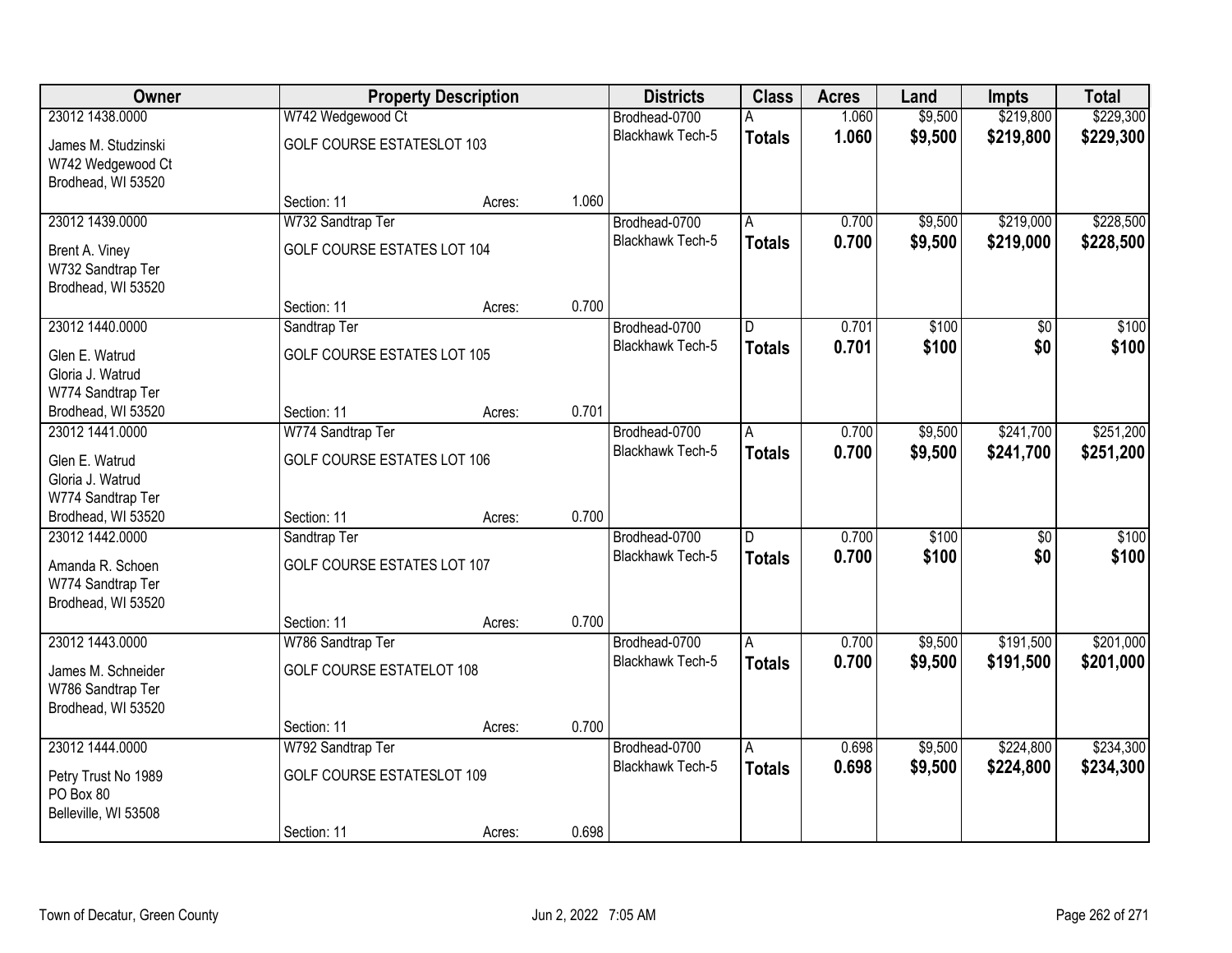| Owner                                   |                                    | <b>Property Description</b> |       | <b>Districts</b>        | <b>Class</b>  | <b>Acres</b> | Land    | Impts           | <b>Total</b> |
|-----------------------------------------|------------------------------------|-----------------------------|-------|-------------------------|---------------|--------------|---------|-----------------|--------------|
| 23012 1445.0000                         | W804 Sandtrap Ter                  |                             |       | Brodhead-0700           |               | 0.700        | \$9,500 | \$221,000       | \$230,500    |
| Matthew L. Merdian                      | GOLF COURSE ESTATES LOT 110        |                             |       | <b>Blackhawk Tech-5</b> | <b>Totals</b> | 0.700        | \$9,500 | \$221,000       | \$230,500    |
| Jennifer J. Merdian                     |                                    |                             |       |                         |               |              |         |                 |              |
| W804 Sandtrap Ter                       |                                    |                             |       |                         |               |              |         |                 |              |
| Brodhead, WI 53520                      | Section: 11                        | Acres:                      | 0.700 |                         |               |              |         |                 |              |
| 23012 1446.0000                         | Sandtrap Ter                       |                             |       | Brodhead-0700           | D             | 0.700        | \$100   | $\overline{50}$ | \$100        |
| Dan A. Ronde                            | <b>GOLF COURSE ESTATES LOT 111</b> |                             |       | <b>Blackhawk Tech-5</b> | <b>Totals</b> | 0.700        | \$100   | \$0             | \$100        |
| N4228 Country Club Dr                   |                                    |                             |       |                         |               |              |         |                 |              |
| Brodhead, WI 53520                      |                                    |                             |       |                         |               |              |         |                 |              |
|                                         | Section: 11                        | Acres:                      | 0.700 |                         |               |              |         |                 |              |
| 23012 1447.0000                         | N4228 Country Club Dr              |                             |       | Brodhead-0700           | A             | 0.700        | \$9,500 | \$161,900       | \$171,400    |
| Dan A. Ronde                            | <b>GOLF COURSE ESTATESLOT 112</b>  |                             |       | Blackhawk Tech-5        | <b>Totals</b> | 0.700        | \$9,500 | \$161,900       | \$171,400    |
| N4228 Country Club Dr                   |                                    |                             |       |                         |               |              |         |                 |              |
| Brodhead, WI 53520                      |                                    |                             |       |                         |               |              |         |                 |              |
|                                         | Section: 11                        | Acres:                      | 0.700 |                         |               |              |         |                 |              |
| 23012 1448.0000                         | N4236 Country Club Dr              |                             |       | Brodhead-0700           | A             | 0.700        | \$9,500 | \$212,100       | \$221,600    |
| Todd J. Dougherty                       | <b>GOLF COURSE ESTATES LOT 113</b> |                             |       | Blackhawk Tech-5        | <b>Totals</b> | 0.700        | \$9,500 | \$212,100       | \$221,600    |
| Diana K. Dougherty                      |                                    |                             |       |                         |               |              |         |                 |              |
| N4236 Country Club Dr                   |                                    |                             |       |                         |               |              |         |                 |              |
| Brodhead, WI 53520                      | Section: 11                        | Acres:                      | 0.700 |                         |               |              |         |                 |              |
| 23012 1449.0000                         | Country Club Dr                    |                             |       | Brodhead-0700           | A             | 0.700        | \$9,500 | \$0             | \$9,500      |
| Lucas J. Winker                         | <b>GOLF COURSE ESTATES LOT 114</b> |                             |       | <b>Blackhawk Tech-5</b> | <b>Totals</b> | 0.700        | \$9,500 | \$0             | \$9,500      |
| Aimee L. Winker                         |                                    |                             |       |                         |               |              |         |                 |              |
| N4250 Country Club Dr                   |                                    |                             |       |                         |               |              |         |                 |              |
| Brodhead, WI 53520                      | Section: 11                        | Acres:                      | 0.700 |                         |               |              |         |                 |              |
| 23012 1450,0000                         | N4250 Country Club Dr              |                             |       | Brodhead-0700           | A             | 0.700        | \$9,500 | \$196,200       | \$205,700    |
| Lucas J. Winker                         | <b>GOLF COURSE ESTATESLOT 115</b>  |                             |       | <b>Blackhawk Tech-5</b> | <b>Totals</b> | 0.700        | \$9,500 | \$196,200       | \$205,700    |
| Aimee L. Winker                         |                                    |                             |       |                         |               |              |         |                 |              |
| N4250 Country Club Dr                   |                                    |                             |       |                         |               |              |         |                 |              |
| Brodhead, WI 53520                      | Section: 11                        | Acres:                      | 0.700 |                         |               |              |         |                 |              |
| 23012 1451.0000                         | Country Club Dr                    |                             |       | Brodhead-0700           | Α             | 0.710        | \$9,500 | $\overline{50}$ | \$9,500      |
|                                         |                                    |                             |       | <b>Blackhawk Tech-5</b> | <b>Totals</b> | 0.710        | \$9,500 | \$0             | \$9,500      |
| Shawn Anderson<br>N4260 Country Club Dr | GOLF COURSE ESTATES LOT 116        |                             |       |                         |               |              |         |                 |              |
| Brodhead, WI 53520                      |                                    |                             |       |                         |               |              |         |                 |              |
|                                         | Section: 11                        | Acres:                      | 0.710 |                         |               |              |         |                 |              |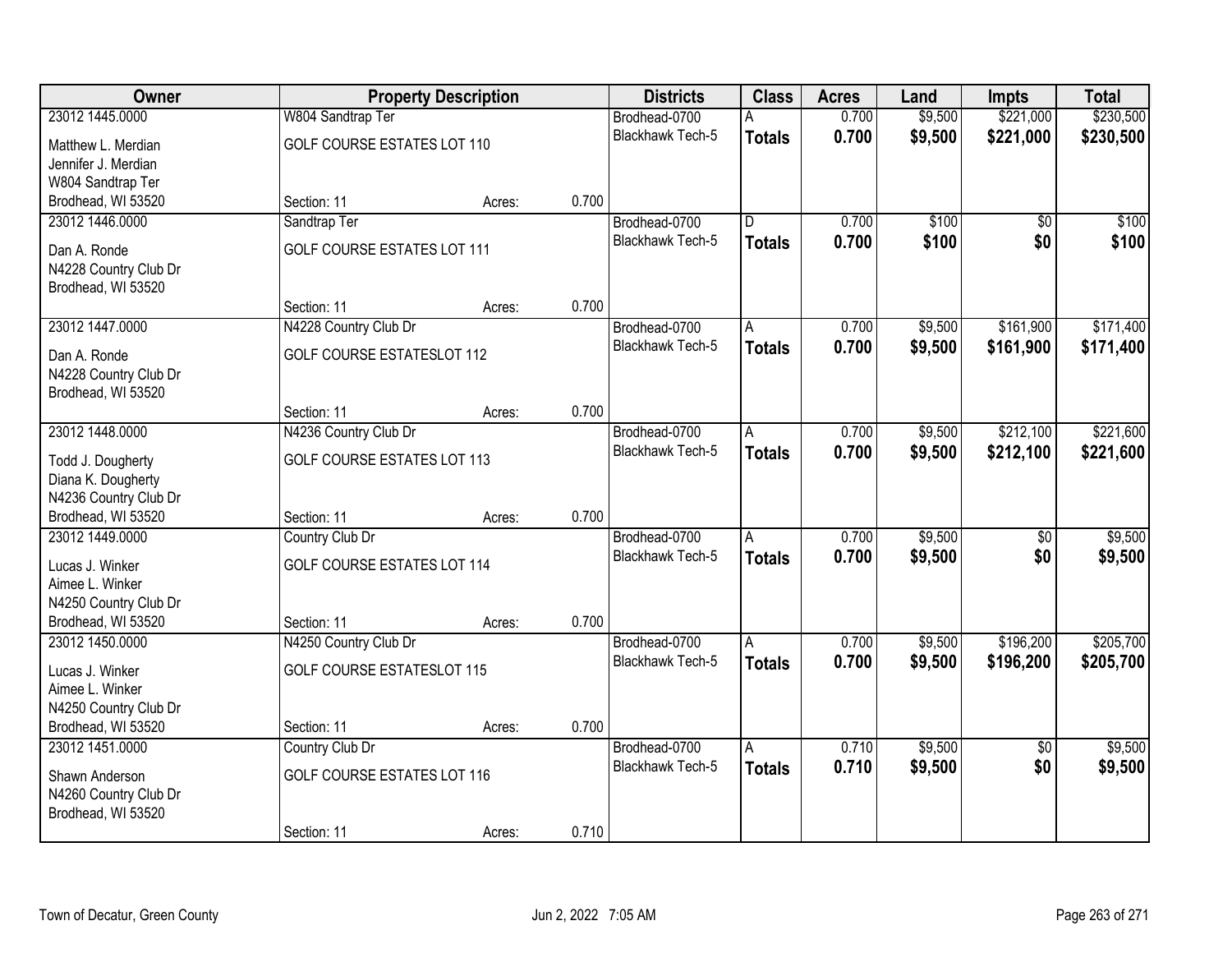| Owner                                                                                     |                                                                                                                   | <b>Property Description</b> |       | <b>Districts</b>                  | <b>Class</b>            | <b>Acres</b>   | Land                 | Impts                  | <b>Total</b>           |
|-------------------------------------------------------------------------------------------|-------------------------------------------------------------------------------------------------------------------|-----------------------------|-------|-----------------------------------|-------------------------|----------------|----------------------|------------------------|------------------------|
| 23012 1452.0000                                                                           | N4260 Country Club Dr                                                                                             |                             |       | Brodhead-0700                     | А                       | 0.700          | \$9,500              | \$207,500              | \$217,000              |
| Shawn Anderson<br>N4260 Country Club Dr<br>Brodhead, WI 53520                             | <b>GOLF COURSE ESTATESLOT 117</b>                                                                                 |                             |       | <b>Blackhawk Tech-5</b>           | <b>Totals</b>           | 0.700          | \$9,500              | \$207,500              | \$217,000              |
|                                                                                           | Section: 11                                                                                                       | Acres:                      | 0.700 |                                   |                         |                |                      |                        |                        |
| 23012 1453.0000                                                                           | Country Club Dr                                                                                                   |                             |       | Brodhead-0700                     | A                       | 0.700          | \$9,500              | \$0                    | \$9,500                |
| Shawn Anderson<br>N4260 Country Club Dr<br>Brodhead, WI 53520                             | <b>GOLF COURSE ESTATESLOT 118</b>                                                                                 |                             |       | <b>Blackhawk Tech-5</b>           | <b>Totals</b>           | 0.700          | \$9,500              | \$0                    | \$9,500                |
|                                                                                           | Section: 11                                                                                                       | Acres:                      | 0.700 |                                   |                         |                |                      |                        |                        |
| 23012 1454.0000                                                                           | N4276 Country Club Dr                                                                                             |                             |       | Brodhead-0700                     | A                       | 1.010          | \$9,500              | \$216,200              | \$225,700              |
| Doris C. Dean<br>N4276 Country Club Dr<br>Brodhead, WI 53520                              | <b>GOLF COURSE ESTATES LOT 119</b>                                                                                |                             |       | Blackhawk Tech-5                  | <b>Totals</b>           | 1.010          | \$9,500              | \$216,200              | \$225,700              |
|                                                                                           | Section: 11                                                                                                       | Acres:                      | 1.010 |                                   |                         |                |                      |                        |                        |
| 23012 1455.0000                                                                           | N4290 Country Club Dr                                                                                             |                             |       | Brodhead-0700                     | A                       | 0.820          | \$9,500              | \$156,900              | \$166,400              |
| Jason G. Phillips<br>N4290 Country Club Dr<br>Brodhead, WI 53520                          | <b>GOLF COURSE ESTATESLOT 120</b>                                                                                 |                             |       | <b>Blackhawk Tech-5</b>           | <b>Totals</b>           | 0.820          | \$9,500              | \$156,900              | \$166,400              |
|                                                                                           | Section: 11                                                                                                       | Acres:                      | 0.820 |                                   |                         |                |                      |                        |                        |
| 23012 1456.1000<br>Aaron M. Zuehlke<br>Crystal L. Goecks-Zuehlke<br>N4298 Country Club Dr | N4298 Country Club Dr<br>CSM 5201 (V24-P276) LOT 1 FKA GOLF COURSE<br>ESTATES LOTS 121 & 122 IN SW4 NW4 & NW4 SW4 |                             |       | Brodhead-0700<br>Blackhawk Tech-5 | A<br><b>Totals</b>      | 1.390<br>1.390 | \$19,000<br>\$19,000 | \$263,700<br>\$263,700 | \$282,700<br>\$282,700 |
| Brodhead, WI 53520                                                                        | Section: 11                                                                                                       | Acres:                      | 1.390 |                                   |                         |                |                      |                        |                        |
| 23012 1458,0000                                                                           | N4314 Golf Course Rd                                                                                              |                             |       | Brodhead-0700                     | A                       | 1.900          | \$9,500              | \$213,300              | \$222,800              |
| Matthew J. Krattiger<br>Rose A. Krattiger<br>N4314 Golf Course Rd                         | GOLF COURSE ESTATES LOT 123                                                                                       |                             |       | <b>Blackhawk Tech-5</b>           | <b>Totals</b>           | 1.900          | \$9,500              | \$213,300              | \$222,800              |
| Brodhead, WI 53520                                                                        | Section: 11                                                                                                       | Acres:                      | 1.900 |                                   |                         |                |                      |                        |                        |
| 23012 1459.0000                                                                           | N4202 Country Club Dr                                                                                             |                             |       | Brodhead-0700                     | $\overline{\mathsf{A}}$ | 0.698          | \$9,500              | \$243,700              | \$253,200              |
| Ricky L. Reed<br>Nanette M. Reed<br>N4202 Country Club Dr                                 | <b>GOLF COURSE ESTATESLOT 124</b>                                                                                 |                             |       | <b>Blackhawk Tech-5</b>           | <b>Totals</b>           | 0.698          | \$9,500              | \$243,700              | \$253,200              |
| Brodhead, WI 53520                                                                        | Section: 11                                                                                                       | Acres:                      | 0.698 |                                   |                         |                |                      |                        |                        |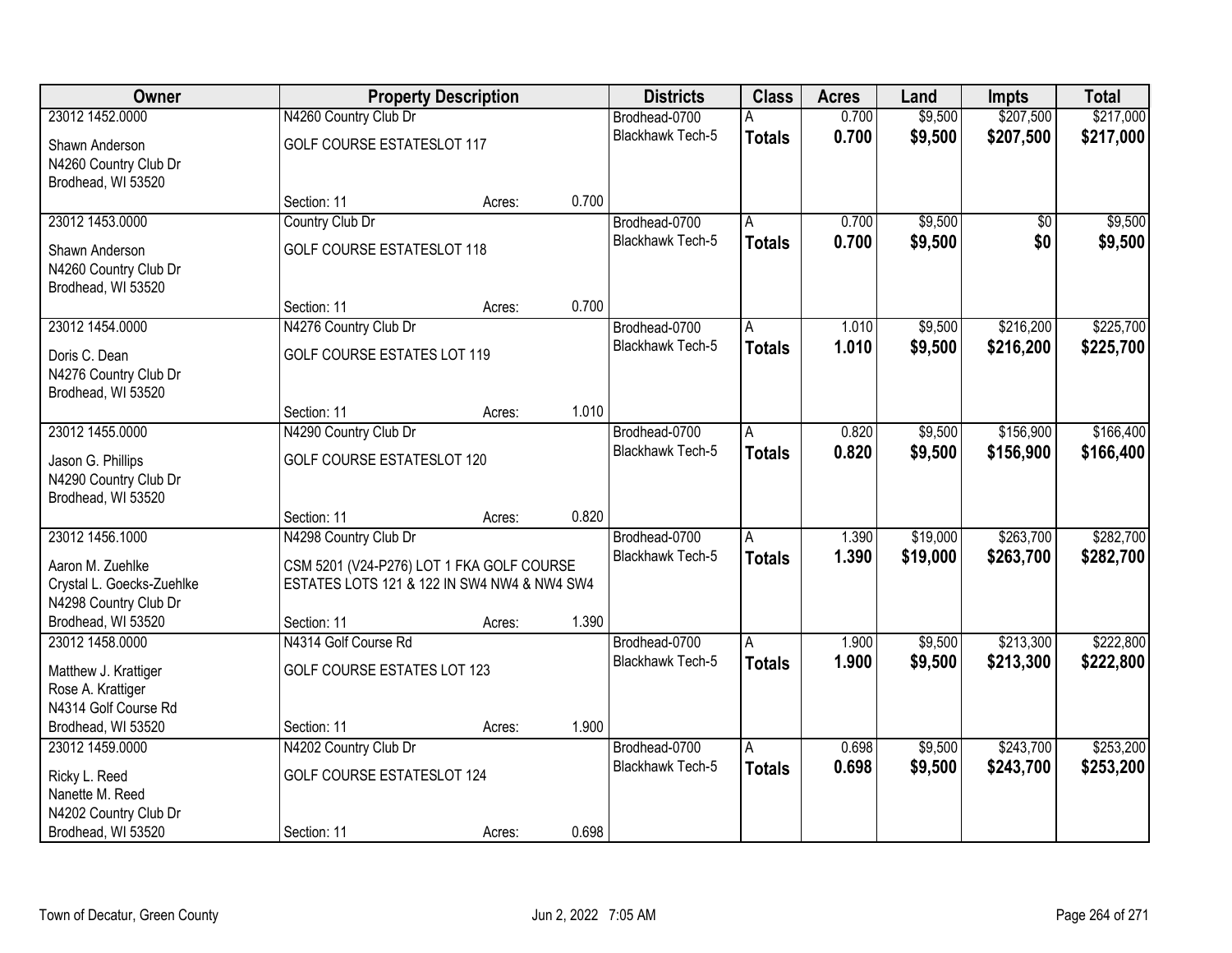| Owner                                          |                                    | <b>Property Description</b> |       | <b>Districts</b>        | <b>Class</b>   | <b>Acres</b> | Land    | <b>Impts</b>    | <b>Total</b> |
|------------------------------------------------|------------------------------------|-----------------------------|-------|-------------------------|----------------|--------------|---------|-----------------|--------------|
| 23012 1460.0000                                | N4194 Country Club Dr              |                             |       | Brodhead-0700           | А              | 0.697        | \$9,500 | \$241,100       | \$250,600    |
| Patrick J. Welsh                               | <b>GOLF COURSE ESTATES LOT 125</b> |                             |       | Blackhawk Tech-5        | <b>Totals</b>  | 0.697        | \$9,500 | \$241,100       | \$250,600    |
| Michelle R. Welsh                              |                                    |                             |       |                         |                |              |         |                 |              |
| N4194 Country Club Dr                          |                                    |                             |       |                         |                |              |         |                 |              |
| Brodhead, WI 53520                             | Section: 11                        | Acres:                      | 0.697 |                         |                |              |         |                 |              |
| 23012 1461.0000                                | N4184 Country Club Dr              |                             |       | Brodhead-0700           | A              | 0.697        | \$9,500 | \$222,200       | \$231,700    |
| Jason A. Sanchez                               | GOLF COURSE ESTATES LOT 126        |                             |       | <b>Blackhawk Tech-5</b> | <b>Totals</b>  | 0.697        | \$9,500 | \$222,200       | \$231,700    |
| Jennifer J. Sanchez                            |                                    |                             |       |                         |                |              |         |                 |              |
| N4184 Country Club Dr                          |                                    |                             |       |                         |                |              |         |                 |              |
| Brodhead, WI 53520                             | Section: 11                        | Acres:                      | 0.697 |                         |                |              |         |                 |              |
| 23012 1462.0000                                | N4178 Country Club Dr              |                             |       | Brodhead-0700           | A              | 0.698        | \$9,500 | \$210,000       | \$219,500    |
| Ryan D. Costa                                  | GOLF COURSE ESTATES LOT 127        |                             |       | Blackhawk Tech-5        | <b>Totals</b>  | 0.698        | \$9,500 | \$210,000       | \$219,500    |
| <b>Brittany Costa</b>                          |                                    |                             |       |                         |                |              |         |                 |              |
| N4178 Country Club Dr                          |                                    |                             |       |                         |                |              |         |                 |              |
| Brodhead, WI 53520                             | Section: 11                        | Acres:                      | 0.698 |                         |                |              |         |                 |              |
| 23012 1463.0000                                | Country Club Dr                    |                             |       | Brodhead-0700           | Α              | 0.697        | \$9,500 | \$0             | \$9,500      |
|                                                |                                    |                             |       |                         | <b>Totals</b>  | 0.697        | \$9,500 | \$0             | \$9,500      |
| Ryan D. Costa                                  | <b>GOLF COURSE ESTATESLOT 128</b>  |                             |       |                         |                |              |         |                 |              |
| <b>Brittany Costa</b><br>N4178 Country Club Dr |                                    |                             |       |                         |                |              |         |                 |              |
| Brodhead, WI 53520                             | Section: 11                        | Acres:                      | 0.697 |                         |                |              |         |                 |              |
| 23012 1464.0000                                | Country Club Dr                    |                             |       | Brodhead-0700           | $\overline{D}$ | 0.860        | \$200   | $\overline{50}$ | \$200        |
|                                                |                                    |                             |       | Blackhawk Tech-5        | <b>Totals</b>  | 0.860        | \$200   | \$0             | \$200        |
| <b>Schindler Living Trust</b>                  | GOLF COURSE ESTATES LOT 129        |                             |       |                         |                |              |         |                 |              |
| Richard & Leslie Schindler                     |                                    |                             |       |                         |                |              |         |                 |              |
| N3494 State Rd 69                              |                                    |                             | 0.860 |                         |                |              |         |                 |              |
| Monroe, WI 53566<br>23012 1465.0000            | Section:<br>W715 Sandtrap Ter      | Acres:                      |       | Brodhead-0700           | A              | 0.700        | \$9,500 | \$177,200       | \$186,700    |
|                                                |                                    |                             |       | Blackhawk Tech-5        | <b>Totals</b>  | 0.700        | \$9,500 | \$177,200       | \$186,700    |
| Darren Melton                                  | GOLF COURSE ESTATES LOT 130        |                             |       |                         |                |              |         |                 |              |
| Helen Melton                                   |                                    |                             |       |                         |                |              |         |                 |              |
| W715 Sandtrap Ter                              |                                    |                             |       |                         |                |              |         |                 |              |
| Brodhead, WI 53520                             | Section: 11                        | Acres:                      | 0.700 |                         |                |              |         |                 |              |
| 23012 1466.0000                                | W753 Sandtrap Ter                  |                             |       | Brodhead-0700           | A              | 0.697        | \$9,500 | \$224,800       | \$234,300    |
| <b>William Barrett</b>                         | <b>GOLF COURSE ESTATES LOT 131</b> |                             |       | <b>Blackhawk Tech-5</b> | <b>Totals</b>  | 0.697        | \$9,500 | \$224,800       | \$234,300    |
| <b>Kimberly Barrett</b>                        |                                    |                             |       |                         |                |              |         |                 |              |
| W753 Sandtrap Ter                              |                                    |                             |       |                         |                |              |         |                 |              |
| Brodhead, WI 53520                             | Section: 11                        | Acres:                      | 0.697 |                         |                |              |         |                 |              |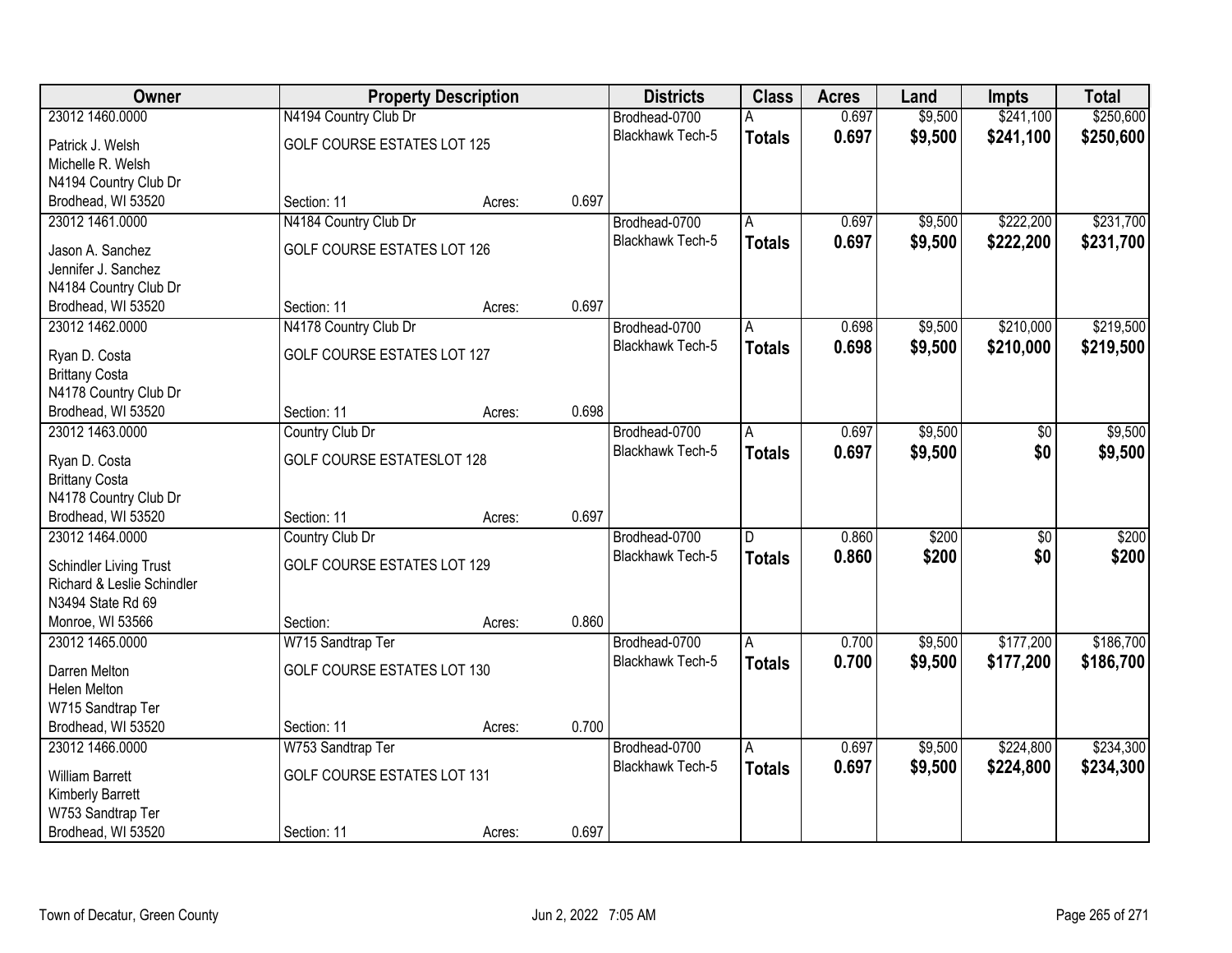| Owner                                       |                                    | <b>Property Description</b> |       | <b>Districts</b>        | <b>Class</b>            | <b>Acres</b> | Land    | Impts           | <b>Total</b> |
|---------------------------------------------|------------------------------------|-----------------------------|-------|-------------------------|-------------------------|--------------|---------|-----------------|--------------|
| 23012 1467.0000                             | W777 Sandtrap Ter                  |                             |       | Brodhead-0700           | А                       | 0.697        | \$9,500 | \$191,500       | \$201,000    |
| Zackary S. Kooi                             | GOLF COURSE ESTATES LOT 132        |                             |       | <b>Blackhawk Tech-5</b> | <b>Totals</b>           | 0.697        | \$9,500 | \$191,500       | \$201,000    |
| Tiffany M. Kooi                             |                                    |                             |       |                         |                         |              |         |                 |              |
| W777 Sandtrap Ter                           |                                    |                             |       |                         |                         |              |         |                 |              |
| Brodhead, WI 53520                          | Section: 11                        | Acres:                      | 0.697 |                         |                         |              |         |                 |              |
| 23012 1468.0000                             | W783 Sandtrap Ter                  |                             |       | Brodhead-0700           | A                       | 0.697        | \$9,500 | \$224,800       | \$234,300    |
| Michael L. Pippenger                        | <b>GOLF COURSE ESTATESLOT 133</b>  |                             |       | <b>Blackhawk Tech-5</b> | <b>Totals</b>           | 0.697        | \$9,500 | \$224,800       | \$234,300    |
| W783 Sandtrap Ter                           |                                    |                             |       |                         |                         |              |         |                 |              |
| Brodhead, WI 53520                          |                                    |                             |       |                         |                         |              |         |                 |              |
|                                             | Section: 11                        | Acres:                      | 0.697 |                         |                         |              |         |                 |              |
| 23012 1469.0000                             | W789 Sandtrap Ter                  |                             |       | Brodhead-0700           | A                       | 0.700        | \$9,500 | \$217,300       | \$226,800    |
|                                             | <b>GOLF COURSE ESTATESLOT 134</b>  |                             |       | Blackhawk Tech-5        | <b>Totals</b>           | 0.700        | \$9,500 | \$217,300       | \$226,800    |
| Gerald Warren<br>Taleena Warren             |                                    |                             |       |                         |                         |              |         |                 |              |
| W789 Sandtrap Ter                           |                                    |                             |       |                         |                         |              |         |                 |              |
| Brodhead, WI 53520                          | Section: 11                        | Acres:                      | 0.700 |                         |                         |              |         |                 |              |
| 23012 1470.0000                             | N4116 Country Club Dr              |                             |       | Brodhead-0700           | A                       | 0.703        | \$9,500 | \$206,800       | \$216,300    |
|                                             |                                    |                             |       |                         | <b>Totals</b>           | 0.703        | \$9,500 | \$206,800       | \$216,300    |
| Lucas Mensinger                             | <b>GOLF COURSE ESTATESLOT 135</b>  |                             |       | <b>Blackhawk Tech-5</b> |                         |              |         |                 |              |
| Natalie Azmus                               |                                    |                             |       |                         |                         |              |         |                 |              |
| N4116 Country Club Dr<br>Brodhead, WI 53520 | Section: 11                        |                             | 0.703 |                         |                         |              |         |                 |              |
| 23012 1471.0000                             | N4104 Country Club Dr              | Acres:                      |       | Brodhead-0700           | A                       | 0.701        | \$9,500 | \$224,000       | \$233,500    |
|                                             |                                    |                             |       | <b>Blackhawk Tech-5</b> | <b>Totals</b>           | 0.701        | \$9,500 | \$224,000       | \$233,500    |
| Ersan Erol                                  | <b>GOLF COURSE ESTATESLOT 136</b>  |                             |       |                         |                         |              |         |                 |              |
| Nicole Erol                                 |                                    |                             |       |                         |                         |              |         |                 |              |
| N4104 Country Club Dr                       |                                    |                             |       |                         |                         |              |         |                 |              |
| Brodhead, WI 53520                          | Section: 14                        | Acres:                      | 0.701 |                         |                         |              |         |                 |              |
| 23012 1472.0000                             | Country Club Dr                    |                             |       | Brodhead-0700           | D                       | 0.710        | \$200   | $\overline{30}$ | \$200        |
| Adland Investments, LLC                     | <b>GOLF COURSE ESTATES LOT 137</b> |                             |       | <b>Blackhawk Tech-5</b> | <b>Totals</b>           | 0.710        | \$200   | \$0             | \$200        |
| 10728 Howard Tr                             |                                    |                             |       |                         |                         |              |         |                 |              |
| Mazomanie, WI 53560                         |                                    |                             |       |                         |                         |              |         |                 |              |
|                                             | Section: 14                        | Acres:                      | 0.710 |                         |                         |              |         |                 |              |
| 23012 1473.0000                             | N4072 Country Club Dr              |                             |       | Brodhead-0700           | $\overline{\mathsf{A}}$ | 0.703        | \$9,500 | \$242,600       | \$252,100    |
| <b>Edward Odette</b>                        | GOLF COURSE ESTATES LOT 138        |                             |       | <b>Blackhawk Tech-5</b> | <b>Totals</b>           | 0.703        | \$9,500 | \$242,600       | \$252,100    |
| Linda Odette                                |                                    |                             |       |                         |                         |              |         |                 |              |
| N4072 Country Club Dr                       |                                    |                             |       |                         |                         |              |         |                 |              |
| Brodhead, WI 53520                          | Section: 14                        | Acres:                      | 0.703 |                         |                         |              |         |                 |              |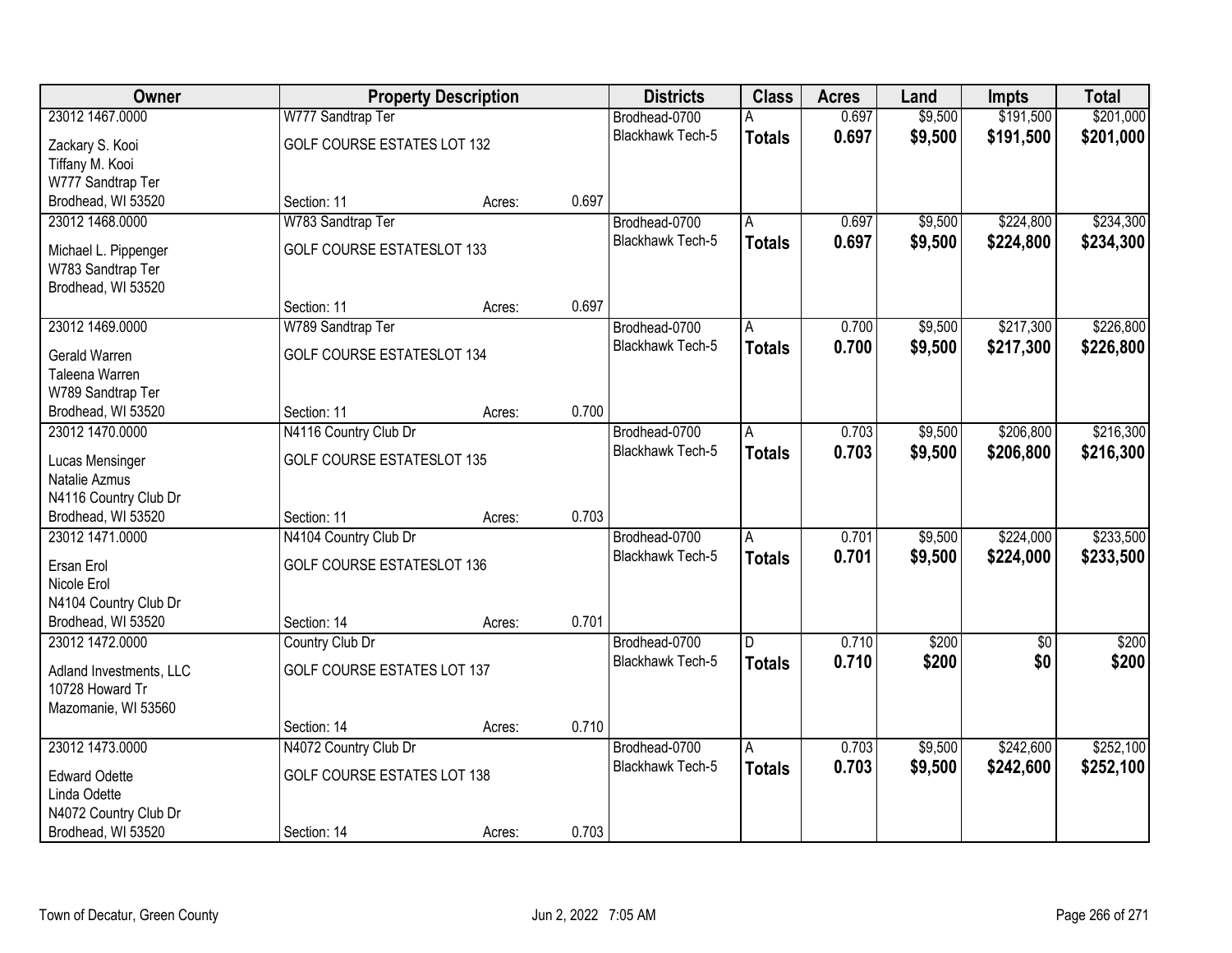| \$206,800<br>\$216,300<br>23012 1474.0000<br>N4060 Country Club Dr<br>0.700<br>\$9,500<br>Brodhead-0700<br>А<br>Blackhawk Tech-5<br>0.700<br>\$9,500<br>\$206,800<br>\$216,300<br><b>Totals</b><br>GOLF COURSE ESTATESLOT 139<br>Jacob Heissner<br><b>Tessa Heissner</b><br>N4060 Country Club Dr<br>0.700<br>Brodhead, WI 53520<br>Section: 14<br>Acres:<br>N4048 Country Club Dr<br>\$186,400<br>\$195,900<br>23012 1475.0000<br>0.705<br>\$9,500<br>Brodhead-0700<br>А<br><b>Blackhawk Tech-5</b><br>0.705<br>\$9,500<br>\$186,400<br>\$195,900<br><b>Totals</b><br>GOLF COURSE ESTATESLOT 140<br>Devin Lundey<br>Kaitlyn Lundey<br>N4048 Country Club Dr<br>0.705<br>Brodhead, WI 53520<br>Section: 14<br>Acres:<br>\$235,300<br>23012 1476.0000<br>N4053 Bike Trl Ln<br>\$9,500<br>\$225,800<br>Brodhead-0700<br>0.698<br>A<br>Blackhawk Tech-5<br>0.698<br>\$9,500<br>\$225,800<br>\$235,300<br><b>Totals</b><br><b>GOLF COURSE ESTATES LOT 141</b><br>Daniel R. Flannery<br>Taylor J. Gerlach<br>N4053 Bike Trail Ln<br>0.698<br>Brodhead, WI 53520<br>Section: 14<br>Acres:<br>\$191,500<br>\$201,000<br>23012 1477.0000<br>N4061 Bike Trl Ln<br>Brodhead-0700<br>0.724<br>\$9,500<br>Α<br>0.724<br><b>Blackhawk Tech-5</b><br>\$9,500<br>\$191,500<br>\$201,000<br><b>Totals</b><br><b>GOLF COURSE ESTATESLOT 142</b><br>Nawal Malouane<br>Lucas G. Abraham<br>N4061 Bike Trail Ln<br>0.724<br>Brodhead, WI 53520<br>Section: 14<br>Acres:<br>N4069 Bike Trl Ln<br>\$217,200<br>\$226,700<br>23012 1478.0000<br>0.731<br>\$9,500<br>Brodhead-0700<br>$\overline{A}$<br><b>Blackhawk Tech-5</b><br>0.731<br>\$9,500<br>\$217,200<br>\$226,700<br><b>Totals</b><br><b>GOLF COURSE ESTATES LOT 143</b><br>Shawn Lunda<br>N4069 Bike Trail Ln<br>Brodhead, WI 53520<br>0.731<br>Section: 14<br>Acres:<br>N4091 Bike Trl Ln<br>\$186,700<br>23012 1479.0000<br>Brodhead-0700<br>0.731<br>\$9,500<br>\$177,200<br>A<br>Blackhawk Tech-5<br>0.731<br>\$9,500<br>\$177,200<br>\$186,700<br><b>Totals</b><br><b>GOLF COURSE ESTATES LOT 144</b><br>Ryan Greenslet<br><b>Becky Greenslet</b><br>N4091 Bike Trail Ln<br>Brodhead, WI 53520<br>0.731<br>Section: 14<br>Acres:<br>\$9,500<br>\$224,800<br>\$234,300<br>23012 1480.0000<br>N4095 Bike Trl Ln<br>0.700<br>Brodhead-0700<br>$\overline{\mathsf{A}}$<br>0.700<br><b>Blackhawk Tech-5</b><br>\$9,500<br>\$224,800<br>\$234,300<br><b>Totals</b><br><b>GOLF COURSE ESTATESLOT 145</b><br>Bryan Bochman<br>Desiree Martinez-Bochman<br>N4095 Bike Trail Ln | Owner | <b>Property Description</b> |  | <b>Districts</b> | <b>Class</b> | <b>Acres</b> | Land | <b>Impts</b> | <b>Total</b> |
|-----------------------------------------------------------------------------------------------------------------------------------------------------------------------------------------------------------------------------------------------------------------------------------------------------------------------------------------------------------------------------------------------------------------------------------------------------------------------------------------------------------------------------------------------------------------------------------------------------------------------------------------------------------------------------------------------------------------------------------------------------------------------------------------------------------------------------------------------------------------------------------------------------------------------------------------------------------------------------------------------------------------------------------------------------------------------------------------------------------------------------------------------------------------------------------------------------------------------------------------------------------------------------------------------------------------------------------------------------------------------------------------------------------------------------------------------------------------------------------------------------------------------------------------------------------------------------------------------------------------------------------------------------------------------------------------------------------------------------------------------------------------------------------------------------------------------------------------------------------------------------------------------------------------------------------------------------------------------------------------------------------------------------------------------------------------------------------------------------------------------------------------------------------------------------------------------------------------------------------------------------------------------------------------------------------------------------------------------------------------------------------------------------------------------------------------------------------------------------------------------------------------|-------|-----------------------------|--|------------------|--------------|--------------|------|--------------|--------------|
|                                                                                                                                                                                                                                                                                                                                                                                                                                                                                                                                                                                                                                                                                                                                                                                                                                                                                                                                                                                                                                                                                                                                                                                                                                                                                                                                                                                                                                                                                                                                                                                                                                                                                                                                                                                                                                                                                                                                                                                                                                                                                                                                                                                                                                                                                                                                                                                                                                                                                                                 |       |                             |  |                  |              |              |      |              |              |
|                                                                                                                                                                                                                                                                                                                                                                                                                                                                                                                                                                                                                                                                                                                                                                                                                                                                                                                                                                                                                                                                                                                                                                                                                                                                                                                                                                                                                                                                                                                                                                                                                                                                                                                                                                                                                                                                                                                                                                                                                                                                                                                                                                                                                                                                                                                                                                                                                                                                                                                 |       |                             |  |                  |              |              |      |              |              |
|                                                                                                                                                                                                                                                                                                                                                                                                                                                                                                                                                                                                                                                                                                                                                                                                                                                                                                                                                                                                                                                                                                                                                                                                                                                                                                                                                                                                                                                                                                                                                                                                                                                                                                                                                                                                                                                                                                                                                                                                                                                                                                                                                                                                                                                                                                                                                                                                                                                                                                                 |       |                             |  |                  |              |              |      |              |              |
|                                                                                                                                                                                                                                                                                                                                                                                                                                                                                                                                                                                                                                                                                                                                                                                                                                                                                                                                                                                                                                                                                                                                                                                                                                                                                                                                                                                                                                                                                                                                                                                                                                                                                                                                                                                                                                                                                                                                                                                                                                                                                                                                                                                                                                                                                                                                                                                                                                                                                                                 |       |                             |  |                  |              |              |      |              |              |
|                                                                                                                                                                                                                                                                                                                                                                                                                                                                                                                                                                                                                                                                                                                                                                                                                                                                                                                                                                                                                                                                                                                                                                                                                                                                                                                                                                                                                                                                                                                                                                                                                                                                                                                                                                                                                                                                                                                                                                                                                                                                                                                                                                                                                                                                                                                                                                                                                                                                                                                 |       |                             |  |                  |              |              |      |              |              |
|                                                                                                                                                                                                                                                                                                                                                                                                                                                                                                                                                                                                                                                                                                                                                                                                                                                                                                                                                                                                                                                                                                                                                                                                                                                                                                                                                                                                                                                                                                                                                                                                                                                                                                                                                                                                                                                                                                                                                                                                                                                                                                                                                                                                                                                                                                                                                                                                                                                                                                                 |       |                             |  |                  |              |              |      |              |              |
|                                                                                                                                                                                                                                                                                                                                                                                                                                                                                                                                                                                                                                                                                                                                                                                                                                                                                                                                                                                                                                                                                                                                                                                                                                                                                                                                                                                                                                                                                                                                                                                                                                                                                                                                                                                                                                                                                                                                                                                                                                                                                                                                                                                                                                                                                                                                                                                                                                                                                                                 |       |                             |  |                  |              |              |      |              |              |
|                                                                                                                                                                                                                                                                                                                                                                                                                                                                                                                                                                                                                                                                                                                                                                                                                                                                                                                                                                                                                                                                                                                                                                                                                                                                                                                                                                                                                                                                                                                                                                                                                                                                                                                                                                                                                                                                                                                                                                                                                                                                                                                                                                                                                                                                                                                                                                                                                                                                                                                 |       |                             |  |                  |              |              |      |              |              |
|                                                                                                                                                                                                                                                                                                                                                                                                                                                                                                                                                                                                                                                                                                                                                                                                                                                                                                                                                                                                                                                                                                                                                                                                                                                                                                                                                                                                                                                                                                                                                                                                                                                                                                                                                                                                                                                                                                                                                                                                                                                                                                                                                                                                                                                                                                                                                                                                                                                                                                                 |       |                             |  |                  |              |              |      |              |              |
|                                                                                                                                                                                                                                                                                                                                                                                                                                                                                                                                                                                                                                                                                                                                                                                                                                                                                                                                                                                                                                                                                                                                                                                                                                                                                                                                                                                                                                                                                                                                                                                                                                                                                                                                                                                                                                                                                                                                                                                                                                                                                                                                                                                                                                                                                                                                                                                                                                                                                                                 |       |                             |  |                  |              |              |      |              |              |
|                                                                                                                                                                                                                                                                                                                                                                                                                                                                                                                                                                                                                                                                                                                                                                                                                                                                                                                                                                                                                                                                                                                                                                                                                                                                                                                                                                                                                                                                                                                                                                                                                                                                                                                                                                                                                                                                                                                                                                                                                                                                                                                                                                                                                                                                                                                                                                                                                                                                                                                 |       |                             |  |                  |              |              |      |              |              |
|                                                                                                                                                                                                                                                                                                                                                                                                                                                                                                                                                                                                                                                                                                                                                                                                                                                                                                                                                                                                                                                                                                                                                                                                                                                                                                                                                                                                                                                                                                                                                                                                                                                                                                                                                                                                                                                                                                                                                                                                                                                                                                                                                                                                                                                                                                                                                                                                                                                                                                                 |       |                             |  |                  |              |              |      |              |              |
|                                                                                                                                                                                                                                                                                                                                                                                                                                                                                                                                                                                                                                                                                                                                                                                                                                                                                                                                                                                                                                                                                                                                                                                                                                                                                                                                                                                                                                                                                                                                                                                                                                                                                                                                                                                                                                                                                                                                                                                                                                                                                                                                                                                                                                                                                                                                                                                                                                                                                                                 |       |                             |  |                  |              |              |      |              |              |
|                                                                                                                                                                                                                                                                                                                                                                                                                                                                                                                                                                                                                                                                                                                                                                                                                                                                                                                                                                                                                                                                                                                                                                                                                                                                                                                                                                                                                                                                                                                                                                                                                                                                                                                                                                                                                                                                                                                                                                                                                                                                                                                                                                                                                                                                                                                                                                                                                                                                                                                 |       |                             |  |                  |              |              |      |              |              |
|                                                                                                                                                                                                                                                                                                                                                                                                                                                                                                                                                                                                                                                                                                                                                                                                                                                                                                                                                                                                                                                                                                                                                                                                                                                                                                                                                                                                                                                                                                                                                                                                                                                                                                                                                                                                                                                                                                                                                                                                                                                                                                                                                                                                                                                                                                                                                                                                                                                                                                                 |       |                             |  |                  |              |              |      |              |              |
|                                                                                                                                                                                                                                                                                                                                                                                                                                                                                                                                                                                                                                                                                                                                                                                                                                                                                                                                                                                                                                                                                                                                                                                                                                                                                                                                                                                                                                                                                                                                                                                                                                                                                                                                                                                                                                                                                                                                                                                                                                                                                                                                                                                                                                                                                                                                                                                                                                                                                                                 |       |                             |  |                  |              |              |      |              |              |
|                                                                                                                                                                                                                                                                                                                                                                                                                                                                                                                                                                                                                                                                                                                                                                                                                                                                                                                                                                                                                                                                                                                                                                                                                                                                                                                                                                                                                                                                                                                                                                                                                                                                                                                                                                                                                                                                                                                                                                                                                                                                                                                                                                                                                                                                                                                                                                                                                                                                                                                 |       |                             |  |                  |              |              |      |              |              |
|                                                                                                                                                                                                                                                                                                                                                                                                                                                                                                                                                                                                                                                                                                                                                                                                                                                                                                                                                                                                                                                                                                                                                                                                                                                                                                                                                                                                                                                                                                                                                                                                                                                                                                                                                                                                                                                                                                                                                                                                                                                                                                                                                                                                                                                                                                                                                                                                                                                                                                                 |       |                             |  |                  |              |              |      |              |              |
|                                                                                                                                                                                                                                                                                                                                                                                                                                                                                                                                                                                                                                                                                                                                                                                                                                                                                                                                                                                                                                                                                                                                                                                                                                                                                                                                                                                                                                                                                                                                                                                                                                                                                                                                                                                                                                                                                                                                                                                                                                                                                                                                                                                                                                                                                                                                                                                                                                                                                                                 |       |                             |  |                  |              |              |      |              |              |
|                                                                                                                                                                                                                                                                                                                                                                                                                                                                                                                                                                                                                                                                                                                                                                                                                                                                                                                                                                                                                                                                                                                                                                                                                                                                                                                                                                                                                                                                                                                                                                                                                                                                                                                                                                                                                                                                                                                                                                                                                                                                                                                                                                                                                                                                                                                                                                                                                                                                                                                 |       |                             |  |                  |              |              |      |              |              |
|                                                                                                                                                                                                                                                                                                                                                                                                                                                                                                                                                                                                                                                                                                                                                                                                                                                                                                                                                                                                                                                                                                                                                                                                                                                                                                                                                                                                                                                                                                                                                                                                                                                                                                                                                                                                                                                                                                                                                                                                                                                                                                                                                                                                                                                                                                                                                                                                                                                                                                                 |       |                             |  |                  |              |              |      |              |              |
|                                                                                                                                                                                                                                                                                                                                                                                                                                                                                                                                                                                                                                                                                                                                                                                                                                                                                                                                                                                                                                                                                                                                                                                                                                                                                                                                                                                                                                                                                                                                                                                                                                                                                                                                                                                                                                                                                                                                                                                                                                                                                                                                                                                                                                                                                                                                                                                                                                                                                                                 |       |                             |  |                  |              |              |      |              |              |
|                                                                                                                                                                                                                                                                                                                                                                                                                                                                                                                                                                                                                                                                                                                                                                                                                                                                                                                                                                                                                                                                                                                                                                                                                                                                                                                                                                                                                                                                                                                                                                                                                                                                                                                                                                                                                                                                                                                                                                                                                                                                                                                                                                                                                                                                                                                                                                                                                                                                                                                 |       |                             |  |                  |              |              |      |              |              |
|                                                                                                                                                                                                                                                                                                                                                                                                                                                                                                                                                                                                                                                                                                                                                                                                                                                                                                                                                                                                                                                                                                                                                                                                                                                                                                                                                                                                                                                                                                                                                                                                                                                                                                                                                                                                                                                                                                                                                                                                                                                                                                                                                                                                                                                                                                                                                                                                                                                                                                                 |       |                             |  |                  |              |              |      |              |              |
|                                                                                                                                                                                                                                                                                                                                                                                                                                                                                                                                                                                                                                                                                                                                                                                                                                                                                                                                                                                                                                                                                                                                                                                                                                                                                                                                                                                                                                                                                                                                                                                                                                                                                                                                                                                                                                                                                                                                                                                                                                                                                                                                                                                                                                                                                                                                                                                                                                                                                                                 |       |                             |  |                  |              |              |      |              |              |
|                                                                                                                                                                                                                                                                                                                                                                                                                                                                                                                                                                                                                                                                                                                                                                                                                                                                                                                                                                                                                                                                                                                                                                                                                                                                                                                                                                                                                                                                                                                                                                                                                                                                                                                                                                                                                                                                                                                                                                                                                                                                                                                                                                                                                                                                                                                                                                                                                                                                                                                 |       |                             |  |                  |              |              |      |              |              |
|                                                                                                                                                                                                                                                                                                                                                                                                                                                                                                                                                                                                                                                                                                                                                                                                                                                                                                                                                                                                                                                                                                                                                                                                                                                                                                                                                                                                                                                                                                                                                                                                                                                                                                                                                                                                                                                                                                                                                                                                                                                                                                                                                                                                                                                                                                                                                                                                                                                                                                                 |       |                             |  |                  |              |              |      |              |              |
|                                                                                                                                                                                                                                                                                                                                                                                                                                                                                                                                                                                                                                                                                                                                                                                                                                                                                                                                                                                                                                                                                                                                                                                                                                                                                                                                                                                                                                                                                                                                                                                                                                                                                                                                                                                                                                                                                                                                                                                                                                                                                                                                                                                                                                                                                                                                                                                                                                                                                                                 |       |                             |  |                  |              |              |      |              |              |
|                                                                                                                                                                                                                                                                                                                                                                                                                                                                                                                                                                                                                                                                                                                                                                                                                                                                                                                                                                                                                                                                                                                                                                                                                                                                                                                                                                                                                                                                                                                                                                                                                                                                                                                                                                                                                                                                                                                                                                                                                                                                                                                                                                                                                                                                                                                                                                                                                                                                                                                 |       |                             |  |                  |              |              |      |              |              |
|                                                                                                                                                                                                                                                                                                                                                                                                                                                                                                                                                                                                                                                                                                                                                                                                                                                                                                                                                                                                                                                                                                                                                                                                                                                                                                                                                                                                                                                                                                                                                                                                                                                                                                                                                                                                                                                                                                                                                                                                                                                                                                                                                                                                                                                                                                                                                                                                                                                                                                                 |       |                             |  |                  |              |              |      |              |              |
|                                                                                                                                                                                                                                                                                                                                                                                                                                                                                                                                                                                                                                                                                                                                                                                                                                                                                                                                                                                                                                                                                                                                                                                                                                                                                                                                                                                                                                                                                                                                                                                                                                                                                                                                                                                                                                                                                                                                                                                                                                                                                                                                                                                                                                                                                                                                                                                                                                                                                                                 |       |                             |  |                  |              |              |      |              |              |
|                                                                                                                                                                                                                                                                                                                                                                                                                                                                                                                                                                                                                                                                                                                                                                                                                                                                                                                                                                                                                                                                                                                                                                                                                                                                                                                                                                                                                                                                                                                                                                                                                                                                                                                                                                                                                                                                                                                                                                                                                                                                                                                                                                                                                                                                                                                                                                                                                                                                                                                 |       |                             |  |                  |              |              |      |              |              |
|                                                                                                                                                                                                                                                                                                                                                                                                                                                                                                                                                                                                                                                                                                                                                                                                                                                                                                                                                                                                                                                                                                                                                                                                                                                                                                                                                                                                                                                                                                                                                                                                                                                                                                                                                                                                                                                                                                                                                                                                                                                                                                                                                                                                                                                                                                                                                                                                                                                                                                                 |       |                             |  |                  |              |              |      |              |              |
|                                                                                                                                                                                                                                                                                                                                                                                                                                                                                                                                                                                                                                                                                                                                                                                                                                                                                                                                                                                                                                                                                                                                                                                                                                                                                                                                                                                                                                                                                                                                                                                                                                                                                                                                                                                                                                                                                                                                                                                                                                                                                                                                                                                                                                                                                                                                                                                                                                                                                                                 |       |                             |  |                  |              |              |      |              |              |
|                                                                                                                                                                                                                                                                                                                                                                                                                                                                                                                                                                                                                                                                                                                                                                                                                                                                                                                                                                                                                                                                                                                                                                                                                                                                                                                                                                                                                                                                                                                                                                                                                                                                                                                                                                                                                                                                                                                                                                                                                                                                                                                                                                                                                                                                                                                                                                                                                                                                                                                 |       |                             |  |                  |              |              |      |              |              |
|                                                                                                                                                                                                                                                                                                                                                                                                                                                                                                                                                                                                                                                                                                                                                                                                                                                                                                                                                                                                                                                                                                                                                                                                                                                                                                                                                                                                                                                                                                                                                                                                                                                                                                                                                                                                                                                                                                                                                                                                                                                                                                                                                                                                                                                                                                                                                                                                                                                                                                                 |       |                             |  |                  |              |              |      |              |              |
| 0.700<br>Brodhead, WI 53520<br>Section: 14<br>Acres:                                                                                                                                                                                                                                                                                                                                                                                                                                                                                                                                                                                                                                                                                                                                                                                                                                                                                                                                                                                                                                                                                                                                                                                                                                                                                                                                                                                                                                                                                                                                                                                                                                                                                                                                                                                                                                                                                                                                                                                                                                                                                                                                                                                                                                                                                                                                                                                                                                                            |       |                             |  |                  |              |              |      |              |              |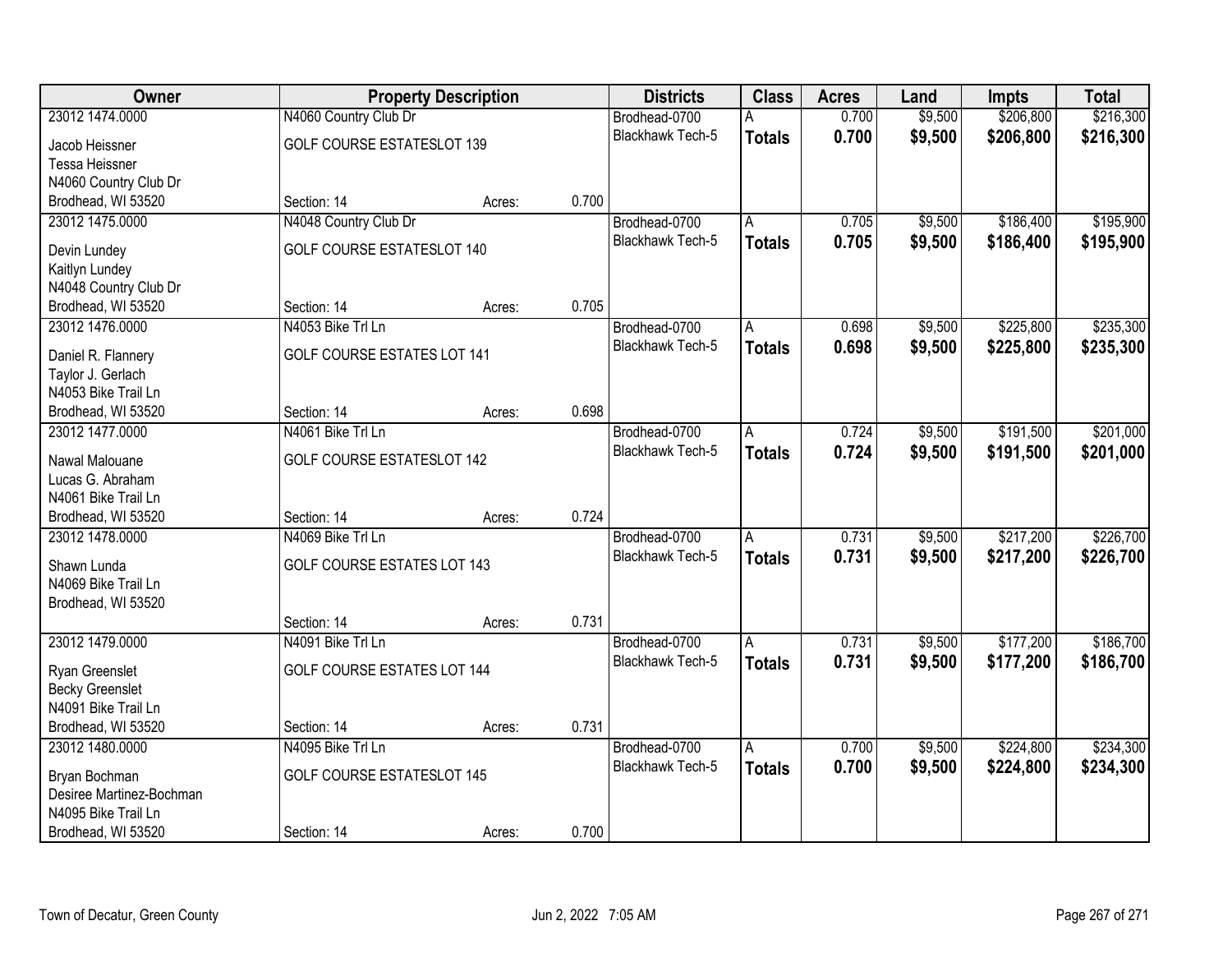| Owner                                  | <b>Property Description</b> |        |       | <b>Districts</b>        | <b>Class</b>  | <b>Acres</b> | Land     | <b>Impts</b> | <b>Total</b> |
|----------------------------------------|-----------------------------|--------|-------|-------------------------|---------------|--------------|----------|--------------|--------------|
| 23012 1481.0000                        | N2670 County Hwy Gg         |        |       | Brodhead-0700           | А             | 1.170        | \$17,400 | \$231,000    | \$248,400    |
| Chris B. Roberts                       | MALCOVE ESTATES LOT 1       |        |       | Blackhawk Tech-5        | <b>Totals</b> | 1.170        | \$17,400 | \$231,000    | \$248,400    |
| Irene A. Roberts                       |                             |        |       |                         |               |              |          |              |              |
| N2670 County Rd Gg                     |                             |        |       |                         |               |              |          |              |              |
| Brodhead, WI 53520                     | Section: 35                 | Acres: | 1.170 |                         |               |              |          |              |              |
| 23012 1482.0000                        | W578 Malcove Ln             |        |       | Brodhead-0700           | A             | 0.530        | \$11,400 | \$205,500    | \$216,900    |
| Bobette M. Helms                       | MALCOVE ESTATES LOT 2       |        |       | <b>Blackhawk Tech-5</b> | <b>Totals</b> | 0.530        | \$11,400 | \$205,500    | \$216,900    |
| c/o Bobette M. Helms) Preston          |                             |        |       |                         |               |              |          |              |              |
| W578 Malcove Ln                        |                             |        |       |                         |               |              |          |              |              |
| Brodhead, WI 53520                     | Section: 35                 | Acres: | 0.530 |                         |               |              |          |              |              |
| 23012 1483.0000                        | W570 Malcove Ln             |        |       | Brodhead-0700           | A             | 0.610        | \$12,200 | \$146,500    | \$158,700    |
| Thomas A. Holmes                       | MALCOVE ESTATES LOT 3       |        |       | <b>Blackhawk Tech-5</b> | <b>Totals</b> | 0.610        | \$12,200 | \$146,500    | \$158,700    |
| Julie A. Holmes                        |                             |        |       |                         |               |              |          |              |              |
| W570 Malcove Ln                        |                             |        |       |                         |               |              |          |              |              |
| Brodhead, WI 53520                     | Section: 35                 | Acres: | 0.610 |                         |               |              |          |              |              |
| 23012 1484.0000                        | W560 Malcove Ln             |        |       | Brodhead-0700           | A             | 0.640        | \$12,500 | \$246,800    | \$259,300    |
| Charles J. Deery                       | MALCOVE ESTATES LOT 4       |        |       | <b>Blackhawk Tech-5</b> | <b>Totals</b> | 0.640        | \$12,500 | \$246,800    | \$259,300    |
| Mary K. Deery                          |                             |        |       |                         |               |              |          |              |              |
| W560 Malcove Ln                        |                             |        |       |                         |               |              |          |              |              |
| Brodhead, WI 53520                     | Section: 35                 | Acres: | 0.640 |                         |               |              |          |              |              |
| 23012 1485.0000                        | W554 Malcove Ln             |        |       | Brodhead-0700           | A             | 0.660        | \$12,700 | \$240,000    | \$252,700    |
|                                        |                             |        |       | <b>Blackhawk Tech-5</b> | <b>Totals</b> | 0.660        | \$12,700 | \$240,000    | \$252,700    |
| Karen L. Wyss et al                    | MALCOVE ESTATES LOT 5       |        |       |                         |               |              |          |              |              |
| c/o L R. Wyss<br>W554 Malcove Ln       |                             |        |       |                         |               |              |          |              |              |
| Brodhead, WI 53520                     | Section: 35                 | Acres: | 0.660 |                         |               |              |          |              |              |
| 23012 1486.0000                        | W546 Malcove Ln             |        |       | Brodhead-0700           | Α             | 0.660        | \$12,700 | \$254,000    | \$266,700    |
|                                        |                             |        |       | <b>Blackhawk Tech-5</b> | <b>Totals</b> | 0.660        | \$12,700 | \$254,000    | \$266,700    |
| Richard D. Schneider                   | MALCOVE ESTATES LOT 6       |        |       |                         |               |              |          |              |              |
| Janice M. Schneider<br>W546 Malcove Ln |                             |        |       |                         |               |              |          |              |              |
| Brodhead, WI 53520                     | Section: 35                 | Acres: | 0.660 |                         |               |              |          |              |              |
| 23012 1487.0000                        | W534 Malcove Ln             |        |       | Brodhead-0700           | A             | 0.660        | \$12,700 | \$172,300    | \$185,000    |
|                                        |                             |        |       | Blackhawk Tech-5        | <b>Totals</b> | 0.660        | \$12,700 | \$172,300    | \$185,000    |
| <b>Matt Meichtry</b>                   | MALCOVE ESTATES LOT 7       |        |       |                         |               |              |          |              |              |
| Sabrina Meichtry                       |                             |        |       |                         |               |              |          |              |              |
| W534 Malcove Ln                        |                             |        |       |                         |               |              |          |              |              |
| Brodhead, WI 53520                     | Section: 35                 | Acres: | 0.660 |                         |               |              |          |              |              |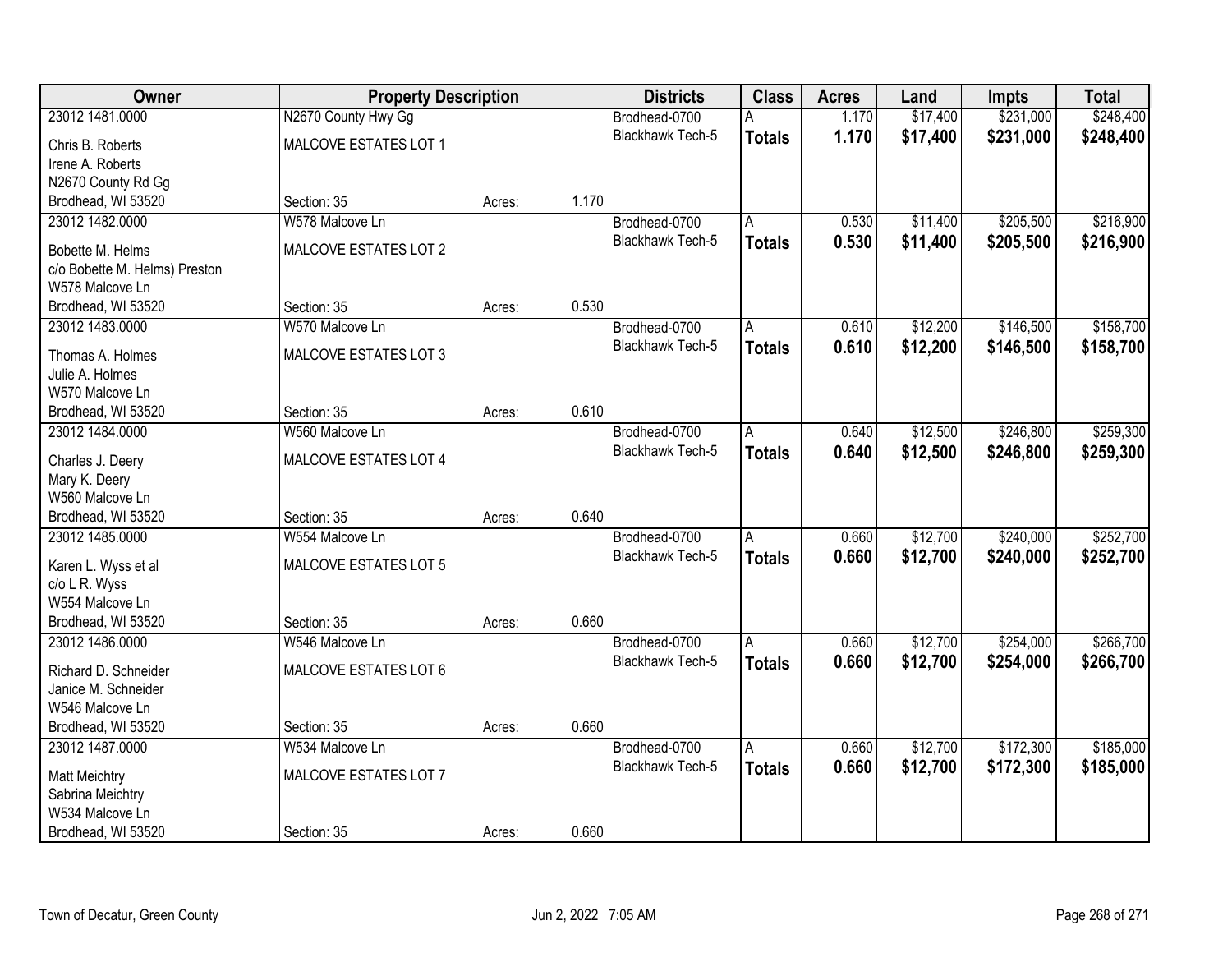| Owner                                 | <b>Property Description</b>    |        |       | <b>Districts</b> | <b>Class</b>   | <b>Acres</b> | Land     | <b>Impts</b> | <b>Total</b> |
|---------------------------------------|--------------------------------|--------|-------|------------------|----------------|--------------|----------|--------------|--------------|
| 23012 1488.0000                       | W520 Malcove Ln                |        |       | Brodhead-0700    | А              | 0.690        | \$13,000 | \$231,000    | \$244,000    |
| William A. Weber                      | MALCOVE ESTATESLOT 8           |        |       | Blackhawk Tech-5 | <b>Totals</b>  | 0.690        | \$13,000 | \$231,000    | \$244,000    |
| W520 Malcove Ln                       |                                |        |       |                  |                |              |          |              |              |
| Brodhead, WI 53520                    |                                |        |       |                  |                |              |          |              |              |
|                                       | Section: 35                    | Acres: | 0.690 |                  |                |              |          |              |              |
| 23012 1490.0000                       | W510 Malcove Ln                |        |       | Brodhead-0700    | A              | 1.360        | \$18,900 | \$274,600    | \$293,500    |
| John A. Petersen                      | MALCOVE ESTATES LOT 9 & LOT 10 |        |       | Blackhawk Tech-5 | <b>Totals</b>  | 1.360        | \$18,900 | \$274,600    | \$293,500    |
| Tracy A. Heitzman                     |                                |        |       |                  |                |              |          |              |              |
| W510 Malcove Ln                       |                                |        |       |                  |                |              |          |              |              |
| Brodhead, WI 53520                    | Section: 35                    | Acres: | 1.360 |                  |                |              |          |              |              |
| 23012 1491.0000                       | Malcove Ln                     |        |       | Brodhead-0700    | A              | 0.670        | \$6,700  | \$0          | \$6,700      |
| Herbert A. Semrow                     | MALCOVE ESTATESLOT 11          |        |       | Blackhawk Tech-5 | <b>Totals</b>  | 0.670        | \$6,700  | \$0          | \$6,700      |
| Lisa A. Semrow                        |                                |        |       |                  |                |              |          |              |              |
| W515 Malcove Ln                       |                                |        |       |                  |                |              |          |              |              |
| Brodhead, WI 53520                    | Section: 35                    | Acres: | 0.670 |                  |                |              |          |              |              |
| 23012 1492.0000                       | W515 Malcove Ln                |        |       | Brodhead-0700    | A              | 0.670        | \$12,800 | \$348,500    | \$361,300    |
|                                       |                                |        |       | Blackhawk Tech-5 | <b>Totals</b>  | 0.670        | \$12,800 | \$348,500    | \$361,300    |
| Herbert A. Semrow<br>Lisa A. Semrow   | MALCOVE ESTATESLOT 12          |        |       |                  |                |              |          |              |              |
| W515 Malcove Ln                       |                                |        |       |                  |                |              |          |              |              |
| Brodhead, WI 53520                    | Section: 35                    | Acres: | 0.670 |                  |                |              |          |              |              |
| 23012 1493.0000                       | W523 Malcove Ln                |        |       | Brodhead-0700    | A              | 0.660        | \$12,700 | \$208,900    | \$221,600    |
|                                       |                                |        |       | Blackhawk Tech-5 | <b>Totals</b>  | 0.660        | \$12,700 | \$208,900    | \$221,600    |
| Michael S. Oellerich                  | MALCOVE ESTATESLOT 13          |        |       |                  |                |              |          |              |              |
| Kristin M. Oellerich                  |                                |        |       |                  |                |              |          |              |              |
| W523 Malcove Ln                       |                                |        | 0.660 |                  |                |              |          |              |              |
| Brodhead, WI 53520<br>23012 1494.0000 | Section: 35<br>W543 Malcove Ln | Acres: |       | Brodhead-0700    | A              | 0.660        | \$12,700 | \$220,000    | \$232,700    |
|                                       |                                |        |       | Blackhawk Tech-5 |                | 0.660        | \$12,700 | \$220,000    | \$232,700    |
| David A. Novy                         | MALCOVE ESTATES LOT 14         |        |       |                  | <b>Totals</b>  |              |          |              |              |
| Kirsten K. Novy                       |                                |        |       |                  |                |              |          |              |              |
| W543 Malcove Ln                       |                                |        |       |                  |                |              |          |              |              |
| Brodhead, WI 53520                    | Section: 35                    | Acres: | 0.660 |                  |                |              |          |              |              |
| 23012 1495.0000                       | W551 Malcove Ln                |        |       | Brodhead-0700    | $\overline{A}$ | 0.670        | \$12,800 | \$206,600    | \$219,400    |
| Jeffrey W. Kuebli                     | MALCOVE ESTATES LOT 15         |        |       | Blackhawk Tech-5 | <b>Totals</b>  | 0.670        | \$12,800 | \$206,600    | \$219,400    |
| Kimberly K. Peterson                  |                                |        |       |                  |                |              |          |              |              |
| W551 Malcove Ln                       |                                |        |       |                  |                |              |          |              |              |
| Brodhead, WI 53520                    | Section: 35                    | Acres: | 0.670 |                  |                |              |          |              |              |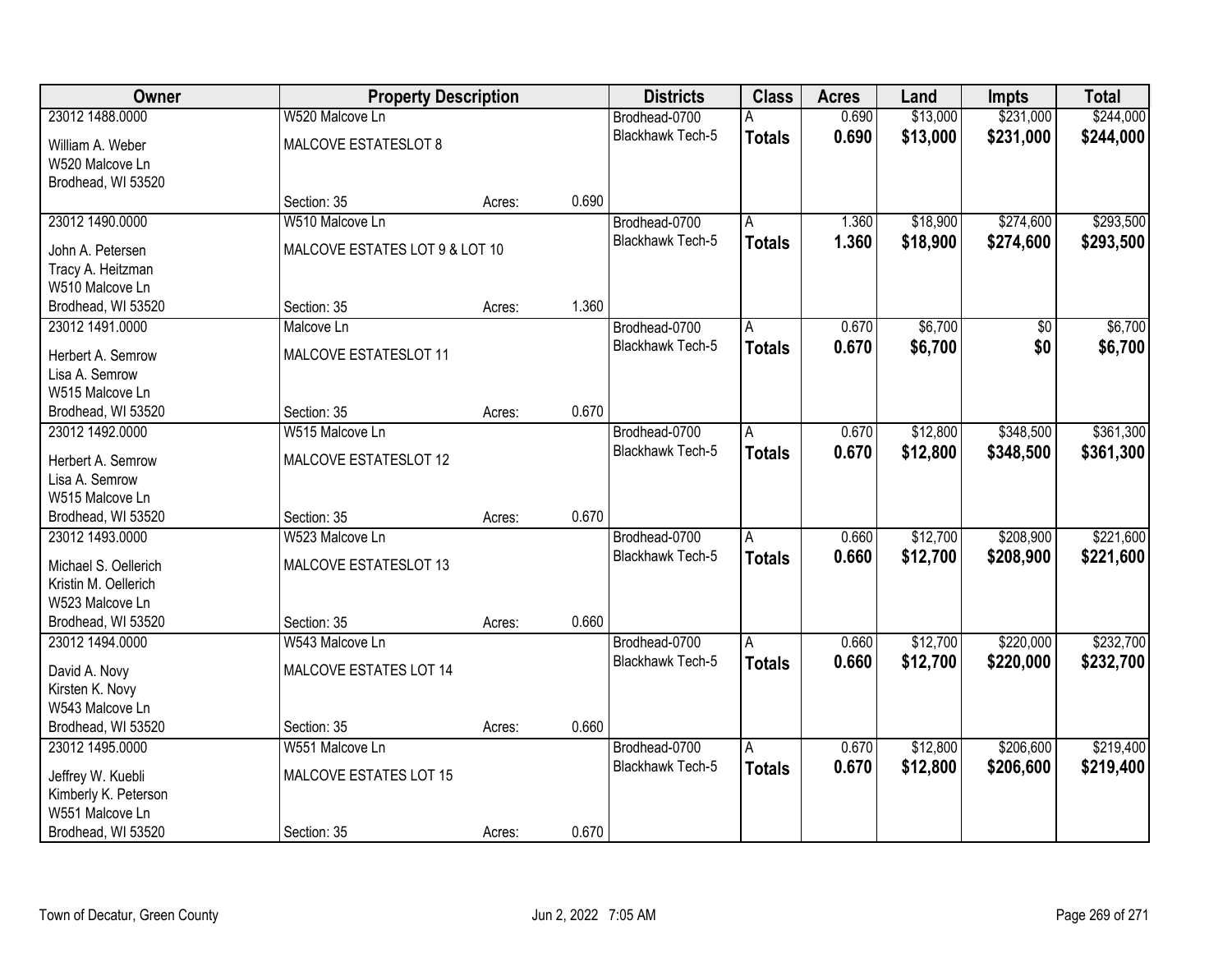| Owner                                  | <b>Property Description</b> |        |       | <b>Districts</b>        | <b>Class</b>  | <b>Acres</b> | Land     | <b>Impts</b> | <b>Total</b> |
|----------------------------------------|-----------------------------|--------|-------|-------------------------|---------------|--------------|----------|--------------|--------------|
| 23012 1496.0000                        | W557 Malcove Ln             |        |       | Brodhead-0700           | A             | 0.670        | \$12,800 | \$328,600    | \$341,400    |
| Malcook Keith A & Debra M Living Trust | MALCOVE ESTATES LOT 16      |        |       | <b>Blackhawk Tech-5</b> | <b>Totals</b> | 0.670        | \$12,800 | \$328,600    | \$341,400    |
| Dtd November 10,                       |                             |        |       |                         |               |              |          |              |              |
| c/o Malcook Keith A & Debra M Lvg      |                             |        |       |                         |               |              |          |              |              |
| Trust                                  | Section: 35                 | Acres: | 0.670 |                         |               |              |          |              |              |
| W557 Malcove Ln                        |                             |        |       |                         |               |              |          |              |              |
| Brodhead, WI 53520                     |                             |        |       |                         |               |              |          |              |              |
| 23012 1497.0000                        | W565 Malcove Ln             |        |       | Brodhead-0700           | A             | 0.680        | \$12,900 | \$230,500    | \$243,400    |
| Martin S. Wright                       | MALCOVE ESTATES LOT 17      |        |       | Blackhawk Tech-5        | <b>Totals</b> | 0.680        | \$12,900 | \$230,500    | \$243,400    |
| Karen E. Wright                        |                             |        |       |                         |               |              |          |              |              |
| W565 Malcove Ln                        |                             |        |       |                         |               |              |          |              |              |
| Brodhead, WI 53520                     | Section: 35                 | Acres: | 0.680 |                         |               |              |          |              |              |
| 23012 1498.0000                        | Malcove Ln                  |        |       | Brodhead-0700           | A             | 0.730        | \$13,400 | \$0          | \$13,400     |
| Mark E. Mcginty                        | MALCOVE ESTATES LOT 18      |        |       | Blackhawk Tech-5        | <b>Totals</b> | 0.730        | \$13,400 | \$0          | \$13,400     |
| Bobette J. Mcginty                     |                             |        |       |                         |               |              |          |              |              |
| W575 Malcove Ln                        |                             |        |       |                         |               |              |          |              |              |
| Brodhead, WI 53520                     | Section: 35                 | Acres: | 0.730 |                         |               |              |          |              |              |
| 23012 1499.0000                        | W575 Malcove Ln             |        |       | Brodhead-0700           | l A           | 1.030        | \$16,200 | \$210,900    | \$227,100    |
|                                        |                             |        |       | Blackhawk Tech-5        | <b>Totals</b> | 1.030        | \$16,200 | \$210,900    | \$227,100    |
| Mark E. Mcginty                        | MALCOVE ESTATES LOT 19      |        |       |                         |               |              |          |              |              |
| Bobette J. Mcginty                     |                             |        |       |                         |               |              |          |              |              |
| W575 Malcove Ln                        |                             |        |       |                         |               |              |          |              |              |
| Brodhead, WI 53520                     | Section: 35                 | Acres: | 1.030 |                         |               |              |          |              |              |